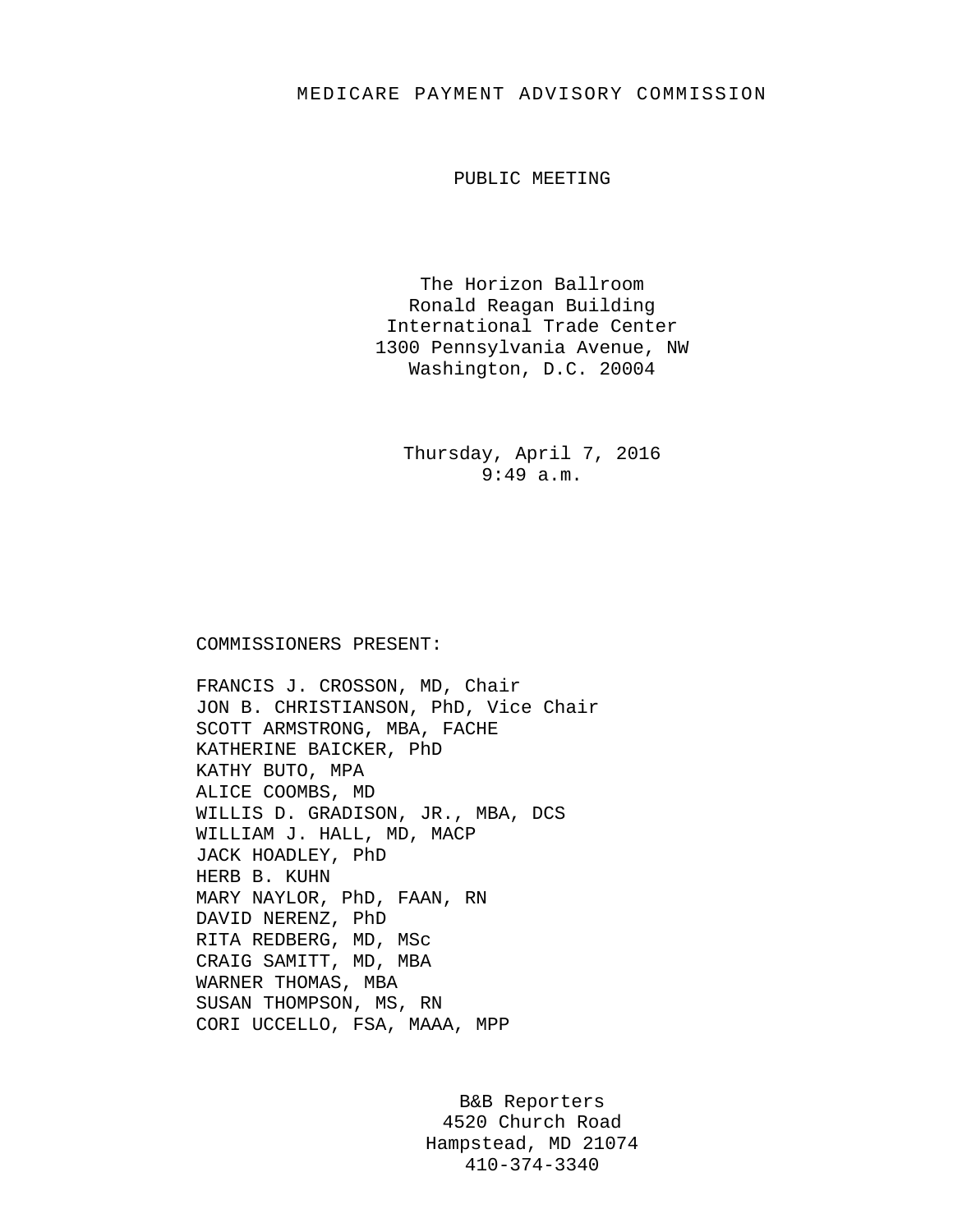## AGENDA PAGE

| Mandated report: Developing a unified PPS for<br>post-acute care  |
|-------------------------------------------------------------------|
|                                                                   |
| Improving Medicare Part D<br>- Rachel Schmidt, Shinobu Suzuki40   |
|                                                                   |
| Medicare Part B drug and oncology payment policy<br>issues        |
| - Kim Neuman, Nancy Ray129                                        |
| Using encounter data for risk adjustment to Medicare<br>Advantage |
| - Andrew Johnson, Dan Zabinski174                                 |
| Hospice and Medicare spending                                     |
| Measuring low-value care                                          |
|                                                                   |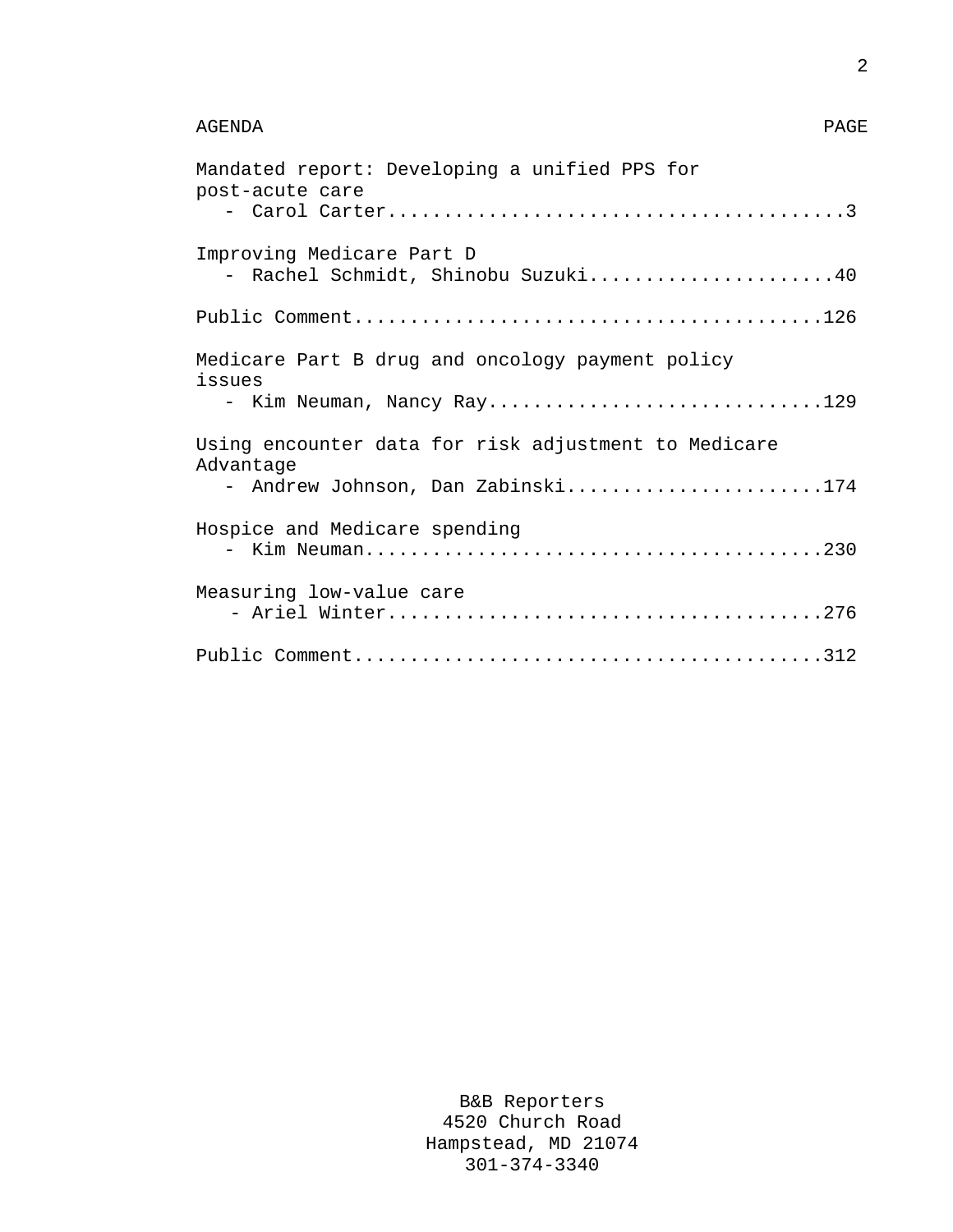| 1  | P R O C E E D I N G S                                       |
|----|-------------------------------------------------------------|
| 2  | [9:49 a.m.]                                                 |
| 3  | DR. CROSSON: Okay. Can we take our seats,                   |
| 4  | please? I do have a request from our recorder here. Maybe   |
| 5  | the microphones are not quite as vital this morning as they |
| 6  | normally are, so I ask the Commissioners as well as the     |
| 7  | presenters, keep the microphone near you and try to direct  |
| 8  | your voice into it so she doesn't miss some of the things   |
| 9  | that are said here.                                         |
| 10 | Okay. So Carol Carter is back with us, and we               |
| 11 | are going to be going over again the response -- our        |
| 12 | mandated report on a unified PPS for post-acute care.<br>At |
| 13 | the end of this discussion we will ask for support of the   |
| 14 | Commissioners to forward this report to Congress as we are  |
| 15 | required to do.                                             |
| 16 | So, Carol, you have the microphone.                         |
| 17 | Great. Good morning, everyone.<br>DR. CARTER:               |
| 18 | The IMPACT Act of 2014 requires the Commission to           |
| 19 | prepare a report considering the design of a prospective    |
| 20 | payment system spanning the four post-acute care settings:  |
| 21 | home health agencies, skilled nursing facilities, inpatient |
| 22 | rehabilitation facilities, and long-term-care hospitals.    |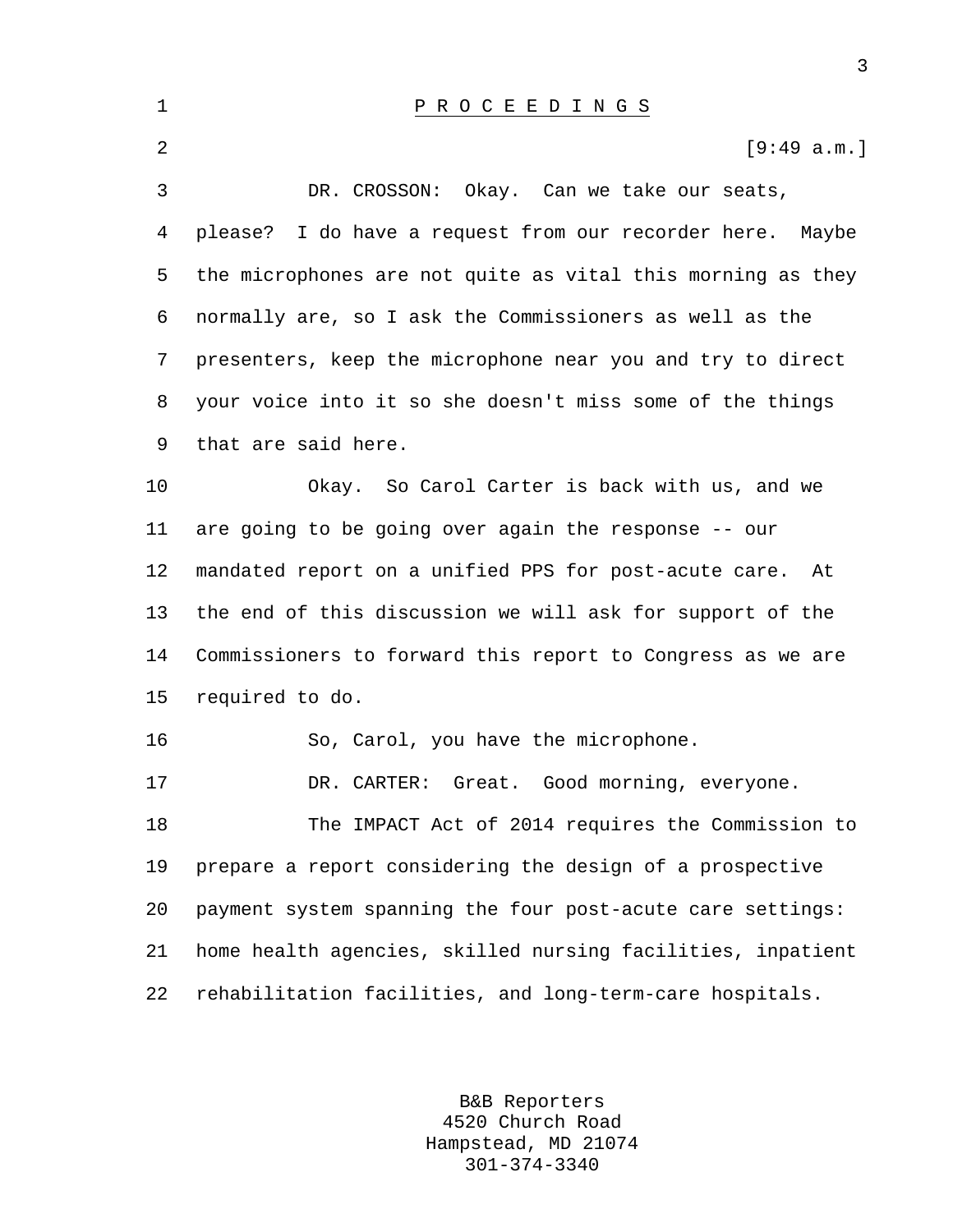1 Aware that similar patients were treated across 2 the four post-acute care settings yet Medicare pays very 3 different rates depending on the setting, the Congress 4 requested the Commission to prepare two reports. The first 5 (due at the end of June) must evaluate and recommend 6 features of a unified payment system to span the four 7 settings and, to the extent feasible, estimate the impacts 8 of moving to such a system. After the Secretary issues her 9 own report, most likely in 2022, the Commission must 10 propose a prototype design in a second report, most likely 11 due in 2023.

12 Just as a reminder, mostly for the audience, the 13 report is the culmination of a lot of work that you have 14 discussed at many meetings. Since last September, we've 15 reviewed the various pieces of the report, and you provided 16 feedback on what was presented and what else you would like 17 to see in the report. In March, we discussed the draft of 18 the entire report and how the different pieces fit 19 together.

20 The draft report has the sections listed here on 21 the slide. Based on your comments last month, several 22 revisions were made to the draft. Of note, Mary, you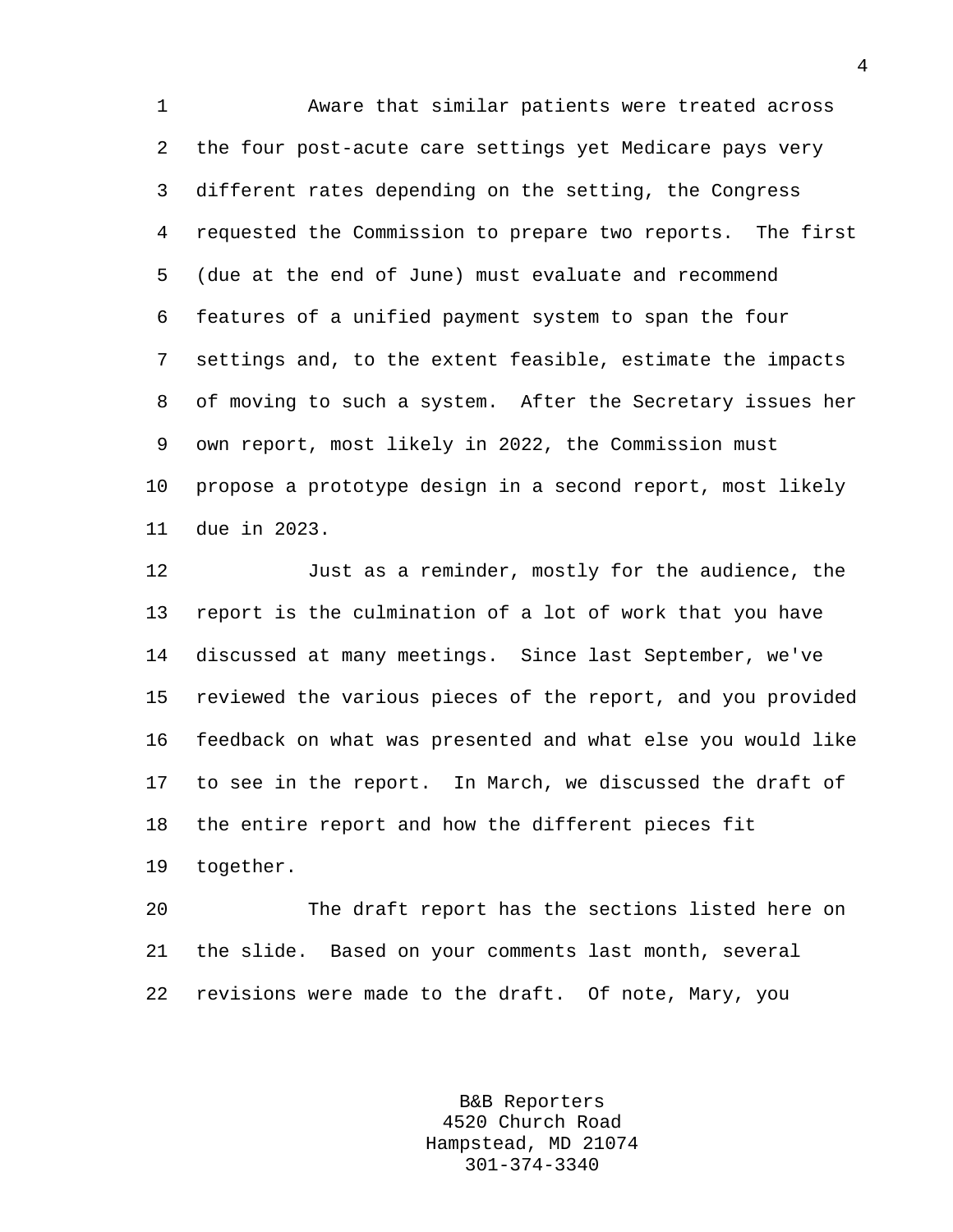1 thought a summary table would be helpful for the takeaway 2 points of the report, and we added that to the 3 introduction.

4 Susan, you asked about what policies have been 5 waived by CMS' bundling initiatives and ACOs, and so we 6 added that information.

7 Alice and Mary, you both noted that outcome 8 measures could be tracked over a longer period of time, 9 more than 30 days and that hospital admissions would be a 10 good measure for looking at patients without a prior 11 hospital stay, and so we included both of those sets of 12 information in the chapter.

13 Herb, you asked for more discussion of the 14 finding regarding IRFs and their low-income shares, and so 15 we expanded that discussion.

16 I'll briefly summarize our findings on each 17 topic. Our findings should be seen as guideposts, not as a 18 prescription, for CMS in its own design. We've identified 19 features that should be included in the design, those that 20 appear to not be needed, and a third set that needs more 21 work before deciding whether or not to include the feature. 22 First, the overarching design features. Our work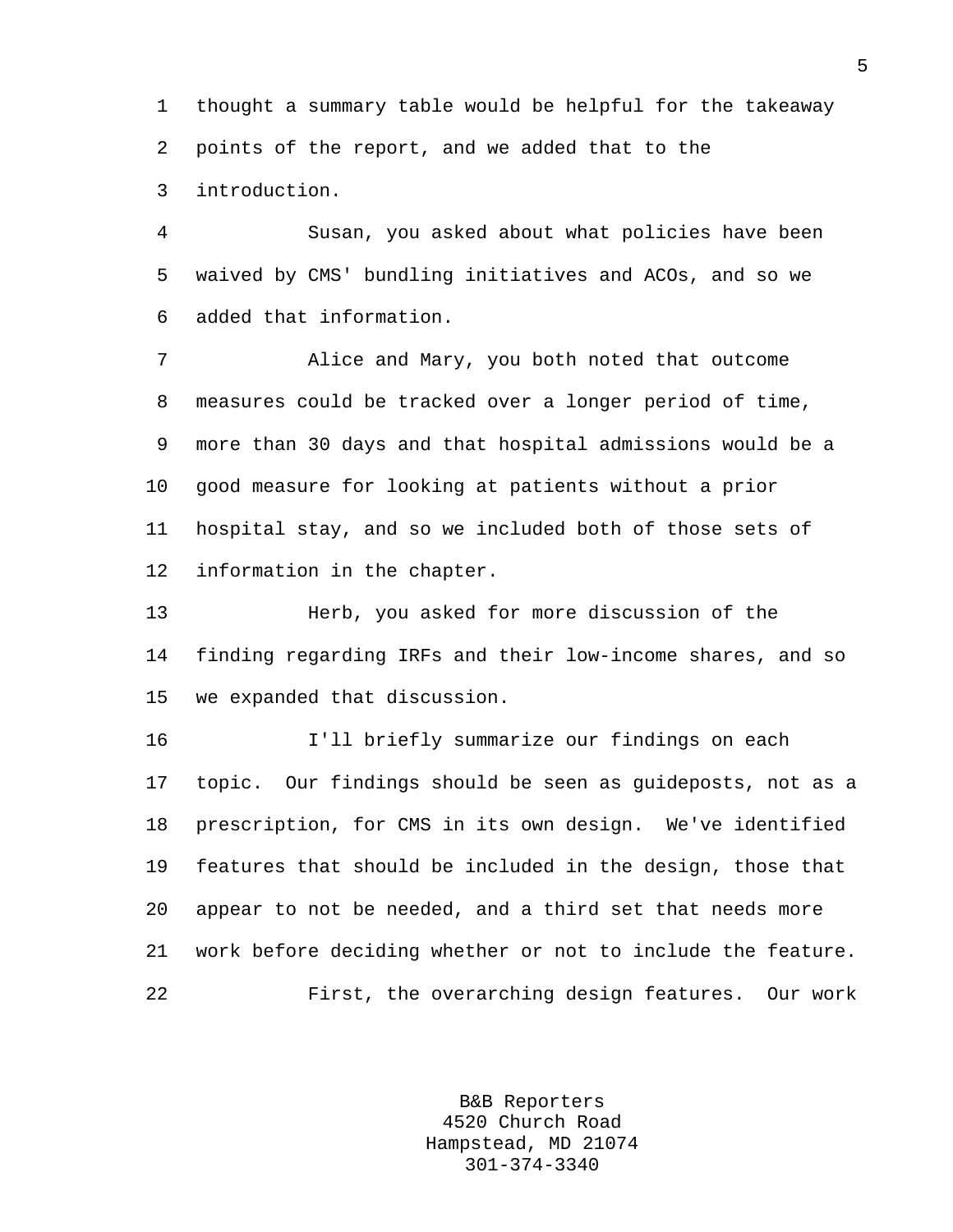1 confirms that it is possible to design an accurate payment 2 system spanning the four settings that uses a common unit 3 of service and a common risk adjustment method based on 4 patient characteristics to establish payments. The design 5 should adjust payments to home health agencies to reflect 6 this setting's considerably lower costs, and given the 7 differences in benefits across the settings, the design 8 should separately establish payments for nontherapy 9 ancillary services (such as drugs) and payments for routine 10 and therapy services. The design should include two 11 outlier policies: one for unusually high-cost stays and 12 one for unusually short stays.

13 We did not find strong evidence for adjusters for 14 IRF teaching facilities or for either a broad rural 15 adjuster or for providers located in frontier areas. It 16 appears that a robust risk adjustment, especially in 17 combination with outlier policies, can predict the costs of 18 these stays.

19 That said, there are areas for the Secretary to 20 explore further: first, whether low-volume, isolated 21 providers need protection. Also, more work on the risk 22 adjustment for the highest acuity stays would help ensure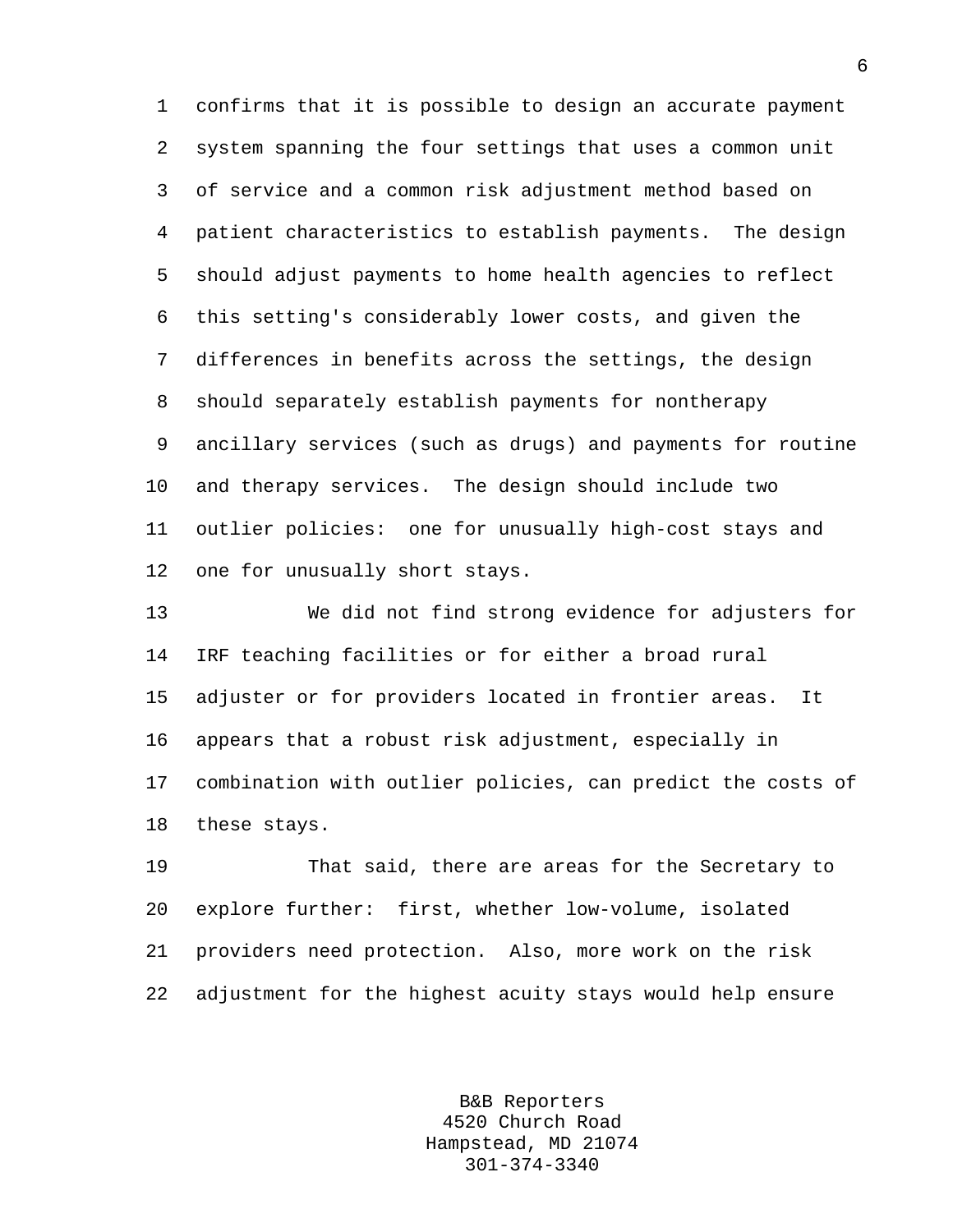1 these patients' access to post-acute care and protect the 2 providers treating them so they are not disadvantaged by 3 the payment system.

4 Recall that we examined how well the model worked 5 for over 20 different clinical groups, and we also looked 6 at four different definitions of medically complex 7 patients. The model worked well for most of these groups, 8 including three of the medically complex definitions that 9 captured the vast majority of these patients, and the model 10 predicted the cost of these stays as well. The Secretary 11 should also examine the need for adjusters for providers 12 treating high shares of low-income beneficiaries. We did 13 not have the data to do this analysis across the four 14 settings.

15 Turning to the impacts of a unified payment 16 system, our estimates should be considered as directional 17 and relative rather than as point estimates.

18 We found that a unified payment system would 19 result in more uniform profitability across different types 20 of stays, and this would decrease the incentive to 21 selectively admit certain types of patients over others. 22 Payments would shift between different types of stays,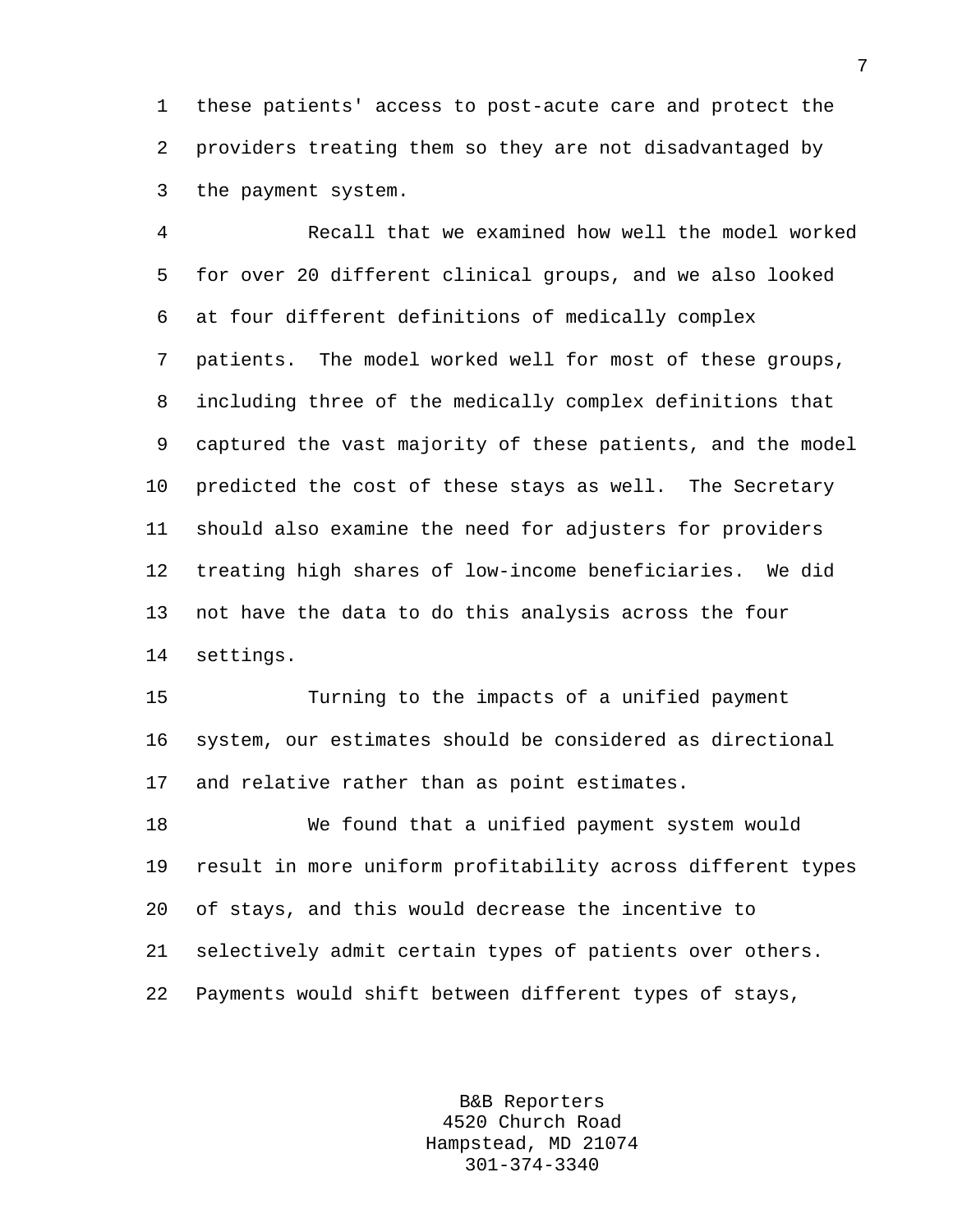1 generally increasing payments for medical stays and 2 lowering payments for stays that receive physical 3 rehabilitation services that are unrelated to patients' 4 conditions. For example, we estimate that payments would 5 increase for patients on ventilators and for most medically 6 complex patients.

7 In general payments would be lowered for 8 providers with high costs that are unrelated to their 9 patient mix. A high-cost outlier policy would help align 10 payments to a provider's cost and a transition policy will 11 give high-cost providers time to lower their costs in line 12 with the new PAC PPS payments.

13 In implementing the payment system, the Secretary 14 will need to consider the level of payments. We estimated 15 that in 2013, payments were 19 percent higher than the 16 costs of the stays.

17 Another issue is how long the transition will be 18 from the current setting-specific payments to the new PAC 19 PPS payments. A transition could also contemplate moving 20 ahead earlier with a PAC PPS that uses only administrative 21 data and refine the payment system when patient assessment 22 data become available.

> B&B Reporters 4520 Church Road Hampstead, MD 21074 301-374-3340

8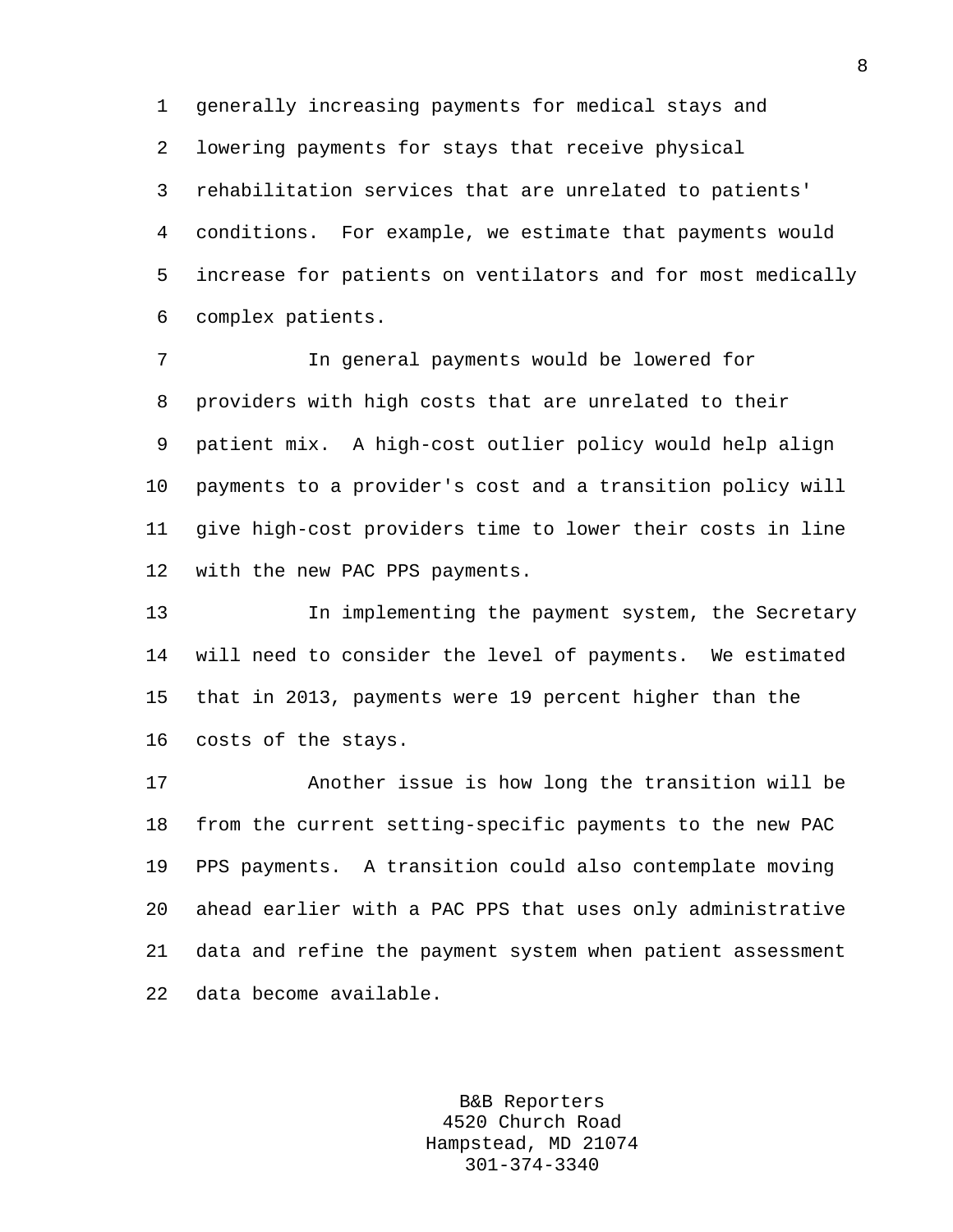1 Finally, the Secretary will need the authority to 2 recalibrate and rebase payments over time so they continue 3 to be aligned with the costs of stays.

4 Because a PAC PPS would eliminate payment 5 differences across settings, Medicare should move away from 6 setting-specific regulation; this would give providers the 7 flexibility to offer a range of services across the PAC 8 continuum. We know that overhauling Medicare's conditions 9 of participation is a complex undertaking, so we outline a 10 possible near-term and long-term strategy. In the near 11 term, when the PPS is implemented, the Secretary should 12 evaluate whether and which regulations could be waived. 13 The report mentions some possibilities to consider, such as 14 the 60 percent rule and the intensive therapy requirements 15 for IRFs and the 25-day length of stay for LTCHs. In the 16 longer term, CMS could consider developing a core set of 17 regulatory requirements that all PAC providers would meet 18 and additional requirements for any provider opting to 19 treat patients with highly specialized care needs, such as 20 ventilator care. Requirements would, thus, shift away from 21 being setting-specific to being condition-specific.

22 A PAC PPS retains some of the undesirable

B&B Reporters 4520 Church Road Hampstead, MD 21074 301-374-3340

9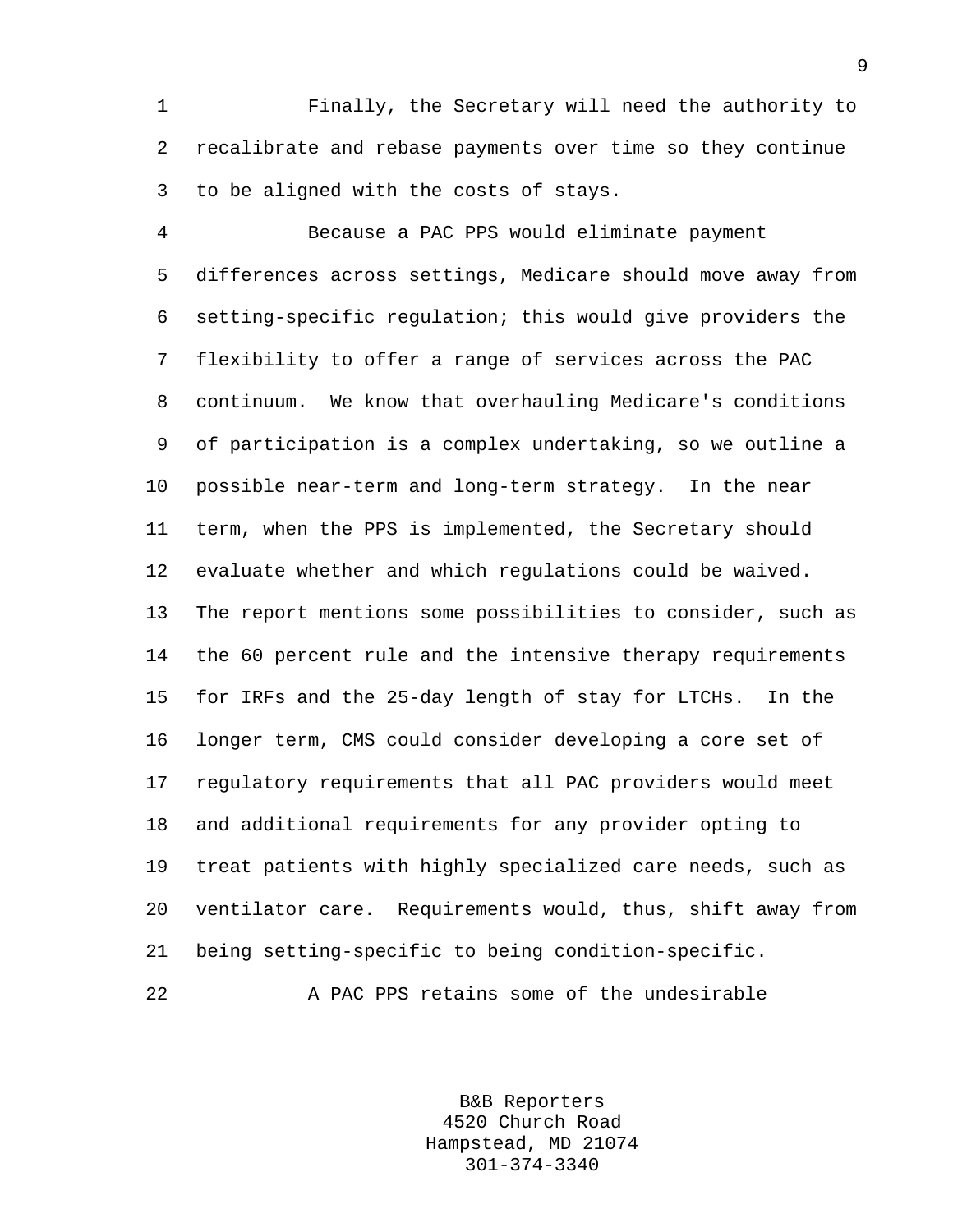1 features of fee-for-service, so the Secretary should 2 implement companion policies to protect both beneficiaries 3 and the program. We want the policies to encourage care 4 coordination and high quality care for beneficiaries, and 5 at the same time, we don't want the program to incur 6 unnecessary spending. Companion policies could include a 7 readmission policy to promote high quality of care and 8 encourage good care coordination. A resource use measure, 9 such as a PAC Medicare spending per beneficiary, would 10 counter the incentive to generate unnecessary service 11 volume, such as serial PAC stays. Both policies could be 12 organized as part of value-based purchasing that includes 13 both quality and resource use measures. Other quality 14 measures could include the rate of discharge to community, 15 changes in function, and measures of care coordination. 16 It will be important for CMS to monitor provider

17 responses to the new payment system, including indicators 18 of quality of care, selective admissions, unnecessary 19 volume, and the adequacy of Medicare's payments. Measures 20 of each, using existing data, are discussed in the chapter. 21 Given the shortcomings of fee-for-service, 22 Medicare needs to move towards episode-based payments as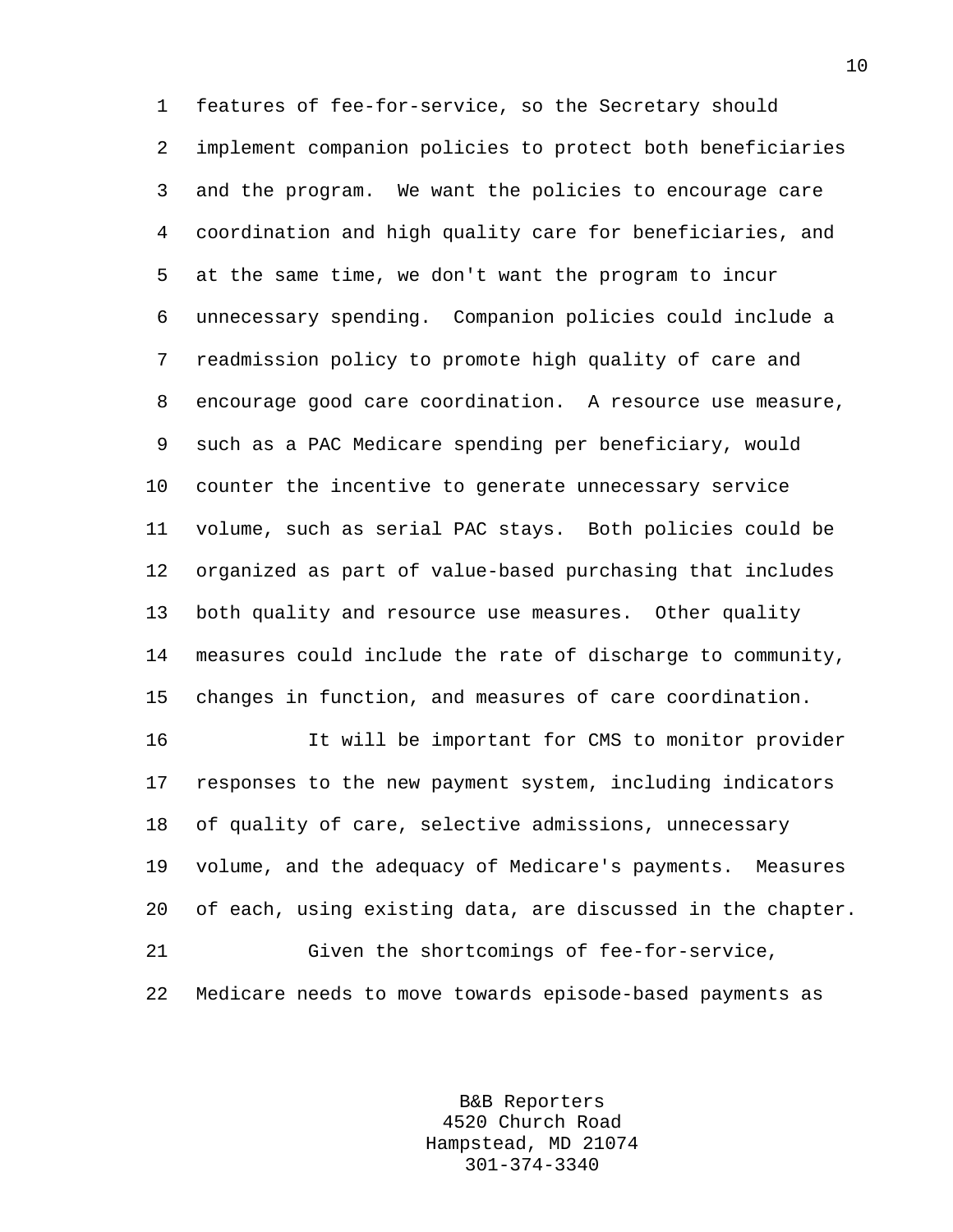1 soon as feasible. Providers should be at risk for quality 2 and spending over an episode of care, thereby reducing the 3 need for companion policies aimed at dampening undesirable 4 provider responses to fee-for-service. Thus, a PAC PPS 5 should not be considered the endpoint but, by beginning to 6 align PAC providers' payments, represents a good first step 7 towards broader payment reforms.

8 The Commission's work on a unified PAC PPS and 9 related policies will continue past this June's report. As 10 you know, we're required to develop a prototype design 11 after the Secretary has proposed her own design. We will 12 also look for opportunities to integrate our findings into 13 our annual update discussions, examining changes that would 14 align policies more closely to the broad PAC agenda. And 15 we will continue to develop and track outcome and resource 16 use measures across the PAC settings.

17 And with that, I would like to turn the 18 discussion back to Jay.

19 DR. CROSSON: Thank you, Carol, for the 20 presentation, and thank you again for what is a 21 considerable and excellent piece of work that you have 22 brought forward over these last months.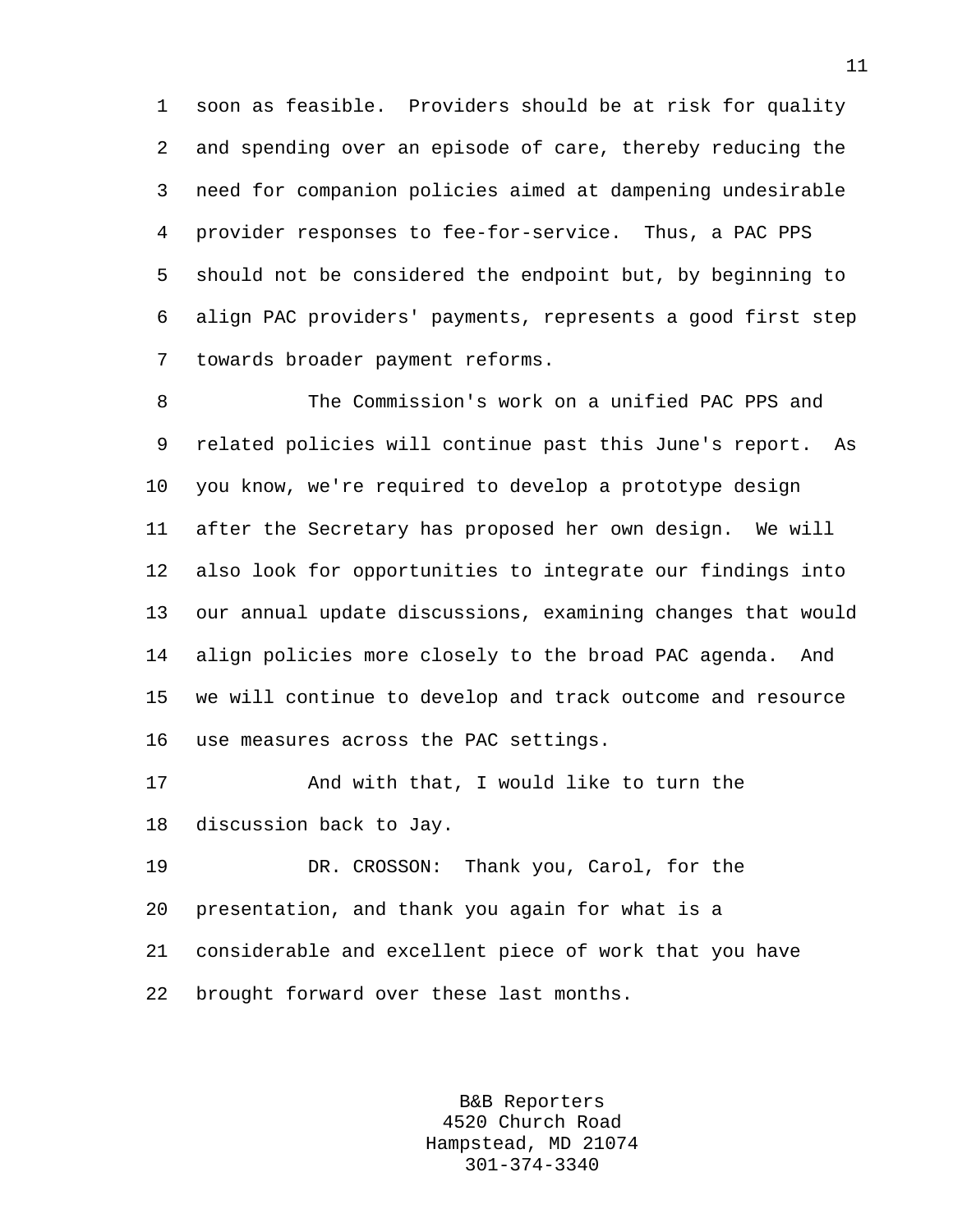1 We will now have the floor open for questions of 2 Carol.

3 MR. GRADISON: Let me join with you in 4 complimenting the staff on the quality and depth of this 5 excellent report.

6 The Secretary is supposed to make recommendations 7 regarding the collection and analysis of common patient 8 assessment information and report in 2022. That is six 9 years off. Do you have an opinion as to whether it could 10 be done in less than six years? I appreciate that's the 11 statutory requirement, but just--

12 DR. CARTER: Well, as we have indicated in the 13 chapter, it looks to us like the payment system for most of 14 the patient groups we looked at does pretty well in 15 predicting accurately the costs of stays. So one could 16 proceed sooner using administratively available data that's 17 already available now, and then refine a payment system 18 over time to include the functional assessment data. That 19 would improve the accuracy of the predictions, particularly 20 for certain groups of patients. But I think especially as 21 you think about a provider's book of business across all of 22 its patients and the averaging that is always implicit in a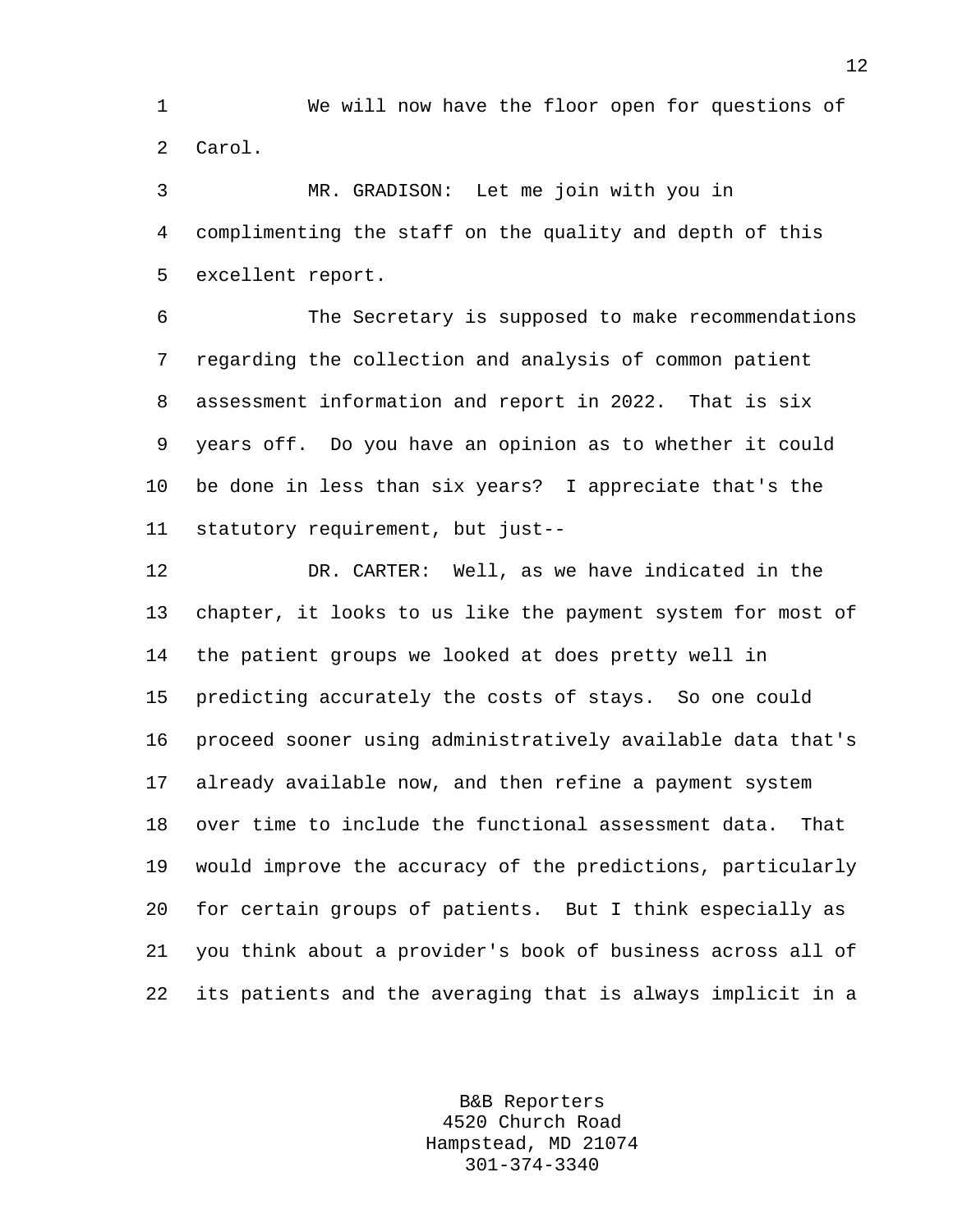1 payment system, it looked to us like you could move more 2 quickly using existing data.

3 MR. GRADISON: Thank you.

4 DR. CROSSON: Other clarifying questions? 5 MS. BUTO: Carol, would you say that that's true 6 even if the Secretary were to proceed to refine the 7 existing PPS systems that there still could be -- in other 8 words, does your statement apply only if they were to go 9 somewhat more immediately to a PAC PPS rather than to 10 refine the existing individual PPSs?

11 DR. CARTER: The recommendations that we've made 12 about refining the payment systems are completely 13 consistent with what we've scoped out here. So doing one 14 actually would facilitate the other, and I see they're 15 moving providers in exactly the same direction, which is 16 basing payments on patient characteristics and moving away 17 from therapy-based payments. I think both need to be done. 18 The payment system changes we made back in 2008 for the 19 SNFs, so that one's out there. It could be done pretty 20 quickly.

21 So I do think even in the interim you could move 22 forward with the refinements to the individual PPS payment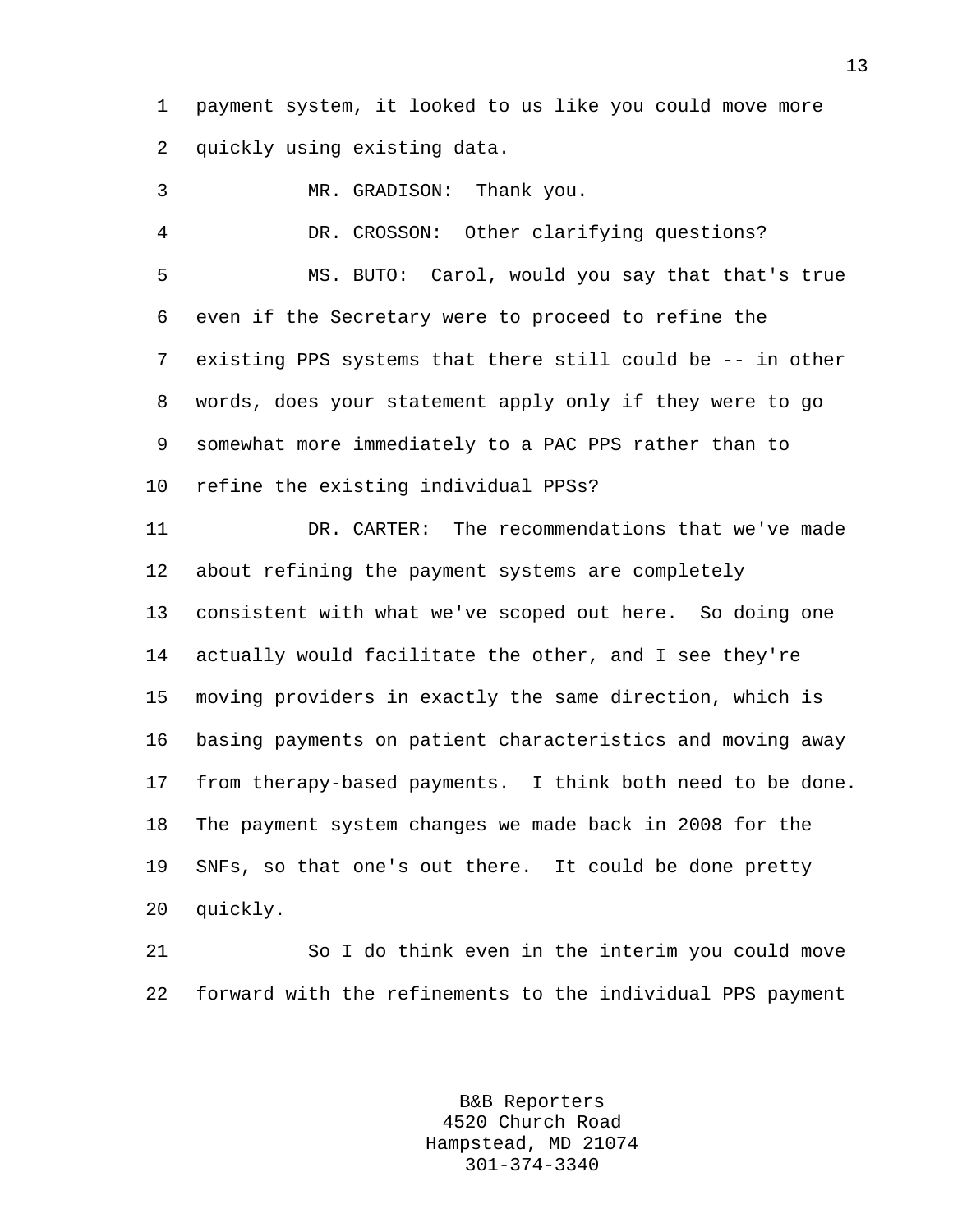1 systems.

2 DR. COOMBS: Thank you so much, Carol. This was 3 superb.

4 I notice on page 64 the -- we talked about this, 5 about the whole notion of cost sharing for the beneficiary. 6 We're not making really any kind of recommendations to the 7 Secretary as to, you know, looking into the future as to 8 what might be a reasonable adjustment or reconciliation 9 between SNFs, the LTCHs, the IRFs.

10 Do you have any kind of idea going forward if 11 that was a question to come back at us?

12 DR. CARTER: So the short answer is we really 13 haven't done that work. I think when we did the benefit 14 redesign work a couple of years ago, we talked about having 15 more uniform cost sharing across the different types of 16 services being used. The post-acute care is a ripe 17 candidate for that because the cost sharing is different 18 across the settings, but we have not done the work to sort 19 of construct what one might look like.

20 DR. CROSSON: I see no further hands for 21 clarifying questions. So now we're going to engage in a 22 discussion about the content of the body of the report that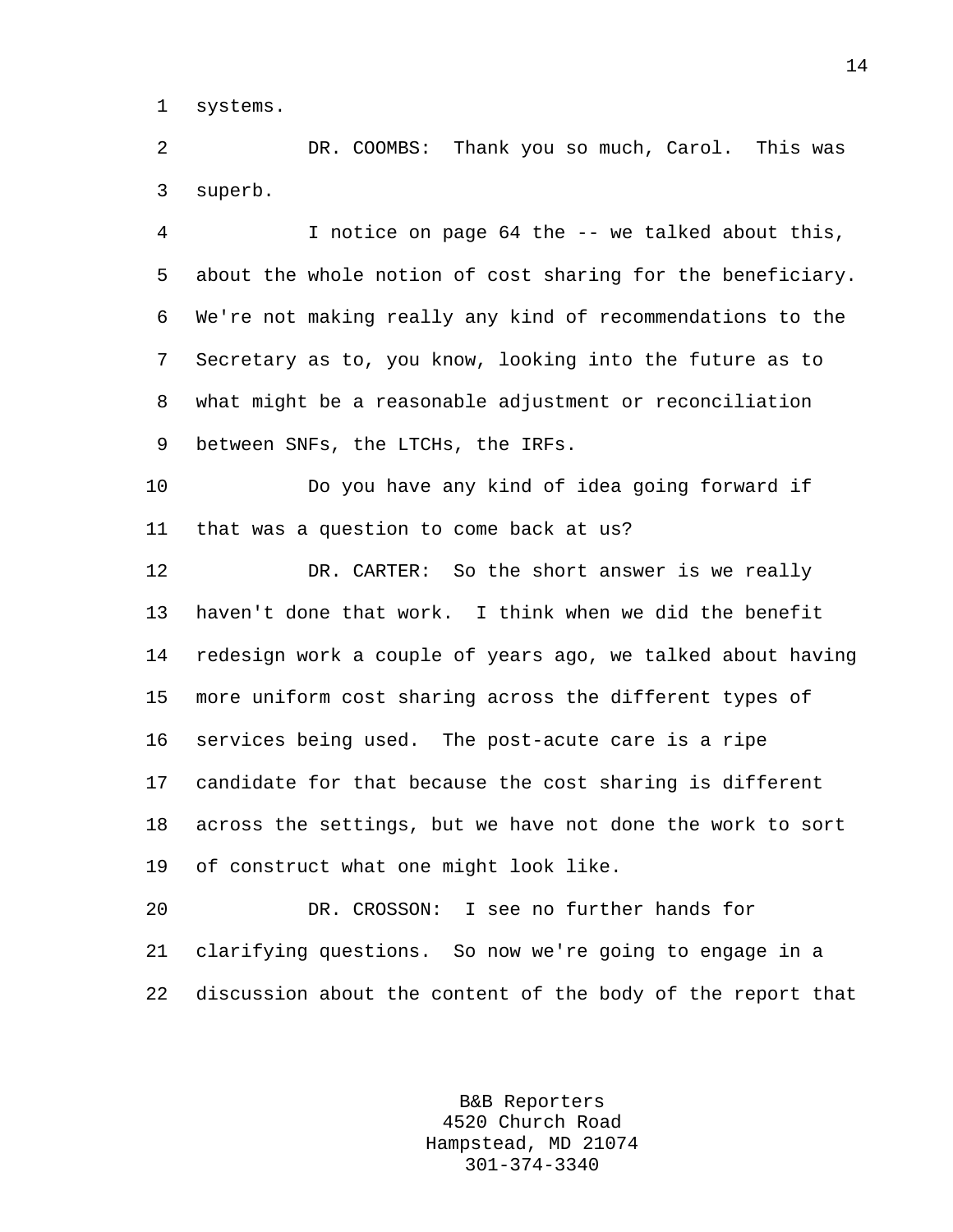1 we'll be sending to Congress. We will be, as I mentioned 2 before, asking for consent at the end of this discussion, 3 and, Mary, I would like you, if you would, to begin the 4 discussion.

5 DR. NAYLOR: So over the course of many, many 6 months, I think we have started each of these reactions, 7 Carol, to the work that you and your team has done, in 8 collaboration with Urban and partners, with how 9 extraordinary it is. But I have to tell you, when I read 10 this version, I was just blown away by the comprehensive 11 and extraordinarily clear description of the design 12 features, the path forward, the implications. And I really 13 think in so many ways this is not just a model for the ways 14 in which the staff and Commissioners optimally interact, 15 but it is clearly a model for how it is that the Commission 16 and its work can go forward in strengthening changing the 17 fee-for-service system. So I just want to start with and I 18 will end with congratulating you. It's just really 19 beautiful, beautiful work.

20 Of course, you give me one more chance to offer a 21 couple of ideas, and knowing me, let me fully do that, and 22 I'll be brief. But on page 54, when you talk about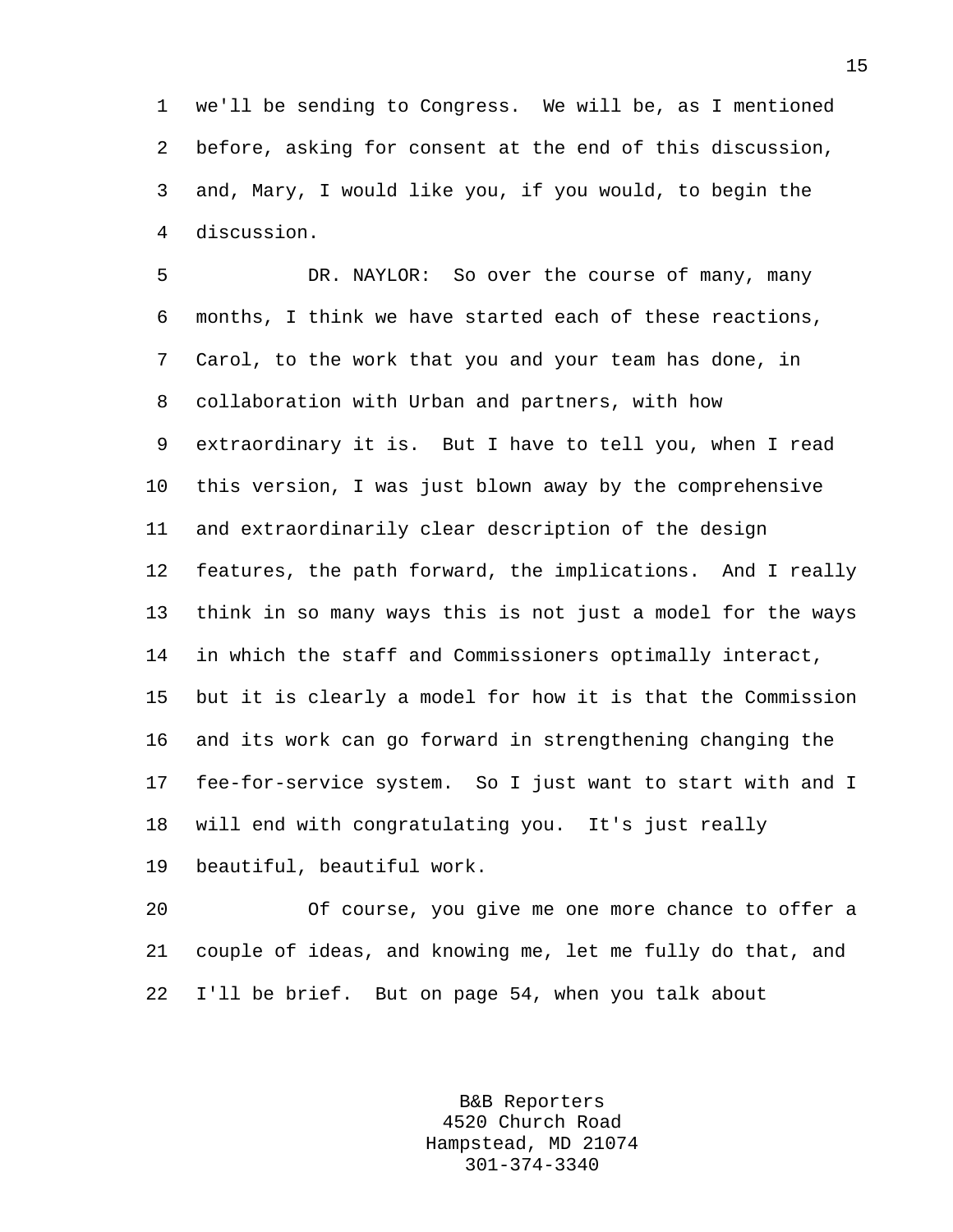1 defining the stay, it really helps to raise the challenges, 2 the conundrum, when you're talking about how to do this in 3 an effort to try to build a PAC continuum of services, you 4 know, when you talk about institutional PAC, et cetera. So 5 if anything, I would just say how just that dimension 6 reflects a real need to move as quickly as possible to 7 episode, because we're just not going to be able to move 8 Mr. Smith from hospital to skilled nursing for as short a 9 time as necessary to home health in one and consider that a 10 PAC continuum of services until we do that. 11 On page 55, alternatively, CMS could require

12 physicians to attest that the continued PAC, so, look, I 13 have two more days here, physicians and other health 14 professionals --

15 [Laughter.]

16 DR. CARTER: I'm channeling you. I'm sorry 17 DR. NAYLOR: No, no, no. But I get that. But 18 the science here is pretty robust that other health 19 professionals can really make great decisions about the 20 kinds of PAC services, et cetera.

21 On page 59 -- and I really appreciate a response 22 to Bill's earlier question how this positions much more --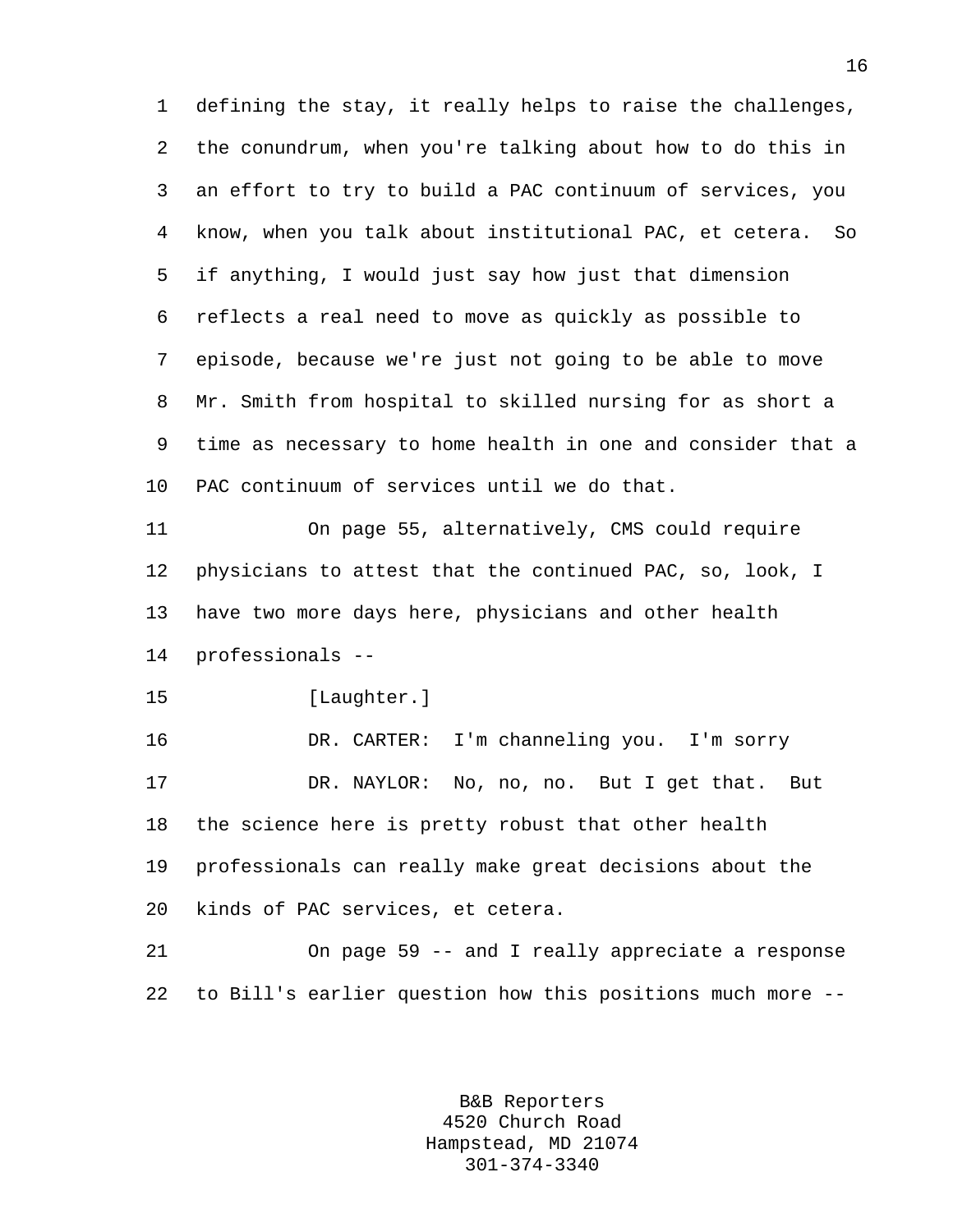1 much quicker movement toward this benefit. But I would 2 also say that equally push the Secretary to move functional 3 status data in as early -- much earlier than suggested in 4 order to be able to get it.

5 And, finally, on the measures, just to remind, I 6 think that the readmission measure -- thank you for all of 7 this and for all of the ways in which you incorporated, but 8 readmission measures here can equally include readmission 9 to PAC as something we should pay attention to.

10 All of that said, just really extraordinary 11 blueprint, outstanding work, just a joy to be a part of it. 12 So thank you and congratulations.

13 DR. CROSSON: Thank you, Mary.

14 Let me see hands for comments. Let's start going 15 down this way.

16 MR. ARMSTRONG: So, Jay, I would just briefly 17 echo Mary's comments and acknowledge that here we are -- 18 Mary and I and a few of the rest of us -- 6 years on 19 MedPAC, and we have been talking about this issue for a 20 long time. I am very proud to be associated with this and 21 look forward to endorsing it.

22 In particular, moving payment policy from paying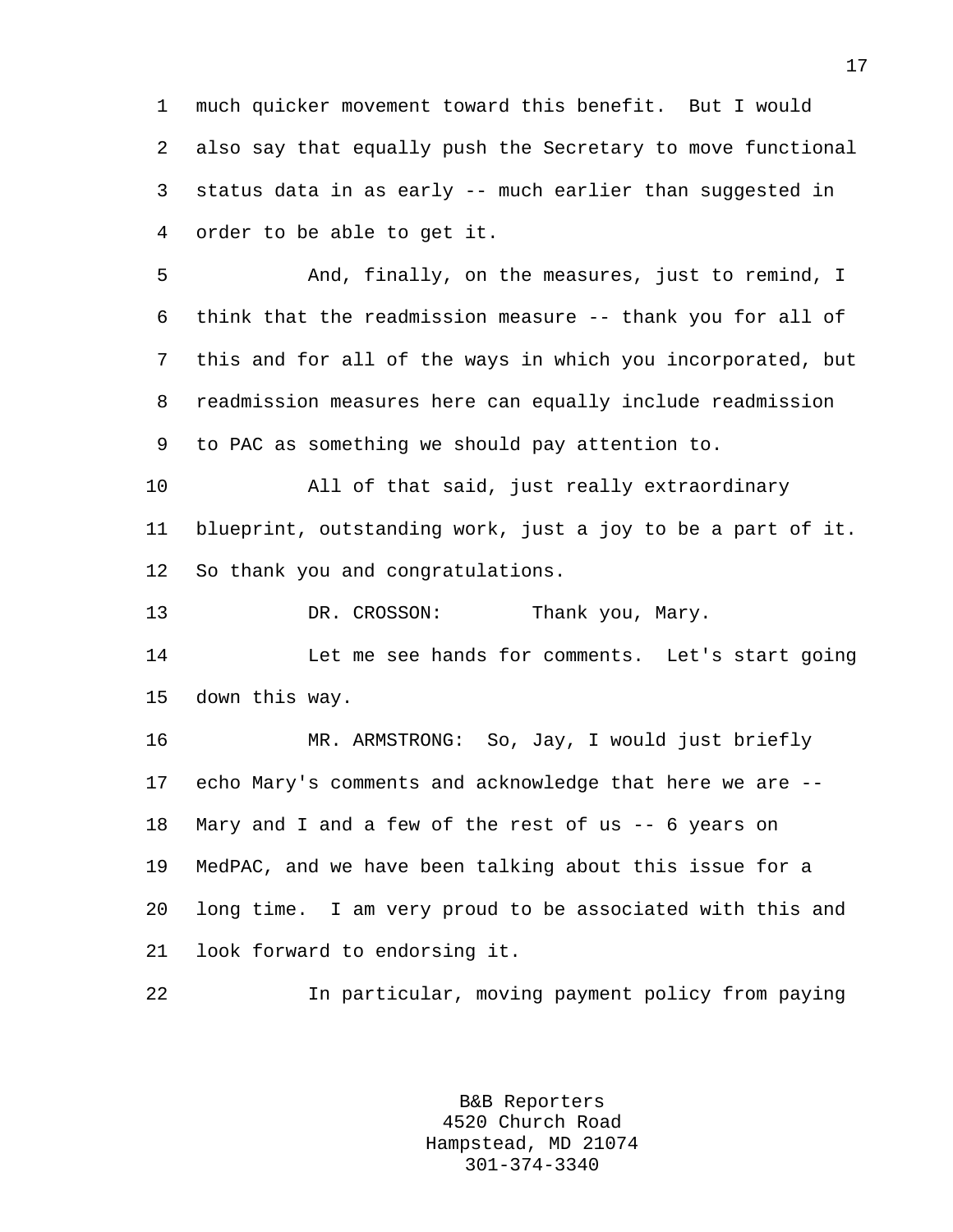1 post-acute services for how they've been structured over 2 time instead of for how beneficiaries need to be cared for, 3 and really underlying this, this is a way to reinforce 4 through payment policy the fact that the Medicare program 5 can do a better job than it's been doing, particularly in 6 the post-acute area, of actually reducing unnecessary 7 costs, saving the program money, but doing it through a 8 system that is reinforced -- that is focused more on the 9 beneficiaries' individual care needs. Wherever we get the 10 opportunity to make changes like that, we're doing our best 11 work, and I think this is a great example of that. Thank 12 you.

13 DR. CROSSON: Kathy.

14 MS. BUTO: Carol, thank you for this work. It is 15 really stunningly put forward. Given I think the size of 16 this job, I think it's really amazing, and I hope we can 17 look for ways to accelerate the adoption of a single 18 approach to PAC PPS and an episode-based one.

19 I have two somewhat minor comments. One is on 20 page 60 at the top where you talk about over time CMS 21 should consider specifying regulatory requirements by 22 patient type rather than by PAC setting, and I understand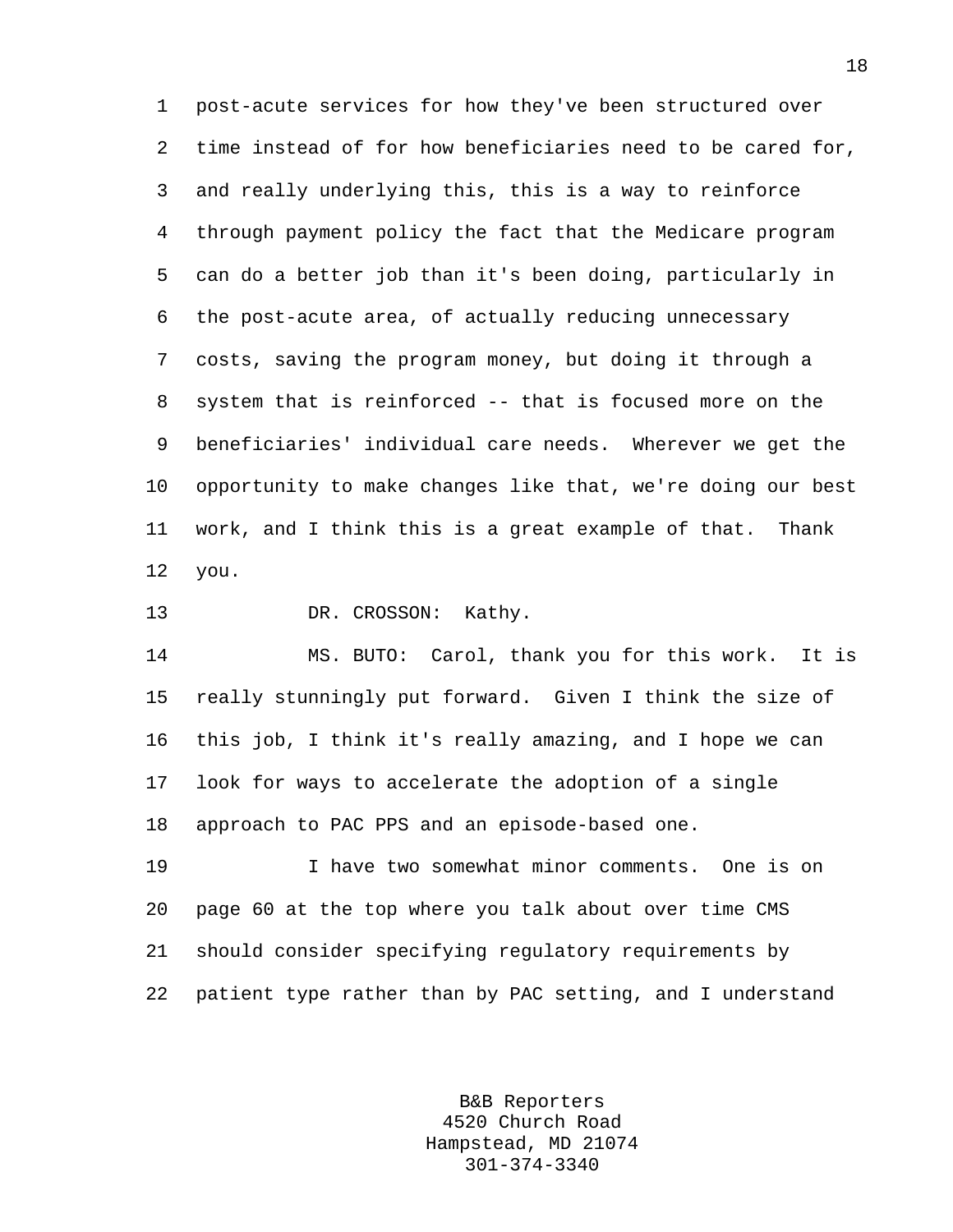1 what you're getting at, the core set of requirements. I'm 2 just thinking to things like licensing facilities and how 3 difficult that would be if the requirements were really by 4 type of patient, and I'm just not sure how those two work 5 together. So it's just a question.

6 I think elsewhere in the paper, you really talk 7 about core requirements that would apply, and it would 8 allow for different kinds of patients and even suggest that 9 we might want to look at policies that -- facilities that 10 want to specialize in certain kinds of patient acuity would 11 be asked to meet. So I just question how that would work.

12 And then the second one -- and I think I 13 understand why you didn't try to take this one because I 14 think it's difficult -- is the three-day prior 15 hospitalization stay in SNFs; if you go to a core 16 requirement, how that's going to work. I understand that 17 when we've talked about obviously counting observation 18 days, but how if you remove that requirement, then it 19 becomes just an open-ended benefit. So I don't know if you 20 thought about that or how we might deal with that in a core 21 set, once you get to the longer term.

22 DR. CARTER: So we have thought about it just a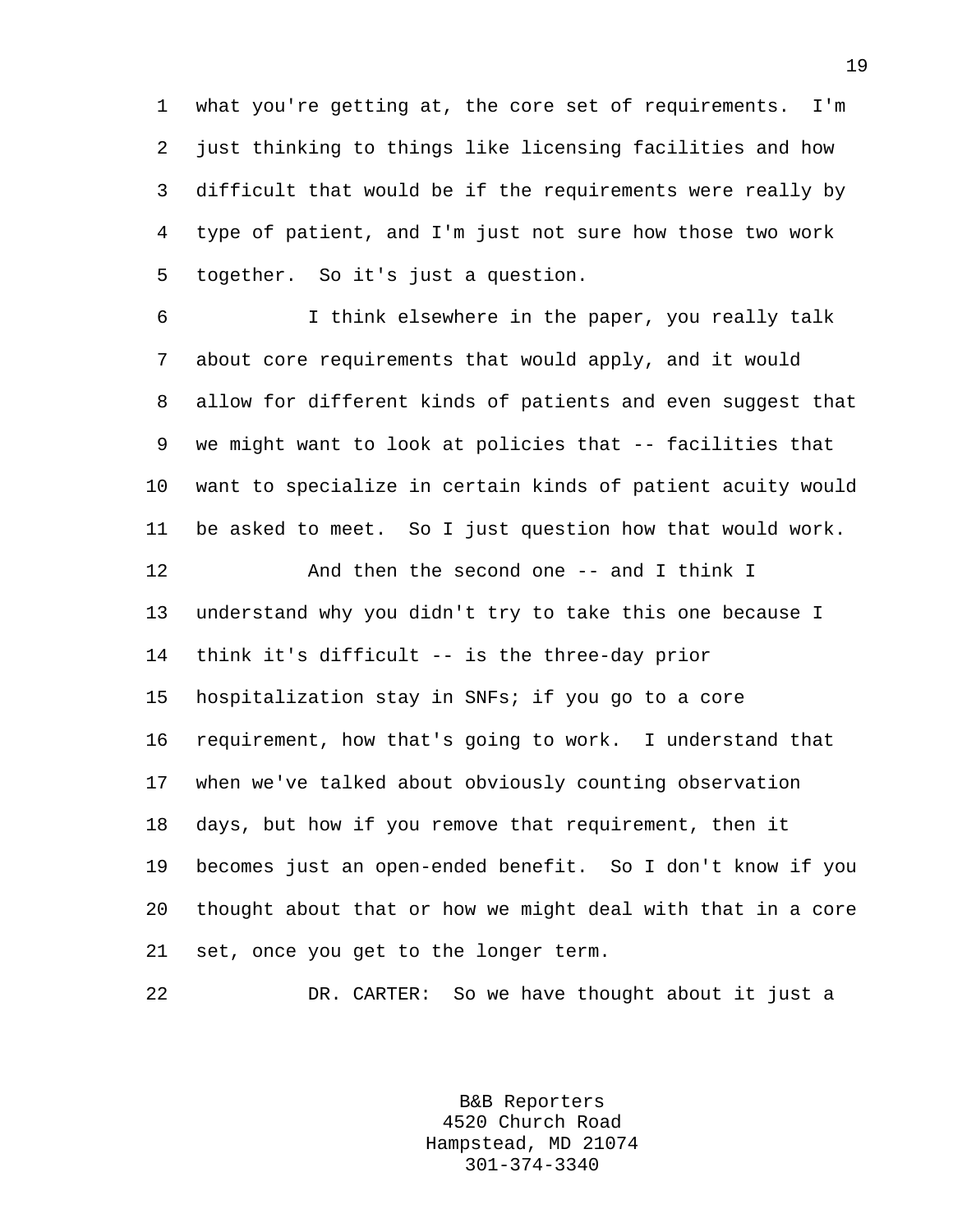1 little bit to note that one could. I don't want to scare 2 anybody. There are 10 to 15 percent of IRF and LTAC 3 patients that don't have a prior hospital stay, so one 4 could think about having that as a uniform requirement and 5 then think about the Commission has already recommended 6 counting some observation time towards the three-day 7 requirement but requiring at least one -- to be one 8 inpatient day. So you could make the requirement more 9 uniform across the settings.

10 The other I noticed in the BPC waiver, the three-11 day stay is still required for nursing home residents, and 12 if that's the population you're most concerned about in 13 terms of generating additional revenue for a facility by 14 requalifying patients for a Part A stay, you might be able 15 to use that policy lever a little bit to at least dampen 16 that concern. So we haven't thought through all of that. 17 MR. KUHN: Carol, I am going to join in the 18 chorus of others. Just terrific work. This is the fifth

19 meeting we've taken this up. We have tortured you along 20 the way, and you have come back each and every time with 21 just great information, so thank you for that.

22 I think in the past, we've described this report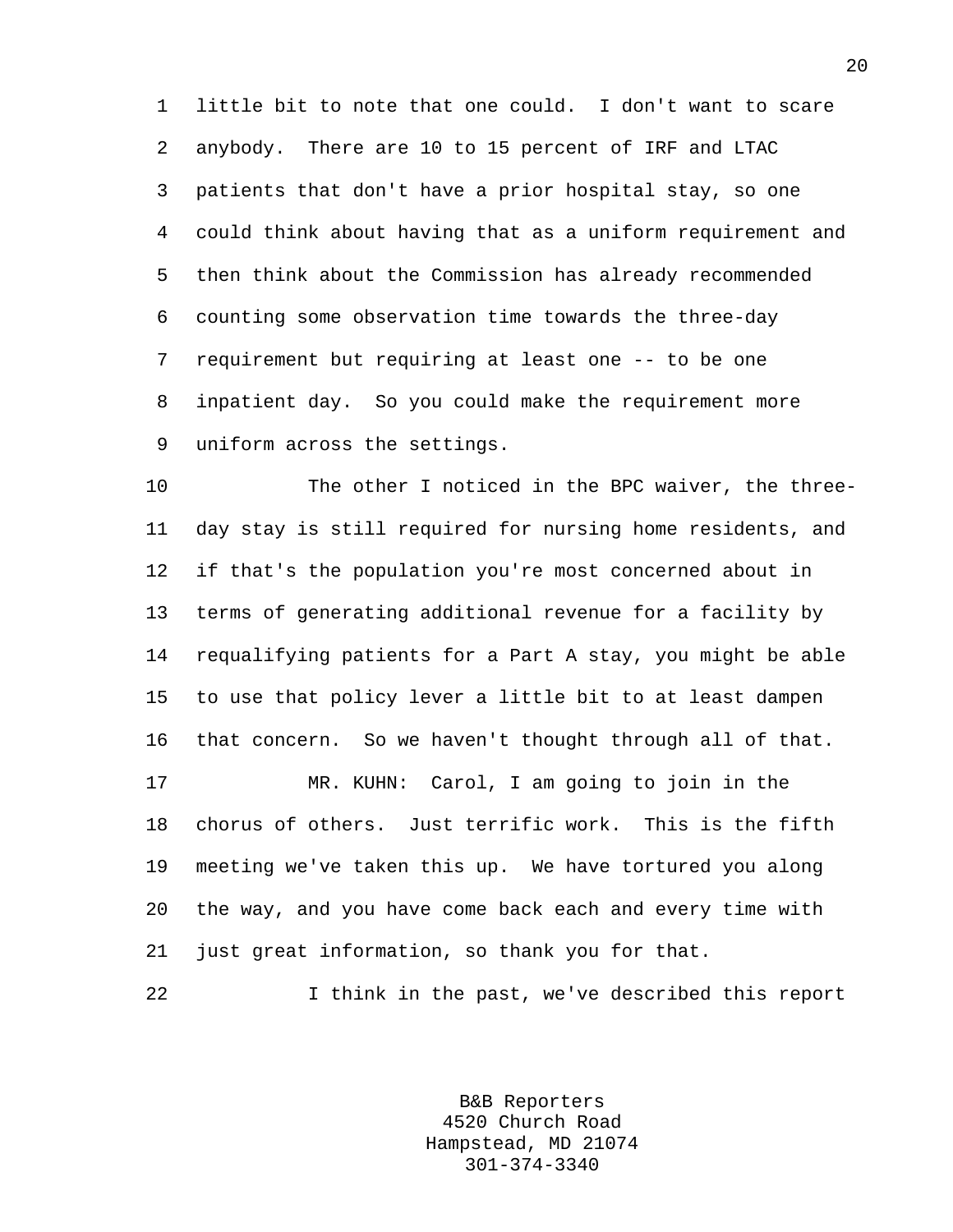1 as a set of guideposts to help inform the Secretary as she 2 moves forward to think about this, but as I looked at this 3 last iteration, I think it's more than a set of guideposts. 4 It really is a more thoughtful roadmap to get us there, and 5 I think that's a tribute to you and the team's work of 6 putting this together.

7 What I like particularly about it is that, as 8 you've kind of enumerated here as you went through your 9 slide deck, it looks at all these key issues, whether it's 10 implementation, whether it's regulatory changes, whether 11 it's impacts, just a variety of different things that 12 captures that. But what I like mostly about this report, 13 above all else, it continues to focus where I think the 14 Commission's work has always been about, is on the patient, 15 and to make sure that we really focus on the access, 16 ultimately the quality and the value of these services as 17 we go forward.

18 I know when I was at CMS, I was part of the team 19 that I think implemented the last PPS system in kind of the 20 post-acute care settings out there, and I think even back 21 in '06, we were talking about when we were going to be able 22 to move to a unified payment system. And I think Bill

> B&B Reporters 4520 Church Road Hampstead, MD 21074 301-374-3340

21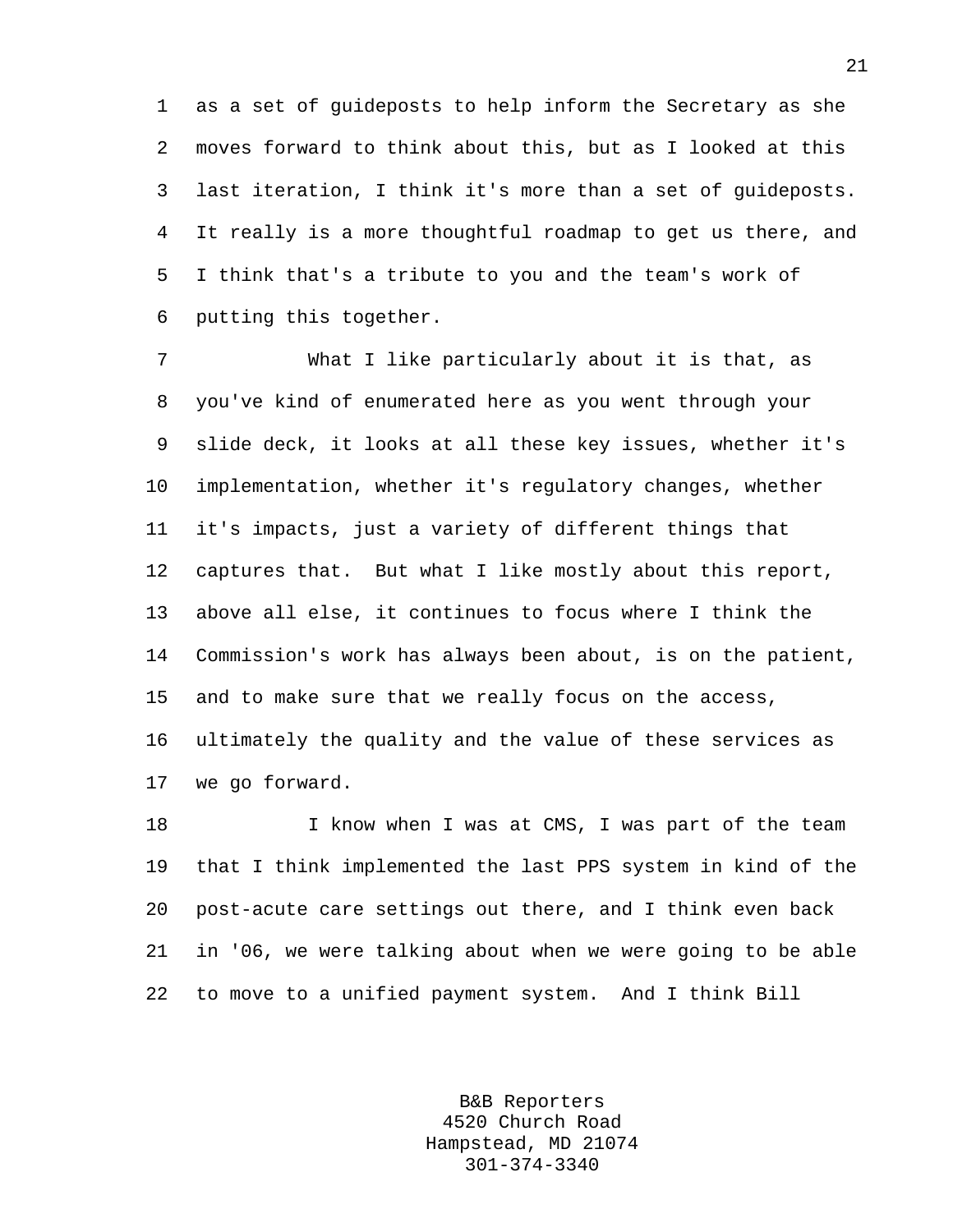1 captured it right when we think about is it going to be now 2 in the 2020s, so that's 15 years after we talked about it. 3 My only observation -- I think I've made this 4 before -- I'll probably be on Medicare by the time we get 5 to this, and I look forward to benefitting from this 6 program in the future.

7 DR. NERENZ: Let me also say great, great, 8 fabulous work. Thank you.

9 My question is like Kathy's, about the folks who 10 may enter into the system without having had a prior 11 hospital stay. You mentioned that may be part of the 12 regulatory change. You talk about that on page 61. Then 13 you talk about perhaps an admission measure linked to that. 14 My question is a little more technical. Are 15 stays like that in the data set from which all this 16 modeling was done, and are there any known differences or 17 suspected differences about that particular class of stays 18 that would require some additional special attention, lower

19 cost, higher cost, different stay length? Do we need a 20 little asterisk for those if they are going to happen in 21 the future?

22 DR. CARTER: So we did look specifically at stays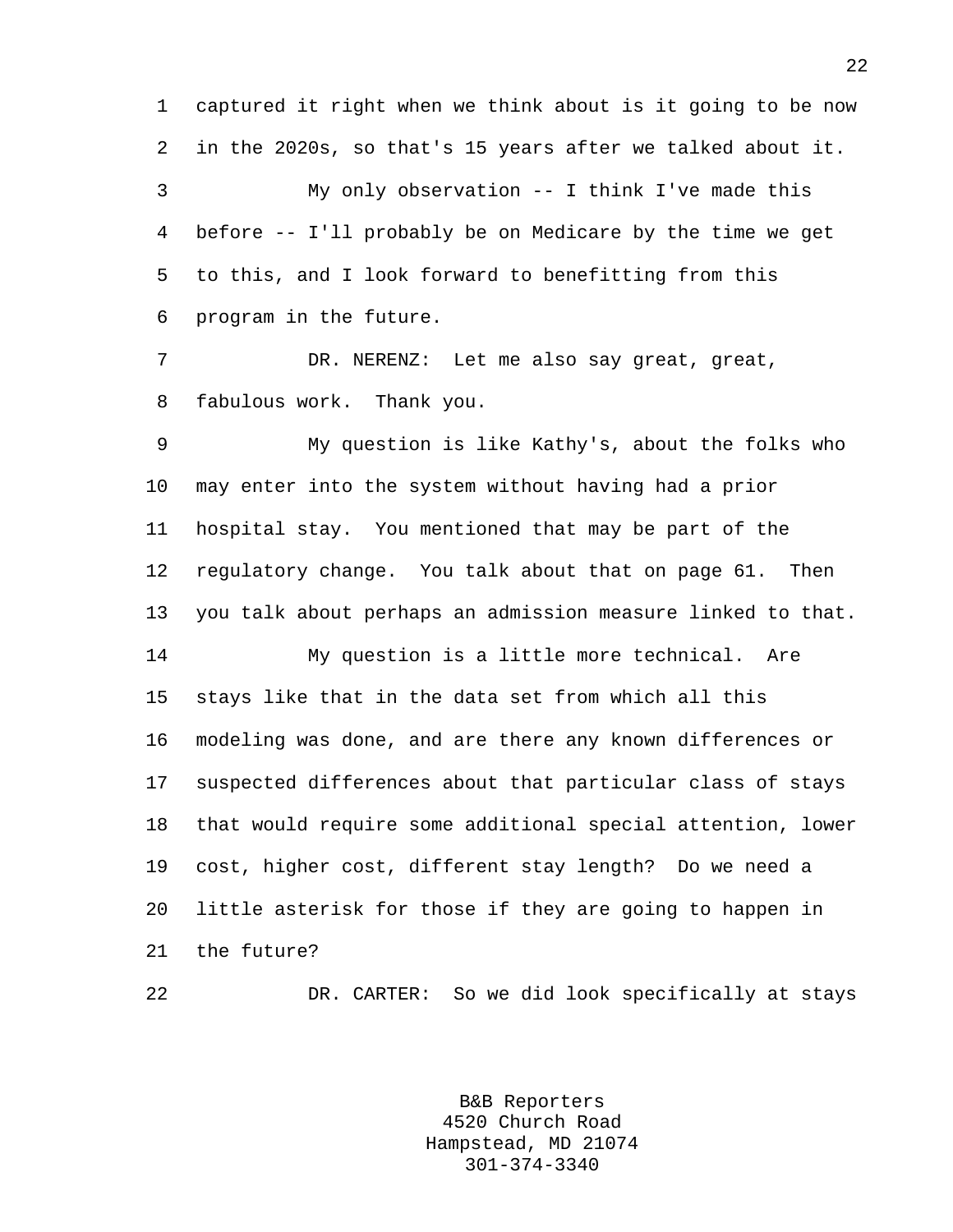1 with a prior hospitalization compared with stays that were 2 community admitted, and the model was equally predictive of 3 both classes of patients.

4 DR. CROSSON: Let's finish this side. Warner. 5 MR. THOMAS: Just real briefly, given the 6 magnitude of work here, I think it is very, very good. I 7 guess the question I have is, what do you see as the 8 downside of accelerating the potential change here, and do 9 you see any downside to potentially trying to accelerate 10 the change in these policies?

11 DR. CARTER: So we know the kinds of patients 12 that the model does not do as good a job predicting. So if 13 you were a facility that had a disproportionate share of 14 those patients or if you were small -- and all the payment 15 systems always deal with averaging, and when you are small, 16 that's harder. So that would be the downside, is for 17 smaller providers or providers that specialize in the 18 absolutely highest acuity.

19 And I want to emphasize here, the group that this 20 model didn't do well for represented 3/100ths of a percent 21 of states. So they're way at the tail, and not 22 surprisingly, we couldn't predict the costs of a tail very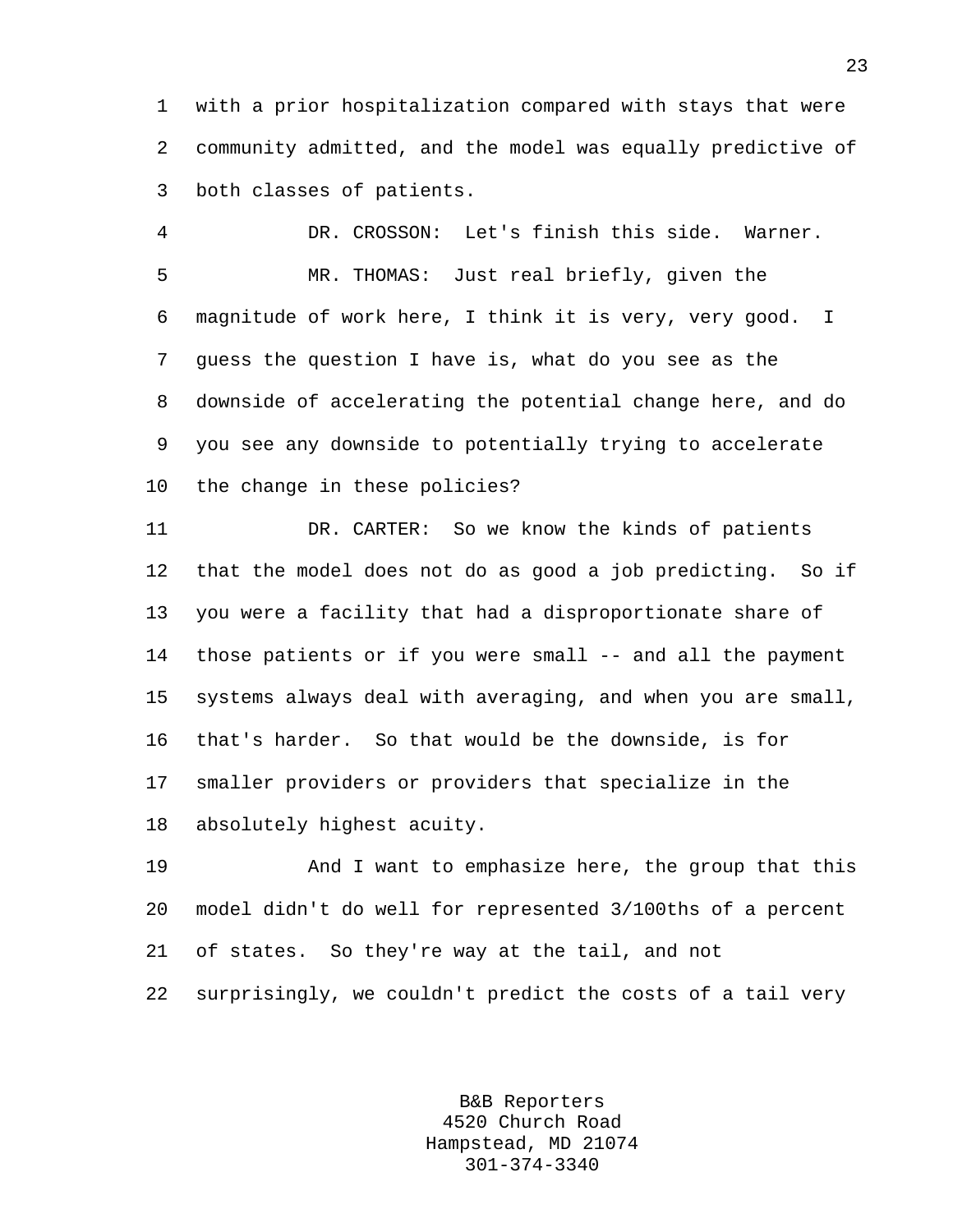1 well. But if you looked at severity of illness, Level 4, 2 chronically critically ill patients, or patients that had 3 conditions that involved five or more body systems, the 4 model did very well for all of those. And so I'm saying 5 the highest acuity patients are maybe a group we need to 6 focus on, but medically complex patients in general were 7 not a hiccup, and so I don't see that as a particular 8 problem.

9 Size for small providers. I mean, a payment 10 system was always averaging, and so that could be an issue. 11 MR. THOMAS: And then on page 61, really the same 12 thing David brought up, on the regulatory changes, I mean, 13 I think there's a comment in here about there's a concern 14 if some of these regulatory reliefs are put in place that 15 it could escalate the cost of post-acute care. But I think 16 there is also a concern that if there's not a regulatory 17 relief, then the change is really going to be difficult to 18 implement. So any thoughts on that?

19 DR. CARTER: Well, we do think that if you're -- 20 as a short-term strategy, when you implement the PAC PPS, I 21 think CMS needs to think about what regulations need to be 22 waived, not after, but at the same time. And then as a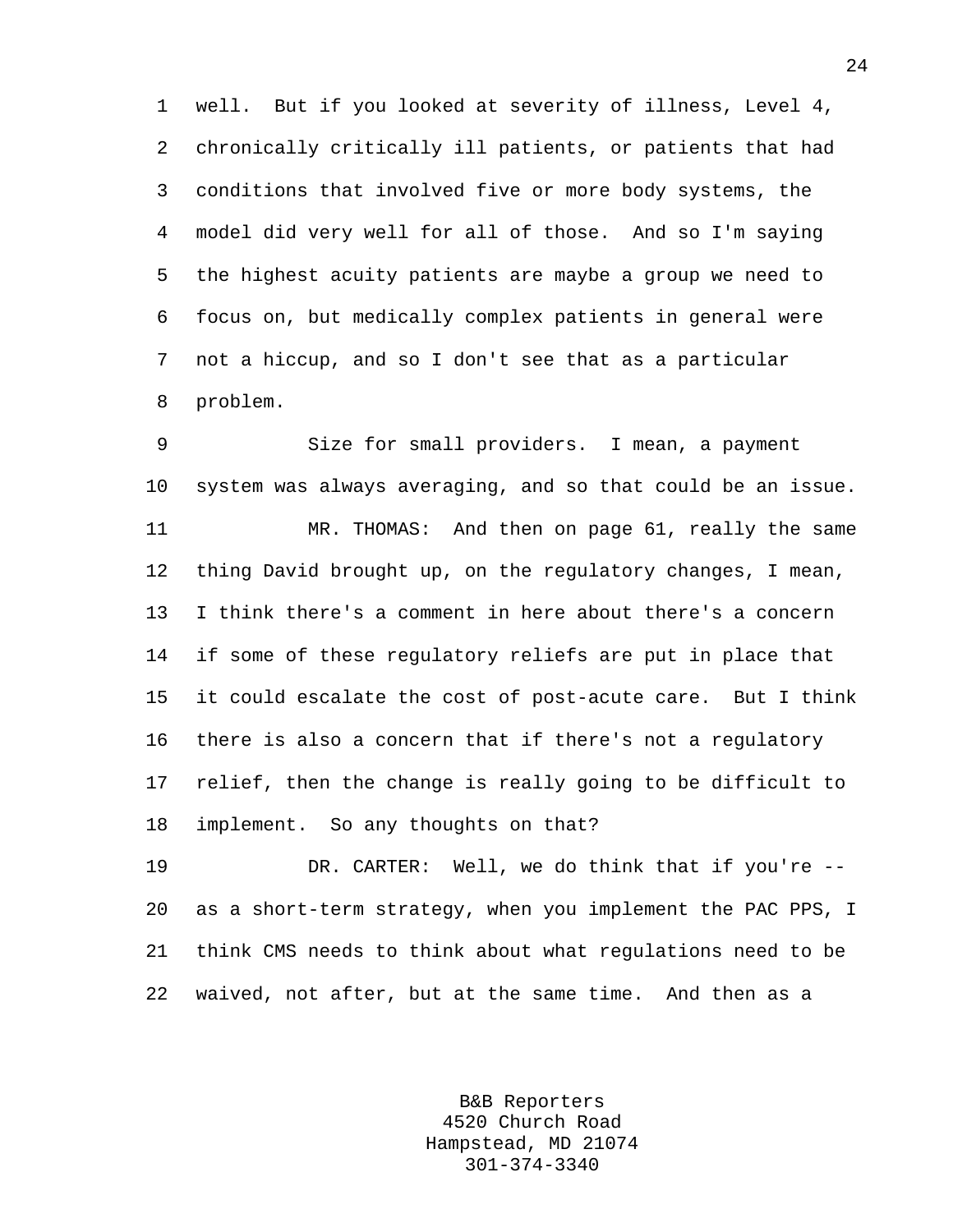1 longer term strategy, we are proposing this idea that we 2 don't license by setting. We license by do you want to 3 treat ventilator patients; this is the requirements to do 4 that. If you want to treat patients with serious wounds, 5 this is the capabilities you need to have, so moving 6 towards patient-defined requirements as opposed to setting-7 defined requirements.

8 But when this payment system is implemented, 9 given the conditions of participation are unlikely to be 10 changed quickly -- that is a complex undertaking; we 11 appreciate that -- I do think it's important to waive 12 certain requirements.

13 MR. THOMAS: Okay. Jay, I just wonder, given the 14 issue, the duration of this implementation, should we have 15 comments in the chapter just around the idea that people 16 could opt into it or organizations could opt into it if 17 they were larger and maybe have less likelihood of being 18 negatively impacted, or is there a way to recommend kind of 19 quicker adoption? So it's just a general comment. Thank 20 you.

21 DR. CROSSON: Herb, do you want to comment on 22 that?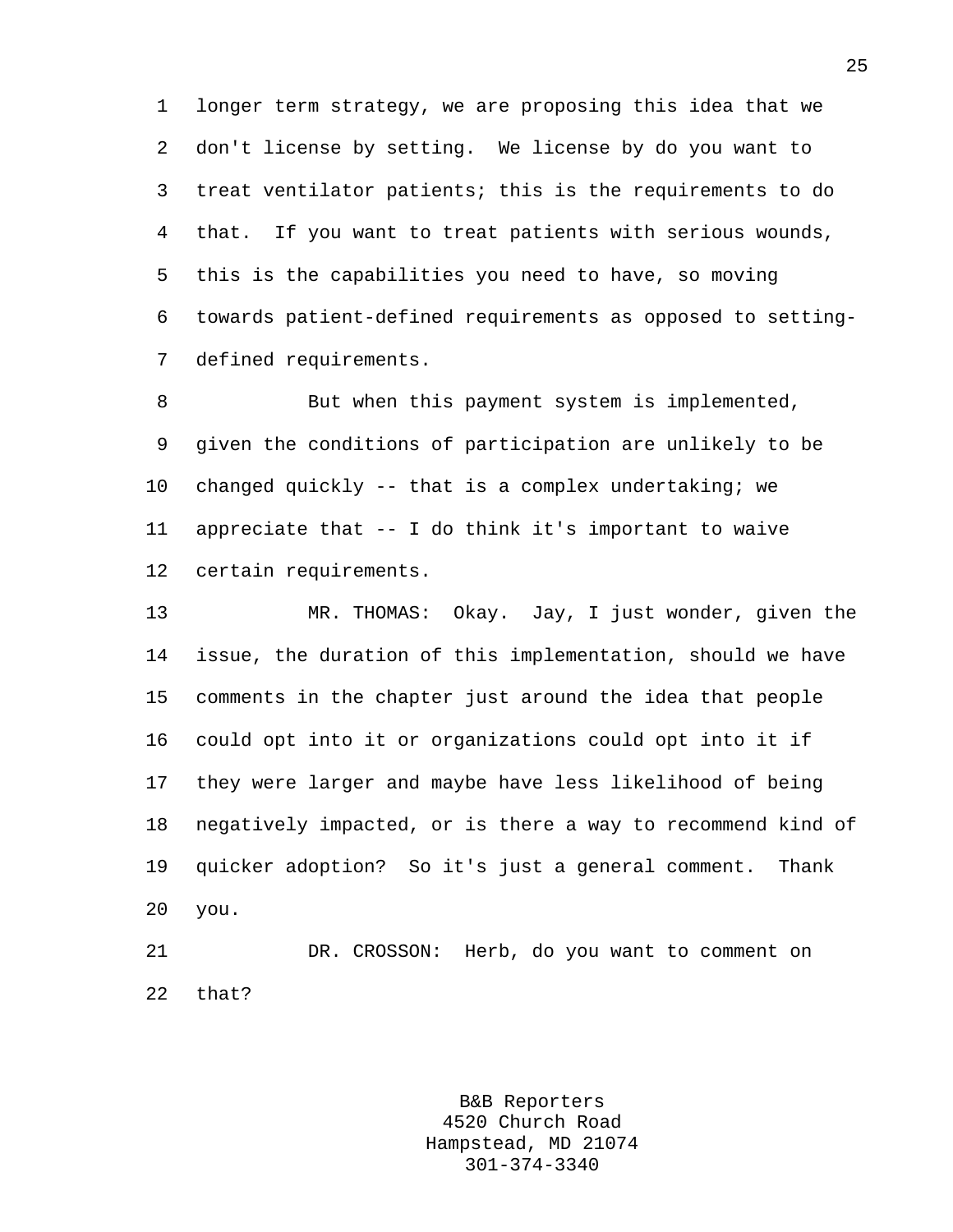1 MR. KUHN: Yeah. Just on that, if I recall 2 right, when the ESRD PPS system went into place, there were 3 options for them to opt in early, and because CMS got it 4 right, they almost had 90 percent opt-in the first year as 5 part of that. So it's not unprecedented, what he was 6 talking about.

7 DR. CARTER: Yeah. I think the SNF PPS was like 8 that also.

9 DR. CROSSON: Yeah. I mean, I think, just 10 generically, you probably need to have some parts of the 11 regulatory relief set of issues in place in order for that 12 to happen, but were that the case, sure.

13 DR. MILLER: I've been trying to think about it, 14 and I think we said some of this to each other, Carol.

15 DR. CARTER: Uh-oh.

16 DR. MILLER: This is always awkward.

17 And it goes right to where the comment started 18 over with Bill and Kathy and comments that they've made and 19 others have made of is there a way to move along on this, 20 and I wanted to make sure that Carol held the floor. And 21 in responding, she said either you could change the system 22 in a way that we have recommended, which is more patient-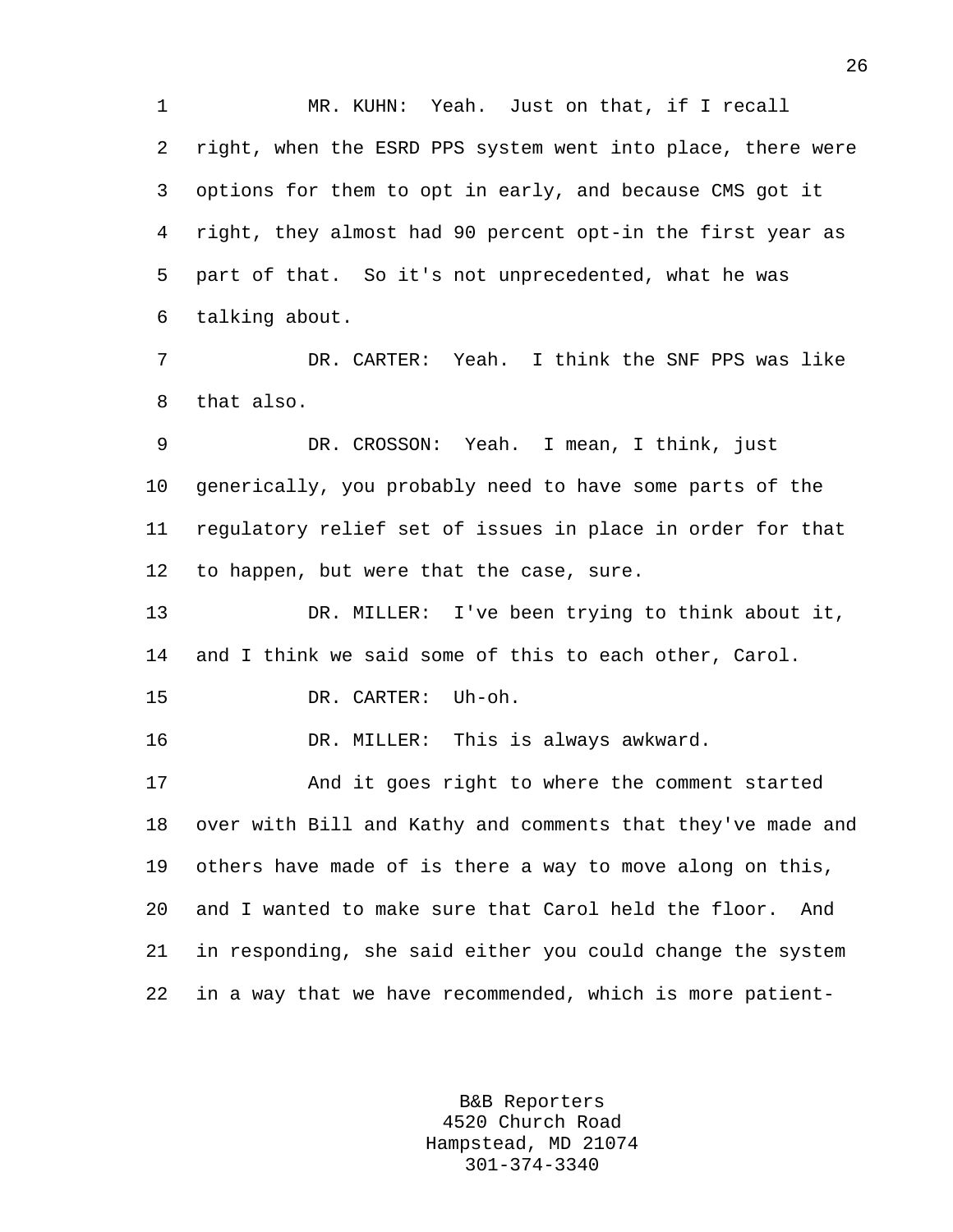1 oriented, silo-by-silo, or begin to think about this thing, 2 to try and respond to an array of questions there.

3 To me, one of the next generations of this work 4 is for us to think about if the "it" can be built -- and we 5 have done a prototype. The Secretary has to do her version 6 of it. What you could almost begin to do is blend payment 7 between each of the individual settings and this thing and 8 say -- start to move a transition and say part of your 9 patient will be based on your current silo-based thing and 10 part of your payment will be based on this, which will help 11 the transition also begin to change the underlying 12 incentives more towards the patient-oriented. And then 13 when you had something like that -- and I really think this 14 responsibility thing is a difficult set of issues to work 15 through, but if you could get through that, then I think 16 you might be able to say -- and if you want to move faster 17 and go instead of '20, 2020 to something that's faster, 18 then maybe you'd be in a position to do that. And that's 19 the way I've been trying to think about our next generation 20 of work on this.

21 And I can't remember how much of this I mentioned 22 to you, Carol.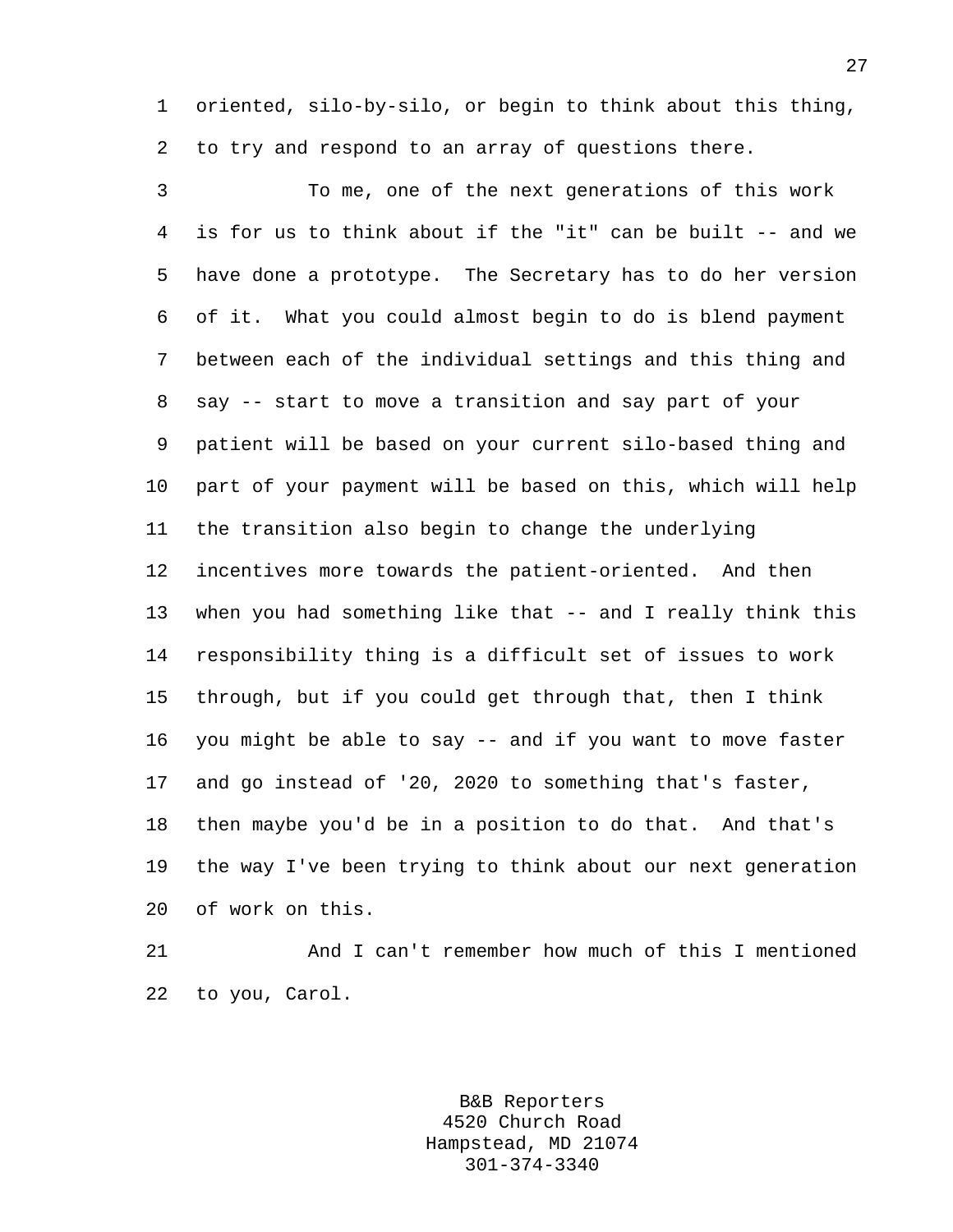1 DR. CARTER: We've talked about it, yeah.

2 DR. MILLER: Say it again?

3 DR. CARTER: We've talked about kind of different 4 versions of the transition in thinking about that.

5 MR. THOMAS: Just an add-on to that, Mark -- and 6 that's why my concern is -- I mean, I think all of this 7 work is great. It's just if the regulatory relief doesn't 8 occur appropriately, then really all the other great ideas 9 are going to be extremely difficult to implement. I just 10 wonder if we need to be more pointed about our thoughts on 11 that specific issue, so --

12 DR. CARTER: The chapter does say these need to 13 be happening at the same time, but I'll look for places to 14 emphasize that.

15 DR. CROSSON: Okay. Moving over to this -- I'm 16 sorry. We are going to work down. So I've got Jon, Kate, 17 Bill Hall, Jack, and I saw Alice's hand, so let's go down 18 this way. Jon?

19 DR. CHRISTIANSON: Carol, remind me of how this 20 payment work will interact or be integrated with the work 21 to move more patients, more beneficiaries into ACOs and 22 other organizations like that.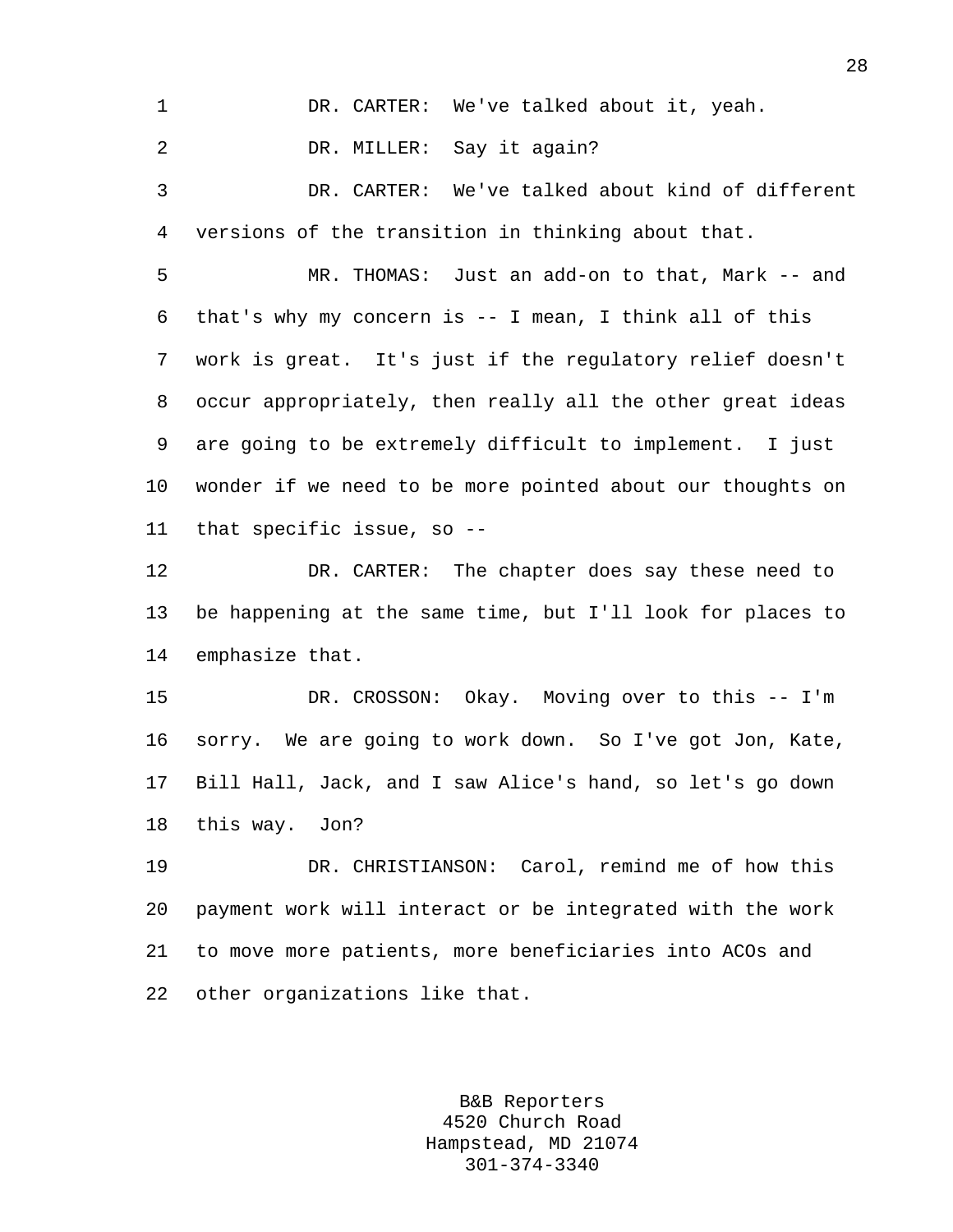1 DR. CARTER: I'm not sure I understand your 2 question, but let me give it a shot. So the ACOs use fee-3 for-service as what's kind of that platform, and so having 4 more accurate payments across the different settings would 5 be built into the ACO benchmarks, if you will. Is that -- 6 DR. CHRISTIANSON: I was impressed with all of 7 the complexity of what you're trying to do, and then I 8 really thought probably episode-based payment would be 9 where we would want to end up. I don't know where the rest 10 of the Commissioners are on that, but you've noted it a few 11 times in the paper and in your slides.

12 I guess this is a question for the Commissioners. 13 Do you think we should be more aggressive in terms of 14 advocating for that than we are now, or, Carol, do you 15 think that we're not there yet in terms of the data and 16 analysis?

17 DR. CARTER: Well, the Commission did a block of 18 work on episodes a few years ago, and we looked at an 19 episode that's PAC only, a PAC-only plus hospital stay, 20 long and short. So we've looked at that. I think the 21 Commission didn't come out -- I mean, we didn't come to any 22 recommendations about sort of which bundle type and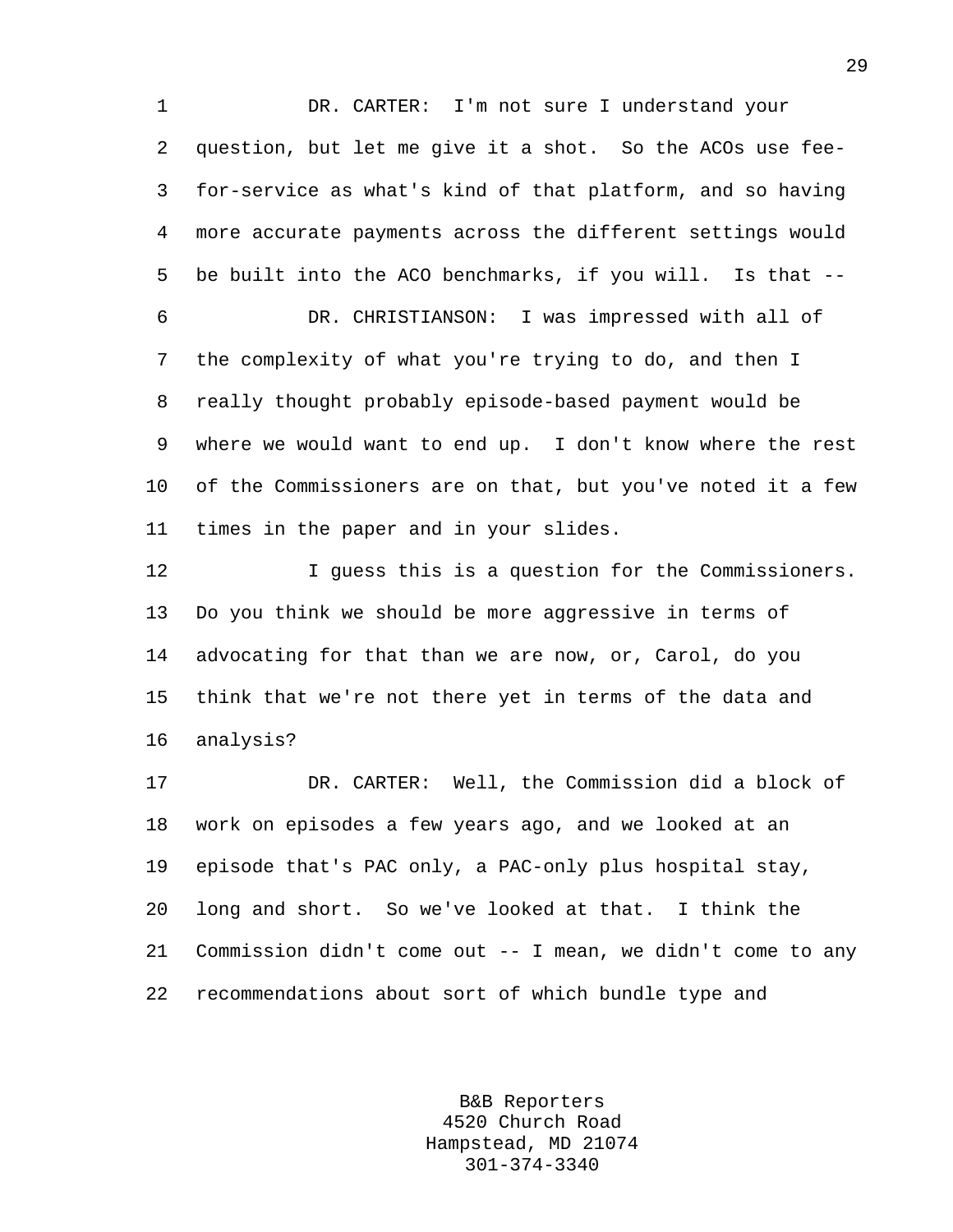1 duration type it had a preference for.

2 I think if you used kind of fee-for-service 3 running -- one of the issues with bundled payment is who 4 gets the money, but if you pay providers as they go based 5 on fee-for-service with using some of the payments as sort 6 of a benchmark, you can sidestep, I think, some of the 7 issues about who's getting the money. We talked about that 8 as sort of virtual bundling, if you will, but that would be 9 maybe a conversation for the summer at the strategic 10 planning meeting about if we were to do another round of 11 bundling work, what would that look like. 12 DR. CROSSON: Okay. I think we've got Kate; is 13 that right? Yeah. 14 DR. BAICKER: Yeah. I'm very supportive of this 15 direction. I think it's moving us along a path that we all 16 would like to travel down, and the question is how quickly. 17 And one of the things that you've been helpful in surfacing 18 and that echoes something Mary said is that really, I think 19 ideally, we would want the payment structure to be based on 20 the efficient delivery of care in the right site of care 21 for that patient rather than the patterns of locations at

22 which patients are getting care now, but we don't yet have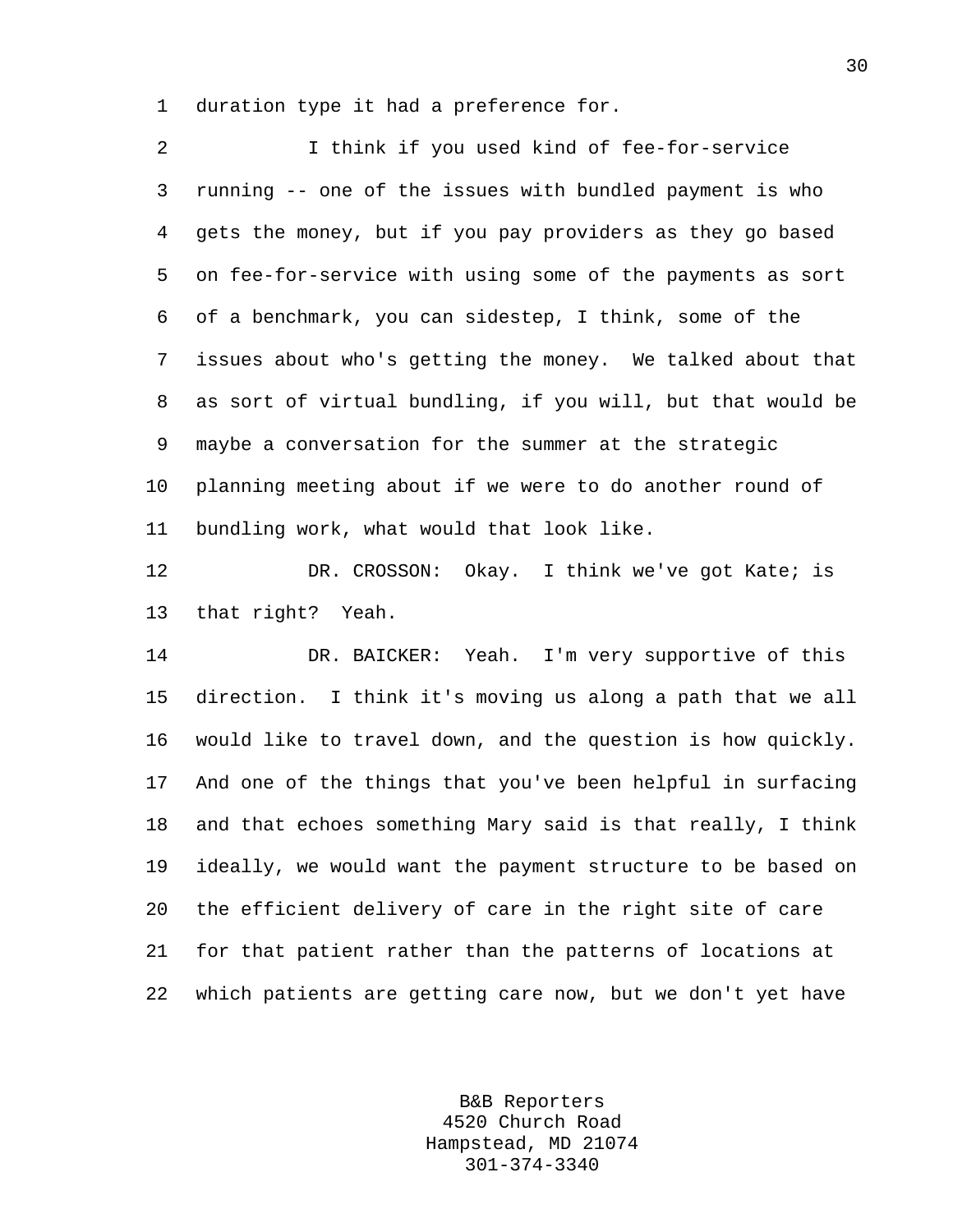1 the data we would need to do that more globally optimal 2 payment mechanism across sites. And so this moves us great 3 steps in that direction and also highlights the need for 4 greater data collection that can then be incorporated to 5 have a more tailored payment plan, not just to be site-6 neutral, but to prefer the right site for the right 7 patient. And that's a great direction to be going in the 8 future.

9 DR. CROSSON: Bill Hall.

10 DR. HALL: Carol, I send you my congratulations 11 as well. When I was reading this over for -- I don't know 12 -- the nth time, this time, for another reason, I had to 13 look at the history of Medicare, and there' the famous 14 picture of Lyndon Johnson signing Medicare into being in 15 1965 and presenting to Harry Truman and Bess Truman, 16 Medicare Card No. 1 and Card No. 2. In that picture, Harry 17 Truman seems to have some hesitancy of signing, and the 18 reason is that Johnson explained to him. He said, "What's 19 this other part here? I understand the hospital part," and 20 Lyndon Johnson said, "Well, Harry, that's for health 21 insurance." "How much?" And the price was for him \$3 a 22 month, and for Bess, it was \$3 a month. They looked back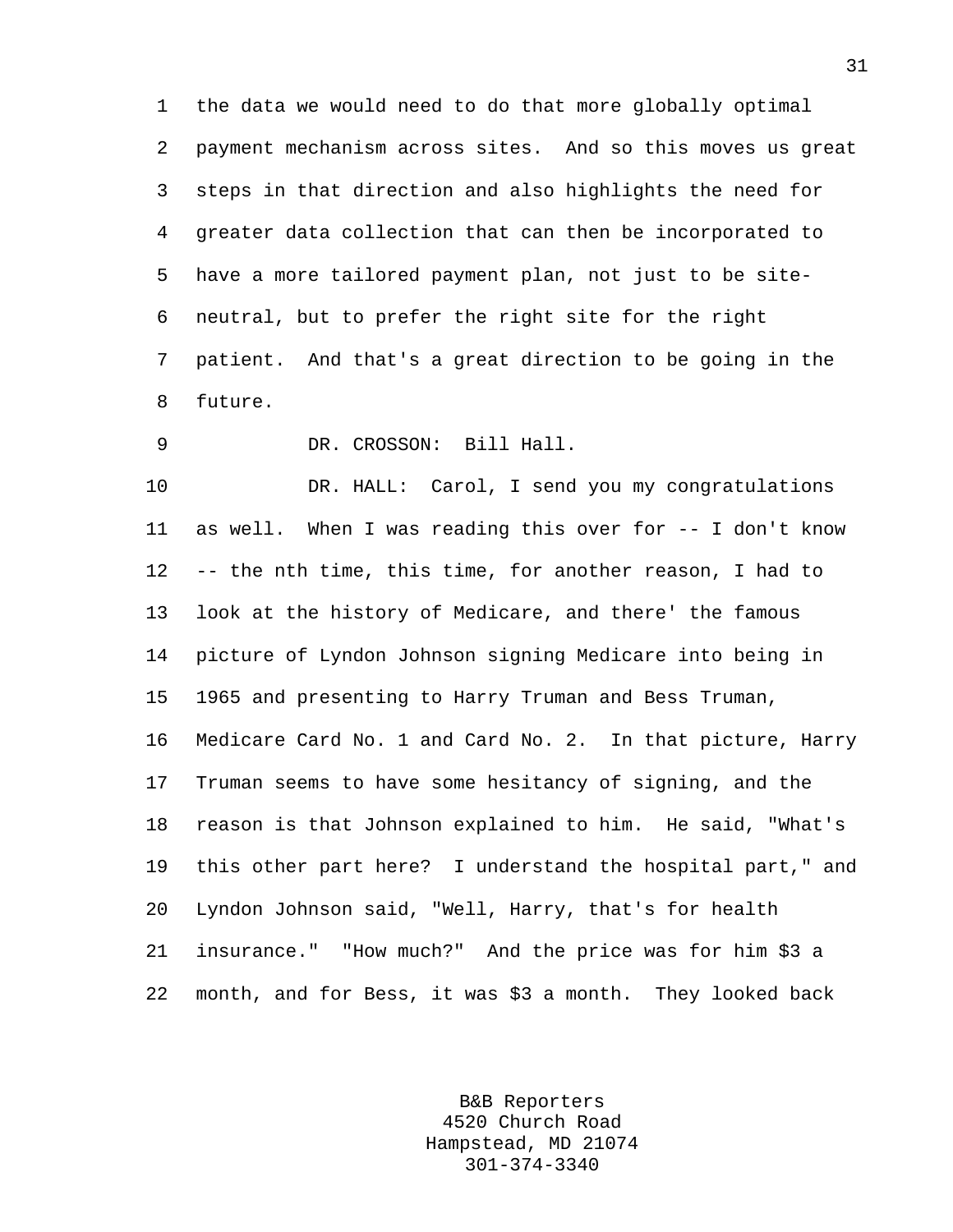1 and forth at each other, and they weren't sure that they 2 really wanted that type of coverage.

3 I think that reflects kind of the paradigm we've 4 been in, in health care, with the inception of Medicare. 5 If you got sick, you went to the hospital, and you either 6 lived or you died. And you paid your doctor in any way you 7 could, sometimes with barter, sometimes with money. 8 Sometimes you didn't pay at all. And we're stuck with 9 that. Our vocabulary is still in the 1965 mode: post-10 acute care, long-term care, intensive care. Everything is 11 presumed to start with somebody getting sick and going in 12 the hospital, and then what?

13 I mean, if anything we've learned on MedPAC is 14 that this is probably an old idea that has to change, as 15 several people have mentioned, as Kate just mentioned here. 16 And so I think this is what we're doing here, is actually 17 more than just looking at post-acute care. It's looking at 18 what is going to be the package of health care for this 19 burgeoning population of older adults, the 10,000 a day 20 that turn 65.

21 And as pointed out, I think there are some real 22 roadblocks and danger points along the way. I think the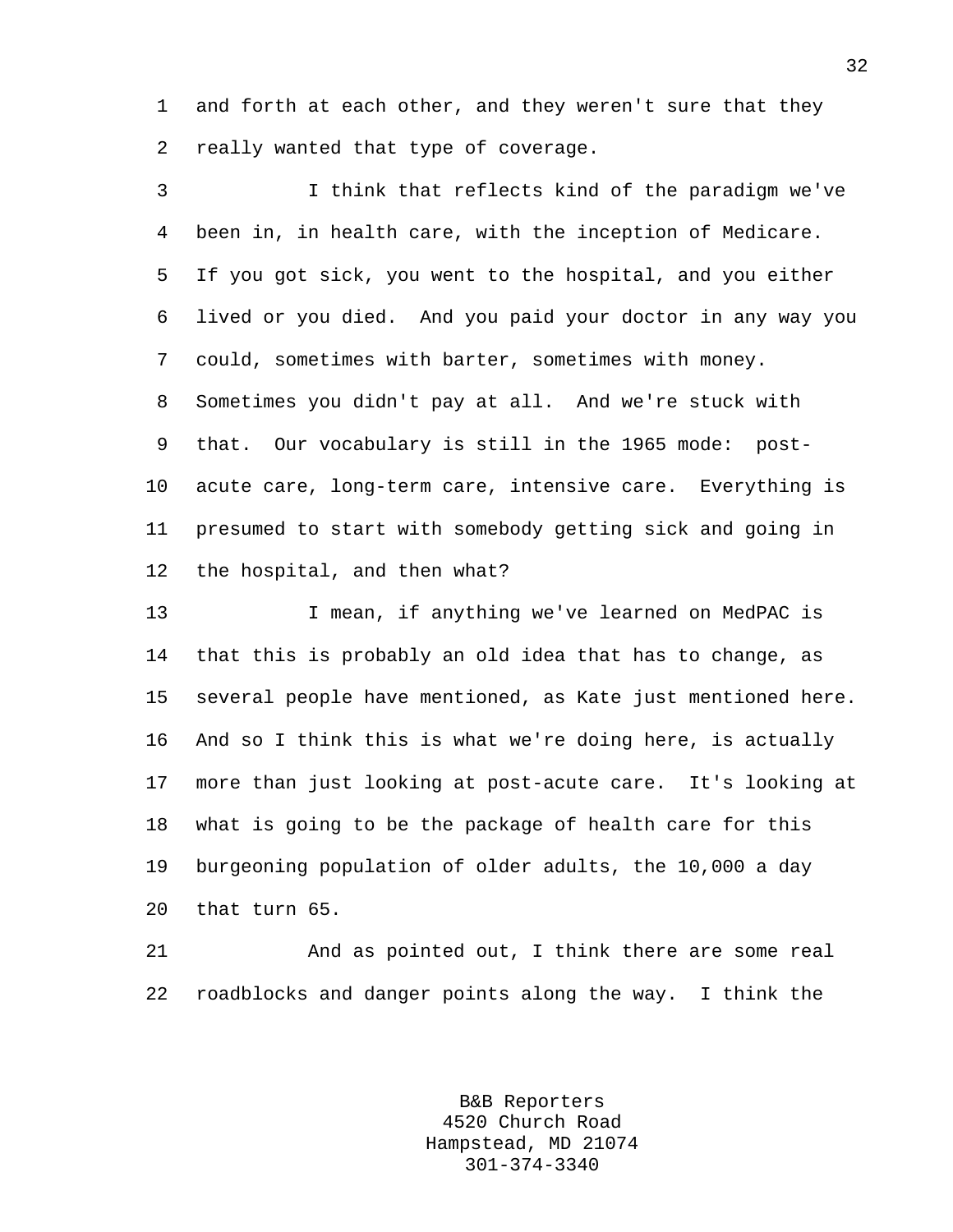1 biggest one is, what are the new metrics that we're going 2 to use? Mary mentioned the importance of function, and I 3 think that's going to have to really be pushed very, very 4 hard. Health care that is patient-centered has to be for 5 older people on what you can do, how you can stay 6 independent. It has very little relevance, in a way, to 7 the chronic disease models that we've looked at, and I 8 think this is a wonderful first step.

9 But I do think we're going to have to be very -- 10 have a lot of surveillance here. This isn't going to be 11 easy. It's not going to be easy for systems to change this 12 rapidly, as has been mentioned here, but if we keep the 13 goal in mind that the purpose of health care -- who knew? - 14 - is to really help people stay independent, I think that's 15 one of the guideposts that we can use, and I think this is 16 going to be great work, great work for the future of our 17 enterprise here. Thank you.

18 DR. CROSSON: Thanks, Bill. I have that same 19 picture. As a matter of fact, it's the screensaver on my 20 laptop, believe it or not.

21 [Laughter.]

22 DR. CROSSON: A lot of that has to do with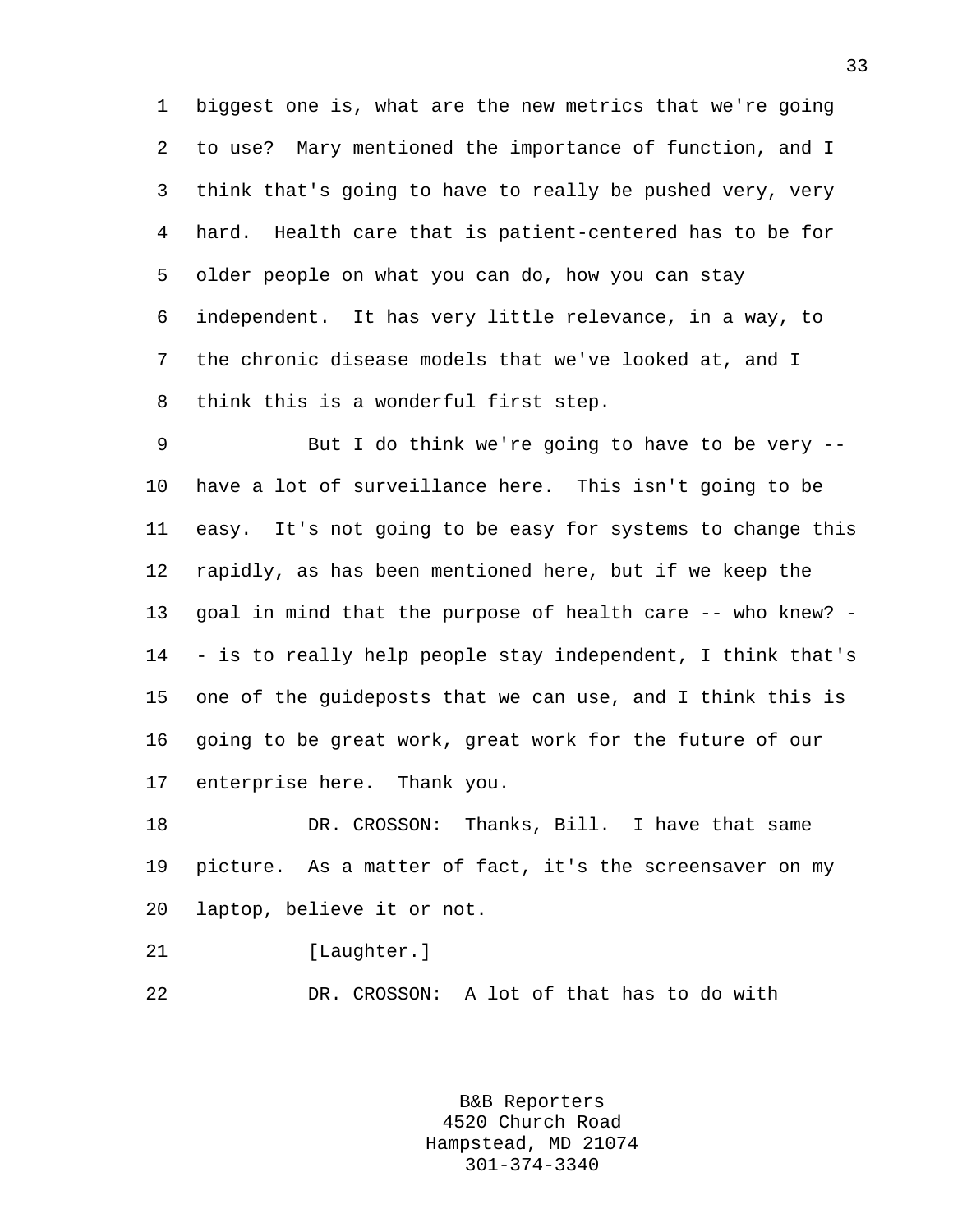1 technical incompetence, by the way.

2 [Laughter.]

3 SPEAKER: [Off microphone.] It's been there 4 since 1965.

5 DR. CROSSON: Yeah, right.

6 [Laughter.]

7 DR. CROSSON: Oh, no. That was unkind.

8 [Laughter.]

9 DR. MILLER: Wait a minute. You had a laptop -- 10 [Laughter.]

11 DR. CROSSON: The only thing I would point out is 12 on the other side of the picture is Wilber Mills, and if I 13 can interpret the look on his face, it is, quick, sign it, 14 before I lose the political deal that I've just made.

15 Anyway, Alice.

16 DR. COOMBS: First of all, Carol, great job, and 17 although we've done this five times recently, we've 18 actually had little children of this coming together to 19 form the big one, and I think the first time I was on -- 20 the first year, actually, on MedPAC, and we did the 21 presentation on LTCHs and we started talking about this 22 site neutral and we talked about strokes, and I think this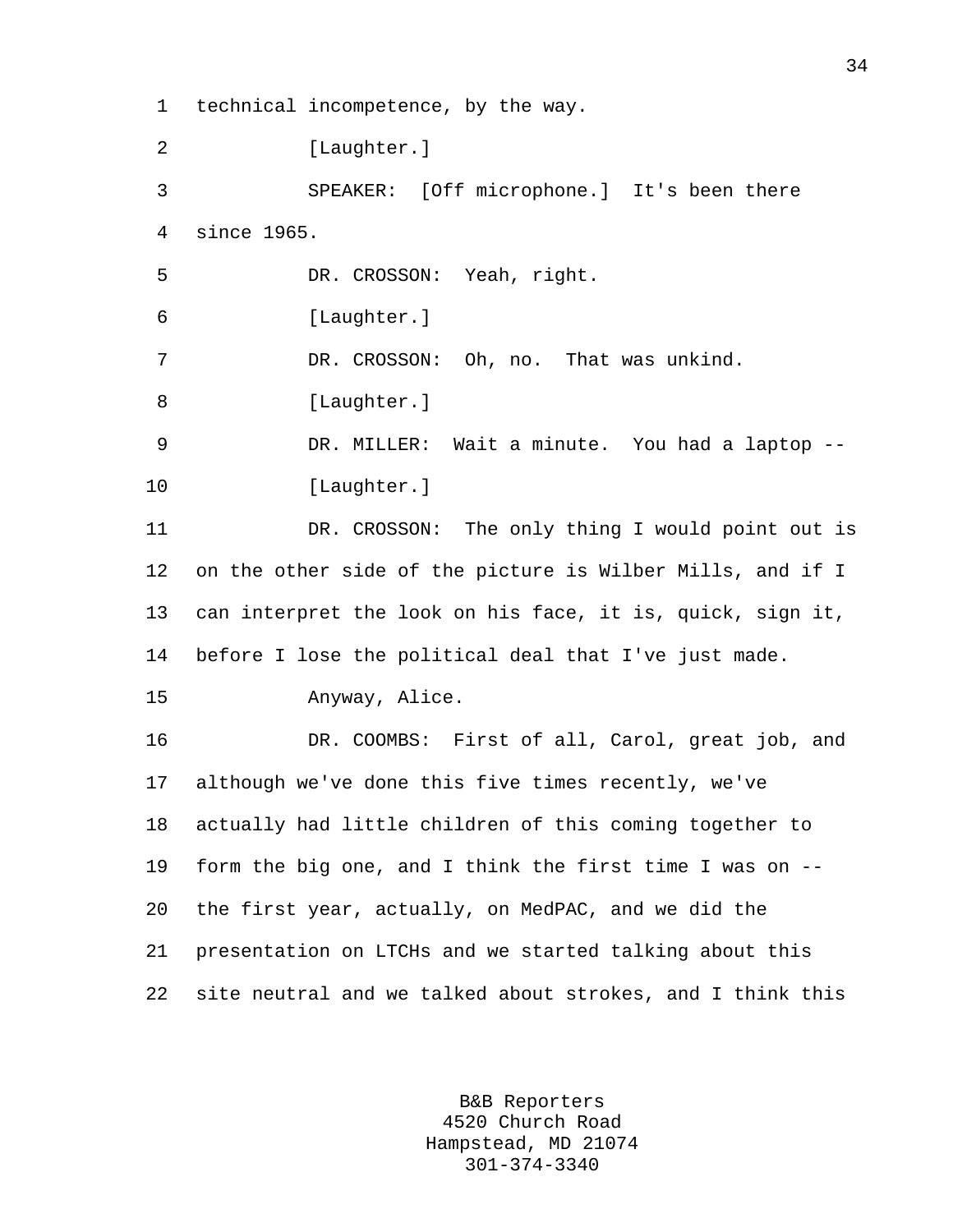1 is a really good product to deal with what we called then 2 the stroke syndromes, because all strokes are not the same. 3 And, so, having something that's really tailored to the 4 condition and the resource utilization at the various sites 5 is really important.

6 That being said, I think one of the things is 7 that ICU doctor, me referring a patient to a certain 8 facility, it has a lot to do with the relationship that's 9 established and what kind of results we see from those 10 entities.

11 It's going to involve a culture change, as Bill 12 has said. It's not going to be something that's overnight. 13 But, it's a culture change that will result in industry 14 changes within the various institutions, and I think that's 15 actually good when one institution says, I'm going to 16 increase my breadth so that I can actually take care of 17 these type of patients, so we have to actually educate 18 ourselves.

19 And, it will be interesting to see the 20 transformation that will occur that actually will result in 21 better quality, I think, for all patients in all areas, 22 because you will have almost like a cross-training in a way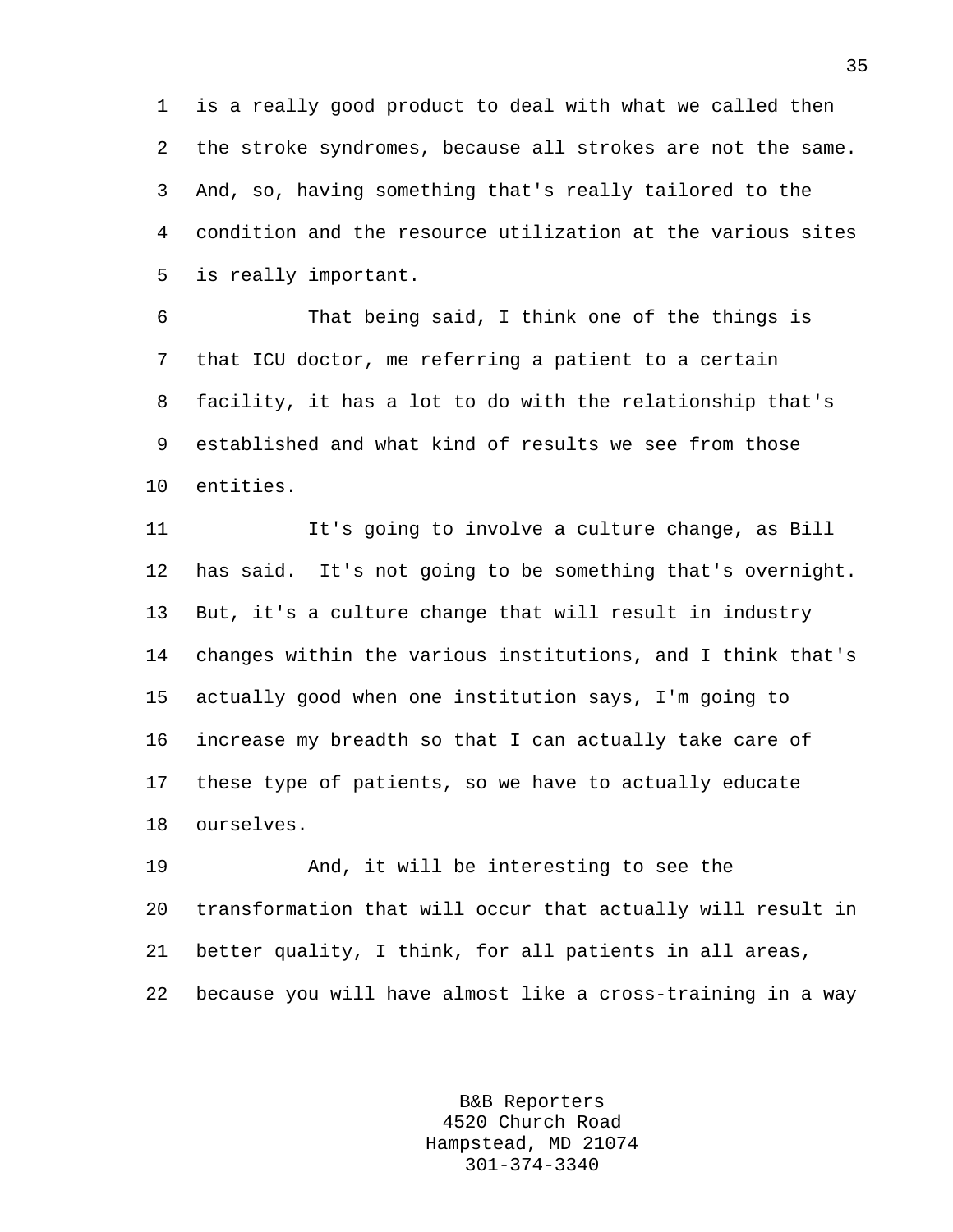1 that diversifies the health care workforce within the 2 various different entities, whereas now they're pretty much 3 siloed into, no, we don't do vents. No, we don't do 4 wounds. We don't do dialysis. There might be some 5 transformation that happens that says, oh, yeah, now 6 they're taking vents and they're doing a pretty good job. 7 They're doing the wound vacs and, guess what, this one was 8 a diabetic, went in there and came out and did very well. 9 So, I think that there'll be a transformation. 10 I'm hoping there's a trickle-down effect that people will 11 begin to see the potential that they can have within their

12 institution. So, I'm really, really encouraged by that and 13 I'd like to say that this is something that I feel like the 14 others. Mary said it better than anything I could ever 15 say, which is that this is a good thing for patients in the 16 big picture and I think it's something that I'm proud to be 17 associated with as a Commissioner.

18 DR. CROSSON: Thanks, Alice.

19 DR. CARTER: Thinking in terms of one thing 20 Warner was talking about in terms of, you know, who -- what 21 kinds of providers would this be hard for, and what you're 22 saying made me realize, if you're small but you have the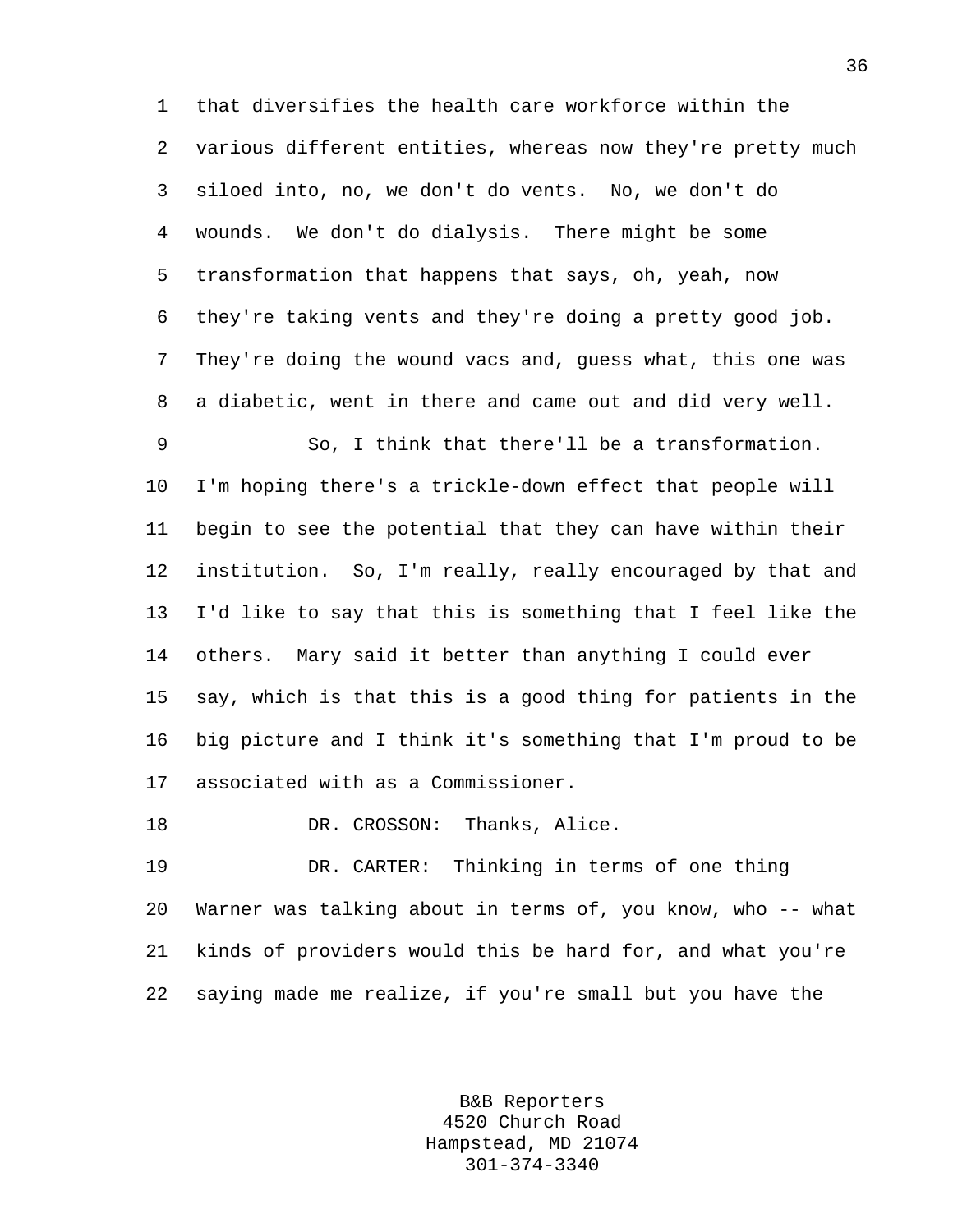1 flexibility to treat a broader range of patients, it sort 2 of counters, maybe, the problem of averaging, because right 3 now, you're only averaging within sort of the types of 4 cases you can treat sort of by your setting requirements, 5 whereas if those are relaxed, you can treat a broader range 6 of patients. So, even though you're small, you might -- it 7 would help, I think, with the averaging.

8 DR. CROSSON: Jack, I think the last word is 9 yours.

10 DR. HOADLEY: So, I'm not sure I have anything 11 really to add beyond sort of reiterating, first of all, the 12 excellence of this report and its clarity, and I think 13 we've used up most of the positive adjectives in going 14 around the table.

15 But, I hope that because it's so clearly written, 16 it will be very clear to our various audiences that changes 17 of the type that this report discusses are very much doable 18 and that they're very much urgent, and I think we've said 19 that very clearly, and I think it really does hit the right 20 points, and people have talked about these, that we have 21 set these guideposts, road map, different terms that people 22 have used, about feasibility and companion policies. We're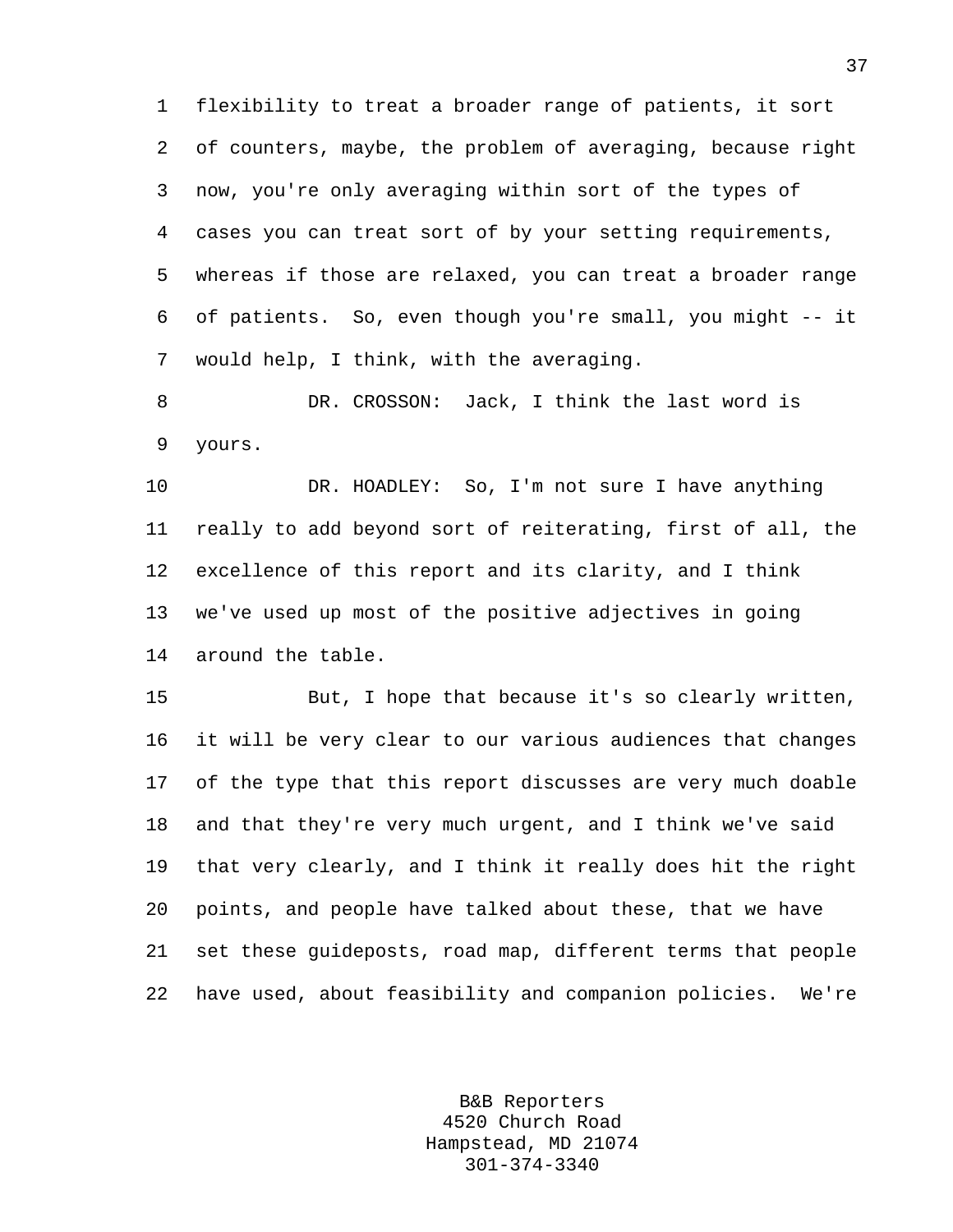1 not recommending the details, as has been emphasized 2 numerous times, but we really have set out a feasible road 3 map that can be followed.

4 And, I think the second point that's been made 5 several times already is the urgency point and that there 6 are potentials, and we've identified these, for moving 7 forward more quickly. And, some of it, I think, you know, 8 Mark talked about sort of the blending. There's a lot of 9 precedence for that back years ago in the original Medicare 10 fee schedule and PPS systems were done -- started out 11 through blends of old systems with new systems. And, we 12 will have the opportunity in the next couple of years, as 13 we talk about our annual updates on the different sectors, 14 to potentially identify places where the principles that 15 we've laid out here, we can find ways to push towards 16 finding that starting point on the guidepath and sort of 17 thinking about all these issues that we've raised about the 18 companion policies and the right kinds of transitions and 19 things.

20 And, so, I think this really does create the 21 basis for those conversations to happen, and let's hope it 22 happens -- hope that it does happen, and hope that it does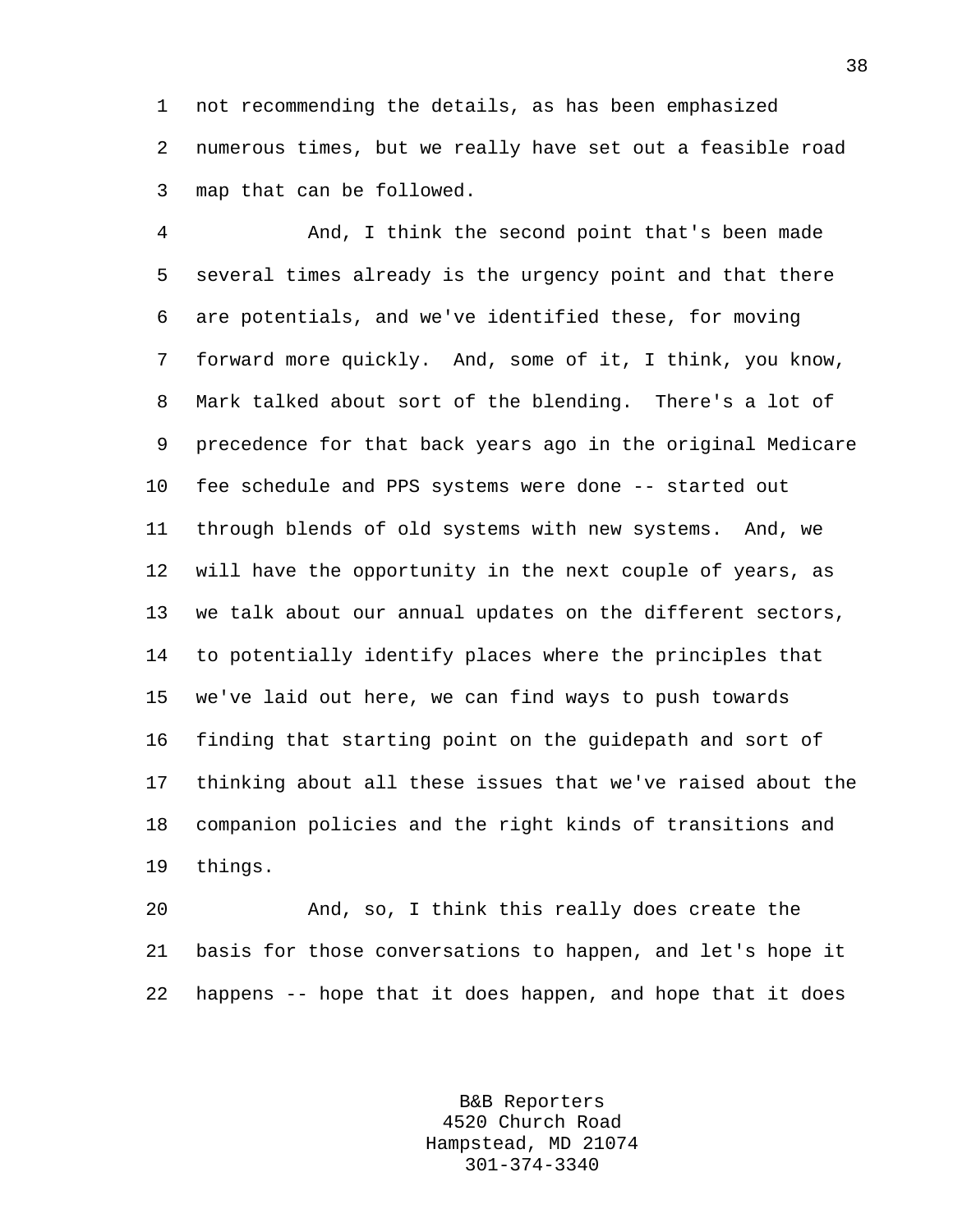1 happen as quickly as possible.

| $\overline{2}$  | DR. CROSSON: Okay. Thank you to the                         |
|-----------------|-------------------------------------------------------------|
| 3               | Commissioners for your comments. As you are aware, I think  |
| 4               | you'll have as individuals one more chance to look at this. |
| 5               | We've had some suggestions for perhaps a few changes in     |
| 6               | emphasis or additions in this discussion. We will be        |
| 7               | getting the report to you, Jim, in some time --             |
| 8               | DR. MATHEWS: This one can go very, very soon,               |
| 9               | potentially as early as tomorrow afternoon.                 |
| 10              | DR. CROSSON: Okay, great. So, you'll be seeing              |
| 11              | it in time to work on it early next week. If you have       |
| 12 <sub>2</sub> | additional changes, please get those off to Jim.            |
| 13              | On the basis of that, I'd like to have an                   |
| 14              | informal show of hands for those Commissioners who are in   |
| 15 <sub>1</sub> | favor of forwarding this report to the Congress.            |
| 16              | [Show of hands.]                                            |
| 17              | DR. CROSSON: I see that as unanimous. Thank you             |
| 18              | very much, and again, thank you, Carol, for this terrific   |
| 19              | work.                                                       |
| 20              | [Pause.]                                                    |
| 21              | DR. CROSSON: I'm just waiting for the crowd to              |
| 22              | settle a little bit here.                                   |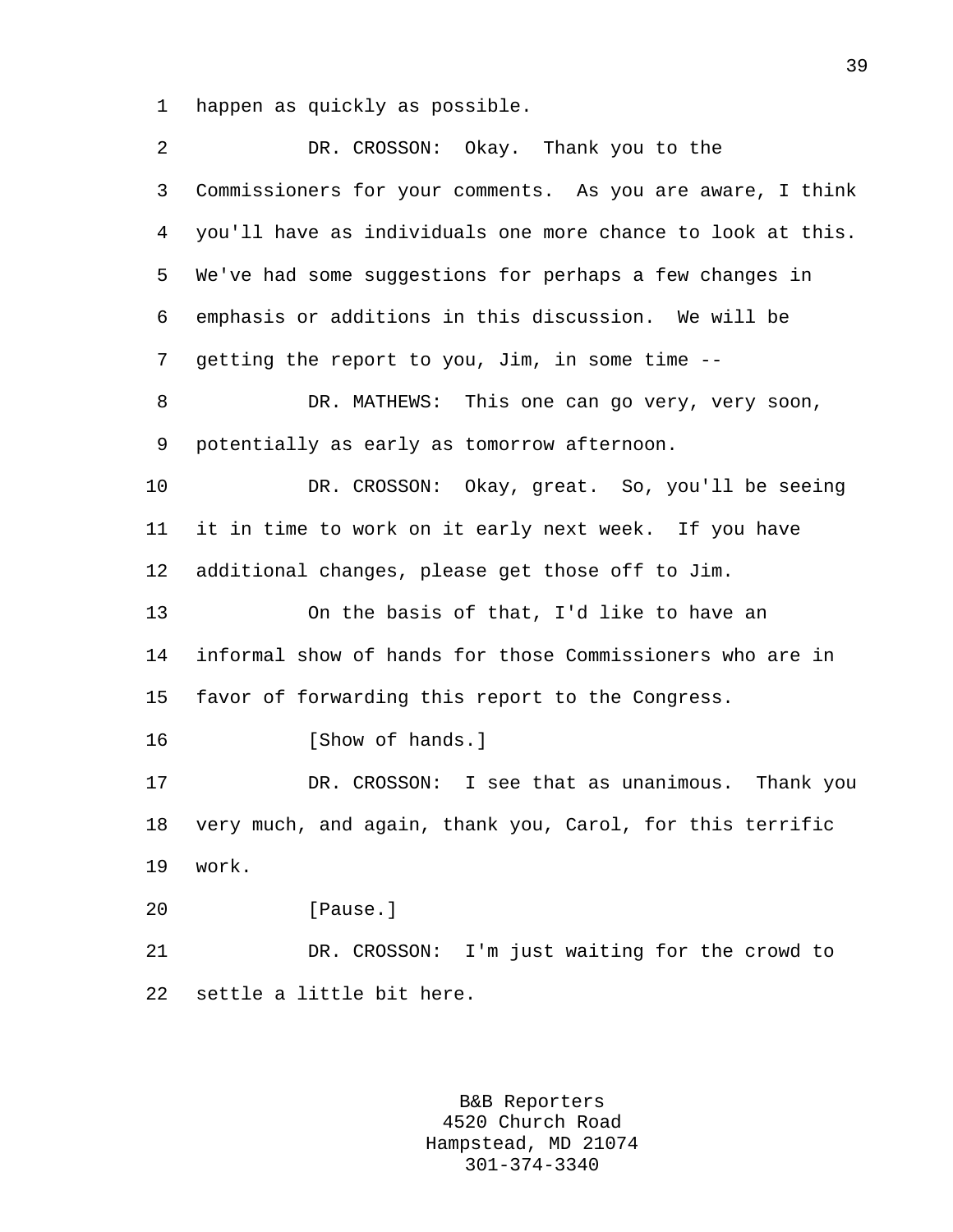1 **I** Pause.

2 DR. CROSSON: Okay. I think we can proceed. 3 We're going to move to the next agenda item, which involves 4 Medicare Part D and a series of recommendations, the 5 original version of which we reviewed at the March meeting. 6 We're going to see the final version today, and we will be 7 taking a vote on these three recommendations.

8 Rachel and Shinobu have done this work, excellent 9 work also, and they're going to start by presenting to us 10 now.

11 DR. SCHMIDT: Good morning. Today Shinobu and I 12 will walk you through draft recommendations aimed at 13 preparing Medicare Part D for the challenges ahead. 14 Policymakers consciously designed Part D to use a market-15 based approach. Private plans deliver prescription drug 16 benefits to enrollees, and the plans negotiate with 17 pharmacies and drug manufacturers over prices. Medicare 18 subsidizes nearly 75 percent of the cost of basic benefits, 19 and Medicare shares insurance risk with the plans. There 20 are currently about 39 million enrollees in Part D and 21 about 30 percent receive Medicare's low-income subsidy, 22 which pays for most of their premiums and cost sharing.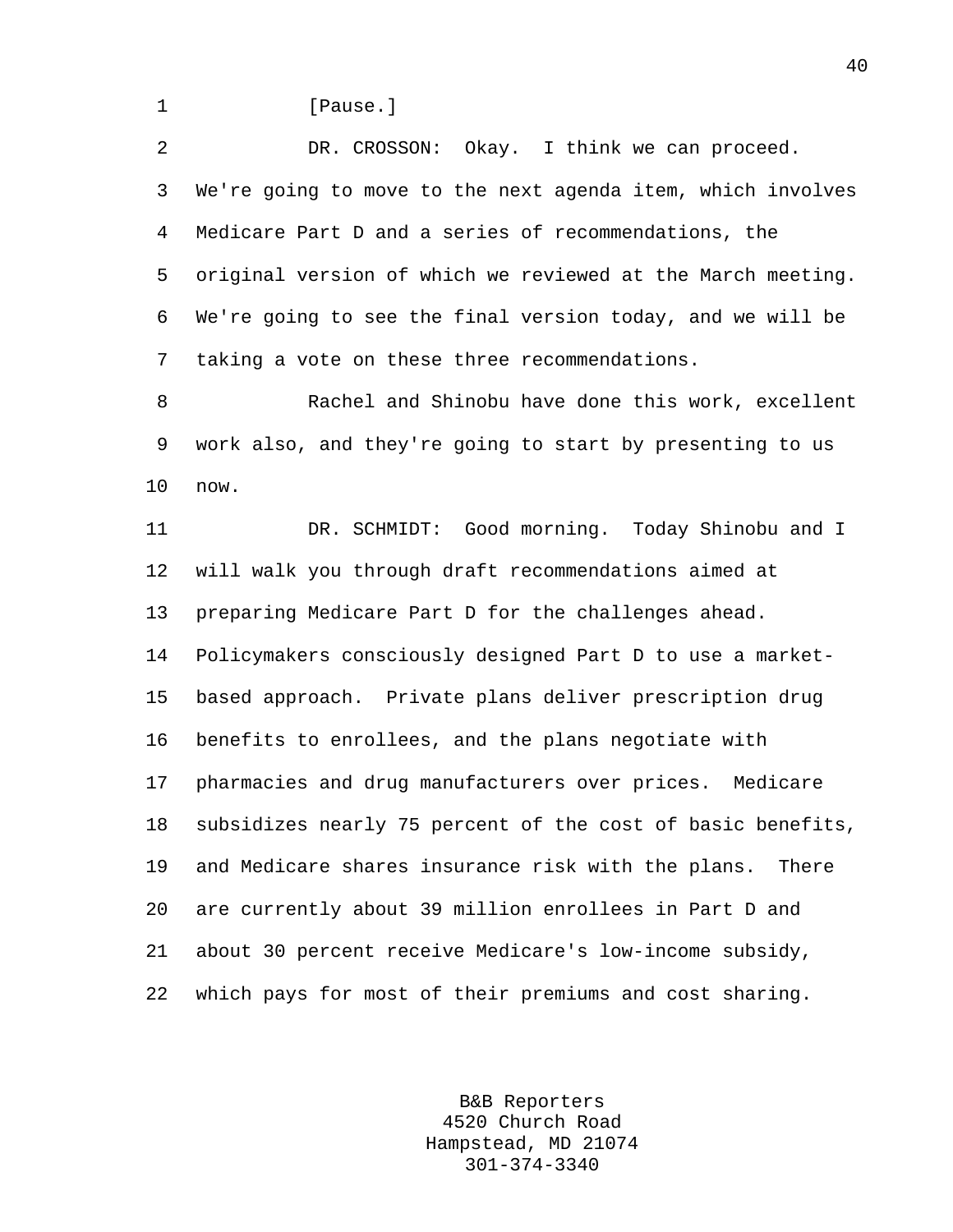1 Eleven years in, Part D has begun to face 2 challenges that require some restructuring. I'm not going 3 to go over all of the bullets on this slide because Shinobu 4 will pick up on some of them in a minute, but let me 5 address a few. Medicare's population is growing rapidly as 6 the baby boomers retire. Growth in program spending is 7 increasingly driven by enrollees who reach Part D's out-of-8 pocket threshold. We refer to these as "high-cost 9 enrollees." When an enrollee reaches that threshold, under 10 Part D's current structure, Medicare starts paying for 80 11 percent of benefit costs through reinsurance. Since 2010, 12 the number of non-LIS high-cost enrollees has been growing 13 very fast, and so has their drug spending. Meanwhile, most 14 high-cost beneficiaries are LIS enrollees. About 70 15 percent of total Part D program spending is for the 30 16 percent of enrollees with the low-income subsidy. We've 17 seen substantial growth in prices for older drugs, and many 18 new drugs launched at "orphan drug" levels of prices. We 19 need to find a balance between beneficiary access to 20 appropriate medicines and financial sustainability for 21 taxpayers, but the factors on this slide make financial 22 sustainability an enormous challenge.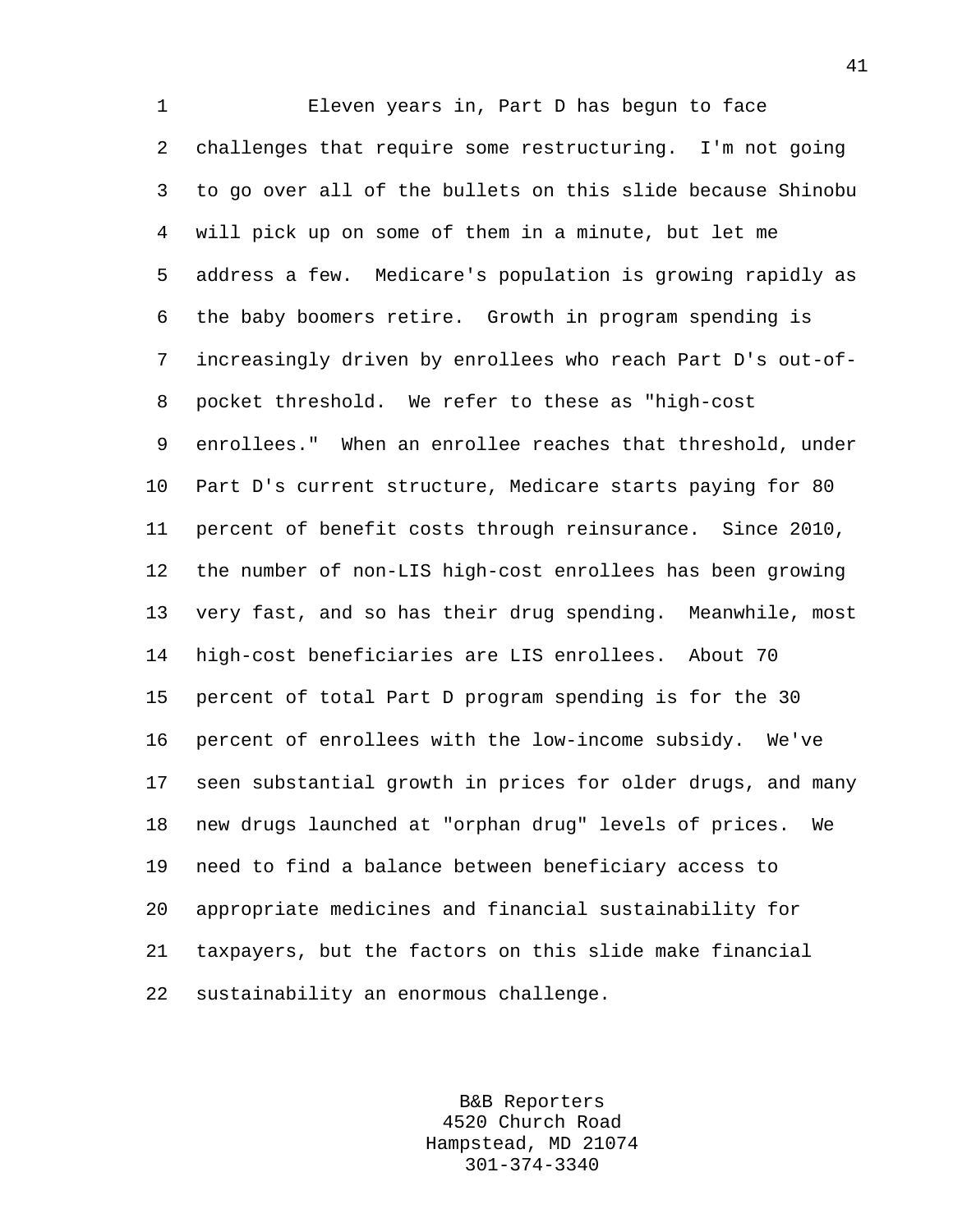1 MS. SUZUKI: I'm going to walk you through three 2 parts of the first recommendation. They all relate to the 3 out-of-pocket threshold. The first piece has to do with 4 the amount of reinsurance protection Medicare provides to 5 plan sponsors. This is driven by a few observations.

6 For several years, we've been pointing to the 7 aggressive growth in open-ended reinsurance spending that 8 is unsustainable. It has grown by about 250 percent 9 between 2007 and 2014. Our report last June describes a 10 bidding incentive that pushes more spending into the 11 catastrophic portion of the benefit, where Medicare bears 12 the vast majority of the risk. This has resulted in 13 Medicare's subsidy that's above the 74.5 percent specified 14 in law.

15 Another observation is that although plans are on 16 the hook for 15 percent of spending, that amount may be 17 less than the rebates plans get on brand-name drugs, so 18 they may not have strong incentives to manage catastrophic 19 benefit spending.

20 Reducing Medicare's reinsurance from the current 21 80 percent to 20 percent addresses these issues by putting 22 greater pressure on plans to negotiate lower prices and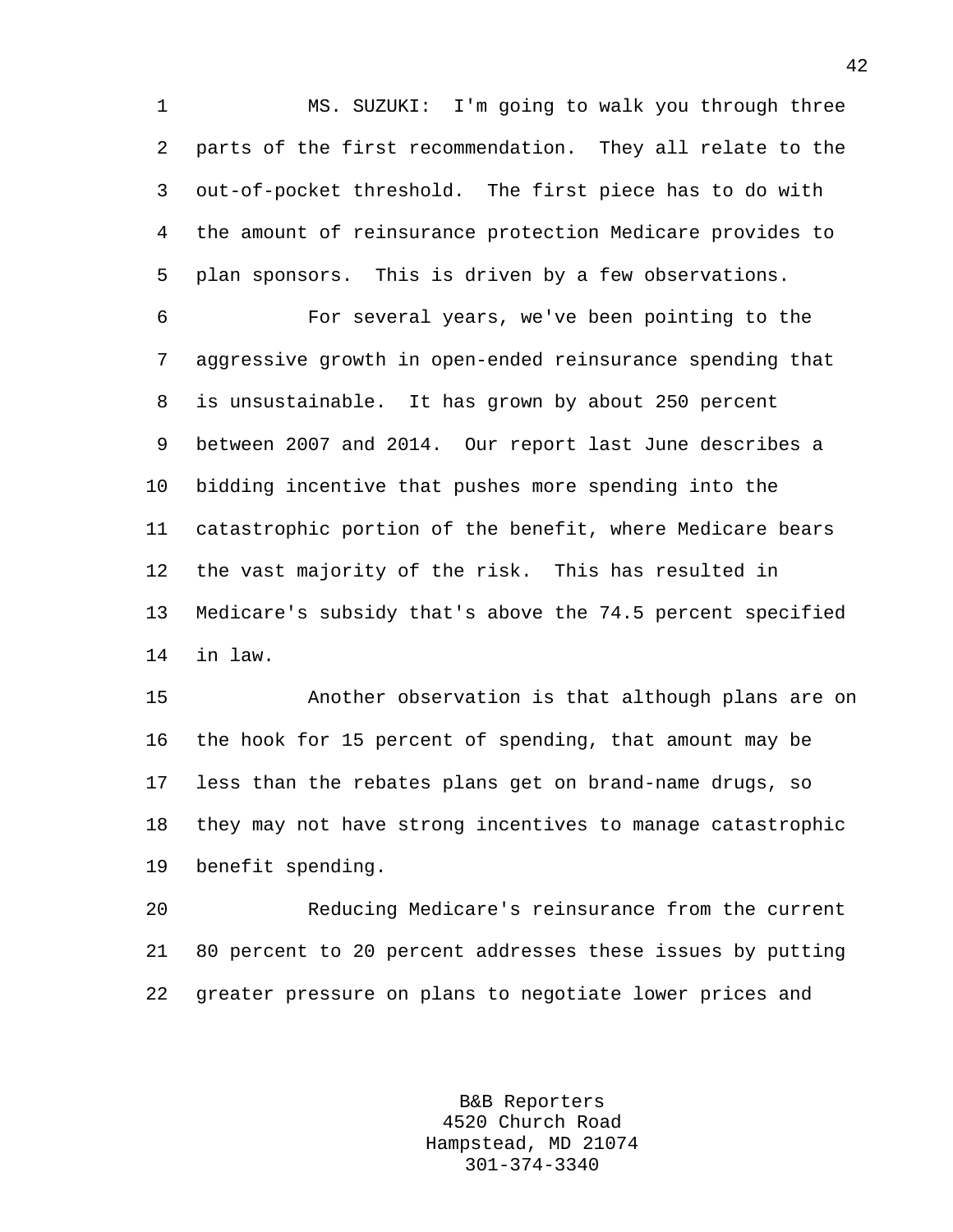1 manage benefit spending. This would tend to lower costs. 2 But some plan sponsors, particularly the smaller ones, may 3 need to build in risk premiums or purchase private 4 reinsurance, and this would tend to raise costs. On net, 5 we expect this policy would produce a small savings to 6 taxpayers and to Part D enrollees, particularly when plans 7 are given more flexibility with their formularies.

8 The second piece relates to how manufacturer 9 discounts are treated for the purpose of determining when a 10 beneficiary reaches the out-of-pocket threshold. PPACA 11 gradually eliminates the coverage gap, and one part of that 12 includes having brand manufacturers provide a 50 percent 13 discount to non-LIS beneficiaries. That discount is 14 treated like beneficiary out-of-pocket, and this has a 15 significant implication for the program costs.

16 While we understand the goal, this leads to 17 inequitable treatment of brand and generic drugs and 18 reduces incentives for non-LIS beneficiaries to seek 19 generics when they are available. And with more high-cost 20 drugs and general growth in prices, when beneficiaries use 21 brand-name drugs, this policy moves more of them into the 22 cap, and that increases costs to the program and taxpayers.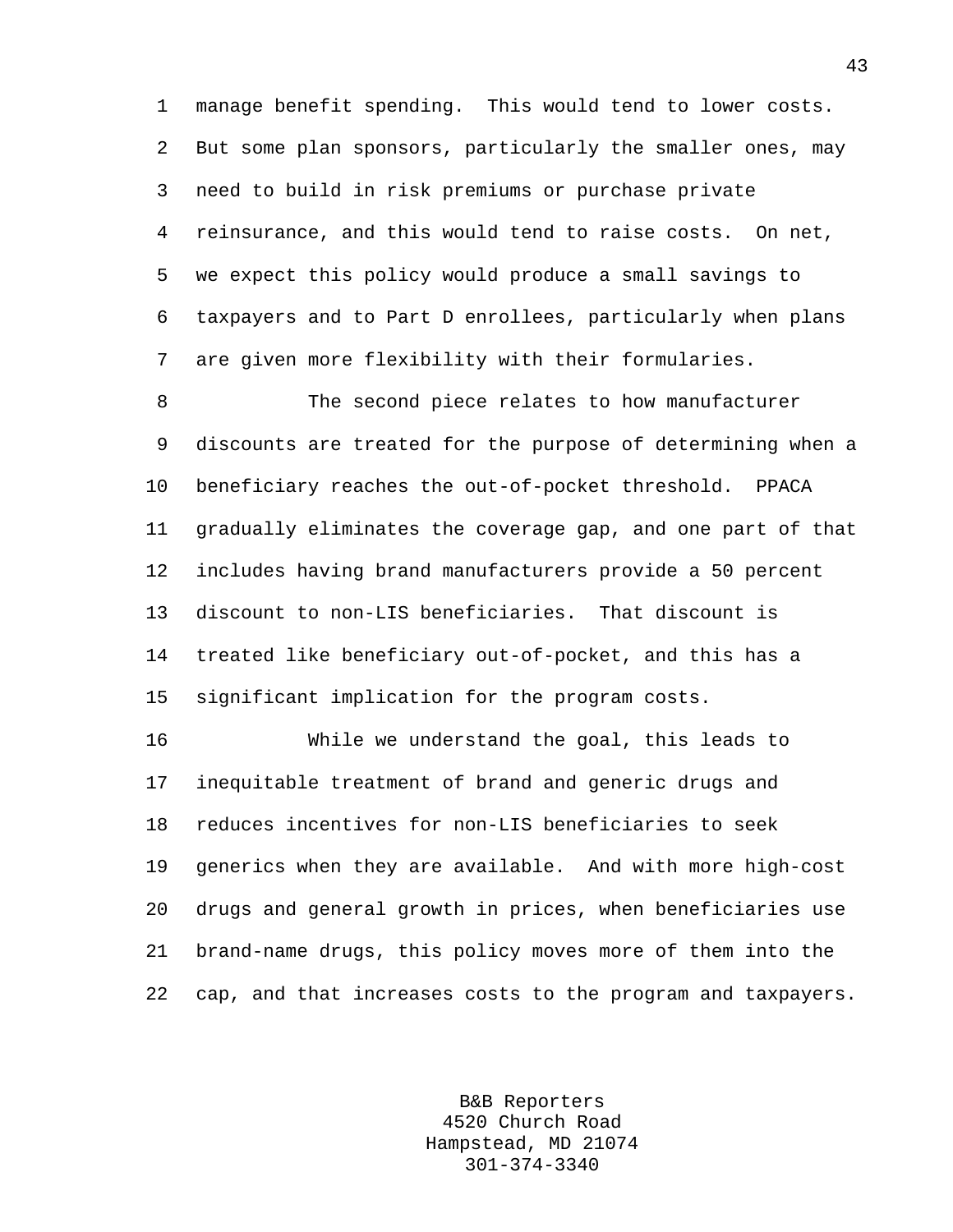1 In 2016, an enrollee using only brand-name drugs in the 2 coverage gap would reach the cap at about \$7000 in total 3 spending compared to about \$10,000 for an enrollee using 4 only generics in the coverage gap.

5 A remedy would be to no longer count the 50 6 percent discount toward the cap. In 2013, this policy 7 would have resulted in about half of the high-cost, non-LIS 8 beneficiaries no longer reaching the cap. Those 9 beneficiaries would pay more cost sharing, and 10 manufacturers would pay more in discounts. The other half 11 of beneficiaries would also see increases in cost sharing 12 and manufacturer discounts, but when combined with the 13 catastrophic protection that we'll talk about next, many 14 will come out with lower out-of-pocket spending overall. 15 This policy puts brand-name drugs on more parity

16 with generics. Without this change, the manufacturer 17 discount effectively works like a copay coupon. By filling 18 in the cost-sharing liability for the beneficiary, it 19 disconnects his or her choice from drug prices, and that 20 situation allows drug prices to be set higher without 21 facing backlash from patients. Because fewer non-LIS 22 enrollees would reach the cap under this policy, it results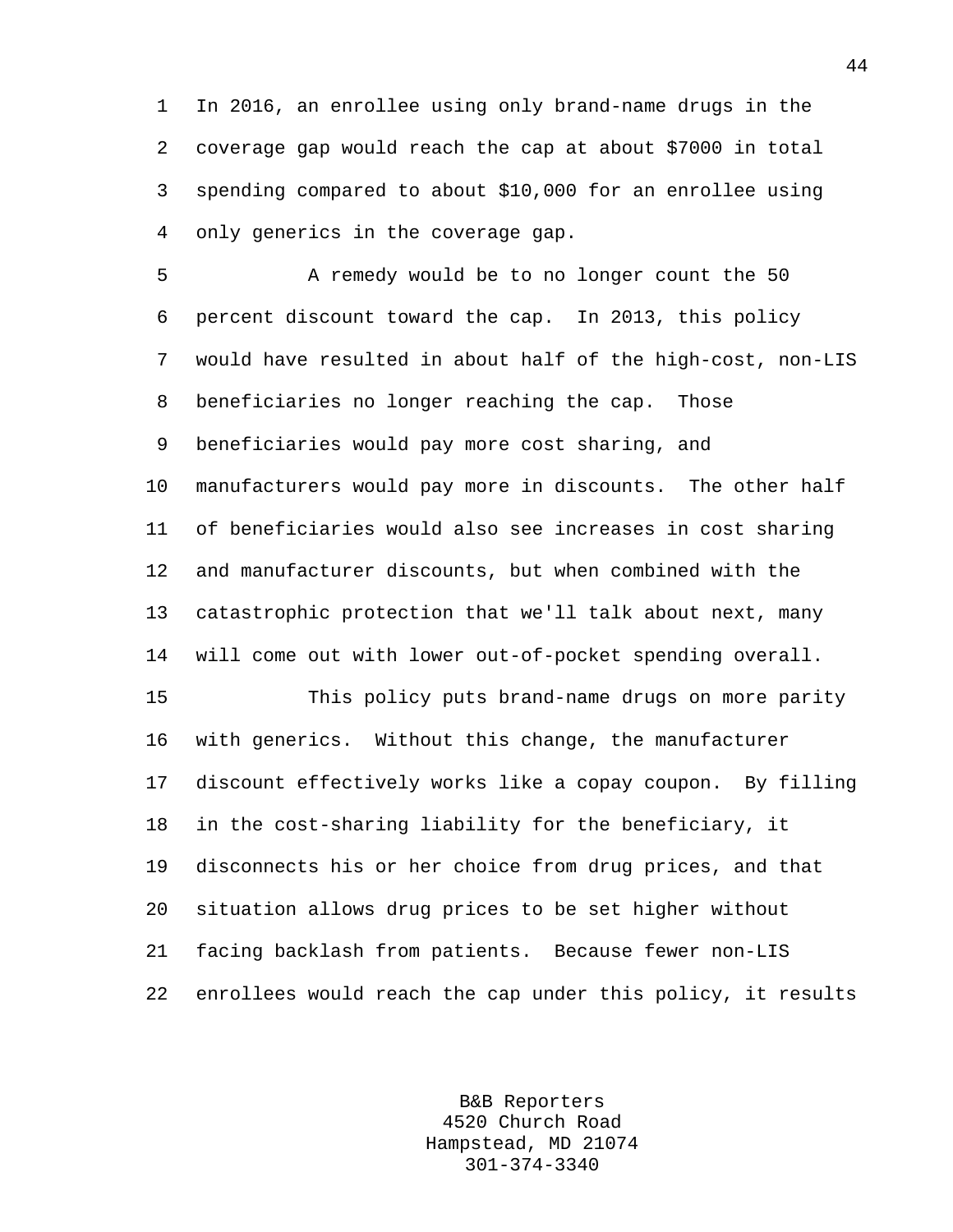1 in savings to taxpayers and to Part D enrollees.

2 The last piece would give "real" catastrophic 3 protection by eliminating the 5 percent cost sharing above 4 the cap. Currently, non-LIS beneficiaries have unlimited 5 liability for 5 percent of all spending even after they 6 reach the cap. This is concerning because of the expected 7 influx of new high-cost drugs and biologics coupled with 8 the general rise in prices. It is also concerning because 9 they are exposed to 5 percent of the full price since the 10 50 percent discount in the gap no longer applies, and 5 11 percent of an expensive drug or 5 percent of a lot of drugs 12 can be a substantial financial burden.

13 In 2013, a quarter of the high-cost, non-LIS 14 beneficiaries spent about \$2,600 in cost sharing above the 15 cap. That amount accounted for about 62 percent of their 16 total cost sharing because their drug costs above the cap 17 were very high -- about \$32,000 on average.

18 Adding a real catastrophic cap would protect all 19 beneficiaries from unlimited financial liability, and 20 because this makes the benefit more generous, this policy 21 would increase costs to taxpayers and to Part D enrollees. 22 With that, here is Draft Recommendation 1. It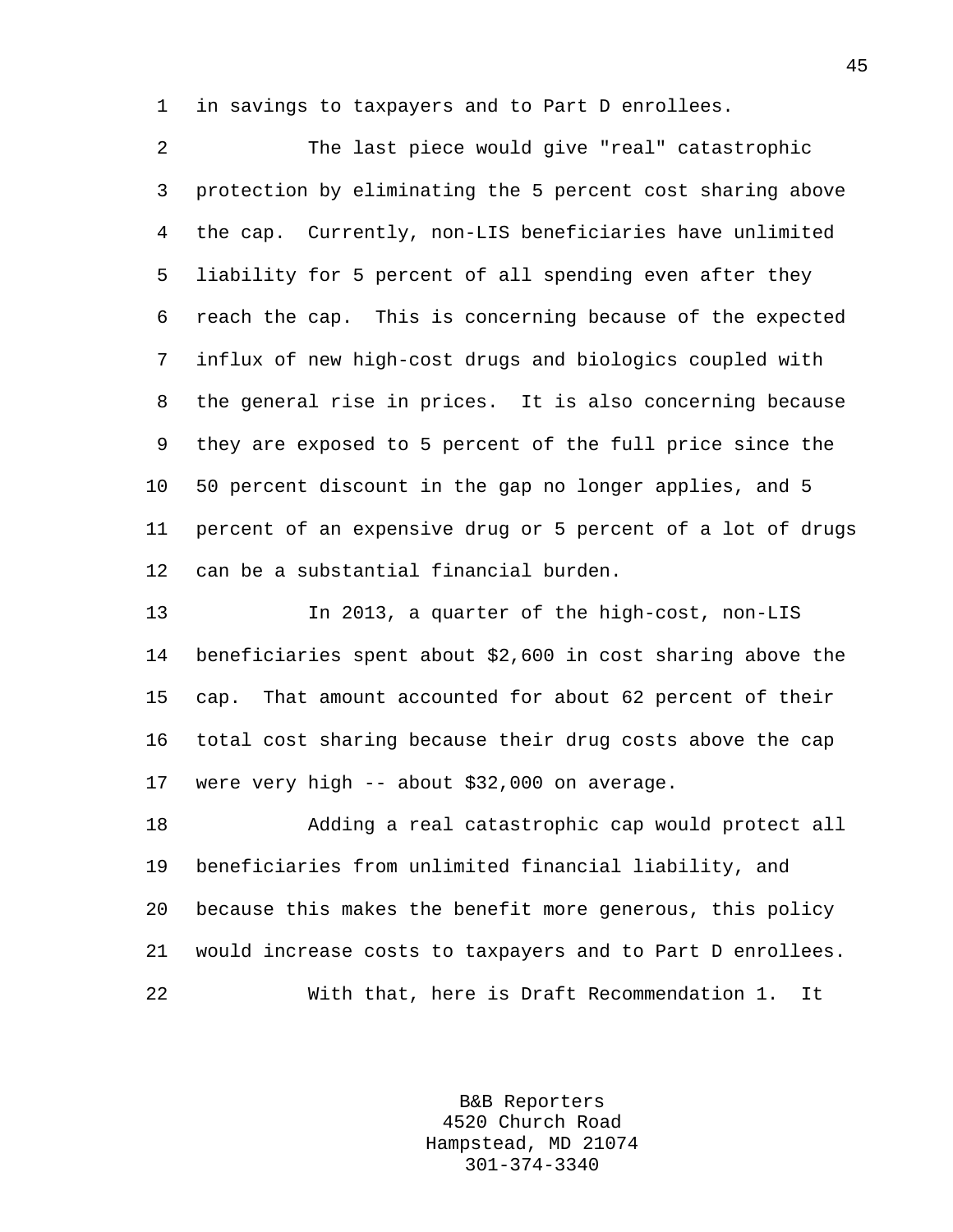1 reads:

2 The Congress should change Part D to: 3 Transition Medicare's individual reinsurance 4 subsidy from 80 percent to 20 percent, while maintaining 5 Medicare's overall 74.5 percent subsidy of basic benefits; 6 Exclude manufacturers' discounts in the coverage 7 gap from enrollees' true out-of-pocket spending; and 8 Eliminate enrollee cost sharing above the out-of-9 pocket threshold. 10 CBO estimates that the combination of all three

11 recommendations would lead to a one-year savings of more 12 than \$2 billion and savings of more than \$10 billion over 13 five years. Separate estimates of each recommendation are 14 not available. Again, the CBO estimate is not just for the 15 recommendation I just described, but also include two 16 others we'll cover next.

17 Lower Medicare reinsurance would have offsetting 18 effects on plan costs and enrollee premiums. Some plan 19 sponsors may need to purchase private reinsurance which 20 would raise costs, but sponsors may also manage spending 21 more effectively and negotiate lower prices.

22 Changes to the "true out-of-pocket" treatment of

B&B Reporters 4520 Church Road Hampstead, MD 21074 301-374-3340

46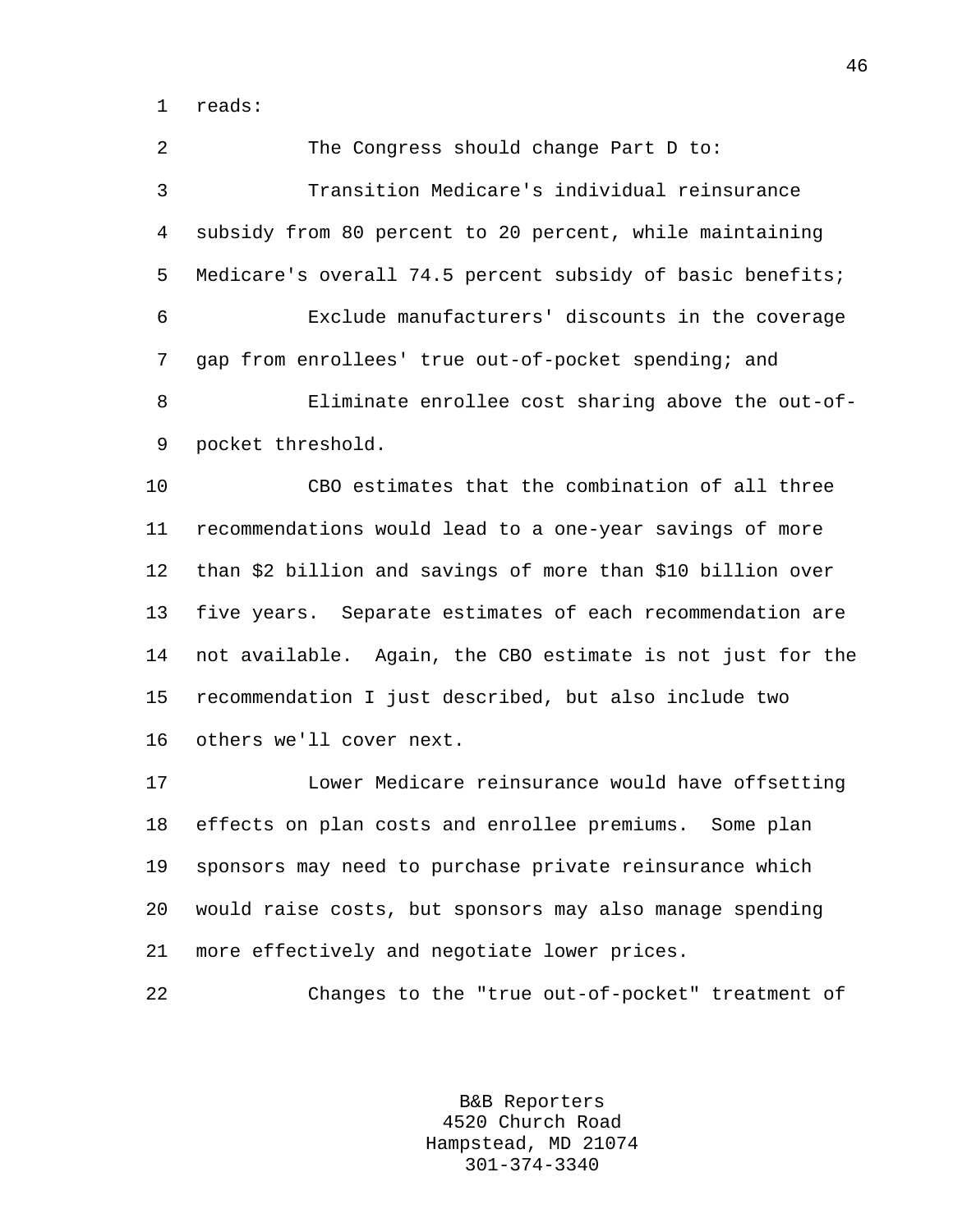1 brand discount would result in higher cost sharing for all 2 high-cost, non-LIS enrollees. In 2013, roughly half of 3 those individuals would no longer reach the cap, and the 4 other half would reach the cap and receive catastrophic 5 protection. All non-LIS enrollees would benefit from more 6 complete insurance protection provided by the real 7 catastrophic cap.

8 The second draft recommendation relates to LIS 9 copays that are set in law. This is motivated by a few 10 observations.

11 Claims data suggests that generic use is lower 12 among LIS enrollees who incur high costs than for other 13 Part D enrollees, even in many common classes such as drugs 14 to treat high cholesterol and diabetes. In 2013, generic 15 use rates were 71 percent for the 17 to 18 percent of LIS 16 enrollees who had high spending, compared with 86 percent 17 for those who had lower spending. Some of that is for 18 clinical reasons, but some of it may also be their limited 19 financial incentives to use lower-cost drugs.

20 Use of brand-name drugs when generic substitutes 21 are available increases program costs because Medicare pays 22 for most of their cost-sharing, and it also increases the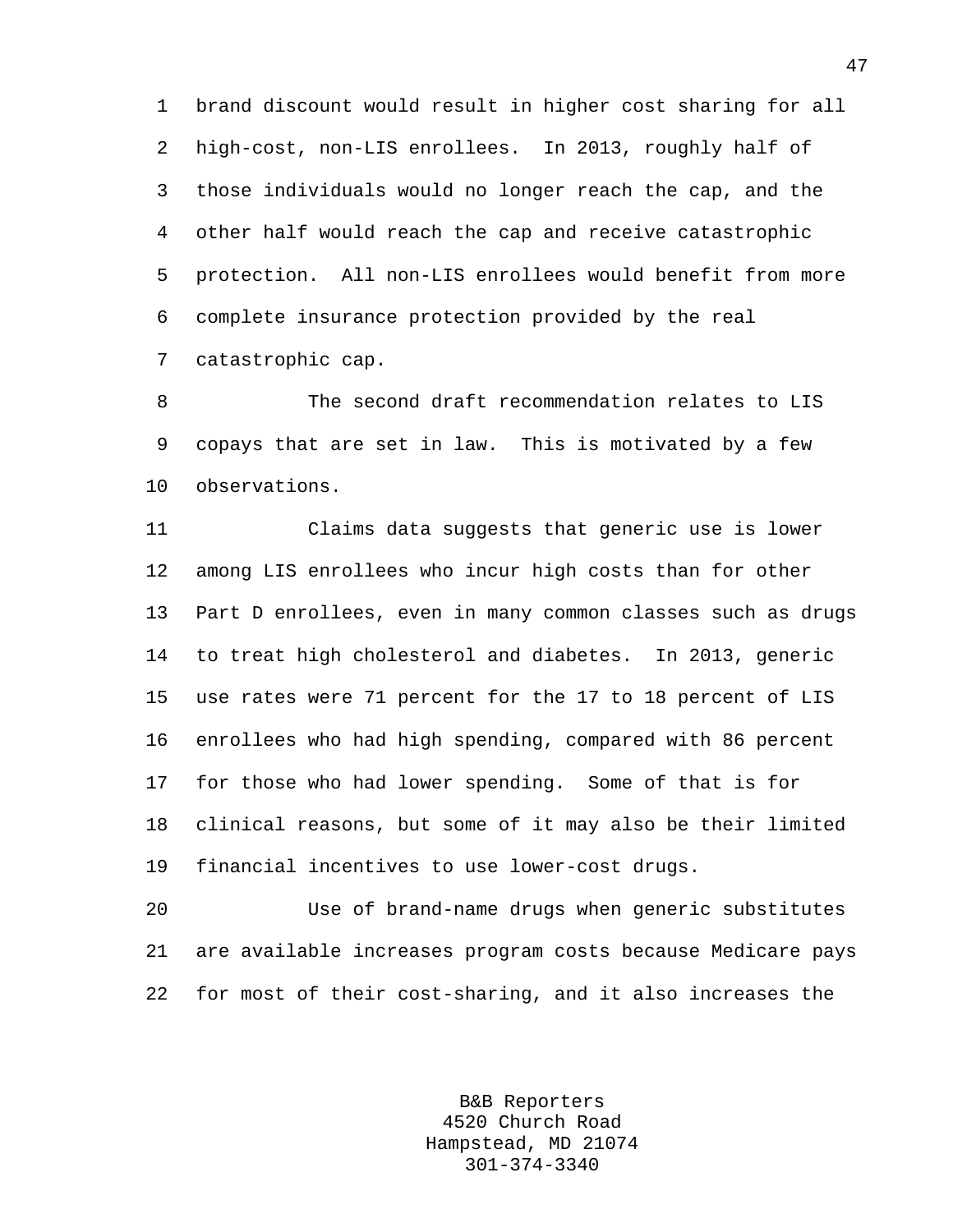1 number of people who reach the out-of-pocket threshold, 2 increasing the reinsurance costs for the program. A 3 concern going forward is that the current LIS copay 4 structure makes no distinction between biosimilars and 5 their reference products; they would pay the same brand 6 copay. Studies show that financial incentives do matter, 7 and a recent study by CMS confirmed that the effect is true 8 for both low-income and non-low-income individuals.

9 In 2012, the Commission recommended giving the 10 Secretary authority to change LIS copays to encourage the 11 use of generics. The idea is that cost sharing can be 12 lowered for generics and preferred drugs, coupled with 13 higher copays for nonpreferred drugs. We may want to also 14 encourage the use of biosimilars when it is clinically 15 appropriate. This may lead to lower prices for biologics 16 over time.

17 The key is to give the Secretary the authority to 18 apply this policy when it's clinically appropriate and at 19 copay levels that balance affordability with financial 20 incentives. And it would only be in classes where generic 21 substitutes are available.

22 This brings us to Draft Recommendation #2. It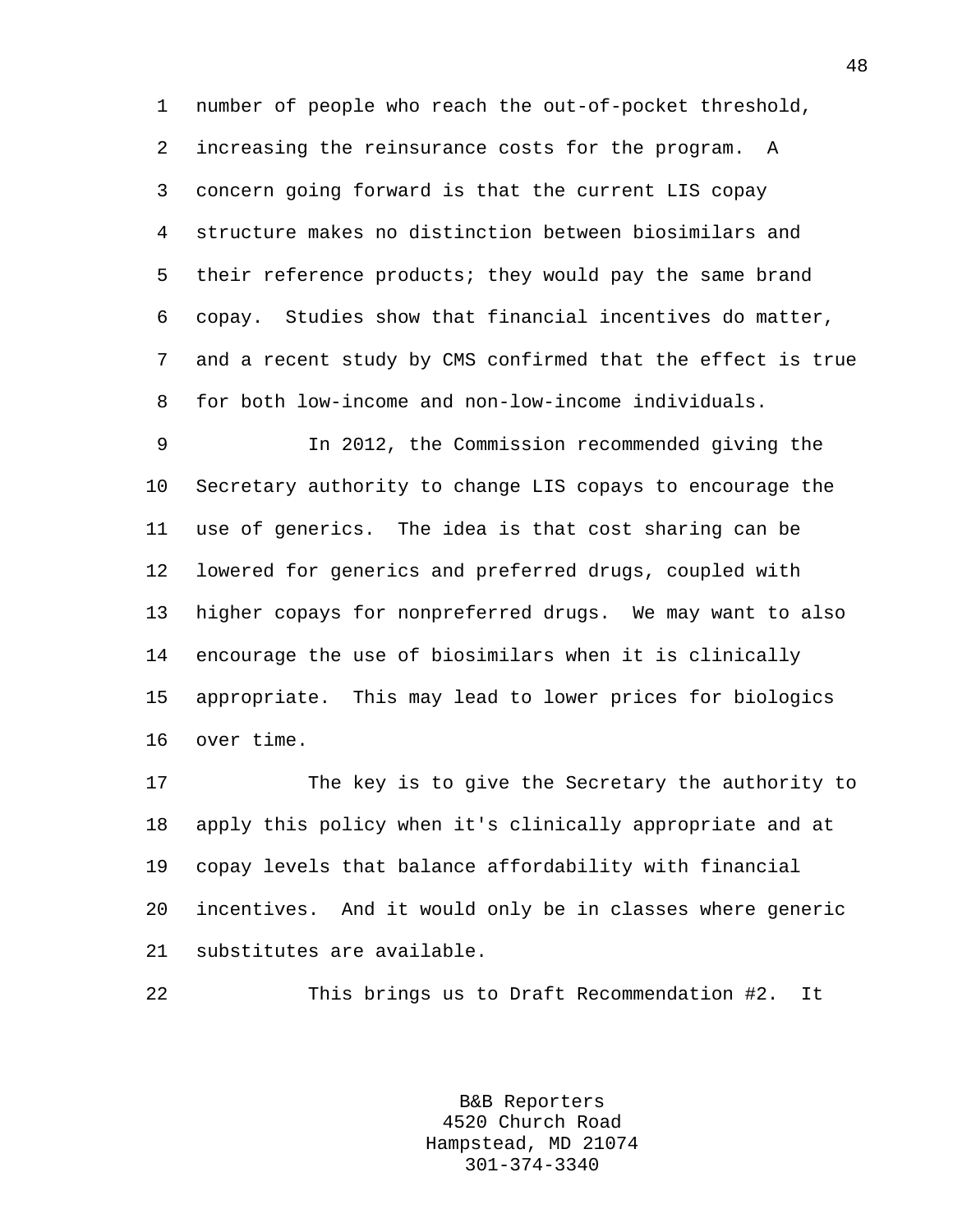1 reads:

2 The Congress should change Part D's low-income 3 subsidy to:

4 Modify copayments for Medicare beneficiaries with 5 incomes at or below 135 percent of poverty to encourage the 6 use of generic drugs, preferred multi-source drugs, or 7 biosimilars when available in selected therapeutic classes; 8 Direct the Secretary to reduce or eliminate cost 9 sharing for generic drugs, preferred multi-source drugs, 10 and biosimilars; and 11 Direct the Secretary to determine appropriate 12 therapeutic classifications for the purposes of 13 implementing this policy and review the therapeutic classes 14 at least every three years. 15 The budgetary effects of this recommendation is

16 part of the combined estimate, and a separate estimate is 17 not available. Greater use of generics could lower copays 18 for LIS enrollees, particularly if copays were reduced or 19 eliminated for generics. Enrollees who choose not to 20 switch to generics may pay higher copays for brand-name 21 drugs or might not be as adherent to treatment.

22 DR. SCHMIDT: If plan sponsors are going to bear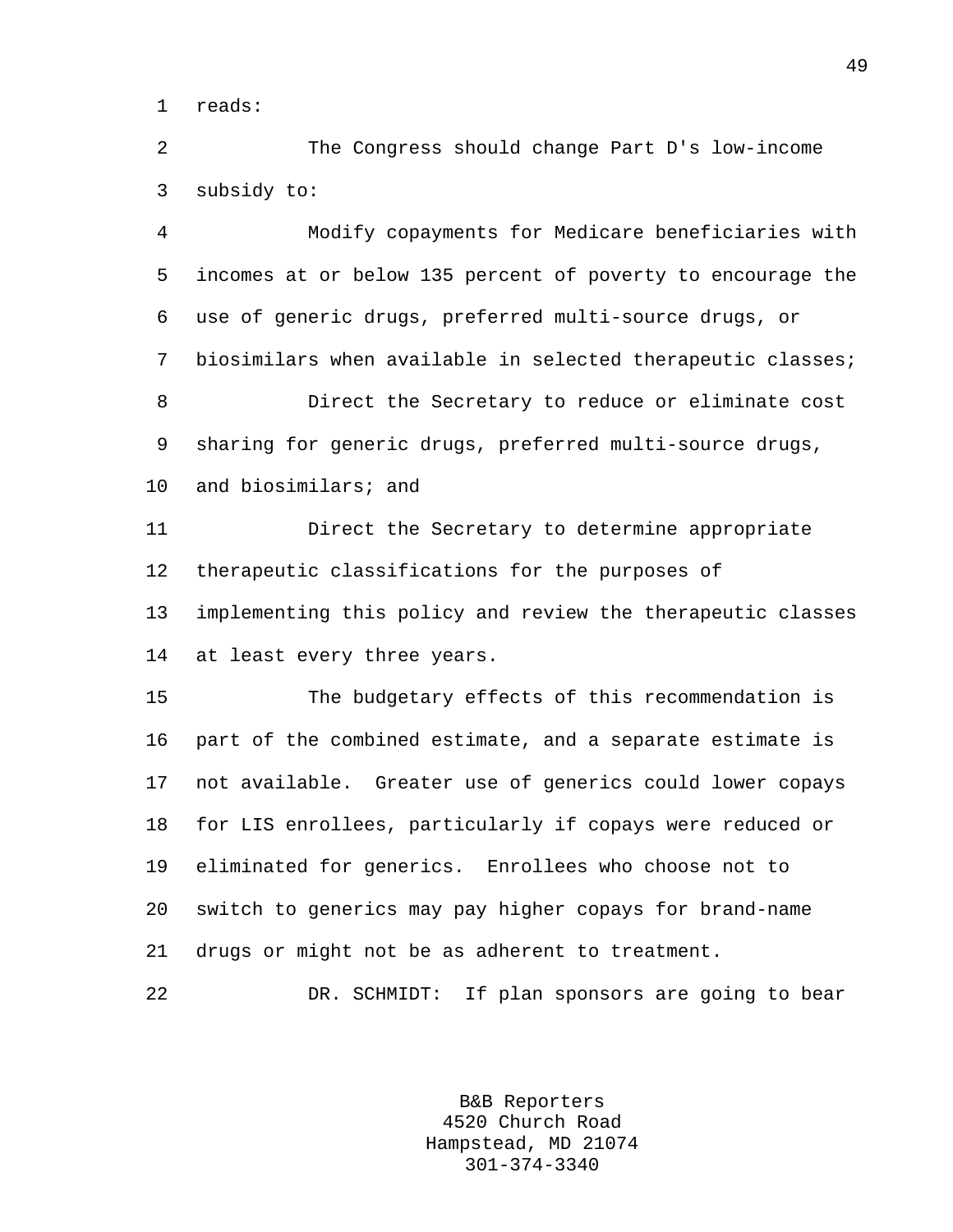1 more risk than they do today, they also need greater 2 flexibility to manage benefits through their formularies. 3 Part D has more restrictions on formularies than what you 4 see in commercial plans. We're going to walk through ways 5 in which Medicare could allow more flexibility with 6 formulary tools, which could give plans more bargaining 7 leverage over drug prices.

8 Today, plans have to cover two distinct drugs in 9 each therapeutic class and all or substantially all drugs 10 in six protected classes. In 2014, CMS proposed removing 11 two classes from protected status -- antidepressants and 12 immunosuppressants for transplant rejection -- based on 13 objective criteria. However, the proposal was never 14 implemented. Both of those classes have a number of 15 generic drugs in them, and when generics are available, 16 commercial plans are more likely to offer several distinct 17 drugs on their formularies.

18 A second area for flexibility relates to when and 19 how a plan may change its formulary. Plans submit their 20 formularies to CMS in June before the start of a benefit 21 year, and CMS reviews the formulary to make sure it doesn't 22 discriminate against certain groups of beneficiaries.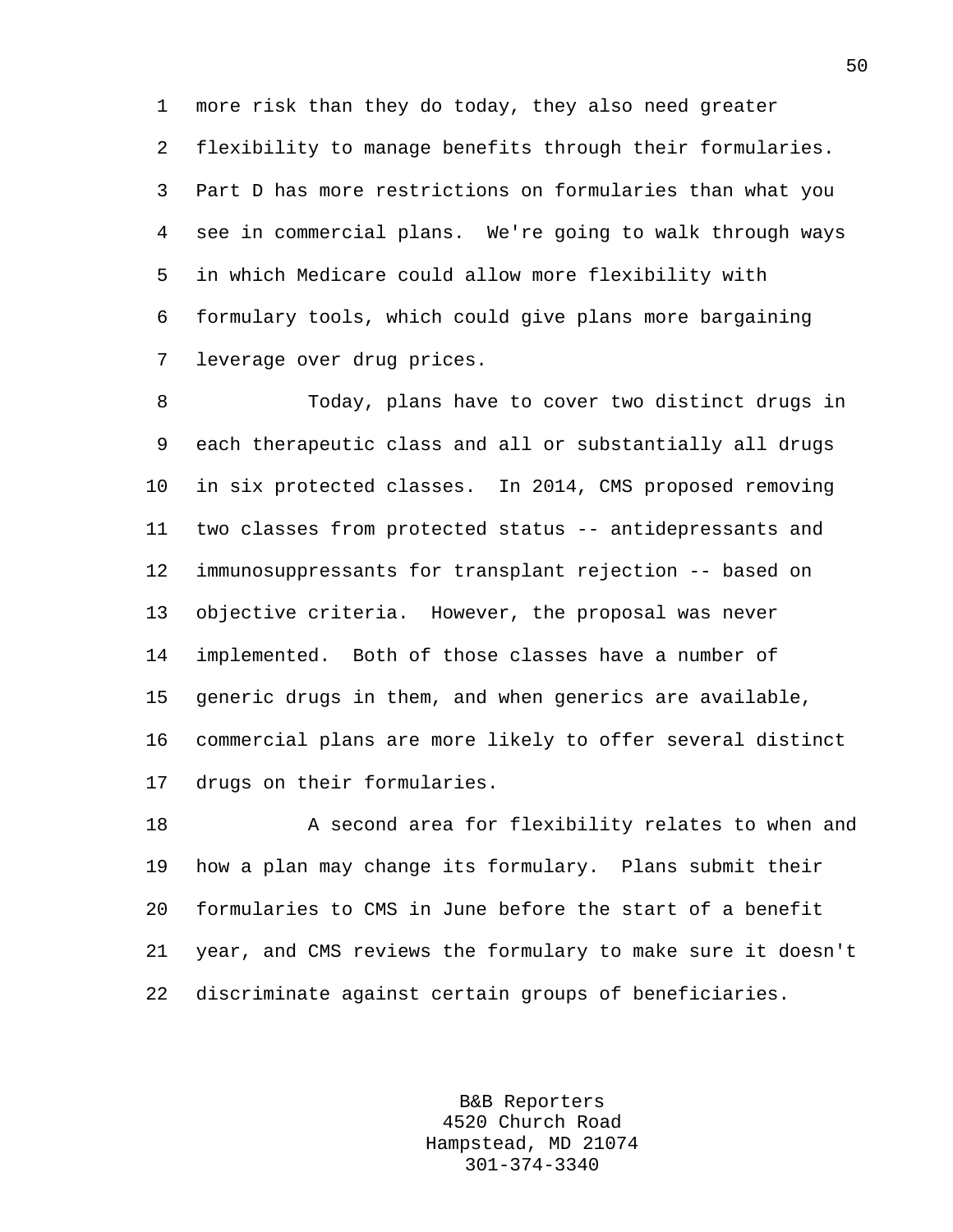1 While CMS wants plans to keep the formularies that they 2 used in their bids, there are situations that could warrant 3 a formulary change, such as if new clinical information 4 came out about a drug's effectiveness. There's a very 5 limited window of time for plans to make changes before the 6 start of the benefit year. We think it would be reasonable 7 to give plans more opportunity to make changes between June 8 and the start of the open enrollment period in October. 9 Midyear changes are when a plan wants to make a formulary 10 change during an ongoing benefit year. Plans can add to 11 their formulary without CMS' approval, but they have to 12 first get approval from CMS before making other changes, 13 and they must give affected beneficiaries 60 days' notice. 14 CMS says that it would generally approve 15 maintenance changes. An example is if a generic enters the 16 market and the plan would like to replace the brand-name 17 drug on its formulary with the generic. One flexibility 18 would be to allow plans to make maintenance changes, the 19 type CMS says it would normally approve, without first 20 obtaining CMS' approval. The plan would still have to give 21 notice to affected beneficiaries and to CMS, and the plan

22 would be subject to enforcement action if it didn't provide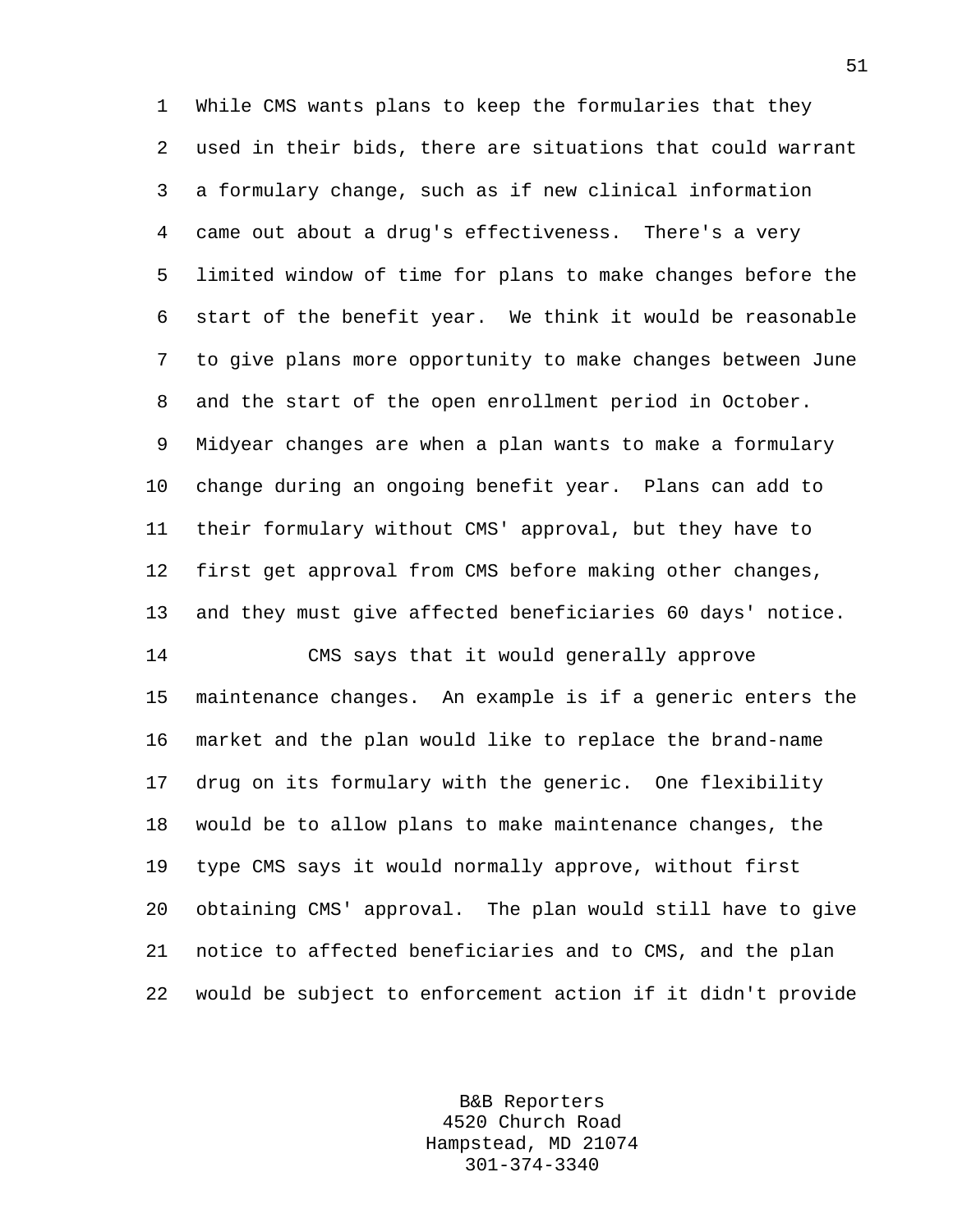1 sufficient coverage in a drug class.

2 Medicare beneficiaries are starting to use more 3 specialty drugs to treat certain conditions. Because of 4 their high prices, commercial plans use additional tools to 5 manage those medicines. Medicare could permit Part D plans 6 to use selected tools to manage specialty drugs so long as 7 plans maintained appropriate access to those medicines. 8 One example is split fills: dispensing a 15-day first fill 9 of a drug, and then thereafter regular 30-day supplies if 10 the patient does not discontinue treatment. A split fill 11 can reduce waste.

12 Another example involves using two specialty 13 tiers: a preferred one with lower cost sharing and a 14 nonpreferred one, so that the plan can encourage enrollees 15 to use lower-cost biologics. Some plans in the Federal 16 Employees Health Benefits program are doing this.

17 We also think it would be useful to lay out 18 clearer expectations about the clinical rigor that 19 prescribers should use when justifying a formulary 20 exception. Some plans believe that when enrollees appeal, 21 the plan's coverage decisions are reversed routinely, even 22 when the supporting justification is extremely general.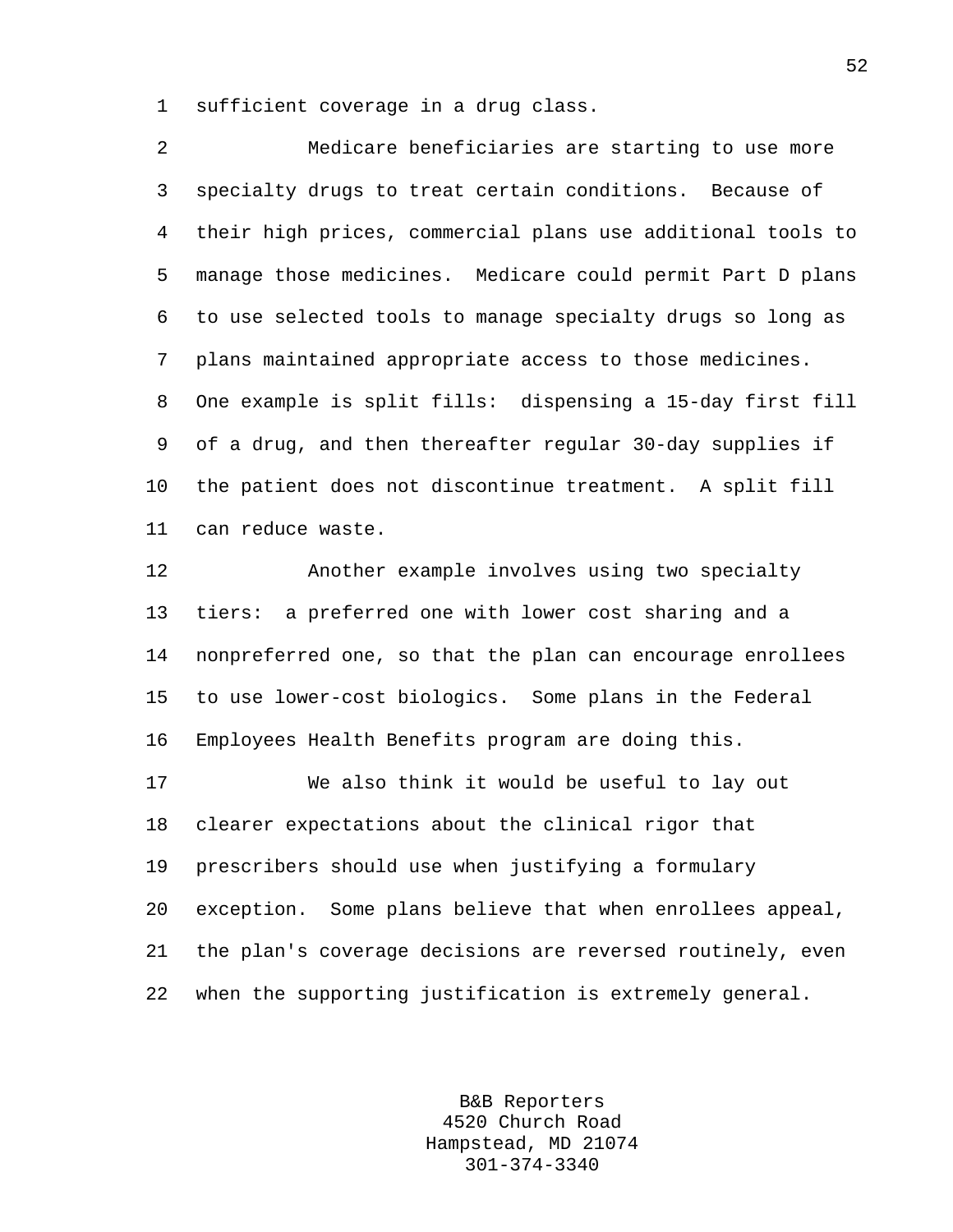1 This tends to undermine plans' formulary management, and it 2 can affect plans' negotiating leverage with drug 3 manufacturers over prices. At the same time, we want to 4 try to reduce delays that beneficiaries face when they seek 5 an exception for a drug. A beneficiary might not need to 6 appeal if there was a clear supporting justification from 7 the prescriber. We think Part D could use a more 8 standardized approach toward prescriber justifications, 9 including the requested medication, the patient's 10 diagnosis, and the rationale for the exception. If this 11 process were standardized and more predictable to the 12 prescriber, it could limit the administrative burden and 13 ultimately reduce beneficiaries' delays in receiving 14 medications.

15 Part D plans are required to have exceptions and 16 appeals processes for enrollees to help ensure that 17 enrollees have access to appropriate medications, and we 18 know that all stakeholders are concerned about these 19 processes. We recognize that any recommended changes to 20 formulary tools need to be accompanied by steps to improve 21 Part D's exceptions and appeals processes. We've looked at 22 data in the past, and we've seen very low rates of rejected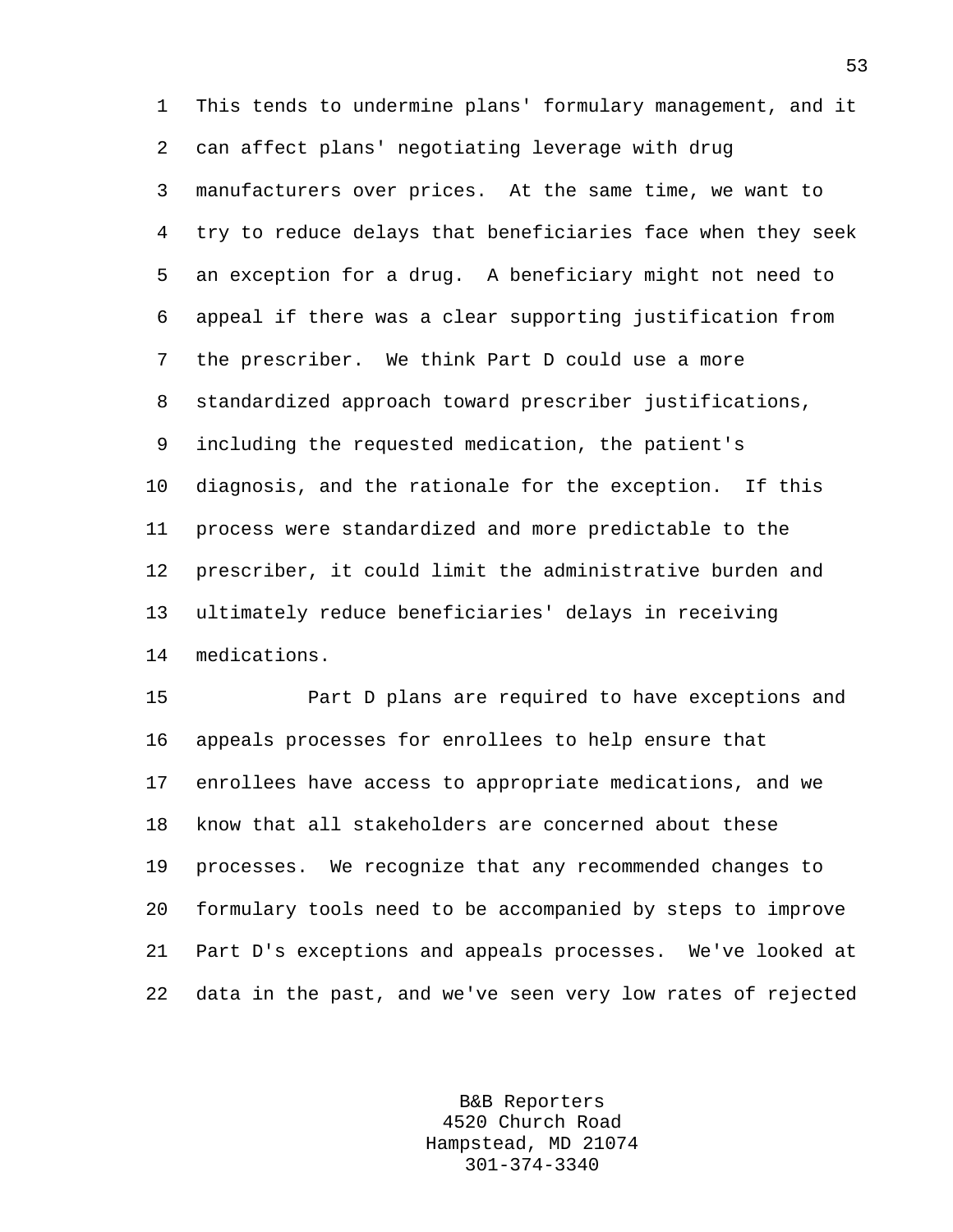1 claims and appeals. But we were unable to say whether 2 those findings were cause for concern. Sometimes claims 3 can be rejected for valid reasons, such as exceeding 4 quantity limits based on the FDA label. Sometimes the 5 beneficiary ultimately get an appropriate drug by finding 6 an alternative drug on the formulary. But low rates of 7 rejection and appeals are more of a concern if an enrollee 8 is discouraged from submitting an appeal. We believe there 9 is a need to streamline these processes and make them more 10 transparent.

11 CMS has run a small pilot with plan sponsors to 12 test different approaches at trying to resolve beneficiary 13 issues related to rejected claims at the point of sale. 14 The pilot had mixed results, and plans found the process to 15 be labor intensive. Beneficiary advocates would like 16 enrollees to be able to receive clearer information at the 17 pharmacy counter about why a drug was denied and what steps 18 the enrollee needs to take next.

19 Another longer-term approach is to provide more 20 information about plan formularies at the point of 21 prescribing to help avoid the need for exceptions and 22 appeals. Part D plans have to support electronic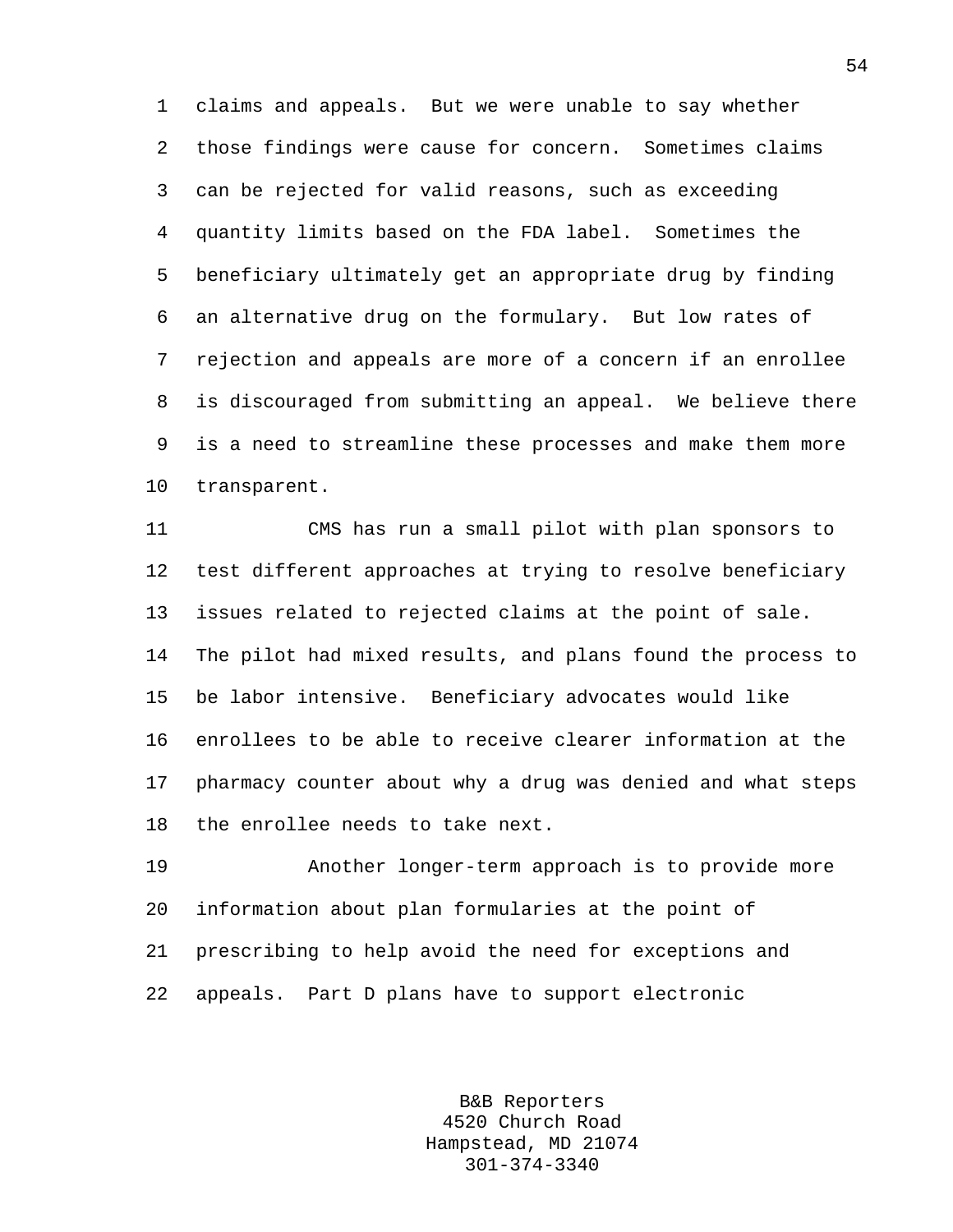1 prescribing, but e-prescribing is optional for physicians 2 and pharmacies, and electronic prior authorization is not 3 required.

4 Our third draft recommendation reads as follows: 5 The Secretary should change Part D to: 6 Remove antidepressants and immunosuppressants for 7 transplant rejection from the classes of clinical concern; 8 Streamline the process for formulary changes; 9 Require prescribers to provide standardized 10 supporting justifications with more clinical rigor when 11 applying for exceptions; and 12 Permit plan sponsors to use selected tools to 13 manage specialty drug benefits while maintaining 14 appropriate access to needed medications. 15 Again, CBO estimates that the combined effects of 16 all three of these draft recommendations would be to reduce 17 program spending by more than \$2 billion in one year and 18 more than \$10 billion over five years. This is a combined 19 estimate. We don't have separate estimates for the pieces. 20 Dropping the two classes from protected status 21 may, to the extent that enrollees use brand-name drugs, 22 allow plans to negotiate lower prices. In turn, this could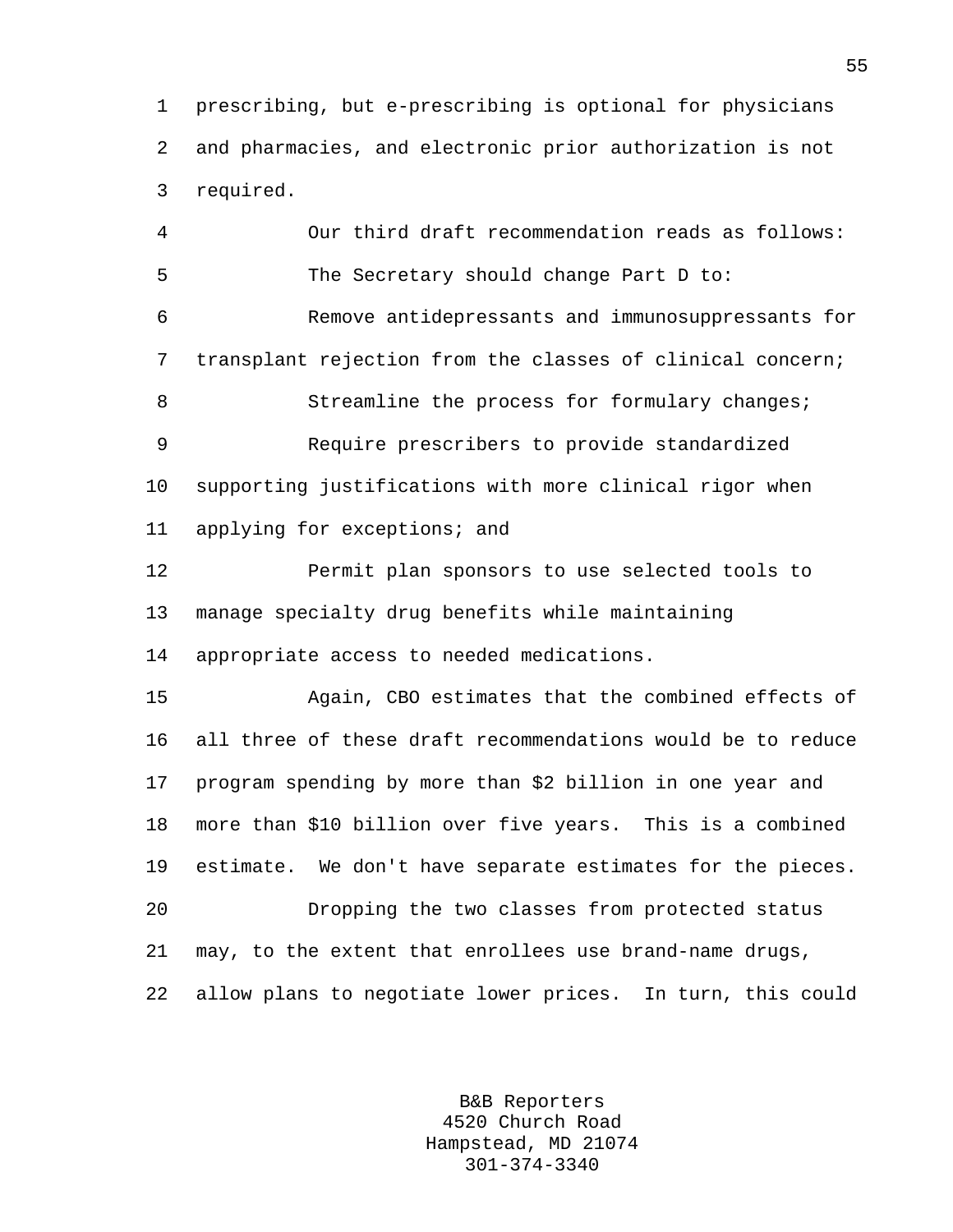1 help constrain growth in enrollee premiums. Some

2 beneficiaries would need to switch medications, and those 3 who choose to not take the formulary drugs in those classes 4 would need to apply for formulary exceptions.

5 The other parts of Draft Recommendation 3 aim to 6 give Part D plans greater flexibility to manage their 7 formularies, but also improve the exceptions process so 8 that it becomes less burdensome for everyone. If plans are 9 able to manage the formularies more flexibly, it could 10 reduce costs and help to constrain enrollee premiums. 11 However, we recognize that some beneficiaries would need to 12 apply for formulary exceptions and appeals, and some 13 prescribers may find the transition to a more standardized 14 approach to providing supporting justifications as 15 burdensome. 16 Here is a summary of all of the draft 17 recommendations. The recommendations make an interrelated 18 package that's designed to improve Part D's market-based 19 approach for the challenges that lie ahead. 20 DR. CROSSON: Thank you. Rachel and Shinobu, 21 we'll take clarifying questions, starting over here with

22 Craig.

B&B Reporters 4520 Church Road Hampstead, MD 21074 301-374-3340

56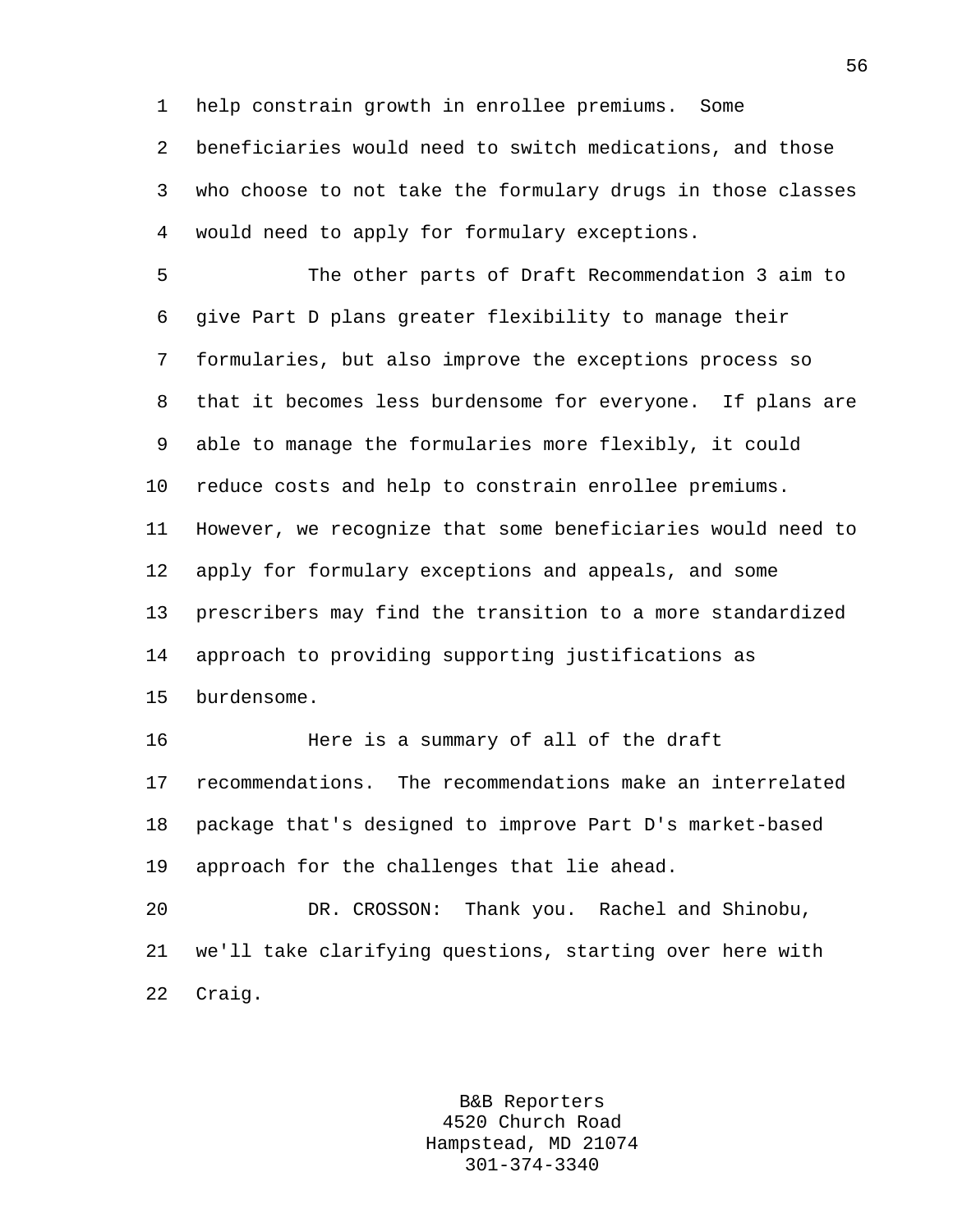1 DR. SAMITT: So in Draft Recommendation No. 1, 2 all of the materials reference a reduction of Medicare 3 subsidy from 80 percent to 20 percent, and I wonder why we 4 don't reference it as plan sponsor increasing from 15 5 percent to 75 percent. And Jay and I talked about this. 6 It's not clear, especially with the 5 percent above 7 threshold beneficiary percentage. If that goes away, who 8 assumes that 5 percent?

9 So if we use language, 80 to 20, it implies that 10 5 percent shifts to plan sponsors? If we say plan sponsors 11 increase 15 to 75, it implies that that 5 percent shifts to 12 CMS. Can you clarify that?

13 DR. SCHIMDT: Yes. If you have the hard cap, we 14 are assuming that it would shift to the plan sponsors. 15 DR. SAMITT: Okay. Jay and I actually had a reverse 16 discussion, so I think it would be helpful to clarify. Is 17 that 5 percent out of pocket to plan sponsors, or is it to 18 CMS? I think I hear you saying plan sponsors, but I 19 thought Jay had specified CMS.

20 DR. SCHMIDT: If there were a hard cap in place, 21 that means the Part D benefit would become more generous, 22 and so the overall benefit, it still has the 74.5 percent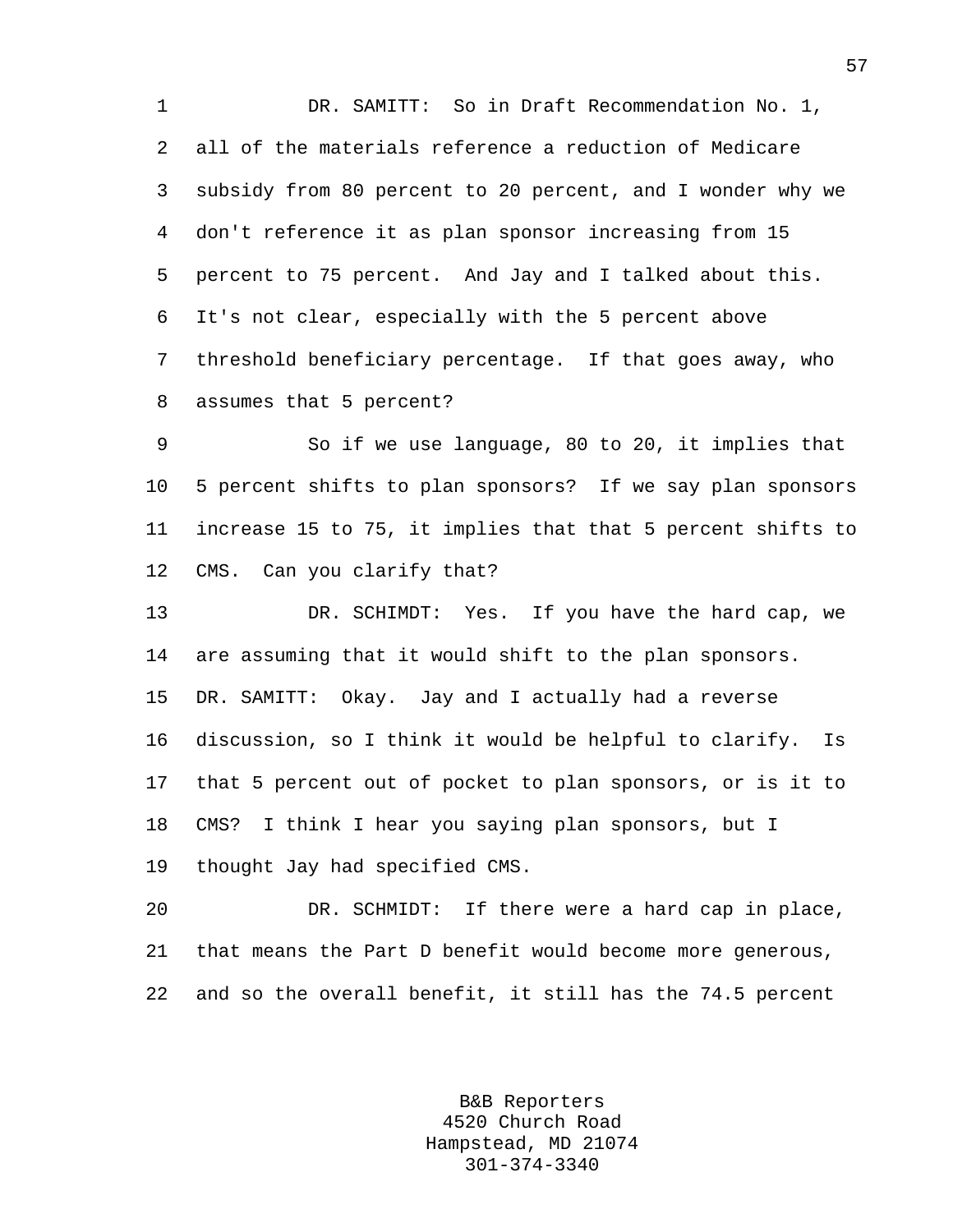1 subsidy of the government, right? So that's Medicare's 2 contribution. That's still heavily subsidized. It's just 3 that the amount of spending above that out-of-pocket 4 threshold, now Medicare would be providing 20 percent to 5 reinsurance. The plan would have 80 percent insurance 6 responsibility for that spending.

7 DR. MILLER: The reason I think it might be a 8 little tricky is because to the extent that the cost of the 9 benefit is built into the subsidy that comes from the 10 government, 74-point-whatever percent, and then the 11 beneficiary's premium. Ultimately, the cost of the benefit 12 is paid from those two pods. So exactly who is sharing the 13 cost, depending on what perspective you take from it, 14 whether it's, all right, when you hit the cap, how is this 15 allocated versus what is the cost, where does the cost come 16 from in paying for the benefit, you can get slightly 17 different answers.

18 DR. CROSSON: Jack.

19 DR. HOADLEY: I just want to ask a couple of 20 clarifying questions where I think I know the answer, but I 21 just want to get a little more clearly on the record. 22 On the first recommendation -- and it's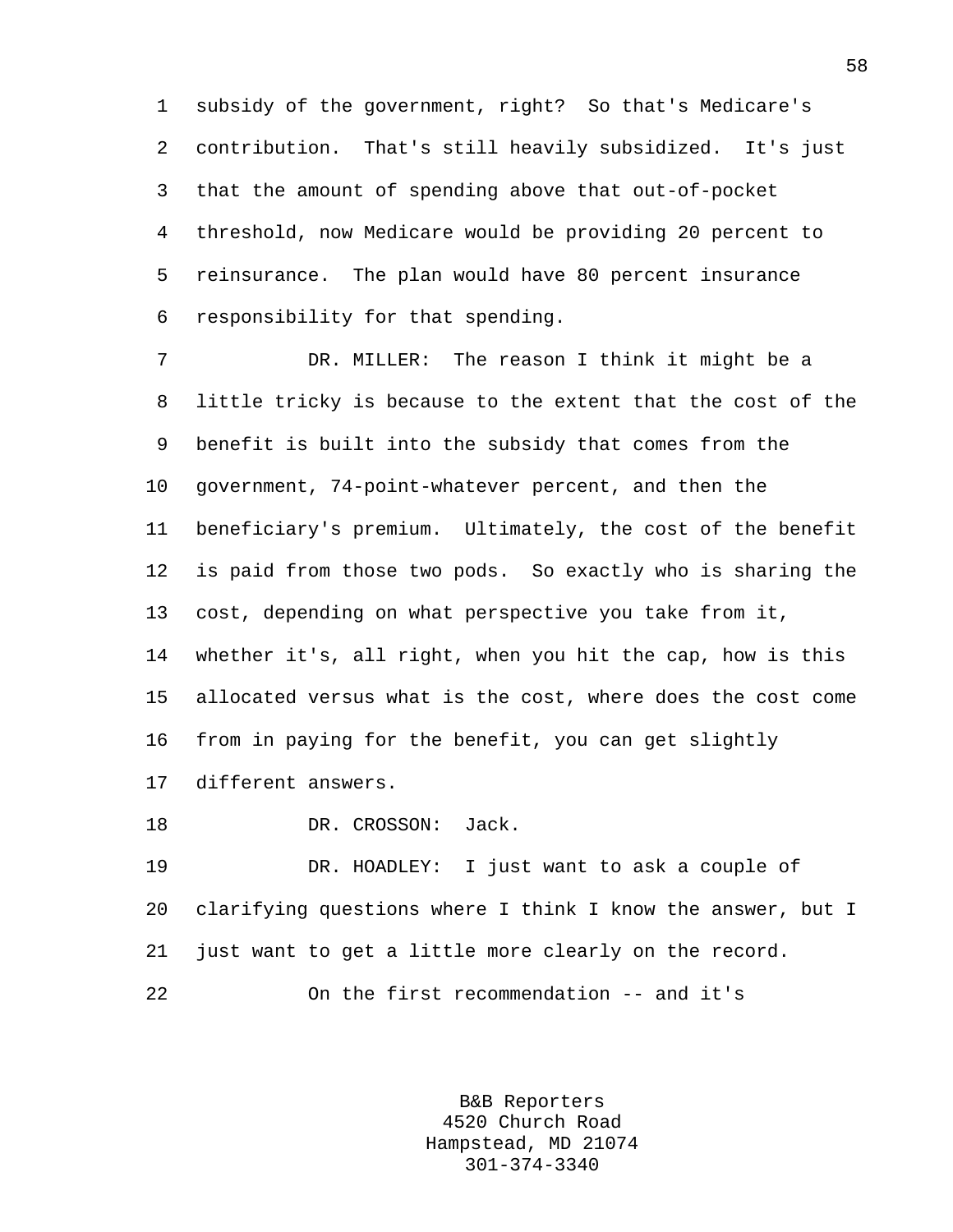1 specifically the point that came up on Slide A -- the 2 higher level copay for the biosimilars, is that due to the 3 way the statute today is worded as opposed to a policy that 4 CMS has set? 5 DR. SCHMIDT: I think that's correct, yes. 6 DR. HOADLEY: It's a statutory basis. So that's, 7 thus, the recommendation, incorporates making that change 8 to statute. 9 On Recommendation 3, the -- 10 DR. SCHMIDT: Jack, actually we're -- 11 DR. HOADLEY: Sorry. 12 MS. SUZUKI: We'll get back to you on exactly 13 where that comes from. 14 DR. HOADLEY: Okay. 15 MS. SUZUKI: It may be because of the language, 16 the definitions of multisource drugs, that's included in 17 the lower copay category, but we'll double-check. 18 DR. HOADLEY: Okay, thank you. 19 On Recommendation No. 3, on the second bullet of 20 that, is there any intent in the wording of this 21 recommendation to change the current standards that CMS 22 establishes for allowing formulary changes and particularly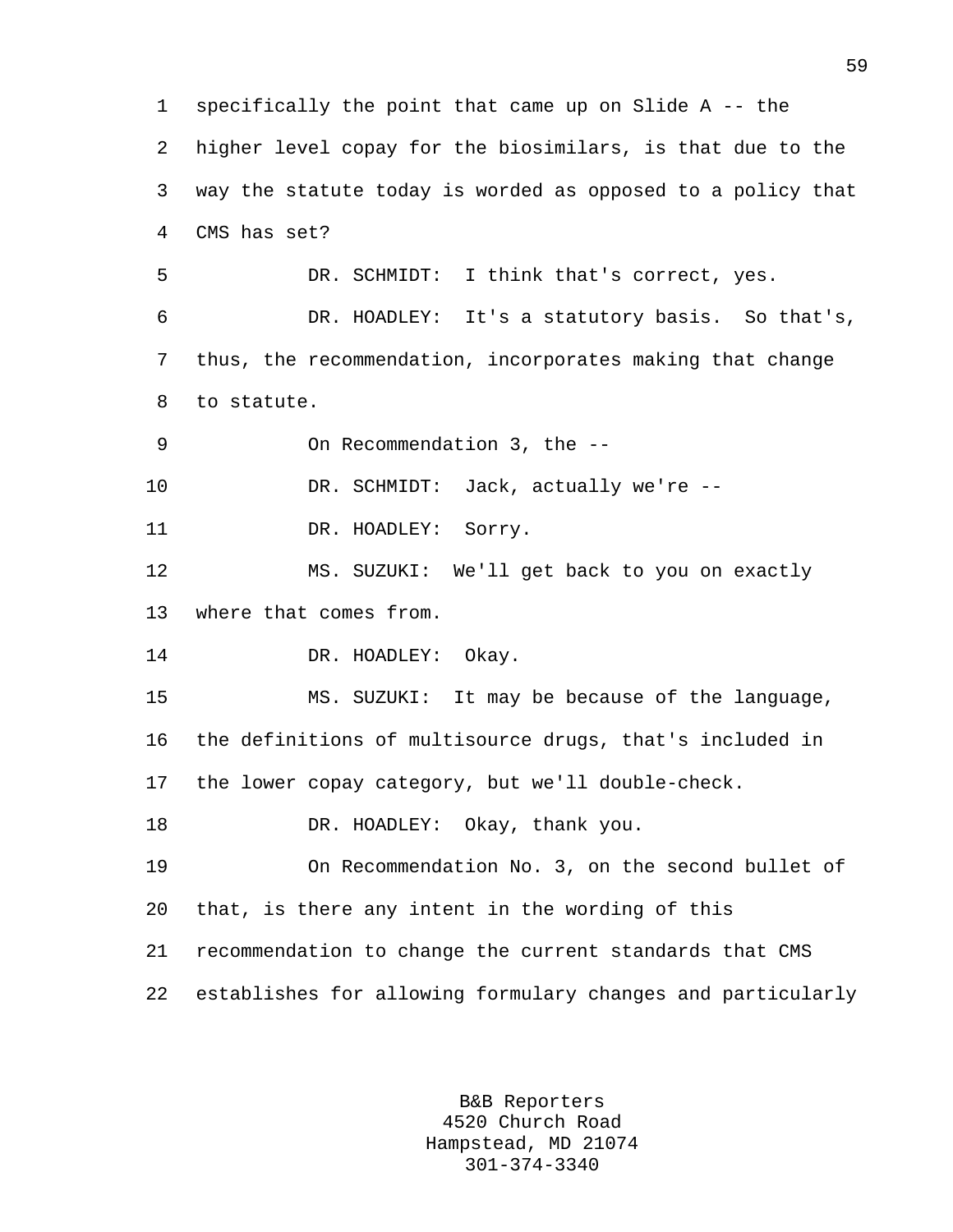1 the negative formulary changes, the non-maintenance ones, 2 or is it just a matter of the process that plans would go 3 through to request and get those changes approved?

4 DR. SCHMIDT: So we talked about -- we described 5 two varieties. One is for the upcoming benefit year, but 6 for the midyear changes. So that the change in process 7 that we're envisioning is that the plan would be able to go 8 ahead and, for example, if a generic comes out, put the 9 generic on its formulary, remove the brand without getting 10 CMS approval first. Currently, they're supposed to get CMS 11 approval. CMS says if they would generally approve those 12 situations, if they're silent about that for 30 days, they 13 could go ahead. So this is -- that's what we're 14 envisioning there.

15 DR. HOADLEY: Right. So it's things that 16 normally seem as would have approved but may not have done 17 so on a timely basis.

18 On the third bullet on this recommendation -- and 19 again, you talked some about this in the presentation, but 20 I'd just like to hear it again as a statement -- is there 21 any intent to make these exceptions harder to obtain, or is 22 it more about the process and the standardization?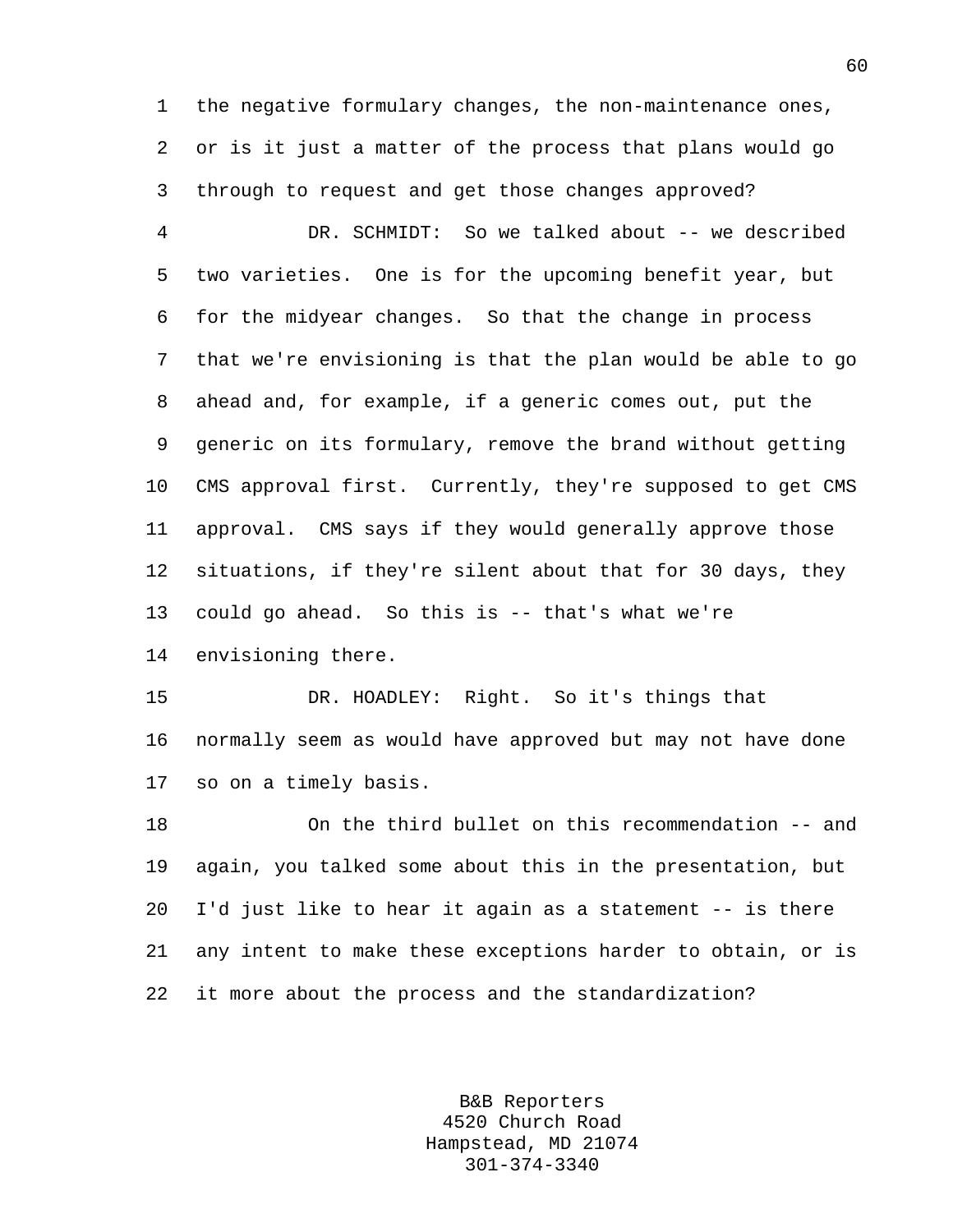1 DR. SCHMIDT: Yeah. I think the goal is to have 2 broader consistency across prescribers in terms of what 3 sort of clinical information they need to provide, so that 4 the process becomes easier for everyone, so that there is 5 less delay for the beneficiary in getting the medications.

6 DR. HOADLEY: And then on the last bullet on that 7 recommendation, I just want to get it again and say whether 8 the notion of this recommendation is to permit the specific 9 tools that you've talked about in your examples or it's 10 more about encouraging the Secretary to look for -- to add 11 to the arsenal of tools that would be available to plans.

12 DR. SCHMIDT: We would certainly hope that the 13 Secretary investigates these things. We did in particular 14 write about a couple of ideas, split fills and a couple of 15 specialty tiers, but we would expect that the Secretary 16 would investigate these first.

17 DR. HOADLEY: Right. Thank you. That's very 18 helpful. Thanks.

19 DR. CROSSON: Clarifying questions?

20 MS. BUTO: So, Rachel, I'm not sure I totally 21 got, in relation to Jack's question, are the midyear 22 changes for non-maintenance changes in the formulary -- are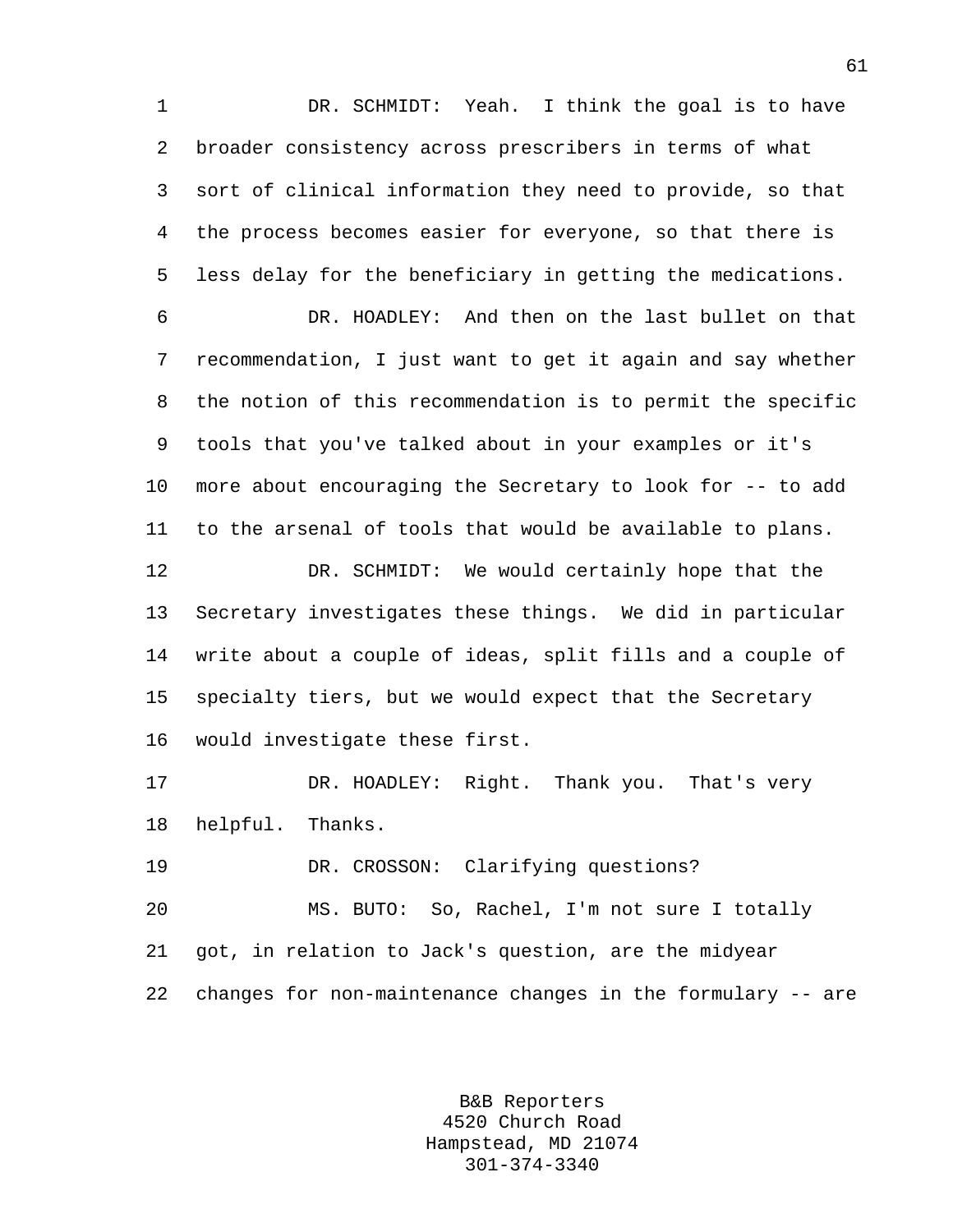1 we recommending that the plans have the flexibility to 2 proceed with those, or is there more of just a streamlined 3 process?

4 DR. SCHMIDT: We actually are silent as to the 5 non-maintenance changes. We have only spoken to 6 streamlining the approach for the maintenance changes. 7 MS. BUTO: Okay. Because I have a concern that 8 the non-maintenance changes could be one of those bait-and-9 switch kinds of situations where the beneficiary actually 10 went to the trouble of looking at plan finder, finding 11 their drugs, and then something significant happens to take 12 some of those drugs off midyear. So that would be a 13 concern. At least for now, I think it's appropriate that 14 we're silent on that.

15 The second one is for the appeals process. I 16 have to believe that although we would like to see a 17 standardized approach, there would be likely more rigor 18 attached to the appeals. So I guess I'm thinking there 19 would be some reduction in appeals granted, but I think 20 that's, in a way, the purpose, which is to make sure that 21 they're appropriate, if I get that right. And do those 22 appeals approaches also apply to the midyear changes or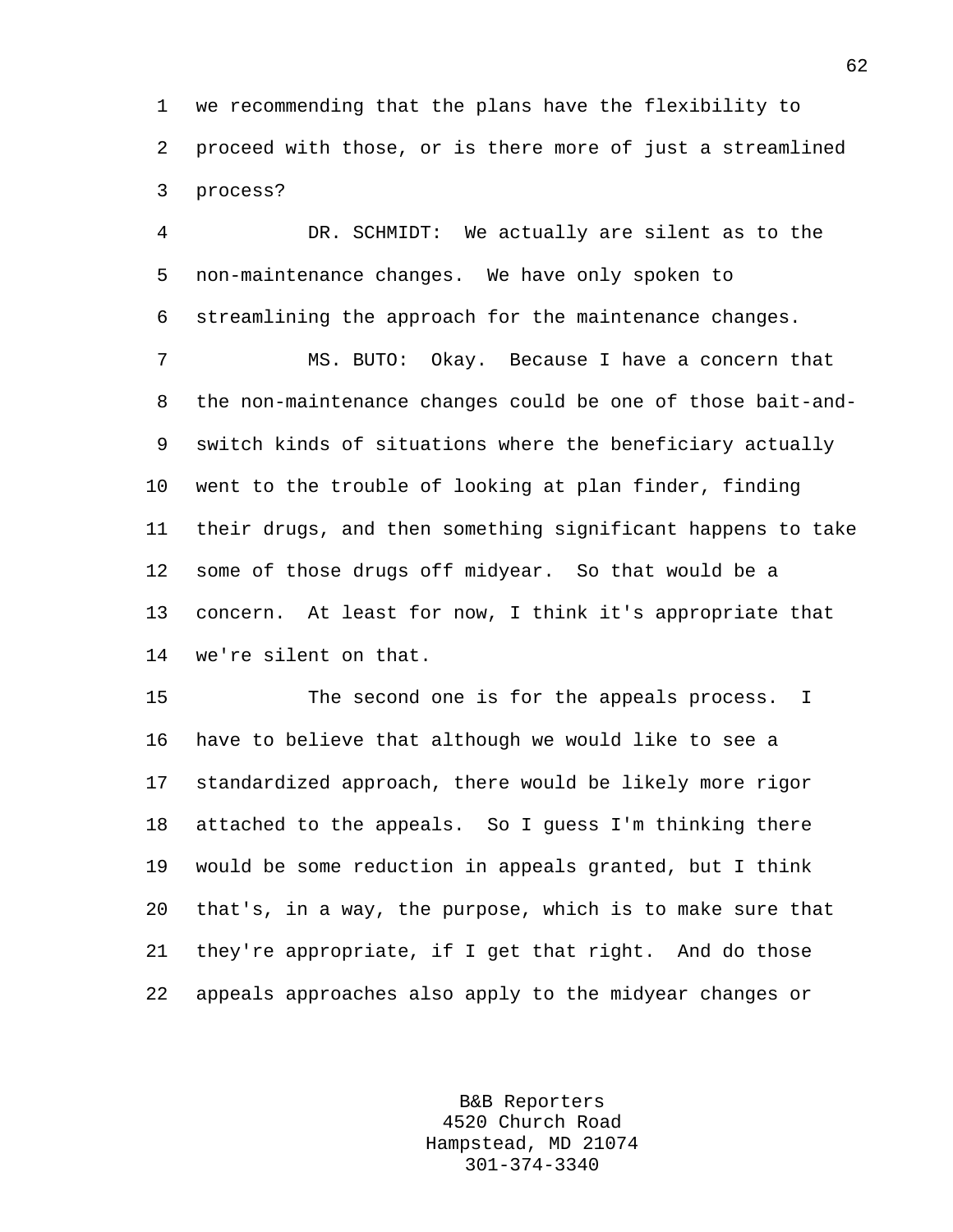1 not? Is that not something that is subject to appeal? 2 DR. SCHMIDT: I think if there were a clinical 3 reason for -- and to take the example of replacing on a 4 formulary, the generic, a new generic that comes out and 5 removing the brand. 6 MS. BUTO: Right. 7 DR. SCHMIDT: If there were a clinical reason to 8 continue with the brand, yes, you could apply for it. 9 MS. BUTO: Okay. Thank you. 10 DR. CROSSON: Rita. 11 DR. REDBERG: Thank you. 12 On page 12 in the mailing materials, there was a 13 reference that the majority of Part D plans in the last 14 eight years are in substantially higher profits than they 15 had built into the plan bids. Do we have any understanding 16 of what was going on behind that? 17 MS. SUZUKI: So one of the things we wrote in the 18 June report last year is that plans receive two subsidies, 19 direct subsidy which covers the lower portion of the 20 benefit primarily, and then there is the reinsurance, which 21 is a cost-based reimbursement. And around the direct 22 subsidy, there is a risk corridor, which protects plans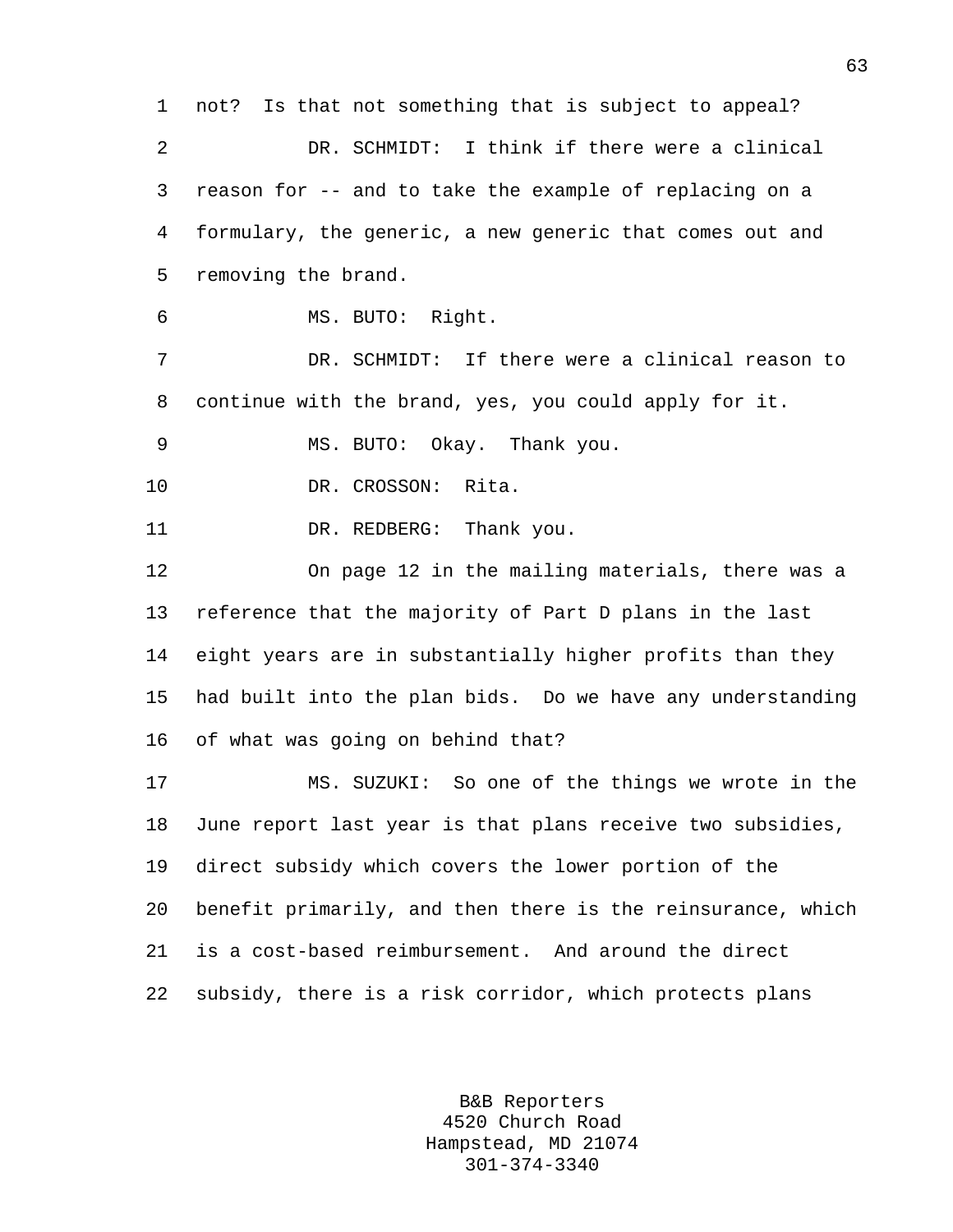1 from unusually large losses, but it's symmetric, so that 2 CMS recoups a portion of the payments that are higher than 3 what they had bid for. And the bid includes built-in 4 profits, but plans on average were getting money back, 5 paying CMS back for the extra profits they were making in 6 that direct subsidy portion of the benefit. So that's what 7 we've been observing for pretty much all of the years from 8 2007 through 2013, '14.

9 DR. REDBERG: In the aggregate.

10 MS. SUZUKI: In the aggregate.

11 DR. REDBERG: Maybe I need to work more on it 12 because that kind of relates just to my other question, 13 which was on page 15 on the mailing materials, which then 14 in that second paragraph, it says that the direct subsidy 15 payments on which sponsors bear the most insurance risk has 16 grown slowly, while the other, the benefit spending on 17 which sponsors bear no insurance risk, like the LIS cost 18 sharing, or the limited risk, catastrophic portion, has 19 grown much faster. And I was wondering what was behind 20 that.

21 DR. SCHMIDT: So that's just an observation from 22 looking at growth in program spending. So the pieces of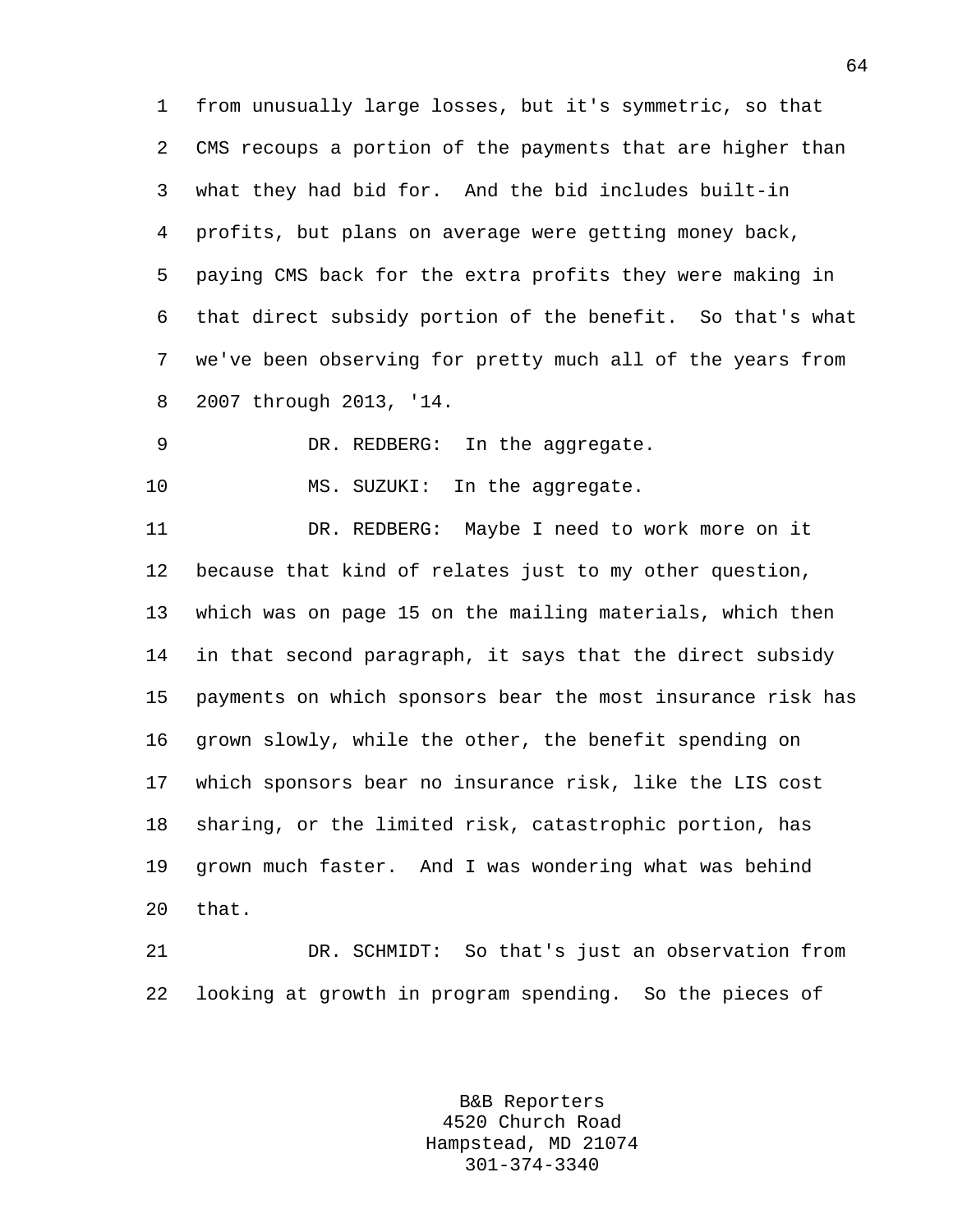1 Draft Recommendation 1 related to the reinsurance and 2 changing, putting plans more at risk for some of the higher 3 spending, reflects our reaction to this past work that we 4 had done that we have written about in the June 2015 5 chapter.

6 So we've seen very flat average enrollee premiums 7 over time, especially in recent years in Part D, at the 8 same time that we've seen reinsurance spending growing 9 fairly dramatically, and so that's the genesis behind the 10 first piece of Draft Recommendation 1.

11 DR. MILLER: The three dots that I kind of 12 organize in my head is that if there are price increases 13 and more people becoming eligible, that's going to drive 14 more of your catastrophic cap.

15 The second thing -- and I thought this was her 16 first question, and I wasn't quite sure I followed the 17 exchange, and so I apologize. Based on that work you did 18 last year, we found the structuring of the bids that was 19 also pushing some of the expense into the catastrophic cap 20 and resulting in the government paying more than its fixed 21 percent in loss subsidy.

22 And then the third piece that pushes things into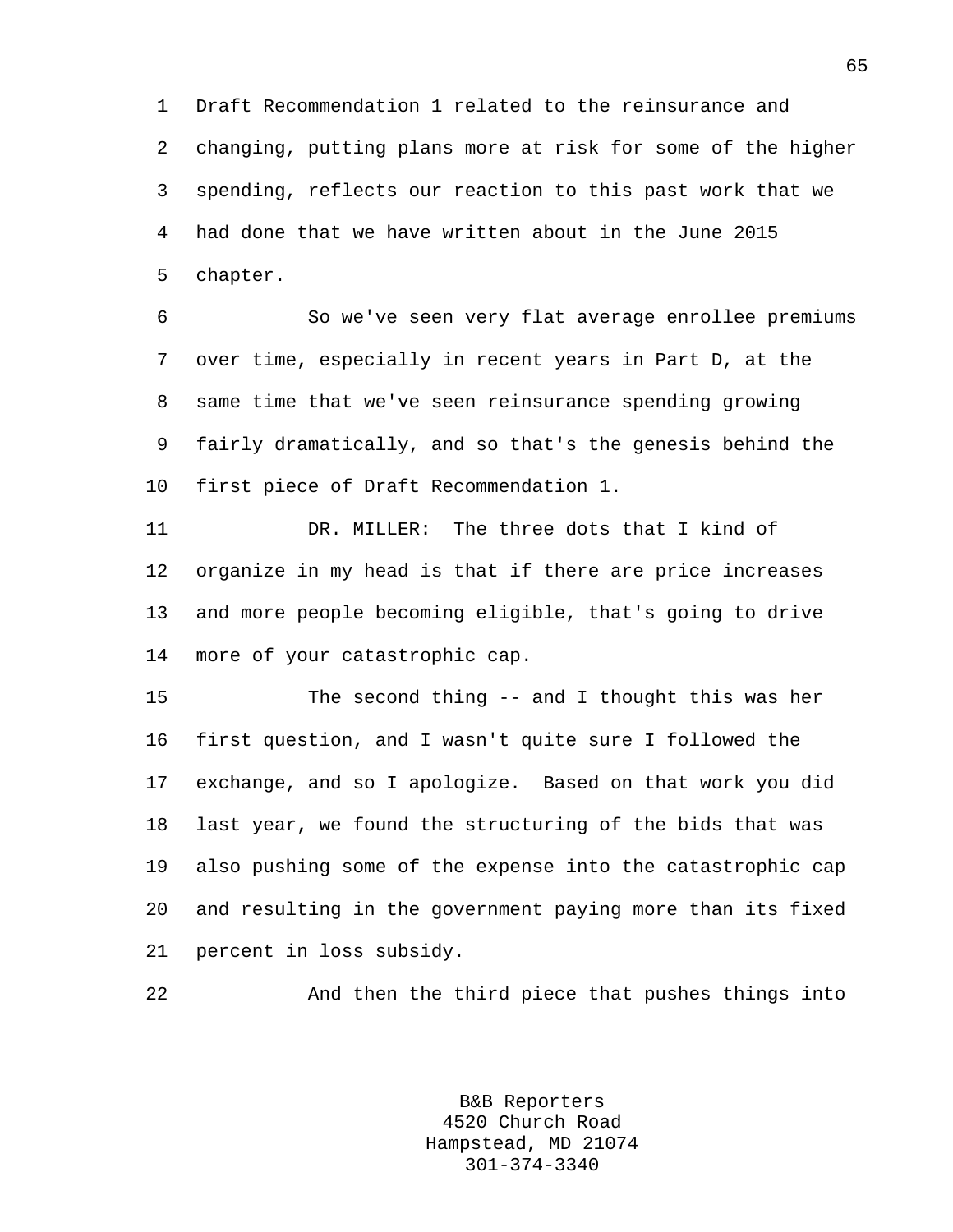1 the cap is the discount that we've been talking about, and 2 that accelerates it.

3 At least when I think about this, right before I 4 go to sleep each night, that's the three things that 5 motivated -- and I thought her first question was about the 6 structuring of the bid, but I may not have understood your 7 question.

8 DR. CROSSON: Scott.

9 MR. ARMSTRONG: So my question actually is kind 10 of in the same neighborhood, and I realize what I'm 11 thinking about and you've given a lot of attention to. So 12 how do these changes have an impact on different groups of 13 beneficiaries' out-of-pocket costs?

14 And the way in which these different component 15 parts come together, we know that for a beneficiary who 16 gets into the donut hole that then moves through the spend 17 and the donut hole, they're going to be spending on average 18 more than they otherwise would have under this proposal. 19 But then they get to the end of the donut hole, and they're 20 protected from that point forward, and so there's a smaller 21 number of beneficiaries who would have been paying much 22 more out of pocket if they had gone past that level in the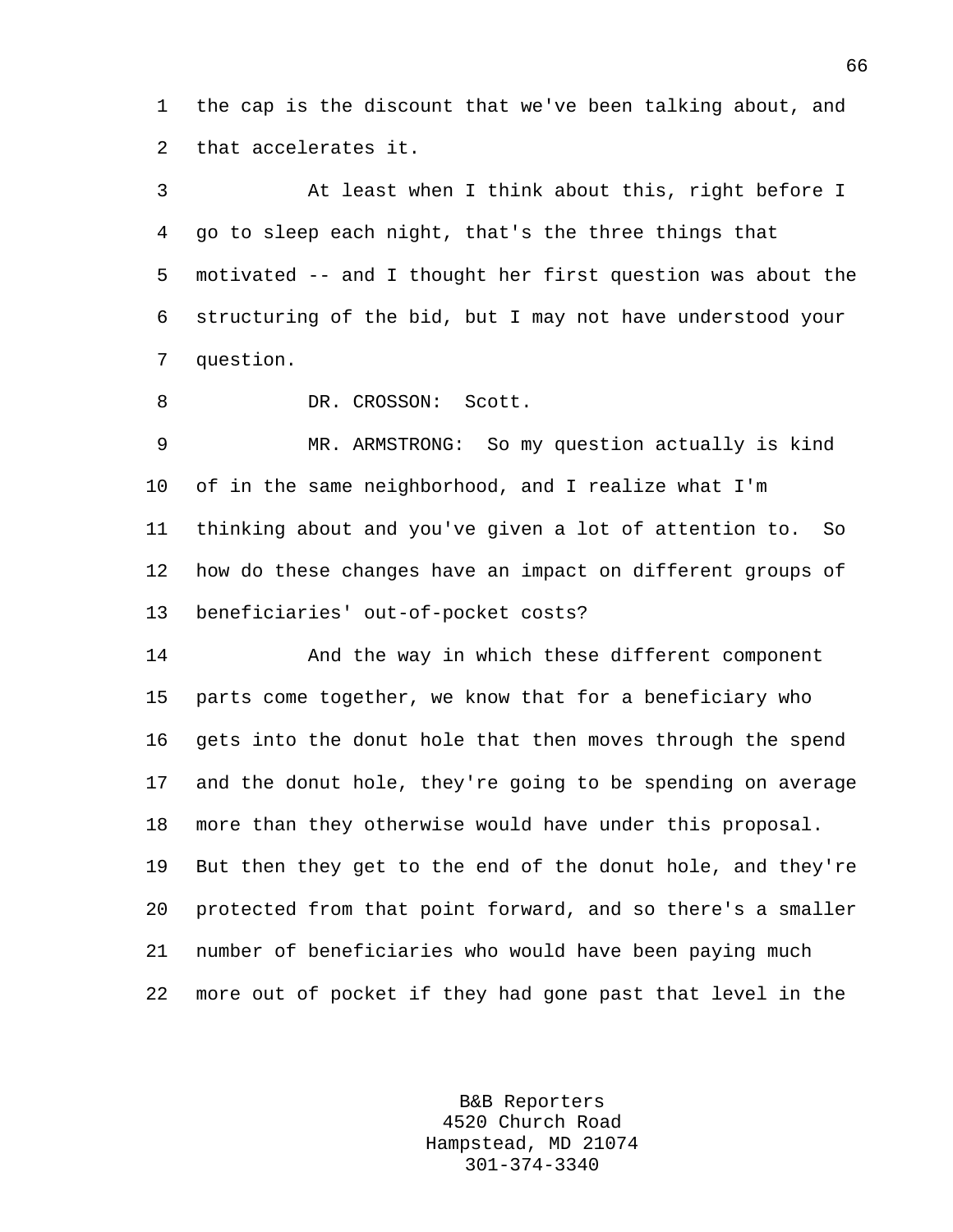1 old -- before this proposal would be implemented.

2 But you've made an illusion to there's a third 3 out-of-pocket cost that we haven't really spent much time 4 talking about, and that's the premium that the beneficiary 5 would pay for the insurance to begin with. My 6 understanding, my sense is that, given these exchanges, you 7 would expect that there would be some upward pressure on 8 those premiums themselves, but we don't make any estimate 9 around, well, what kind of pressure would that be, and so 10 I'm just wondering, first, is my assumption right? Am I 11 thinking about that correctly? And then, second, do we 12 have a feel for what that upward pressure would look like? 13 Because that does become a new out-of-pocket cost for 14 beneficiaries who are rolling in the plan. 15 MS. SUZUKI: So the first 80 to 20 percent 16 reduction, that we think is a net reduction in benefit 17 cost. So on net, there would be a lower premium that

18 Medicare beneficiaries would pay from that provision.

19 The two others -- so the true out-of-pocket 20 provision, we said that it reduces the number of people who 21 reach the catastrophic phase, and that is on net a lower 22 cost for the Part D program. So that tends to reduce the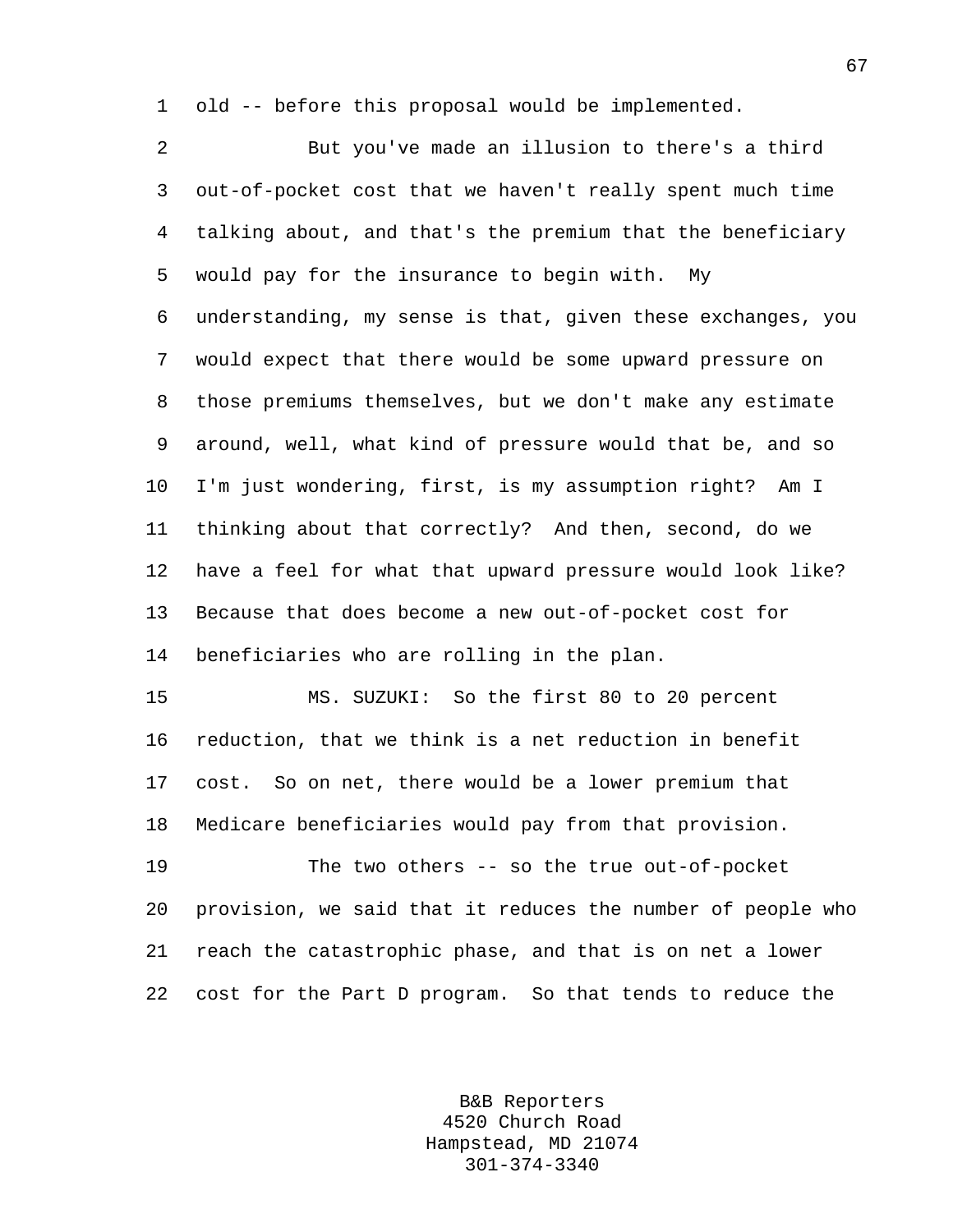1 premium for the Part D enrollees.

| 2  | The third one is making the benefit more                    |
|----|-------------------------------------------------------------|
| 3  | generous, that as to the cost of the program. When we look  |
| 4  | at the 2013 claims data to see what the magnitude of change |
| 5  | would be, it was fairly small, but the two changes in the   |
| 6  | premiums from the second and third parts of the             |
| 7  | recommendation, they're about the same size in magnitude,   |
| 8  | at least with the 2013 data. So on net, for those two       |
| 9  | things, I think it's a wash.                                |
| 10 | There is the 80 to 20 percent reduction that we             |
| 11 | still think is a net reduction in benefit cost that lowers  |
| 12 | premiums.                                                   |
| 13 | DR. MILLER: Your whole exchange so far -- and               |
| 14 | again, I want to be sure I'm following your question -- is  |
| 15 | about the puts and takes of the first recommendation.       |
| 16 | Across the three recommendations, the net impact is to      |
| 17 | lower the cost of the program, which should -- did I miss   |
| 18 | this? -- lower the cost of the premium.                     |
| 19 | So it depends that if your question was,                    |
| 20 | narrowly, tell me about the puts and takes of the first     |
| 21 | recommendation, that's what she just answered. If you were  |
| 22 | saying what's the net effect of these three                 |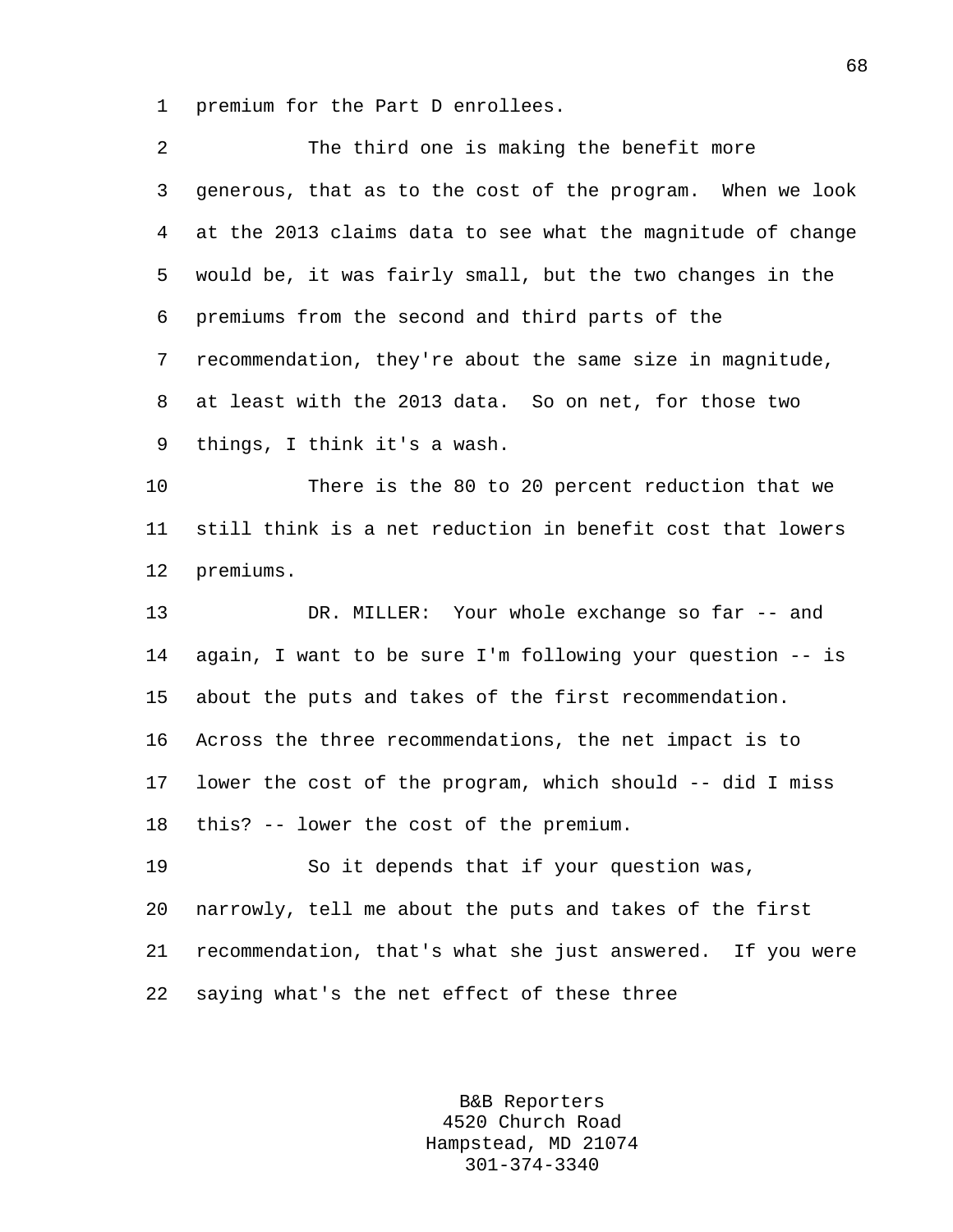1 recommendations, it's to lower the cost of the program and 2 should take the premium down for the average beneficiary. 3 Am I correct on this?

4 MS. SUZUKI: Yes.

5 MR. ARMSTRONG: I was thinking just about the 6 first recommendation.

7 DR. MILLER: Okay. Then I apologize.

8 MR. ARMSTRONG: I have actuaries who I love but 9 rarely really fully understand --

10 [Laughter.]

11 MR. ARMSTRONG: -- telling me that the plan 12 responsibilities for above the catastrophic level will 13 create significant pressure to increase the premiums for 14 the insurance product itself. So what you're saying is, 15 well, not necessarily, and all I'm saying is it just might 16 be an area worth making sure we're really tight on.

17 MS. SUZUKI: One thing that I'll clarify is 18 reinsurance that government provides currently is in the 19 premiums now. Beneficiaries pay for that. The only 20 portion that they haven't paid for is the net payment that 21 Medicare makes at the end of a year because the estimated 22 reinsurance that plans submitted were lower than the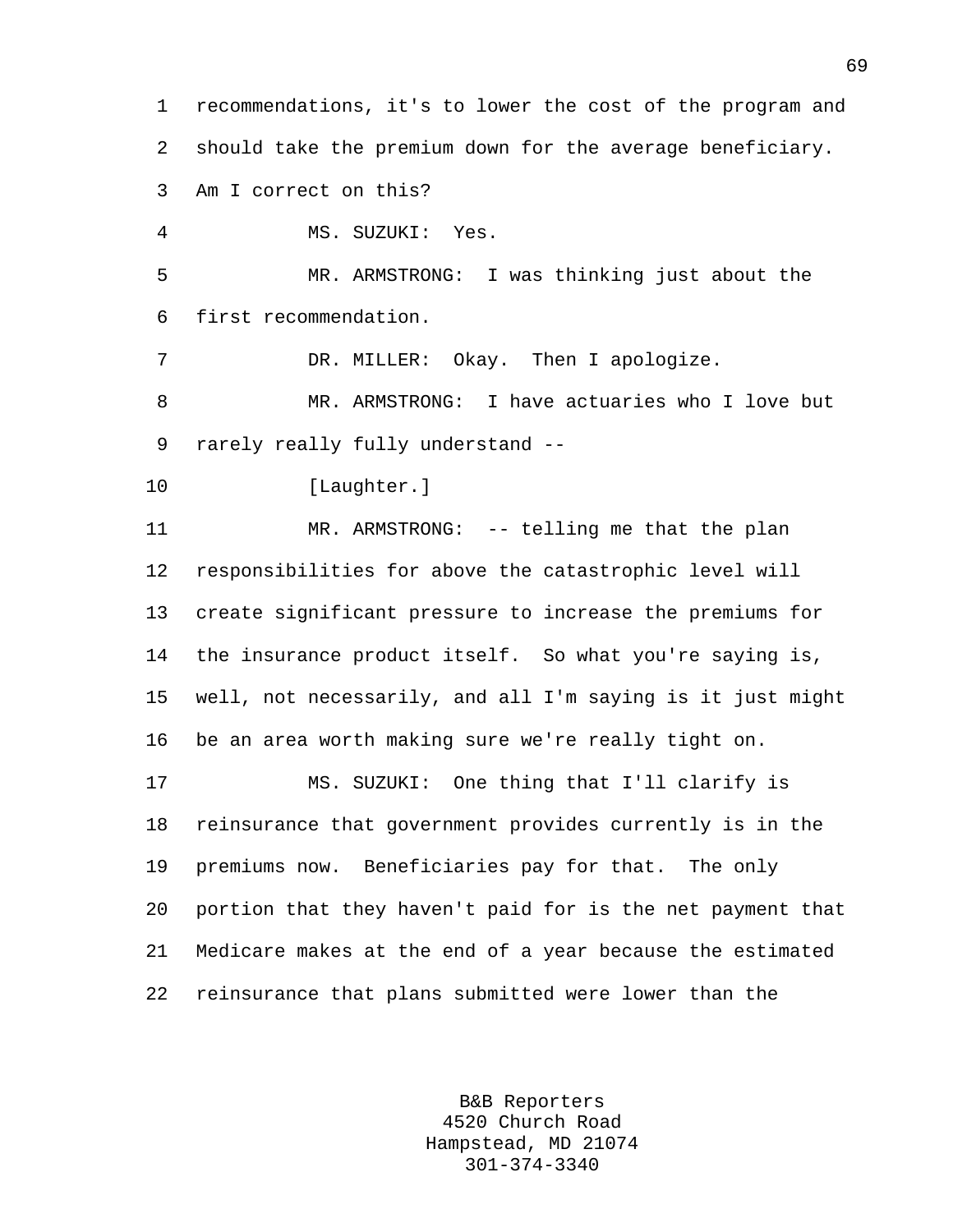1 actual. So that's the part that's not in the premium 2 currently.

3 DR. MILLER: I'd like to say for the record, I 4 appreciate you getting that actuary shot in right before 5 the end of her last meeting.

6 [Laughter.]

7 DR. CROSSON: Of course, of course.

8 MS. UCCELLO: I'm going to butt in. Aside from 9 the character issue --

10 [Laughter.]

11 MS. UCCELLO: I just want to bring up the slight 12 -- I think the idea here is that in terms of net claims, 13 there's not going to be all that much difference with under 14 just the Recommendation No. 1. The one thing that might 15 just slightly put more upper pressure on would be if those 16 plans now have to increase their risk premium, purchase 17 their own reinsurance coverage on the side. So that I 18 don't think that's going to be -- the magnitude of that, I 19 don't anticipate would be huge. So on net, I think it's 20 going to be kind of close.

21 DR. CROSSON: Just to be clear, there is no anti-22 actuary atmosphere here on this Commission.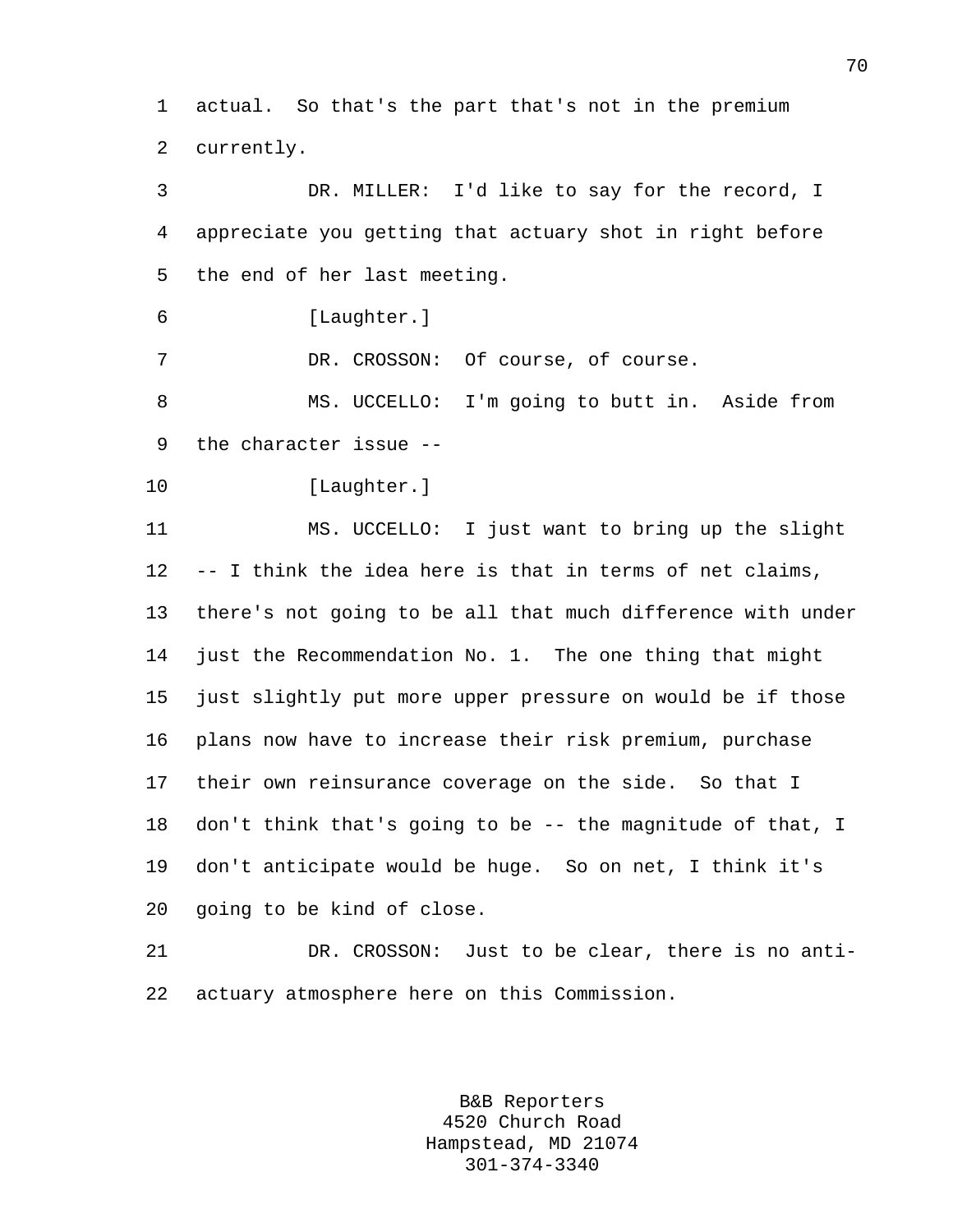1 MS. UCCELLO: Good.

2 [Laughter.]

3 DR. CROSSON: Further clarifying questions? 4 Warner.

5 MR. THOMAS: In Recommendation 3, with the 6 removal of the antidepressants and immunosuppressants, do 7 we have an idea of how many people that impacts? And as 8 we've thought about that, I mean, obviously you could -- as 9 Commissioner, you could be concerned about the impact on 10 beneficiaries, and I know you've done a lot of review and 11 study on this. So why do you feel comfortable with that 12 recommendation, and how many people do you see potentially 13 being impacted?

14 DR. SCHMIDT: So I guess our comfort comes from 15 CMS having done a review itself internally with its own 16 chief medical officer and pharmacist to review all of the 17 protected classes and looking at treatment guidelines that 18 are available and the degree to which those treatment 19 guidelines mention specific drugs versus subclasses of 20 drugs, and in these particular cases, that's the part of 21 the justification that they used to make the recommendation 22 that they did. Ultimately, it wasn't implemented, but that

> B&B Reporters 4520 Church Road Hampstead, MD 21074 301-374-3340

71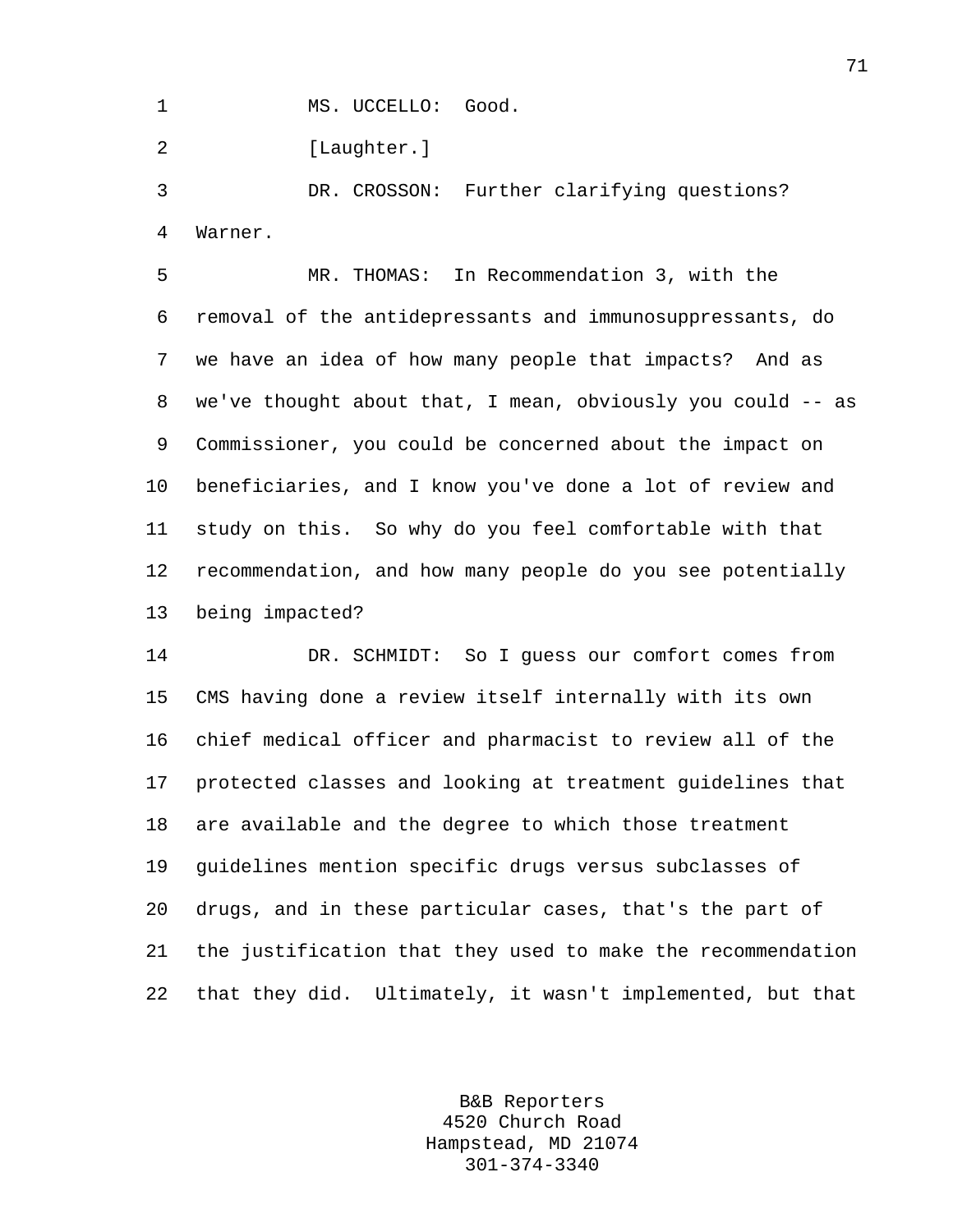1 was their position at the time.

2 In terms of numbers of people affected, the 3 immunosuppressants, I don't have an exact number, but it 4 would be very small.

5 For people who had their transplants paid for 6 under Medicare Part B, their drugs are going to be paid for 7 under Part B. There's going to be a small share of people 8 who are going to get them under D. So it will obviously 9 affect them.

10 I think about one in four Medicare beneficiaries 11 has taken an antidepressant according to a CMS study I saw. 12 So it's a large number of people. There are a large number 13 of generics available in that particular class. Again, the 14 treatment guidelines did not mention specific drugs so much 15 as subclasses of drugs, and when we took a look at some of 16 the commercial formularies available and looked at the 17 antidepressant classes, they tended to include several 18 different generics within subclasses.

19 DR. CROSSON: Just parenthetically, Warner, the 20 exception process, of course, is still in place for the 21 rare individual.

```
22 Alice.
```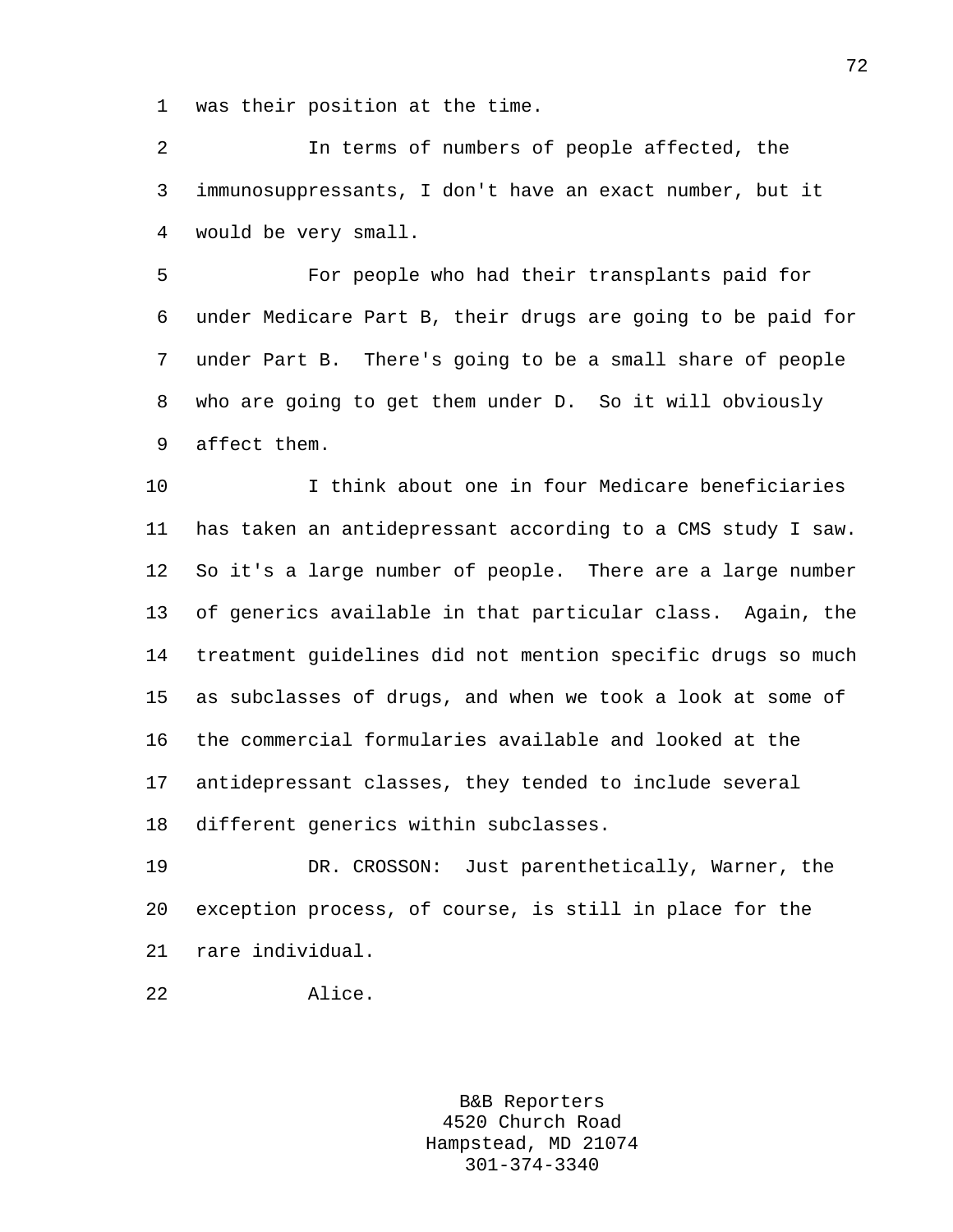1 DR. COOMBS: With the immunosuppressives, it's, 2 like, we just have a blanket immunosuppressive, but there's 3 subsets of the immunosuppressives, as Nancy pointed out 4 earlier. With the renal failure patients, if they have 5 transplantation, they may get the drug for a defined period 6 of time but may be on lifelong immunosuppressive therapy. 7 But, they lose their status as Medicare beneficiaries 8 because they no longer have end stage renal disease. They 9 are now with a functioning kidney. It might be to our 10 advantage to just look at how small that number is. It may 11 be infinitesimally small, but if it's a significant number, 12 it means a burden, a lifelong burden of having to be in a 13 high-risk drug class.

14 And, the appeals process is another way to 15 address that, but I'm not sure that, you know, the -- it 16 may be burdensome for this particular subset of patients. 17 DR. CROSSON: Okay. I think that is the end of 18 the clarifying questions.

19 So, how we're going to proceed here, as is our 20 custom when there are recommendations on the table, I will 21 start the discussion. We're going to have the discussion 22 focus on one recommendation at a time, and then we will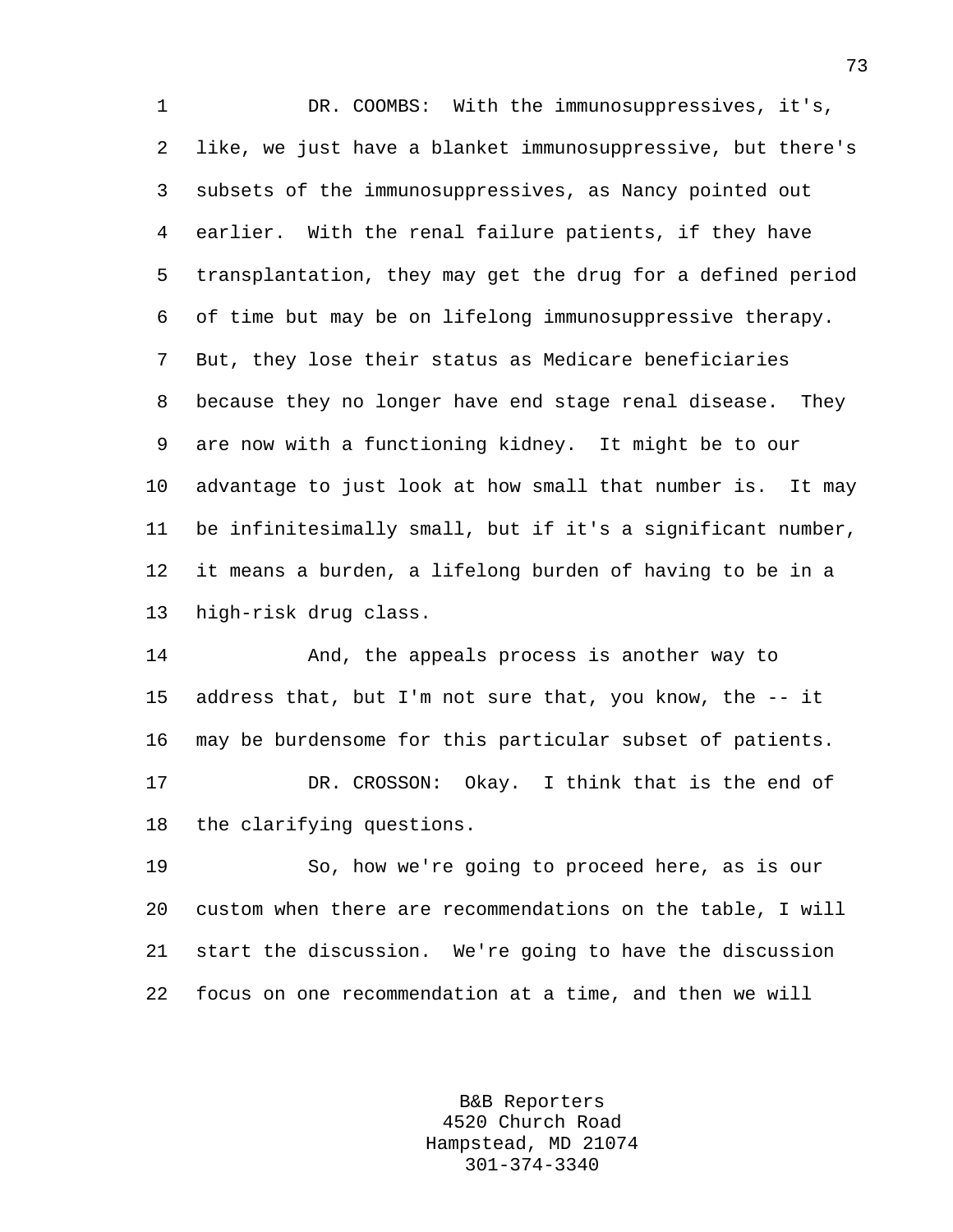1 proceed to vote on that recommendation and then we will 2 discuss the second recommendation and then on into the 3 third.

4 So, the Chair is open to comments with respect to 5 recommendation number one. Let's go down this way, then. 6 Craig.

7 DR. SAMITT: Thanks, Jay. So, especially with 8 the clarification that the degree of shift of risk to the 9 plan sponsors is really increasing from 15 percent to 80 10 percent, I think it further underscores the importance, and 11 I know that the recent addition references language of 12 transition. What I'm concerned about is that we don't 13 specify more fully sort of the terms of that transition. 14 This is quite a dramatic change. In prior meetings, we 15 talked about sort of a ten percent transition over a six-16 year period. I would advocate for us to be a bit more 17 specific because this is such a substantive reversal in 18 risk sharing.

19 And, I also think that it will be very important 20 over that transition period that we very carefully monitor 21 the impact of this, because I think one of the weaknesses 22 of this recommendation is we haven't really studied the

> B&B Reporters 4520 Church Road Hampstead, MD 21074 301-374-3340

74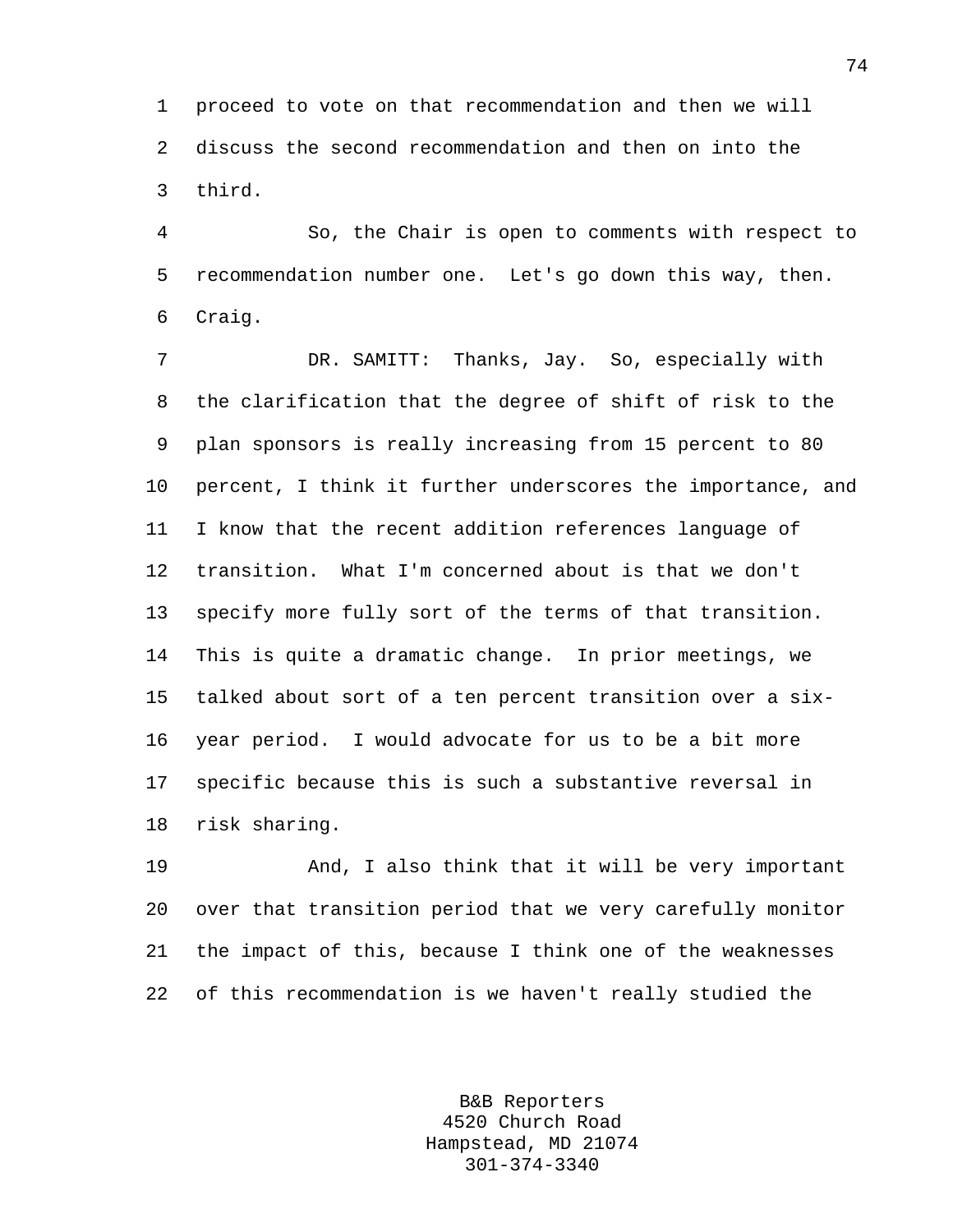1 impact of this provision on plan sponsors and whether this 2 will significant impact premiums or beneficiary access.

3 And, so, I will reluctantly vote in favor of this 4 recommendation, but I'm not sure we fully understand the 5 impacts of what this global recommendation will do and most 6 certainly feel that we need to have a very careful 7 transition process so that we can measure it, monitor it, 8 and let it settle out appropriately over time.

9 DR. CROSSON: I think, without going back to the 10 text, I think in the discussion of the transition, we can 11 add some of that verbiage, careful monitoring, and make 12 sure that it's not a superficial proposal.

13 Kate.

14 DR. BAICKER: So, I think the package together 15 has some really nice features, and one of the things that I 16 think is important is ensuring that beneficiaries have 17 protection against catastrophic out-of-pocket exposure. 18 And, so, I think it's important not just to think about the 19 average change in spending per person, but think about 20 what's happening out in the tail of potentially very high 21 spending and how that protection is especially valuable 22 relative to changes in the middle of the distribution.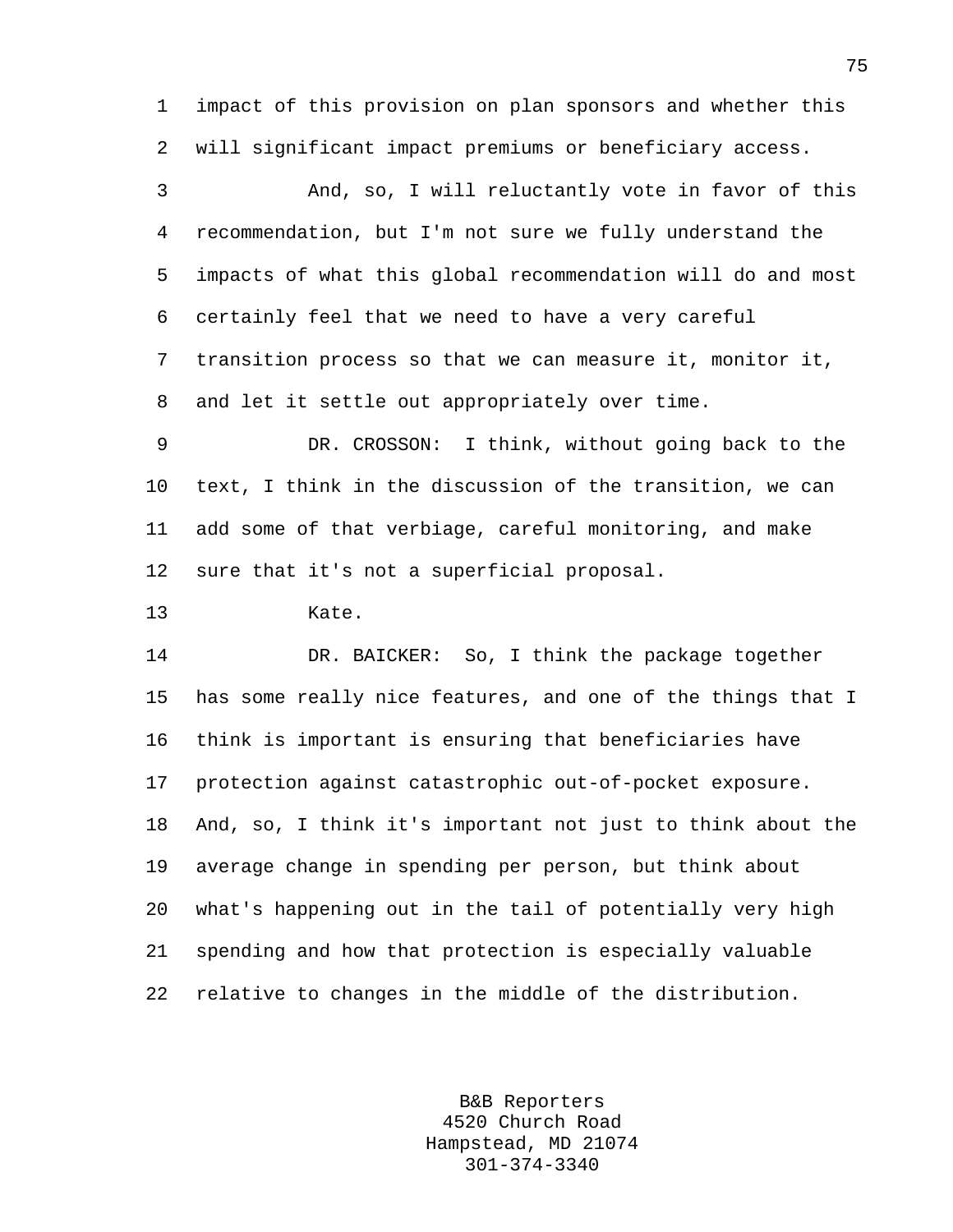1 So, while I have some concerns about exposing 2 people in that doughnut hole to more out-of-pocket costs, 3 and in isolation, I'm not sure that I would support that, 4 in combination with providing the much greater financial 5 support at the high-spending end of the distribution, I 6 think the combination makes a lot of sense, and I think 7 that the reinsurance -- the reframing of the reinsurance is 8 supported by the data analysis you've done about the 9 predictability of the basket of expenses to the insurer 10 over time. 11 12 So, as a whole, I think that the package works 13 well, even though any individual component might raise some 14 more concerns. 15 DR. CROSSON: Cori. 16 MS. UCCELLO: So, I agree with Kate, and I'll 17 pick up on the second part of this recommendation. So, in 18 terms of the increasing the exposure on the beneficiaries, 19 I think what we need to keep in mind -- and the chapter 20 addresses this and frames it, I think, perfectly -- really 21 putting on a level playing field the generic treatment and 22 the brand name treatment, and the idea here isn't just to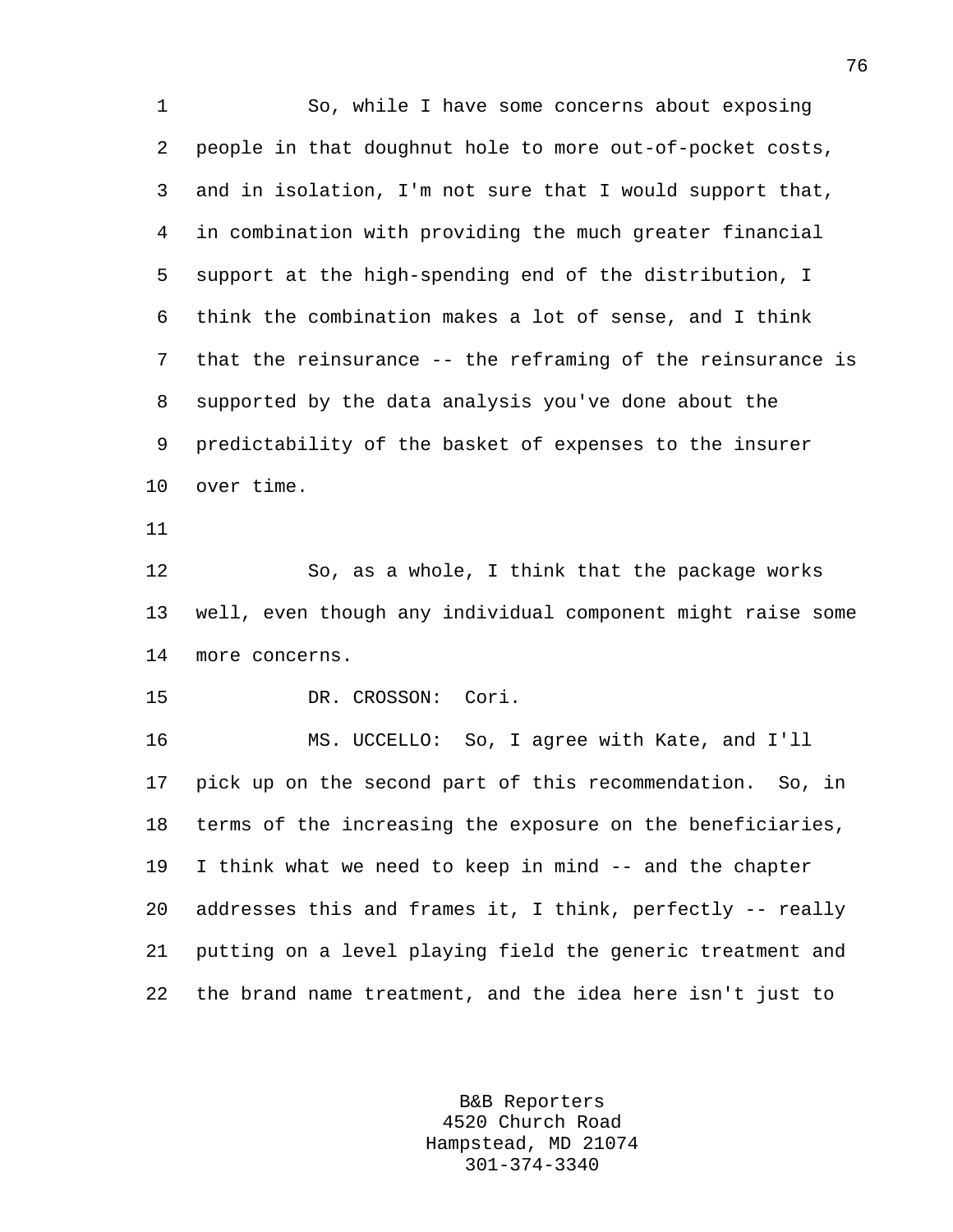1 simply increase out-of-pocket costs for beneficiaries, but 2 to use their money more effectively, more efficiently, 3 lower program costs. So, when possible, move more to 4 generics.

5 And then, also, providing more pressure on plans 6 and more encouragement for them to negotiate the price. 7 What was added to the chapter about the manufacturers' 8 coupons and how that kind of parallels this here, I think, 9 really kind of makes that more clear about how, as 10 currently structured, there's less incentive for those 11 negotiations, but taking that away would.

12 DR. CROSSON: I could not have said that better 13 if I were an actuary.

14 [Laughter.]

15 MS. UCCELLO: I'm not sure what I said.

16 [Laughter.]

17 MS. UCCELLO: And, on the reinsurance side -- I 18 say this every time, but I'm going to take one last chance 19 to say it -- this really does increase the pressure on the 20 risk adjustment program. You already mention it in the 21 chapter itself, but I just want to say it out loud. So, 22 that whole program needs to be recalibrated, and also,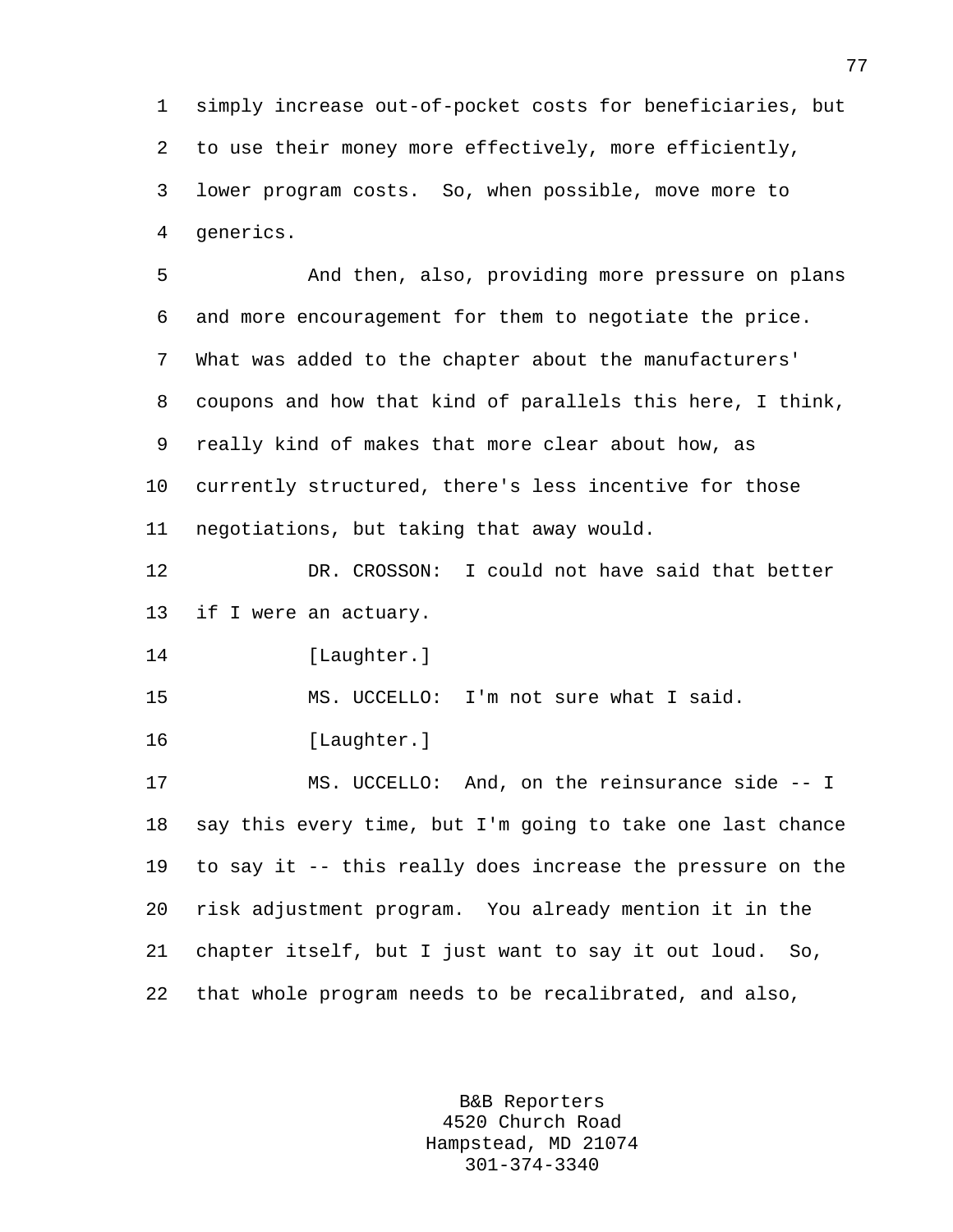1 especially because we're giving plans additional tools, we 2 also need to monitor how those are being used to make sure 3 that networks, pharmacy networks, formularies, and those 4 kinds of things don't discriminate against folks with 5 especially high costs that aren't perhaps totally adjusted 6 for through the risk adjustment program.

7 But, thank you. This whole -- I feel like we've 8 been working on some of these issues almost as long as some 9 of those PAC issues. I think it's come a long way. So, 10 thank you so much for your work.

```
11 DR. CROSSON: Jack.
```
12 DR. HOADLEY: So, I, too, want to thank the staff 13 for all this analytical work and working through this. And 14 actually, you reminded me that well before I joined the 15 Commission, we did an expert panel on the impact of the 16 reinsurance and the risk sharing provisions and that was 17 probably ten years ago. So, yeah, this has been an issue 18 that's been on the agenda of this Commission for a long 19 time.

20 I also want to thank Jay and Mark and the staff 21 for working through with me some of the potential options 22 and modifications, and I do appreciate a lot of the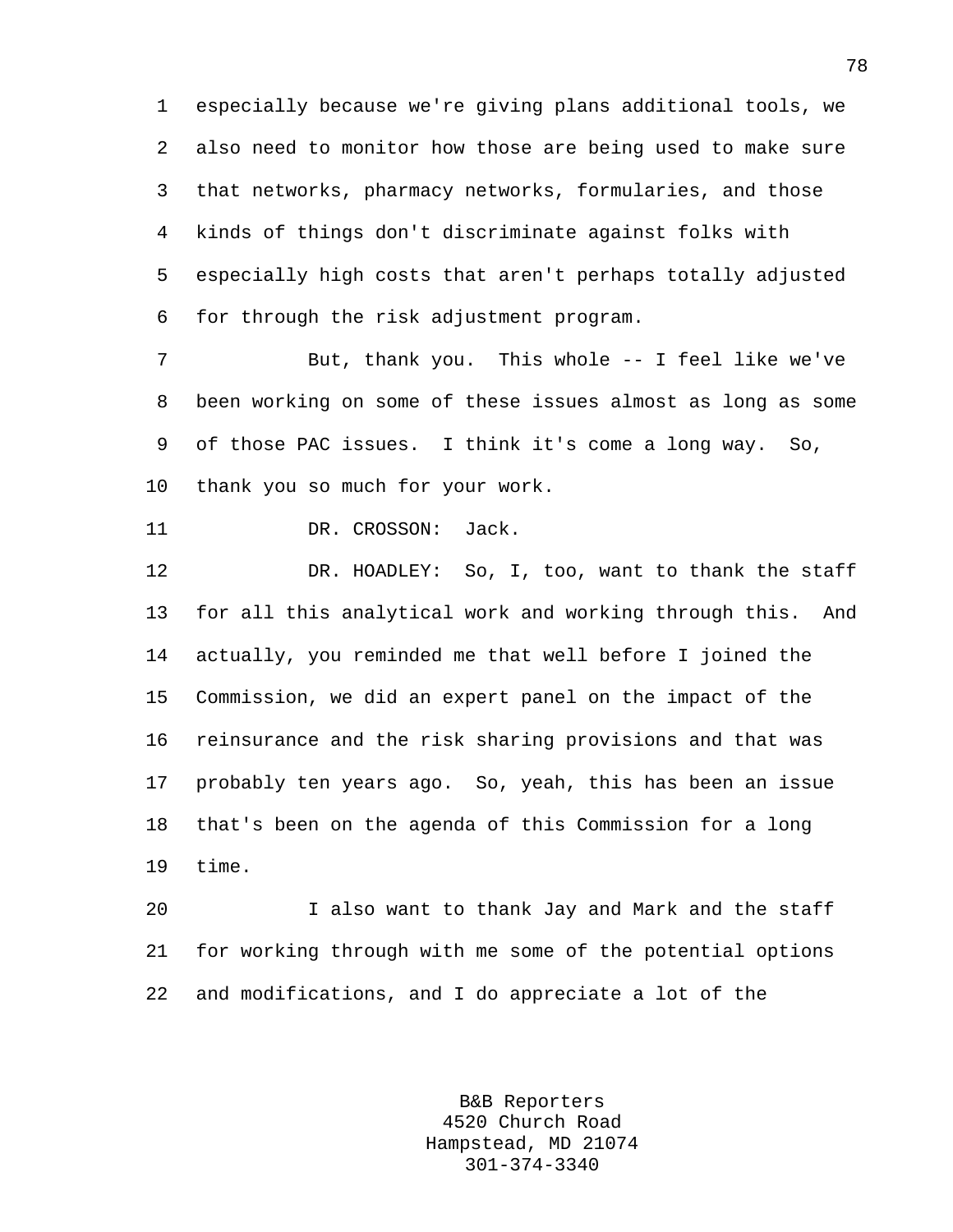1 improvements that we've seen in the chapter in this round.

2 On this recommendation, I still have, you know, 3 pretty serious problems with the second piece of this, 4 because I think we are passing along additional out-of-5 pocket costs, potentially up to a thousand dollars, to a 6 set of beneficiaries, admittedly a small set, you know, 7 700,000 in total and maybe only half of that who will sort 8 of get net negative. But, those are people who are already 9 facing significant cost burdens, and I think it's 10 unfortunate to be adding out-of-pocket costs to this 11 particular small subset of people.

12 You know, you think about the fact that at the 13 catastrophic point of \$2,700 out-of-pocket, sort of the way 14 it plays out under the current rules, that represents more 15 than ten percent of the median income of a typical -- of a 16 median Medicare beneficiary. So, we are talking about some 17 pretty substantial dollars already incurred, and so people 18 up in this range, I think this is difficult.

19 The problem is, and I tried to think about 20 options for holding these beneficiaries harmless and talked 21 with folks about sort of options in that direction, and the 22 challenge is that we can't seem to come up with a way to do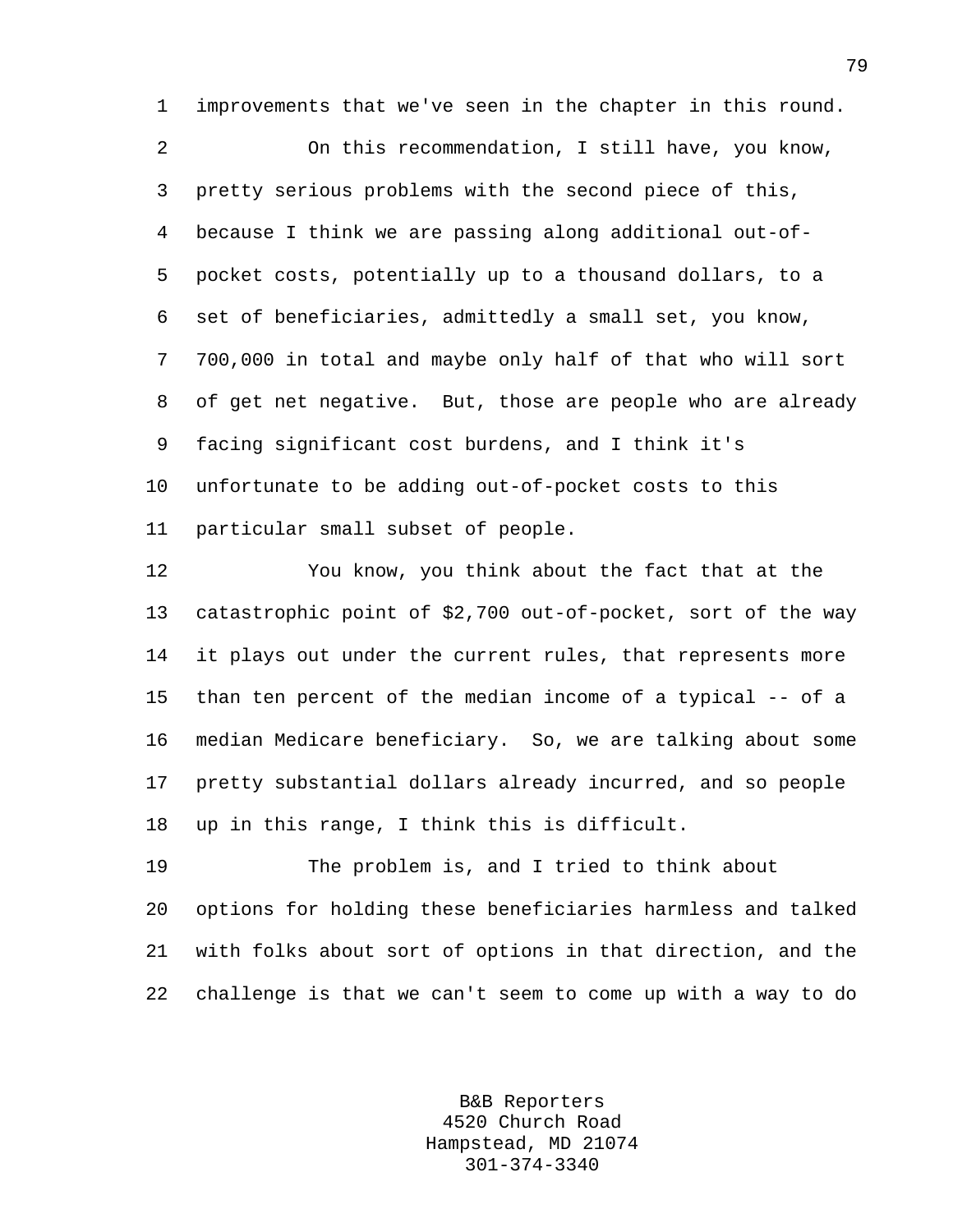1 that without increasing government costs and giving up some 2 of the dollars from the manufacturer discounts, and so it's 3 a net loss to do it, even though we would be protecting -- 4 so, it right now feels like it would be viewed as too high 5 a cost to protect these people in this particular way.

6 I mean, I do share the notion that sort of doing 7 the counting the right way is a goal that we liked, and I 8 wish we could come up with a way, perhaps continue to look 9 for ways in the future to see whether there's a way to 10 avoid placing this additional burden on these beneficiaries 11 and that we monitor sort of the impact of this as time goes 12 by, because it is clear that, and you guys were very clear 13 about this, you're using the 2013 data, the most recently 14 available data that you have, but the dynamic changes that 15 are going to happen both from the continued phase-out of 16 the coverage gap and the behavioral response of 17 beneficiaries, plans, manufacturers, everybody to these 18 changes will mean that the numbers in the future will look 19 different. We just don't have a good way to tell how. 20 And, so, I do think it would be ideal if we could come up 21 with a way not to add this cost to the beneficiaries. 22 Having said that, I think that pieces one and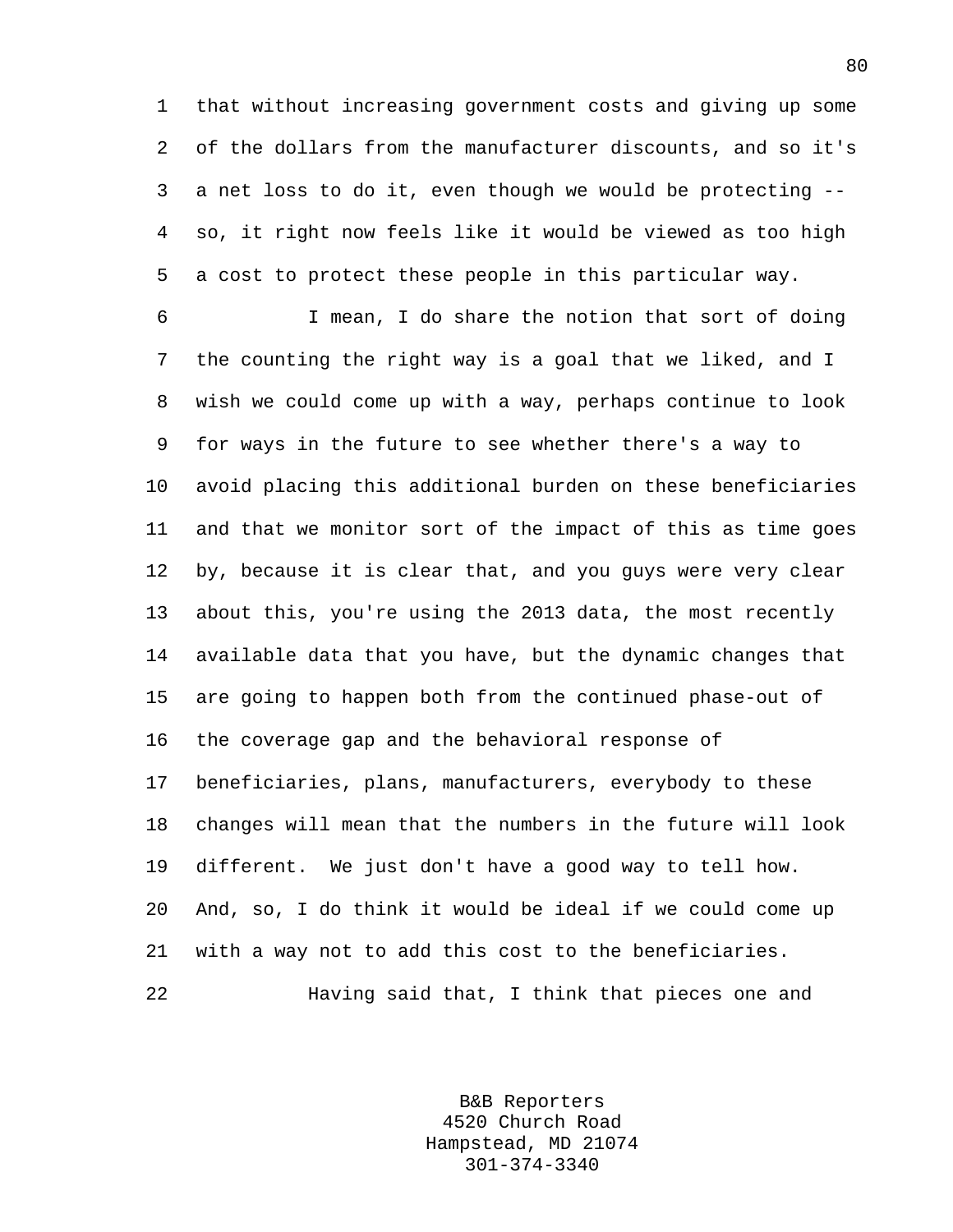1 three of this -- the first and third bullets of this 2 recommendation -- are good ones. As I said, we've been 3 thinking about the reinsurance issue for a long time. I 4 completely agree with Cori that there are corresponding 5 changes in risk adjustment, and you do talk about that in 6 the chapter.

7 I also would point out, because it hasn't been 8 said out loud here today, that we are not proposing any 9 changes to the risk sharing, the risk corridors, and I 10 think we could even maybe make that point more clearly 11 right in that same context, and that continues to provide a 12 protection, both for the government, but also for plans 13 that face unexpected risk, and specifically the kinds of 14 things we saw with Hepatitis C, where a new drug came 15 online after some of the bidding was already thought 16 through, and that's going to happen again in the future at 17 some point, we can be pretty sure of that. So, we are 18 maintaining that system as another protection.

19 I will support this recommendation as the 20 collective package, because I think the net effect of the 21 three policies is a positive one. And I really do think 22 that removing the cost sharing after the catastrophic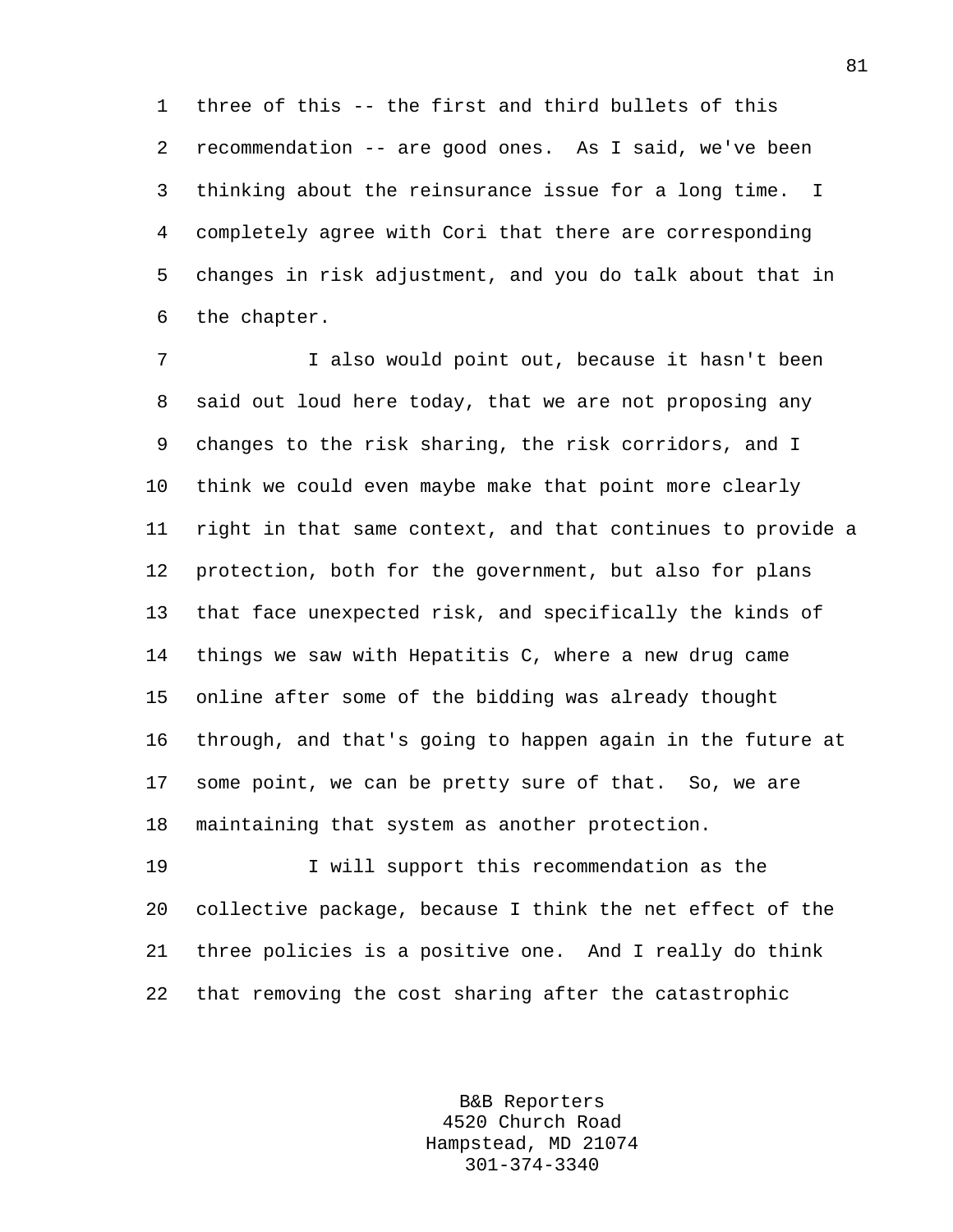1 threshold is going to make a big difference. There are 2 people up there -- you know, we talk about the averages, 3 but as Kate and others have talked about, there are people 4 up there at the tails of the distribution for whom the 5 costs are very, very high, and this is going to be a huge 6 benefit for people at that end.

7 So, yes, I will support this, but I do want to 8 continue to make the point about my concerns on the second 9 piece of it. So, thank you.

10 DR. CROSSON: So, I'm going to interject here for 11 a second. I think this Commission has had a compelling 12 interest, at least for the last two years since I rejoined 13 the Commission, in addressing the cost of pharmaceuticals. 14 It's a public interest. It's also an interest of this 15 Commission. And the concern is, of course, not just with 16 the current costs, but the costs coming down the line with 17 the introduction of new pharmaceuticals, and the net impact 18 of that over a period of years, both on beneficiaries' 19 costs, direct and indirect, and also on the long-term 20 sustainability of the Medicare program.

21 In this session and with this set of 22 recommendations, we are addressing one part of this, the

> B&B Reporters 4520 Church Road Hampstead, MD 21074 301-374-3340

82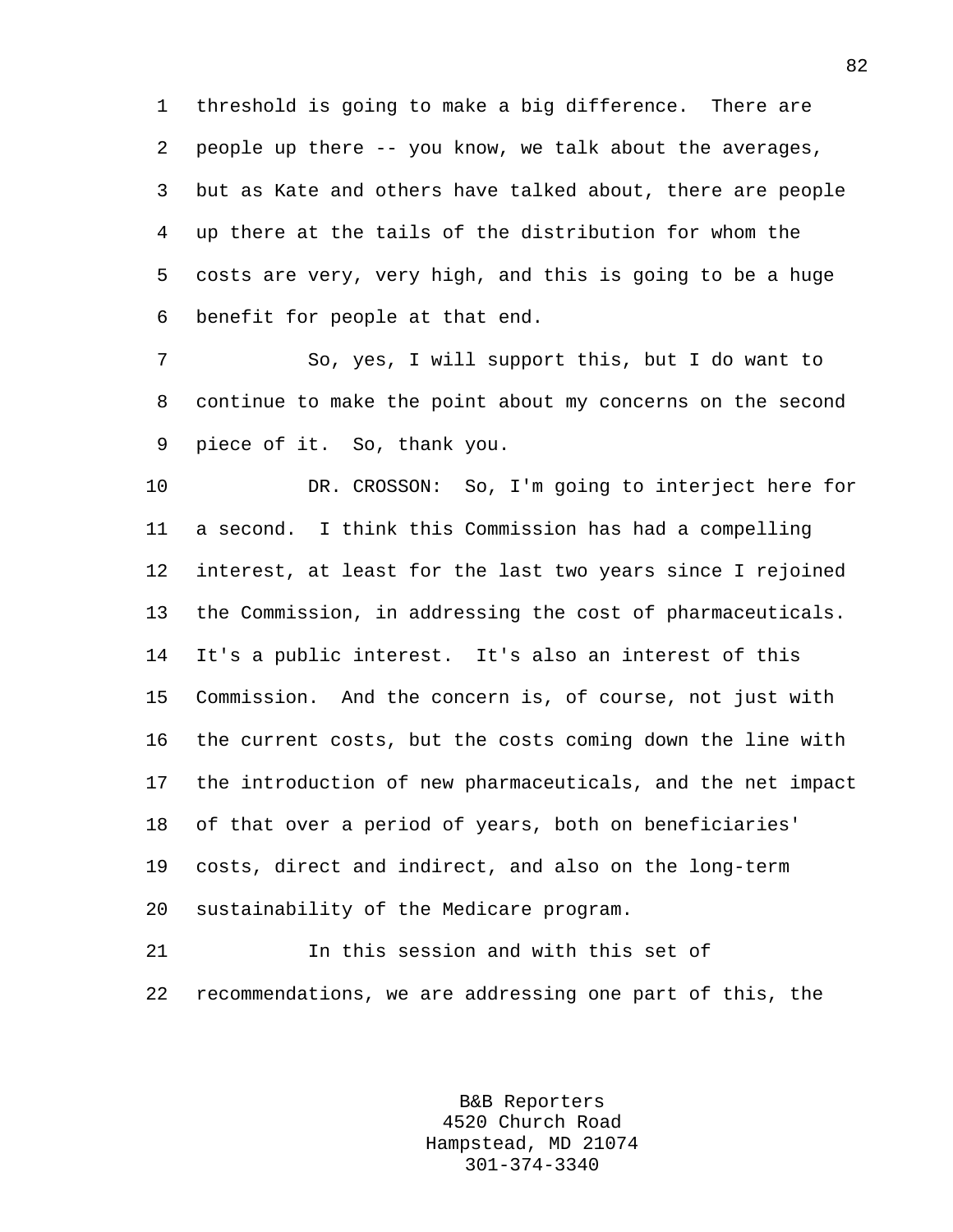1 Medicare Part D prescription drug benefit. In other work, 2 which is continuing, we'll be addressing issues with 3 respect to Part B.

4 In both cases, however, these deliberations and 5 the evolution of recommendations have been a good deal more 6 complex than other judgments that we traditionally make 7 here about how Medicare pays for care services, because in 8 the other cases, other than pharmaceuticals, Medicare is 9 the direct pay -- price setter and direct payer. In the 10 case of pharmaceuticals, both in Part B and Part D, 11 Medicare pays indirectly and is not directly involved in 12 setting the prices, for the most part.

13 So, in order to address successfully changes in 14 Part B and Part D, we have much more complicated work to 15 do, and today, in the case of Part D, it involves very 16 complex relationships, in this case, between plans and 17 beneficiaries. And there's no way to escape that.

18 I think that, in sum -- and others have said this 19 -- not just with respect to recommendation number one, 20 which we're addressing now, but the entire package of 21 recommendations, we have -- the staff has constructed and 22 we have helped construct a pretty well balanced set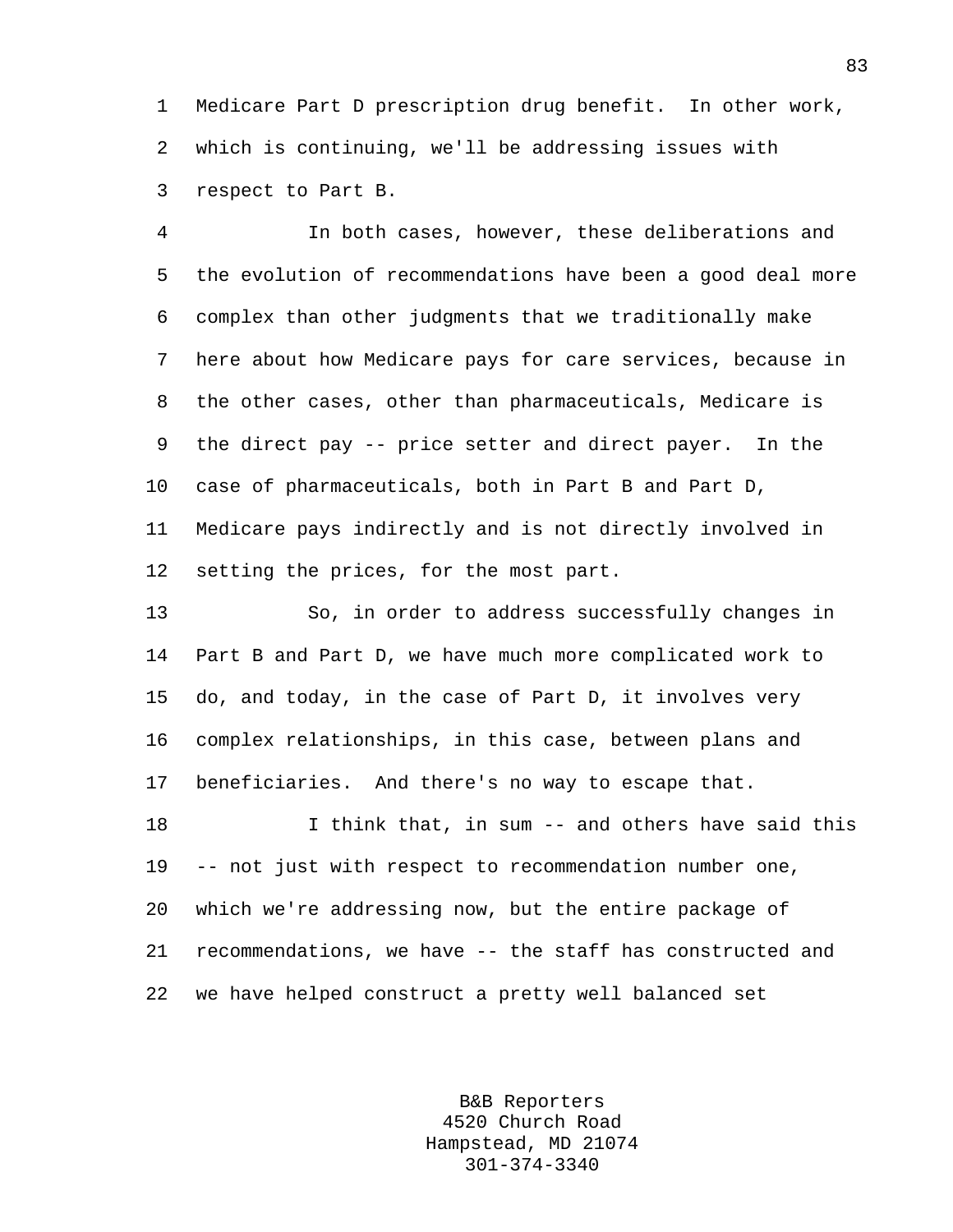1 together of recommendations that take into consideration 2 the interests of beneficiaries, the interests of the long-3 term sustainability of the program, and the long-term -- 4 and also the viability of plans.

5 Now, having said all that, the one area I think, 6 and we've heard it expressed already, of concern about the 7 recommendations is the potential impact on beneficiaries 8 within the coverage gap, particularly beneficiaries who are 9 not LIS beneficiaries, but, as Jack maintained, of low 10 income and potentially vulnerable, particularly financially 11 vulnerable.

12 As Jack said, we did explore -- I explored with 13 him some potential solutions to that. It happened that 14 those solutions were rather costly and undermined our 15 mission to protect the long-term viability of the Medicare 16 program.

17 Having said that, I think that there is a valid 18 issue here and I think as we finalize the text supporting 19 this recommendation, I'm going to suggest that we include 20 language to suggest that, assuming that the net, the sum of 21 all our recommendations ends up saving money for the 22 Medicare program, that Congress consider methods to protect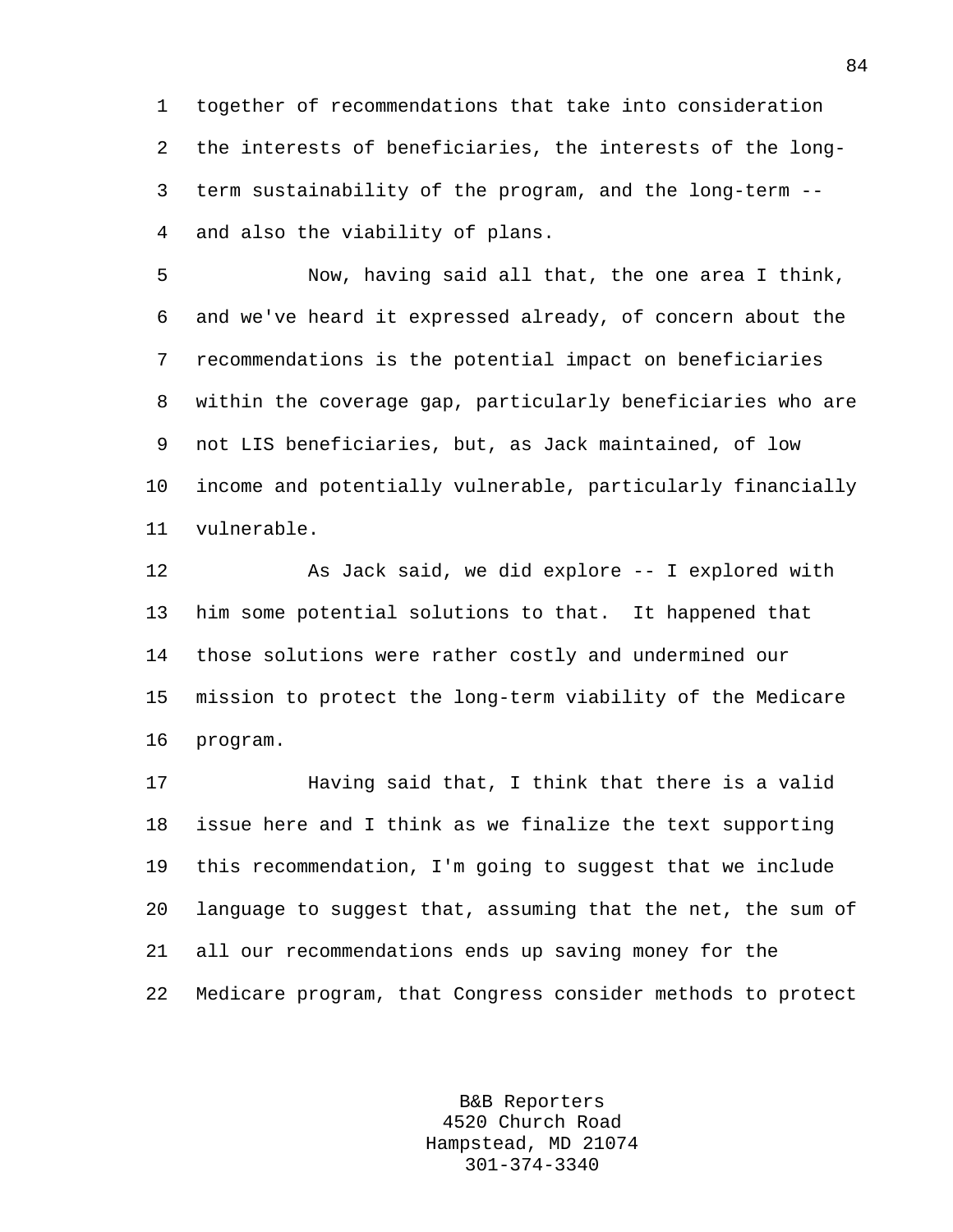1 this subset of beneficiaries within the coverage gap.

2 Okay. So, we're comments on this side. We'll go 3 up this way. Bill.

4 MR. GRADISON: I'm really picking up on your 5 comment. My understanding is that these are -- not only 6 are these three a package, but the three recommendations 7 are a package, and I'm concerned a little bit about how we 8 can present that. It's easy for people on the outside, and 9 perfectly understandable if they say, well, I like A, but 10 not B and C. Fine. And, maybe what I'm going to suggest 11 is already contemplated, but I would hope that the actual 12 report doesn't say recommendation one, two, and three. It 13 says, here are recommendations, and put them on a single 14 list, which I think will tend to emphasize the idea that 15 it's a package.

16 DR. CROSSON: Do you want to comment on that? 17 DR. MILLER: I don't know about the one, two, 18 three, and what we typically do off the top of my head. 19 But, the notion of saying that we've thought about this as 20 a collective set of actions, I have no problem emphasizing 21 that. It was thought about that way. I mean, 22 recommendation three, you know, I don't know why it's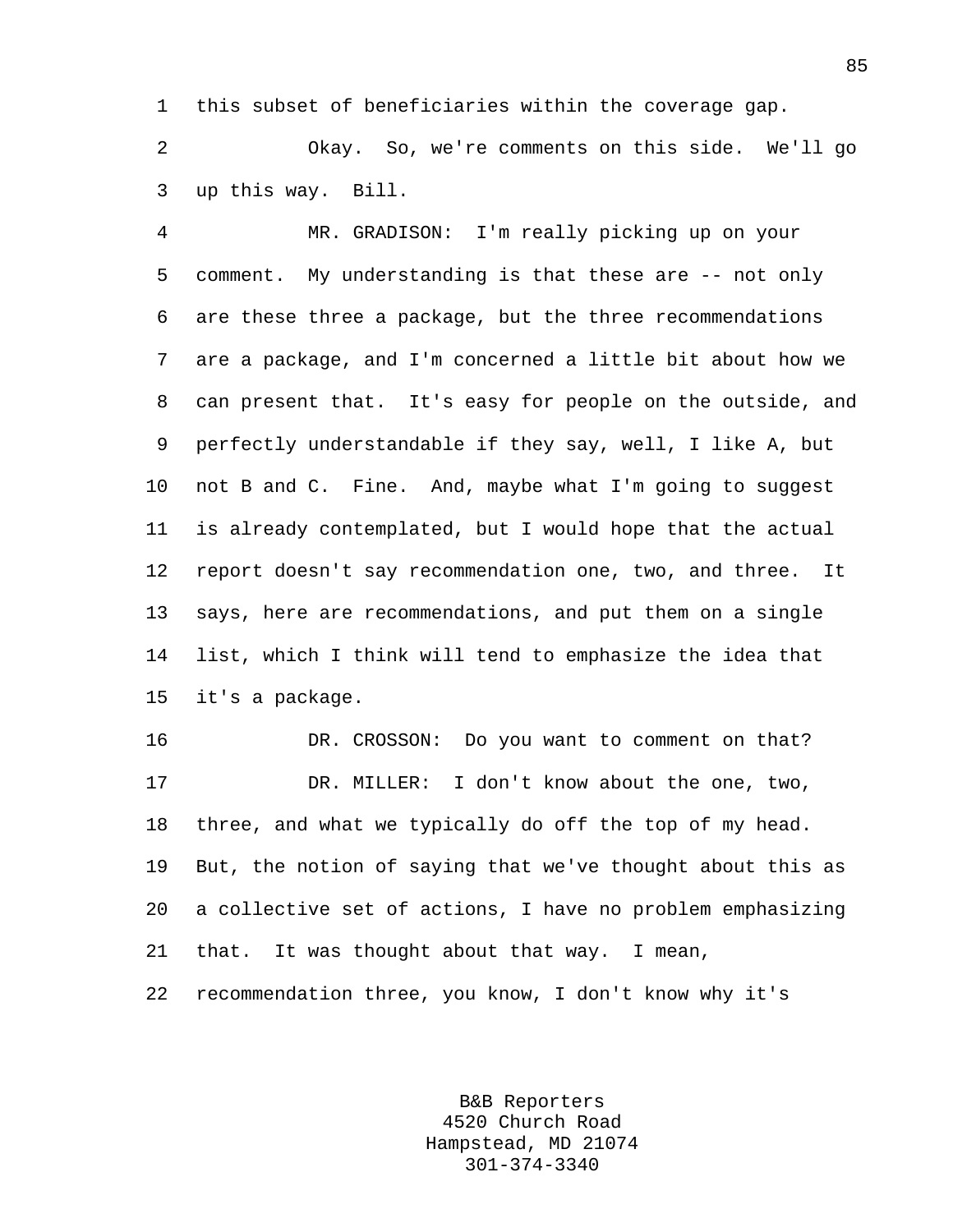1 number three, but it's very much because we're asking the 2 plans to take more risk in recommendation one. So, the 3 notion of the connection between these things, I don't have 4 a problem with at all. The actual literal layout in the 5 report, I'll talk to Jim about.

6 DR. CROSSON: Kathy, and then Scott. 7 MS. BUTO: Yes. I would just echo Craig's

9 to be a little more explicit about, even though we may not 10 want to put a number on the number of years transition, I 11 think it is important, because it is a fairly big change 12 that requires plans to either get additional reinsurance or 13 make other adjustments that are fairly complex, and the 14 program they need, I think as Cori mentioned, to do some 15 further work on risk adjustment. So, it just seems to me 16 that taking this step-wise would be a good idea.

8 comment about the reinsurance subsidy transition and trying

17 Like Jack, I have real issues with the second 18 bullet, and what I'm thinking is this, that the additional 19 out-of-pocket cost to the beneficiary, which on average is 20 \$1,000, but, of course, there's a range, as Shinobu has 21 pointed out, that that additional cost will lead some 22 beneficiaries to switch to generics, and that's a very good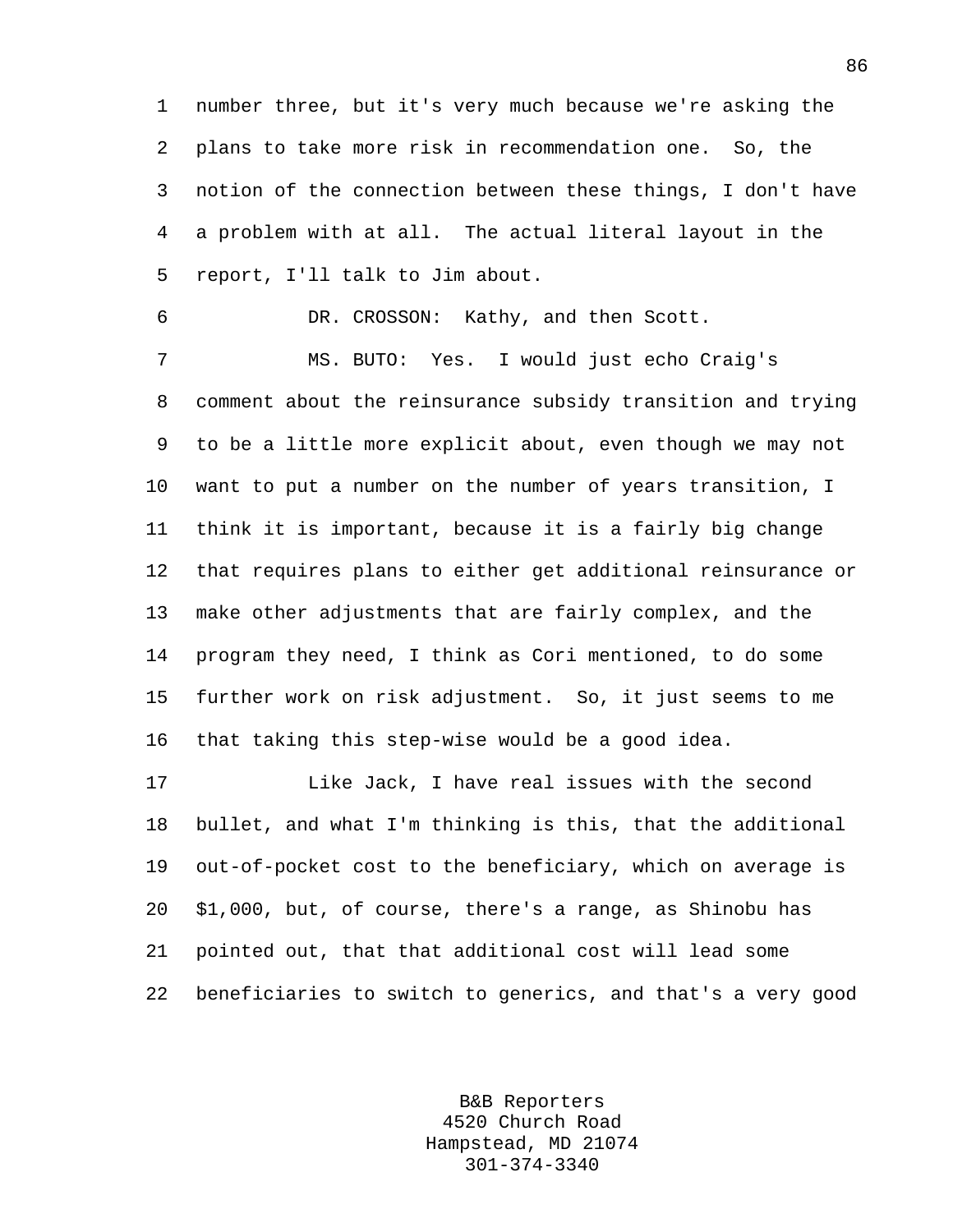1 thing, assuming that they get the same benefit. Some will 2 not be able to switch. And I think that there's a third 3 category of individuals who may not be able to switch and 4 who can't afford it, in which -- and, of course, Medigap 5 does not cover copays in this coverage gap. And, so, they 6 may actually have been in that group that would have 7 reached the catastrophic cap, but won't because they can't 8 afford the medications and so, therefore, won't comply with 9 their medication regimen.

10 And, there really isn't -- as I thought about 11 this in terms of appeals, there's really no appeal to that, 12 because you're essentially saying, I can't afford the 13 medicine. Now, maybe -- I think Jay has suggested there 14 may be a way to devote savings in some way to mitigating 15 the impact on those beneficiaries. But, it's just 16 something I think either that, first, it would be good to 17 mitigate the impact. I don't know how we would 18 discriminate, but in some way trying to address the issue 19 of affordability, because the original intent of the 50 20 percent discount was to reduce the beneficiary out-of-21 pocket by 50 percent. So, what's happening now is it's not 22 reduced. It's just spread out over a longer period of time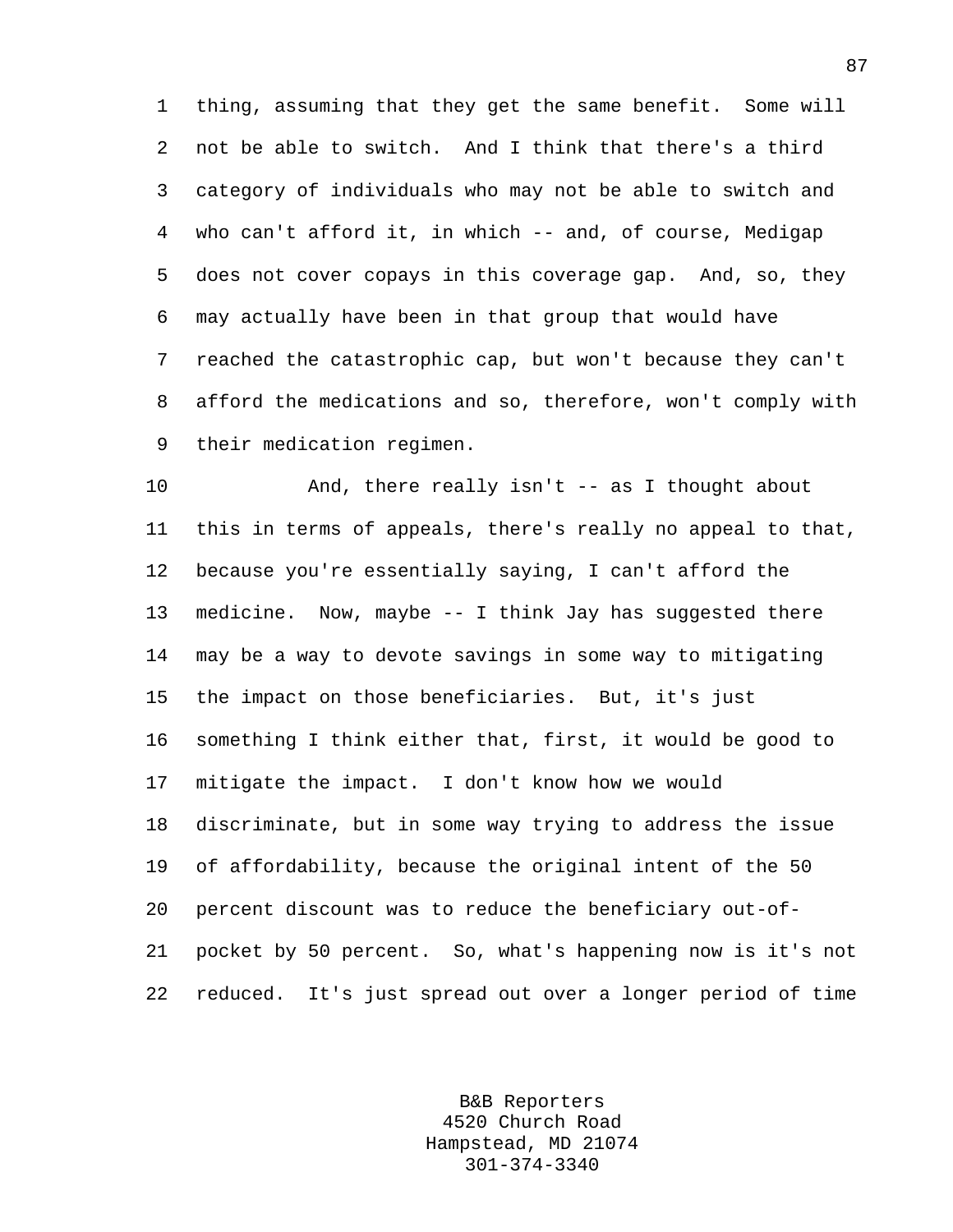1 and their out-of-pocket will essentially be what it was 2 before the 50 percent manufacturer discount.

3 So, the other thing I'd like to see us mention is 4 monitoring access as part of this change, that if there are 5 changes, adverse impacts, there be some way that that's -- 6 the plans or the program tries to get a handle on if this 7 is having an adverse impact on access.

8 DR. CROSSON: Thank you.

9 DR. HOADLEY: Follow up on that, just quickly?

10 DR. CROSSON: Sorry. Jack, on this point?

11 DR. HOADLEY: Yes. I mean, there is an empirical 12 literature that I've contributed to that looked at the 13 original coverage gap and the impact on people stopping 14 their medications. So there's something that we could cite 15 to sort of back up that point, I think.

16 DR. REDBERG: I want to also commend Rachel and 17 Shinobu for this chapter, which is a very interesting and 18 complex area, but very important to the Medicare program 19 because I think we've all agreed that we're clearly facing 20 higher drug prices, higher program costs, and 21 sustainability of the program. Particularly, we know since 22 2009 more than half of the FDA's approvals for new drugs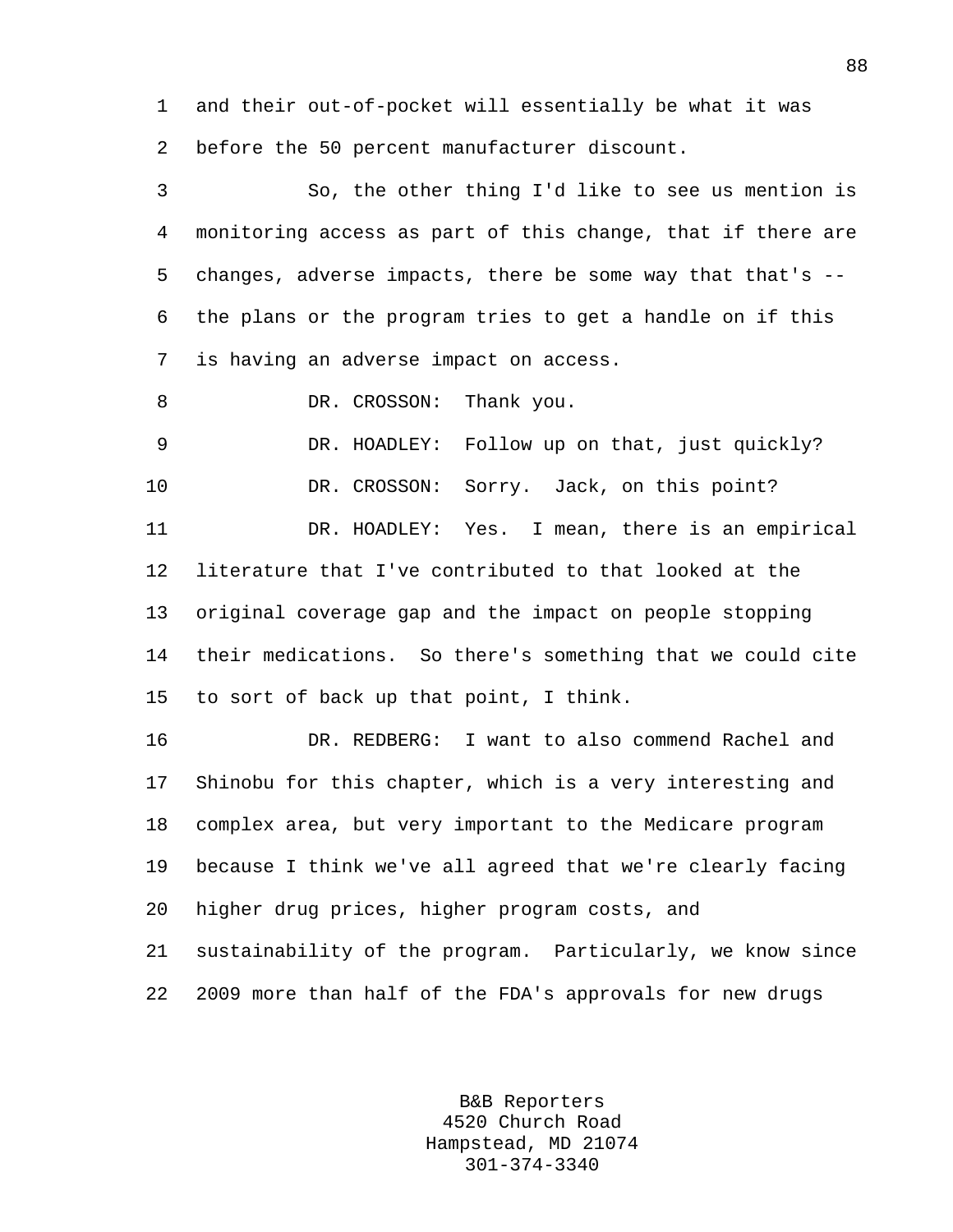1 are specialty drugs, and those are very expensive drugs. 2 So I think -- and this trend will continue and become a 3 huge pressure on the program, and so I think we have to 4 think about this in the long term and not just sort of the 5 short term, because in the long term, you know, can we 6 continue the sustainability of the program and providing 7 our beneficiaries what they need?

8 And so I think the package is a really important 9 step towards moving there. On its face, the idea of 50 10 percent brand-name discounts counting as spending that they 11 didn't spend doesn't make a lot of sense, and it does 12 encourage high prices and it encourages brand names, 13 neither of which we're trying to do. We're trying to 14 discourage high prices, encourage lower prices, and 15 encourage generics. So it does make sense to me not to 16 continue that.

17 My hope is that there will be less beneficiaries 18 getting into that coverage gap, because if we are 19 successful in, you know, driving a little pressure on drug 20 prices, which there seems to be very little right now, less 21 beneficiaries would get to that coverage gap, and, 22 therefore, I would hope that they're protected more in that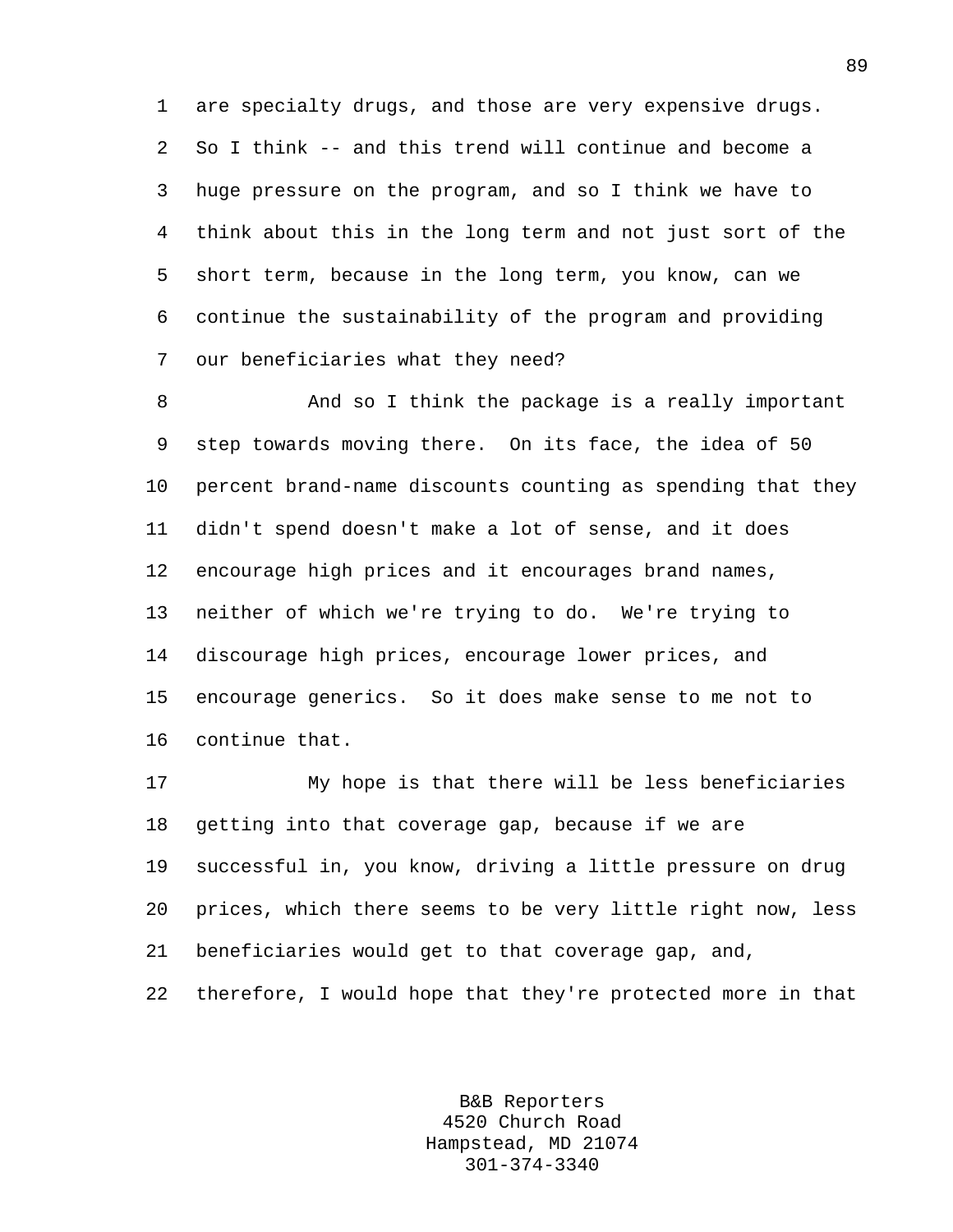1 way.

2 And my concern, I would say, isn't -- I'm 3 concerned about access, but I think what we need to be 4 really monitoring is outcomes, because also there's a lot 5 in this chapter, and I commend it on polypharmacy and 6 adherence. But, you know, right now more than three-7 quarters of Part D beneficiaries are on two or more drugs a 8 month. That's a lot of drugs for a lot of people. And I 9 think we just want to be sure that that's really in their 10 interests, and so we really need to be looking at health 11 outcomes, not just adherence and access, and we want to be 12 sure. So I would hope what we're tracking is actual things 13 that matter to beneficiaries is how are they feeling, are 14 they living longer, things like that, in addition to other 15 things we're tracking. 16 DR. CROSSON: Thank you. 17 MR. ARMSTRONG: So just a couple of brief points. 18 First, I just want to generally affirm that I 19 think it's great work, and I'm thrilled that the Commission

20 is advancing this topic. It's overdue, and we're obviously 21 not the only ones paying attention to this right now. But 22 that's just affirming how important this agenda is. It's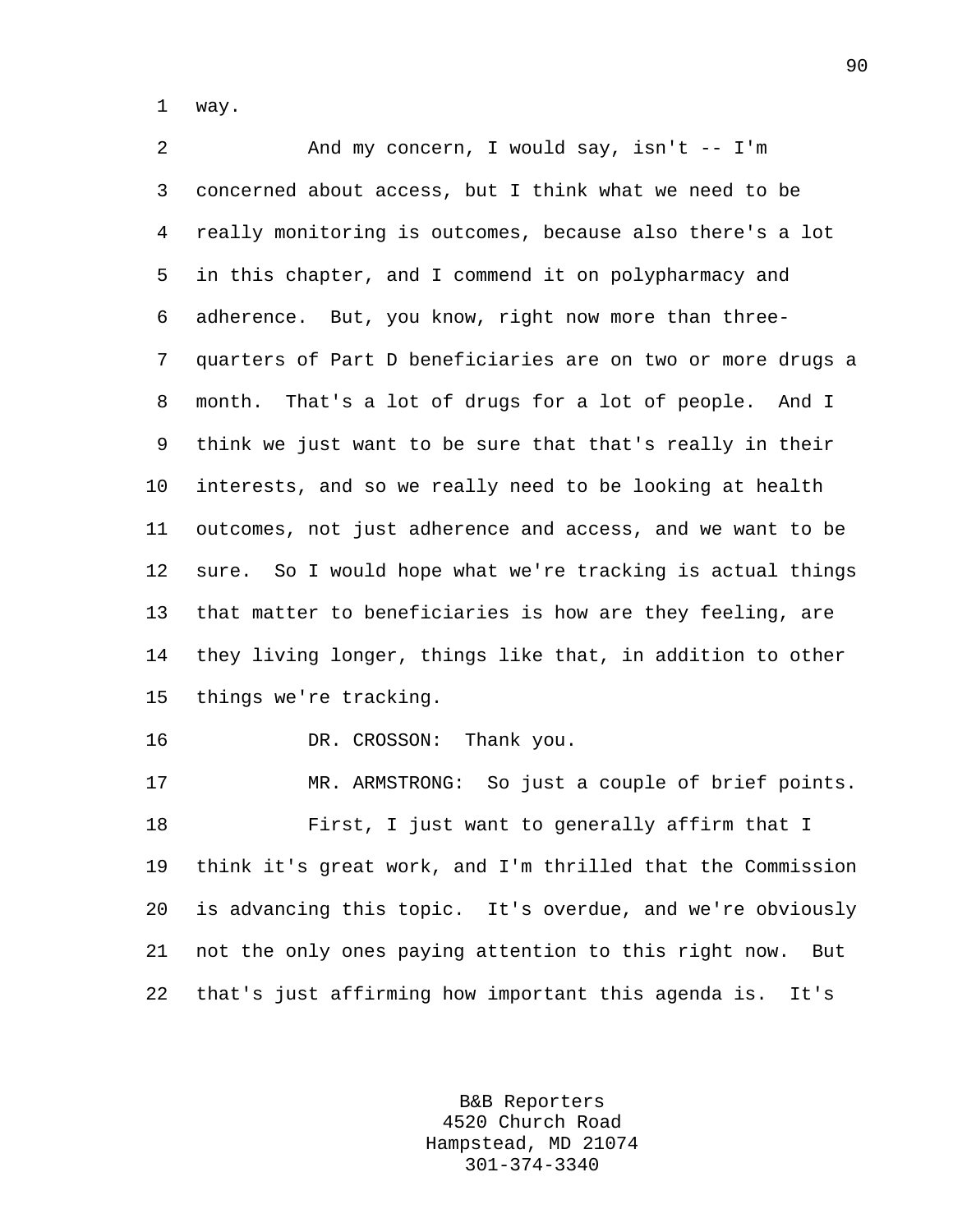1 messy. Just the complexity of these proposals we're 2 talking about, you know, makes that pretty clear. And yet 3 -- and some things that we will promote will get 4 implemented and will work well. Some things we advance 5 will get implemented and will not work so well. But at 6 least we're advancing ideas, and I'm just thrilled that we 7 are doing that.

8 I want to just piggyback on a couple of points 9 around -- you know, building off my question earlier on the 10 impact on premiums, I like this idea of being a little more 11 explicit about the need for some kind of transition 12 process, though I don't -- I wouldn't delay it. I mean, I 13 would exercise a lot of impatience about moving this 14 forward, but just a little more clarity around what that 15 process would look like I think is a good idea.

16 Bill made this point: We're talking about Draft 17 Recommendation 1, but to me 1, 2, and 3 have to be part of 18 a package deal, particularly some of the tools in part 3 19 are how you make some of these recommendations in number 1 20 kind of work and make sense. And I thought Rita's point 21 particularly around what are we doing to keep people from 22 ever even hitting the coverage gap and how can we do a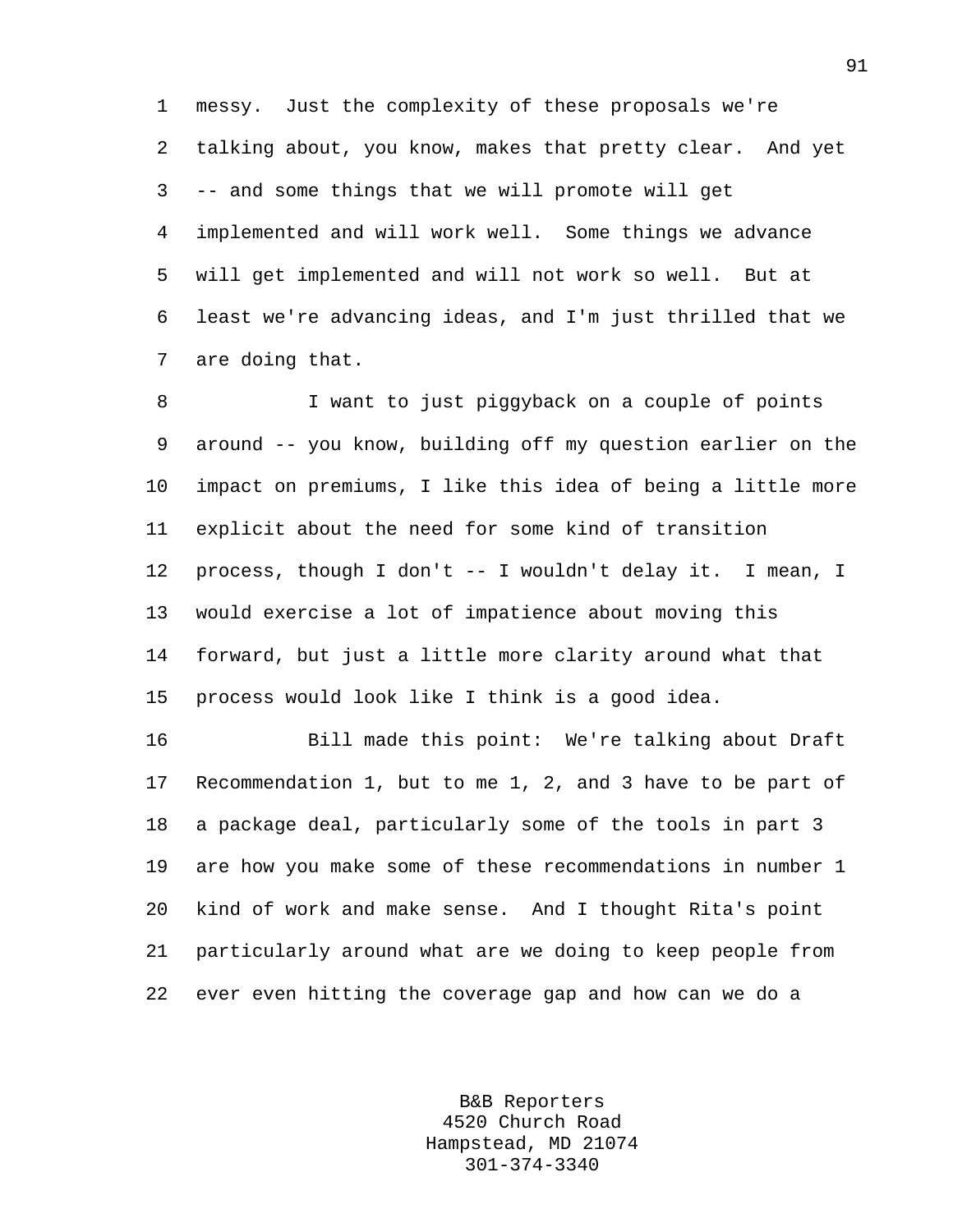1 better job of that is really, I think, an important 2 question to put on the table.

3 And, last, in our comments there has been a lot 4 of concern expressed about the increased out-of-pocket 5 costs for those beneficiaries who get into the coverage gap 6 and who move into it and potentially all the way through 7 it. And I think that is a downside from our beneficiaries' 8 perspective to this package of proposals. But I would just 9 say I'm not that concerned about it. I mean, I would just 10 invite us to put it into perspective and to acknowledge 11 first this is an incredible benefit. I mean, this is an 12 incredible benefit. And, second, relative to the out-of-13 pocket costs beneficiaries pay in other parts of the 14 Medicare program, whether it's hospital services or 15 premiums for Medicare Advantage benefits or anywhere else, 16 let's remember this isn't the only place where they're 17 incurring costs. It's part of an insurance program. It's 18 part of how it works in our country. And so I think we 19 should be aware of it, sensitive to it, but it's kind of 20 the way the program works, and so let's keep in context. 21 And even comparing Medicare to all the other insurance 22 products in our country, this is still a really excellent

> B&B Reporters 4520 Church Road Hampstead, MD 21074 301-374-3340

92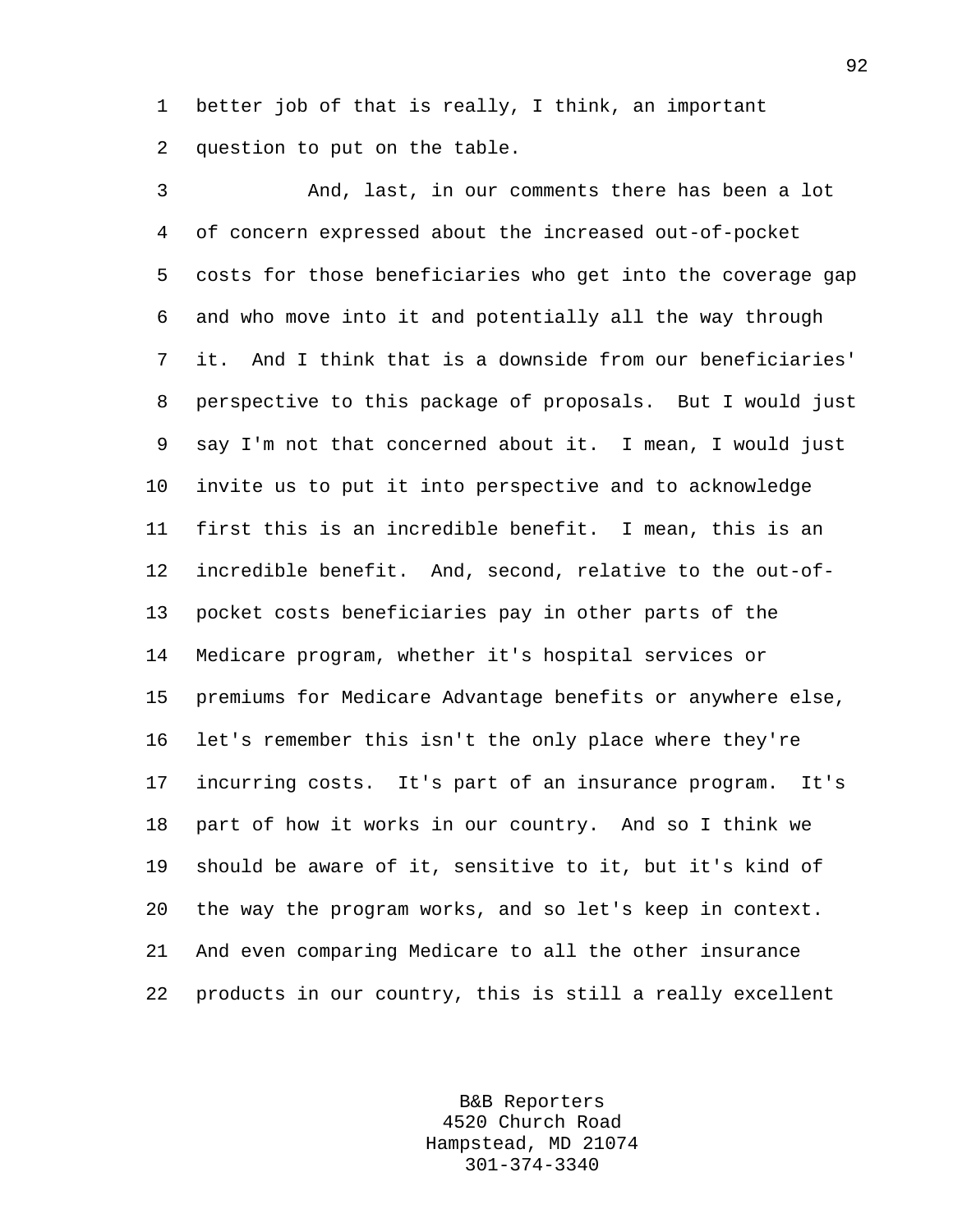1 benefit on average.

2 So I like the sensitivity and the acknowledgment 3 that we ought to attend to this, but I'd keep it in 4 perspective.

5 MS. UCCELLO: Just quickly, I want to address 6 this transition issue. I know that people are for 7 including more explicit language about a transition, but I 8 just want to caution us before -- you know, I'm fine with 9 it, but I think we also need to consider whether there are 10 any downsides to drawing out a transition, and I can think 11 of a couple, and one of them would be that now this risk 12 adjustment model every year has to really be redone as the 13 plans are taking on greater liability. So you've got some 14 complications there.

15 Also, in terms of plans -- and Scott and Craig 16 are going to know more about this than I do, but as plans 17 are taking on more liability, is it really better for them 18 to take it on gradually and then kind of gradually have to 19 address these issues of, well, can they handle that 20 themselves? Do they need to get their own reinsurance 21 privately outside the system? What kinds of things go into 22 that? I don't think it's cut and dried that it's necessary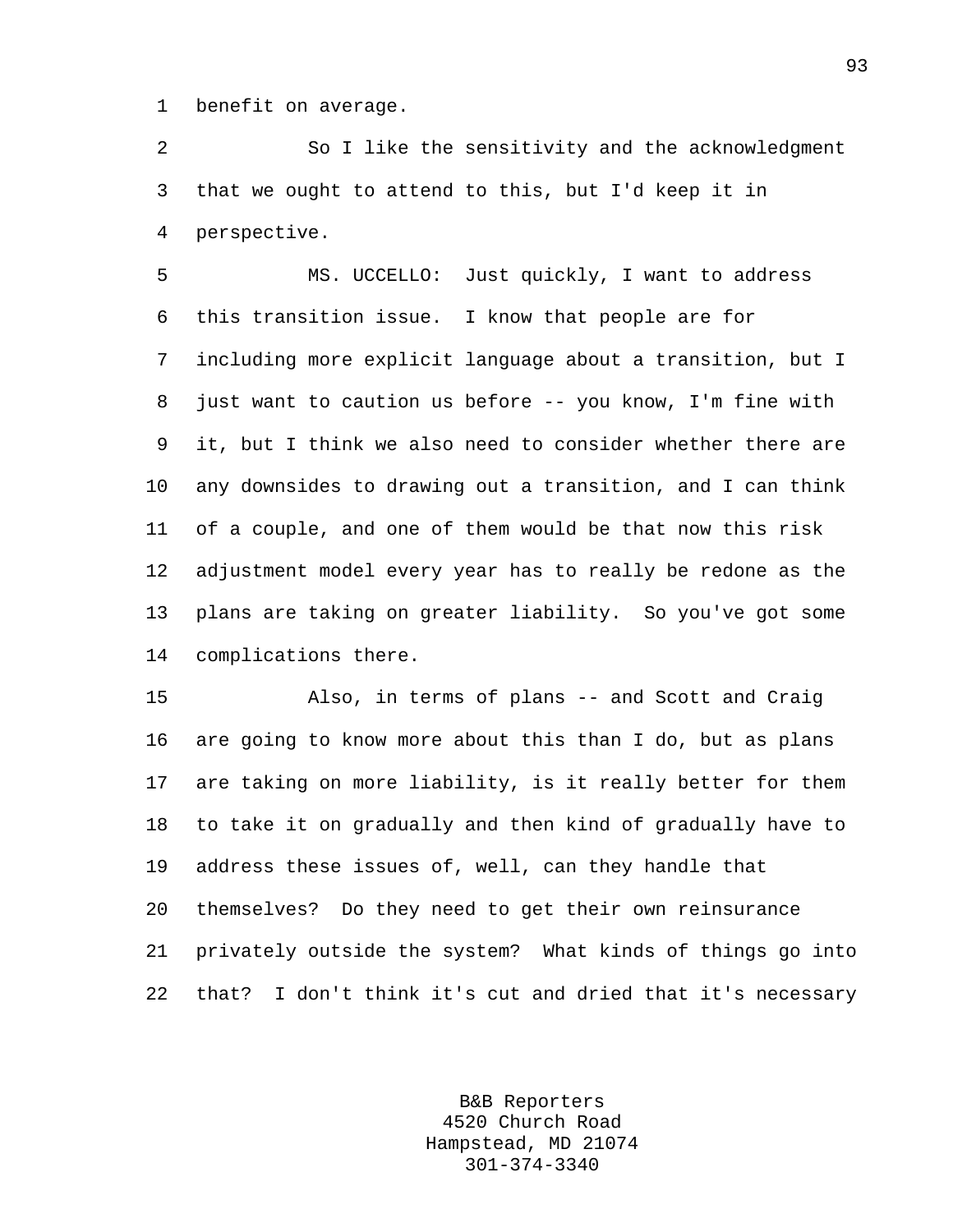1 better to lengthen the time of this rather than to get it 2 all over with it once. Just something to think about.

3 DR. BAICKER: Cori's point about the importance 4 of the risk adjustment rising as you go to this different 5 model is, you know, really important, I think, and it 6 highlights another thing that we might want to be sure to 7 keep an eye on during the transition or the adoption of 8 some of these provisions, and that's the protected classes. 9 We haven't talked much about -- we've talked a lot about 10 concern that beneficiaries have access to the right drugs 11 for them in those circumstances. We haven't talked as much 12 about the implication for cream skimming. You know, part 13 of the concern for the protected classes is that you can 14 try to avoid enrolling particularly expensive beneficiaries 15 by having a stingy formulary in that area, and that's 16 another reason to have protected classes. And we haven't 17 talked much about the implications for that, and that's 18 something that I think the evidence you've presented 19 suggests that that should be not a first-order problem, but 20 that it's something I would want to have in the mix for 21 continuing to keep a close eye on, and also harkens back to 22 the risk adjustment that it's particularly important that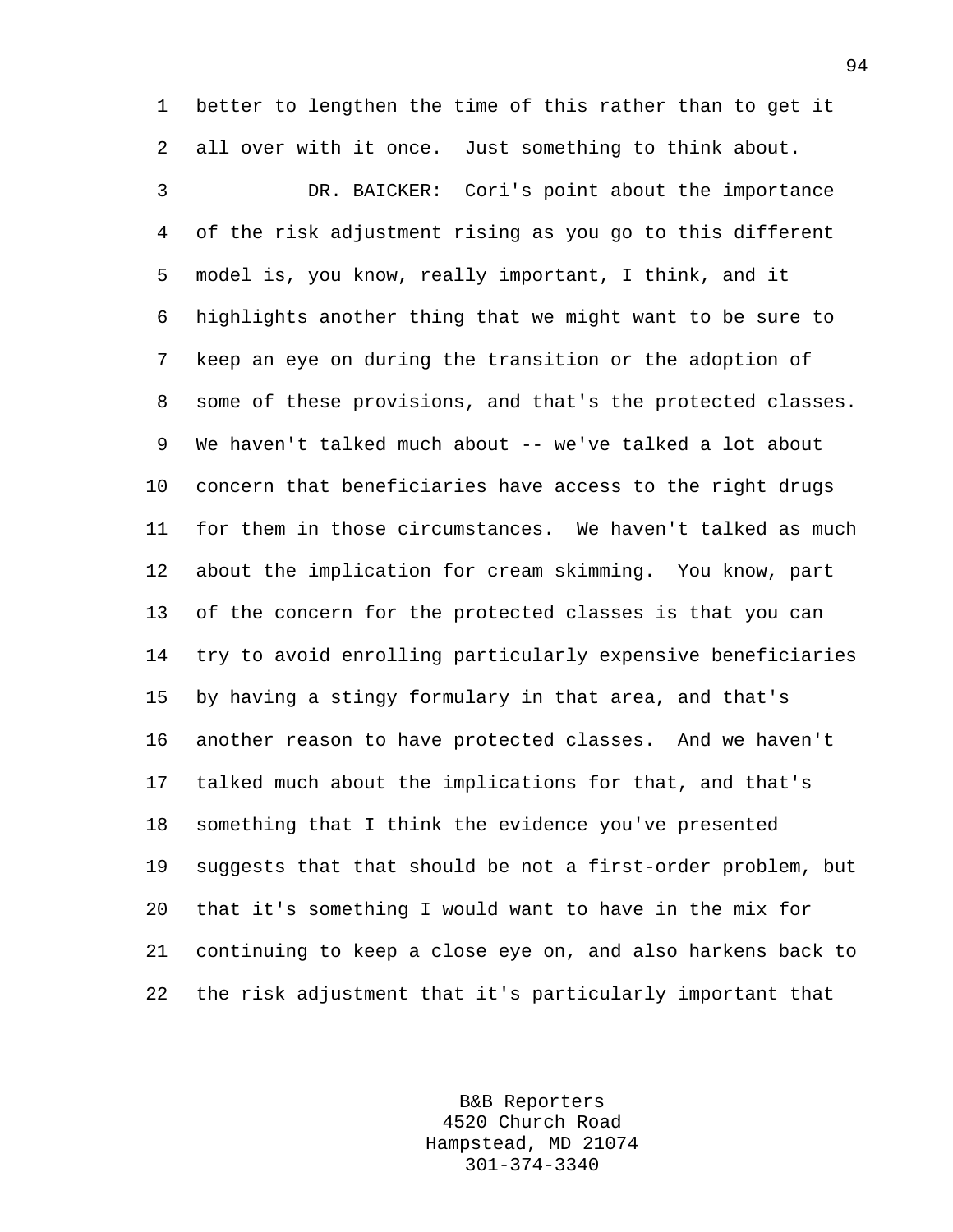1 the risk adjusters capture the expected costs of those 2 beneficiaries or the removal of the protected class could 3 lead to further cream skimming.

4 DR. CROSSON: I think we are going to add -- if 5 I'm wrong, correct me -- language about monitoring with 6 respect to the protected classes.

7 Seeing no further hands, we will proceed to vote 8 on Recommendation 1. It is before you. I won't read it 9 over again. All Commissioners in favor of Recommendation 10 1, please raise your hand?

11 [Show of hands.]

12 DR. CROSSON: All opposed?

13 [No response.]

14 DR. CROSSON: Abstentions?

15 [No response.]

16 DR. CROSSON: The recommendation passes

17 unanimously.

18 We'll proceed to a discussion of Recommendation 19 2, if we could put that up on the screen. Comments on 20 Recommendation 2, starting here with Craig.

21 DR. SAMITT: So, likewise, I am similarly 22 supportive of this recommendation, and, again,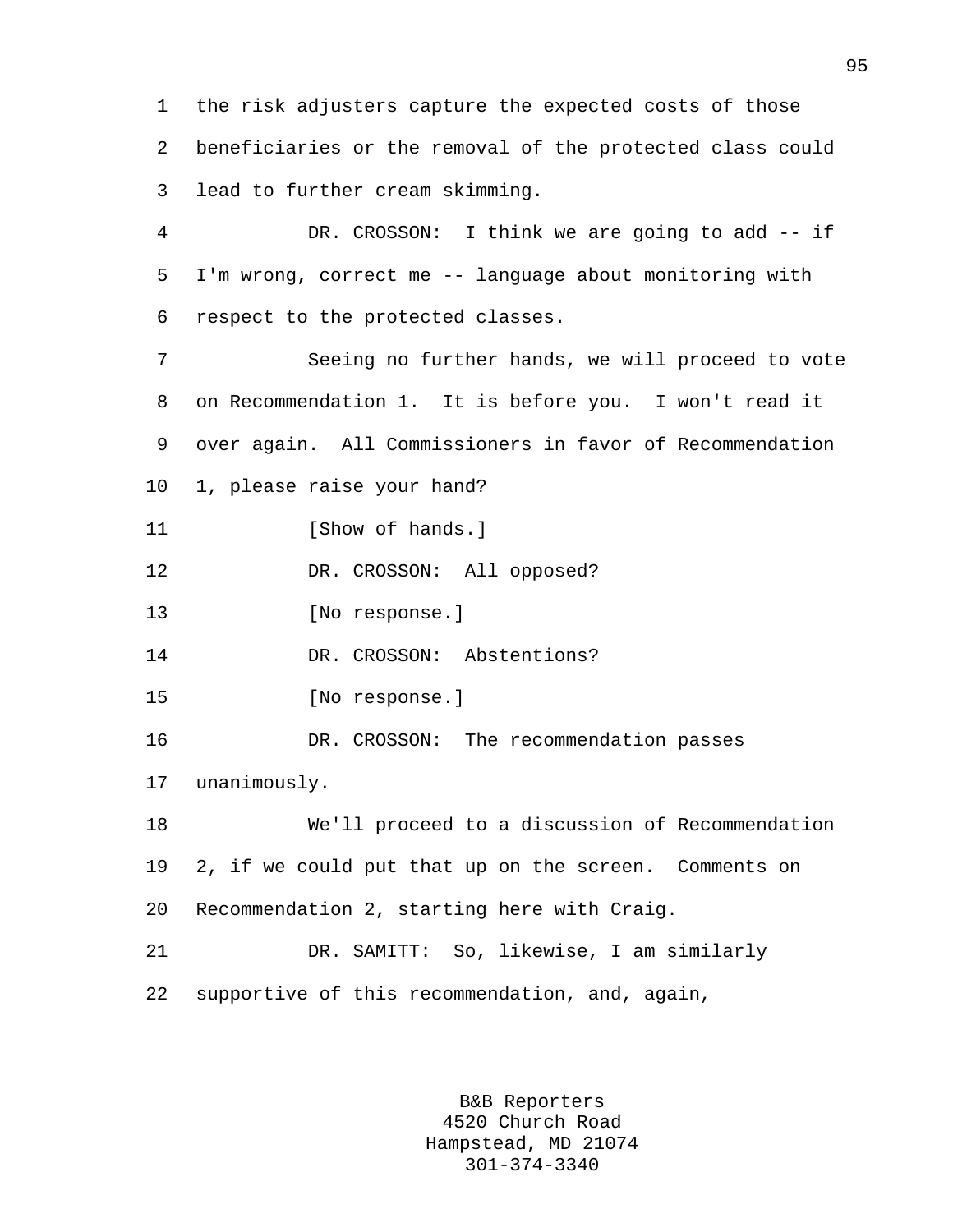1 congratulations on the wonderful work with the whole 2 chapter.

3 The two perspectives that I would bring about 4 this recommendation relate to the notion of preferred 5 pharmacies and the relation -- and the notion of our 6 silence regarding brand drugs in the second subcomponent of 7 the recommendation. So let me take them in turn.

8 1f I recall correctly from our prior work, we 9 suggested that some of the dramatic increases in drug costs 10 in the LIS population were both due to excessive brand use 11 plus -- but also due to excessive use of nonpreferred 12 pharmacies. And so my observation is it feels as if there 13 is an opportunity here, since we're talking about a 14 differential cost sharing for generic versus brand, that we 15 also develop a mechanism here for us to have differential 16 cost sharing for preferred versus nonpreferred pharmacies. 17 And I recognize the fact that we have some concerns about 18 access or geographic limitation to preferred pharmacies, 19 but I would love to see the data that highlights where we 20 actually have access gaps with preferred pharmacies, or at 21 least what we could offer is the recommendation that 22 there's differential cost sharing in markets where there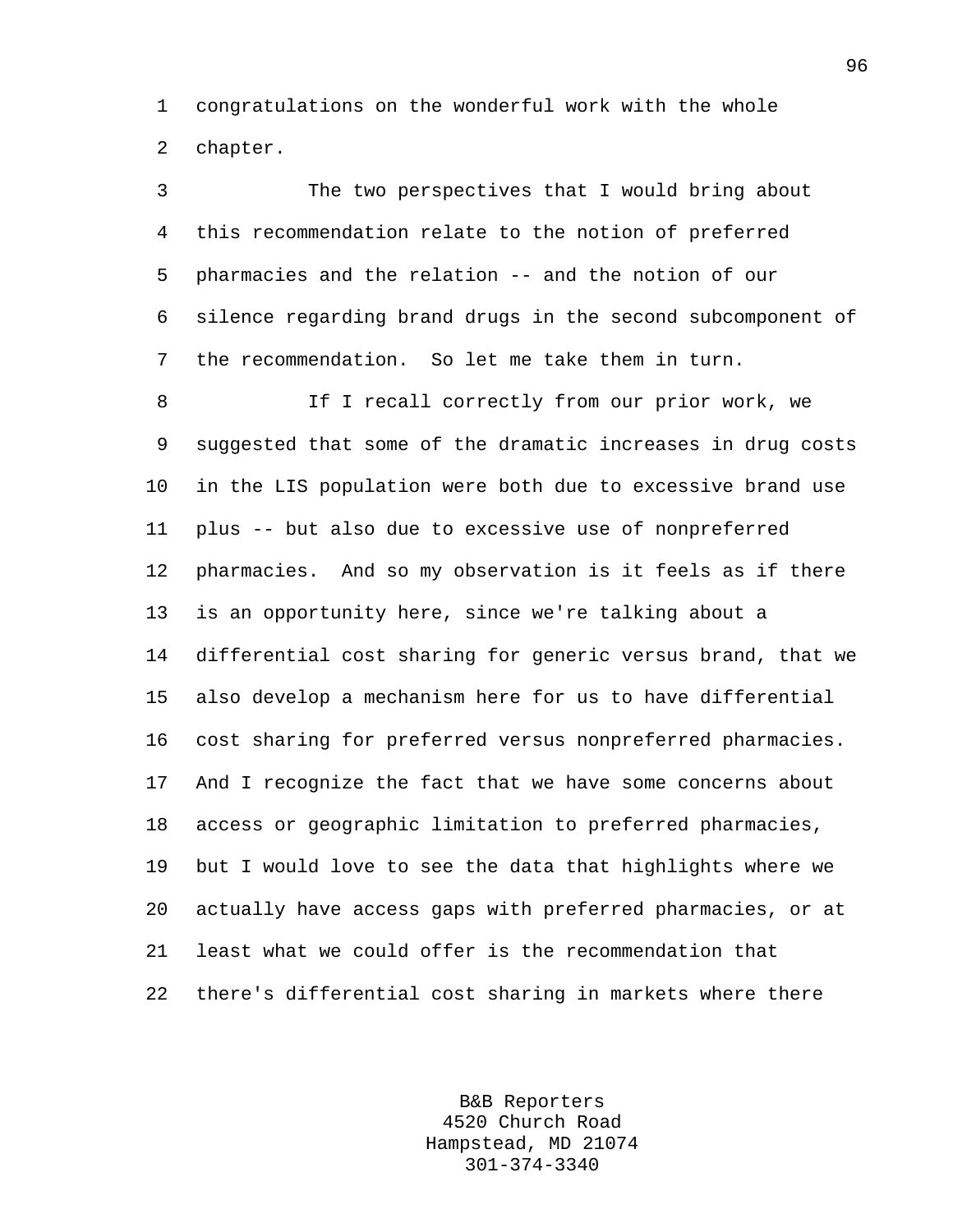1 are adequate network access to preferred pharmacies with 2 exceptions applied to areas where there are not. So it 3 feels to me like we're missing a golden opportunity to 4 influence costs by not including some reference to 5 preferred pharmacy versus nonpreferred.

6 The second sub-recommendation talks about 7 reducing or eliminating cost sharing for generic drugs, but 8 it doesn't talk about increasing cost sharing for brand 9 drugs. And so don't we believe that this would be a more 10 impactful recommendation if we actually do both?

11 So, again, I'm favor of the recommendation, but 12 would propose those two modifications to the recommendation 13 to make it stronger.

14 DR. CROSSON: So, Craig, you're proposing that we 15 alter the recommendation, each of these recommendations? 16 Bullet points. I'm sorry.

17 DR. SAMITT: Or at least the Commission consider 18 that, yes.

19 DR. CROSSON: Okay. Let me take the first part. 20 With respect to preferred pharmacies, I think you 21 raised the point, which is probably the reason that it's 22 not in the recommendation, and that is that at this point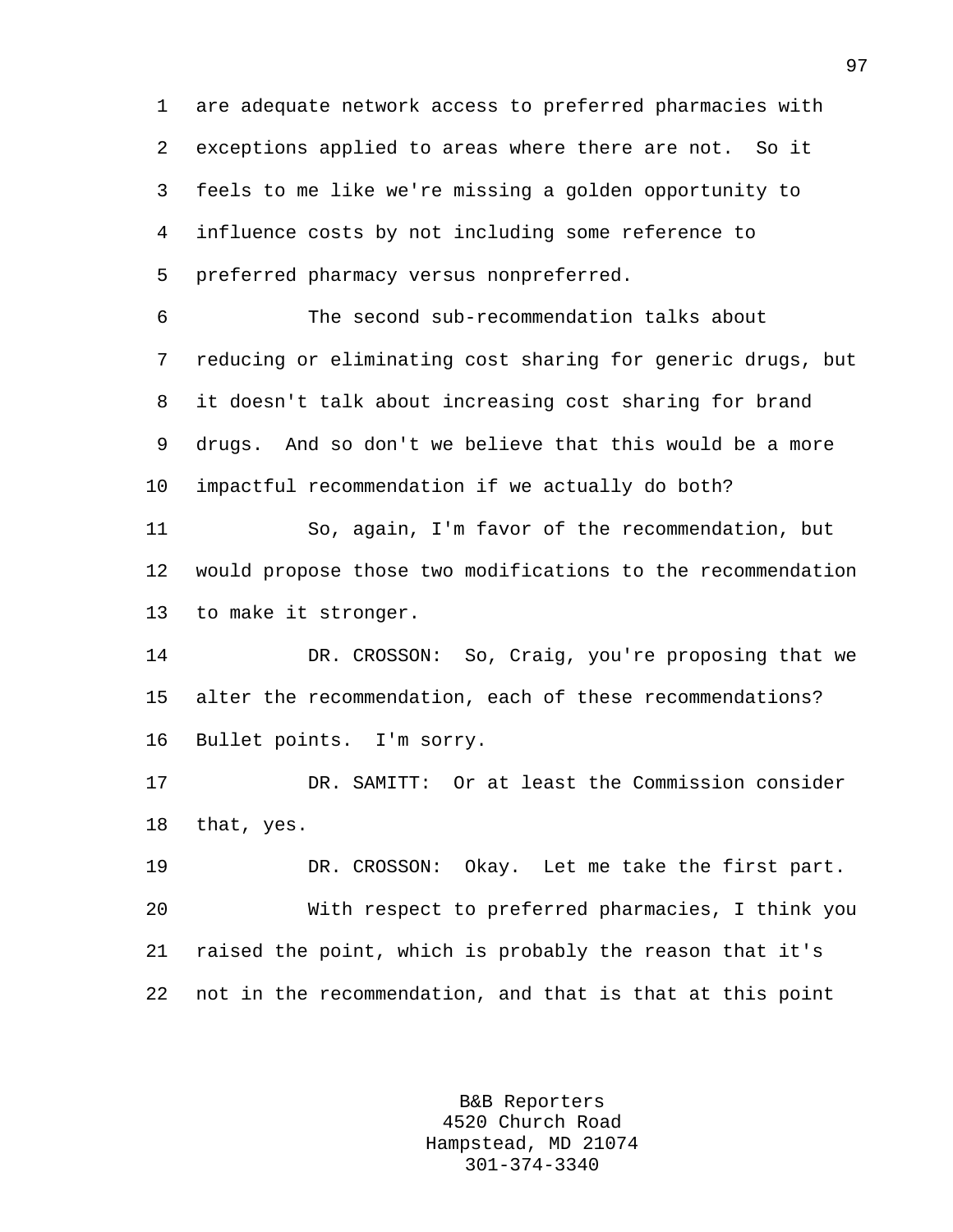1 we don't have -- we don't feel, Rachel and Shinobu as well 2 as the Commission in reflecting on our conversations at 3 least at the last meeting, we don't have confidence that we 4 know the impact of requiring the use of preferred 5 pharmacies on perhaps the most vulnerable beneficiaries. 6 And I think you acknowledge that.

7 So my sense of that -- and I think I would agree 8 with the intent of what you said, which is that that is a 9 reasonable thing for us to pursue. I'm not sure, though, 10 given the fact that we generally feel we don't have enough 11 data, that I would suggest altering the recommendation 12 today with respect to that point.

13 With respect to the second point, the 14 recommendation is to direct the Secretary to reduce or 15 eliminate cost sharing for generic drugs. If you go into 16 the text, however, that supports the recommendation, it 17 refers substantially to the CBO report, which referenced 18 the potential for the Secretary to do both, as you said. 19 And I think the sense we've had here is that the Secretary, 20 irrespective of what we say in this recommendation, the 21 Secretary, you know, armed with that information from the 22 CBO, she will make the best judgment that she can at the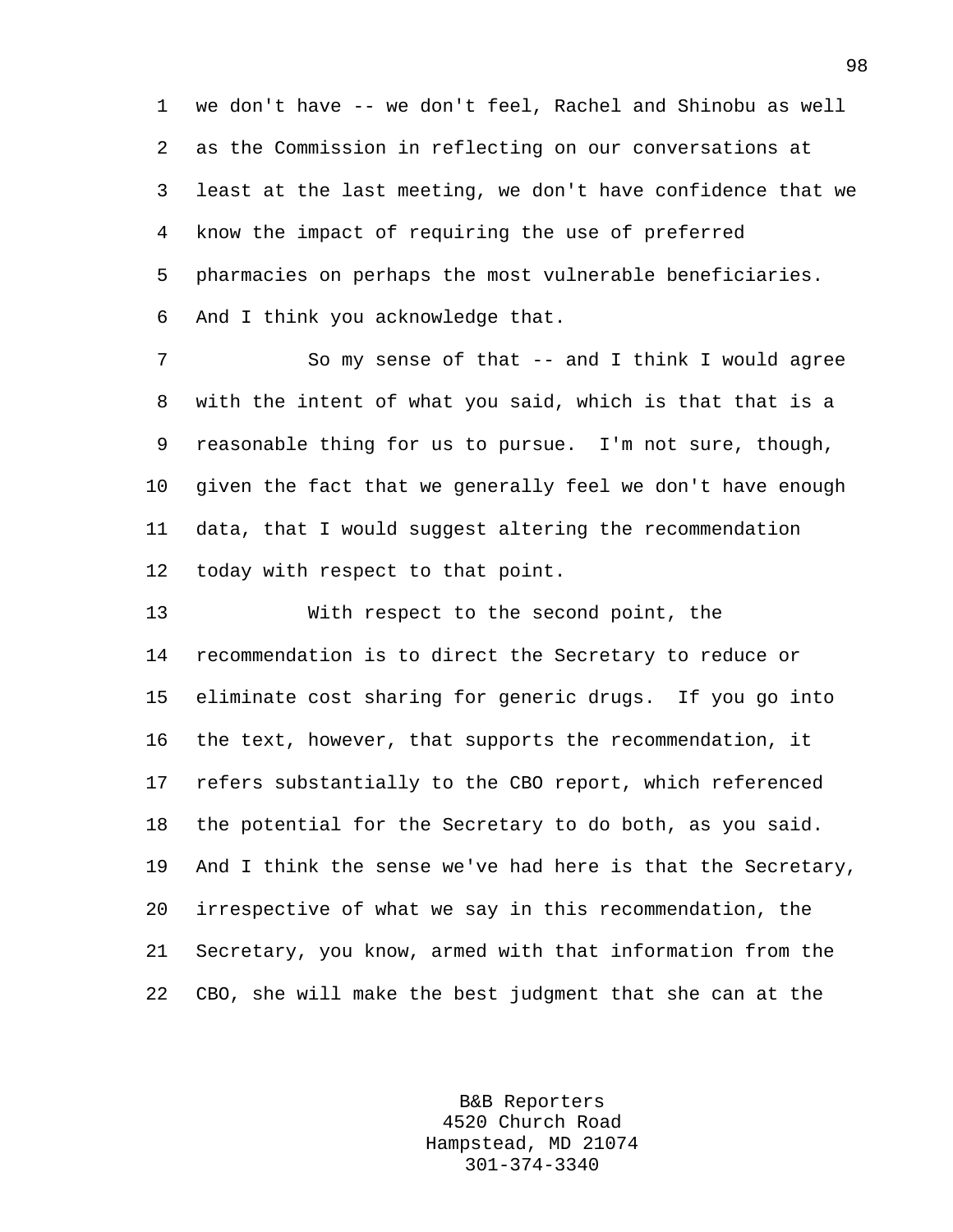1 time as to what course to take. But we have not included 2 it in the recommendation. We have included it in the text. 3 And it is, you know, customary for the Commission to do 4 that given the level of certainty and, quite frankly, 5 support for certain phraseology. And that's my answer. 6 But if you would like to change the language of 7 one of these bullet points, we'll take time. Write down 8 the change that you would like to see, and we will vote on 9 it. 10 Okay. Other -- Jack? 11 DR. HOADLEY: So I do support the recommendation. 12 In doing so, I want to point out that, you know, to me the 13 key part of this recommendation is encouraging the use of 14 generics and adding biosimilars which, regardless of 15 whether -- to my earlier question, whether it's 16 specifically statutory or whether it's a more complicated 17 interpretation of the policy, I suppose the term 18 "biosimilar" would not have been in the statute since it 19 hadn't been in use at that time, but that they do appear to 20 require the higher-level copay and they were not specified 21 in our previous 2012 recommendation on the subject. So I 22 think adding that consideration, I think that's going to be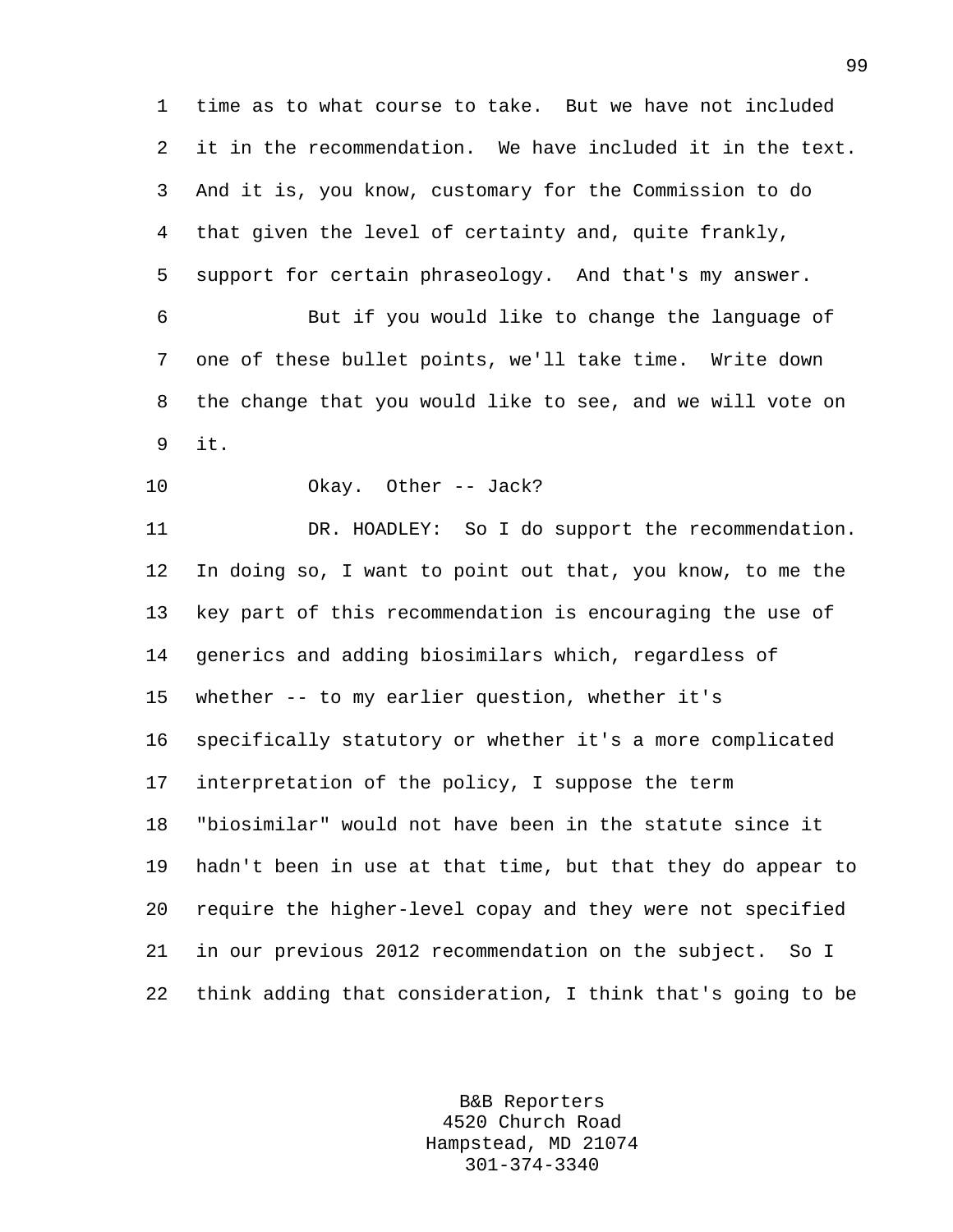1 an important issue going forward.

2 In contrast to Craig's comment, I like the fact 3 that we focus the recommendation language on the reduced or 4 zero cost sharing for the generics and don't specify the 5 higher cost sharing for brands. I recognize that that may 6 be the inevitable way this policy proceeds. I actually 7 think we would -- my preference would be to focus on 8 lowering -- eliminating the barriers, in fact, going to 9 zero for the generic copay, and I think that's -- you know, 10 the point of this is really sending a signal to 11 beneficiaries that these generics are something that they 12 should be using and figuring out what the best way to send 13 that signal possible and doing it more on the positive side 14 than on the negative side, but, you know, recognize that 15 other policies may pursue.

16 We also specify -- and I think it's significant - 17 - that the revised cost sharing may need to vary by 18 therapeutic class, and this, of course, does anticipate 19 potential for the higher cost sharing for brands, and if 20 so, we would do that only where there are real generic 21 alternatives, because I think that's -- you know, if we 22 simply raise the copay in the class that's solely brands,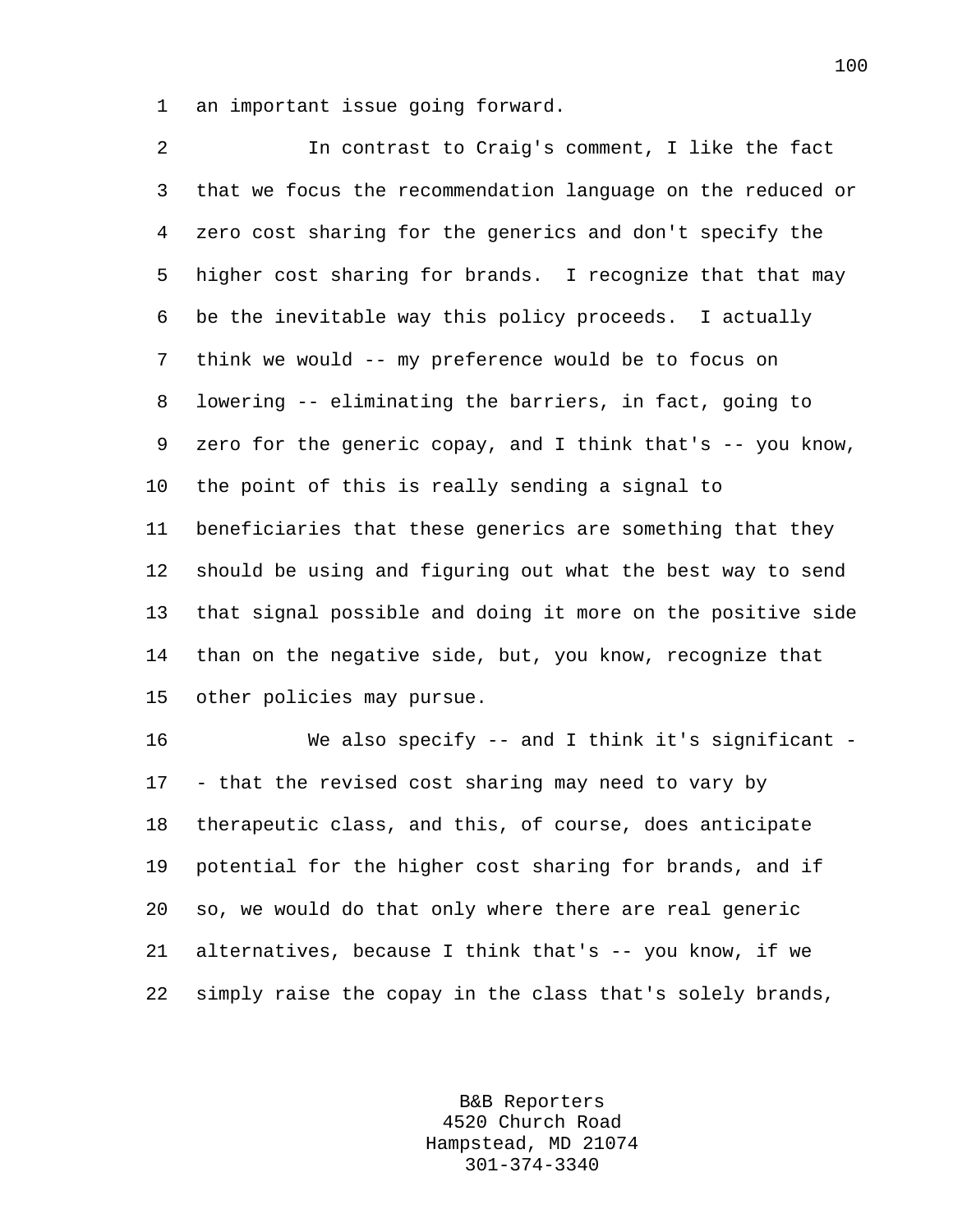1 then we're really just raising costs for low-income 2 beneficiaries that we're otherwise trying to protect, and 3 that those decisions -- and that's the third piece of this 4 -- you know, need to be reviewed regularly because 5 available drugs do change. And so what may work today may 6 not work tomorrow, and so the notion of every three years, 7 or at least every three years, is a good direction to go.

8 To the other issue that Craig raised on the 9 nonpreferred pharmacies, I think, you know, I made points 10 on this at the last meeting. I think the real concern to 11 me is that in all the analysis that CMS has done on 12 geographic access -- and they have found that there are 13 gaps for some plans in geographic access to the preferred 14 pharmacies, I don't think CMS has sort of gone what I would 15 consider the next step with regard to the LIS population, 16 which is are there specific -- they've looked at it broadly 17 as a time and distance kind of standard across the 18 population, and I think one of the concerns I have is that 19 for this low-income population who may be clustered in 20 certain geographic areas with limited availability to 21 pharmacies and individuals who have limited transportation 22 availability, that we may be in a situation where in some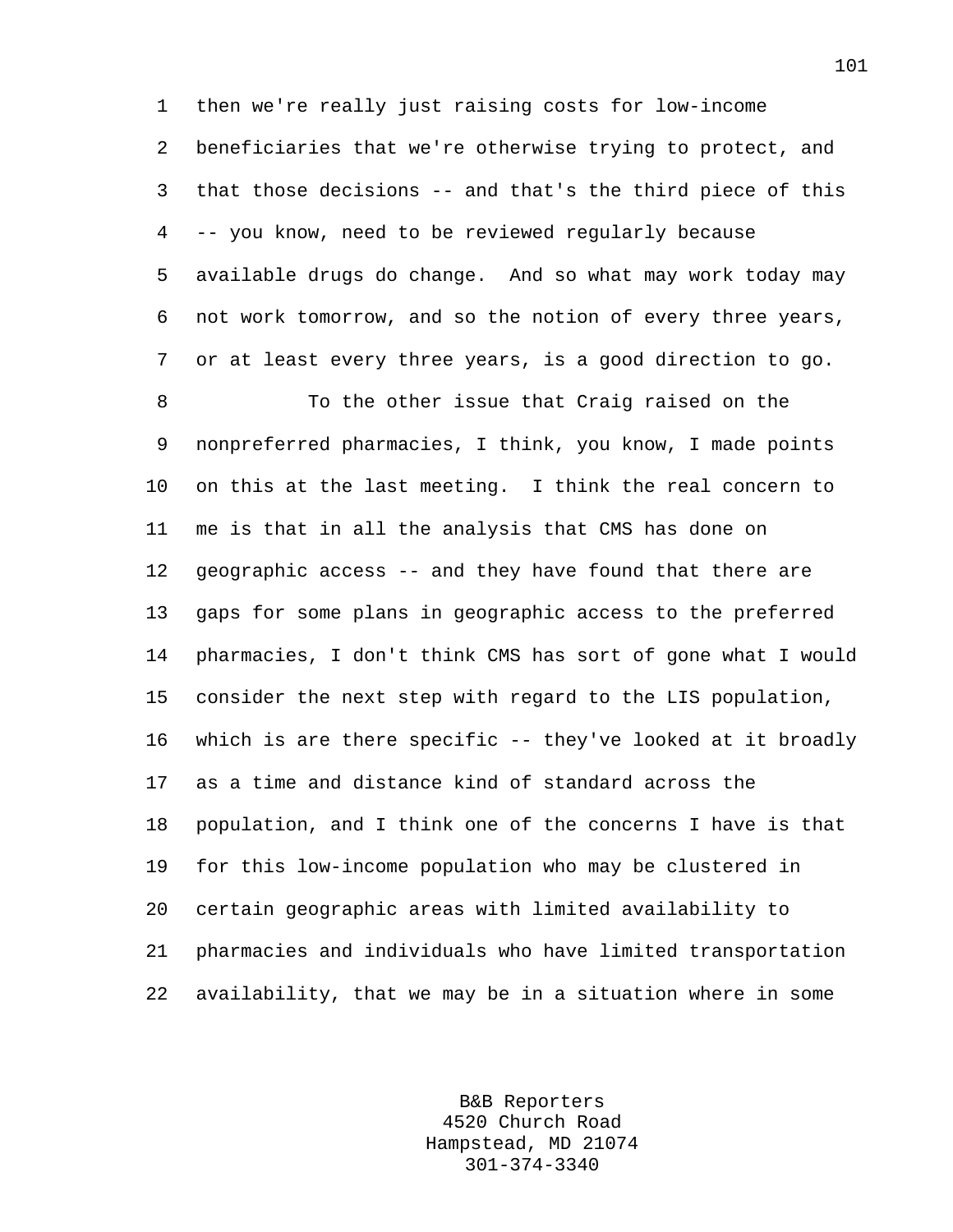1 of these communities the only pharmacies available to serve 2 them are the independent pharmacies. In almost all cases 3 where plans have adopted preferred pharmacy networks, 4 they're operating with a particular chain of pharmacies. 5 And so they may be -- and I don't absolutely know this is 6 empirically true, but my impression is that in many of the 7 sort of low-income neighborhoods, it's not the CVS or the 8 Wal-Mart or the Walgreens that's in that neighborhood. 9 It's the smaller independent pharmacy that's been serving 10 that neighborhood for a long time. So I think to look at - 11 - before we would ever consider moving forward, I really 12 want to get some sense of those kinds of issues, and I have 13 serious concerns about sort of the access problems that 14 could arise in that. So I hope we don't, at least in this 15 round, go further in that direction.

16 DR. CROSSON: Comments on Recommendation 2? 17 DR. REDBERG: I support the recommendations. 18 Just on the question of access, you know, I think mail 19 order is certainly available to all neighborhoods and is a 20 very convenient way to fill, and I believe preferred 21 pharmacies all mostly have mail-in options. So if we were 22 concerned about access, I would concentrate on the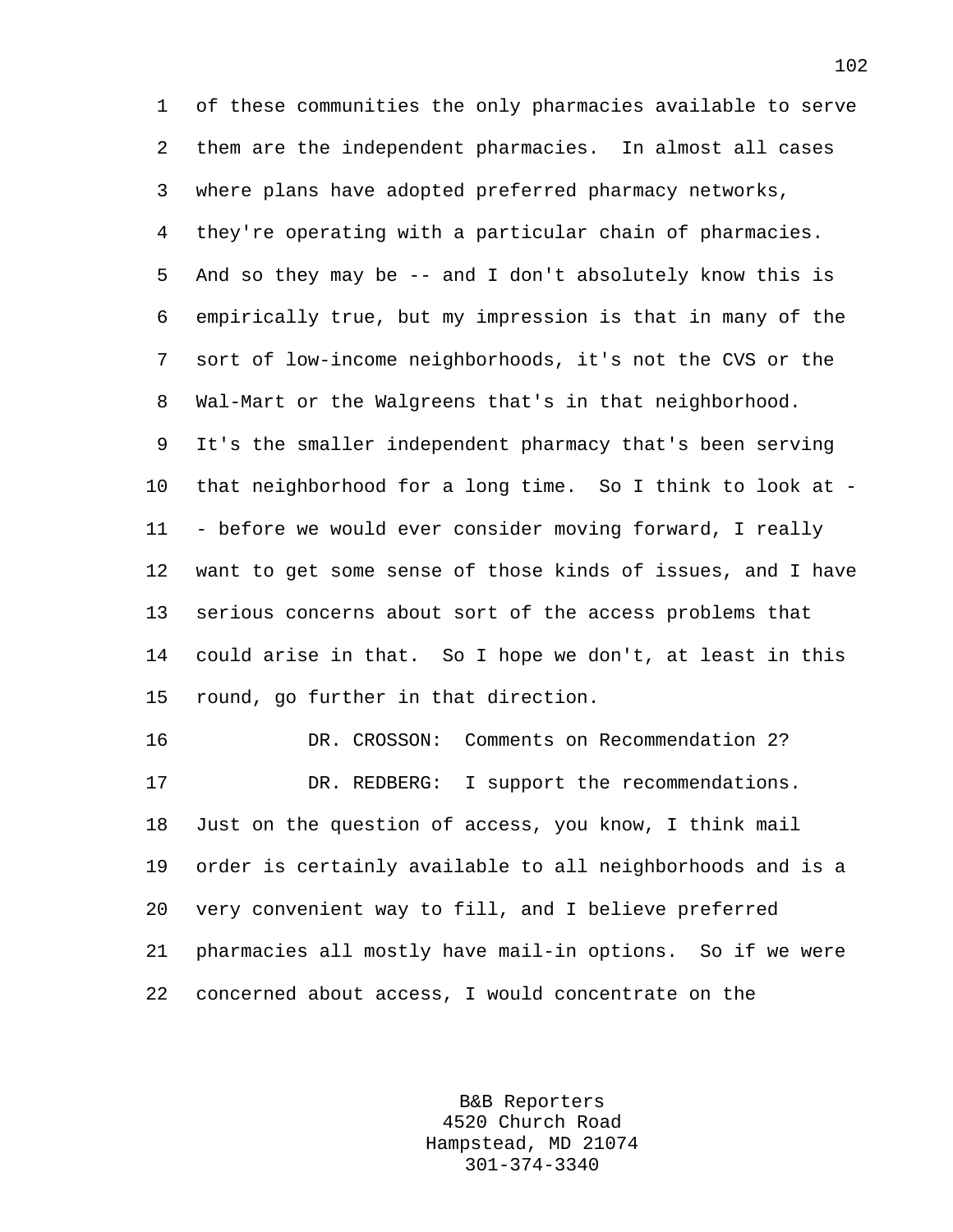1 availability of filling prescriptions by mail.

2 The other comment I wanted to make -- and I was 3 trying to find it in the chapter, but was just on 4 biosimilars, a little out of our jurisdiction, but it is of 5 concern to me that there's a great delay in approval of 6 biosimilars. There's, I guess maybe today -- and a second 7 one was finally approved, but until now, only one has been 8 approved, and the delay is way longer than a year. I mean, 9 this was an issue when I worked back on this in 2004. We 10 were looking at -- it seems like it's been a very long time 11 in coming. Clearly, lots of specialty drugs are very 12 expensive, are increasingly being approved, and with this 13 long delay at the FDA for approving biosimilars, it's 14 certainly going to have an impact on CMS costs. And so I 15 guess FDA needs more staffing in the biosimilar approval 16 area, but that is of concern. But I'd support the 17 recommendations.

18 DR. HOADLEY: And I would just add that the FDA 19 still doesn't have standards on interchangeability, which 20 will be an important component in acceptance of some of 21 these biosimilars and how they interact in plan design. 22 DR. CROSSON: Mary.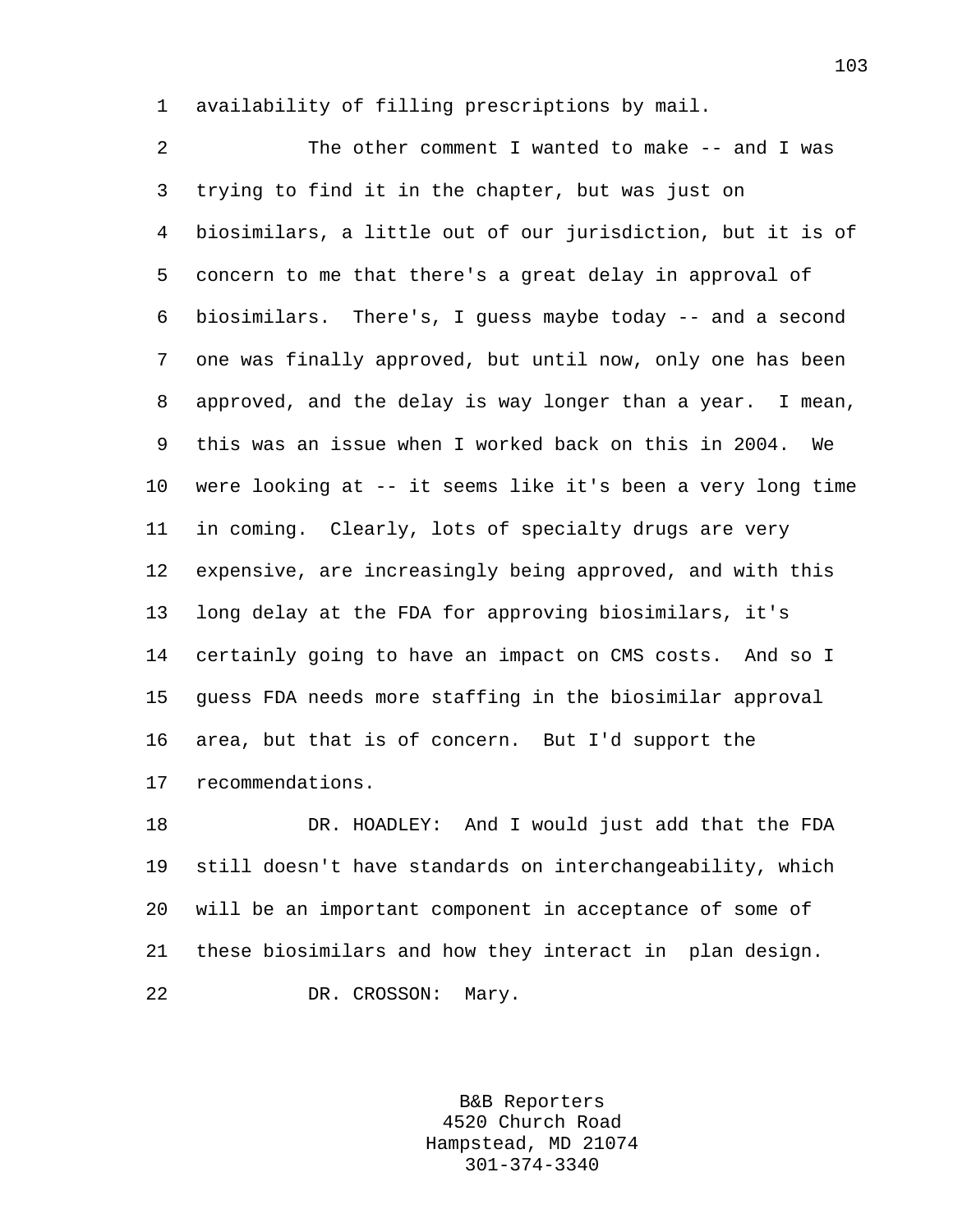1 DR. NAYLOR: So I support the recommendation as 2 it is, and I think the issues that Greg raised are really 3 very much worthy of further consideration, but I don't 4 feel, especially given Jack's comments, that we have the 5 evidence available right now to really think about -- there 6 is a real robust evidence in the chapter about the value of 7 eliminating or reducing cost sharing as a tool, and we 8 don't have the parallel data about the adjustments in 9 brand. So I would be concerned moving on that now and 10 equally thinking about the issues around the low-income 11 group and the impact of preferred pharmacy and adjustments 12 without knowing what those specific implications might be 13 related to access.

14 So I support the recommendations as is and think 15 that these other issues are worthy of further

16 consideration.

17 DR. CROSSON: Seeing no more comments, I think 18 what we'll do here is proceed with the amendment that Craig 19 has rendered.

20 I do want to point out one thing before we do 21 that, which I think maybe we should have emphasized but 22 didn't, and that is that this recommendation breaks down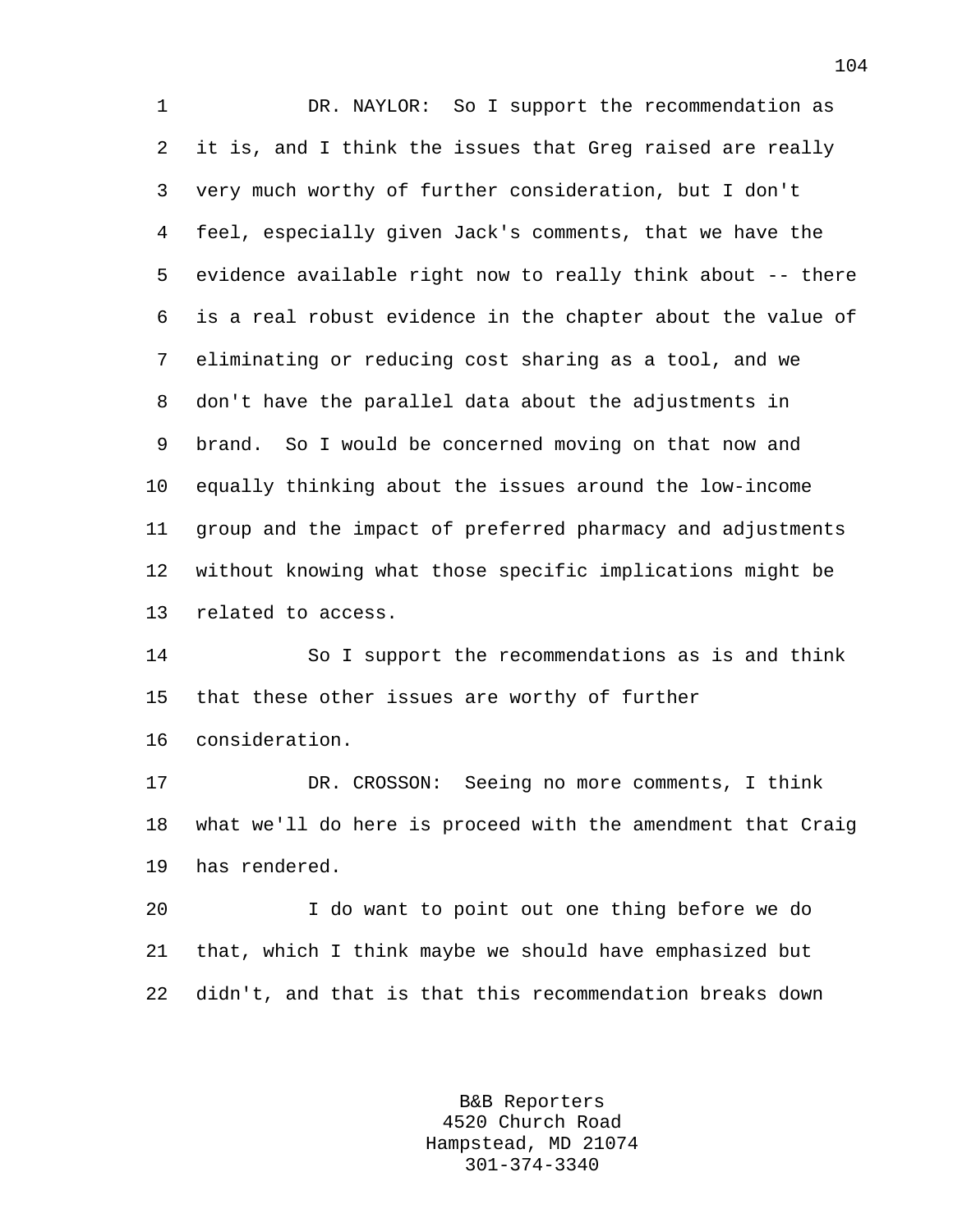1 into three bullet points, of course. The first bullet 2 point directs the Congress to make changes. The second two 3 provide advice to the Secretary, assuming that the Congress 4 goes ahead and changes the LIS copayment structure.

5 The language we use in the direction to the 6 Congress is broader and would potentially cover -- could 7 cover, depending on how Congress chooses to act -- the 8 concern you have.

9 So I think before we vote on the recommendation 10 as a whole, I am going to read the suggested amendment by 11 complete substitution. That reads: Direct the Secretary 12 to reduce or eliminate cost sharing for generic drugs, 13 preferred multisource drugs, and biosimilars, and maintain 14 or increase cost sharing for brand drugs.

15 Is that clear to everyone? We don't have the 16 time to reject it. Kathy, would you like me to read it 17 again?

18 MS. BUTO: No, no. I'm just trying to figure out 19 how you direct the Secretary to maintain or increase. I 20 mean, you're either directing to maintain -- because direct 21 implies you're telling the Secretary that she has to do 22 something, but you're saying essentially keep things the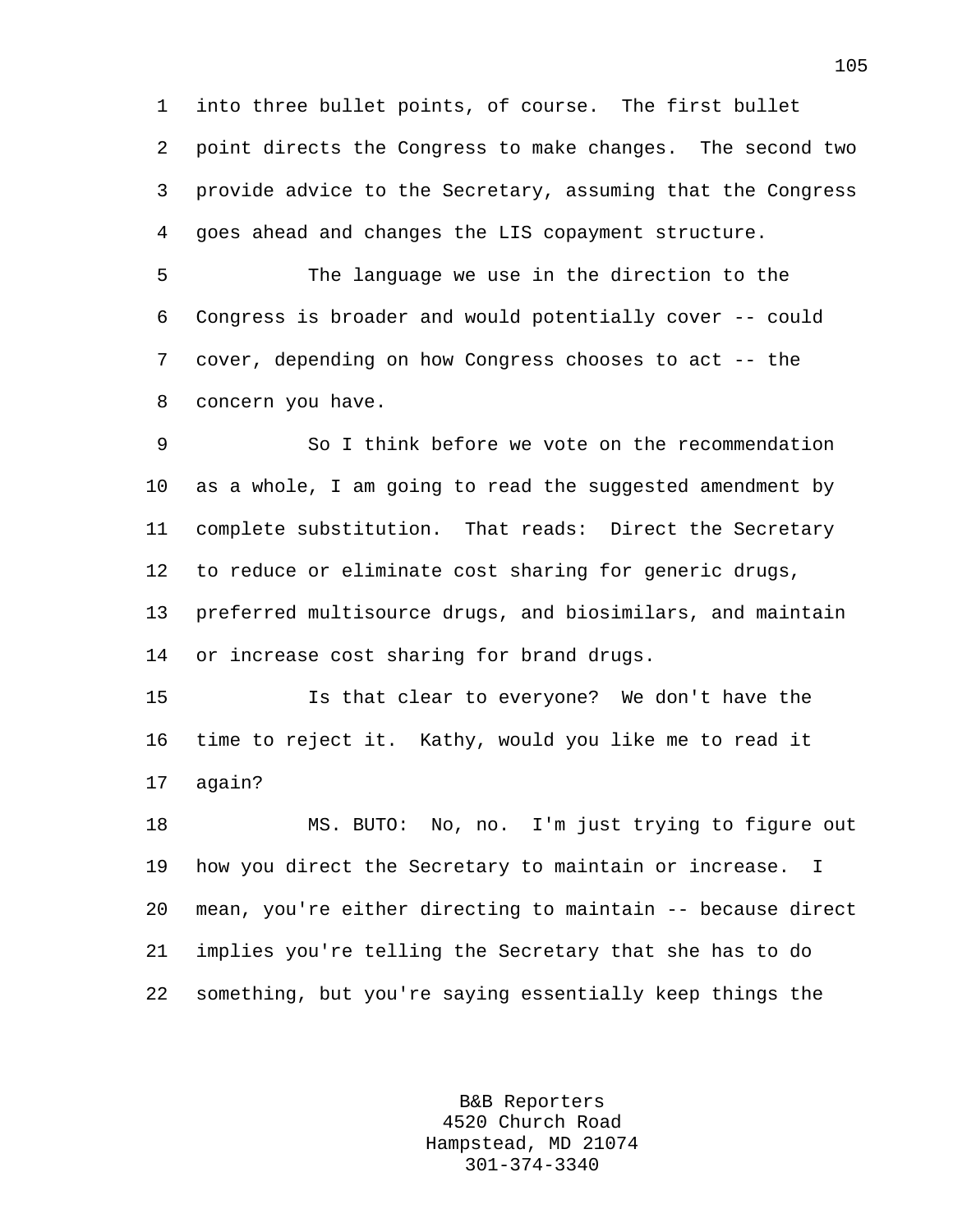1 same or raise them.

2 DR. BAICKER: It's the same as saying don't lower 3 them.

4 DR. NAYLOR: Yeah. I was just wondering about 5 the "maintain" because it sounds like that is what will 6 happen. I mean, the Secretary will do what the Secretary 7 wants, but that's what will happen.

8 DR. SAMITT: Yeah. And I think the purpose here 9 was to include language to offer the option. Since the 10 language is included in the chapter, that opportunity would 11 exist to increase brand drugs, cost sharing, that that be 12 made explicit within the recommendation that this was an 13 option that the Secretary could consider as well, so we can 14 strike "maintain."

15 MS. BUTO: So maybe the Secretary could consider  $16 - -$ 

17 DR. SAMITT: Right.

18 MS. BUTO: -- something like that.

19 DR. CROSSON: Okay. Second-order amendment,

20 strike "maintain"?

21 [No response.]

22 DR. CROSSON: All right. So let me read it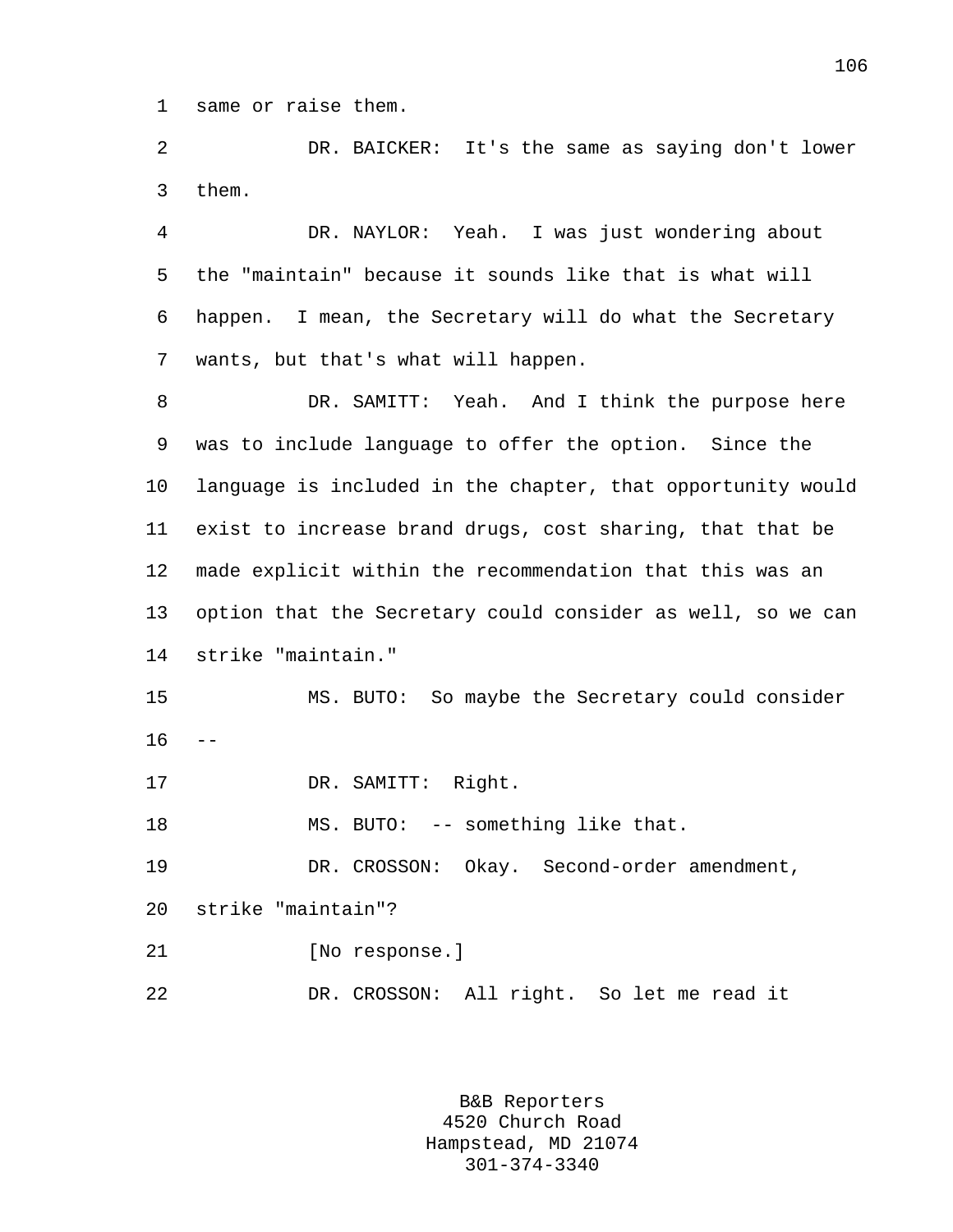1 again.

2 Somebody -- did I hear a voice? 3 DR. BAICKER: I just want to make sure I 4 understand the process. 5 DR. CROSSON: Yes. 6 DR. BAICKER: You're going to read the amendment, 7 and then are we going to vote on the amendment first, or 8 are we -- 9 DR. CROSSON: Yes. 10 DR. BAICKER: And then if we vote no on the 11 amendment, then we vote on the original? 12 DR. CROSSON: That's correct. 13 DR. BAICKER: Okay. 14 DR. CROSSON: Sorry. I should have been 15 specific. We're going to vote the amendment first, and 16 then either that gets incorporated into the draft 17 recommendation or it doesn't. And then, either way, we 18 vote the recommendation. Everybody clear? 19 I'll read it again: Direct the Secretary to 20 reduce or eliminate cost sharing for generic drugs, 21 preferred multisource drugs, and biosimilars, and increase 22 cost sharing for brand drugs.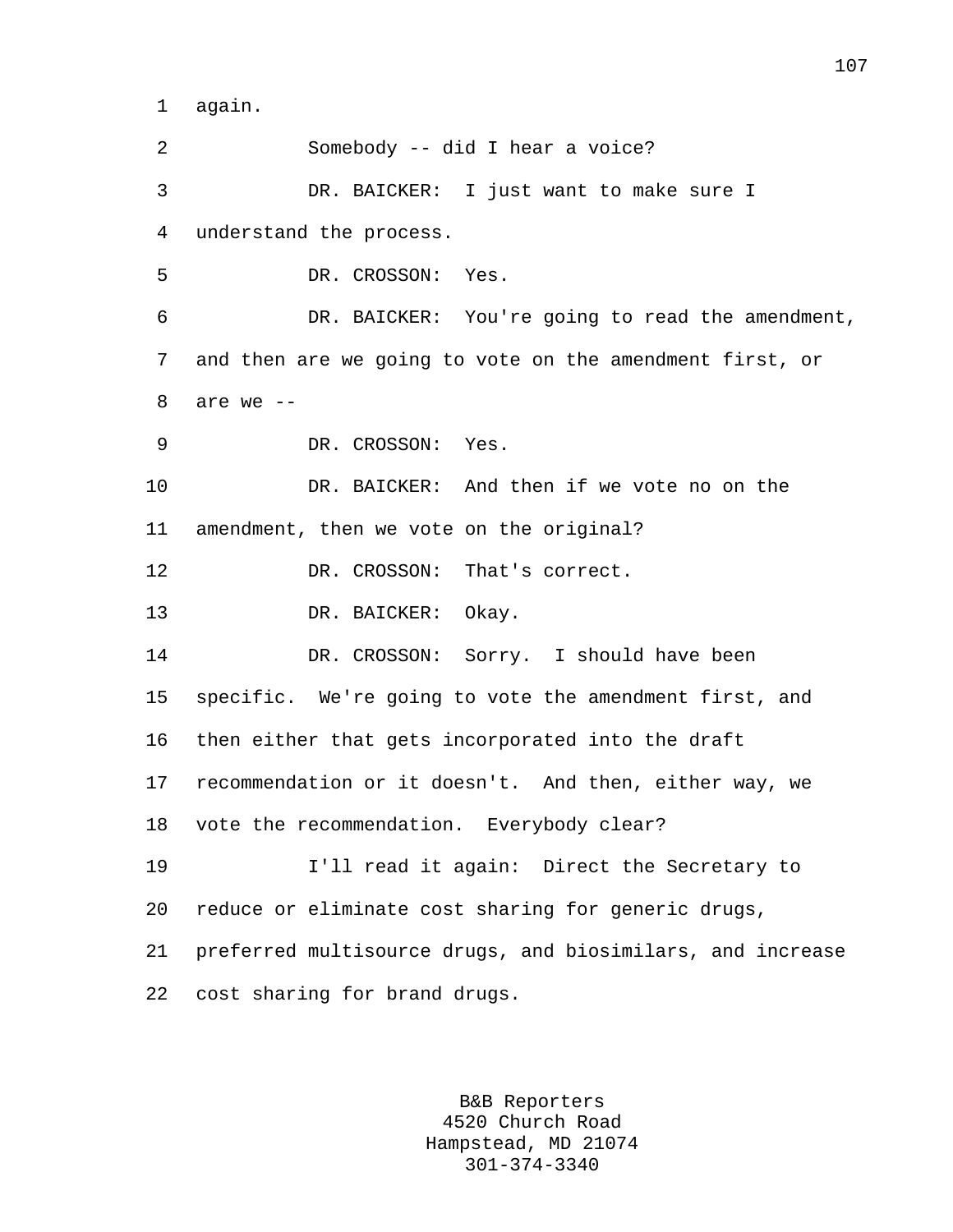1 Everyone clear on that? 2 MS. BUTO: I'm sorry, Jay. 3 DR. CROSSON: That's okay. 4 MS. BUTO: We're directing the Secretary to 5 increase cost sharing for brand drugs? That's the 6 amendment? Okay. 7 DR. CROSSON: That's the proposal. 8 MS. BUTO: That's the whole proposal, or that's 9 the amendment? 10 DR. CROSSON: This is an amendment by 11 substitution means that we replace the one that's there 12 with this, okay? 13 MS. BUTO: Got it. 14 DR. CROSSON: Everybody clear? David. No? Yes? 15 DR. NERENZ: Clear. I was just going to comment. 16 DR. CROSSON: Okay, go ahead. 17 DR. NERENZ: Well, now that it's clear, now it's 18 very strong, and now I'm concerned about it because it 19 allows no exceptions, and it doesn't have any nuance. And 20 it makes a very blunt statement that I think as written 21 that way would probably be interpreted more broadly than we 22 intend or perhaps than the chapter indicated. So now it's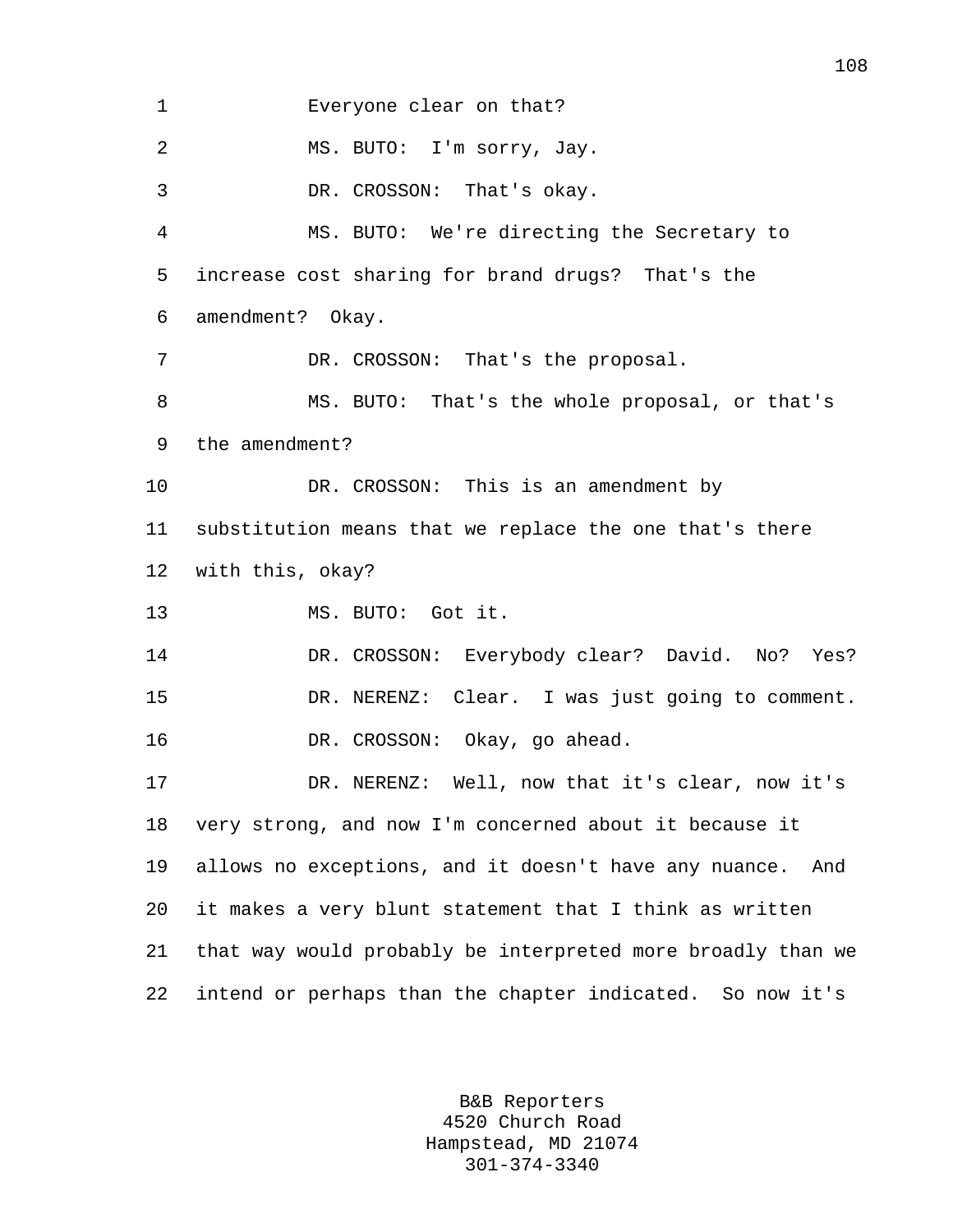1 clear, but now it's very powerful.

2 DR. CROSSON: And here is a parenthetical by the 3 Commission Chairman. This is why we don't do this, except 4 in important circumstances. All right, okay. Because 5 amendments on the fly are often tricky to understand like 6 that.

7 DR. SAMITT: Well, Jay, let me ask you: How do 8 we memorialize kind of the language in the chapter so that 9 -- so maybe the language needs to be "consider increasing" 10 as opposed to definitively increase, just so that it's a 11 reminder in the recommendation.

12

13 DR. CROSSON: But, Craig, that is exactly what 14 the chapter says.

15 DR. SAMITT: Okay.

16 DR. CROSSON: Consider increasing. Is that 17 right? That's right. No, wait a minute. It's consider -- 18 let's take a look. Sorry. The word "consider" is in 19 there. I don't think the word "increasing" is in there. 20 Let's look at how we worded it.

21 MS. BUTO: Jay, is there an objection to creating 22 another bullet that just says "the Secretary should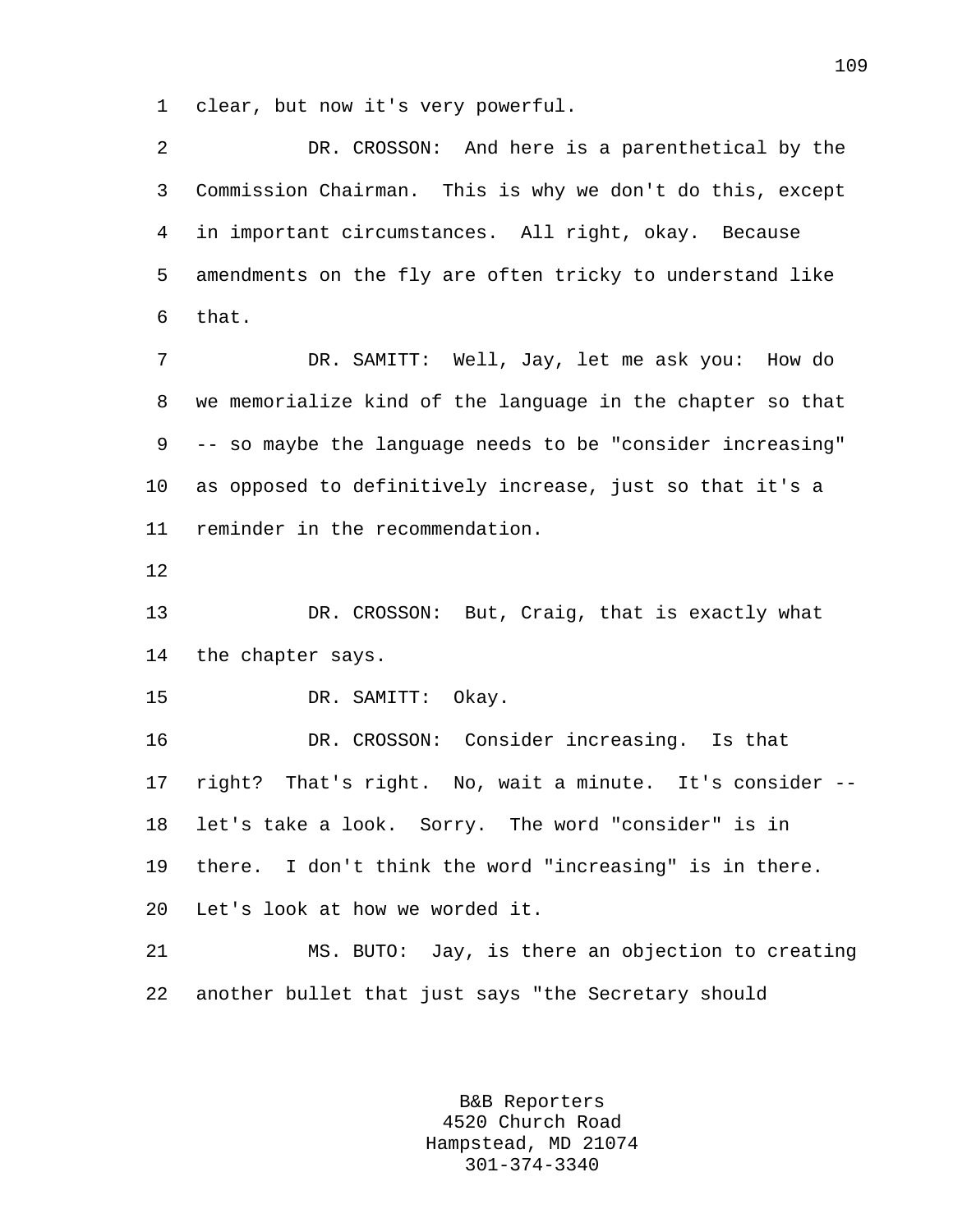1 consider whether to increase the copay," instead of lumping 2 it together with all this direction? I think that takes a 3 little of the --

4 DR. CROSSON: Right. 5 DR. SAMITT: I don't want to belabor this. I 6 mean, if you feel that it's sufficiently covered in the 7 chapter, I don't want to wordsmith. 8 DR. CROSSON: Well, wait, wait, wait. Let's 9 check. what page? 10 DR. BAICKER: What page are we on? 11 DR. CROSSON: We're looking here. I know we 12 inserted "consider" in here as we were working this 13 through. Where are we? Here it is. 14 DR. MILLER: The recommendation would have the 15 Secretary -- page 49. Is that right? 16 DR. CROSSON: Yeah. 17 DR. MILLER: Is this the language? 18 DR. CROSSON: All right. Here is how we worded 19 it in the text, and this was a modification from March: 20 The recommendation would have the Secretary consider 21 moderately increasing financial incentives for LIS 22 enrollees to use lower cost medicines, et cetera, generic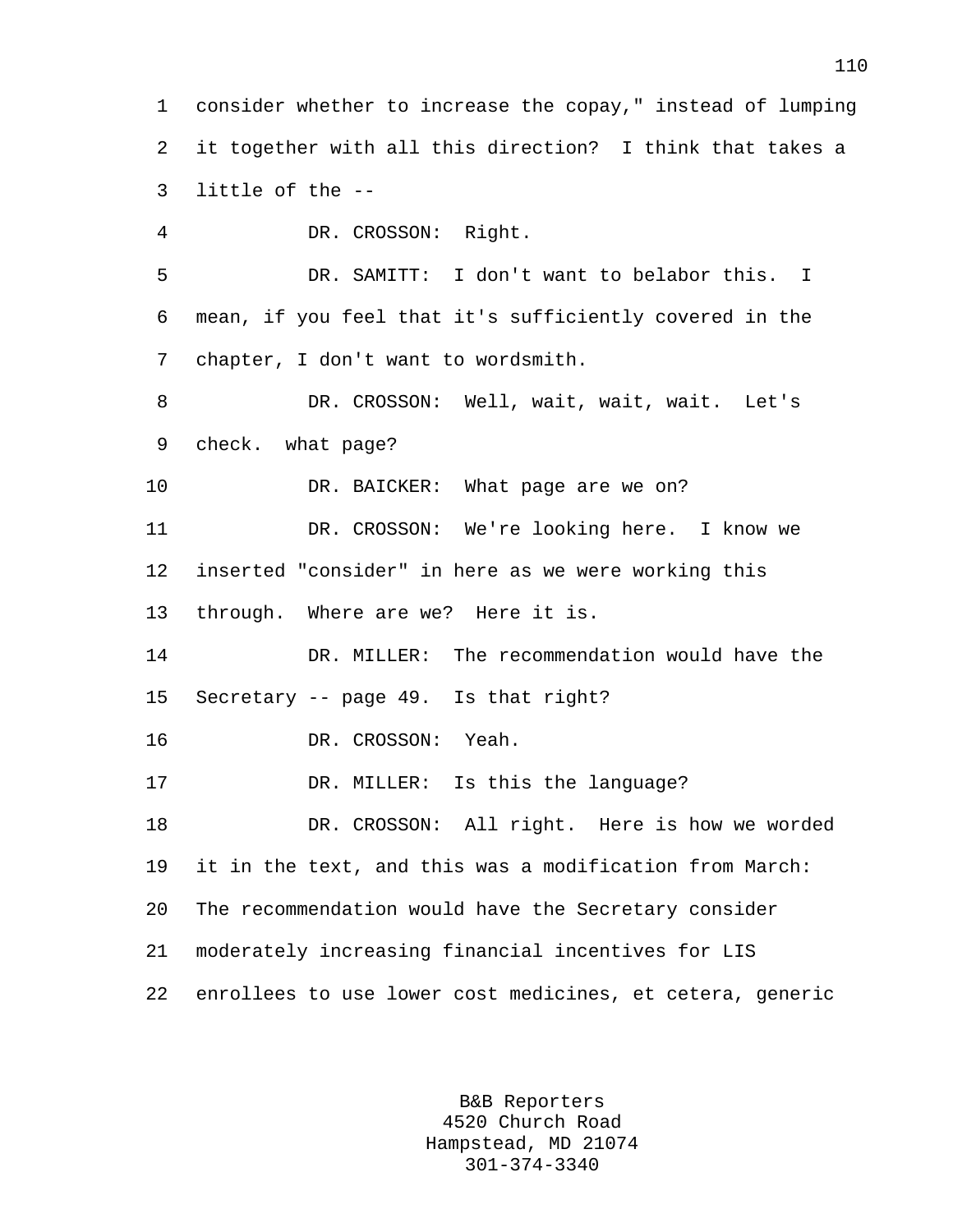1 drugs, et cetera. So it can be read whichever way you'd 2 like to read it.

3 DR. SAMITT: Again, I don't want to belabor it, 4 but certainly the language regarding just reducing copays 5 for generics would sufficiently constitute essentially that 6 language. I certainly don't want to go against the grain. 7 If the balance of the Commission doesn't feel we should 8 have language about both reducing cost sharing for generics 9 and increasing cost sharing for brand, but certainly that 10 would make it more powerful. 11 DR. CROSSON: Okay. 12 DR. SAMITT: I'm happy to retract the amendment 13 if that's not the general consensus of the group. 14 DR. CROSSON: So we have language in the text 15 that can be read in different ways, and that was a 16 modification. I think we have two choices. You can choose 17 to retract the amendment by substitution, or we vote. 18 DR. MILLER: I think he's retracting, isn't he? 19 DR. CROSSON: I don't know. 20 DR. SAMITT: I would rather retract the amendment 21 but modify the language in the report to be a bit more

22 specific about the possibility of either reducing cost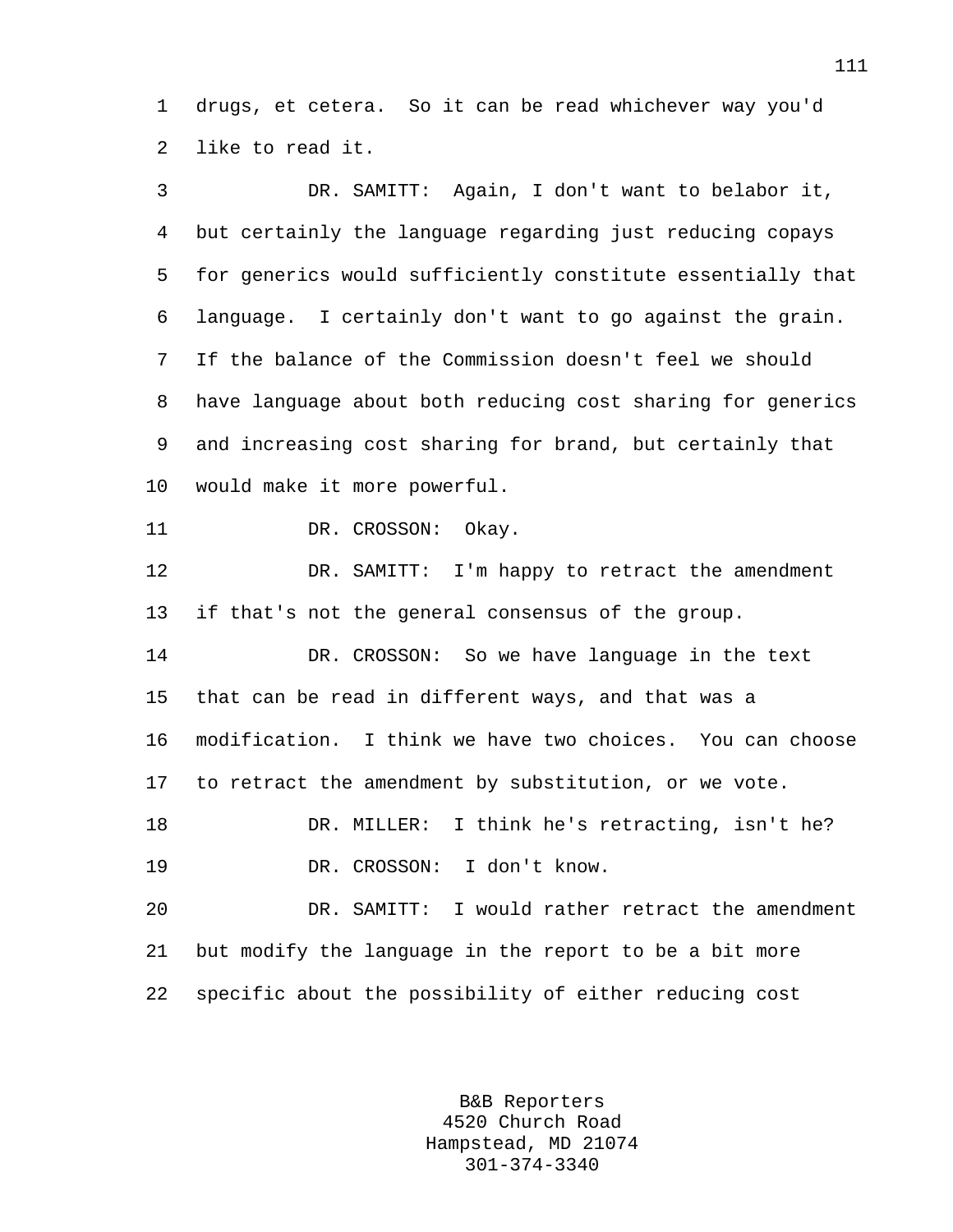1 sharing for generic or increasing cost sharing for brand, 2 just to make it explicit that it could be one, the other, 3 or both.

4 DR. CROSSON: Okay. I'm seeing what is often 5 called a "bobble-head consensus" on the part of the 6 Commission for that solution.

7 DR. COOMBS: I second the emotion to retract the 8 amendment.

9 MS. UCCELLO: I just want to make clear here that 10 I think we feel -- Jack, you can correct me if I am wrong, 11 but I think that there is a preference, an empirically 12 based preference for reducing, eliminating, as opposed to 13 increasing. So if we do change the way this is in the 14 chapter, I don't want to go too far the other way and put 15 them on equal standing because that's not where I am. 16 DR. CROSSON: Right. Yeah. So that's the

17 conundrum as opposed to dealing with the recommendations. 18 If we're dealing with text changes, remember we have in the 19 text the CBO report, which entails both. So that is put 20 into the text, and it says the CBO says basically this is 21 the impact of doing both.

22 We have inserted, then, language which allows for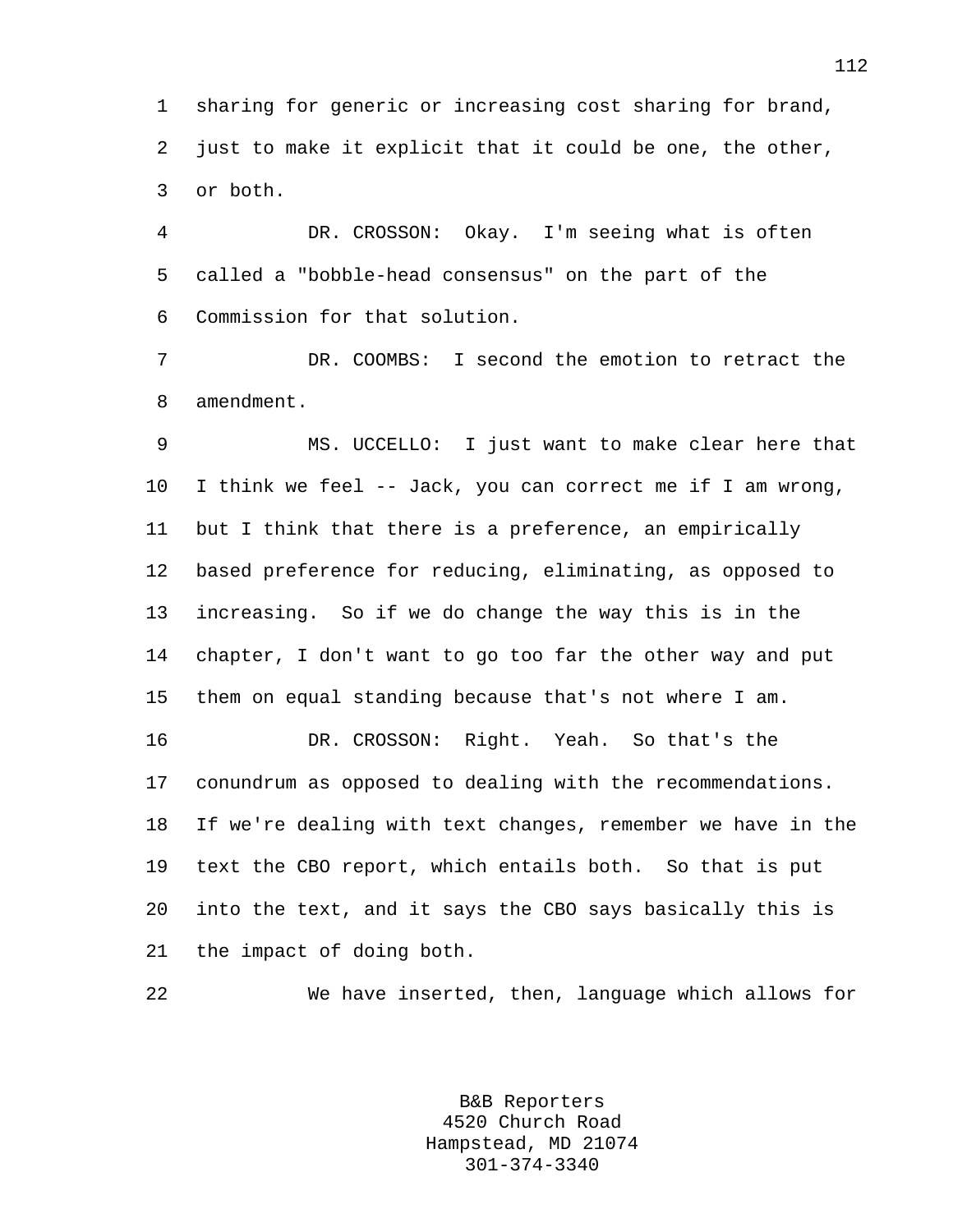1 interpretation on the part of the Secretary that could be 2 read either way, and I think the general sense that we had 3 there was, again, as Scott pointed out earlier, first of 4 all, Congress has to do something before any of this 5 happens, and then the Secretary is most likely going to use 6 her or his, as the case may be in the future, judgment as 7 to what course to take, and that by creating -- by 8 emphasizing one report and by creating flexibility in our 9 language, we have in fact provided the Secretary adequate 10 flexibility. 11 So I said, flippantly, we had a bobble-head 12 consensus. I don't believe that's the case because we just 13 heard one objection, and I see another one potentially 14 getting ready to come on to the floor. 15 DR. MILLER: Well, let me just ask one thing 16 about that. Was your point that under no circumstances, 17 the Secretary could raise it? 18 MS. UCCELLO: No, no. 19 DR. MILLER: So then I do think we still have a 20 consensus.

21 DR. CROSSON: Well, no.

22 DR. MILLER: I think she just --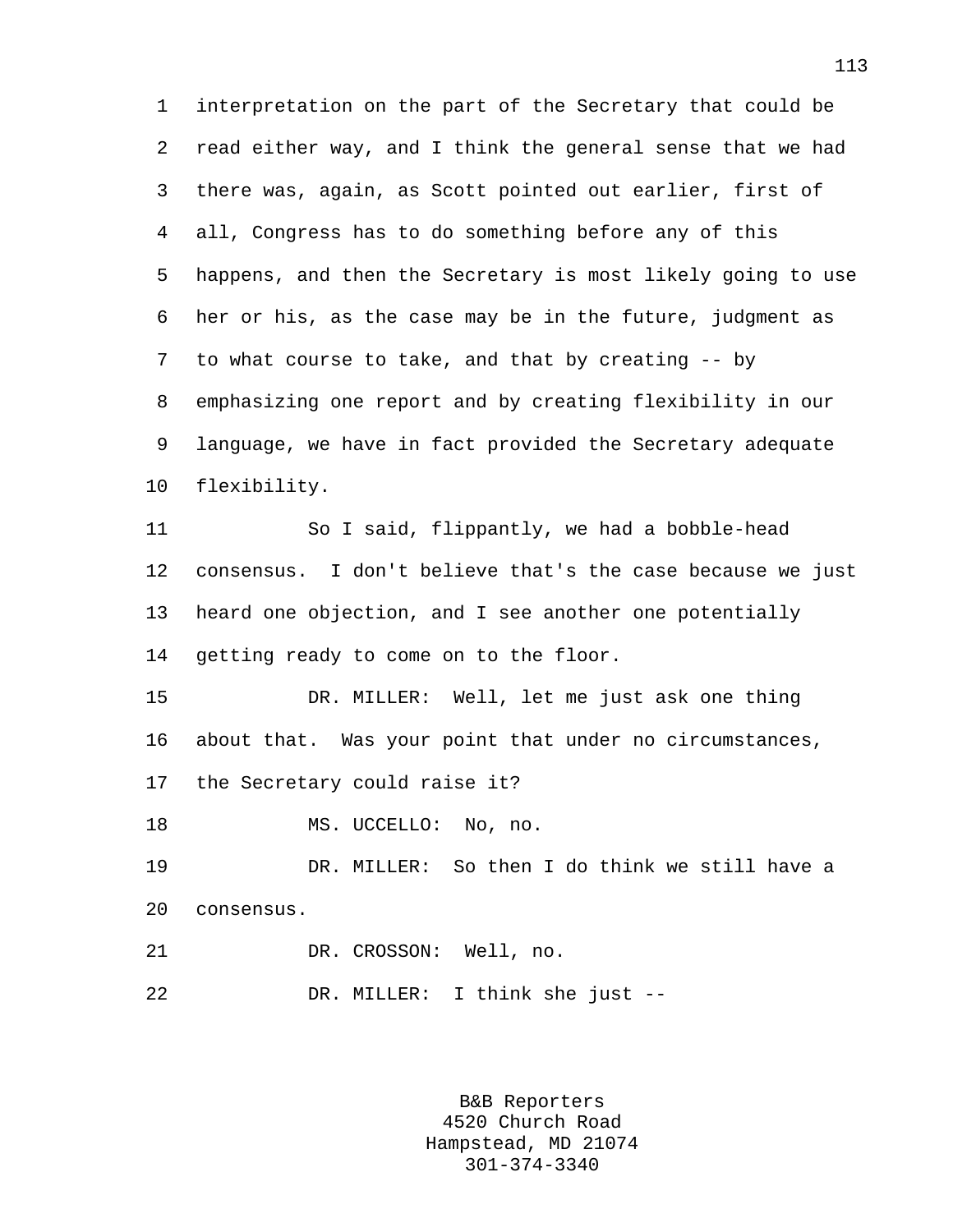1 MS. UCCELLO: No, I think that --

2 DR. CROSSON: The question was, do we have a 3 consensus around strengthening the language around raising 4 brand-name copayments? I'm not sure we have that 5 consensus, or do we? Jack?

6 DR. HOADLEY: My preference would be not to -- I 7 mean, I think the language, as it stands, certainly 8 encompasses the possibility of raising brand copays. In 9 fact, the policy community, I think, has read the 2012 10 report as if it recommended that, even though it didn't, 11 because there was enough talk about those kinds of options, 12 as there is here, as one of the part of the menu.

13 But I think -- and Cory put this well. I think 14 what I prefer and what I think the language captures today 15 is that we think the more important case is sending the 16 signal about generics by lowing it or turning it to zero, 17 eliminating it. If a Secretary at some points wants to do 18 -- because of scoring reasons or because of different 19 evidence that might be available at the time this is done, 20 wants to consider brands, there's nothing in our language 21 today that would discourage them from doing that. And I 22 think that's a good place to end up in my mind, and I would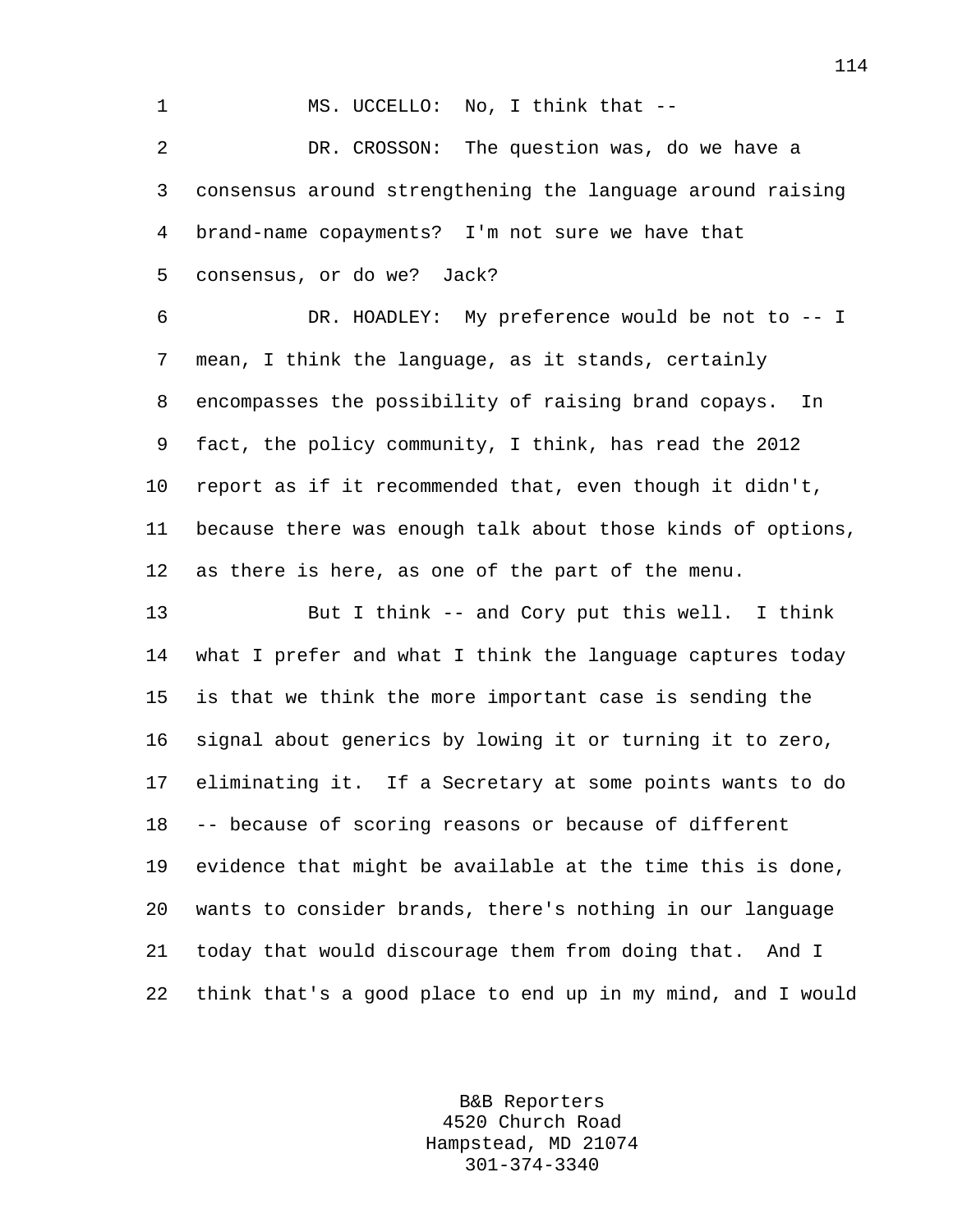1 not support the amendment of the current policy, and I 2 would encourage us not to -- I think we have language 3 that's good the way it is.

4 DR. CROSSON: Right. So, to get back to 5 something, I don't see a Commission consensus to change the 6 language in the text, and of course, this is very difficult 7 because we're not even clear what the language change would 8 be. So I'd come back to the point -- I'm sorry, but if 9 we're going to make this change in this way or not, I don't 10 see any solution here since we can't discuss vague language 11 in the text, but either withdraw the amendment by 12 substitution, or we vote on it. 13 DR. SAMITT: I would withdraw the amendment. 14 DR. CROSSON: Okay. The amendment is withdrawn.

15 The recommendation is before you. Seeing no further 16 comments, all Commissioners in favor, please raise your

- 17 hand?
- 18 **I**Show of hands.

19 DR. CROSSON: All opposed?

- 20 [No response.]
- 21 DR. CROSSON: Abstentions?
- 22 [No response.]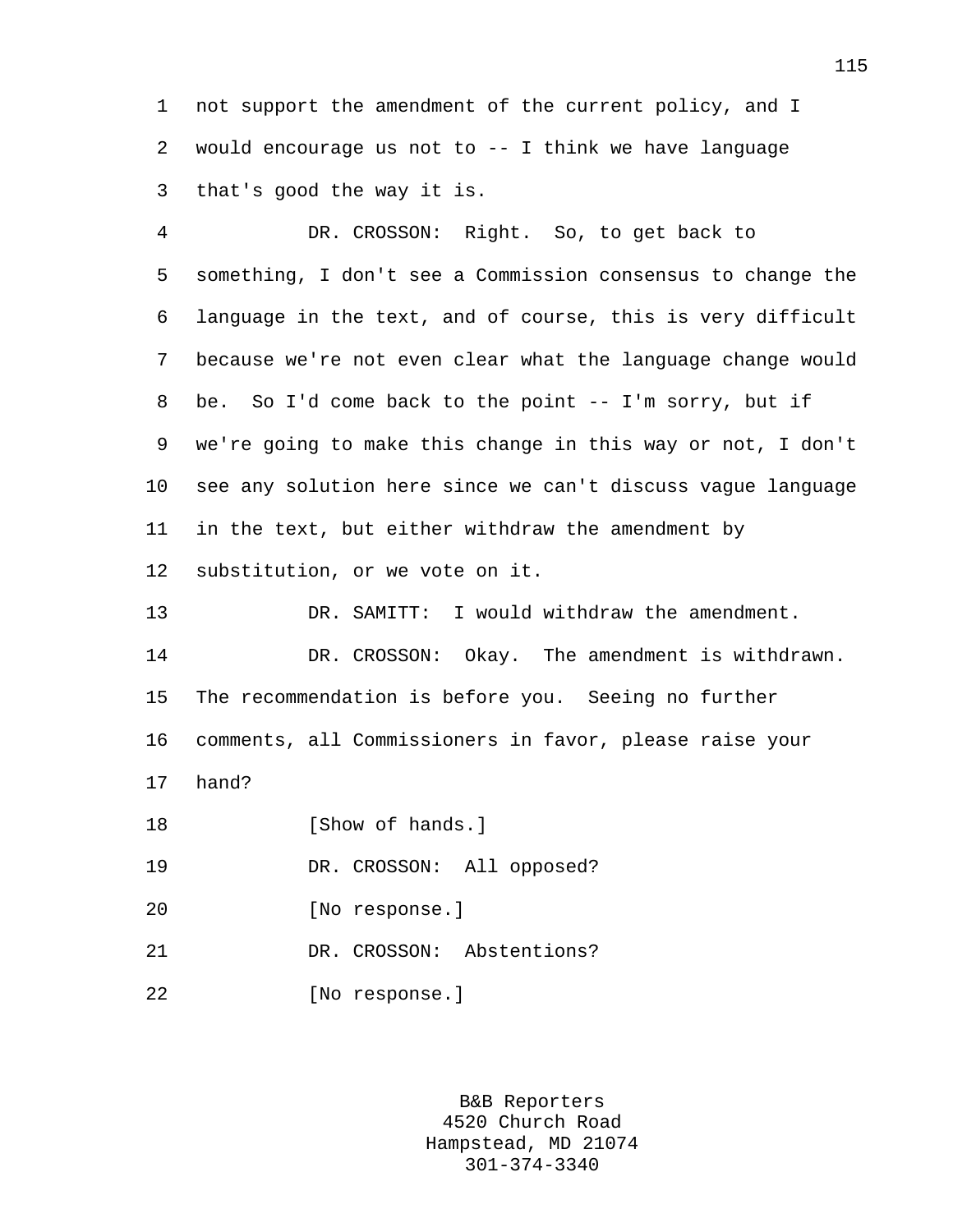1 DR. CROSSON: Passes unanimously. 2 Let's move on to Draft Recommendation No. 3. 3 Okay. Comments on Draft Recommendation No. 3? Craig. 4 DR. SAMITT: Sorry about this. I guess it's my 5 day.

6 So I certainly comment and am in favor of most of 7 the elements of this recommendation for all the reasons 8 that we've discussed, that each of the subsections of the 9 recommendations need to sort of ride together. We 10 shouldn't be accepting them, each in isolation.

11 The one that I have questions about, I guess, 12 that I tried to dig deeper in between the meetings and even 13 in the chapter is the recommendation about the classes of 14 clinical concern, and whether in particular we feel that 15 the benefits of this change outweigh the risks of this 16 change. And it wasn't clear to me the degree to which we 17 would achieve savings to the program in removing these two 18 sets of agents from the protected class, as well as the 19 potential risks.

20 In particular, let's talk about the 21 immunosuppressants, whether we feel that narrowing classes 22 could result in transplant rejection and the costs that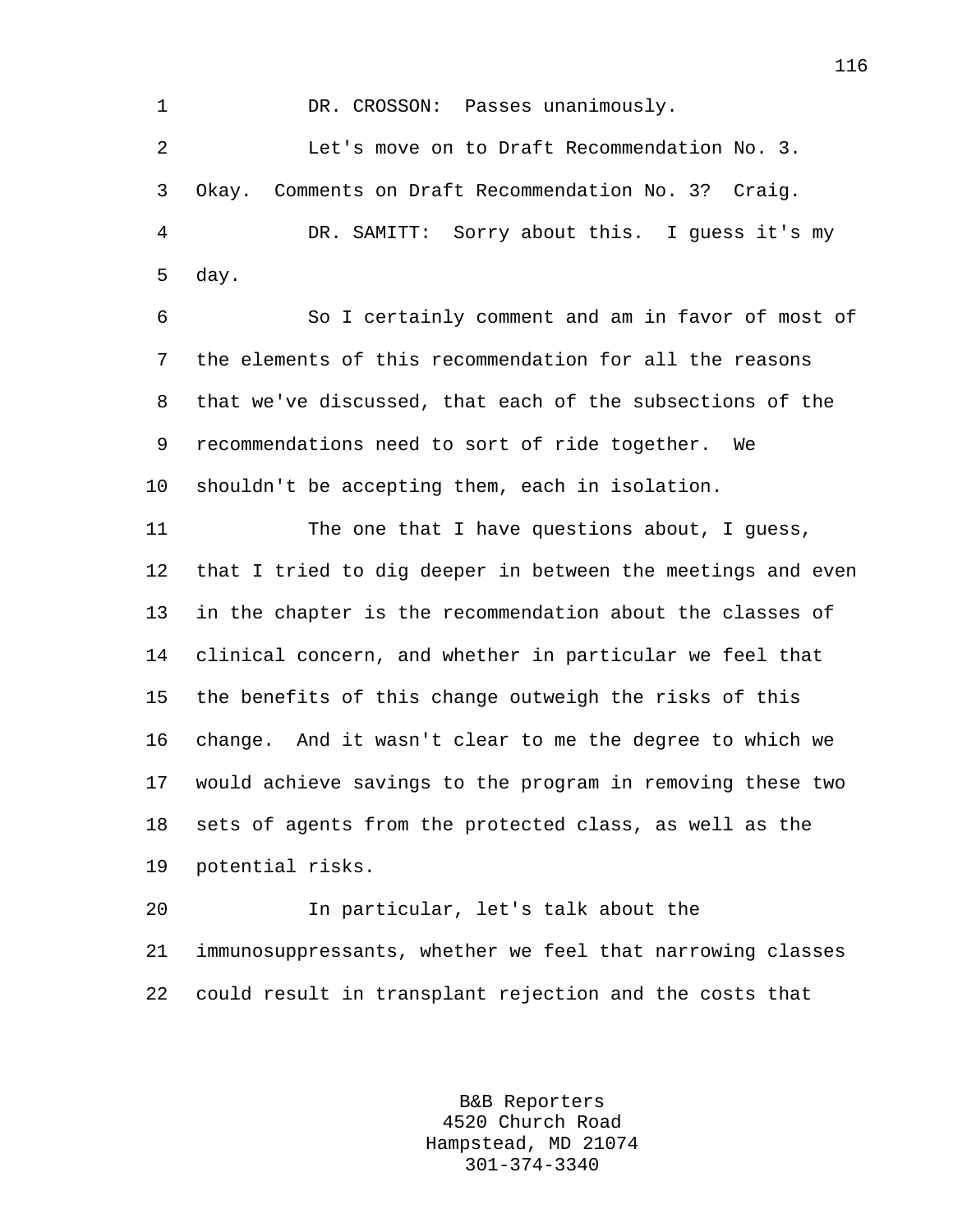1 would be incurred in other parts of the Medicare program 2 and whether there would be financial risks to making that 3 change.

4 So part of it is a question of how comfortable we 5 feel with the clinical review to assure that there wouldn't 6 be negative consequences either to a narrower class of 7 antidepressants or a narrower class of immunosuppressants 8 in a particular plan and the implications to that.

9 Again, I am certainly in support of tools that 10 will enable plans to manage unsustainable increases in drug 11 costs, but this one of the four gives me pause.

12 DR. CROSSON: Other comments on Draft 13 Recommendation No. 3? Jack.

14 DR. HOADLEY: So, again, I support this 15 recommendation, and I take note of Scott's and others' 16 comments that it is important to do all the pieces of this, 17 and so that's part of the spirit of it.

18 I do have some issues in this case. I have some 19 of the same concerns Craig just talked about with the 20 protected classes or the classes of clinical concern. I do 21 think that choices of drugs in the antidepressant class and 22 the immunosuppressant class can be patient-specific. I'm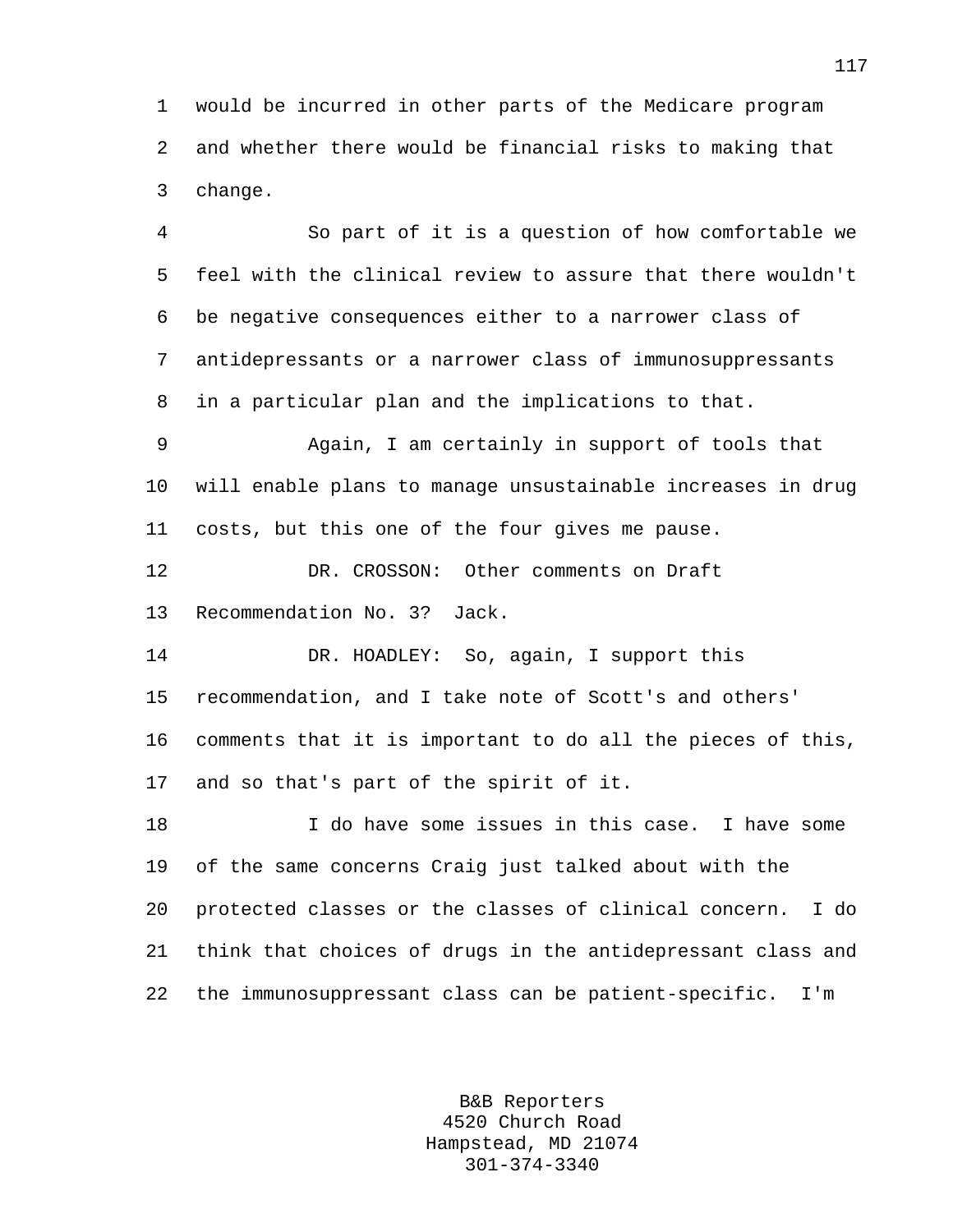1 not a clinician. I can't really speak as much as others to 2 the clinical side of this.

3 I'm also somewhat skeptical that given some of 4 the evidence we've seen and that is repeated in this 5 chapter, how much more plan leverage is going to come out 6 of this particular change and these two classes in 7 particular. On the other hand, I'm comforted by the high 8 prevalence of generics in this class -- and this was talked 9 about in the presentation -- and the fact that in reality, 10 plans include on their formularies, all or nearly all 11 generics in any particular class. And so, as the world 12 stands today, there's going to be a broad range of choice 13 in these classes, and most likely, the problems are going 14 to be infrequent.

15 There is the exceptions process, though. That 16 raises the question of how well that process works. I 17 would suggest that we add in the text that the status of 18 any particular -- and this is really I think in the 19 underlying statute, but we can point to that and 20 reemphasize it, that the status of classes in this regard 21 should be evaluated periodically, especially if new drugs 22 come on the market. So if we have new products in either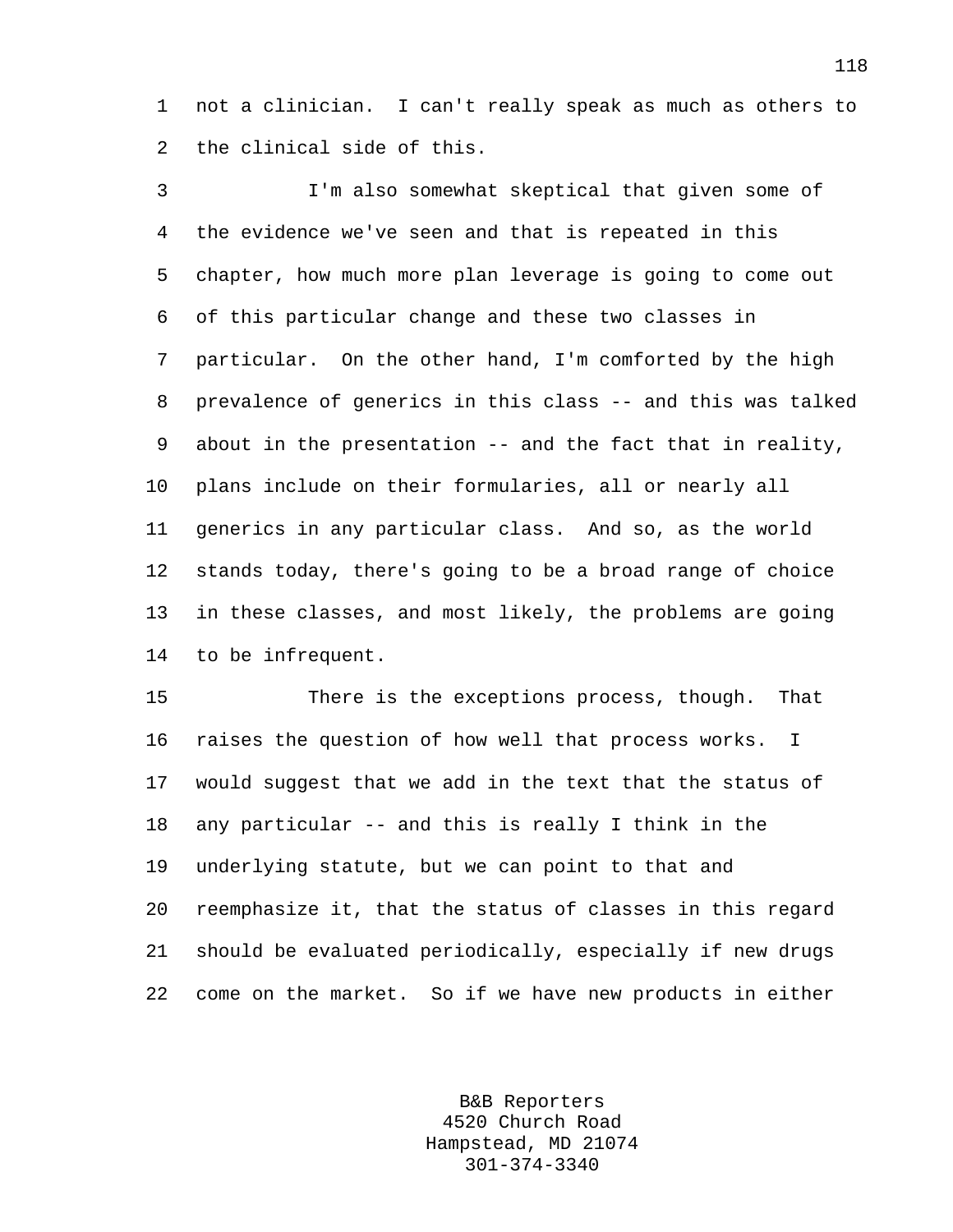1 of these two classes, that might cause a change in thinking 2 down the line. I think that's in the Secretary's current 3 authority on that, although have to make recommendations 4 and go through notice and comment.

5 On the second piece of this, I think it was 6 discussed in the clarifying round, we really aren't trying 7 to change what goes on for the non-maintenance changes. 8 It's really a focus on process things that means things 9 that CMS would be inclined to approve don't make it into 10 approval, either when a plan is planning its formulary for 11 the next year or when there is a new drug at midyear and 12 it's trying to make a midyear change to respond to the 13 availability of a new drug, and we're really just trying to 14 streamline that process. And I think that's fully 15 appropriate.

16 On the exceptions bullet, again, my preference -- 17 I talked about this at the last meeting -- would have been 18 to have said more about some of the things that we've said 19 in our 2014 report about greater transparency and 20 streamlining the process, so that beneficiaries and 21 physicians are not discouraged from seeking exceptions for 22 needed medications, that there is a good discussion of that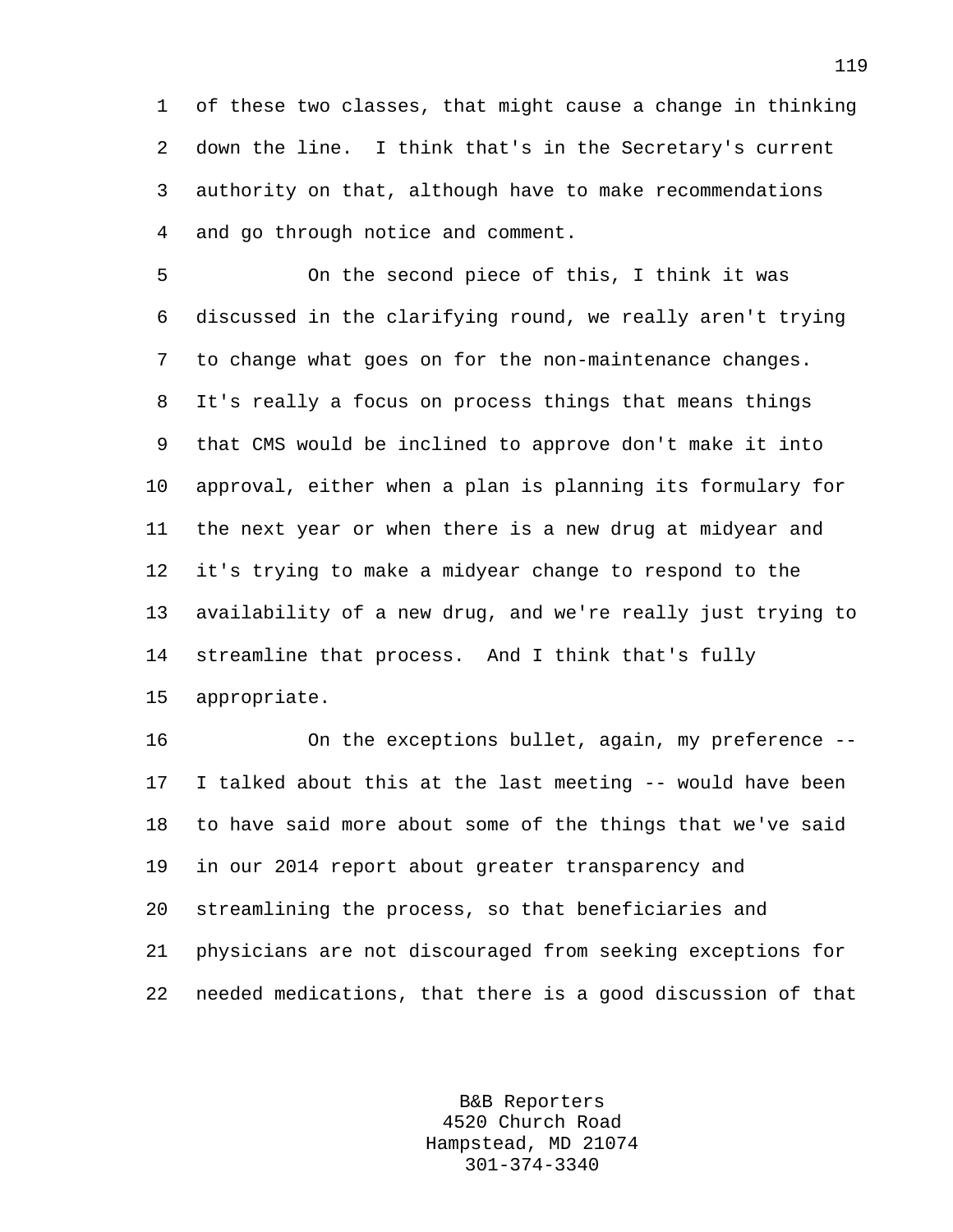1 language in the text of the report, and you actually made a 2 very nice point of it in the presentation today. And I 3 think that's -- while I would have probably tried to put in 4 the recommendation, I think that's just an important point 5 that needs to be reiterated as this is talked about.

6 One thought, one of the concerns I've heard is 7 when plans have their request overturned and it may have to 8 do with some of the issues around the right kind of 9 justifications, that that then affects the star rating 10 because one of the star rating factors is the rate of 11 overturn. And maybe that's something in the future we 12 should take a look at, whether that's a particular star 13 rating manager that's having some sort of adverse -- is not 14 meeting the purpose that it's intended to.

15 And I also appreciate the hope that's expressed 16 in the text that a standardized process will actually help 17 -- and this is I think the wording -- help expedite 18 legitimate exceptions requests, and I think that's 19 something, again, we need to monitor as this process goes 20 on, and I hope we'll continue to look at the workings of 21 the exceptions process.

22 And finally, on the last point, again, I do think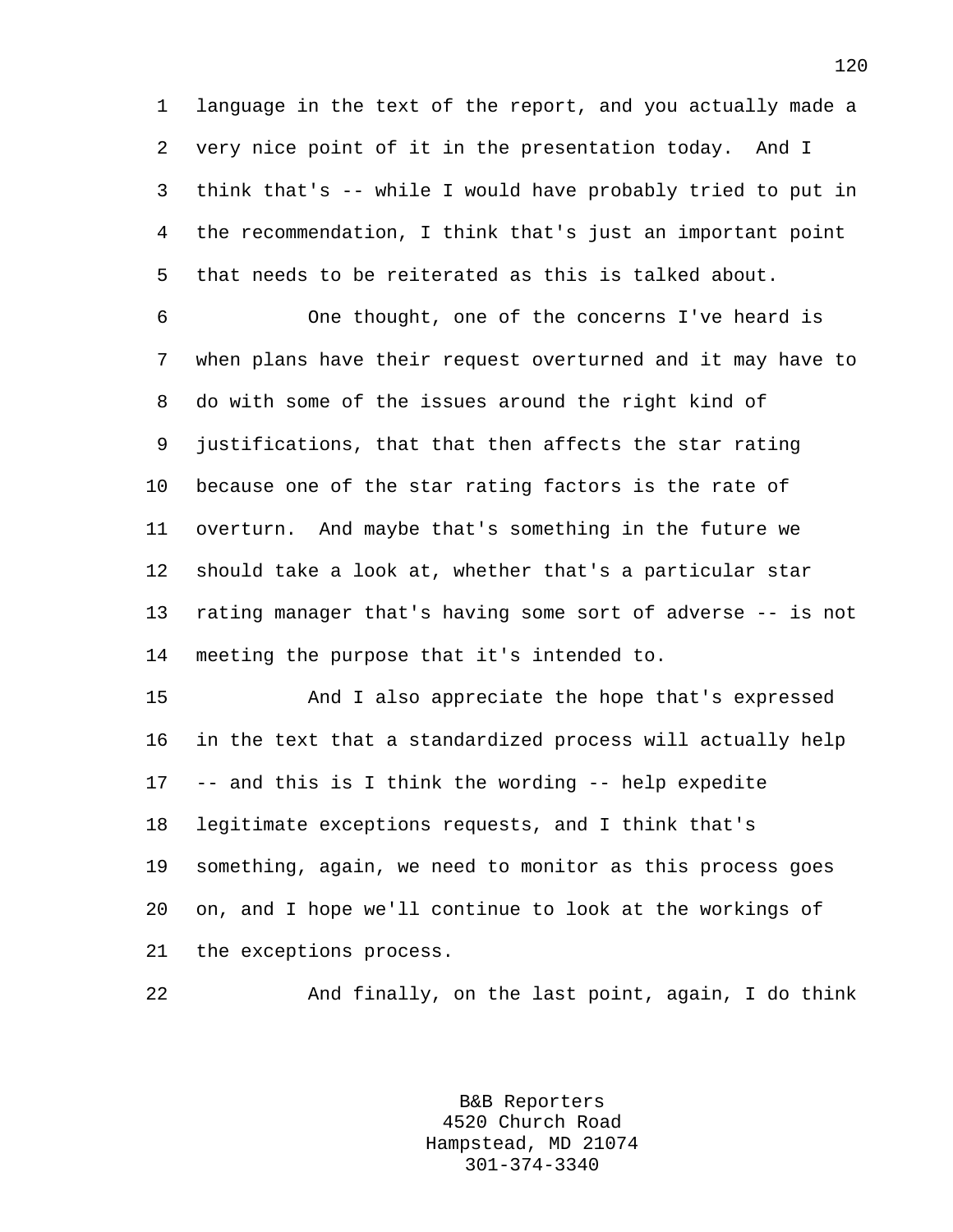1 we want to encourage appropriate tools for managing 2 specialty drugs. That is exactly what we're saying here. 3 We've given some examples for the Secretary to look at, and 4 I think there's some promise in those examples. I think 5 the ideas of two tiers, although it will add complexity to 6 the tier structure and that's the downside, the upside is 7 if it can lower the cost sharing for biosimilars and one of 8 competing products to move market to those products and 9 save everybody money, then that will turn out to be a good 10 thing. We need to think through that and understand that 11 more. 12 So I think with those caveats noted, I definitely

13 do support this recommendation.

14 DR. CROSSON: Thank you, Jack.

15 Further comments on recommendation number three? 16 David, and Scott.

17 DR. NERENZ: A very minor wordsmithing thing on 18 the last bullet. It's not clear as we've written it who's 19 doing the selecting. Then there are two clear options. 20 Either the Secretary is selecting and our chapter is just 21 listing some examples of the range from which those 22 selections might be made, or one could read this to say we,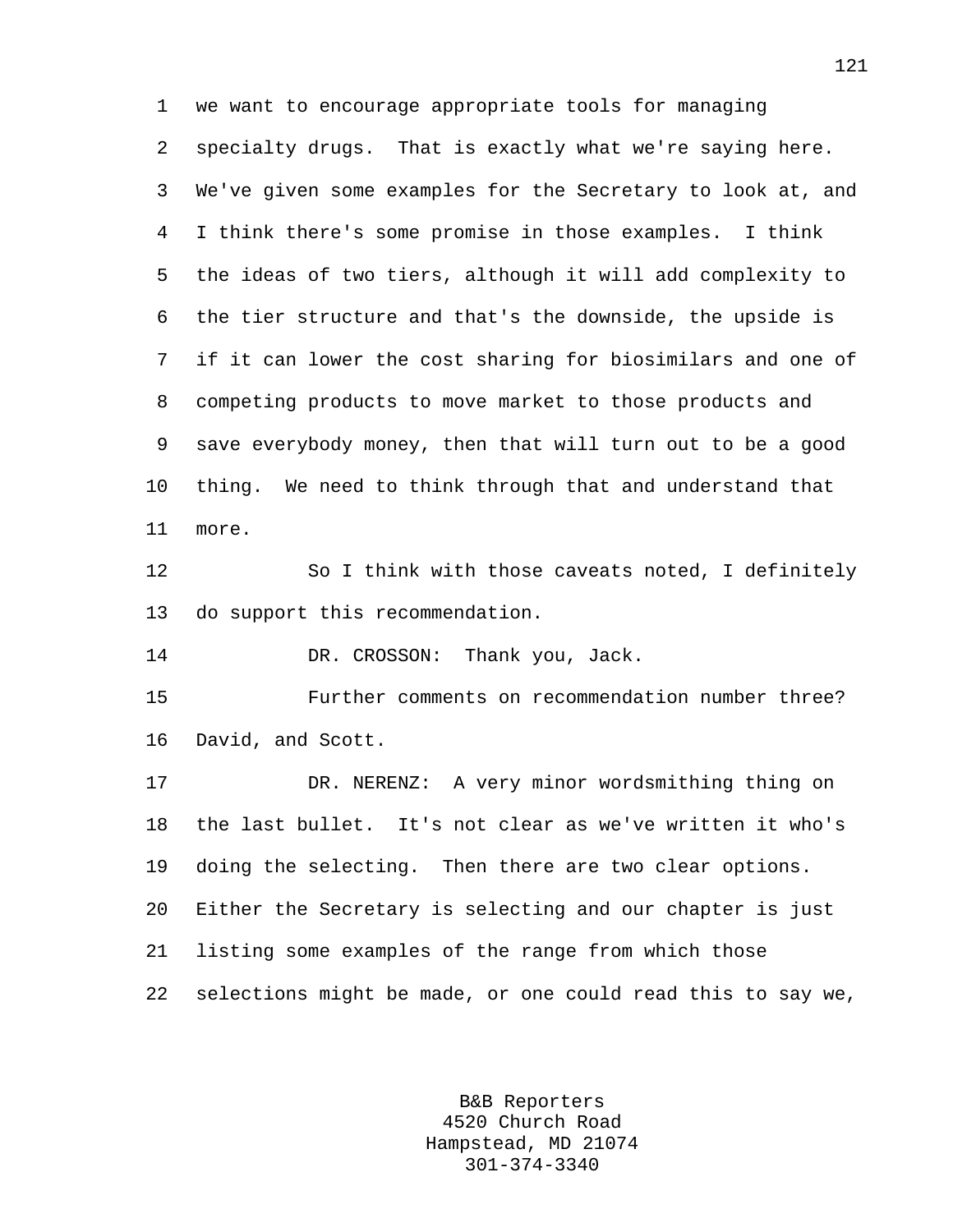1 the Commission, have done the selecting, and in the chapter 2 there is a definitive limited list and that's what we mean 3 by selected.

4 I think the intent here is the former and not the 5 latter, and I don't propose that this wording be changed, 6 but just some footnote or something in the text of the 7 chapter might indicate which of these two possible 8 interpretations.

9 DR. CROSSON: It is the former, and we can do 10 that. And, parenthetically, in response to Craig and Jack, 11 I think the notion of monitoring the classes is something 12 we can do, as well.

13 Further comments. Scott.

14 MR. ARMSTRONG: Briefly, it's a little redundant 15 to points I've made before, but I do believe the tools and 16 some of the other component parts of recommendation number 17 three are critical to the success of number one and number 18 two.

19 I also just generally think it's worth reminding 20 ourselves that through payment policy, we're trying to 21 control a cost that is advancing at a pace that is not 22 appropriate. We're not getting the value from this. On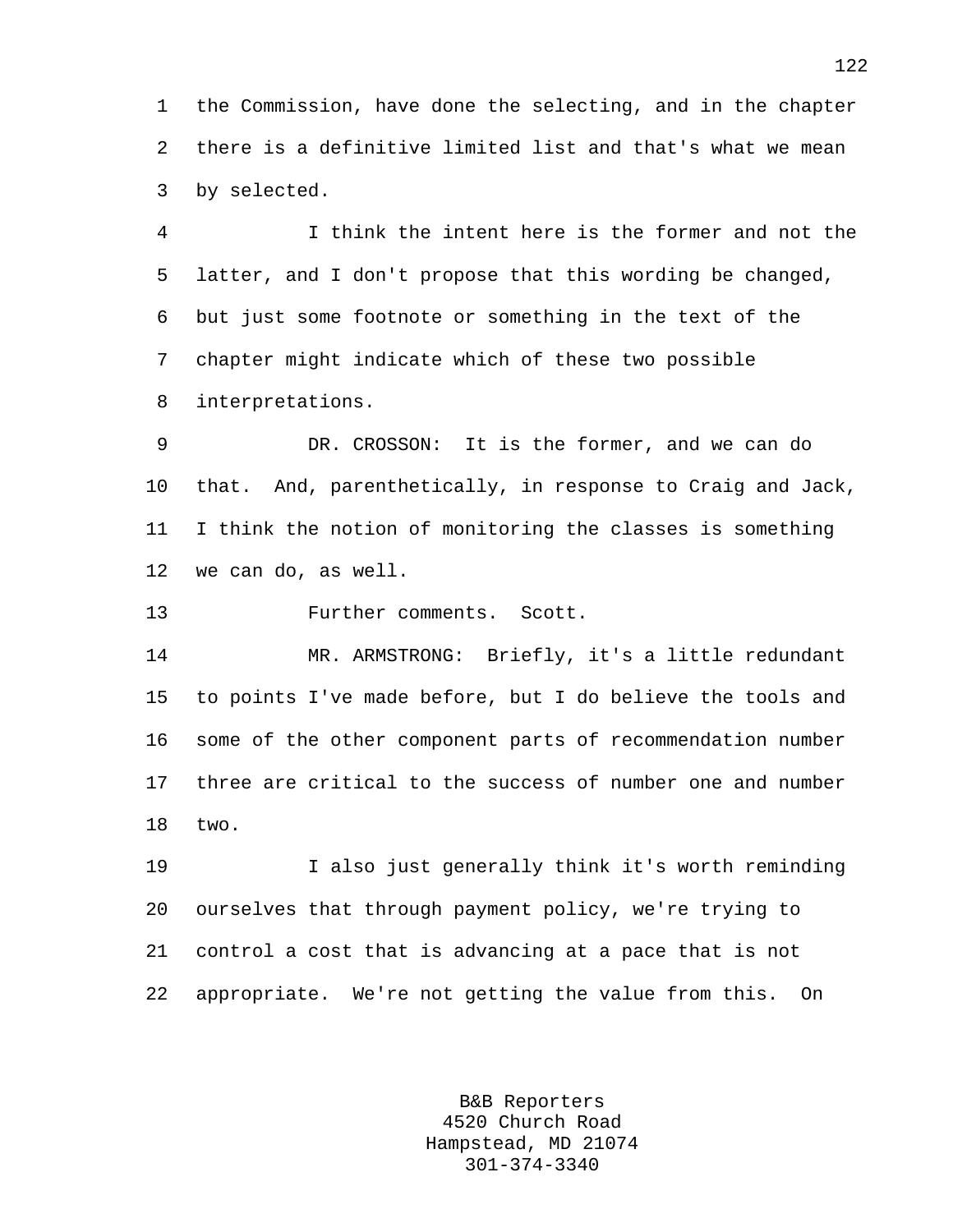1 the other hand, let's remember, investing in the right 2 drugs improves health and saves costs in other parts of our 3 system, and that really affirms the growing importance of 4 having assurance that our beneficiaries are in a 5 relationship with a care delivery system, where their 6 prescriptions and how their prescriptions are managed as a 7 part of their overall care is, in fact, well managed.

8 **I** mean, the percentage of inappropriate costs 9 through the prescriptions our beneficiaries are getting is 10 embarrassingly high. The costs of poorly managed drug 11 therapy is incredibly high, not just in terms of dollars, 12 but in terms of poor health.

13 One of the most important contacts that we have 14 with new Medicare Advantage beneficiaries, for example, is 15 to go through the long lists of prescriptions that our 16 beneficiaries have that don't make any sense when you sit 17 down and actually look at it.

18 And, so, plan sponsors should recognize that the 19 importance of engaging, whether it is through these kinds 20 of tools or more generally, in a real relationship that 21 better improves the care for these patients is probably the 22 most profound way of improving the overall cost trends for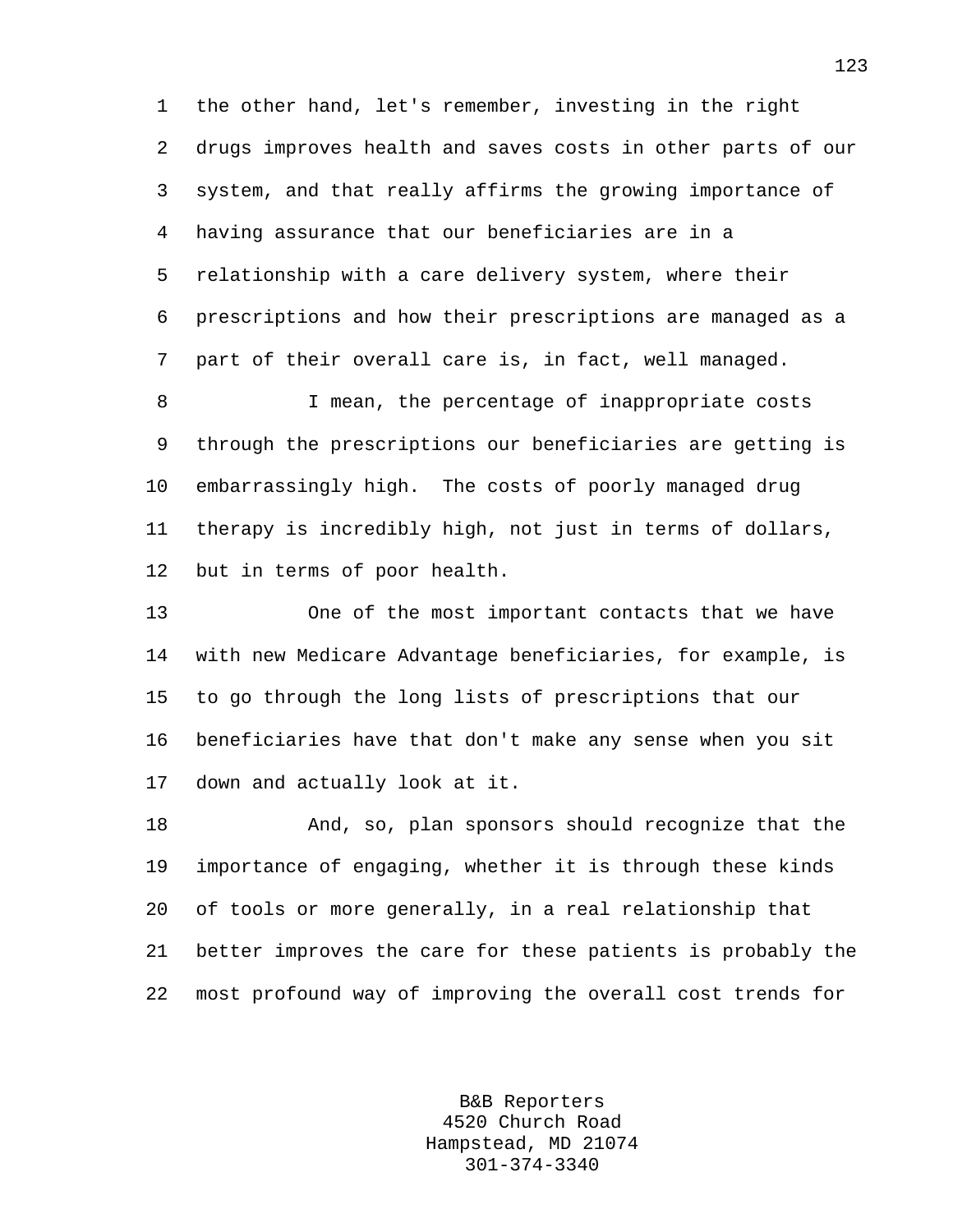1 the use of medications, and we tend to lose sight of that 2 when we're worrying about the mechanics and the complexity 3 of payment policy.

4 So, it's, I know, something we all agree with and 5 would affirm, but I think it's just worth restating.

6 DR. CROSSON: Good points, and what you didn't 7 point out is that this sort of management of the total 8 health care dollar more or less exists within the Medicare 9 Advantage program, and I think a lot of the work that we do 10 here at the Commission, and I think we'll continue to do as 11 we look at delivery system and payment reform, is try to 12 understand whether, in fact, that can take place even in 13 the setting of fee-for-service. It's much more difficult, 14 because Parts A, B, and D are all separate with HIPPA 15 regulations and the like. But, nonetheless, I think it has 16 come up before on the Commission as something to explore 17 and I hope that we will be able to do that, as well. 18 Further comments on recommendation number three.

19 [No response.]

20 DR. CROSSON: Seeing none, we will proceed to 21 vote. All Commissioners in favor of recommendation number 22 three, please raise your hands.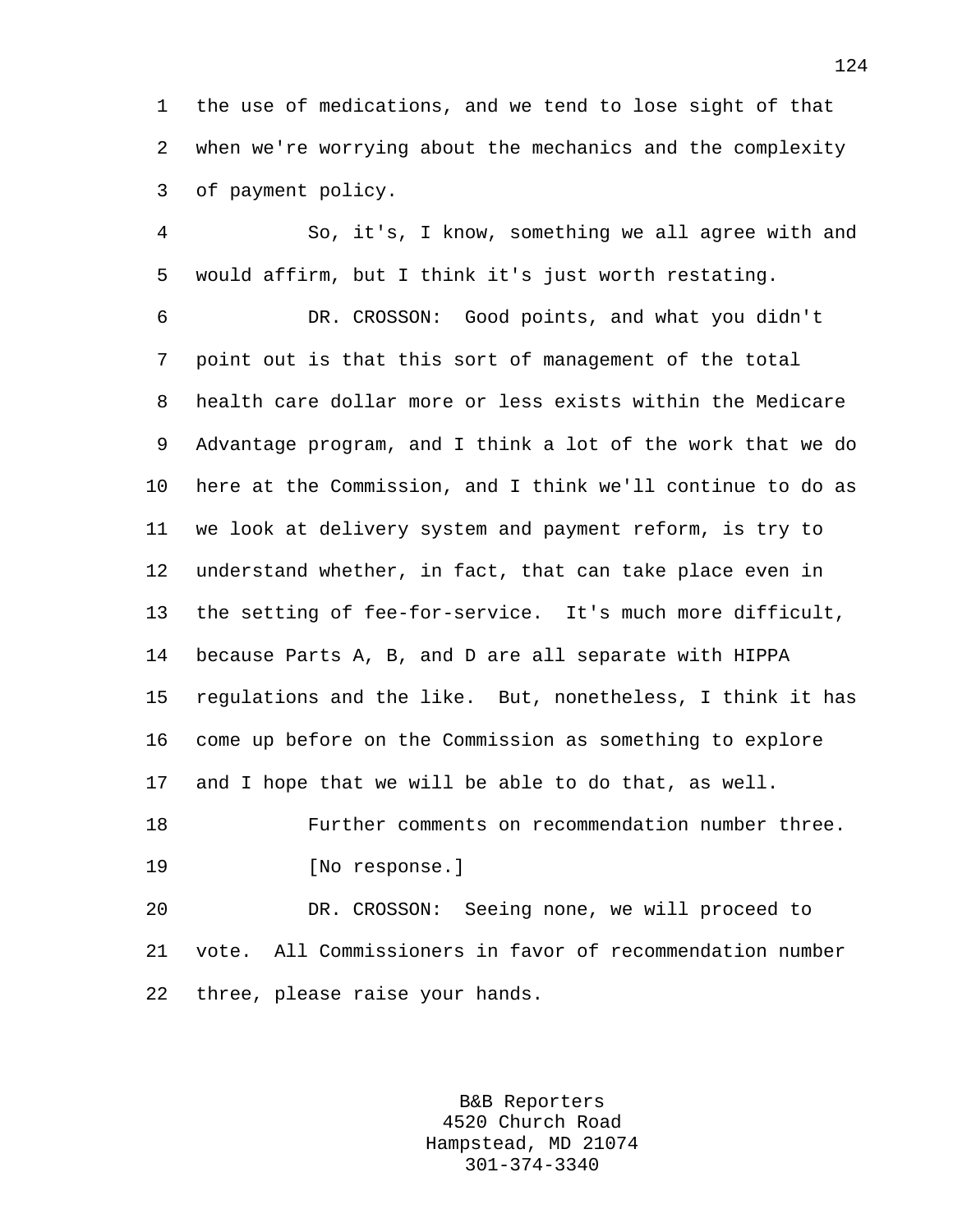1 **I** Show of hands.

2 DR. CROSSON: All opposed.

3 [No response.]

4 DR. CROSSON: Abstentions.

5 [No response.]

6 DR. CROSSON: It passes unanimously.

7 Rachel and Shinobu, thank you very much for this 8 work and your patience during our discussion.

9 We will now proceed to the public comment period. 10 If you wish to make a public comment, please come to the 11 microphone, get in line so we can see who is going to be 12 making comments or how many.

13 **I**Pause.

14 DR. CROSSON: Okay. We have one individual at 15 the microphone. I'll just emphasize the fact that although 16 this is an opportunity to provide input to the Commission, 17 it's not necessarily the best or most timely one. The 18 MedPAC staff, both virtually and personally, are available 19 during the period of time when these policies are 20 developed. As well, we receive, both as Chair and 21 Executive Director and Vice Chairman and other 22 Commissioners, receive written information from interest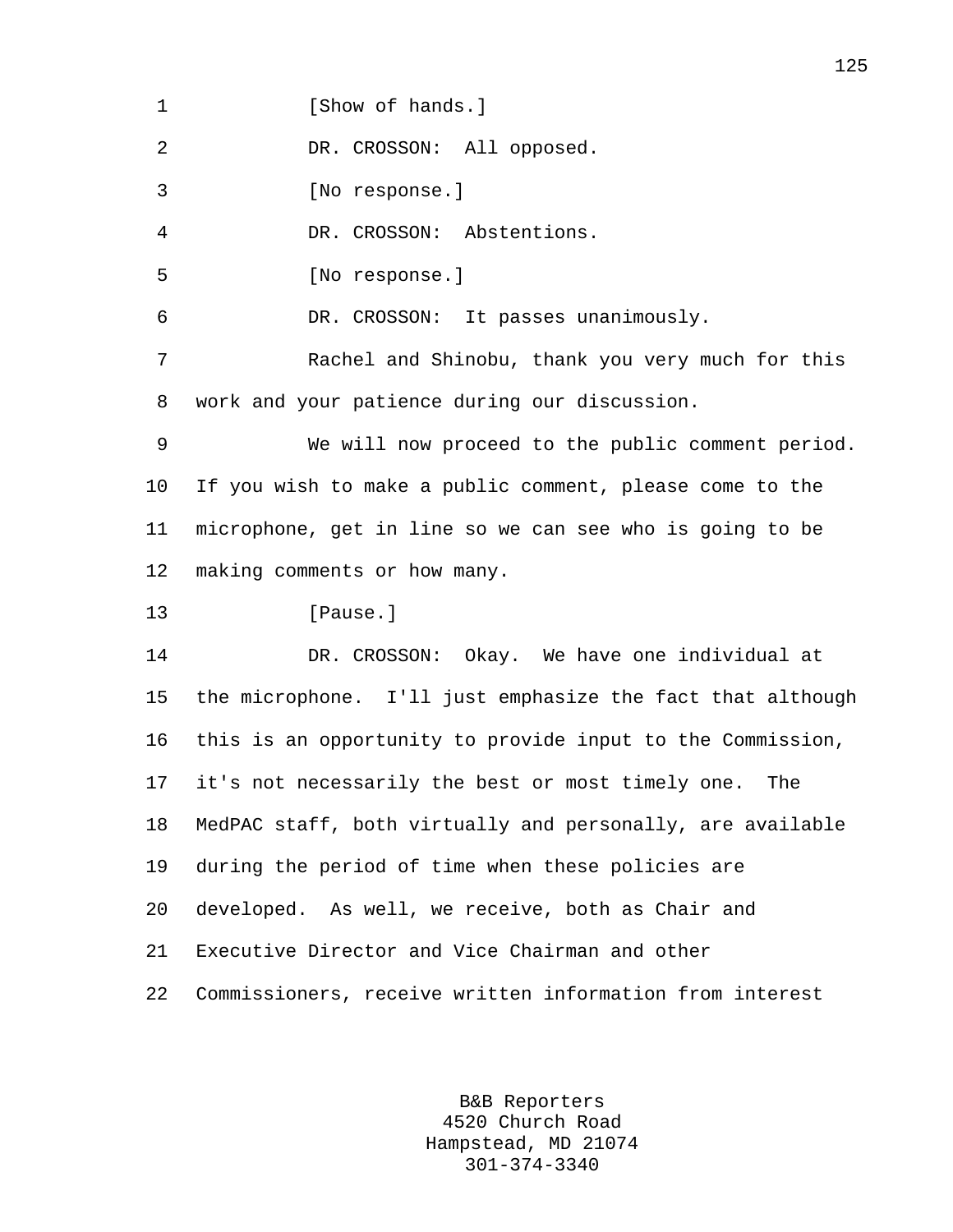1 groups up to the time that we make these determinations.

2 So, there are many other ways of making this input.

3 Having said that, please state your name and your 4 affiliation, if any. When this light goes out, again, that 5 will be the end of the two-minute period of time that you 6 have for comments.

7 DR. VOTTO: Okay. I'll make it quick. My name 8 is John Votto. I'm the CEO of Center Special Care in New 9 Britain, Connecticut. It's mainly a long-term acute care 10 hospital that provides all kinds of programs.

11 I think I understand the presentation of the 12 unified payment system. I understand the statistical work 13 that went into this and, you know, appreciate that. I also 14 see the potential benefits of it. But, I also see a 15 possible wild, wild West of players getting into any player 16 taking any patient. That's my big concern.

17 I think I only have four points to make and one 18 would be that the quality measures be across the continuum, 19 and I'm not sure that they're established yet that we can 20 go for ventilator outcomes across the spectrum right now. 21 So, we know LTCHs have known it for a long time, but SNFs 22 and, you know, home health care, I don't know how that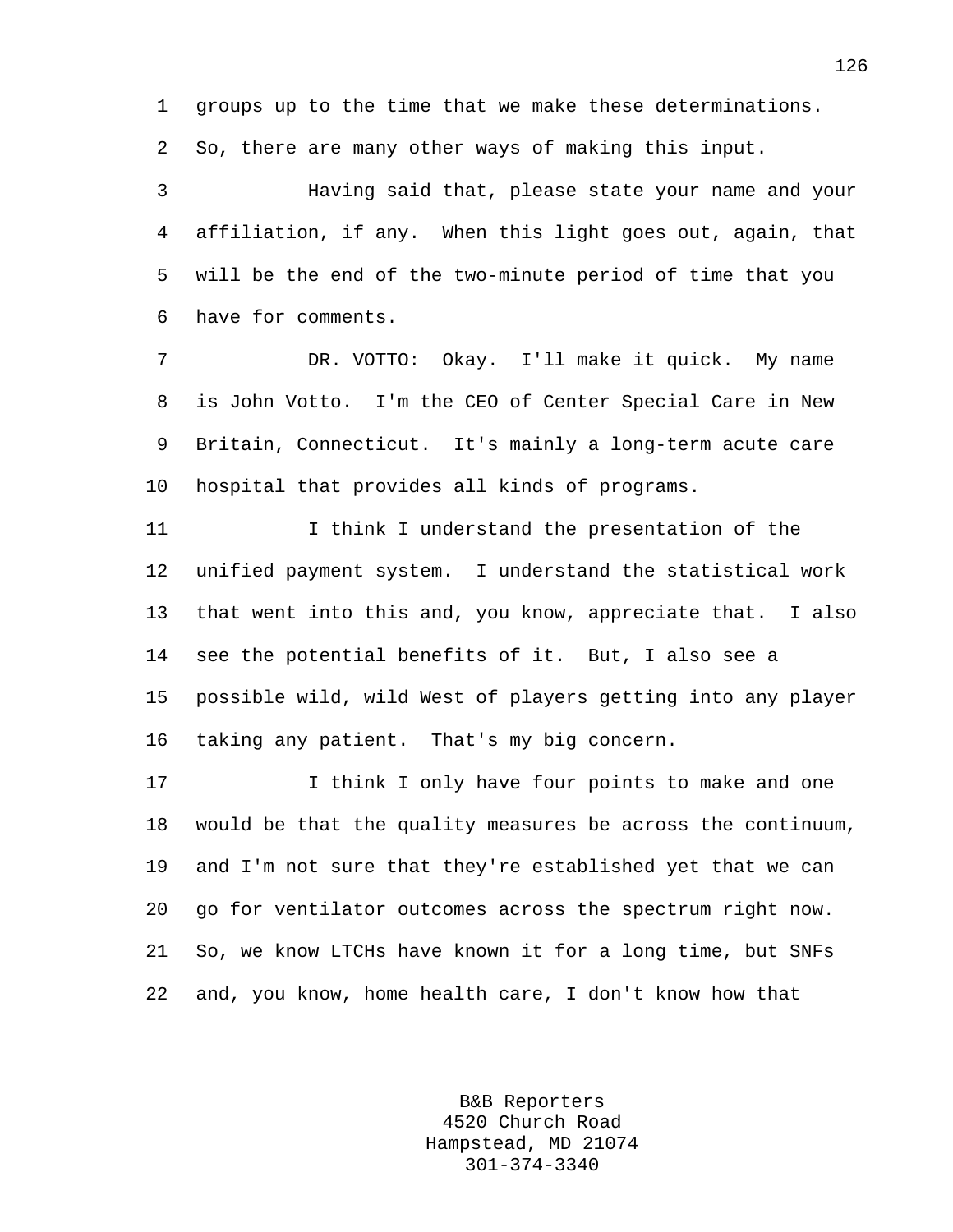1 would all work. So, that would be one thing, that I think 2 they need to be validated before this is rolled out.

3 The other thing is the regulations were mentioned 4 and also the COPs were mentioned. I think that those have 5 to be clarified, because, again, that would be how do we 6 decide who's a hospital that can take wound patients and 7 vent patients and those things, and those COPs, I think, 8 need to be established.

9 You know, I do have a concern about how it 10 affects beneficiaries, Medicare beneficiaries, because of 11 copayments and coinsurance if you change the whole 12 structure of hospital payments, hospital to hospital, those 13 kind of things. So, I'm concerned about that.

14 And, the last thing is that payments do need to 15 be aligned with the burden of care from the provider, so 16 that if we're going to say that you're going to take vents, 17 for instance, and you're going to be -- you're going to 18 upgrade to this, you know, area, and we're going to pay for 19 that infrastructure, which is not inconsequential, then 20 there should be an understanding that that payment -- and I 21 know high-cost outlier payments were mentioned, but we have 22 to be careful about how we do that, because those can be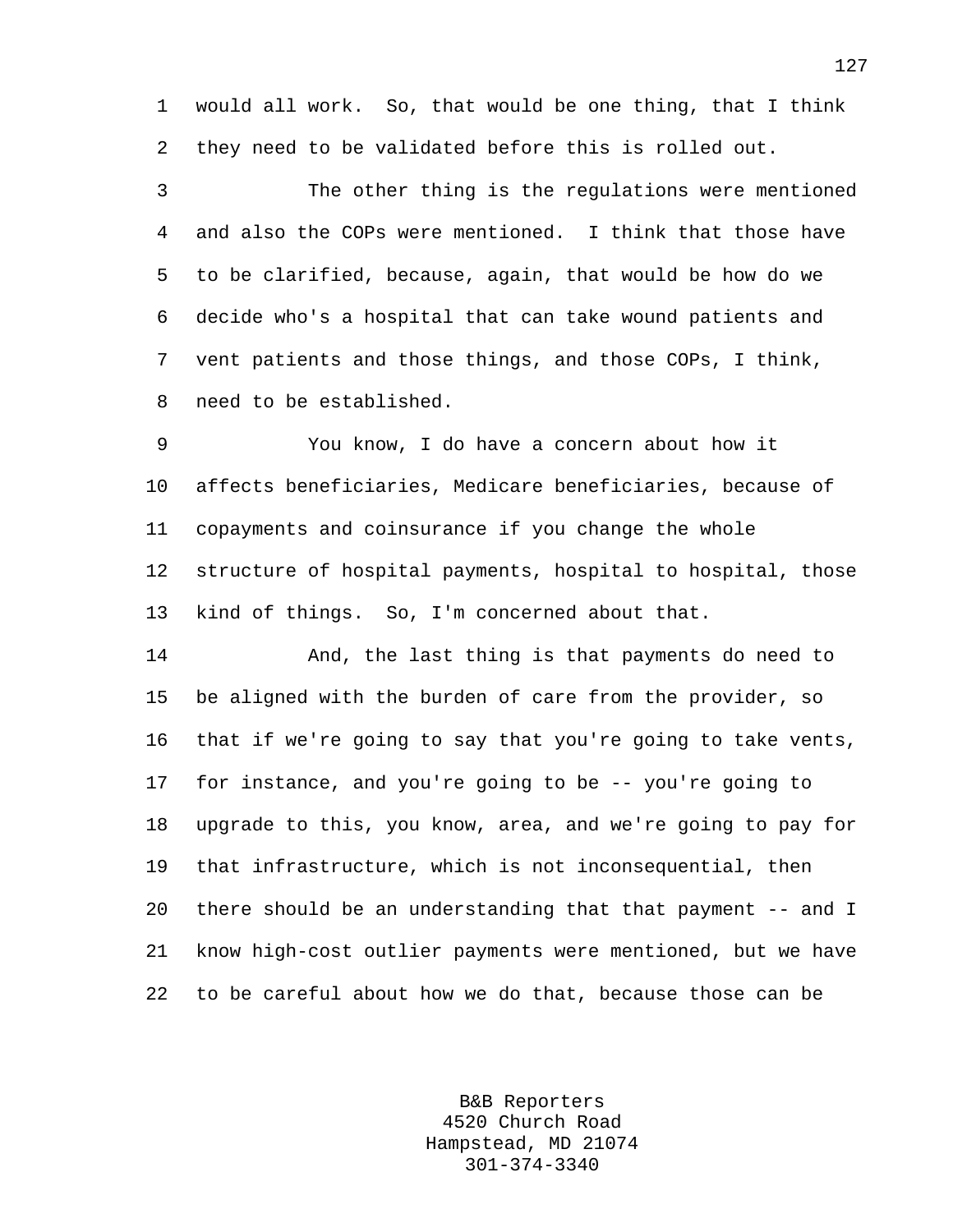1 tweaked, but they may not be enough. 2 So, those are my -- 3 DR. CROSSON: Thank you for your comments. 4 Seeing no one else at the microphone, we are 5 adjourned for lunch and we are due back here at one 6 o'clock. 7 [Whereupon, at 12:30 p.m., the Commission was 8 recessed, to reconvene at 1:00 p.m. this same day.] 9 10 11 12 13 14 15 16 17 18 19 20 21 22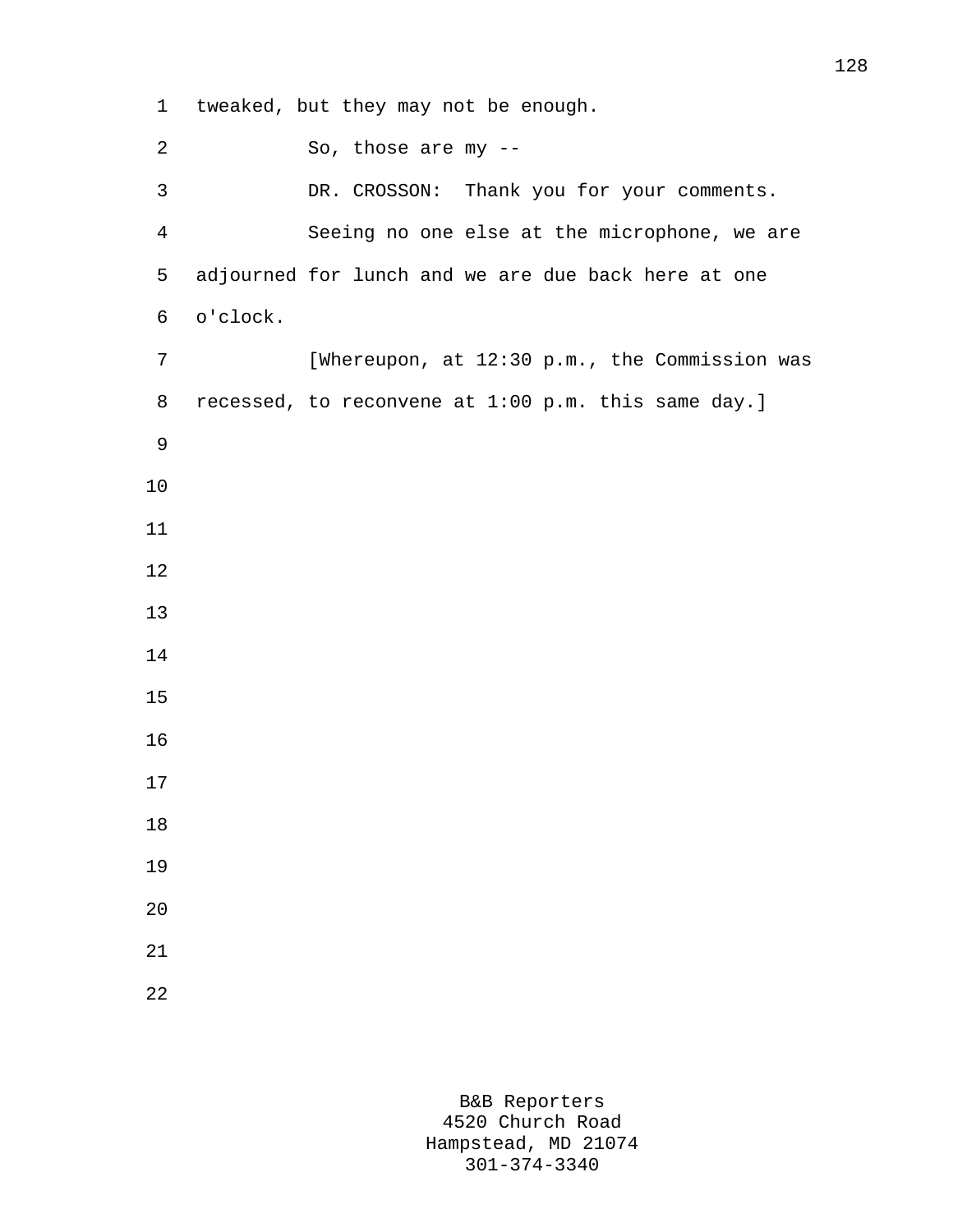1 AFTERNOON SESSION 2  $[1:07 \text{ p.m.}]$ 3 DR. CROSSON: Okay. I think we can begin now. 4 We're a little bit late, but not too bad. 5 So, we're going to have a session this afternoon 6 where we kind of review what we've done before in our 7 discussions with Part B, and then, I think, use this 8 discussion as a launching pad for further work that we do 9 into the next term to try to narrow the choices from among 10 a very nice set that Kim and Nancy have put together. I 11 think if we're going to move forward as we want to with 12 recommendations, we're going to want to do the work to 13 understand more deeply and narrow the set of 14 recommendations that we work on into this coming fall. 15 We do have one recommendation here that we will 16 be voting on today, and Kim, just looking at your body 17 language, it looks like you're going to start. 18 MS. NEUMAN: Good afternoon. Today, we're going 19 to continue our discussion of Part B drug and oncology 20 payment policy issues that we began last spring and that we 21 discussed most recently at the March meeting. 22 Today, we'll focus on three broad issues. First,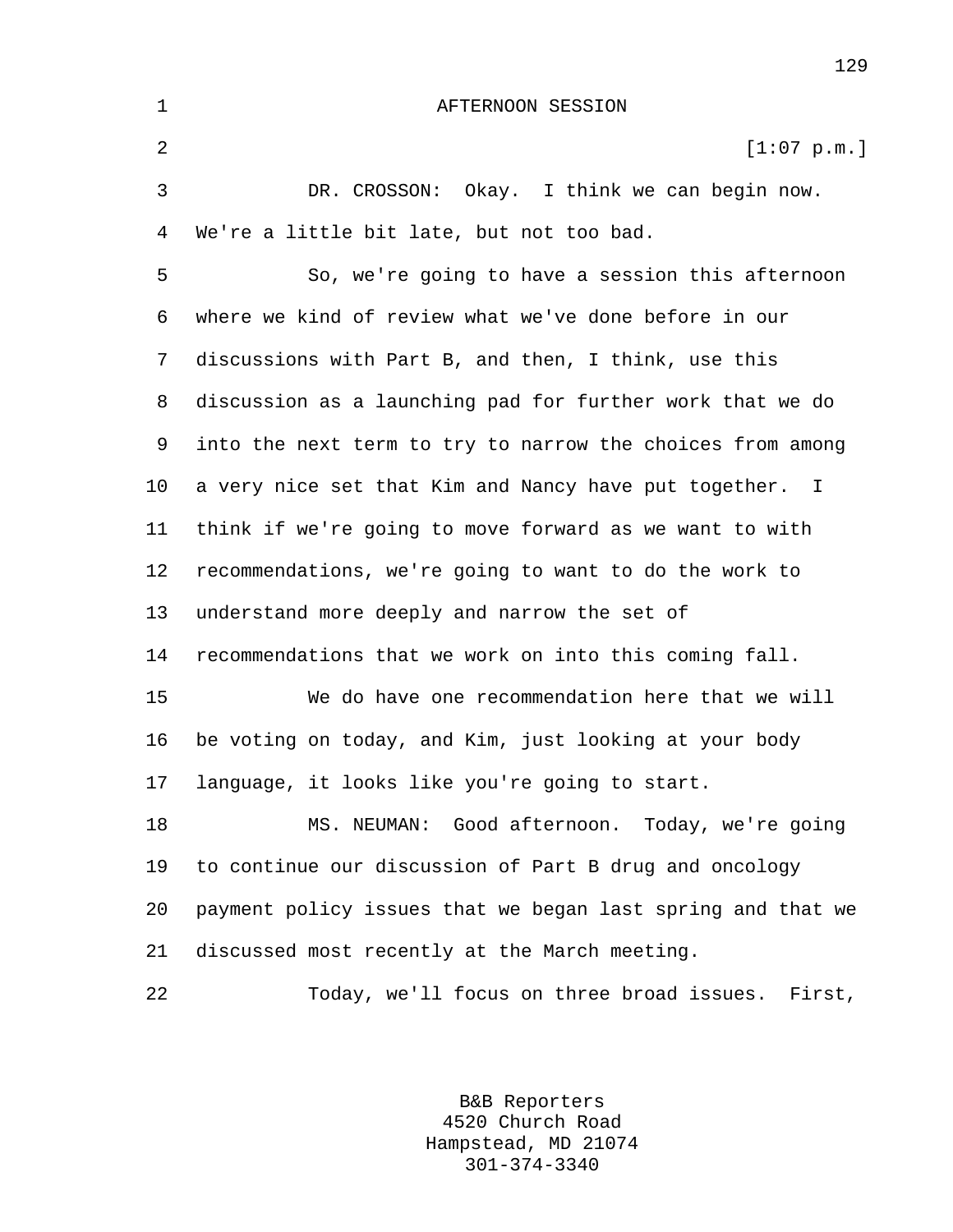1 I'll recap the Part B drug payment policy options that 2 we've been exploring, including an idea to restructure the 3 six percent add-on to ASP as well as broader policy options 4 that could have the potential to increase price competition 5 among Part B drugs or put downward pressure on ASP.

6 Next, we'll discuss the Part B drug dispensing 7 and supplying fees and Commissioners will vote on a 8 recommendation to reduce these fees.

9 Finally, Nancy will review four case studies on 10 improving efficiency of oncology services. Recall that the 11 plan is that all of these ideas will get written up in a 12 June report chapter.

13 Before we begin, I'd like to note that we've made 14 modifications to the mailing materials in a number of 15 places to reflect your discussion in March, some of which 16 we'll highlight as we go through the presentation.

17 In addition, there was one question from that 18 meeting that I'd like to address now. Kathy, you asked 19 about how new drugs are paid under the ASP payment system 20 when ASP data are not available. For the first six months, 21 when ASP data are not available, a new drug is generally 22 paid 106 percent of the wholesale acquisition cost,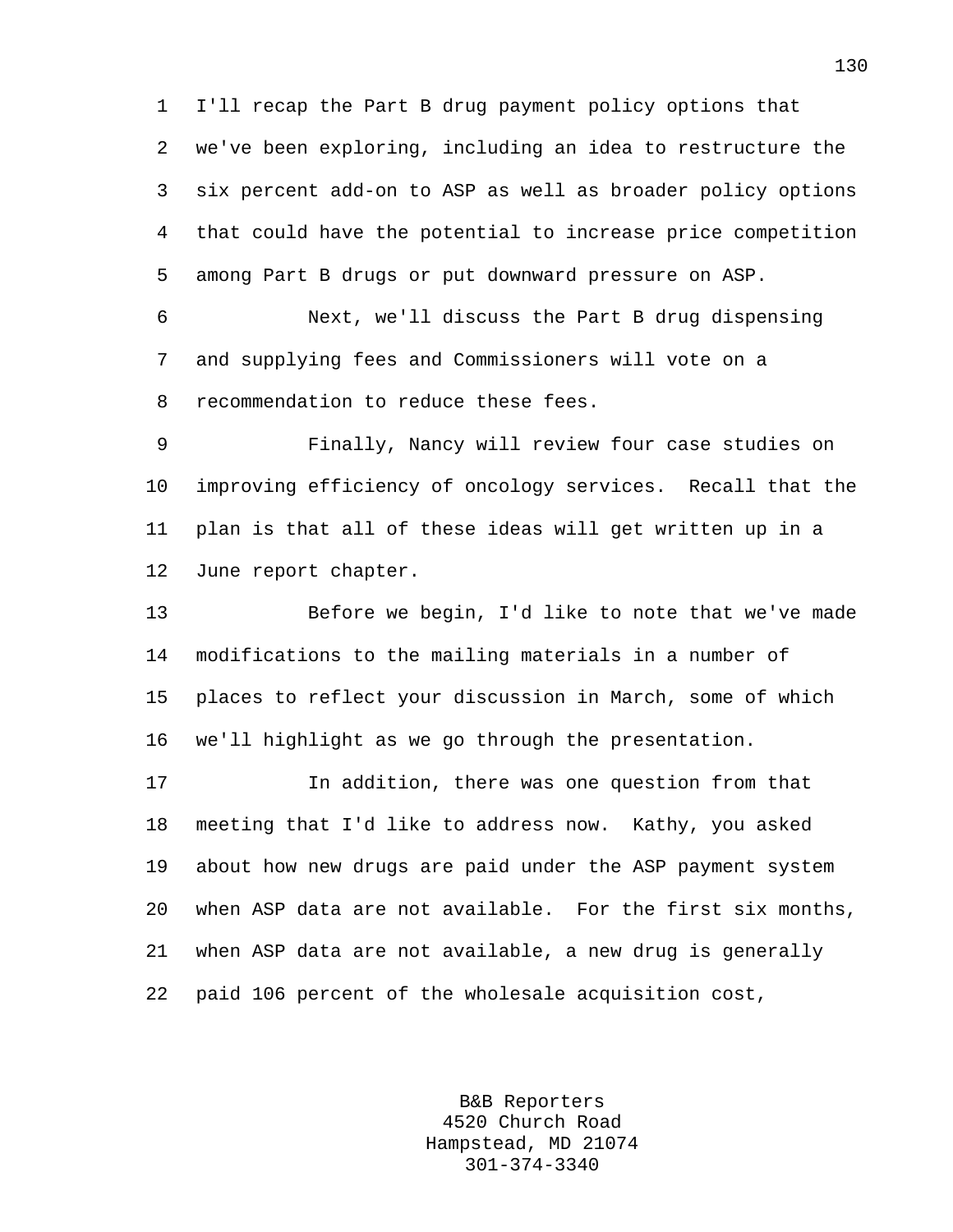1 referred to as WAC. If WAC data are not available, the 2 drug is contractor priced if furnished in the physician 3 office or paid 95 percent of AWP if furnished in the 4 outpatient department.

5 This next slide has background on the ASP payment 6 system. You've seen it before, so I'm not going to go 7 through it now.

8 So, first, we'll talk about the ASP add-on. As 9 we've discussed, the six percent add-on to ASP may create 10 an incentive for use of higher-priced drugs, although it's 11 hard to know if this is occurring because few studies have 12 looked at this issue.

13 We modeled a policy option that converts part of 14 the percentage add-on to a fixed fee that generates 15 savings. The option we modeled is 103.5 percent of ASP 16 plus \$5 per drug per day. Overall, this approach is 17 estimated to save about 1.3 percent, or about \$270 million 18 annually, and that's based on 2014 data, assuming no shifts 19 in utilization in response to the policy.

20 The policy option has the effect of increasing 21 the add-on for drugs with an ASP per administration of less 22 than \$200 and decreasing the add-on for higher-priced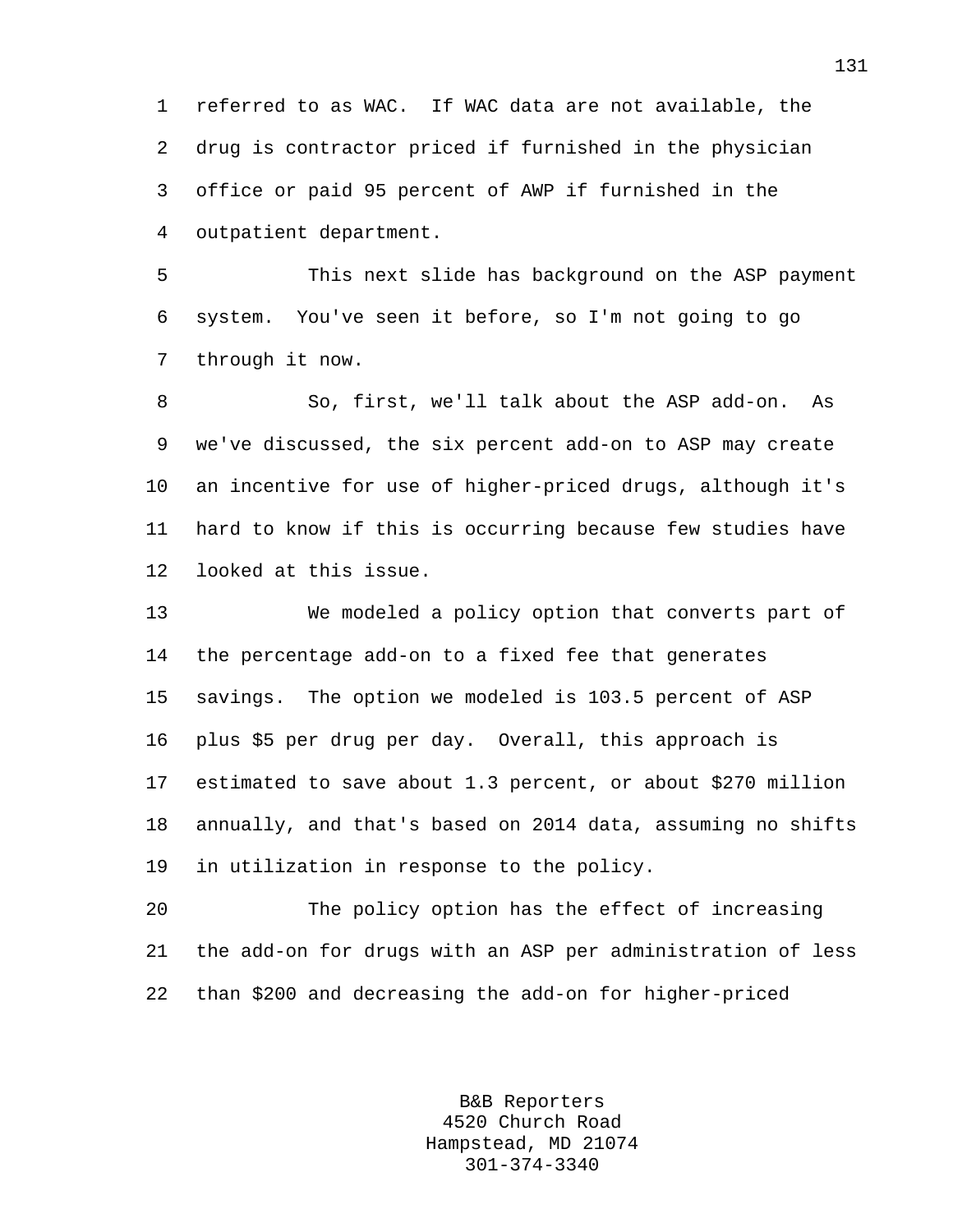1 drugs. The net effect of these changes would be to reduce 2 Part B drug revenues for hospitals and specialties that 3 tend to use high-priced drugs and to increase Part B drug 4 revenues for physicians that tend to use lower-priced 5 drugs.

6 In terms of other implications of the policy 7 option, overall, changes to the add-on may increase the 8 likelihood that a provider would substitute a low-priced 9 drug for a high-priced drug when therapeutic alternatives 10 exist. To the extent that this occurred, it would save 11 more money than we estimated on the earlier slide.

12 Since these policies reduce the add-on payments 13 for expensive drugs, it's possible that some small 14 practices may have difficulty purchasing expensive drugs at 15 the Medicare payment rate, but this would depend on how 16 drug manufacturers respond to the policy change.

17 Some Commissioners have asked about how this 18 policy option would affect the trend toward more hospital-19 based oncology care. It's possible that it could 20 contribute toward that trend, depending on whether oncology 21 practices had difficulty purchasing expensive drugs at the 22 Medicare payment amount.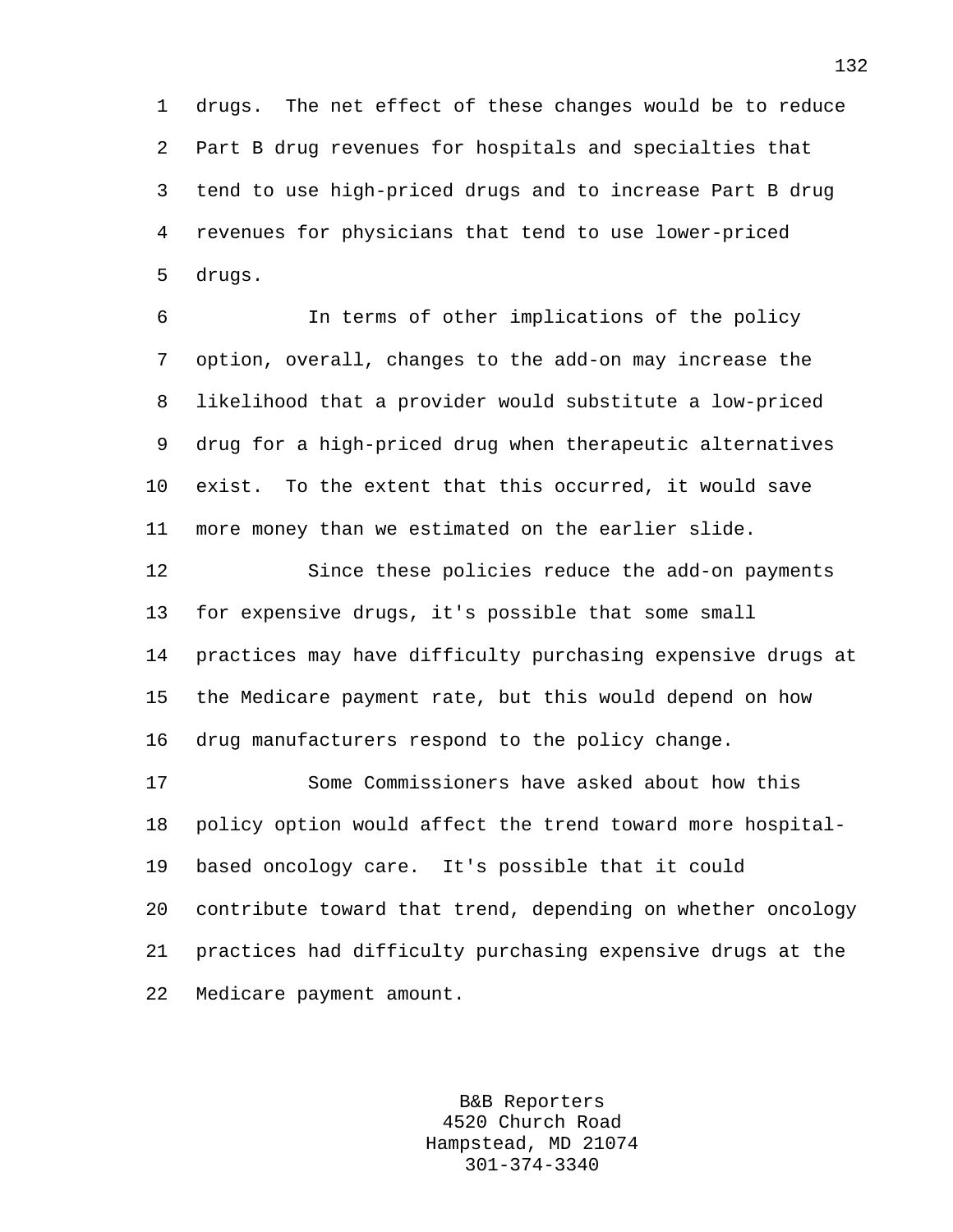1 Next, we'll discuss three options that may 2 increase price competition among Part B drugs or put 3 downward pressure on ASP. The first one relates to ASP 4 inflation growth. Increase in the ASP+6 payment rates for 5 individual drugs are driven by manufacturer pricing 6 decisions. In theory, there's no limit to how much 7 Medicare's ASP+6 payment rate for an individual product can 8 increase over time.

9 Among the 20 highest expenditure drugs, the 10 median ASP growth has exceeded inflation since 2010. A 11 policy option that could be considered is to limit how much 12 Medicare's ASP+6 payment rate can increase over time. This 13 could be done through a manufacturer rebate or a limit on 14 how much Medicare's payment rate to providers can increase. 15 These two approaches differ in terms of which entity bears 16 financial risk. Under a rebate, the manufacturer would 17 bear financial risk for price increases. Under a limit on 18 provider payment rates, providers would bear the financial 19 risk for payment increases -- or, excuse me, price 20 increases.

21 Kathy and Bill Gradison, I just want to note, we 22 expanded the mailing materials here to talk more about the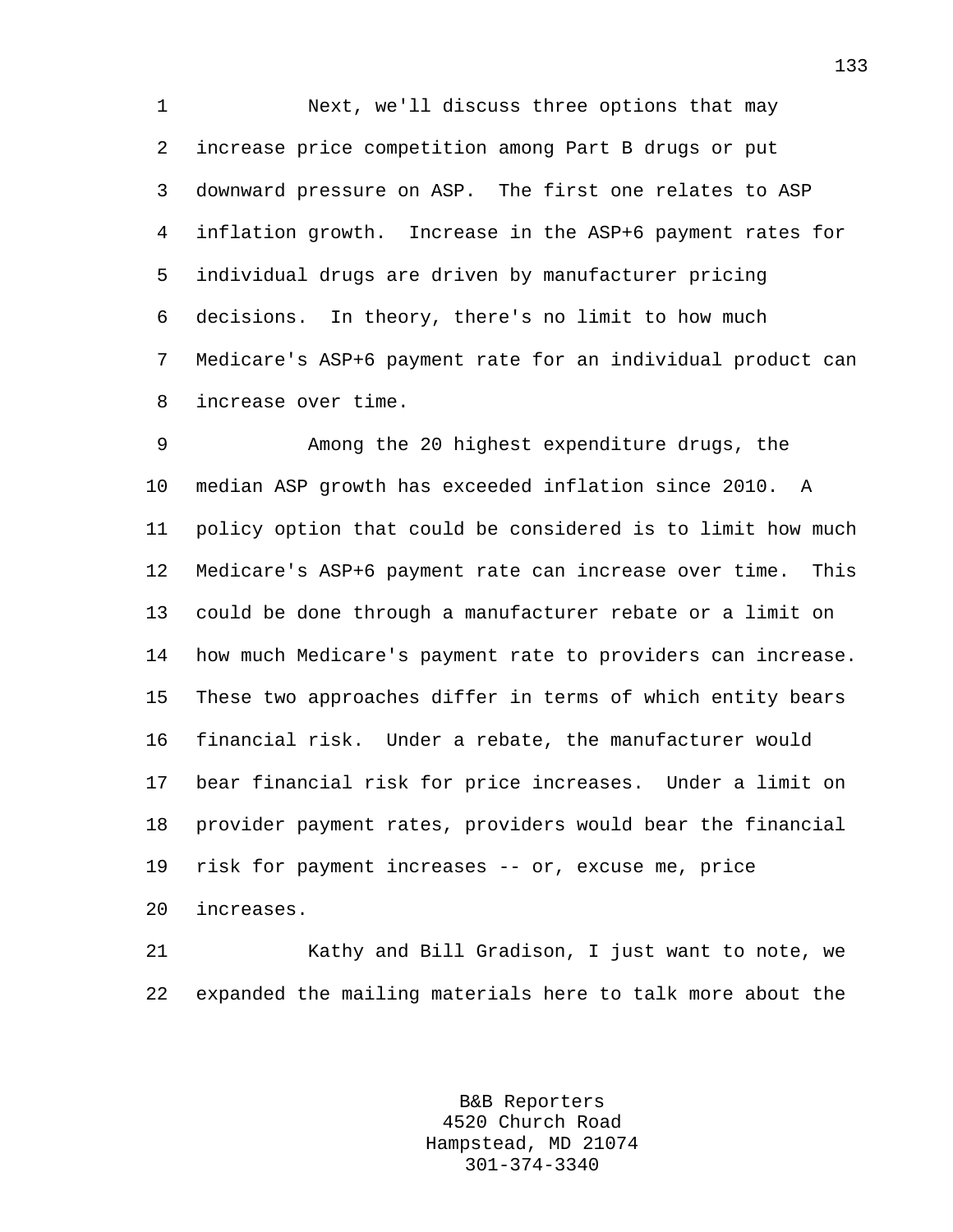1 implications of these policy options for beneficiaries and 2 drugs in shortage.

3 So, next, we have consolidated billing codes. 4 Under the ASP payment system, most single source drugs and 5 referenced biologics receive their own billing code and are 6 paid based on 106 percent of their own ASP. This structure 7 does not promote strong price competition among products 8 with similar health effects.

9 In other work, the Commission has maintained that 10 Medicare should pay similar rates for similar care. Given 11 that principle, a policy option that could be considered is 12 to place products with similar health effects in the same 13 billing code and pay them the same rate. This would be 14 expected to spur price competition and generate savings for 15 beneficiaries in the Medicare program.

16 This type of policy could be considered for a 17 couple different areas. One place is biosimilars and the 18 reference product. Under current policy, all biosimilars 19 associated with the same reference product are in one 20 billing code, but the reference product remains in its own 21 billing code. Instead, a potential policy could be to 22 place all these products in a single billing code based on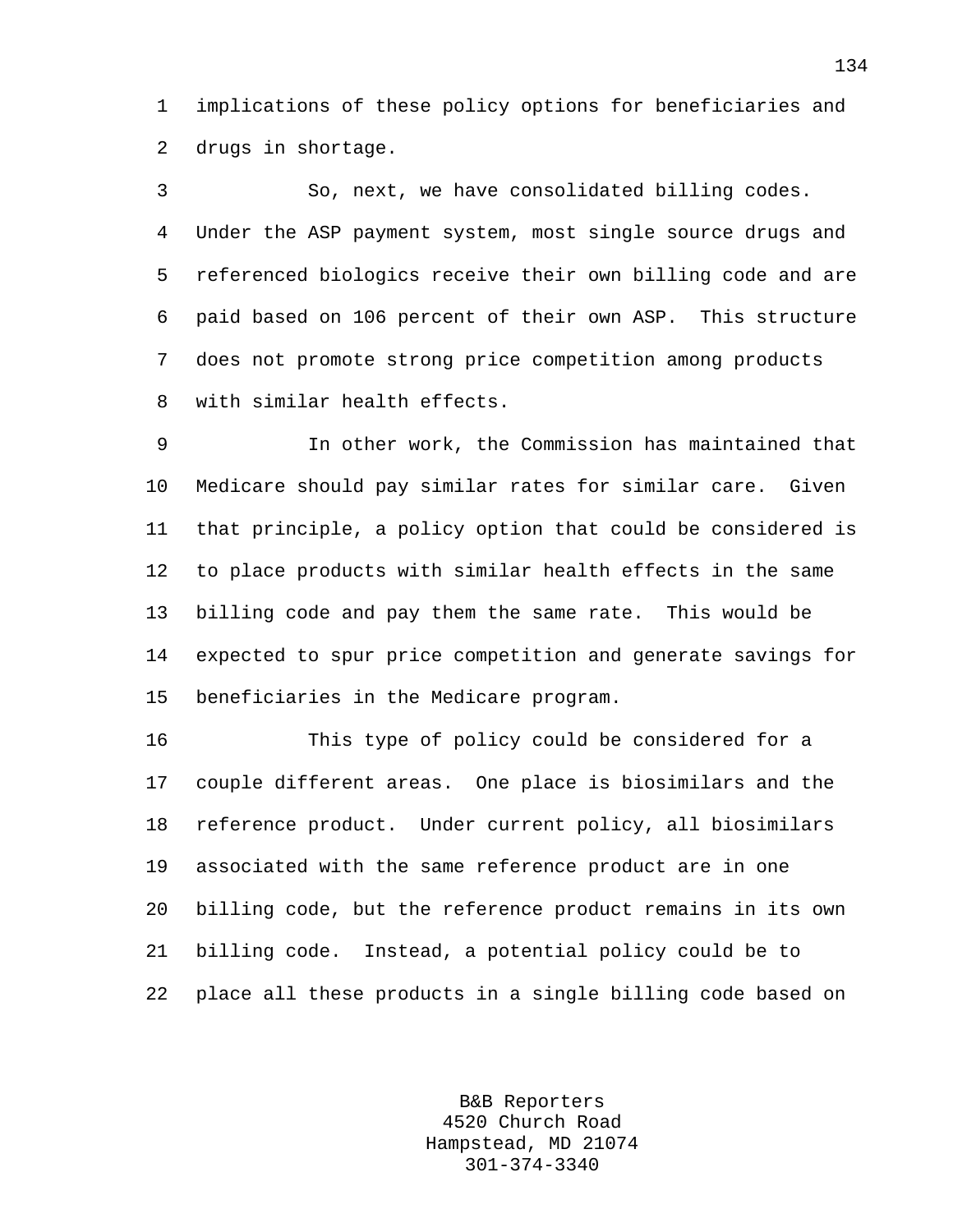1 the FDA's determination that they're biosimilar.

2 This kind of approach could also be considered 3 more broadly beyond biosimilars and applied to other drugs 4 and biologics with similar health effects. In this case, 5 the Secretary could develop a process to obtain clinical 6 input to identify products with similar health effects that 7 would be appropriate to include in the same billing code.

8 Another approach that could be considered to spur 9 price competition for Part B drugs is to restructure the 10 competitive acquisition program. Medicare implemented a 11 CAP program from 2006 to 2008. Physicians who chose to 12 enroll in that program obtained drugs from a vendor rather 13 than buying and billing Medicare directly for the drugs. 14 The program faced challenges due to low physician 15 enrollment and the vendor having little leverage to 16 negotiate favorable prices.

17 Options to restructure the CAP program could be 18 considered. For example, several steps could be taken to 19 encourage physician enrollment. Physicians could be 20 offered the opportunity to share in any savings from the 21 CAP program. At the same time, the ASP add-on percentage 22 could be reduced or eliminated in the traditional buy and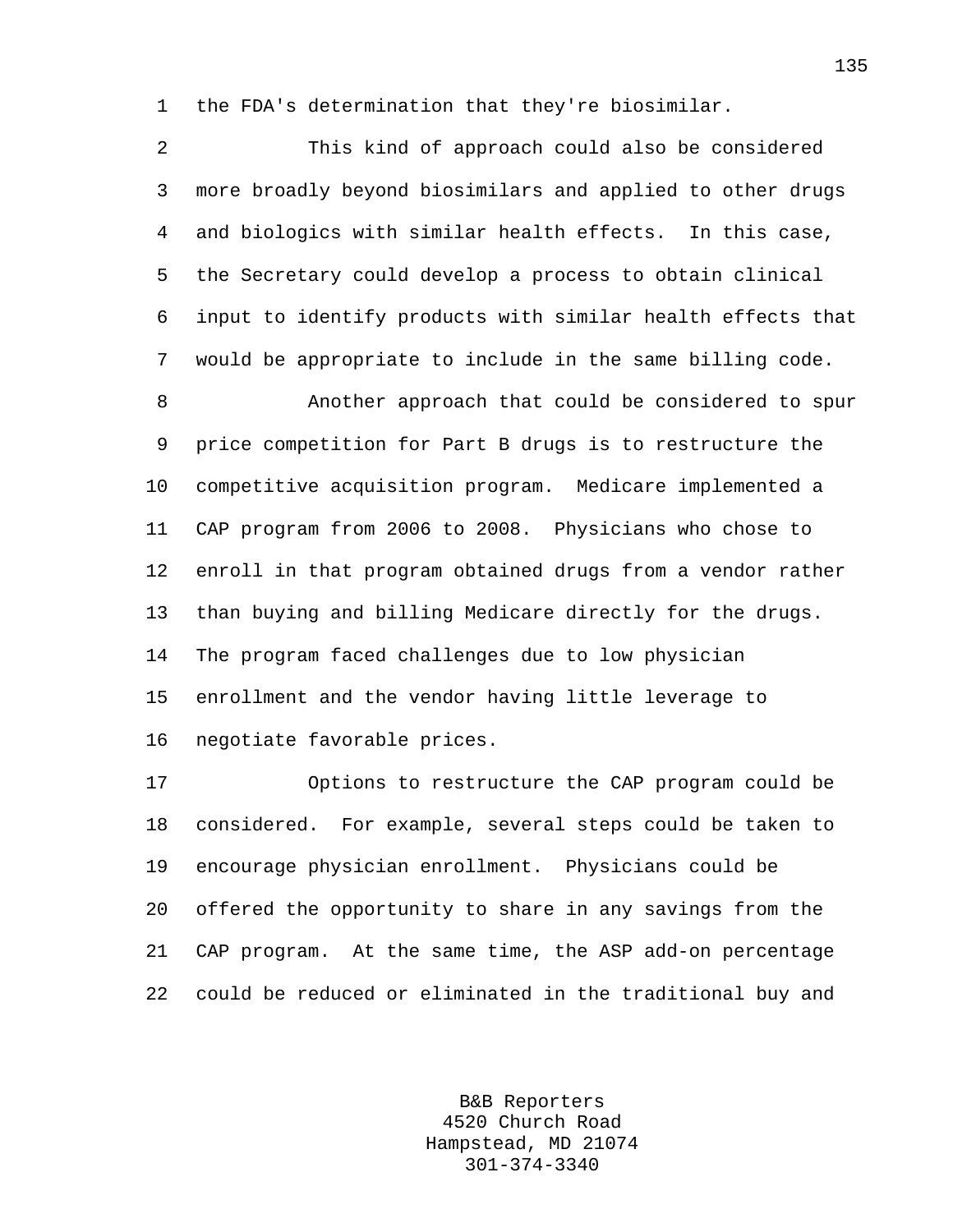1 bill system, making it less attractive. And to reduce 2 administrative burden on physicians, the program could be 3 changed to a stock replacement model or a GPO model.

4 Second, to give the vendor negotiating leverage, 5 the vendor could be permitted to operate a formulary and 6 any savings could be shared with the vendor, too.

7 Finally, to the extent that the program led to 8 lower prices, the savings could be shared with 9 beneficiaries through lower cost sharing.

10 Next, we have the issue of the dispensing and 11 supplying fees, an issue you will vote on today. As you'll 12 recall, in 2014, Medicare and beneficiaries spent about 13 \$155 million on the Part B dispensing and supplying fees. 14 In 2014, the inhalation drug dispensing fee is \$33 per 30- 15 day supply and \$66 per 90-day supply of inhalation drugs. 16 The supplying fee is \$24 for the first prescription in a 17 30-day period and \$16 for each additional prescription in 18 that 30-day period for three categories of Part B furnished 19 pharmacy drugs.

20 These dispensing and supplying fee rates were 21 established in 2006 based on limited data. OIG reported 22 that Medicare Part D and Medicaid paid dispensing fees of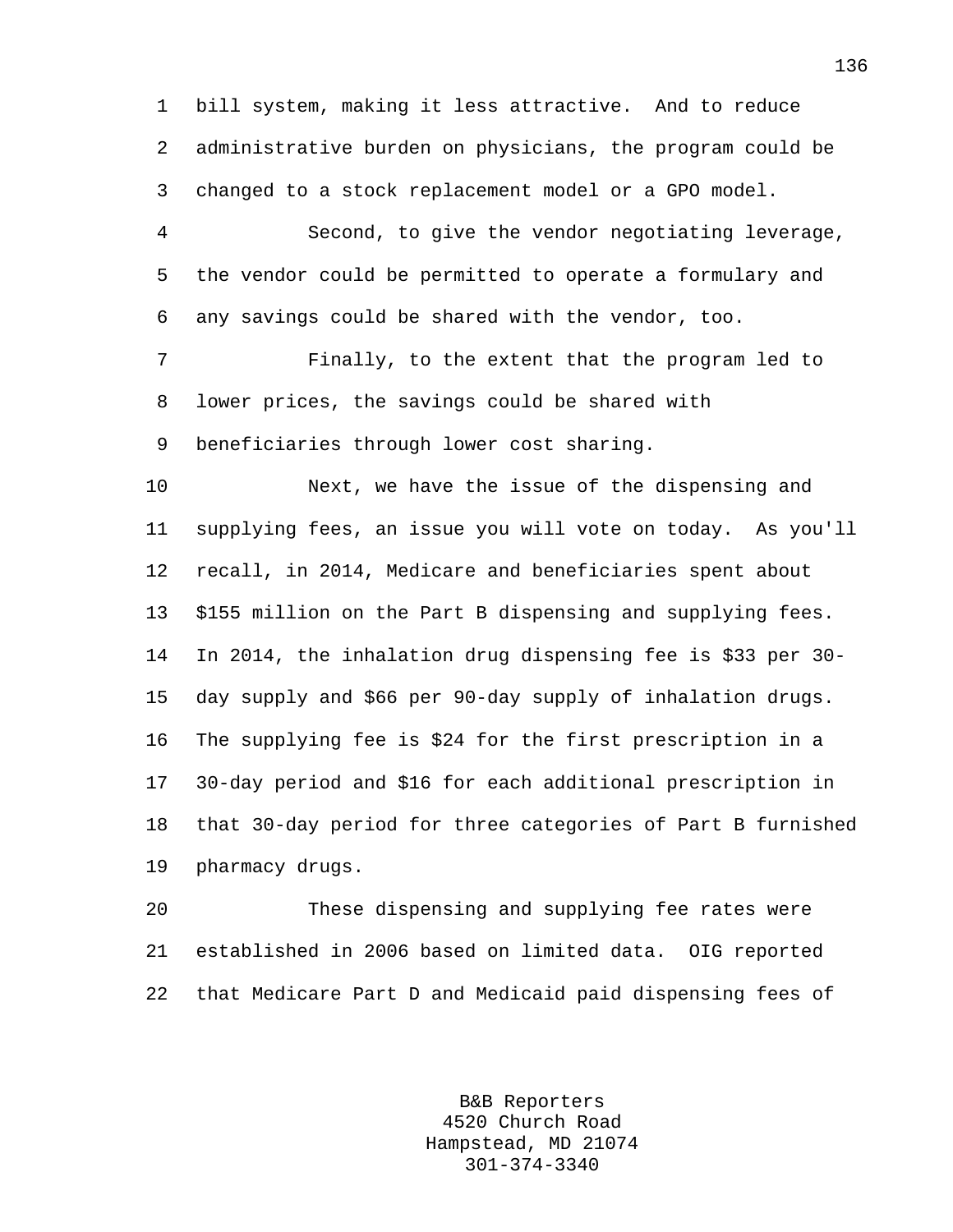1 less than \$5 for these categories of drugs in 2011.

2 So, this brings us to the draft recommendation, 3 which reads: The Secretary should reduce the Medicare Part 4 B dispensing and supplying fees to rates similar to other 5 payers.

6 In terms of implications, this draft 7 recommendation would reduce Medicare program spending by 8 between \$50 million and \$250 million over one year and by 9 less than \$1 billion over five years. The draft 10 recommendation would reduce total Medicare revenues to 11 these suppliers by less than five percent. And we do not 12 expect an adverse impact on beneficiary access or 13 providers' willingness or ability to serve Medicare 14 beneficiaries. 15 So, now, I'll turn it over to Nancy to talk about 16 oncology services. 17 MS. RAY: So, now, we are going to turn to the 18 four case studies of approaches used by Medicare and other 19 payers and providers that have attempted to improve the

20 value of oncology drug spending. These case studies will

21 be included in the June report chapter.

22 We focus on oncology drugs, chemotherapy, and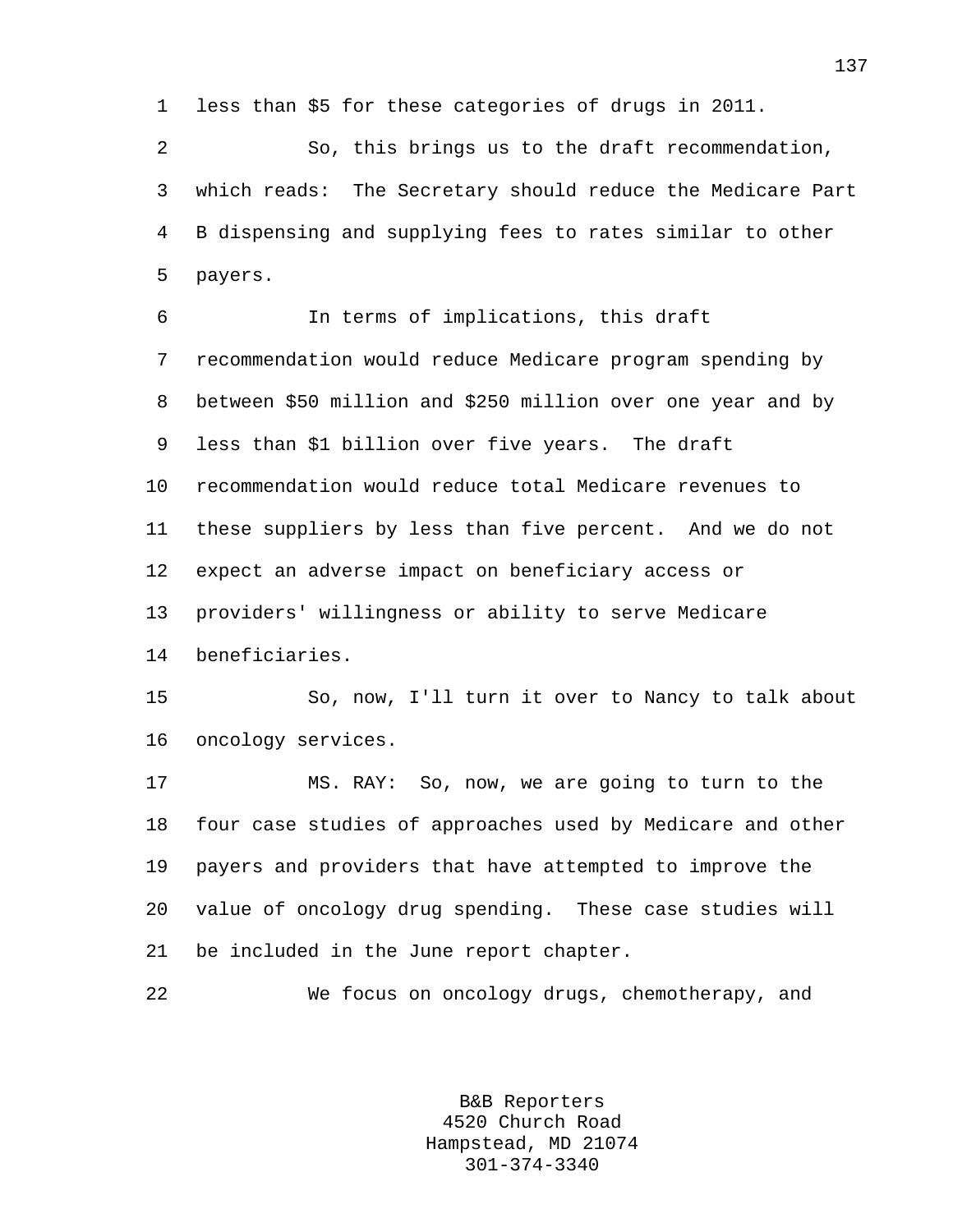1 supportive drugs because Medicare spending is substantial, 2 roughly \$11 billion in 2014. Our preliminary bundling 3 analysis included in our June 2015 report found that 4 oncology drugs accounted for nearly half of a total six-5 month episode spending.

6 The case studies we are discussing today is a 7 continuation of our June 2015 report chapter that began to 8 explore approaches for bundling oncology services.

9 The first two case studies are relatively narrow 10 approaches that affect the drug price and drug selection. 11 Outcomes-based risk sharing agreements are made between 12 payers and product manufacturers and oncology clinical 13 pathways are used by some commercial payers and providers. 14 The broader case studies attempt to redesign the delivery 15 of care by affecting the use of drugs as well as other 16 services, an oncology medical home implemented by CMS and 17 an oncology episode of care approach implemented by a 18 commercial payer. These are the same four case studies we 19 discussed during the March meeting, so I'm going to 20 describe them pretty quickly, but I'm happy to answer any 21 questions at the end of the presentation.

22 So, regarding outcomes-based risk sharing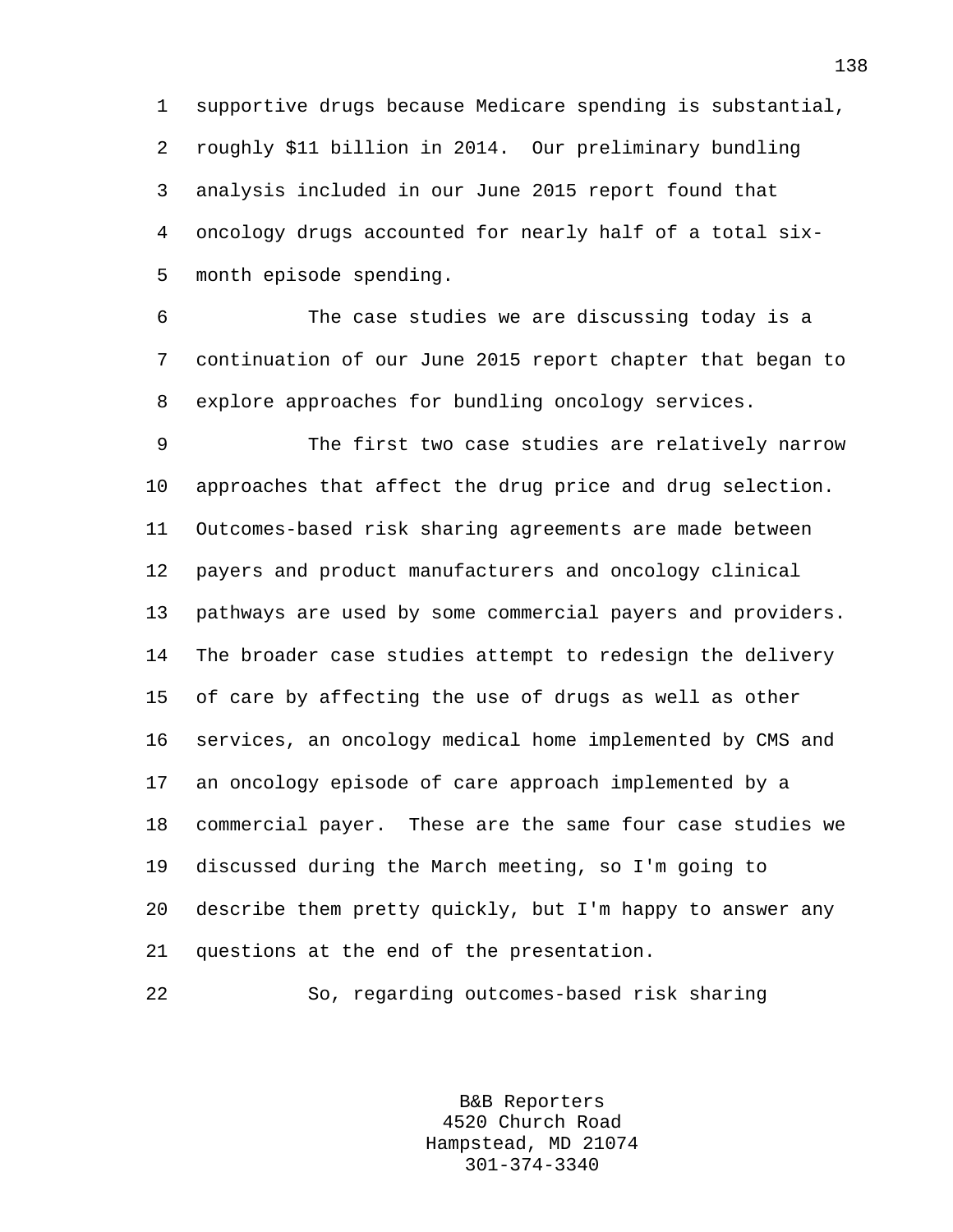1 agreements, from the payers' perspective, these agreements 2 are intended to improve the value of drug spending by 3 linking the price of a drug to its effectiveness. In your 4 briefing paper, we summarized an arrangement in the United 5 Kingdom between the National Health Service and the product 6 developer for Velcade, bortezomib, a product used to treat 7 multiple myeloma, administered in the office or hospital 8 outpatient setting. Under the agreement, the product 9 developer refunds the full cost of the product to the payer 10 for patients who have less than a partial response. The 11 response is based on a biomarker for disease progression. 12 Outcomes-based risk sharing agreements have also 13 been implemented for non-oncology drugs. Because these 14 agreements are usually proprietary, we were not able to 15 find current information online about the level of rebate 16 or product replaced under this agreement. 17 Our next case study is oncology clinical 18 pathways, and their goal is to reduce prescribing 19 variability, maintain or improve quality of care, and 20 reduce costs of care. Pathways are detailed evidence-based 21 treatment protocols that identify specific treatment

22 options based on maximizing survival benefit, minimizing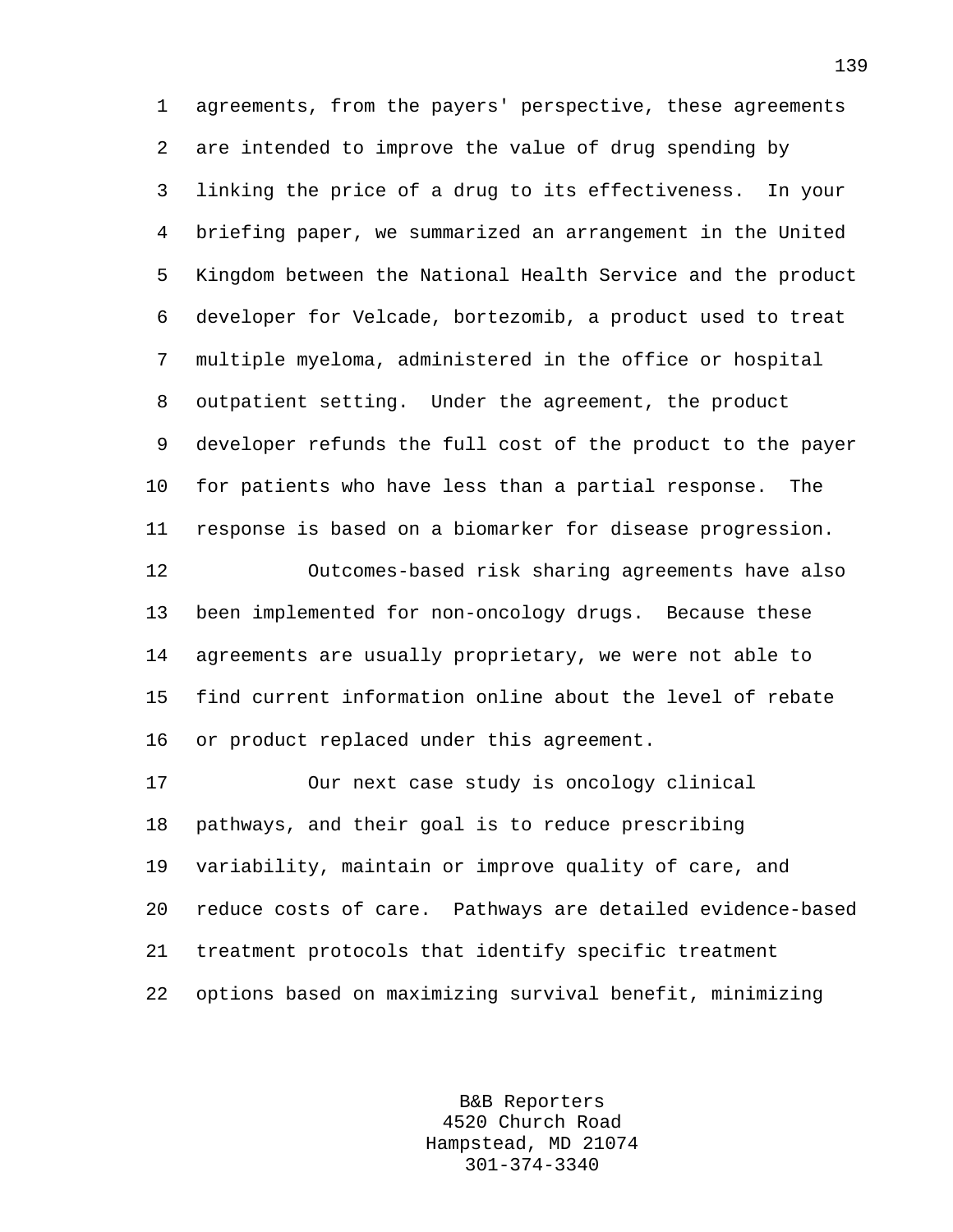1 toxicity risk, and then cost. Pathways are more specific 2 than guidelines, but often based on guidelines. Some 3 providers have linked financial incentives to the use of 4 pathways. For example, payment could be adjusted based on 5 pathway adherence.

6 Rita, in response to your comment, the draft 7 chapter summarizes some of the issues raised by researchers 8 and stakeholders about the processes used to develop 9 clinical guidelines and pathways.

10 Moving to the two broader approaches, the first 11 is CMS's oncology medical home. Its goal was to improve 12 health outcomes and through improvements in access and 13 coordination of care, reduce admissions and ED visits and 14 total cost of care. The oncology medical home builds on 15 the concept of patient-centered care under which a 16 designated provider is responsible for complying with 17 several requirements, such as integrated care and enhanced 18 access.

19 CMS provided a grant to test the Community 20 Oncology Medical Home, COME Home. The demo ran between 21 2012 and 2015. Seven practices participated. Practices 22 had enhanced capabilities, including same-day appointments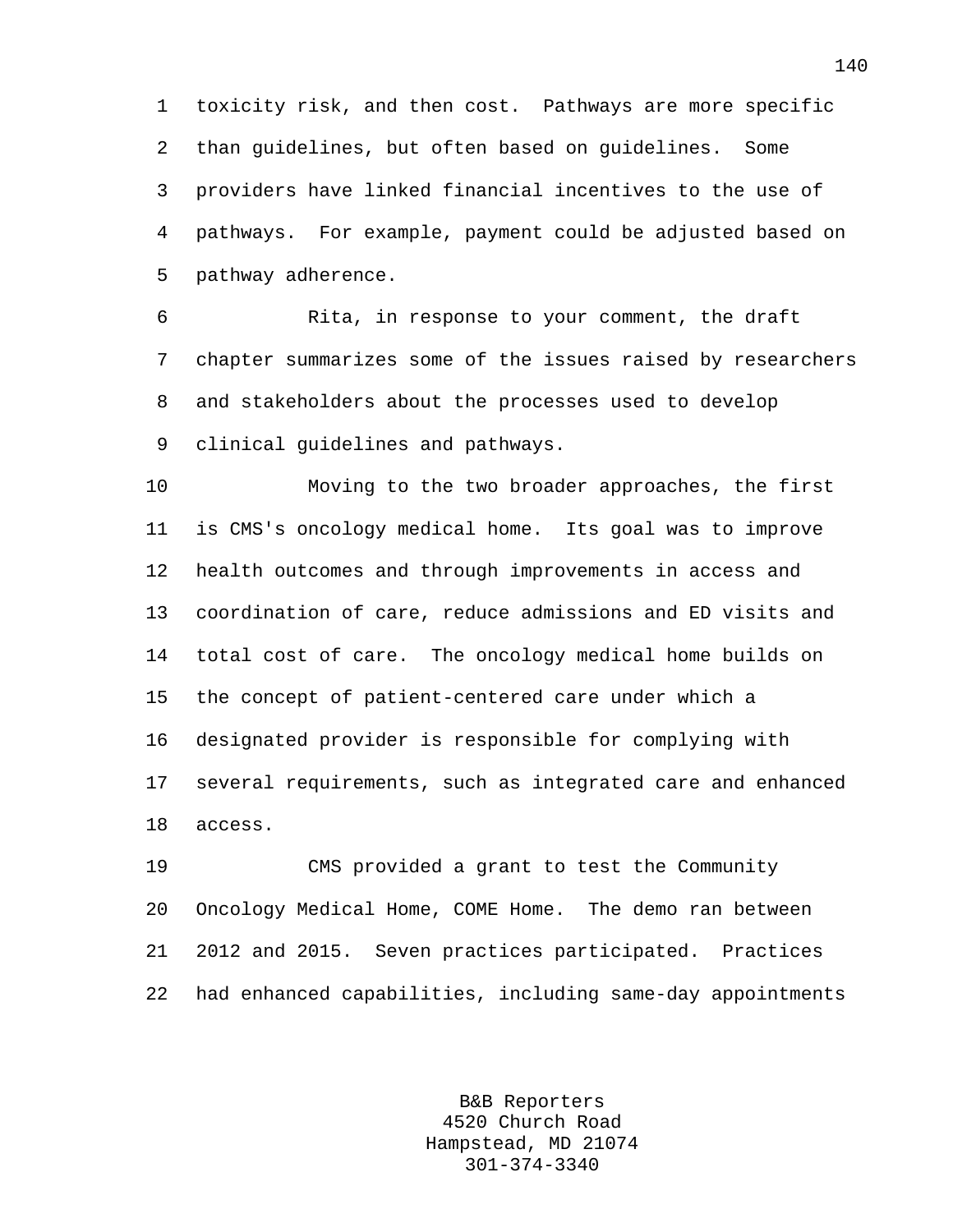1 and extended and weekend hours. We are still awaiting for 2 CMS's evaluation of the program that compares the outcomes 3 of participants to a control group to see what type of 4 effect the program had on outcomes and spending.

5 Herb, in response to your question, Medicare's 6 local coverage determinations apply during the demo.

7 The last case study is an episode of care 8 approach implemented by United Healthcare. Its goal was to 9 reduce potential financial incentives to prescribe one drug 10 versus another. The pilot paid participating practices 11 ASP+0 percent and repurposed the ASP add-on as an episode 12 fee. Practices were eligible for shared savings that was 13 linked to improving the survival rate or decreasing cost.

14 Under the three-year pilot, total spending 15 decreased, and this was linked to decreases in 16 hospitalizations and radiology. However, drug spending 17 increased. The larger scope of the episode means if a more 18 expensive drug or longer chemotherapy regimen is 19 appropriate, oncologists have the flexibility to do so 20 without jeopardizing overall savings.

21 The upcoming CMMI oncology care model will test 22 an episode of care approach for participating practices.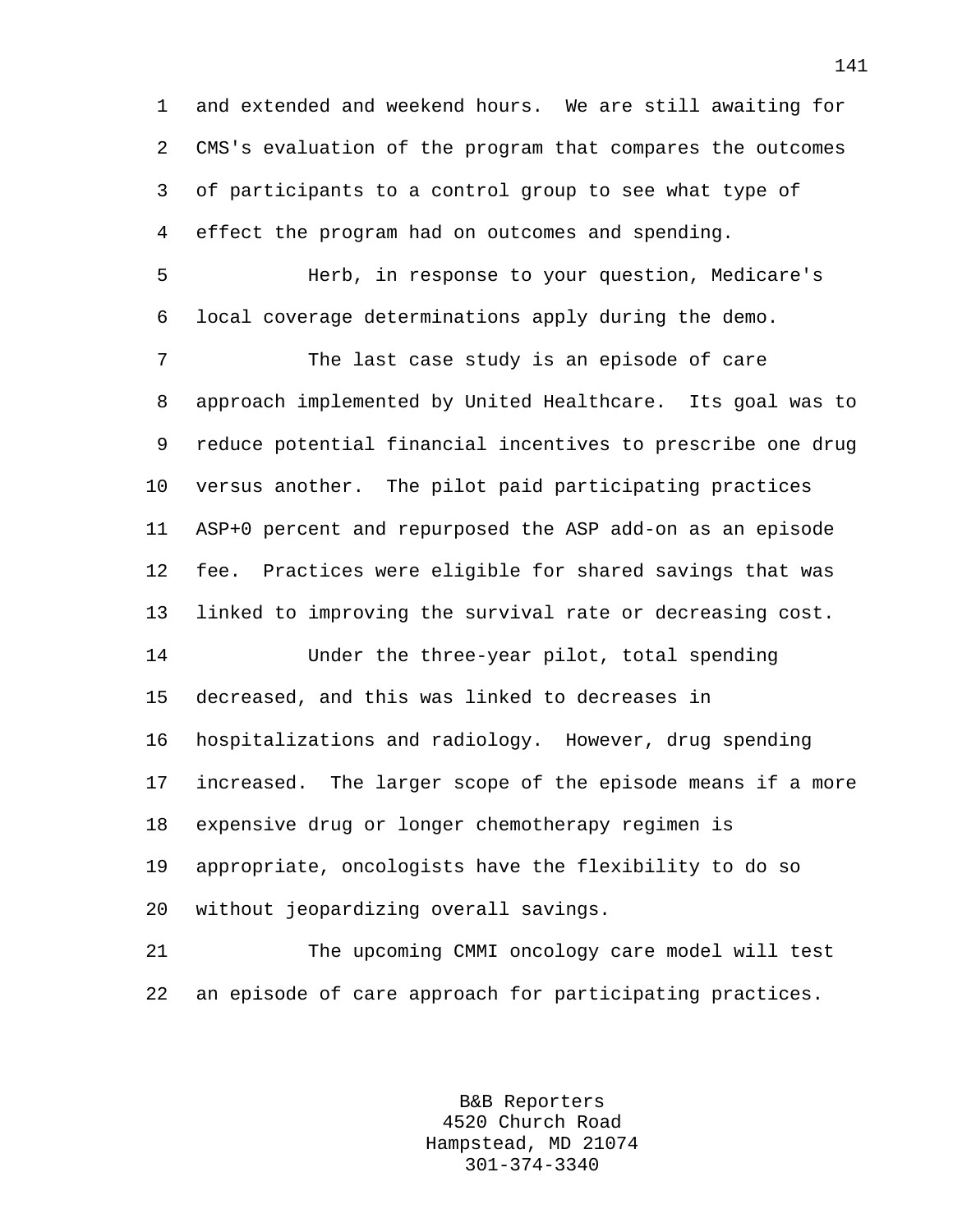1 So, this concludes our presentation. You will be 2 voting on the draft recommendation on dispensing and supply 3 fees that Kim will put back up on the screen. This slide 4 lists the other topics we discussed today, which will be 5 included in the June report chapter.

6 Please let us know if there are any additional 7 work on these topics that you would like us to pursue. 8 DR. CROSSON: Okay. I'm going to ask for

9 clarifying questions. I also want to talk a little bit 10 about how we're going to do this.

11 First of all, time is a little tight.

12 Secondly, we've got the recommendation, and I'm 13 going to suggest we take that first, because while we're 14 doing that, you can think about the next piece, because I 15 think what I'd like to do is take a clue from the 16 Millennial generation here and we're going to do this like 17 Facebook. We've got eight ideas up there on the slide, and 18 in the discussion, of course, period, we don't have time to 19 analyze all the pros and cons of this. It's going to take 20 us a good part of the next term to do that. But, what I 21 would like to get is an indication of, "I like this one," 22 and for ones that are not on your immediate "like" list,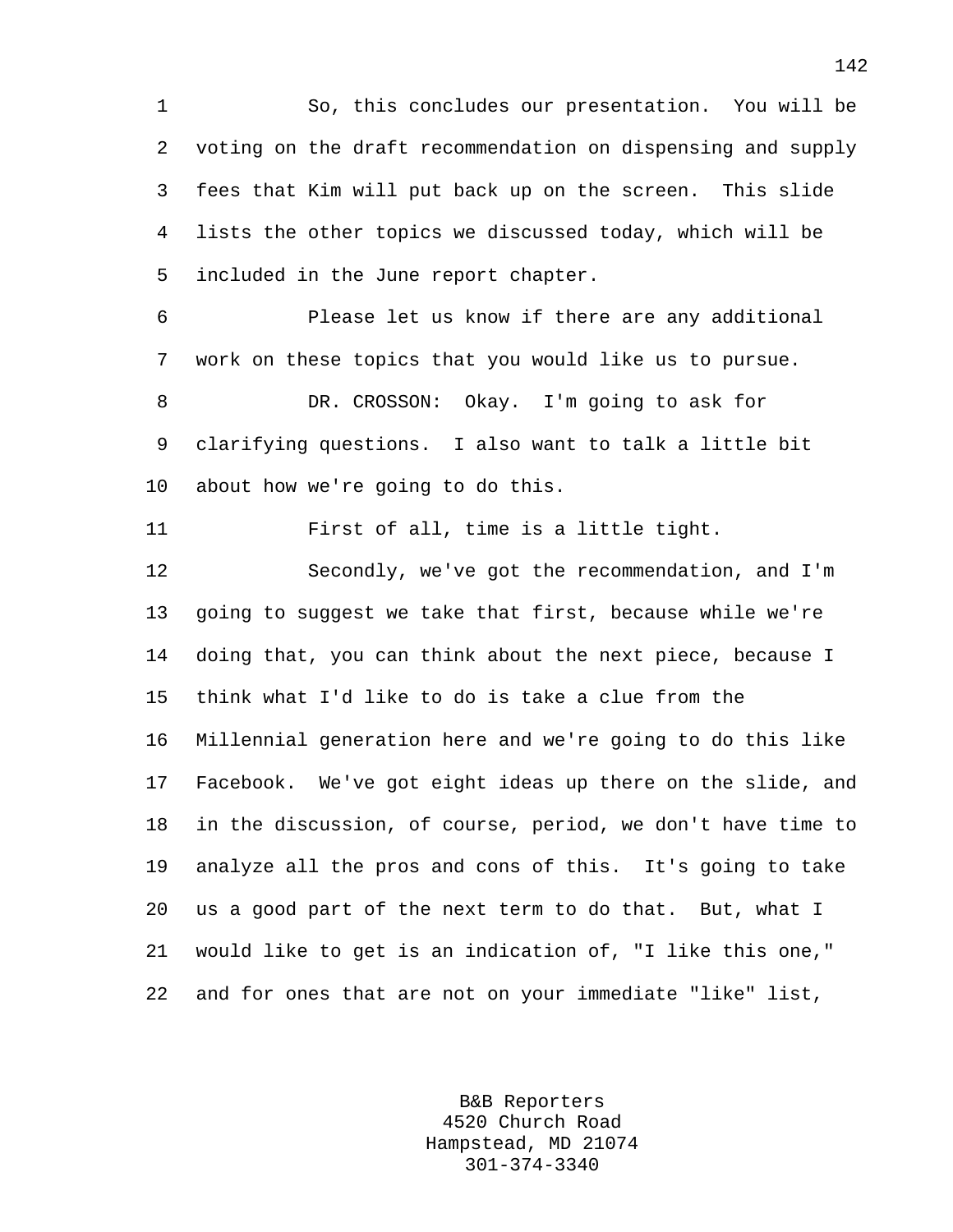1 what would you suggest -- what information or analysis 2 would you suggest we need in order to move up some other on 3 onto your "like" list, okay.

4 So, let's have the slide on the recommendation 5 first. So, you have the draft recommendation before you. 6 I won't read that. We have presented it at the March 7 meeting, as well. Any comments or questions from 8 Commissioners on the draft recommendation.

9 MR. ARMSTRONG: So, you're not going to entertain 10 any amendments to this?

11 [Laughter.]

12 DR. CROSSON: Oh, yeah, sure. Go ahead. 13 MR. ARMSTRONG: Actually, I just rescinded my

14 proposed amendment.

15 [Laughter.]

16 DR. CROSSON: I'm sorry, I'm getting ahead of 17 myself. I think that -- let me just ask, are there any 18 clarifying questions on this recommendation? Alice.

19 DR. COOMBS: What's on the laundry list up here, 20 bottom line? Has ASCO done any work surveying their 21 membership with the medical homes in terms of any data that 22 they may have prematurely, the oncology, professional --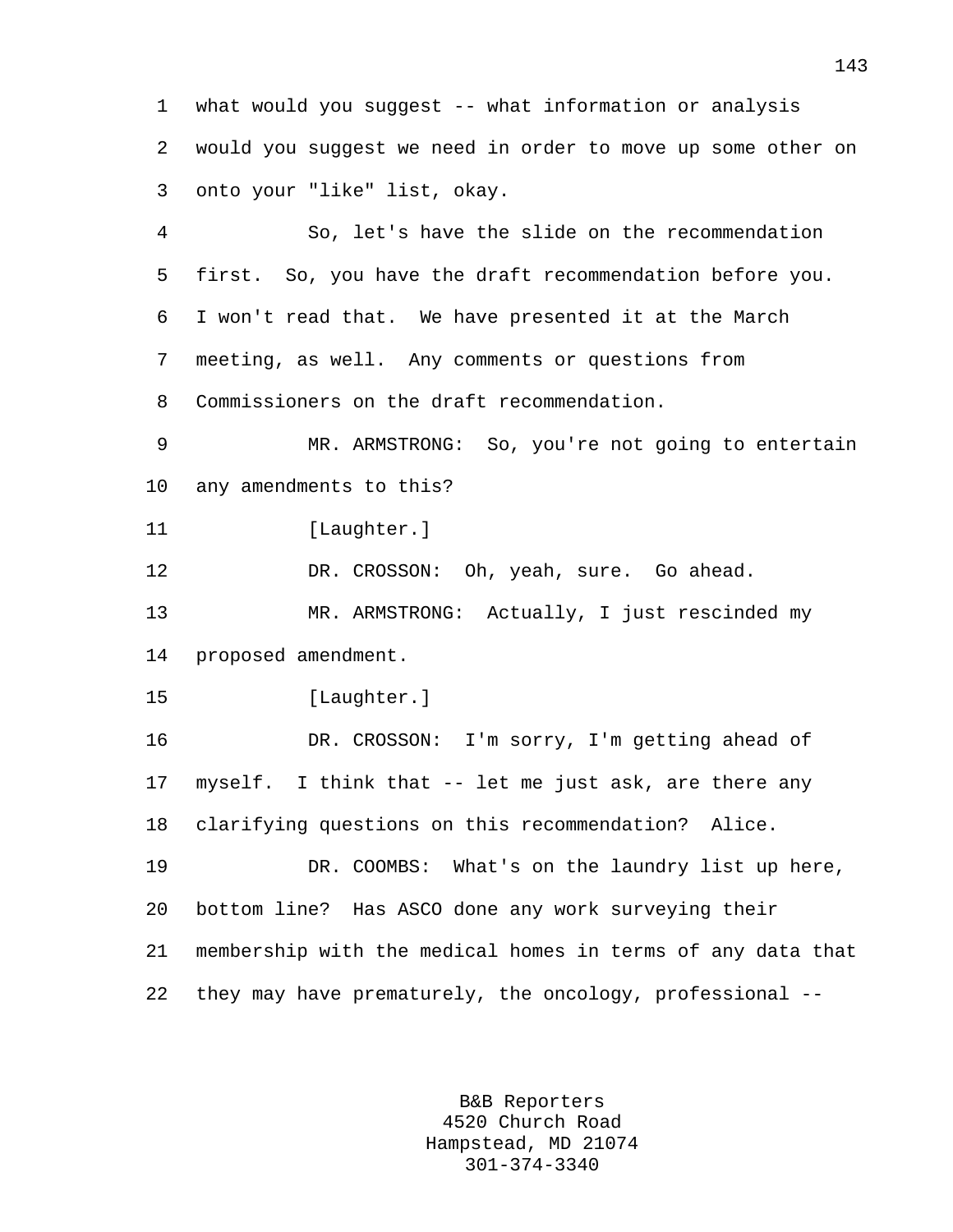1 DR. CROSSON: Alice, excuse me. I serve to 2 confuse you here. We're taking the recommendation first, 3 and then we're going to go back to the list. Sorry. 4 Clarifying questions on the recommendation? 5 [No response.] 6 DR. CROSSON: Comments on the recommendation? 7 [No response.] 8 DR. CROSSON: We will now take the 9 recommendation. All in favor of the recommendation, please 10 raise your land. 11 [Show of hands.] 12 DR. CROSSON: All Commissioners opposed? 13 [No response.] 14 DR. CROSSON: Abstentions? 15 [No response.] 16 DR. CROSSON: The recommendation passes 17 unanimously. 18 Okay. Now, clarifying questions on the range of 19 choices that are on that slide. 20 I'm sorry. If looks could kill. Alice, sorry. 21 MS. RAY: Can you repeat your question? 22 [Laughter.]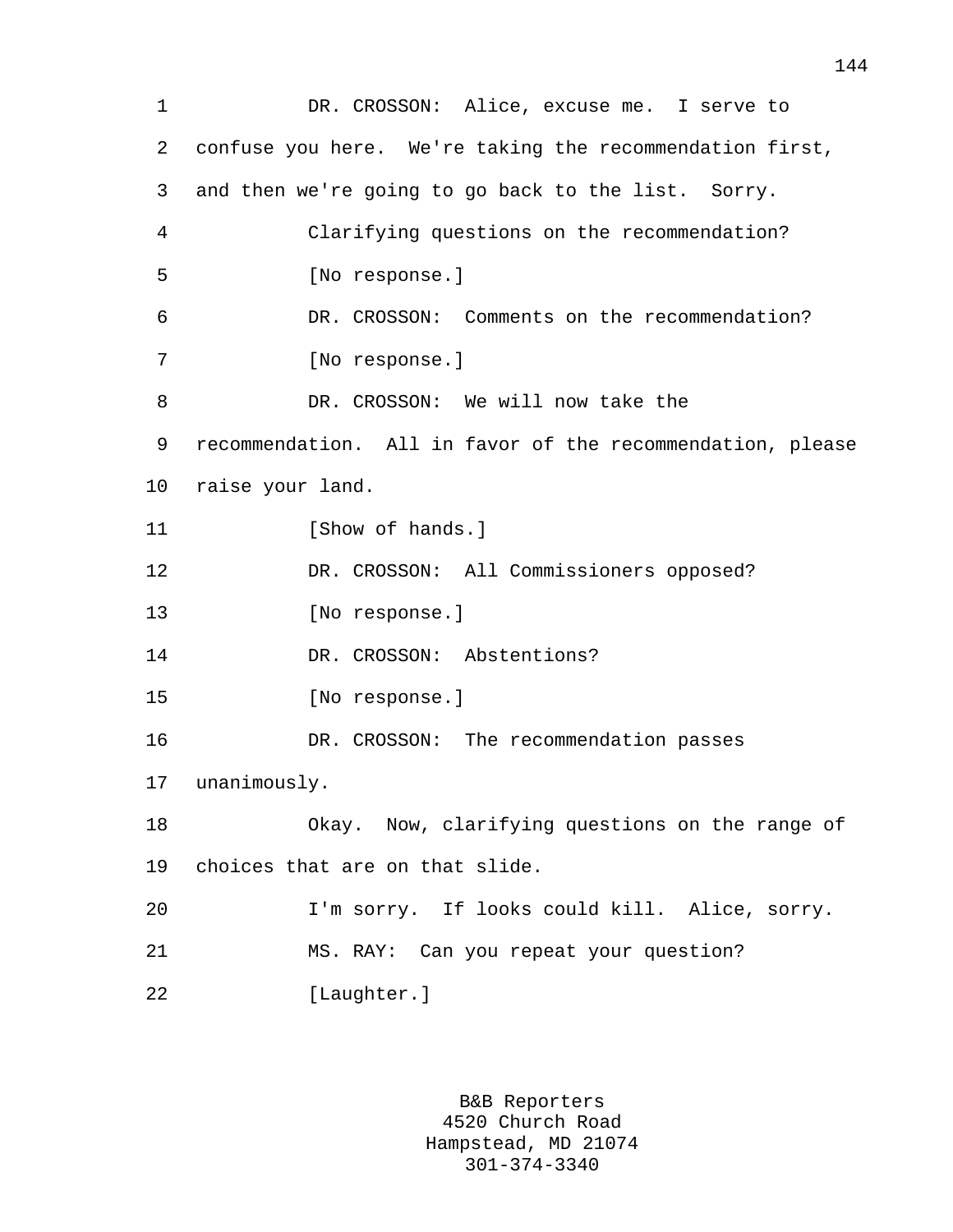1 DR. COOMBS: It's okay. I'm sure ASCO has done 2 something in this area, but I'm wondering about the 3 literature. You did a great job identifying those four 4 cases. Has there been a preponderance of literature on the 5 medical homes in terms of just comparing? I have some 6 preliminary data from an oncologist, but I'm wondering if 7 there's been some published data on just cost savings that 8 exist with any pilots or anything.

9 MS. RAY: There's been an initial evaluation of 10 the COME HOME model, the CMS's model, but in that 11 evaluation, they're not comparing costs or outcomes to a 12 control group. It was just of the study participants.

13 We do cite other literature that does discuss 14 some outcomes with other oncology medical homes, but I 15 think that there's a lot of interest in learning about what 16 the effect is of the CMS model.

17 DR. COOMBS: Is there going to be a Round 2? 18 DR. CROSSON: Yes.

19 Clarifying questions on this? That is everything 20 except for the recommendation.

21 [No response.]

22 DR. CROSSON: Seeing none, do we have comments?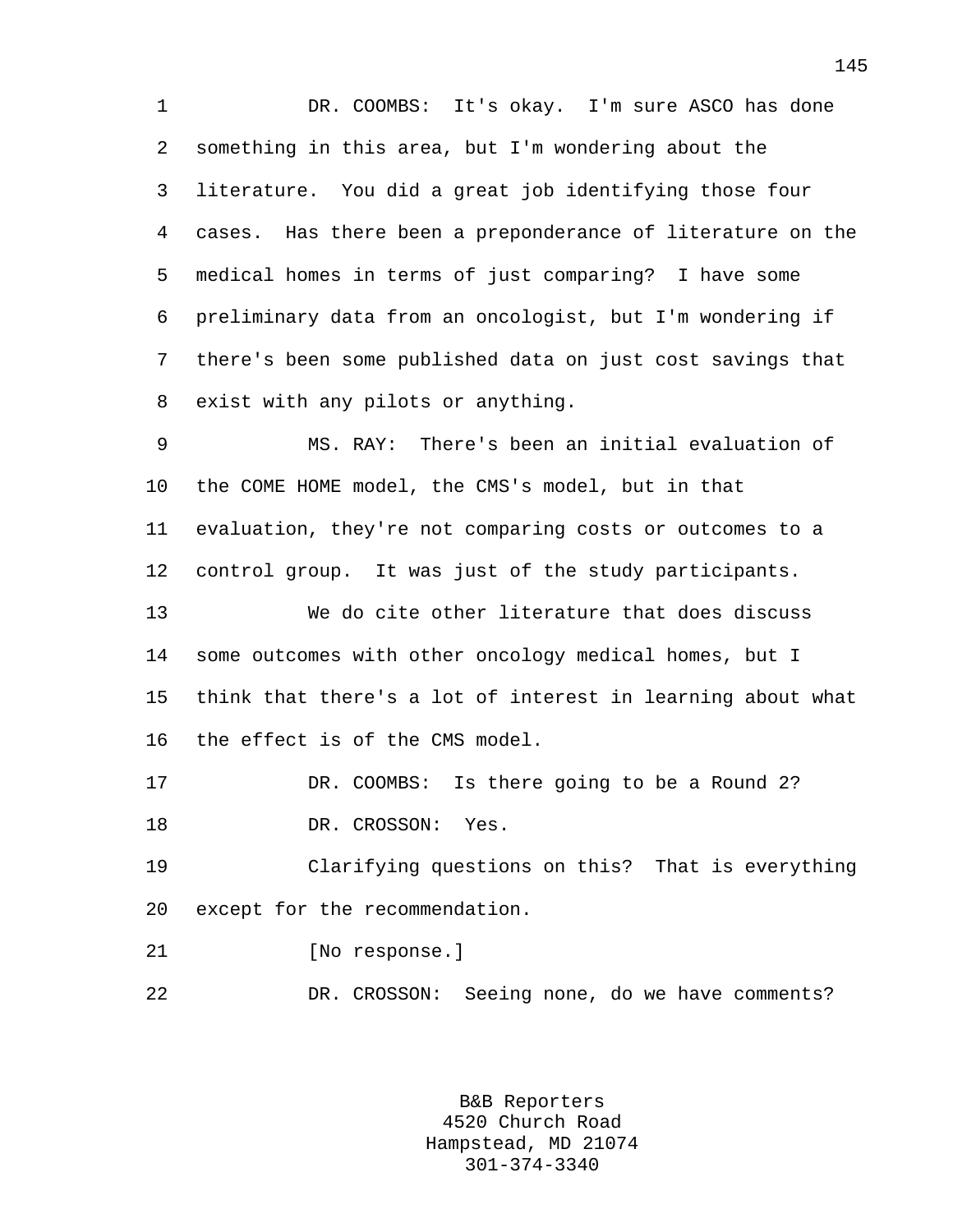1 Alice.

2 DR. COOMBS: Thank you so much.

3 For the laundry list and going down the laundry 4 list, can I do that really quickly?

5 DR. CROSSON: Yeah.

6 DR. COOMBS: Okay. So in terms of the things 7 that I rank are the low-hanging fruit is the consolidated 8 billing codes I think is someplace that we can go, easy 9 enough to do, although I know that there's some struggles 10 and challenges within -- because it sounds like to me the 11 RUC codes and the family of codes and putting them all 12 together and saying these two or these three or four go 13 together versus the other. So it's going to take a little 14 bit of deliberation on that.

15 The clinical pathways, I think no one is in 16 question about that. I think the adherence to them is 17 pretty good amongst the community.

18 Medical homes, I think is unquestionable. The 19 episode of care, I'd be interested to see, because in the 20 United Healthcare model, I think that was problematic in 21 terms of looking at the individual cost, overall cost 22 versus cost due to drugs.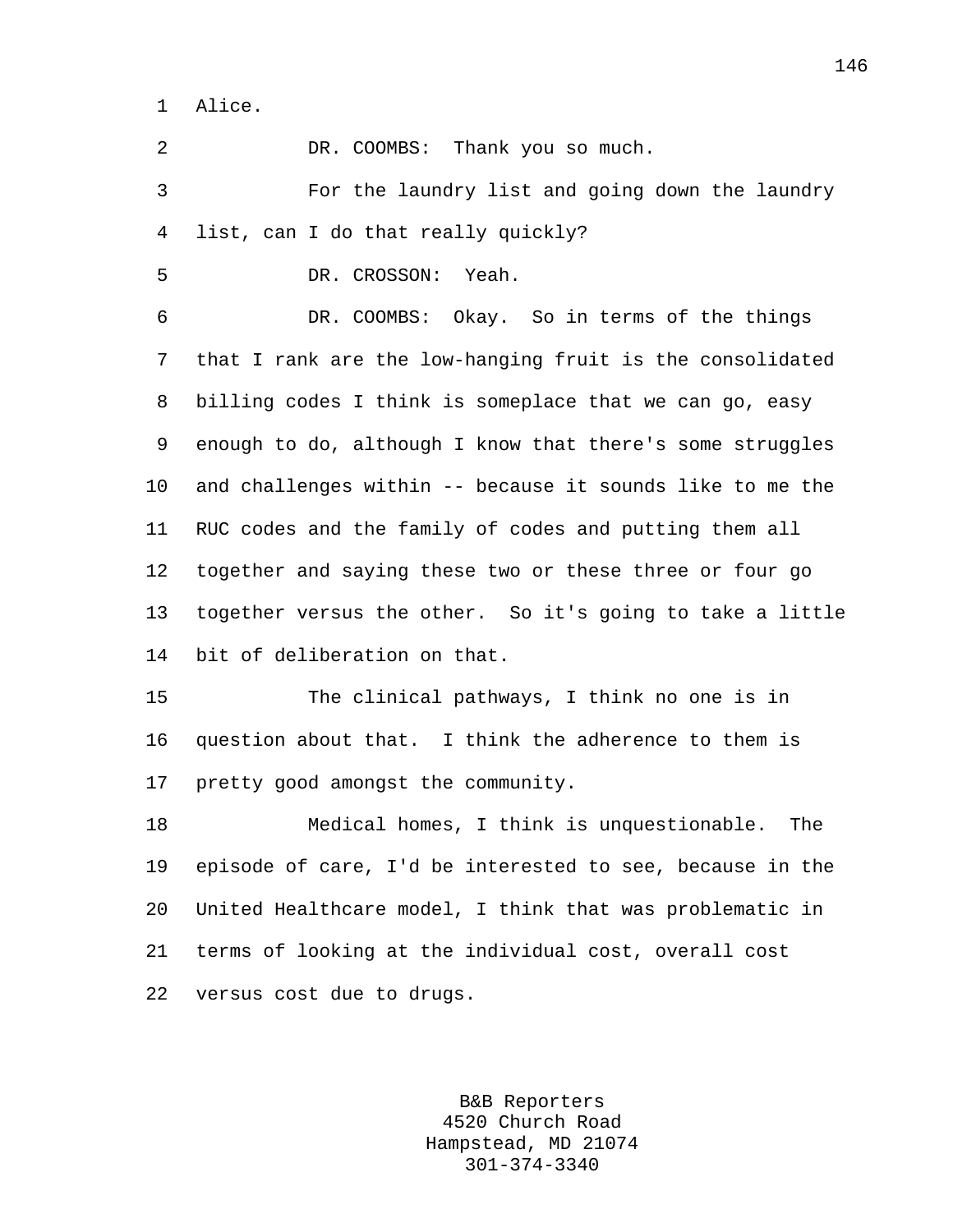1 The CAP limit on ASP growth, I think that's where 2 the money is right there because we're looking at things we 3 can do in terms of prioritizing how we can stop the actual 4 growth of the cost of drugs, and I think that does us 5 justice in terms of feedback to the manufacturers as well 6 as the plans.

7 The things that I'm concerned about are many. 8 Small providers within oncology practices with the CAP 9 program before accessing the shelf life for a lot of the 10 chemotherapeutic agents and being able to -- and be able to 11 get the drugs in a timely fashion to treat patients, and so 12 some oncologists had expressed the concern that patients 13 come in, come into their offices to receive an agent, and 14 the agent is not there. And so it necessitates a patient 15 coming back again, and these protocols and clinical 16 pathways are time-based, so that, you know, you might have 17 the nadir of your white count at a certain point so that 18 it's really important to have a timely -- that's strict 19 adherence to being able to get the chemotherapeutic agents 20 on time, so I think that's important.

21 And then the question of is this going to force 22 somewhat of a repeat of what happened with the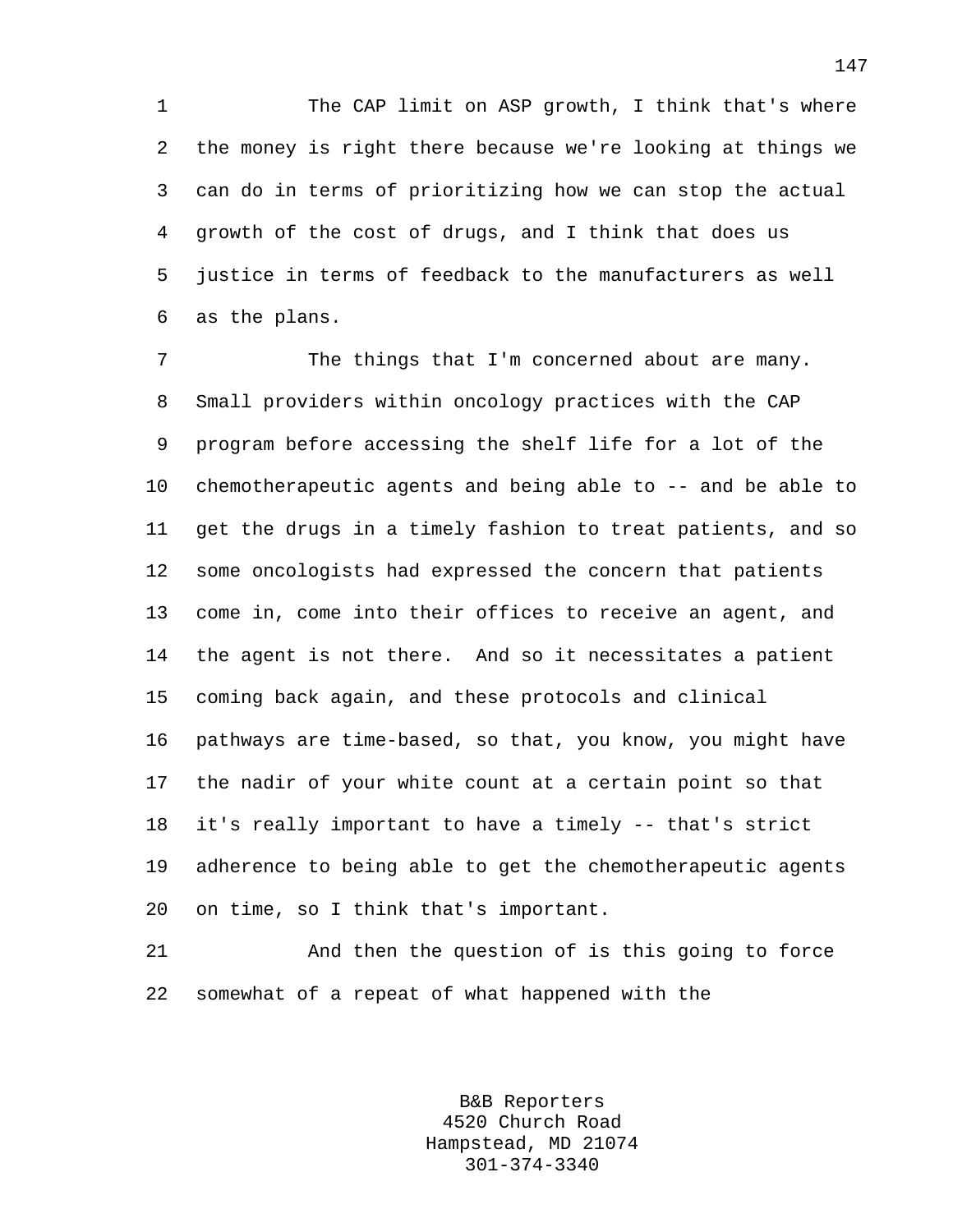1 cardiologist. I am told that the newly trained oncologists 2 that come out of training, they may go into a group 3 practice, and then shortly afterwards, someone comes along 4 with 100K increase on their salary from a hospital base, 5 and they say, "Goodbye." And they leave the solo 6 practices. The unintended consequences of the hospital-7 based care in oncology via physicians is more expensive. I 8 really think so, and so that it could be problematic of 9 doing the very thing that we want to do, which is to keep 10 patients in the community setting and oncology practices. 11 So I think I have a couple more, but in respect 12 for the rest of the Commissioners, I'll yield my time. 13 DR. CROSSON: Hey, I kind of like this formality 14 thing. 15 Let's see. I saw Craig. Let's come up this way. 16 Let's go to Jack and then come this way. 17 DR. HOADLEY: So, I mean, I think this is -- 18 first of all, I think we've got a really good chapter here 19 for this year's round, and I think one of the advantages 20 that we've accomplished, both last year and will accomplish 21 with this is to continue to identify a range of options, 22 which really helps people in the policy community as well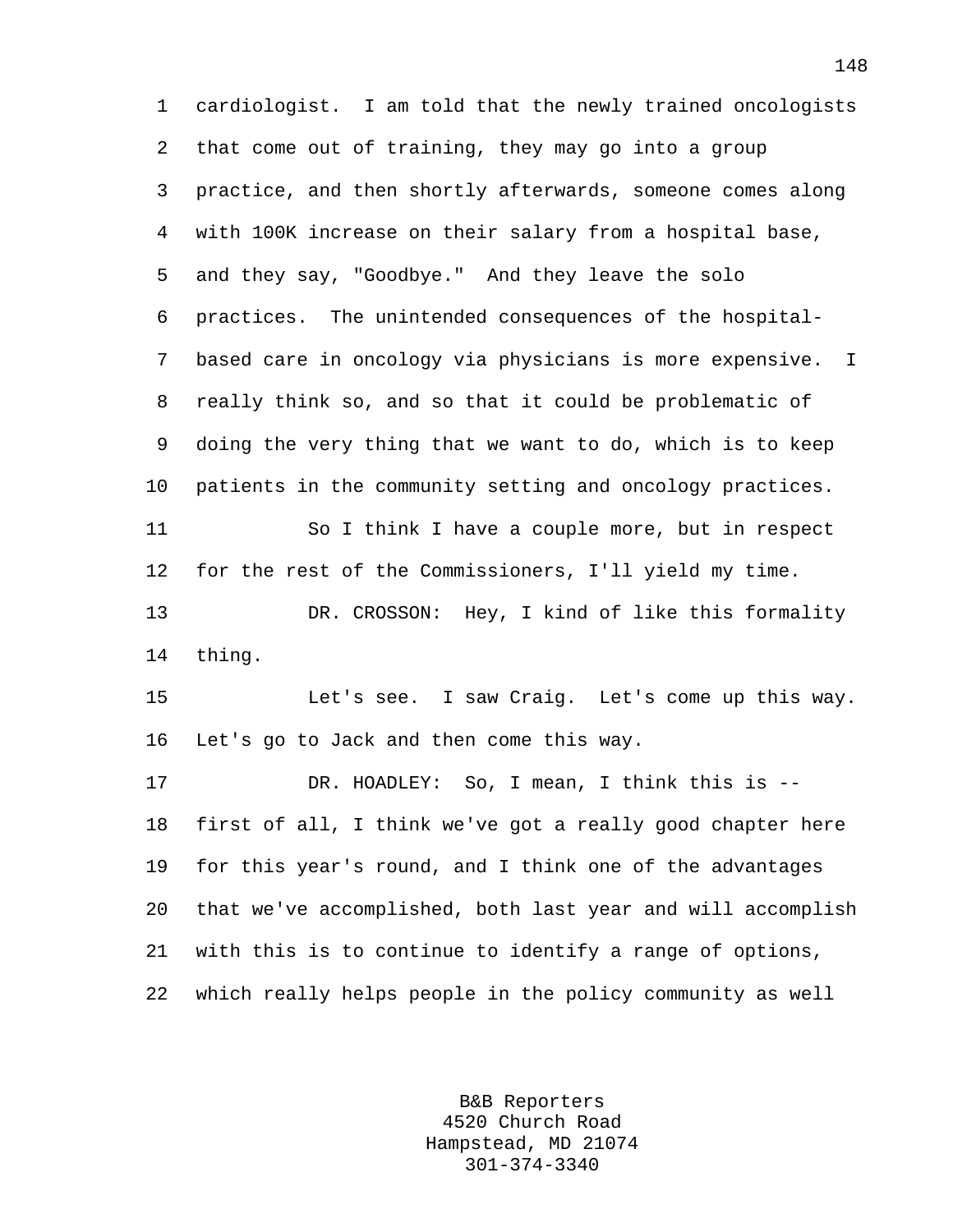1 as ourselves sort of work through relative merits and 2 disadvantages of different approaches. So I think the 3 general approach we're taking here is very positive.

4 In sort of your sense of yes or no on the 5 options, I definitely want to see us continue to look at 6 the adjustments to the 106 percent of ASP. I think in 7 addition to this 103.5 plus \$5, we could potentially look 8 at other variants, like I think was mentioned sort of a 9 lower percentage without an add-on or some kind of a lesser 10 of, to sort of balance out what happens on the less 11 expensive drugs and the more expensive drugs. I don't 12 know. We could go crazy just sort of inventing other 13 variants. We have to be careful, obviously, there.

14 I really do think the limit on ASP growth has got 15 a lot of potential, and personally, I like the approach 16 that tries to help -- well, I think we've got to work out 17 on the impact on what it does to coinsurance versus sort of 18 who bears the cost, and sort of we've laid out that 19 contrast and I think continuing to think that through. I 20 won't go any further on that.

21 I think the consolidated billing codes, I like. 22 I guess my question there continues to be -- it makes a lot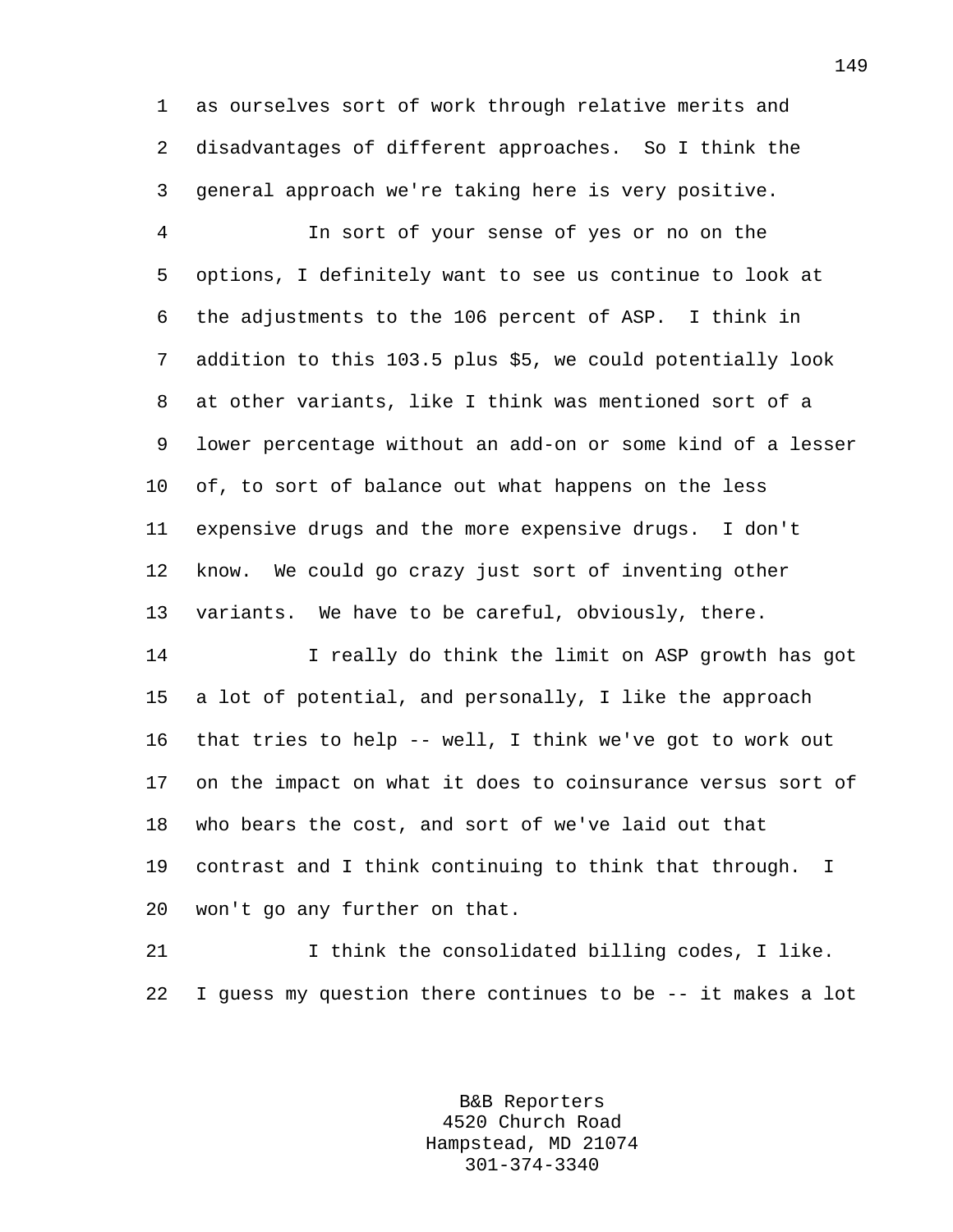1 of sense for biosimilars. I think it's more unclear how it 2 will play out for other classes of drugs, both the politics 3 that we've seen with some of the other approaches to least 4 costly alternative and so forth, of trying to define what 5 are the competing products and sort of the ability for CMS 6 to find enough clinical consensus to establish that these 7 really do work together, and there's always going to be 8 pushback from both patient groups, provider groups, 9 manufacturers on that point. And then it doesn't really 10 address the sort of single drug in class kind of situation. 11 So I think it's at least a good tool for 12 biosimilars in the point we've already made, I guess, in 13 our comments, putting the biosimilars together with 14 original product, and I think it's worth looking at another 15 context. But I think there are definitely practice 16 problems.

17 I continue to be skeptical about the camp 18 restructuring. I mean, I'm willing to continue to look at 19 it as an option to see how it could be made to work, but I 20 just have trouble getting there right now.

21 And I think the other four, I think they're great 22 topics to continue to look at. I don't right now have sort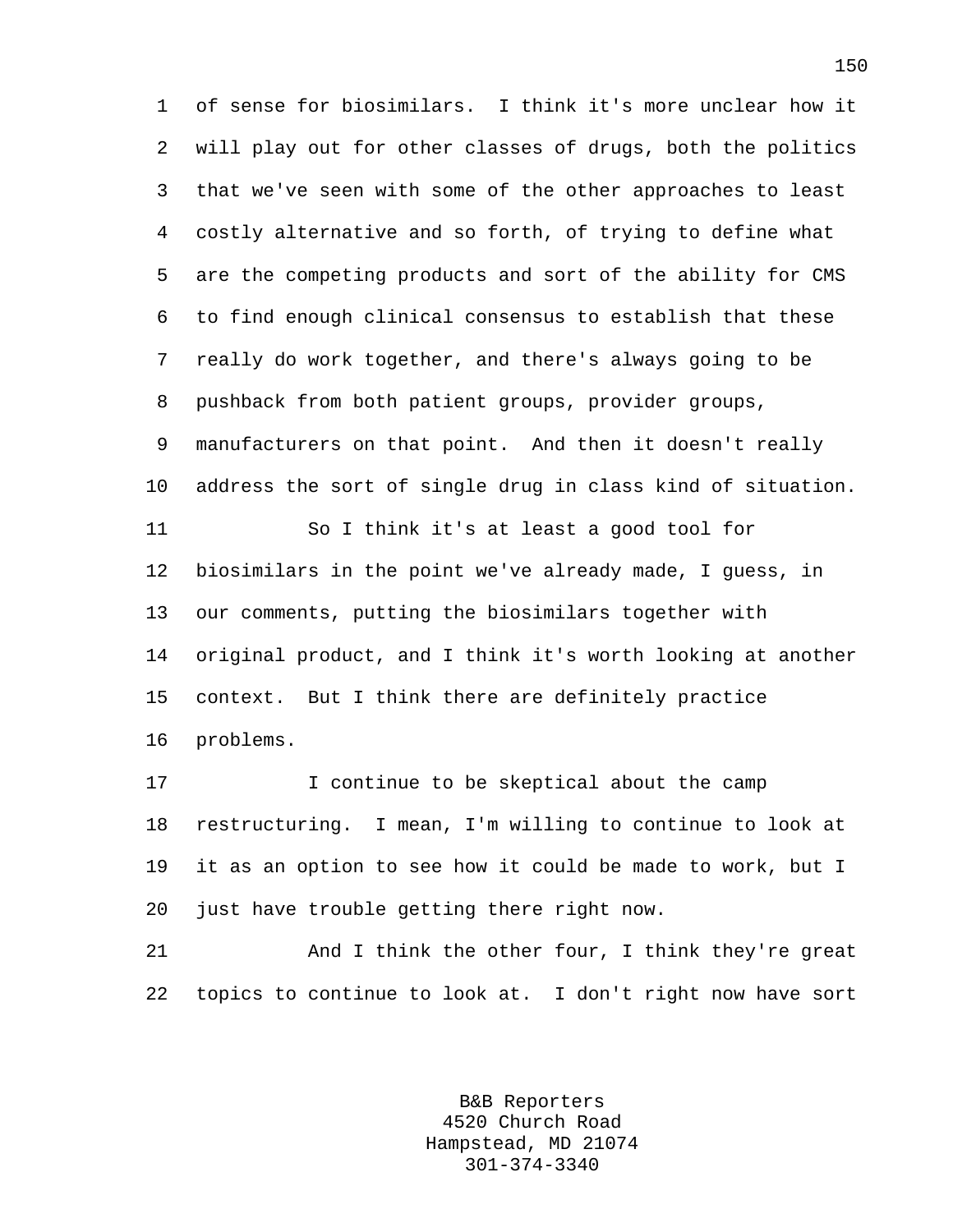1 of reactions of one versus another. I mean, I just have 2 random questions -- not random, but particular questions, 3 like on clinical pathways, how does it end up generating 4 savings. But I think all of these are worth continuing to 5 consider, and I think in general, I feel like I'm going to 6 need more information if I was trying to pick among them.

7 And maybe in the end, this isn't a question of 8 picking one out of four as much as are there models out 9 there. So those are some reactions.

10 DR. CROSSON: Thank you. Coming up, Bill. 11 DR. HALL: Thank you. Are we doing Facebook now? 12 Is that okay? I want to have a big shout-out for the 13 oncology medical homes.

14 Just briefly, geriatric oncology is a relatively 15 new field, and it's turning up some very interesting 16 information. One is that as the care of cancer patients 17 becomes more complex and particularly for older adults 18 where the decision is often do/don't do, modify/not modify, 19 the oncologist becomes the de facto, the primary care 20 provider for these people, and that's a good thing. And 21 it's an area where what Mary calls other providers really 22 excel.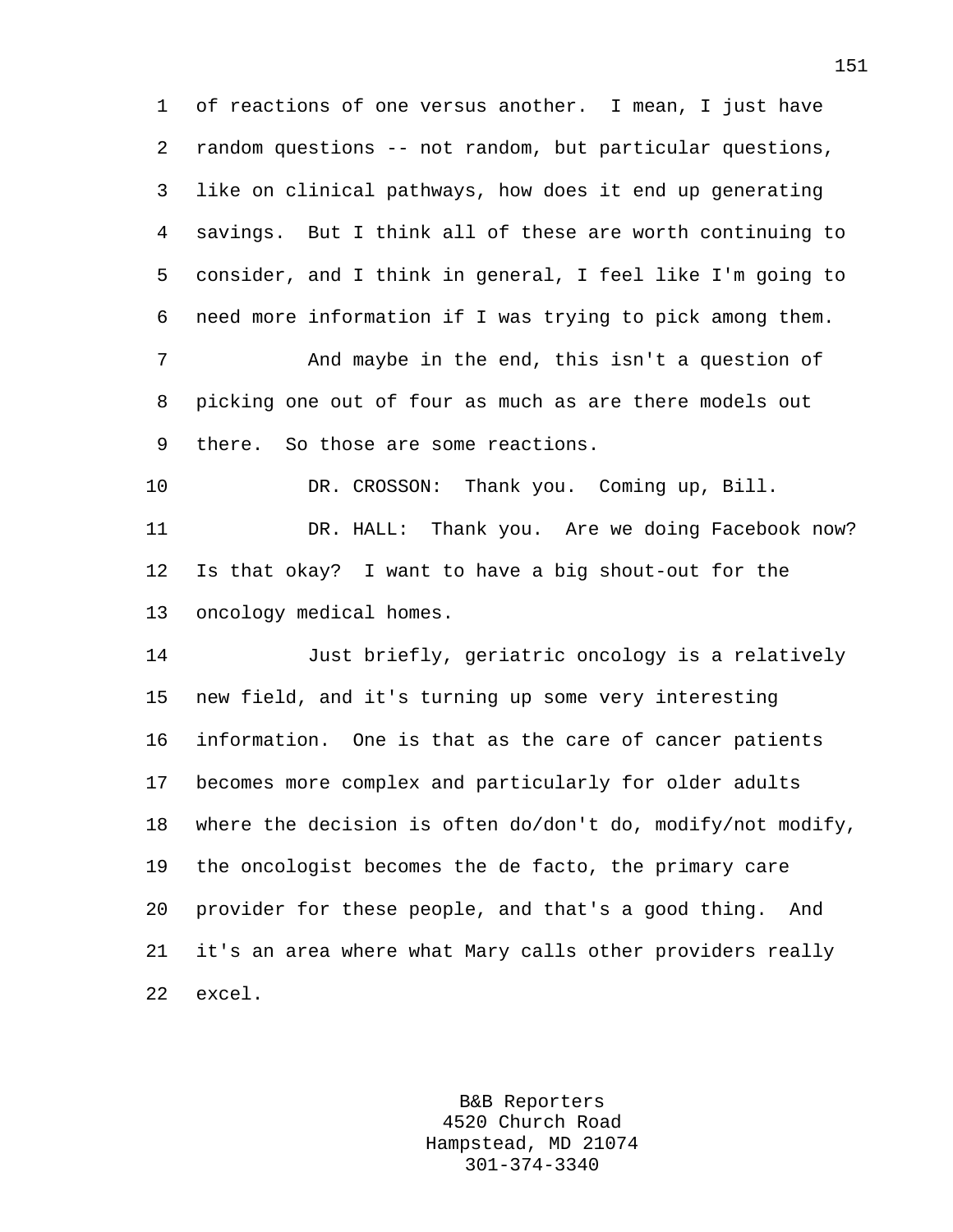1 If an older individual has to go back to a 2 primary care physician because of a rash, not knowing 3 whether it has something to do with the cancer chemotherapy 4 or maybe a new manifestation of disease, it results in two 5 or three redundant visits. So at least that model has the 6 potential for actually reforming the way that we provide 7 cancer care for older patients. So I think it really needs 8 or deserves a really good luck. So if we could nudge 9 whoever is trying to analyze this data to see what's 10 happening, I think that would be a giant step forward. 11 DR. BAICKER: Of the potential items on the list, 12 the one that probably makes me the most uncomfortable is 13 the limit on ASP growth. It strikes me as potentially 14 quite arbitrary, disconnected from murky conditions and 15 circumstances that would normally, we think -- we would 16 like competitive pricing to vary based on those market 17 circumstances. There are all sorts of reasons to think 18 we're not getting competitive prices now, and I'm very much 19 in favor of trying the items on the menu that move us 20 towards competitive prices. I worry that this moves us 21 away from it in a way that's arbitrary with all sorts of 22 consequences under many different circumstances that some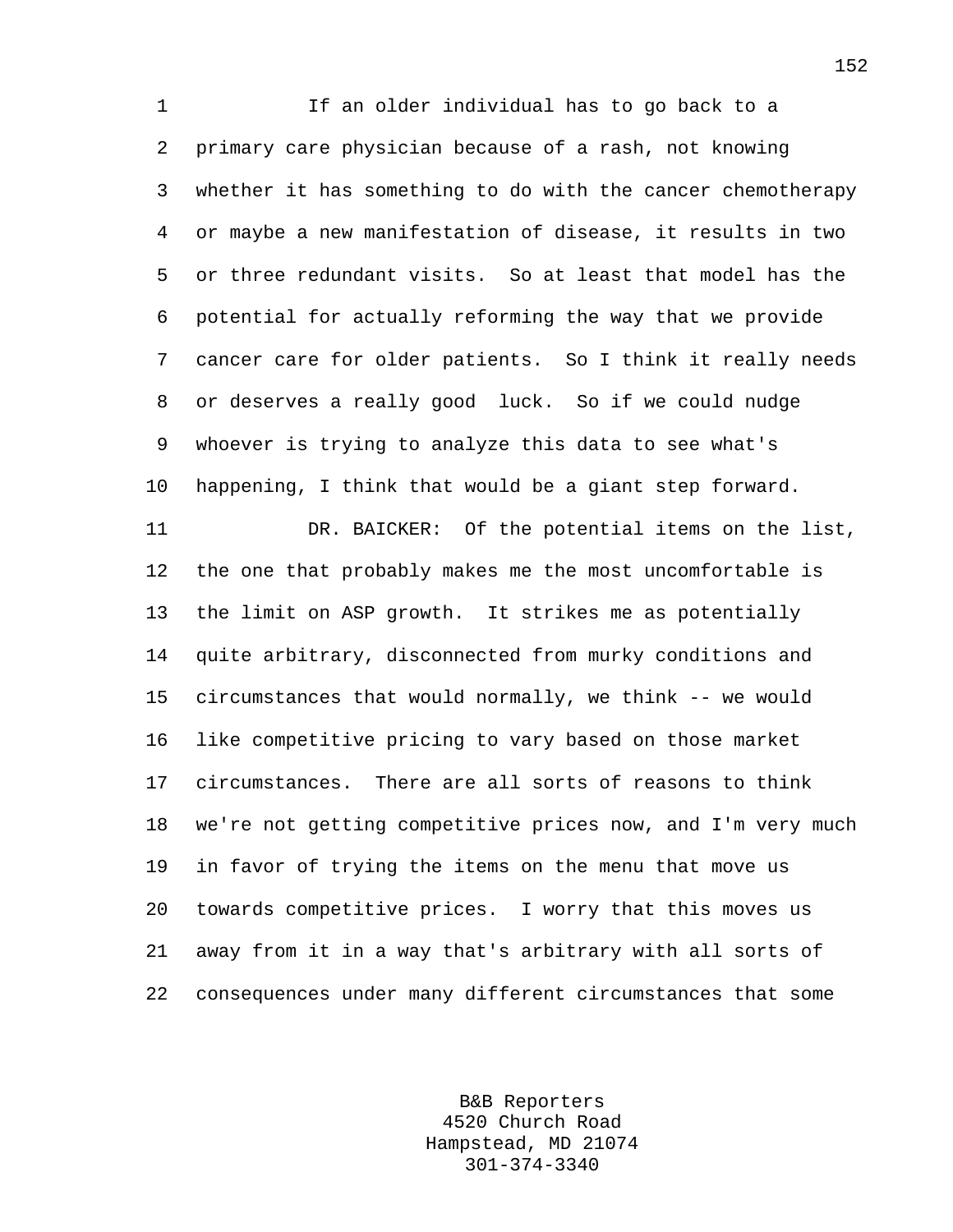1 might be good, some might be very bad, and with a rule like 2 this, this mix is quite uncertain. So I'm just voting 3 thumbs down, like the economist I am.

4 DR. CROSSON: Craig.

5 DR. SAMITT: So the two on the list that I would 6 single out that I'm interested in learning more about would 7 be clinical pathways and oncology medical homes as well. 8 Clinical pathways, just because we've had very good success 9 with clinical pathways within our organization, and I think 10 there are added advantages to clinical pathways, especially 11 if the development of the pathways is continuous and even 12 somewhat automated, given the complexity of oncology care, 13 that to have a vehicle to kind of stay on top of true best 14 practice and clinical oncology is conducive to what we 15 would want for beneficiaries.

16 The one concern I have about clinical pathways, 17 the chapter talks about sort of the proprietary nature of 18 some of these pathways with certain organizations, and I 19 would like to understand how do we get past that 20 proprietary nature because that seems to be something that 21 should be used more broadly.

22 Then what I like about medical homes is just the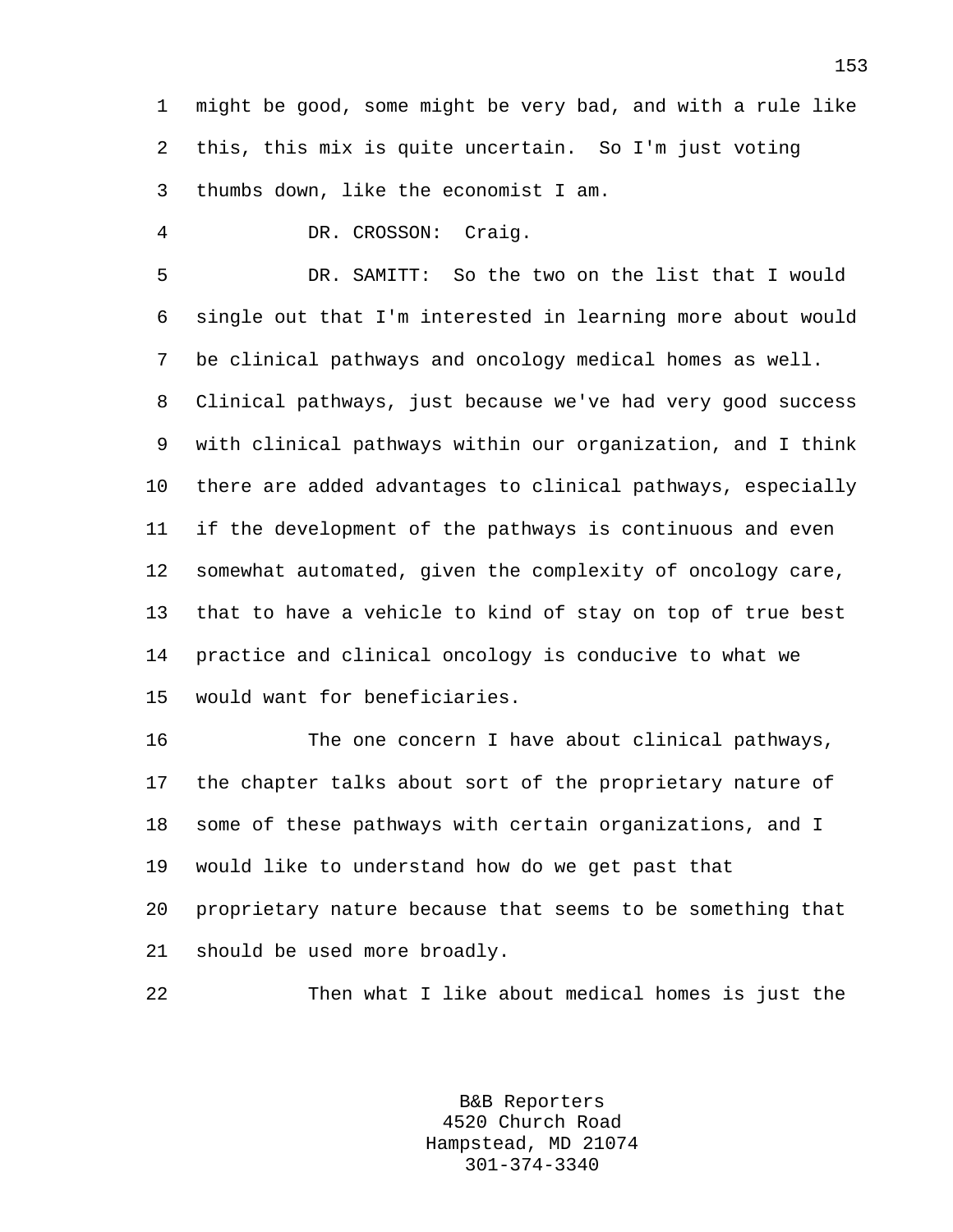1 notion that it rises above, yet again, this notion of just 2 thinking of care as episodes, that it is truly a population 3 health focus, and maybe an episode is really not the right 4 choice for the beneficiary. There are other, more 5 palliative approaches or caring approaches. 6 And certainly, the cost of oncology care goes 7 beyond just the drug costs of any particular episode. 8 There are other considerations -- avoiding 9 hospitalizations, rehospitalizations, and the like. 10 So those would be the two I would be most 11 interested in learning more about and hearing about. 12 DR. CROSSON: Over this way. Rita. 13 DR. REDBERG: So I like the consolidated billing 14 codes because the idea that we're sort of looking at the 15 outcomes and paying for sort of beneficial outcomes is one 16 that we've used before, and I see that as aligned with it. 17 The risk-sharing agreement, I have concerns 18 about. I don't know. You mentioned outcome-based, but 19 certainly in the example that we saw on Slide 14 where the 20 patient response is based on a biomarker -- a biomarker, so 21 surrogate outcome is very unclearly, if at all correlated 22 to actual clinical, meaningful outcomes. So I wouldn't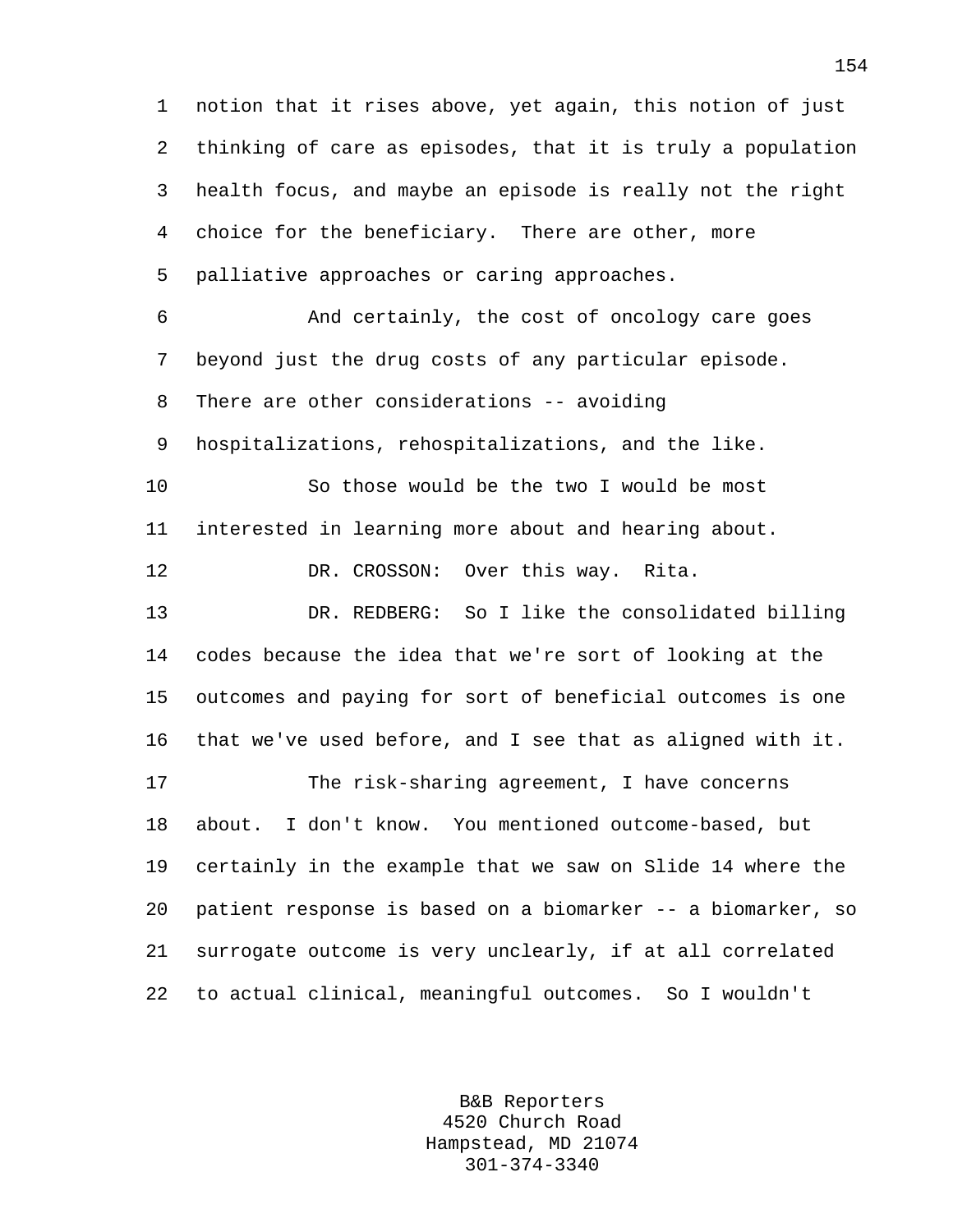1 favor risk-sharing agreements if they're based on 2 meaningless surrogates.

3 And this clinical pathways, as we have talked 4 about before, a lot of the oncology studies are also based 5 -- and approvals of drugs are based on surrogate outcomes 6 that have not been correlated to survival, which is really 7 what we're looking for. So I would have concerns about 8 using the clinical pathways for that reason.

9 Thank you for adding the detail to the chapter 10 about the quality of evidence in the clinical pathways, but 11 it looks like, uniformly, it didn't come out well. They 12 all were rated as low quality, low rigor of development, 13 didn't meet the standards the IOM set forth for clinical 14 practice guidelines.

15 And the other issue in the clinical pathways is 16 that I think what seems to me limited in the data for 17 oncology is actual -- we get a lot of new drugs, and so we 18 tend to use them in succession as opposed to figuring out 19 actual rational course of one compared to another, and also 20 the alternative of no treatment because clearly there are 21 patients that would have been better off without any of the 22 chemotherapies than the ones that they actually got,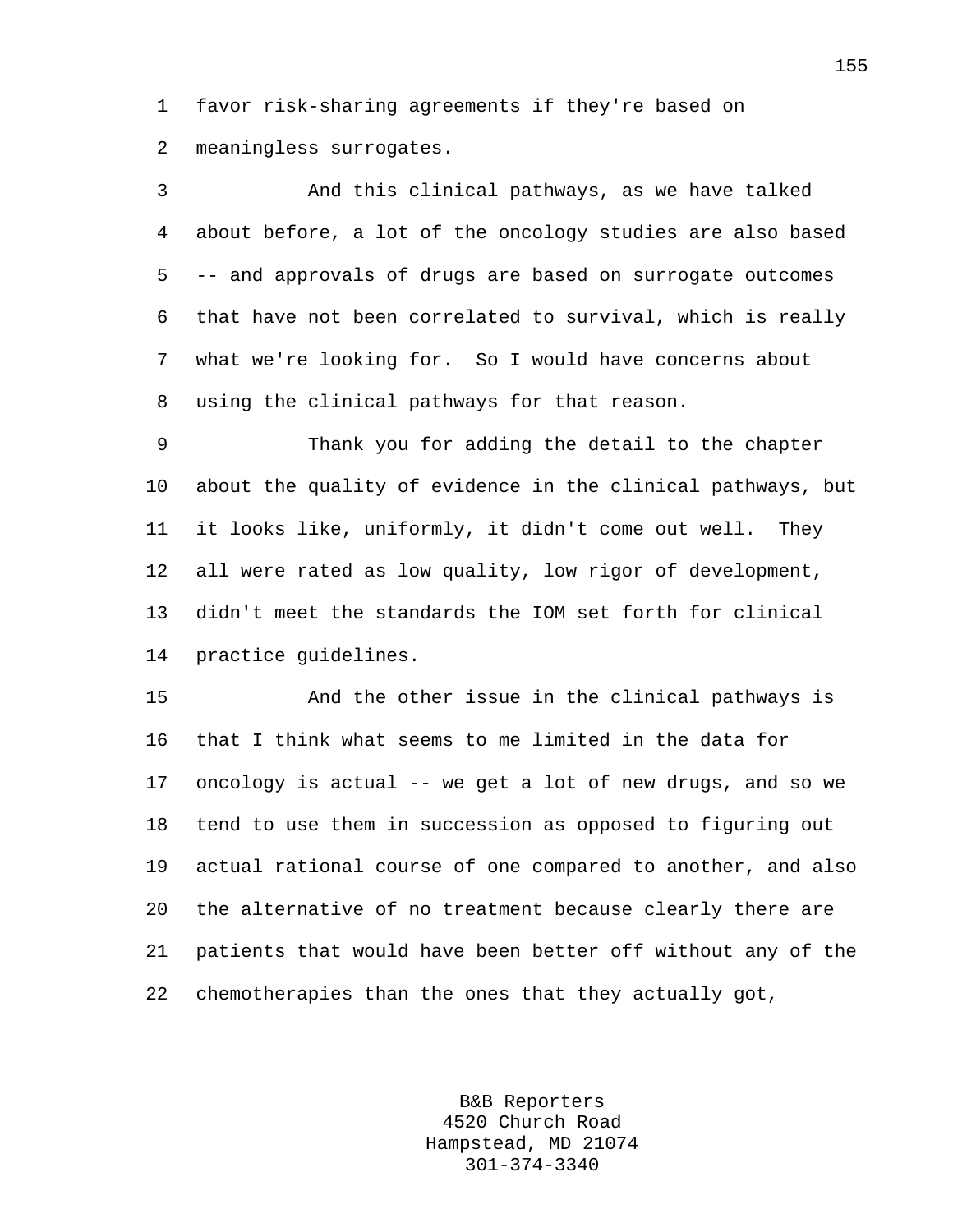1 because they're all toxic. And if they're not extending 2 life, then we have reduced quality of life without 3 improving outcomes, and so an outcomes-based pathway 4 perhaps would be good, but currently, I don't think that's 5 the way they're focused. And when I say outcomes, I mean 6 survival benefit. 7 DR. CROSSON: Thank you, Rita. Mary? Kathy? 8 David. 9 DR. NAYLOR: Mary, Kathy. Okay. 10 DR. REDBERG: Just one last thing, we also talked 11 before about the bundled, but we didn't really get a lot 12 into it in this chapter, unless I missed it. 13 MR. RAY: Right. That -- 14 DR. REDBERG: Well, not the UnitedHealthcare. 15 MS. RAY: Right. In the June 2015 report, we 16 talked a little bit more about bundling and the issues that 17 would have to be considered in developing an oncology 18 bundle. 19 DR. MILLER: And that is still on the list. If 20 you want to say "I don't like it" or "I do like it," just - 21 - it is still up there. 22 DR. REDBERG: It seemed worthy of further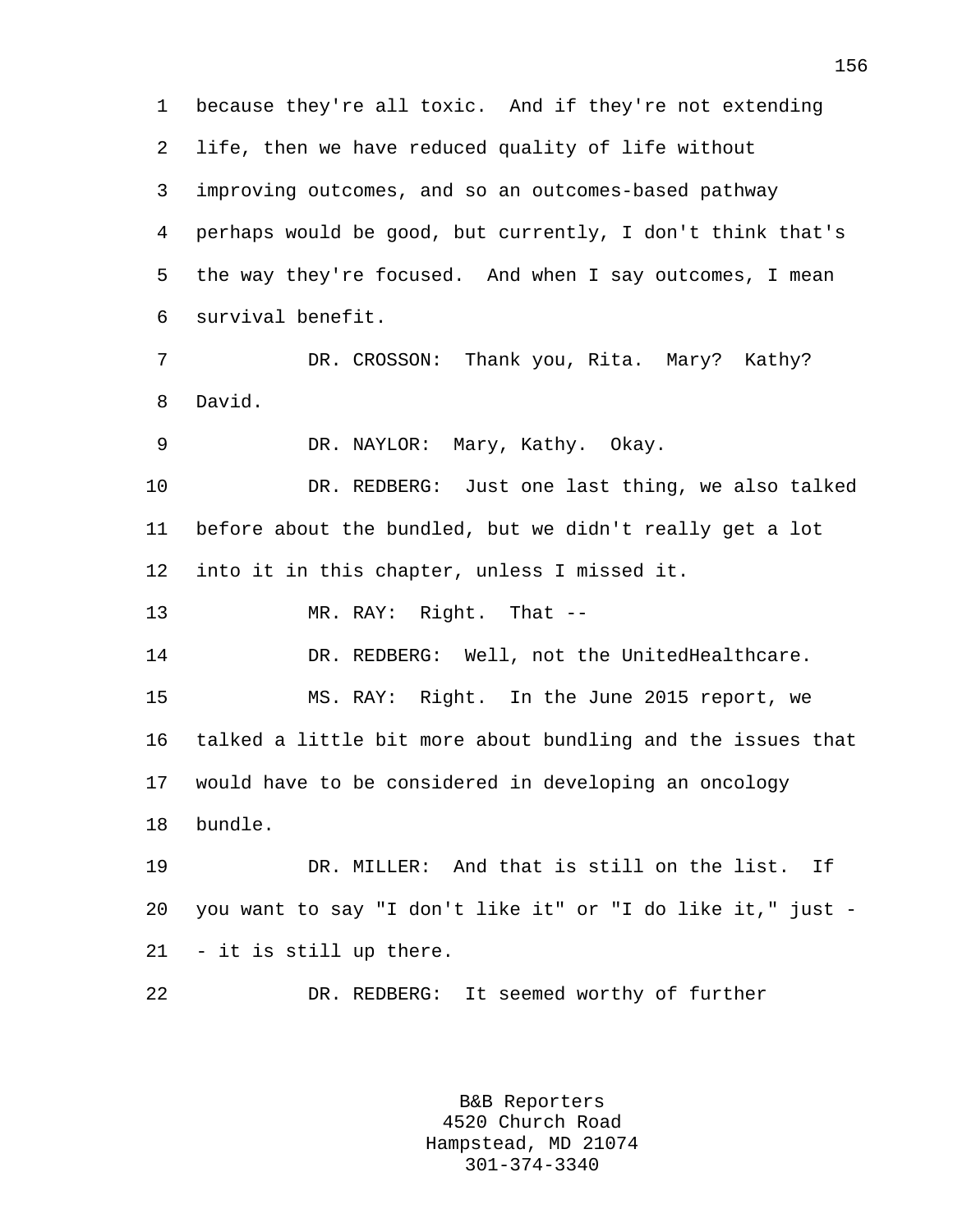1 discussion.

2 DR. CROSSON: Mary. 3 DR. NAYLOR: So I want to give two thumbs up to 4 an approach which is more comprehensive, whether it's 5 called the oncology medical home or the oncology geriatric 6 something. I was on the IOM, now National Academy of 7 Medicine, delivering high-value cancer care, and much of 8 our attention was on the fact that new diagnosis of cancer 9 are occurring much more frequently, in fact, predominantly 10 now in the Medicare population, but in the context of 11 people who have heart failure and diabetes and depression. 12 And so to think about where you're going to get the value 13 from high-value care coordination, long term, focus on 14 palliative care, and all of that, I think is really central 15 to getting to high-value payment. 16 DR. CROSSON: Kathy.

17 MS. BUTO: So, on the first one, 103.5 plus \$5, I 18 think somebody else mentioned this, maybe Jack, lesser of 19 106 percent of ASP or that, because I think we point out 20 there is some real low-cost drugs that would actually 21 increase in cost, and there's no reason for that. So I 22 think we ought to think about that as we refine the policy.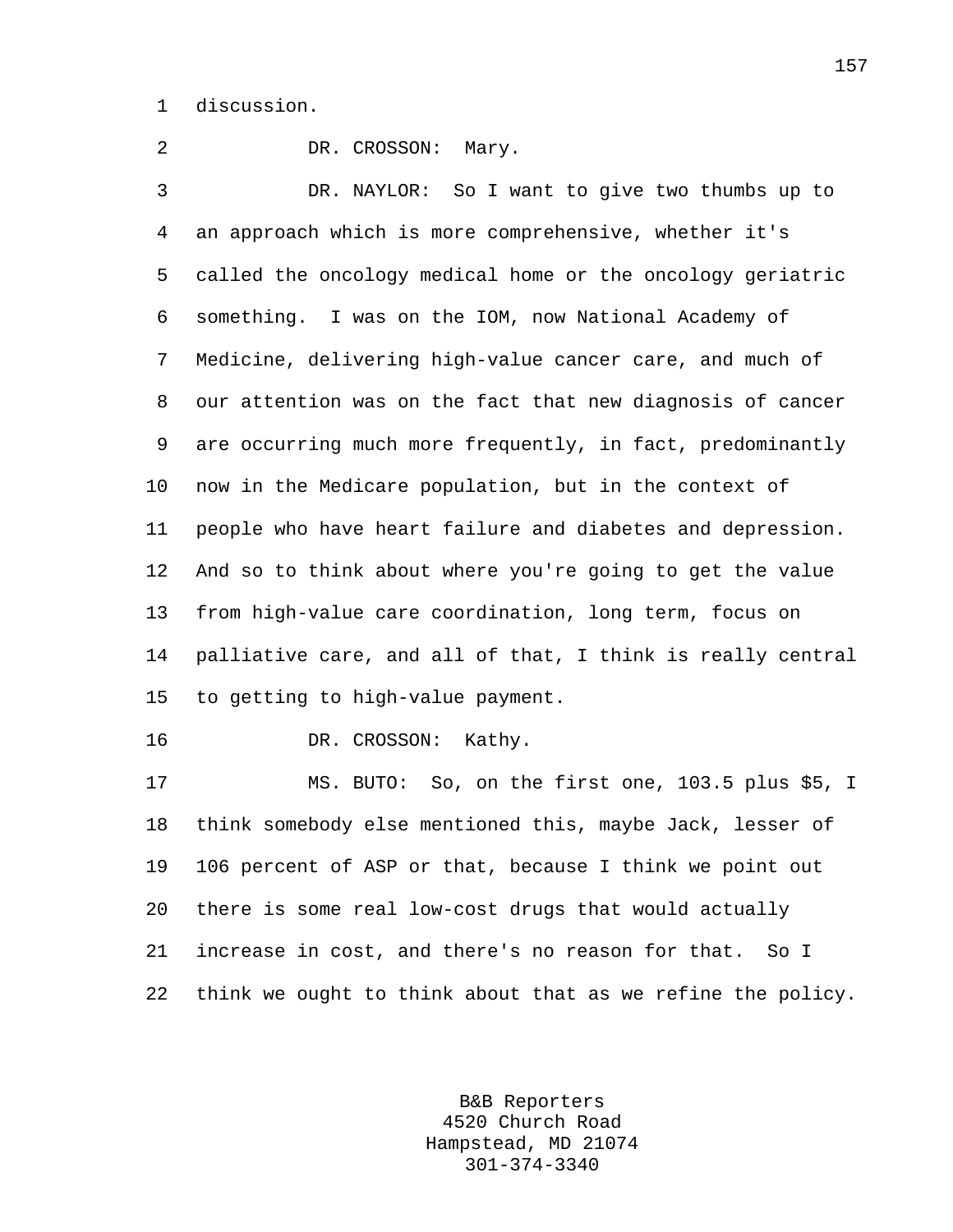1 On the ASP limit on growth, that's growth in the 2 price, and I guess one unintended consequence I think is 3 going to be higher launch prices, which I think has also 4 been an area of concern, so I would point that out.

5 And also, that of the two options that were laid 6 out, one was a rebate approach, and the other was limit on 7 Medicare payments, which I think we're very much used to 8 through hospital payments and other things, even the SGR, 9 that that's an approach that would benefit the beneficiary 10 more directly, although I noted in the chapter that you all 11 came up with a way or some possible ways to have that 12 benefit under rebate go to the beneficiary as well. But I 13 think it's a little, maybe slightly tortured, and so we 14 might want to think about that as we develop this option 15 further.

16 On consolidated billing codes, I'm very much 17 opposed to this, and the reason is that I generally like 18 the options that look at limiting overall drug payments or 19 payment levels without trying to, in some sense, bias a 20 clinical decision towards a lower cost drug. So I am 21 nervous about that and something like this, and I think 22 Jack didn't quite say this, but that would be my biggest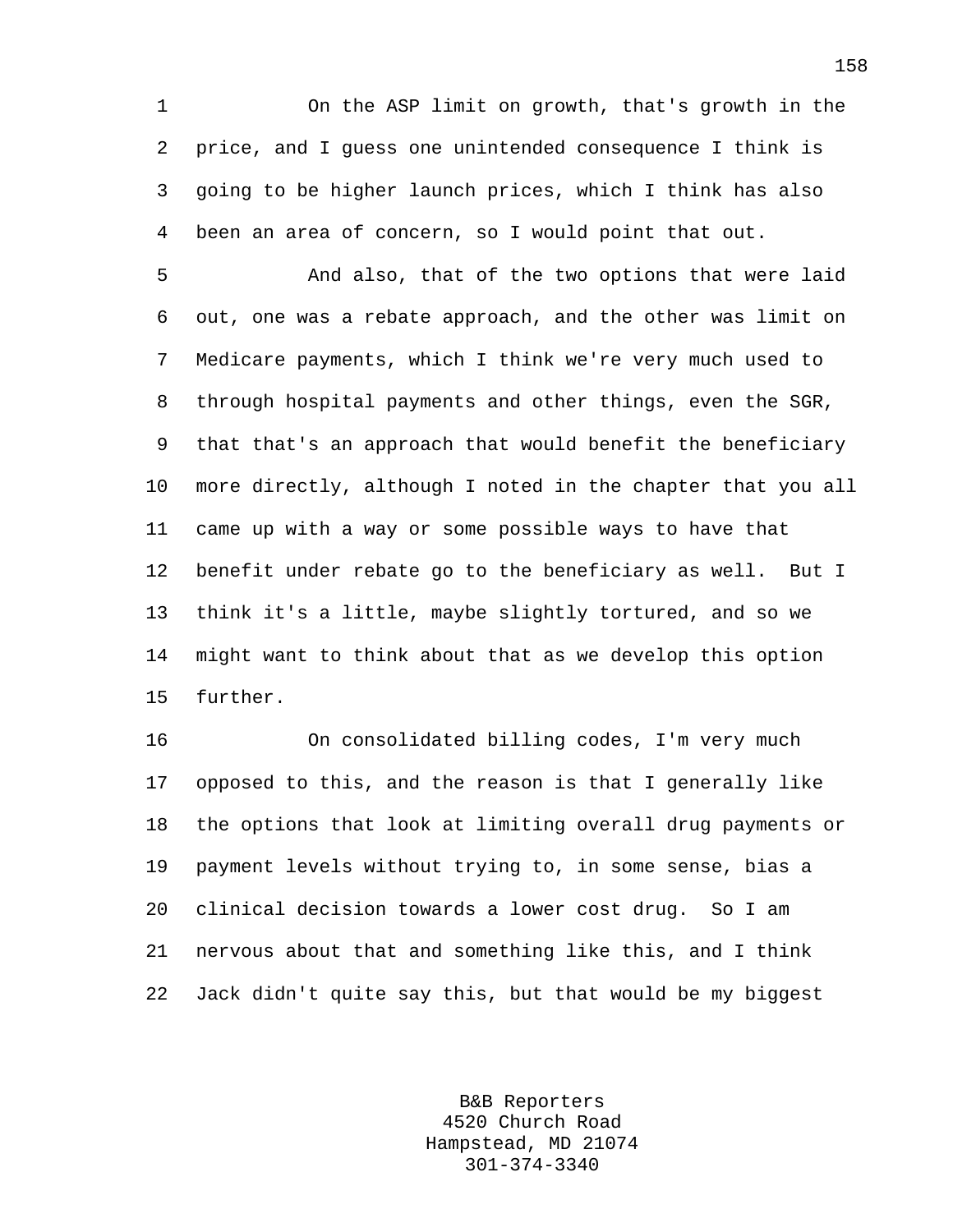1 concern about the therapeutically equivalent, where the 2 patients -- this is just a drug. It's not like a whole 3 DRG.

4 I think you pointed out in your paper where there 5 are a number of different services that can be traded off. 6 It's a drug, and if the patient needs that one and it 7 happens to fall above the median price or whatever the rate 8 is set for that bundle or that category, I think we are 9 going to see therapeutic clinical decisions driven by that 10 because otherwise a physician has to bear the cost of the 11 higher, more expensive drug.

12 So I know there's been a little research outside 13 the U.S. on what happens when that happens, and one thing I 14 would ask is that you all take a look at the literature on 15 reference pricing and its impact on both clinical decisions 16 and ultimately costs and whether it really saves money. 17 And I guess, thirdly, incremental innovation, 18 which there's a little -- again, I think it's in Germany or 19 somewhere else that they've shown that there's less

20 inclination to invest in that category once it's put into a 21 reference grouping.

22 So, again, I think the U.S. is a whole different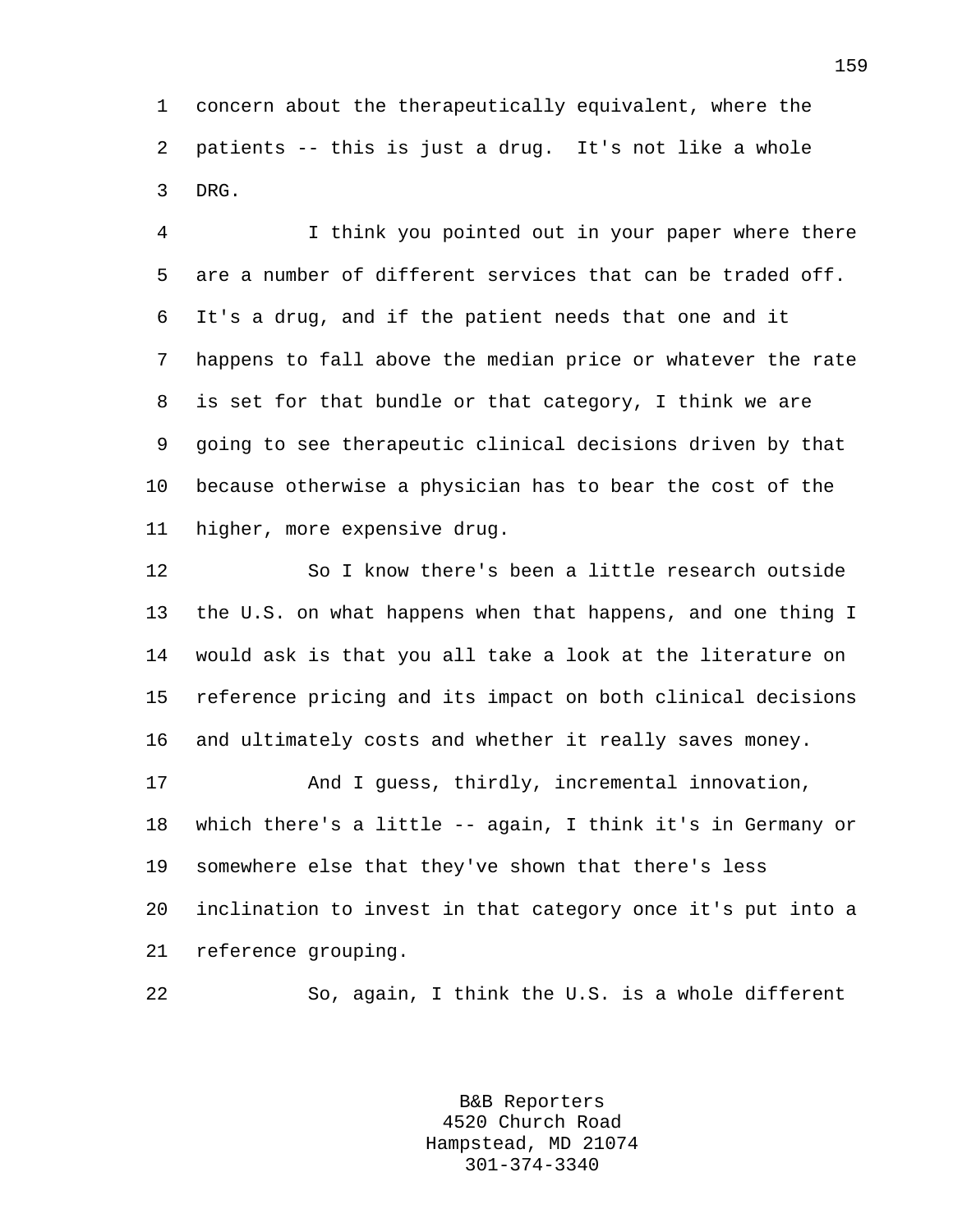1 deal because we're such a big market, but there have been 2 some glimmerings that this reference pricing does have an 3 impact, and I think we just want to be understanding what 4 those impacts are.

5 On restructuring CAP, I would just say that CMS 6 has been successful in DME competitive bidding now for 7 seven or eight years. It's a different deal, but I think 8 there are lessons to be learned from how -- what obstacles 9 they had to overcome to do that kind of competitive 10 bidding. Competition and the ability to attract in 11 different vendors is critical to making that an effective 12 approach, and of course, the way it was structured because 13 of the legislation and otherwise made that difficult. So I 14 think looking at it fresh and then looking at some of the 15 private sector approaches would also help us. So rather 16 than starting only with the CMS sort of failure, if you 17 will, I would look at where it's been successful and what 18 we might suggest in that area.

19 And then oncology medical homes and episodes of 20 care, I am particularly interested in because I think 21 ultimately that it's the episodes-of-care approach, the 22 more bundled, if you will, approach that goes across the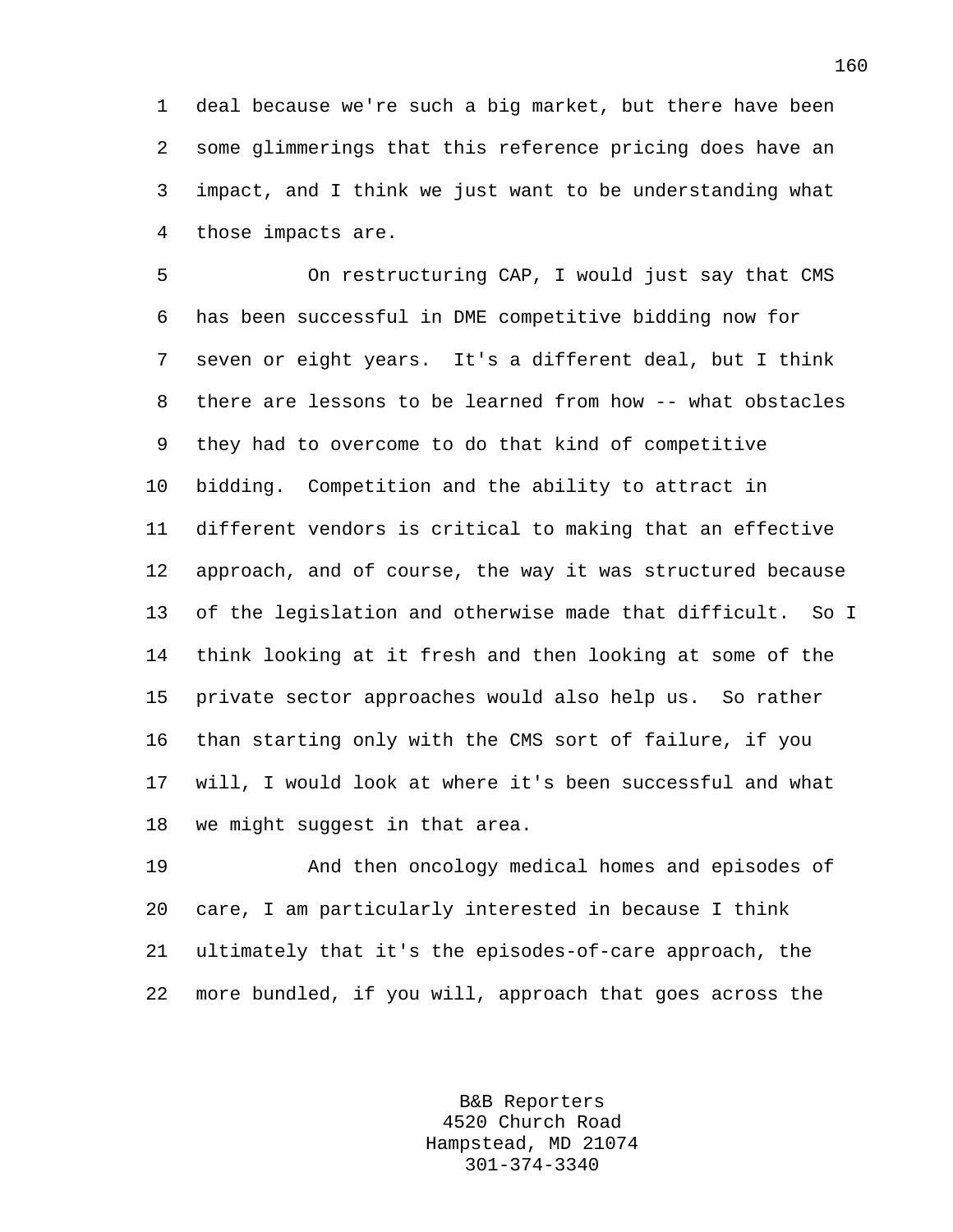1 care that's involved in a service is really where we're 2 going to see tradeoffs made at the level of practice and 3 care management rather than our trying to figure out how to 4 correctly price individual products.

5 DR. CROSSON: Thank you. David.

6 DR. NERENZ: A couple of loose-end issues about 7 the chapter, and both of them relate to the first bullet 8 about the 103.5 percent.

9 One is I don't know we're quite as clear as we 10 could be about what the policy intent of that plus 6 11 percent was or is, and there are at least three options, 12 and they're all in front of us. I'm not quite sure what 13 the blend really is.

14 One of the headings in the report talks about 15 profit margin, and we never say that that actually was an 16 explicit intent of the plus 6, but at least it's in there 17 in the chapter. You asked the question: Is it actually 18 effectively a profit margin? So that kind of raises a 19 question of: Well, is it supposed to be one?

20 Then in one of the letters that came to us, 21 there's the concept of buffer, the idea that it serves as a 22 buffer at the individual provider/hospital level because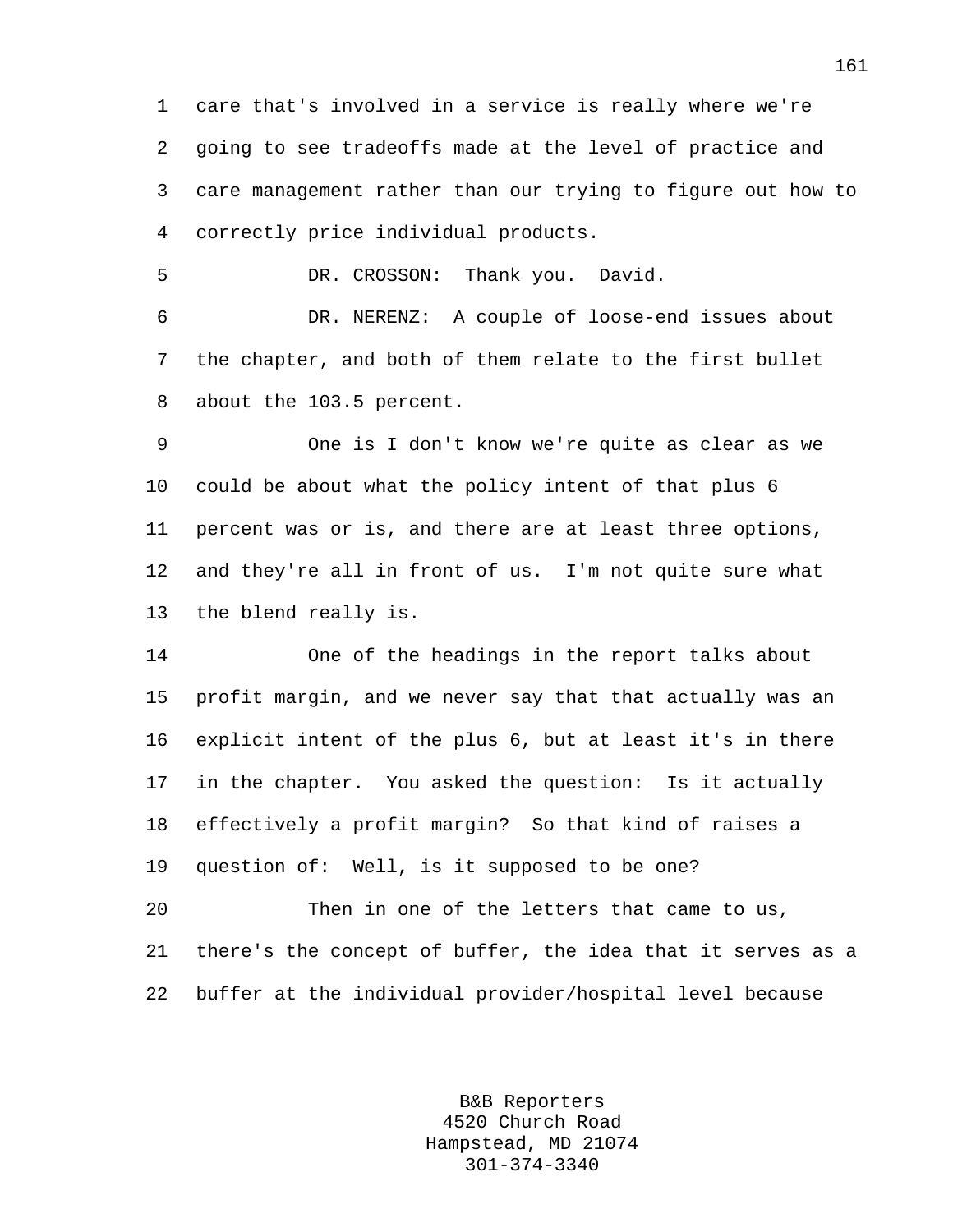1 the actual acquisition price isn't always the same as the 2 standard national price, so there's a buffer concept.

3 Then there's also some mention of drug handling 4 costs that are different from the separate administration 5 fee, and there's some talk about difficult handling and 6 hazardous and this and that.

7 So it seems like there are at least three 8 distinct underlying rationales for this, and I don't know 9 that the chapter is clear about is the policy intent to 10 cover all three, is it one of the three, all the way back 11 to the origin in Congress, is it none of the three. Just 12 anything we can say about that I think would be useful, 13 because then it kind of tees up where do you go with it, 14 because if you're trying to solve this problem, you do it 15 or don't do it this way.

16 Then the second related thing is kind of an 17 obvious point, that if part of the problem with plus 6 is 18 that there's an incentive to prescriber higher-priced 19 drugs, the incentive goes down a little bit when you go to 20 3.5, but it does not go away, and it certainly doesn't get 21 turned around.

22 So when we talk about that as an example option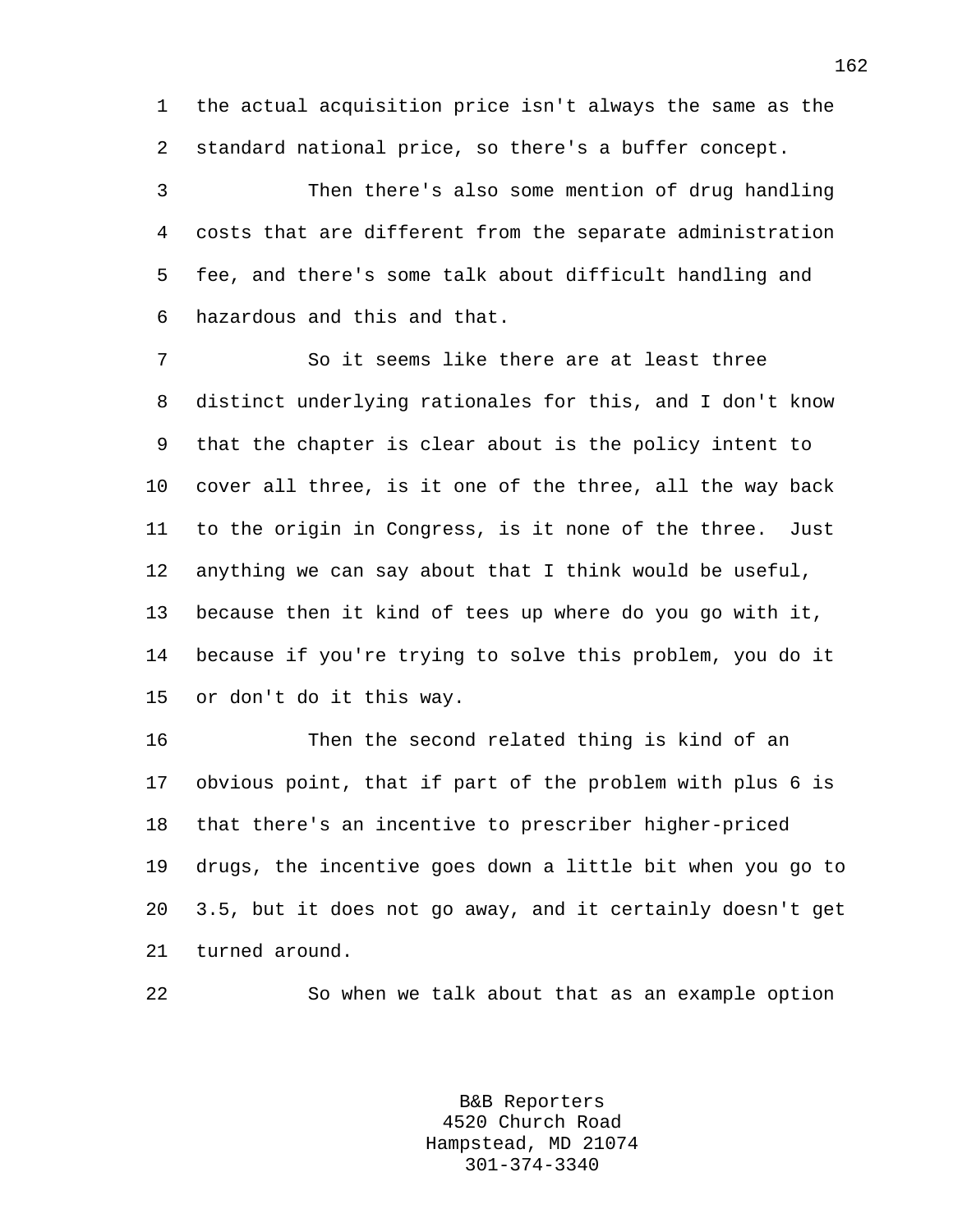1 and we talk about possible consequences, we might be able 2 to say more about do we actually expect behavior to change, 3 and if so, why. Is that change big enough to actually 4 change the underlying incentive and motivation? Or do we 5 think behavior really won't change because the incentive is 6 still in the same direction, but it will, in fact, change 7 the payment?

8 So, again, I'm just looking for a little clarity 9 about do we or don't we think that this incentive for 10 higher-priced drugs is going to actually change behavior -- 11 I'm sorry, I should say would the change of this type 12 change behavior.

13 DR. CROSSON: David, I would just like to 14 underscore the first point you made, because, you know, 15 personally, as I have thought about that and talked about 16 it, I've thought about it in all those three ways. And I 17 think, you know, if we're going to proceed with this 18 direction, which I think -- and I hear a fair amount of 19 support for it, I think in addition to trying to understand 20 what the policy thinking was, it would also be helpful -- 21 and here we go, more work. It would be helpful to try to 22 figure out, if we can, empirically what the justification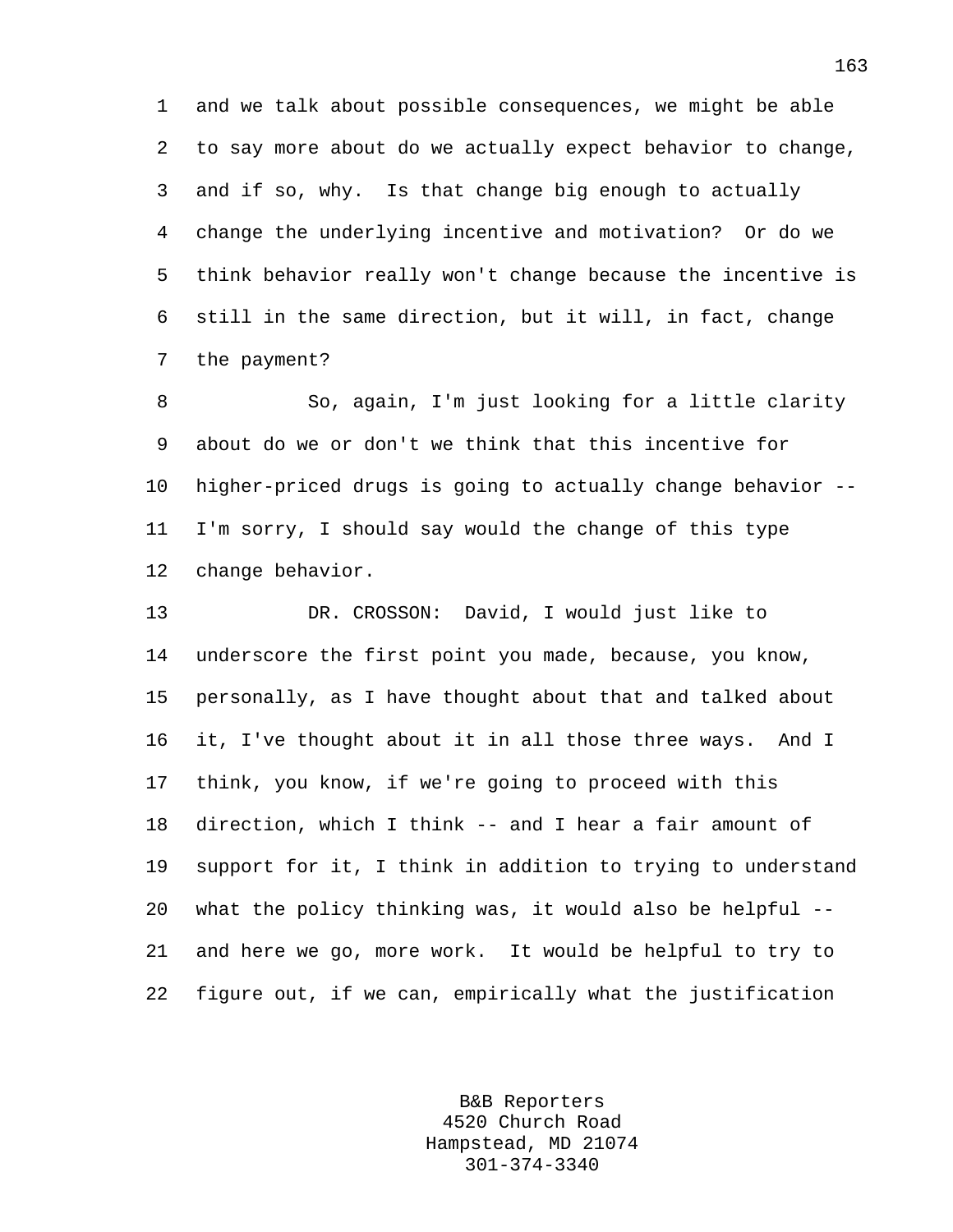1 is with those three ideas in mind. In other words, you 2 know, how much variation -- I realize I'm saying things 3 that we may not be able to do, but how much variation in 4 acquisition price is there really and what does that look 5 like. What is the cost for handling? And is it uniform 6 across drugs, or is it concentrated in only a small number 7 of drugs? And then I forgot the third one, David. The 8 buffering, the handling, and the -- well, yeah, I mean, so 9 -- I don't know there's any empirical analysis one can do 10 on what the right profit ought to be. But I think at least 11 with those two, if we could kind of understand that a 12 little bit more, and I realize that some of this 13 information is likely proprietary and not easily 14 accessible. But I would just ask you to think about that. 15 DR. HOADLEY: Yeah, on that last point, I mean, I 16 think, you know, we have gotten some empirical data that 17 you've included in here that gives us some sense of the 18 spread and, you know, what the acquisition prices relate 19 and sort of how much of that 6 percent may be eaten up. So 20 I think that's a really good effort, and maybe I don't know 21 if there's more we need to do on that.

22 But I think on the other side, you know, one of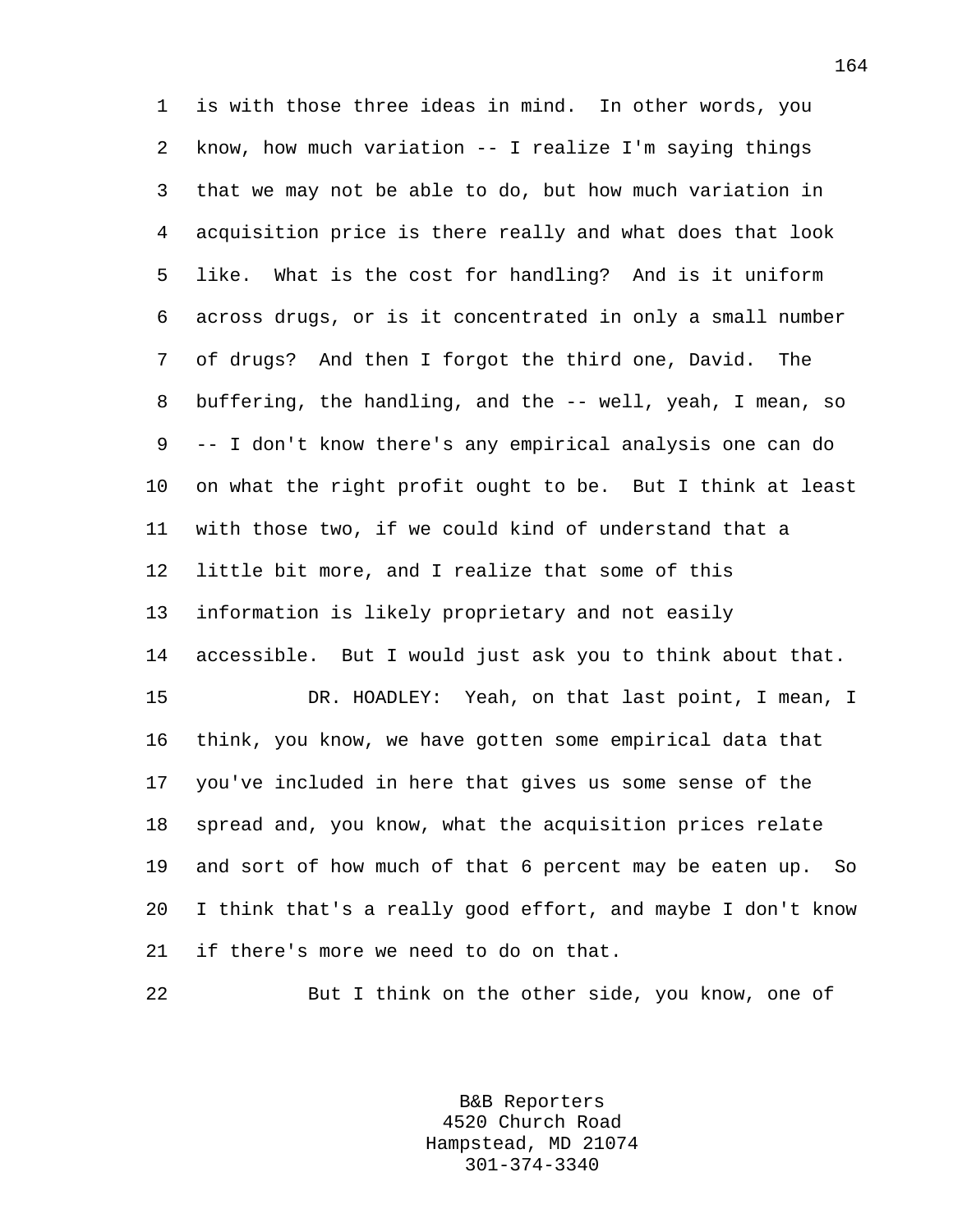1 the things that we haven't mentioned, in this conversation 2 at least, is one of the other changes that was made back in 3 whatever legislation it was that created this whole ASP 4 system was to build in more administration fees because in 5 the old days it was viewed that the AWP-based price was, 6 you know, one of the rationales, at least post hoc, was 7 that it helped to cover the administration of the drug, and 8 there was no separate administration fee. So now there is, 9 and maybe one of the questions is to look at those admin 10 fees, and are they sort of calibrated correctly? And I 11 don't even remember now how much they vary by specific 12 drugs and so forth because, clearly, there should be 13 products within this array of products where there's a lot 14 more. And is it only relating to the actual 15 administration, or is it also covering the cost of storage? 16 You know, because one of the versions of that rationale is 17 it's at least that 6 percent some people would say was 18 supposed to cover, you know, the cost of going out and 19 purchasing it, the more administrative cost, and/or maybe 20 the storage, and sort of where does the administration fee 21 relate to those things. So I think that's actually a 22 really good notion of where to get a little more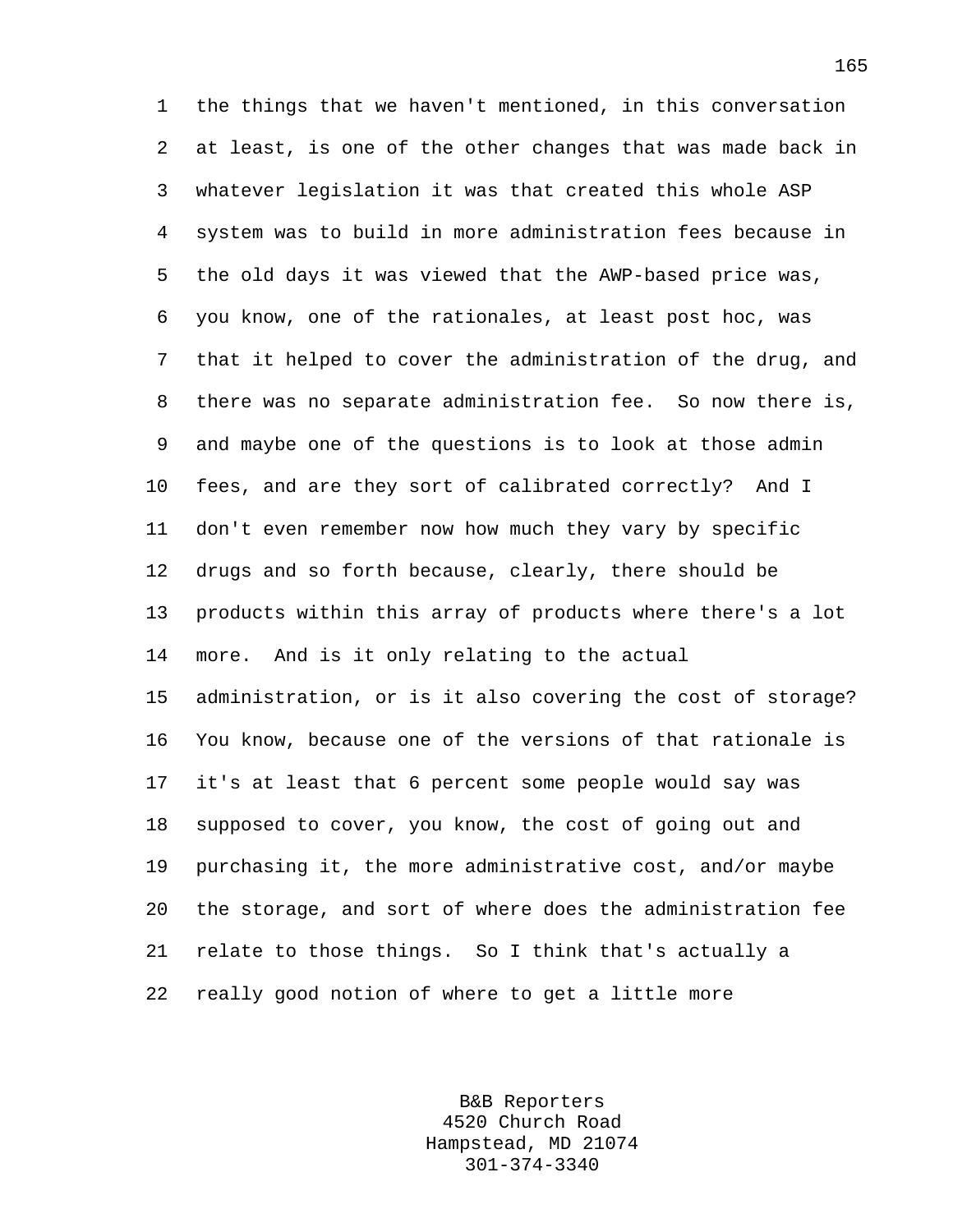1 understanding.

2 The other thing I would just mention based on 3 what Kathy said, I mean, I think one of the issues around 4 the coding, the common coding, is what's the manufacturer's 5 price response, because certainly some of the experience 6 overseas has been that when reference prices are set, the 7 manufacturer response is to change their price, either come 8 down to the reference product's price or at least to move 9 in that direction. And so, you know, you have to think 10 about what are the price response to these kinds of things, 11 and, again, relating to how the particular rules of a 12 reference pricing or a common coding system are set up. So 13 I think that's part of it.

14 And I think there is some research -- there's 15 something that should be available soon I've heard about -- 16 that will draw some illustrations from what's going on 17 overseas on some of these issues that may be useful to us, 18 so we can talk offline about that.

19 DR. MILLER: Can I say just a couple of things? 20 And, by the way, on that very last point that you made, 21 yes, we would be interested, if you're aware of something, 22 just on the off chance that we missed it.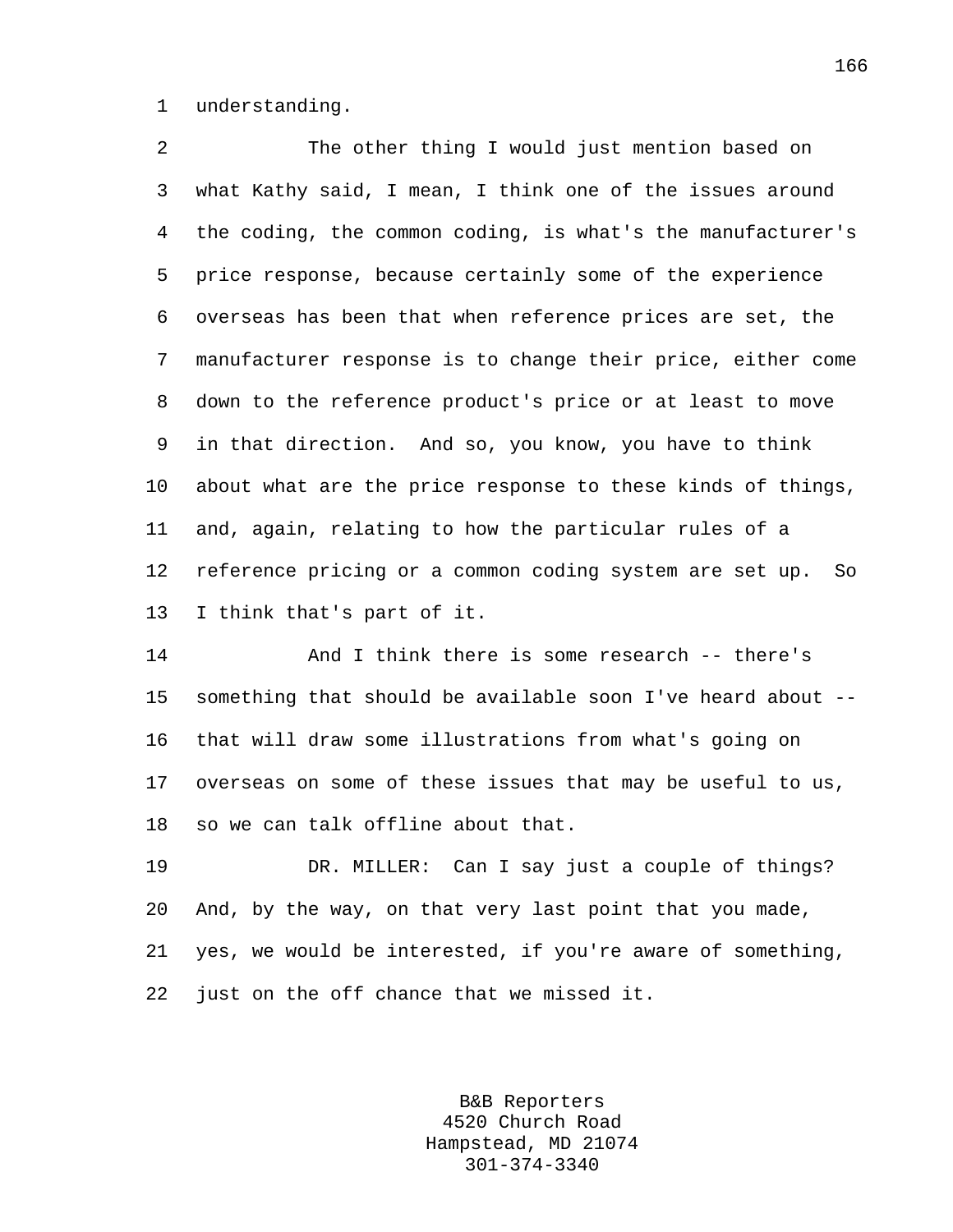1 So David asked this question about do we think 2 this was all about profit, is it the distribution or the 3 buffer, whatever language was used, or was it to cover 4 other costs? And then everybody way saying, yeah, we 5 should definitely understanding those things better. So 6 I'm guessing that the two of you are having a heart attack 7 right about now. Is that correct?

8 [Laughter.]

9 DR. MILLER: And so I just want to -- yeah, so we 10 have two ways to proceed. I can sort of externalize what 11 some of the issues are or Nancy and I can agree that Kim 12 will do this and we'll just walk away.

13 [Laughter.]

14 DR. MILLER: I'm for the latter, Nancy. Go and 15 get a drink and -- okay. So the thing is you are correct 16 that we did present some information on acquisition costs, 17 and it was kind of a difficult analysis to process, and 18 there are reasons for that, which is it's proprietary data, 19 and we have to be very careful about the level that we can 20 use it at. And that's going to bear very directly on 21 profit and the buffering issues. And so getting the line 22 of sight that you may in theory want will be hard.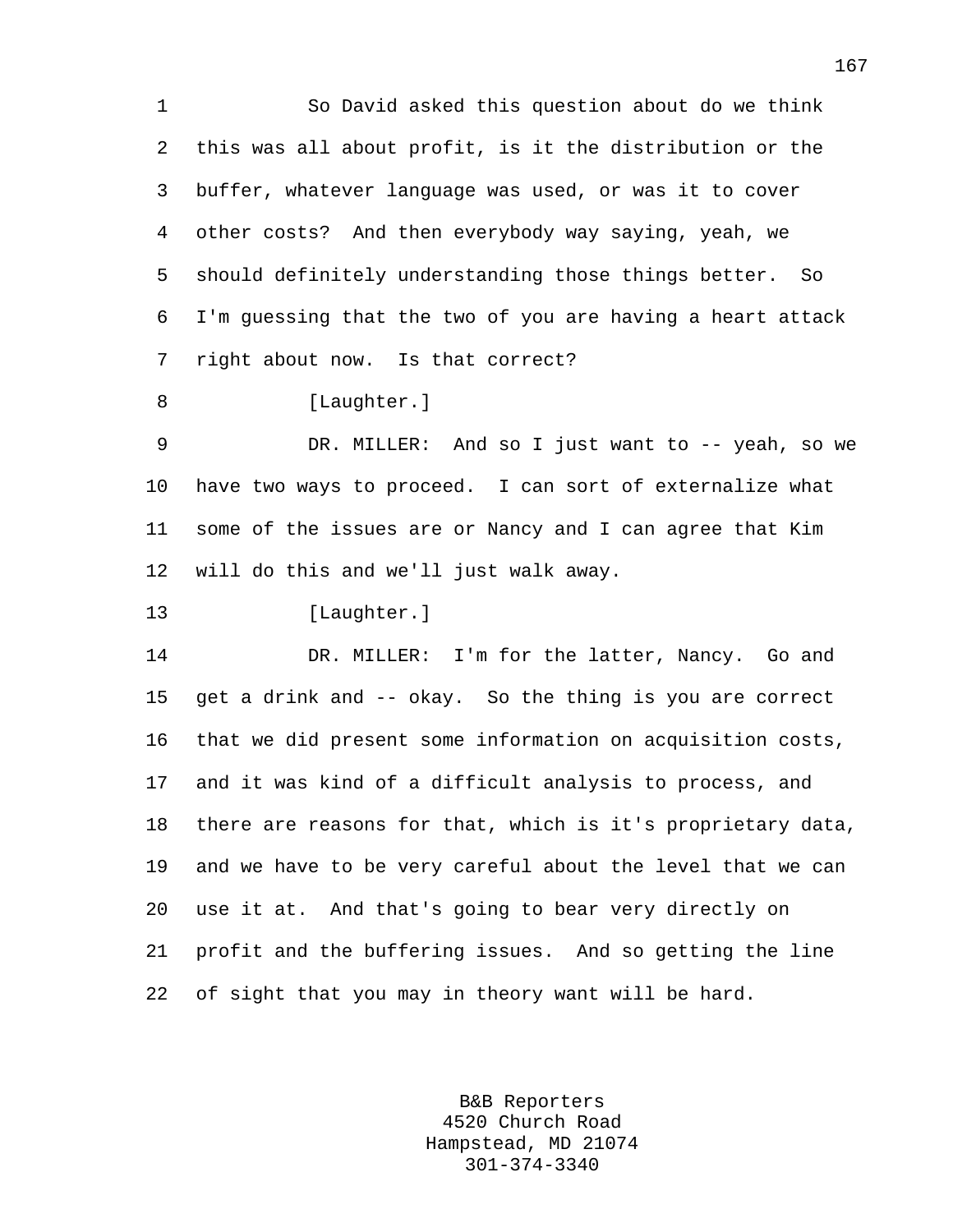1 And then on the pricing points, like the 2 additional costs that occur in the delivery chain, my 3 sense, you know, the discounts that occur, prompt pay and 4 that type of thing, that stuff I also am under the 5 impression can be hard to get your hands around it. 6 So the only thing I want to say is we're not 7 saying, you know, absolutely not, we're not doing it, but 8 we are trying to set your expectations a little bit 9 differently. Okay? 10 DR. NERENZ: And just to be -- 11 DR. MILLER: I was surprised you guys let all 12 those comments go by without -- 13 DR. NERENZ: And just to be clear, the intent of 14 the question was not to induce a heart attack or even 15 extended work. I just thought if the legislative and 16 regulatory history of the plus 6 is known, okay, then -- 17 then you could just say it's not known or it's not clear. 18 Either way, I just saying a statement. Either it's known 19 and here it is, or it's not known and it's not known. 20 MS. NEUMAN: And I thought what your question was 21 not just what did they think about then in terms of 22 creating it, but what do we think it should be about and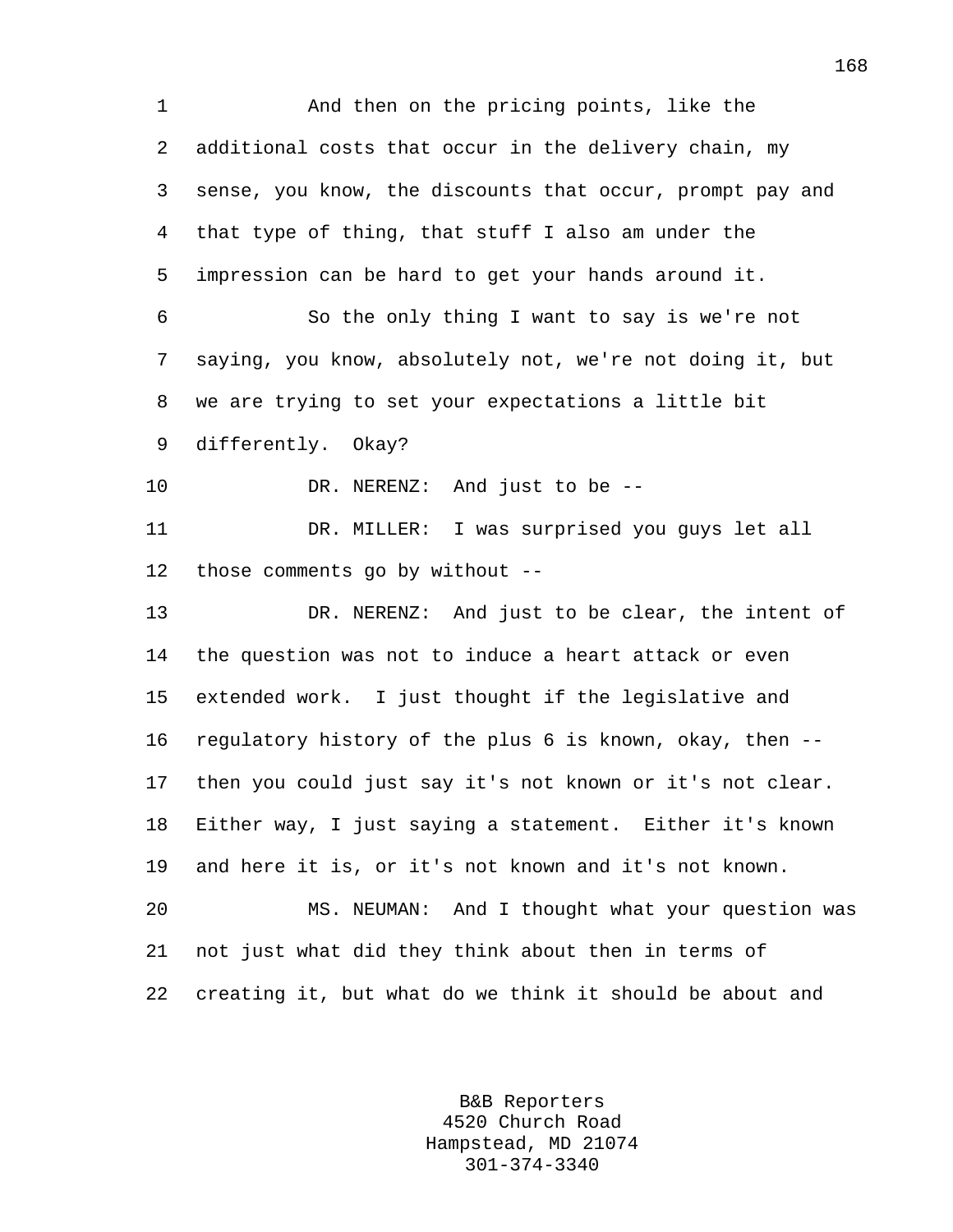1 how does that bear on this policy option. And so we can't 2 answer the first question. We have some -- we had a 3 writeup in last year's, which we could include this year, 4 that goes through all the theories. But no one agrees on 5 what it was for originally. But that doesn't mean your 6 second piece can't be thought about, which is what should 7 it be for?

8 DR. MILLER: And that's the way I took your 9 question, and no problem asking it, because those were all 10 completely rational thoughts. I just want you to 11 understand that our ability to penetrate may be some -- 12 DR. HOADLEY: Yeah, and I totally get the data 13 issues, and I think part of my point was that what you've 14 already done actually goes a fair distance towards 15 answering the distribution and cost question. And I don't 16 -- and when I was thinking about the administration, it 17 isn't so much some of those financial considerations, but 18 it's more the internal to the physician practice or 19 whatever in terms of -- and I realize that still may be 20 hard to do, but I don't know if there's been any look at 21 that since the law first went into effect.

22 DR. MILLER: I don't remember how far back your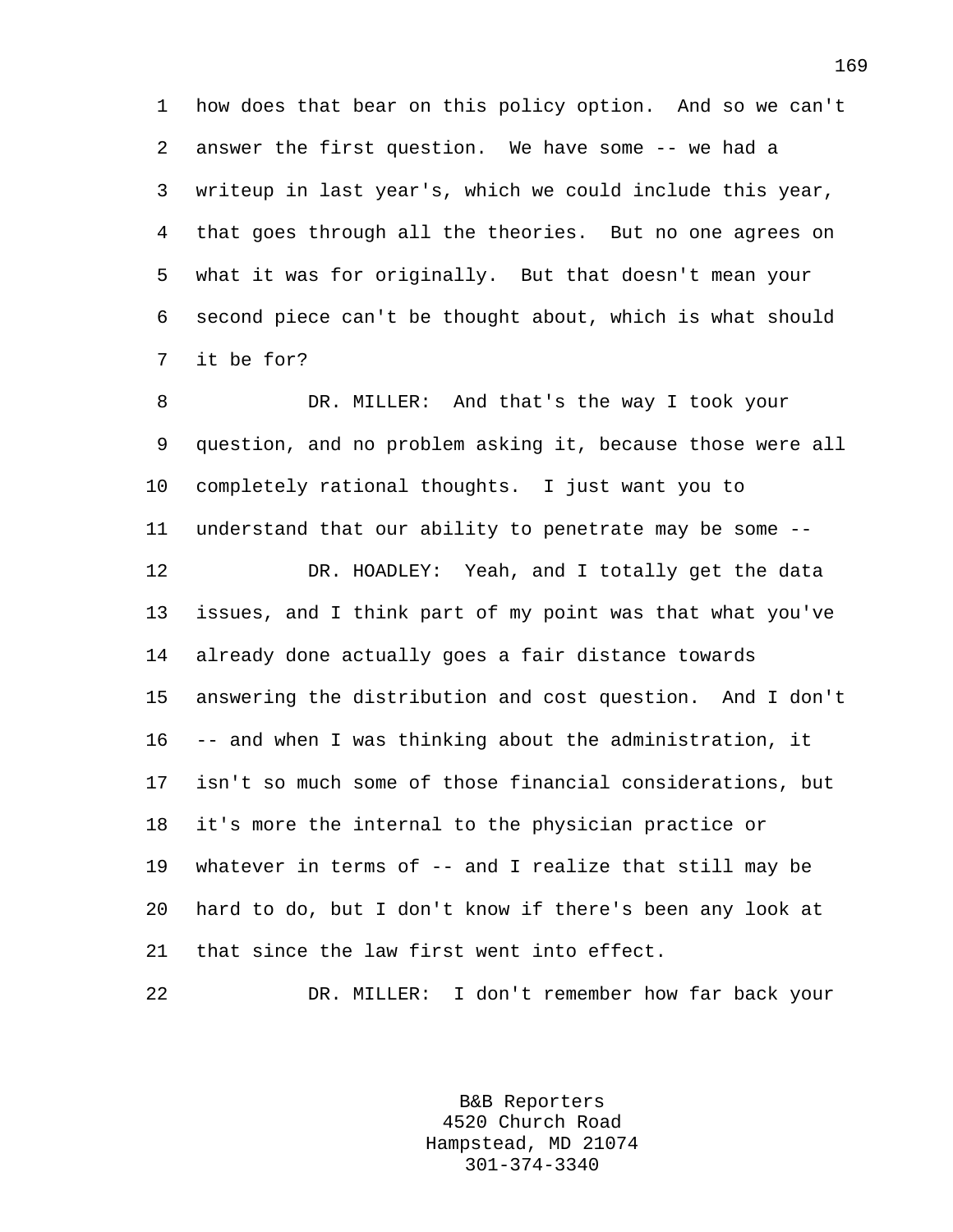1 memories go, but we did some of that way, way back, and it 2 was very difficult trying to extract that out, because, 3 again, there's not -- like the hospitals, you have a cost 4 report --

5 DR. HOADLEY: Right.

6 DR. MILLER: -- you can start to disaggregate, 7 and then the physician office world, we don't have a lot of 8 that.

9 DR. HOADLEY: But it may be just a matter of 10 looking back at what was done and seeing if that gives us 11 any clues or whether anybody -- the same way some of the 12 group practice groups or whatever have sometimes done 13 internal surveys, whether there's anything that can be 14 gleaned on that, obviously stakeholders have a stake, so 15 there's that issue.

16 DR. COOMBS: I might be in the minority, but I'm 17 wondering why there's a problem with the limit on ASP 18 growth. I mean, you might rationalize that it's 19 innovation, but I'm trying to think of the beneficiary, the 20 providers, and from that standpoint, from the beneficiary 21 and the provider standpoint.

22 DR. CROSSON: Do you want to take this outside?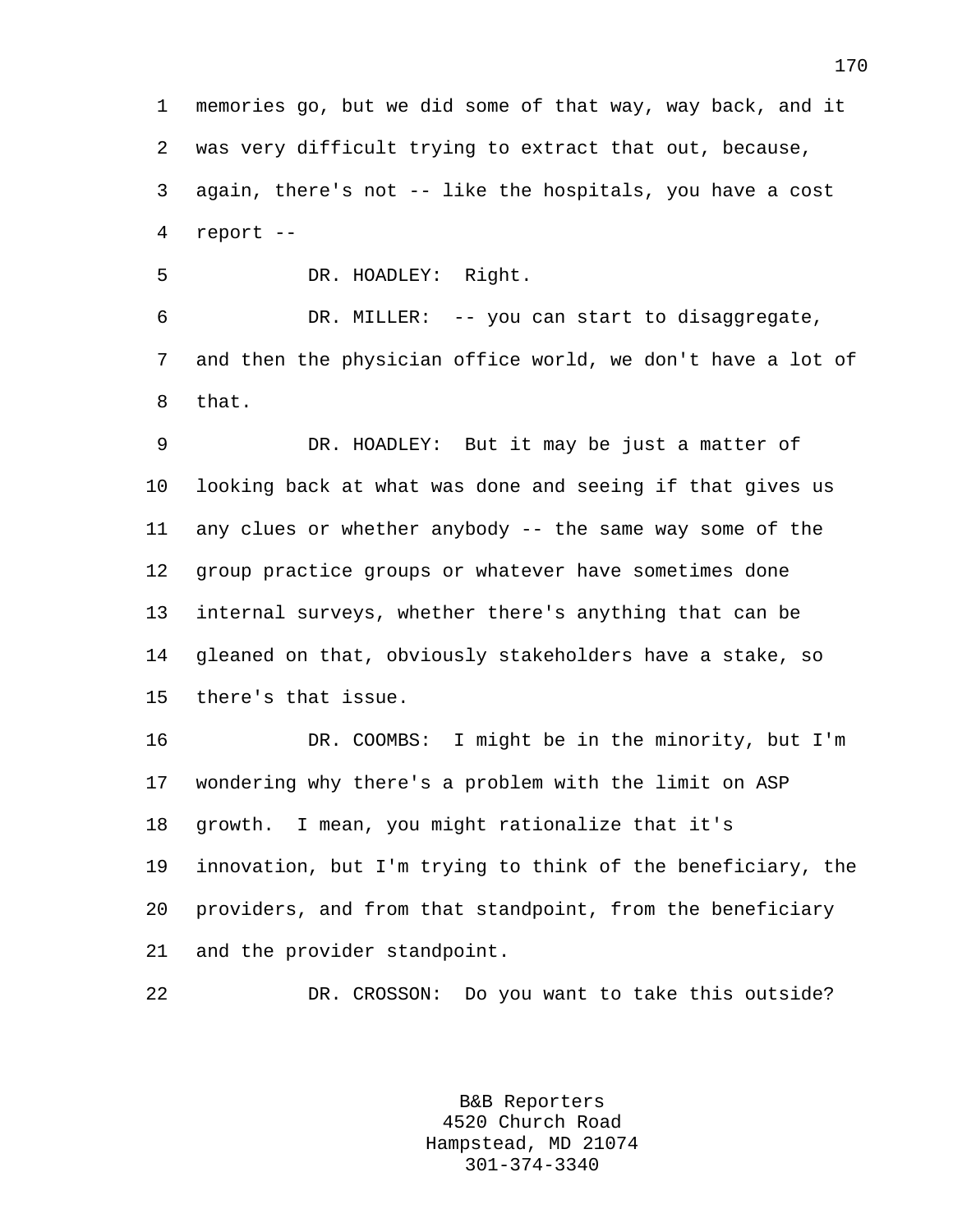1 No. I'm sorry.

2 [Laughter.]

3 DR. BAICKER: Debate rules, if you're referenced, 4 you're allowed to jump back in? She was very careful not 5 to use my name.

```
6 [Laughter.]
```
7 DR. BAICKER: So it strikes me as an artificial 8 price control that may or may not bear on the market 9 conditions that are underlying it. We don't say the price 10 of computers can go up by 2 percent a year. I don't care 11 what new capabilities it has. I don't care who enters the 12 market. I don't care how expensive it is to produce it. 13 Two percent a year, that's the answer. And the odds that 14 that's the right answer strike me as pretty low.

15 DR. COOMBS: I actually like that rationale, but 16 we don't apply that rationale to other industries around 17 this table. So I'm just thinking about -- well, no, I'm 18 just thinking about --

19 DR. BAICKER: You mean within health care.

20 DR. COOMBS: Yeah.

21 DR. BAICKER: Well, yeah, but we're busy trying 22 to introduce more competition and market pricing into other

> B&B Reporters 4520 Church Road Hampstead, MD 21074 301-374-3340

171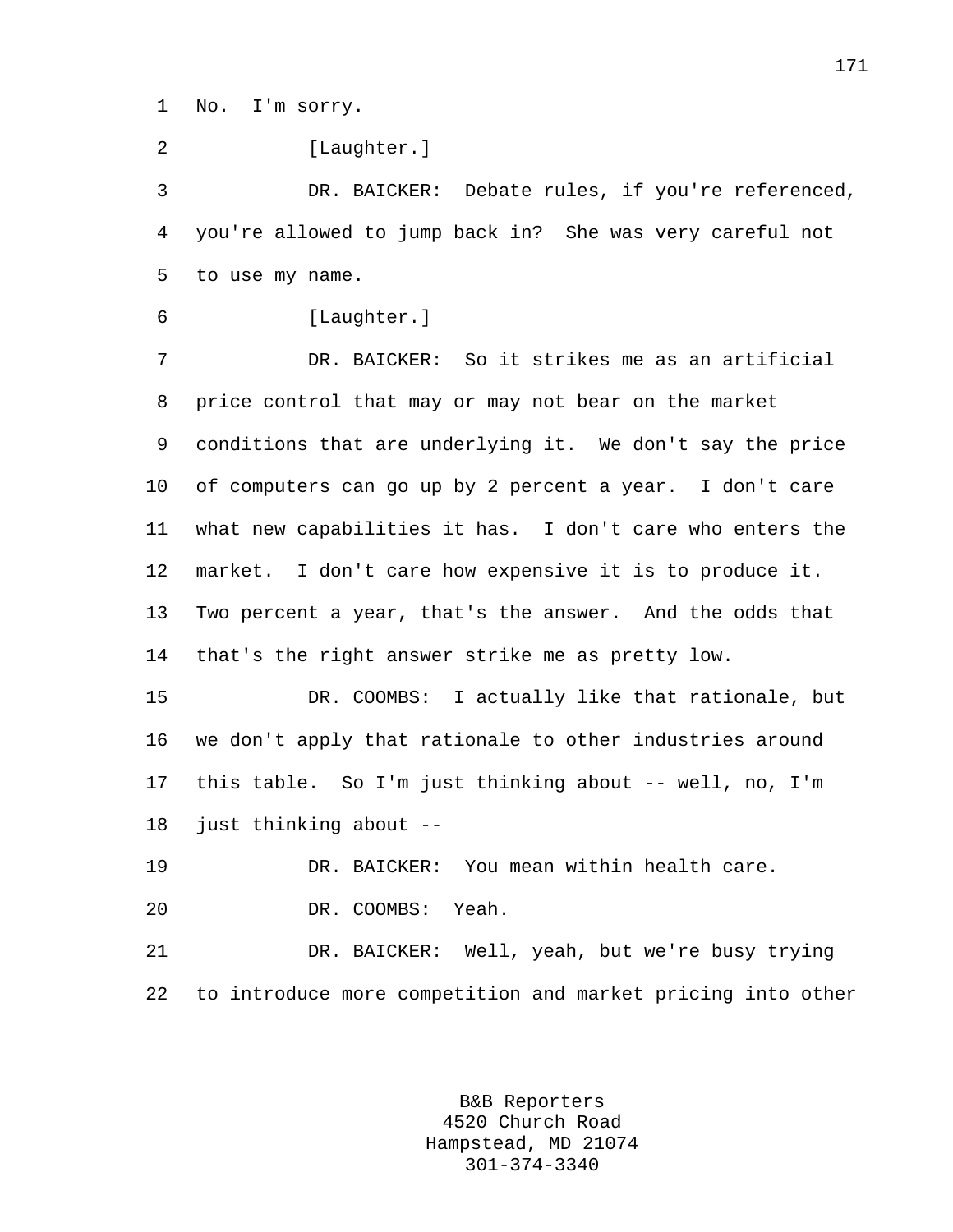1 things. We're saying, gee, fee-for-service isn't working 2 so well because we have to pick these numbers for the 3 prices to go up and we're guessing about a lot of things; 4 and, gee, if it was only more like a competitive market 5 where people were going where the highest value was and how 6 can we introduce better pricing and pricing that matches 7 value into those other sectors. So I'm in favor of 8 introducing that same logic elsewhere rather than saying we 9 have something here that is intended to be based on market 10 signals, let's just not. 11 DR. COOMBS: Okay. This is not a cat fight, but 12 I just wanted to bring that up. 13 [Laughter.] 14 DR. BAICKER: Nor did I think it was. 15 [Laughter.] 16 DR. HOADLEY: And there is some evidence -- I 17 mean, two points. One is we do this in Medicaid, so 18 Medicaid's rebate system does build in this same kind of 19 factor, so it's not like we haven't looked at that before. 20 And, obviously, people can argue whether it's working well 21 there. 22 Part of the issue is that there's evidence --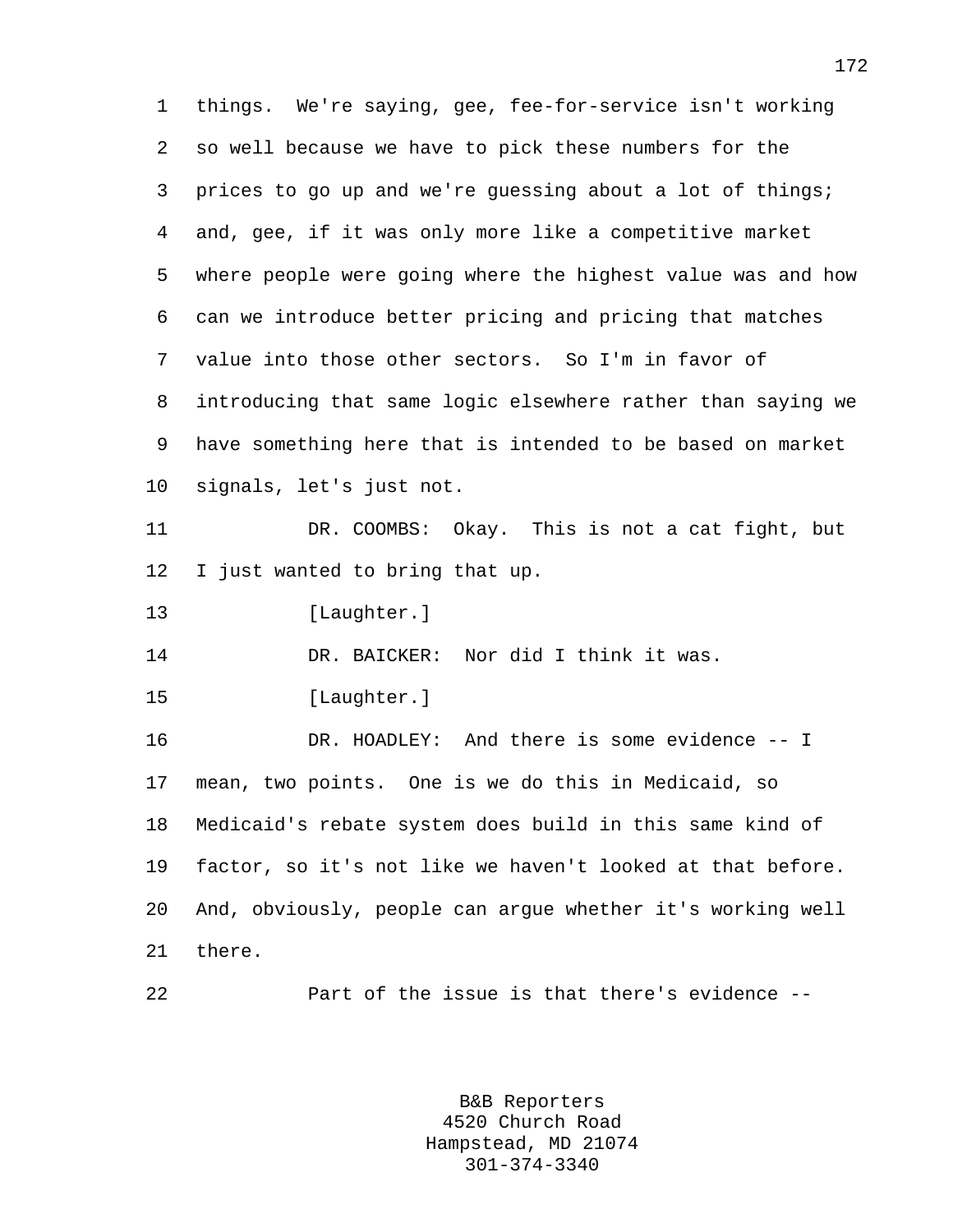1 there's been a couple of studies in certain classes of 2 drugs where the trend is upward, and when a new product 3 comes in, the old products price themselves up to that new 4 higher price. And so, I mean, there's a lot of sense that 5 the market isn't working, and the question is: Is this a 6 method that would tame the market's failures? Or is there 7 another method that would address the market failures 8 better? And, you know, that's the notion -- some of these 9 common coding things, if we really had a sense that 10 politically we could throw these things into one category 11 when there are competing products. But there are some 12 issues. I mean, when we tried to do that with least costly 13 alternative, you know, it ended up in court and got kicked 14 out.

15 And so I think that's exactly the tradeoff that 16 this menu of options is getting us at, but I wouldn't want 17 to take this one off the table prematurely.

18 DR. BAICKER: And I completely agree that we are 19 not in any way at perfect competition in these markets, and 20 I think you're both raising that important point. And so 21 the solutions to that that seem most appealing to me are 22 more along the lines of bundled payment and value-based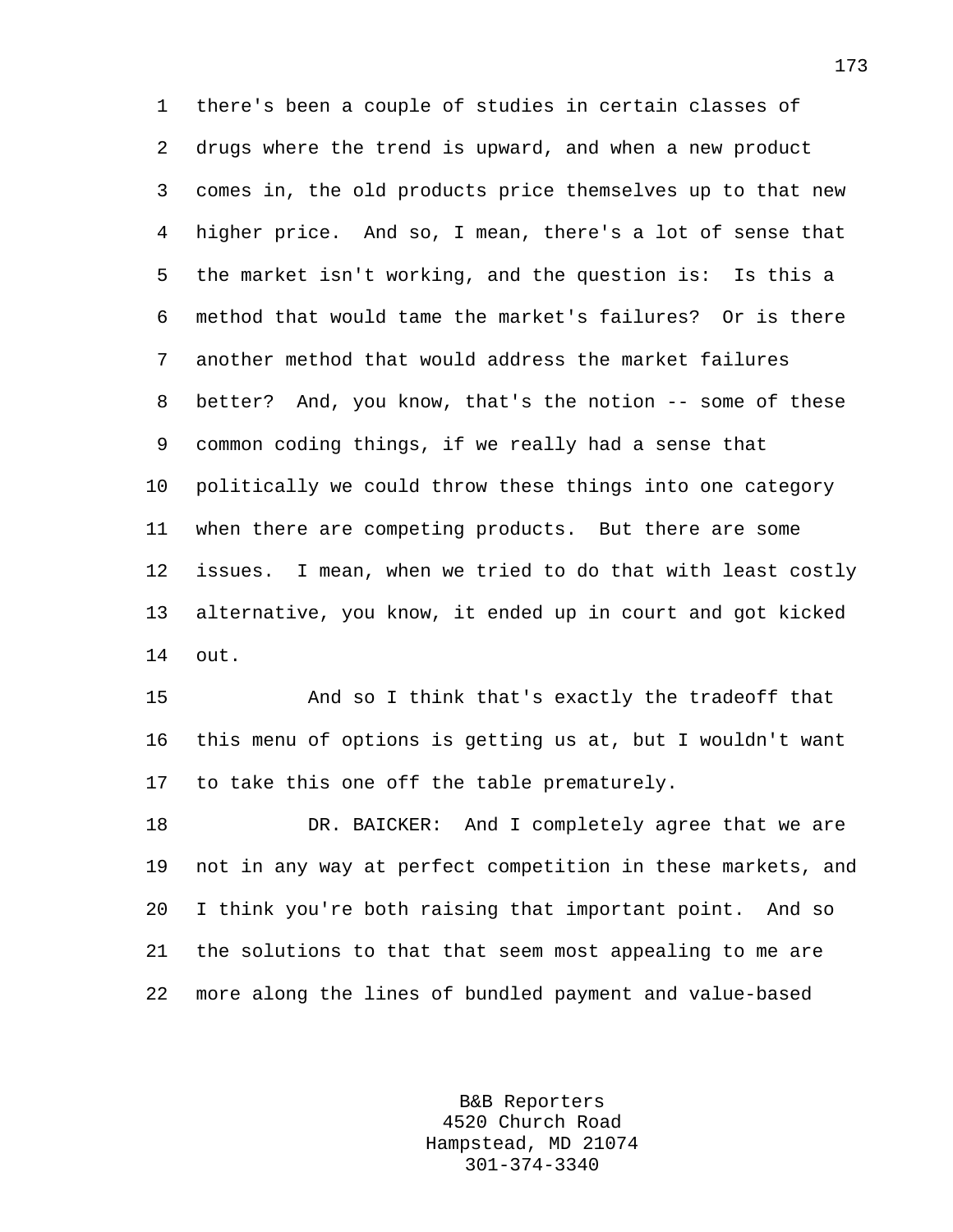1 pricing or reimbursement rather than just picking a number. 2 But I'm very much in agreement that we don't -- we're 3 nowhere near competitive equilibrium in these markets now. 4 DR. CROSSON: Thank you very much, Kim and Nancy. 5 More to come.

```
6 [Pause.]
```
7 DR. CROSSON: Okay. Our next topic is using 8 encounter data for risk adjustment in Medicare Advantage. 9 It's a topic we have had as a discussion item before. 10 We're going to get a little bit more in-depth in that. 11 Andy Johnson and Dan Zabinski, and who is starting, Andy? 12 DR. JOHNSON: Yes, thanks, Jay.

13 Good afternoon. In this session, Dan and I are 14 going to discuss the risk adjustment model used to pay MA 15 plans. In particular, we're going to focus on issues to 16 consider if the risk adjustment model was modified to take 17 into account MA plan cost information rather than provider 18 costs from fee-for-service Medicare.

19 We are going to trade off presenting three 20 topics. I will begin with an overview of how payments to 21 MA plans are risk adjusted and how fee-for-service Medicare 22 cost data is used to develop the current risk adjustment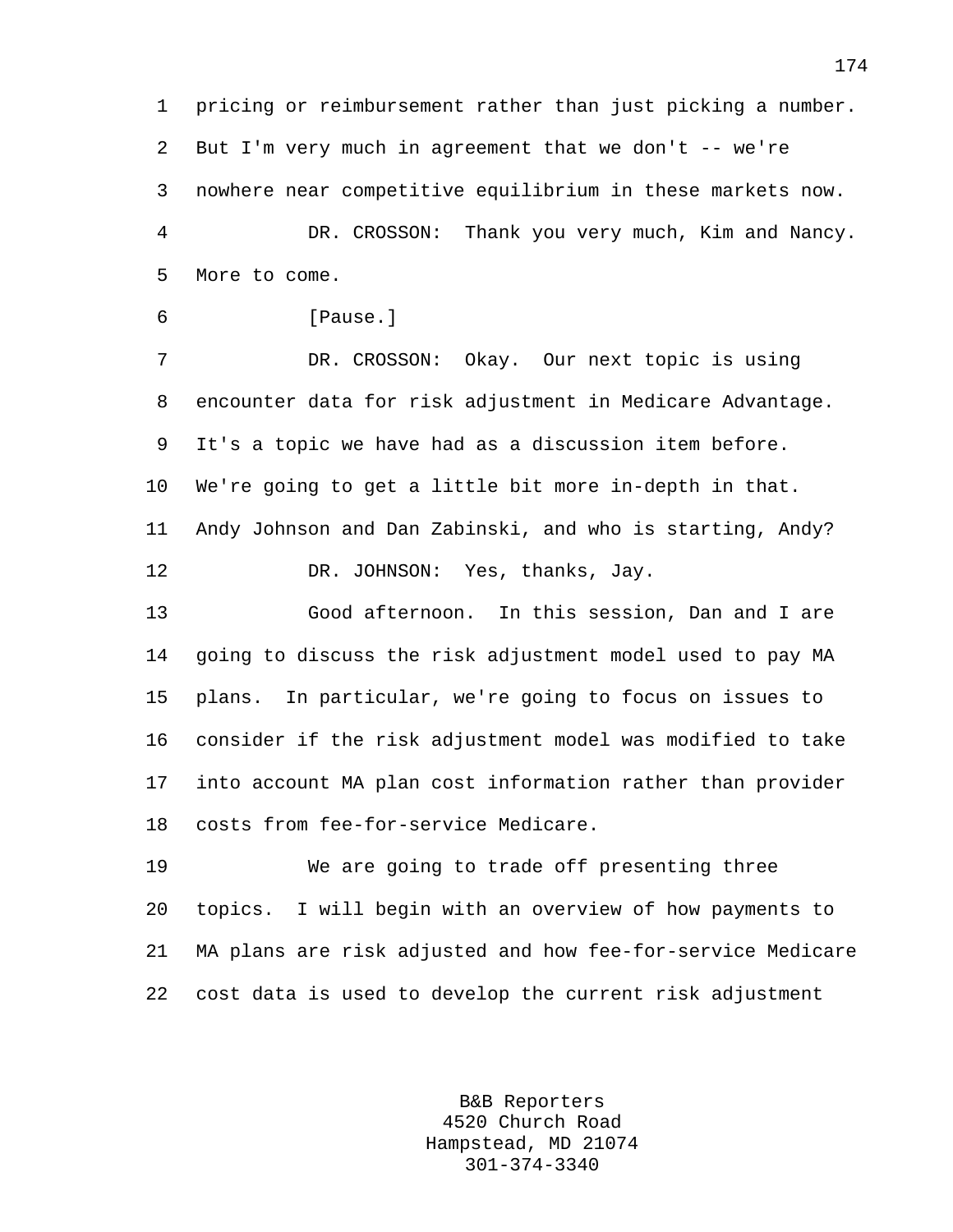1 model. Then Dan will discuss theoretical issues to 2 consider if the risk adjustment model was modified to be 3 based on MA plan costs from encounter data. Finally, I 4 will discuss the state of the MA plan cost information in 5 encounter data and some practical issues related to using 6 the MA encounter data for risk adjustment.

7 Now to start with an overview of MA risk 8 adjustment. Medicare pays a monthly payment to MA plans 9 for each enrollee. These payments are the product of two 10 factors: a base rate that is plan and locality specific, 11 and a beneficiary-specific risk score. The base rate 12 represents the average spending for the fee-for-service 13 beneficiaries in a given locality. The risk score adjusts 14 the base rate by increasing payment for beneficiaries with 15 expected medical expenditures that are higher than average, 16 and vice versa. A risk score is calculated for each 17 beneficiary based on his or her demographic characteristics 18 and whether he or she has certain medical conditions. The 19 CMS-HCC risk adjustment model groups medical conditions 20 into hierarchical condition categories, or HCCs, which are 21 identified by diagnosis codes.

22 The first step in risk adjustment is calibrating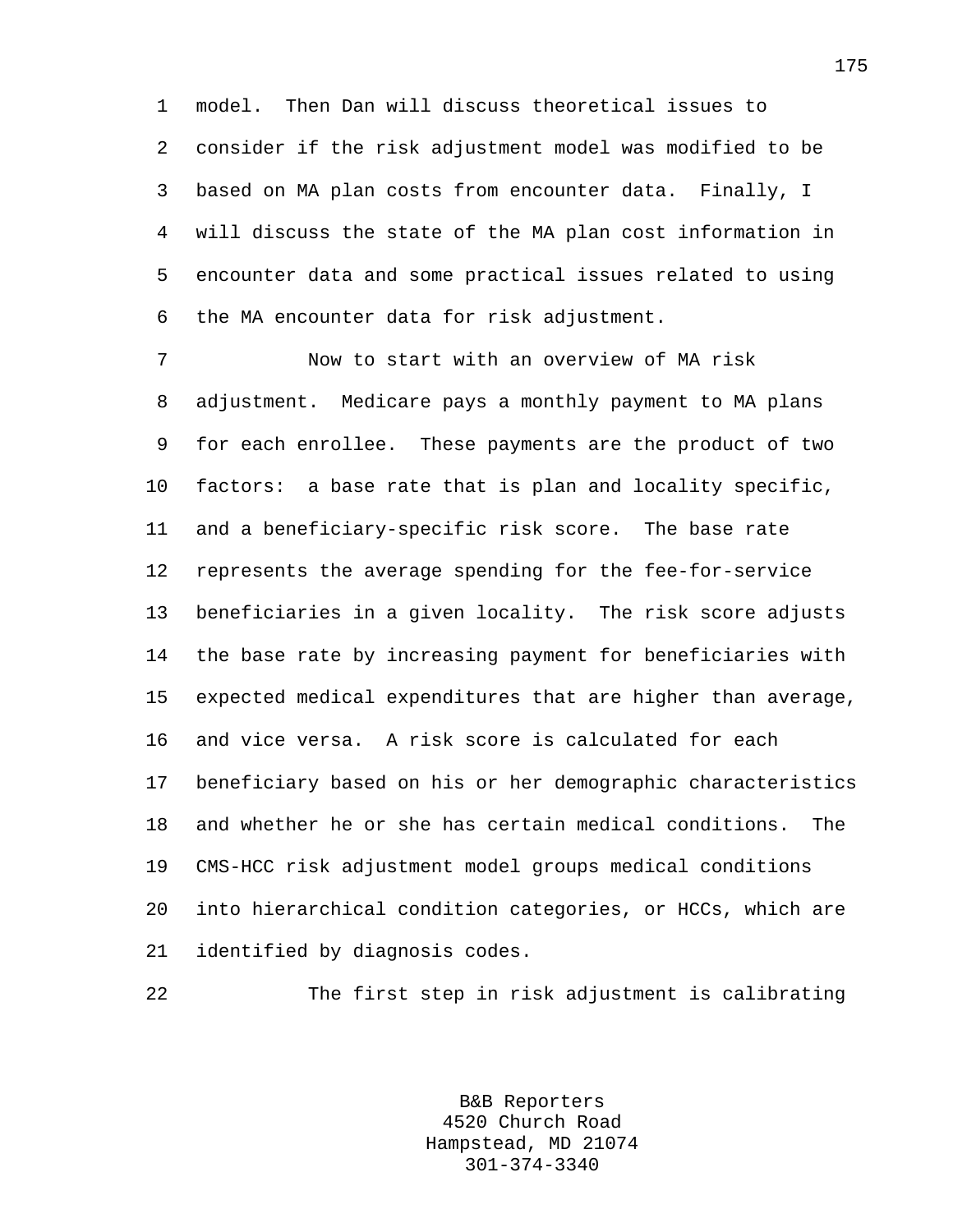1 the CMS-HCC model. Through model calibration, CMS 2 estimates the expected medical cost associated with a 3 beneficiary having a particular demographic characteristic 4 or HCC. Each expected medical cost is then divided by the 5 average fee-for-service spending amount, generating a 6 coefficient that is proportional to average fee-for-service 7 spending. The middle column of this table shows the 8 expected medical cost for a few example demographic 9 characteristics and HCCs. In the right column, the 10 expected medical costs have been divided by average fee-11 for-service Medicare spending of \$9,050 to generate a 12 proportional coefficient for each characteristic and HCC. 13 The second step in risk adjustment is calculating 14 a risk score for each MA enrollee. CMS identifies the 15 relevant medical conditions or HCCs for each enrollee and 16 then adds together the relevant coefficients. The risk 17 score for a beneficiary with average expected medical costs 18 is 1.0. In this table you can see that the risk score for 19 an 85-year-old male with congestive heart failure is 1.077. 20 This risk score represents expected medical costs that are 21 7.7 percent higher than the average fee-for-service 22 beneficiary.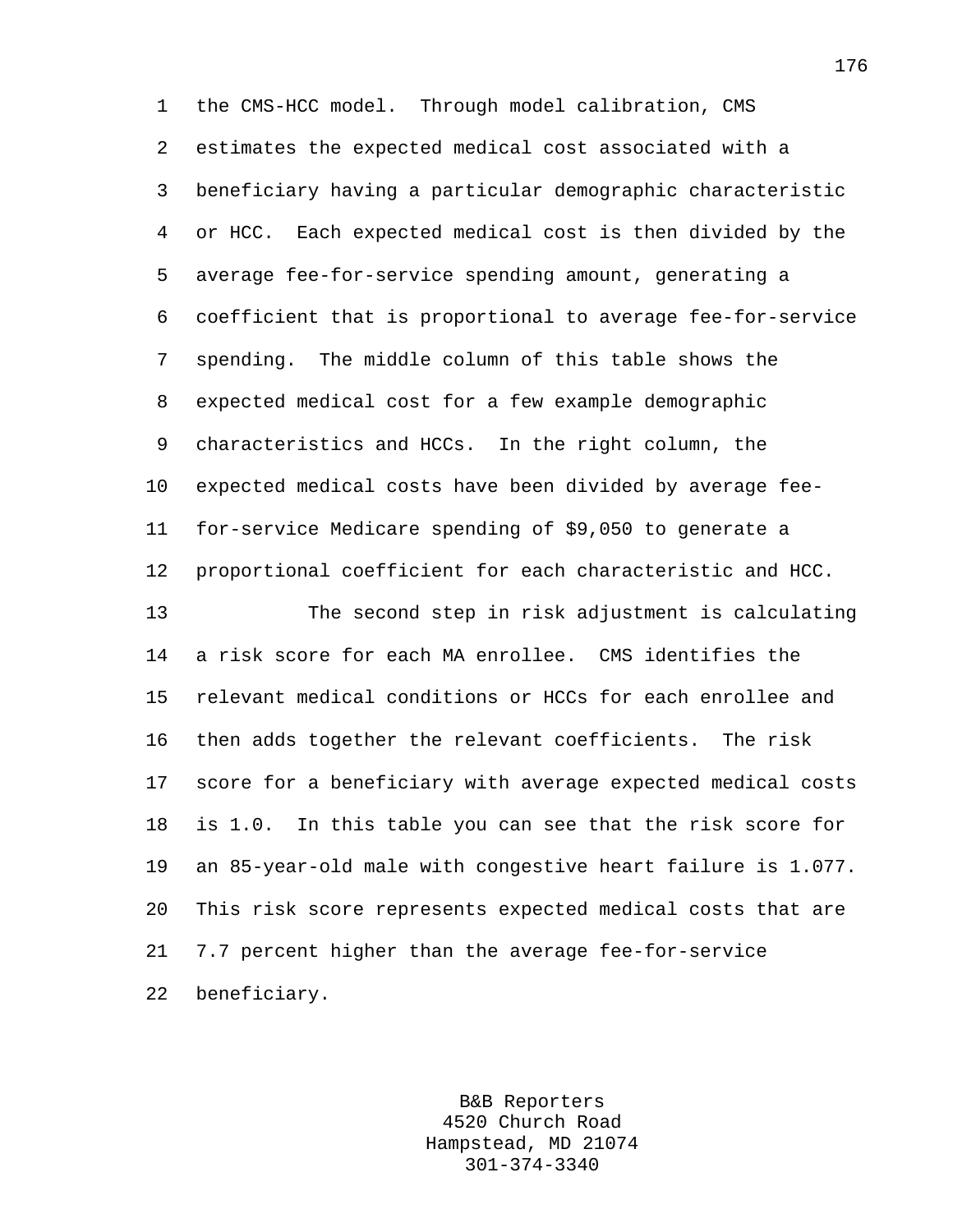1 To calculate the payment rate for this 2 beneficiary, CMS multiplies the risk score by a local base 3 rate. If this beneficiary were enrolled with an MA plan in 4 a county with a monthly base rate of \$1,000, the Medicare 5 payment to the plan would be \$1,077, which is the product 6 of the risk score and the base rate. Because the risk 7 adjustment model that is used to pay MA plans is currently 8 based on fee-for-service cost information, \$1,077 is also 9 the monthly amount that this MA enrollee would have 10 expected to cost if he was enrolled in fee-for-service 11 Medicare.

12 This chart shows the flow of risk-adjusted 13 payments with the vertical arrows and the two sources of 14 medical cost data that could be used to calibrate the risk 15 adjustment model with the horizontal arrows. Risk scores, 16 shown in yellow, adjust the capitated payments that 17 Medicare pays to MA plans. In the current risk adjustment 18 model, risk scores are calibrated using fee-for-service 19 Medicare payments to providers, shown in green, and, 20 therefore, reflect treatment costs in fee-for-service 21 Medicare.

22 However, CMS has been collecting encounter data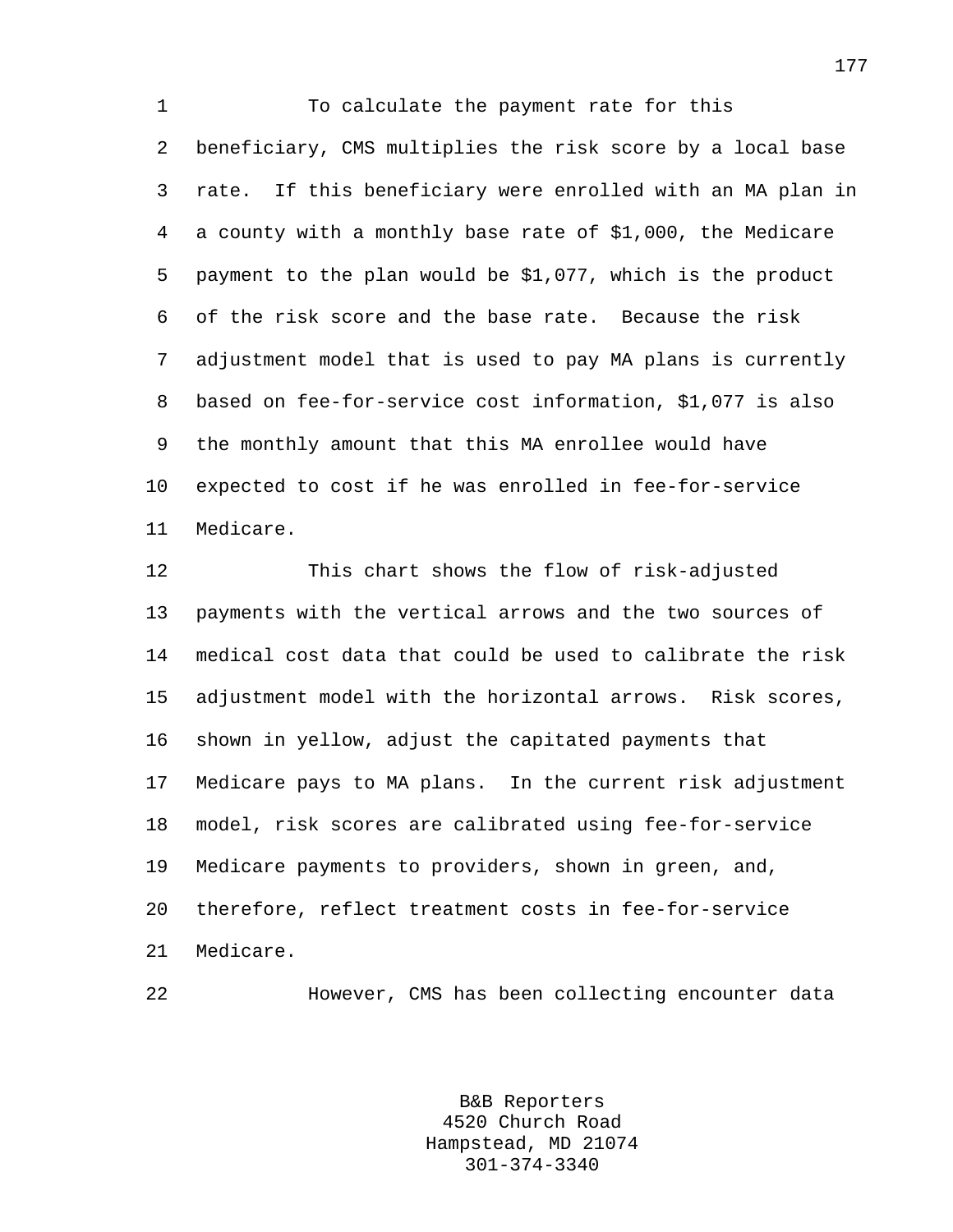1 which includes information about MA plans' payments to 2 providers, shown in blue. A risk adjustment model could be 3 calibrated on this data and would reflect MA plans' costs, 4 which is our term for the aggregate of a plan's payments to 5 providers. CMS is working toward calibrating risk scores 6 on MA plan payments to providers using the encounter data. 7 Now Dan is going to discuss some theoretical

8 issues to consider if such a risk adjustment model were 9 implemented.

10 DR. ZABINSKI: An important point from what Andy 11 just talked about is that CMS currently uses data from fee-12 for-service beneficiaries to calibrate the CMS-HCC model 13 and then uses that model to determine risk scores for MA 14 enrollees. And this difference between the population the 15 CMS-HCC model is calibrated on and the population that it's 16 applied to has resulted in two incentives for the MA plans.

17 First, the plans have an incentive to encourage 18 more intensive coding of conditions than what you have in 19 fee-for-service Medicare because all MA payments depend on 20 the conditions that are coded while fee-for-service 21 payments for most services don't. And research, such as an 22 analysis by Kronick and Welch, indicates that plans have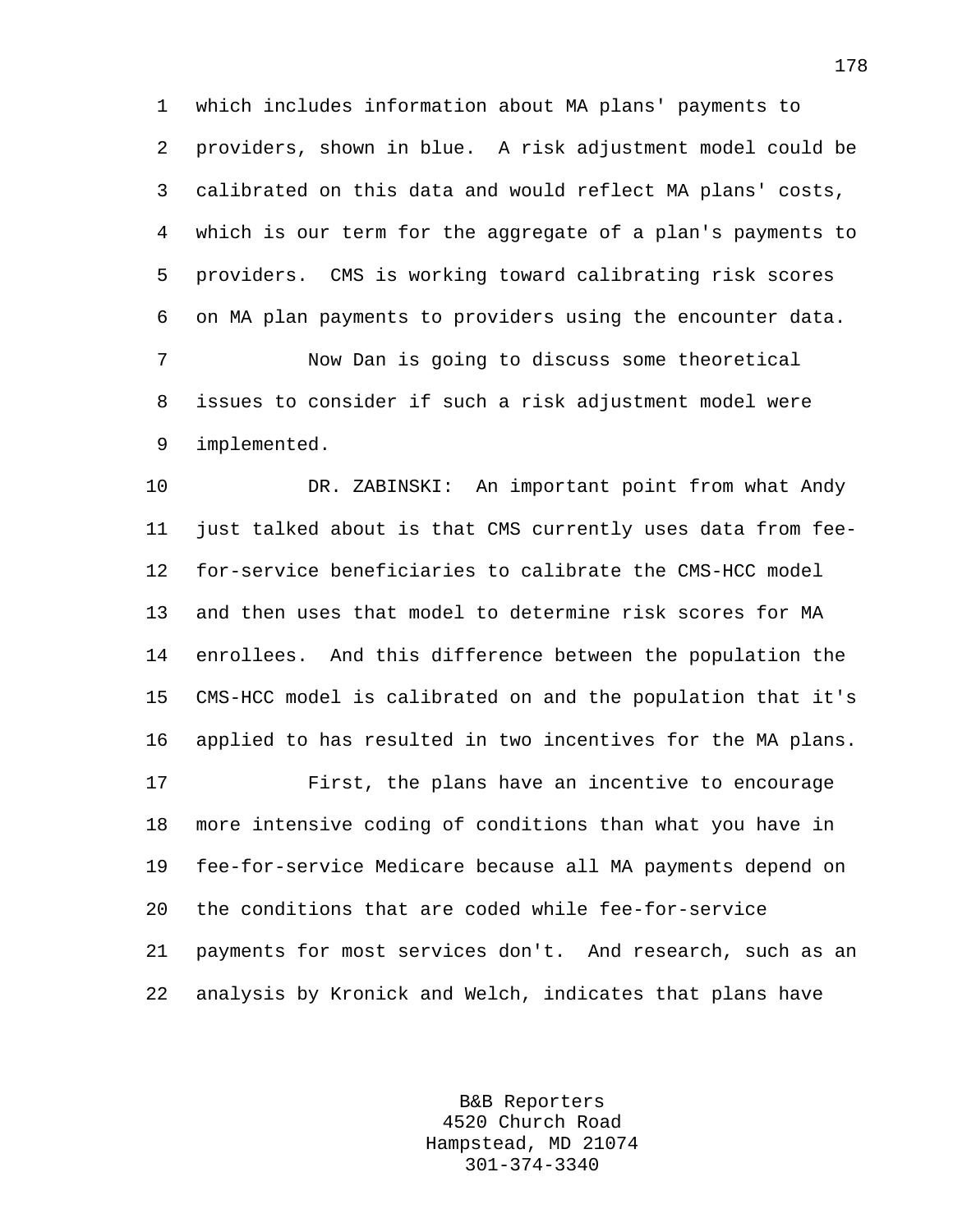1 responded to this incentive, and this leads to higher MA 2 risk scores and payments. In response, CMS applies a 3 uniform downward adjustment to all MA payments.

4 Second, Newhouse and colleagues made the 5 comparison of the cost of treating conditions in a large MA 6 plan to the cost in fee-for-service Medicare, and they 7 found that some conditions -- such as diabetes and cancer - 8 - were less costly in the MA plan while other conditions -- 9 such as major organ transplant -- were more costly in the 10 MA plan. They identified factors that explain these 11 differences in costs between MA and fee-for-service 12 Medicare, and it's plausible that these factors also apply 13 to most other plans. Therefore, differences between MA and 14 fee-for-service Medicare in the cost of treating conditions 15 may be widespread. And to the extent there are widespread 16 differences in the costs between these two sectors, there's 17 an incentive for the MA plans to avoid beneficiaries who 18 have conditions that are more costly to the plan than to 19 fee-for-service Medicare and to attract beneficiaries who 20 have conditions that are less costly to the plan.

21 Now, earlier, Andy discussed risk adjustment that 22 is calibrated using encounter data from MA plans rather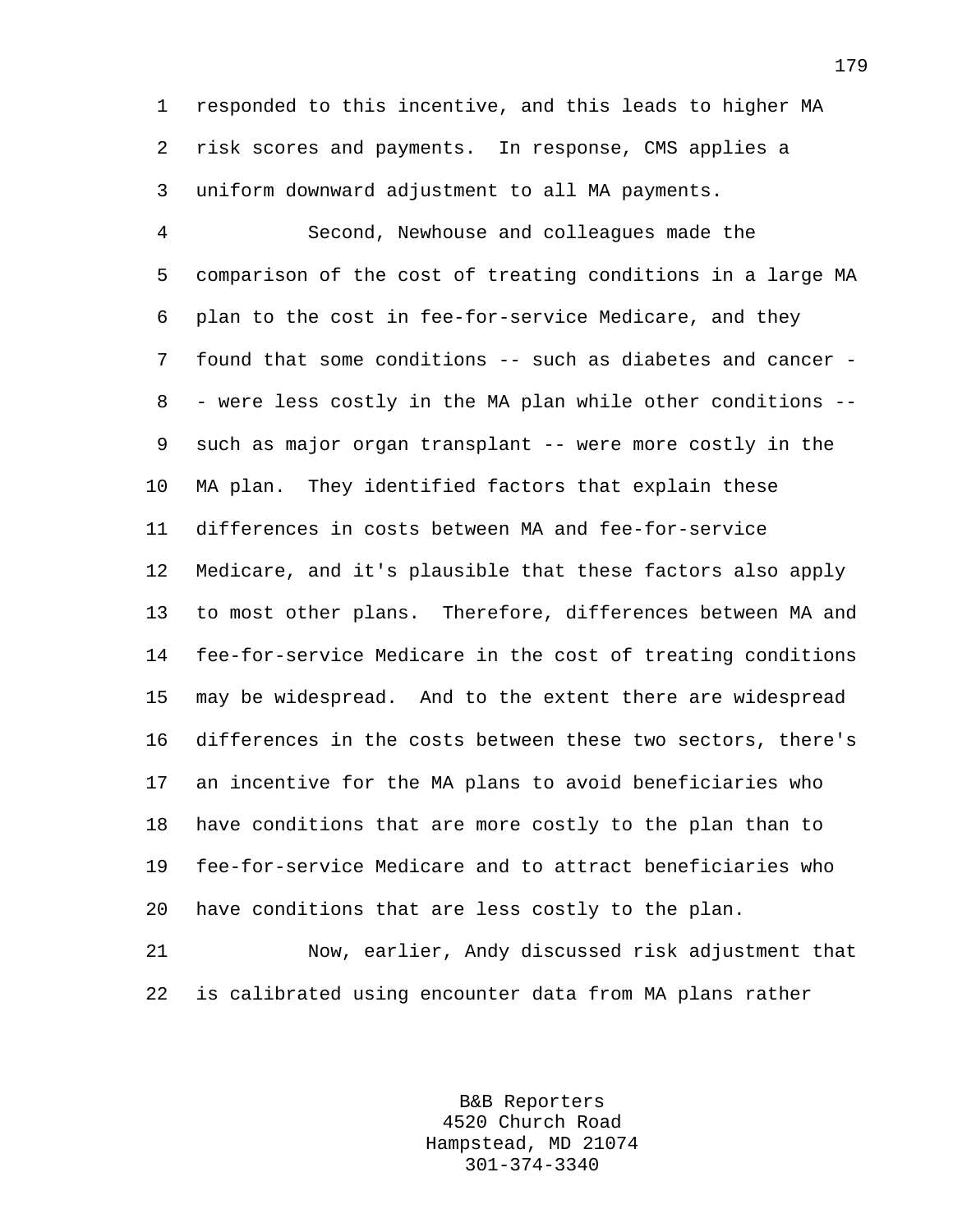1 than fee-for-service mc. And now we're going to discuss 2 the pros and cons of using encounter-based risk adjustment 3 in place of the current fee-for-service-based model. Doing 4 this would end the need to adjust MA payments for the more 5 intensive coding in MA because there would no longer be a 6 difference in the coding intensity between the population 7 used to calibrate the model and the population that the 8 model is applied to. But plans still have an incentive to 9 code intensively because MA payments still depend on the 10 conditions that are coded.

11 Also, the incentive for MA plans to avoid 12 beneficiaries who have conditions that are more costly in 13 MA than in fee-for-service Medicare would be eliminated 14 because the coefficients on the conditions in the CMS-HCC 15 model would now reflect the cost of treatment in MA, not 16 fee-for-service. However, plans would have an incentive 17 then to compare their costs to the costs of the average 18 plan because the CMS-HCC coefficients would then reflect 19 average costs. So for a given plan, it may then be 20 beneficial to avoid a new set of conditions.

21 A final issue concerning using encounter-based 22 risk adjustment is that it is inconsistent with MA payments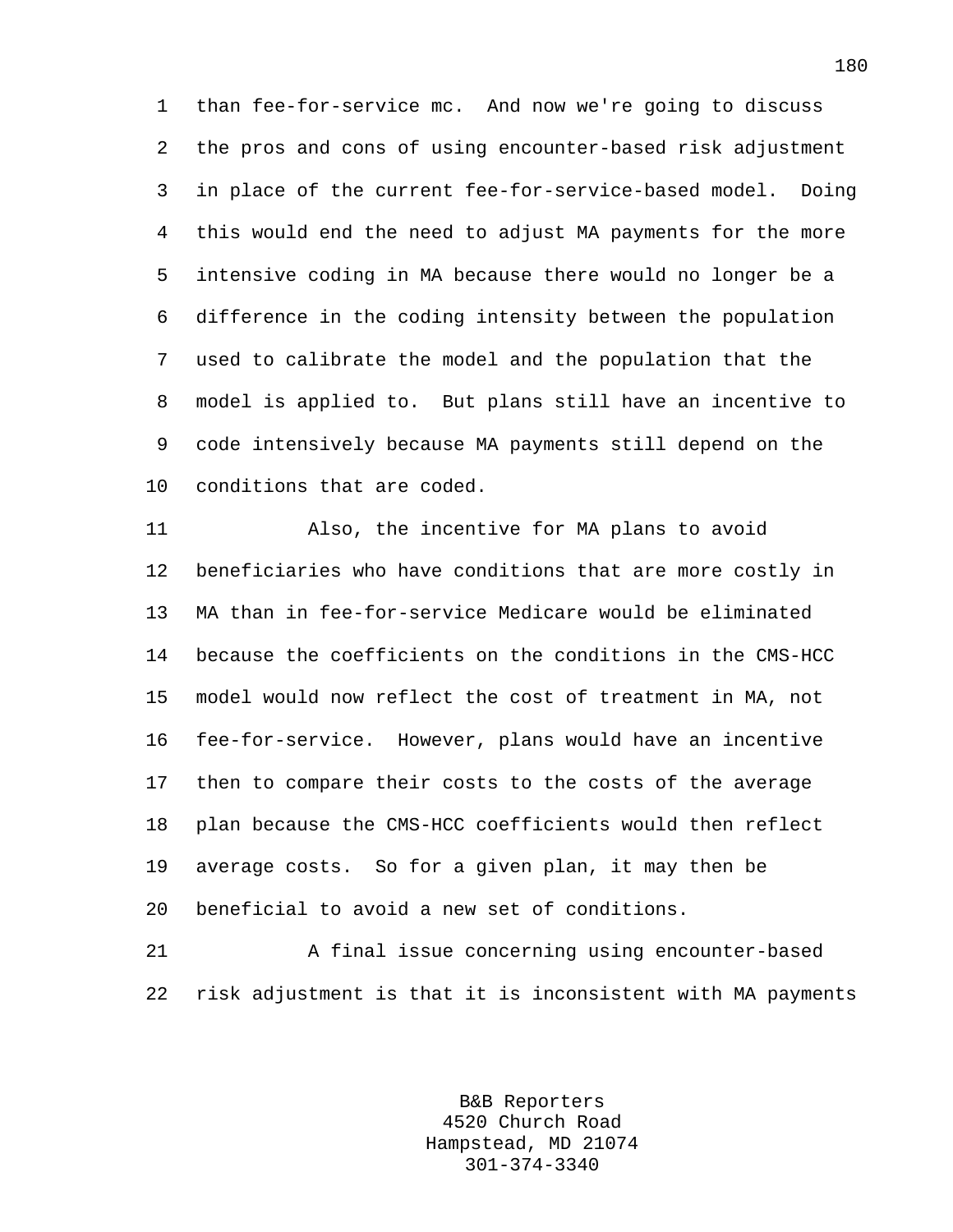1 that are financially neutral with fee-for-service Medicare. 2 In the past, the Commission has supported financial 3 neutrality, where payments for MA enrollees equal 100 4 percent of local fee-for-service spending after adjusting 5 for risk. This has the benefit of encouraging care to be 6 provided in the sector that is more efficient, MA or fee-7 for-service Medicare. For me, it's easiest to explain 8 financially neutral MA payments with the formula that's in 9 the second primary bullet. In a given county, you need a 10 base payment amount that equals what the national average 11 fee-for-service beneficiary would cost in that county. And 12 for each beneficiary who enrolls in MA, you multiply that 13 base amount by a risk score from a model that is based on 14 fee-for-service data. If either or both of these two parts 15 of this formula are not used, financially neutral payments 16 will not occur. Therefore, if an MA enrollees' risk scores 17 are from a model based on encounter data rather than fee-18 for-service data, MA payments will not be financially 19 neutral with fee-for-service Medicare.

20 Now Andy will discuss our evaluation of the 21 encounter data that we have.

22 DR. JOHNSON: So far, our evaluation has focused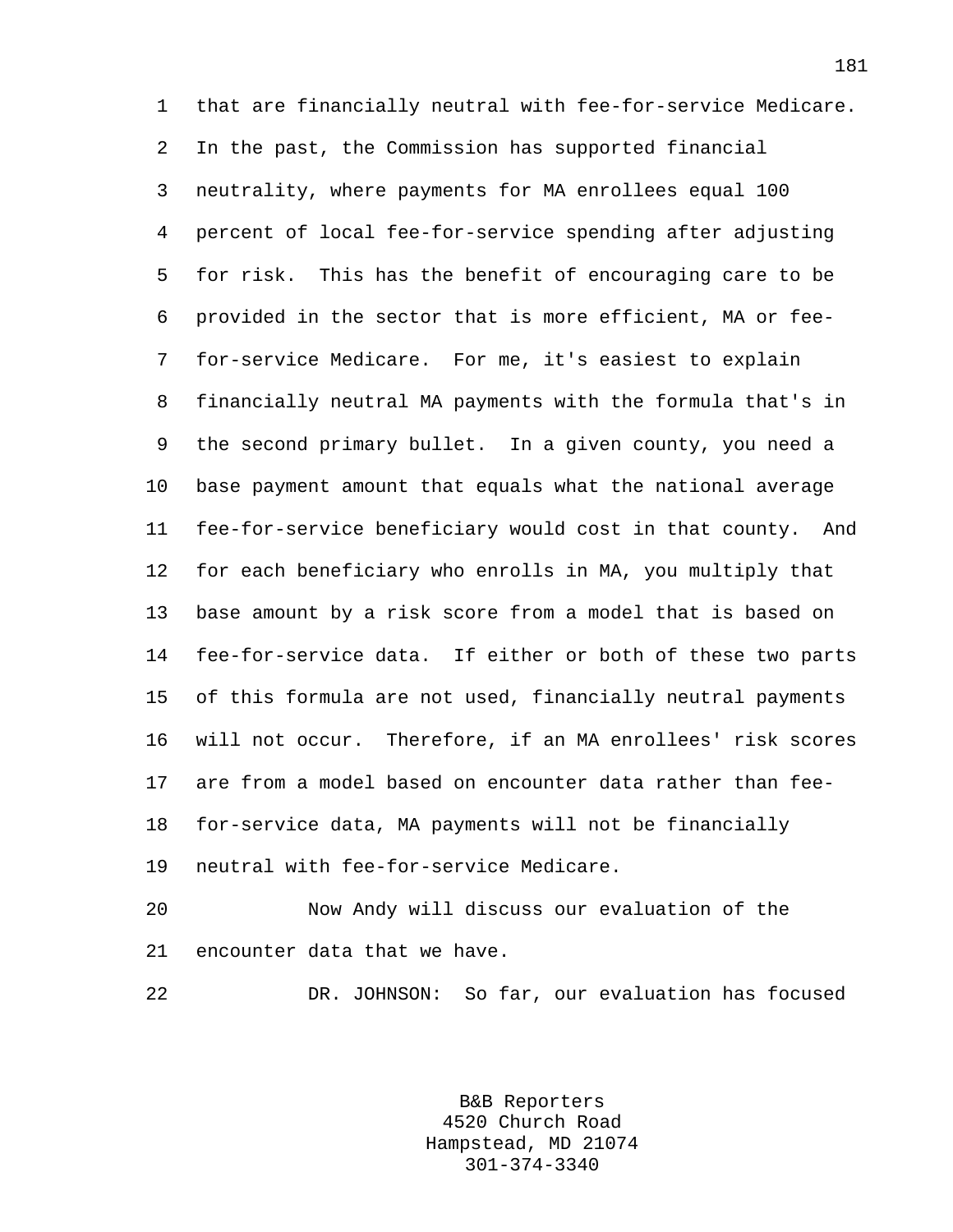1 on assessing the feasibility of using MA encounter data to 2 calibrate a risk adjustment model. We evaluated 2013 MA 3 encounter data and found that information about 4 beneficiaries' conditions, or HCCs, are generally of good 5 quality. However, there are several issues to address 6 regarding plan payments to providers, as recorded in the 7 encounter data.

8 First, it is important to note that only medical 9 costs are included in the encounter data. Information 10 about plans' administrative costs and profits are not 11 included. Therefore, a risk adjustment model using 12 encounter data would be based only on payments to 13 providers, and all other costs would be reimbursed 14 proportionally.

15 A potentially more serious issue results from the 16 fact that many MA plans do not pay providers on a service-17 by-service basis. For example, group model HMOs generally 18 pay a capitated rate to a medical group or independent 19 practice association, and staff model HMOs generally employ 20 physicians on salary. In either of these arrangements, 21 plans do not make individual payments for services or 22 encounters, making it difficult to determine the payment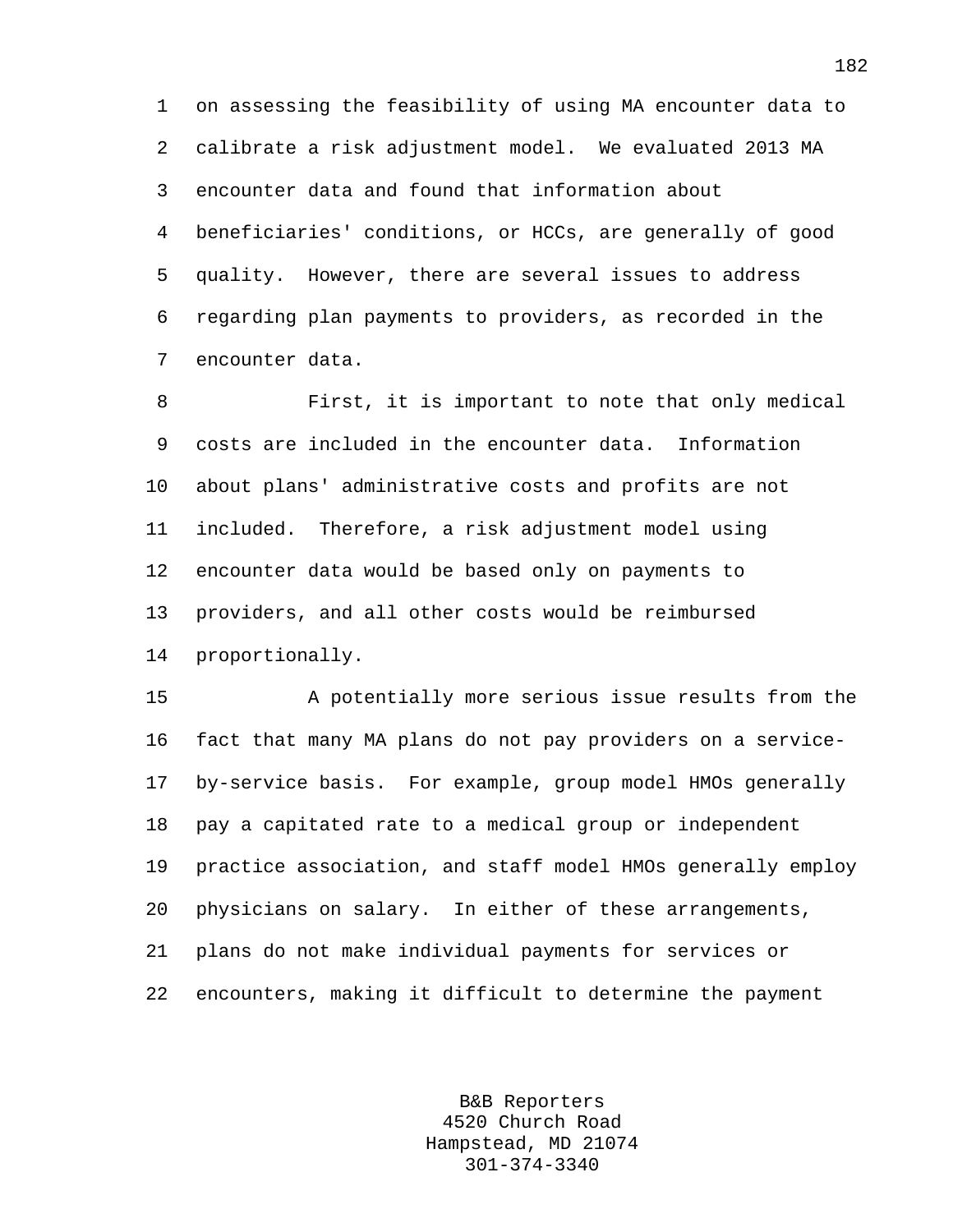1 for a specific encounter.

2 In the MA encounter data, CMS does not require 3 encounters provided under a capitated arrangement to have a 4 payment amount. A payment amount of 0 dollars is recorded 5 for these encounters. To get a sense of how common this 6 was, we compared an estimate of the aggregate amount MA 7 plans paid to providers in 2013 with the aggregate payments 8 to providers recorded in the encounter data, and we found 9 that the amount in the encounter data was about 30 percent 10 less. In a separate analysis, we confirmed our expectation 11 that encounters paid under capitation, and, therefore, 12 without a payment amount recorded, were concentrated among 13 certain plan types.

14 Before MA encounter payment data can be used to 15 calibrate a risk adjustment model, a method needs to be 16 developed to address the capitated encounters without 17 payment amounts. From a practical perspective, we 18 identified three broad approaches.

19 The first method would not use MA encounter 20 payment information at all, but would use prices from fee-21 for-service Medicare fee schedules and payment systems to 22 estimate the cost of each MA encounter. A risk adjustment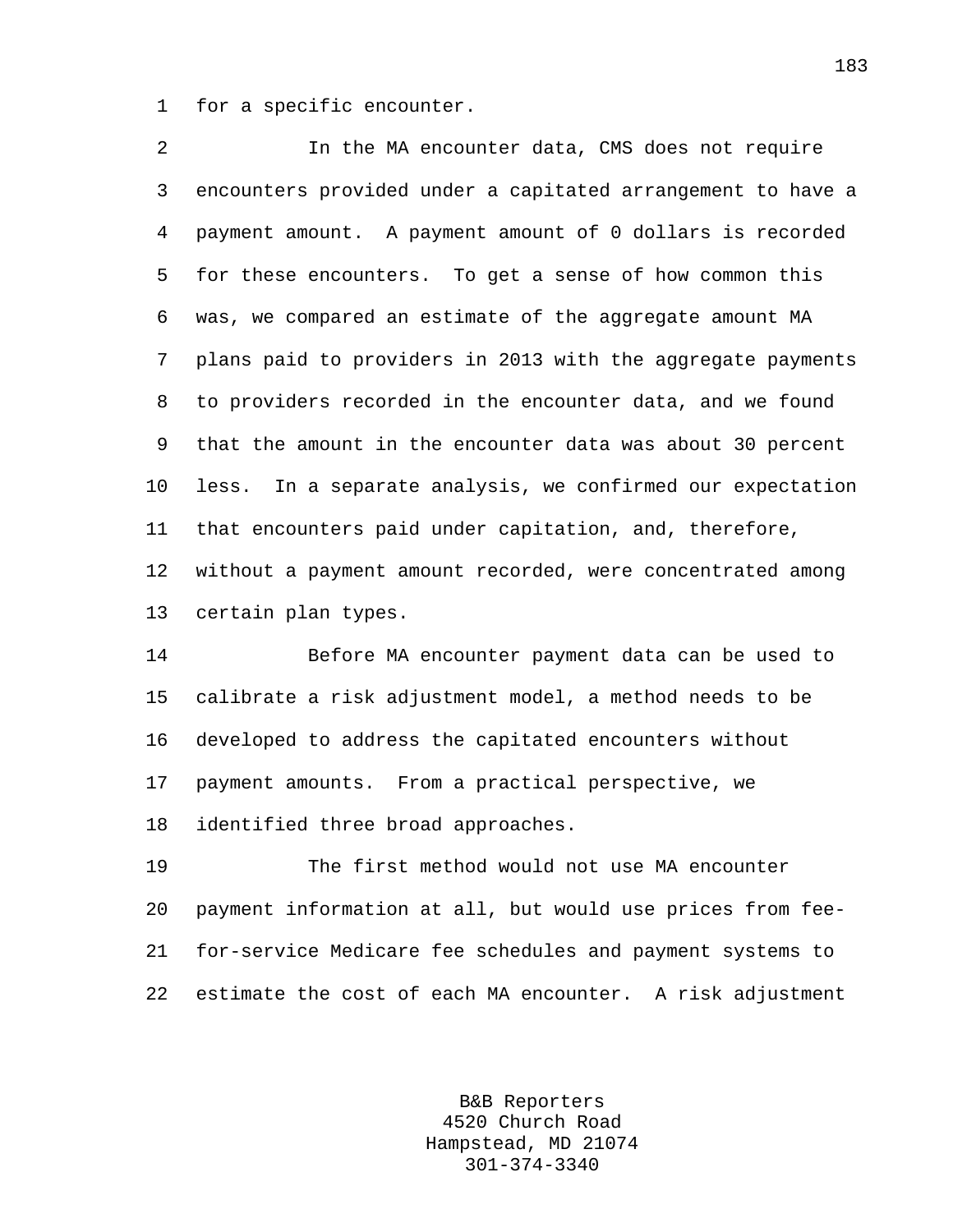1 model incorporating fee-for-service Medicare prices, or 2 some other standardized pricing mechanism, would reflect MA 3 utilization patterns, but the cost structure of MA plans 4 would be lost. This method would be difficult to implement 5 as every encounter would need to be assessed under fee-for-6 service payment policies.

7 A second method would calibrate a model using 8 only MA enrollees with complete payment information in the 9 encounter data. This method would incorporate both MA 10 utilization patterns and plan cost structure, but only for 11 plans with fee-for-service provider arrangements.

12 Beneficiaries receiving services from providers paid under 13 capitation would be excluded, and plans that are pure group 14 or staff model HMOs would be excluded entirely.

15 Finally, CMS could help plans develop a method 16 for allocating MA capitated payments to MA enrollees 17 receiving those services. Calibrating a risk adjustment 18 model only requires knowledge of each enrollee's annual 19 medical expenditures. Therefore, a plan's MA capitated 20 payments would only need to be allocated to an MA enrollee 21 and would not need to be allocated to individual services 22 or encounters. Developing and implementing such an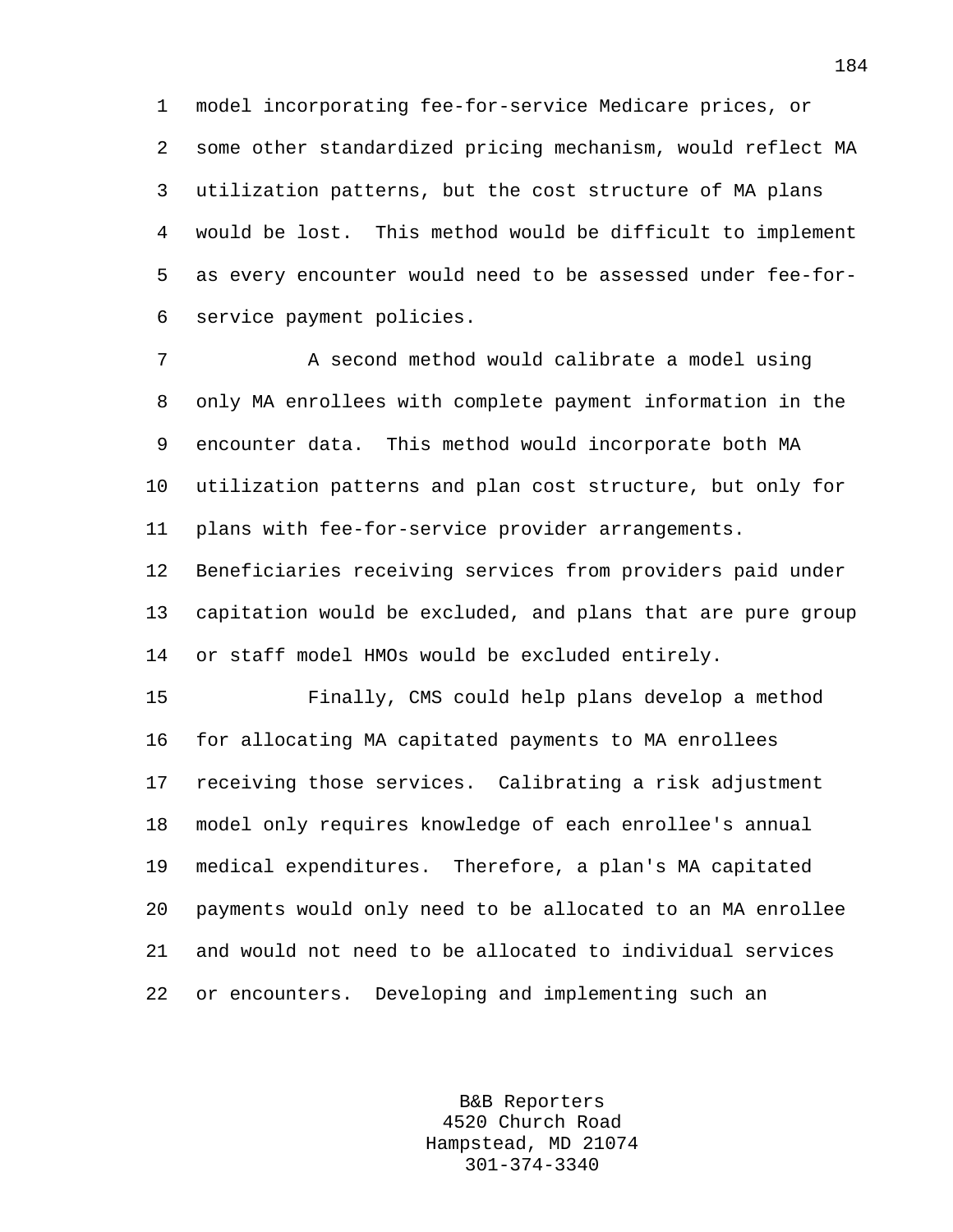1 allocation method consistently across plans would have 2 significant challenges and would require additional time 3 and effort for plans with capitated provider arrangements. 4 However, this method would also offer the most 5 comprehensive representation of both MA utilization 6 patterns and cost structure.

7 In summary, using MA encounter data to calibrate 8 a risk adjustment model would have the following 9 implications: It would generally address the impact of 10 differences in MA and fee-for-service coding intensity on 11 Medicare spending. MA plans would still have incentive to 12 code more intensely, but doing so would only draw Medicare 13 payments away from other plans, creating competition among 14 plans based on coding. Although Medicare's budget would be 15 insulated, the incentive may produce inefficiency if plans 16 expend effort on coding that does not result in a 17 corresponding benefit to MA enrollees.

18 Second, an MA-calibrated model would generate 19 payment for a medical condition that is proportional to 20 average MA plan costs and thus would create competition 21 among plans to be among the most efficient for their 22 enrollees and the conditions they cover. This is in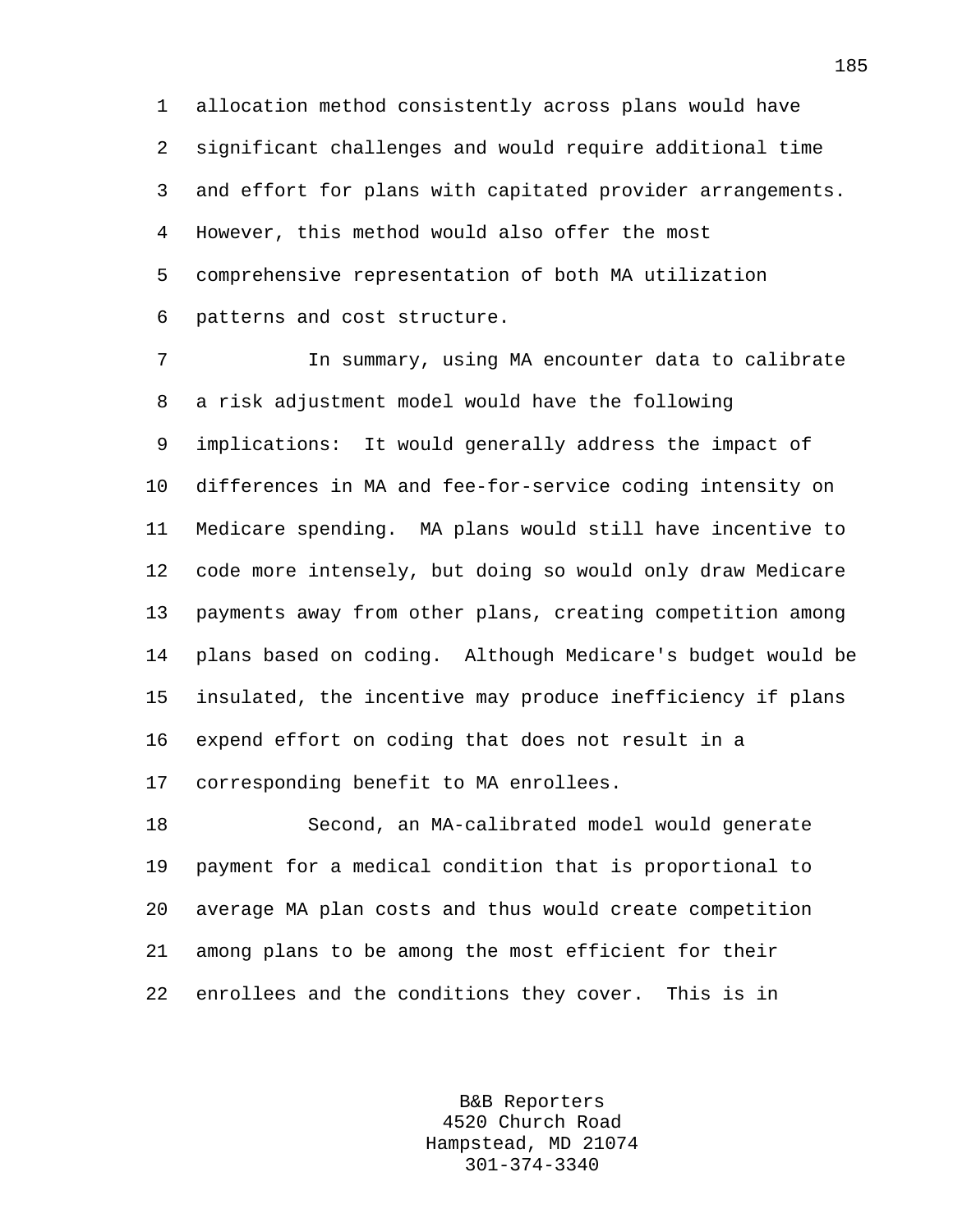1 contrast to the current model under which plans compete 2 with fee-for-service Medicare and can expect to generate 3 sufficient revenue by focusing on conditions that they can 4 cover more efficiently.

5 A third issue is that with an MA-calibrated 6 model, financial neutrality is no longer possible. In 7 other words, it would mean that Medicare expenditures for a 8 particular beneficiary would be different if the 9 beneficiary enrolls in MA or receives care through fee-for-10 service Medicare. This situation may generate need for 11 additional policies. For example, under a premium support 12 program, beneficiaries would select MA or fee-for-service 13 Medicare based on cost signals. These cost signals would 14 differ by sector, potentially introducing incentives to 15 beneficiaries and plans that have unknown consequences.

16 The final issue presented today is that there are 17 several data and implementation challenges that would need 18 to be addressed before an MA-calibrated risk adjustment 19 model can be produced. These include developing a method 20 to address encounters paid under capitation, as well as a 21 process for validating encounter payment information before 22 using the data as the basis for risk adjustment.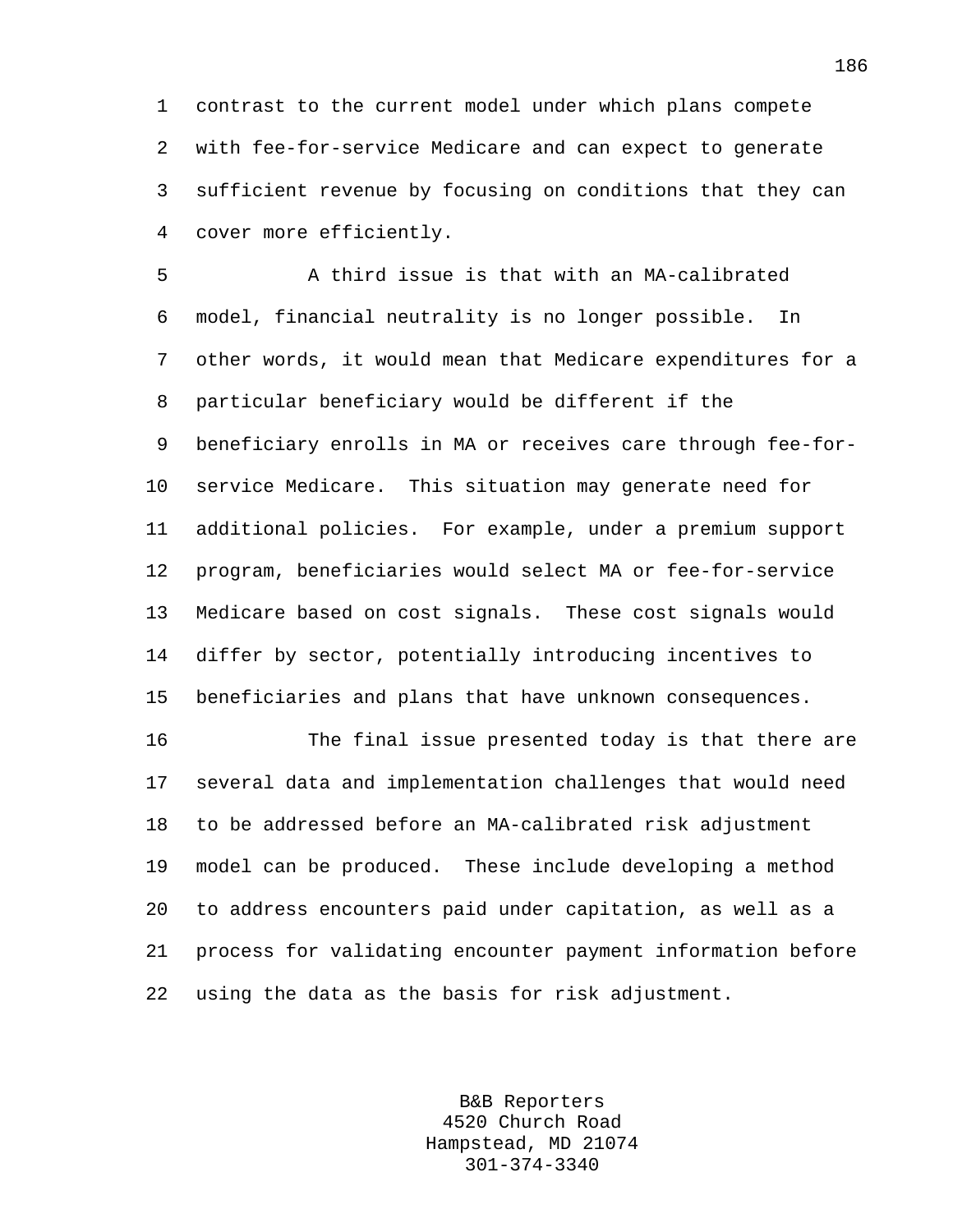1 Now I'll mention our plan for continuing to 2 assess the MA encounter data.

3 For risk adjustment, our plan is to assess the 4 feasibility of allocating MA plan capitated payments to MA 5 enrollees and then consider calibrating a risk adjustment 6 model with the complete set of MA plan cost information. 7 We would like your input on this direction, and we plan to 8 report back to you with our progress during the next 9 meeting cycle. 10 In the second set of work, we are continuing to 11 assess utilization patterns in MA and differences with fee-12 for-service Medicare. We also plan present on those 13 findings during the next meeting cycle. 14 That concludes our presentation, and we look 15 forward to your discussion. Thanks. 16 DR. CHRISTIANSON: Thanks, Andy and Dan. This 17 was a really interesting chapter to me, but humiliating, 18 all the stuff you brought up that I hadn't thought of about 19 using MA encounter data. 20 [Laughter.] 21 DR. CHRISTIANSON: We'll do a first round of just 22 clarification questions, and I think the second round will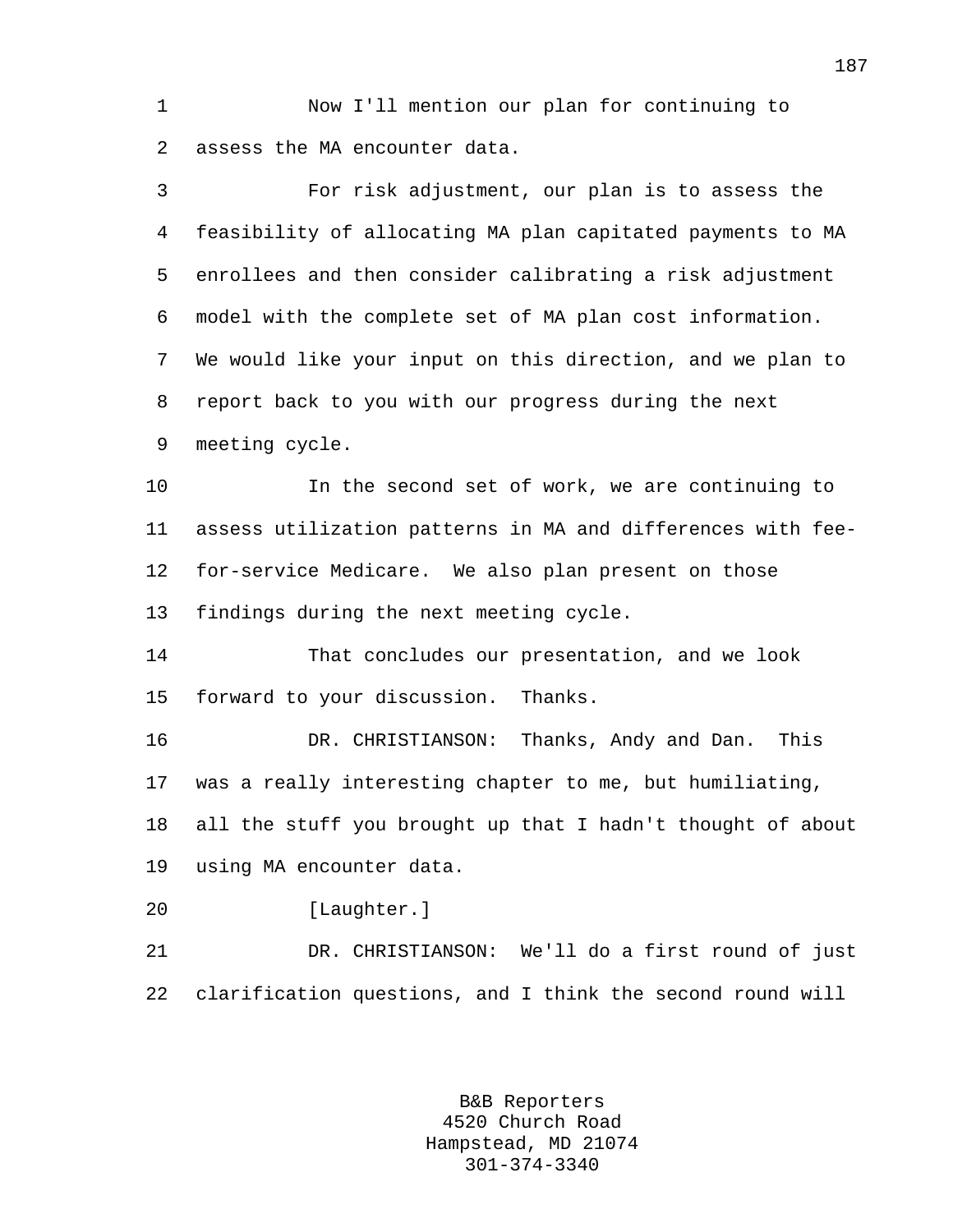1 be more along the lines of what direction (should this go 2 at this point. We'll start here and go down. 3 MR. ARMSTRONG: So, first of all, unlike Mark, 4 I've been giving a lot of thought to the July retreat 5 agenda. 6 [Laughter.] 7 MR. ARMSTRONG: And I think we just landed on the 8 topic. 9 DR. REDBERG: Oh, it's just because you're not 10 going to be there. 11 MR. ARMSTRONG: I think you just landed on the 12 topic. Excuse me. 13 I guess my first question is -- I mean, this is 14 really complicated, but what's the problem that we're 15 trying to solve with this? Is it the accuracy of the risk 16 adjustment methodology? Or is it sort of the problems we 17 run into with trying to balance fee-for-service with 18 Medicare Advantage payment -- or neutralize? 19 DR. JOHNSON: I think it depends on who you ask. 20 I think some people have presented it as a way forward on 21 addressing the coding intensity adjustment, and others have 22 looked at it more towards the balancing of MA reimbursement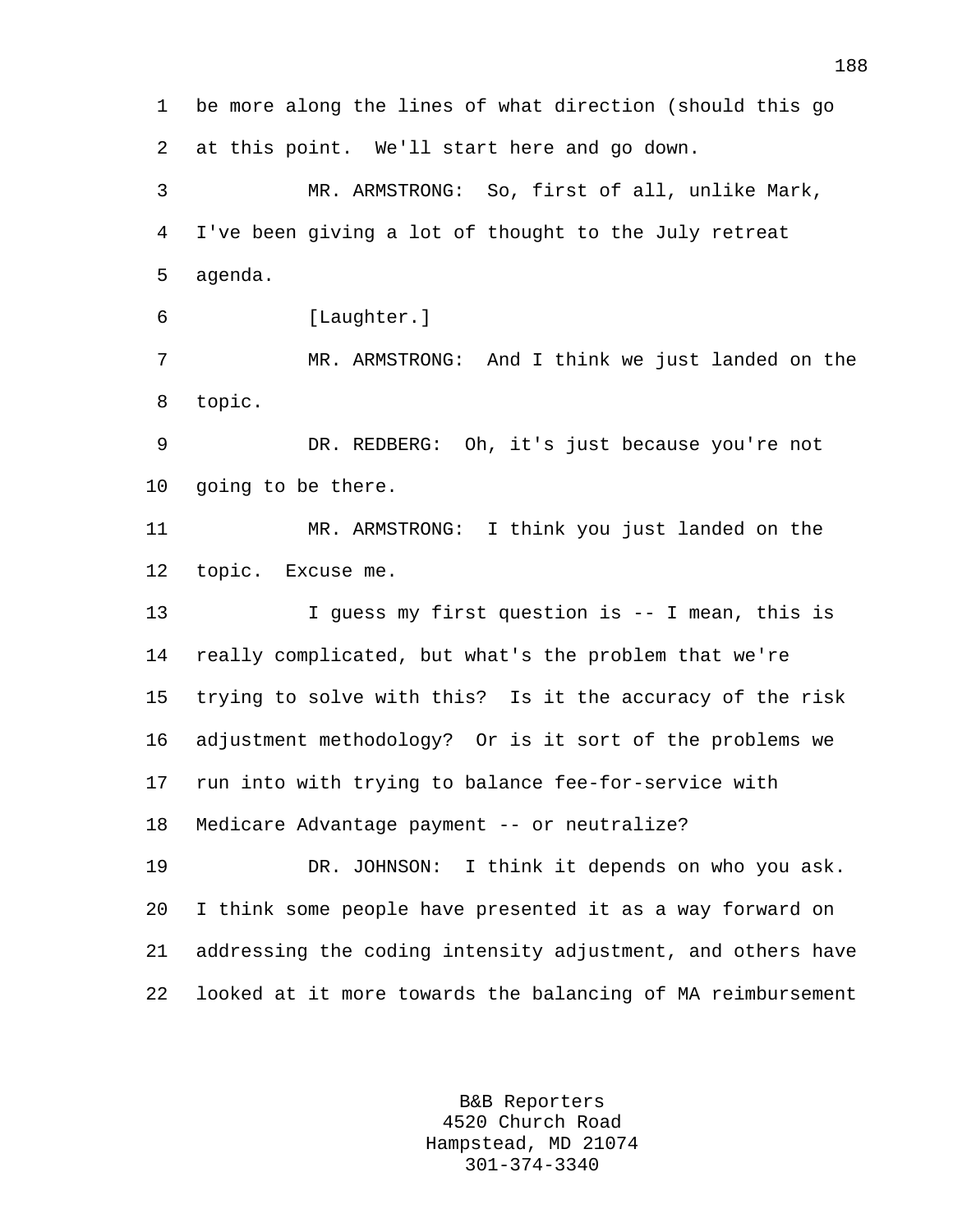1 with plans' costs. So I think that is probably one of the 2 most important issues for you to discuss today and that we 3 would appreciate feedback on about what parts of moving to 4 MA encounter-based risk adjustment would be -- you know, 5 what would be the rationale and what would be the most 6 important reasons?

7 MR. ARMSTRONG: So maybe a quickly follow-up. So 8 we know that we are seeing higher risk scores in the 9 Medicare Advantage plans relative to the same population in 10 the same marketplace. But have we ever done a study as to 11 which one is more accurate? Is Medicare Advantage higher 12 intensity but actually more accurate? Or are we concerned 13 that it's overcoding and less accurate?

14 DR. JOHNSON: I don't think we have done a study, 15 but the two -- the differences in language I think are used 16 by different people at different times. And I don't know 17 that, you know, there's necessarily something negative 18 going on with Medicare Advantage coding. I tend to look at 19 it just as a fact that right now the only available data or 20 source of data for diagnostic information and costs for the 21 same set of beneficiaries is fee-for-service; and, 22 secondly, that there are coding differences given the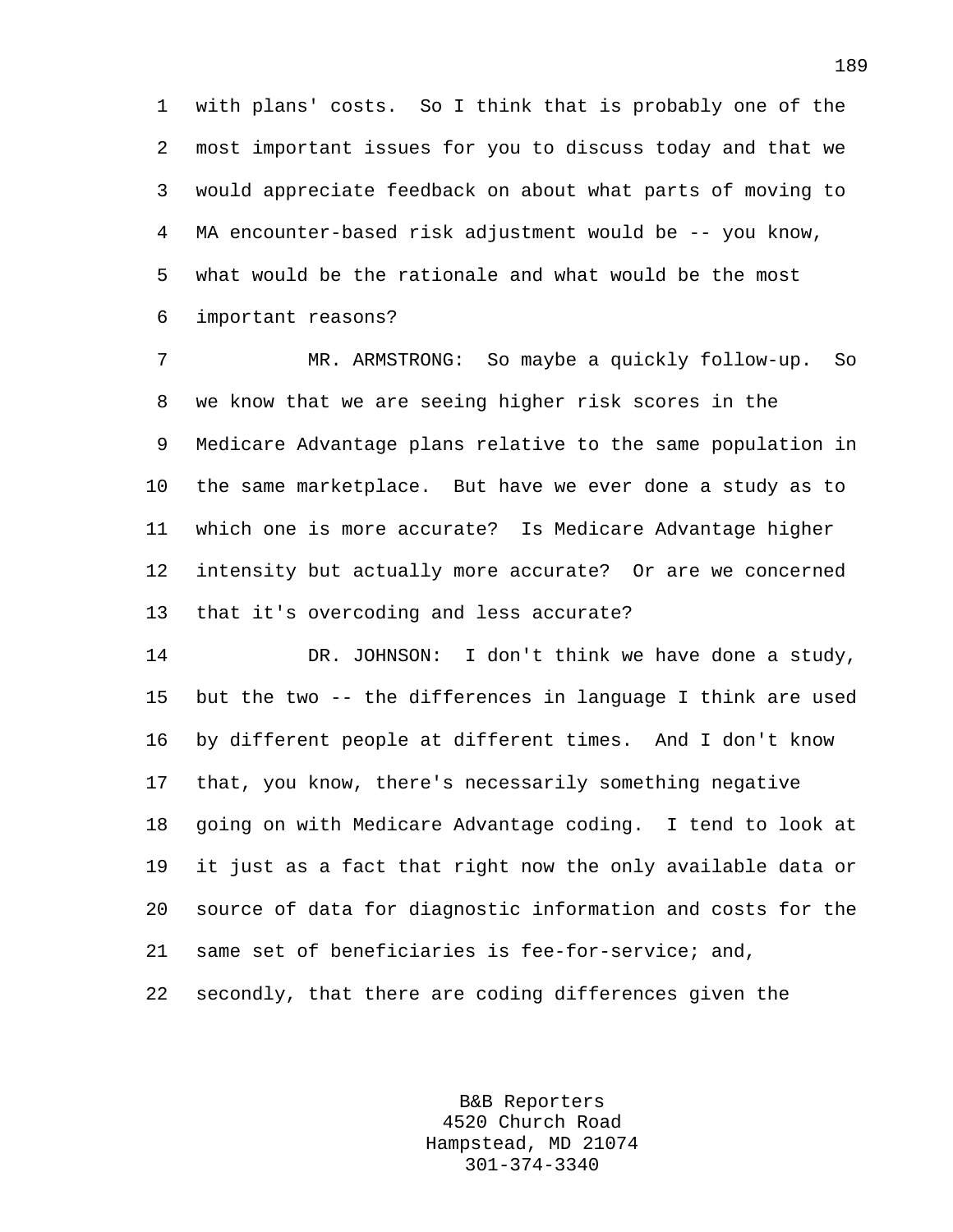1 different incentives in the two sectors. So as a result of 2 those two, an adjustment is necessary. But I do take your 3 point about the type of language used to describe them, 4 yeah.

5 MS. BUTO: Just a follow-up to that, Andy. Can 6 you be more specific about where in fee-for-service the 7 coding accuracy is not where it might otherwise be? 8 Because I know that inpatient hospital coding is king, 9 right, in terms of getting the right DRG payment? It's one 10 of the big pots of money. Where exactly -- because I think 11 you contrasted and said the MA plans have a greater 12 incentive to code and I guess reflect intensity. But I'm 13 just wondering where are we not seeing that on fee-for-14 service?

15 DR. JOHNSON: You're definitely right on the 16 inpatient hospital as also having similar incentives to 17 code completely inaccurately. I think that the number of 18 diagnoses that go into the risk adjustment model, whether 19 or not they are the sole source, 80 percent of them come 20 from physician claims and outpatient. So, there is -- to 21 the extent that there is an effect from the inpatient 22 diagnostic information, that's only a small set of the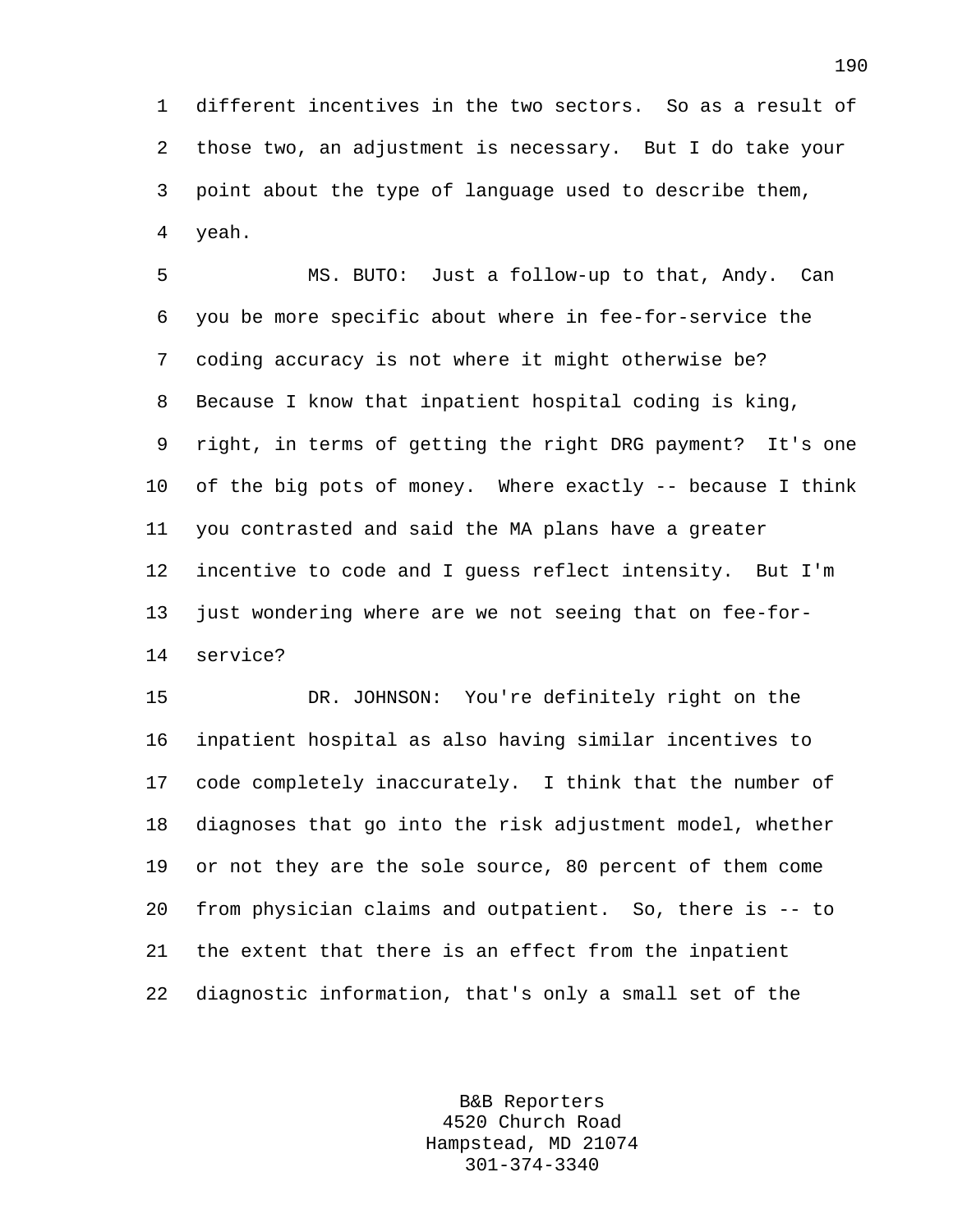1 total diagnoses going into the HCCs.

2 MR. ZABINSKI: And, I'll add to that. There's 3 been a number of studies done on sort of consistency of 4 coding chronic conditions over time in MA versus fee-for-5 service, including by MedPAC, and, you know, it's clear 6 that the consistency of coding the chronic conditions is 7 steadier in MA than fee-for-service. In other words, you 8 have somebody who's got, for example, diabetes. It doesn't 9 go away. They always have it. But, on fee-for-service 10 claims, appear in one year but not the next year. Well, 11 MA, it's pretty consistent, and I think primarily, as Andy, 12 I think, was alluding to, is that that's because the 13 physician and the OPD, which are two big factors in 14 determining the conditions, there's no incentive in the 15 fee-for-service side to actually code conditions because 16 every payment is on the basis of what's done, not what the 17 conditions that the beneficiaries have.

18 DR. CROSSON: We're going down this way. Mary. 19 DR. NAYLOR: So, my question really relates to 20 principle, because after that, I wouldn't have a clue. 21 But, as you're thinking about, you know, the value of 22 severing a principle of financial neutrality in order to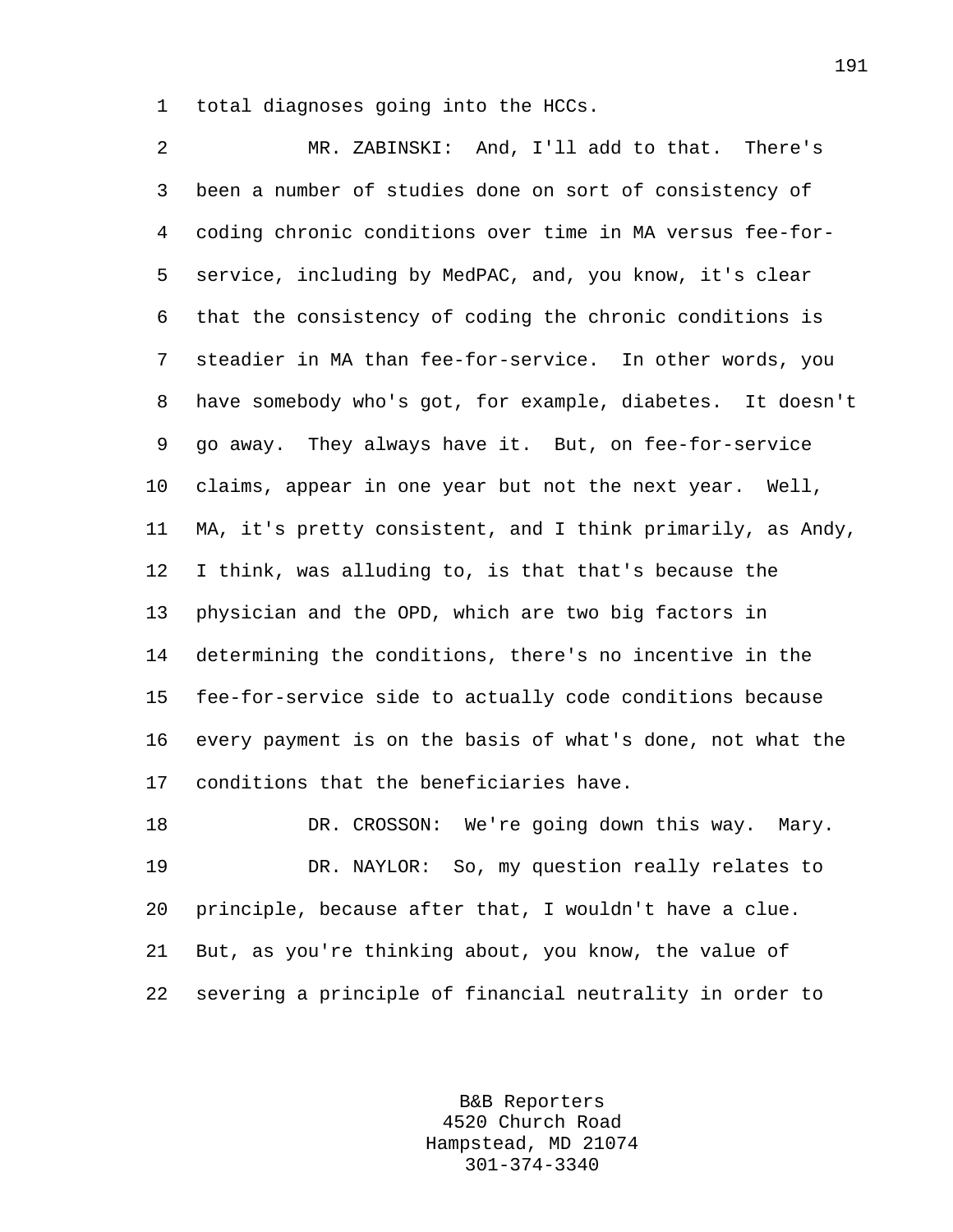1 get to risk adjustment for MA, with that principle of 2 financial neutrality driven, undergirded by the opportunity 3 to get to a more high-value Medicare program overall, I'm 4 wondering, you know, if you've assessed what's the 5 potential loss from severing that principle to the 6 potential gain from a better system of risk adjustment, if 7 that makes any sense.

8 MR. ZABINSKI: Okay. I think Andy wants me to 9 handle that one. Okay.

10 [Laughter.]

11 MR. ZABINSKI: I'm looking at him. He's looking 12 at me.

13 Well, I'm not sure if this is going to be 14 helpful, but I'll try. Okay. You know, you have the 15 financial neutrality, and the idea there is that it causes 16 incentives to go to the more efficient sector, or not 17 incentives, necessarily, it encourages the more efficient 18 sector. And, you know, you need fee-for-service-based risk 19 adjustment to do that.

20 Now, what -- you know, the problem with the fee-21 for-service -- this is speaking largely from my own 22 viewpoint -- is that you have these coding incentive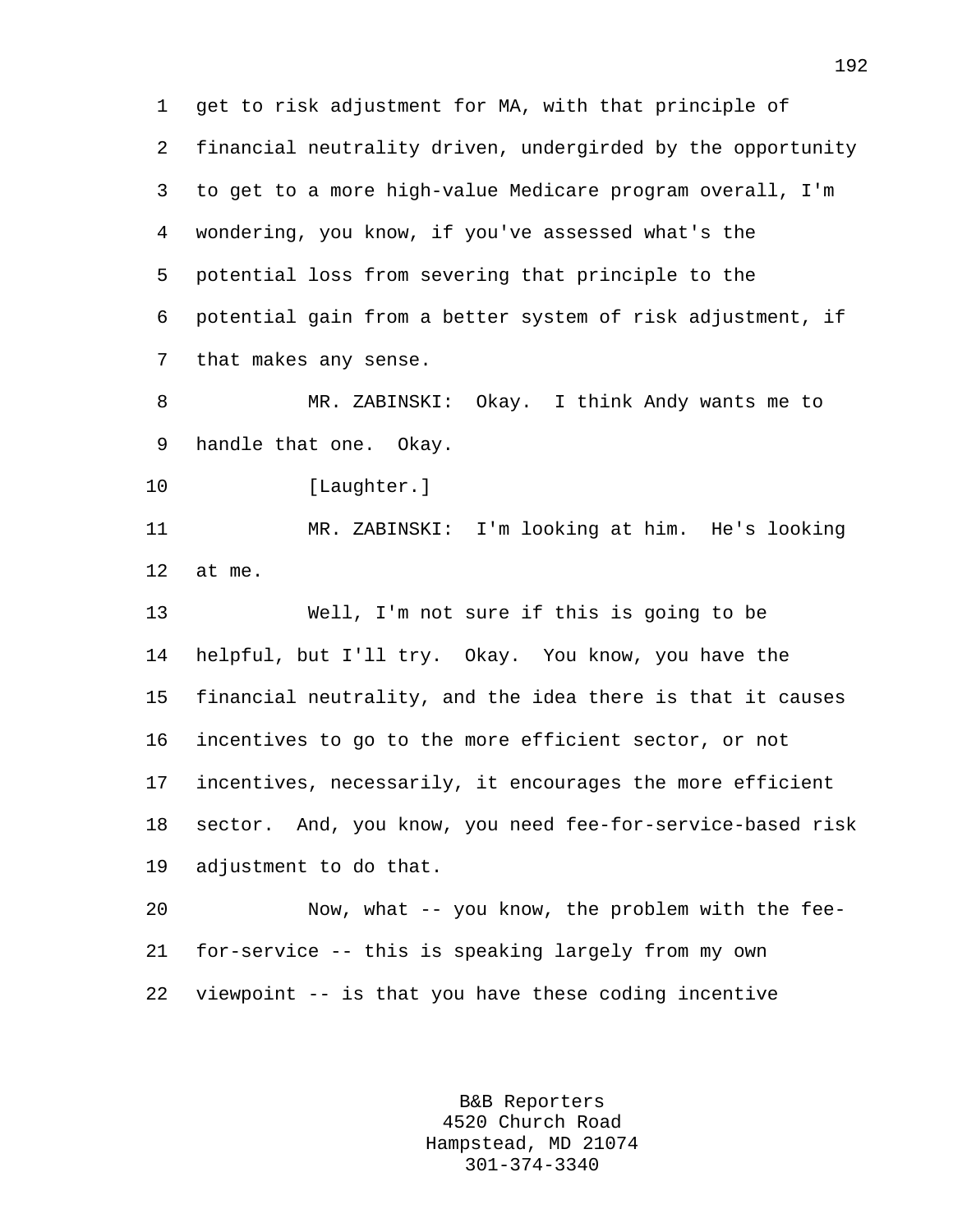1 differences between the two sectors, and you've got the MA 2 being higher intensity coding. So, the payments end up 3 being higher than what you would expect. And when you get 4 down to it, that actually defeats financial neutrality 5 right there.

6 So, there's this -- you've got to weigh -- those 7 are the two trade-offs, you know, getting to the more 8 efficient sector or sort of paying what the beneficiary is 9 actually expected to cost.

10 DR. NAYLOR: [Off microphone.] Thank you.

11 DR. CROSSON: Okay. Bill.

12 MR. GRADISON: Perhaps this is in this paper or a 13 prior one, but do you have any data with regard to the risk 14 adjustment for beneficiaries who have left MA to come to 15 fee-for-service, not necessarily come back to fee-for-16 service, but there is a certain amount of movement in that 17 direction now and then, and I would just be interested in 18 any data that you might have that would compare the risk 19 adjustment that had been assigned by the MA plan to the 20 people who left it to come to fee-for-service versus how 21 they would be rated once they come back to fee-for-service. 22 MR. ZABINSKI: Well, I've done some work, and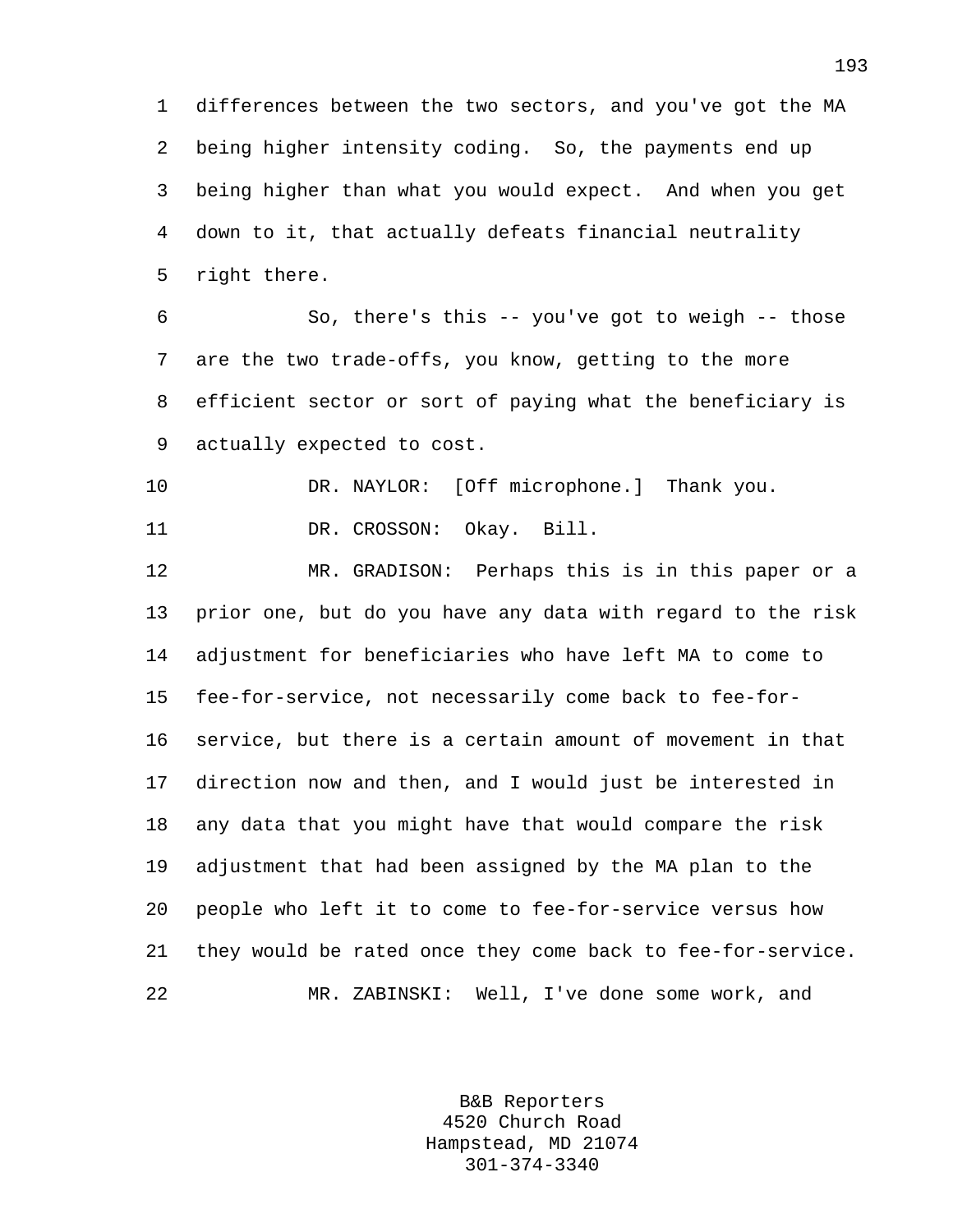1 others, as well, in terms of looking at that population in 2 terms of what they actually cost. They tend to be real 3 high-cost people with real severe conditions. As far as 4 coding of conditions, I've never done anything and I'm not 5 really aware of any -- you know, I'm looking over at 6 Carlos, if he's aware of any --

7 DR. MILLER: I would say there were actually a 8 couple parts to this question. Just to nail down the first 9 part that he answered, it sounded like the first part of 10 your question, and you tell me if this is right, is if 11 someone leaves a managed care plan and returns to fee-for-12 service, what kind of a -- in a risk profile, what kind of 13 patient is that? They tend to be, Dan, the more sick, more 14 expensive patients, and he did some work on this, I don't 15 know, four years ago, something like that. We could pull 16 that back up and put it in front of you. There are not 17 huge percentages of people who leave the plan on that 18 basis, but when they do, they look like they are sicker. 19 And, Dan, my recollection is you've found that, and to the 20 extent other people have looked at it in the literature, 21 it's pretty consistent, what's found there.

22 MR. GRADISON: Well, that is a different question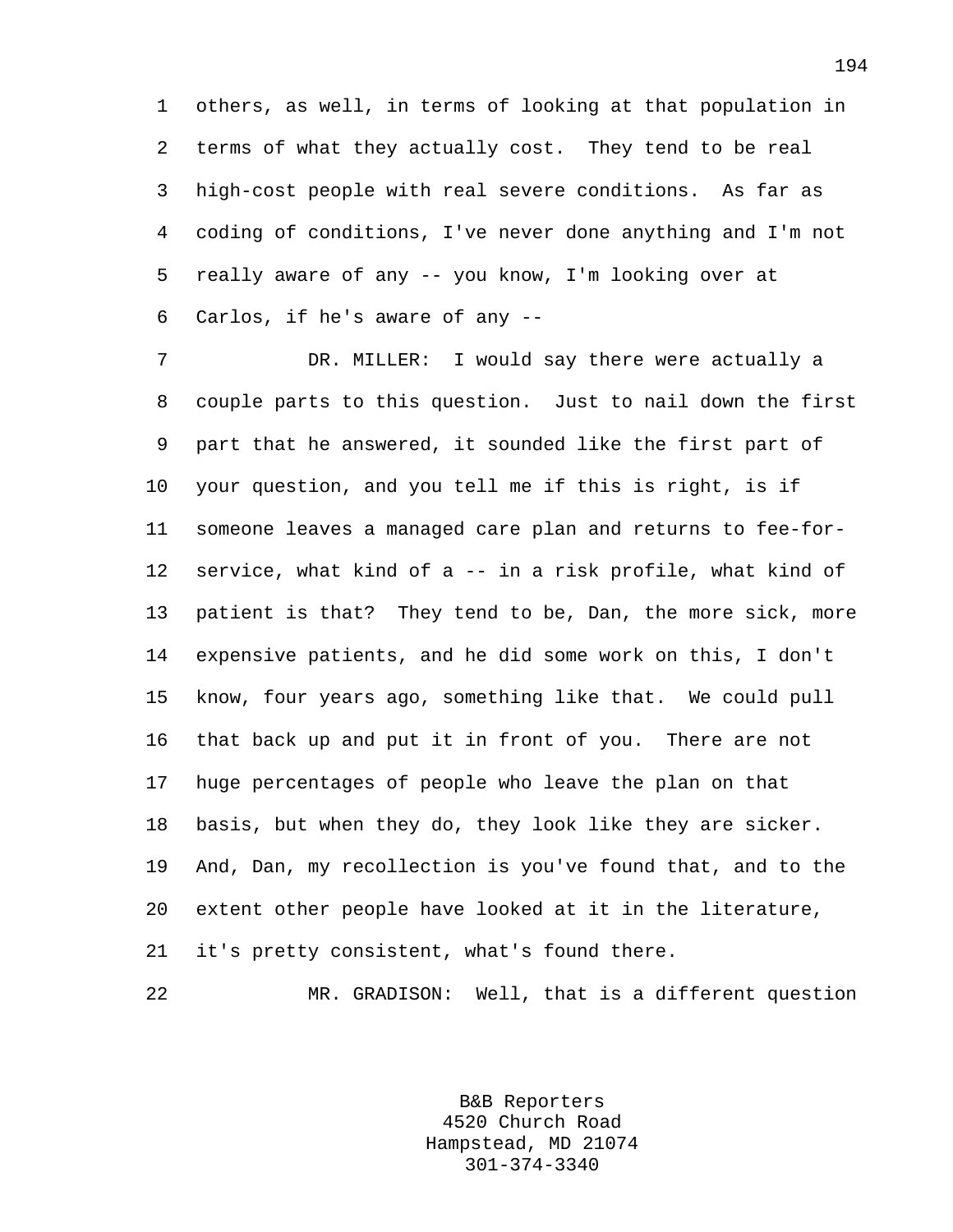$1$  than  $-$ 

2 DR. MILLER: Oh, then I --

3 MR. GRADISON: -- the question of how they were 4 rated, how they were --

5 DR. MILLER: Well, then I was going to go to the 6 coding part, because there was sort of a leave part of your 7 question and then a coding part. And, Scott and Carlos 8 should be -- don't be shaking your head. You did do 9 something on this.

10 [Laughter.]

11 DR. MILLER: And, also, the whole shaking and 12 nodding is after I ask something, okay. That's the plan. 13 [Laughter.]

14 DR. MILLER: What I thought you guys did recently 15 -- and Carlos covers his face. All right, they're being 16 less than constructive.

17 [Laughter.]

18 DR. MILLER: So, what they were saying is that 19 what you find, when somebody enters the managed care plan, 20 they tend to look like they are more healthy, or their 21 codes are lower, right. Then as they stay in managed care, 22 their code goes up. And, of course, this is the other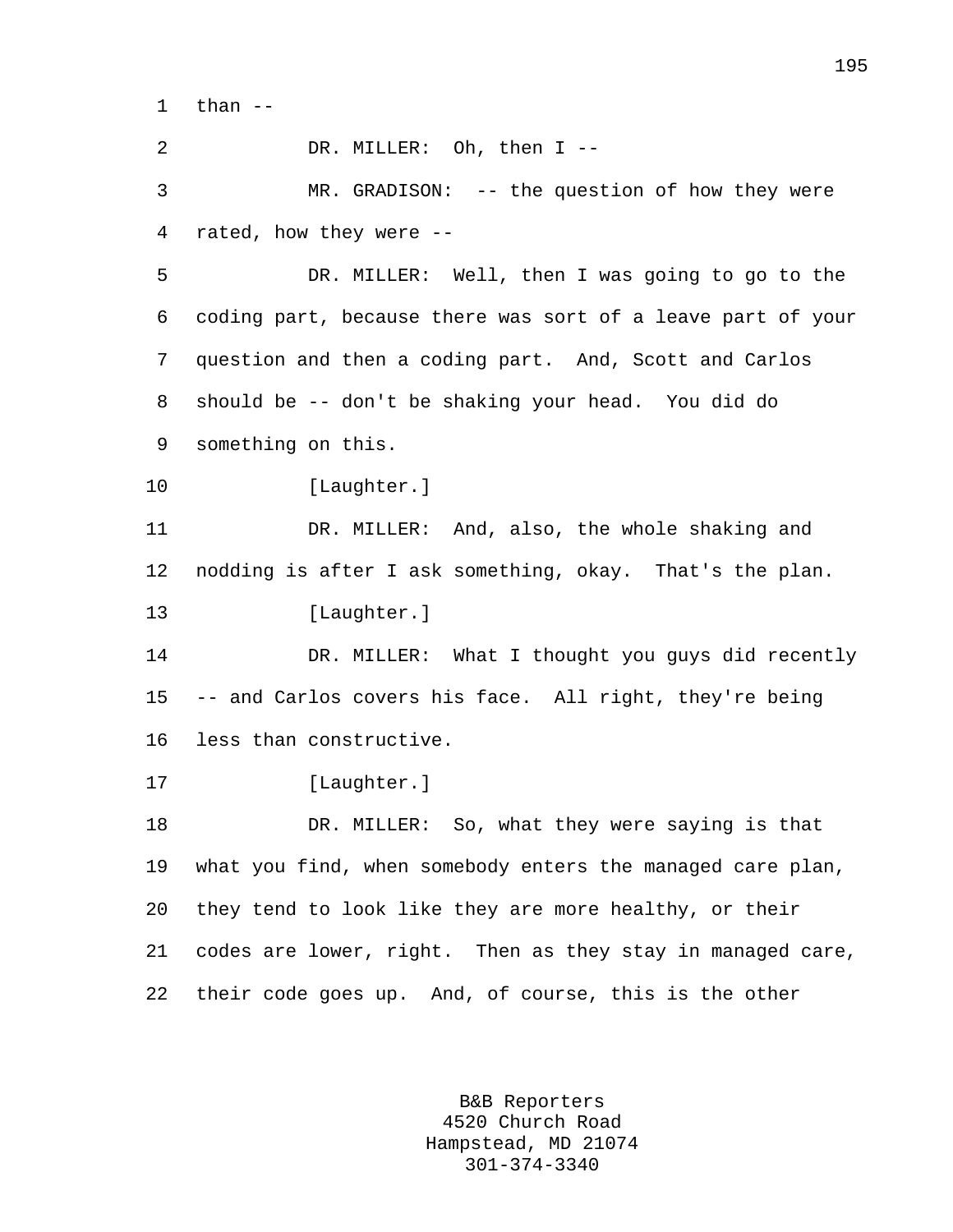1 side, and I want to say this very gently to the managed 2 care folks, but this is always this phenomenon of, like, 3 well, we're not coding more. We're just coding more 4 accurately. But, it also can look like you join managed 5 care and you become sicker, and we don't think that's 6 what's going on. You join managed care, and as they very 7 clearly pointed out, there is a real strong incentive to 8 code that diabetic every time they show up, whereas in fee-9 for-service, since it's the office visit, not so much.

10 And, so, the phenomenon is you enter, in a sense, 11 looking more healthy, less codes, and then over time, that 12 code and your risk profile goes up over a series of years. 13 Now I get a nod? Okay. Thank you.

14 So, that's sort of the pieces of your question. 15 So, they kind of enter, you know, lower than average, and 16 then creep up above average over time.

17 MR. GRADISON: But, that's not really the 18 question. The question is --

19 [Laughter.]

20 MR. GRADISON: When they -- that particular -- 21 DR. MILLER: It was a good answer.

22 [Laughter.]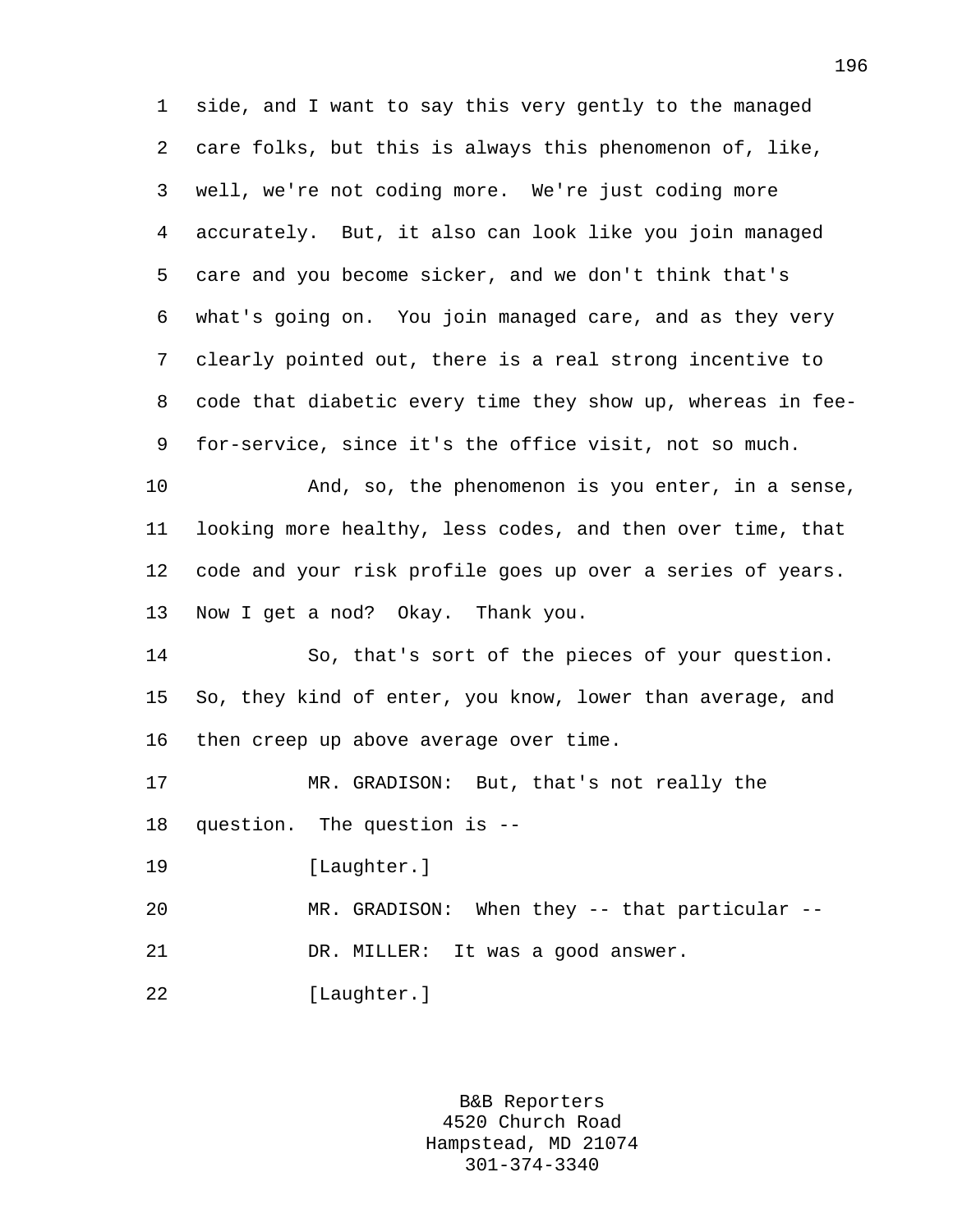1 MR. GRADISON: That was a good answer, a good 2 answer to a different question.

3 [Laughter.]

4 MR. GRADISON: But, when this particular small 5 group moves from MA to fee-for-service, how were they at 6 that most recent year coded when they were in the MA plan 7 and then how did they become coded in fee-for-service once 8 they made the move?

9 This has nothing to do with -- when you say, as 10 some folks here have said, going back to fee-for-service. 11 They may never have been in fee-for-service, so I'm not 12 phrasing it that way.

13 DR. JOHNSON: I don't know of any research that 14 has looked at that, but it's --

15 DR. MILLER: Right --

16 DR. CROSSON: Can we have that ten minutes back? 17 [Laughter.]

18 DR. MILLER: But, by inference, if it goes up 19 when they enter MA, you would almost expect it to come down 20 when they exit.

21 DR. JOHNSON: You would expect that, yeah.

22 DR. CROSSON: David.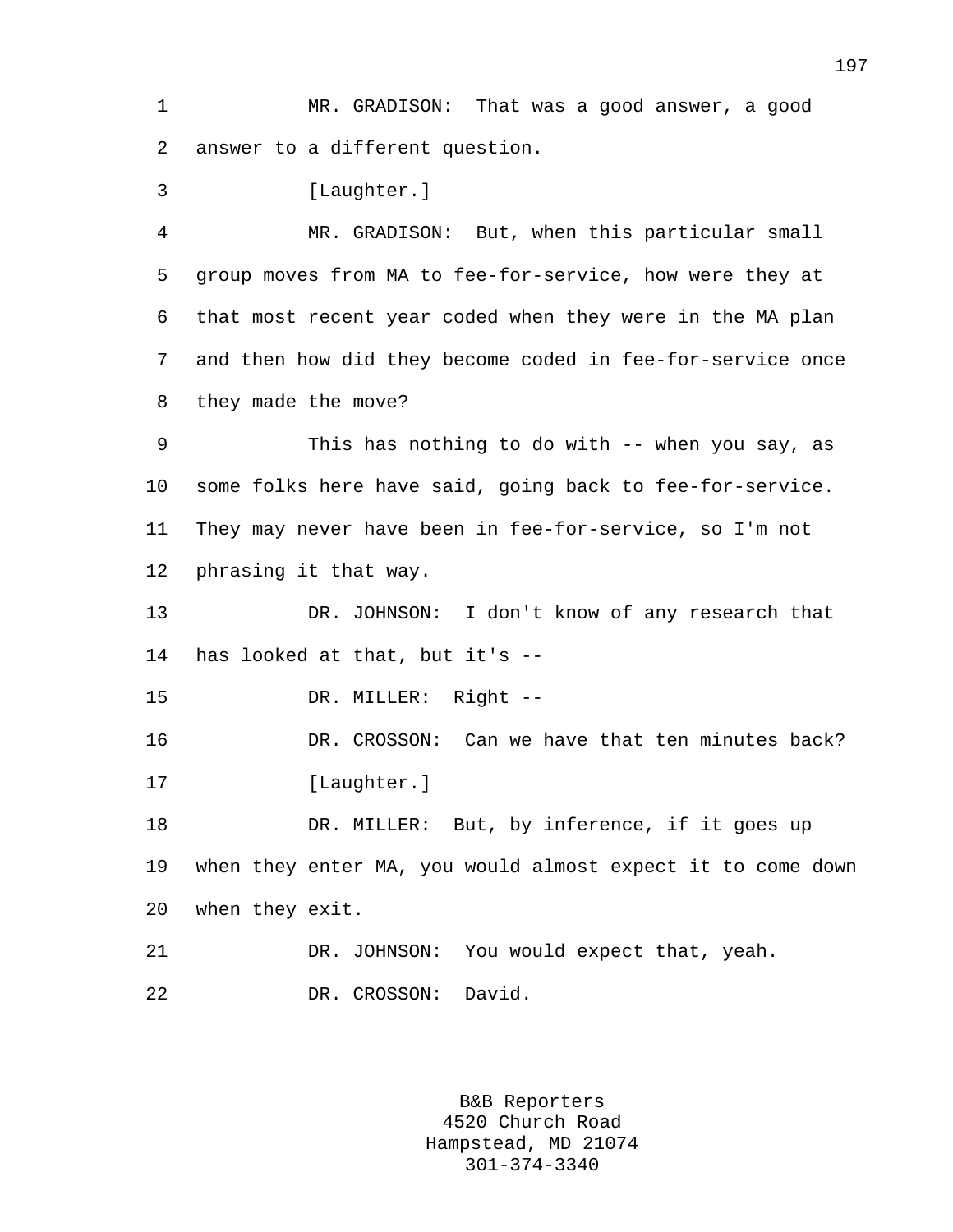1 DR. NERENZ: A quick check. Are we separating 2 round one and round two here?

3 [Laughter.]

4 DR. NERENZ: I don't think so, but I --

5 DR. CROSSON: Yeah. Clarifying questions.

6 DR. HOADLEY: So, one small question on the 7 coding thing. Has there been any sense of that pattern of 8 less coding in fee-for-service changing as more use of 9 electronic health records, where you would think there was 10 the potential for the diagnoses just to be in the system 11 and then to be kicked out on the claim?

12 DR. JOHNSON: There is some. I don't know that 13 we have done a comprehensive look, like an overtime look to 14 see if the rate is going up. We have not done that. But, 15 there are elements in discussion of pathways in which that 16 seems to be happening in fee-for-service.

17 DR. HOADLEY: So, at some point, one could 18 imagine that the differential that we're sort of thinking 19 about, how the coding, could be reduced, go away, 20 something. I mean, that's too much to say empirically. 21 DR. JOHNSON: Right.

22 DR. HOADLEY: My other question, on the Newhouse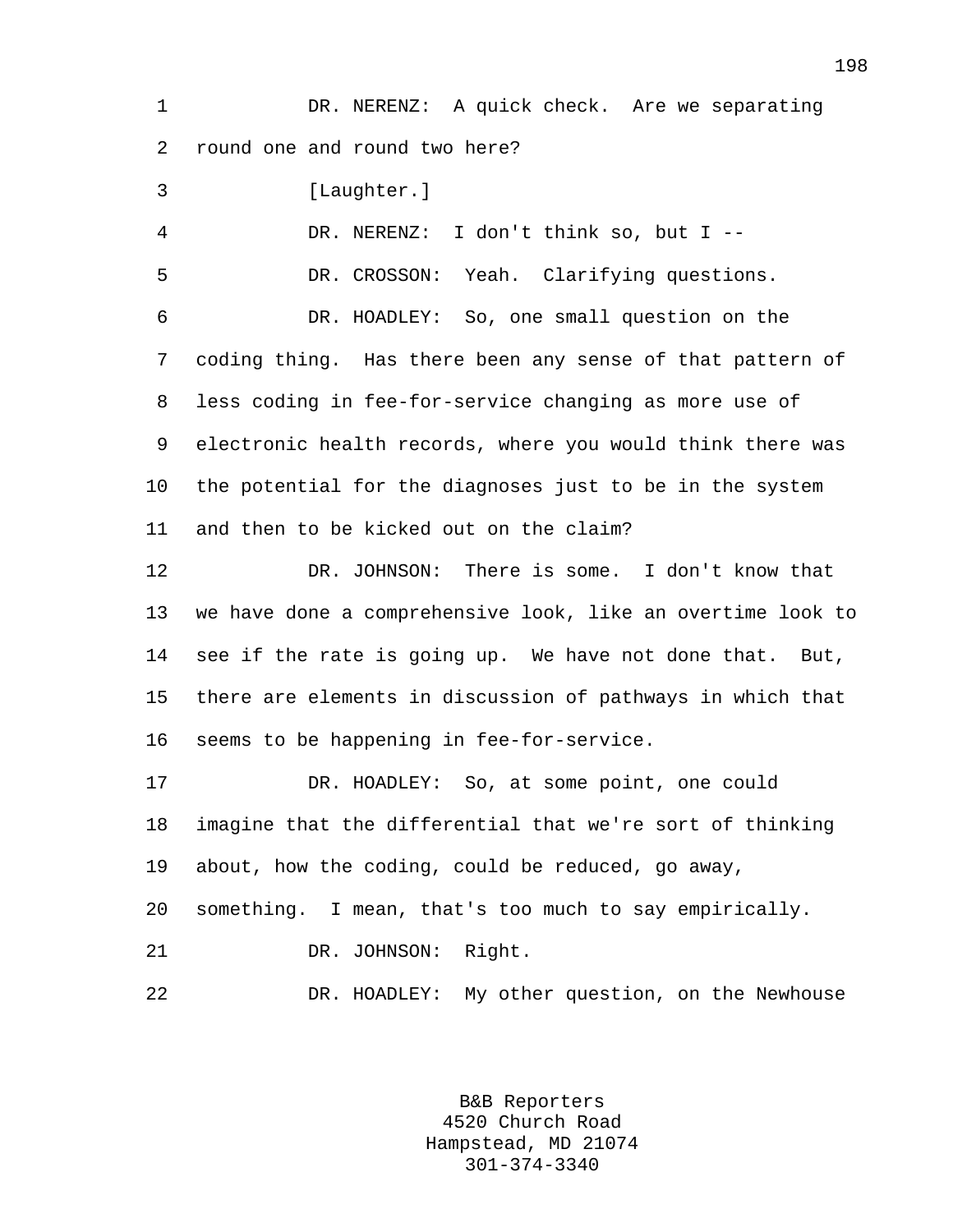1 study that you talked about, the statement in the chapter 2 was that the cost of treating specific conditions differs 3 widely between, and I guess they looked at one MA plan 4 versus fee-for-service. Any sense of the -- can you 5 characterize in any better way the magnitude of that 6 difference, and then how much it's just in a few conditions 7 versus lots and lots of conditions? 8 MR. ZABINSKI: Oh, the differences were in most 9 conditions -- 10 DR. HOADLEY: Okay. 11 MR. ZABINSKI: -- and the differences were wide 12 in some of them. 13 DR. HOADLEY: Okay. 14 MR. ZABINSKI: How to say -- and, some were 15 higher in MA, some were lower in MA. I mean, you've got to 16 think -- realize, everything's done in relatives here -- 17 DR. HOADLEY: Sure. 18 MR. ZABINSKI: -- so, everything's sort of like a 19 fraction or decimal. And, so, it's sort of -- that's a key 20 thing to understand. So, yeah. But, there were really 21 wide differences between -- 22 DR. HOADLEY: Okay. That's helpful. And, I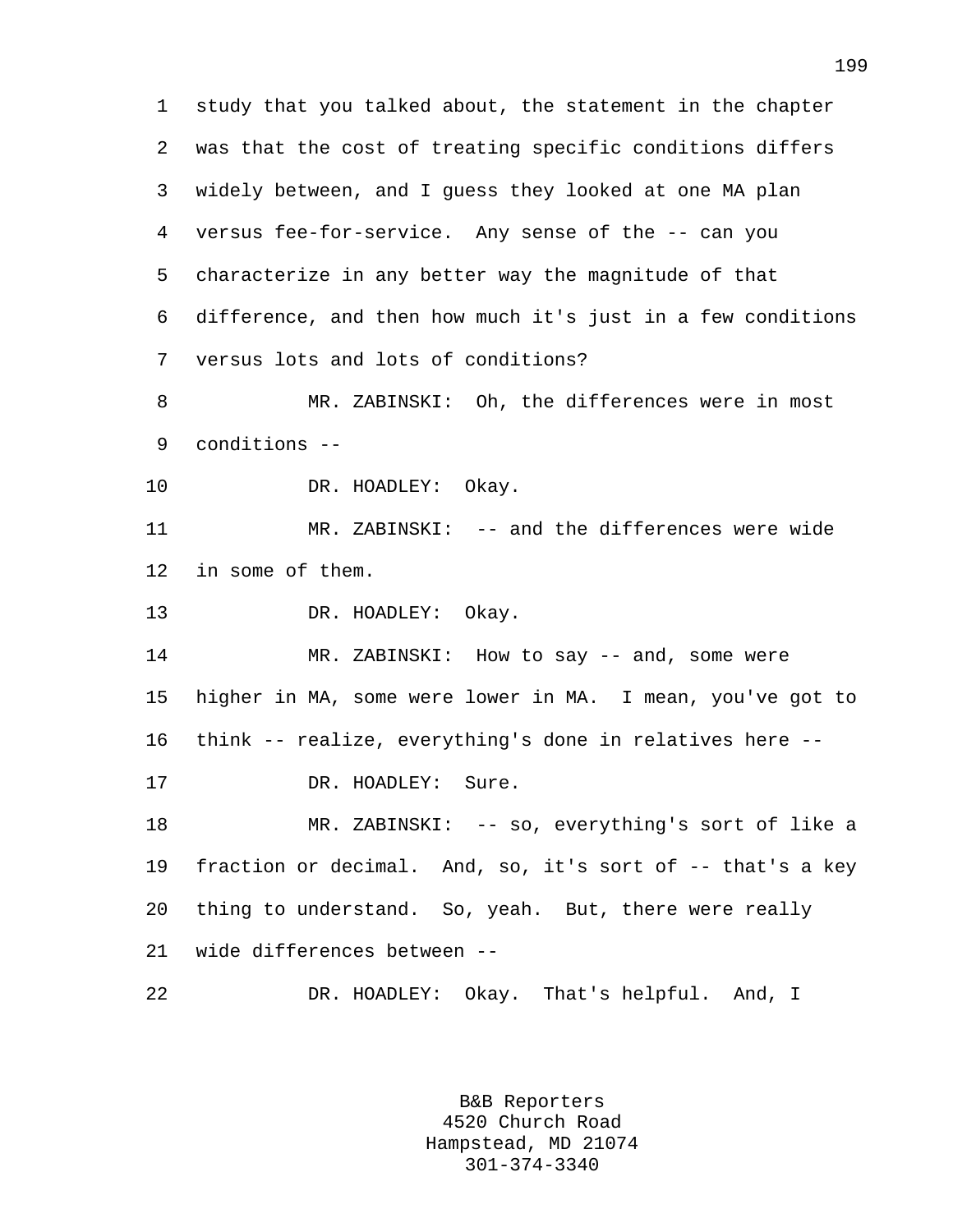1 guess one of the interesting questions, and maybe this is 2 something more in round two, in the work plan, is the 3 extent that we can see, you know, was that one plan typical 4 and how much variation. Are there some kinds of plans 5 where you wouldn't see those wide differences? I mean, one 6 could imagine integrated systems having a much wider 7 difference than systems that are more sort of internally 8 fee-for-service.

9 MR. ZABINSKI: Well, you know, they sort of 10 talked about, in the paper, sort of three factors that they 11 identify for creating these differences, and I sort of 12 thought about it, and, like, it seems like they should be 13 applicable to most, if not all, plans. So, my guess is 14 might be pretty widespread.

15 DR. CROSSON: Next, Cori.

16 MS. UCCELLO: So, also on the Newhouse study, 17 it's both price and utilization that varies between them 18 that's causing those. But, is there anything that's -- and 19 those vary by condition. It seems like some conditions 20 could be more price is dominating the difference, and in 21 others, it's utilization. But, are there any patterns at 22 all on which overall seems to be more important, or is it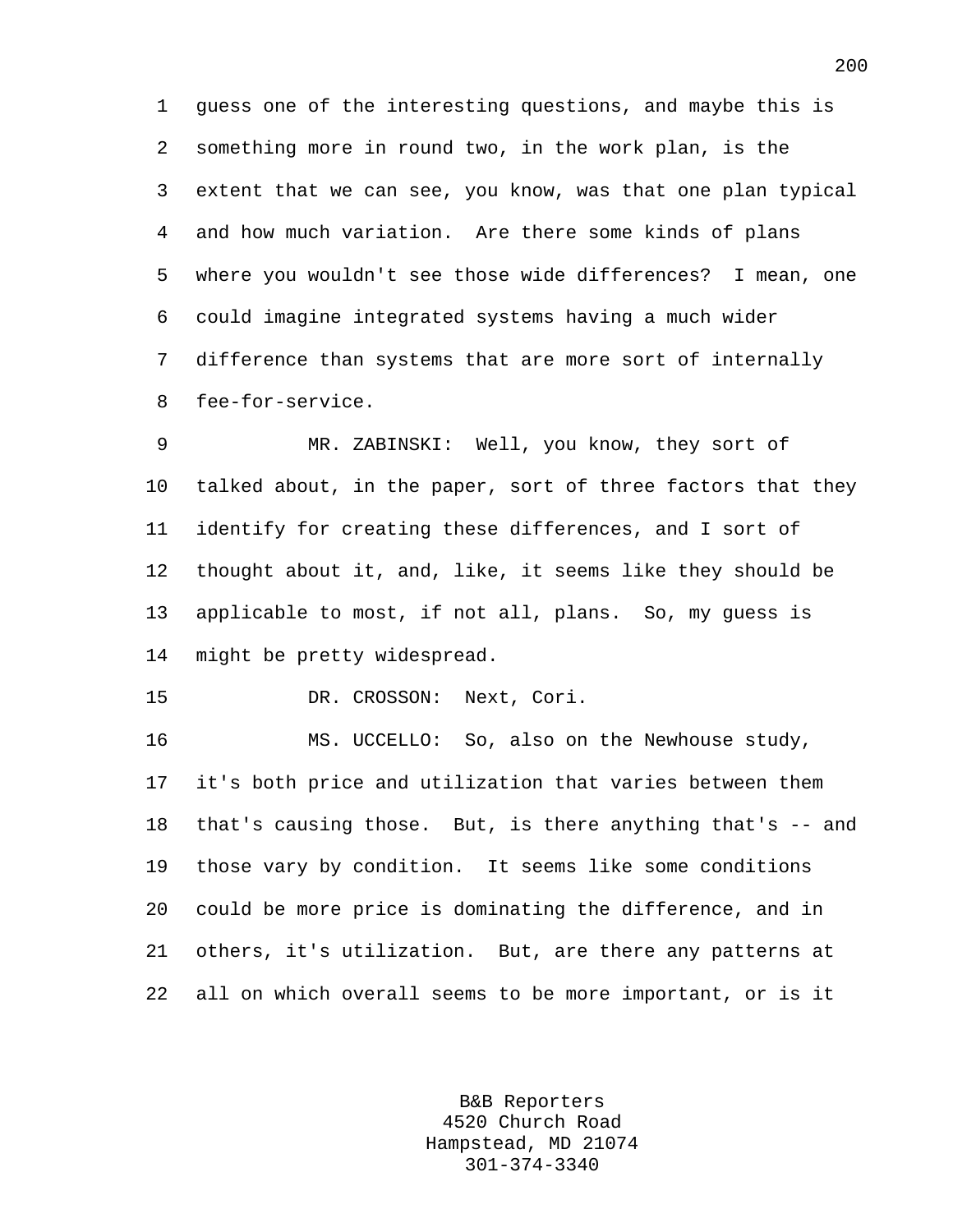1 just really all over the place?

2 MR. ZABINSKI: I mean, can you -- 3 MS. UCCELLO: Meaning, you know, at the end of 4 the day, is price or utilization more important? 5 MR. ZABINSKI: From the paper, I couldn't glean 6 anything in that respect, no. 7 DR. CROSSON: So, just on that. So, in the 8 paper, there's no -- which I haven't read yet -- there's no 9 differentiation between so-called discretionary procedures 10 and non-discretionary? 11 MR. ZABINSKI: No. No. 12 DR. CROSSON: Bill. 13 DR. HALL: Is there any proprietary data that you 14 could mine on this subject? It seems to me that any 15 insurance company with a vested interest in MA might want 16 to understand the differences when they see a MedPAC report 17 that says we're taking a look at this whole situation. Is 18 there any possibility of getting access to any of that? 19 DR. MILLER: Look at what, the price utilization 20 difference or some other -- 21 DR. HALL: Yeah. Yeah. Doing exactly what we're 22 doing, but from the perspective of the insurance company.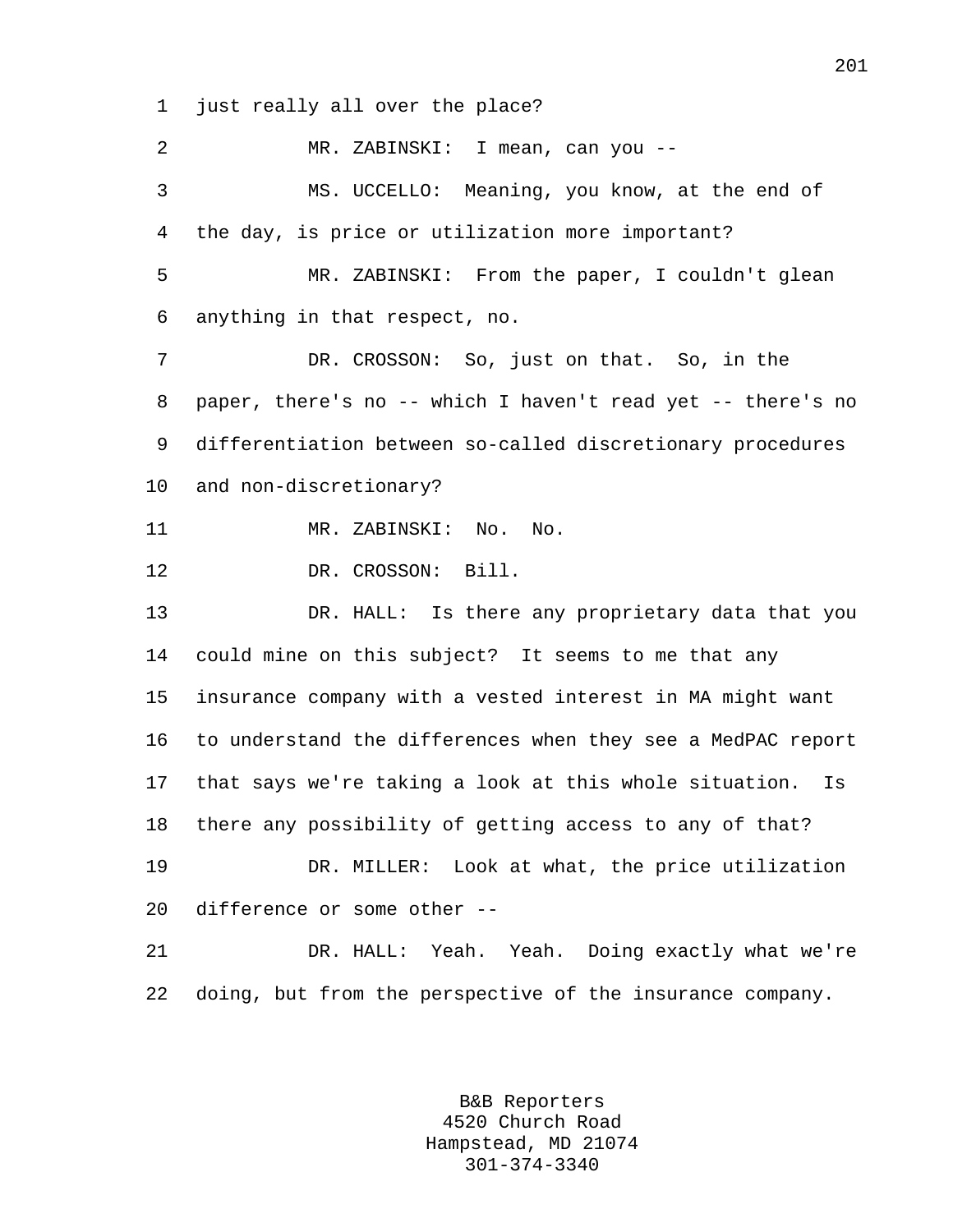1 DR. MILLER: Umm, well, I mean, we're going to 2 pursue this using the encounter data, which will be a 3 pretty good data source but for the problem of the 4 capitation stuff that Andrew walked through at the end, 5 which, in theory, could preclude the need to do this -- to 6 go to another insurer.

7 That distinction that Cori was just talking 8 about, whether we could get more information about price 9 and utilization, might be something that we could get more 10 precision on if we went out to an insurance company. I 11 would have some reservations about how generalizable that 12 is. You know, the prices are negotiated between that 13 particular payer in that particular part of the country, 14 depending on what their spread is and all the rest of it, 15 and whether it would tell you what you would expect to find 16 in all the rest of the industry, which is not a way -- you 17 know, it's not, hell, no, it's just I would have to think 18 about the value.

19 DR. JOHNSON: I think the other way that we've 20 looked at that is that leads to sort of the three broad 21 approaches that we presented, and that instead of looking 22 at one specific plan, we can use MA utilization information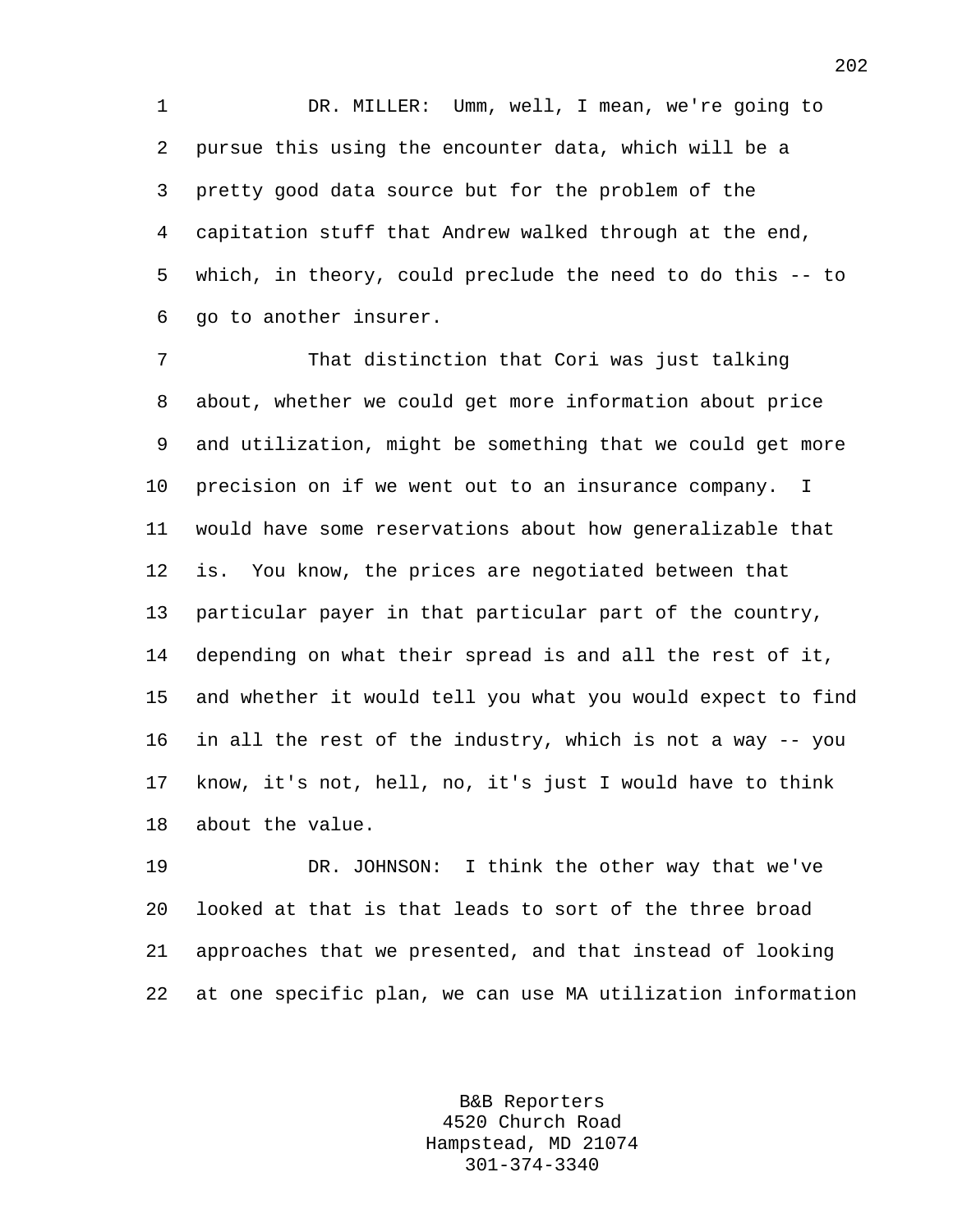1 and tack onto it fee-for-service spending, which has its 2 own pros and cons. We could look at just the plans for 3 which we have complete information, the encounter data, 4 which also has its own pros and cons. Or, we can try and 5 sort of fill in or allocate the capitated spending. So, I 6 think that seems like a more -- that's our plan, I guess, 7 for heading forward rather than a specific plan, so --

8 DR. CROSSON: Kate.

9 DR. BAICKER: So, just -- I want to be sure I'm 10 clear on the use of financial neutrality as you're using it 11 now, that that's different from budget neutrality in that 12 you could, for whatever rearrangement of the schedule you 13 did for people -- for the risk adjustors, you could then 14 scale it such that it was budget neutral between MA and 15 fee-for-service writ large. But for any individual person, 16 the way you're using financial neutrality is the Medicare 17 program is paying the same for that person regardless of 18 whether he or she is in an MA plan or a fee-for-service 19 plan. And then the problem you're potentially trying to 20 solve is that generates differential incentive to enroll 21 people in MA because some people can be treated more cost 22 effectively in MA and some people are more expensive in MA,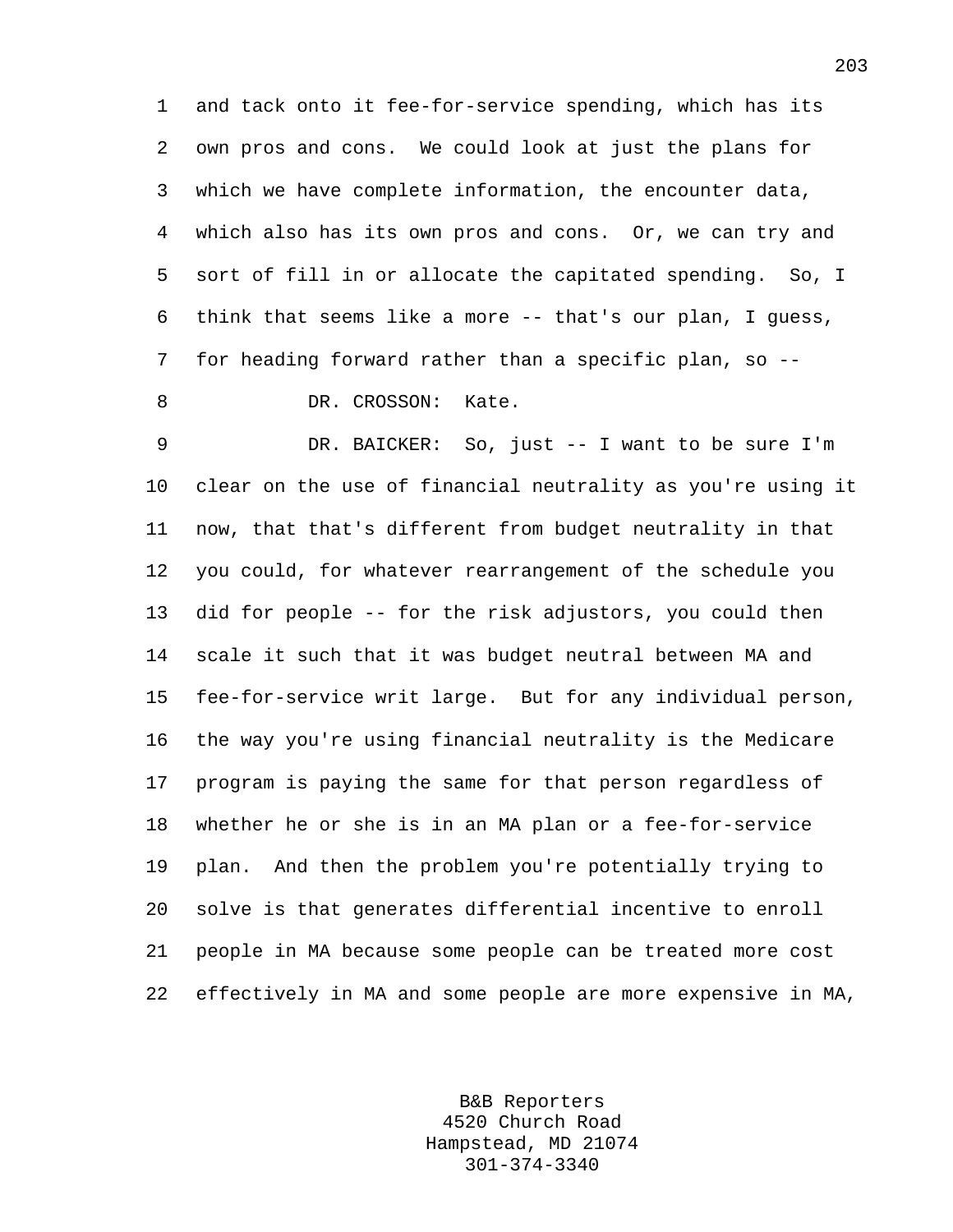1 and so the fact that the risk adjustors are done off of 2 fee-for-service creates differential incentives across 3 people, but it's not an issue of program budget neutrality. 4 DR. JOHNSON: That's correct. 5 DR. BAICKER: Okay. Good. 6 DR. MILLER: [Off microphone.] I just want to 7 say, she did that in two minutes -- when we did that 8 internally. That was that conversation we had. Good job. 9 DR. CROSSON: Craig. 10 DR. SAMITT: So, just a small clarification. On 11 Slide 11, when you talk about the third category of a 12 method for addressing the capitated encounter gap, would 13 you have each plan independently determine how to allocate 14 their capitated payments to their various clinicians, or 15 would there be a standard methodology by which all plans 16 would do that? 17 DR. JOHNSON: Ideally, it would be a standard 18 methodology across plans. There are several complicating 19 factors to address and it's unclear just how feasible that 20 is or what sorts of -- the magnitude of those issues as 21 they are able to be sorted out or not. 22 DR. SAMITT: All right. I'll come back to that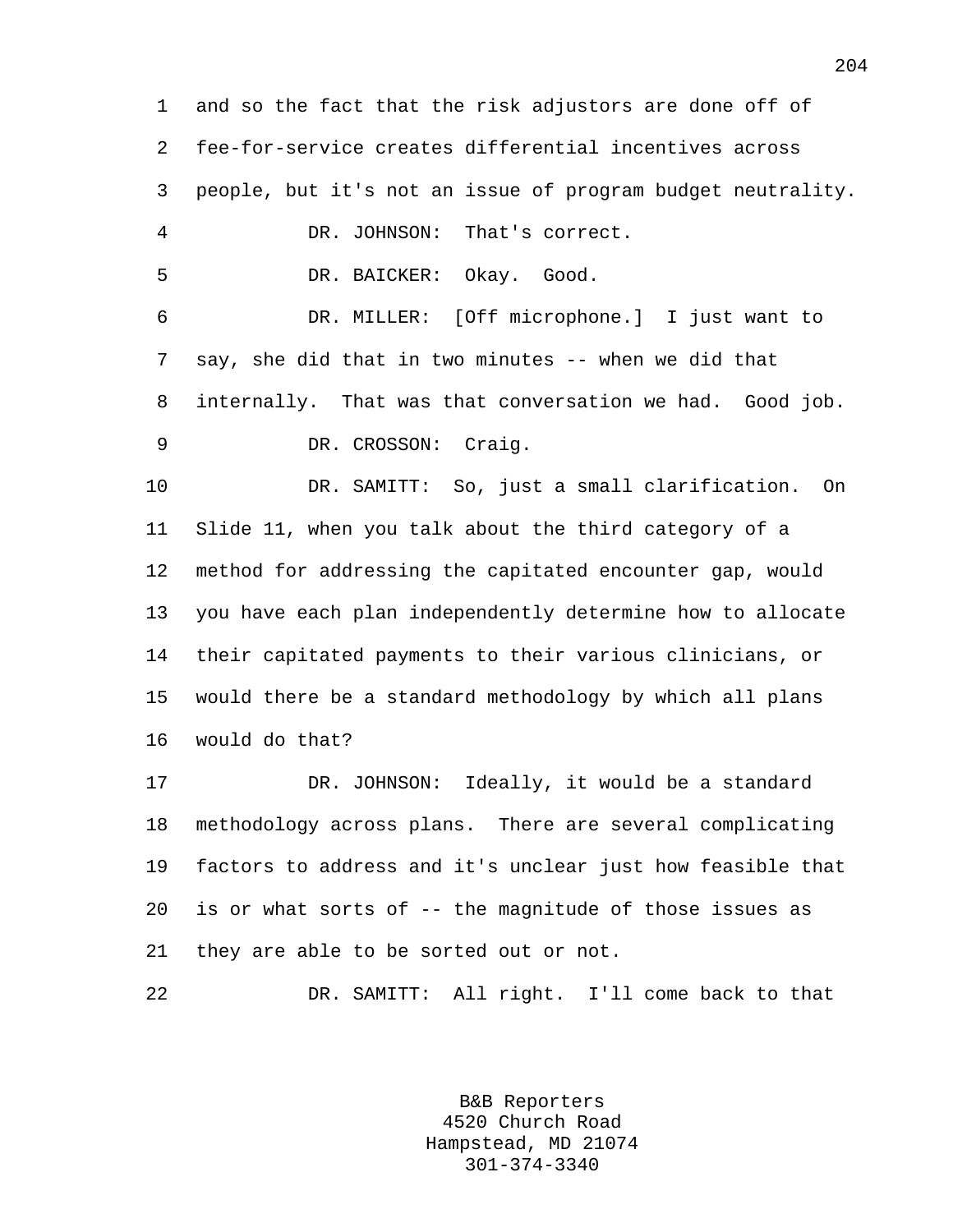1 in round two.

2 DR. JOHNSON: Okay. 3 DR. CHRISTIANSON: Another quick question. On 4 Slide 10, at the top, you talk about the HCC data is good 5 quality. Could you remind us of the metrics that you use 6 to decide whether data is good quality or not? 7 DR. JOHNSON: We took a look at the risk score 8 file as it is identified through the RAPS data, which is 9 the submission process that's been going on for several 10 years, and looked at HCCs as identified in the encounter 11 data and did a comparison, and they tended to be -- have a 12 decent amount of overlap and, I guess more importantly, the 13 total number of payments identified based on those HCCs or 14 the risk scores themselves in some were very similar. 15 DR. CHRISTIANSON: So, it's completeness that 16 you're using as -- 17 DR. JOHNSON: Correct. 18 DR. CHRISTIANSON: -- relative to the other data 19 sets. 20 DR. JOHNSON: That's correct. 21 DR. CHRISTIANSON: Okay. 22 DR. CROSSON: [Off microphone.] Clarifying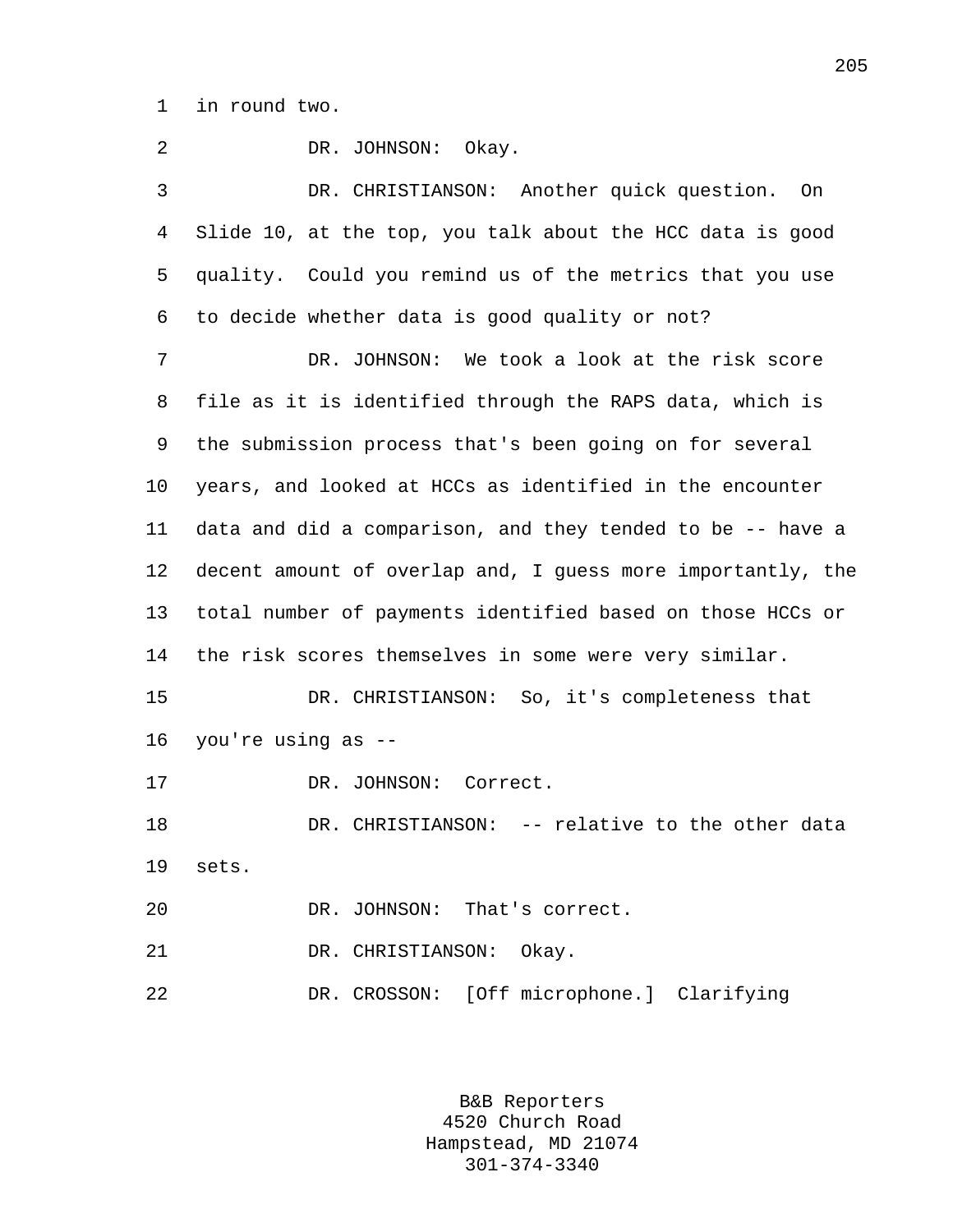1 questions.

2 MS. BUTO: Just a quick question. Does this -- 3 how does this complicate that comparison that we were doing 4 a while ago within certain market areas, looking at which 5 is more considered a better value for the beneficiary -- a 6 better value, period, whether it's MA, fee-for-service, or 7 potentially ACOs? I mean, how does this complicate that? 8 Let's take the hypothetical of a MA plan that has 9 a high risk score using MA data, somehow. So, it actually 10 costs the program more, but may still be an efficient and 11 high value provider of care vis-a-vis a more unconnected, 12 uncoordinated fee-for-service system. I just wonder how 13 you -- does that make the comparison just that much more 14 complicated? 15 MR. ZABINSKI: I think it does, yes. It adds an 16 additional -- I think what you're getting at, it adds an 17 additional, at least one layer of, you know, another 18 variable to consider when thinking about which sector is 19 more efficient. So, yes, it does. 20 DR. JOHNSON: And the other area we've discussed

21 that with respect to is with premium support, where in 22 those given markets you're looking at whether the average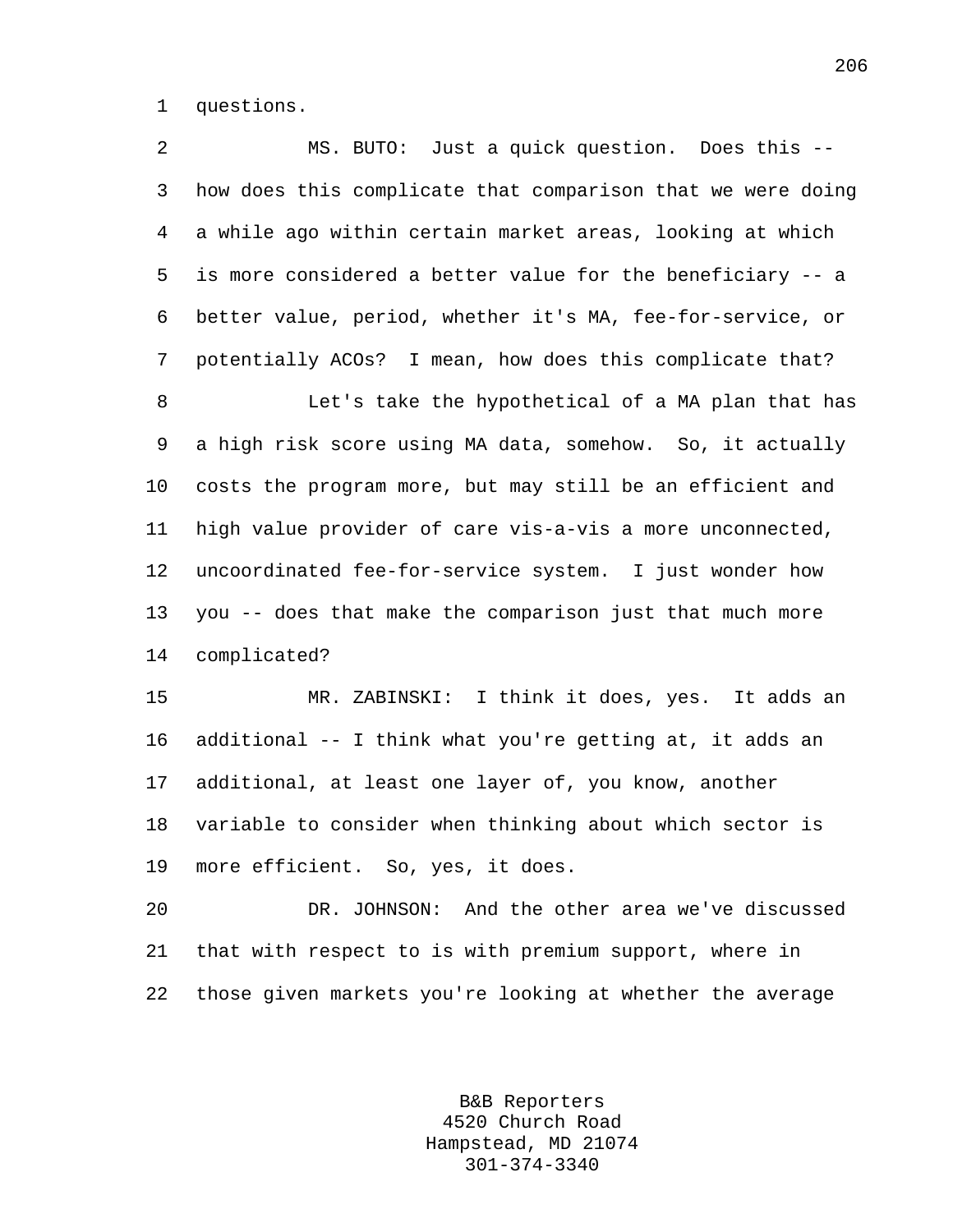1 of MA plans is more or less efficient relative to fee-for-2 service Medicare, but that may depend for an individual 3 beneficiary who now has a different risk score or an 4 expected set of program payments, whether they enroll in 5 fee-for-service or MA. It definitely complicates the 6 incentives and how the budget works out in the end.

7 DR. CROSSON: Okay. I think we're ready to go to 8 general discussion. So, I think what would be most helpful 9 here is to try to provide guidance to the staff in two 10 areas. Are there some, you know, fatal flaws or poison 11 pills that have been developed that you heard in the 12 presentation that would suggest this is a really big 13 problem with proceeding, and then if that's so, what could 14 be done, if anything, to overcome that.

15 And then maybe the second part is, assuming 16 that's not the case, and we're getting -- this is going to 17 be a technical discussion, I think, for those who think 18 that way -- you know, what advice would you give to the 19 staff so that when we come back to this the next time, the 20 choices are honed as well as they can be, something like 21 that.

```
22 Craig.
```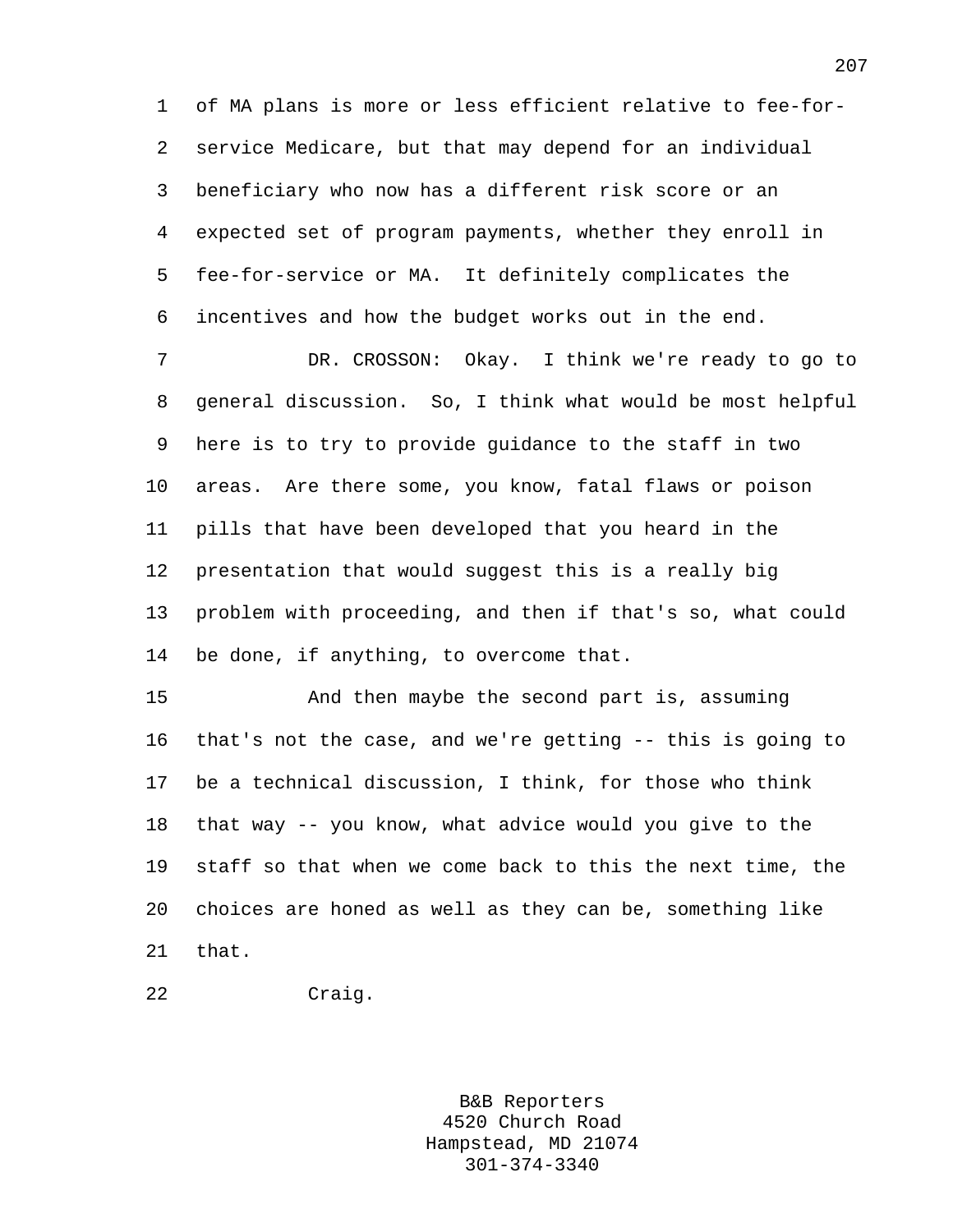1 DR. SAMITT: So, I actually would have rather 2 spent the whole time talking about your very last bullet, 3 which was utilization patterns, because, frankly, I think 4 that's where the meat of the opportunity will be in the 5 encounter data, more than risk adjustment. So, I'm looking 6 forward to the next presentation.

7 But, that being said, I actually am in favor of 8 the direction here. I think that looking at encounter data 9 provides progress for us, frankly, because of all the 10 reasons that we've described that the current HCC-based 11 risk adjustment model has inaccuracies, whether it is that 12 we under-predict payments for the very ill or that we over-13 predict payments for the well, or that there's concern 14 about driving higher intensities of coding that don't 15 necessarily match the clinical condition.

16 Although, I must say, as one of the MA guys in 17 the room, in the defense of MA, coding is viewed in our 18 world very much as a documentation resource to identify 19 those patients that have the highest needs for which we 20 need to allocate supplemental resources and care 21 coordination. So, there's a wealth of additional services 22 that MA plans provide that are based upon sort of the more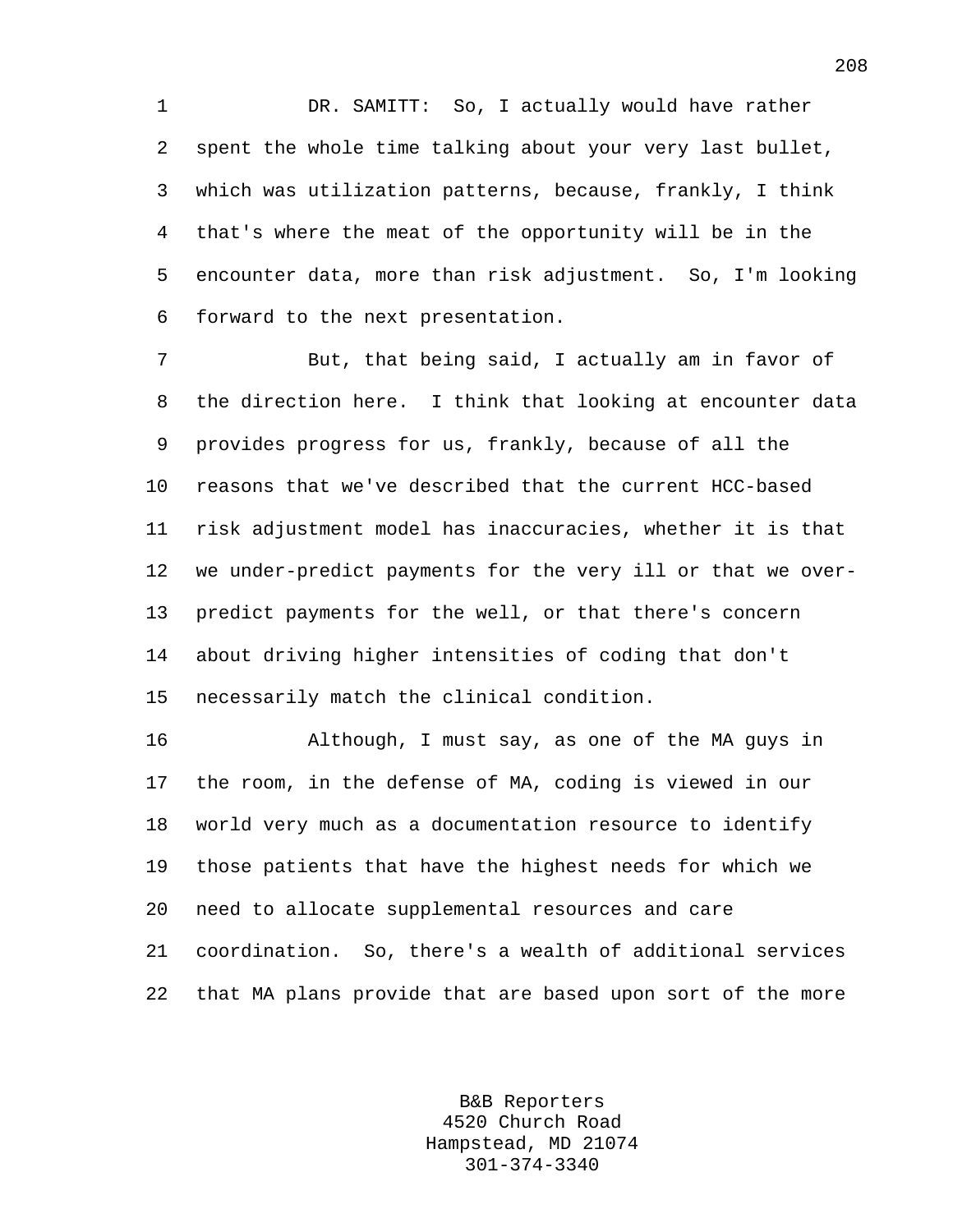1 accurate coding representations. So, yes, a side effect is 2 that it affects risk adjustment, but I think the primary 3 purpose is to assure that we have the resources necessary 4 to support the needs of those members.

5 So, given my comments that I think I'm in favor 6 of the progress we've made, I'm not a whole lot more 7 confident about the encounter data, given all of the gaps 8 that you described. I'd love to learn more about the 9 three, you know, potential scenarios to address them, but I 10 have to admit, I don't like any of them. None of them 11 sound very good. So, using fee-for-service Medicare 12 information feels as if -- it feels like we're confounding 13 the separate risk adjustment methodology we're trying to 14 create.

15 In terms of excluding MA plans that actually 16 subcapitate their provider groups, I think that's a 17 terrible idea, because, frankly, I would imagine that you 18 would see the most efficient care and the best outcomes in 19 those groups that do receive capitation from MA plans. So, 20 I think we'd see that in the utilization data. So, I don't 21 think that's good.

22 And, then, as someone who in the past has tried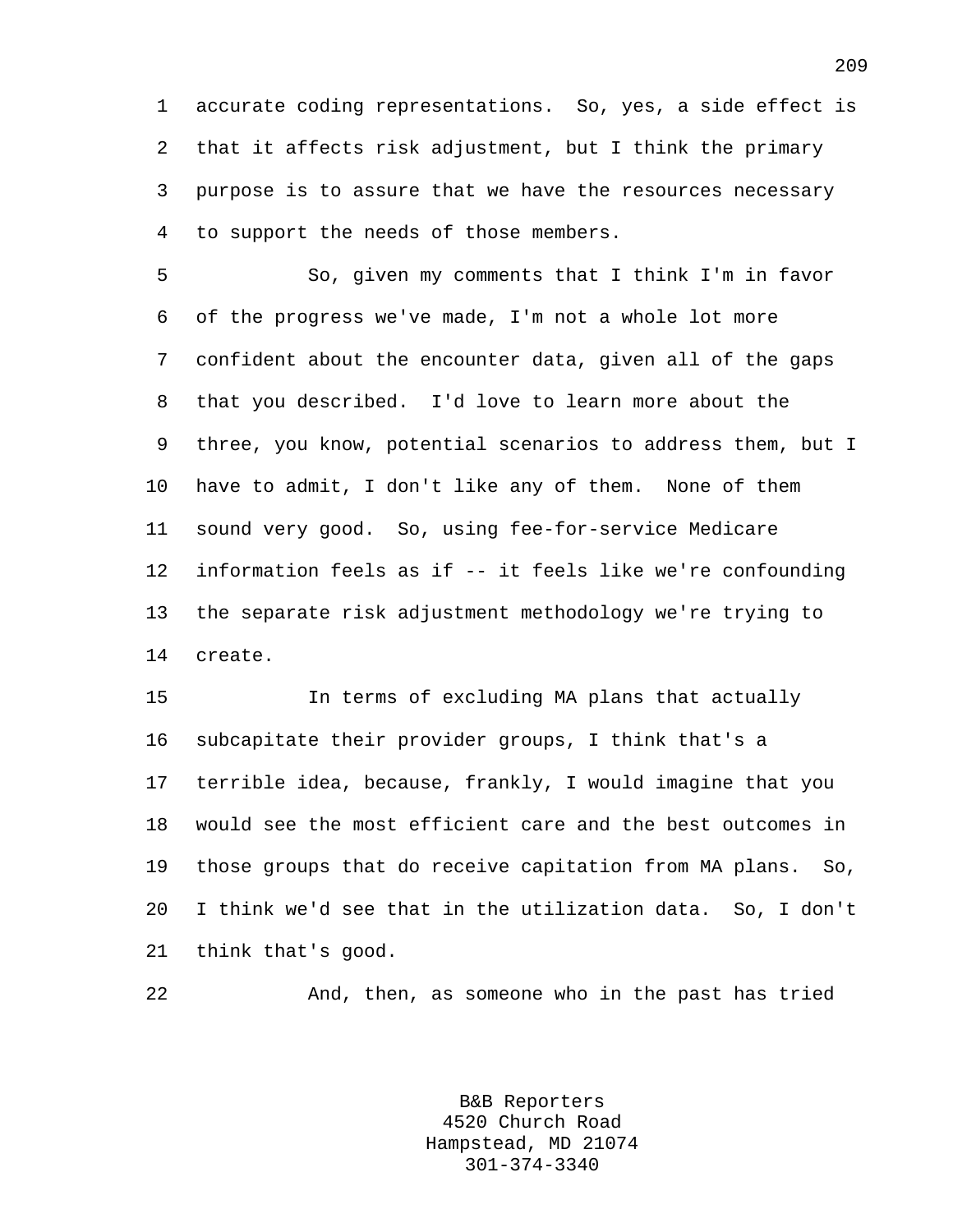1 to allocate capitation payments to various specialties and 2 providers and determining a methodology to do that, it's a 3 crazy methodology to try to even start to think about, and 4 more power to you if you can come up with a methodology, 5 but I think many folks have tried that unsuccessfully, to 6 figure out what the right methodology would be.

7 So, I take a step back and I jump on Scott's 8 recommendation. Maybe this is a good topic for us to 9 discuss in July, because I'd be in favor of stepping back 10 and saying, is there a better way to think about risk 11 adjustment? How do we use HCC? How do we use encounter 12 data? I think we would all agree that we don't really have 13 a clinically relevant and clinically accurate risk 14 adjustment methodology. What are we missing, and is there 15 some other approach?

16 Maybe we can use encounter data to make this 17 better, but I feel like we need a more inclusive, 18 transparent risk adjustment development methodology with 19 experts from the field. I think there are a lot of people 20 that I talk to around the country that are trying to get 21 their arms around what more accurate risk adjustment would 22 look like. It feels to me like we should be thinking more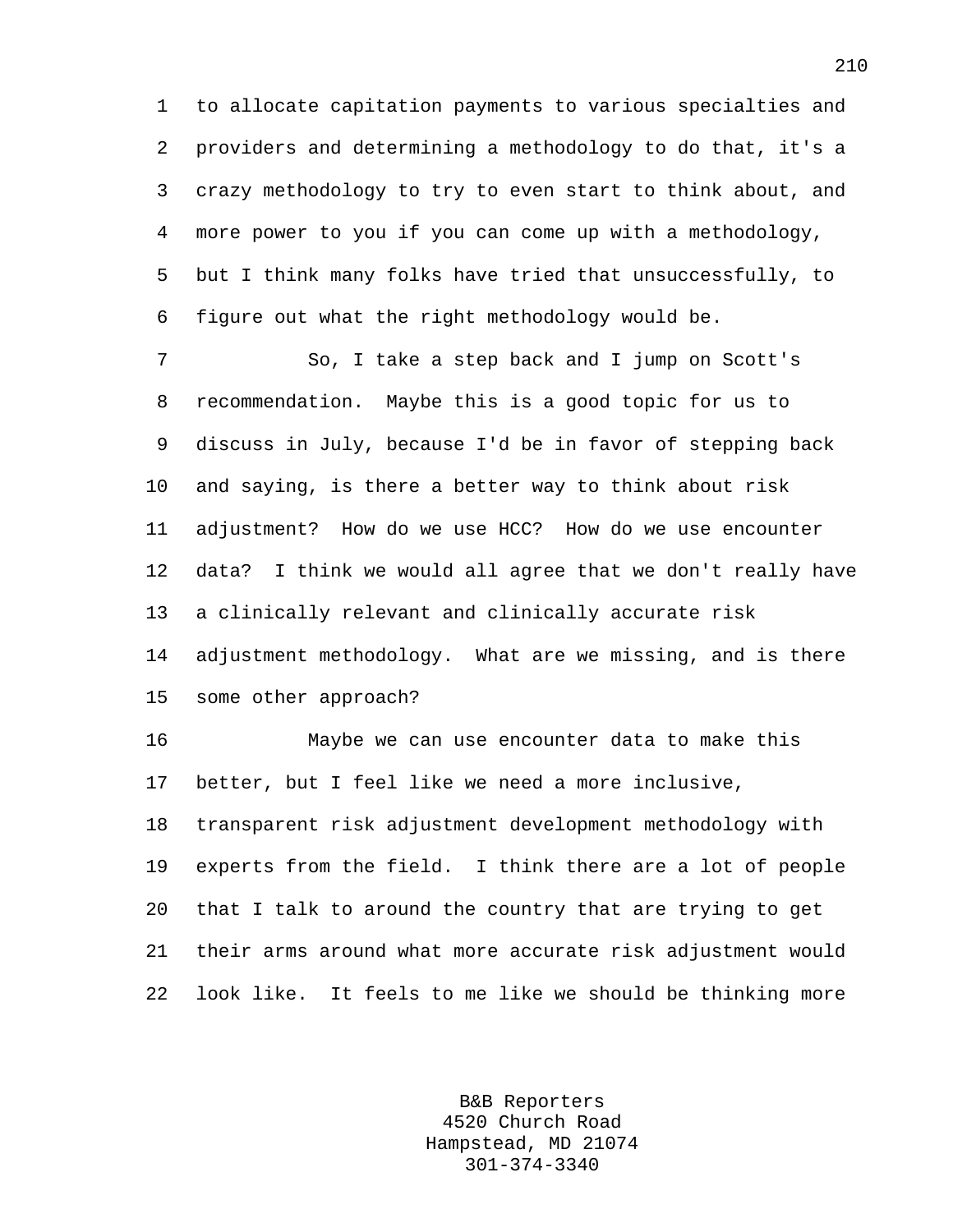1 broadly and at a higher level about how we accomplish what 2 we're trying to accomplish with risk adjustment.

3 Finally, you know, I'm trying to figure out how I 4 feel about this notion of financial neutrality and whether 5 we really care about linking creating financial neutrality, 6 especially as it relates to our discussions about premium 7 support. You know, everyone's going to be incented to 8 deliver the highest quality outcomes at the lowest cost, 9 and so everyone is going to need to care about the cost of 10 services. And so I don't know why we would need to assure 11 financial neutrality, if beneficiaries will select the 12 highest value alternative, whether it's MA or fee-for-13 service. So maybe I'm missing something, but I'm not sure 14 why we would have to link neutrality in this particular 15 case. 16 DR. CROSSON: Kate. 17 DR. BAICKER: So there's a lot to chew on here 18 that I think is really interesting, and I am trying to 19 think through along the lines Craig was saying about which

20 way of doing the adjustment promotes what we're trying to 21 do. And I think what we're trying to do is the

22 beneficiaries we want to most move over into MA are the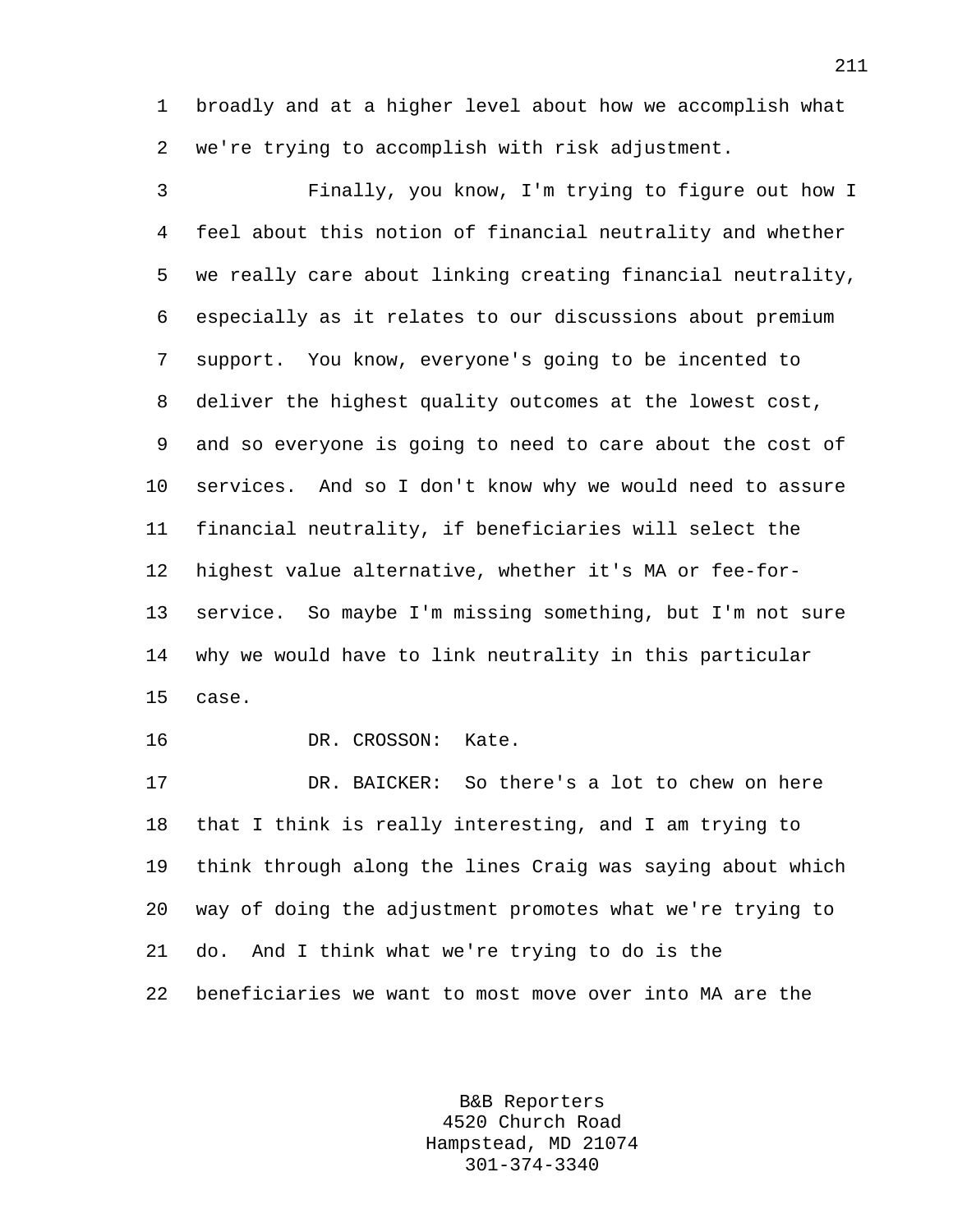1 ones where the efficiency of the resource use is going to 2 change the most. There is where there is the most return 3 to getting people to move over.

4 So one small implication of that is that even 5 though it seems it may be impractical -- and I'm very much 6 open to persuasion on that front, but applying the fee-for-7 service prices rather than the MA prices seems like it 8 would further that because you want strong incentives for 9 the MA plans to negotiate lower prices. You don't want to 10 take that back from them in the adjustment, but it may be 11 impractical. Conceptually, it seems like that makes sense 12 to me, and conceptually, you want to maintain the incentive 13 for returns to the plan of better managing care in reducing 14 resource use conditional on achieving high-quality, good 15 outcomes for people.

16 So, in some ways, the problem that seems the most 17 important to solve is the coding intensity one, and the 18 question is how do you solve the incentive to the return to 19 coding more without undermining the return to manage 20 resources better. And that's the part that I'm having 21 trouble thinking through right now, and I don't know if 22 there's some hybrid of these options where you take the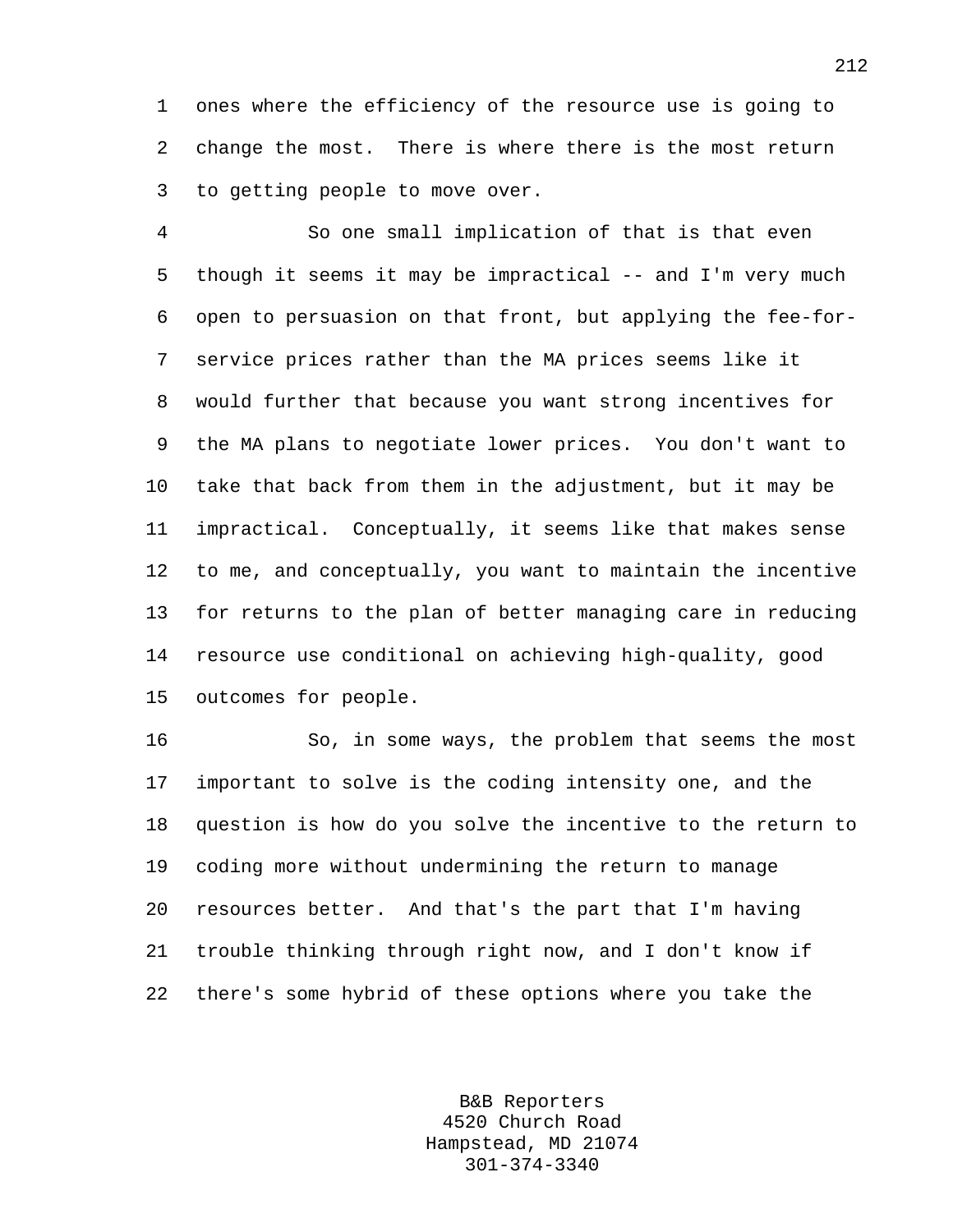1 average -- you know, you use the coding from the encounter 2 data, but then somehow use average utilization. I'm having 3 trouble thinking about how to take the coding intensity out 4 while not undermining the incentive to use resources 5 better. So that's not a suggestion that's actionable in 6 any way, except for the hard -- except for the impractical 7 one about the pricing.

8 But that's the goal I'd be trying to achieve in 9 thinking about which parts of the encounter data to use in 10 combination with the fee-for-service data. Maybe Dave will 11 figure it out by the time it gets to him.

12 DR. CROSSON: David, you had a point over here 13 before.

14 DR. NERENZ: I was going to follow on Craig's 15 point, but now I find I can follow on both, and I would 16 just do a slightly different pathway but get to the same 17 point.

18 When we talk about the risk adjustment, we 19 appropriately talk a lot about incentives. We don't want 20 to create bad incentives. We want to provide good 21 incentives.

22 But another way of just using words to talk about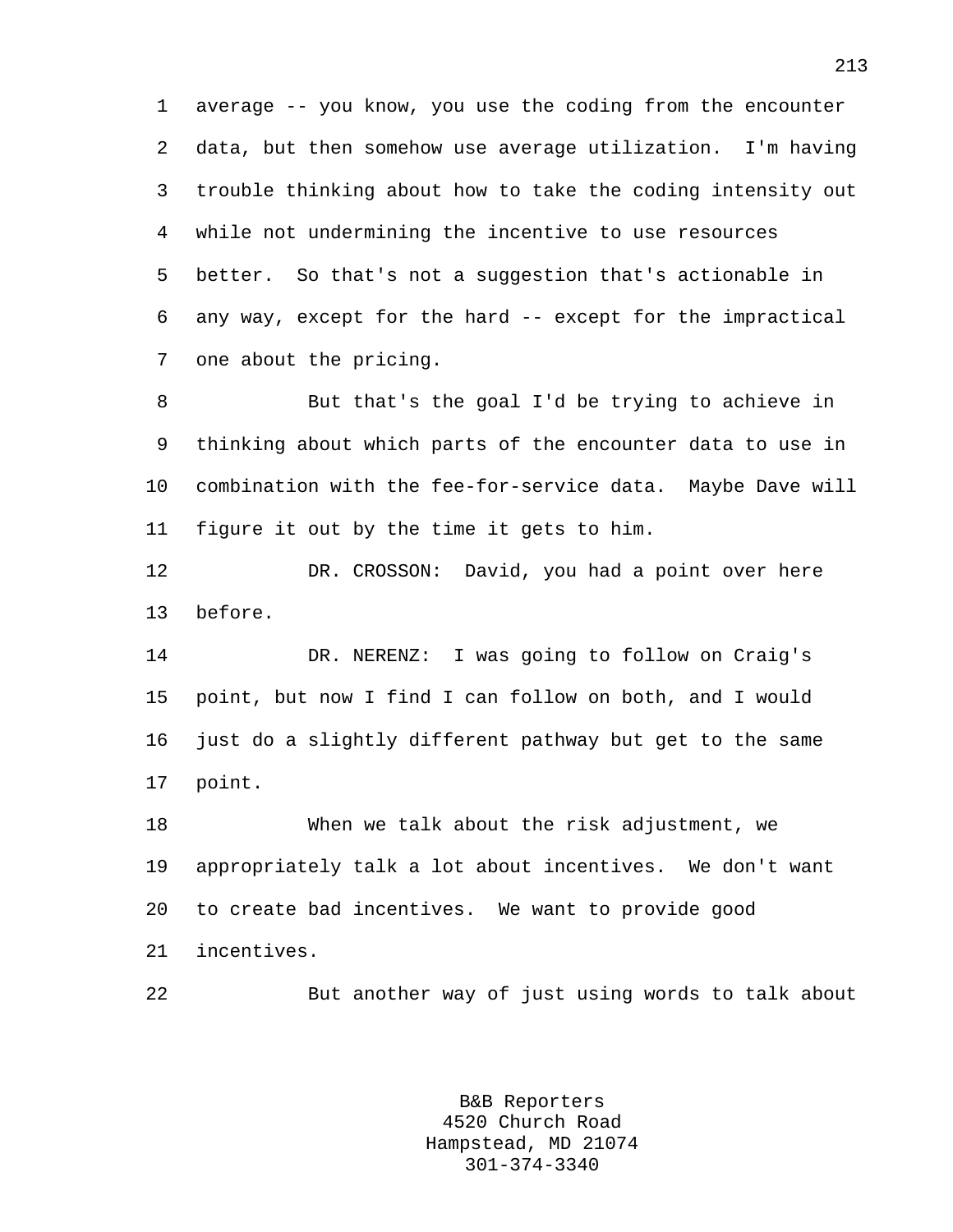1 risk adjustment is protection, and now we don't think about 2 what plans actively do. We think about what they can't 3 control, and that's also one of the strongest rationales 4 for risk adjustment. You want to protect plans or provider 5 against variations that they cannot control, and if we 6 assume that plans, for example, don't have a lot of control 7 about who comes in, that's why you do this kind of risk 8 adjustment. Okay.

9 Now, when we look at the description in the text 10 about the study, page 12 and 13, I think it is, when you 11 talked about why District of Columbia this MA plan have 12 lower cost, the things in there were things that were under 13 their control, that they did better negotiating of networks 14 or they did better care coordination or did something.

15 Now, here's now where it's going to tie back in. 16 I don't think you want to adjust that away. I think you 17 want to reward that. So I think that's why I was nodding 18 when you said -- I'm using different words, but I think 19 it's the same point. This difference is not something that 20 is outside the plan's control. The difference is within, 21 and in a good way within. So that leads me to say maybe 22 the way to do this is to go ahead and use the fee-for-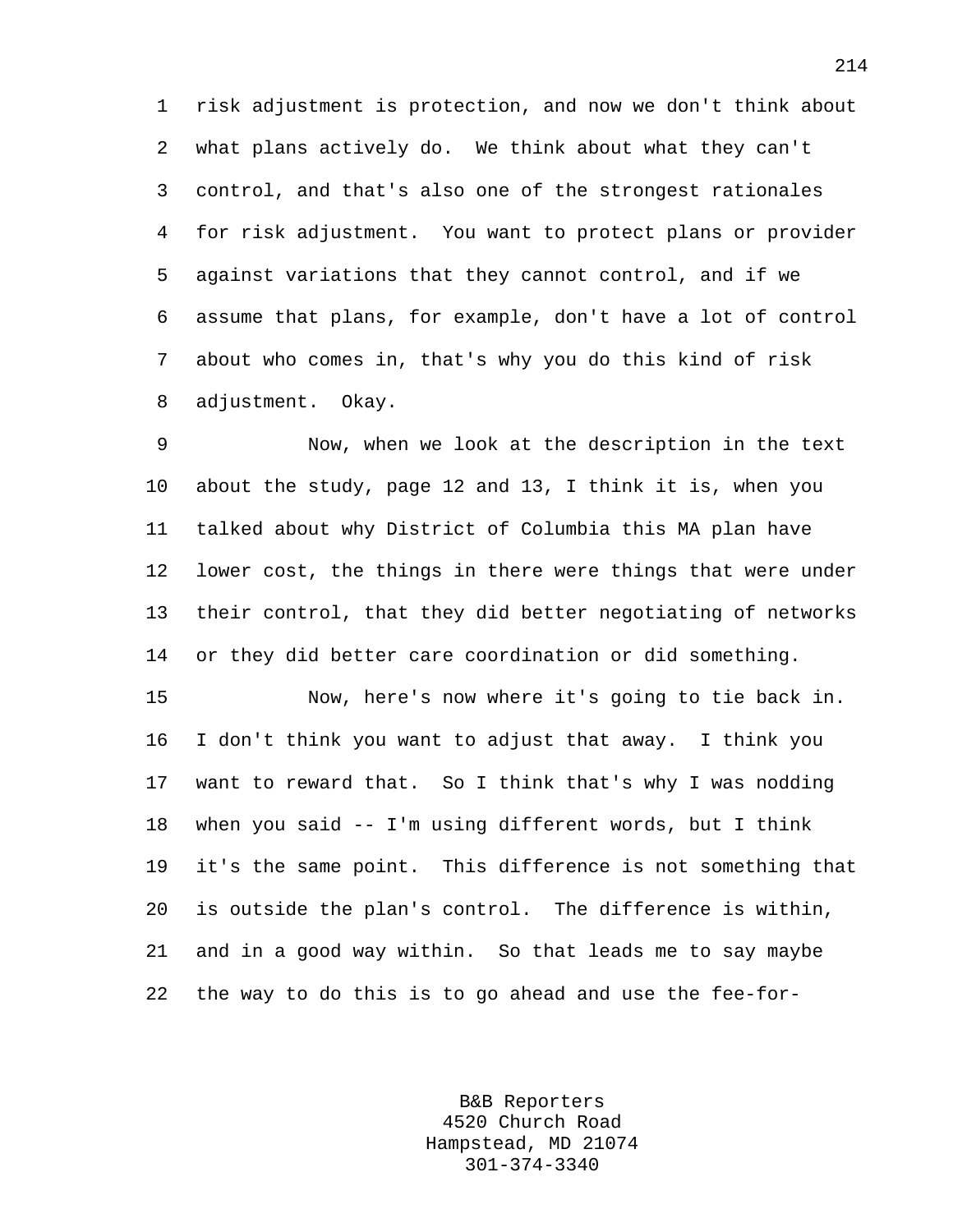1 service data to set sort of the expected cost or the sort 2 of uncontrolled cost or the unmanaged cost, and then you 3 bring that in. And if the MA plan or plans, plural, can do 4 a better job managing those conditions, good. Good for 5 them. You don't want to adjust away that action, or you 6 don't want to discourage it.

7 So take it to extreme. Let's say that that 8 happens, and now plans can act. And so now what happens is 9 the people who can be treated very efficiently end up more 10 than average in MA plans, and those who can't be treated 11 efficiently end up more than average in fee-for-service. 12 Why is that bad? That's probably a really good thing, and 13 if a net result of that on a large scale is that the MA 14 plans are now all of a sudden making a lot of money, well, 15 now you go back and you deal with the base rate. You don't 16 necessarily need to deal with the HCC calibrations. That's 17 really about the -- among plan adjustment.

18 Anyway, I was feeling I was in agreement with 19 both places, but slightly different paths to get there. 20 DR. BAICKER: And just to close the circle on 21 that, the productive part of moving the patients from one 22 plan to another is the change in real resource use. If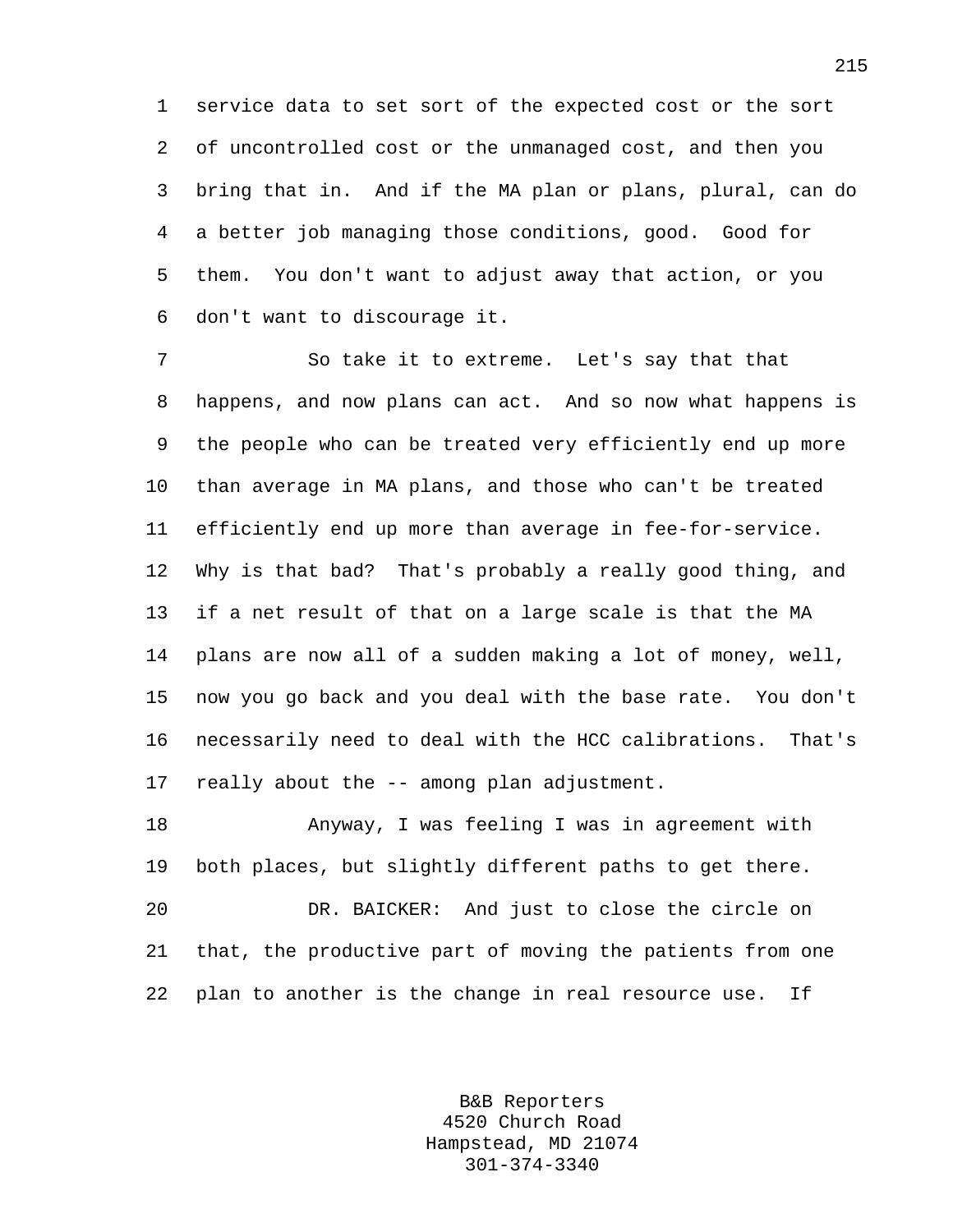1 it's just a shell game about differential coding and it's a 2 race on coding, but there's no change in actual health care 3 resources used, there's no gain. And that's what's 4 underlying this financial neutrality tension in some ways, 5 is the whole purpose of this exercise is that there's a 6 difference in resource, in real resource use between MA and 7 fee-for-service. If they were the same, we wouldn't be 8 worried about all of these incentives, and so that's 9 another avenue in thinking about the premium support 10 question that you raised.

11 I don't think this difference is problematic 12 necessarily for premium support, introducing this gap, 13 because the marginal incentives are still going to be the 14 same. You're changing the per-person dollar amount for any 15 given person, but for that person, there's still the 16 incremental gain to going to the plan that is offering the 17 highest value care at the lowest cost. So I think it's all 18 about finding the patients who would benefit most from 19 being in an alternative plan and setting up the incentives 20 to reward that.

21 DR. MILLER: Can I ask one thing? And I'm having 22 a bad say, so I'm afraid to ask this, but the other thing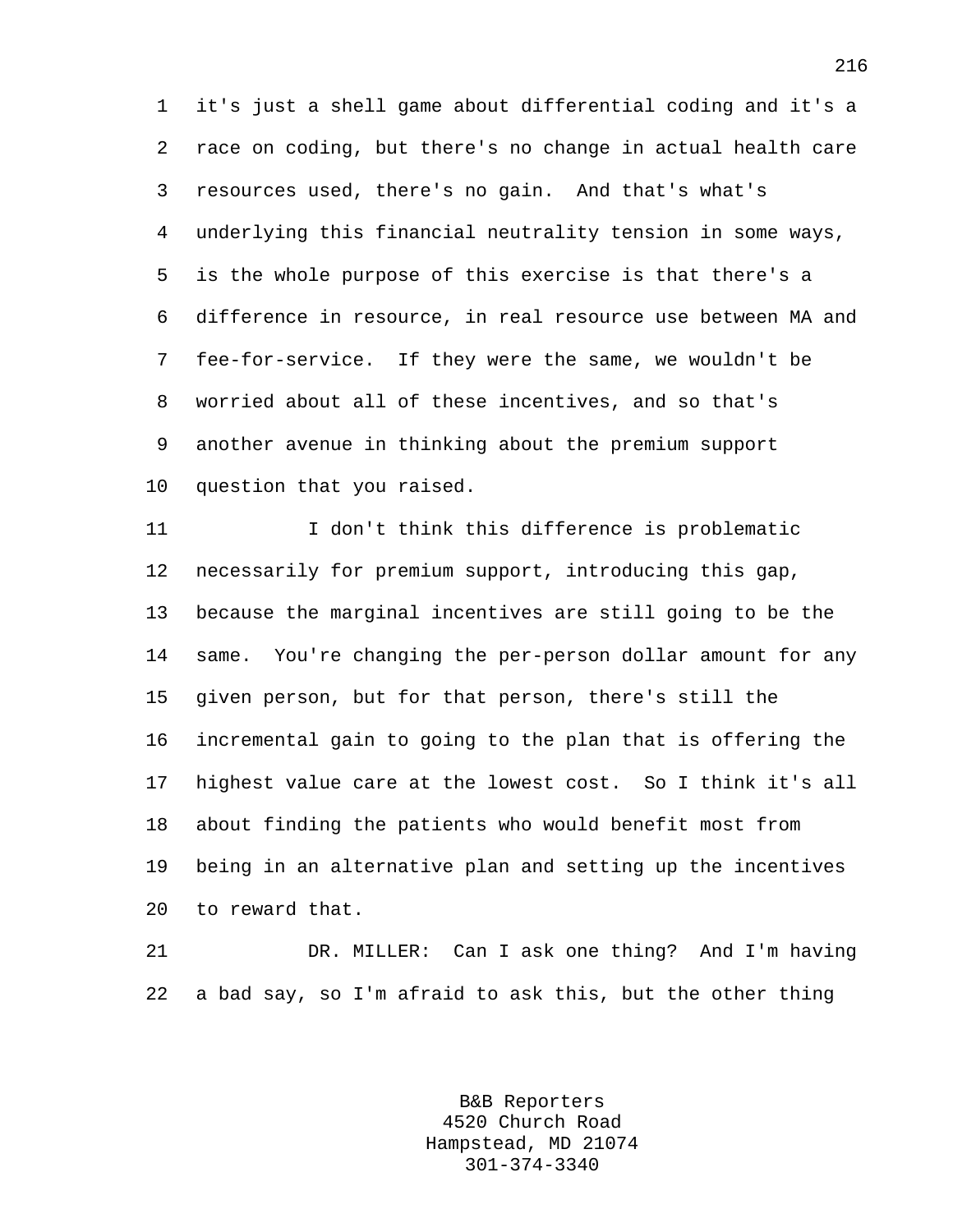1 in your comments -- and I did follow your summation there, 2 but when you went through your first round and we were 3 talking about these methods and Craig was -- I don't think 4 any of them was unhappy with all three of them -- you're 5 point on the first one was, "Well, you know if you use fee-6 for-service prices, in a sense, you are tracking the 7 utilization, which is what you want to track, and not 8 necessarily including the variation in price and 9 negotiations, and maybe that's a good thing because they 10 still will have all the motivations to do that." 11 And that's at least a thought that occurred to us 12 when we were talking among ourselves, and I wanted to just 13 nail down: You did say that and you think that. Did I 14 catch that? 15 DR. BAICKER: That feels like a trap. 16 [Laughter.] 17 DR. MILLER: Well, then you got off into some 18 more complex conversation, and I wanted to make sure that I 19 didn't lose things. 20 DR. BAICKER: Yes. I think we're on the same 21 page.

22 DR. MILLER: Okay.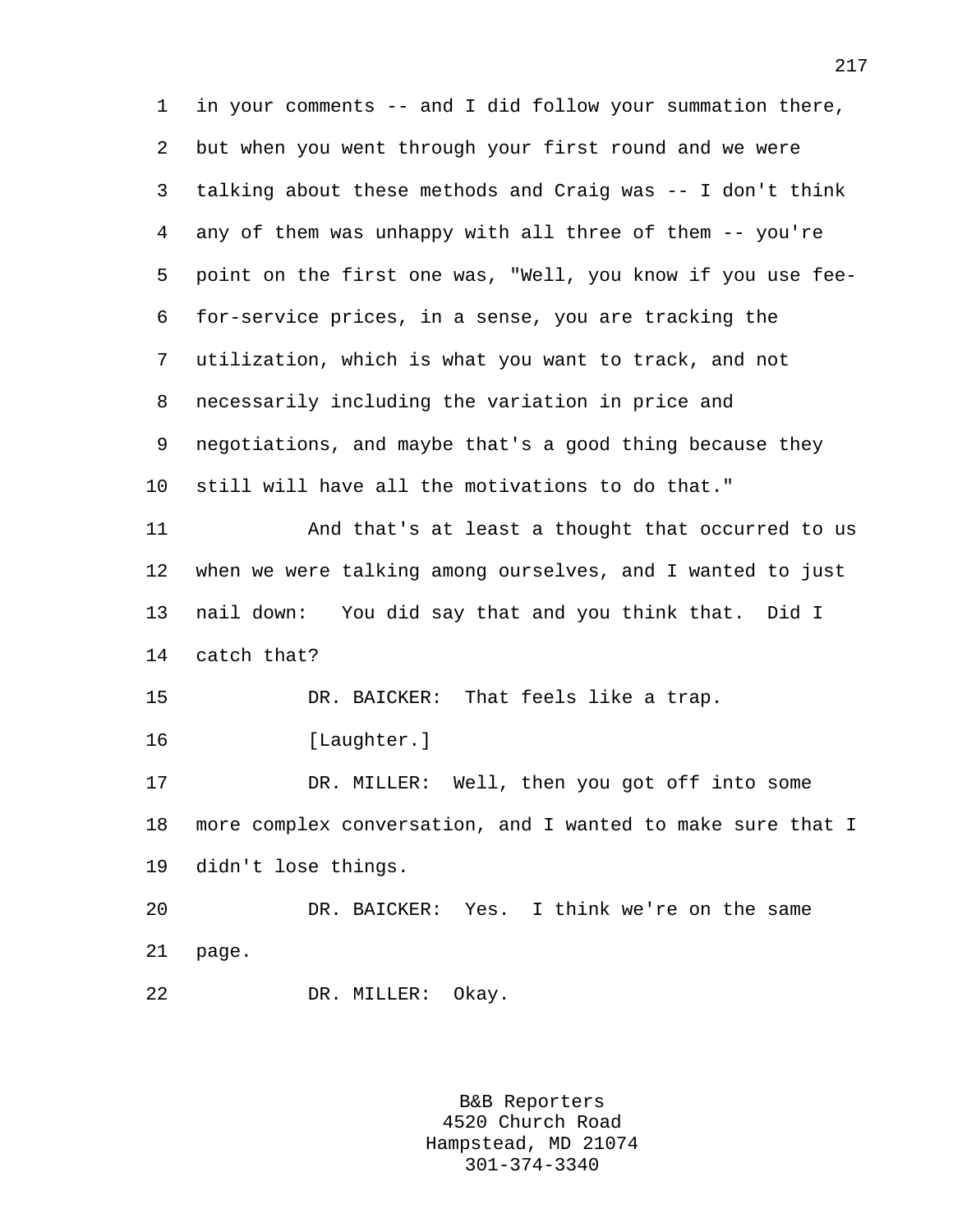1 DR. SAMITT: And I would jump in and say that of 2 the three, that would also likely be my favored alternative 3 if we could understand more fully what the implications 4 would be of using that approach. I think the other two 5 have far greater flaws than the first one.

6 DR. CROSSON: Cori.

7 MS. UCCELLO: Thank you. So Kate and Dave, I 8 think said much more coherently what was going through my 9 head when I read this, so thank you for, I think, putting 10 forward what I think I thought.

11 So just to add kind of one more thought, this 12 idea on -- which may or may not actually be relevant at 13 this point, but the admin cost issue, we shouldn't be risk-14 adjusting admin costs that aren't claims variable. So, to 15 the extent that that stuff is taken out, I think is a good 16 thing.

17 And I think I might come up with stuff later, and 18 I'll get back to you.

19 DR. CROSSON: Alice.

20 MS. UCCELLO: And if you wanted me to be a guest 21 at July, I'd be happy to come.

22 DR. COOMBS: So I had a question about the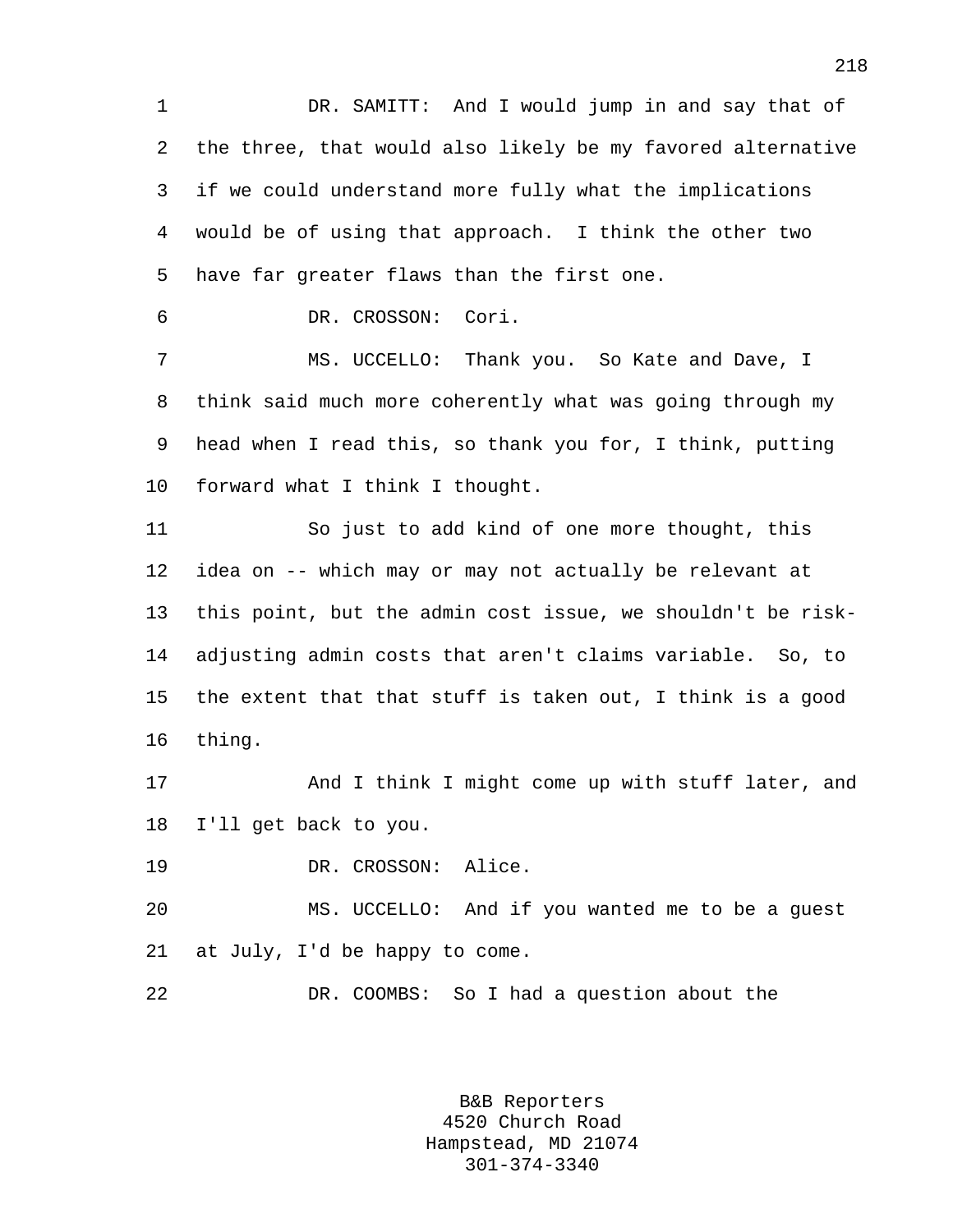1 capitating encounters with zero payment and data. I am 2 curious about what that group looks like that 30 percent 3 looks like, relative to the 70 percent, because if you can 4 find some internal comparison, then that gives you a little 5 bit more confidence in the populations being similar, 6 whether it's -- you get some information, proprietary 7 information, just some trends or something that you can 8 actually compare even with a pilot, with utilization in 9 terms of services, because that group is important. That 10 capitated group is really important for extrapolation.

11 And I think the reason why we're looking at this 12 is that we wanted to have some kind of true comparison for 13 efficiency and pricing and cost and all of that.

14 DR. JOHNSON: I think that's right. We do have 15 the utilization information for those encounters that are 16 capitated. It's just the dollar amount that was paid to 17 the provider.

18 So if we wanted to go forward with a method that 19 incorporated to the greatest extent possible, both the 20 utilization and cost structure of the MA environment, we 21 would want -- one method would be to try and allocate 22 capitated dollars to a beneficiary to incorporate those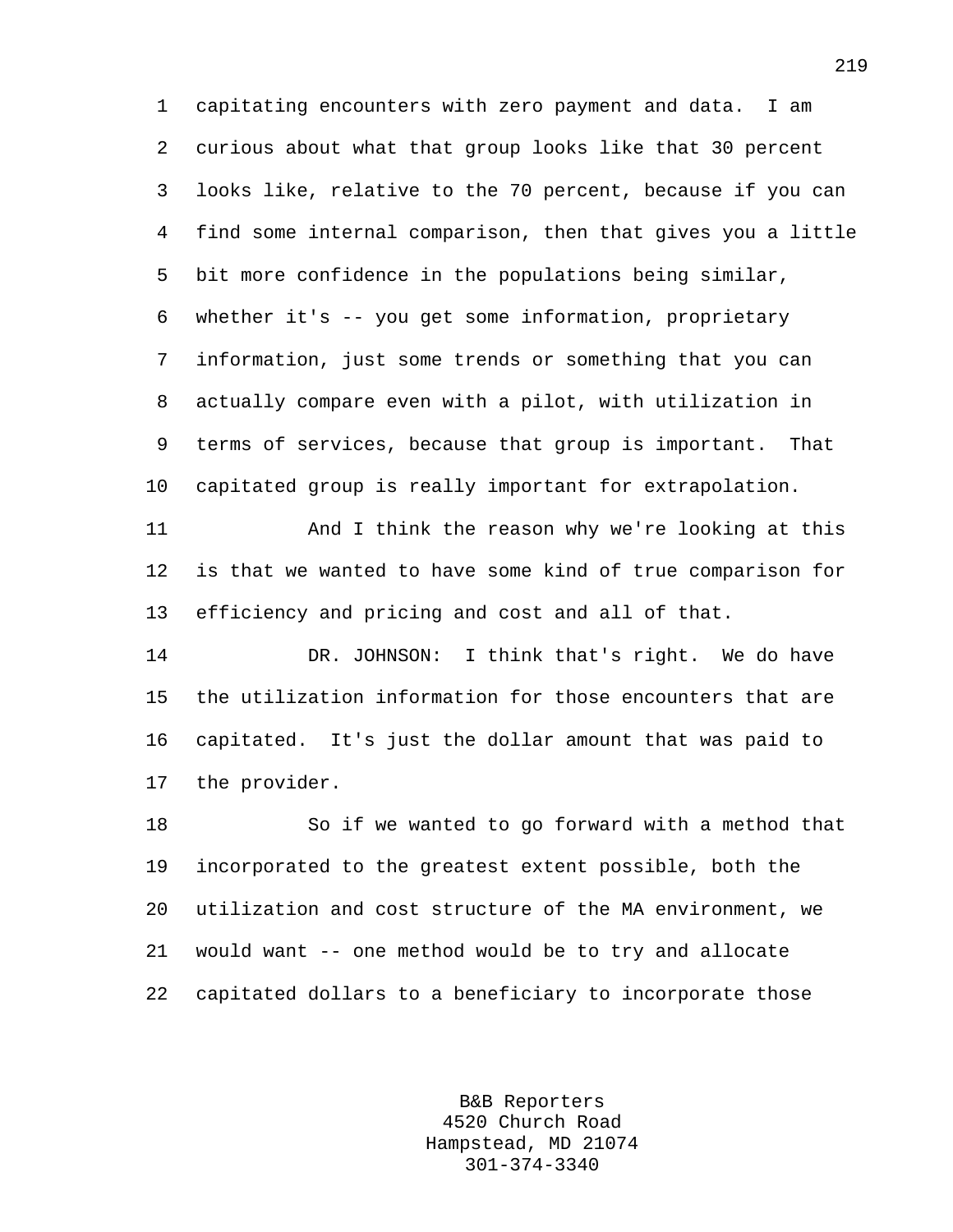1 differences. But we could do some other comparisons on the 2 utilization front.

3 DR. COOMBS: I mean, not just a concern, that 4 they kind of look similar in terms of some of the factors 5 and indices, and maybe some, even, quality benchmarks of 6 some gross things like admission rates and things like 7 that. I don't know if you can pull that, but I would 8 imagine that you can pull that information out of those two 9 groups because the comparison probably is going to be 10 powerful in terms of telling you what you're looking at and 11 then being able to extract right to the next level, whether 12 or not you correlate this with fee-for-service. 13 DR. CROSSON: Jack and then Jon. 14 DR. HOADLEY: So, like Cori, I was going to try 15 to say something about some of these issues that I think, 16 in the end, Craig and Kate and Dave kind of covered. I 17 guess my other question -- so I won't say more about that. 18 My other question on your menu up here, when you talked on 19 your last bullet about utilization patterns, were you 20 proposing that narrowly in the context of risk adjustment-21 related or really much in the broader context of just

> B&B Reporters 4520 Church Road Hampstead, MD 21074 301-374-3340

22 fundamentally looking at utilization pattern differences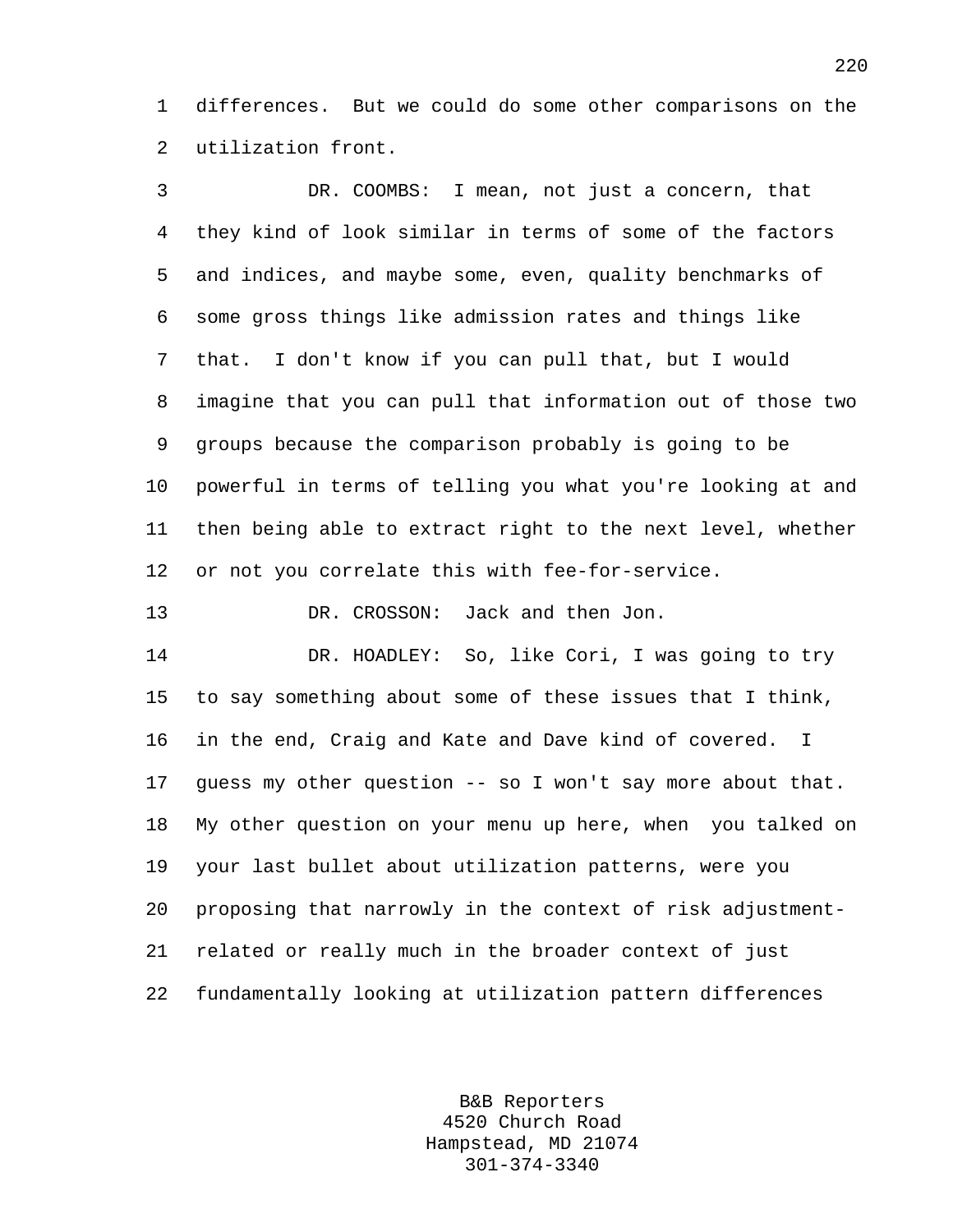1 between the two sectors?

2 DR. JOHNSON: That's a much more broad context. 3 DR. HOADLEY: Okay.

4 DR. JOHNSON: Sort of a separate body of work 5 started earlier.

6 DR. HOADLEY: Got it. That's good. That's where 7 I was hoping you were going, and I think this is also where 8 I think it's going to become important to look within the 9 MA sector and trying to understand because, I mean, I think 10 one of the things that I found challenging in many of the 11 discussions we have is that we lump MA as if it's one 12 undifferentiated group. Obviously, there's a correlation 13 with some of the data issues in terms of group and staff 14 and more integrated HMOs that tend to be the capitated 15 payment models and the salary payment models and so forth.

16 But particularly if you're looking at the 17 utilization side only, without the dollars, you don't have 18 that issue, and so I think trying to understand, give us 19 some insight into whether there really is a big difference, 20 as I think many of us suspect there is, across these 21 sectors. And then at some point down the road, what are 22 the implications of that for payment policies and anything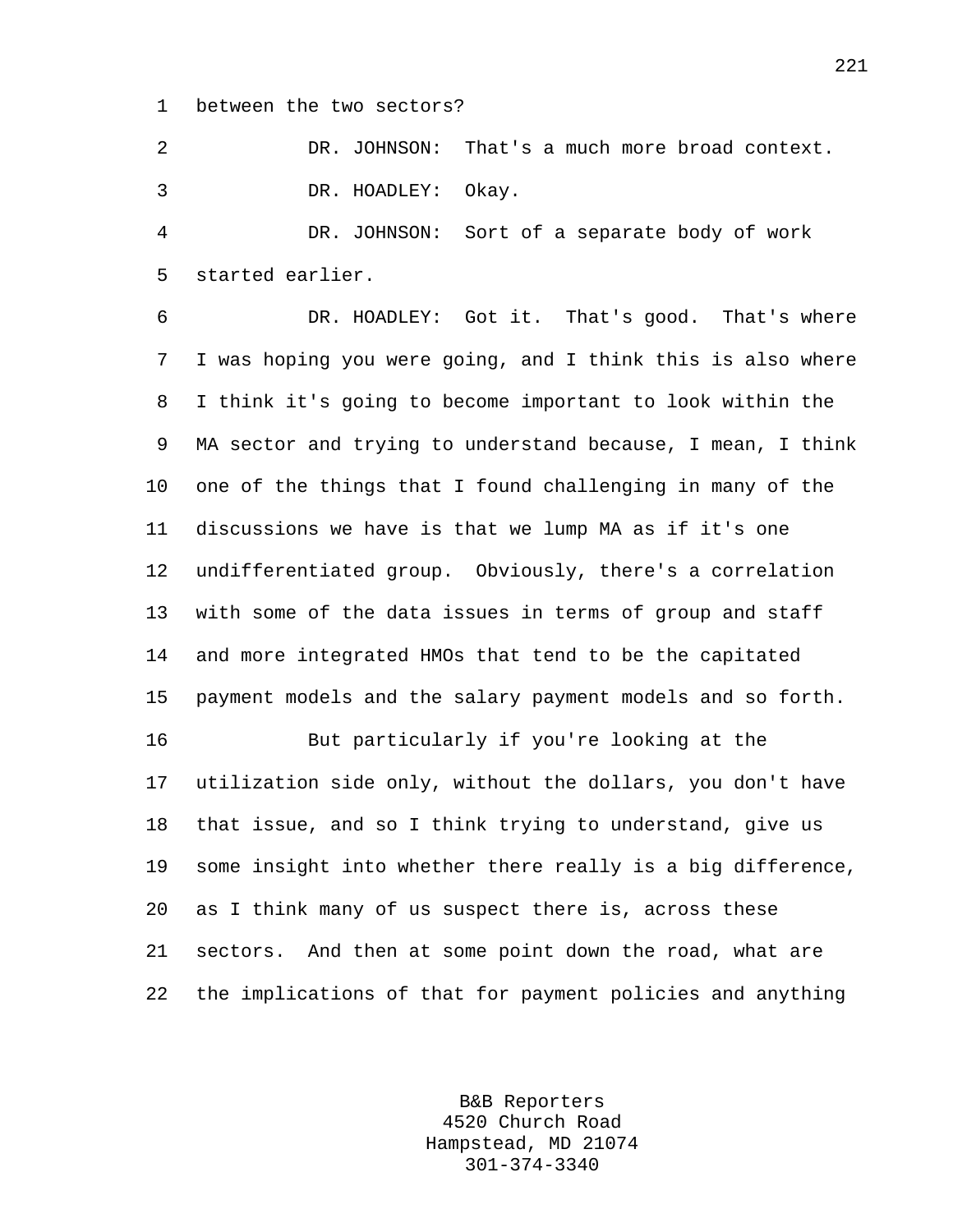1 else, I think that's going to be potentially very powerful. 2 DR. CROSSON: And you have made that point 3 several times, Jack, and I think it's a good one. 4 Did you have something on this? 5 DR. BAICKER: So I feel like I've rambled my way 6 into something potentially actionable on this, but getting 7 closer.

8 So I realize the problem I'm struggling to 9 reconcile is that if you do the risk adjustment just within 10 the MA plans, as you've highlighted, then you really limit 11 the incentive for more intensive coding, but you dull the 12 incentive to get the people where you have the greatest 13 resource improvement. Whereas, if you use the fee-for-14 service, there's this coding intensity problem, but you've 15 got great incentives to pick off the people with the 16 greatest resource use.

17 The problem, my wish that we could separate out 18 the coding intensity from the resource use, you can't, and 19 that's the whole crux of the problem, which it took me till 20 now to realize. Sorry.

21 But then that -- so there's a tradeoff there, and 22 the question is, what's the magnitude of the tradeoffs?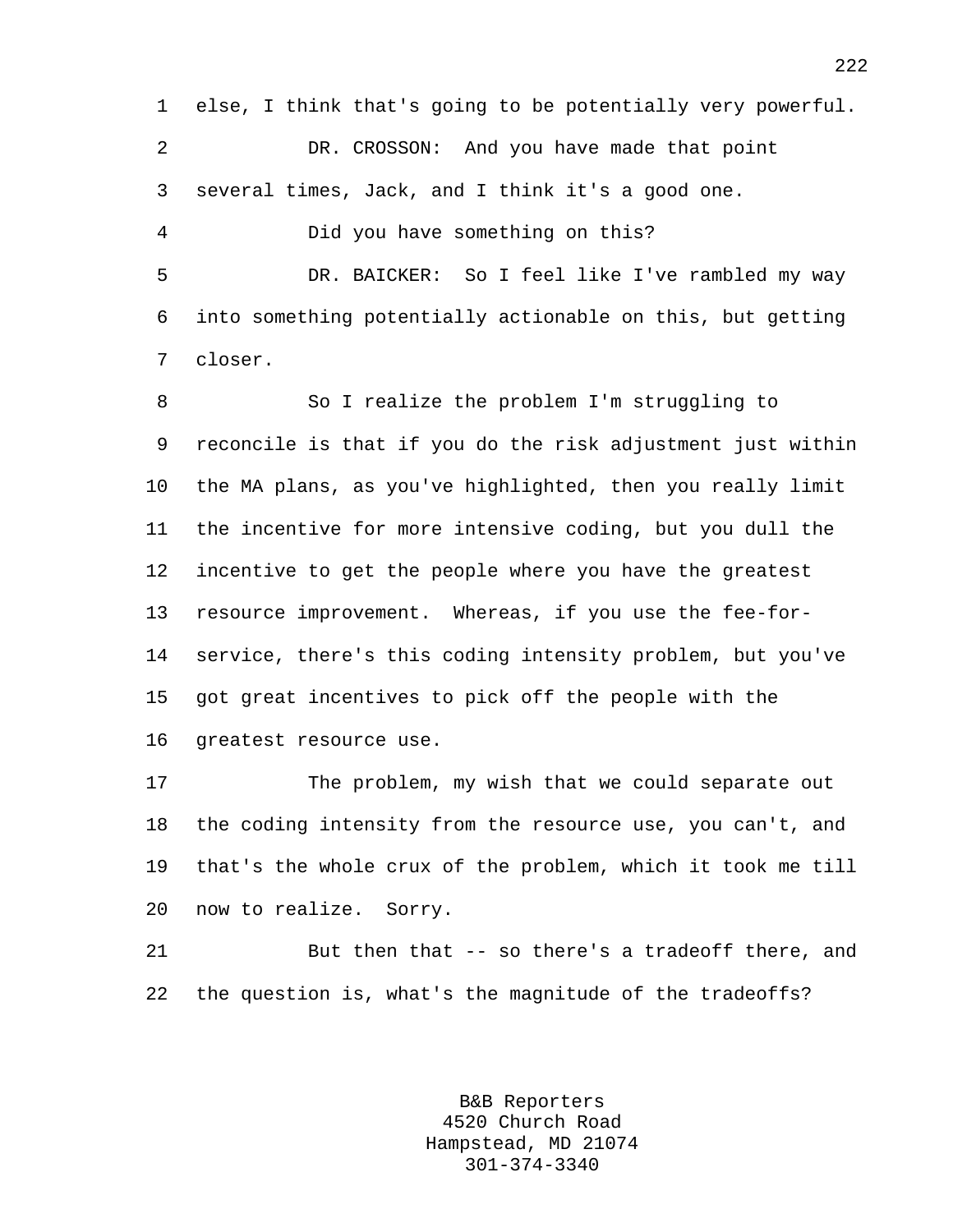1 And so then my potentially answerable question, not today, 2 but going forward is, what's the within-MA across plan 3 variation in cost per people, per person, with that MA risk 4 adjustment, MA encounter database risk adjustment, versus 5 the between MA and fee-for-service difference in the 6 resource use, using a common set of risk adjustors? Now, 7 that may require either looking at movers between the two 8 sectors, which there is a critical mass of along the new 9 house lines, or some imputation about what they would have 10 looked like in the counter factual, which is going to be a 11 little fraught, but holding risk adjustment methodology 12 constant, how big a gain is there in the people who move 13 versus doing just the encounter-based risk adjustment, how 14 much variation is there across plans, because it could be 15 that there's this tradeoff. But the real return is within 16 MA competition. If the difference there is much bigger, 17 then if you're doing the coding intensity to expenses on 18 the aggregate in MA, if the real return is that within MA, 19 they're still competing to get people into the most 20 efficient plans and that the dollar amount, the dollar-21 valuated benefit of that is the big piece, then you can 22 say, "Okay. So I'm letting go of this emphasis on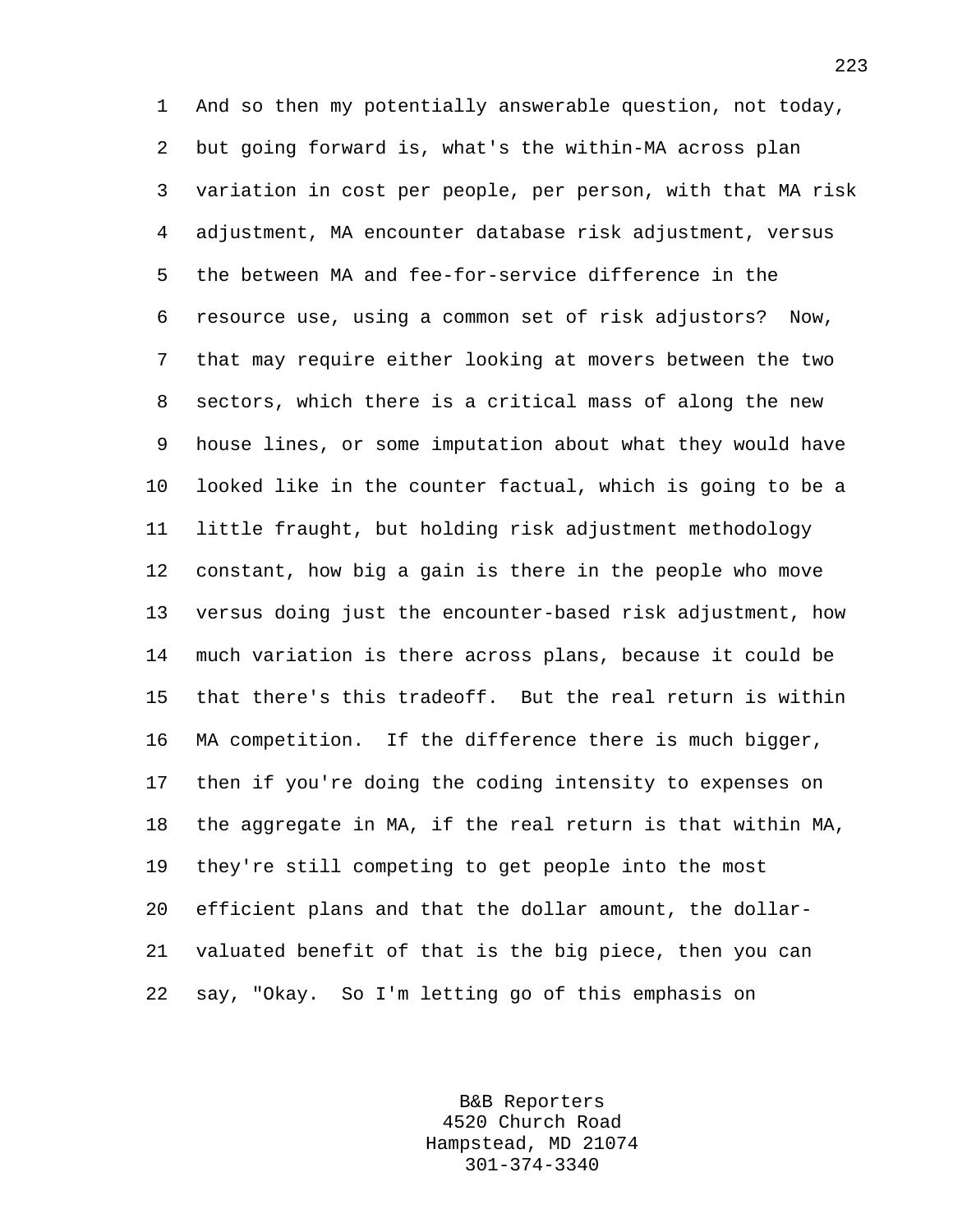1 selection between MA and fee-for-service," versus if the 2 within-MA-sector spread is relatively small, then you say, 3 "Well, I'm not sure I want to let go of the strong 4 selection pressure between the two things. 5 That's a thing. 6 [Laughter.] 7 DR. MILLER: I think I'd probably want to follow 8 up because I did understand you were setting up the kind of 9 within variation or within variation and seeing what -- 10 right. Where I lost you was in the second half of the 11 comment, whereas what it told me when I found it, but 12 that's just me, and it's late in the day. 13 And I can ask: Did you follow what she was doing 14 there at the end? 15 DR. JOHNSON: I have a question, so -- 16 DR. MILLER: Oh. Well, we'll find out. 17 DR. ZABINSKI: I'm fine. 18 DR. JOHNSON: Dan's got it. 19 DR. MILLER: [Speaking off microphone] 20 DR. JOHNSON: Just to clarify for everyone else 21 at the table, if we were able to identify what risk scores 22 would be under fee-for-service calibrated model and MA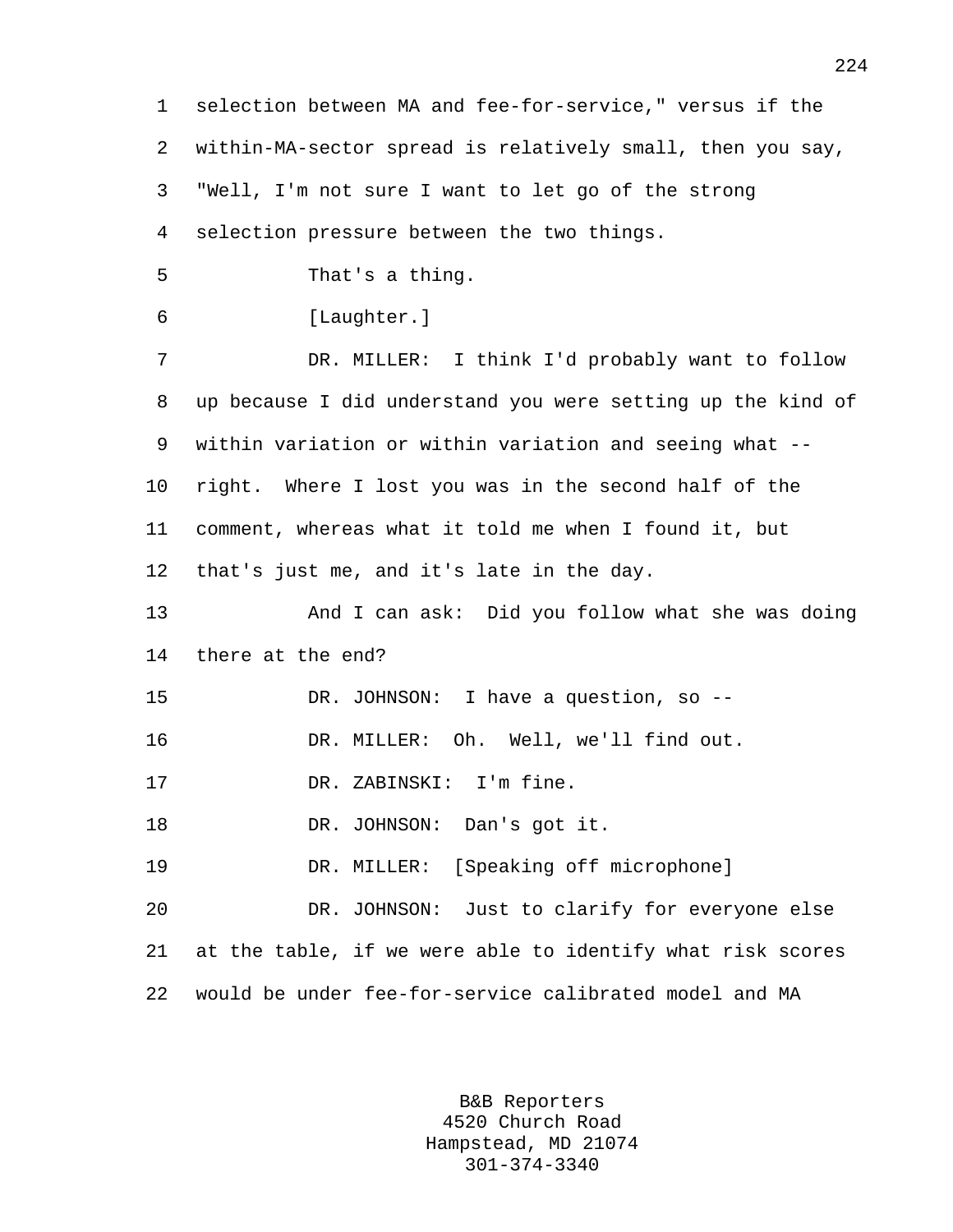1 calibrated model and then look at who actually switched 2 from fee-for-service to MA are the people who were the more 3 efficient and would have the resource gains. Is that what 4 you're talking about? Okay.

5 DR. CROSSON: Jon.

6 DR. CHRISTIANSON: So I think I'm with Craig and 7 what I think Jack was saying too in terms of where I would 8 like to see you focus, and that is I think one of the 9 things we really hope to get out of the encounter data is a 10 better understanding as Commissioners about -- for similar 11 patients in two different kinds of delivery systems. I 12 know within MA, it's multiple kinds of delivery systems. 13 What kind of services do they get? How is treatment 14 different? I think that's still for me where I'd like to 15 see the emphasis going forward.

16 And given all the limitations that you point out 17 in the data, as you go about doing that, I would like to 18 have you inform us about, well, here's the difference that, 19 given what we know about the data, we think you can take to 20 the bank, but here's a difference given what we know about 21 the data that just seems kind of -- it's there. We're not 22 quite sure what to make of it because of some data issues.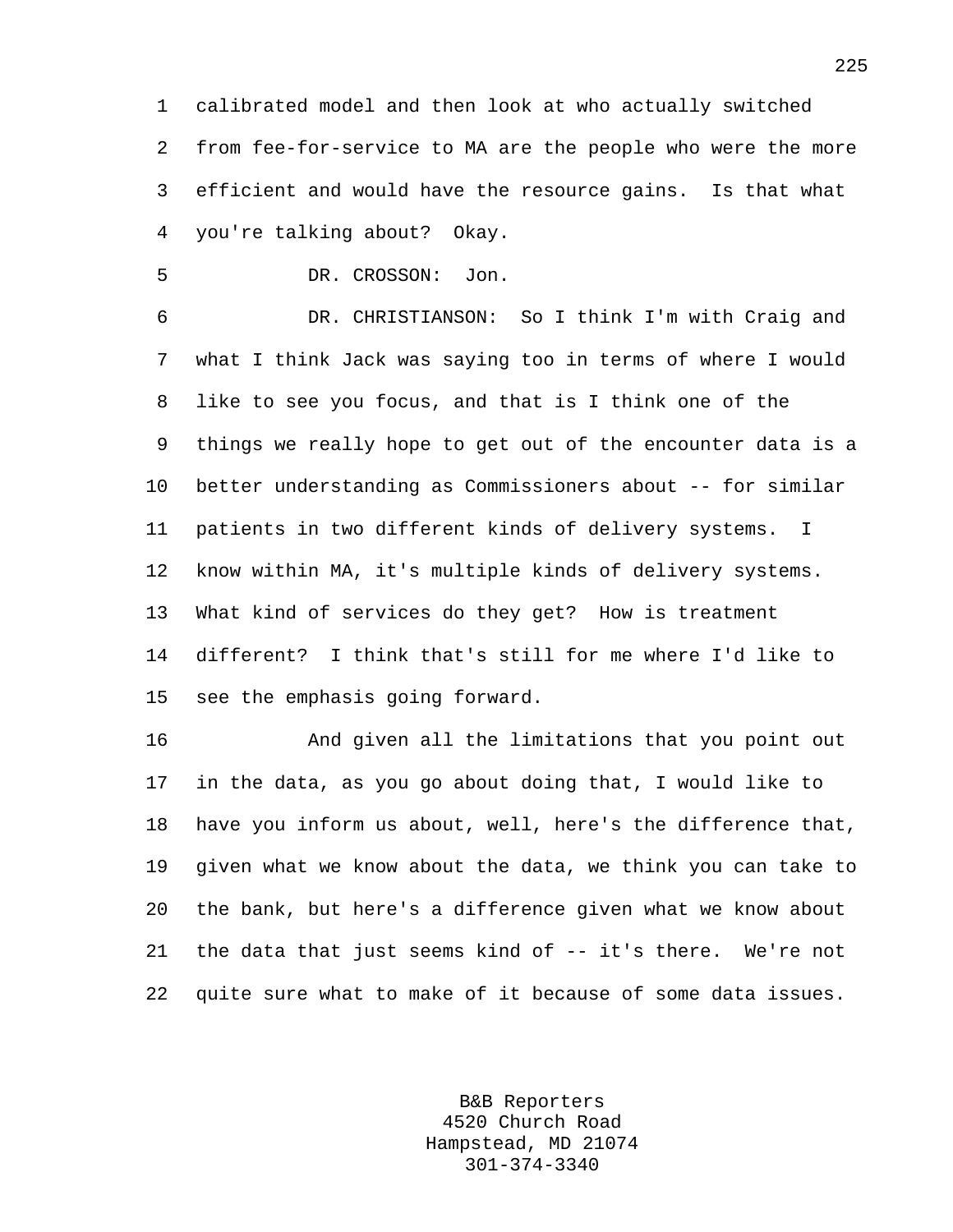1 It's to help us sort of be wise about reaching conclusions 2 about whether something has gone on differently in MA plans 3 and different kinds of MA plans and not just here's a 4 difference, MA, fee-for-service. Okay?

5 DR. CROSSON: Okay. We're running a little short 6 of time here, so let's try to be efficient. Scott.

7 MR. ARMSTRONG: Okay. So, very briefly, actually 8 first, I would reiterate a point I made earlier. I really 9 think a full day of the July retreat on this topic would be 10 worthwhile. In case you wondered, I already checked. I'm 11 not available.

12 [Laughter.]

13 MR. ARMSTRONG: I also just think we should 14 embrace, I mean, we should celebrate over-coding. This is 15 to Craig's point, and that is relative to fee-for-service. 16 I think, actually, my experience is it's far more accurate, 17 and it's for the purpose well beyond just payment. It's 18 for the purpose of having well-documented information that 19 improves the quality of clinical information or clinical 20 decisions.

21 So I hope as we move this forward -- and I think 22 we should -- that we find a way. I don't know, out of this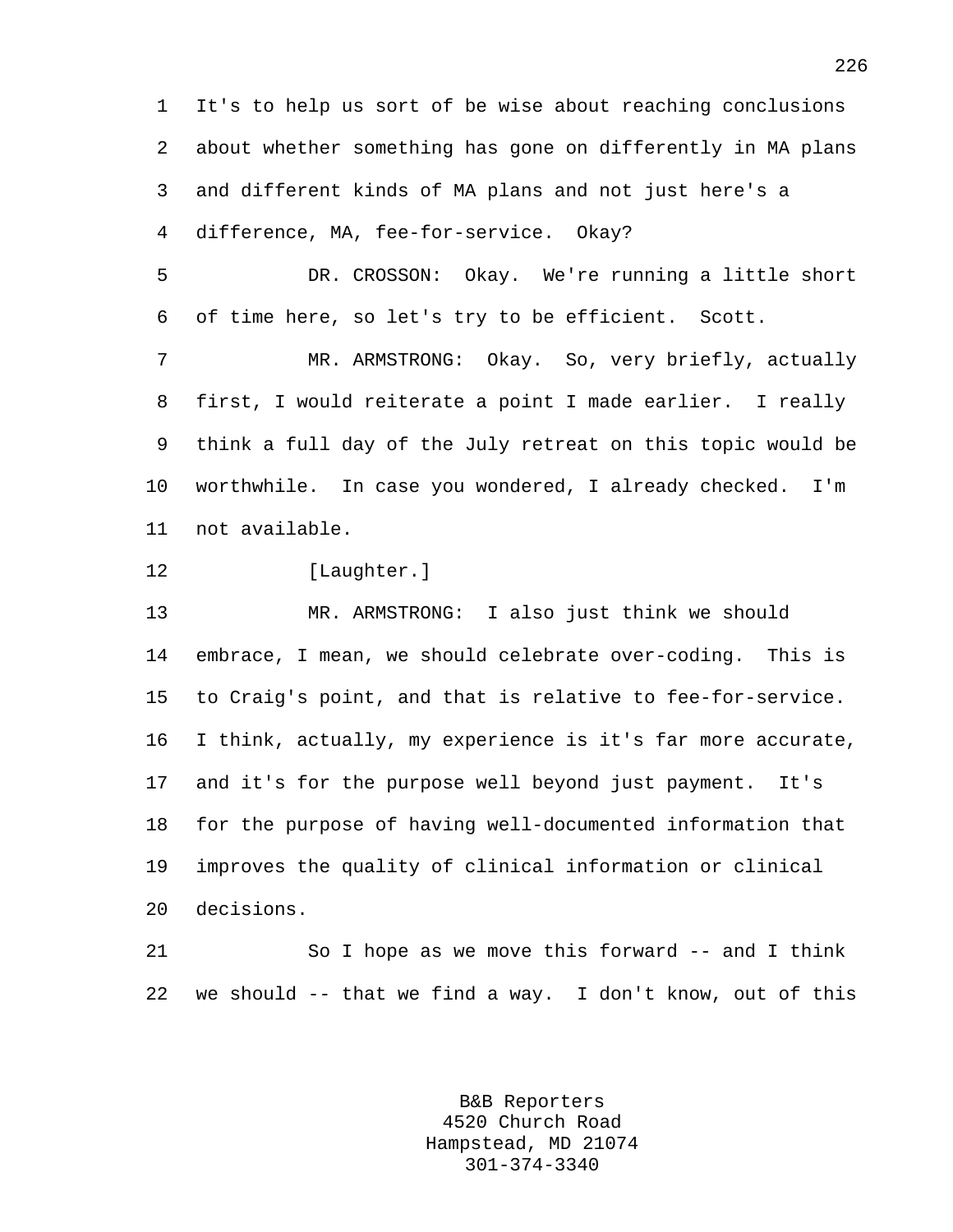1 dialogue over here, really how to respond, but I would just 2 encourage the group to keep trying to find some path 3 through it all because we're just so stuck in this fee-for-4 service, MA comparison, and I understand how it becomes a 5 lever we don't want to get rid of around setting payment 6 policy that sort of controls cost, but I just think there 7 are better levers. And my real hope is with this encounter 8 data that we can discover what they are, and I will be 9 cheering you on.

10 DR. CROSSON: Okay. Kathy.

11 MS. BUTO: Okay. So I'm wondering whether, as 12 you continue your work, you can look at maybe those 13 opportunities where we think that MA is being underpaid to 14 risk adjustment is insufficient to adequately compensate 15 for the kind of care that is being given and in some sense 16 is appropriate, and to think about whether if we can never 17 come up with the perfect, you know, MA risk adjuster system 18 and we don't want to give up the comparison to fee-for-19 service because it gives us extra dollars to provide in 20 payment to MA plans, that is there a way to then look at 21 those cases and use MA risk adjuster information, encounter 22 data to make adjustments, maybe selectively, to the fee-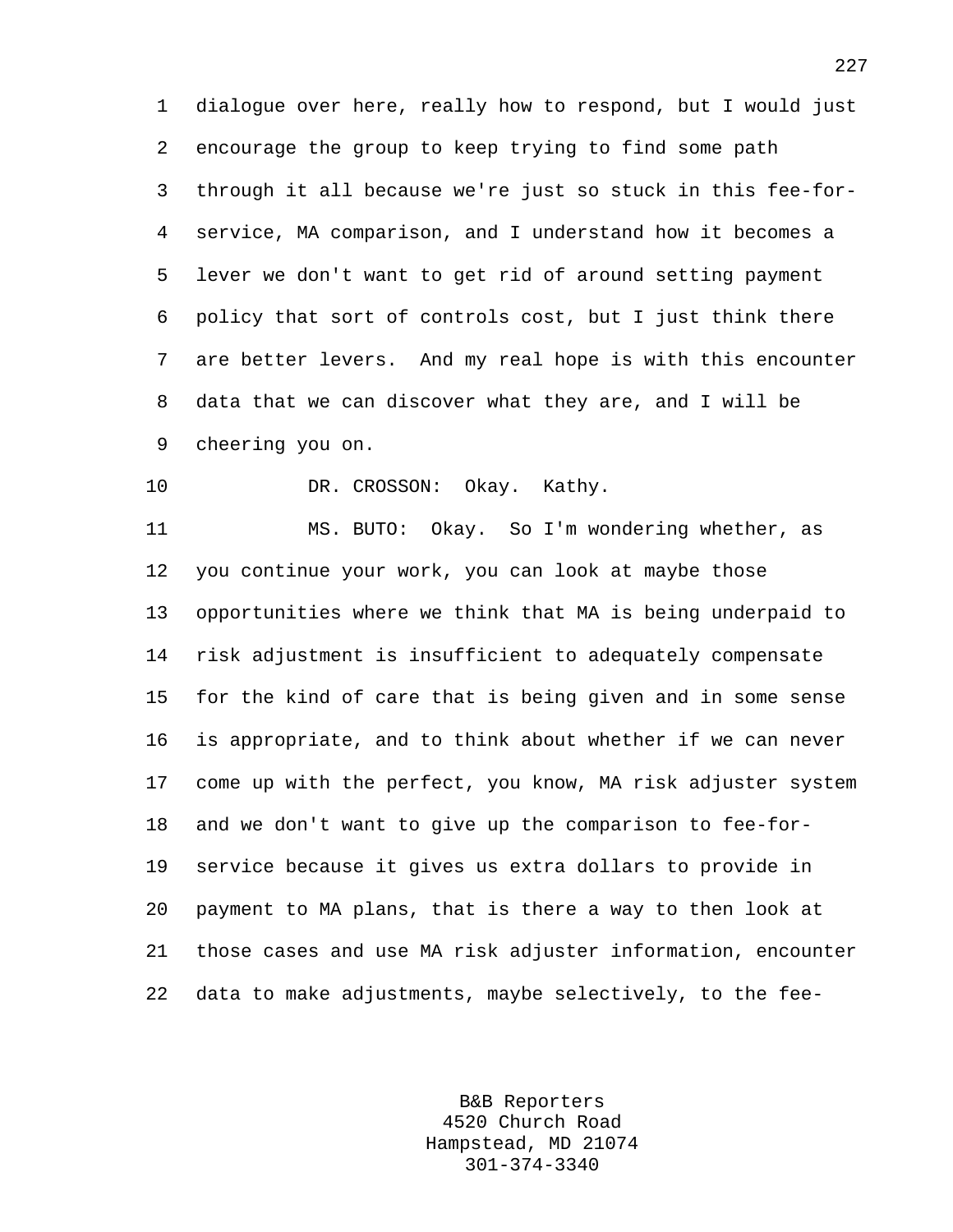1 for-service data? So is there some hybrid that you could 2 come up with?

3 And then the other comment I would make is, as we 4 look at APMs and MIPS, is there some way -- which I know is 5 not your bailiwick per se, but it just strikes me that one 6 other thing we have an opportunity to do is to try to get 7 better encounter data on the fee-for-service side. And as 8 the requirements are being developed under MACRA, there may 9 be some ways that that could be built into it so that, 10 going forward, the data will be of higher quality coming 11 from fee-for-service. Because it seems to me we need that 12 in the alternative payment models, anyway, as better 13 encounter data.

14 MR. GRADISON: First, a disclaimer or a 15 confession. I'm really troubled of finding an article of 16 faith really that I strongly believe in being undermined in 17 this discussion, which is the notion that we know how to 18 have payments that are roughly equivalent for the two 19 different systems. A lot of us had to swear on a Bible 20 practically that we believed in that, and now I'm finding 21 out not only that we don't know how to do it really, but 22 that we don't do it.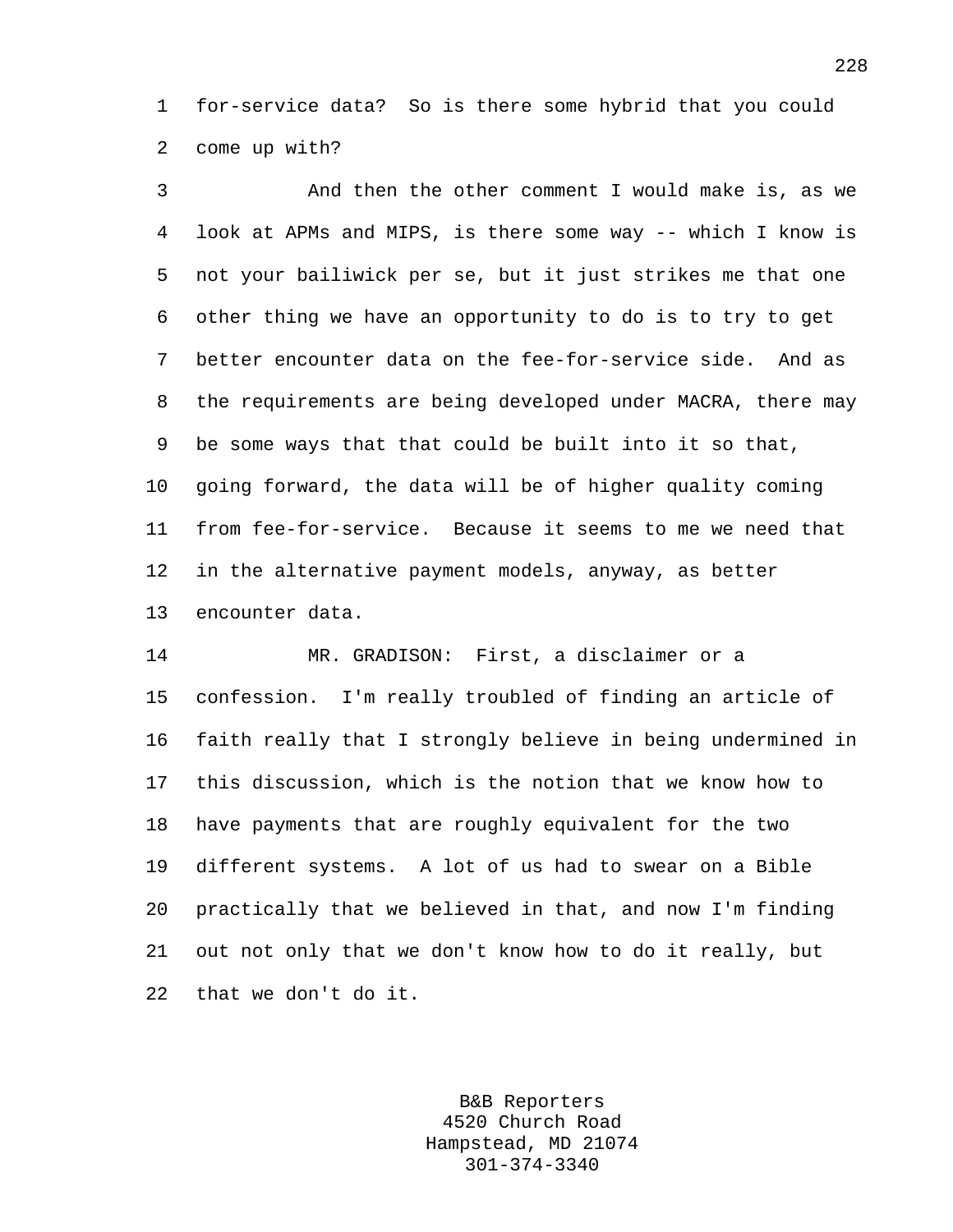1 But, more specifically, I want to quickly hit on 2 two points. One, it's just my phraseology but I want to 3 make sure to make this point of something that has been 4 mentioned before. There's an across-the-board adjustment 5 to correct for what is considered overcoding of 5 or 5.5 6 percent, whatever it is, applied uniformly. My question in 7 that connection is: Does that create problems of fairness? 8 Not just fairness in the theoretical broad sense, but in 9 the ability to finance necessary care. Does that affect 10 care that that is done on a uniform basis rather than on 11 some system which might be more tailored to the individual 12 MA plan? That is just for the future.

13 And the second thing -- and this may seem off 14 point, but it's been bothering me for a long time, so let 15 me say it as clearly as I can -- from a policy point of 16 view, should we care whether an MA plan pays its providers 17 by volume-based fee-for-service or by capitation? I think 18 that might be something worth giving a little thought to.

19 DR. ZABINSKI: Just a question on your first 20 question, just to clarify that. You're asking about, you 21 know, does this uniform adjustment create some degree of 22 unfairness? Are you talking about unfairness across plans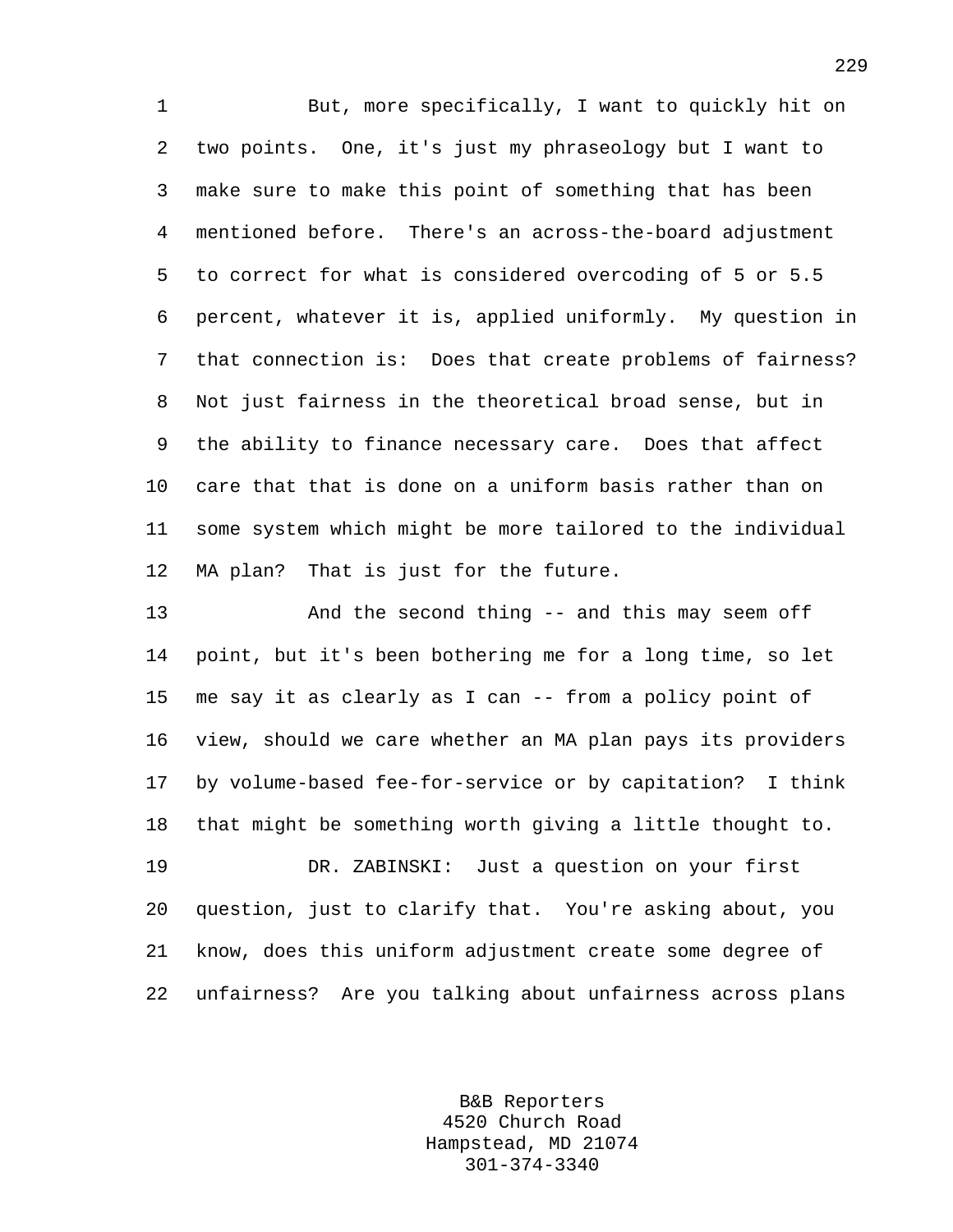1 that some will code more intensively than others, so if you 2 hit them all by the same amount, one will --

3 MR. GRADISON: Yes. 4 DR. ZABINSKI: Okay. I just wanted to be sure. 5 DR. CROSSON: Okay. Thank you very much. I 6 think that has produced some valuable information for you, 7 and we'll eagerly await the next iteration. 8 [Pause.]

9 DR. CROSSON: Okay. We'll wait a second for the 10 crowd to clear out.

```
11 [Pause.]
```
12 DR. CROSSON: Kim, you are getting double duty 13 today at least, huh? So we're going to come back to our 14 evaluation of the evolution of the hospice benefit and its 15 impact on Medicare costs. And Kim is going to take us 16 through this.

17 MS. NEUMAN: So today we are going to talk about 18 hospice and Medicare spending. Over the years, when the 19 Commission has talked about hospice, a question that often 20 comes up is: What is hospice's effect on overall Medicare 21 spending? Most recently, at the January meeting Kathy 22 asked this question.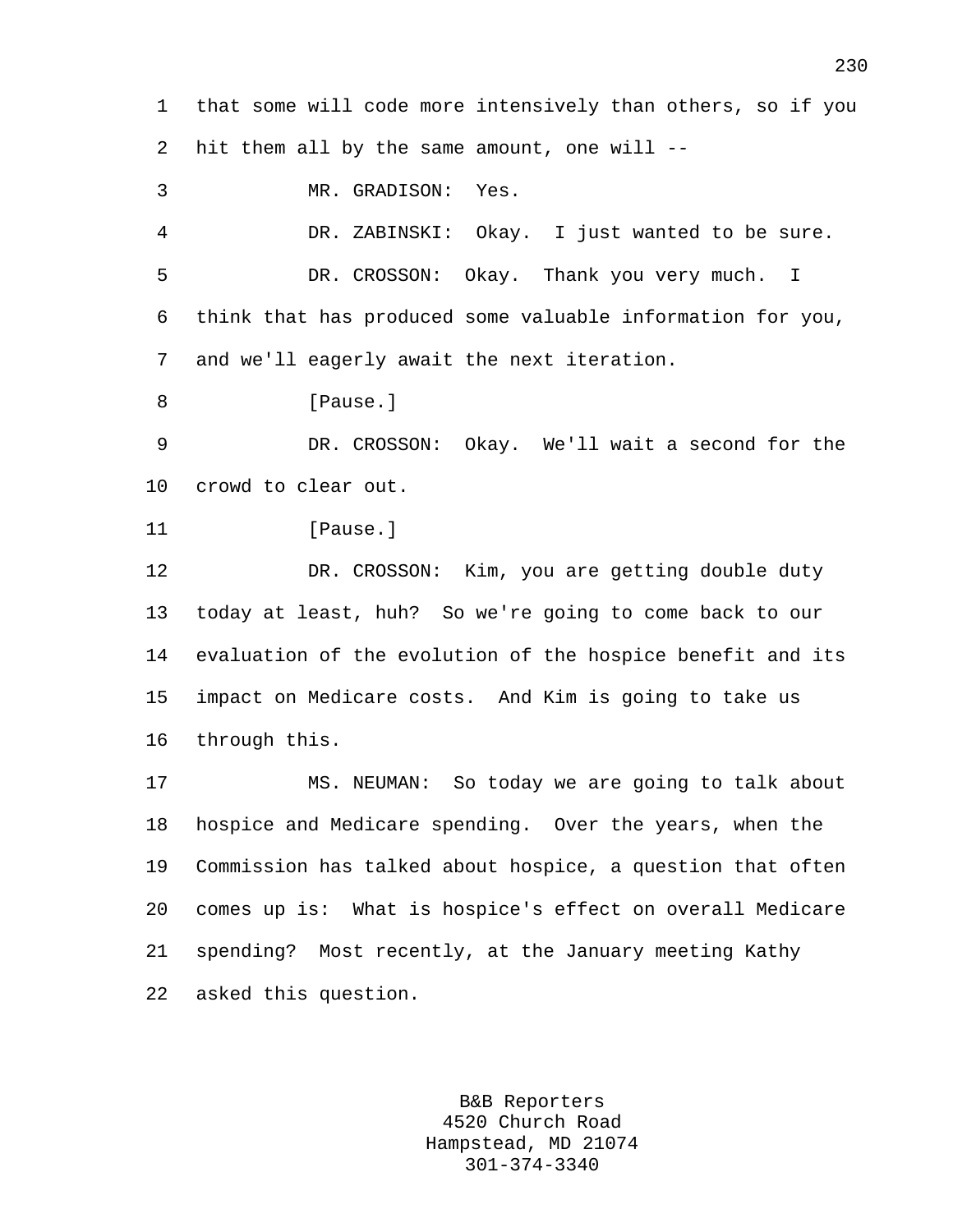1 As we've discussed previously, hospice's net 2 effect on Medicare spending is a reflection of a couple of 3 dynamics. Hospice reduces spending on acute-care services 4 like inpatient hospital stays in the last days of life. At 5 the same time, Medicare spends money on hospice services -- 6 paying hospice providers a daily rate for each day a 7 beneficiary is enrolled. Whether hospice results in net 8 savings or net costs depends on how the amount Medicare 9 saves on avoided acute care compares to the amount Medicare 10 pays hospice providers.

11 So today we're going to discuss this issue of 12 hospice's effect on Medicare spending in more detail, as I 13 will update you on findings from a contractor report that 14 MedPAC commissioned on this topic. In addition, we did 15 some further analysis of a finding from the contractor 16 report that may have policy implications.

17 Before we discuss the findings from the 18 contractor report, I have some background on hospice for 19 you.

20 As you know, hospice is a holistic model of care 21 that provides palliative and supportive services to 22 terminally ill beneficiaries who choose to enroll. To be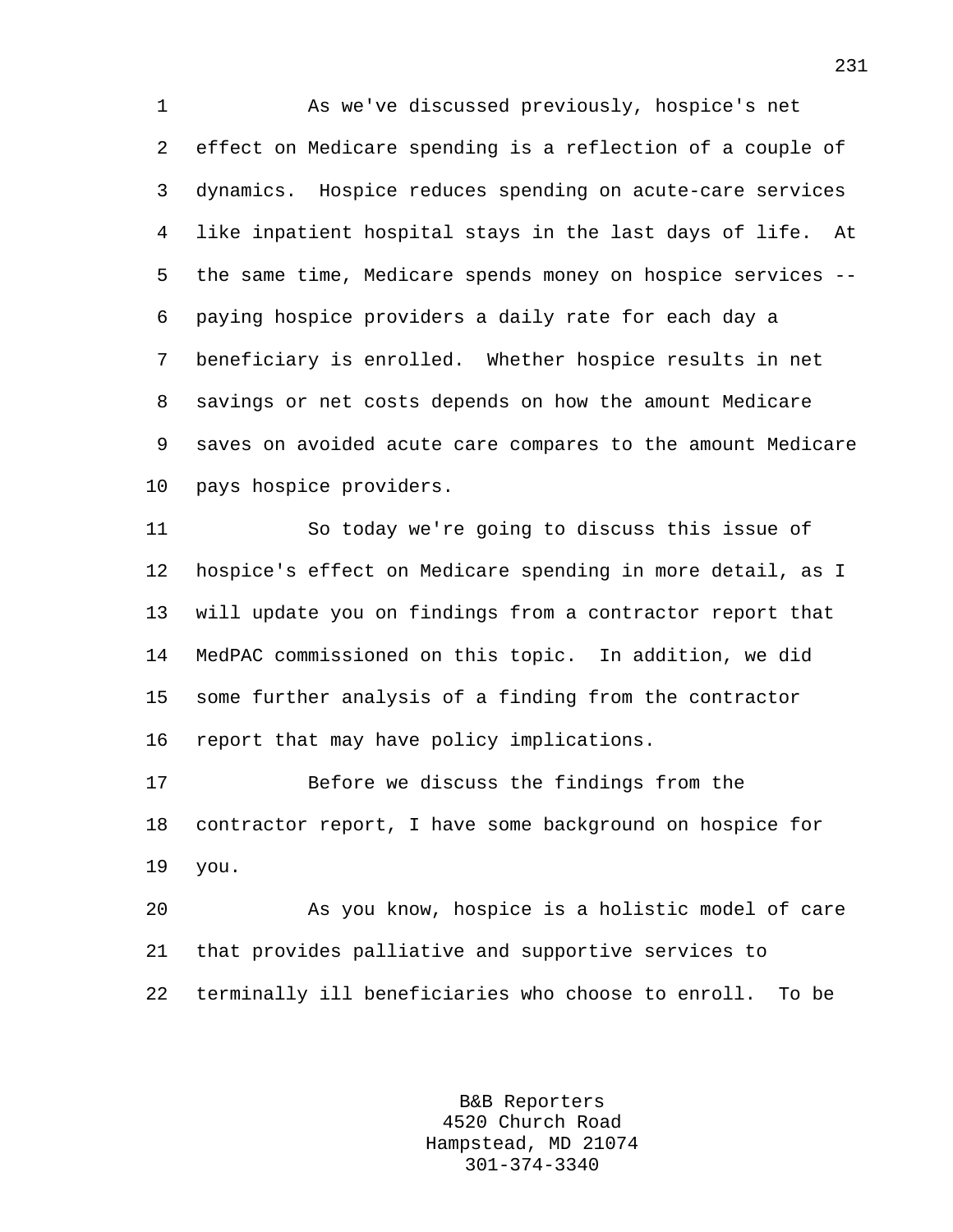1 eligible, a beneficiary must have a life expectancy of six 2 months or less if the disease runs its normal course.

3 At the start of each hospice benefit period, a 4 physician must certify that the beneficiary's life 5 expectancy meets this criteria. There is no limit on how 6 long a beneficiary can be in hospice as long as he or she 7 continues to meet this criteria.

8 A second requirement of the hospice benefit is 9 that the beneficiary agree to forgo conventional care for 10 the terminal condition and related conditions.

11 Hospice offers a number of positive benefits to 12 patients.

13 First, hospice offers terminally ill patients a 14 choice of what type of care best fits with their 15 preferences. It's up to the patient and family whether 16 they want to enroll in hospice or remain with conventional 17 end-of-life care.

18 Second, hospice focuses on patient quality of 19 life, with an emphasis on patient comfort, less invasive 20 care, and psychosocial supports.

21 Third, hospice helps make it possible for 22 patients to die at home or in another place of their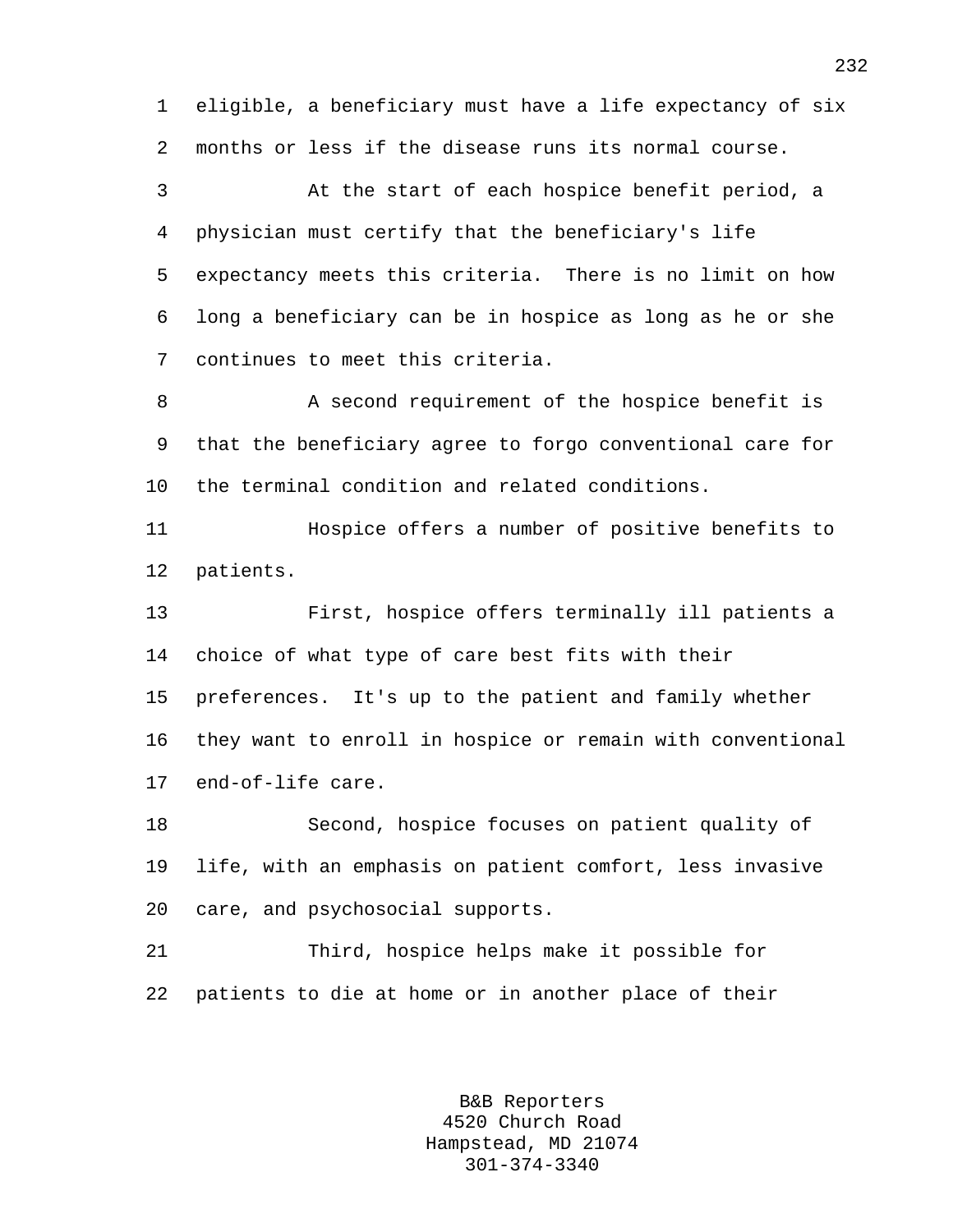1 choosing according to their preferences.

| $\overline{a}$ | Awareness of hospice and what it has to offer               |
|----------------|-------------------------------------------------------------|
| 3              | patients has increased. Over the last 15 years, we've seen  |
| 4              | substantial growth in the share of decedents that enroll in |
| 5              | hospice before the end of life.                             |
| 6              | Besides the positive effect of hospice on patient           |
| 7              | care, there was a presumption when the hospice benefit was  |
| 8              | enacted that it would also be less expensive than           |
| 9              | conventional end-of-life care.                              |
| 10             | There have been a number of changes in hospice              |
| 11             | care over the years that may have implications for its      |
| 12             | effect on Medicare spending.                                |
| 13             | There's been greater awareness of hospice as an             |
| 14             | option for patients with non-cancer diagnoses, and this     |
| 15             | population is more likely to have long hospice stays.       |
| 16             | Also, MedPAC and others have expressed concern that some    |
| 17             | providers have been entering the hospice field in recent    |
| 18             | years and may be pursuing revenue generation strategies.    |
| 19             | So now moving to the issue of hospice's effect on           |
| 20             | Medicare spending, the evidence in the literature on this   |
| 21             | question has been mixed.                                    |
| 22             | Some studies show modest effects of hospice on              |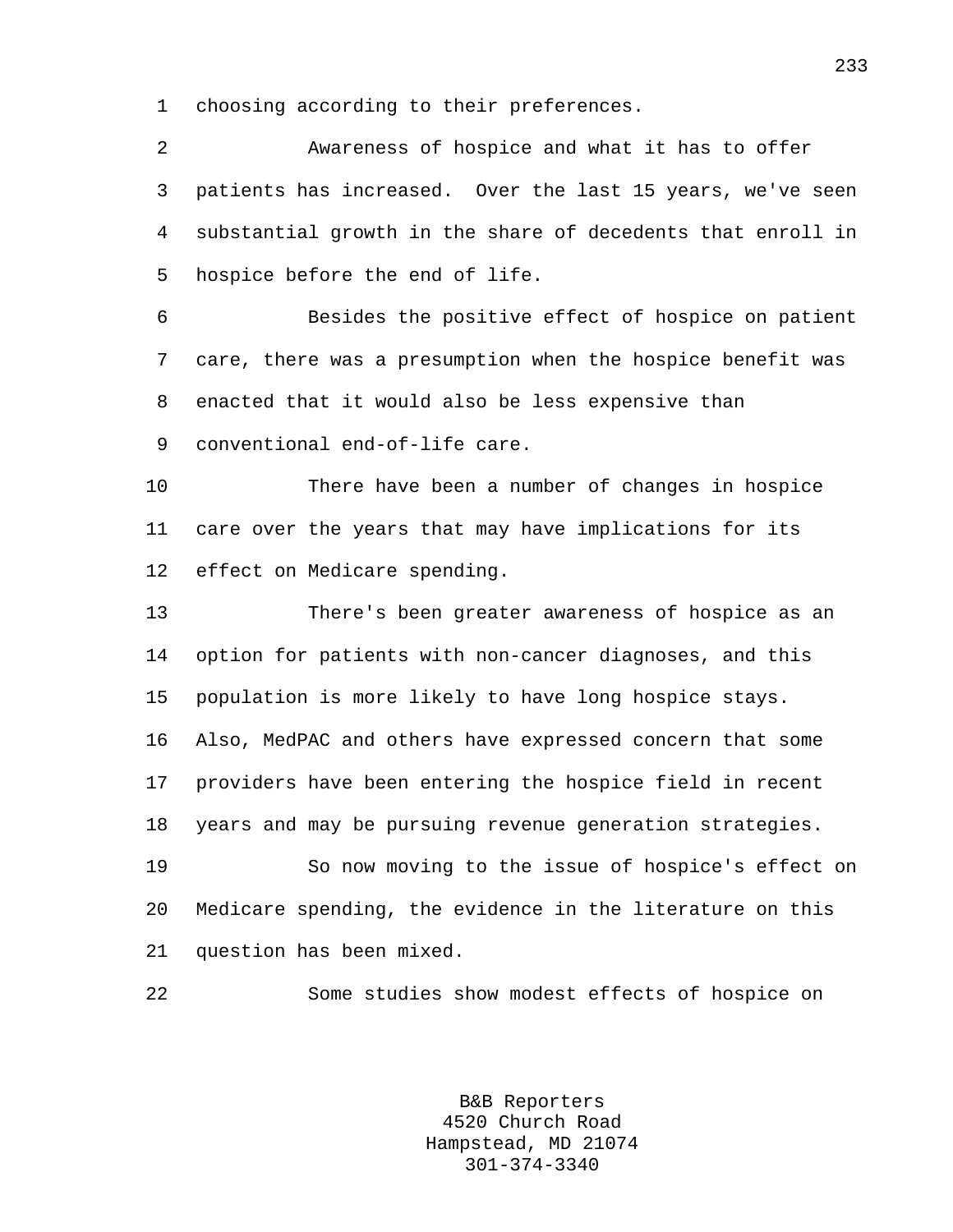1 Medicare spending, either small net costs or savings 2 associated with hospice, or savings only for certain 3 subgroups, for example, those with cancer.

4 On the other hand, a few studies have found 5 hospice is associated with substantial savings for a wide 6 range of patients. To investigate this further, MedPAC 7 contracted with Christopher Hogan of Direct Research LLC to 8 review the literature and conduct further analysis.

9 The contractor report examined the effect of 10 hospice on Medicare spending in three ways.

11 First, the contractor examined national trends; 12 then the contractor reviewed and replicated the literature; 13 and, finally, the contractor report developed a new market-14 level approach to assessing the effect of hospice on 15 overall Medicare expenditures.

16 So first the national trends. The report found 17 that over a period from 2002 to 2012, use of hospice 18 increased and Medicare spending on the last year of life 19 also increased. During this period, the share of elderly 20 fee-for-service beneficiaries who used hospice grew from 26 21 percent to 47 percent.

22 Over this same time period, controlling for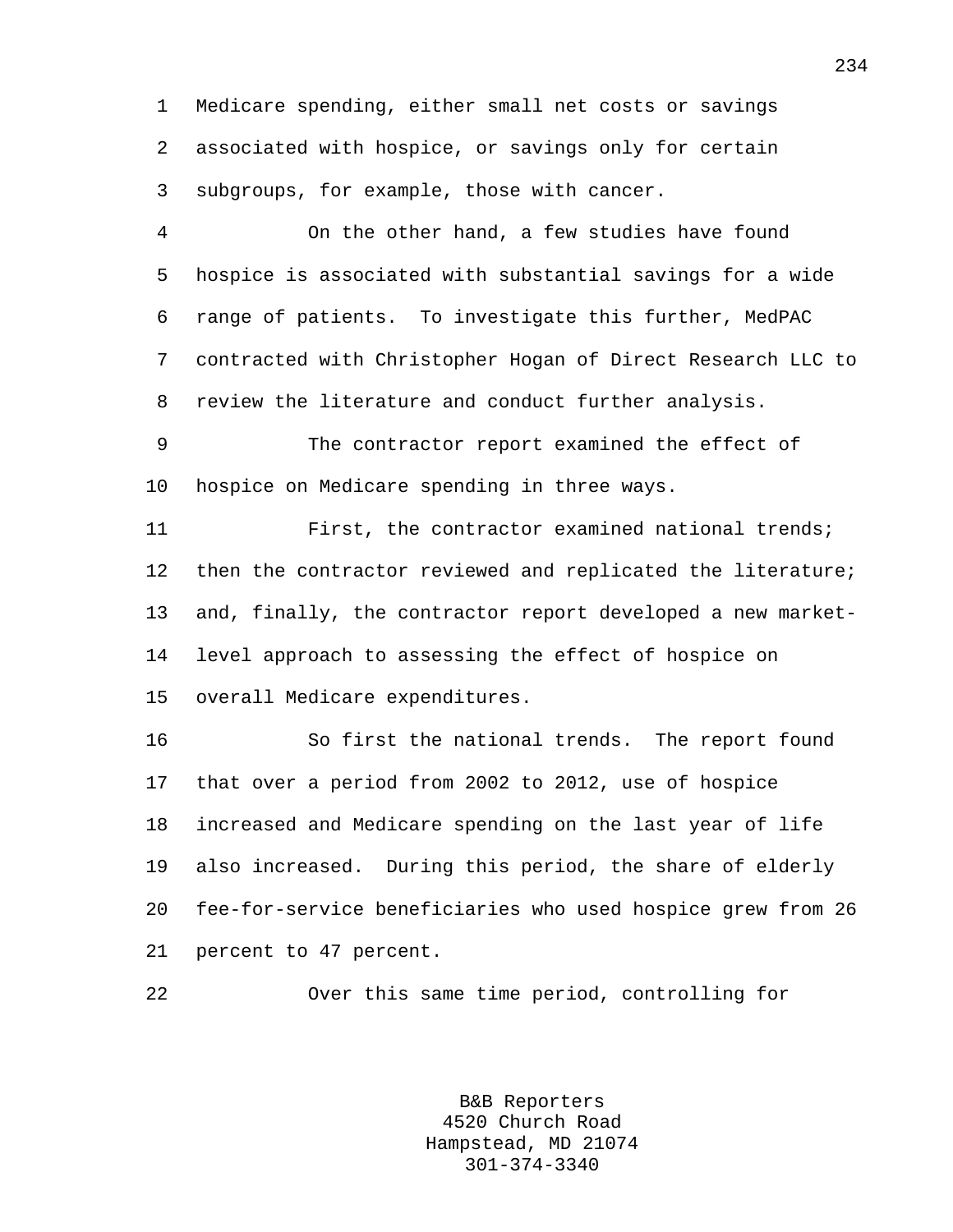1 changes in age, gender, and death rates among the Medicare 2 population, the share of Medicare fee-for-service spending 3 for elderly beneficiaries in their last year of life 4 increased about 1.1 percentage points.

5 While an analysis of these national trends is not 6 a strong test of hospice's impact, nothing in the national 7 trends suggests that hospice reduced Medicare costs for 8 beneficiaries in the last year of life.

9 It is also important to note that the study found 10 roughly one-third of hospice spending occurs prior to the 11 last year of life. So, in other words, out of the \$15 12 billion Medicare spends on hospice in a year, about \$5 13 billion of that spending is for care furnished prior to the 14 last year of life.

15 Next the study reviewed and replicated the 16 literature on hospice's effect on Medicare costs. There 17 were two types of studies that the contractor looked at: 18 fixed period studies and enrollment/pseudo-enrollment 19 studies.

20 So in the fixed period studies, what the 21 researcher does is compare spending for decedents who did 22 and did not enroll in hospice over a fixed period,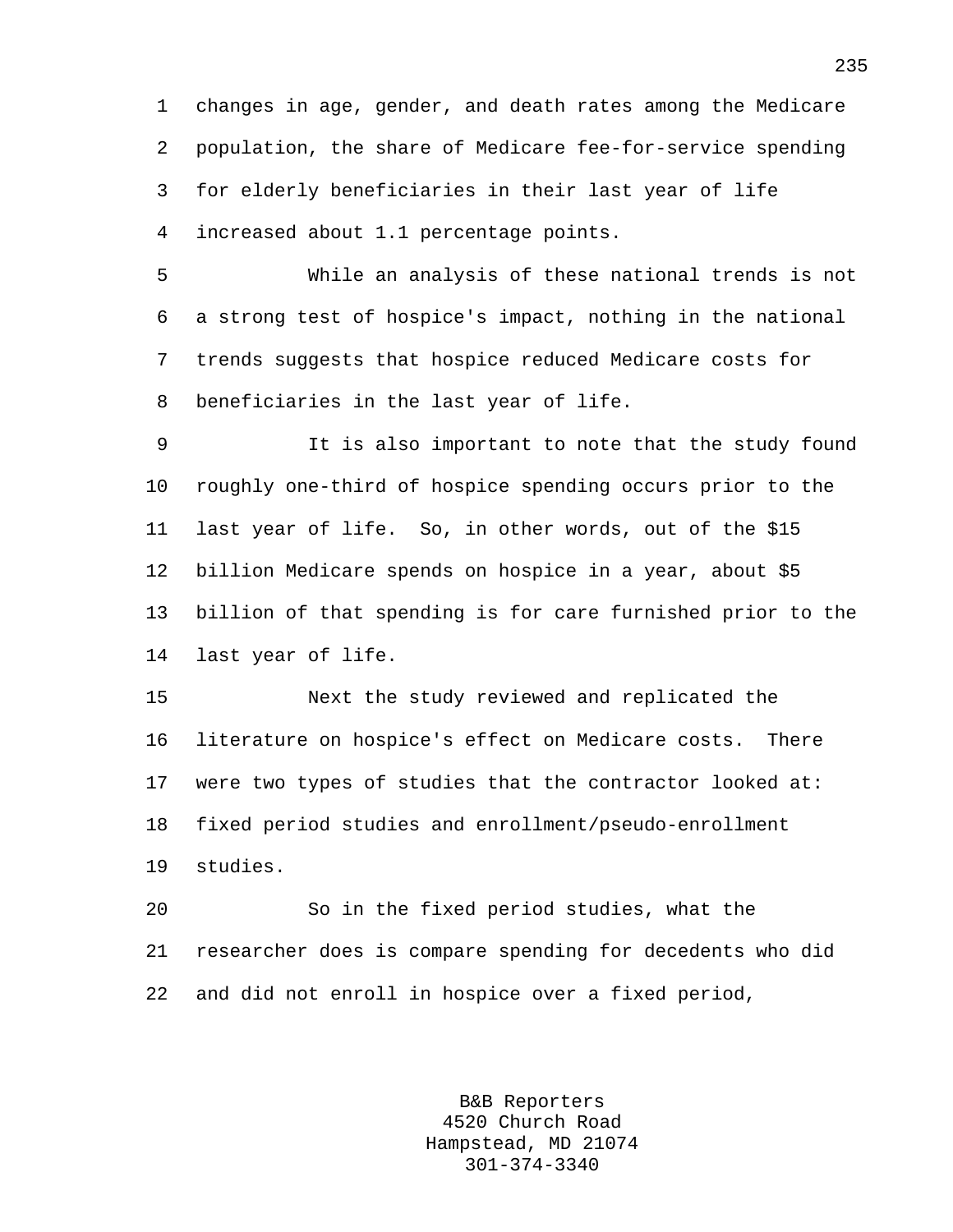1 typically the last 6 or 12 months of life. And these 2 studies in the literature have found small costs or small 3 savings for hospice users compared to other decedents, 4 depending on the time period studied and the patient's 5 diagnosis.

6 So the contractor replicated this methodology on 7 current Medicare claims data and found that overall hospice 8 was not associated with an aggregate reduction in Medicare 9 spending, but by diagnosis, hospice was associated with 10 significant savings for cancer decedents and significant 11 costs for non-cancer decedents.

12 Then the contractor took a look at a few studies 13 that use an enrollment and pseudo-enrollment approach. 14 Here the researchers look only at the period of hospice 15 enrollment and compare it to a pseudo-enrollment period 16 that the researcher creates for decedents that did not 17 enroll in hospice. Using this approach, the contractor 18 report, like the literature, found a substantial reduction 19 in spending associated with hospice for a wide range of 20 patients.

21 So the contractor then took a look at the two 22 methodologies to figure out why they were giving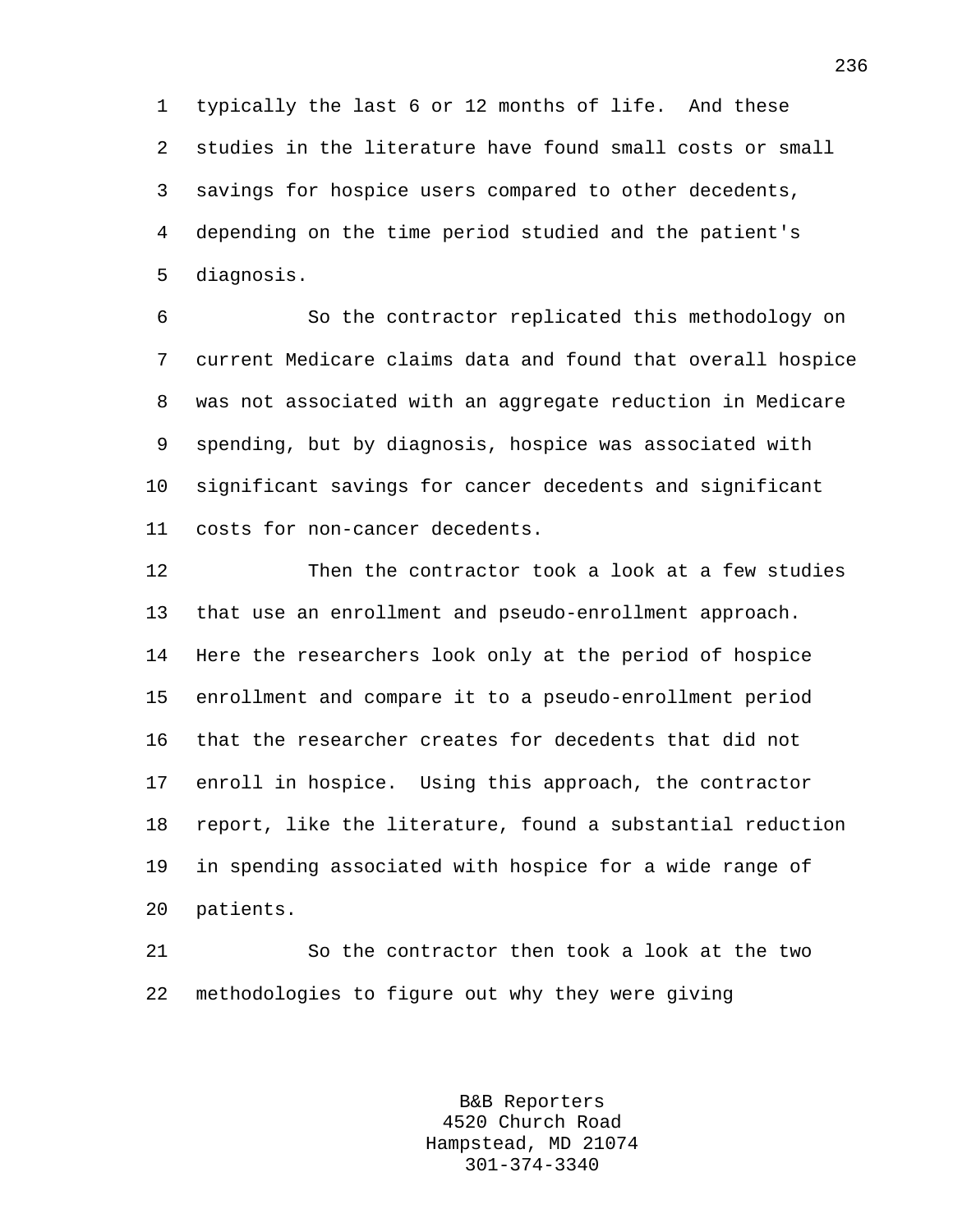1 contradictory results, and this graph helps illustrate the 2 explanation.

3 So if you look at the right bar, we have hospice 4 decedents' spending in the last year of life. And that 5 spending is broken into spending before hospice enrollment 6 (the orange part) and spending after hospice enrollment 7 (the blue part).

8 For decedents who do not enroll in hospice, the 9 folks on the left, researchers can try to create a hospice 10 pseudo-enrollment period to compare with spending of 11 hospice enrollees post-enrollment. But what the contractor 12 report finds is that the creation of this pseudo-enrollment 13 period may be problematic.

14 Beneficiaries often enroll in hospice after a 15 high-expenditure hospitalization or post-acute-care episode 16 where the beneficiary decides conventional care no longer 17 offers them benefits. With the best of intentions, 18 researchers can try to identify beneficiaries in the non-19 hospice population who are similar to hospice enrollees 20 through a random or propensity-matching approach and assign 21 these beneficiaries a pseudo-enrollment date. But what's 22 very difficult to match on between hospice and non-hospice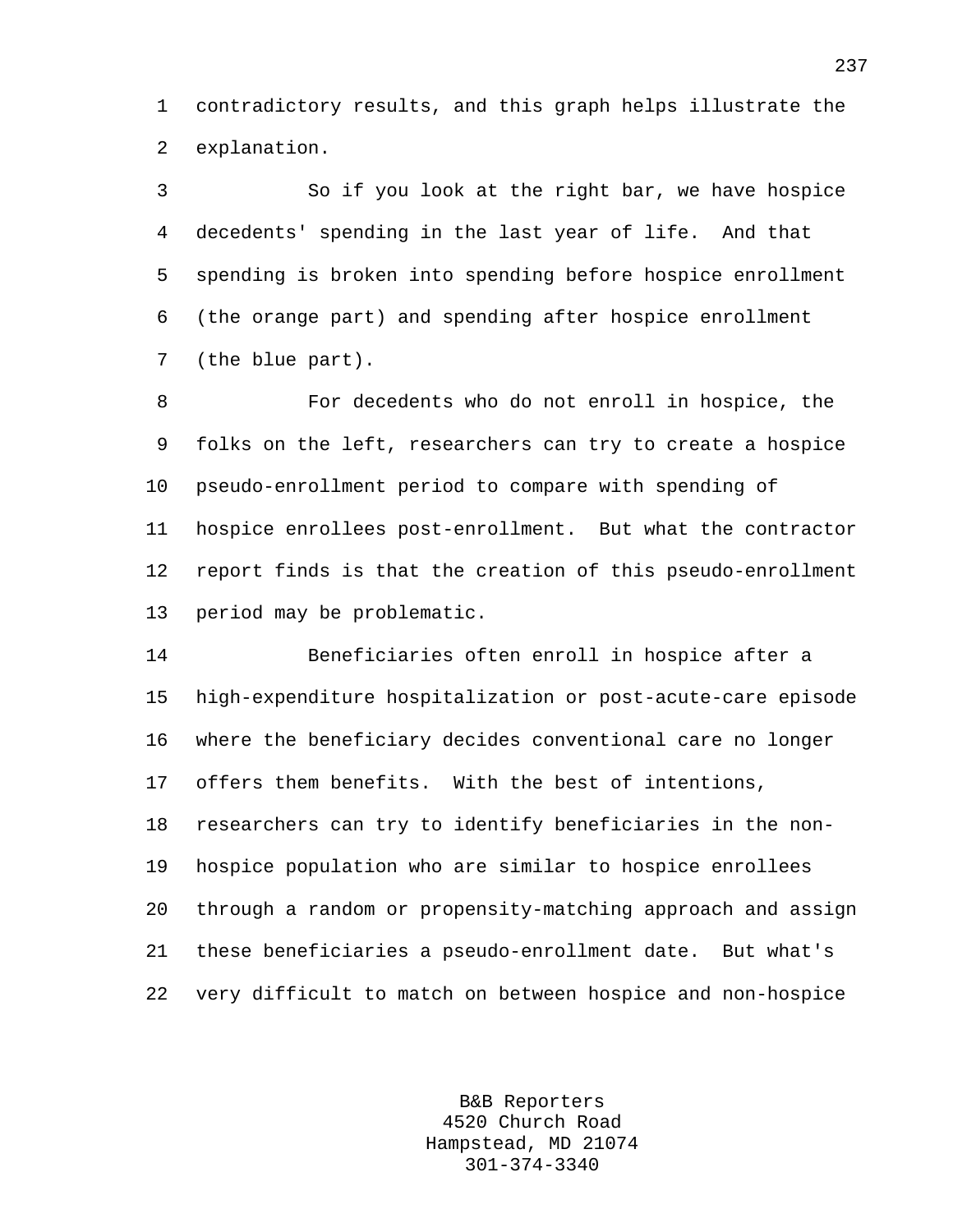1 beneficiaries is the timing of that high-expenditure event 2 that leads the beneficiary to decide now is the time to 3 enroll in hospice. And you can kind of see this in the 4 chart.

5 So if you look at the blue bars, which reflect 6 spending in the enrollment or pseudo-enrollment period, it 7 appears hospice decedents have lower spending than non-8 hospice decedents. But when you look at the orange bar, 9 which is spending in the pre-enrollment or pre-pseudo-10 enrollment period, hospice enrollees actually have higher 11 spending than non-hospice enrollees. And over the entire 12 last year of life, the full bar, hospice enrollees on 13 average have higher spending than non-hospice enrollees.

14 So the contractor then sought to go at this 15 question in a completely different way, using a market-16 level analysis rather than a person-level analysis. He 17 examined the relationship between hospice use in a market 18 and decedents' costs in the market.

19 The idea is if hospice reduces aggregate Medicare 20 expenditures, then greater hospice market penetration would 21 be expected to be associated with lower end-of-life costs. 22 So what the analysis found was that higher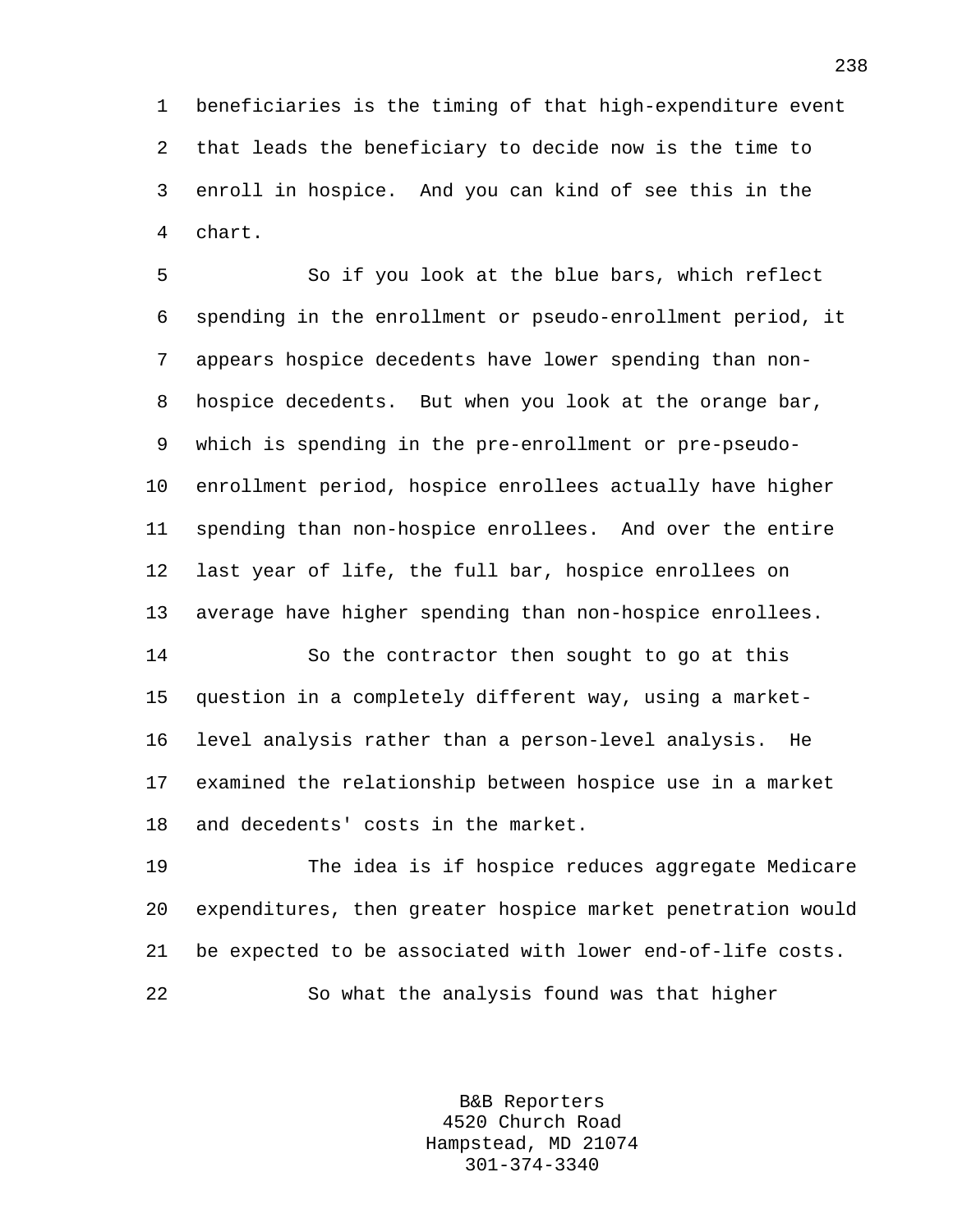1 hospice penetration in a market was actually associated 2 with modestly higher costs per decedent; higher costs were 3 due to hospice use among non-cancer decedents and were 4 mostly attributable to patients with very long stays.

5 So based on the three sets of analyses, the 6 report concluded that overall hospice does not appear to 7 result in a reduction in aggregate Medicare spending 8 relative to conventional end-of-life care.

9 Hospice may be associated with lower spending for 10 cancer patients, but higher spending for non-cancer 11 patients and for patients with very long stays.

12 These results are not dissimilar from other 13 studies that came out around the same time. Two studies 14 from 2015 showed higher aggregate costs associated with 15 hospice for certain populations -- the nursing home 16 population and patients with Alzheimer's disease and 17 related dementias.

18 Now, when the hospice benefit was enacted, there 19 was a presumption that it would result in lower spending 20 for patients at the end of life. As hospice has matured 21 and gained greater acceptance among beneficiaries with a 22 wider range of conditions, the greatest benefit of hospice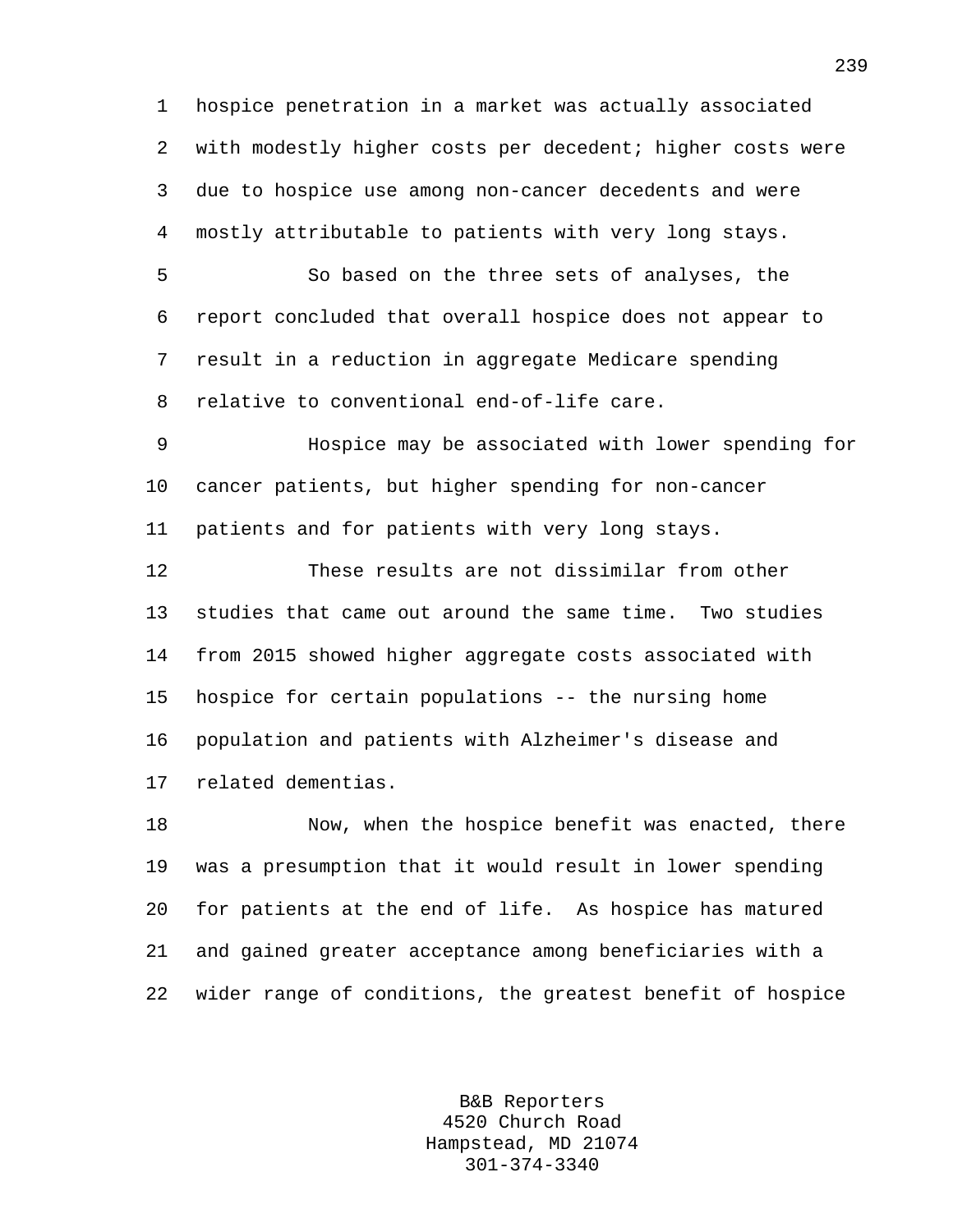1 appears to be its effect on patient care, not costs.

2 For some populations, hospice appears to cost the 3 program more than conventional end-of-life care, and this 4 stems from long hospice stays among a subset of enrollees. 5 Some of this is likely the byproduct of the 6 unpredictability of life expectancy. But also we've noted 7 over the years that some providers appeared to have pursued 8 revenue generation strategies, enrolling some patients for 9 very long stays who may not meet the eligibility criteria. 10 The contractor report found that roughly one-11 third of hospice spending is for care prior to the last 12 year of life. 13 Hospice is covered for beneficiaries with a life 14 expectancy of six months of less if the disease runs its 15 normal course. We would expect to see some patients with 16 hospice care prior to the last year of life because life 17 expectancy is unpredictable.

18 But as we noted, we've also been concerned about 19 unusual patterns of care among some providers. When we've 20 looked at long stays in hospice, we've seen these stays 21 being more prevalent among certain providers.

22 So similar to that work, today we have for you an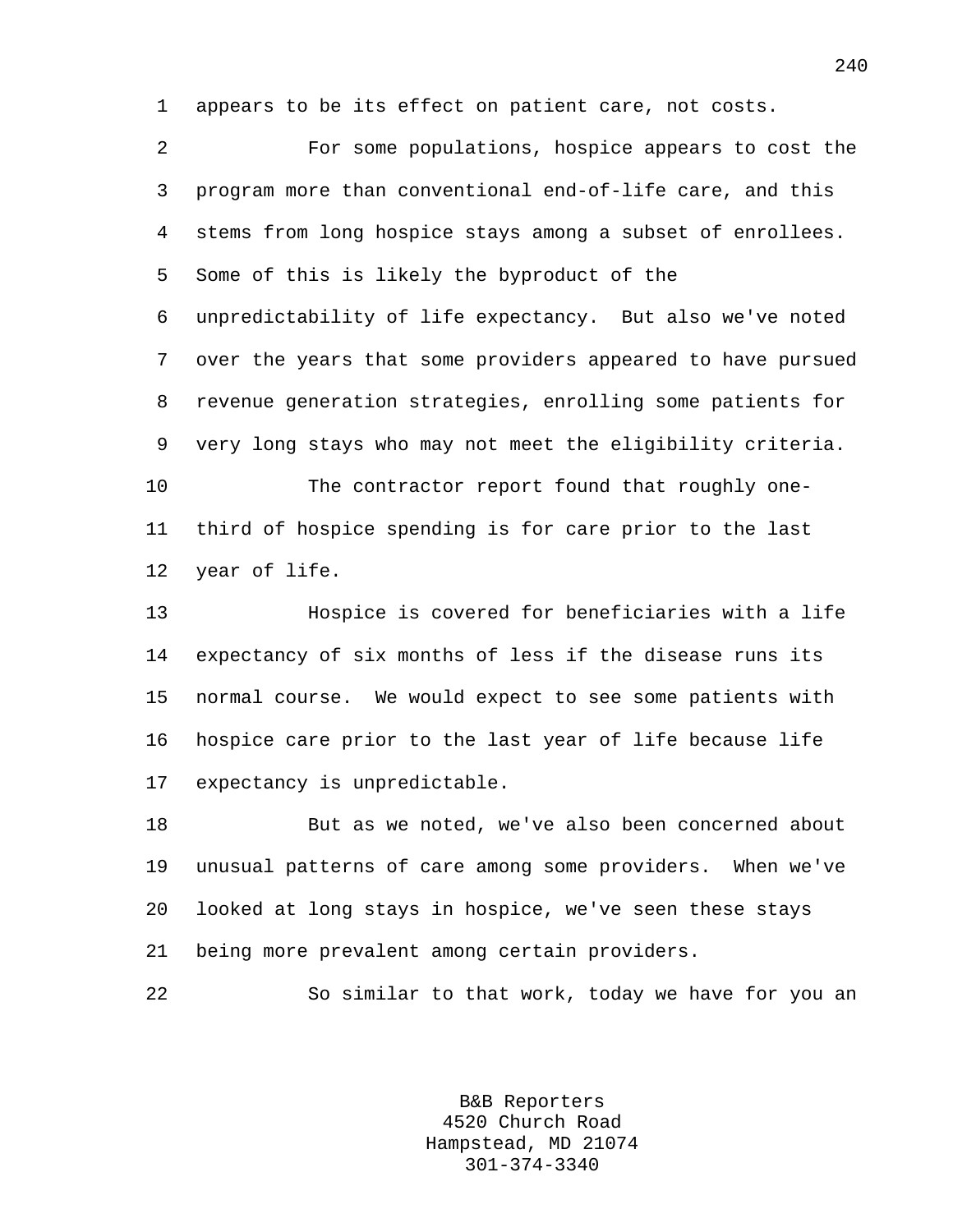1 analysis of the share of hospice payments for care prior to 2 the last year of life by beneficiary and provider 3 characteristics and by individual provider.

4 So here's what we found. In 2013, about 35 5 percent of hospice payments were for care prior to the last 6 year of life. This varied by level of hospice care. About 7 38 percent of hospice payments for routine home care (the 8 default level of hospice care) were prior to the last year 9 of life. A much lower share of payments for general 10 inpatient care and continuous home care -- high acuity 11 levels of care -- were for care prior to the last year of 12 life.

13 There was also variation by beneficiary and 14 provider characteristics. About 16 percent of hospice 15 payments for beneficiaries with cancer were prior to the 16 last year of life, compared to 40 percent for non-cancer 17 patients.

18 About 29 percent of payments to nonprofit 19 hospices was for care prior to the last year of life, 20 compared to 40 percent of for-profits.

21 Hospice providers that began participating in 22 Medicare before 2000 had a smaller share of their payments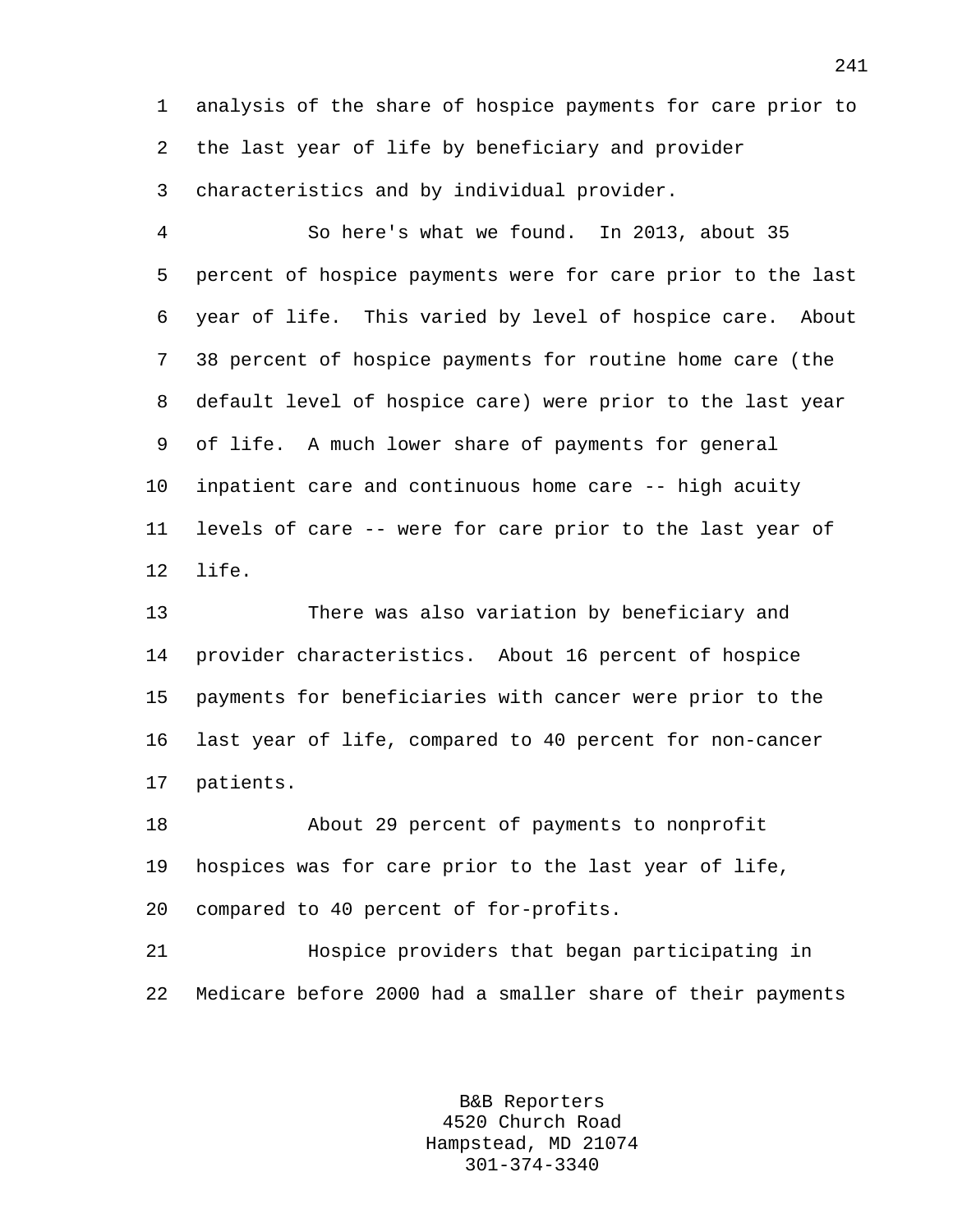1 for care prior to the last year of life than newer 2 providers.

3 So we also looked at individual providers and 4 their share of payments for care furnished prior to the 5 last year of life, and we found variation across providers. 6 The chart gives you data on the share of routine home care 7 payments for care prior to the last year of life.

8 And what the last line in the chart shows is that 9 the top 20 percent of hospice providers received 46 percent 10 or more of their routine home care payments for care prior 11 to the last year of life.

12 Medicare paid these 20 percent of hospices about 13 \$2.3 billion for routine home care in 2013, of which \$1.2 14 billion (52 percent) was for care prior to the last year of 15 life.

16 So that concludes the presentation. I'd be happy 17 to answer any questions. Also, it would be helpful to get 18 your feedback on directions for future work.

19 For example, one implication of this work might 20 be to use it to help focus program integrity efforts. For 21 example, medical review efforts could focus on providers 22 with a high share of their payments for care prior to the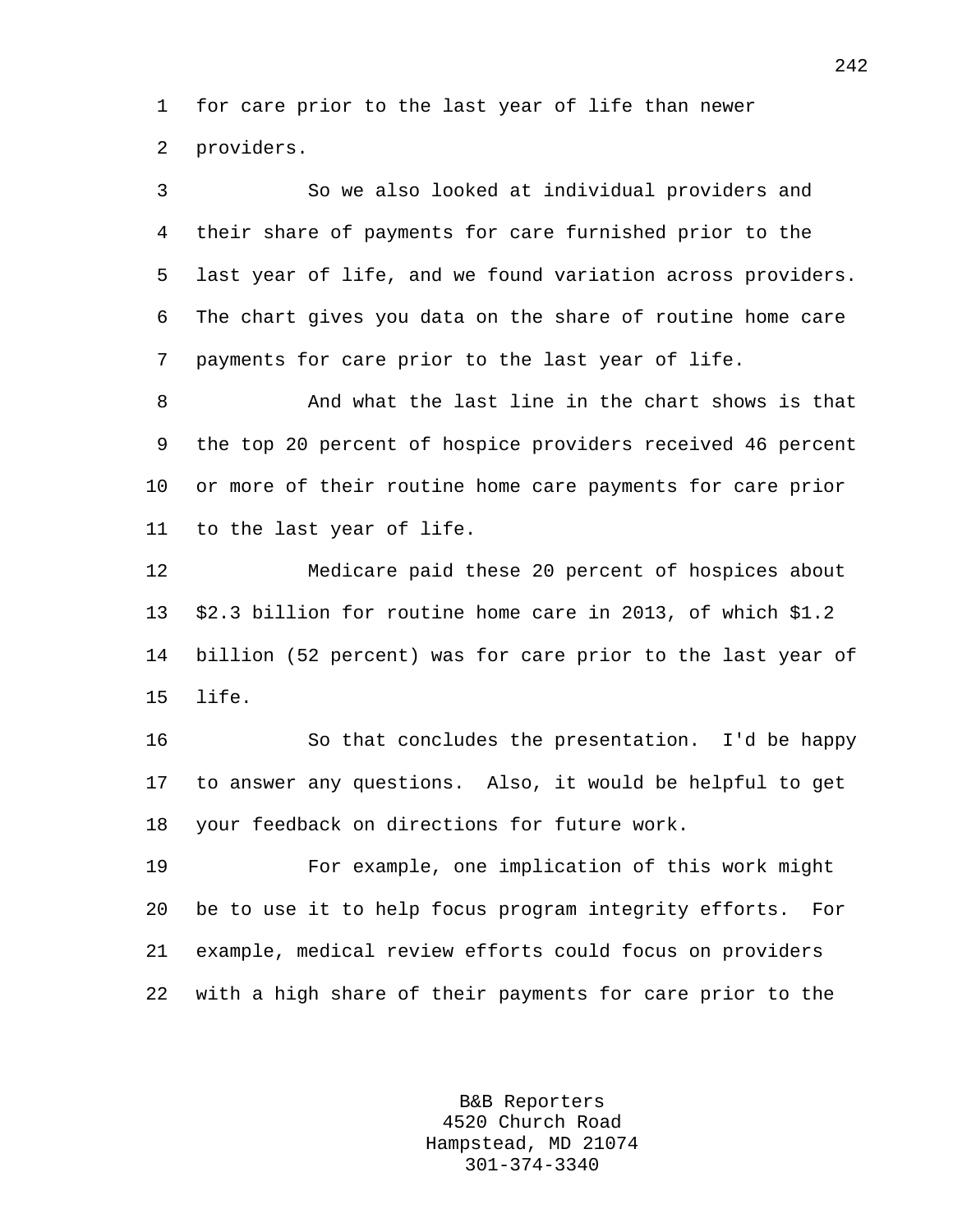1 last year of life.

2 We could also think about these issues from the 3 perspective of payment policy and explore whether a payment 4 adjuster linked to the share of a providers' payments 5 outside the last year of life would be beneficial. 6 DR. CROSSON: Okay, Kim. Thank you very much. 7 That's an excellent presentation, and what I'd like to do 8 is ask for clarifying questions. Then when we're done with 9 that, I'm going to ask who would like to start the 10 discussion. So you may want to think about that. Wait, I 11 got lost. Who was raising their hand to start the 12 discussion? Bill -- two Bills. Double Bill, okay. 13 Now, clarifying questions? 14 DR. REDBERG: Thanks for a great presentation and 15 chapter. On Slide 2, can any physician certify prognosis 16 or do you have to have had some existing relationship to 17 that patient? 18 MS. NEUMAN: So when a patient first elects 19 hospice, their attending physician, if they have one, and 20 the hospice physician both must certify. And then as the 21 patient goes into continued benefit periods, it's just the 22 hospice physician that certifies.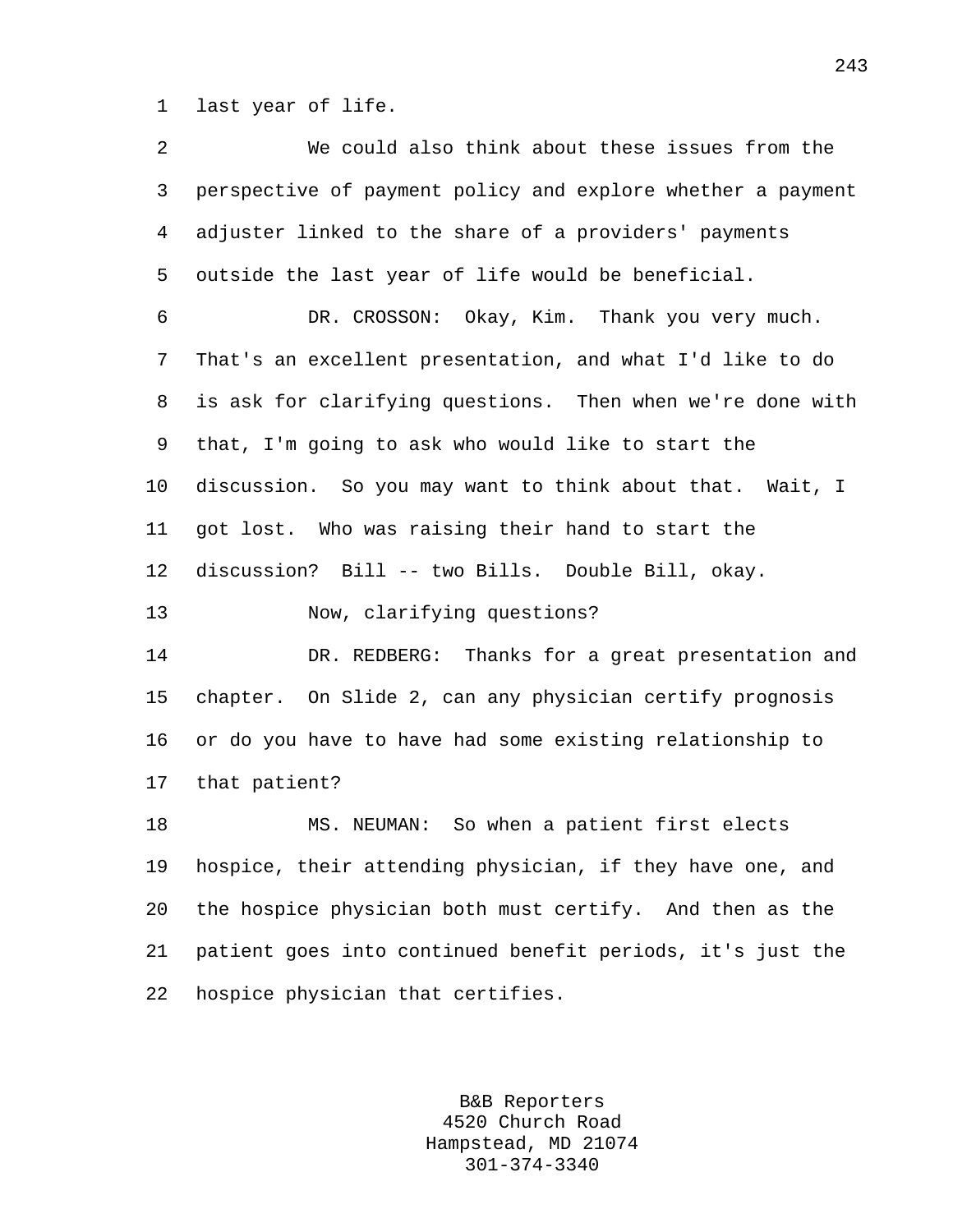1 DR. REDBERG: My other clarifying question: It's 2 a very interesting finding that one-third of payments are 3 prior to the last year of life, because even allowing for 4 six months, you can't be exact, that's a lot longer. And 5 you noted that a lot of those were for non-cancer 6 diagnoses, which I assume was heart failure. Is that 7 correct? And can you be more specific about what kinds of 8 services were in those hospice services that were driving 9 up costs?

10 MS. NEUMAN: So I think we've got a breakdown in 11 the paper by some very broad diagnosis categories. So, you 12 know, for heart conditions and circulatory conditions, 13 which is a broad category, about 39 percent of payments 14 were outside or prior to the last year of life. 15 Neurological is a little higher at 44 percent. But you can 16 see COPD, debility, they're all in that range.

17 In terms of what services they were getting, it's 18 an interesting question. We haven't looked to see if the 19 services -- the amount of visits somebody gets when they're 20 getting hospice care prior to the last year of life is, you 21 know, less or more or the same amount as people who are 22 closer to the end of their life. We know in general that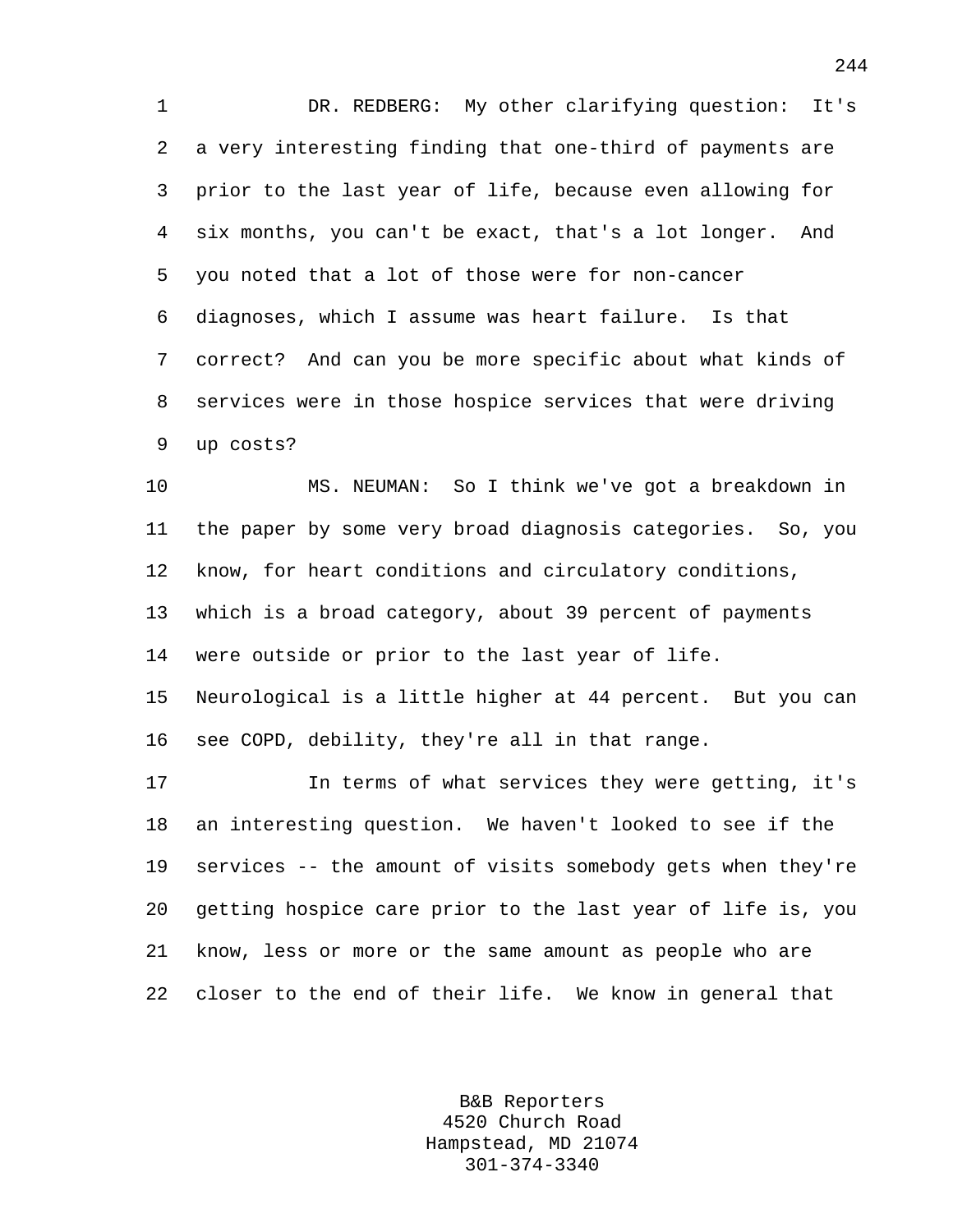1 people who have shorter stays have a higher visit intensity 2 than people who have longer stays, but we've never caught 3 it in this way with where are you relative to the end of 4 your life. So we could look at that. 5 DR. MILLER: And just to be clear, what they have 6 is the summary. 7 MS. NEUMAN: This is in the summary -- it is 8 Table 3 on page 12. 9 DR. MILLER: In the middle, right [off 10 microphone]. 11 DR. CROSSON: Clarifying questions? 12 DR. NAYLOR: So I thought in that same table, one 13 of the most interesting findings was that 39 percent of 14 beneficiaries who received hospice greater than one year 15 were under 65, and I'm wondering if you might help us to 16 understand a little bit more the characteristics of that 17 population. I'm assuming some are in nursing homes and 18 some -- but just to try to get a sense of who they are. 19 MS. NEUMAN: Yeah, I don't know that I can give 20 you an answer right now on the characteristics of the 21 under-65 hospice population, but that is something we could 22 look at.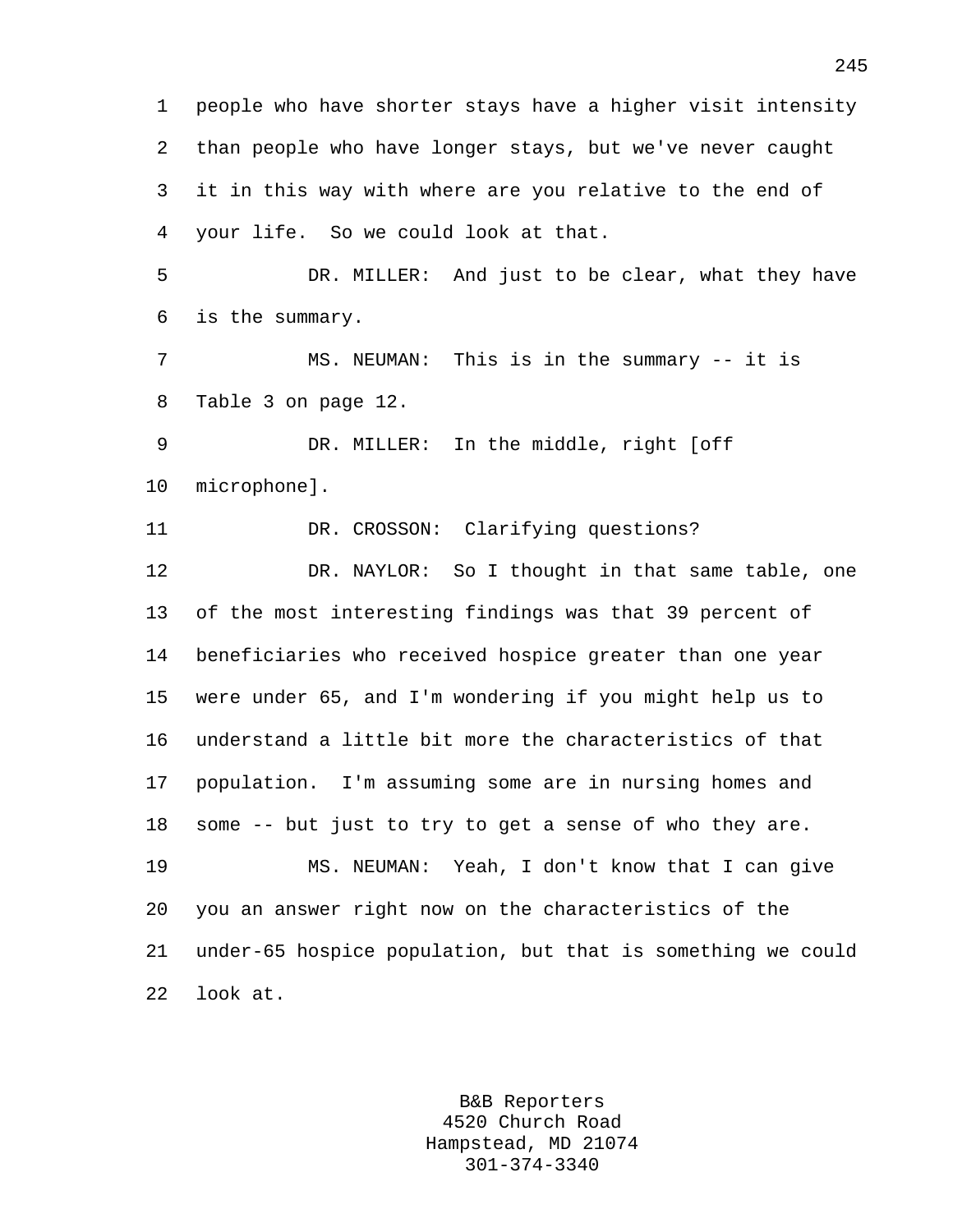1 DR. NAYLOR: Thank you.

2 DR. CROSSON: Coming down this way, Bill, did I 3 see --

4 MR. GRADISON: Later.

5 DR. CROSSON: Later? Okay. Jack.

6 DR. HOADLEY: This is partly a follow-up to 7 Rita's question on the certification by the physician. The 8 hospice physician who is doing that certification, is that 9 an employee of the hospice? Is this, like -- I mean, what 10 kind of fiduciary relationships do they have with the 11 hospice organization typically?

12 MS. NEUMAN: It would be an employee of the 13 hospice, yes.

14 DR. HOADLEY: And I wonder if there are some 15 issues there that are worth trying to think about. I'm not 16 sure quite where to go with that, but --

17 DR. CROSSON: Clarifying questions. Sue -- oh, 18 Bill, Sue, Craig, and Jon.

19 DR. HALL: Just a technical question. The 20 contractor calibrated costs of hospice versus non-hospice 21 care in real and pseudo situations, how do they do that? 22 MS. NEUMAN: So, what --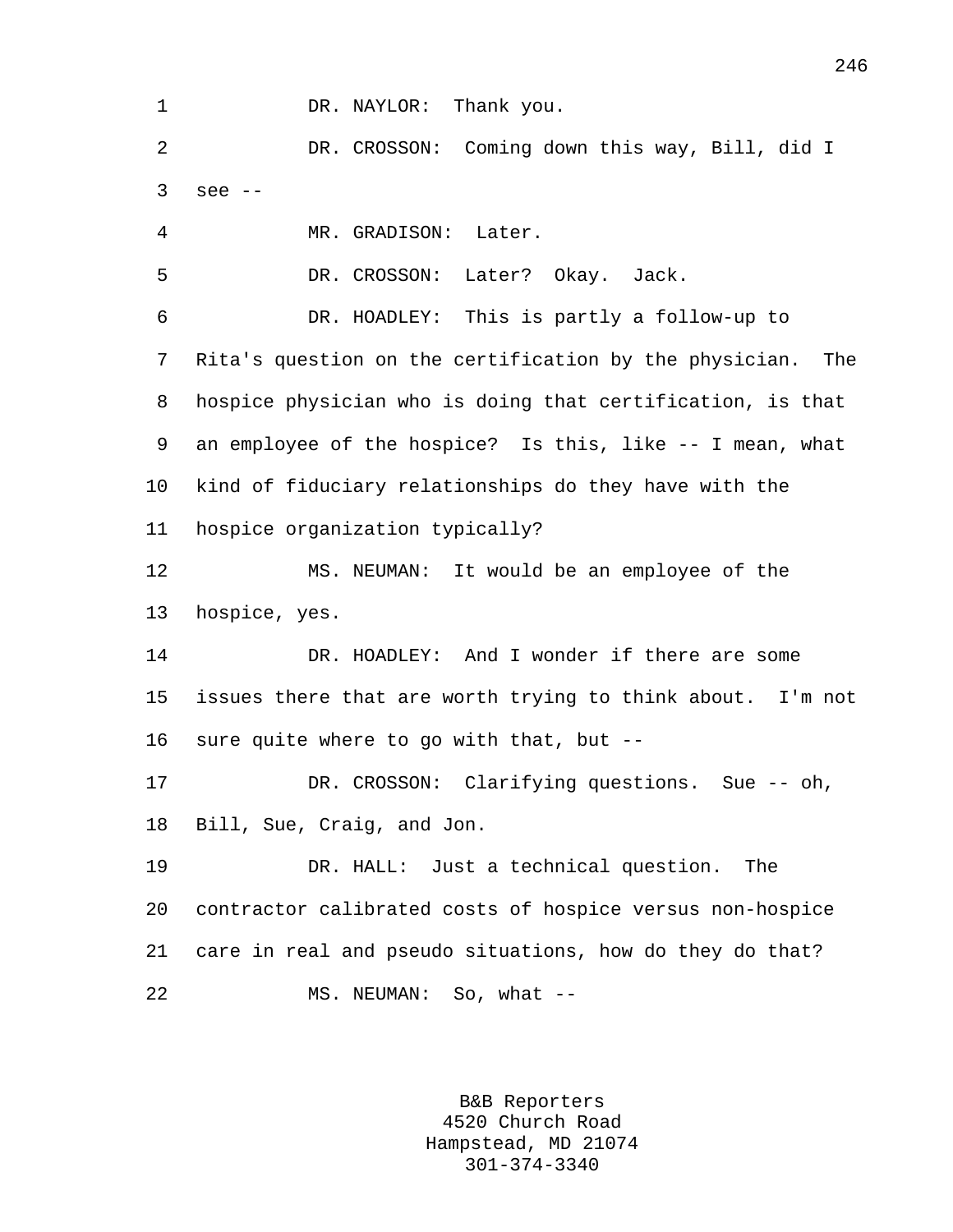1 DR. HALL: How do you -- okay. Just -- I'll stop 2 my question there. Go ahead.

3 MS. NEUMAN: So, you can look at the hospice 4 population and you can see what the length of time they 5 enrolled prior to death, and you can have a distribution of 6 lengths of time in hospice, and then you can create that 7 same distribution among non-hospice enrollees, you know, 8 cut off their service use at the same time period so that 9 the distribution of length of time in the hospice 10 enrollment population is the same in the non-hospice. And, 11 so, you can compare them over similar time periods, similar 12 lengths of time prior to death.

13 DR. HALL: Okay. And, in that scenario, they 14 found that at least in some of the instances, it costs more 15 to be in hospice than to be in non -- or to be in 16 conventional care?

17 MS. NEUMAN: So, overall, a couple of the 18 different approaches used in the study found that hospice - 19 - that the overall costs were higher for hospice enrollees 20 than non-hospice enrollees, and that's in the aggregate, 21 right. That's total spending, not on a per beneficiary 22 basis. And, what's driving that is long hospice stays.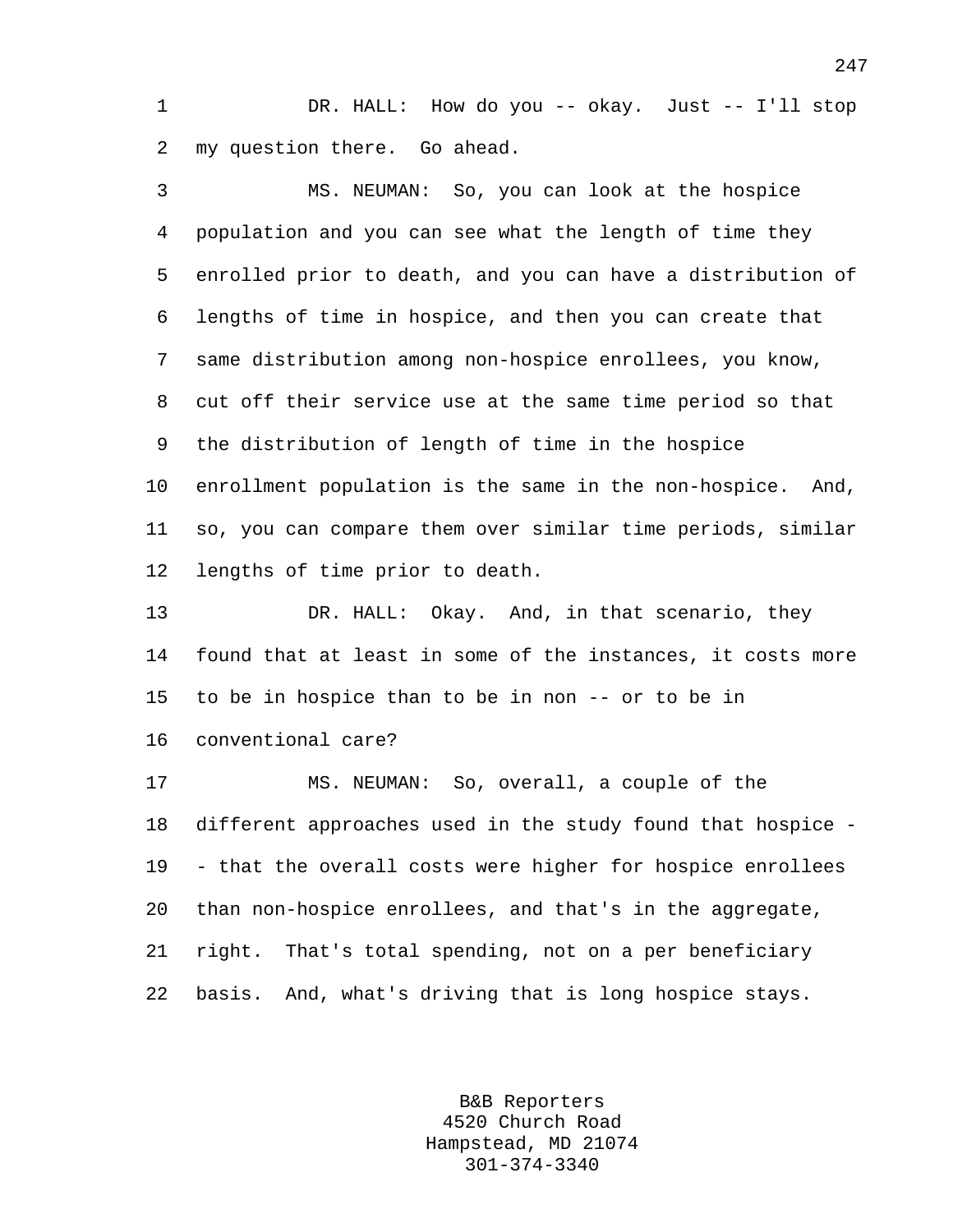1 DR. HALL: Right.

2 MS. NEUMAN: So, hospice is costing somewhere 3 between \$4,500 to \$6,000 a month, and so if you have 4 someone in hospice for a long time, those costs can 5 outweigh the savings at the end of life when they're not 6 hospitalized. And, so, that is what's driving the fact 7 that in the aggregate, you don't see a reduction in 8 spending.

9 DR. HALL: Yeah. I'd like to come back to that 10 in round two.

11 DR. CROSSON: Sue.

12 MS. THOMPSON: Within the definition of hospice, 13 in the opening definition, you're including palliative 14 care. So, palliative care services as well as hospice 15 services are in that dollar spend around hospice?

16 MS. NEUMAN: I was using the term palliative care 17 to mean services that are intended to palliate the symptoms 18 rather than -- I know what you're meaning. There's another 19 use of palliative care, which is non-hospice providers who 20 provide these services to a range of patients. And, so, I 21 didn't mean that. I'm sorry if it was confusing.

22 MS. THOMPSON: Well, I'm curious, because with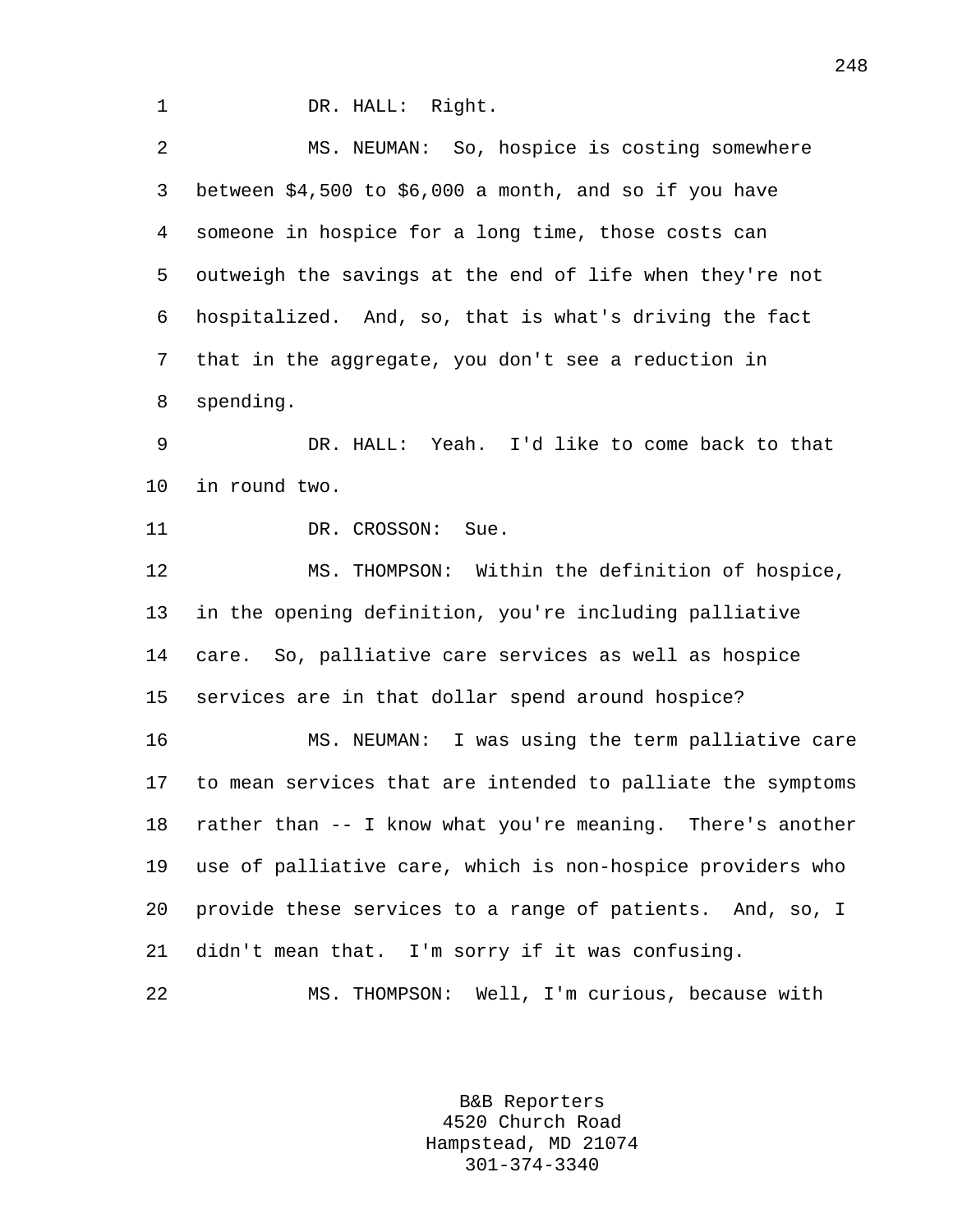1 the advent of and the more broad utilization of palliative 2 care, as we identify folks with chronic disease, 3 particularly folks not necessarily with cancer, to enter 4 into a palliative care coordination relationship, I think 5 we not only see a lengthening of life, but also an 6 improvement of quality, and I'm wondering how that's 7 driving not only the spend, but the, perhaps, longevity of 8 life. That's my question. Does that make sense? 9 MS. NEUMAN: No. So, you want to understand the 10 effects of non-hospice palliative care on spending -- 11 MS. THOMPSON: On the overall spend. 12 MS. NEUMAN: -- and quality. 13 MS. THOMPSON: Mm-hmm. 14 MS. NEUMAN: Okay. 15 MS. THOMPSON: Mm-hmm. Yes. Thank you. 16 DR. CROSSON: Craig. 17 DR. SAMITT: So, my question is about the one-18 third/two-thirds and whether -- and how we know whether 19 that's the right percentage or not for the decedent's last 20 year of life or the year prior to the last year of life. 21 So, are we looking at a benchmark? Is there an 22 international benchmark? Is there something that can tell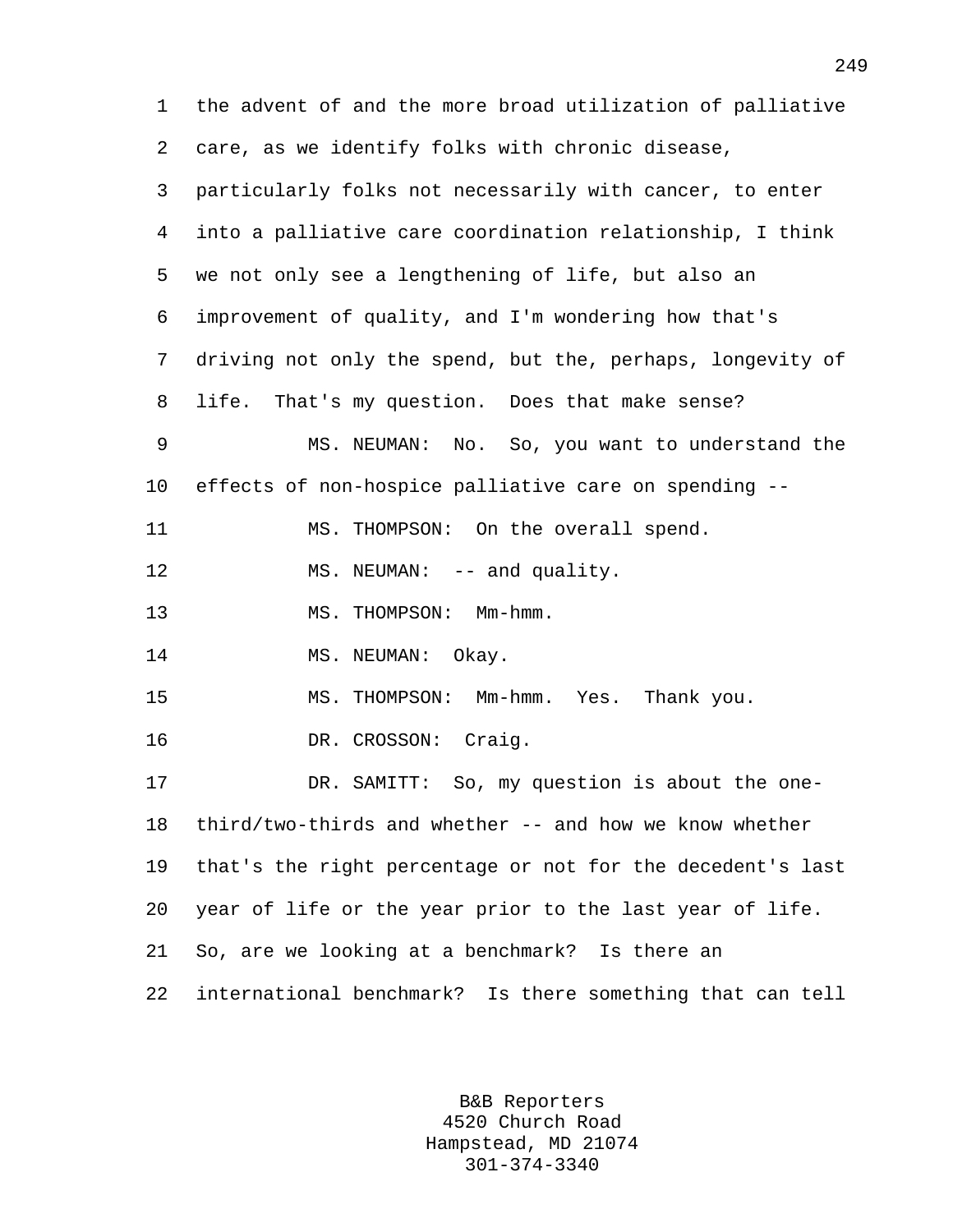1 us what the right percentage would be?

2 MS. NEUMAN: So, no, right. We don't know what 3 the appropriate number is. I think that when we see 4 variation across providers and it cutting in certain 5 directions, you wonder if there's a portion of it, not all 6 of it, but a portion of it that might not be driven by the 7 unpredictability of life expectancy but other things. 8 DR. CROSSON: Historical trend? 9 MS. NEUMAN: Historical trend? So, the 10 contractor report found that in 2002, it was about 25 11 percent, and by 2012, it was in the one-third range. 12 DR. SAMITT: This is a follow-up question. Have 13 we looked at differential -- you alluded to it a second ago 14 -- differences between systems. Have you looked at 15 differential utilization of hospice in last year of life in 16 provider-sponsored health plans or other different system 17 types to see if there's differences in the numbers? 18 MS. NEUMAN: So, we know -- we know, in general, 19 that Medicare Advantage enrollees are more likely to use 20 hospice at the end of life than fee-for-service 21 beneficiaries. But, we haven't gone down into finer detail 22 than that. We could look at that.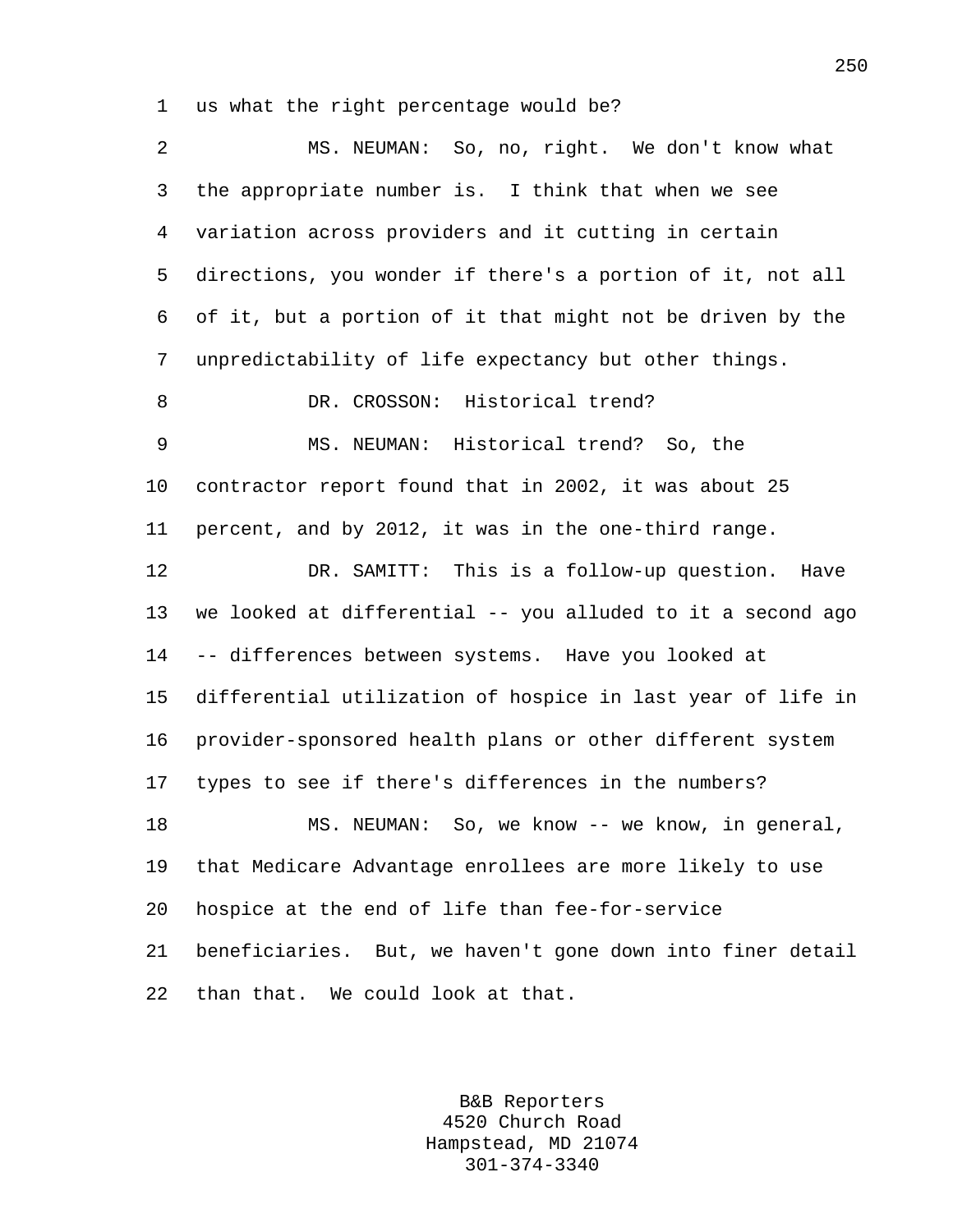1 DR. CROSSON: Okay. So, we're now going to try 2 to help the staff think about policy options based on this 3 point in the analytical framework that has been developed, 4 and so we're going to start with Bill Gradison and then 5 Bill Hall and then others.

6 MR. GRADISON: I asked to start because I was 7 there at the beginning and was one of the strong advocates 8 for it. Many of you have heard this story, but some may 9 not have.

10 There were people who believed that it would be 11 costly, so your statement that it was assumed to save money 12 depended on who you talked to. I argued that it would save 13 money.

14 At one point, representatives of the Office of 15 Management and Budget came up to my office and they spread 16 out a bunch of spreadsheets and were arguing that it would 17 be more costly. Where they lost me, and the meeting went 18 totally downhill after this, is when they referred in their 19 numbers to use the term -- when they used the term units of 20 production, which, I think, most of us in the room would 21 say might more appropriately been patient or beneficiary or 22 something of the sort. But, that was -- but, I do want to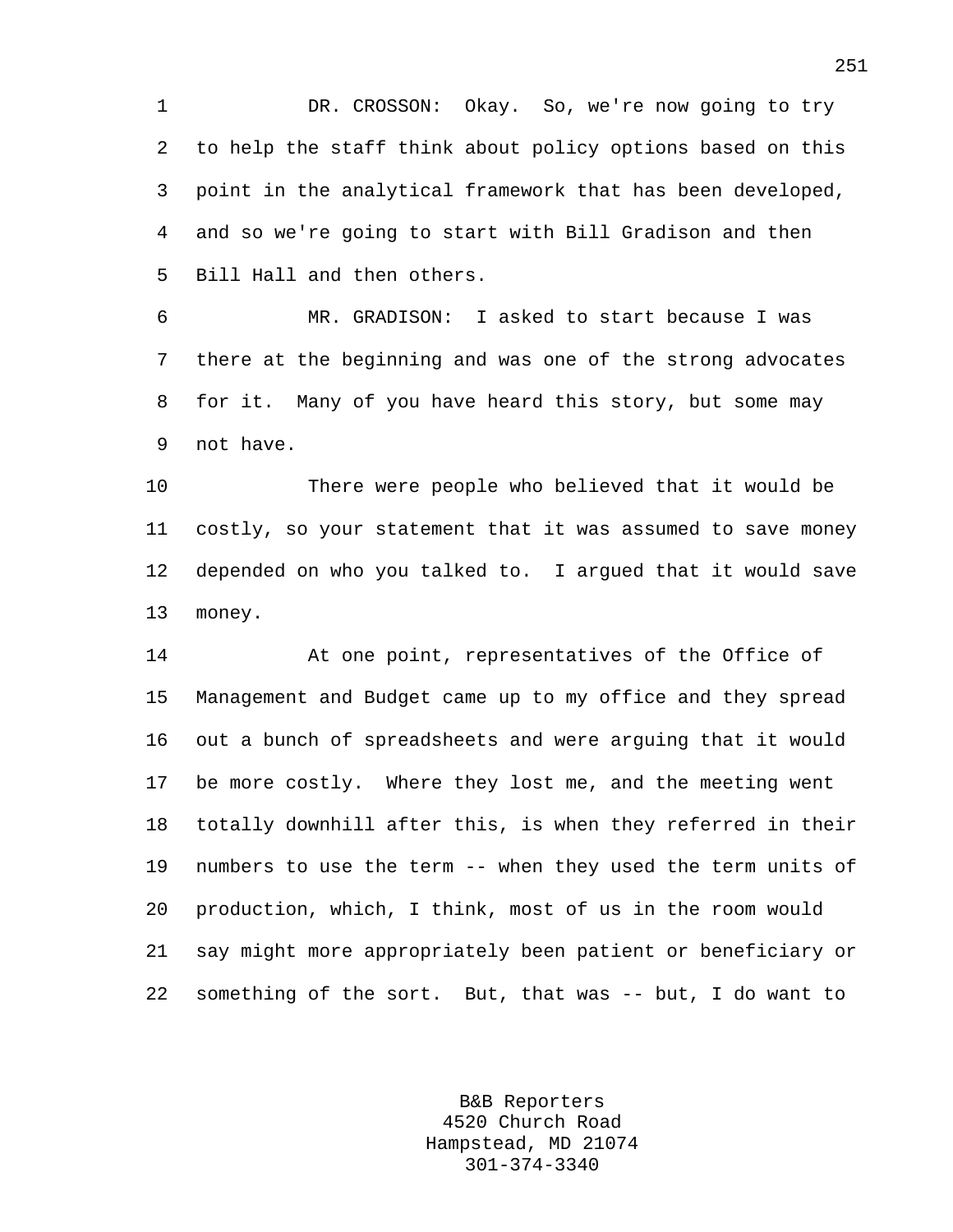1 stress the point that it was not totally -- there was not 2 total agreement. But, that's historical.

3 I think that our assumption, the assumption of 4 some of us that it would save money may have been correct. 5 I mean, these data are for relatively recent years, and in 6 those -- and I think the main difference, as I think about 7 it, and you may have some thoughts on this now or later, 8 had to do with the mix of the decedents that were -- in 9 general, but also of those who signed up for hospice. It 10 started very slowly. Patients didn't know much about it. 11 Doctors were reluctant to tell families that somebody only 12 had -- had less than six months to live. There were a lot 13 of factors going on.

14 But, the big growth was in cancer, and the cancer 15 diagnoses then were more predictable, let's say, than some 16 other condition -- than the diagnoses of some other 17 conditions might be today. And, even now, I think one of 18 the things that many of us have pointed out is that the 19 stays in hospice for cancer patients are too short because 20 they wait until the last four to six days or something like 21 that to come into it.

22 So, my point is that the mix of conditions that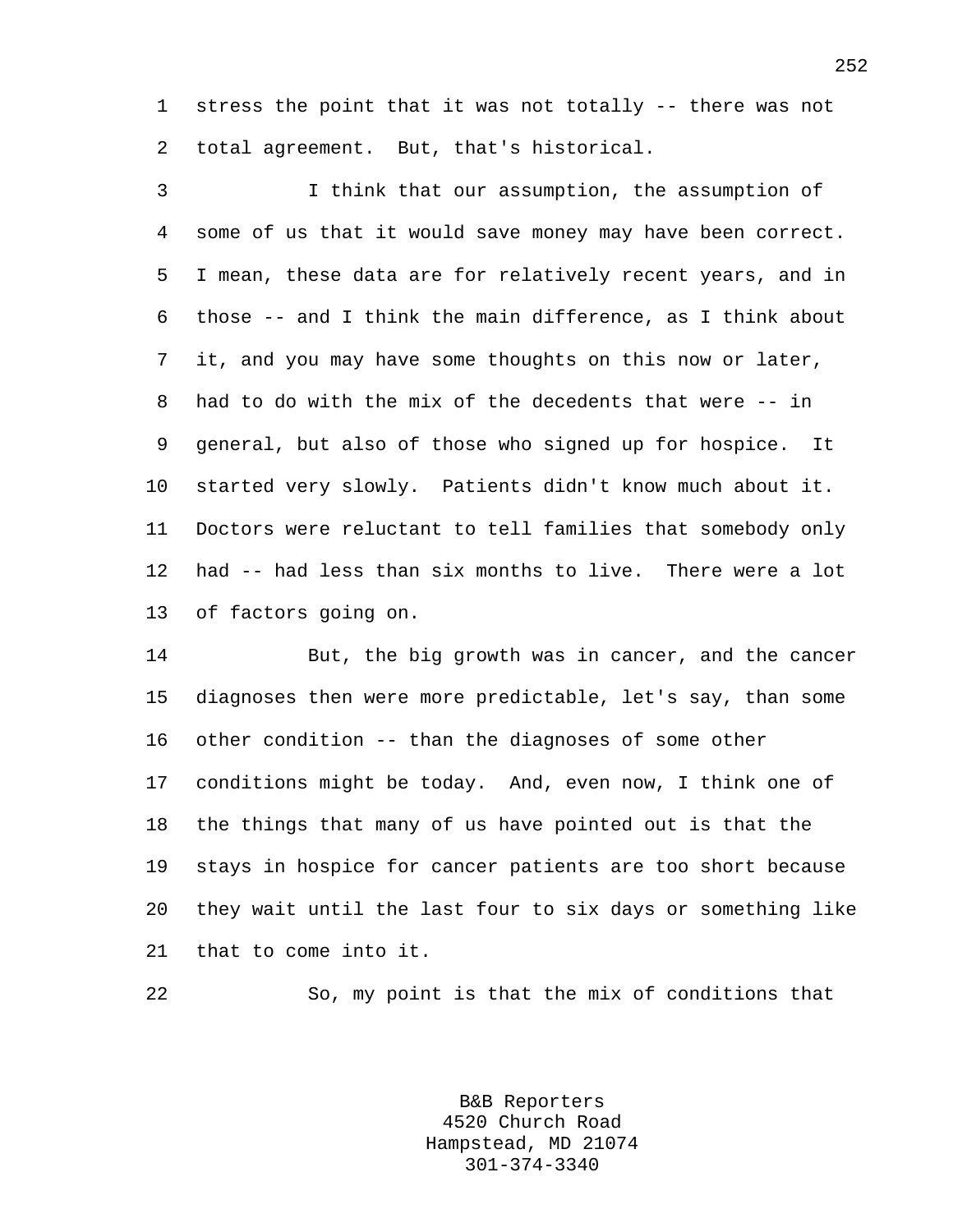1 cause people to die may have changed some over the years in 2 ways that have affected hospice. I can't demonstrate that 3 for sure, but I think it's worth taking a look at.

4 I'll give you kind of a classic case, because 5 this is a condition that wasn't even known when the 6 legislation was passed, called AIDS. And when AIDS came 7 along, it was kind of a one-way trip. It is, thank God, it 8 is not the case today, and many of these folks may continue 9 -- may or may not continue under hospice. But, the stays 10 weren't very long in those days for people who had AIDS. 11 And, the conditions were shifting.

12 **I** suppose there were folks who knew more about 13 health care than I did in those days that used the term 14 Alzheimer's. I do not remember hearing it bandied about. 15 I heard a lot about senility in those days. Again, that 16 has become a more --

17 So, anyway, anything that would be available to 18 show the mix of the -- of conditions of the people in 19 hospice at a few points of time over the years might be 20 informative about this, because the mix of patients, the 21 mix of conditions has several implications in terms of 22 cost, which is what we're talking about here, and in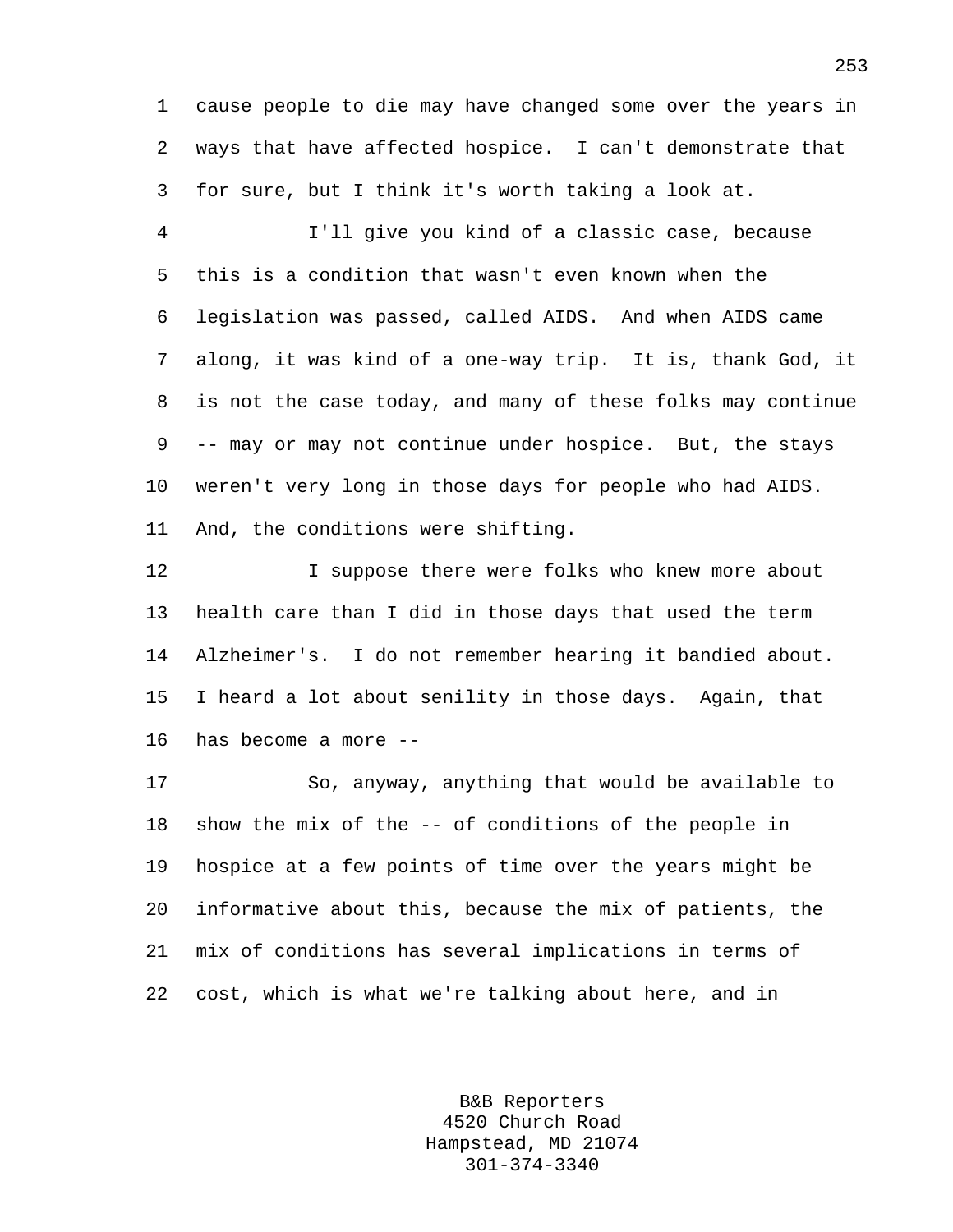1 particular has an impact on the long stays -- or may have 2 influence on the long stays. These long stays may be in 3 conditions where it's harder to be sure, but also where 4 there may be more of an incentive to sign up people, where 5 after the fact, at least, six months may not have been the 6 correct number to use.

7 So, that's my specific suggestion, is take a look 8 at the conditions. And the other thing that I would 9 welcome, not today, but in terms of our next go-around, is 10 your thoughts on whether CBO has gone far enough in the 11 change in the payment for the long stay versus the short 12 stay. So, I mean, my reaction is they probably have not 13 done enough to bring about the kind of meaningful change 14 that we recommended ourselves here in the past. That's a 15 value judgment. But, I think it -- and it's maybe too 16 early to get data on it, but I think it's something we 17 should be monitoring, because if there is anything to that 18 hypothesis, we may want to have another word to say about 19 that in some future report. Thank you.

20 DR. MILLER: All right. So, we did -- CMS did 21 finally get around to implementing some of our 22 recommendations here, and I think, and we try to pay very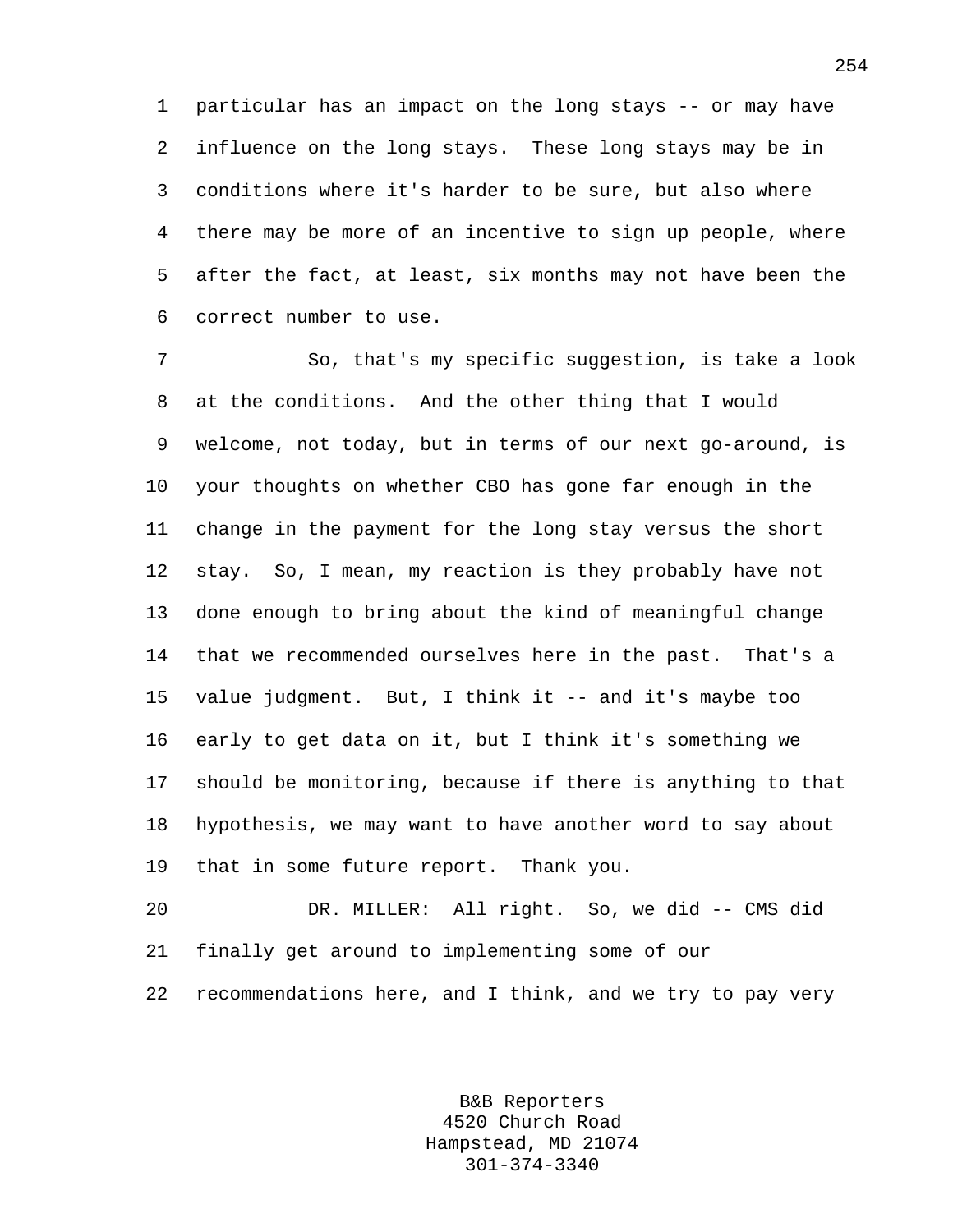1 close attention to the language that we put in the comment 2 letter, I think, basically to agree with you, Bill, that we 3 think it was a step in the right direction and we will be 4 closely monitoring it. No, it wasn't quite probably what 5 we would have done if Kim were in charge of the world.

6 The other thing I wanted to gently take back a 7 little bit in your comment is we did go through -- and we 8 haven't -- I don't know if the last time we did it, but we 9 have gone through some of the growth in lengths of stay, 10 and you're absolutely correct that changes in the mixes of 11 conditions that have gone into hospice have driven some of 12 that change.

13 But, the other thing that we found is that 14 there's been a great influx of different types of for-15 profit provider, and what we show there is consistent 16 differences in the lengths of stay between for-profit 17 providers and not-for-profit providers by any condition. 18 And, so, there's more phenomenon than just the change in 19 the conditions. There's also the change in the providers 20 who are actually entering this particular field.

21 MR. GRADISON: I totally agree with what you just 22 said and would point out that at the time this legislation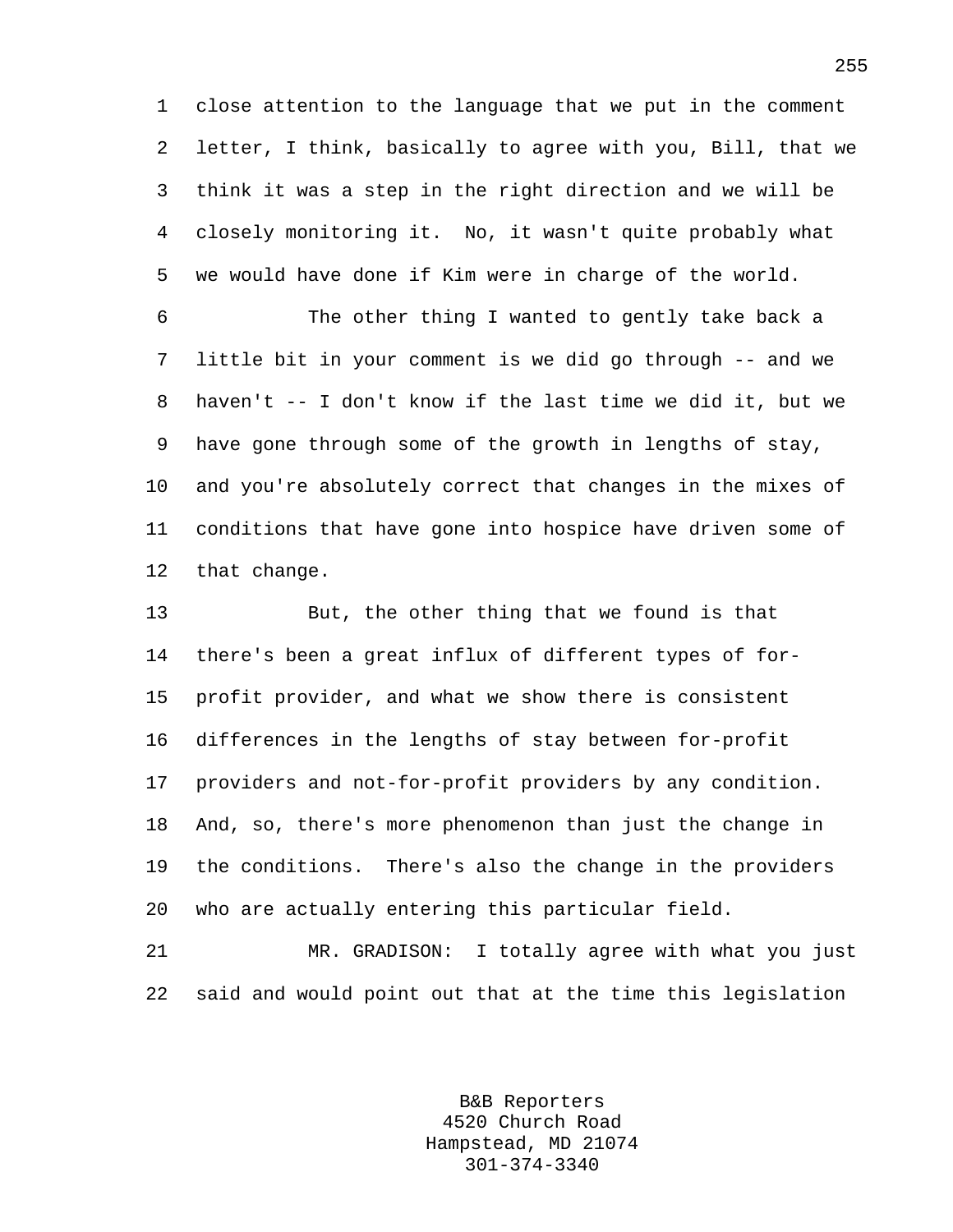1 was passed, there were no for-profit providers at all. The 2 first big one, in Connecticut, of course, was a not-for-3 profit, and we hadn't even thought about this. So, that is 4 a major change and I'm glad you brought it up and I'm sorry 5 I didn't.

6 DR. CROSSON: Bill Hall.

7 DR. HALL: I have really been very interested in 8 the work you've been doing on hospice, and it's been 9 excellent work. Each report has been very insightful and 10 enlightening, to me, at least.

11 Hospice, the whole trend in hospice care has 12 been, I think, one of the greatest innovations in medicine 13 in the last 50 years, compared to the way that providers, 14 me and others, handled people with terminal illnesses. 15 This is a precious concept. It may have some flaws and 16 some improvements, but I don't think that we should 17 approach this entirely from a cost basis, I guess is what 18 I'm -- I know that's not news.

19 We just finished looking at perhaps another 20 example of where we do comparisons, the MA and fee-for-21 service scenario that we just talked about, where we took 22 reasonably comparable groups of patients and we say, if we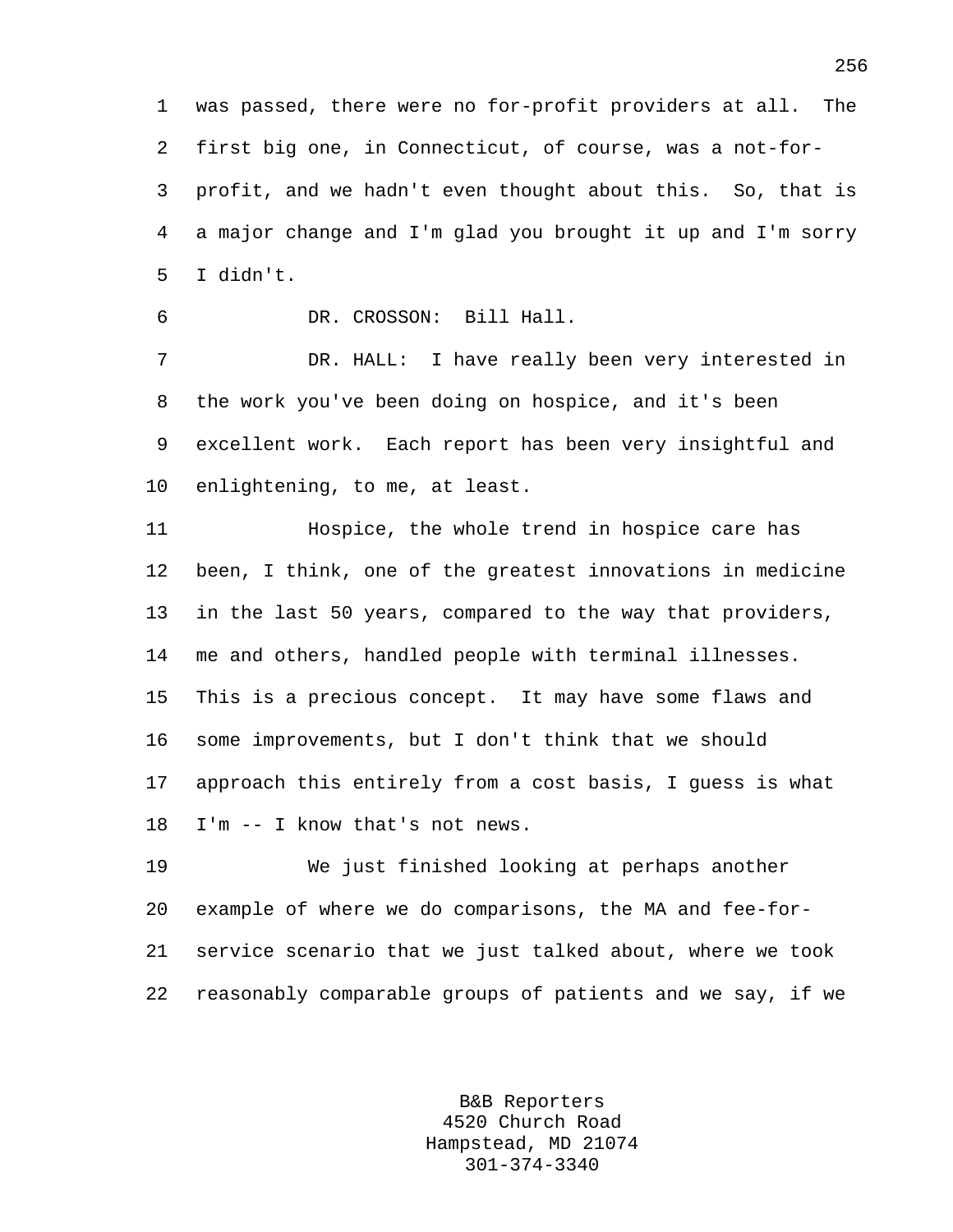1 look at them in one scenario or the other, what are the 2 cost implications. And we even said, what happens if they 3 switch back and forth. And, the integrity of that type of 4 analysis is that, by and large, we're looking at the same 5 group of people, and reasonable people would make the same 6 kind of decisions. It's really a question of 7 administration and how we structure services.

8 You can't really take that and put it into the 9 hospice world. I mean, nothing teaches us humility as a 10 physician more quickly than trying to sort of guesstimate 11 when a patient is going to die. Believe me, anyone who 12 thinks they are good at that just hasn't done very much of 13 it -- not dying part, but the analysis part.

14 So, honestly, I think the real challenge here is 15 not that hospice might be a bad thing. I know we don't -- 16 but, if I were to read this report as someone who never 17 came onto it before, I would say, well, hospice isn't 18 really very good, you know. I mean, the patients cost us 19 more and ultimately the result in the same is the end, 20 right. They both die. And, if you take that to its 21 logical conclusion, it's absolutely frightening. No one is 22 going to do that.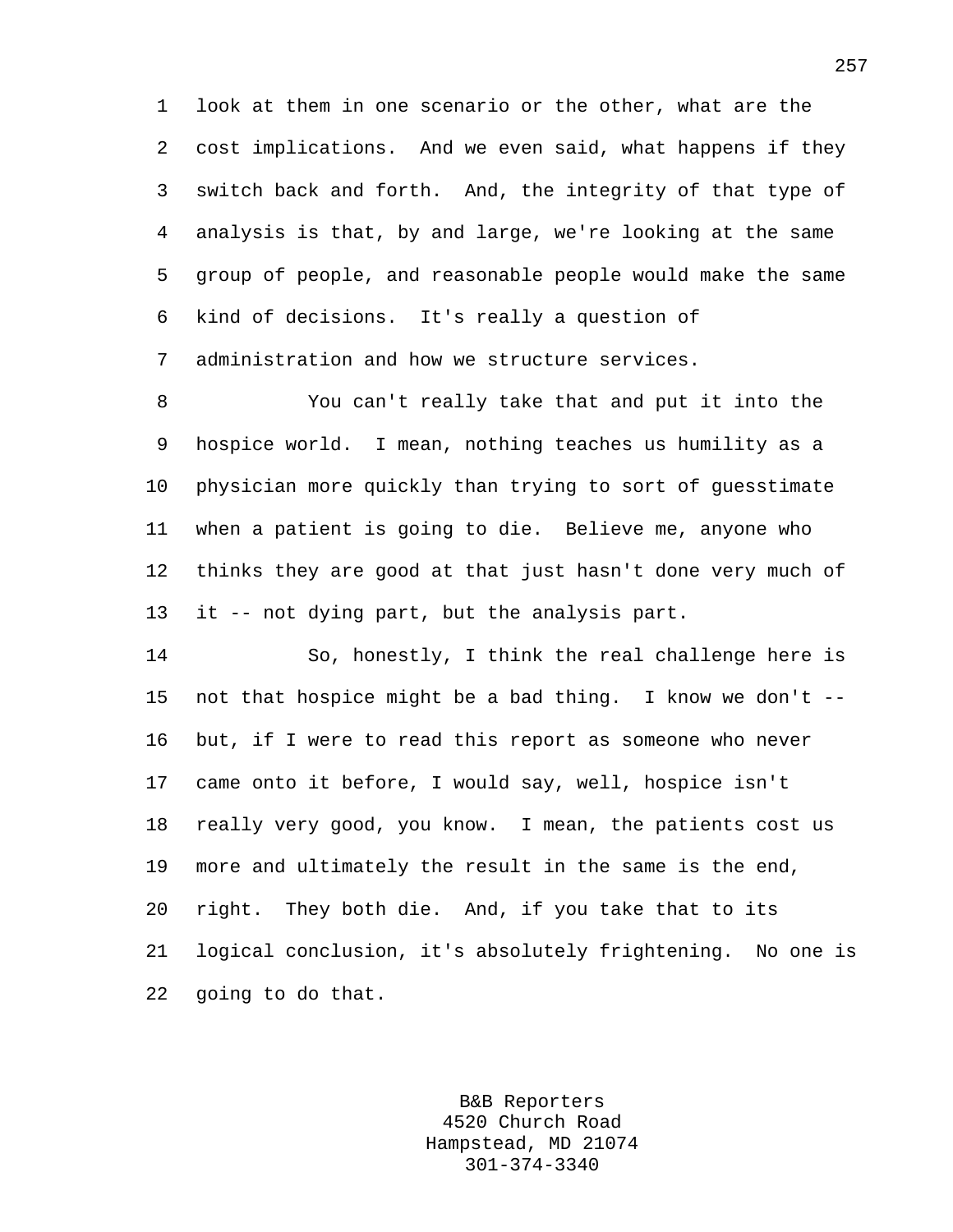1 But, I would say, let's assume for the moment 2 that the hospice is a good thing and then we can say, where 3 are the -- where can we make constructive changes? This is 4 what I really want to get to. And the constructive changes 5 would be, I would concentrate very, very much, as you've 6 already mentioned, on the profit versus nonprofit sector 7 here, and also the whole question of who decides? We say 8 there's a physician who's hired. That's true, but it's 9 true, but, then -- let me just say that I have been told 10 that in some parts of the country, the certification is 11 actually filed well -- without actually seeing the patient. 12 I can tell you that. And maybe they're going to see them 13 next week or something like that. It's not a precise 14 science, either.

15 So, I think we should spend a lot of time on 16 looking at the profit/nonprofit part of this and be very, 17 very careful about saying that hospice is an unreasonably 18 expensive way to practice medicine. I know we're not 19 saying that, but one could reach that conclusion. 20 DR. CROSSON: Let me just make a bit of a comment 21 here. So, I think -- I mean, I'm going to oversimplify a

22 lot, but my sense of this is sort of like this. The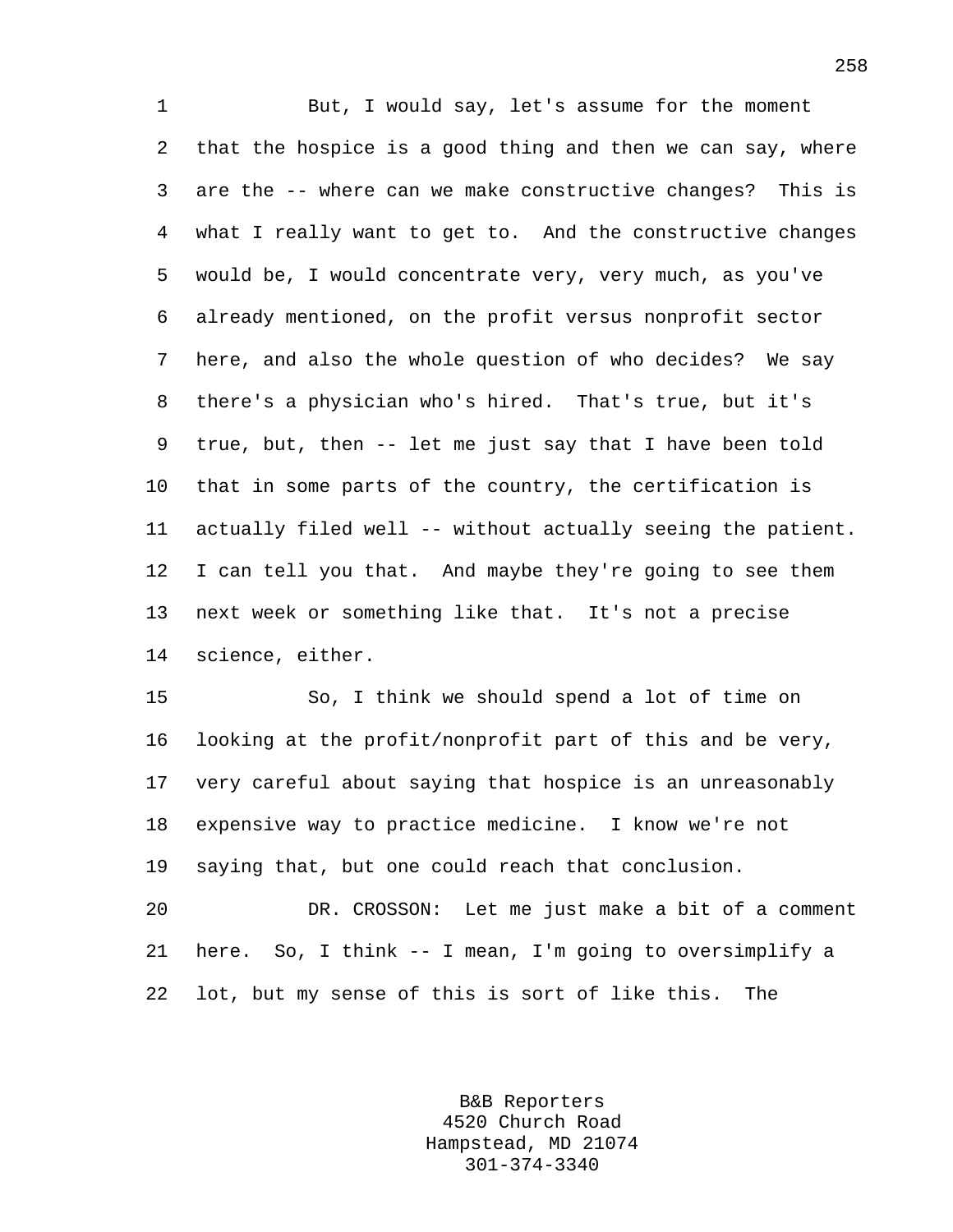1 hospice movement and then the hospice benefit had something 2 in mind. Here, we go back to what did people have in mind, 3 and it was something like we wanted to provide an 4 alternative higher quality of life option for people who 5 had roughly six months to live. And, as a side effect of 6 that, there was an expectation that since there would be 7 less intensive treatment, then the Medicare program would 8 save money, in addition.

9 And now, we're sort of observing the fact that 10 the application of the hospice benefit has morphed over 11 time, and you've talked about the reasons for that. But, 12 it's morphed in a couple of ways that are uncomfortable. 13 One is the fact that individuals with cancer, who, among 14 other diagnoses, have maybe a more predictable lifespan -- 15 not always, but maybe -- are accessing the benefit late, a 16 lot later than what we might have thought they should be, 17 and whether that ends up with more expense for Medicare or 18 not, that late accessing of the benefit. One effect of it 19 is a lower quality of life for these individuals.

20 And then on the other side, we have the 21 introduction of new diagnoses that were not probably 22 contemplated at the time, whether they are actually new or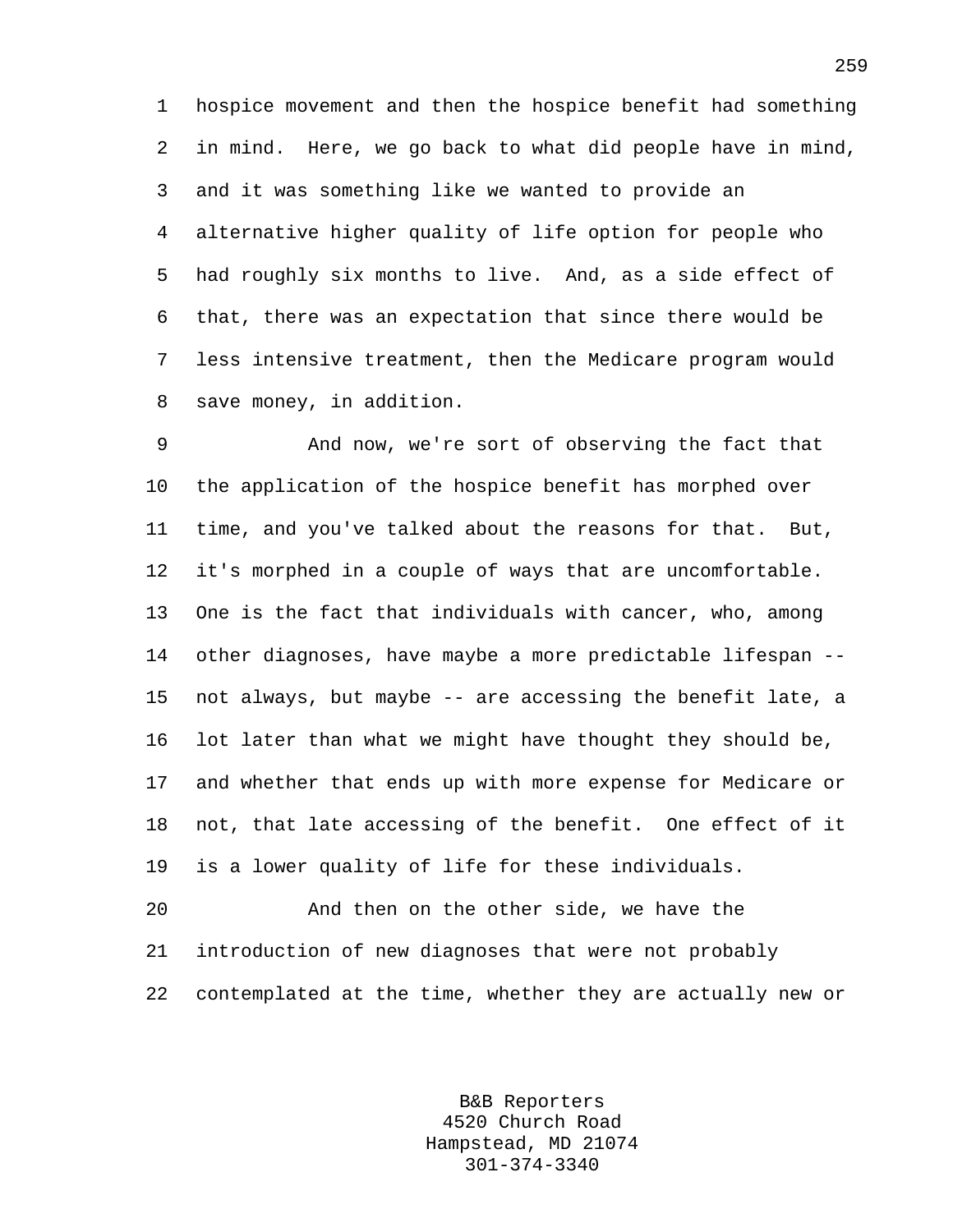1 they just have new names, like debility and neurologic 2 disorders and Alzheimer's. Those seem to be increasing in 3 use and generate higher costs and end up, then, changing 4 the total cost for the Medicare program of caring for those 5 individuals, at least in that cohort, or in the total 6 cohort.

7 So, Kim has proposed here, has given us a nice 8 analysis of this, and our job is to try to figure out what 9 priorities we would recommend for policy changes that might 10 address one or the other or both of these problems. And, 11 she suggested a couple, but I'd like to see us hone in on 12 that notion. What sort of can we do about this, if 13 anything, to get it back to where it was intended to be in 14 the first place. Okay.

15 DR. HALL: You said it much better than I did, 16 but that's exactly right.

17 DR. CROSSON: So, let's start with Rita. 18 DR. REDBERG: So, to try to pick up on that, 19 because I think there are a lot of important issues and 20 certainly a lot of potential benefits, and I agree a lot of 21 it isn't realized when hospice care comes so late, but 22 particularly looking at the slide, Slide 8, and the high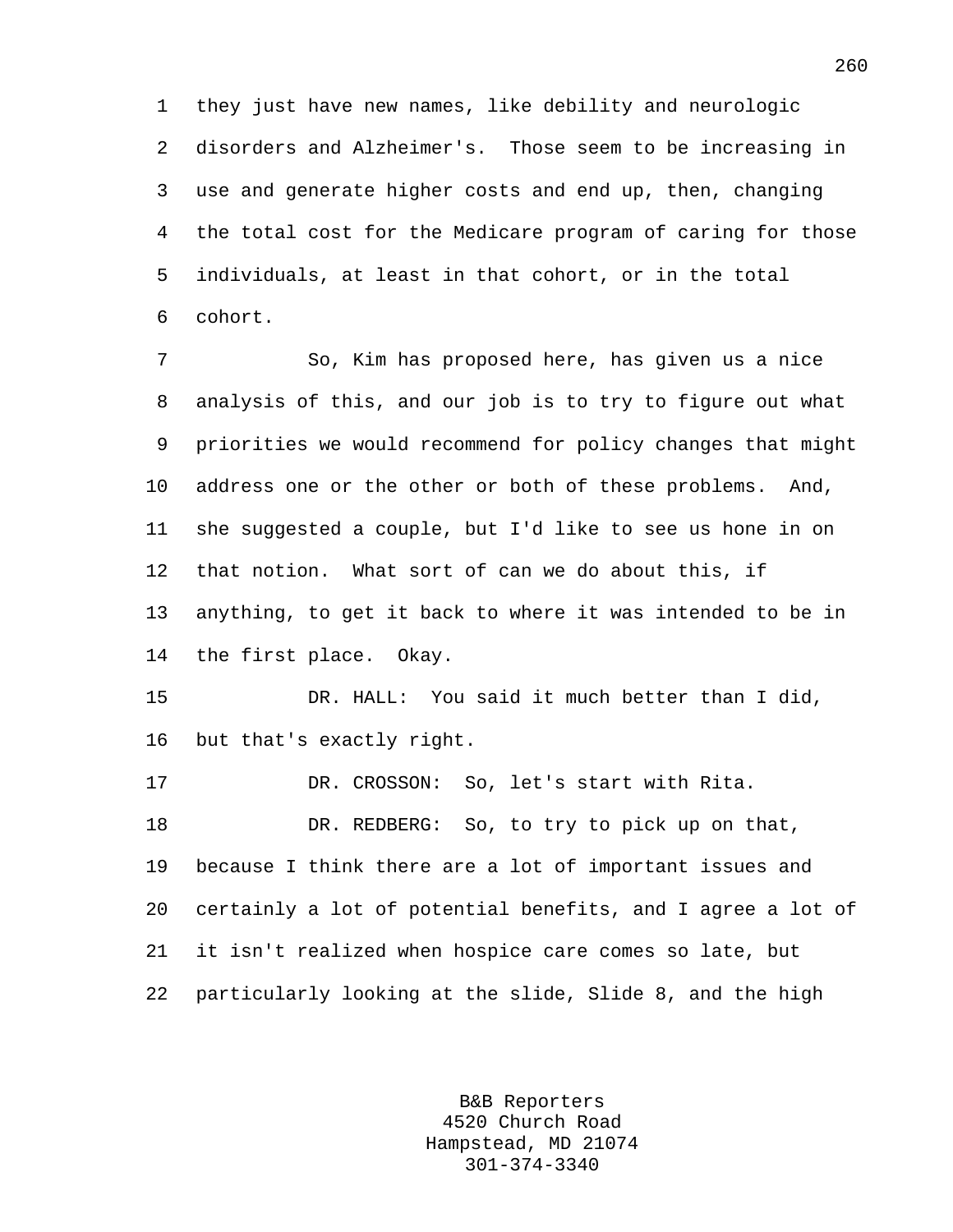1 cost just before entering hospice, you know, I think we 2 perhaps need to do something to kind of encourage a more 3 informed decision making.

4 I actually think it relates somewhat to the last 5 discussion we were having on oncology care and bundled 6 payments, because what I see is a lot of hospices who are 7 not really aware when they're offered chemotherapy in a 8 very poor progress metastatic cancer situation that's going 9 to be very toxic what their actual -- you know, they think 10 of it, this could save my life, when the truth is a lot, 11 unfortunately, less optimistic than that and the chances -- 12 perhaps they would get a few weeks of progression-free 13 survival or some biomarker would change, but the chance of 14 it saving their life is just very low and the toxicity is 15 significant. And, those are the people that, you know, you 16 said they've exhausted everything else, so they go into 17 hospice.

18 But, I think if we had better informed 19 discussions and patient decision making before offering all 20 of that, a lot of patients would not choose to get that 21 very expensive and very toxic chemotherapy and would go 22 into hospice sooner. And, so, if we can think about, you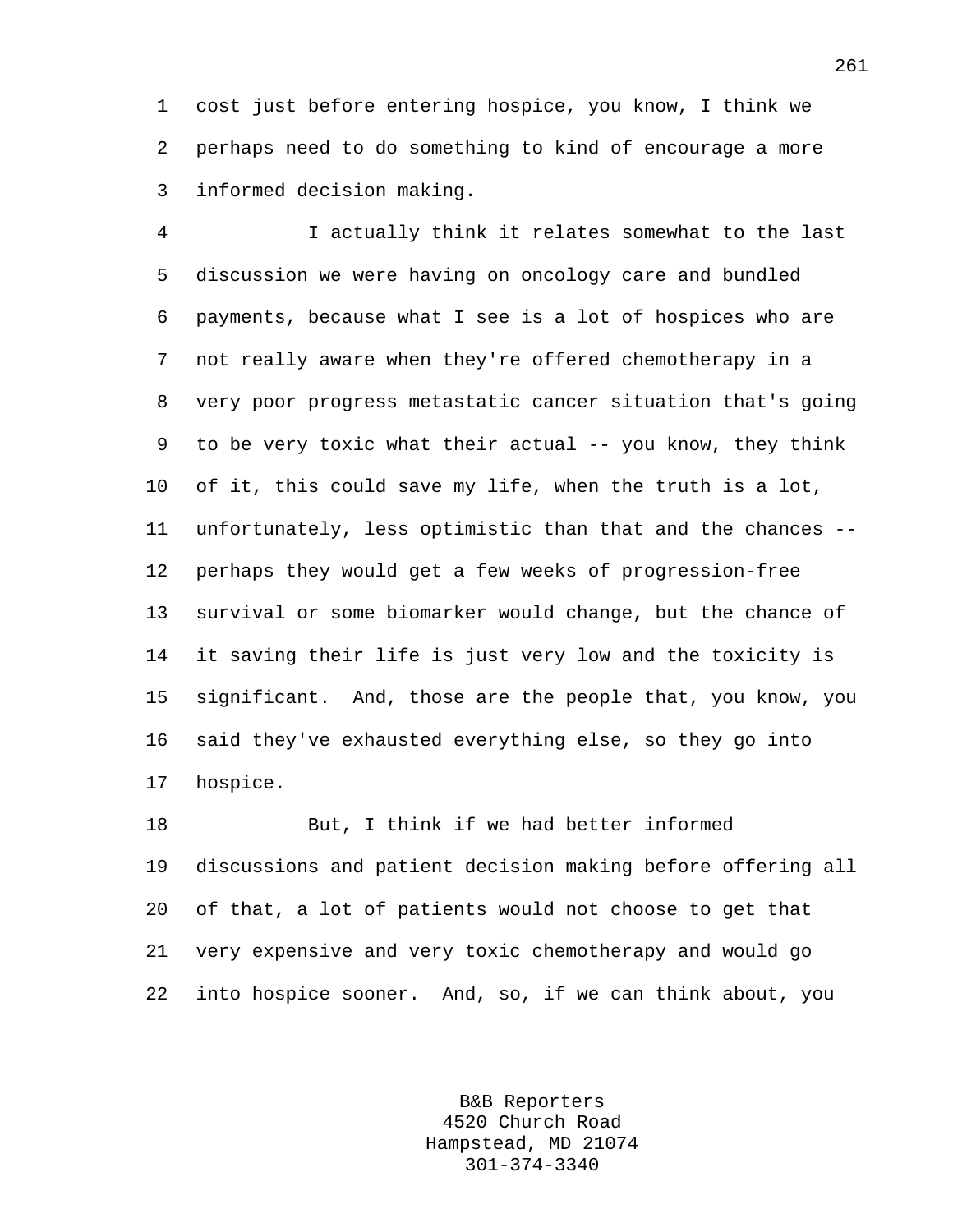1 know, I don't know if it's bundled payment or informed 2 decision making or -- but some way to sort of encourage the 3 informed discussion sooner, before all of the things happen 4 that are very high cost and not really benefitting patients 5 where they then go into hospice, but they had the choice 6 and they at least could make an informed choice sooner, 7 that would accomplish a lot of our goals of improving care 8 and would probably decrease program costs.

9 DR. CROSSON: Right.

10 Mary.

11 DR. NAYLOR: So, first of all, I think this is a 12 really important report in helping to target and understand 13 how a benefit evolves and is used, and I think that the 14 framework used of a market analysis and trends and kind of 15 replicating studies, that multiple approach, multiple 16 methodological approach is really quite wonderful.

17 I guess a couple of things, I would comment, one 18 is I think there are real challenges with the data here. 19 It has nothing to do with direct research. It has to do 20 with, in many ways, we are dealing with very limited data 21 and very old data. So watching what's happened -- you 22 talked about 26 to 47 percent growth since 2002 to 2012,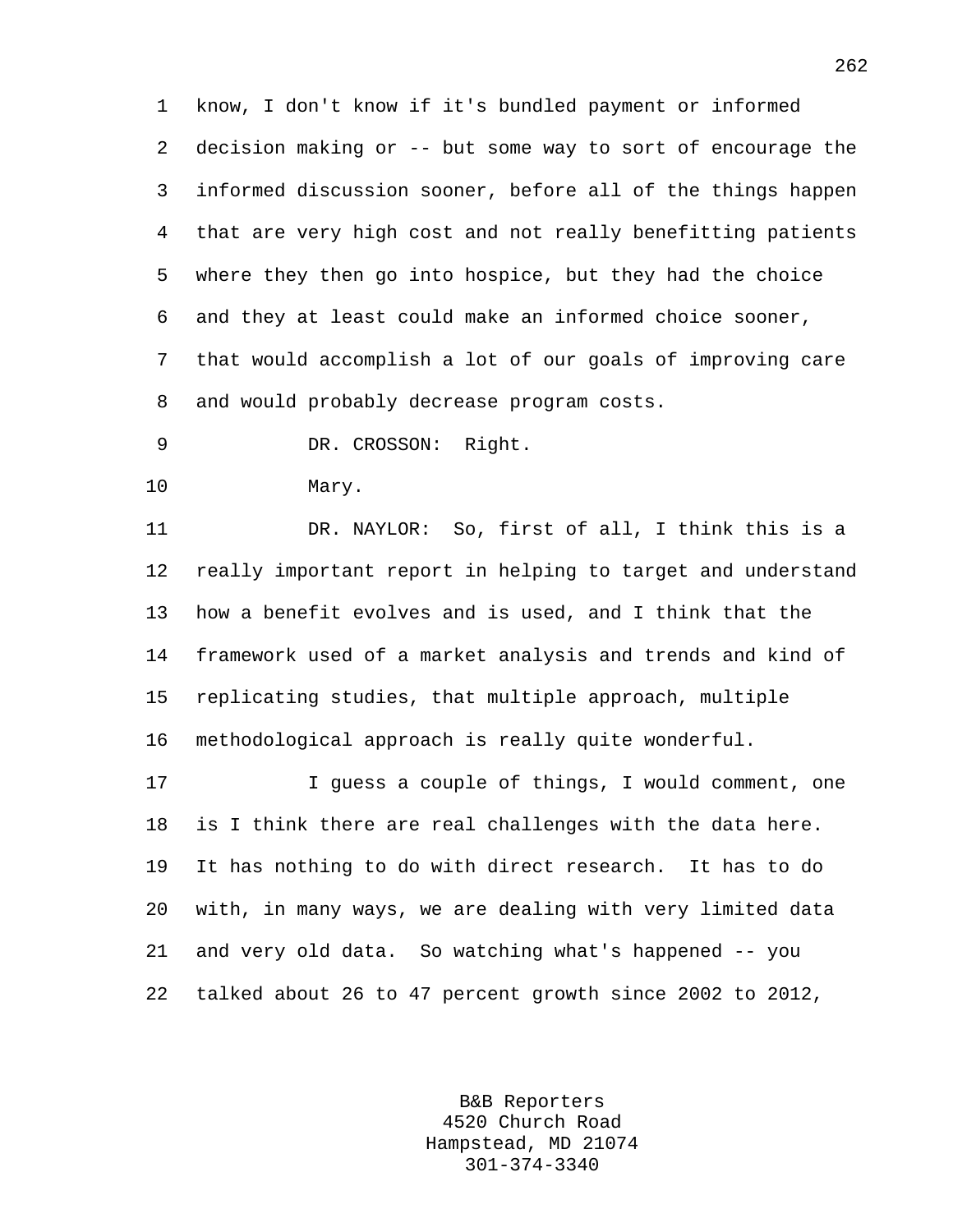1 but the data on some of these big studies are a decade 2 earlier than that, so we just have to make sure we frame 3 it.

4 I think what could be most compelling here to 5 help make the case about what we're seeing in terms of use 6 of hospice dollars in the last year of life that may have 7 no implications for what the benefit was intended to 8 accomplish is to really look -- is to take that information 9 and augment it with "Well, what if we look at what happens 10 to people who get the benefit as it was designed?" kind of 11 stratify a group that gets four to six months or something 12 like, or to Jay's point, the group that gets it in the last 13 10 days, but maybe acknowledge simplifications and 14 stratifications, to make the case, maybe, that if we do it 15 right, we get the intended benefit, which is better quality 16 of care, better outcomes, and better use of Medicare 17 dollars.

18 I think there's some evidence. Zeke Emanuel and 19 his team had a paper in New England Journal just a couple 20 of weeks or months ago showing that the U.S. and 21 Netherlands are doing the best in cancer patients, 65 and 22 older, and making sure that they don't die in the hospital.

> B&B Reporters 4520 Church Road Hampstead, MD 21074 301-374-3340

263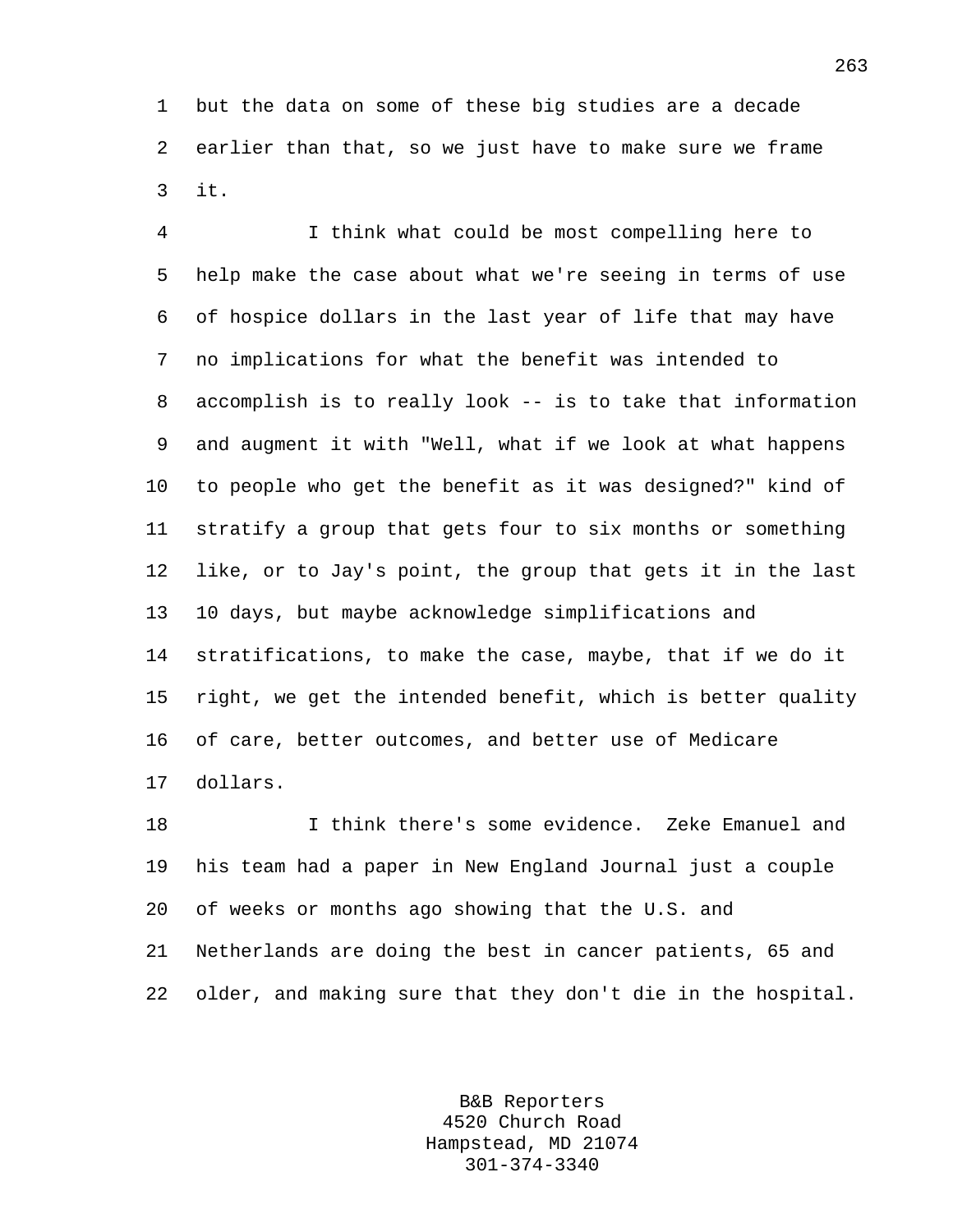1 So there's some evidence that we're making progress, and I 2 think what we need to do is to say how is it that this kind 3 of work can illuminate, well, if you don't put your dollars 4 where it really was intended or we don't get people early 5 enough into the benefit to have the benefit achieve what 6 it's intended, that that really does affect how program 7 dollars are used.

8 So one way to think about it is a stratification, 9 so just a thought.

10 DR. CROSSON: Kathy.

11 MS. BUTO: So I do have a question. I know 12 that's how it was intended, and it was originally intended 13 really to serve as an alternative for cancer patients, but 14 I do have a question about these other conditions and 15 whether if they've been sort of exposed to clinical 16 analysis to see whether, in fact, clinicians would agree 17 that they in fact are good candidates for hospice. And it 18 could be that they are good candidates, but it's not a 6- 19 month thing, that really if they're willing to forego 20 standard medical care and go into hospice, it's not such a 21 bad thing, but maybe there needs to be carved out a 22 different and maybe lower routine home care benefit for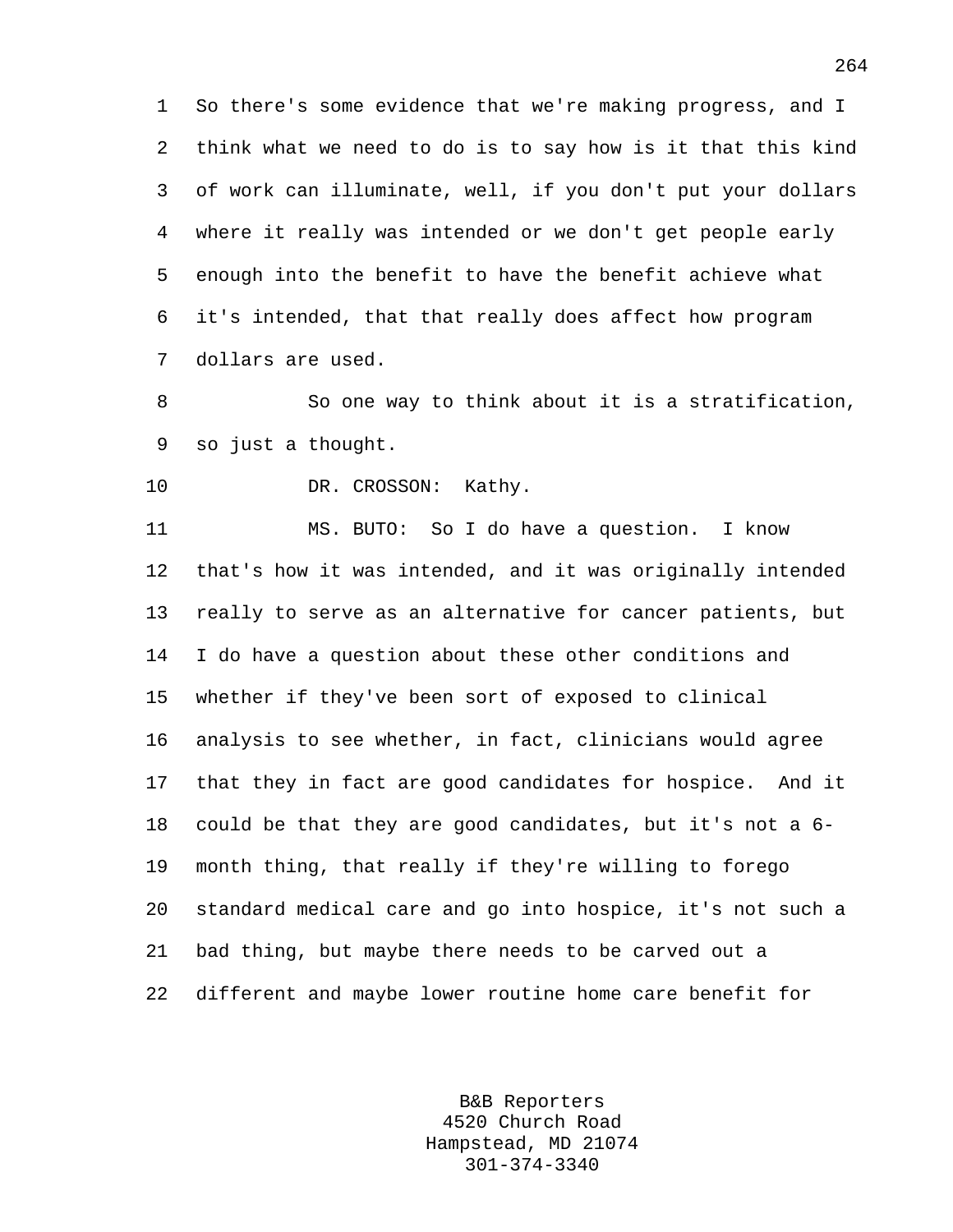1 those categories. In other words, think about it not just 2 as how do we get back to cancer, but maybe do we need to 3 modify anything to accommodate these other categories.

4 And then I liked your suggestion in the paper 5 that maybe if we look at that and say, "You know what? No. 6 There are a number of people in these categories who really 7 are just living with a heart condition or a circulatory 8 condition. They don't really require hospice. They don't 9 require ongoing medical care except for monitoring, and 10 that there is some overuse or overuse by that population," 11 the suggestion you made in the paper that maybe one option 12 could be to look at some kind of value-based adjustor after 13 the fact, to look at those hospices that tend to, in a 14 sense, go after that population.

15 So I like that option, but I'd first ask the 16 question of, are these all really inappropriate, or really, 17 should we be looking at ways to hone in on those 18 individuals and those categories who really could use the 19 hospice benefit instead of standard medical care? 20 DR. CROSSON: Herb.

21 MR. KUHN: So lot of good information, Kim. 22 Thank you for this.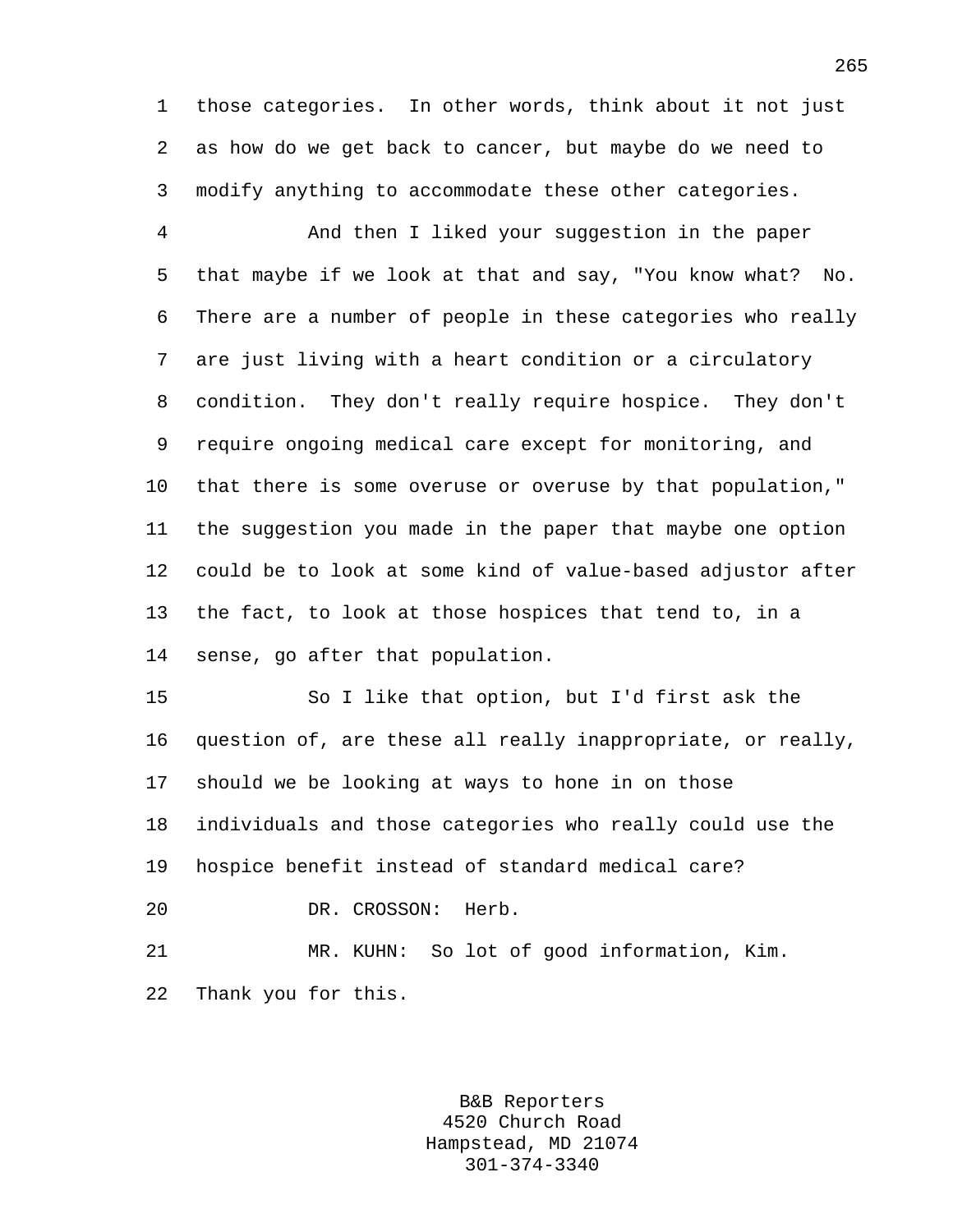1 On the directions for future research, I saw 2 something recently that indicated that when hospice is 3 recognized as conventional end-of-life care, only then will 4 we see savings in the program.

5 Right now, according to the information I saw is 6 that a third die within two days of admissions. The median 7 length of stay is 18 days, and so the savings opportunities 8 are getting people to enter the hospice program at the 9 right time instead of doing through all this additional 10 care and then coming in very late in the program. And I 11 think that's the opportunity.

12 So having said that, I think some of the research 13 should look at that option, and one of the things I'd like 14 to see, maybe look at the future, is Medicare payments for 15 advanced care planning, or is there a rise, or is there 16 movement for additional palliative care consultations in 17 acute care hospitals? What's going on with that benefit, 18 and are those consultations occurring at the right time 19 where people are looking at advanced care planning or 20 palliative care early on in the process to manage that? 21 The second thing I'd look at is the MA experience 22 with hospice. What's their experience? This came up a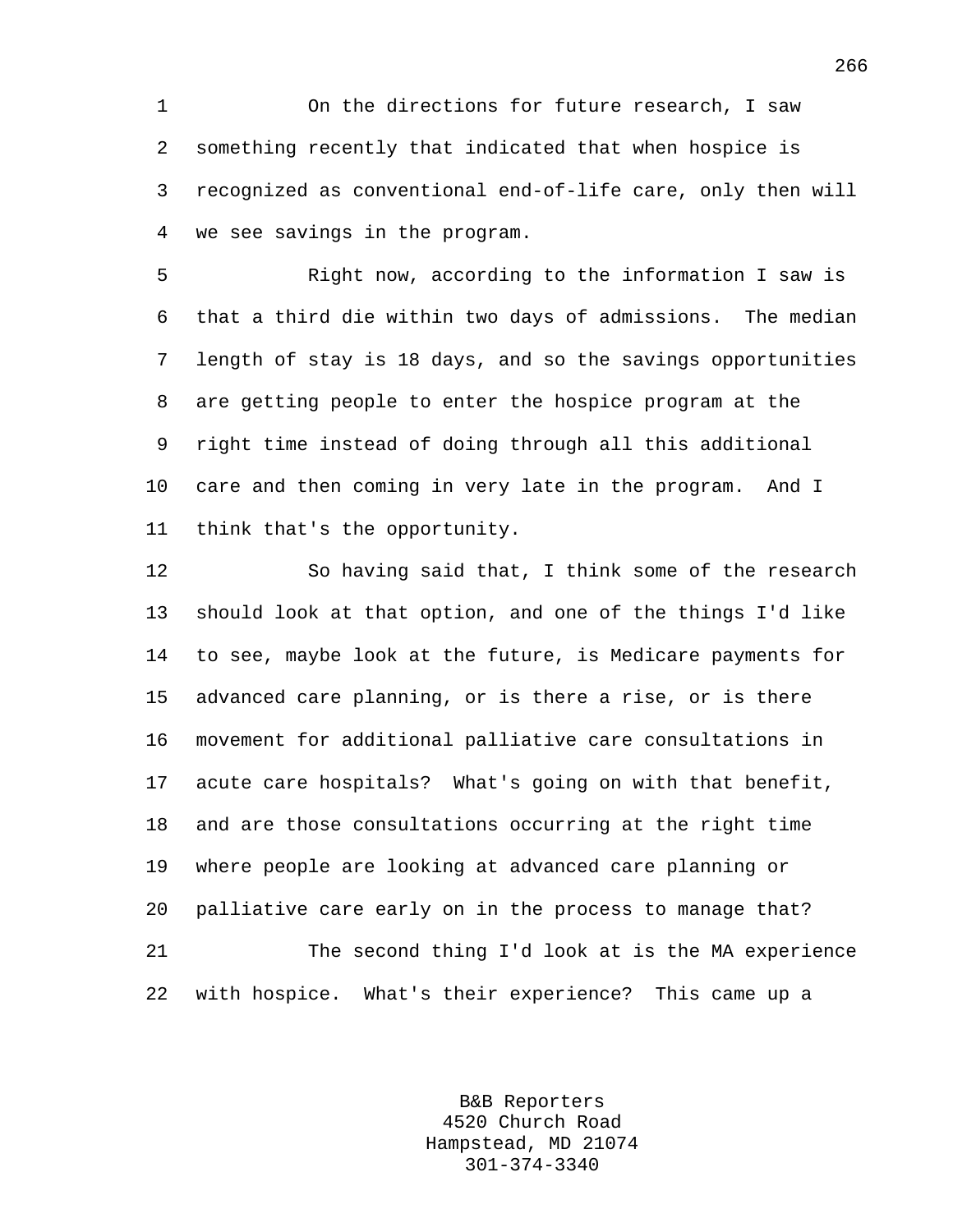1 little while ago, but their experience with live 2 discharges, length of stay, savings. Scott made a very 3 impassioned point that the MA plans collect all this great 4 data. They know their patients very well. Is that 5 translating into something, better care or better 6 opportunities for advanced care planning with that 7 population? Is there something we can learn there?

8 The fourth thing I'd look at, particularly 9 dealing with these long lengths of stay, is what kind of 10 quality improvement programs do these programs have, or do 11 we only see mostly the QI in the not-for-profit and less so 12 in the for-profit ones? As I read the research and 13 listened to your presentation, I think what we see hospice 14 falling into is a chronic disease management program. 15 People might be entering the program for the proper 16 diagnosis, but it's morphing into a chronic disease 17 management program. And if they had good QI programs 18 through a COP, through the Medicare program, I think they 19 would be considered for discharge at the right time, and we 20 would be manage this population I think a little bit 21 better, so that's something to look at.

22 And then the final thing I'd look at is a core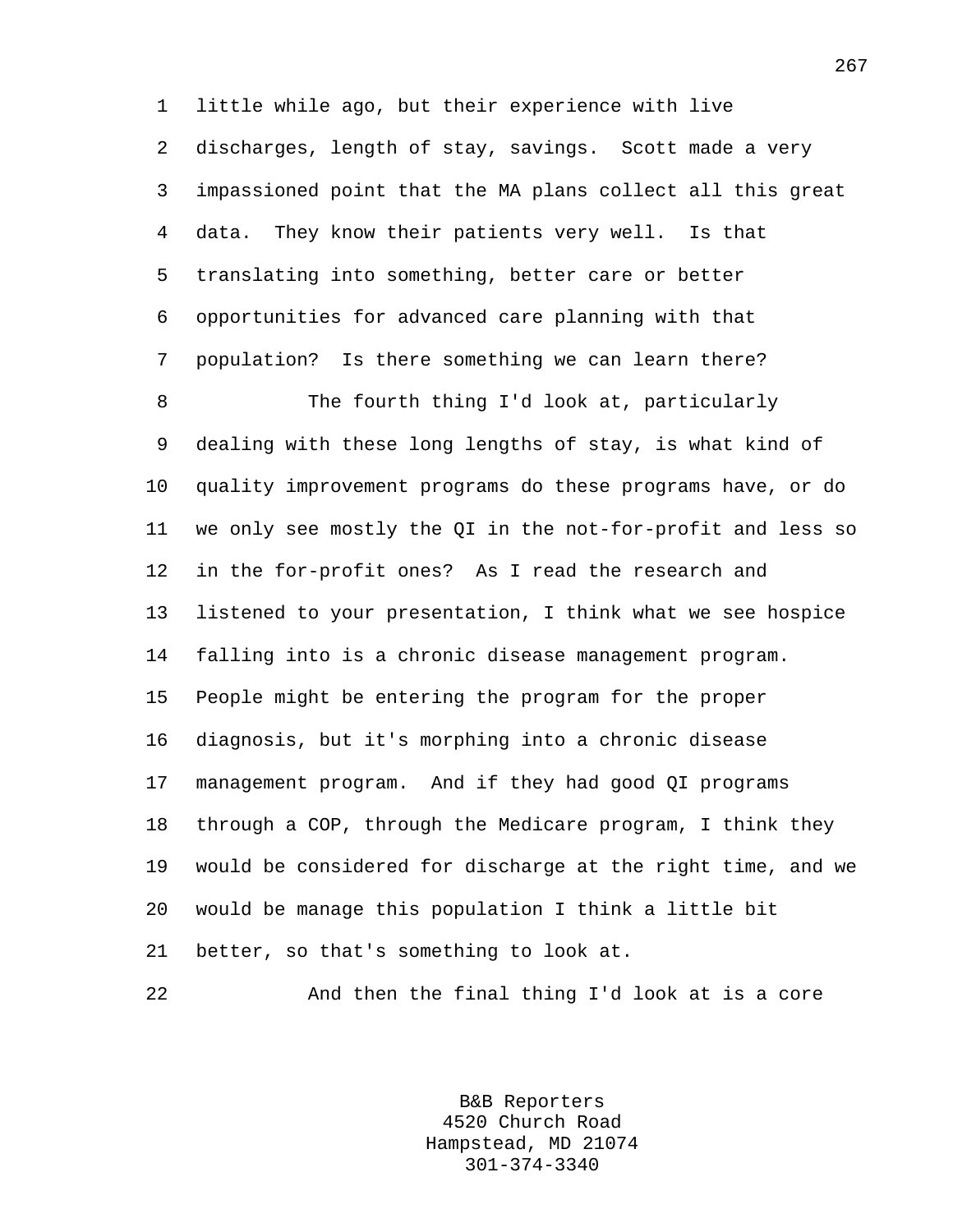1 measure set, have core measures for hospitals, for others 2 out there, but end of life, performance, quality metric 3 domains, different things like that. I think if we had a 4 set of core measures, the tide could lift all boats in this 5 area, and we could then improve some opportunities there. 6 So those would be the areas I would recommend for 7 additional research.

8 DR. CROSSON: Okay. Further comments? Jack. 9 DR. HOADLEY: So it seems like there's two 10 different tracks that we've been talking about. One is 11 sort of this whole notion of getting the right people to 12 hospice care at the right time, and a lot of that is about 13 patient education, provider education, informed decision-14 making, and that sort of thing. And that makes a lot of 15 sense, and that includes this notion of sort of maybe just 16 understanding better the right model outside the cancer 17 situation, and I've seen data in the past on the patterns. 18 Most people understand the patterns are just different, and 19 you can't really predict. So that's fine, as long as we 20 understand it and figure out sort of the right pattern. 21 But it seems like the other track is the issues 22 that are more specifically addressed in this research,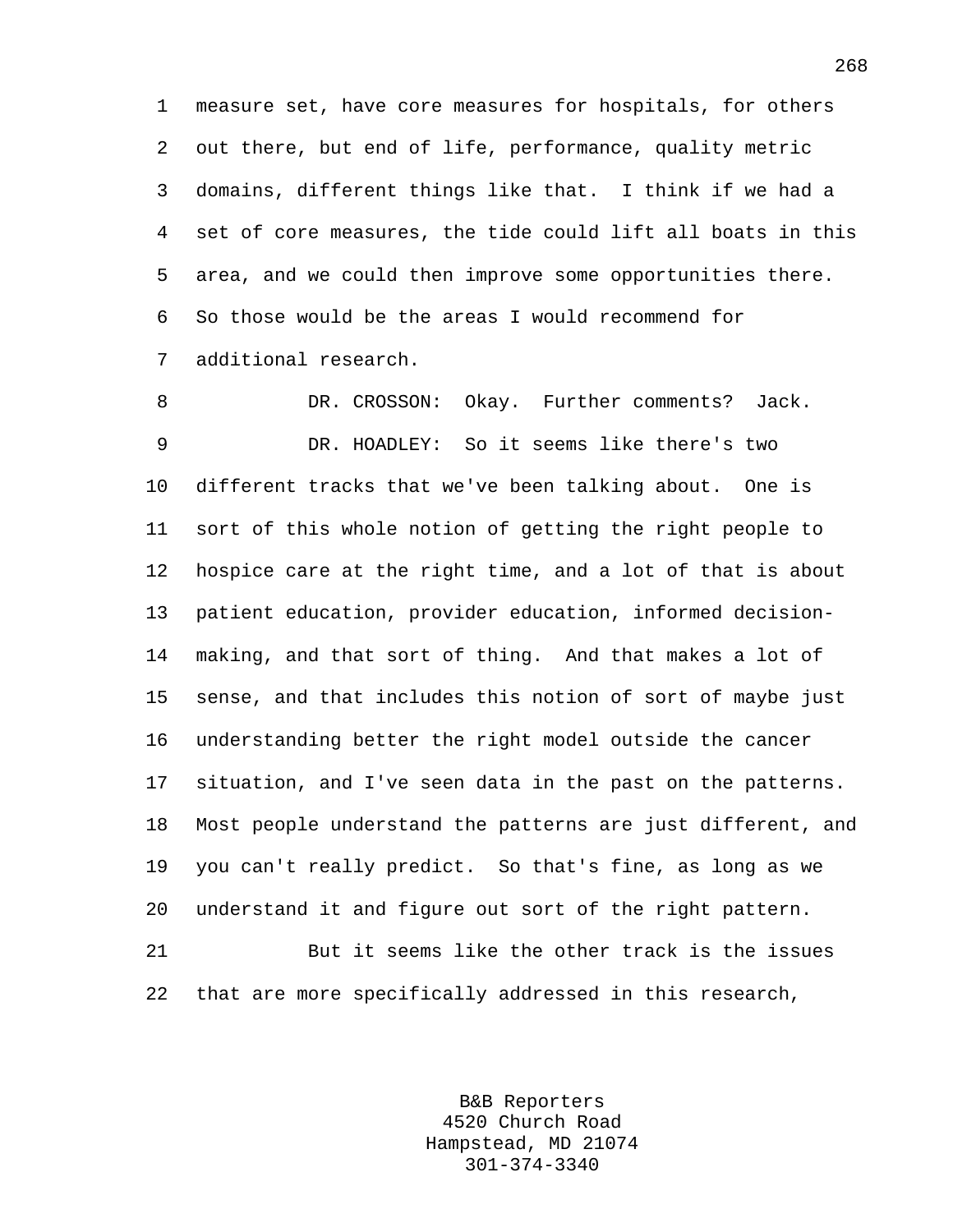1 which is what certainly appears to be some bad performance 2 from the hospice industry and parts of the hospice industry 3 and whether -- you mentioned targeting for integrity kinds 4 of issues, maybe looking at this question of whether there 5 is a better model of physician certification in terms of 6 whatever might be -- one might call conflict of interest or 7 just where are the -- is that -- the way it's being done 8 now, it feels like it doesn't really do the job that it was 9 intended to do, at least doesn't do it very well.

10 And then looking specifically at the for-profit 11 side, I don't know that we've ever looked specifically at 12 payment differentials and for-profit and not-for-profit, 13 but it just feels like that's such a big dimension of this 14 problem that we should potentially take that on more 15 directly. We kind of look at the differential impact and 16 we try not to do policies often that sort of target on 17 that, but it feels like that's just such a big part of an 18 issue here. I think we should probably think about what's 19 the right way to take that on and try to be more explicit 20 about that.

21 DR. CROSSON: Alice. 22 DR. COOMBS: So, recently, I had two patients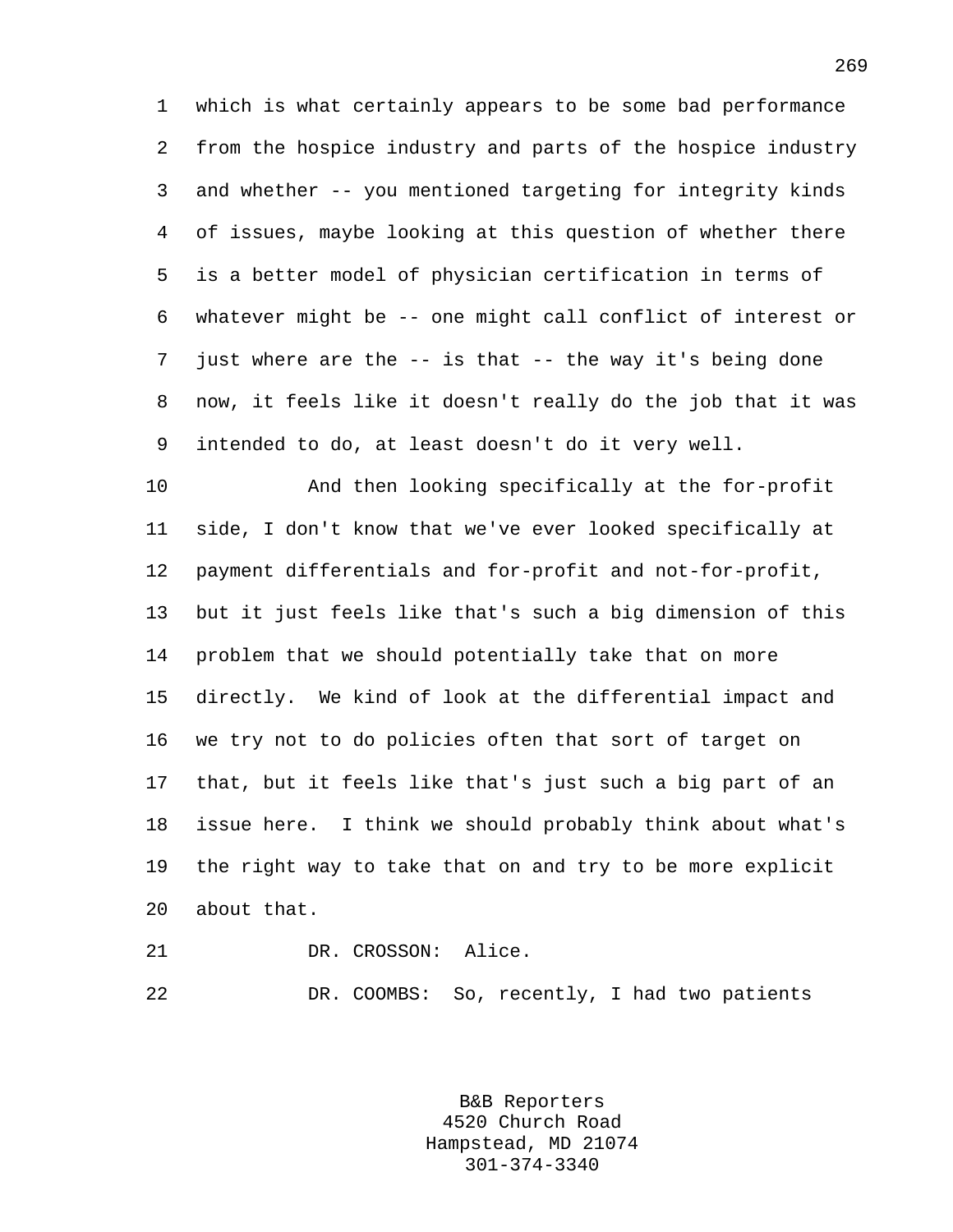1 with end-stage congestive heart failure who actually was 2 referred to hospice, but it's very interesting. I don't 3 think that you can say that if someone gets the hospice, 4 three days later and passes away, the family is very 5 content with the whole process that that was too late. And 6 certainly, looking at these patients, they were doing 7 pretty good, reasonably well in terms of their home 8 existence, and they came into the hospital for an acute 9 event.

10 But what I've noticed is recently the MOLST --we 11 have a MOLST form. It's the Medical Order for Life-12 Sustaining Treatment, and in states where you have -- it's 13 either MOLST or a POLST or whatever -- you actually may 14 change that second bar because when the patient comes in, 15 those expensive interventions may be altered because that's 16 what you're really talking about. You're way up here. 17 You're not talking about certification of any kind of 18 providers. You're way up here. You're saying discuss with 19 the patient prior for those interventions, and when that 20 episode happens, then you can actually make a different 21 decision in terms of going to hospice at that time. 22 So I think that there probably is some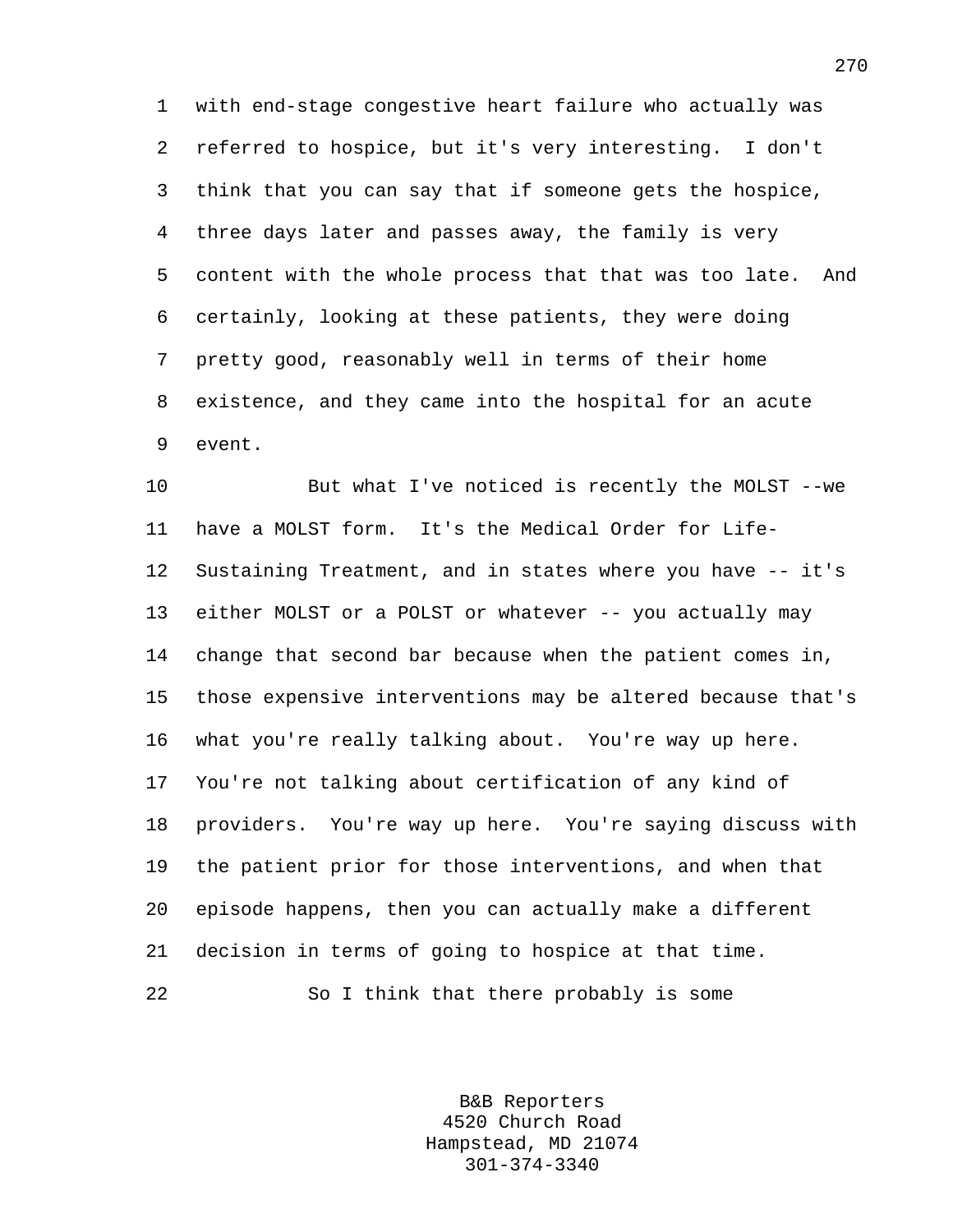1 correlation with -- and I don't think all states have it. 2 I was just looking to see. I think it's between 40 and 43 3 or so states that actually have state regulatory mandates 4 that when someone comes in with one of those forms, you 5 have to honor their wishes, and if you change it, you need 6 to go through the process of the full documentation.

7 So not just that, but primary care doctors will 8 feel compelled to speak with patients who -- especially the 9 ones with -- I mean, most of the time, they're talking with 10 the oncology patients, but the ones I see in the ICU with 11 end-stage CHF or end-stage COPD, they don't have the 12 conversation because they could think, they could talk, and 13 they can eat, so people think, "Okay, everything is okay."

14 But there's nothing more beautiful than being in 15 the presence of a family that really expects appreciation, 16 on matter what time they pass away, and you say to them, 17 when the good Lord says come fourth, you don't come fifth, 18 and they're very pleased with the fact that this was a good 19 death. And I think that's what we're talking about, so the 20 patients are comfortable and they're in the right 21 environment.

22 Whether or not for-profit and non-profit is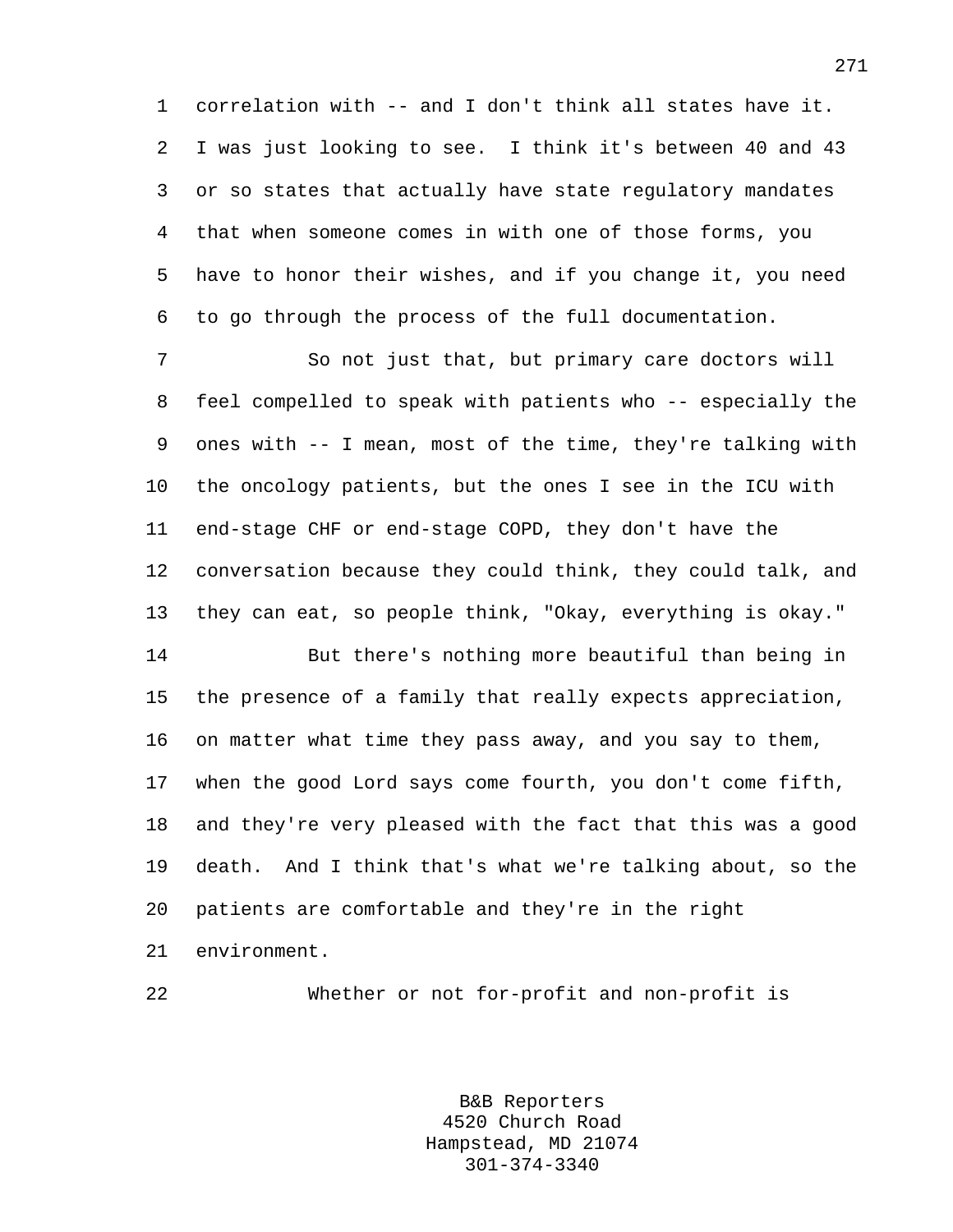1 different in terms of how they process that piece, it might 2 be interesting to look at the length of time. I think we 3 have some information on that, but I think that's probably 4 an issue that I have, and I think that with the congestive 5 heart failure, you might see more of it if you don't have 6 the discussion. And in several cases, the patients have 7 actually gone home with PleurX catheters because the end-8 stage failure is so bad that you can't even diurese the 9 fluid off, and every couple of days, they take the fluid, 10 and it just prolongs things where you actually have a nurse 11 going. And at some point, the family says, "Okay. I think 12 this is the time." And so I think that looking at time 13 alone can be a very complex thing, but I would look at 14 state regulatory underpinnings, how that happens, and does 15 that influence what happens with patients in the long run. 16 DR. CROSSON: Thank you. Comments? Craig. 17 DR. SAMITT: So I am struggling with this a 18 little bit. I recognize that there are problems here that 19 this analysis has pointed out, but I'm somewhat reluctant 20 to pursue the standard policy recommendations that we would 21 pursue because I'd be afraid we'd get them wrong because 22 there will be certain hospice stays prior to the end-of-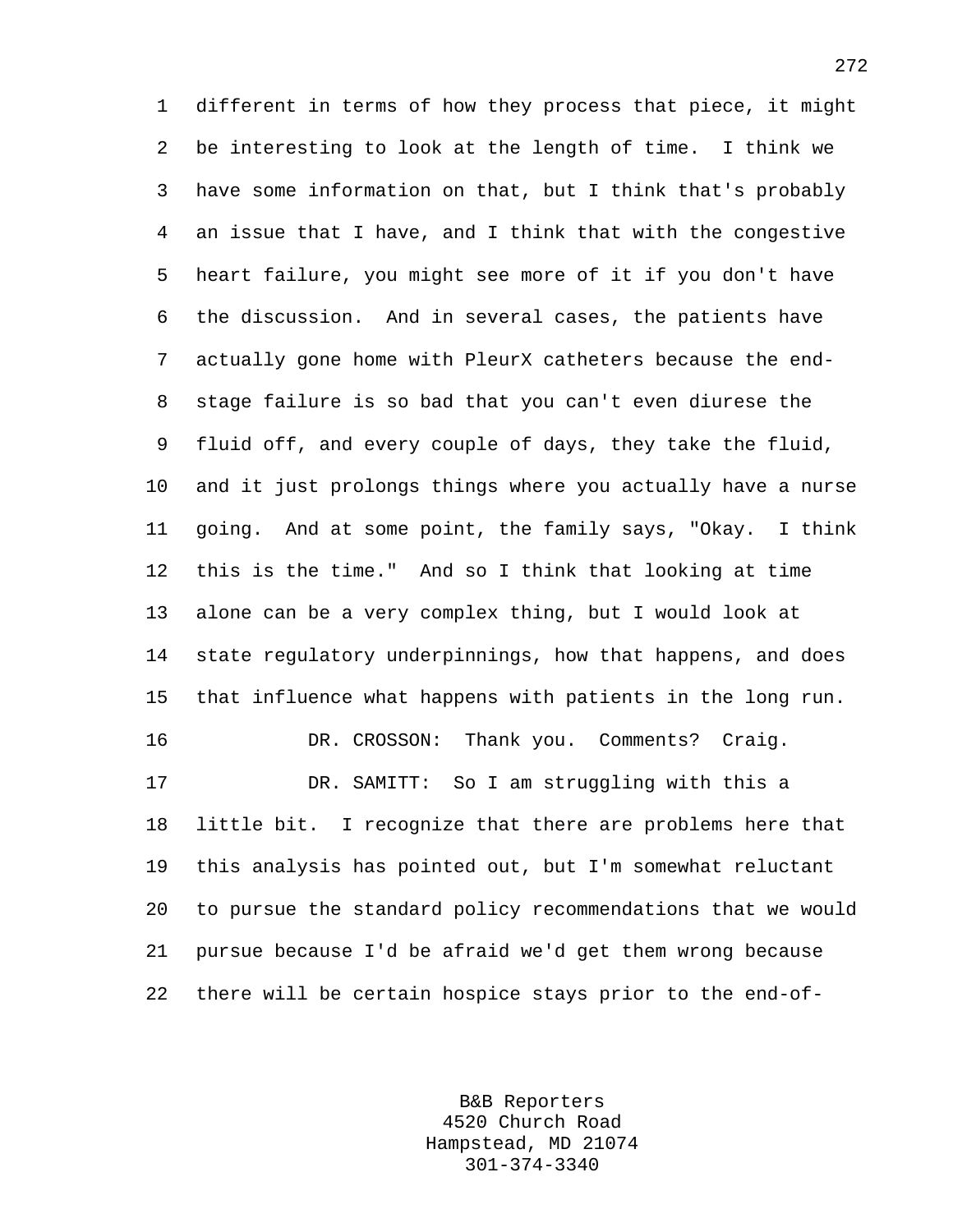1 life year that certainly may be appropriate.

| $\overline{2}$ | So I'm curious to see whether there are any ways           |
|----------------|------------------------------------------------------------|
| 3              | that we can address this issue through greater             |
| 4              | accountability by the referring clinicians who would want  |
| 5              | to be attentive to the clinical circumstances and          |
| 6              | maximizing the quality, maximizing the quality at the end  |
| 7              | of life, attentive to the efficiencies as well.            |
| 8              | So, in essence, I can't recall how the hospice,            |
| 9              | the costs of hospice are included kind of in the ACO       |
| 10             | dimension. I can't remember where we stand in terms of the |
| 11             | carving in of hospice into the MA benefit and creating     |
| 12             | greater alignment which was disconnected. So it feels to   |
| 13             | me that hospice remains somewhat fragmented, whether it's  |
| 14             | from MA or Part D or ACO, and creating that greater        |
| 15             | alignment and accountability at the referring provider     |
| 16             | level would help resolve some of the concerns that we're   |
| 17             | seeing here.                                               |
| 18             | Can somebody MA-wise remind me?<br>DR. CROSSON:<br>I.      |
| 19             | remember we talked about this the last time we did the MA. |
| 20             | Did we make a recommendation for hospice to be subsumed?   |
| 21             | DR. MILLER: We did, and it hasn't been taken up            |

22 as of yet. Correct?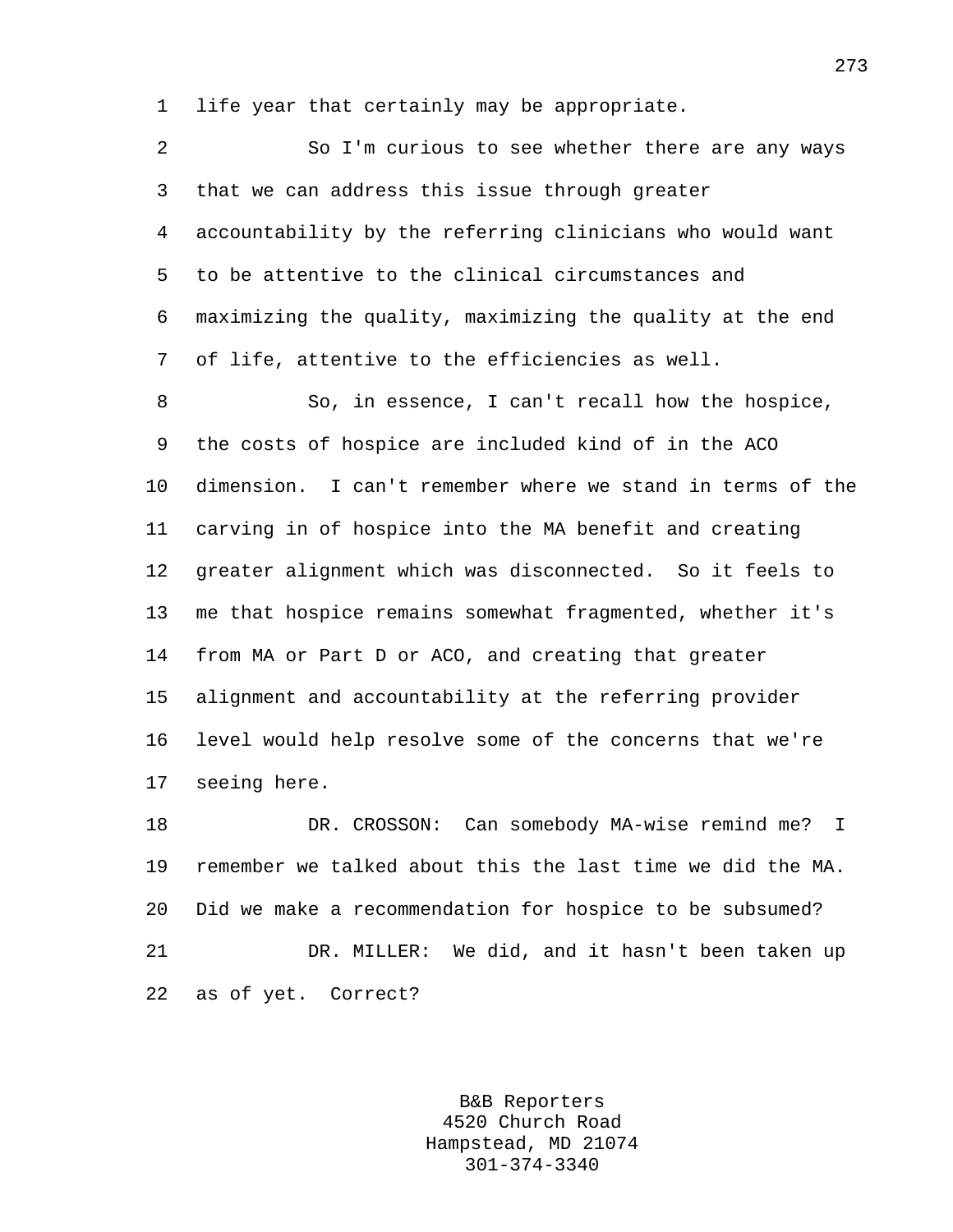1 MS. NEUMAN: And then just to answer your 2 question on ACOs, hospices' cost do count in the ACO mod. 3 DR. CROSSON: Okay. Bill, last.

4 MR. GRADISON: I just want to stress the 5 sensitivity of cultural, religious, and frankly, to some 6 extent, racial attitudes towards hospice. Certain groups 7 are more likely to agree to participate than others, and we 8 have to be sensitive to the choices that they make. That's 9 one point.

10 The second point is that the remarkable progress 11 being made through the development of new pharmaceuticals 12 may very well have an impact on the way people think about 13 this in the future. In other words, maybe it isn't a death 14 sentence if you have a particular kind of cancer. We were 15 talking about oncology drugs earlier. I am not talking 16 about the clinical side, but the cultural, the attitudinal 17 side of this in terms of where should grandma be and what 18 are her chances of being around for a couple more years. 19 So I think that both those factors, the developments, the 20 remarkable developments that are taking place with regard 21 to treatment through use of pharmaceuticals, and some 22 really pretty fundamental attitudes -- cultural, I refer to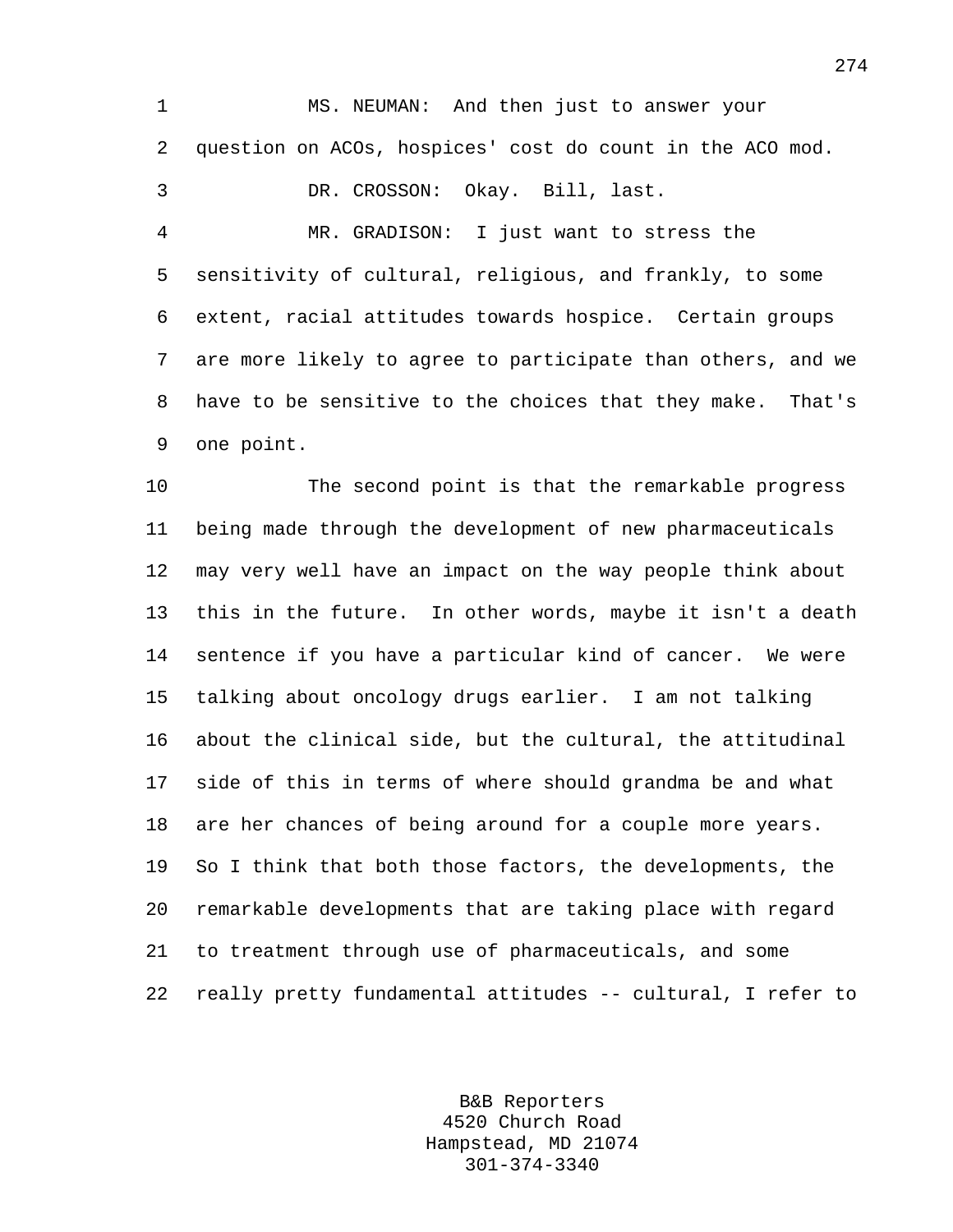1 them -- needs to be factored into our thinking about this. 2 DR. CROSSON: Okay. The real last comment. 3 Scott?

4 MR. ARMSTRONG: Just briefly wanted to add and 5 reinforce a couple of comments people made about how 6 hospice is one label for services that are provided in the 7 context of an overall system that our patients are cared 8 for within. I had some of my staff look into our own 9 experience with this, just to try to understand whether our 10 experience was similar to or really inconsistent with the 11 data that you are reporting, because it seemed very unlike 12 what our own experience was. And I would just assure you 13 that for patients in hospice in the last 50 days of their 14 life cost us tens of thousands of dollars less than 15 patients who are not formally entered into that program, 16 that when we look at the average length of stay, there's 17 less than 10 percent of our patients who are in hospice for 18 more than 200 days. And some of the other things that you 19 found that are really disturbing are just so different, and 20 I think it would be interesting for us to try to discover, 21 well, what is different.

22 There are systems where a hospice is working the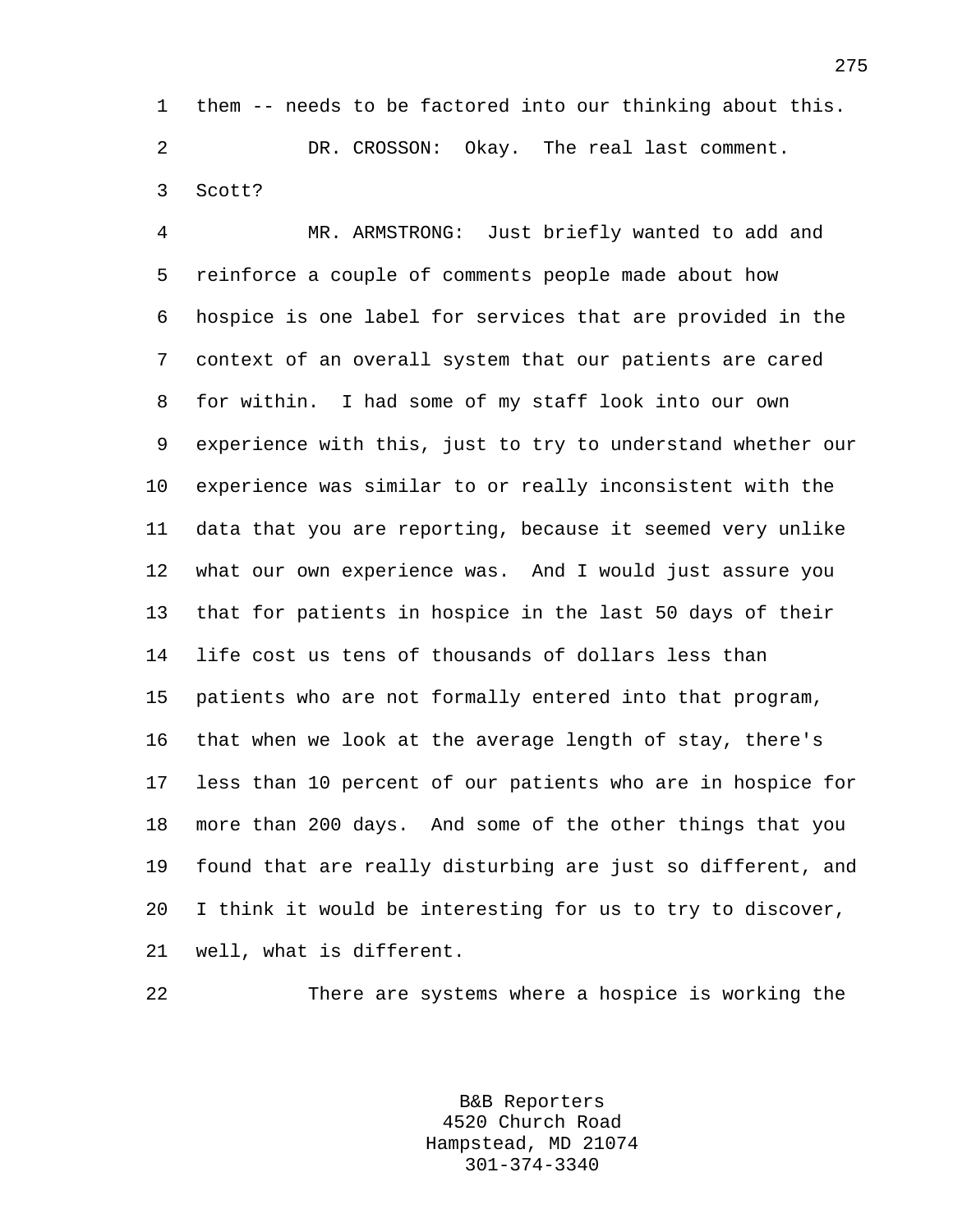1 way it was envisioned way back when it was first started. 2 How is that happening, and how might that also inform some 3 of the policy considerations that we have pursued? 4 DR. CROSSON: Absolutely. 5 Kim, thank you so much. 6 [Pause.] 7 DR. CROSSON: Okay. Our last presentation and 8 discussion today is on measuring low-value care. We have 9 talked around this issue. Now we're going to talk about 10 this issue. Ariel, you're up. 11 MR. WINTER: Thank you. Good afternoon. 12 I want to begin by thanking Aaron Schwartz and 13 Michael McWilliams of Harvard Medical School, who helped us 14 with our analysis. 15 There has been increased interest in recent years 16 in measuring and reducing the use of low-value services, 17 including interest from Commissioners. And here is the 18 outline for today's presentation. 19 I'll be offering a definition of low-value care. 20 I will then discuss the development of claims-based 21 measures of low-value care by a team of researchers. We 22 applied their measures to Medicare claims data from 2012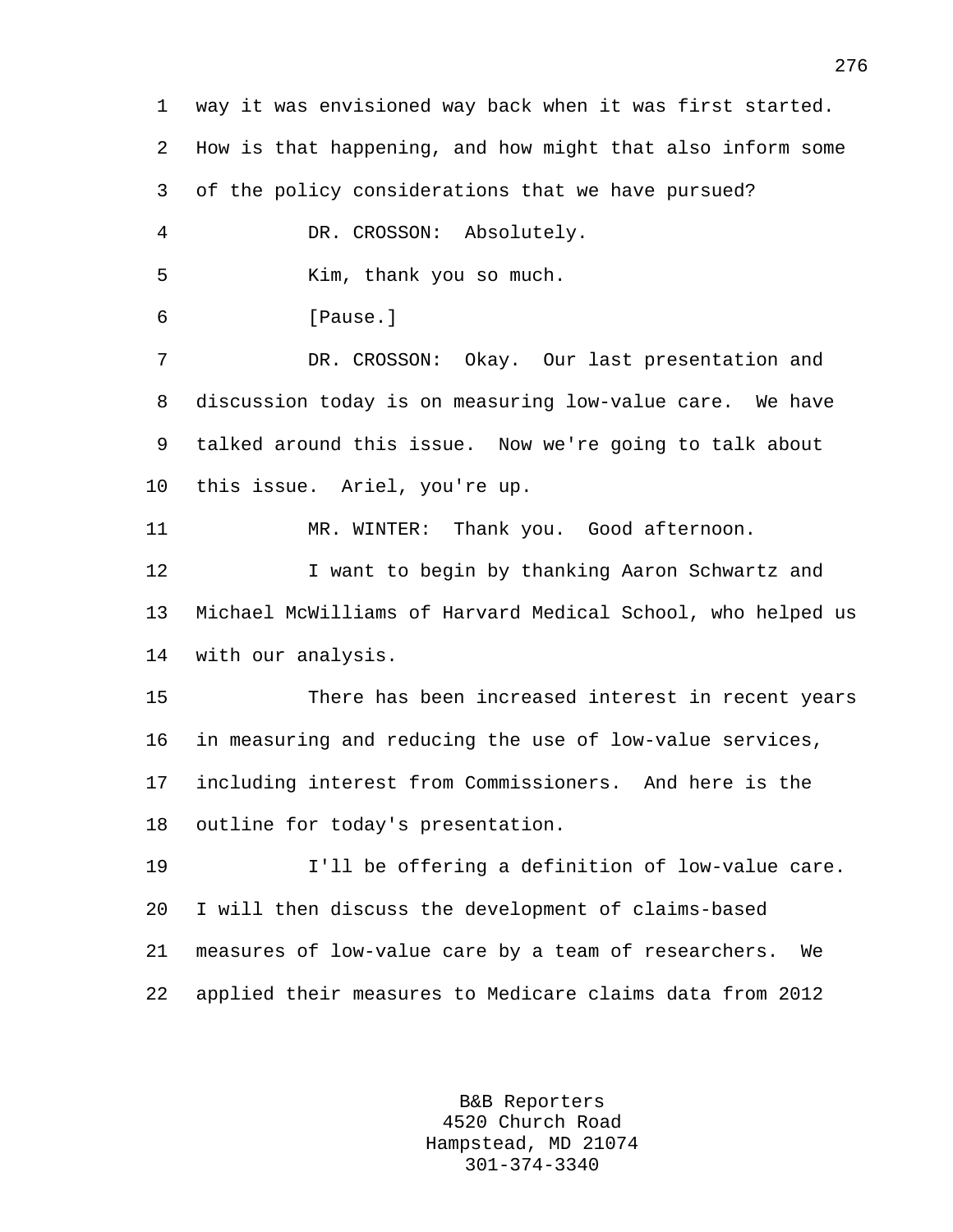1 and 2013, and I'll describe the results of our analysis, 2 and then conclude with some potential policy directions. 3 Researchers define low-value care as services 4 with little or no clinical benefit, or care in which the 5 risk of harm from a service outweighs its potential 6 benefit.

7 Low-value care is a concern for two reasons: 8 First, it has the potential to harm patients: 9 both directly, by exposing them to the risks of injury from 10 the service itself, for example, exposing patients to 11 radiation from imaging; and indirectly, when the initial 12 service leads to a cascade of additional tests and 13 procedures that contain risks but provide little or no 14 benefit; and it may also displace higher-value care. 15 And, second, it increases health care spending. 16 So I'll say a few words about our motivation for 17 exploring this issue. 18 First, there is a growing literature that 19 examines the use and growth of low-value care. In 20 addition, practitioners are making efforts to identify and 21 reduce low-value services through the Choosing Wisely 22 campaign, an initiative of the American Board of Internal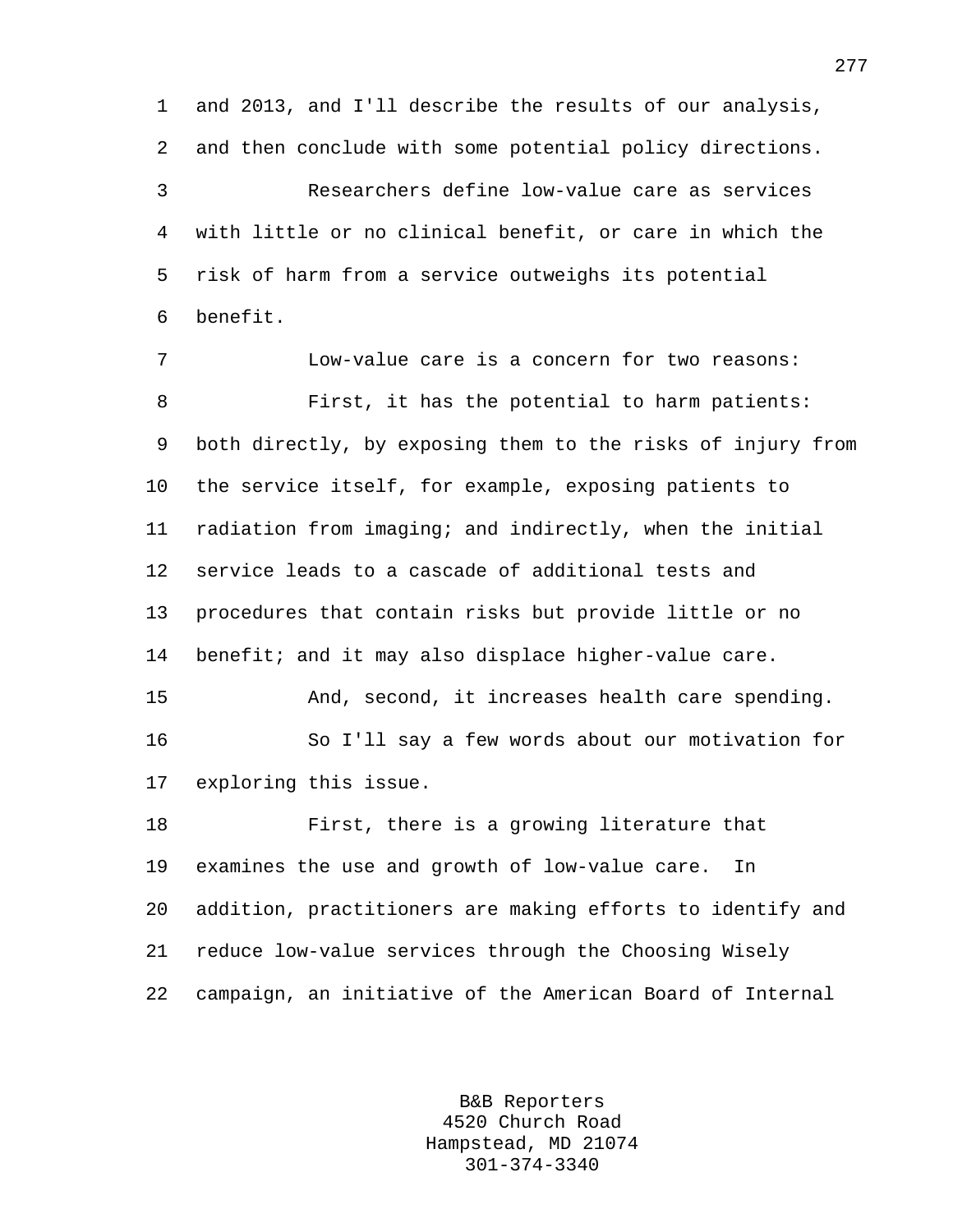1 Medicine Foundation.

2 Thus far, over 70 medical specialty societies 3 have identified more than 400 tests and procedures that are 4 often overused. As part of our recommendation in June 2012 5 on redesigning the Medicare benefit, the Commission 6 supported value-based insurance design, in which the 7 Secretary could alter cost sharing based on evidence of the 8 value of services.

9 Under this approach, cost sharing would encourage 10 beneficiaries to use high-value services and discourage the 11 use of low-value services. Therefore, CMS would need 12 information on how to define and measure low-value care.

13 In addition, some Commissioners, including Rita, 14 have said that when we measure quality, it's important to 15 look at overuse as well as underuse.

16 A group of researchers that included two 17 physicians developed 31 claims-based measures of low-value 18 care and published their findings in JAMA Internal Medicine 19 in 2014 and 2015.

20 Nineteen of their measures are based on Choosing 21 Wisely guidelines; other measures are based on the U.S. 22 Preventive Services Task Force recommendations, the medical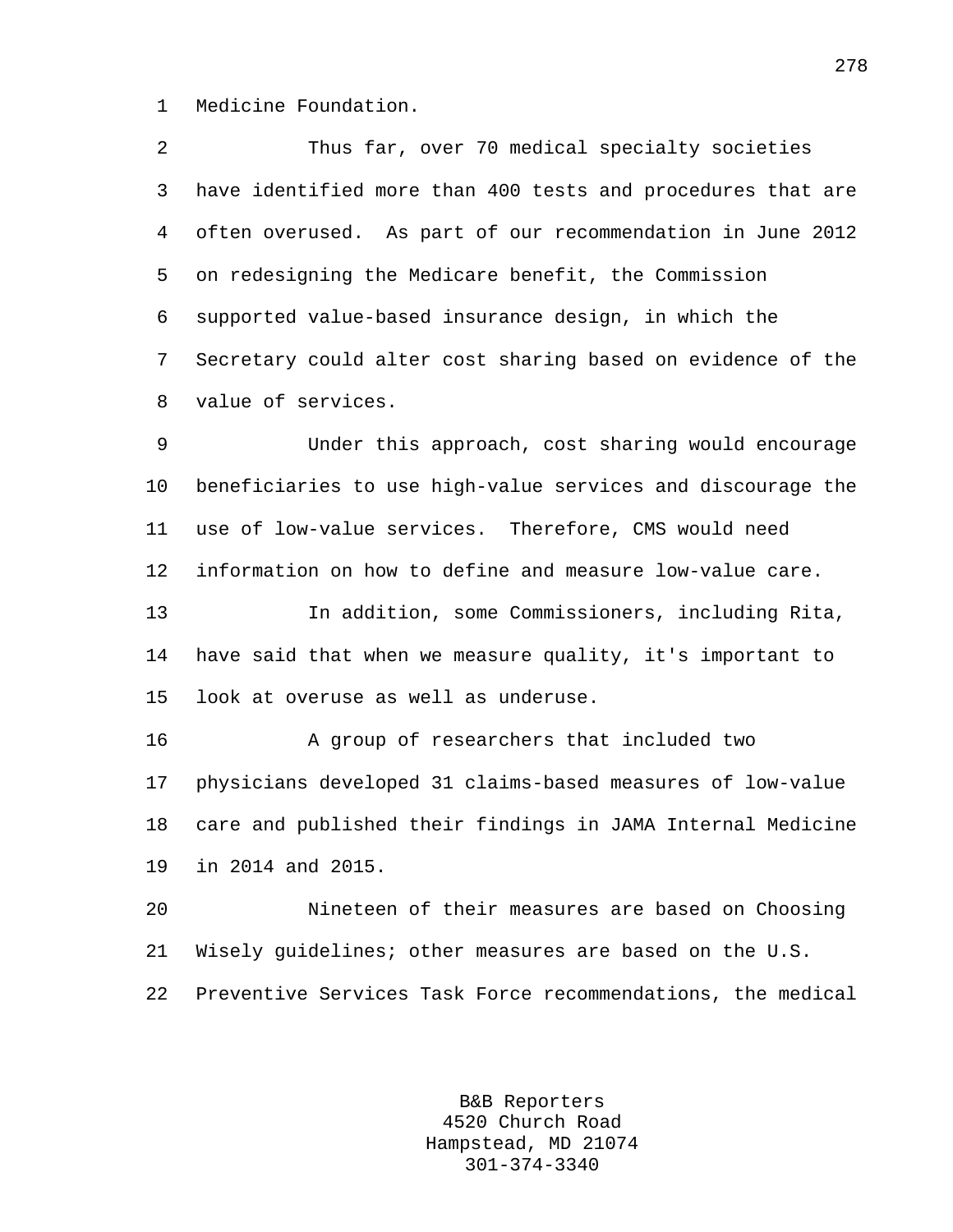1 literature, and other sources.

2 They developed two versions of each measure: a 3 broader one with higher sensitivity and a narrower one with 4 higher specificity.

5 Increasing the sensitivity of a measure captures 6 more potentially inappropriate use, but also is more likely 7 to misclassify some appropriate use as inappropriate.

8 Increasing a measure's specificity means that it 9 is less likely to misclassify appropriate use as 10 inappropriate, but is more likely to miss some instances of 11 inappropriate use.

12 To explain this concept, we'll look at a specific 13 measure, and the full list of measures is in your paper.

14 The first measure on the slide detects 15 inappropriate imaging for patients with nonspecific low 16 back pain. The broader version of this measure includes 17 all patients who received imaging for low back pain and, 18 therefore, captures more inappropriate use, but also some 19 appropriate use.

20 The narrower version of this measure excludes 21 patients with certain diagnoses, such as cancer and trauma, 22 and is limited to imaging provided within the first six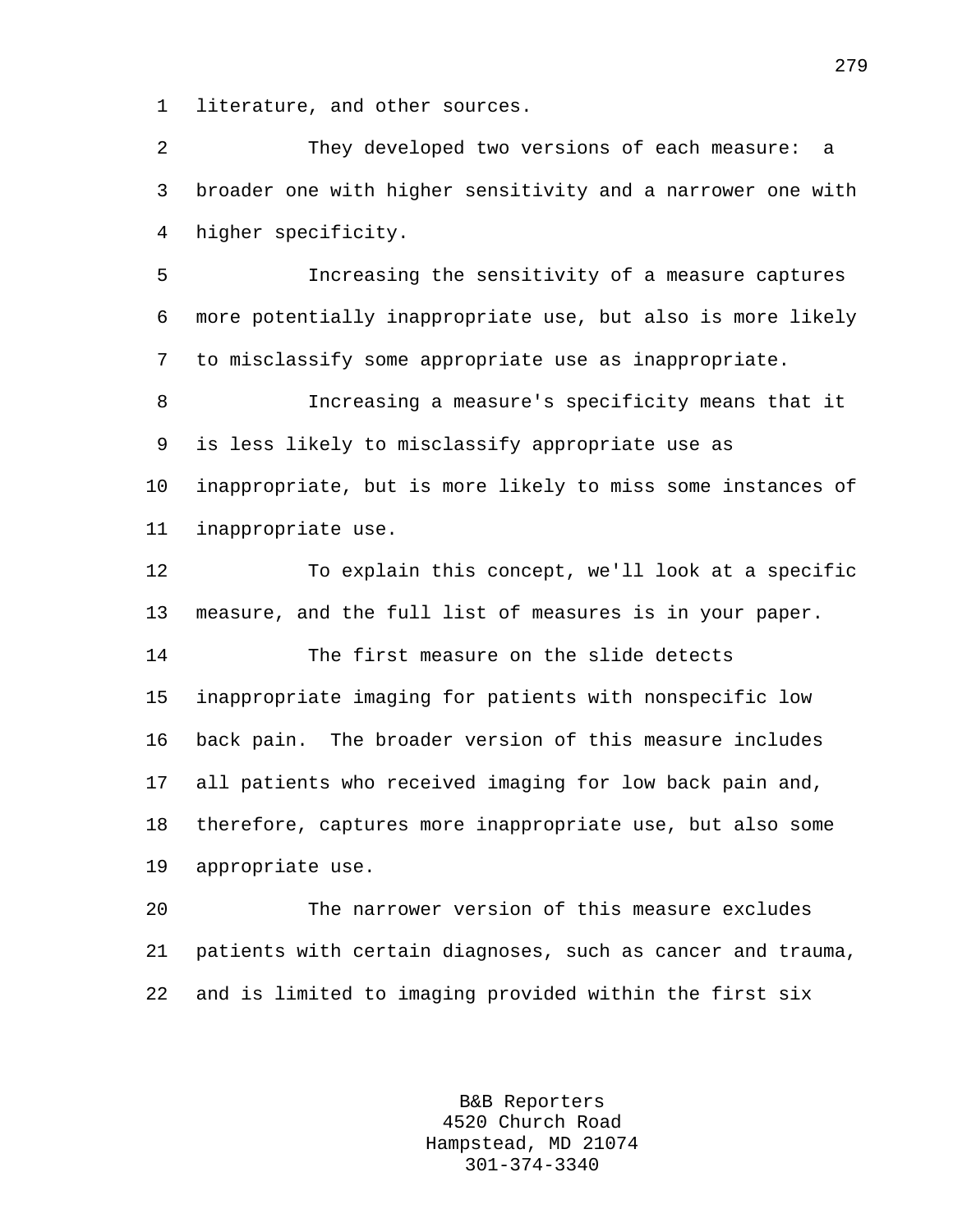1 weeks of the diagnosis of low back pain.

2 Although the narrower version identifies fewer 3 cases of inappropriate imaging, it is less likely to 4 misclassify appropriate use as inappropriate, and the same 5 principle applies to the other measures on this slide.

6 Last year, we contracted with the authors of the 7 JAMA Internal Medicine articles to obtain their measures 8 and the algorithms to calculate them. We applied their 9 initial set of 26 measures to 2012 data, and spending 10 estimates were based on standardized prices from 2009. 11 These prices adjust for regional differences in Medicare 12 payment rates.

13 We presented these results to you last April and 14 also published them in our 2015 data book and our 2016 15 March report. For the analysis we're presenting today, we 16 applied the 26 measures from the original work plus the 5 17 new measures to 2012 and 2013 data. We also updated the 18 standardized prices from the base year of 2009 to 2012. 19 So here are the aggregate results from our

20 analysis of all 31 measures for 2013; the results for 2012 21 were similar so we are not presenting them separately. 22 Based on the broader versions of the measures, 38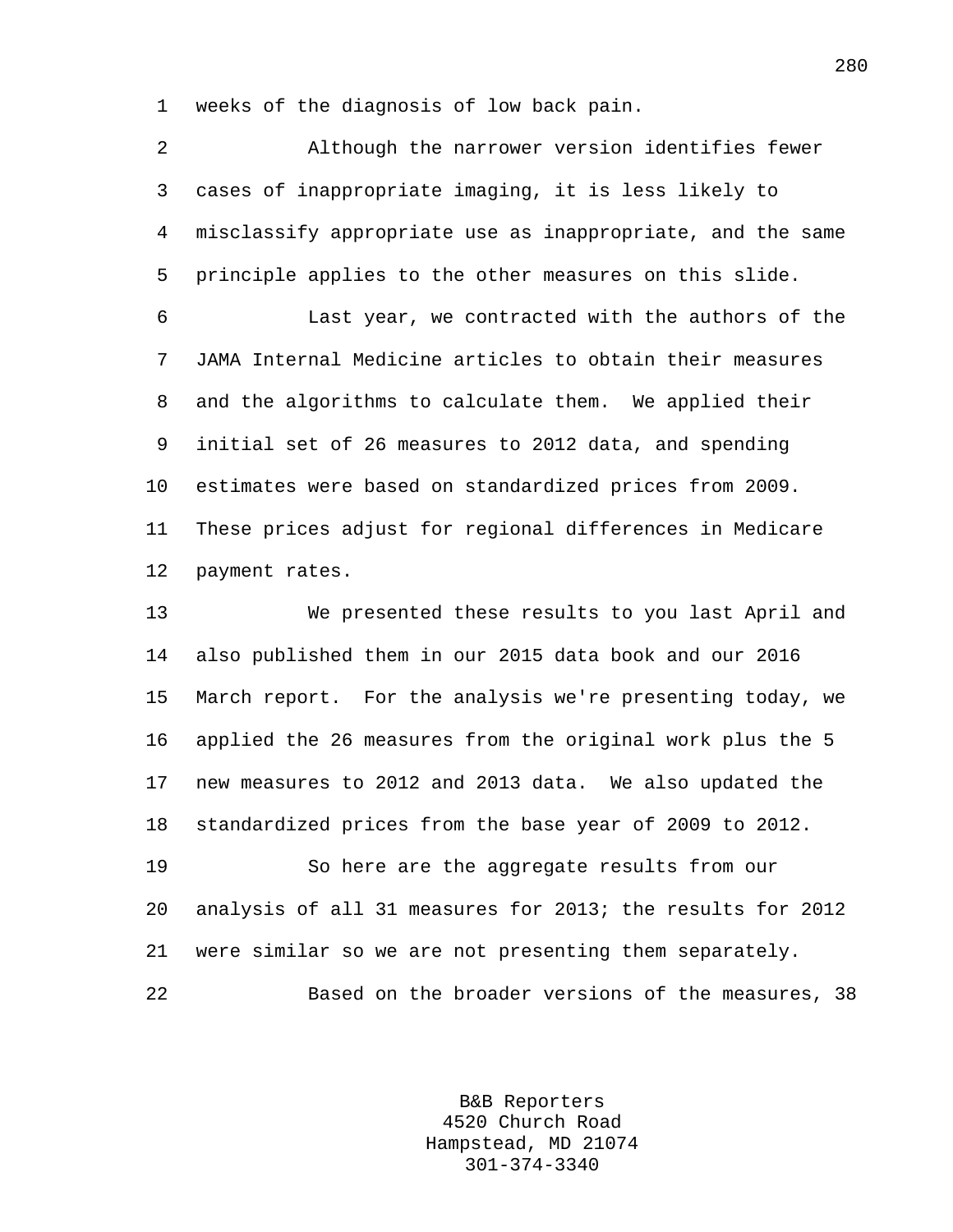1 percent of beneficiaries received at least one low-value 2 service. A single beneficiary can receive more than one 3 service, which explains why there were 74 low-value 4 services per 100 beneficiaries. Medicare spending for 5 these services was about \$7.1 billion.

6 Based on the narrower versions of each measure, 7 23 percent of beneficiaries received at least one low-value 8 service, and there were 35 low-value services per 100 9 beneficiaries. And total Medicare spending for these 10 services was about \$2.6 billion.

11 We grouped the measures into six larger clinical 12 categories, using categories created by the authors of the 13 JAMA Internal Medicine articles. This table shows which 14 categories accounted for most of the volume and spending, 15 and it is divided by the broad and narrow versions of each 16 measure.

17 Under the broader version (in the first column), 18 imaging and cancer screening accounted for most of the 19 volume of low-value care, but cardiovascular tests and 20 procedures and other surgical procedures made up most of 21 the spending.

22 Under the narrower version of the measures (in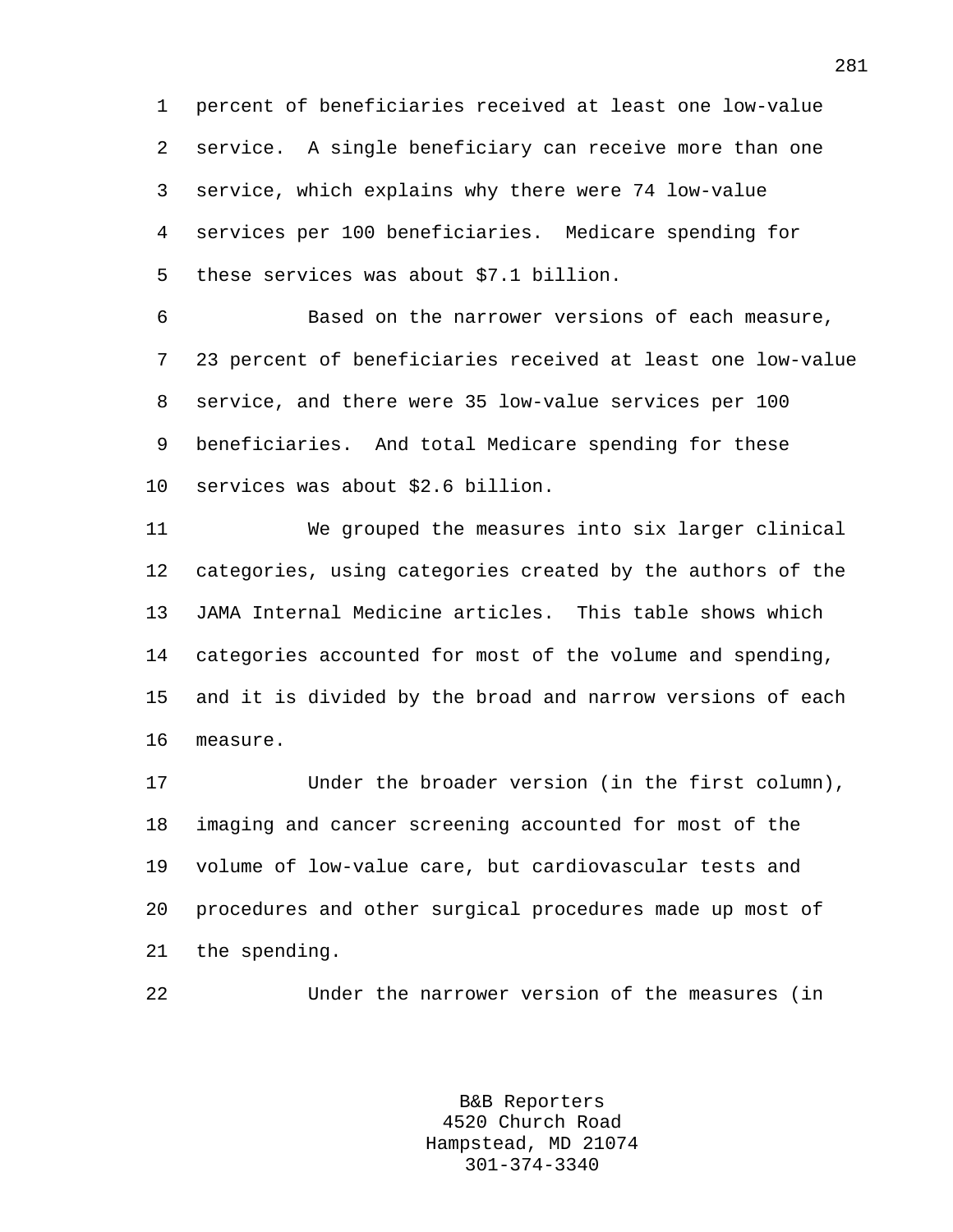1 the second column), imaging and diagnostic and preventive 2 testing accounted for most of the volume, but other 3 surgical procedures and imaging comprised the majority of 4 the spending.

5 This indicates that if you wanted to reduce 6 spending on low-value care, you probably want to focus on 7 cardiovascular tests and procedures, other surgical 8 procedures, and imaging services.

9 Here are results for some of the individual 10 measures, and results for all the measures are in your 11 paper.

12 The first row on the slide shows back imaging for 13 patients with nonspecific low back pain. Based on the 14 broader version of measure, the number of cases per 100 15 patients in 2013 was 11.9 and spending was \$236 million. 16 Based on the narrower version, the number of cases per 100 17 patients was 3.4 and spending was \$68 million.

18 The second measure is PSA screening for men age 19 75 and older. The number of cases per 100 patients ranged 20 from 9.2 under the broader version to 5.2 under the 21 narrower version.

22 The third measure on the slide is colon cancer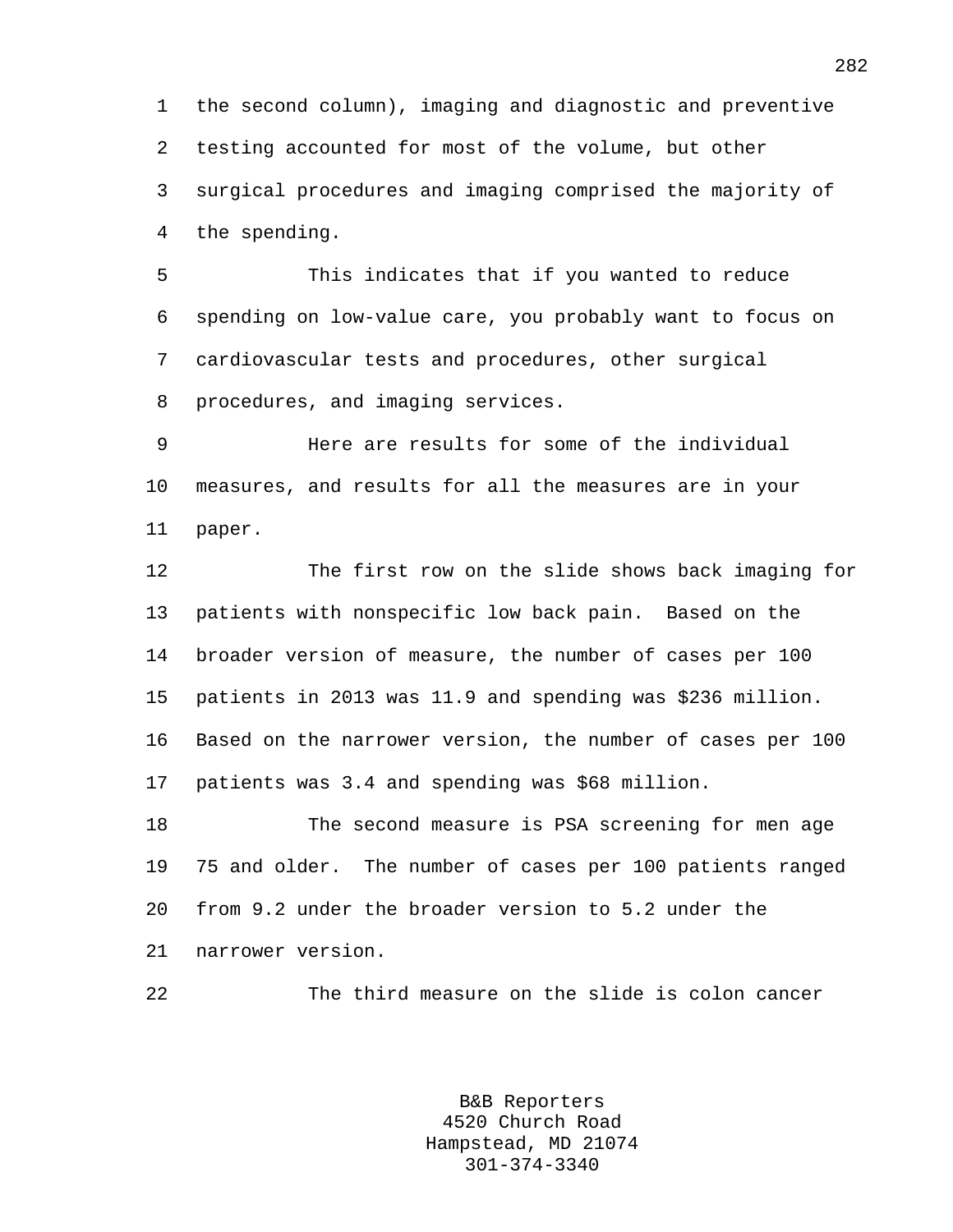1 screening for older adults; the number of cases per 100 2 ranged from 8.4 to 0.4.

3 These results show that the volume of low-value 4 care that we detected can vary substantially based on the 5 measures' clinical specificity.

6 In addition, the measures on this slide account 7 for a relatively high share of low-value care; there are 8 other measures -- not shown here -- that account for very 9 small shares.

10 Our results probably understate the volume and 11 spending on low-value care, and thus they represent a 12 conservative estimate of the actual amount of low-value 13 services, and this is for the following reasons:

14 First, there are a limited number of measures of 15 low-value care that can be calculated with claims data. 16 This analysis used 31 measures, while the Choosing Wisely 17 campaign has identified over 400 tests and procedures that 18 are often overused.

19 It can be challenging to identify low-value care 20 with claims data because claims may not have enough 21 clinical detail to distinguish appropriate use from 22 inappropriate use.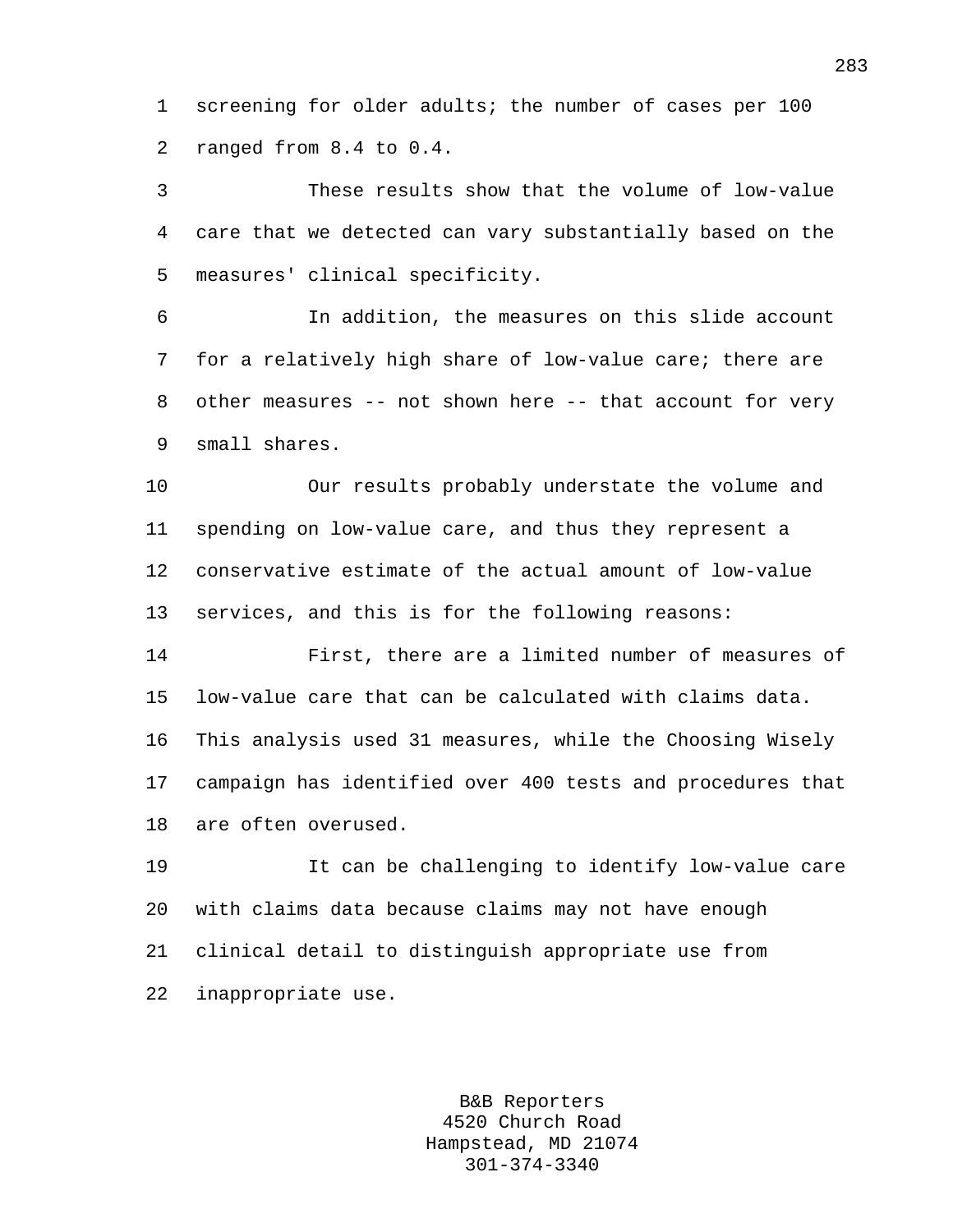1 In addition, our spending estimates probably 2 understate actual spending on low-value care because they 3 don't include downstream services that may result from the 4 initial low-value service.

5 For example, a PSA test with an abnormal result 6 can start a chain of events that leads to prostate biopsies 7 and prostate cancer treatments.

8 A recent study estimated Medicare spending on PSA 9 tests and downstream diagnostic services related to the 10 test. For men age 75 or older, average annual spending for 11 the PSA tests and follow-up diagnostic services was \$145 12 million.

13 PSA tests accounted for only 28 percent of the 14 \$145 million. Half of the cost was related to biopsies, 15 and about one-fifth was related to pathology.

16 This research raises the question of whether 17 changes in payment policy and delivery systems can 18 influence the use of low-value care.

19 In one of the articles we referenced earlier, 20 Schwartz and colleagues compared changes in the use of low-21 value care between beneficiaries in Pioneer ACOs and a 22 control group of other beneficiaries.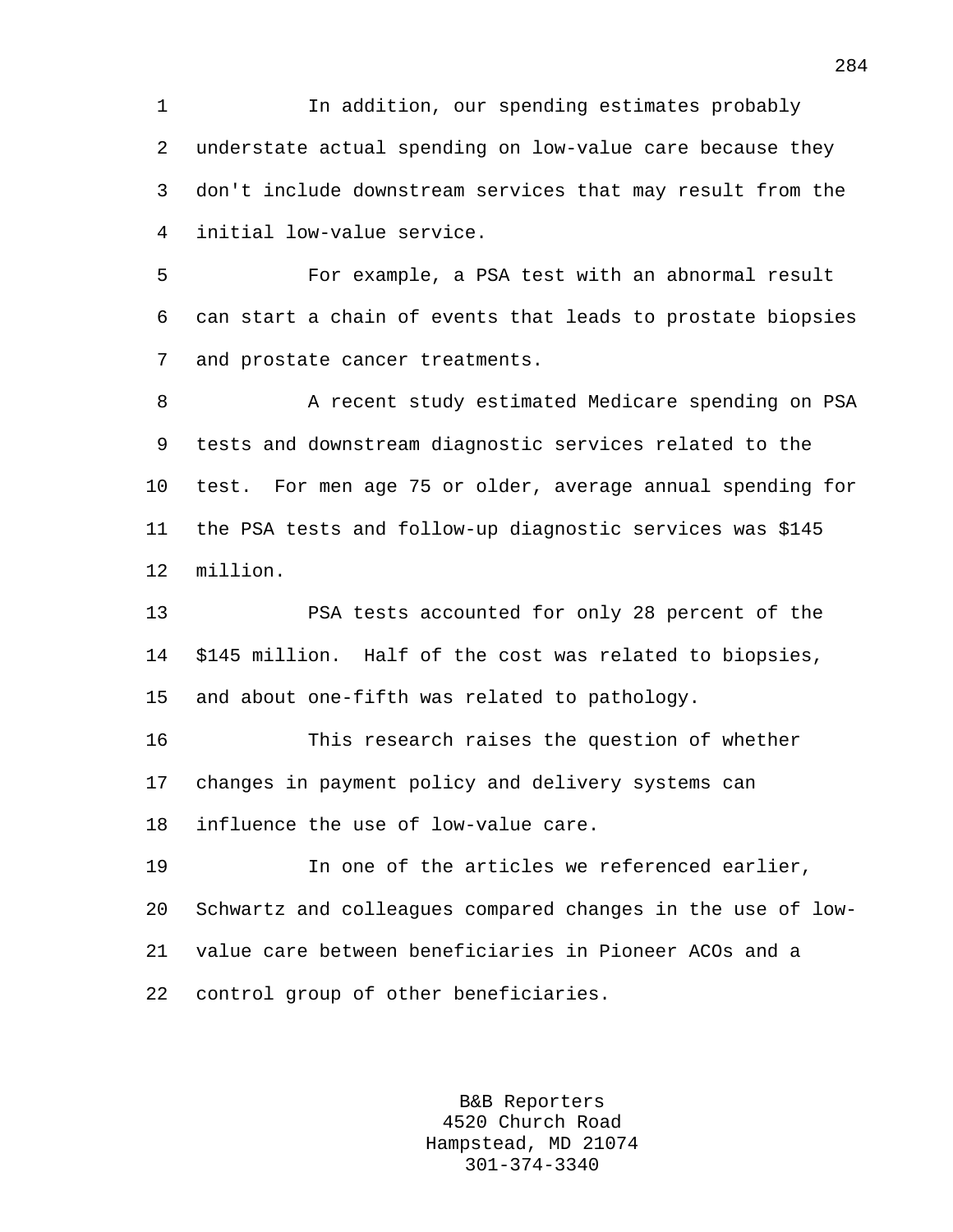1 The study used the same 31 measures that were in 2 our analysis, and it excluded Medicare Shared Savings 3 Program ACOs.

4 The authors found that Pioneer ACOs had a greater 5 reduction in volume and spending for low-value care 6 relative to the control group. These results suggest that 7 changing financial incentives at the organizational level 8 can discourage overuse.

9 I would like to conclude by laying out some 10 potential policy directions for addressing low-value care.

11 First, you could think about payment and delivery 12 system reform, such as ACOs.

13 Second, quality measurement could incorporate 14 measures of low-value care, although it would be difficult 15 to apply these indicators to groups with a small number of 16 beneficiaries.

17 A third issue to consider is CMS' coverage 18 policy.

19 And, finally, you could think about encouraging 20 greater beneficiary engagement through changes in cost 21 sharing or use of shared decisionmaking.

22 In shared decisionmaking, providers communicate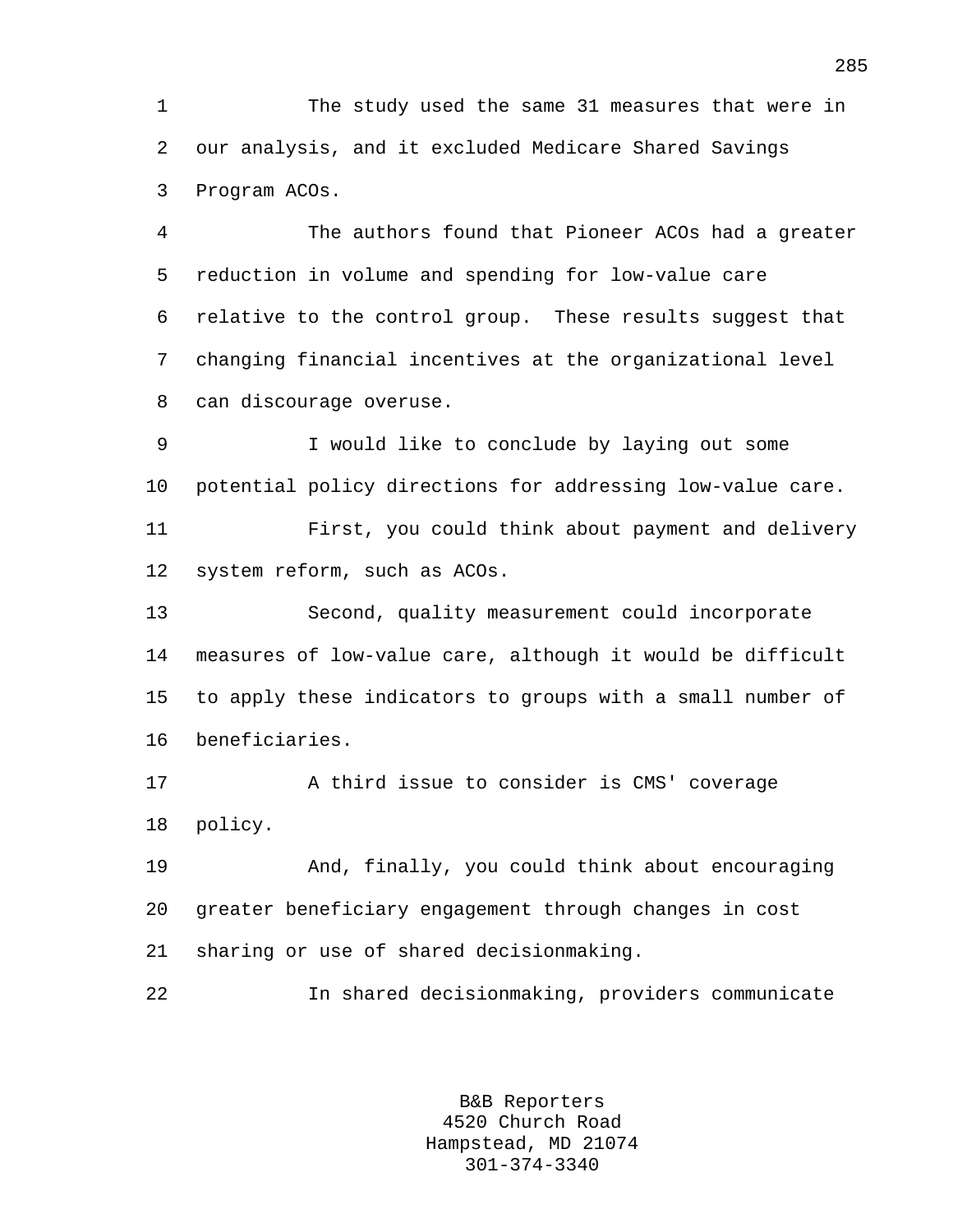1 with patients about the outcomes and uncertainties of tests 2 and treatment options, and patients discuss with providers 3 their values and the importance they place on risks and 4 benefits.

5 This concludes my presentation. I'd be happy to 6 take any questions.

7 DR. CROSSON: Thank you, Ariel. Very clear. 8 Let's start with clarifying questions.

9 Clarifying questions for Ariel?

10 MR. GRADISON: On Slide 12, it's kind of a 11 subjective question, but these percentages, while important 12 and in the proper direction, are relatively small. Do you 13 think that the definitions that are used in measuring this 14 are specific, that these numbers are meaningful? And, of 15 course, a follow-up question is: Can you get data from 16 larger managed care plans that might shed additional light 17 on this?

18 MR. WINTER: So one thing to keep in mind in 19 terms of the numbers is that the analysis was comparing 20 three years of data before the Pioneer ACO contract went 21 into effect with only one year of post data, after it went 22 into effect. And so the authors suggest that the changes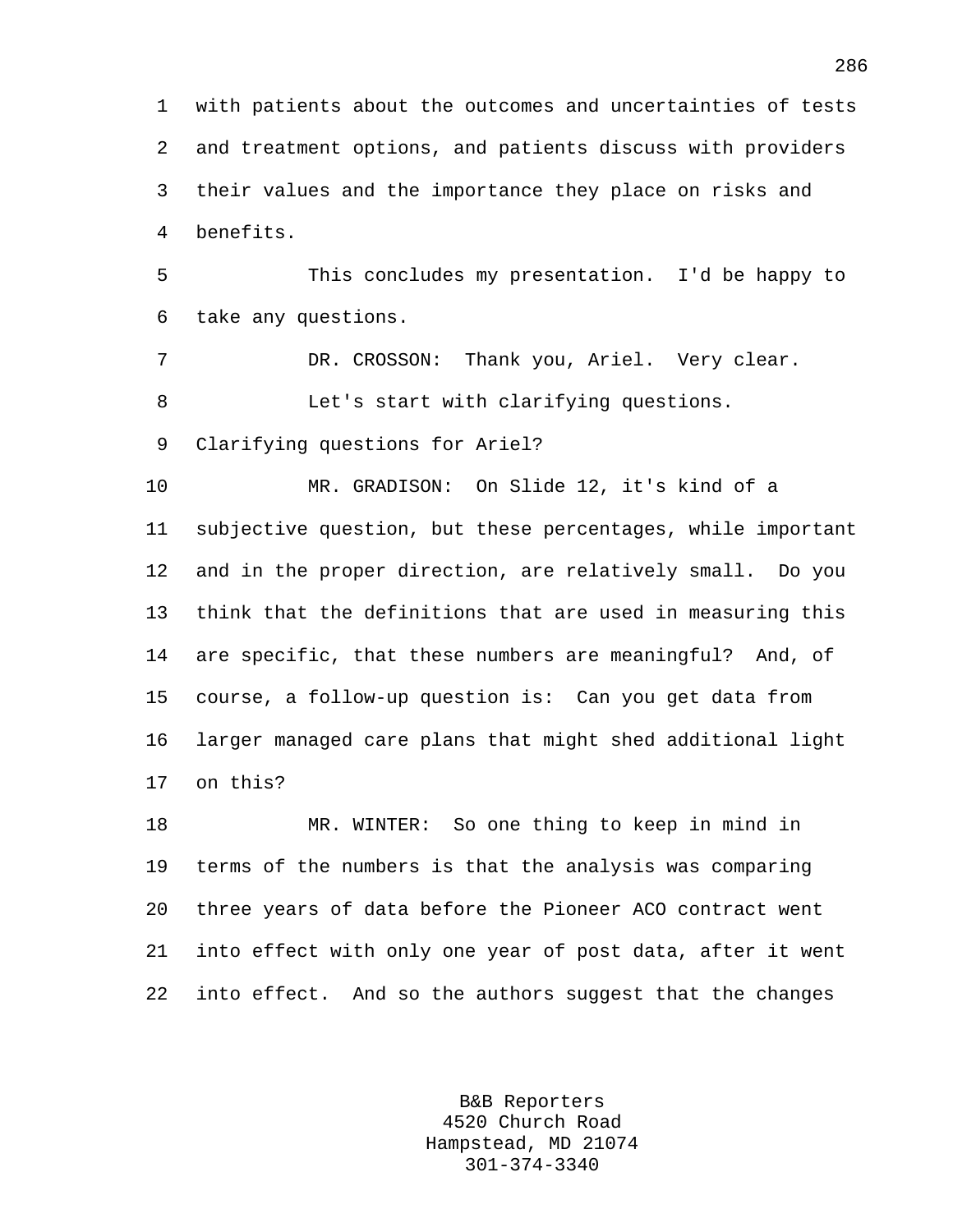1 could be greater over time as the Pioneer ACO becomes more 2 -- implements, you know, its changes to how care is 3 delivered.

4 On the second question, you're asking about the 5 specificity of the measures and how that might affect the 6 changes we're seeing. That can certainly play a role, and 7 if you had a bigger set of measures or if your measures 8 were more broadly defined, you might see bigger changes. 9 But it's hard to predict how that might go.

10 Then the third question was about looking at 11 managed care organizations, and I'm going to infer that 12 you're maybe about asking using encounter data for Medicare 13 Advantage plans, and that's something that we can think 14 about doing. We certainly would want to talk to the 15 measure developers and explore the encounter data, 16 particularly how complete the data is. That's something we 17 can think about for the future.

18 MR. GRADISON: Thanks. The reason I raise that 19 obviously is that issue here, in part at least, is trying 20 to influence the decisions that are made by practitioners, 21 and there may be a little bit more leverage in the 22 organized plans.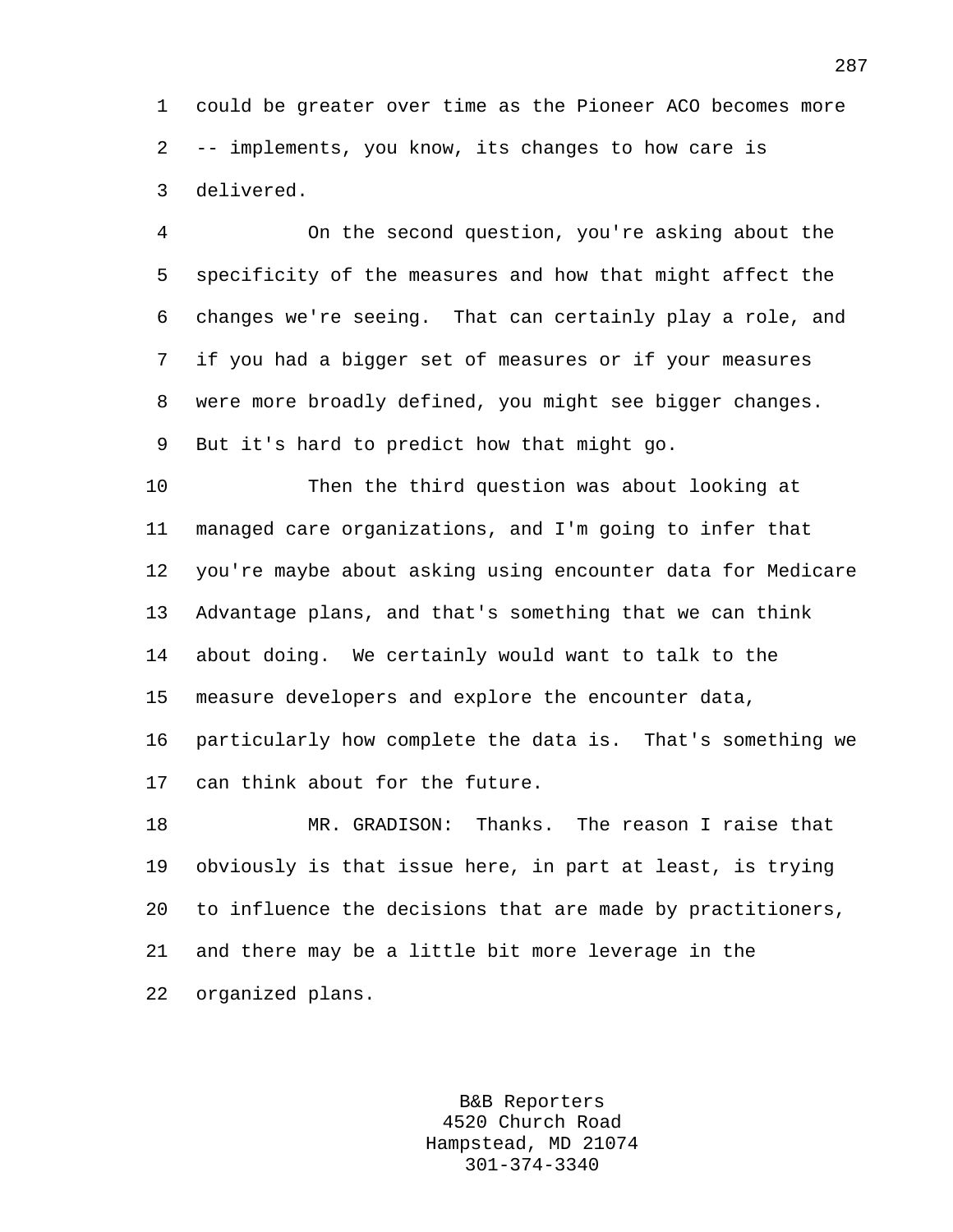1 DR. CROSSON: Bill, I'll just make one point, 2 probably the same one that Scott's about to make. I can 3 tell you from my own experience in my former life, with my 4 former organization, I had data like this, and the 5 differences were vastly greater than what we see here. 6 MR. GRADISON: Thank you. 7 MR. ARMSTRONG: Actually, I had a clarifying 8 question. 9 [Laughter.] 10 DR. CROSSON: [off microphone] violation. 11 MR. ARMSTRONG: I think it's a great piece, and 12 the analysis that has been done around this I think is 13 really interesting and very important. You talk about the 14 estimated cost, and I presume you're really looking at the 15 cost of the services that were low value, given the 16 definitions. But is there any estimate that's been done of 17 like the broader harm or the subsequent procedures or 18 subsequent costs, which could be quite a bit more than 19 that? I just don't know if we have any feel for that at 20 all. 21 MR. WINTER: This earlier question, that's 22 something we talked about last year as well when we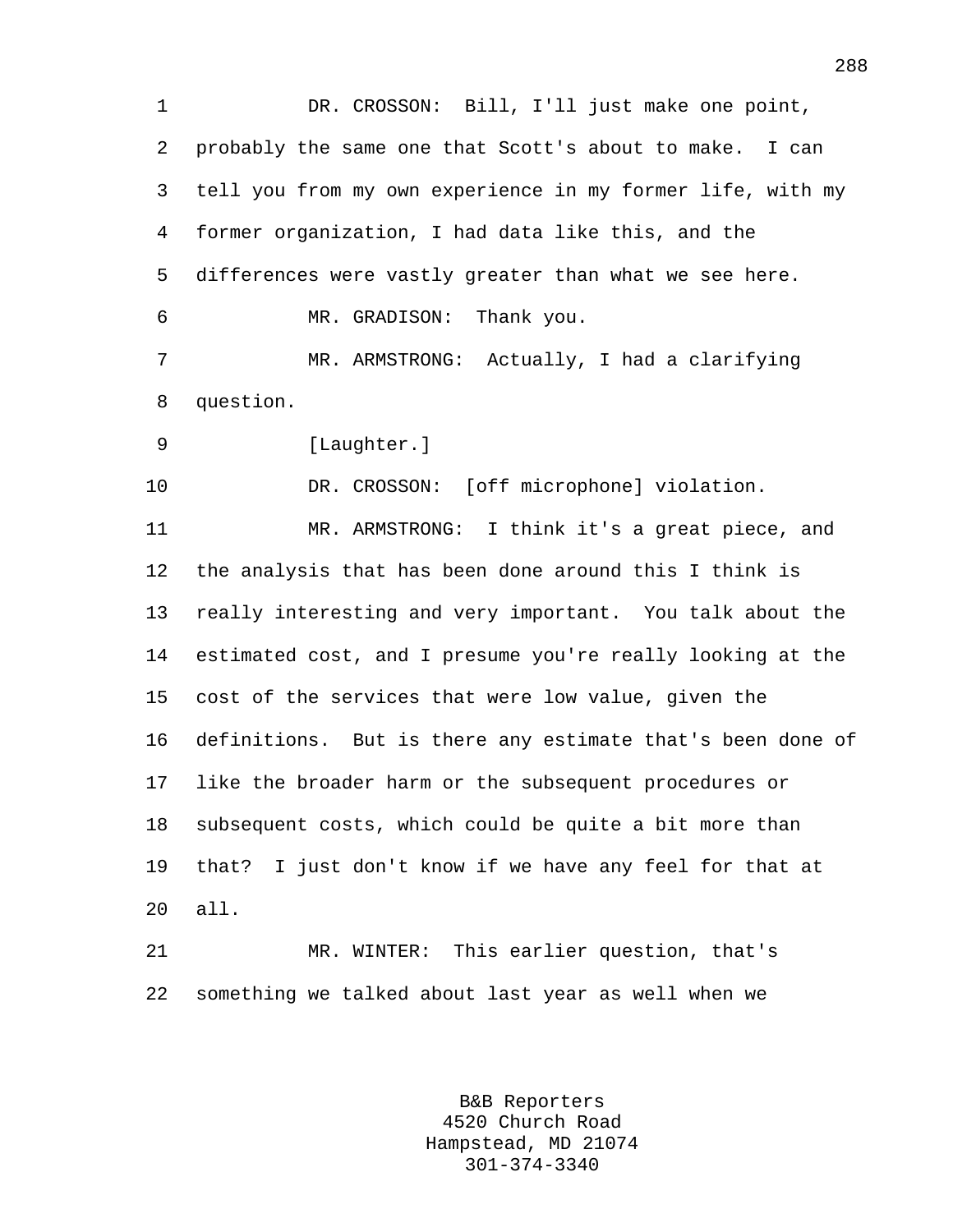1 presented the data from 2012. I don't have -- the short 2 answer is no, I'm not aware of an estimate of the broader 3 downstream effects, but -- and it's difficult to link 4 downstream services using claims data to an initial 5 service. And it's something that I've talked about with 6 the contractors from Harvard Medical School, and they 7 agreed it's very difficult to do, but -- which is why I 8 looked at the literature in particular with regards to PSA 9 tests and brought to you the study which looked at the 10 costs of both the PSA tests and the downstream diagnostic 11 services, which was a larger number than we were finding 12 for this side group of men over age 75.

13 Then there's another study which we cite in the 14 report, but I didn't mention in the presentation, which 15 found that -- which looked at the total lifetime costs of 16 prostate cancer screening and treatment and found that the 17 diagnostic part of that cost is only about between 2 and 8 18 percent -- I'm sorry between 4 and 8 percent of the total 19 lifetime costs. So the treatment costs are a much bigger 20 part of the total costs.

```
21 DR. CROSSON: Other clarifying questions? 
22 DR. HOADLEY: You measure these various things.
```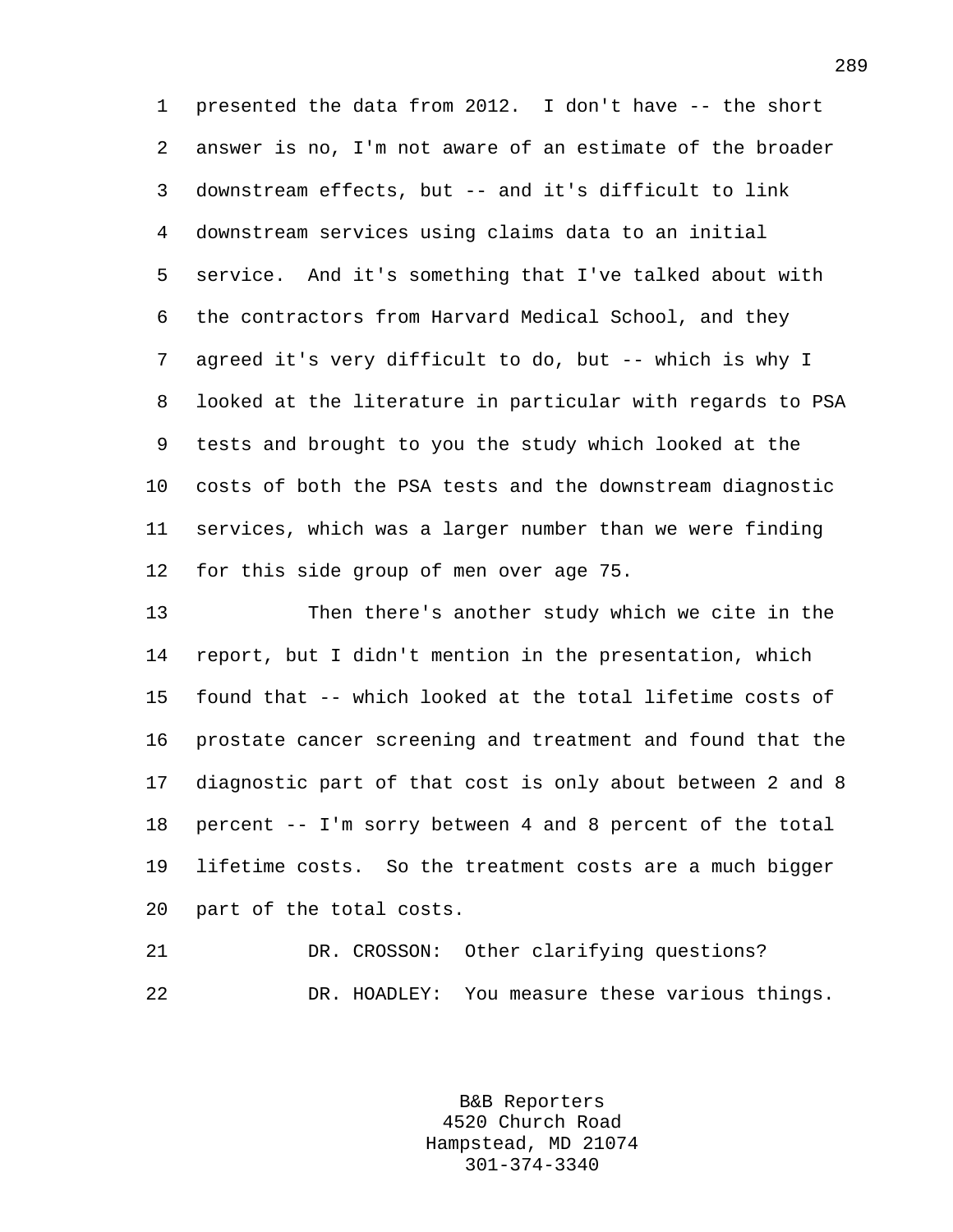1 I'm thinking like the imaging, for example. If one 2 beneficiary has multiple cases of imaging that's rated as 3 inappropriate, do you count all of those? Or are you 4 counting whether a particular imaging occurs for that 5 person as one as opposed to if it happened three times you 6 count it as three?

7 MR. WINTER: I don't remember how their algorithm 8 works in that regard, so I'll look into it and get back to 9 you. They can certainly have multiple different kinds of 10 low-value services, but if they have three imaging studies 11 from low back pain --

12 DR. HOADLEY: Repeating a month later -- 13 MR. WINTER: Yeah, I don't know, and it might 14 vary by service also, so I'll look into that.

15 DR. HOADLEY: Okay.

16 DR. SAMITT: So I think this is a clarifying 17 question, but it may morph into Round 2. How effectively 18 do you feel Choosing Wisely recommendations are a proxy for 19 low-value care?

20 MR. WINTER: So, I mean, these are determined -- 21 developed by the specialty societies, so it's based on 22 their judgment. They're supposed to be evidence-based, and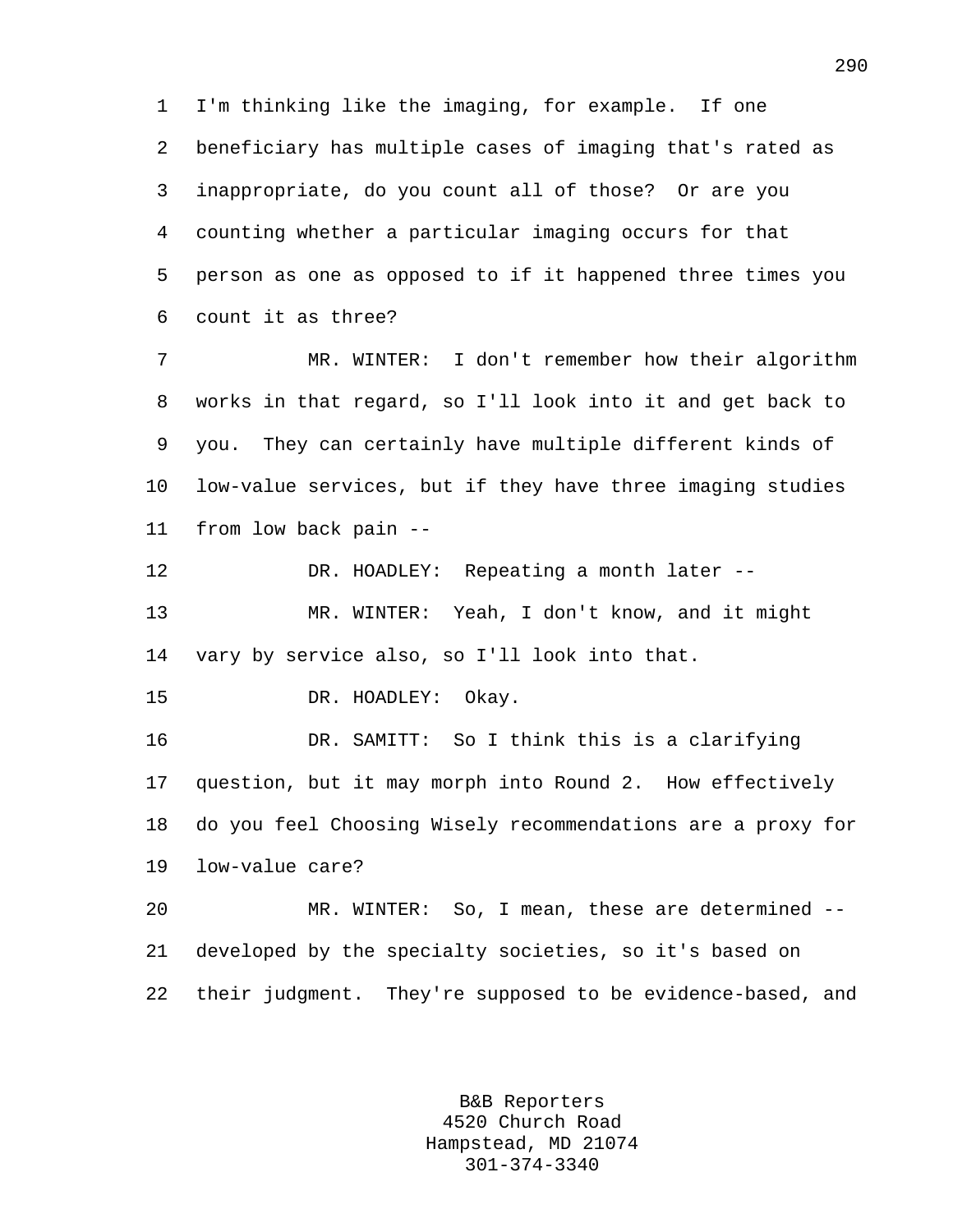1 each one of them cites a literature that backs up their 2 recommendation. But, you know, there is sometimes 3 disagreement among different specialty societies. For 4 example, for PSA tests you have groups like the Academy of 5 Family Medicine saying it should not be done -- PSA tests 6 should not be done routinely, and you have the American 7 Urological Association saying they should be done but only 8 with shared decisionmaking.

9 So there is a range of recommendations even for 10 the same test, and we've talked about where the Preventive 11 Services Task Force came out, which most recently said that 12 -- they recommended against PSA tests for men of any age. 13 So there's clearly some differences, and not being a 14 clinician, it's hard for me to say, you know, how many of 15 them are -- to what extent they are valid. But just to -- 16 I'm sorry. I should have said earlier that the team of 17 researchers that we've relied on for these measures, they 18 reviewed, you know, each of the Choosing Wisely 19 recommendations and picked the ones that they thought were 20 most valid and most relevant for the Medicare population 21 and could be detected with claims data.

22 DR. CROSSON: Craig, there's a point there that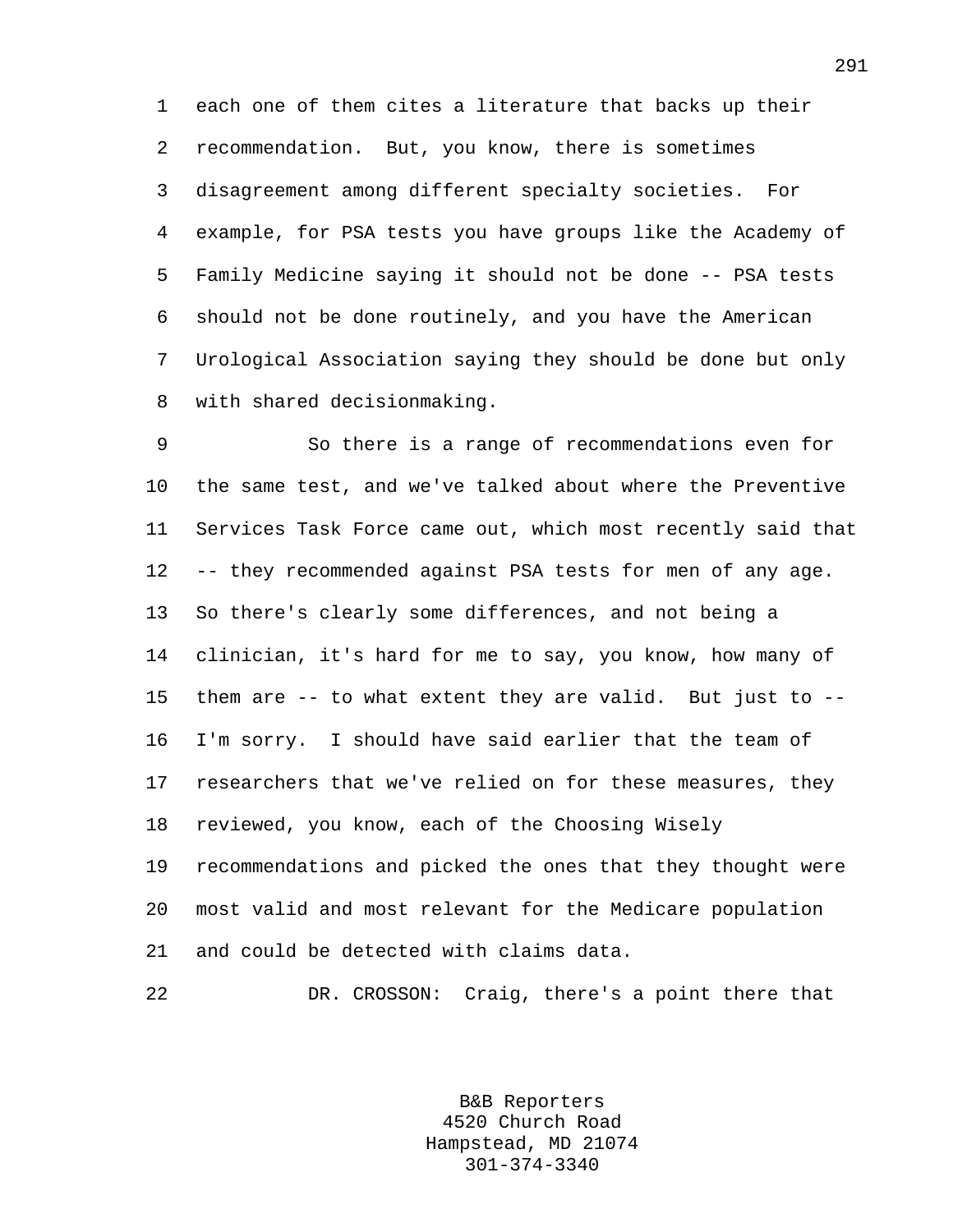1 you have, and it was my observation, you know, in looking 2 at at least the first iteration of the Choosing Wisely, the 3 choice of the Choosing Wisely issues, that they seemed to 4 lack the presence of the most highly remunerative issues 5 almost by specialty. And, I have to admit, I haven't seen 6 the most recent ones, but I think there's a point there.

7 DR. SAMITT: And, I think this is where I was 8 going, and this may move into round two, but in my new 9 role, I've become very much steeped in the whole world of 10 evidence-based medicine and the use of evidence-based 11 medicine to really help make policy decisions about what's 12 high value and what's low value.

13 And, so, I wonder to what degree Choosing Wisely 14 syncs up with the true evidence about high value/low value, 15 and I'd be curious to know, and I'm not sure if we've ever 16 done this, when we look at large managed care plans or 17 large national plans and we look at coverage determinations 18 and their view of high value/low value, how does that sync 19 up and match policies that sit with CMS?

20 And, I don't know if there's ever been a 21 comparison to really identify where the greatest 22 distinctions are. And, I would imagine a lot of what's in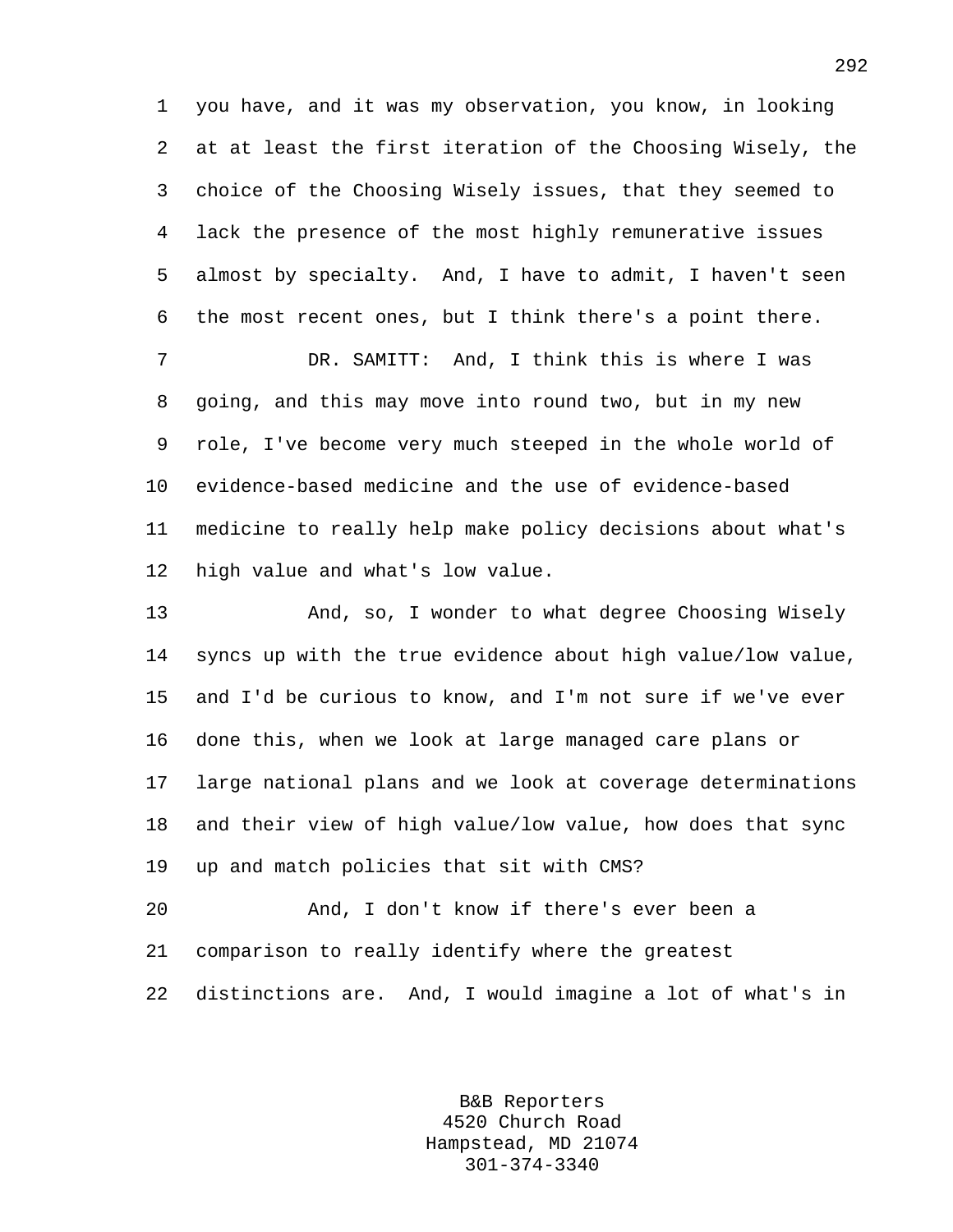1 Choosing Wisely is included. You know, those 400 things, I 2 would imagine, are common to both CMS and large plans. 3 But, my guess in all reality is it's more like 2,000 things 4 that are considered low value, not 400, that would identify 5 that this opportunity in low value is far bigger than we're 6 possibly talking about here if we studied it correctly. 7 DR. CROSSON: Hey, Rita, would you like to begin 8 the discussion? 9 [Laughter.] 10 DR. REDBERG: Sure. I have just a few things to 11 say. 12 [Laughter.] 13 DR. REDBERG: But, I did want to, just to 14 clarify, and maybe you already knew, but in Choosing 15 Wisely, which ABIM Foundation says was a start, which is 16 true, certainly, there was no requirement for an evidence 17 review and there was no requirement that they look at more 18 commonly used procedures. And, certainly, one of the 19 criticisms has been that it was some of those procedures 20 were already not done or not done very much anyway. 21 But, getting -- and, so, I agree. Actually, my 22 first point, it was a great presentation and chapter and I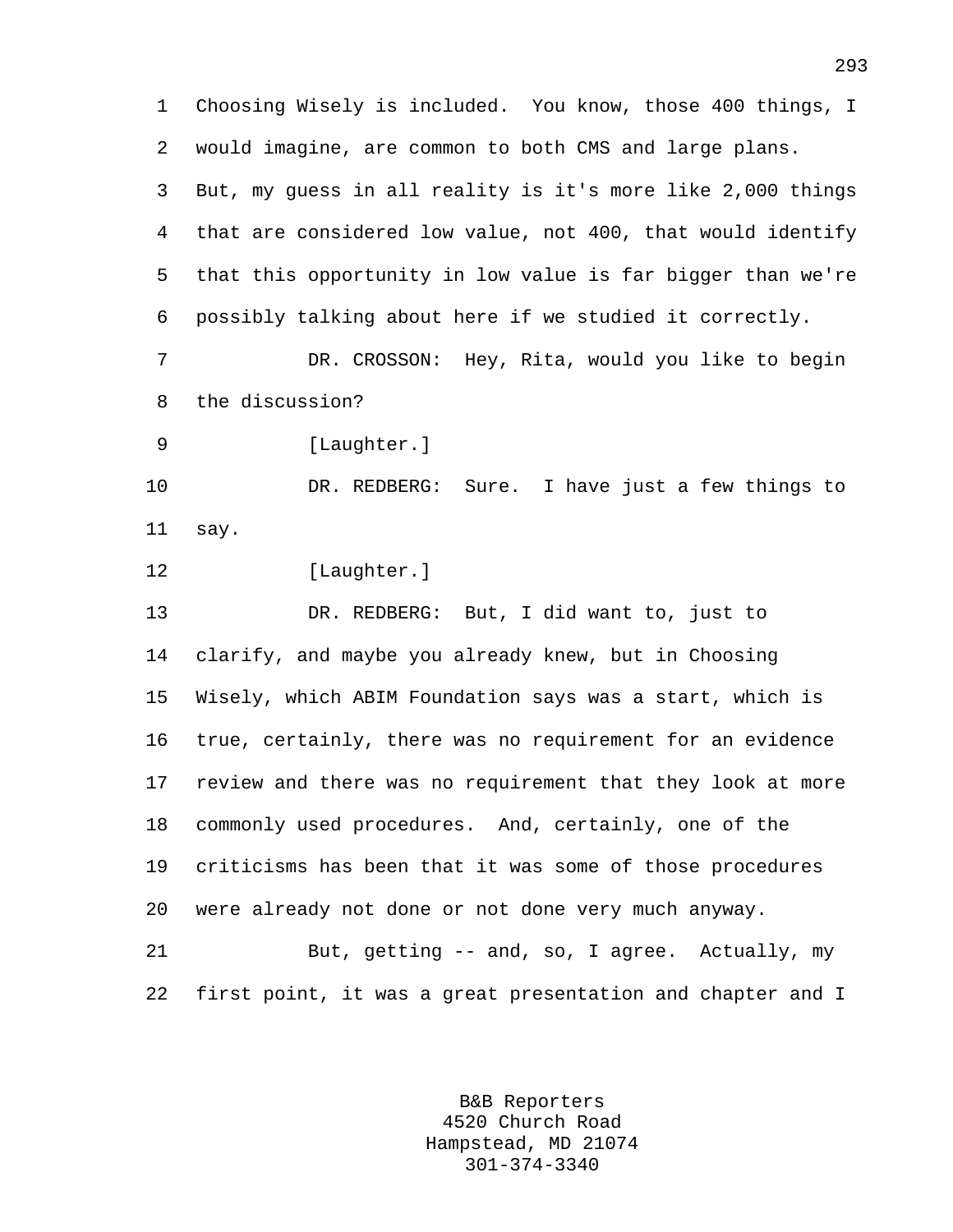1 think there is a lot in here for us to look at, because to 2 eliminate things that are harming our beneficiaries and 3 cost a lot of money seems like a no-brainer to me. And, I 4 agree, it's a small fraction here of what is actually being 5 done in terms of low-value care.

6 Even, for example, if you look at the cancer 7 screening list -- well, first of all, for whatever reasons, 8 I mean, I'm sure they took things that were easily 9 attainable for administrative data, but mammography is not 10 on here and mammography is not recommended for women over 11 75. Colorectal cancer screening, you know, the other issue 12 is the frequency of colonoscopy. It's only supposed to 13 happen every ten years, but we know that Medicare pays for 14 it more frequently than that.

15 And then the whole PSA testing. So, here, the 16 recommendation, the broad one was over 75, but, you know, 17 in 2012, the test was updated that to a Grade D for PSA 18 testing full stop. So, that's huge. And, you're right, 19 that's only a few percent of the actual cost of PSA 20 testing, and so it's true that there's a wide range of 21 recommendations. I have to say, you know, because so much 22 of the PSA testing leads to a lot of treatment, and the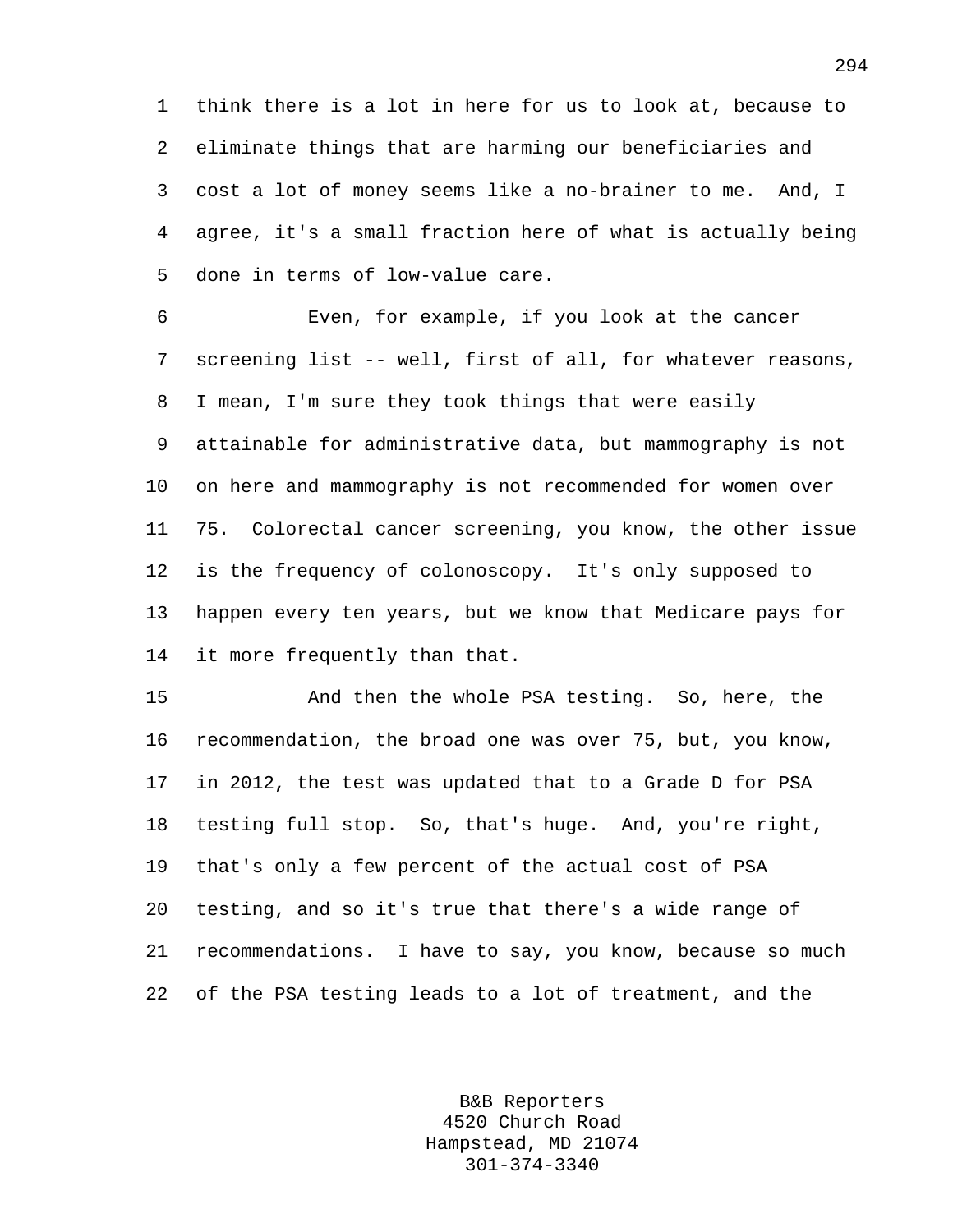1 Urologic Association, of course, has been most positive 2 about it, but that is also -- I mean, financially, they are 3 very busy with a lot of the downstream.

4 There was a New York Times article a few years 5 ago on PSA testing that just gave the numbers, and I'm just 6 going to -- I brought it up. I mean, this would be sort of 7 the informed discussion, I think, if they wanted to go 8 ahead with the informed discussion. It says, imagine 9 you're one of 100 men in a room. Seventeen of you will be 10 diagnosed with prostate cancer and three will die from it, 11 but no one knows which one. So, then someone comes -- a 12 doctor comes in and has 17 pills, one of which will save 13 the life of one man with prostate cancer. So, you know, 14 there, you're at one in 100.

15 But, then it says, after handing out the pills, 16 the same doctor in the white coat randomly shoots one of 17 the men dead and then shoots ten more in the groin, leaving 18 them impotent or incontinent, because that's what we do 19 with the treatment for prostate cancer. Well, you know, 20 knowing that, then do you want to go ahead and have the 21 PSA, and that would be the informed discussion. I 22 guarantee you, that's not happening.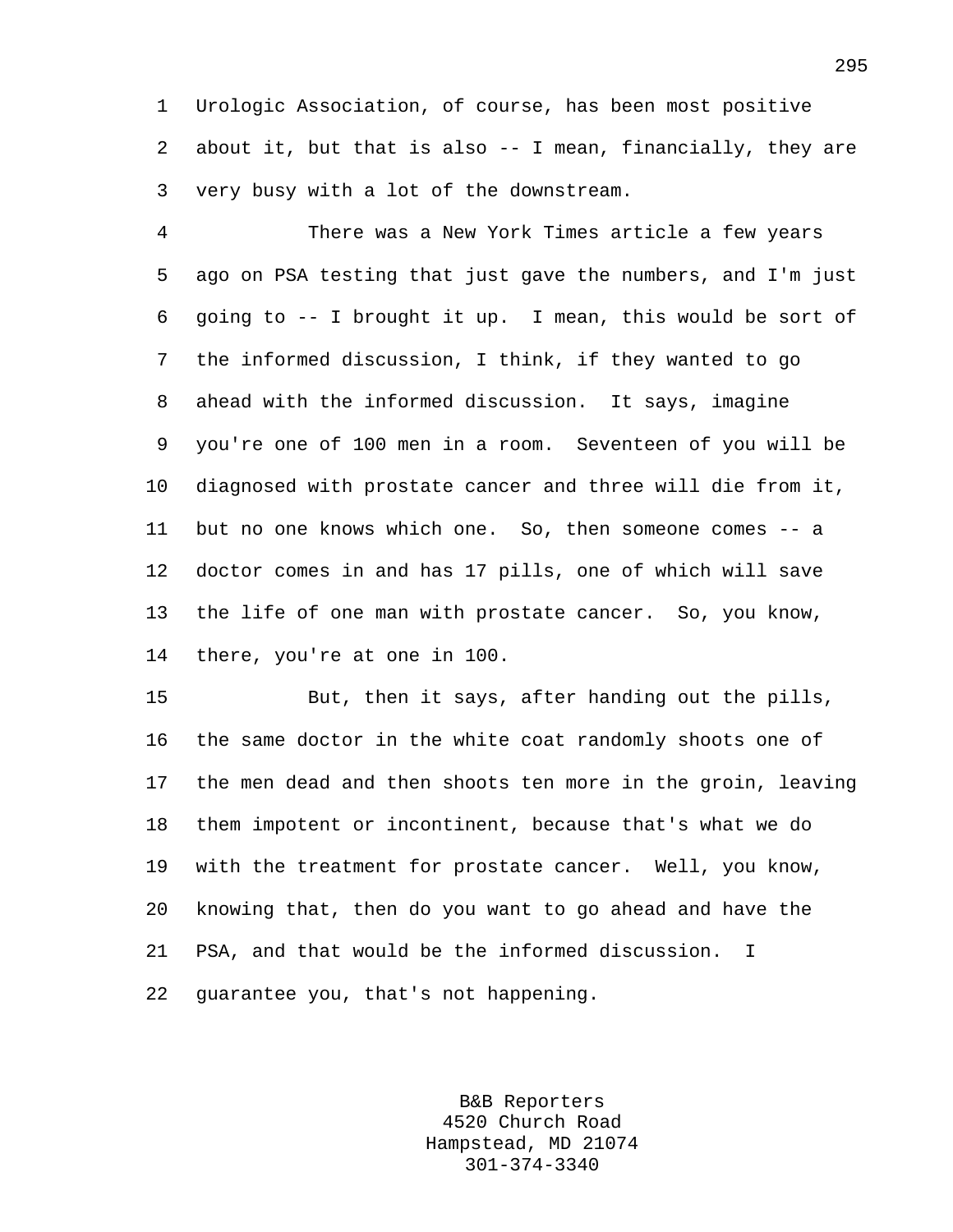#### 1 [Laughter.]

2 DR. REDBERG: So, you know, and actually, the 3 doctor who discovered PSA in 1970, Richard Ablin, has 4 written a book called The Great Prostate Hoax: How Big 5 Medicine Hijacked the PSA Test and Caused a Public Health 6 Disaster. But, yet, Medicare is still paying for PSA. I 7 mean, we're obligated. Medicare has to pay for tests for 8 its Grade A and B. But, why do we have to pay for Grade D? 9 We don't, obviously, have to, but, you know, there's no 10 tradition of take back, clawback, or -- and I would suggest 11 that it doesn't make a lot of sense to me that Medicare 12 would pay for a Grade D cancer screening that we know is 13 leading to tremendous harm.

14 That's not to say if men want to get PSA 15 screening, they can certainly get it, but why should 16 Medicare pay for it when the recommendation from the task 17 force is not to do it and we know -- and we know that 18 payment policy does influence medical testing.

19 And, I was just -- in the mailing materials, 20 there was a commentary from Gail Wilensky on understanding 21 responses to reductions in CMS payment, but she notes that 22 part of the Affordable Care Act was that CMS is supposed to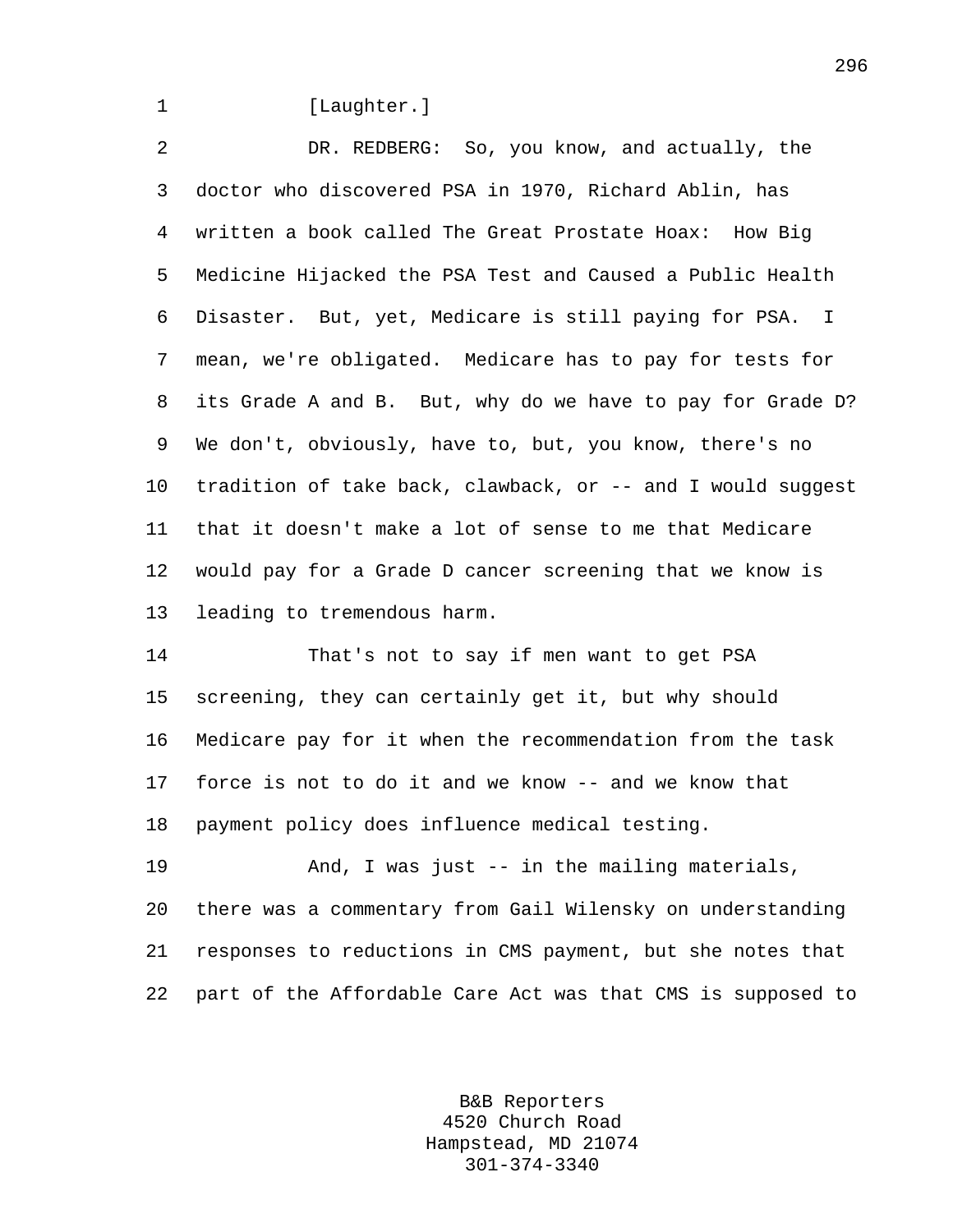1 reduce amounts paid by Medicare for overvalued services. 2 So, I think there's already the regulatory authority to do 3 that. And, she particularly notes that CMS should consider 4 using this strategy for other potentially overvalued 5 services -- her commentary is on nerve conduction studies - 6 - particularly those that have a high cost, such as the use 7 of proton beam therapy, which is a very expensive 8 intervention with little clinical evidence supporting its 9 use. And we know that proton beam therapy is used for 10 prostate cancer.

11 So, you know, those millions that you showed us 12 are just a small fraction of the actual spending on 13 prostate cancer therapy, and that there are a lot more 14 harms and hundreds of millions, if not billions, of dollars 15 being spent. So, I think there's a lot of opportunity 16 there.

17 It also occurs to me it's an opportunity in these 18 overvalued services to introduce, again, that concept of 19 reference pricing, so that if you have a lot of different 20 therapies, say, for prostate cancer, you pay the same 21 amount for all of them, because they differ very much in 22 price, but they all would have the same sort of outcomes.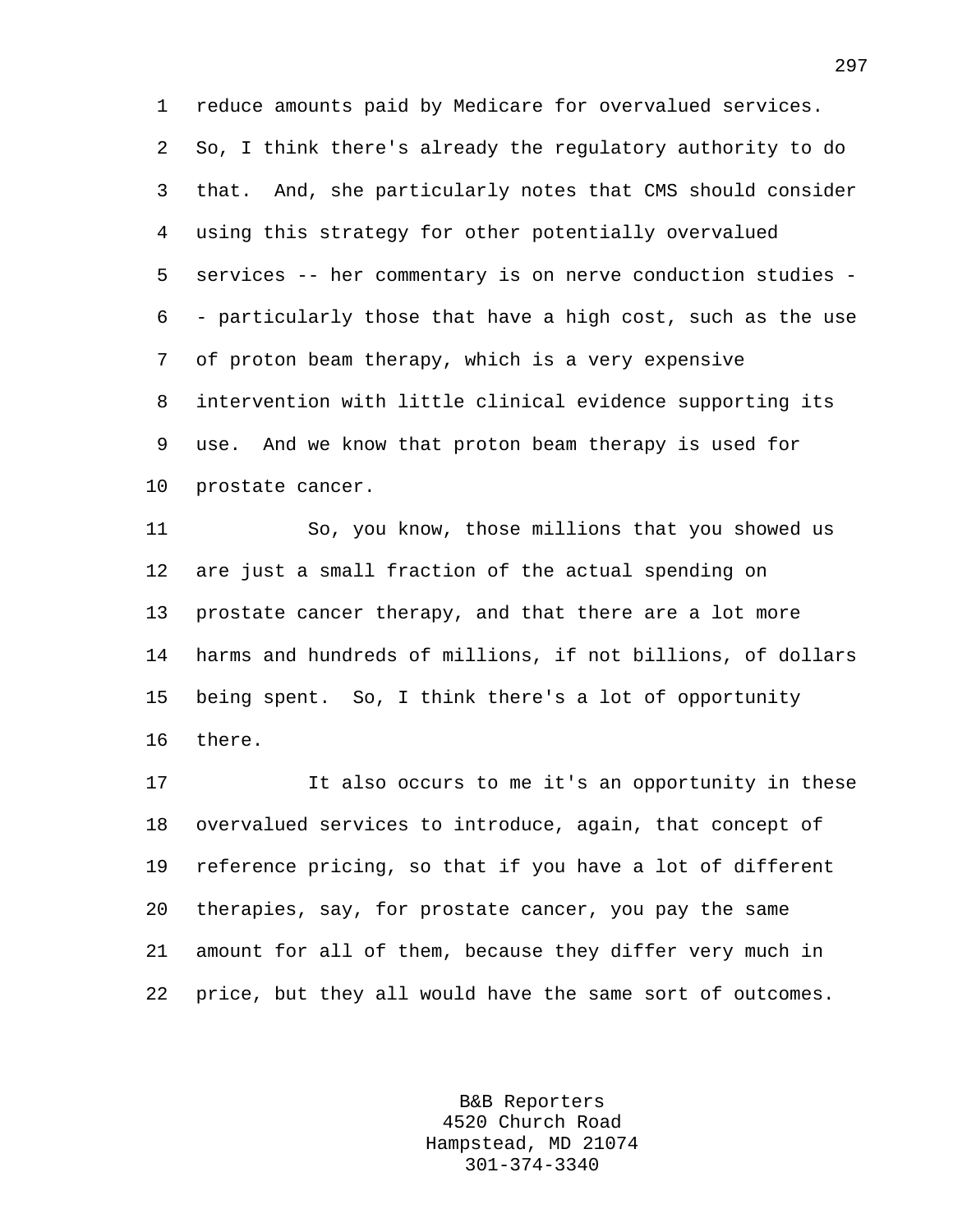1 That's another opportunity to sort of drive higher-value 2 care.

3 And, again, looking at that, because one of the 4 higher spends were in cardiac care, it said, for PCI for 5 stable coronary disease. Well, we know a lot of the PCI 6 for stable coronary disease is done in patients who are not 7 on medical therapy, which is equally effective for stable 8 coronary disease. So, again, the concept of reference 9 pricing, where we pay for treatment of stable coronary 10 disease, but the same amount. It would take away the 11 incentive that there is in the current fee-for-service 12 system where procedures are reimbursed much higher than 13 medical therapy.

14 And, so, I think that there's a lot of 15 opportunity for really a win-win in terms of improving care 16 and decreasing cost and decreasing harms, because these 17 procedures that have -- and imaging. I mean, all of this, 18 really, it's only touching the surface. The imaging tests, 19 you know, the back pain, they lead to billions of dollars 20 of back pain procedures of unclear benefit.

21 So, again, I think that we should -- seem to have 22 the authority, and that is a very fruitful area, because we

> B&B Reporters 4520 Church Road Hampstead, MD 21074 301-374-3340

298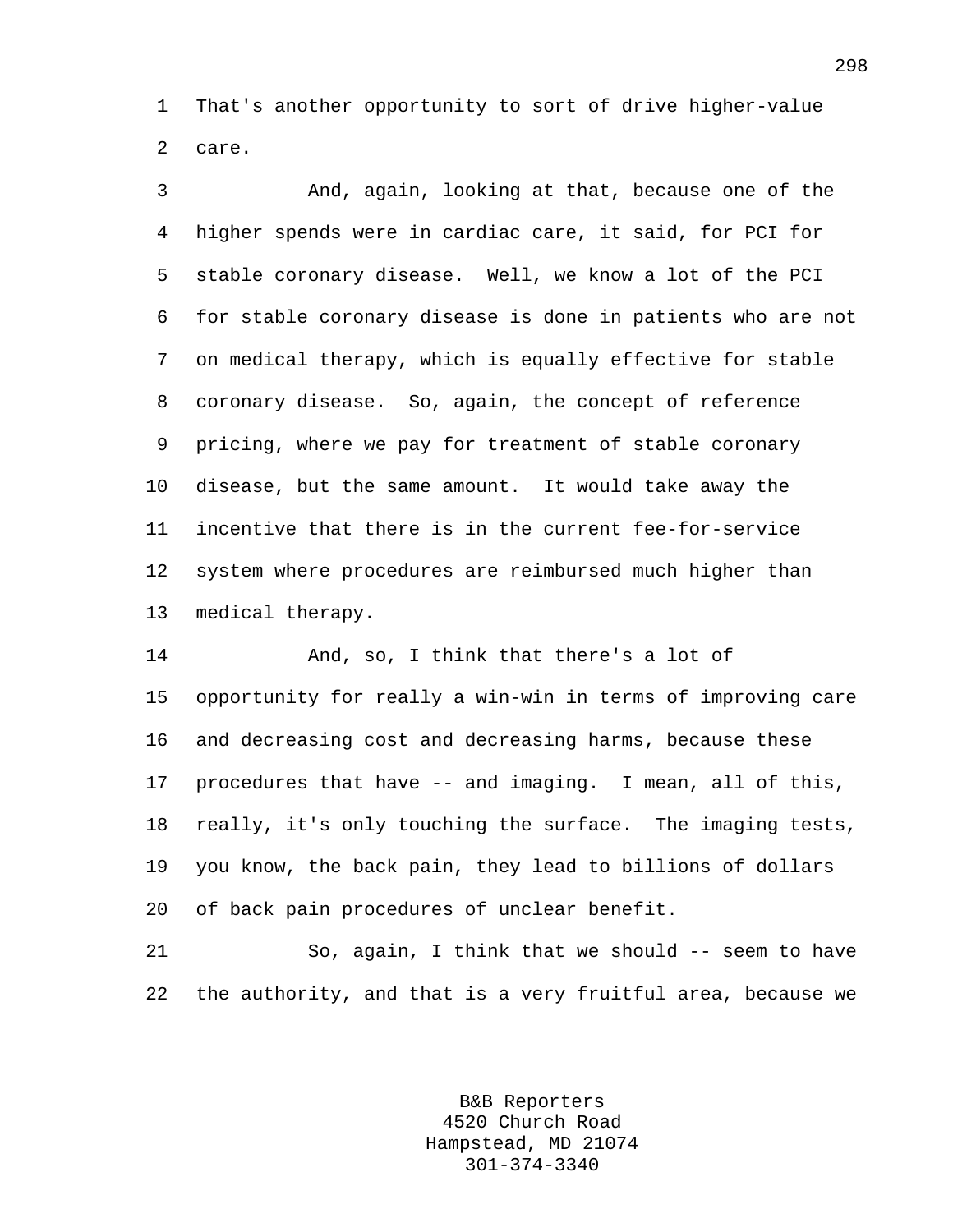1 can improve care for our beneficiaries.

2 DR. CROSSON: So, thank you, Rita. 3 Let me -- could you put up -- yeah, you've got 4 it, Slide 13. So, I want to have a little bit more 5 discussion about relative weighting of these policy 6 directions. I have to admit, when I first looked at the 7 list, I said, yes, because it seems like they're all 8 fruitful and I couldn't rule one or the other out at the 9 moment. But, I wanted to get a sense of where the 10 Commission is. 11 Kathy, and then Mary and Scott. 12 MS. BUTO: So, I want to add one to the list. 13 First of all, Medicare coverage policy is a good one to 14 have up there, but it's a tough one to actually use on a 15 procedure by procedure, technology by technology basis. 16 You can use it, but when you're trying to differentiate 17 which imaging can be used for what things and so on and so 18 forth, it's cumbersome. It takes a while. 19 What I wanted to add up there is prior 20 authorization, which we never bring it. It also, on the 21 same issue with the consolidating coding approach on drugs, 22 one of the things I forgot to mention is if you're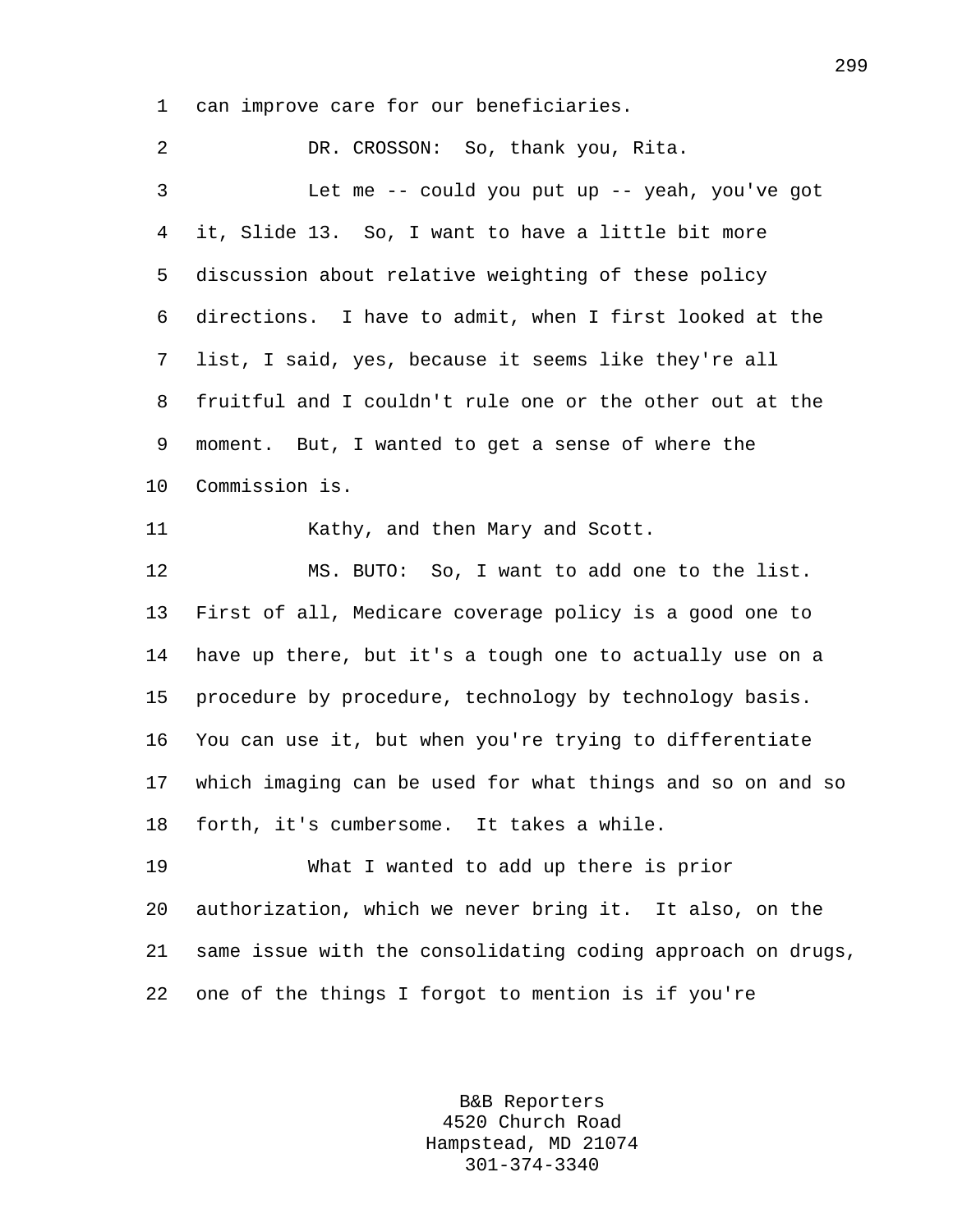1 concerned that individuals are using high-cost drugs 2 inappropriately, a good tool is to have some kind of, you 3 know, prior authorization or something that is more 4 sensitive to what their clinical need is, and if they don't 5 need it, then you've got an avenue to go down.

6 But, I think that's a tool that is not available 7 right now in fee-for-service, and particularly for a number 8 of these where you might approve imaging for certain 9 patients and not other patients, or it's okay to start with 10 a non-coverage decision for a whole category, but it's also 11 true that you might want to have shades of some kind of 12 coverage policy that allows for oversight, but not a total 13 ban on coverage for this thing.

14 So, I just wanted to add that to the list, 15 because I just don't think payment -- we can use payment 16 exclusively to drive to the appropriate treatment. I mean, 17 payment has its place, but there are other things and we 18 ought to have some way to look out for what's being 19 provided on a, you know, more of an ongoing basis. It is a 20 cost, but we're already spending a lot of money in this 21 area.

22 DR. CROSSON: Mary, Rita, and Scott.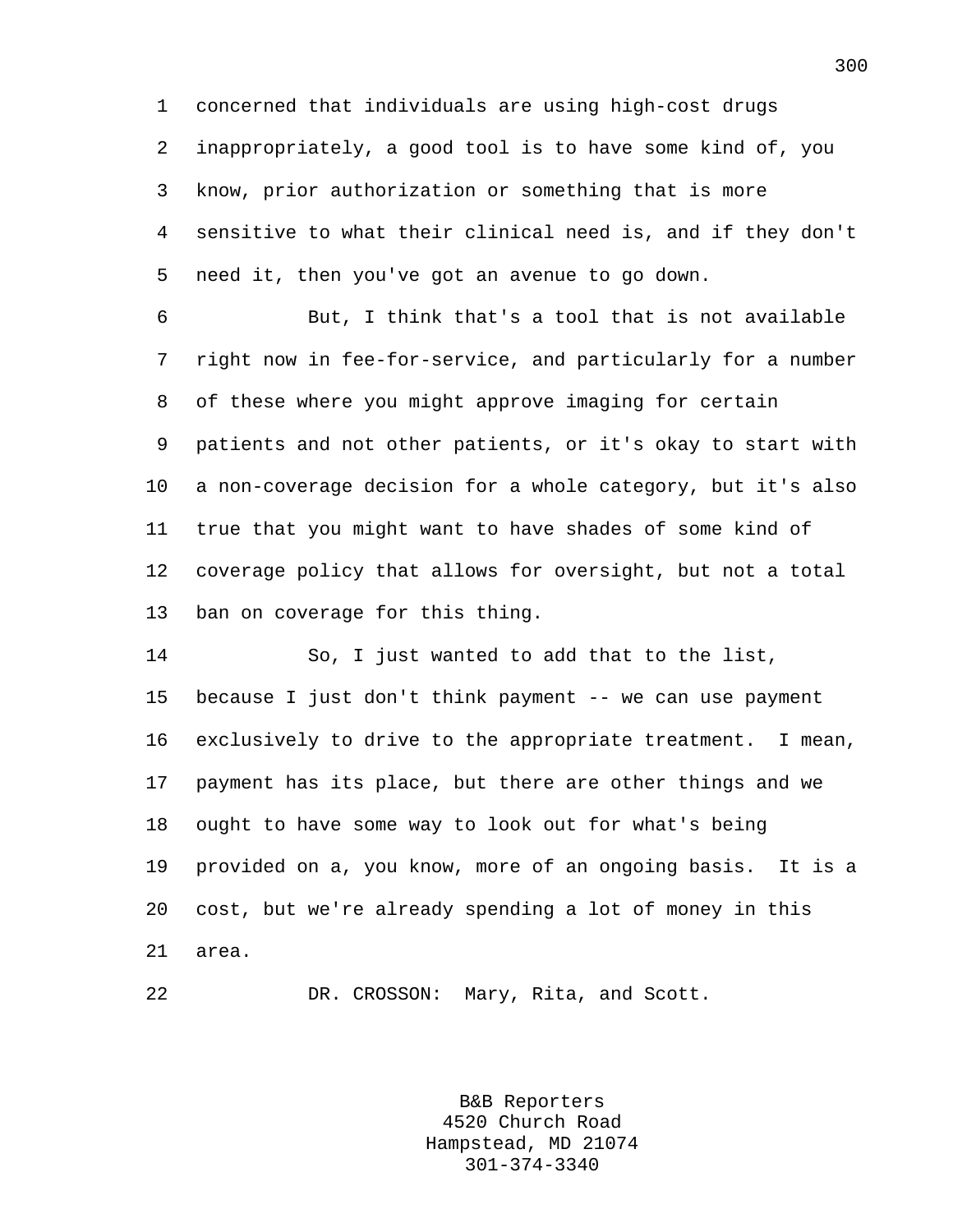1 DR. NAYLOR: So, I think this is a terrific 2 report and highlights a tremendous opportunity if we can 3 get our arms around it. Even if you stick with the 31 and 4 the narrower definition, you're still talking 2.6 billion. 5 And then if you can grow it to 2,000, that's extraordinary. 6 But, I think it's a critically important signal to start 7 somewhere, and this makes a great deal of sense given the 8 body of work.

9 In terms of -- I should acknowledge that I am on 10 the American ABIM Foundation, and just to clarify that 11 Choosing Wisely was always intended as a campaign to 12 stimulate conversations between physicians, other health 13 professionals, and patients about this, not to come up with 14 the 31 of these measures.

15 That being said, I think what we can learn from 16 the Pioneer, the Schwartz work and the evaluation about how 17 they were successful in getting to probably the behavioral 18 changes as well as what incentives they used would be very 19 helpful. The Robert Wood Johnson Foundation is funding 20 multiple demonstrations of efforts to do this, get to pay 21 for high-value care, somewhat stimulated through Choosing 22 Wisely. So, I'm happy to help connect you with that.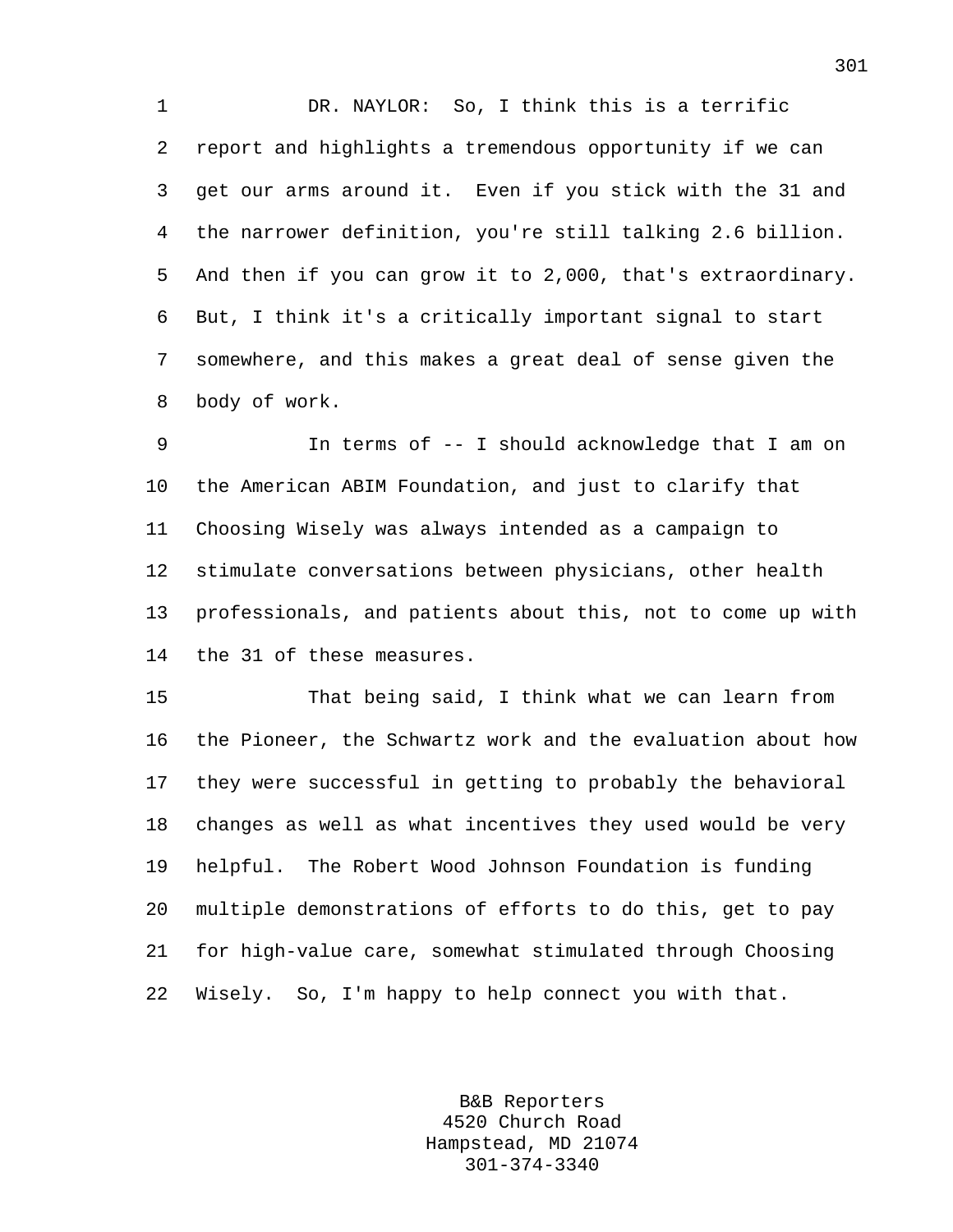1 I do think all of these apply, but I would say, 2 you know, and I know we go to beneficiary engagement early, 3 but it's really tough. I mean, I think it's -- you know, 4 if I were to build, it would be a sequence of trying to get 5 the providers to change their behavior through whatever 6 coverage or value-based outcomes that suggest that this was 7 worth the investment. But, getting beneficiaries to go 8 from health literacy to informed decision making and shared 9 decision making, to me, is a tool in the toolbox, but it's 10 not where I would direct a lot of energy first. I would go 11 really directed toward those who are ordering these tests 12 or services.

13 DR. CROSSON: Rita.

14 DR. REDBERG: Thank you. I actually didn't have 15 my hand up, but there was something I wanted to mention in 16 terms of quality measurement. I do think Medicare coverage 17 policy, as I mentioned, is an effective means, and 18 certainly not covering low-value tests, even cancer 19 screening, would be very important.

20 In terms of quality measurement, I would say CMS 21 did just introduce a quality measure related to PSA testing 22 and then has dropped it.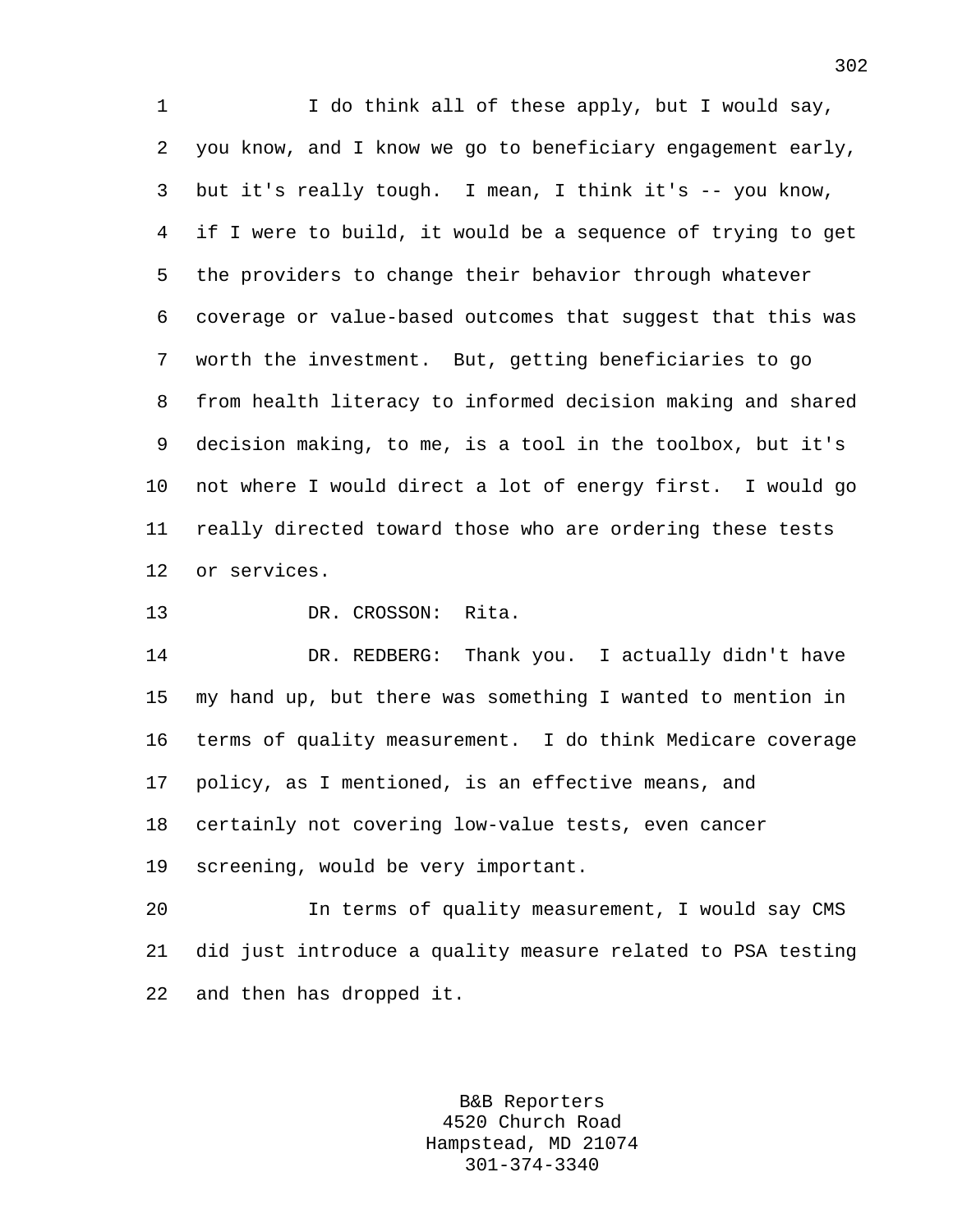1 DR. CROSSON: Right.

2 DR. REDBERG: So, that is of concern, I would 3 say.

4 DR. CROSSON: Yeah. If I remember correctly, it 5 was pretty extreme. No -- what was it, no PSA testing at 6 all, or no PSA testing --

7 DR. REDBERG: I have to look it up. I wouldn't 8 want to --

9 MR. WINTER: I can address that, if you want, 10 Jay.

11 DR. CROSSON: Go ahead.

12 MR. WINTER: So, the proposed measure -- they 13 were developing this with Mathematica and there were 14 supposed to be electronic clinical quality measures for 15 eligible professionals, so for PQRS or the HR incentive 16 program. And, so, the measure -- it would have measured 17 the share of all adult men who received a PSA screening 18 test, and there were exclusions for patients with a history 19 of prostate cancer or a prior elevated PSA test result and 20 a couple of other exclusions. And, they temporarily, as 21 you were saying, they temporarily suspended development of 22 the measure -- these were their words -- after they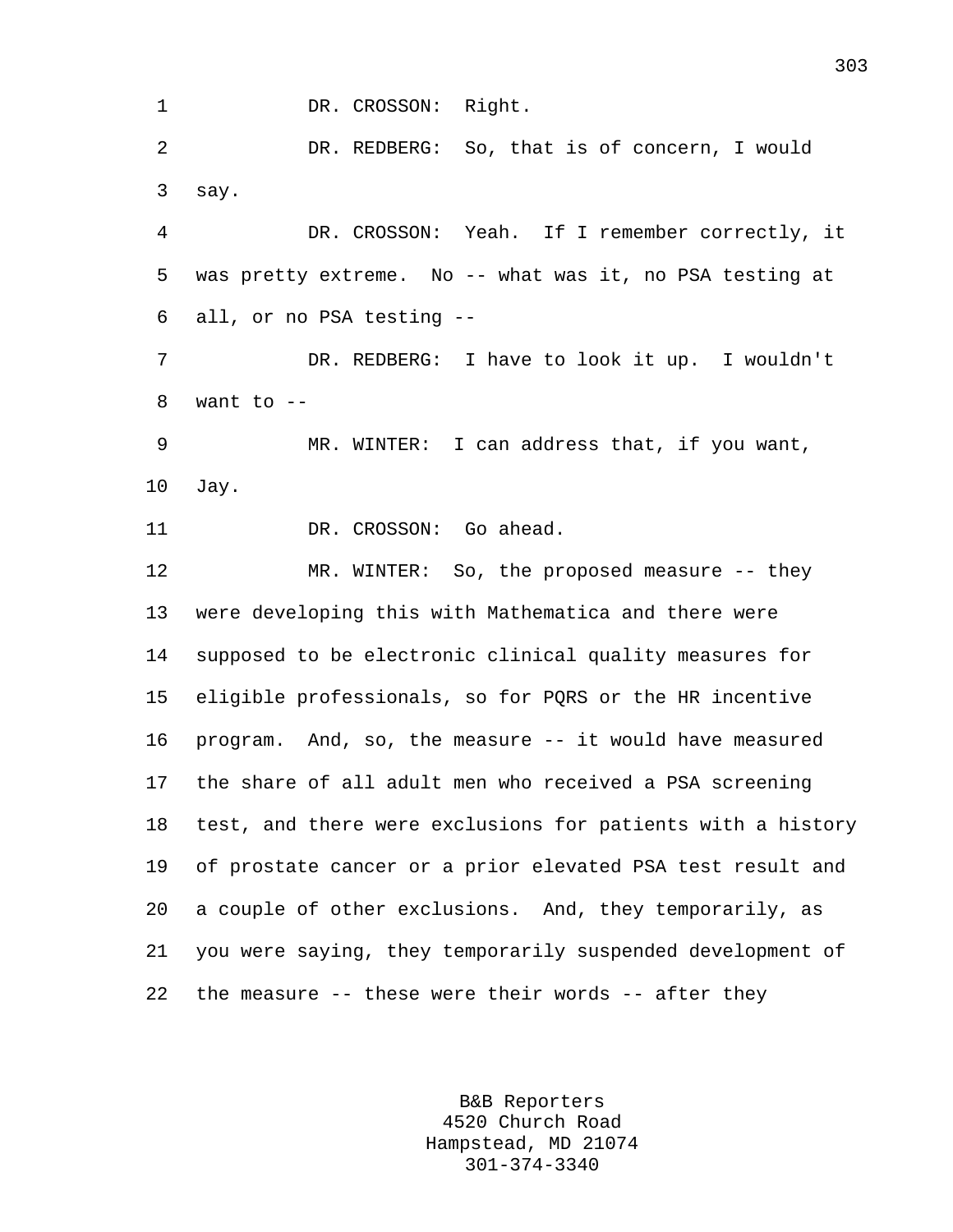1 received many comments opposing limits on PSA screening. 2 And, they said, they'll continue to solicit input from 3 stakeholders.

4 DR. REDBERG: I would say that didn't sound 5 extreme to me. I mean, they had their appropriate 6 exclusions. I mean, you could put in a few percent, but I 7 can imagine where the comments came from.

8 DR. CROSSON: Fair enough. Scott.

9 MR. ARMSTRONG: Yeah, just very briefly. I think 10 I would focus on the first and the fourth bullets. I think 11 I'd argue a little with Mary and say I think our tendency 12 has been really to live in the first bullet around payment 13 reform and there's been all this around MA and ACOs and 14 bundles and so forth, and that I actually think probably 15 through as much as anything the way you've designed the 16 benefit through cost sharing or whatever, but also creating 17 some expectation that -- I mean, your metaphorical 18 situation, it's, like, that's all about being informed 19 about what is the likelihood that this will help you or 20 hurt you, that we understate the impact that that can have. 21 It doesn't happen well if you don't have a delivery system 22 that's capable of it.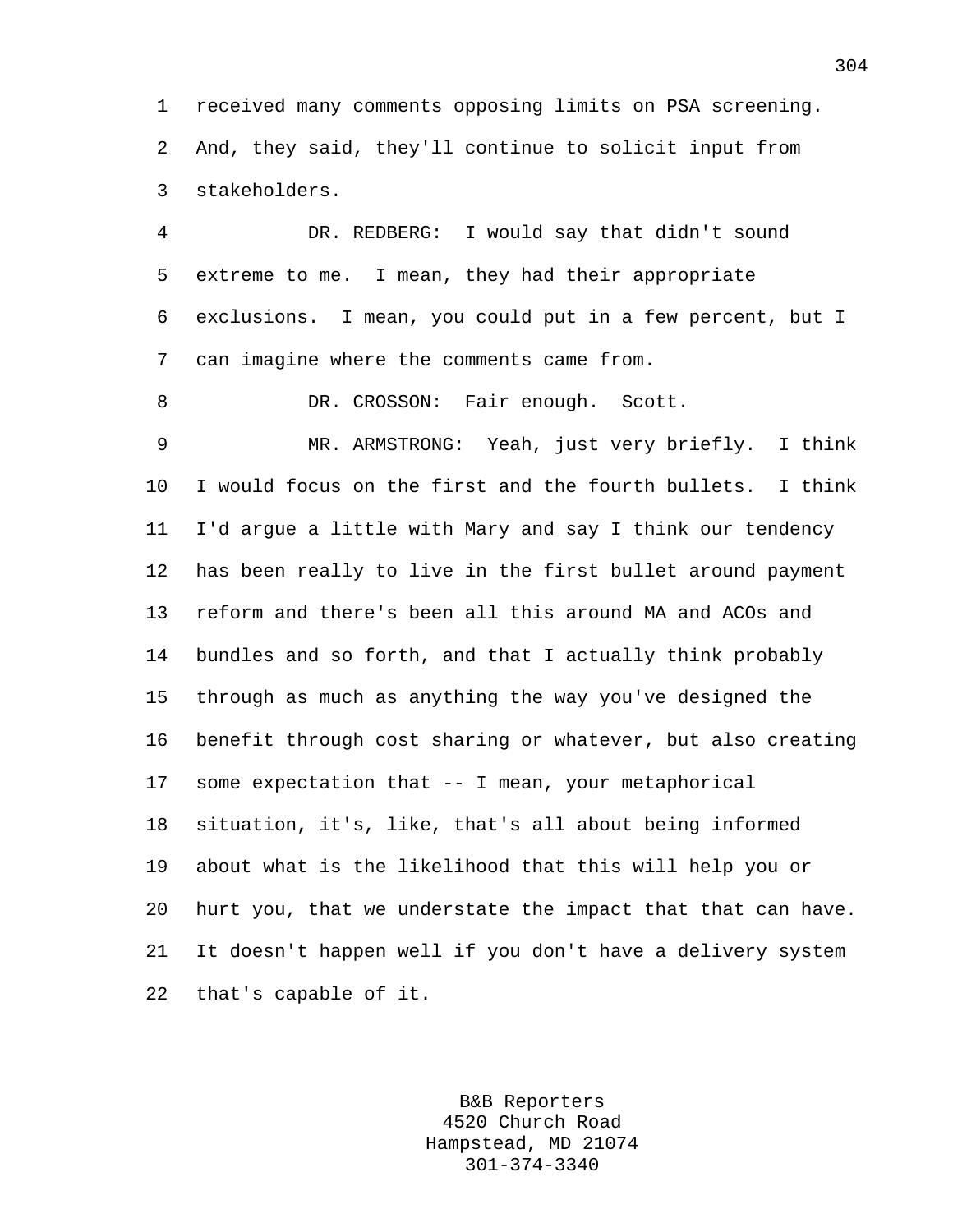1 But, I think one and four are really the two 2 areas I would focus on, with four too often not getting the 3 amount of attention here that I think it deserves. 4 DR. CROSSON: Bill Hall. 5 DR. HALL: Just one observation. I agree with 6 the one and four choices. If I take a hundred patients 7 that I've counseled on this, on any of these topics here, 8 PSA testing, X-rays for low-back pain, et cetera, 99 out of 9 100 will say one response to me, after my pitch. They'll 10 say, well, does Medicare pay for it? And, that just erases 11 the last ten minutes of my life. 12 DR. CROSSON: Herb. 13 MR. KUHN: So, let me make first an observation 14 on something Kathy raised, because I thought it was pretty 15 important, the prior authorization issue. Just -- it's 16 used in Medicare sparingly, but mostly in the program 17 integrity area. And right now, CMS has, or they finished 18 comments on an initiative they were looking at doing a 19 hundred percent prior authorization, I think, on home 20 health in five states. And, what I think concerned a lot 21 of folks is that you have the CJR Initiative that began on 22 April 1, and so here you've got a 90-day bundle for hips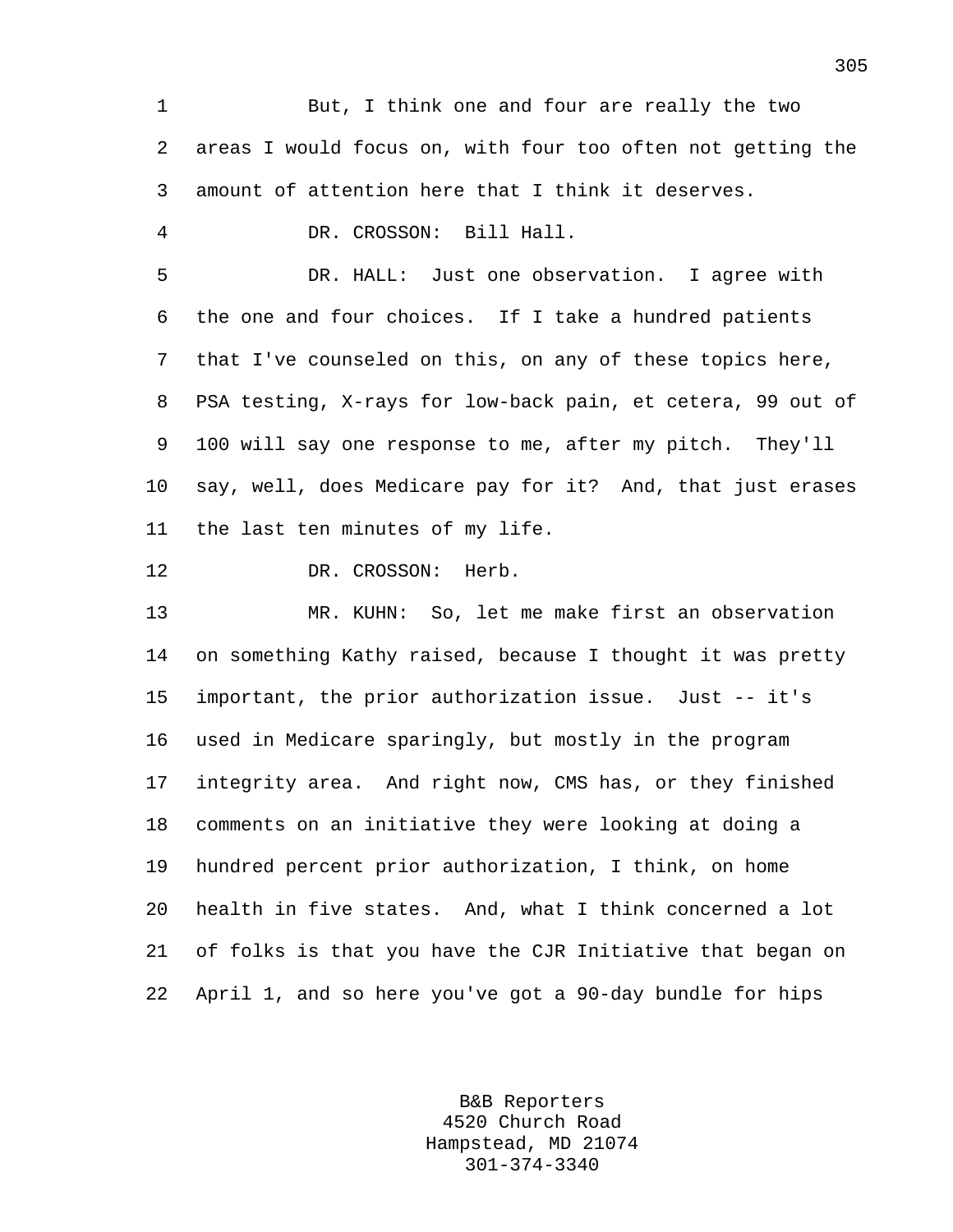1 and knees and one of the primary things you're trying to do 2 is discharge those folks, hopefully, into home health, the 3 lowest-cost setting. But now, all of the sudden, you've 4 got a pre-auth that might cost you days back up in the 5 hospital waiting for that pre-authorization. So, pre-6 authorization is a good tool, I think, in the program 7 integrity area, but as we get more into these bundled 8 payments and other things out there, it could get 9 complicated, and just to put that on the table as we move 10 it out there.

11 Also, it's an incredibly resource intensive 12 thing, and whether CMS has the bandwidth to manage 13 something like that. So, I think if you think about that 14 one in the future, do think about CMS resource allocation 15 and the complexity of an organization that really has never 16 used this tool before in this way. It would be brand new 17 to them, since mostly it's been in the program integrity. 18 MS. BUTO: [Off microphone.] -- contractor. 19 MR. KUHN: Yeah. The contractors would 20 ultimately have to do it. Kathy is right. 21 So, having said that, I agree with Scott. I 22 think one and four are the real opportunities, you know,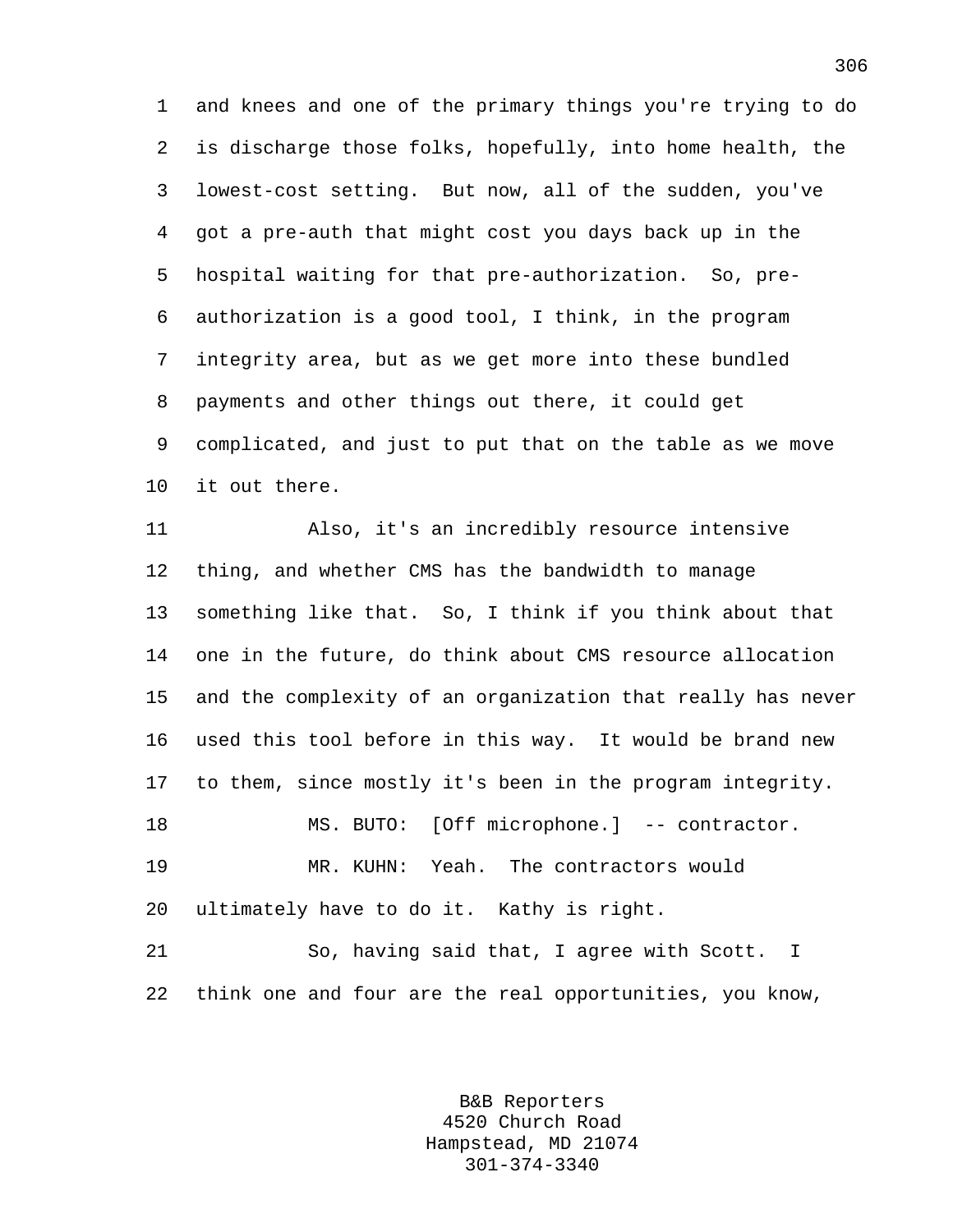1 particularly, as I just mentioned, on the CJR Initiative, 2 people are going to be trying to get rid of frivolous 3 activities and try to really focus on the value that's out 4 there. And, so, I think the payment and delivery system 5 reform holds real opportunity.

6 And, then I was curious about, ultimately, the 7 work of comparative effectiveness and the work of Cori, and 8 are there any learnings from there that ultimately can 9 migrate into some of this work to help us.

10 DR. SAMITT: See, I'm more inclined with you, 11 Jay, to think that all four categories have potential 12 merit, and I think we should at least keep talking about 13 them and evaluate the levers that we could pull in all four 14 because I'm concerned that the strength, for example, of 15 the payment alignment isn't sufficient to sort of 16 countervail the intentions to still generate volume that 17 may be unnecessary, and that sort of having a belt-and-18 suspenders approach to really aligning interests around 19 high-value care makes sense. And so I think multiple 20 categories, including Medicare coverage policies, should 21 not be discounted as we evaluate ways to do this. 22 The one that's missing, though, on here -- and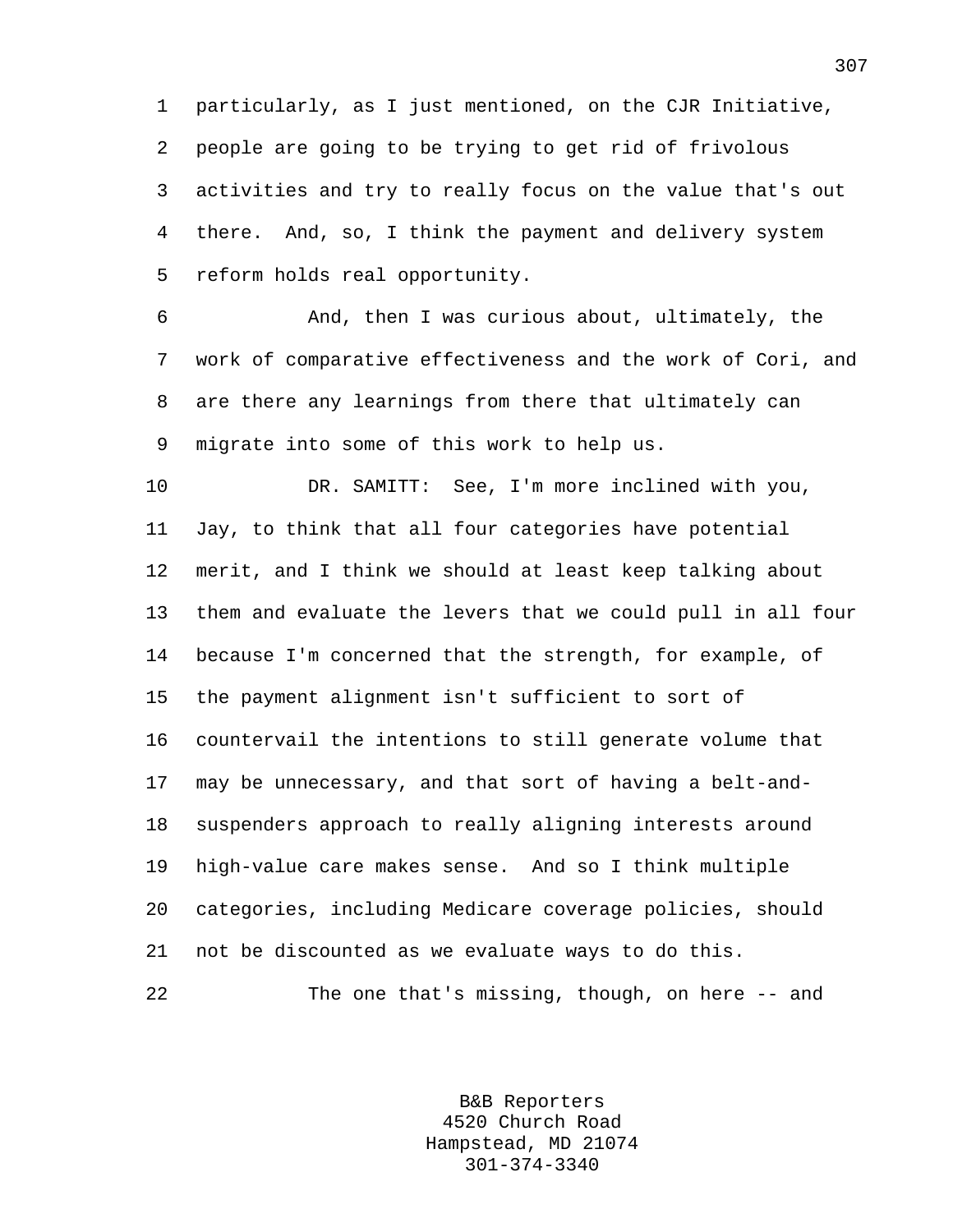1 maybe we just assume that delivery systems would do this 2 because of the other four levers -- are things like 3 decision support and really requiring delivery systems to 4 integrate decision support. I think one of the reasons why 5 we're not seeing some of the Choosing Wisely 6 recommendations more broadly implemented is that there 7 isn't a sort of a point-of-service reminder for clinicians 8 that this is a Choosing Wisely issue that really should be 9 rethought, and so I don't know to what degree CMS would 10 ever think about either requirements for decision support 11 or even evaluating some methodologies to prompt clinicians 12 at the point of delivery regarding Choosing Wisely 13 guidelines.

14 There's some organizations out there that are 15 developing methodologies to do exactly that. I think that 16 having the tool to complement the incentive is much more 17 effective than just the incentive alone.

18 MR. WINTER: Can I Just address something that 19 you just said, Craig? In terms of clinical decision 20 support, there was recent legislation that mandated that 21 imaging providers consult with clinical decision support 22 software about the imaging order in order to get paid for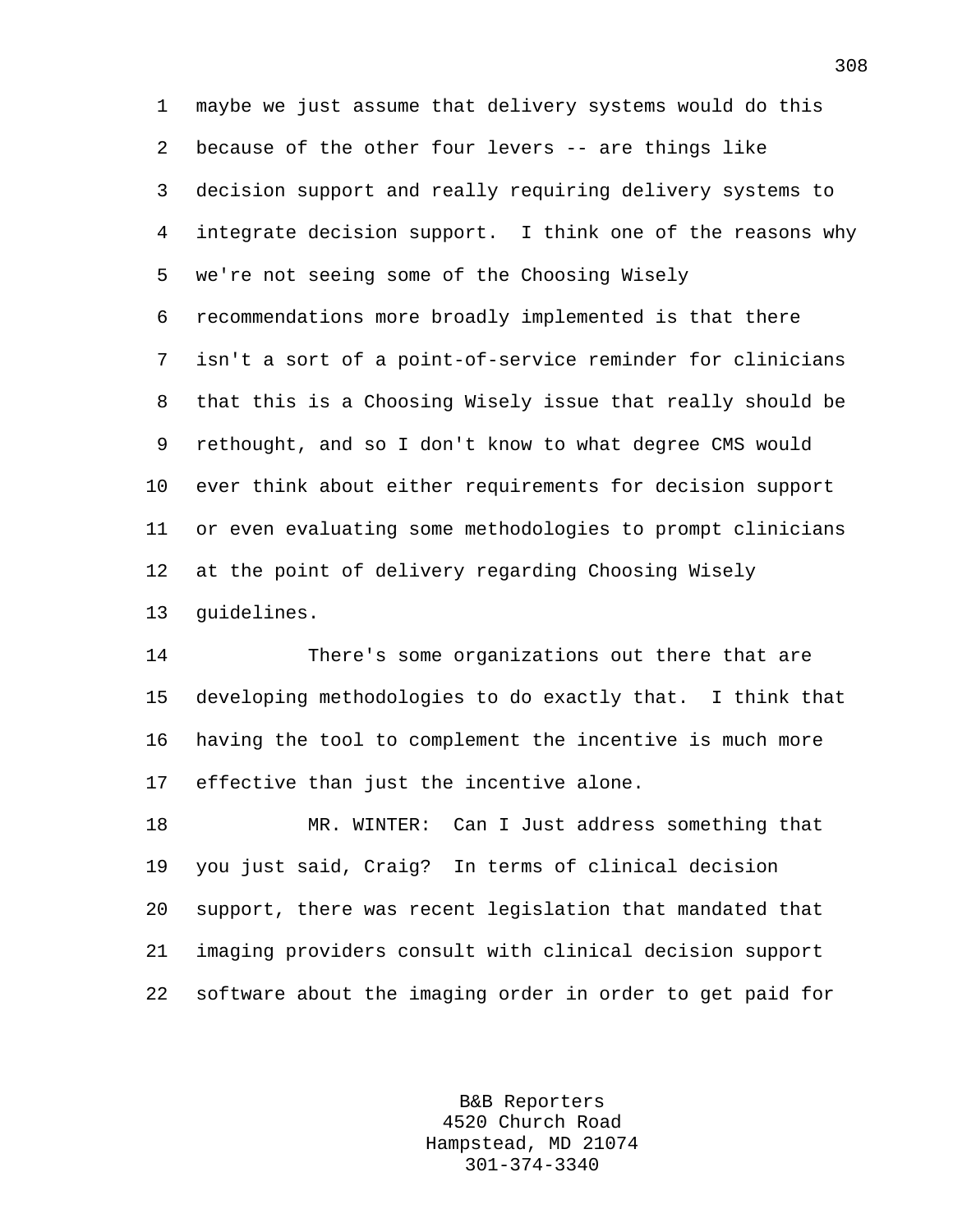1 it, and CMS has begun the process of identifying --

2 certifying clinical decision support software for that 3 purpose, so that will go into effect in the next couple of 4 years for imaging.

5 DR. HOADLEY: So I guess as I look at this list, 6 I can sort of feel like I can articulate the limitations of 7 each of these tools. I mean, some of them have been said. 8 Coverage policy is bulky. It's hard to do. A lot of 9 individual measures, quality measurement, there's just 10 always a question of how much it really changes behavior. 11 So it may not be a helpful comment.

12 I mean, I think on the beneficiary engagement, 13 the thing I worry about is it becomes a matter of just 14 increasing cost sharing for a set of services that we think 15 are undesirable. If it's put in partnership with some 16 lowerings of cost sharings elsewhere that are burdensome 17 and don't seem to be related to decisions, whether to do 18 care like some of the hospital stuff, make more sense. 19 Obviously, it's got the aspect of being blunted by the 20 Medigap coverage as well.

21 I think with each of these, we're really got to 22 think through if we really want to see an impact on the use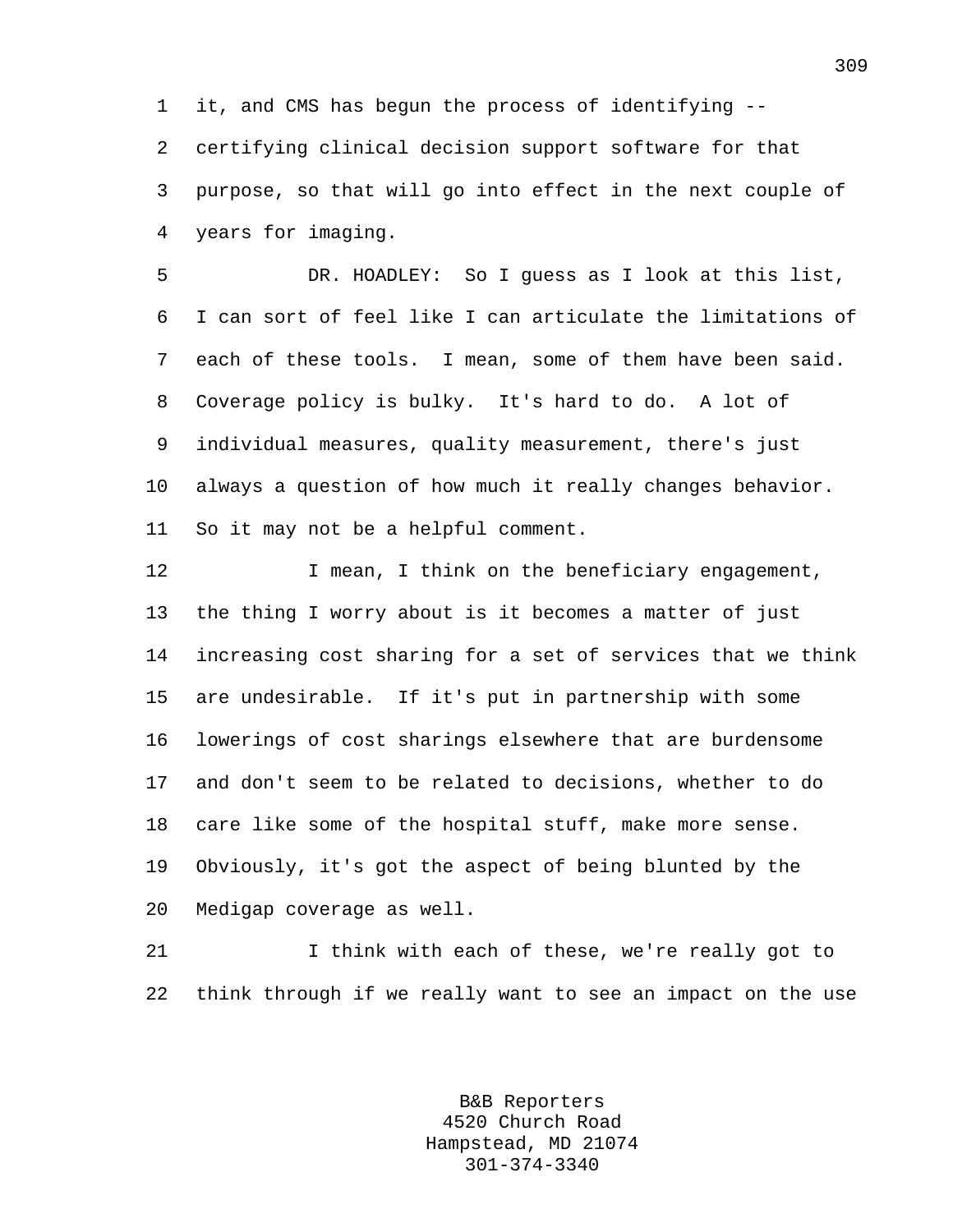1 of these services. I don't know if we've got the right 2 solutions on this list at all, but I don't, fortunately, 3 have anything to add to it.

4 And prior authorization, which was added, you can 5 talk about those issues there too with -- again, the item 6 by item, I think Herb made some of these points, as well as 7 the potential, is it like on the drug area where you have 8 to then think about exceptions and how do beneficiaries 9 that really need it sort of get to it, and so you have 10 potential access here.

11 MS. BUTO: Just to follow up on something that 12 Jack was saying, I'm wondering -- and I think it was Herb 13 who mentioned to Cory -- if something that we might think 14 about I this context would be a process for CMS to get 15 advice on an ongoing basis, the way they do with the 16 Preventive Services Task force; in other words, instead of 17 putting it on them to come up with the list and then go 18 through a coverage process, if there was a more kind of 19 systematic way for an evidence-based group, whether it's 20 PCORI or otherwise, to identify low-value services for the 21 Medicare population that then gives CMS a little bit of 22 cover in proceeding to either go forward with a limited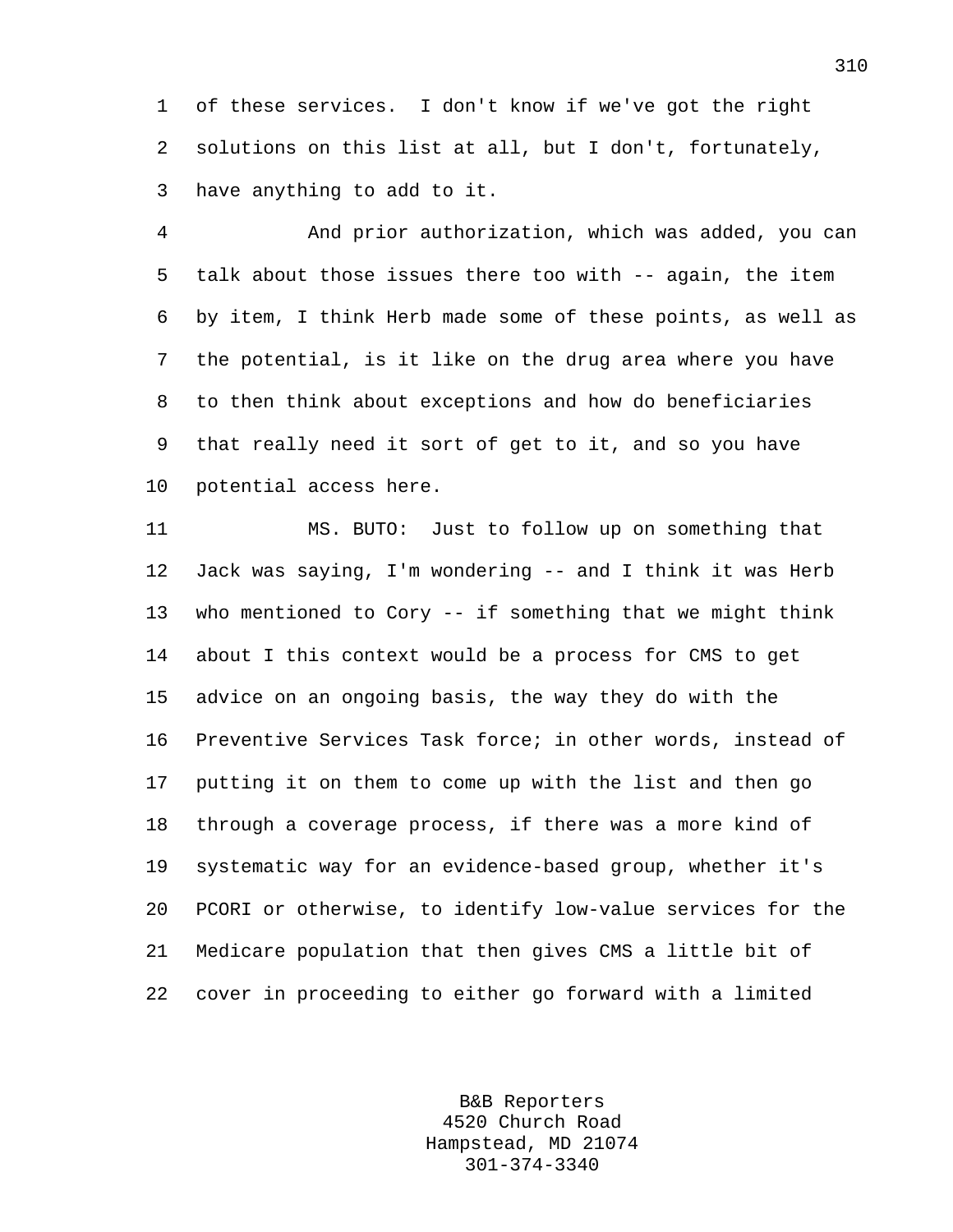1 coverage or whatever it is, I think that would be helpful, 2 so, as you flesh this out, if you could think about those 3 bodies or entities.

4 And I think we've mentioned like the Coverage and 5 Evidence Development workgroup and so on, but there may be 6 others as well that we can tap into.

7 DR. CROSSON: Cori.

8 MS. UCCELLO: So I don't have an opinion on these 9 four, but I do have a comment on what categories of low 10 services. On Slide 9, you broke things up into categories 11 that account for the volume, most volume, and those that 12 are most -- the spending. And I don't think we necessarily 13 want to focus solely on those that account for the most 14 spending because those high-volume, low-value services 15 still have the potential for those screenings and imagings 16 themselves to cause harm, and they will also have potential 17 high cost downstream. So I don't think we want to kind of 18 eliminate those from consideration as this moves forward. 19 DR. CROSSON: On that point Ariel, has anybody

20 done that sort of categorization, taking a look at both the 21 low volume and the high cost and then looking at the 22 downstream cost? I mean, it seems like that would be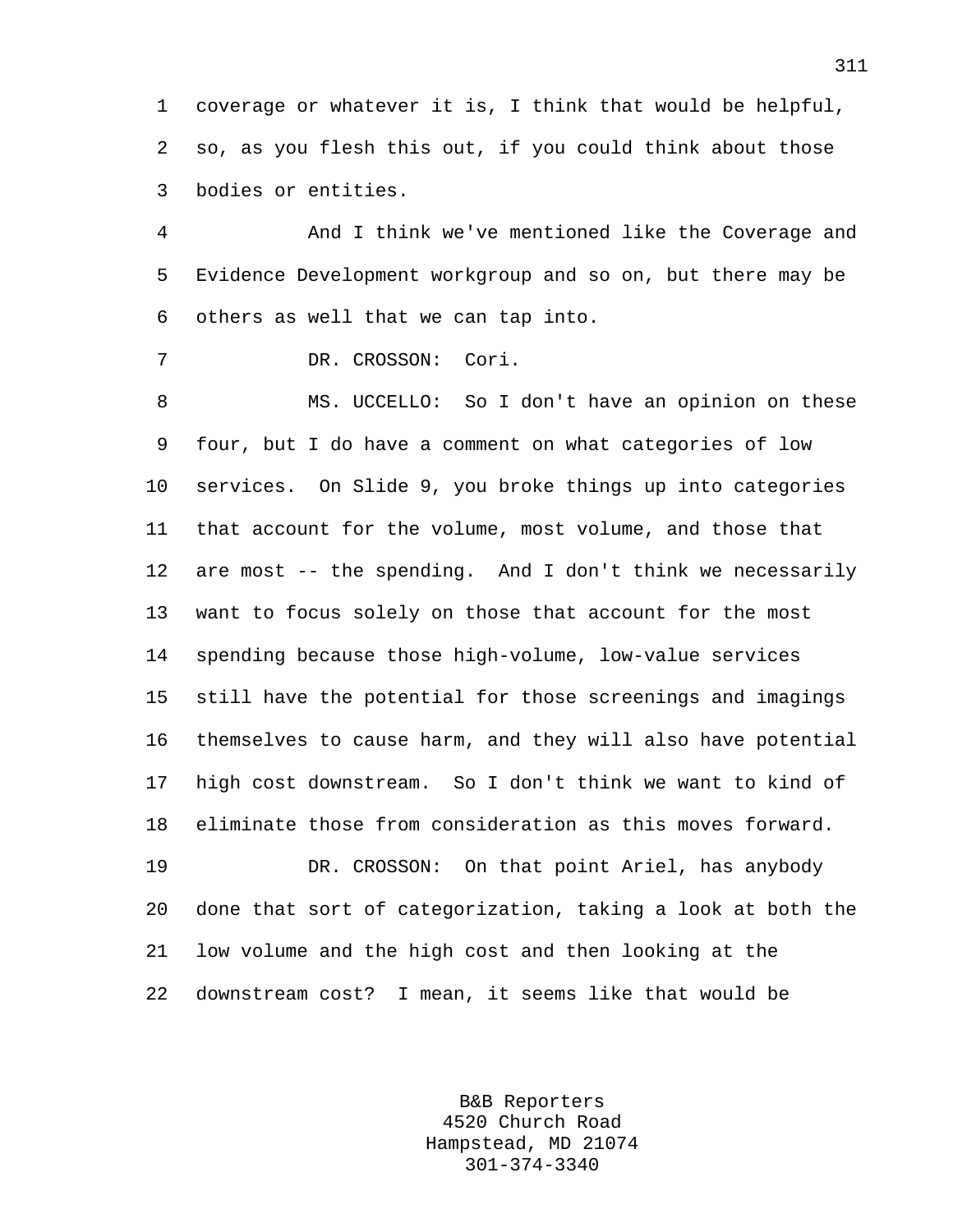1 important but a lot of work.

| 2               | MR. WINTER: Yeah. I'm not aware that anyone has             |
|-----------------|-------------------------------------------------------------|
| 3               | done that, and these categories were the categories created |
| 4               | by the folks from the Harvard that we contracted with, and  |
| 5               | when they do the analysis, they came up with a similar set  |
| 6               | of categories that were high volume and high spending, but  |
| 7               | they did not look at what the downstream costs were of      |
| 8               | these high-volume categories.                               |
| 9               | DR. CROSSON: Great input for Ariel and the                  |
| $10 \,$         | staff. Thank you very much. We will be hearing more about   |
| 11              | this in the future.                                         |
| 12              | Now we have the second opportunity today for                |
| 13              | input from the public. If there are any individuals in the  |
| 14              | audience who would like to make a comment, now is the time  |
| 15 <sub>1</sub> | to come to the microphone, so we can see how many people we |
| 16              | have or if we have any.                                     |
| 17              | [No response.]                                              |
| 18              | Seeing none, we are adjourned,<br>DR. CROSSON:              |
| 19              | then, until 8:30 tomorrow morning. Thank you.               |
| 20              | [Whereupon, at 5:05 p.m., the meeting was                   |
| 21              | recessed, to reconvene at 8:30 a.m., Friday, April 8,       |
| 22              | 2016.                                                       |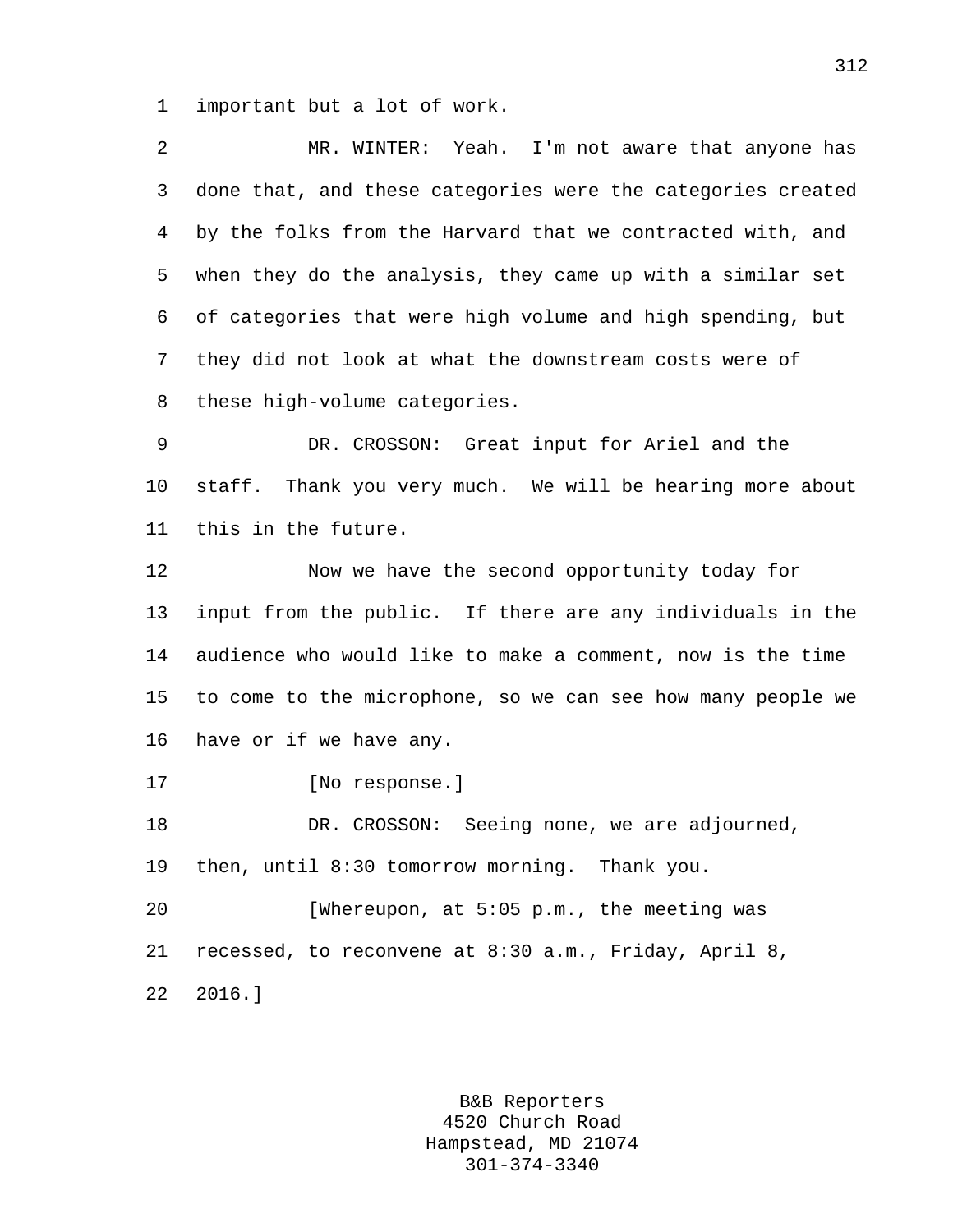## MEDICARE PAYMENT ADVISORY COMMISSION

PUBLIC MEETING

The Horizon Ballroom Ronald Reagan Building International Trade Center 1300 Pennsylvania Avenue, NW Washington, D.C. 20004

> Friday, April 8, 2016 8:27 a.m.

### COMMISSIONERS PRESENT:

FRANCIS J. CROSSON, MD, Chair JON B. CHRISTIANSON, PhD, Vice Chair SCOTT ARMSTRONG, MBA, FACHE KATHERINE BAICKER, PhD KATHY BUTO, MPA ALICE COOMBS, MD WILLIS D. GRADISON, JR., MBA, DCS WILLIAM J. HALL, MD, MACP JACK HOADLEY, PhD HERB B. KUHN MARY NAYLOR, PhD, FAAN, RN DAVID NERENZ, PhD RITA REDBERG, MD, MSc CRAIG SAMITT, MD, MBA WARNER THOMAS, MBA SUSAN THOMPSON, MS, RN CORI UCCELLO, FSA, MAAA, MPP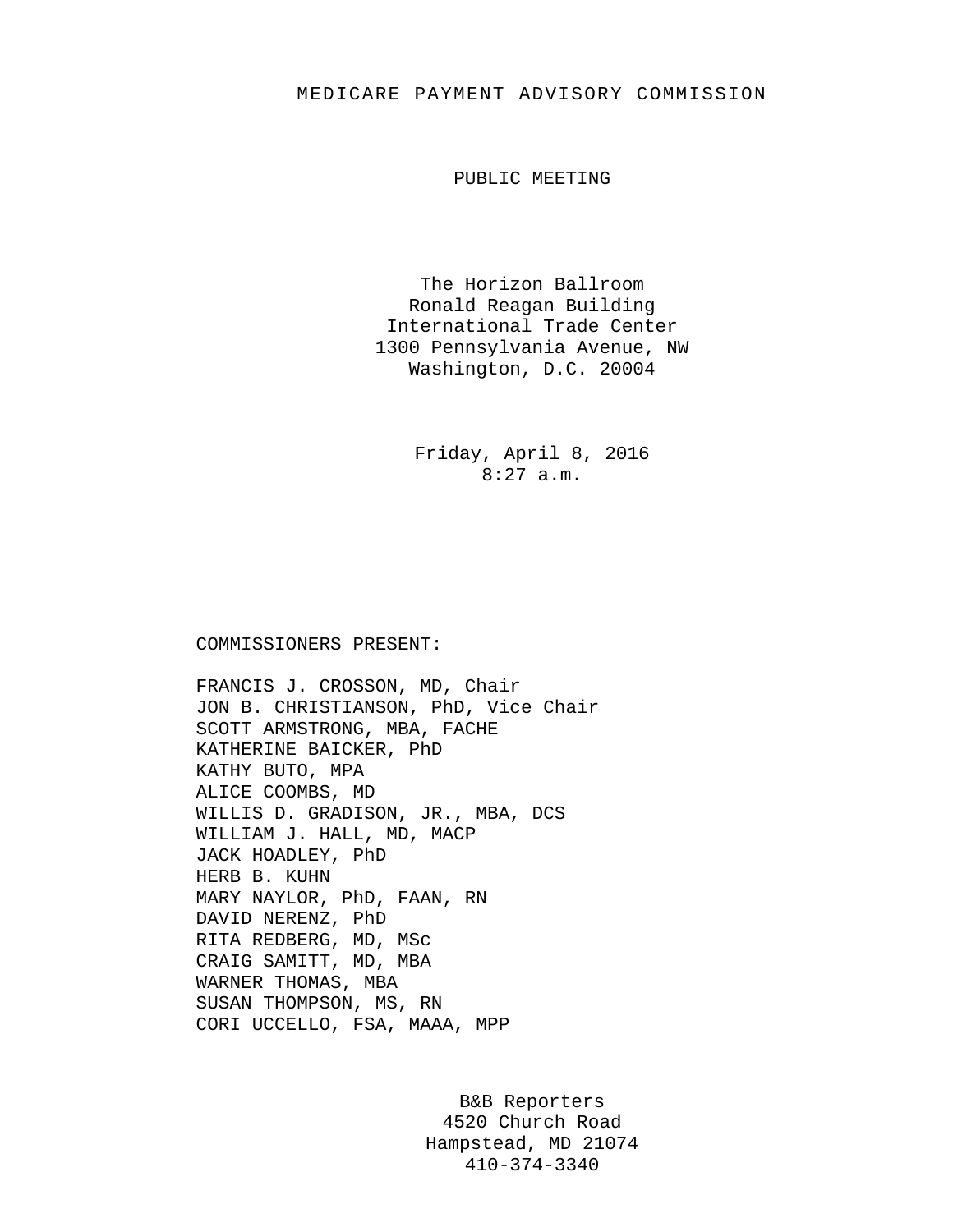# AGENDA PAGE

| Preserving access to emergency care in rural areas<br>- Jeff Stenslend, Zach Gaumer3        |
|---------------------------------------------------------------------------------------------|
| Status report on CMS's financial alignment<br>demonstration for dual-eligible beneficiaries |
|                                                                                             |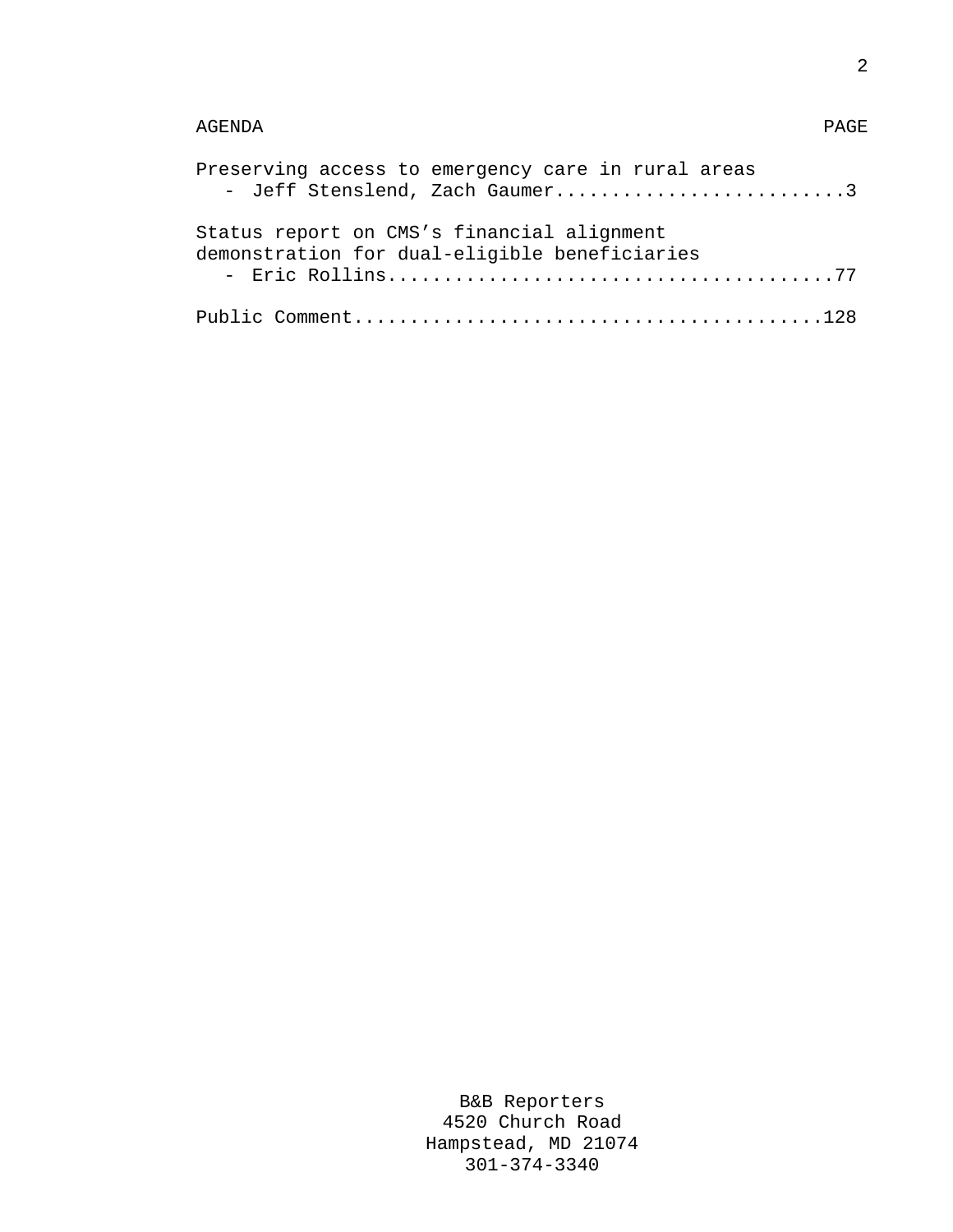3 DR. CROSSON: Welcome to our last session of this 4 Commission year. I'll just take this brief opportunity in 5 public to thank once again the five Commissioners who will 6 be leaving us and who have contributed so greatly to the 7 success of this Commission.

2  $[8:27 \text{ a.m.}]$ 

8 This morning, we are going to take up again the 9 issue of access to care services, particularly emergency 10 care services, in rural areas. We've got a presentation 11 from Jeff Stensland and Zach Gaumer, and it looks like, 12 Jeff, you are going to start out.

13 DR. STENSLAND: As Jay said, we're going to 14 revisit our October discussion of ways to improve 15 efficiency and preserve access to emergency care in small 16 rural communities. We expect that your mailing materials 17 on this topic will be revised based on your discussions 18 today and then become a chapter in our June report. And 19 the idea is not to have formal recommendations at this 20 point, but to get policymakers and those in the hospital 21 industry to start talking about alternative models for 22 efficiently preserving access in some sparsely populated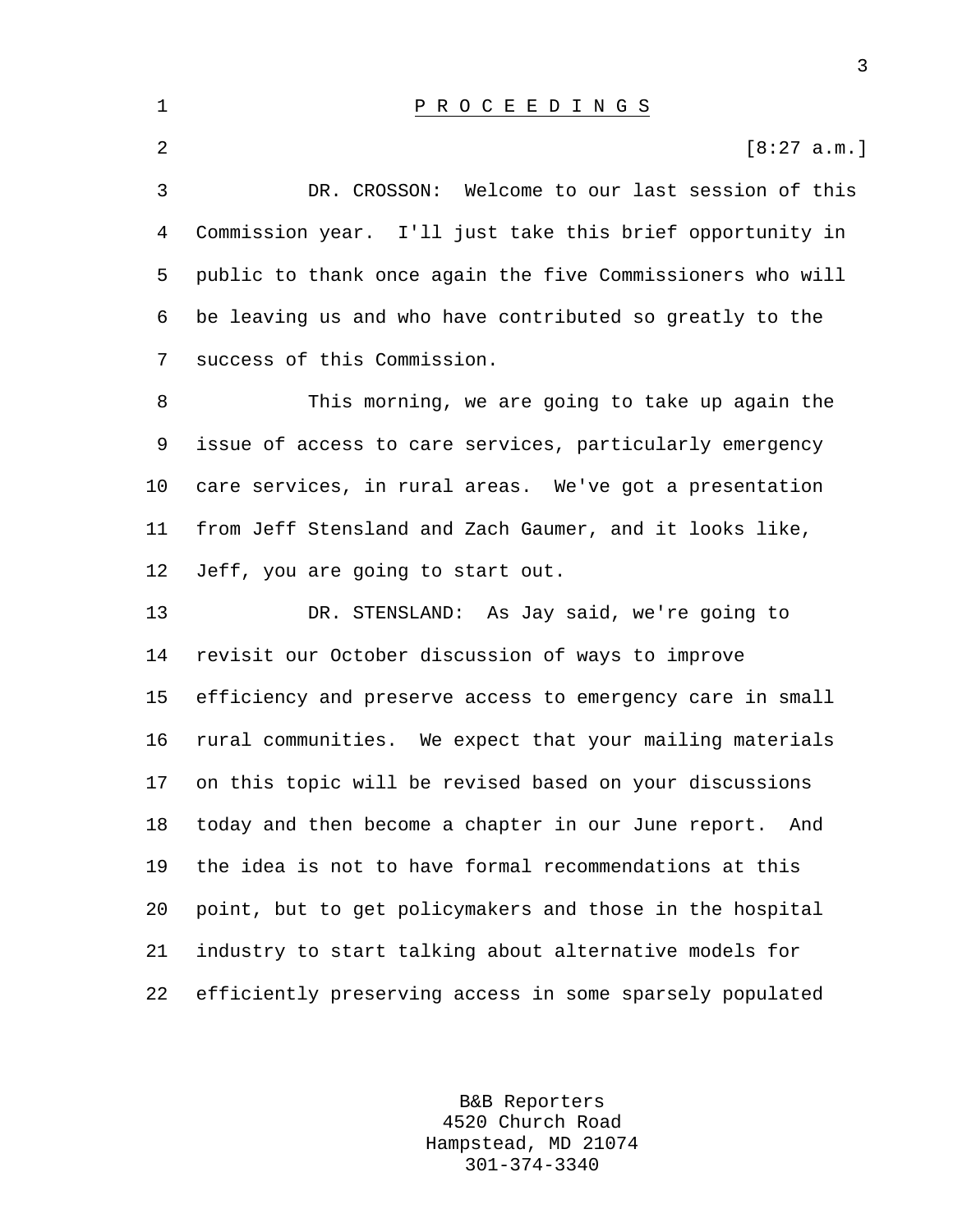1 rural communities.

2 Before I start, I want to thank Anna Harty for 3 her excellent work on this project.

4 Since the start of the prospective payment system 5 in 1983, Medicare has made special payments to certain 6 rural hospitals with the objective of preserving access to 7 care.

8 However, the current models are all inpatient 9 centric. They pay higher inpatient rates for small rural 10 PPS hospitals and cost-based payments to critical access 11 hospitals for inpatient and outpatient services.

12 There are two main problems with these models: 13 First, as inpatient volumes decline, these models 14 become increasingly inefficient. Costs per unit increase, 15 and the literature points to concerns about the quality of 16 care when clinicians have few inpatient cases to gain 17 experience with.

18 Second, the models are not always successful in 19 preserving access, and some hospitals have been closing.

20 I will briefly review these two problems and then 21 discuss some alternatives.

22 There are four key Medicare programs that are

B&B Reporters 4520 Church Road Hampstead, MD 21074 301-374-3340

4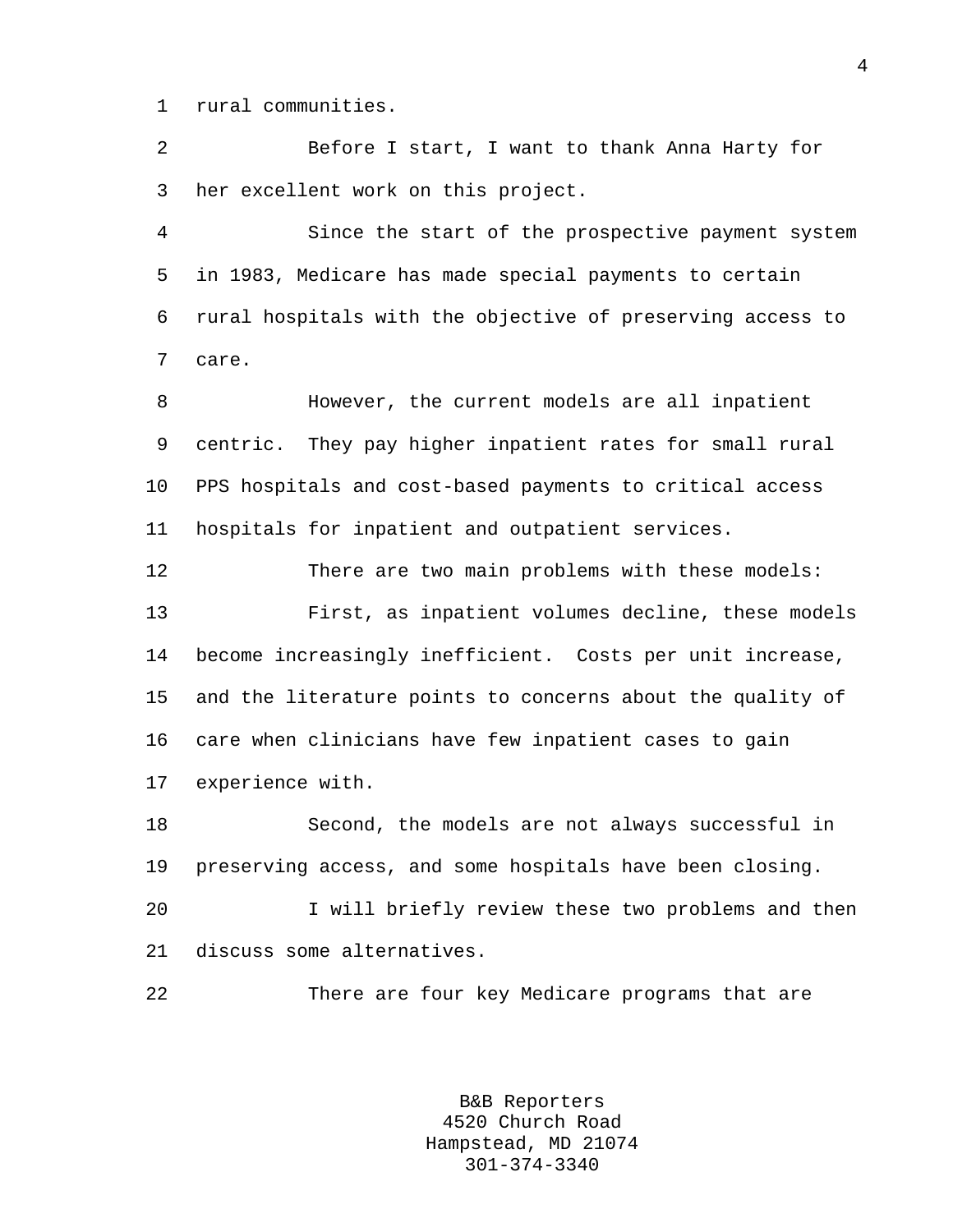1 intended to preserve access in rural areas by increasing 2 inpatient payment rates to rural hospitals.

3 The sole community hospital program increases 4 payments by about \$900 million per year to over 300 5 hospitals, primarily by increasing their inpatient rates. 6 The Medicare-dependent hospital program increases 7 inpatient rates by over \$100 million to 150 hospitals that 8 have high Medicare shares in rural areas. 9 In addition, the MDH and SCH hospitals can also 10 qualify for a low-volume add-on if they have fewer than 11 1,600 Medicare discharges, and most of them do. 12 Finally, the majority of rural hospitals right 13 now are critical access hospitals, and they receive cost-14 based reimbursement for inpatient and outpatient services. 15 And the takeaway point from this slide is that 16 existing special payments to rural providers all require 17 that they provide inpatient care. 18 The inpatient focus of the existing models in the 19 foundation of their limitations. As hospitals have lower 20 volume, their unit costs go up. Lower volume, as I said, 21 also raises questions about the quality of care. There is 22 a fairly consistent literature on the concerns regarding

> B&B Reporters 4520 Church Road Hampstead, MD 21074 301-374-3340

5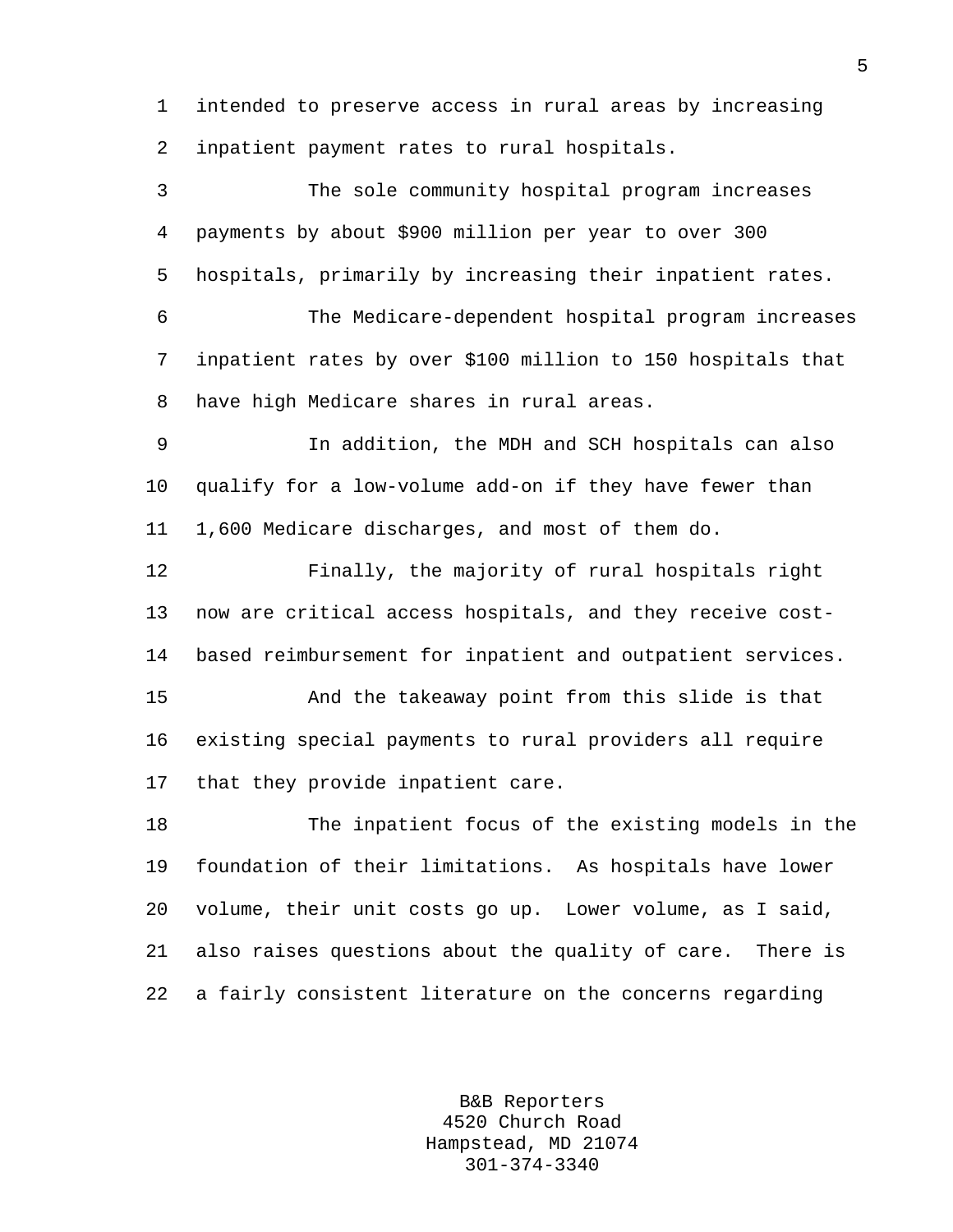1 the relationship between volume and outcomes. With higher 2 unit costs and questions about quality, there is a concern 3 that low volumes may lead to low value.

4 Second, most rural hospitals are critical access 5 hospitals that receive cost-based reimbursement, and there 6 are three issues with cost-based reimbursement I would like 7 to highlight.

8 First, hospitals with higher profits on their 9 non-Medicare business tend to have higher costs, and we 10 discussed this and showed some quantitative information in 11 your mailing materials.

12 Therefore, cost-based reimbursement can direct 13 higher payments to CAHs that are better off financially. 14 In contrast, if a critical access hospital is struggling 15 financially and tries to reduce its cost structure to stay 16 afloat, Medicare payments decline due to the reduced costs. 17 So higher payments for the better-off hospitals, lower 18 payments for the worse-off hospitals.

19 Second, it encourages non-emergency services such 20 as MRI services and post-acute care. These services have 21 higher shares of Medicare and private patients which can 22 generate cost-based reimbursement or high private rates.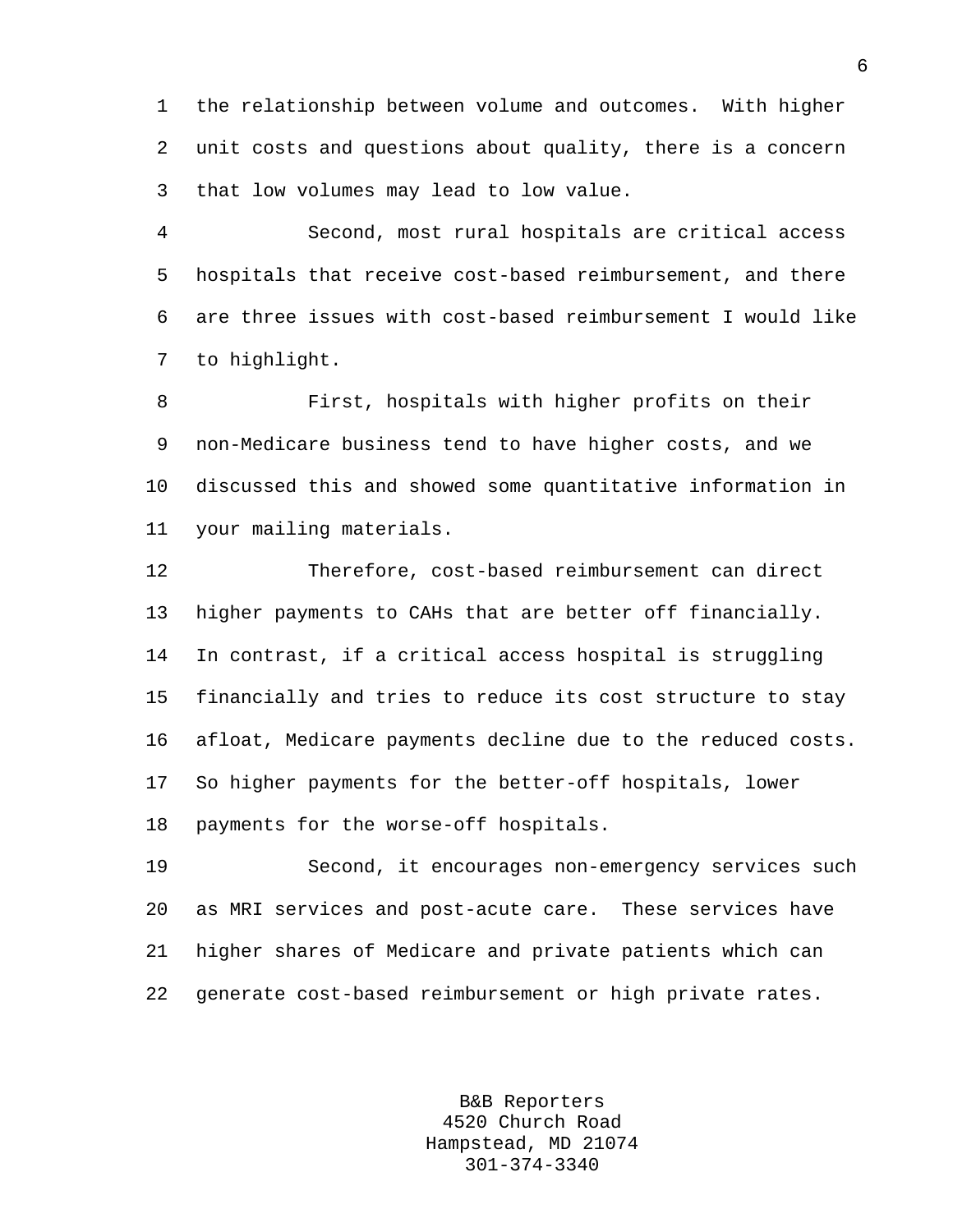1 In contrast, emergency services tend to have more uninsured 2 individuals which makes them less profitable under a cost-3 based system, as we discussed in your mailing materials.

4 Finally, cost-based reimbursement reduces the 5 incentive for cost control, and we illustrated this in your 6 mailing materials by showing the higher cost growth at 7 critical access hospitals than at PPS hospitals in recent 8 years.

9 So the two limitations we discussed here are 10 greatest for critical access hospitals with really low 11 volumes, and this problem of low volumes at critical access 12 hospitals is evident when we look at the following chart. 13 This graph shows that the admissions have 14 declined by one-third for the average critical access 15 hospital over the past decade. This is the yellow line 16 showing volume down to less than 400 admissions or about 17 one per day at the median CAH.

18 For the 10 percent of CAHs with the lowest 19 volume, the red line, volume has dropped in half with about 20 10 percent of CAHs admitting fewer than 90 patients per 21 year. That is about two patients per week. It is 22 difficult to efficiently staff a hospital at that low a

> B&B Reporters 4520 Church Road Hampstead, MD 21074 301-374-3340

7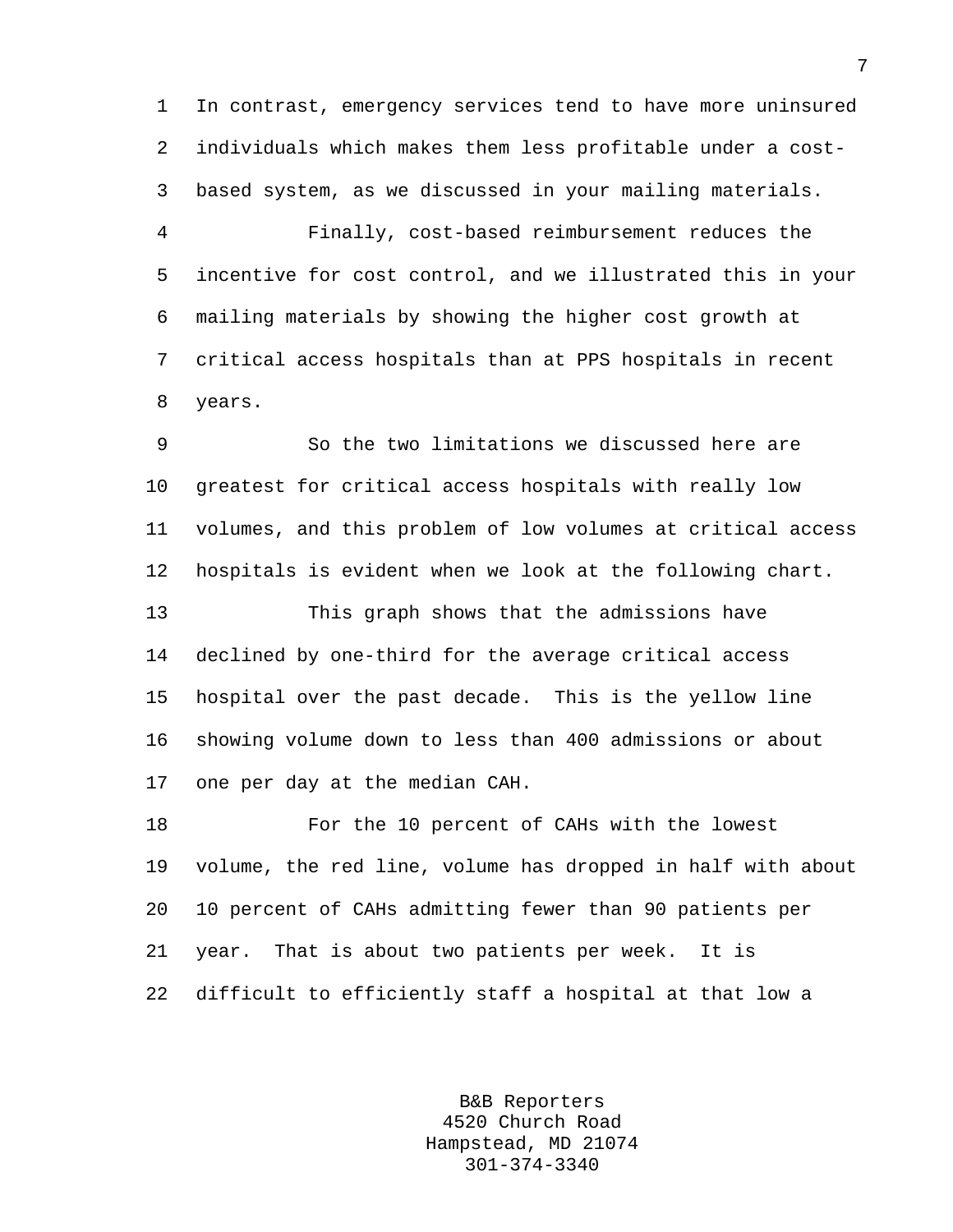1 volume, and there is also a concern that clinicians may not 2 have the advantage of gaining experience with large numbers 3 of inpatient cases.

4 Now, as admissions have declined, we have seen 5 some increase in closures. In rural areas, 41 hospitals 6 have closed over the past three years. The distance from 7 the closed hospital to the nearest open hospital varies 8 widely. Three of the closures were within 10 miles of 9 another hospital, 24 from 10 to 20, 13 from 20 to 30 miles 10 away, and one was more than 30 miles away from another 11 hospital.

12 Unlike the early years of the critical access 13 hospital program, some CAHs are now closing despite 14 receiving cost-based reimbursement from Medicare. This 15 tells us that while cost-based reimbursement has increased 16 payments to many providers, it does not always keep the 17 hospital doors open. As we show in your mailing materials, 18 there were seven CAHs that closed in 2014. In the year 19 prior to closure, the median closed critical access 20 hospital received inpatient and post-acute payments that 21 were \$500,000 above PPS rates. However, the extra \$500,000 22 was not enough to keep the hospital doors open. That was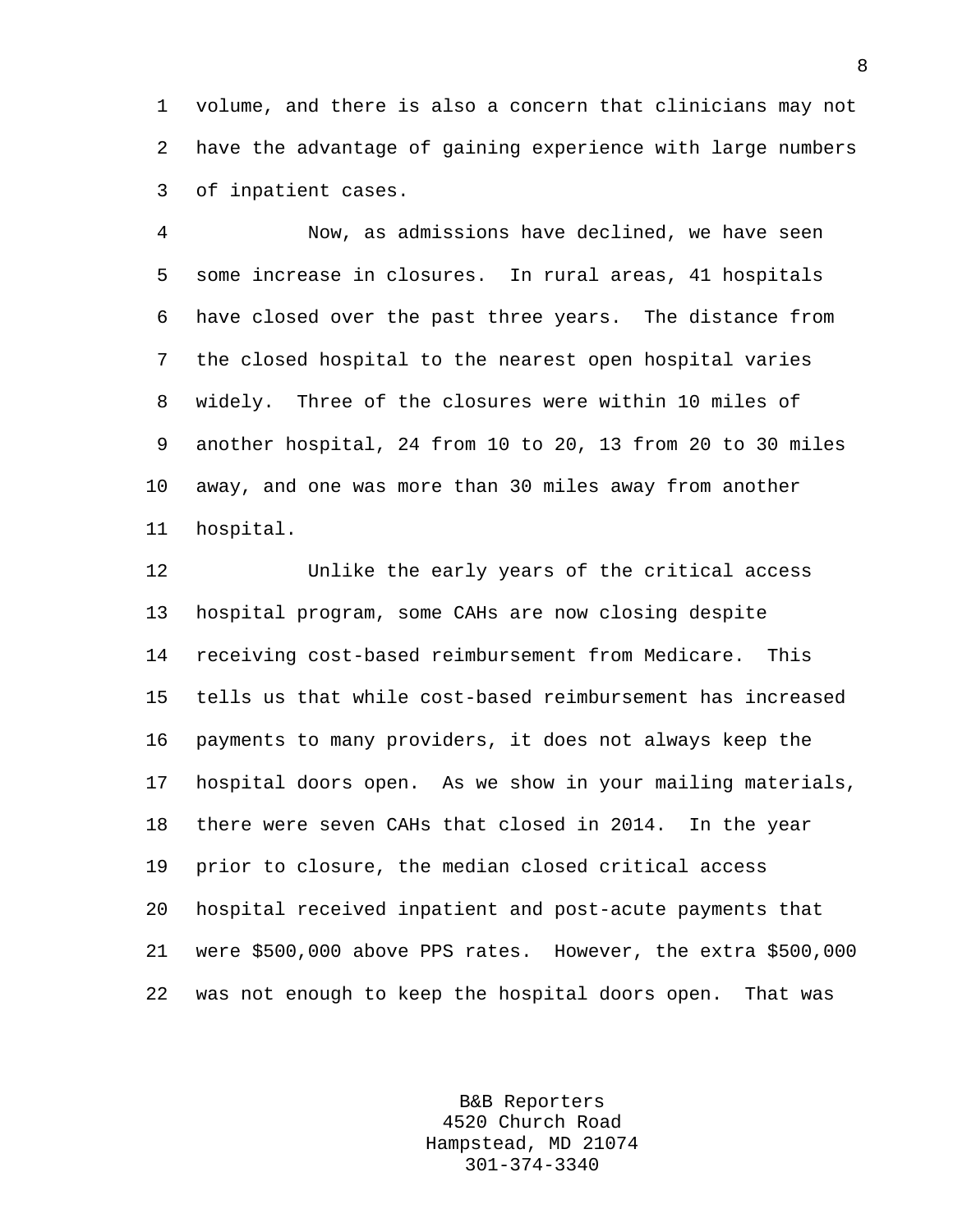1 absorbed by the higher inpatient costs at these hospitals. 2 This raises the question: Is there a way to direct 3 existing Medicare subsidies toward emergency services in 4 order to improve efficiency and access? Could we offer 5 these rural hospitals the option of a financially viable 6 outpatient-only facility?

7 The goal of an outpatient-only model could be as 8 follows:

9 First, we have always stated this would be an 10 option, not a requirement for small rural communities. 11 Second, the model should preserve access to 12 emergency services.

13 Third, it should improve efficiency.

14 Fourth, we want to have community commitment to 15 the option, and this could be assured by requiring matching 16 grants from the county or local sources.

17 The first option is a freestanding emergency 18 department model. In this case the facility would maintain 19 an emergency department that is open 24 hours a day, 7 days 20 a week. Medicare would pay the facility outpatient PPS 21 rates just like it was a hospital-based ED. This would 22 level the payment rates between freestanding EDs and full-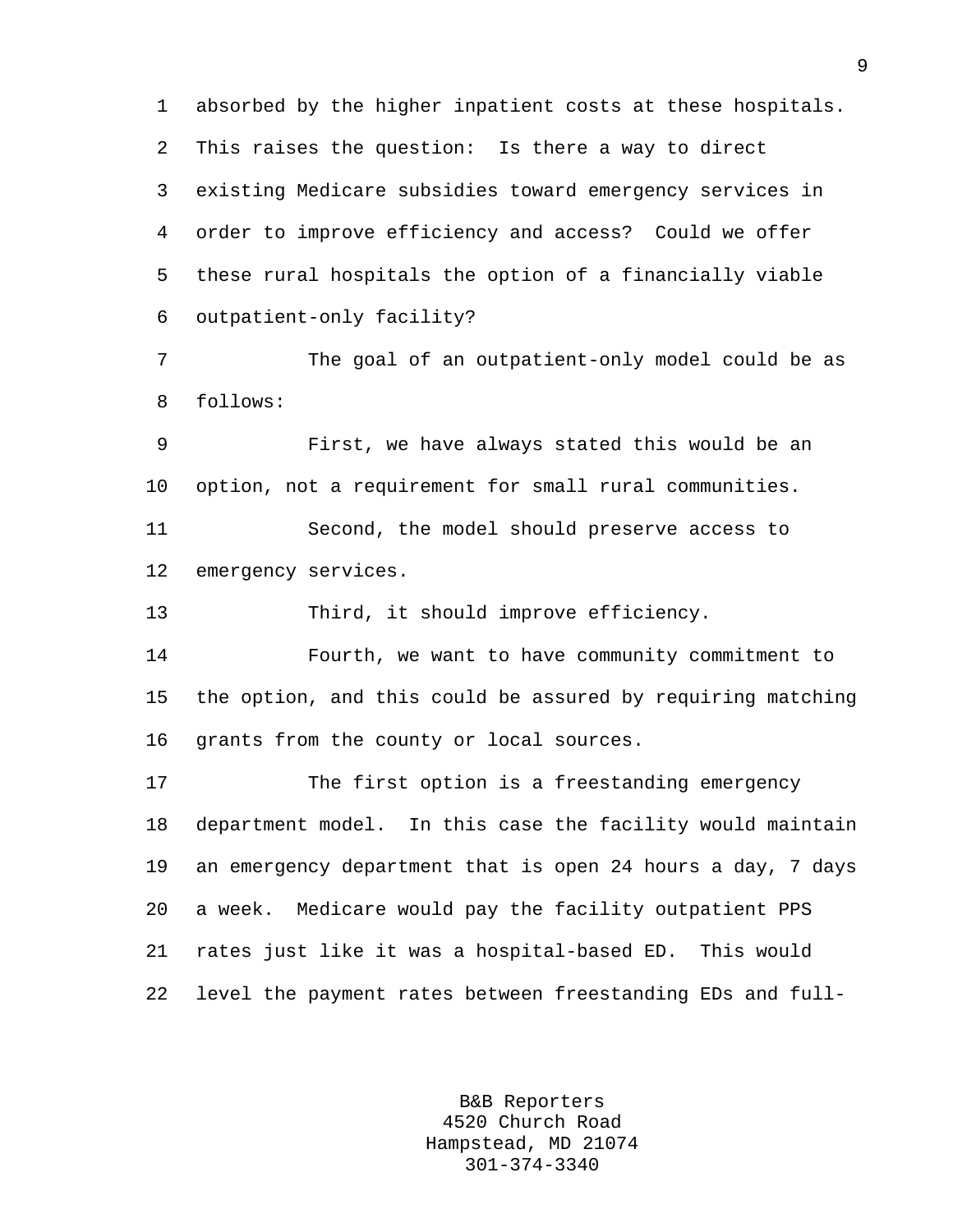1 service hospitals in these isolated rural areas. However, 2 as we discussed, that may not be enough given the really 3 low volumes at some rural facilities. Therefore, there 4 would be a fixed grant to help with the standby capacity 5 costs of the facility.

6 In order to receive the fixed grant, the hospital 7 would have to be willing to give up acute inpatient 8 services and give up cost-based reimbursement of its post-9 acute-care services. It could still lease the hospital 10 beds to a SNF that would then receive regular PPS SNF 11 rates. And the conversion of rural hospitals to SNFs is 12 not an uncommon phenomenon.

13 Finally, this would be seen as a choice for the 14 hospital and not a requirement. Many hospitals will 15 continue with their critical access hospital or PPS status. 16 But this would provide a clear option for those who are 17 struggling with declining inpatient volumes.

18 The second option is for smaller communities that 19 cannot support a 24/7 emergency department. In these 20 communities there may simply not be enough patients, or 21 there may not be enough clinicians -- physicians, PAs, or 22 NPRs -- to cover an ER 24/7.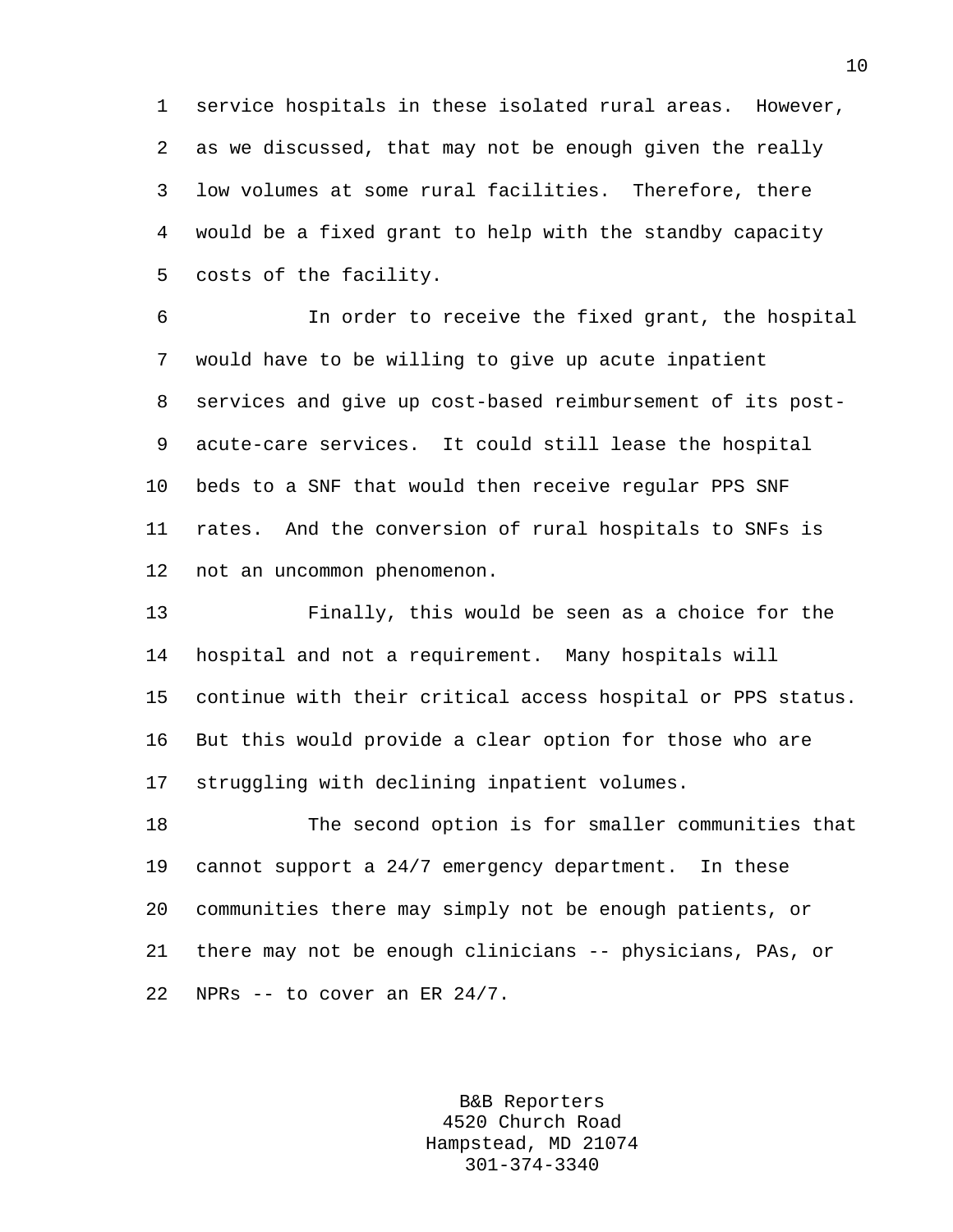1 In this case there could be primary care clinic 2 that has an affiliated ambulance service. The clinic would 3 be open 8 or 12 hours a day; the ambulance service would be 4 available 24/7. A similar model is being evaluated by the 5 Kansas Hospital Association.

6 The clinic would get two types of payment. One 7 is a PPS rate per unit of service. The second is a fixed 8 grant to help with the standby capacity of the ambulance 9 and the facility. For example, they could use the fixed 10 grant in part to help cover the cost of hiring a paramedic 11 to coordinate the volunteer ambulance service.

12 While special payments may be needed to keep 13 hospitals open and keep the emergency department operating, 14 we made it clear in our 2012 report on rural health care 15 that special payments should be targeted at providers that 16 are needed for access. We specifically said Medicare 17 should make eligibility limited to isolated providers. 18 For example, if two hospitals are 5 miles from 19 each other and they are both struggling with low volumes 20 and both struggle to recruit physicians and other 21 clinicians to cover their emergency department, it does not 22 make sense to split the emergency volume between these two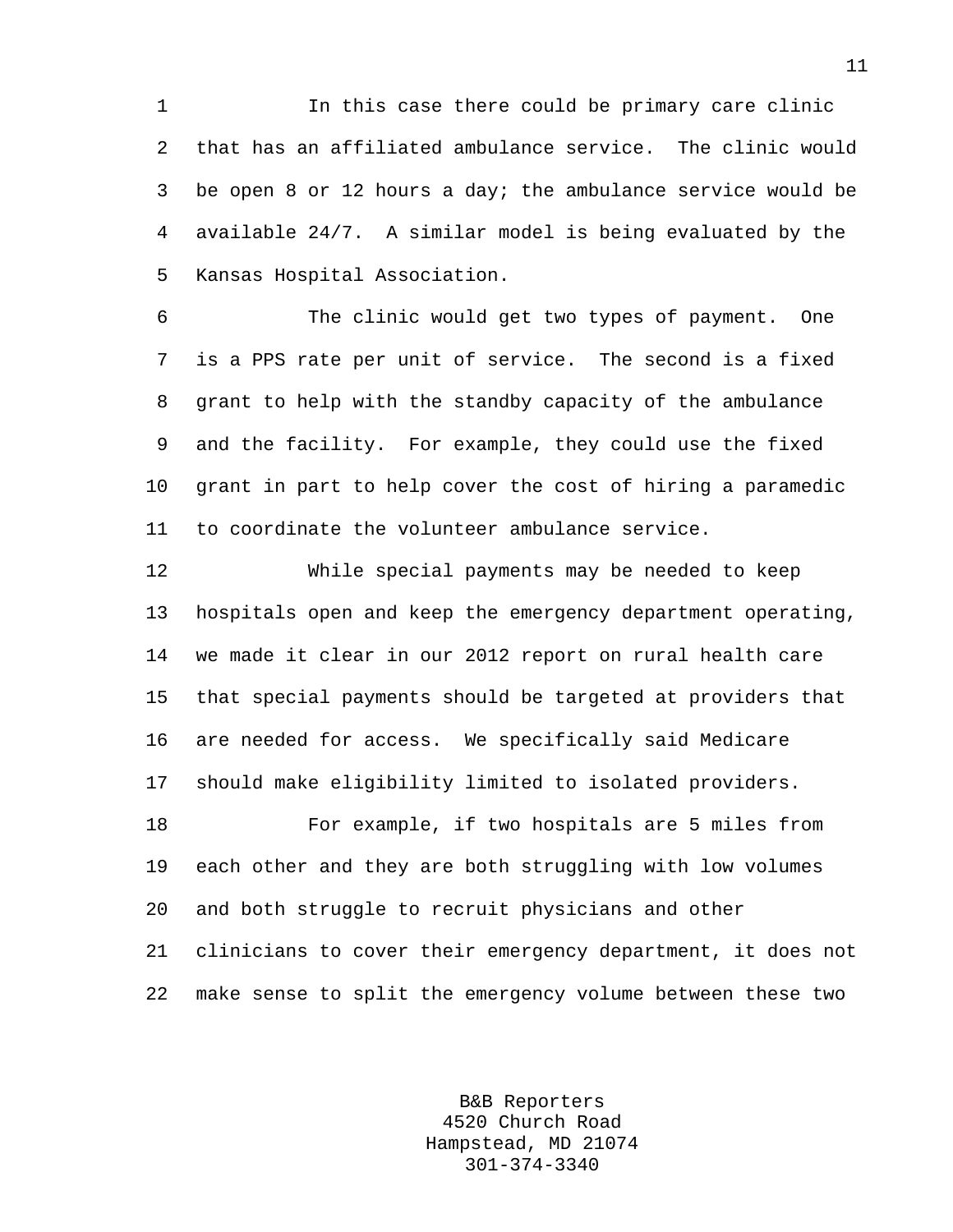1 facilities. To avoid duplicative services, the special 2 payments would only be available to isolated emergency 3 departments.

4 What this means in practice is that freestanding 5 emergency departments would have to be some distance from 6 full-service hospitals and other freestanding emergency 7 departments in order to get this extra financial support.

8 Now, there are some issues to be worked out with 9 both these models.

10 With the first model, it is clear that the 11 product we are buying is 24-hour standby capacity at an 12 emergency department. With respect to this option, a key 13 question will be minimum staffing levels. For example, 14 will hospitals receiving the grant be required to have 15 physicians, PAs, or NPs in the hospital or in the emergency 16 department 24 hours a day? What will be the maximum 17 response time for the on-call physicians who may be backing 18 up the NPs or PAs?

19 In addition, will the hospital be allowed to 20 convert back to CAH status if the community changes its 21 mind and decided, oh, we really did need inpatient capacity 22 in this community?

> B&B Reporters 4520 Church Road Hampstead, MD 21074 301-374-3340

12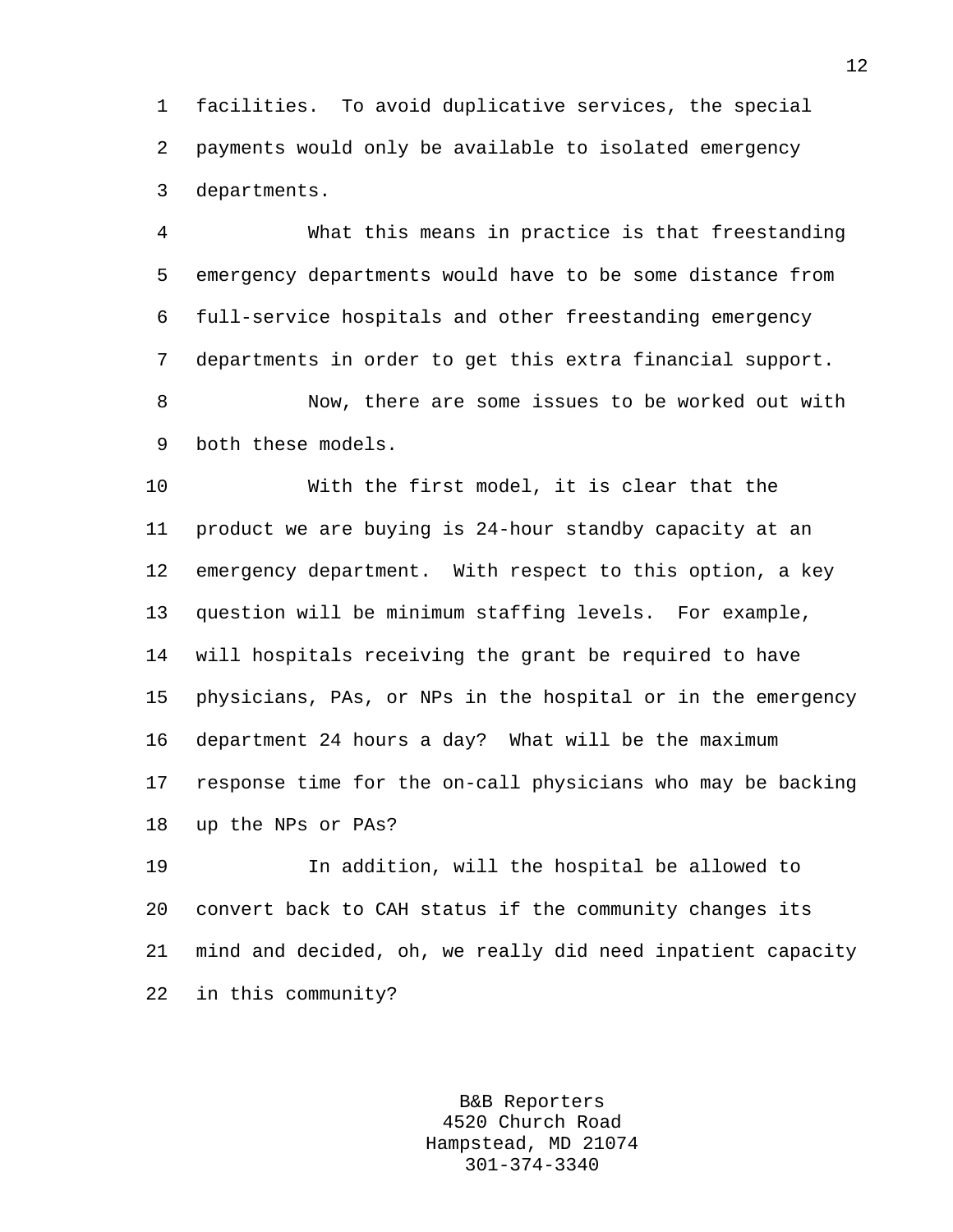1 Now, the second model, the clinical and ambulance 2 model, has some more difficult issues.

3 First, it is not quite as clear what the product 4 we are buying is. Is it primary care and ambulance 5 service? But what level of primary care? Will it be open 6 7 days a week? What will be the minimum staffing levels? 7 Will there be minimum ambulance response times or levels of 8 technical training?

9 Finally, it may be more difficult to set 10 eligibility limits on the second program. In the first 11 case, there is a limited number of freestanding emergency 12 departments right now and a limited number of hospitals 13 that would want to convert to this model. However, as 14 Kathy mentioned last October, there could be somewhat of a 15 woodwork effect in the second model. Even if the program 16 was limited to isolated communities, there are small 17 communities that already have ambulances and a primary care 18 practice, and they may all want to feel like they should 19 receive the grant funding, too. So existing rural health 20 clinics, in addition, may feel they should receive some 21 grant funding just like the freestanding EDs. Therefore, 22 limiting eligibility may be more challenging in that second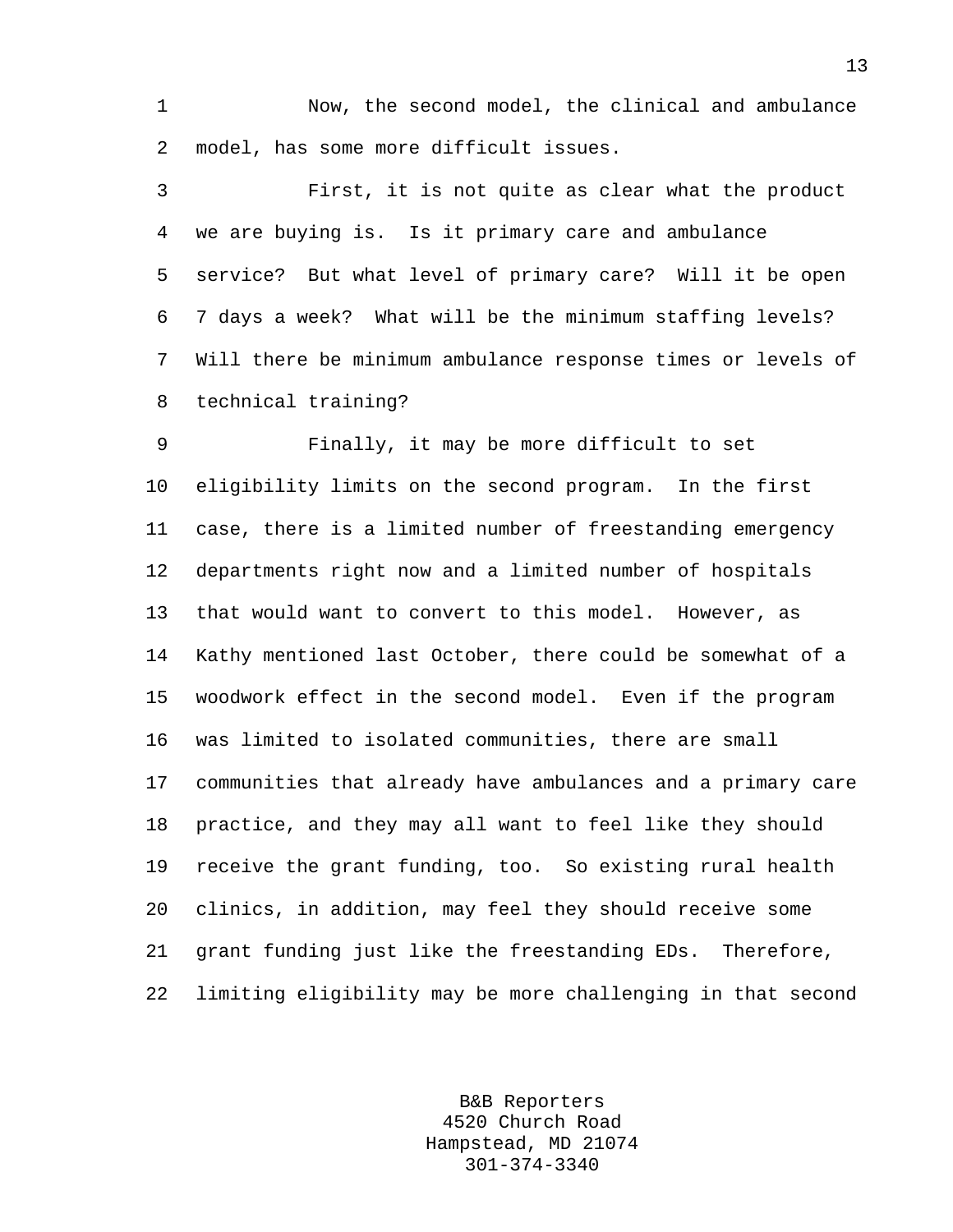1 model.

2 So let's talk about the potential effects of 3 these models. For the beneficiaries, there would be three 4 primary effects.

5 First, and most important, it would preserve 6 access to emergency services.

7 Second, the patient would have to travel further 8 for inpatient care. There would no longer be inpatient 9 care in their community. But you should recall that many 10 rural patients are already bypassing their rural hospitals 11 for inpatient care. Recall that 130 critical access 12 hospitals have fewer than 90 admissions per year.

13 Finally, as we showed in your mailing materials, 14 coinsurance would be substantially lower under this model 15 than under the critical access hospital model. The 16 coinsurance would be the same as at PPS hospitals. 17 For the providers, there are four key points.

18 The first thing to remember is this is an 19 optional program. So if they want to continue with the 20 status quo, they can.

21 However, for those that are at financial risk or 22 simply operating inefficiently under the current model,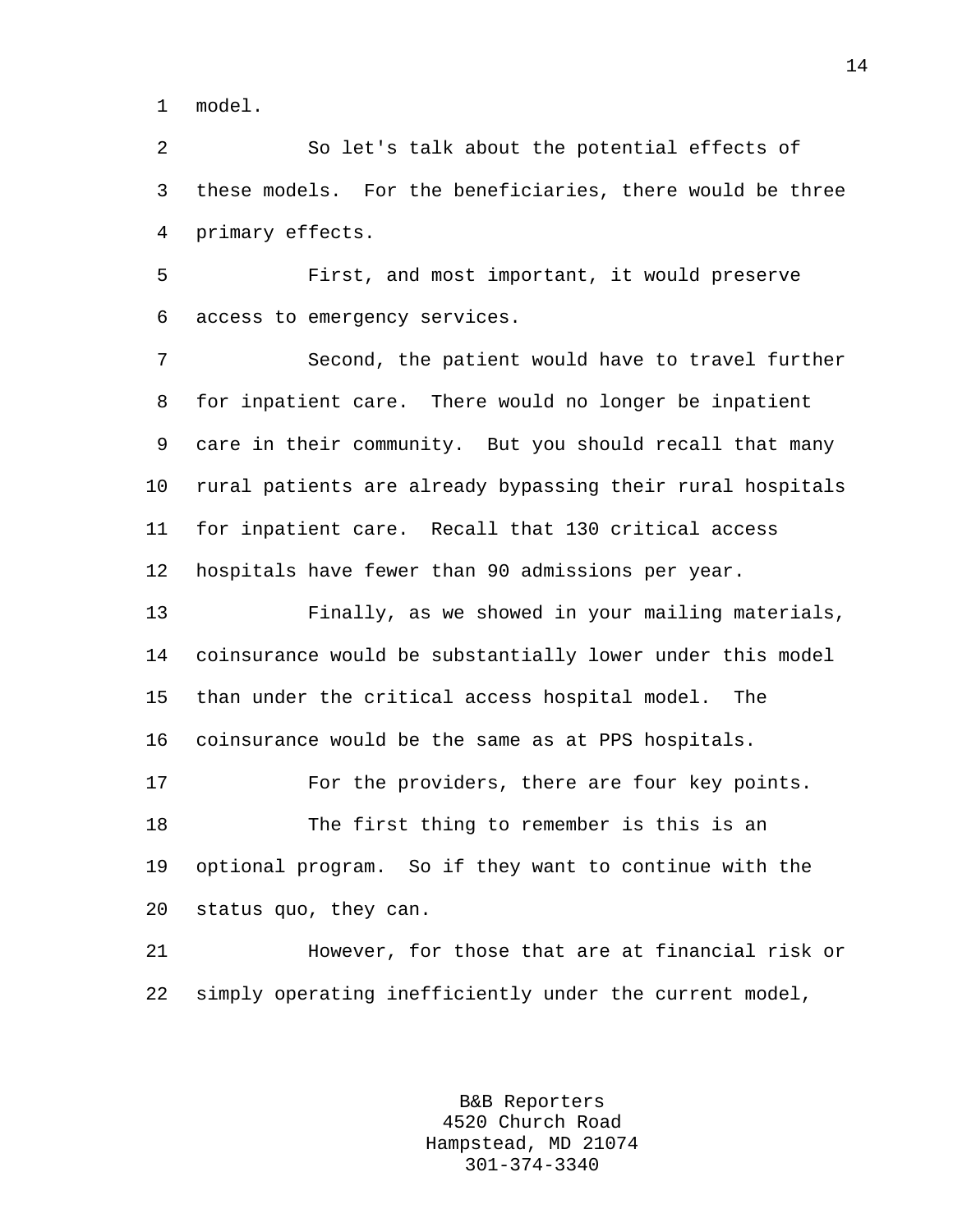1 this could provide financial viability and greater value to 2 the community.

3 In addition, the next point is hospitals often 4 play a key role in recruitment of physicians to small 5 communities. And it is important that under this model 6 there will still be a local health care entity there to 7 recruit physicians. And, in fact, the entity may be seen 8 as a more desirable place to work given the financial 9 stability provided by the grant funds to the entity. 10 Finally, cost structures will be lower. As we 11 discussed in your mailing materials, critical access 12 hospitals are now currently paid over \$1,800 per post-acute 13 day. This can make care in the critical access hospitals 14 look expensive in any type of ACO model or any other model 15 where providers are taking responsibility for the overall 16 cost of care. Moving these communities to PPS rates will 17 make it easier to incorporate these communities' physicians 18 into accountable care organizations and other models that 19 take responsibility for the cost of care, because the 20 overall costs per unit of service will be much more 21 competitive.

22 Now, there are several discussion issues: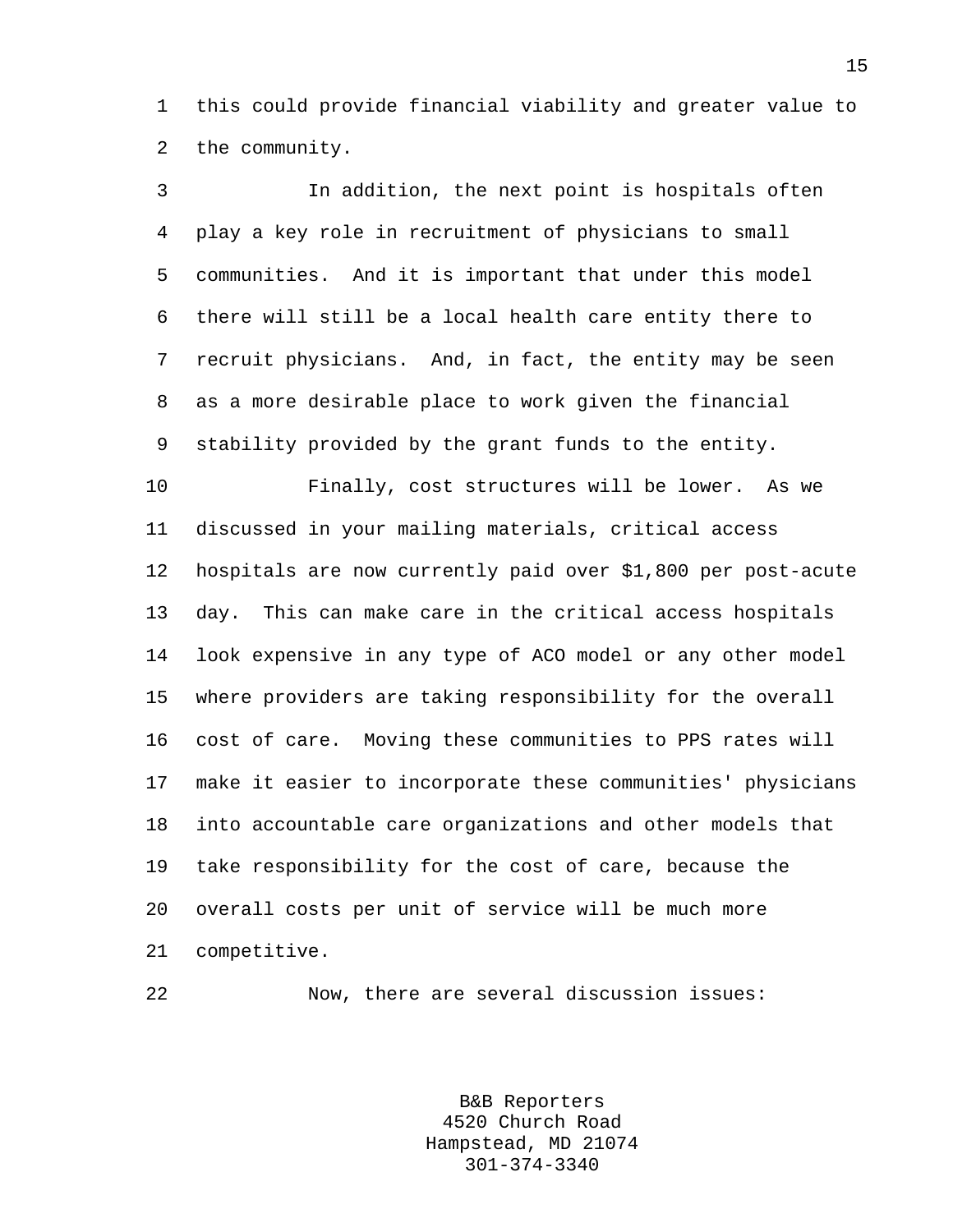1 First, we could discuss the two models. What are 2 the products the program would be buying under each mode? 3 Are there minimum staffing levels we should require? Is 4 there one model that looks more plausible than the other? 5 And are you concerned about what the eligibility standards 6 would be for the different models?

7 Also, to assure community commitment, we could 8 require a local or county grant to match part of the 9 Medicare grants. We can discuss that.

10 Finally, in October several of you suggested that 11 a facility that converts from critical access hospital 12 status to a freestanding ED status should have the ability 13 to convert back for a limited number of years, say five 14 years. And the idea here is this might reduce some of the 15 anxiety that these community boards would have about 16 converting their hospital from a full-service hospital to 17 an outpatient-only facility and may facilitate actually 18 more conversions by having the option of going back.

19 We will now open it up for discussion of these 20 issues and other thoughts you may have on efficiently 21 preserving access to emergency services in rural areas. 22 DR. CROSSON: Thank you, Jeff and Zach. Very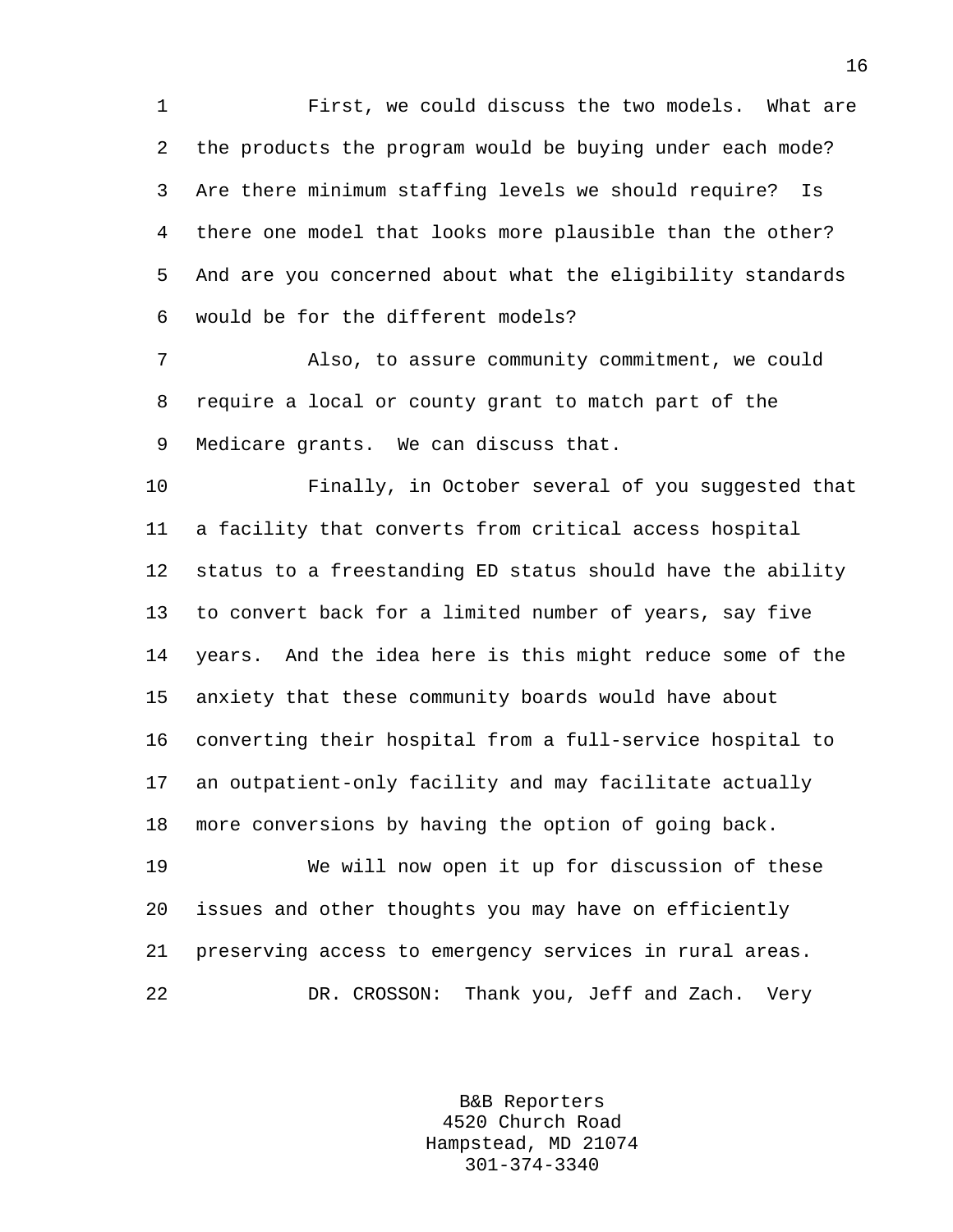1 clearly constructed, as usual.

2 Right now we're going to take clarifying 3 questions, and then we're going to have a general 4 discussion, and Herb and Sue will be leading the 5 discussion.

6 Clarifying questions?

7 MR. THOMAS: Do we have any idea how many 8 facilities we think may fall into this type of category 9 that would be potentially impacted by this policy or 10 opportunity?

11 DR. STENSLAND: If you look at the opportunity to 12 move to a 24-hour freestanding ED, I think that one's a 13 little easier. I don't know, maybe something like 100 14 hospitals or something. There are 130 of them right now 15 that have fewer than 90 admissions per year, and maybe 16 there would be 100, maybe 200, something like this, in the 17 whole country.

18 MR. THOMAS: And I guess if you look at those 19 that have 90, I mean, if you think about -- have you 20 thought about what is kind of the scale that you would want 21 to see this type of option used? You know, so if you think 22 of 90, that's pretty small, obviously. I mean, you would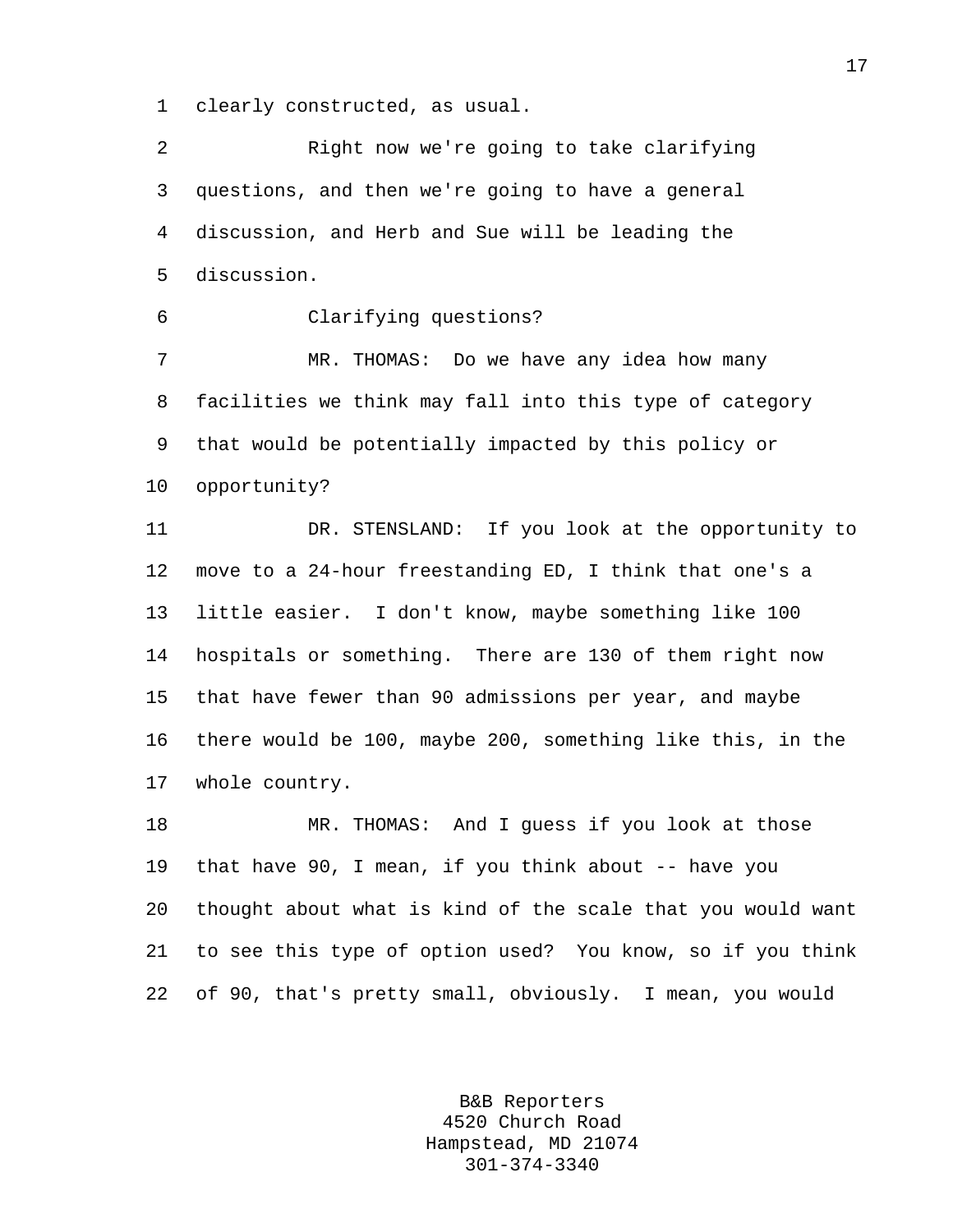1 think that probably even a larger facility than that, this 2 may be a good option for them. Have you thought about how 3 that would scale up and what that might look like?

4 DR. STENSLAND: I haven't -- at least the way 5 I've thought about it, I haven't thought about it as 6 prescriptive of saying, okay, this is who should do it and 7 who shouldn't. I thought of it more in the way as if we 8 took the funds that we're already spending for critical 9 access hospitals, say this half a million dollars, and we 10 said, here, you can have this as a fixed grant, and then 11 they can make their own decision of saying, okay, if we had 12 this fixed grant, could we provide more value to our 13 community than we are now with this model, and I think kind 14 of leave it up to them, saying here is your pot of money, 15 do the most you can for your community with this, and if 16 they feel we can do more on an outpatient-only basis and 17 actually be better probably at recruiting physicians, they 18 would choose that model rather than the other one.

19 DR. MILLER: And, Jeff, the other criteria about 20 how many might get picked up has to do with what distance 21 requirement ultimately gets imposed as well, or defined. 22 DR. STENSLAND: Right. So there wouldn't be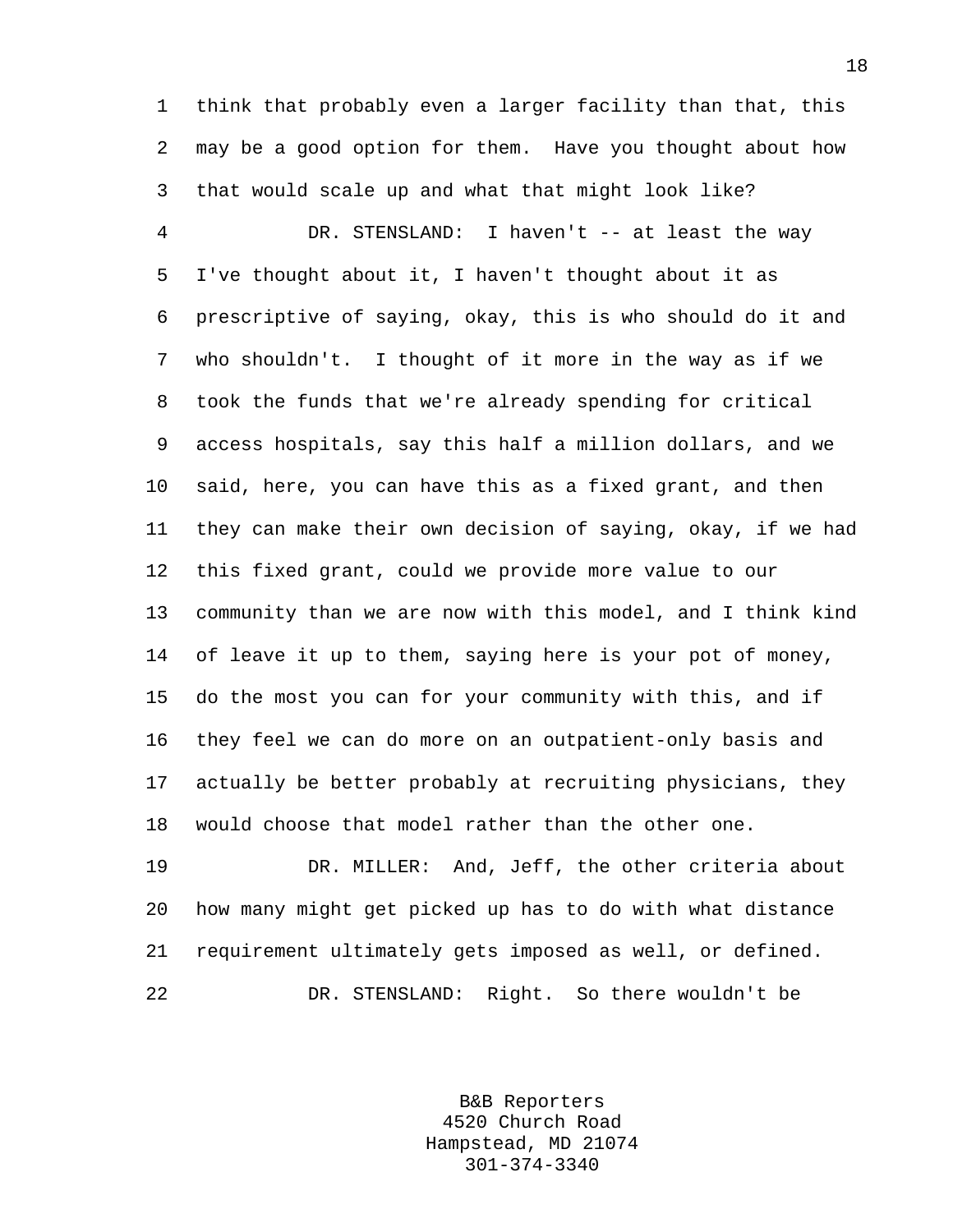1 grants for those that are like right next to each other. 2 You know, in the extreme, you have critical access 3 hospitals that are two miles, five miles from another 4 hospital, and we wouldn't want to say, oh, you need two 5 emergency departments in this small -- you know, you're not 6 going to say this town of 10,000 people needs two emergency 7 departments with two CAT scanners and two MRI machines. We 8 wouldn't be promoting that.

9 DR. SAMITT: That was my question as well. Of 10 the 90, how many meet the definition of "isolated," as you 11 described? Or do all of them?

12 DR. STENSLAND: I don't know. We'll have to go 13 back and look at those distance measures. I also should 14 say we haven't picked a measure of isolated yet. That's 15 kind of a thing for discussion. So if people around the 16 table thought, well, isolated is 15 miles from another 17 provider, a lot of them are going to qualify. If people 18 around the table thought it's 30 miles, not that many will 19 qualify. And so that is something that's clearly a 20 judgment call, and that's something that we can empirically 21 say is the right or wrong distance.

22 DR. MILLER: The reason I ask the question is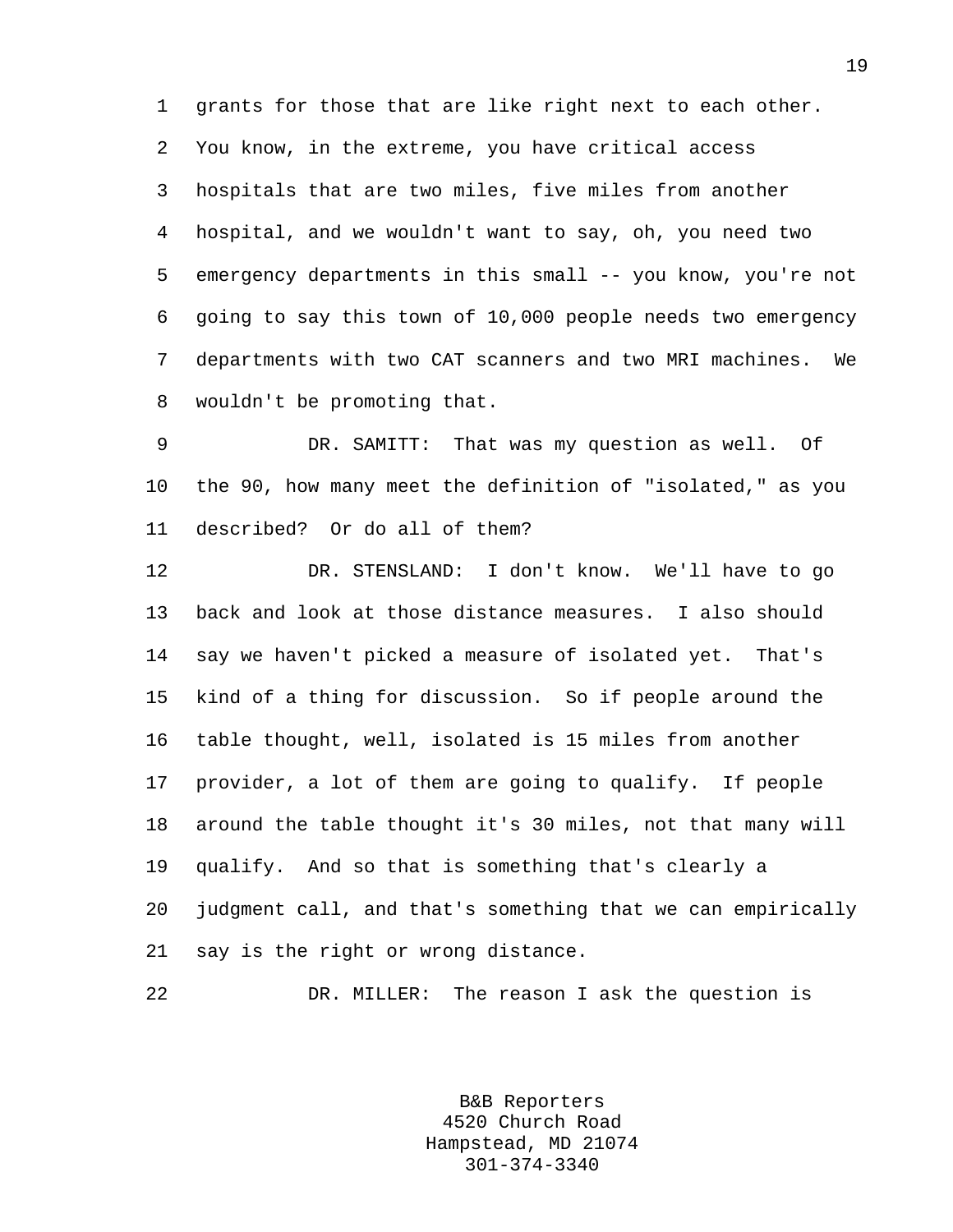1 just to draw a couple of these points out. I don't want 2 the Commissioners, but also people sitting in the audience, 3 to think this is 130 hospitals, and the 90 refers to the 4 numbers of admissions during the course of the year. So I 5 just wanted to clarify those two numbers. And precisely 6 this question of how you think through the distance will 7 define what this -- the availability of this option. 8 I'm sorry, Jeff. 9 DR. CROSSON: Okay. So, I'm going to take the 10 order of hands I've got. I have Bill, and Kathy, then 11 David, Jack, Alice, and Bill, and Jon. 12 MR. GRADISON: On page -- you said Bill? Or did 13 you? 14 DR. CROSSON: I'm sorry. Yes, Bill. Bill 15 Gradison. Sorry. 16 MR. GRADISON: Okay. I guess that's me. On page 17 15, it says, towards the bottom, due to the 35-mile 18 restriction associated with provider-based facilities, most 19 isolated rural hospitals could not become OCEDs. As a 20 result, there are currently very few rural OCEDs. I 21 understand that. Are there any? Are there enough that one 22 could learn perhaps some things from taking a closer look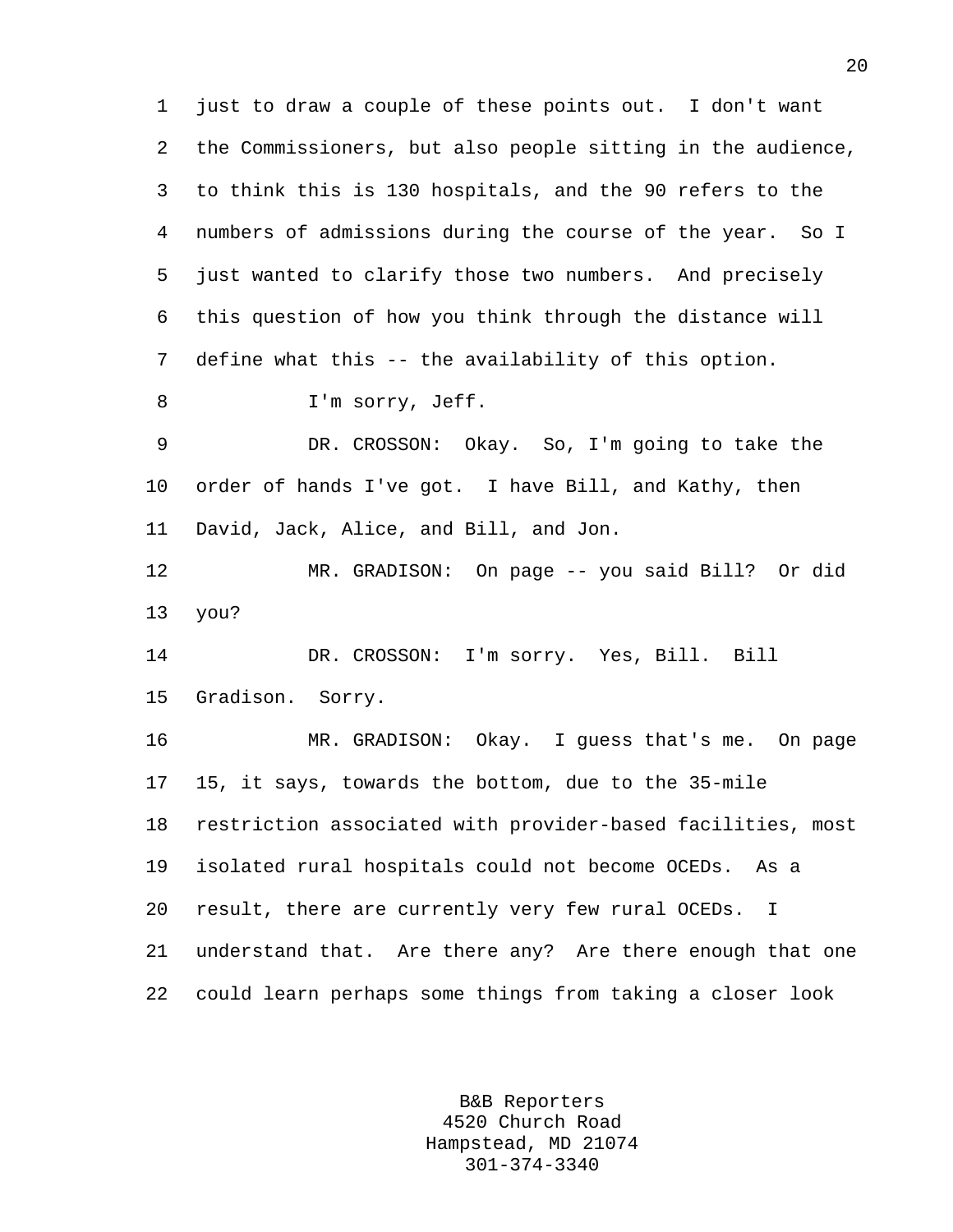1 at perhaps the handful that are out there?

2 DR. STENSLAND: Yeah, and we've talked to a few 3 of them. There are a few that are operating as 4 freestanding EDs. In the cases that I'm aware of, they 5 have one of two things going for them. Either they're 6 getting some local support from the county or some sort of 7 a, like a hospital district type thing, where they say, 8 we're going to kick in a half-million dollars a year to 9 preserve emergency access, and some of these places, you 10 know, have emergency trained physicians in there 24 hours a 11 day, and so there's a certain cost to that stand-by 12 capacity that they've got to cover.

13 The other ones I'm aware of are close enough to 14 another hospital, so they're seen as a satellite of that 15 hospital, and then they get the facility rate for the ED. 16 I can't think of any of them that operate in a rural area 17 that don't get the facility rate for being ED and don't 18 have any outside support.

19 DR. CROSSON: Kathy.

20 MS. BUTO: Two questions, Jeff. One is, could 21 you explain a little bit more about coinsurance, because I 22 think I heard you say that it would be less than existing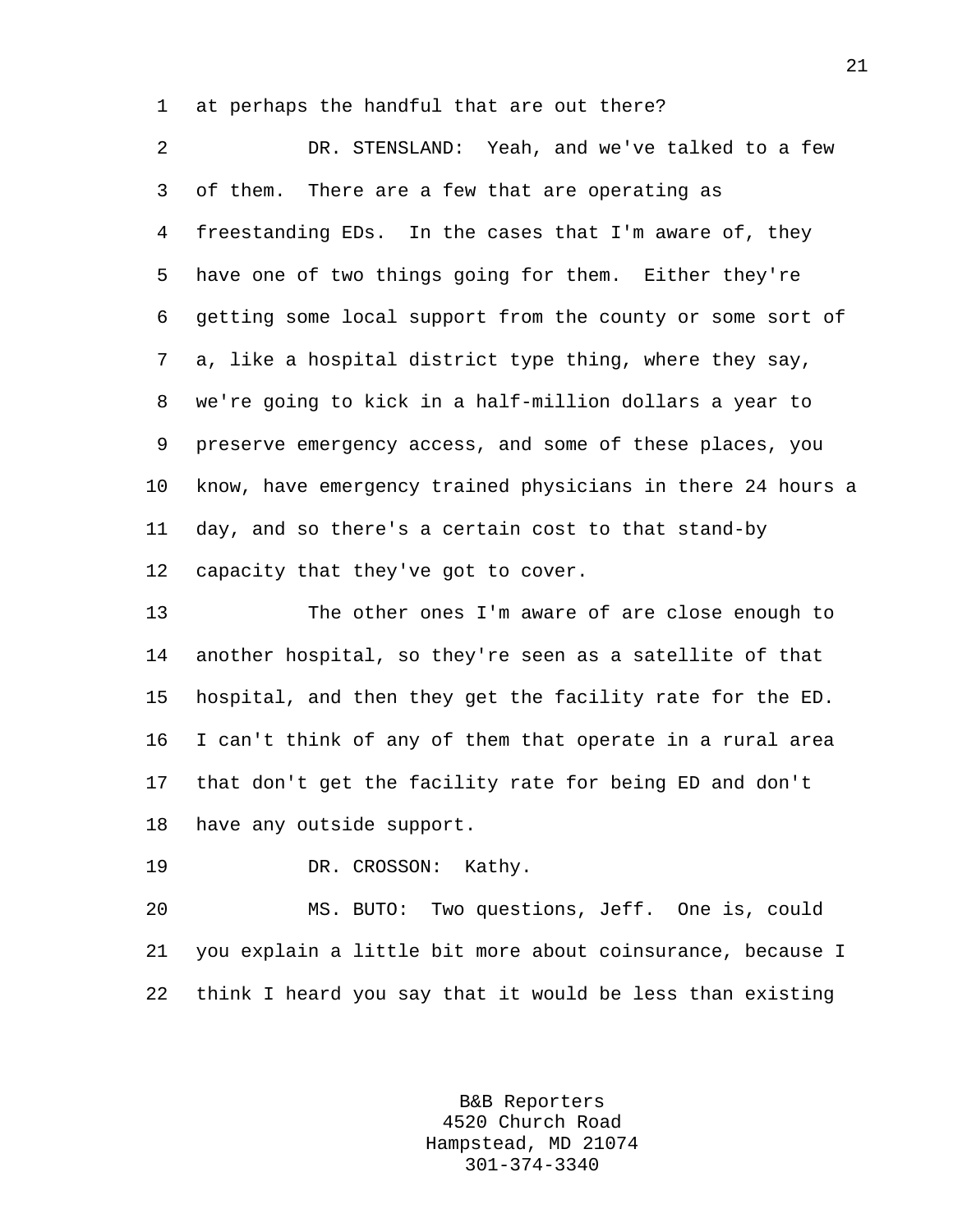1 inpatient, but I'm curious about that.

2 And then the second one is, what do we know about 3 primary care access and access to outpatient services in 4 some of the same areas? In other words, you know, with a 5 limited number of health professionals in an area, I'm 6 wondering whether we're just moving -- sort of like a shell 7 game, we're moving those health professionals to another 8 setting or site, but they're already pretty occupied 9 providing primary care. So, I'm just trying to understand 10 what -- I understand the emergency department part and the 11 fact that you want to maintain that capacity, but I'm just 12 trying to understand whether we're really just moving 13 professionals to a different setting that might actually 14 end up costing more than existing payments for primary 15 care. 16 DR. STENSLAND: So, I'll start the coinsurance

17 one first. So, the way coinsurance works for Critical 18 Access Hospitals and also for rural health clinics is -- 19 well, I'll stick with Critical Access Hospitals now -- is 20 the beneficiary or their Medigap provider is billed 21 coinsurance equal to 20 percent of charges. And, they take 22 the coinsurance -- so, if your bill for the -- let's say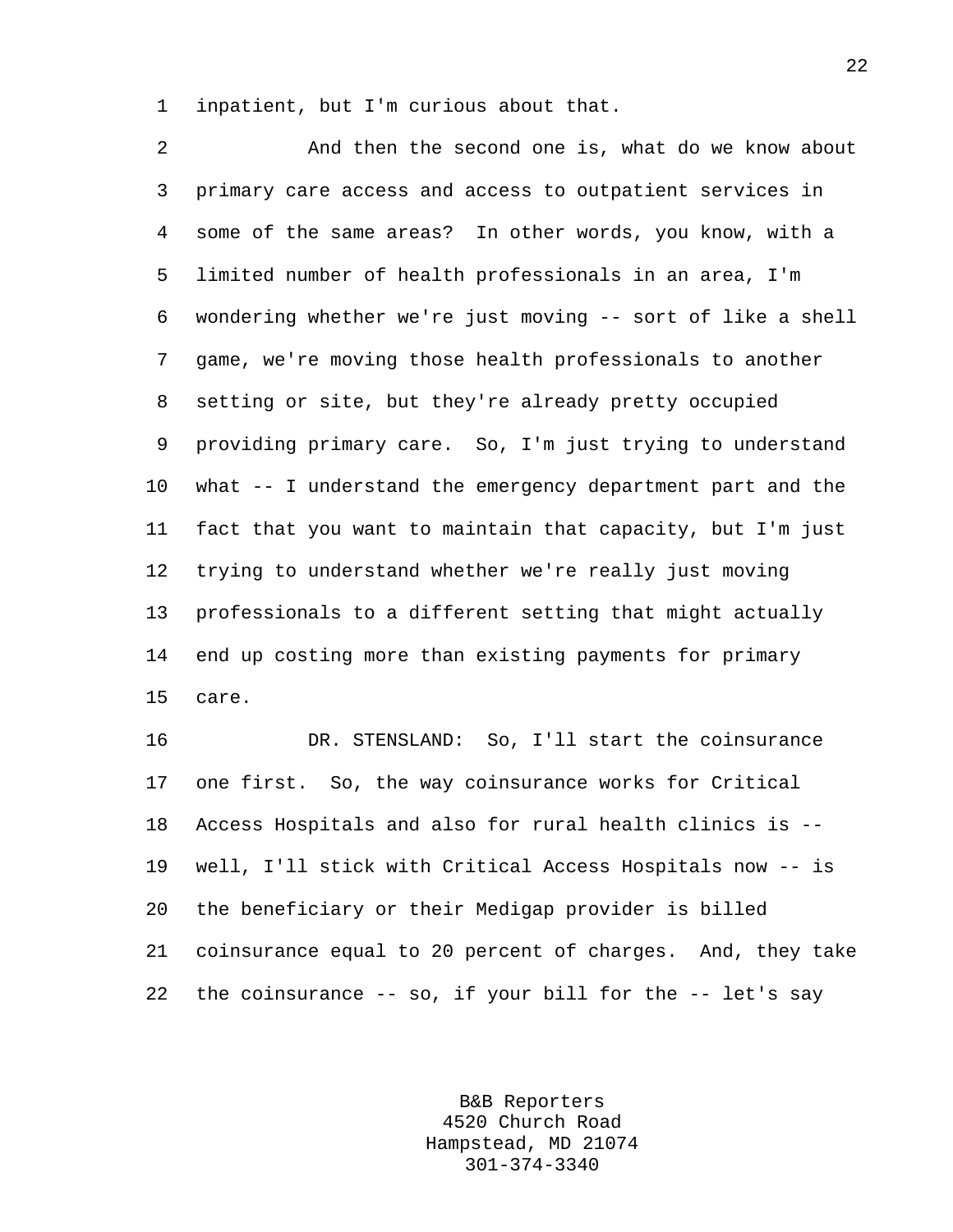1 you're charging \$2,500 for an MRI at the Critical Access 2 Hospital, all right. So, the coinsurance for that will be 3 20 percent of the full charge, or 20 percent of the \$2,500, 4 or \$500, okay. So, that's the coinsurance, is \$500.

5 Then the net amount that the hospital will get 6 from the beneficiary and the program is equal to their 7 costs. So, if their cost of delivering that service was 8 \$500, and they got \$500 in coinsurance from the 9 beneficiary, then the program actually wouldn't pay 10 anything additional. The beneficiary would be pulling the 11 full weight.

12 And, because charges are a lot bigger than costs, 13 coinsurance tends to be about, on average, about half -- 14 about half of the total payment that the providers are 15 getting in these rural areas, and it tends to be growing a 16 bit over time because charges tend to be growing faster 17 than costs.

18 MS. BUTO: Okay. And under the OPPS method, what 19 you're saying is they'll be paying a percentage of the -- 20 and that's been declining over time, because it used to be 21 50 percent --

22 DR. STENSLAND: Yes.

B&B Reporters 4520 Church Road Hampstead, MD 21074 301-374-3340

23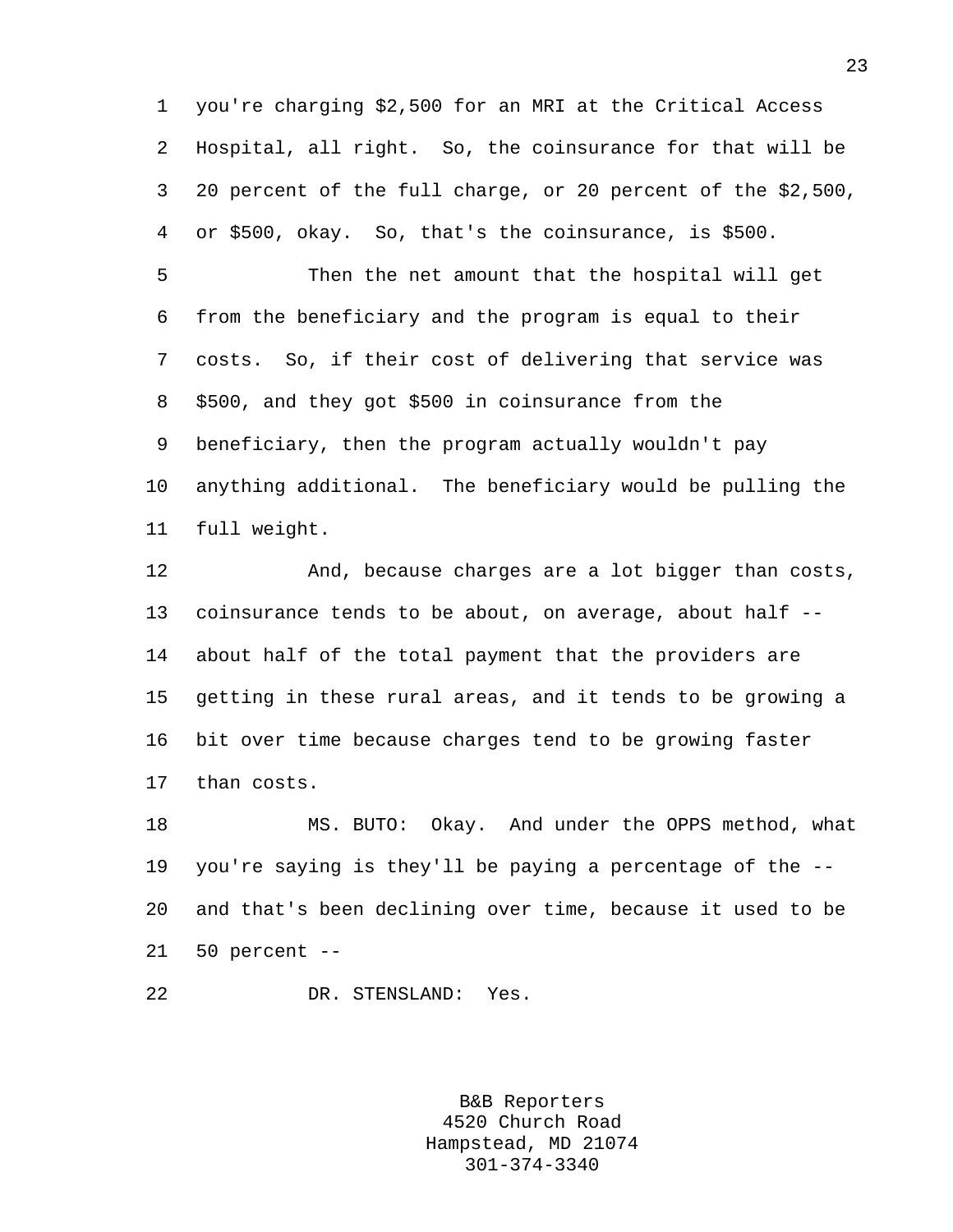1 MS. BUTO: -- also based on charges.

2 MR. KUHN: FIDO.

3 MS. BUTO: Yeah, FIDO.

4 [Laughter.]

5 MS. BUTO: So, now it's 20 percent or some 6 percentage of the fixed payment.

7 DR. STENSLAND: And that's been almost brought 8 down to 20 percent. So, basically, the CAHs are kind of on 9 the old method.

10 With respect to the recruitment, I think this is 11 a very serious issue for all these rural communities. It's 12 a big deal to them. But, I think if you kind of walk 13 through what's happening, right now, 40 percent of rural 14 hospitals employ hospitalists, okay. So, you have some 15 people that are just working out there as a hospitalist, 16 even in some small hospitals. In other cases, you have the 17 primary care doctor having his primary care practice. He 18 might also cover the ED. He might also go into the 19 hospital at night to cover the hospital beds if somebody's 20 having some medication management issue or they'll call him 21 up at night.

22 So, the idea that as the hospital converts to a

B&B Reporters 4520 Church Road Hampstead, MD 21074 301-374-3340

24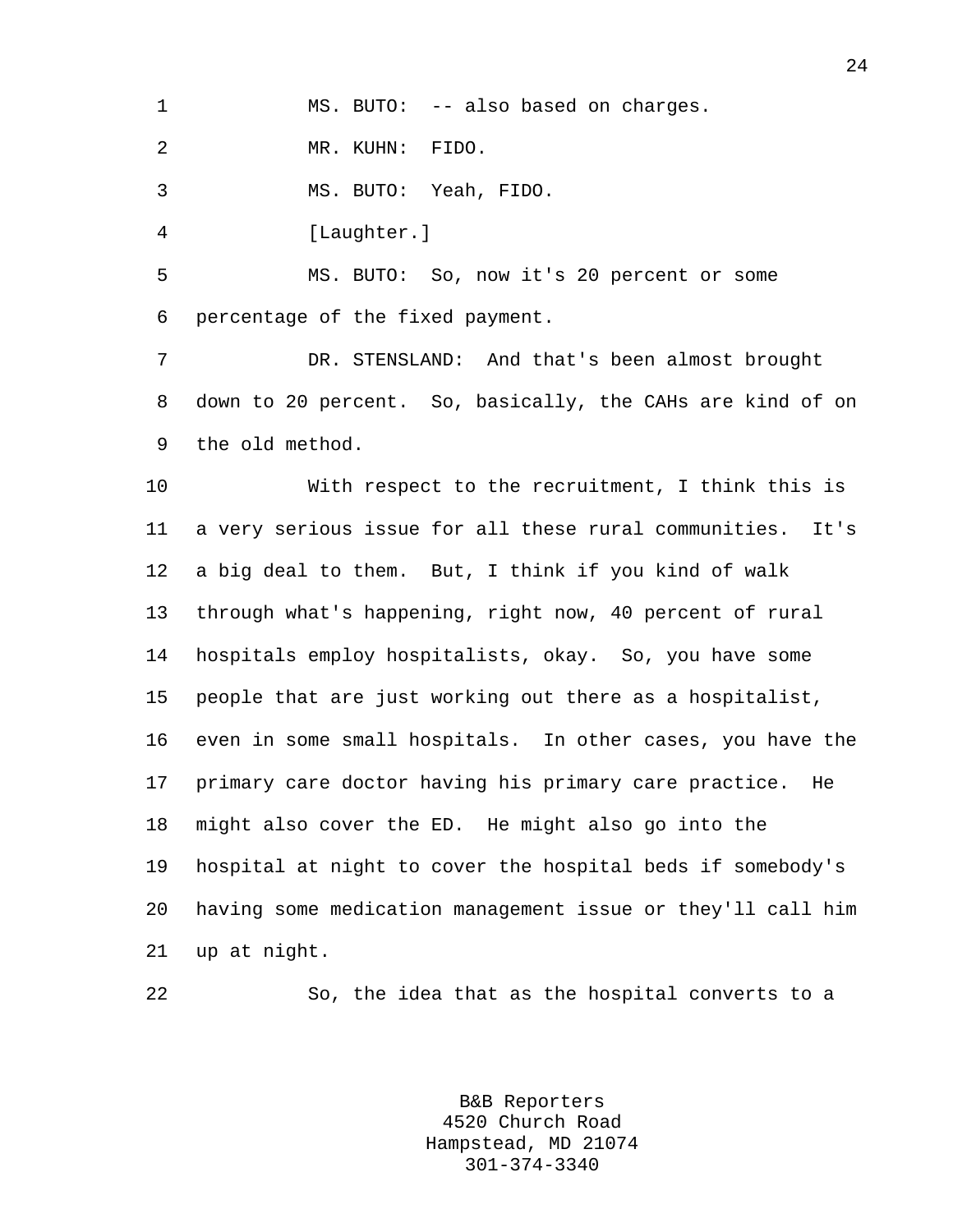1 freestanding emergency department, they'll still have the 2 need for the outpatient care and the emergency care, but 3 they won't have the need for somebody actually doing the 4 inpatient care anymore. So, their actual needs for 5 physician, NP, and PA services will go down a little bit.

6 And, I think in my mind -- some people may have 7 different opinions -- is you actually might be able to 8 recruit a little bit easier than you can now. At least 9 when I talk to some of the rural physicians out there, 10 especially the younger physicians, they're not so keen on 11 this job where they say, you're going to see the people all 12 day in your practice, and then at night, we want you to 13 cover the ED, and if somebody has an issue at night at the 14 hospital, they're going to call you up and ask you if they 15 should be adjusting their meds.

16 And, by having -- eliminating at least that 17 inpatient part, I think you're going to reduce the needs 18 and maybe potentially reduce some of the burnout for some 19 of these physicians. Sue would probably have more of a 20 hands-on impression of this issue of recruitment and 21 burnout and difficulty with young physicians wanting that 22 lifestyle.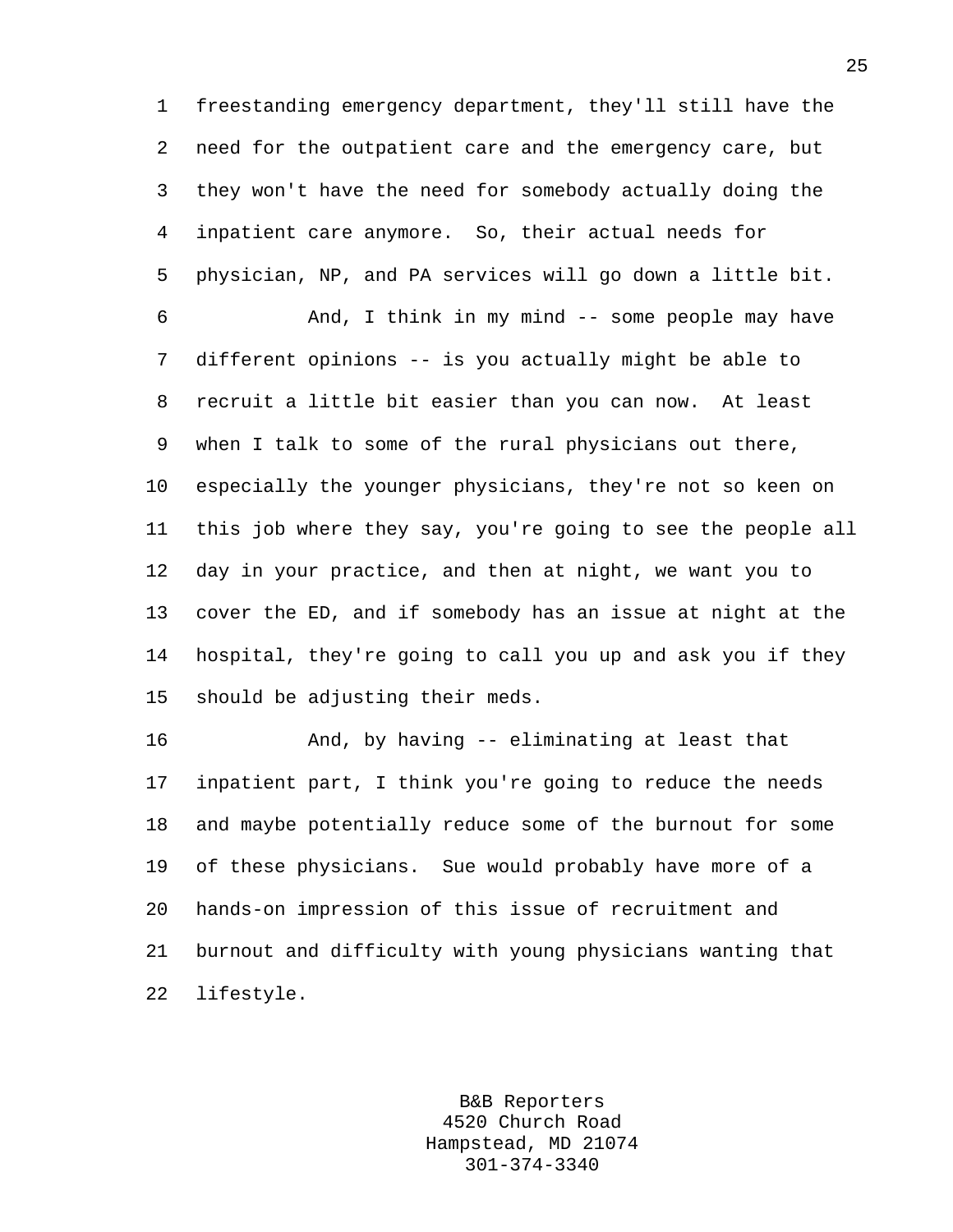1 MS. BUTO: So, Jeff, just in your view and based 2 on the work and the site visits that you've done, you don't 3 think that we're talking about shifting primary care 4 physicians into this new ED/stand-by capacity, in a sense, 5 raising costs for the same services, you think that's 6 really going to be -- the ED part of it will be an 7 enhancement that's not there now and will leave primary 8 care physicians and their practices.

9 DR. STENSLAND: Yes. I don't think there's going 10 to be enough business in a lot of these EDs to keep 11 somebody fully staffed. Maybe some of them might have a PA 12 in there 24 hours a day. You would probably have to have 13 some sort of rules, like you would say, you know, for all 14 scheduled visits, we're only paying the regular fee 15 schedule rate, or if you're an FQHC, the FQHC rate, or the 16 rural health clinic rate, whatever it happens to be. For 17 the unscheduled emergency thing that comes in the emergency 18 department, well, then you'll get the emergency facility 19 fee and the professional fee, something like that to 20 separate it so it's not everything all of the sudden shifts 21 into the hospital as a facility fee case.

22 DR. CROSSON: David.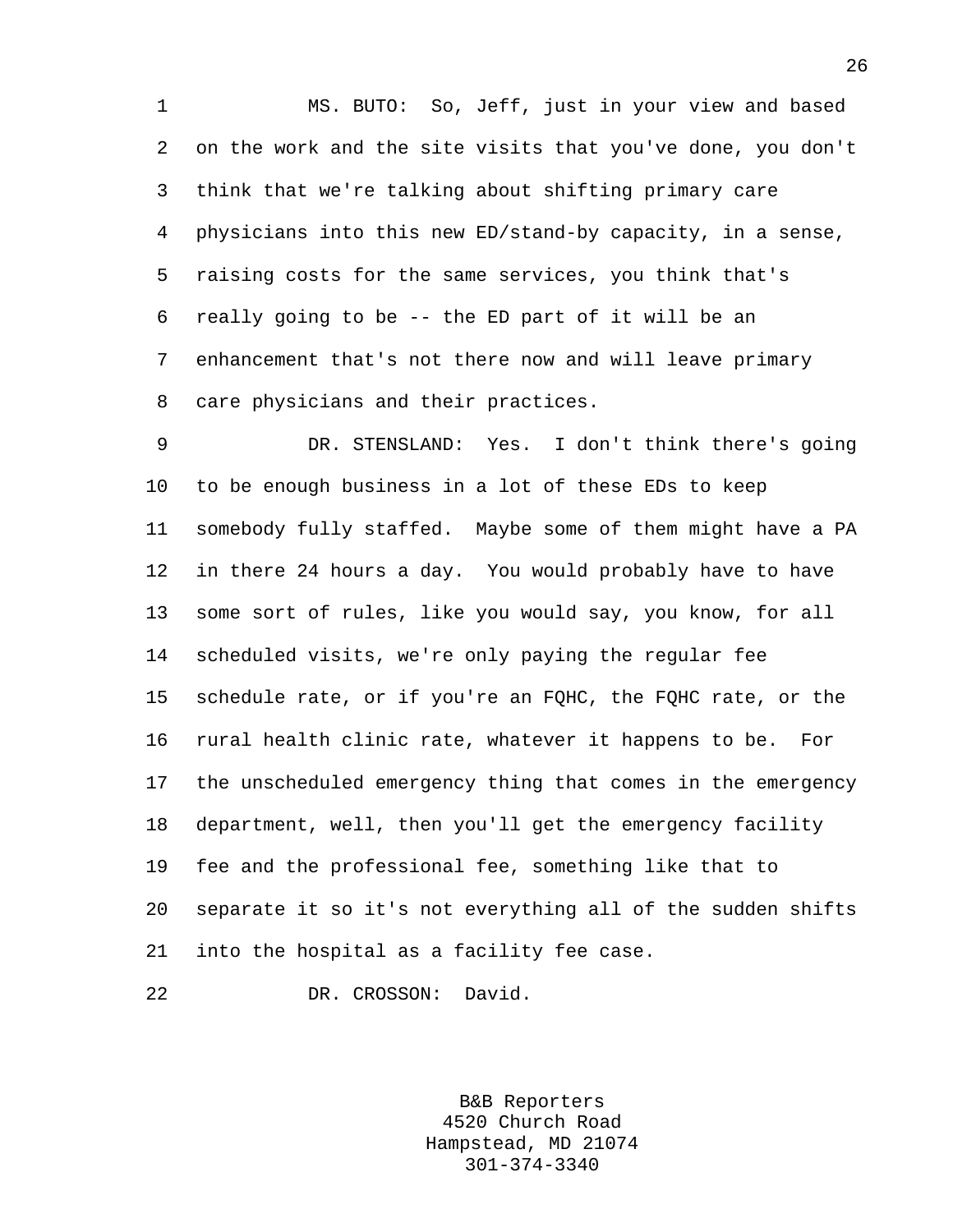1 DR. NERENZ: Bill asked what I was going to ask. 2 DR. CROSSON: Jack.

3 DR. HOADLEY: So, my question -- a couple 4 questions about the grants, and I realize these may be just 5 open policy questions, but when you think about the grants 6 from the government to these new kinds of facilities, are 7 you assuming that these are Medicare grants as opposed to 8 coming from HRSA or something like that?

9 DR. STENSLAND: Yeah. I think there is some 10 Medicare grants that go out right now just for some things 11 like the -- what's the program -- the post-acute care 12 coordination-type program.

13 DR. HOADLEY: Okay.

14 DR. STENSLAND: So, the idea is it would be a 15 Medicare program grant, and part of this, in my mind, might 16 be it might be a little easier to think of it as the 17 Medicare program has already given these supplemental 18 payments --

19 DR. HOADLEY: Right.

20 DR. STENSLAND: -- out to the Critical Access 21 Hospitals. So, the same program could be sending the same 22 amount of money, just directing it in a different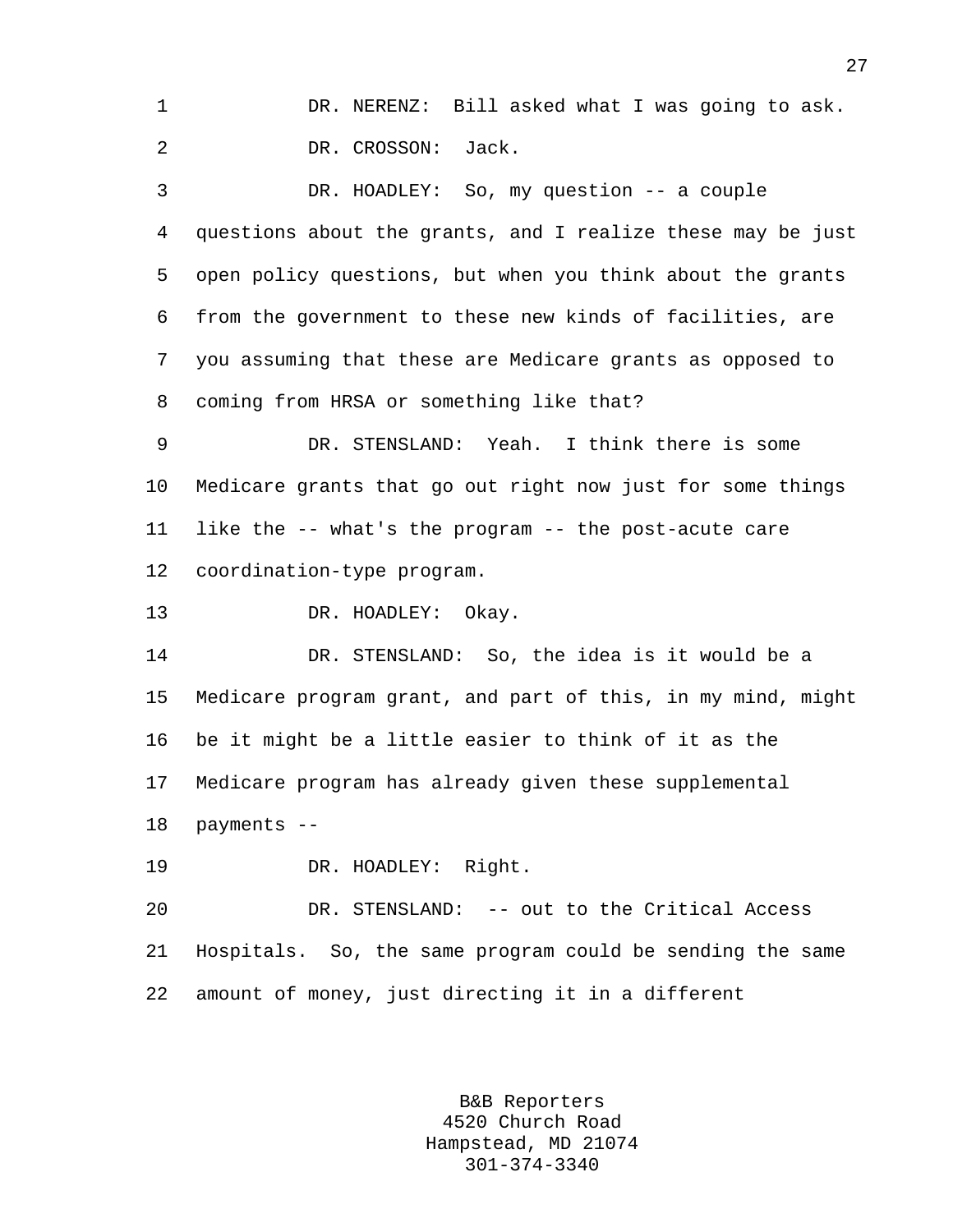1 direction.

2 DR. HOADLEY: And, would you envision this as 3 some kind of a formula that you would create to determine 4 an amount? Would it be more of a, like a grant 5 application, where they would indicate what their needs are 6 and that would be evaluated? Do you have a vision for that 7 kind of structuring?

8 DR. STENSLAND: You could do it either way. You 9 could have a grant process. I think, also, the numbers 10 aren't so big that it might be easier to just say, here is 11 -- set the criteria and say, if you have this distance 12 criteria in your hospital and you decide to go to an 13 outpatient facility, you're going to automatically get 14 this. It would kind of eliminate one hurdle, and I don't 15 think it would be that many more, and it would also be 16 difficult, I think, for any federal agency to tell rural 17 communities, you get it, you don't get it.

18 DR. HOADLEY: Right.

19 DR. STENSLAND: And the other part was --

20 DR. HOADLEY: Well, and then sort of the amounts. 21 I mean, is it going to be said, this is a certain volume, 22 therefore, that creates, you know, some kind of formula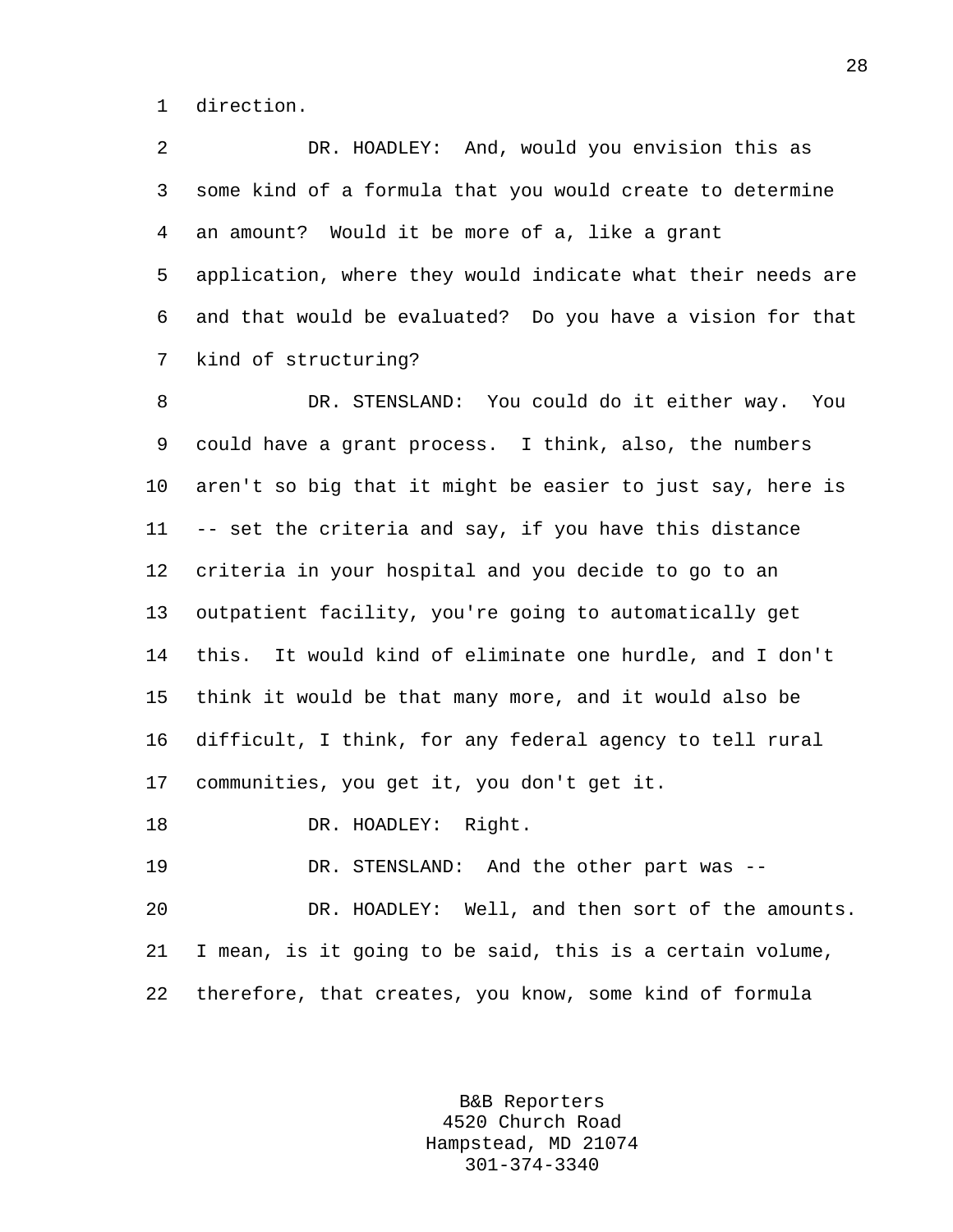1 that creates an amount?

2 DR. STENSLAND: I think I am more inclined to 3 just give a set number and give that same number to 4 everybody --

5 DR. HOADLEY: Okay.

6 DR. STENSLAND: -- and say, this is the set 7 amount that we think you need to help stabilize your stand-8 by capacity. I'm reluctant to tie it to costs, because as 9 I said before --

10 DR. HOADLEY: Yeah.

11 DR. STENSLAND: -- you know, if you're in a nice 12 ski resort community, your costs are going to be high 13 because you can afford high costs. I don't want to say 14 that the ski resort community gets more than this poor 15 hospital in Alabama. So -- and I don't necessarily want to 16 tie it to volume.

17 DR. HOADLEY: Right.

18 DR. STENSLAND: I don't want them to think that 19 what we're trying to do is, oh, if you're really ginning up 20 the volume, you're going to get a bigger grant, or 21 something like this. I think by keeping it fixed, you can 22 say, really -- again, this gets back to the product we're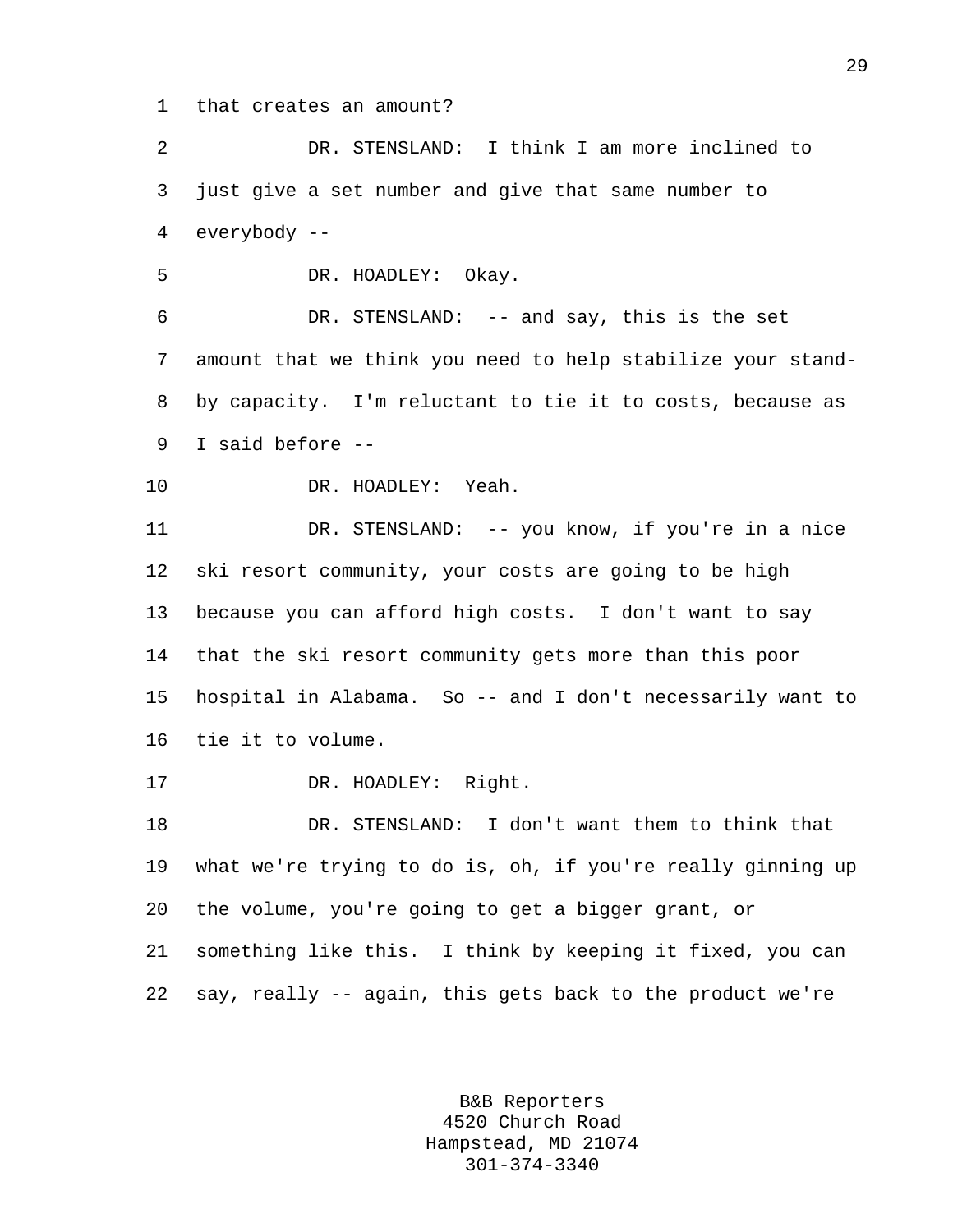1 buying --

2 DR. HOADLEY: Mm-hmm. 3 DR. STENSLAND: What we really want is for people 4 in those rural communities to have somewhere to go when 5 they have an emergency, and we're not stepping beyond those 6 bounds. But, that's just -- but, that's certainly a 7 discussion point for you guys. 8 DR. HOADLEY: Right. Right. No. And, in terms 9 of a commitment, I mean, once you get that grant, you're 10 kind of getting it as long as you're still operating that? 11 There's not, like, a -- I mean, presumably we have some 12 quality standards and some minimum something. 13 DR. STENSLAND: In my mind, I think if you're 14 going to get these people to buy in, I don't think this can 15 be, like, a one-time capital grant. 16 DR. HOADLEY: Right. 17 DR. STENSLAND: I think you're going to say, you 18 know, your fundamental problem is this is about people, and 19 you have, you know, PAs, NPs, physicians who are providing 20 important emergency access and you just don't have the 21 volume to cover all the costs of those individuals without 22 a little extra support, and so that -- and we don't think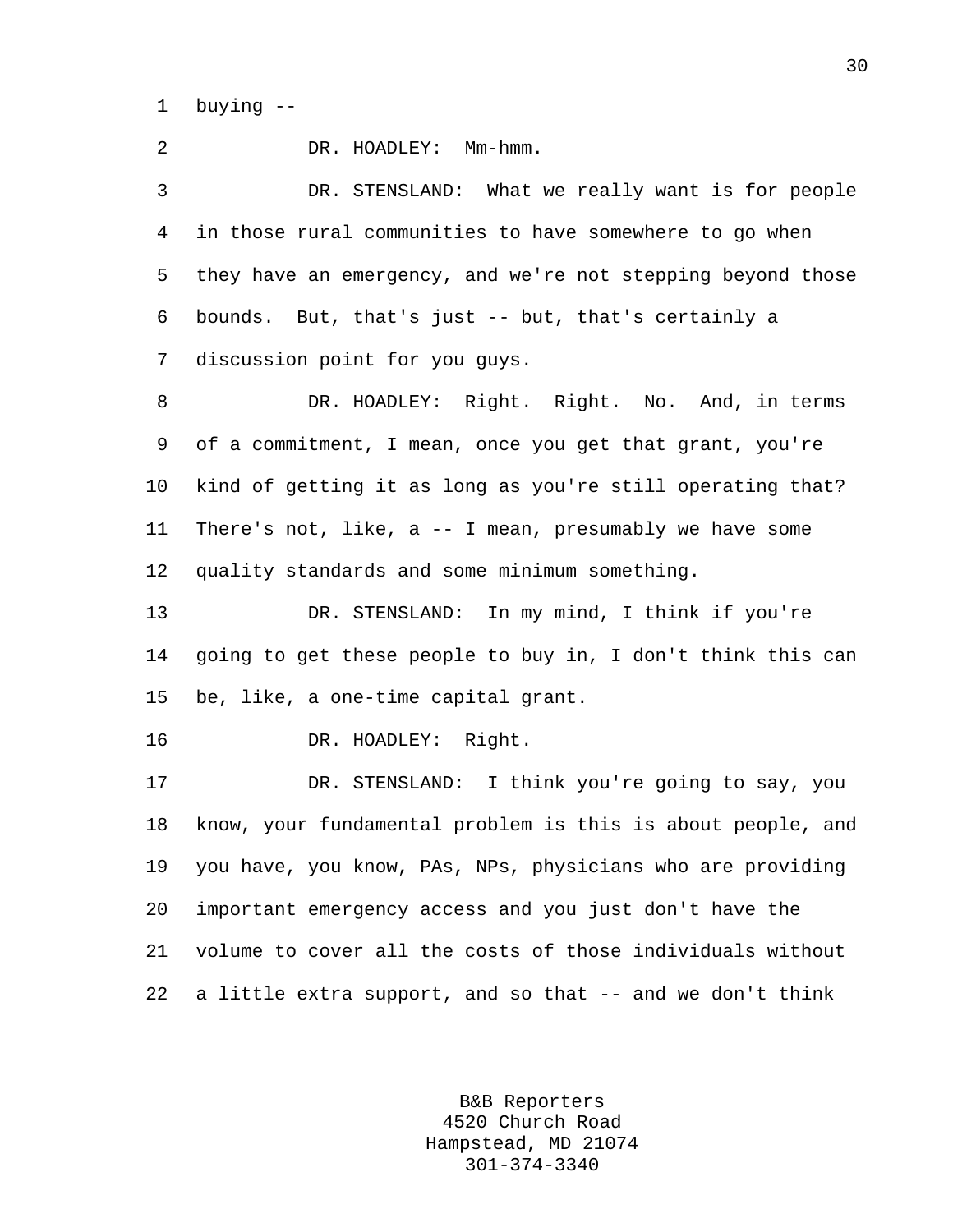1 that volume problem would go away unless somehow the 2 community grew a lot --

3 DR. HOADLEY: Right.

4 DR. STENSLAND: -- and then they would become a 5 hospital. But, otherwise, it would -- I think it would 6 have to continue on if you're going to actually -- if 7 you're going to get this small town board to say, you know, 8 we built this hospital with Hill-Burton grant funds in 1955 9 and it's been going like this for 50 years and now we're 10 going to make this change to be an outpatient-only 11 facility, which might be a little scary for these guys, 12 unless you say that, here, you're going to get this grant 13 moving on forward into the future, it might be hard to get 14 them to do it.

15 When Sue comments, she might have more thoughts - 16

17 DR. HOADLEY: Yeah. And, I think it would 18 probably be similar questions, and we can get into this in 19 round two, on the community grant, if that ends up being 20 part of the requirement, because there, I think it would be 21 more challenging to say for either the community itself or 22 for some private foundation funder that might assist a

> B&B Reporters 4520 Church Road Hampstead, MD 21074 301-374-3340

31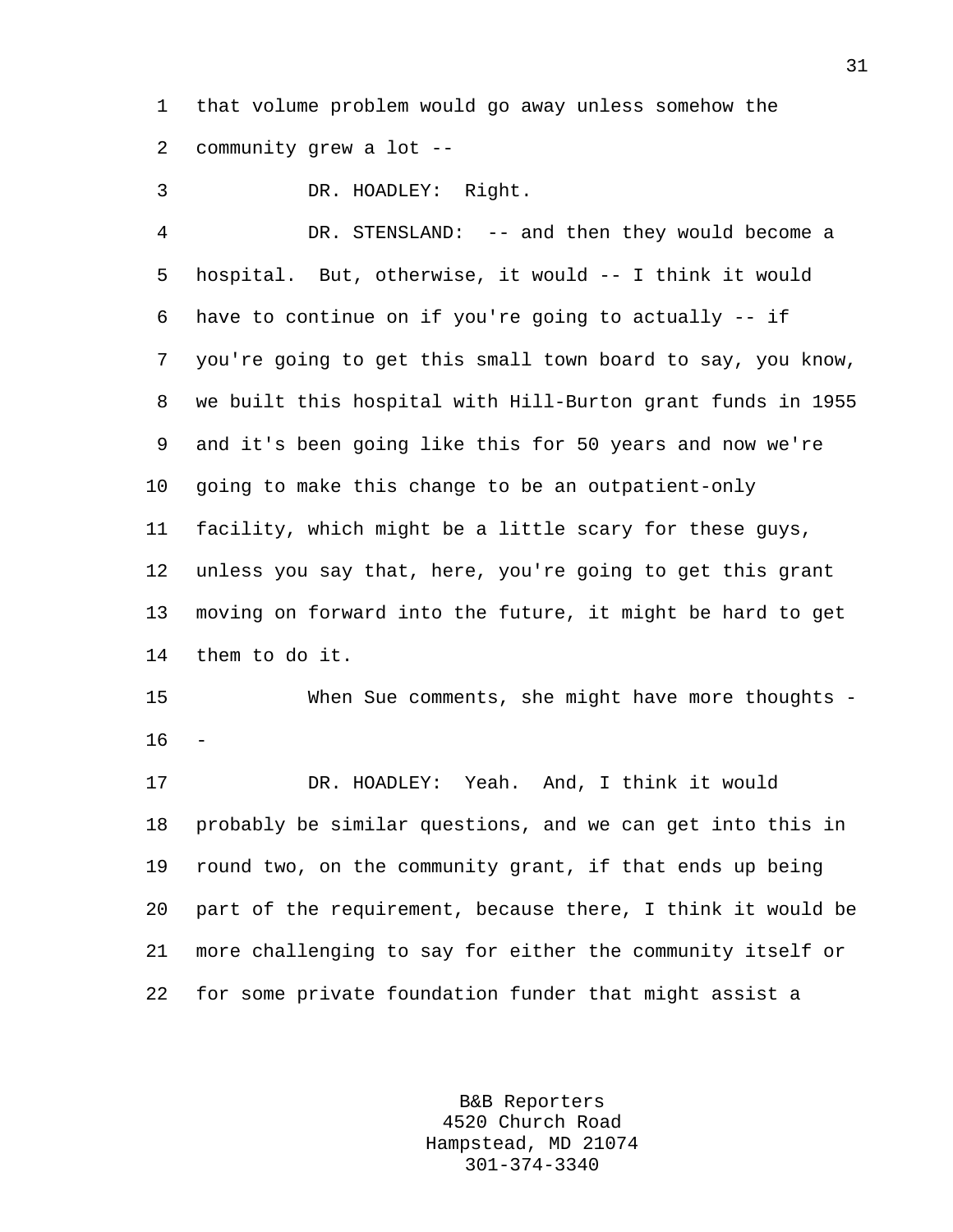1 community to commit beyond some fairly limited amount of 2 time, but we can come back to that.

3 MR. GAUMER: I just want to underscore one thing 4 with Jack's first question about the grants. Just in case 5 it got by people, there is a precedent for this, for a 6 grant to come out of the Trust Fund, the Medicare Trust 7 Fund, and go directly to a hospital. There's a precedent 8 for this out there, the Community-Based Care Transitions 9 Program.

10 DR. CROSSON: Alice.

11 DR. COOMBS: Jeff, I was curious. If we look at 12 the potential options, what happens to the patient flow of 13 the inpatients, and say you give an example, possibly 90 or 14 100 hospitals being interested in this, because we're 15 making some basic assumptions that people that are in those 16 Critical Access Hospitals are going to go somewhere. And, 17 so, from the non-Critical Access Hospitals, there must have 18 been a pattern flow of when those EDs were set up in terms 19 of what happens to -- if there are patients that need 20 hospital services. They're in Critical Access Hospitals 21 now. You take and you convert them to freestanding EDs, 22 there's some corpus of volume. I mean, it may be low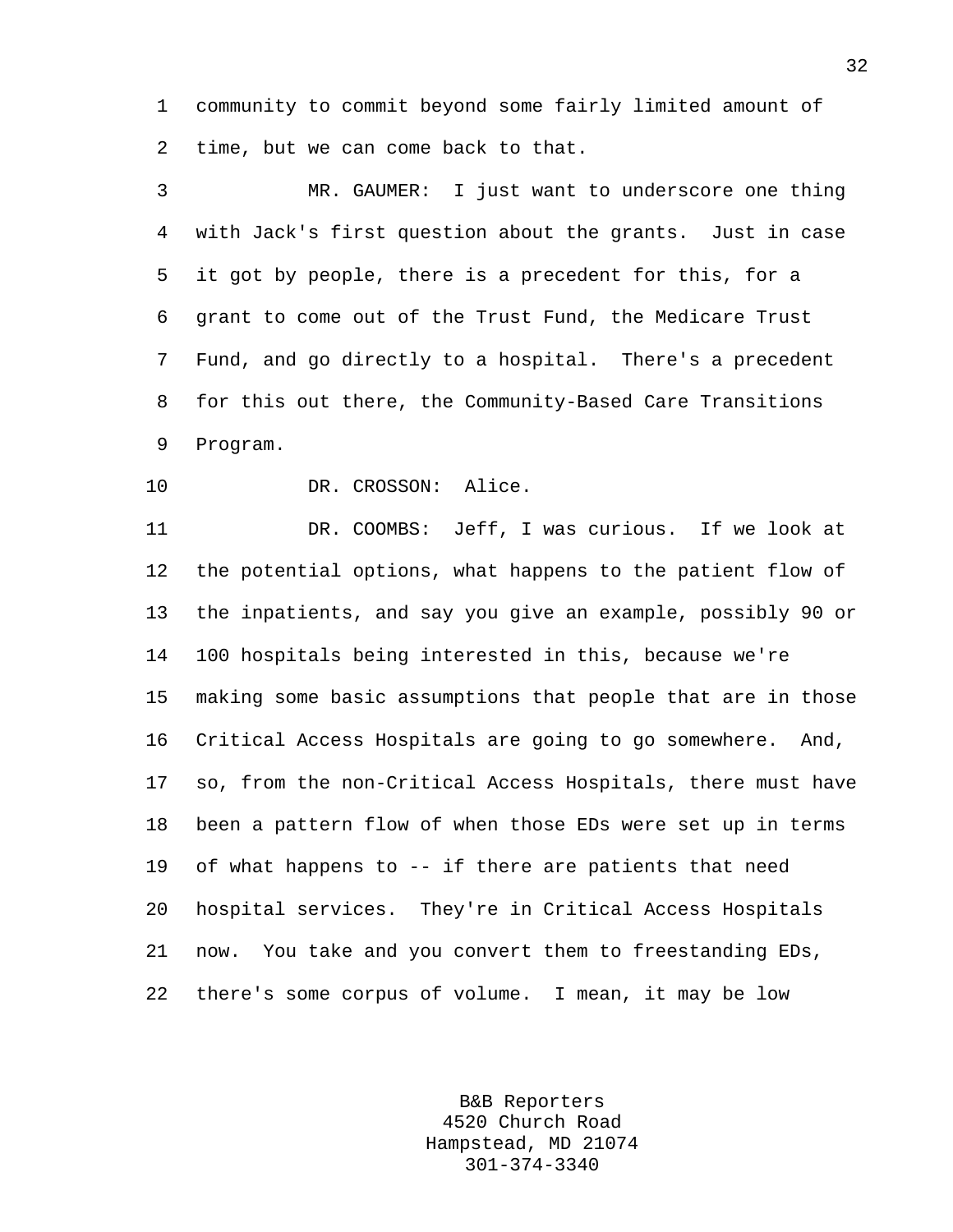1 volume, but it may be indications to have them in a 2 hospital setting. What happens to that?

3 DR. STENSLAND: This could actually be a positive 4 thing for the other hospitals, because most of the Critical 5 Access Hospitals are not going to convert to this. They'll 6 still be out there in rural areas operating --

7 DR. COOMBS: Right.

8 DR. STENSLAND: -- ones that have a little bit 9 more volume. But, even if you're a 200, 300, 400, 500 10 discharges per year, you still probably have some low-11 volume issues in terms of efficiency and maybe even in the 12 practice that your people get.

13 So, if this hospital here ends up converting to 14 outpatient only, some of its patients will go to the 15 neighboring communities that have kept a Critical Access 16 Hospital or kept a PPS hospital. Some will probably bypass 17 and go to the urban area for their care. But, when this 18 hospital becomes an outpatient only facility and maybe 19 reduces some of its outpatient services, like, it doesn't 20 have an MRI, visiting MRI anymore, we would expect those 21 inpatients and those MRI patients to, in large part, go to 22 these other small communities, and it might actually help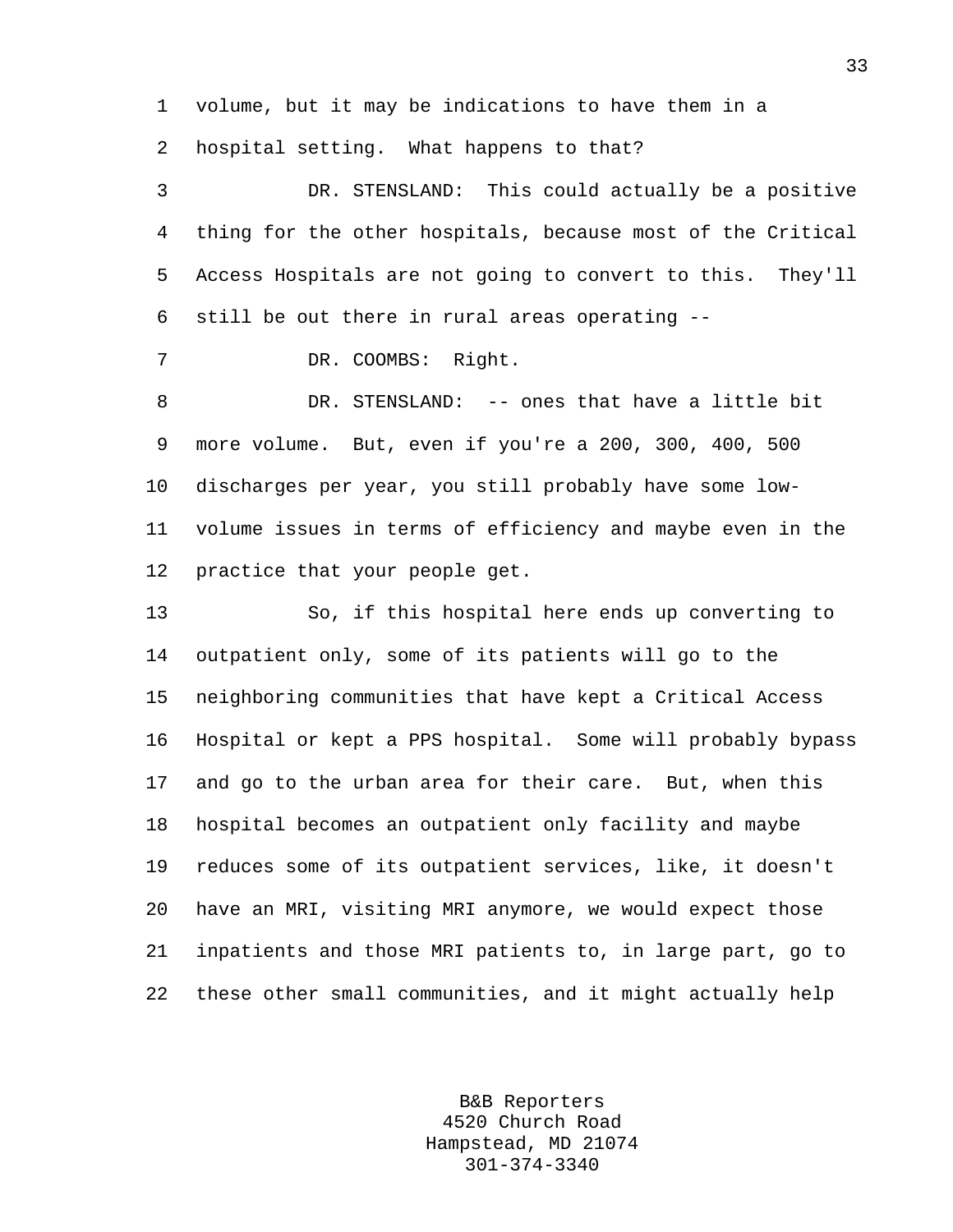1 these other small communities which might themselves be 2 struggling with low volumes.

3 DR. COOMBS: Okay. So, we're making an 4 assumption that there are some other hospitals in the area. 5 And, some rural -- but, some of them have distances of 50 6 miles and greater before another hospital --

7 DR. STENSLAND: So, the idea is you would have to 8 be stabilized in that emergency department and then be 9 transferred out.

10 DR. COOMBS: And then the second question is, 11 have you guys looked at EMTALA provisions and how that 12 would impact some of these hospitals wanting to convert to 13 EDs?

14 DR. STENSLAND: I would assume -- this is a 15 discussion for you, and when the regulations we set up. 16 But, I would assume if you're going to give them a grant, 17 you would say EMTALA holds. You would say, you know, if 18 you're an indigent patient and you come in and you need 19 care, you have to take care of them. This can't be a 20 program just for the insured.

21 DR. COOMBS: I was just wondering about the 22 infrastructure that you would have to meet to be compliant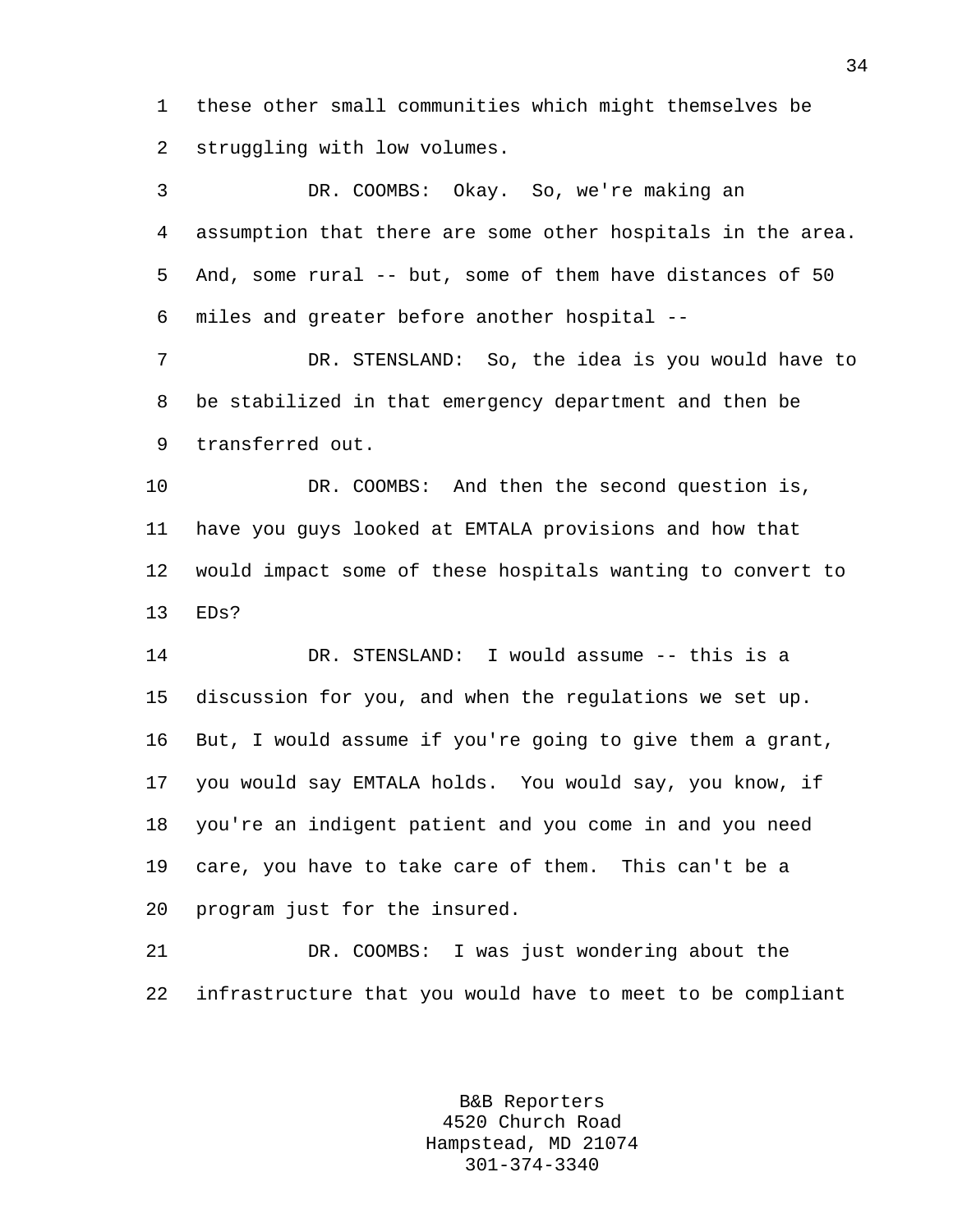1 with EMTALA provisions.

2 MR. GAUMER: You know, there is wide variation on 3 the state level about what emergency departments have to do 4 and what they have to meet. So, that is something that the 5 state level would deal with, as well. 6 DR. CROSSON: Bill Hall. 7 DR. HALL: The problem of access, rural access, 8 transcends Medicare. I mean, the whole population has this 9 that live in these areas. Are there any precedents for an 10 innovative state or county subsidy of these facilities? 11 What's the role of the states in keeping these hospitals 12 alive or coming up with a solution? Why does this fall 13 just to Medicare? 14 DR. STENSLAND: That could be an open discussion. 15 Right now, with Critical Access Hospitals, a lot of states 16 also pay cost-based reimbursement for Medicaid. 17 DR. HALL: Mm-hmm. 18 DR. STENSLAND: In some cases, there might be 19 some other hospital district financing that the local 20 government provides to the hospital to help with their 21 costs of indigent care. And, I don't think there's 22 anything that precludes those same flows of dollars going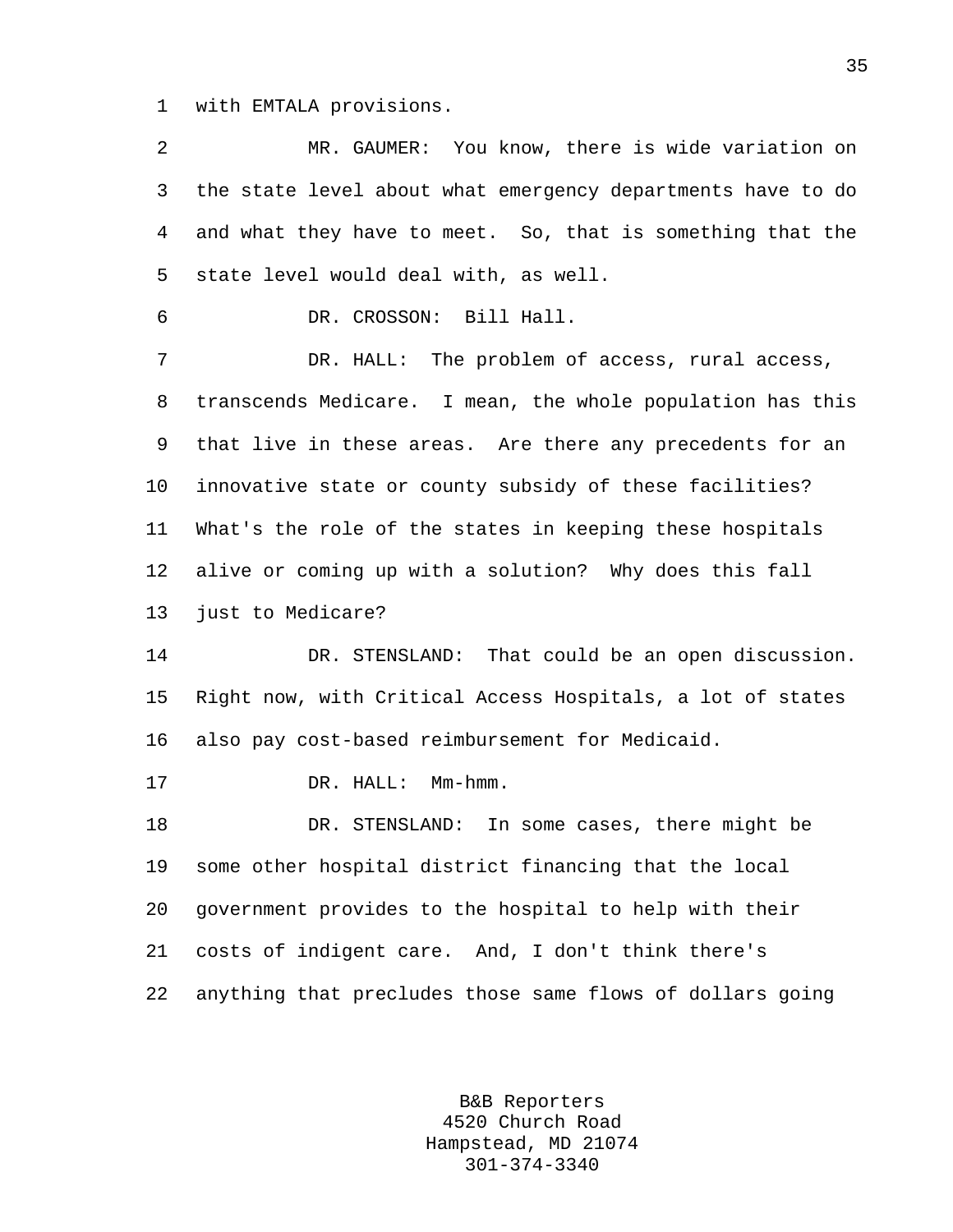1 to these freestanding EDs. Like, if you have a -- you 2 could call it a hospital district and everybody is paying 3 an extra \$100 a year on their property taxes on their home 4 to keep the hospital going. They could be paying \$100 the 5 next year to keep the freestanding ED going.

6 DR. HALL: Thank you.

7 DR. MILLER: [Off microphone.] I've been waiting 8 for one version of this question to come up. I figured it 9 would be Jon. Jon has raised this in the past, too. What 10 we're doing here, and I just want to put this in your head 11 and you think about it as we go forward on this, what we're 12 doing here is we're saying there's already a set of 13 subsidies that go out under Critical Access Hospital, and 14 we can talk about how to potentially target that more 15 accurately.

16 But, the other thing we're doing, and when you 17 think about this in high philosophy, is we're saying this 18 Medicare dollar would be exactly what you said. It's a 19 subsidy for any patient who walks into that emergency room. 20 And, there's a couple places in the Medicare program where 21 this is starting to happen -- the uncompensated care fund. 22 We are implicitly having this discussion here. And a high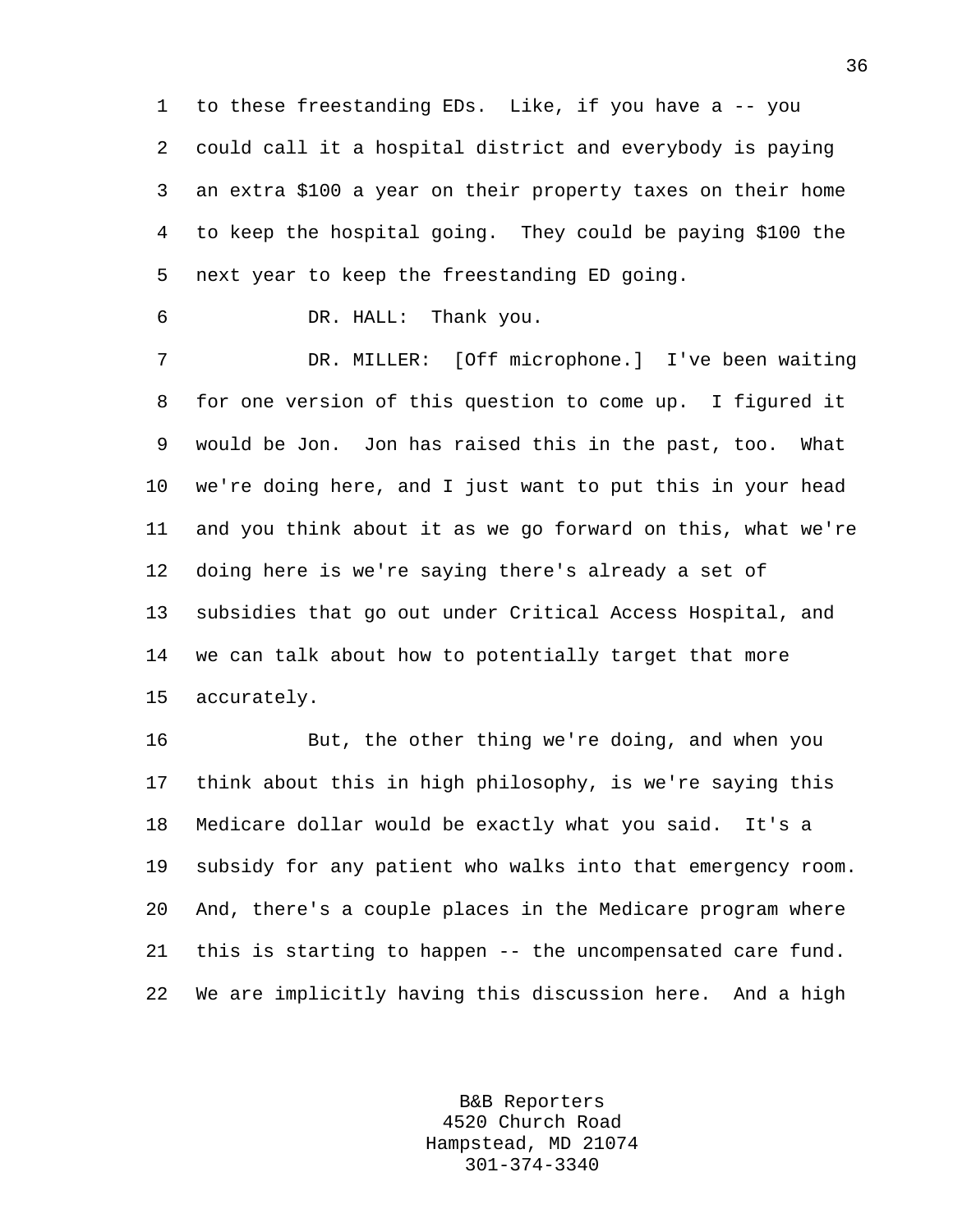1 philosophy question is, what is the Medicare dollar for? 2 Is it for a Medicare patient or is it for all patients, and 3 this is something that we need to keep our eye on as we go 4 forward, because there's a sort of a Balkanization that 5 we're actually discussing here. So, I was waiting for a 6 question like that to come along. 7 DR. HALL: [Off microphone.] You told me last 8 night -- 9 [Laughter.] 10 DR. MILLER: I had had a lot to drink, so I 11 forgot. 12 [Laughter.] 13 DR. CROSSON: And, we also have the same question 14 with GME. 15 DR. MILLER: Right. 16 DR. CROSSON: It's come up before. 17 DR. MILLER: Exactly. It's the same issue. 18 DR. CROSSON: I have just one question. So, when 19 you think about geographic access in urbanized communities, 20 there's also an issue of travel time, because 30 miles in 21 the Bay Area or here around Washington, D.C., can have very 22 different impacts depending on where you're trying to go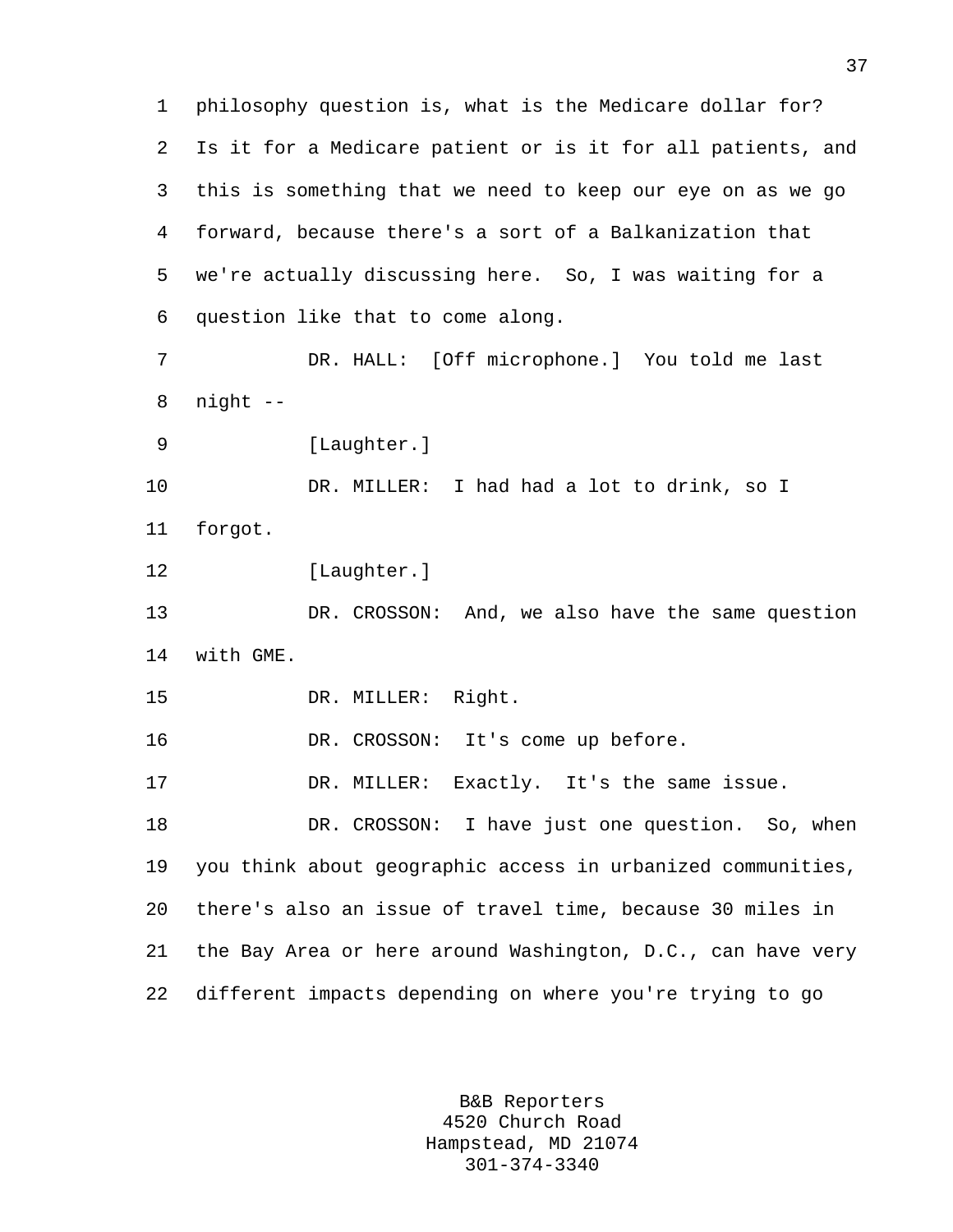1 and time of day and everything like that. Are we assuming 2 here, because we're dealing with rural areas, that travel 3 time is kind of moot, or is that not the case?

4 DR. STENSLAND: I think people have traditionally 5 brought up this issue of, well, if it's winding roads or 6 are they impassable, or what about winter. From a 7 practical standpoint, I think distance is a pretty close 8 proximity to time. But, I don't think there's anything 9 that would say -- you know, we could shift and say it has 10 to be within a certain number of minutes of travel time for 11 another facility, and that would be fine. That would 12 probably be more theoretically appropriate. But, then you 13 have some sort of more of a judgment call going on with CMS 14 saying what is the travel time from A to B as opposed to 15 what is the distance from A to B, and if you're willing to 16 put that extra burden on CMS, you can move to travel time. 17 DR. CROSSON: My guess is that depending on what 18 part of the country we were having to research, CMS folks 19 would be much happier to go to certain places and drive 20 around than others, probably a little bit of added work. 21 Other clarifying questions? Yes. 22 DR. BAICKER: Just following up on Jack's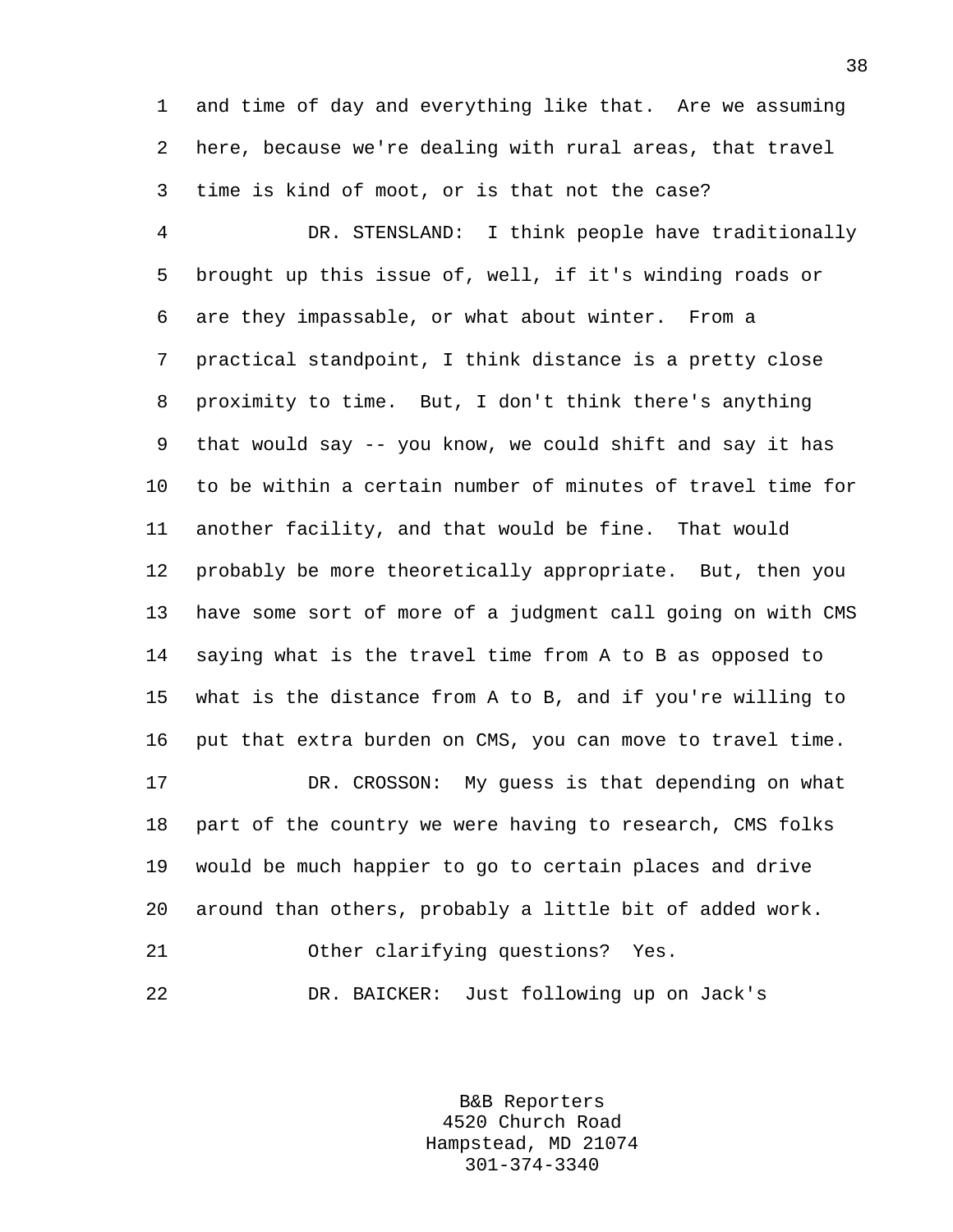1 question, I was interested that there are some other

2 examples of grants of this kind. Are there other examples 3 of matching grant requirements where Medicare is requiring 4 a locality to contribute?

5 DR. STENSLAND: Not that I'm aware of.

6 DR. CROSSON: Okay. So we're going to move to 7 our discussion. We've got the discussion slide up behind 8 us. These are some questions to address as well as others, 9 and I'm going to ask Herb and then Sue to begin the 10 discussion.

11 MR. KUHN: Thank you. And, Jeff and Zach, thank 12 you for our work, the conversation we had in October and 13 the conversation we had today.

14 In Missouri, we're probably like other states. 15 We've had several rural hospitals close over the last 16 couple years. I will say when that happens, it really 17 rattles a community, and I have had the opportunity to both 18 attend and participate in town hall meetings when one of 19 these events happen. And I will tell you, it's like going 20 to a funeral, and the five stages of death and dying are in 21 full display in the entire community when this happens. 22 You see denial. You see anger. You see bargaining. You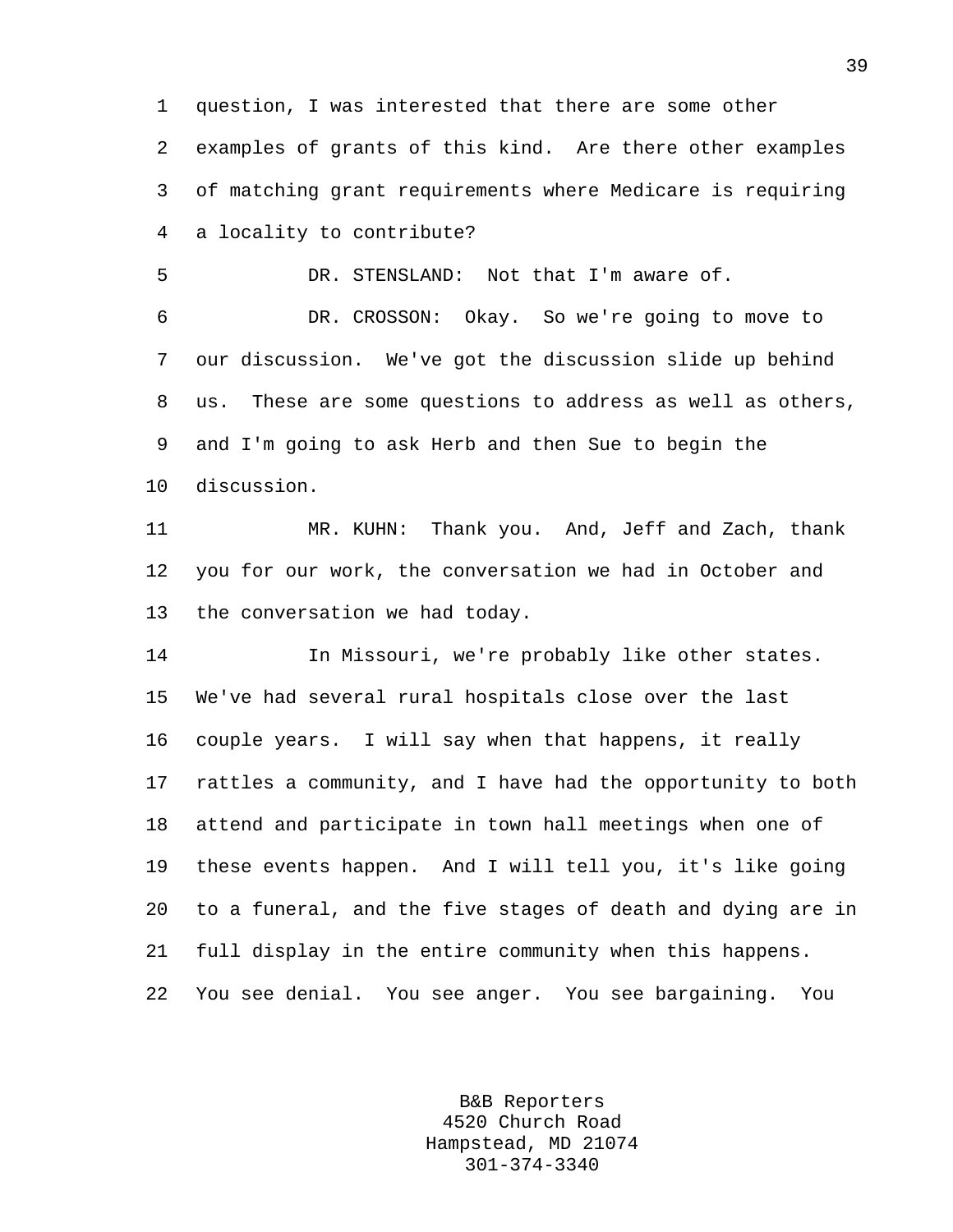1 see depression and then reluctantly acceptance of what's 2 happening in their community.

3 And the challenge that we have is that right now 4 under the programs, you either have the hospital or you 5 don't have the hospital. What I like about this 6 conversation is it gives another option that there is 7 something else out there to kind of hang their hat on, and 8 so I think this is a good conversation.

9 I know when we publish this information, there 10 will probably be some folks in rural communities and others 11 that won't like this work. They won't like the tone of the 12 report. They won't like the options. They might think 13 they're too narrow, but I would just, hopefully, disabuse 14 people of focusing on those minutia parts and instead look 15 at what we're trying to do here, an optional program. 16 We're not touching the critical access hospital program, 17 and we're trying to begin a conversation, not with 18 recommendations, but begin a conversation to give people 19 options, so that it's not a death-and-dying scenario in a 20 rural community; it's something else.

21 So let me share with you, just answer some of the 22 questions you have here, and maybe focus on some others.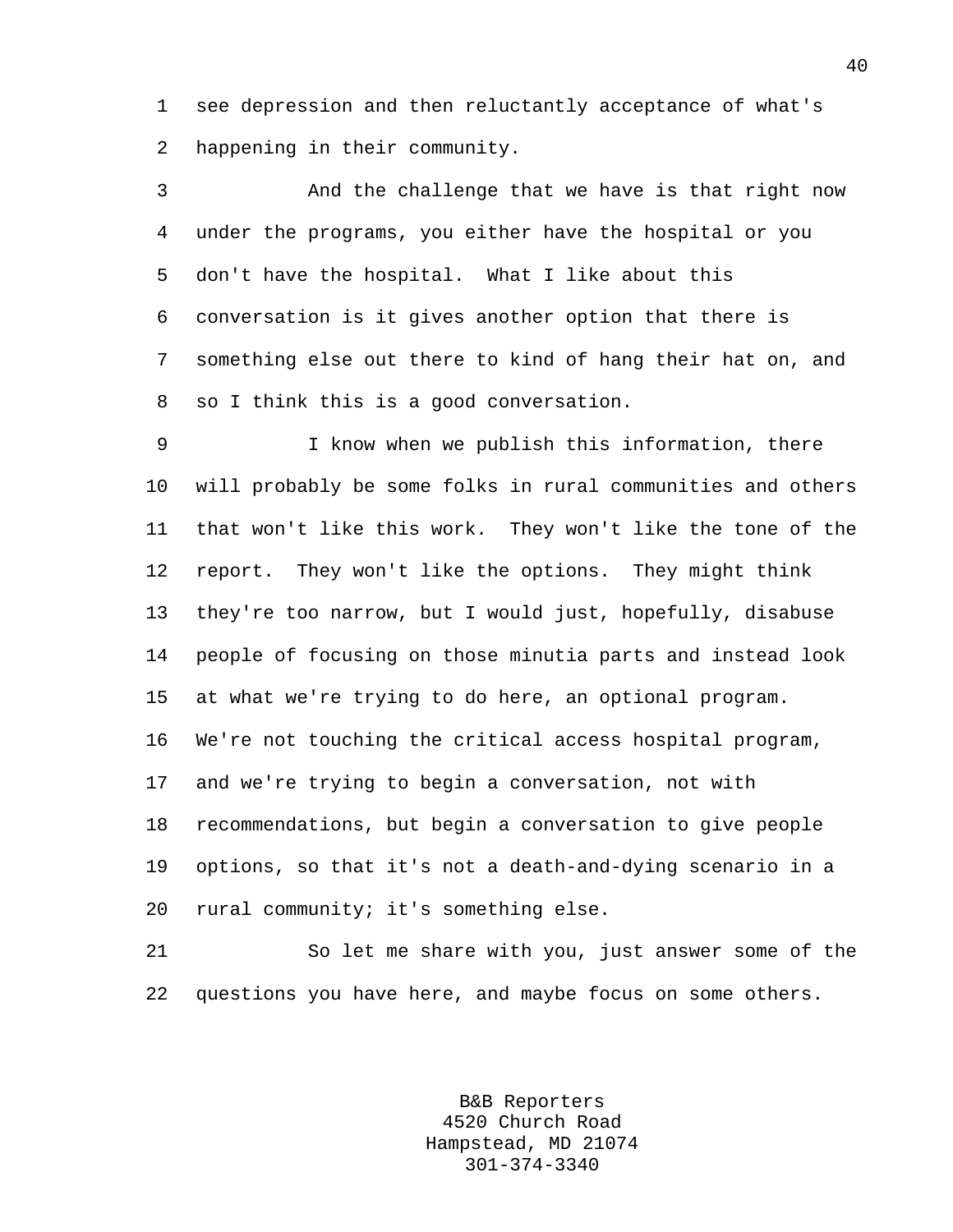1 So first, I'm going to talk about telehealth, and on the 2 Option 2 that you put forward, I see telehealth as a major 3 contributor to make that option work. And we have a 4 telehealth paper that we finished up last meeting that will 5 be published in the June report along with this one, but 6 there is no linkage between the two. Now, there's no 7 recommendations in that one. There's no recommendations in 8 this one, but there ought to be some kind of linkage at 9 least showing that telehealth could be an important factor 10 for this as we go forward.

11 And on that regard on that Option 2 is -- and I 12 think you said, Jeff -- it could be a clinic with maybe two 13 days a week, four hours a day. I don't think that's really 14 what we envisioned here. I think it's more of a center, 15 not a clinic, that really has regular hours of 12 hours a 16 day and it's there to serve the community as part of that, 17 so I would make that offering.

18 The second thing would be in the area of I guess 19 what I'm calling regulatory form and the use of the grants. 20 I think we ought to try to think about maximum flexibility, 21 and I appreciate Jack and Kate asking the questions about 22 the grants, but maximum flexibility -- because if you are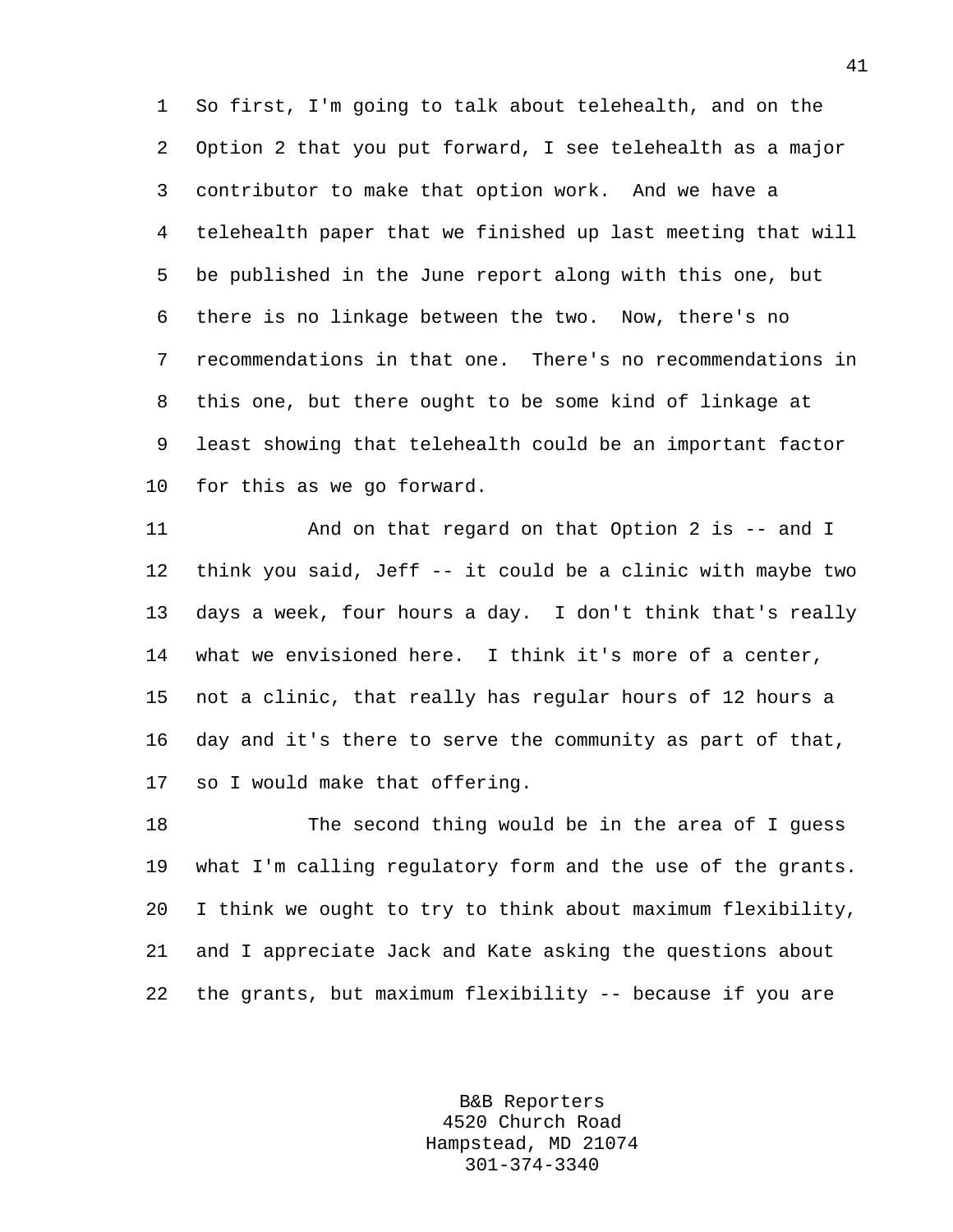1 running an emergency department, you're going to get a 2 number of behavioral health patients, and the fact that you 3 need flexibility in order for your organization with those 4 funds to make sure you can deal with behavioral health, 5 population health, deal with promoting new technology, new 6 efficiencies, quality, a whole variety of things, so I 7 think the grant ought to be as flexible as possible to deal 8 with those kind of factors that are out there.

9 On the issue of reverting back, that question 10 that you had, I know Warner and I talked about this at the 11 October meeting. I think that's absolutely essential. 12 Over the last three weeks, I've had the chance to visit six 13 different critical access hospitals across our state, and 14 just Wednesday of this week, I spent an hour with the 15 board, with one hospital. And I can't think of a more 16 difficult job in health care right now than being a trustee 17 in a rural hospital, particularly a critical access 18 hospital. Those are hard jobs for those folks, and they're 19 quite perplexed of what to do. So I think creating an 20 option for them for almost a mulligan to do over, if things 21 change, and put a limitation of five years like you said on 22 there makes sense, but I think that's an important thing to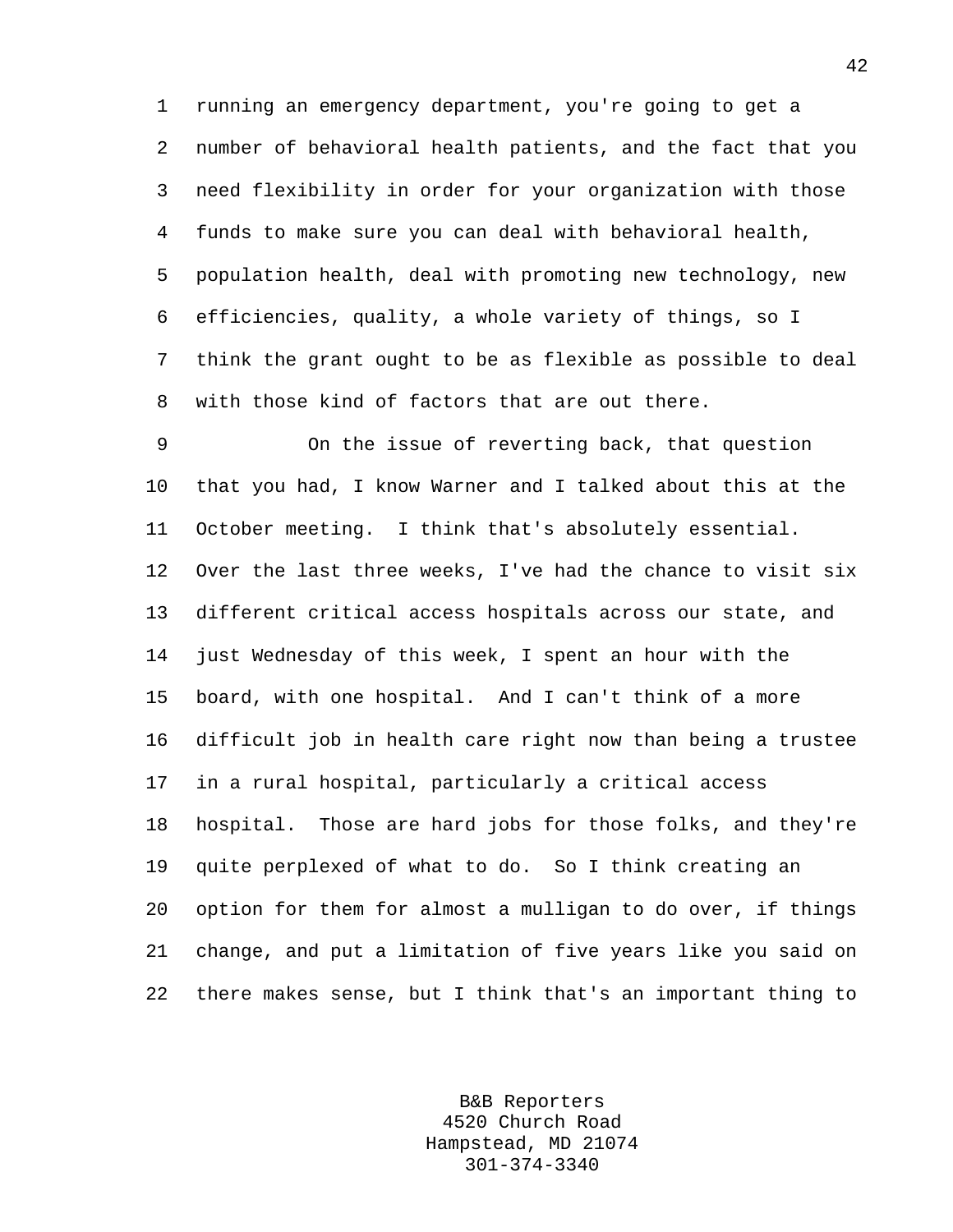1 have out there.

2 The other thing what I was thinking about -- not 3 thinking about a third option, but maybe some flexibility 4 in these options where these facilities might have a way of 5 partnering with successful regional providers.

6 I know at the last meeting, Warner talked about 7 some things that they've got going on with critical access 8 hospitals. I know Sue does, and maybe they can talk about 9 that more. But I think if we really kind of want to 10 support population health, bring it to these rural areas, 11 the fact that bigger entities could avail themselves of 12 those grants and those opportunities to make sure they keep 13 that capacity in those rural communities, I think would be 14 really important.

15 Two additional things here to think about, as I 16 looked at this. One is, are there ways in additional 17 regulatory reform that we can think about? And what I'm 18 thinking about is the three-day prior hospitalization stay 19 for access to SNF facilities. If someone presents 20 themselves in an ED, the option that they have is maybe to 21 transfer to a larger tertiary, quaternary hospital in the 22 urban area, but what if they were able to just keep that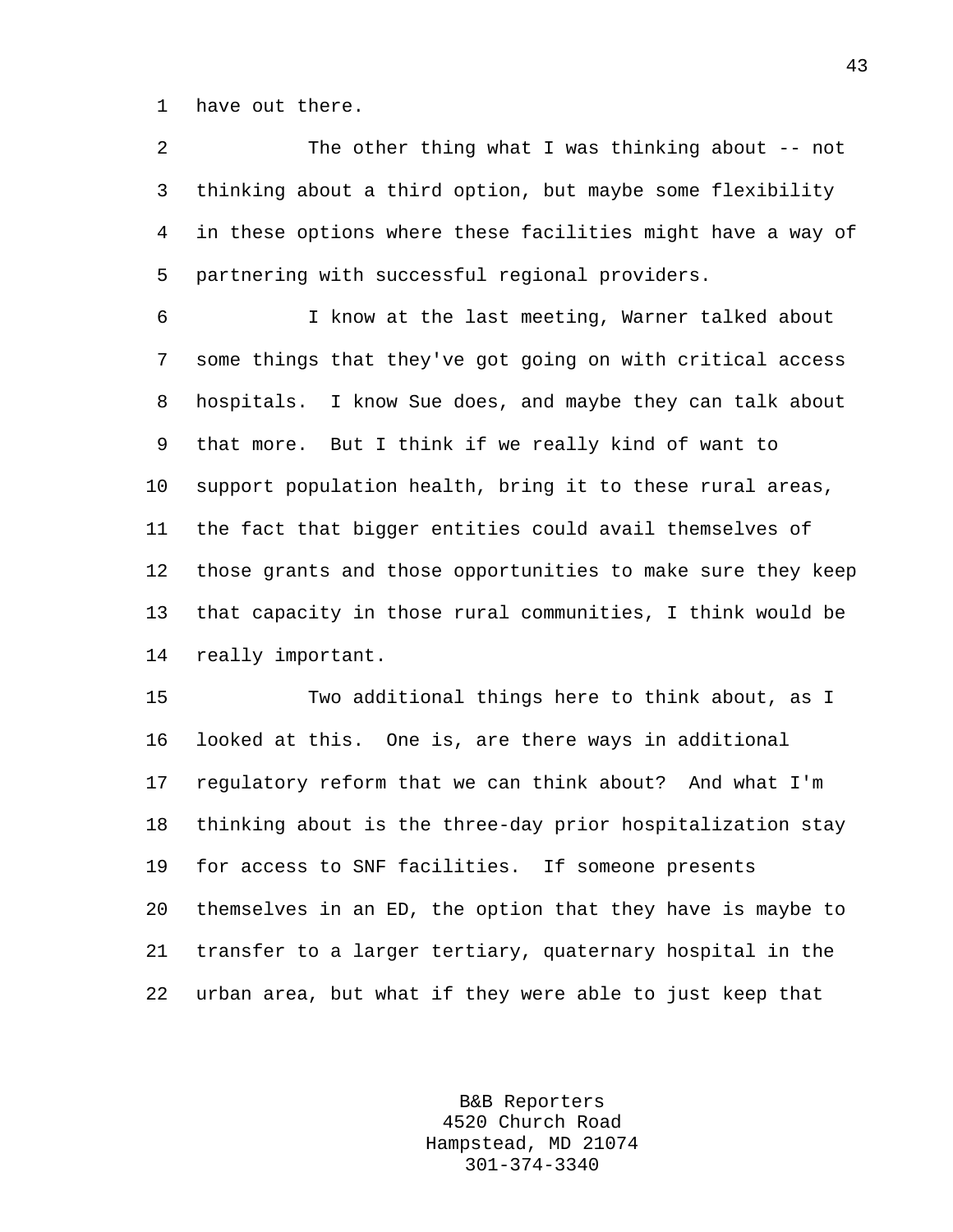1 person for observation for 12 or 24 hours or put them in a 2 SNF for two days? It saves that inpatient stay on the 3 other end, and it's a way I think to kind of manage that 4 care more effectively in that local community. So, again, 5 I think flexibility, regulatory reform, just to make sure 6 that we have that option out there.

7 And then the final thing I'd just mention is 8 about quality. On page 5 and 6 in the paper, there's a 9 discussion about NQF and the fact that the low end, the low 10 number of patients in these facilities, so it's hard to get 11 the quality measures, and maybe kind of merging groups 12 together so you can get a better view of what's going on in 13 rural hospitals. But I'd think about that a little bit, 14 and then you kind of merge good as well as poor performers 15 together, and does that give us the accuracy that we need? 16 I think I'd rather see us maybe have a bigger conversation 17 about low-volume measures for the relevant type of patients 18 these facilities are seeing and that the service is being 19 provided. I think if we could talk to the measure 20 developers or encourage them to look at measures for these 21 types of facilities and these types of patients, it would 22 be far better than trying to merge all of that stuff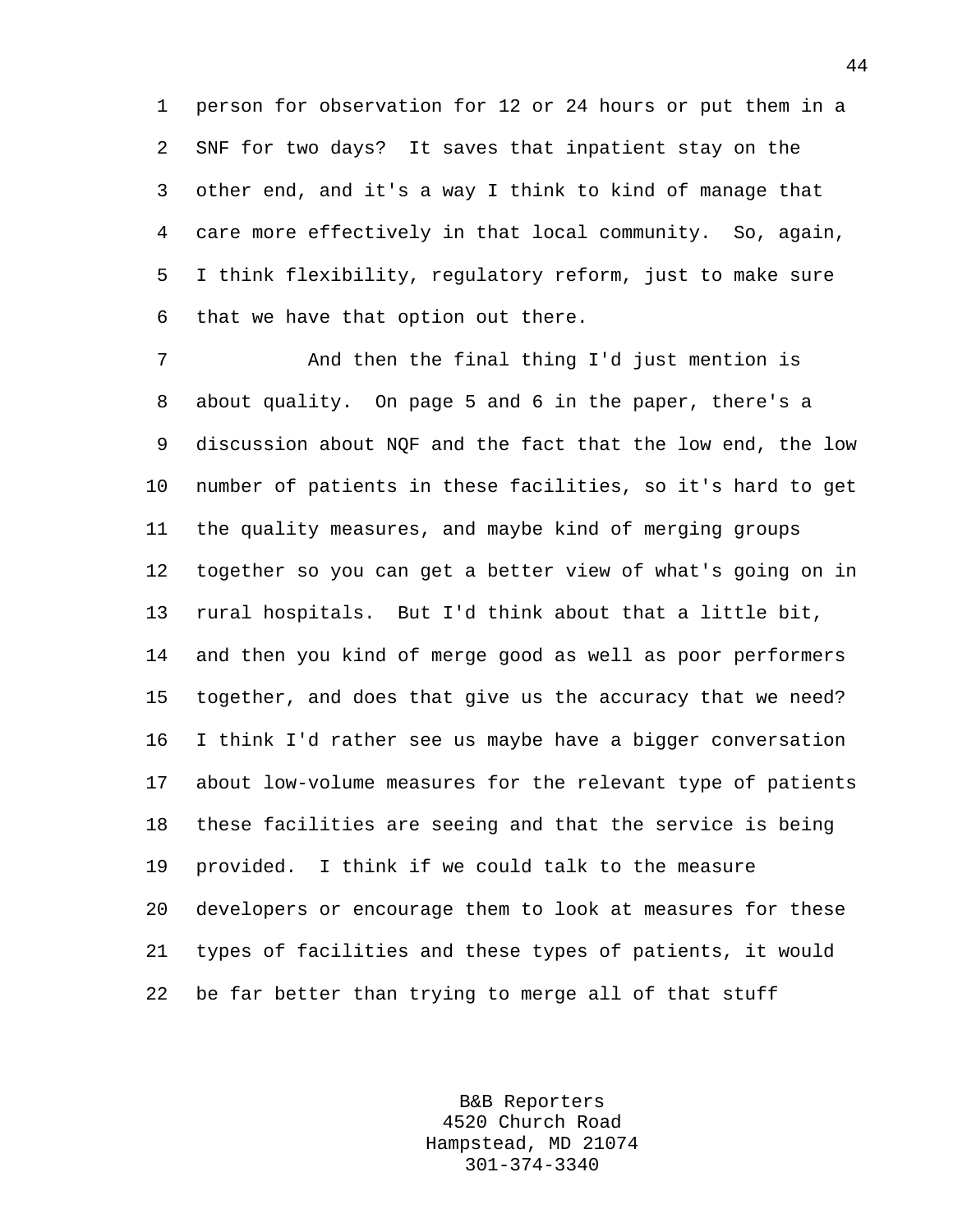1 together that might not give us as accurate a picture as 2 possible.

3 DR. MILLER: And can I just say one thing before 4 you go? Because I would be curious about either of your -- 5 anybody's comments on this, but as long as you're leading. 6 I think sometimes in my mind I feel like I see a connection 7 between the second two points, which is you do give them 8 the option to go back. But if you ask for some 9 contribution from the community, the community actually 10 goes to through the process of thinking it through, and 11 maybe you have less -- either option or reversing that 12 option if the communities had to go through the stages of 13 whatever they've had to go through to make this decision. 14 So I'd be curious if you think about it that way.

15 MR. KUHN: I think having the community have some 16 skin in the game, whether it's a hospital district -- I'll 17 tell you a story that just played out in Missouri just two 18 weeks ago. We had a critical access hospital close about 19 five weeks ago. There was another one not too far away -- 20 well, 45 minutes, 50, about an hour away -- that was at 21 risk as well, and they had a local sales tax on the ballot 22 to make a determination to keep that hospital going. I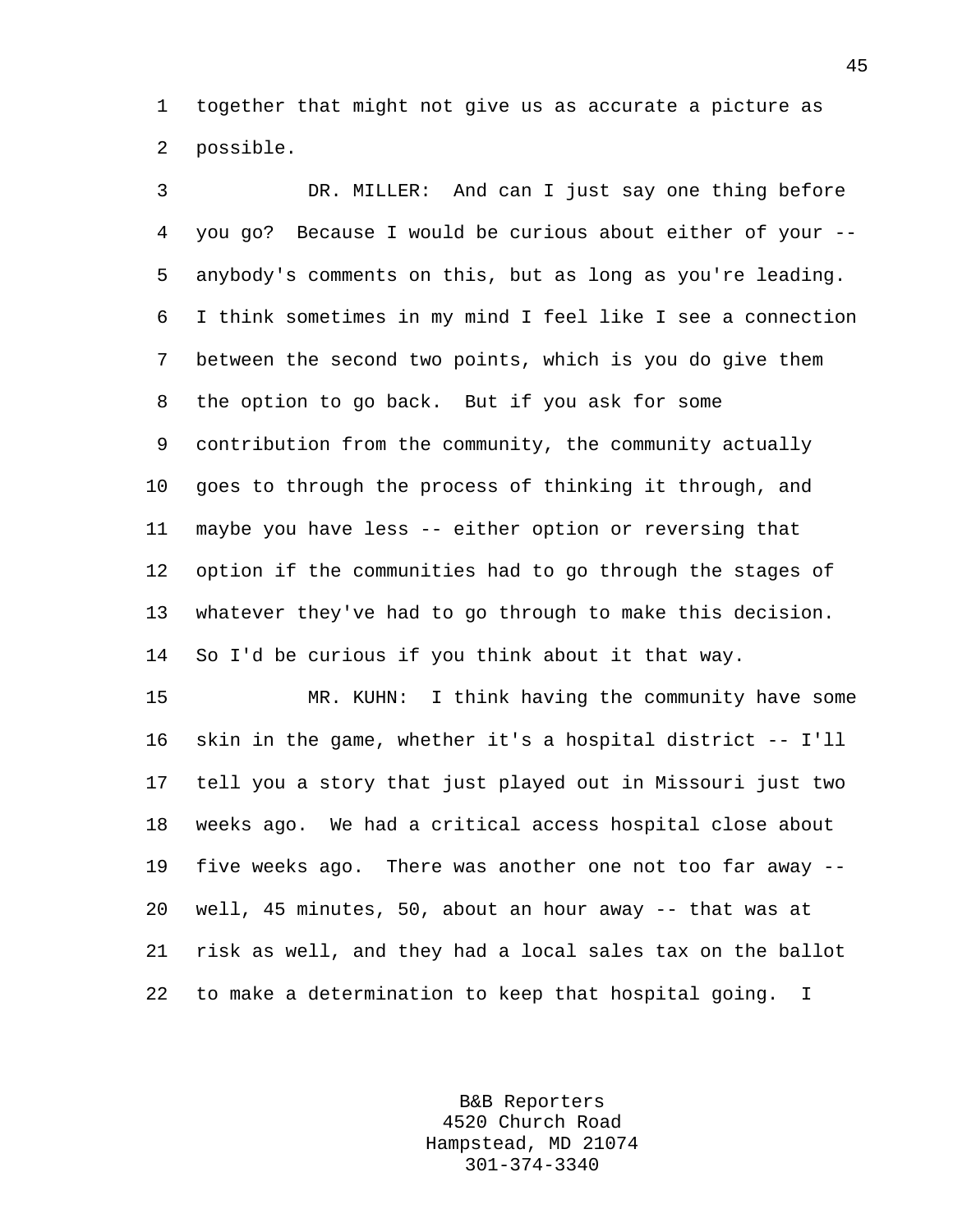1 think before the other one closed, that sales tax would 2 have lost. I think it won by 90 percent because they saw 3 the consequences. They saw what's happened. They put skin 4 in the game. So I think it's important for them to have 5 that action.

6 DR. NERENZ: Can I just quickly ask a question? 7 Since we're on this, what is the rationale for any 8 restriction on going back five years or whatever? Why have 9 any restriction at all?

10 DR. STENSLAND: I think the idea in the 11 restriction is right now there is some of these critical 12 access hospitals -- it would all hinge on what the decision 13 is, what you folks think and what Congress decides and what 14 the limit is in the distance.

15 So right now, there's a 35-mile distance criteria 16 for critical access hospitals. The vast majority of them 17 don't meet that criteria. So, essentially, if you had some 18 smaller distance criteria for them to convert over to a 19 freestanding emergency department, they would only have a 20 limited time to go back and kind of be grandfathered into 21 being a critical access hospital that's closer than 35 22 miles from another facility. And the idea is that maybe it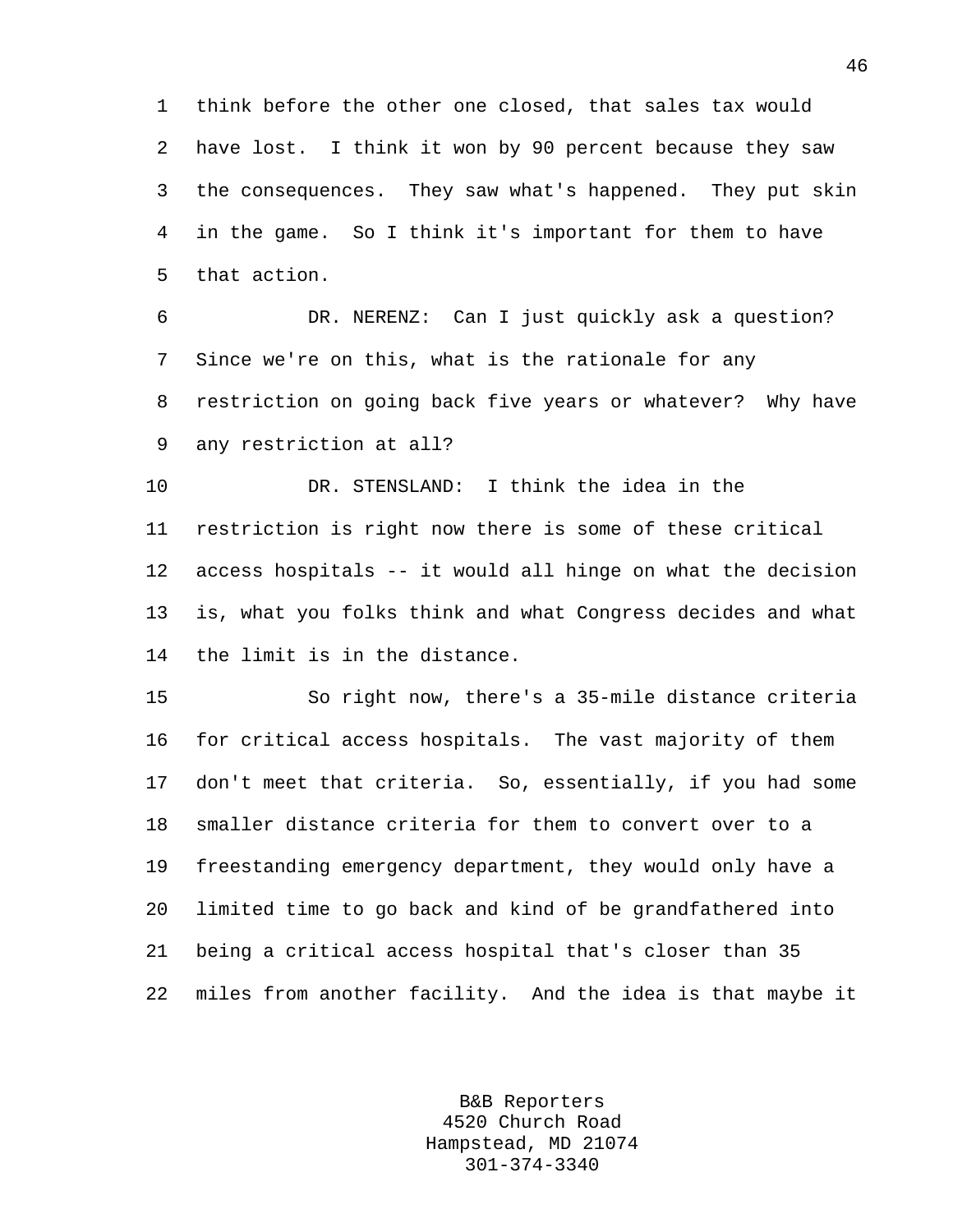1 is not a good idea to have that many full-service hospitals 2 closer than 35 miles from each other, but maybe it would be 3 okay to have a freestanding emergency department within 35 4 miles of another freestanding hospital, if that makes 5 sense. It all kind of hinges on that, and that's a 6 judgment call all for discussion.

7 DR. CROSSON: I was trying to think what was 8 behind your question because I could imagine, for example - 9 - and we've seen this recently -- all of a sudden, a 10 corporation, say an automobile manufacturer, lands a 11 facility nearby a rural community. That community just six 12 years ago converted, and now they need a hospital. So I 13 think once you got to the regulatory stage, for example, 14 you could write in some exceptions to this that if there 15 was a rapid population growth over a period of time,

17 DR. NERENZ: Well, that is one example, or else - 18 - Herb's comment prompted it. What if the second community 19 had also closed, and now, for some reason, the first 20 community says, "Well, now in that circumstance, maybe 21 we're back in business again"? And I'm just wondering why 22 we would want to restrict any of those?

16 something like that.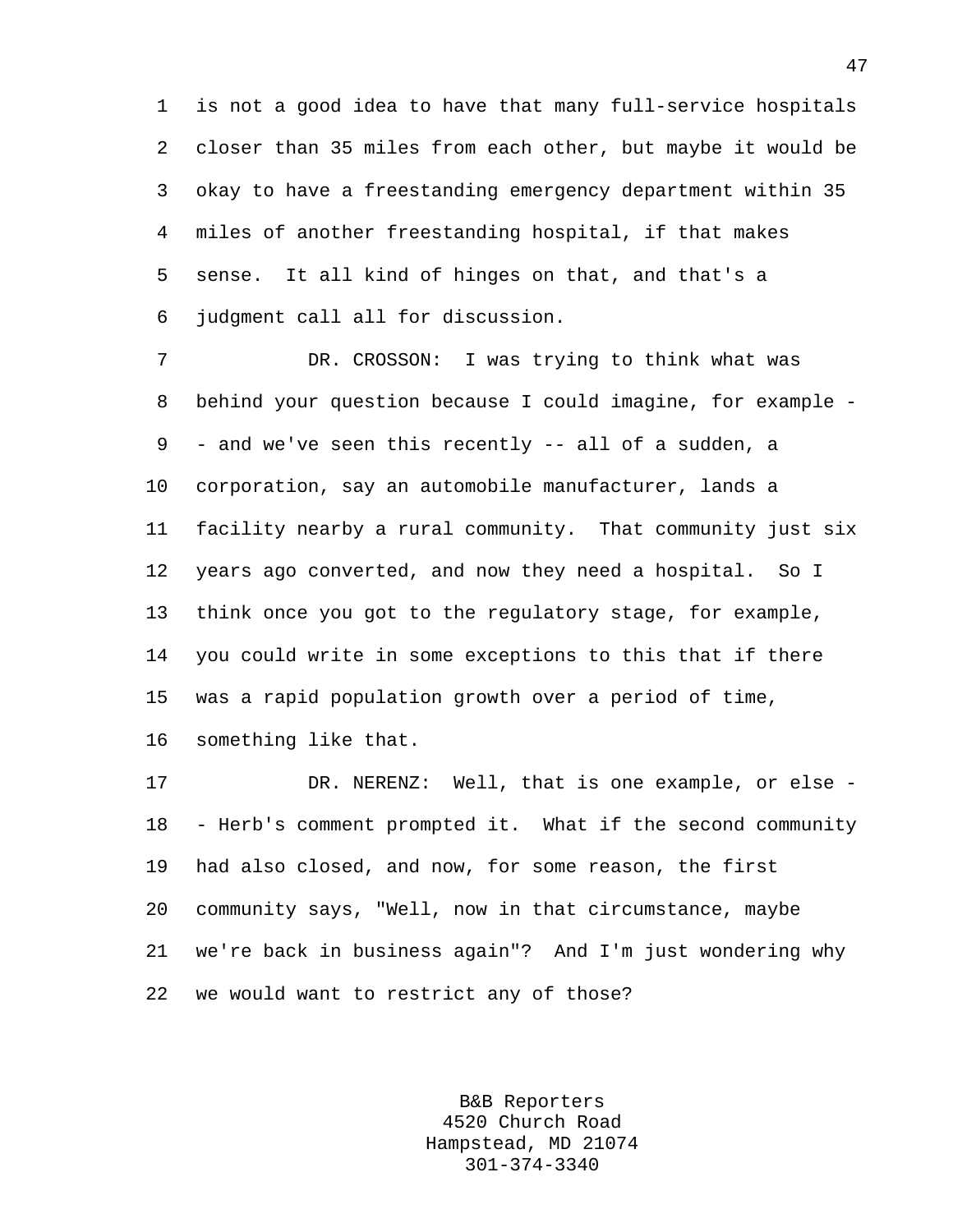1 DR. STENSLAND: I just want to be clear. The 2 community, no matter what, could always set up a PPS 3 hospital. There would be no question about that, and if 4 they are more than 35 miles away from other hospitals, they 5 could always set up a critical access hospital. The only 6 question is, how long do we let them continue to waive that 7 distance requirement?

8 DR. CROSSON: Thanks. Thank you. Sue? 9 MS. THOMPSON: Thank you, and, Zach and Jeff, 10 thank you for this work. I appreciate it very, very much, 11 and, Herb, you did a great job outlining I think the 12 sensitivity and the difficulty this question raises in 13 these communities. And I won't be redundant, but just to 14 underscore the very sensitive nature of this issue that we 15 take on.

16 However, there's so many things about what you 17 have done that is very, very good, and I just want to 18 underscore I love the fact that you're thinking about 19 giving the hospitals an option to go back. I think that's 20 going to be very critical.

21 I love the fact that you have called out -- and 22 we won't go into this in great detail today, but I think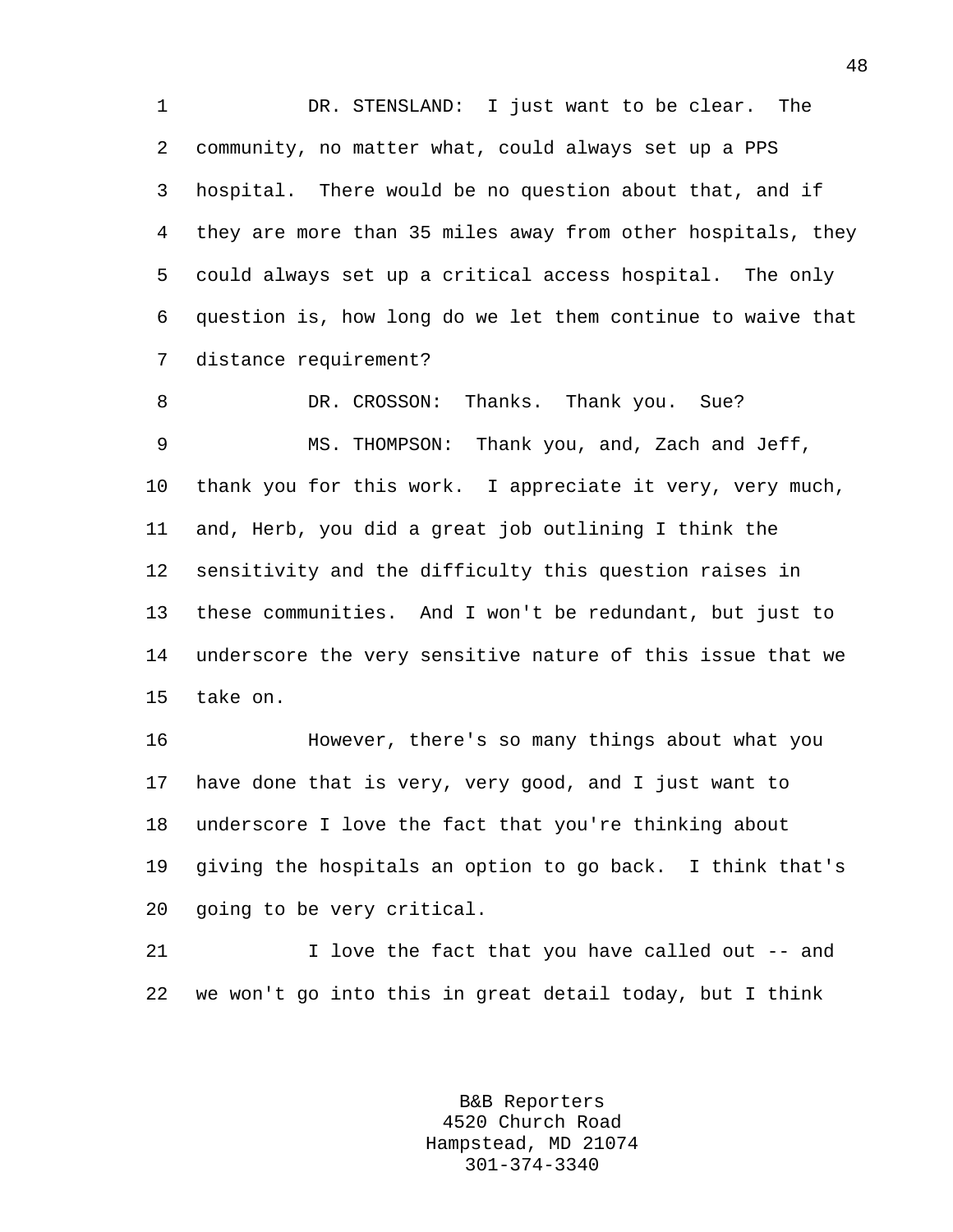1 the ability for these organizations to align with value-2 based contracts and ACOs is going to be very important into 3 the future.

4 But last and not least, the recognition that 5 likely the root cause of this situation that we're in is 6 the difficulty in recruiting health care professionals to 7 these communities. It's not just a fact of the difficulty 8 of managing finance. If there is no prescribing provider 9 to order the services that a hospital provides, it doesn't 10 matter.

11 And you referenced the Hill-Burton hospitals that 12 were built and the loyalty and the pride in that. In the 13 State of Iowa, of our 118 hospitals, 80 of them are 14 critical access, and I believe 98 percent or more of those 15 80 have had significant capital upgrades to their 16 facilities in the last five or seven years. So we have 17 many of these communities that are sitting on beautiful 18 facilities that have a very difficult time finding 19 physicians and advanced practitioners to come and serve 20 their communities.

21 So my question is, do we have an opportunity here 22 for the community and the Medicare beneficiary to think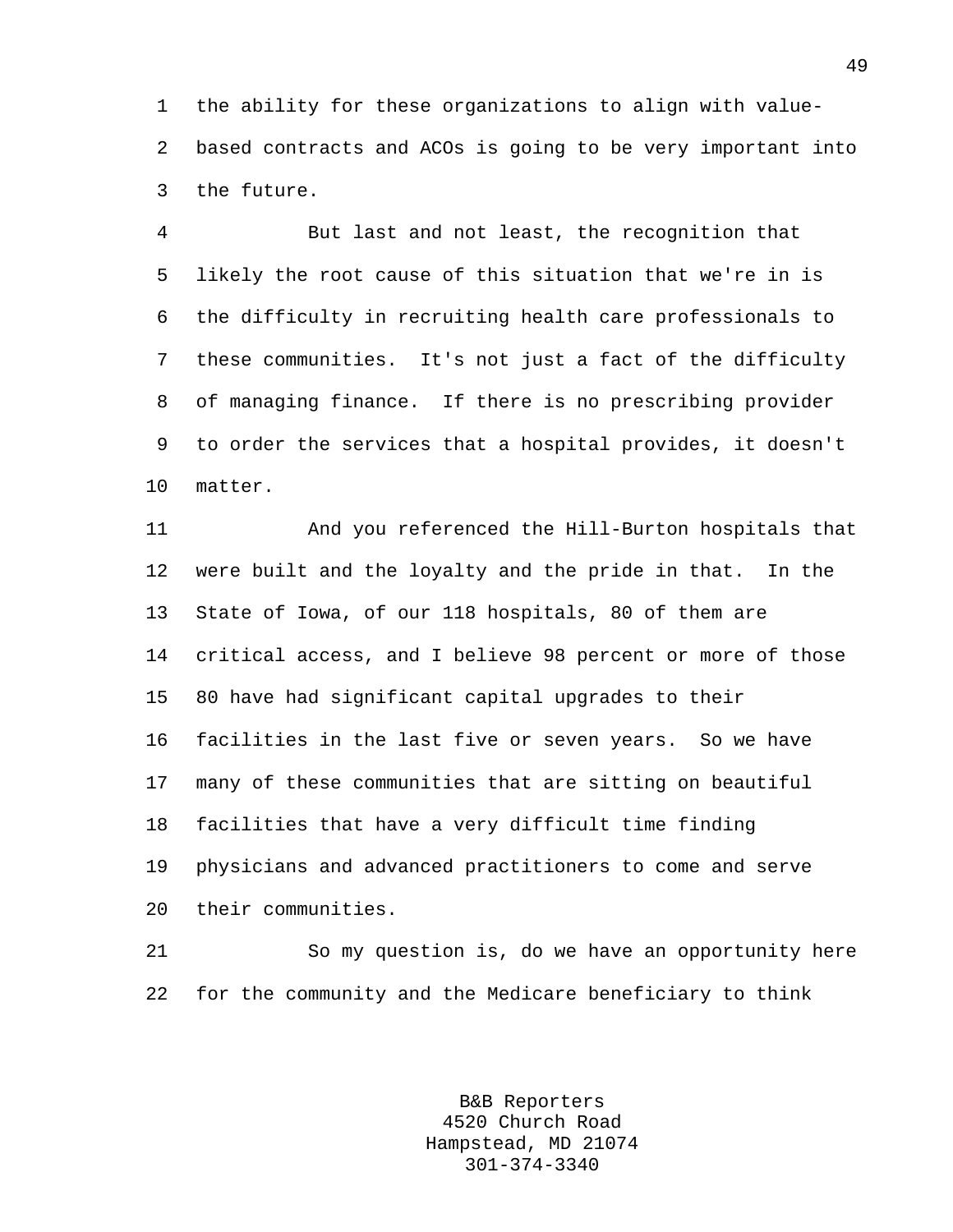1 about how do we improve not just access, but access to 2 quality care? And I do worry about these small numbers and 3 these isolated providers.

4 Now, my experience, again, in the state of Iowa 5 is that most of our critical access hospitals are aligned 6 with one of the two big systems. There are a few, not 7 many, but there's a couple independent critical access 8 hospitals that are still there. But most of them have 9 aligned with a larger system, and that does provide for 10 them access to specialty -- not only specialty services to 11 help bring out patient opportunities to their facilities, 12 but also quality oversight and just a broader community to 13 work with. And I think that's an important piece here.

14 And I think as we think about the broader 15 continuum that these critical access hospitals -- and they 16 do serve an important role -- how do we put these pieces 17 together from a policy standpoint that incentivizes them to 18 understand? We're not just talking about access, but we're 19 talking about access to quality. And I think our Medicare 20 beneficiaries deserve that.

21 So I would invite us to think more broadly, and 22 in that broad thinking, I worry about this definition of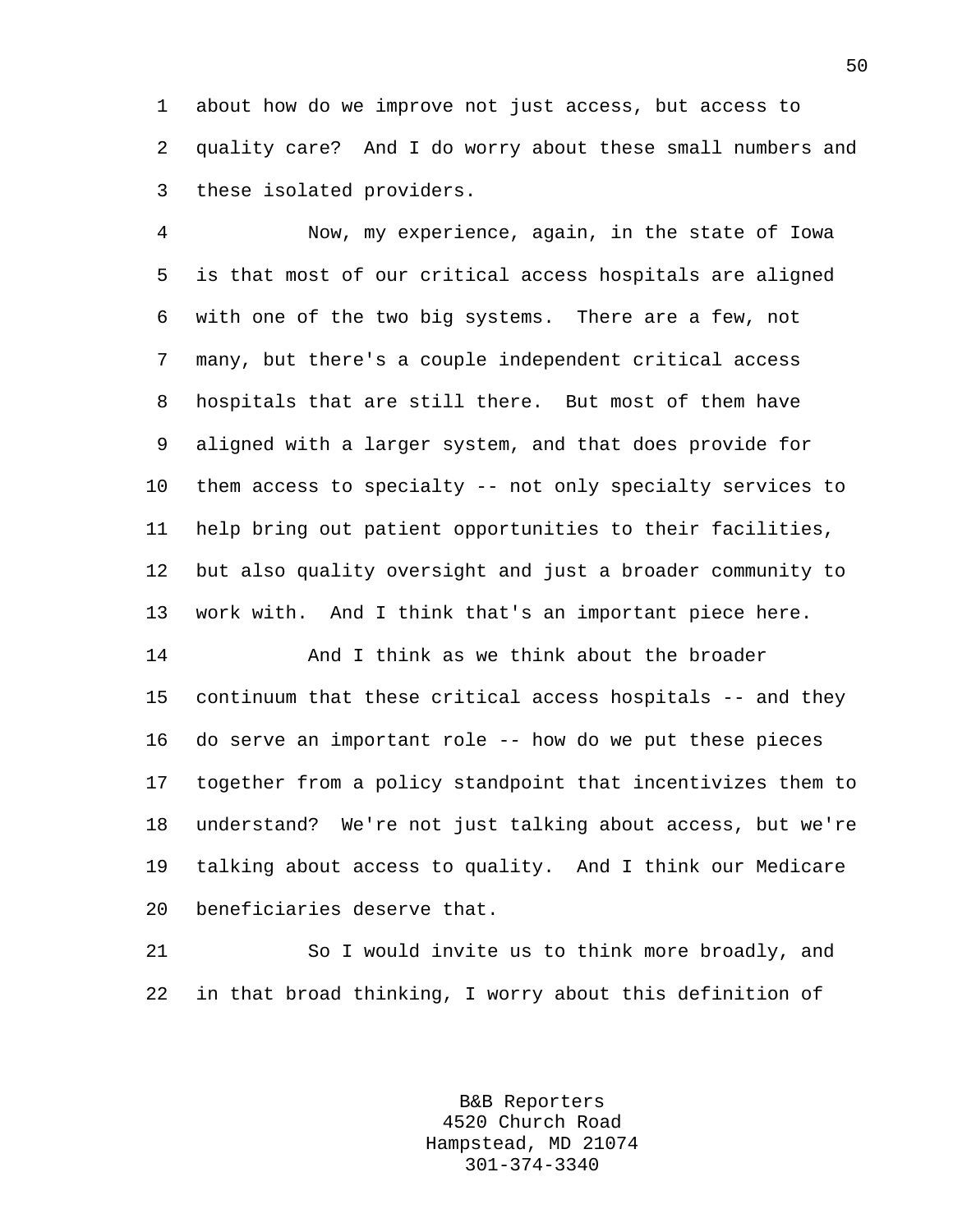1 distance. And I wonder if we can look into the future. 2 Whether you're 2, 5, 20, 30, or 50 miles from another 3 provider, is there a runway we need to give these 4 facilities in the spirit of how do we improve quality? 5 Because in these stand-alone, isolated, very few provider 6 organizations, I think we have some real opportunities 7 there.

8 I definitely agree with the comments about 9 telehealth. I thought about the chapter we did last month. 10 There's opportunities to link that work.

11 And just last but not least, there's so many 12 opportunities here, and I do invite us to think more 13 broadly.

14 DR. CROSSON: Okay. We'll continue the 15 discussion now. I see Warner and David, Bill -- I'm sorry. 16 Oh, Jon. Jon had his name in and had to leave momentarily. 17 Jon, why don't you start, and then we'll go with Warner and 18 come up this way.

19 DR. CHRISTIANSON: Yeah. So this is just a quick 20 comment. I understand Herb's feelings about skin in the 21 game and so forth, but I also -- if we really want to make 22 this an option, there's a huge variation in the financial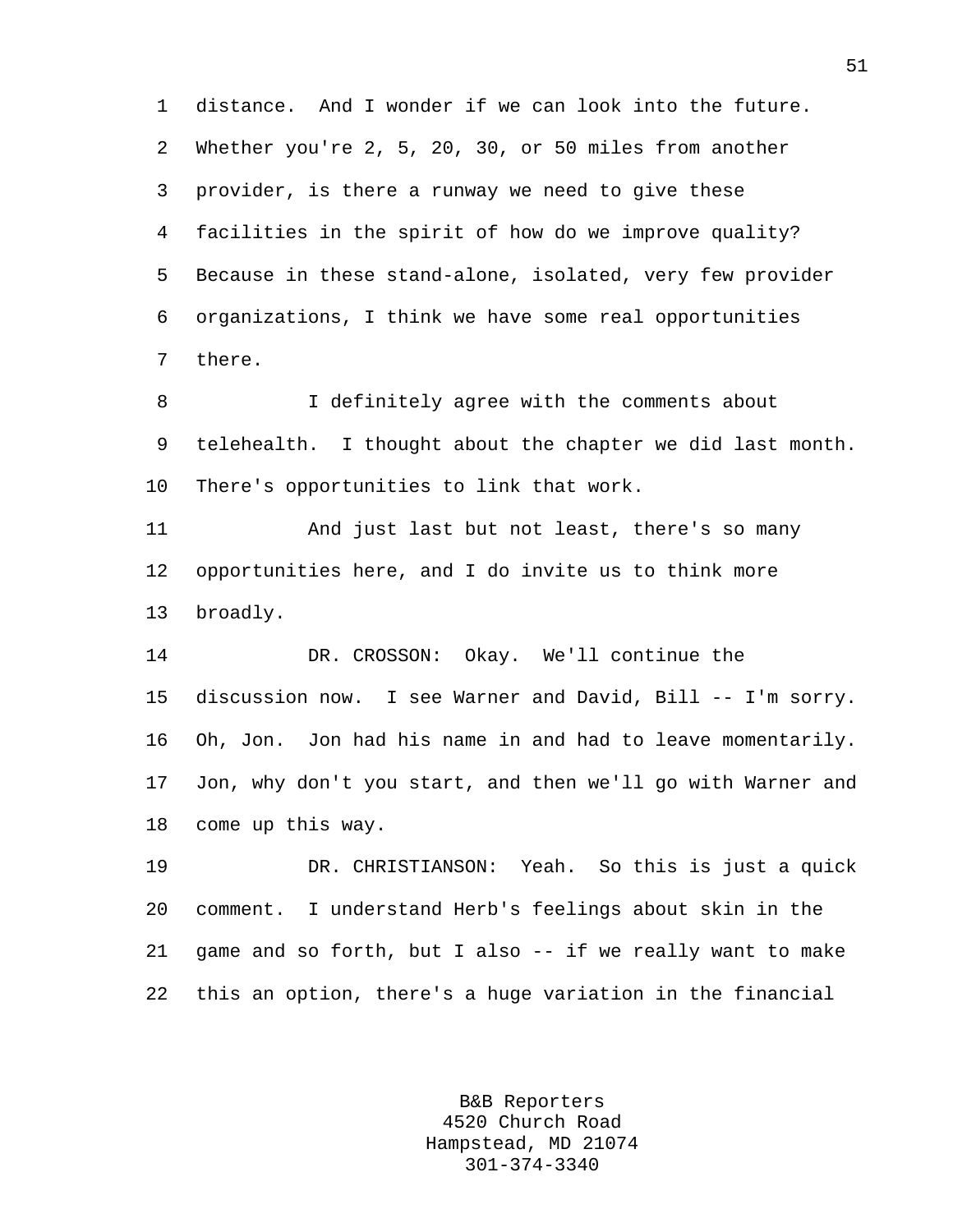1 situations of these counties and where these hospitals are, 2 and it's not really an option in some counties, depending 3 on the size of the matching grant. So I think we need to 4 think carefully about this. There's plenty of counties 5 that are subsidizing their community access hospitals now 6 and continue to do that, and we could say, "Okay. They 7 have skin in the game, then," but what about the small 8 rural counties that are really probably the ones who are 9 most interested in having -- consider this option? And 10 then if we erect too large of a matching grant barrier to 11 this, we preclude maybe participation by some counties in 12 hospitals that we really would like to have consider this 13 option seriously. So I think we need to think carefully 14 about this matching grant.

15 I'm not sure. I think a county that goes through 16 this process and says, "All right. After a history of 70 17 years or whatever of inpatient capacity, we're not going to 18 have it anymore," that's going to be a really tough 19 decision for them to make. And by the time you reach that 20 decision, I think you've got some community commitment to 21 that direction, and I'm not sure why we necessarily need to 22 tie some more dollars from those communities to assure, as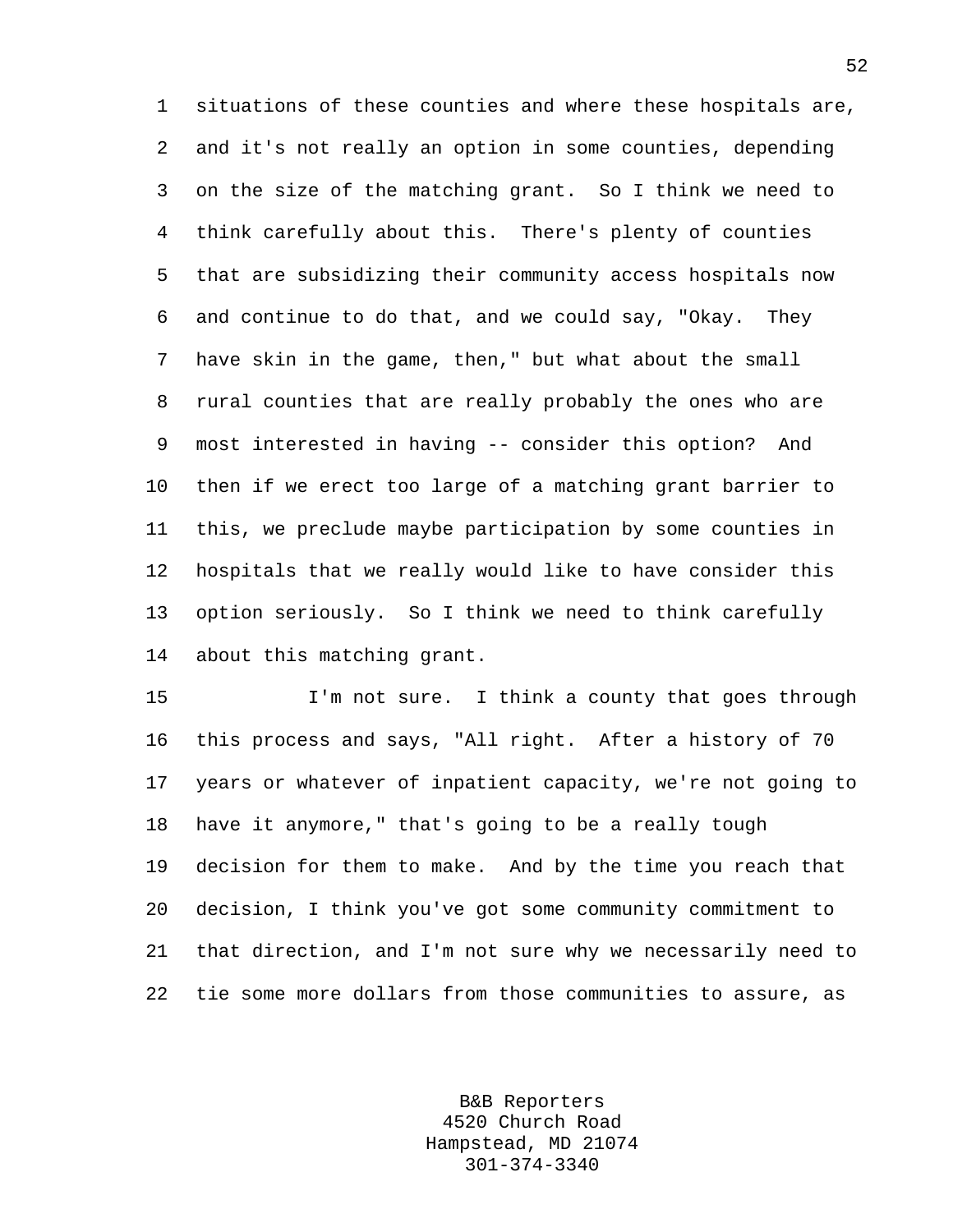1 you put in here, assure community commitment.

2 So I think the matching grant program has to be 3 thought through carefully. There's just a lot of variation 4 in the situation of these counties and hospitals.

5 DR. CROSSON: Go ahead.

6 DR. BAICKER: Sorry. But just following up on 7 that point, I have mixed feelings about the principle of 8 the matching grant as well. Having the communities have a 9 stake in it sounds like a great idea, and in other 10 programs, whether it's Medicaid or the old version of 11 welfare, there was this matching grant component to induce 12 extra dollars to come in. For Medicare, we spend a lot of 13 time trying to say we're not cross-subsidizing Medicaid. 14 If Medicaid is not paying enough, we're not paying more to 15 make up for that. We're trying to target the Medicare 16 dollars towards the Medicare beneficiaries, and there's 17 already a bit of a "How do you allocate fixed cost?" 18 problem. But that, I'm willing to engage in because fixed 19 costs are always then going to benefit more than the 20 specific beneficiaries we're funding, and that's okay. But 21 drawing in a tie to state or local spending strikes me as 22 potentially opening up a whole avenue of entangled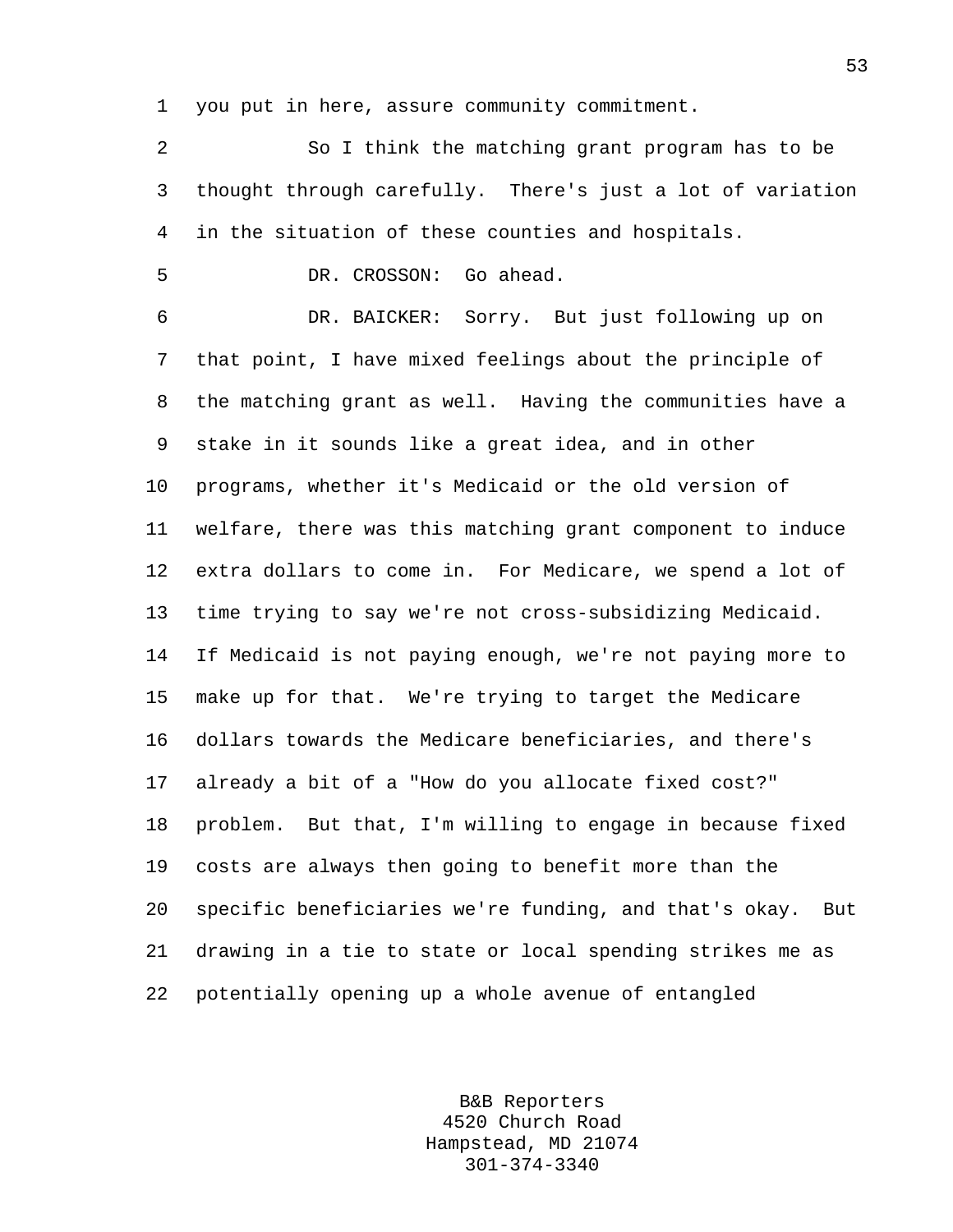1 financing that we may not be comfortable with the long-term 2 implications of or the distributional implications of, as 3 Jon said.

4 So, while I can see it's a good avenue to get 5 more community buy-in and resources, it's a pretty big 6 change from how we view the principle of the allocation of 7 Medicare resources in general that ought to be done with 8 great care.

9 DR. CROSSON: All right. Warner. And then we 10 will come up this way and go around.

11 MR. THOMAS: Just a couple of comments. First, 12 on the matching grant, I think Jon's points are well taken 13 that when an organization is going to make this transition, 14 I think it's -- usually do have the community involved. I 15 think maybe the way to think about a matching grant is 16 actually if you want to go back, if you want to convert 17 back from an outpatient facilities, maybe that's where the 18 matching grant could take place because you're once again - 19 - I think if you're downsizing one of these organizations, 20 that's a very sensitive thing, and to ask the community to 21 chip in to make that happen, that could be a big -- a big 22 lift.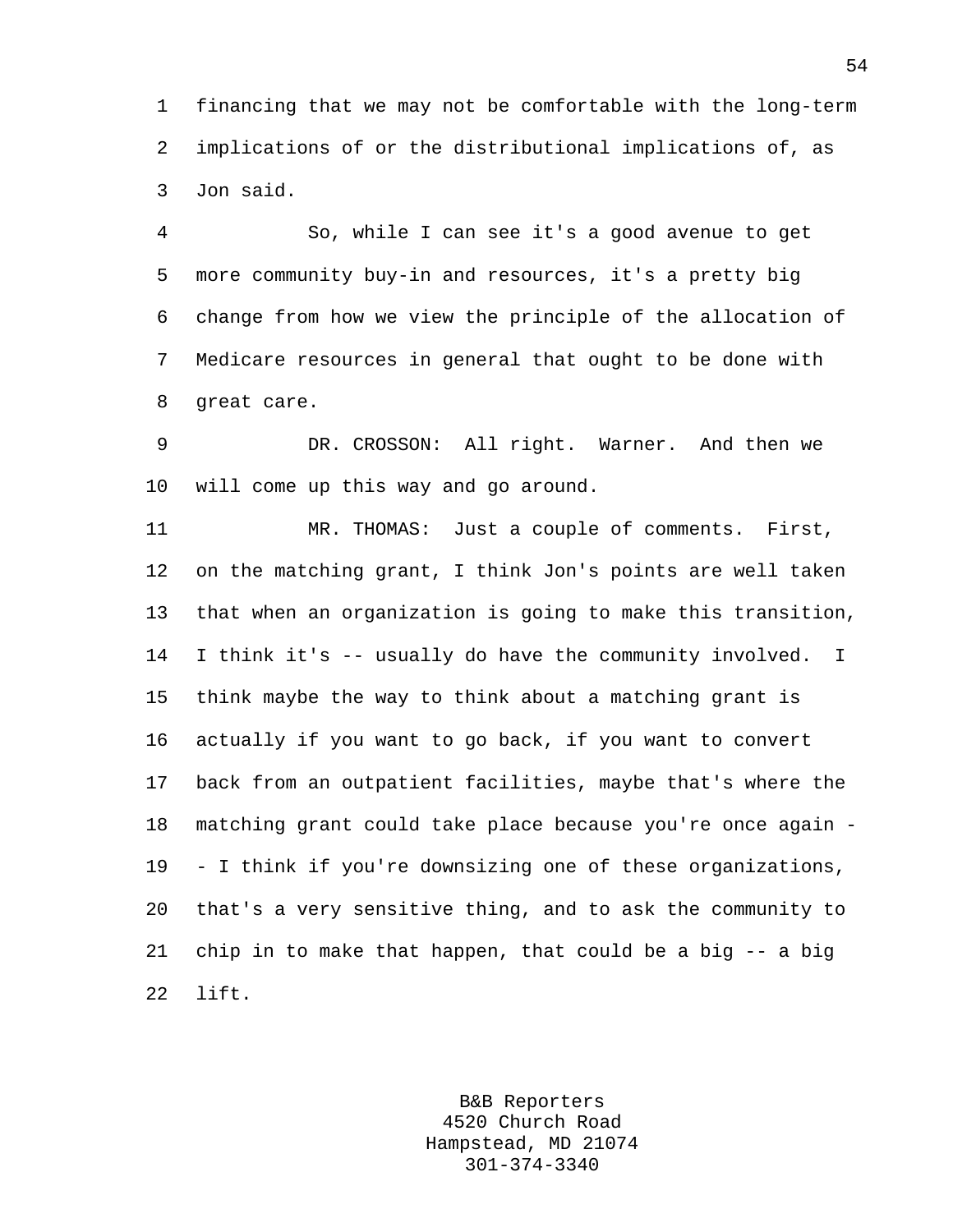1 Secondly, how many critical access hospitals are 2 in the U.S., roughly?

3 DR. STENSLAND: 1,300.

4 MR. THOMAS: 1,300, okay. So I guess I would go 5 back to just underscoring a couple of comments from Herb 6 and from Sue.

7 The telemedicine piece is critically important 8 here. I agree tying those chapters together, and going to 9 Sue's point that we don't have enough providers in these 10 communities, and telemedicine is a way to help solve that 11 issue. So I think incentives around use of telemedicine in 12 these areas is -- could be critically important.

13 I think the other thing is, as I think about the 14 24/7 ED or the freestanding ED, I would encourage us to 15 think a little bit more broadly about those services. 16 Probably, a lot of these organizations, they really can't 17 handle inpatient. They've got a very low inpatient census, 18 but they may be able to have other outpatient diagnostics 19 and imaging. It doesn't necessarily have to be complex 20 imaging, but I think we ought to think about how it's a 21 diagnostic center, not just an ED. And once again, not 22 having to have people travel 30, 50 or more miles for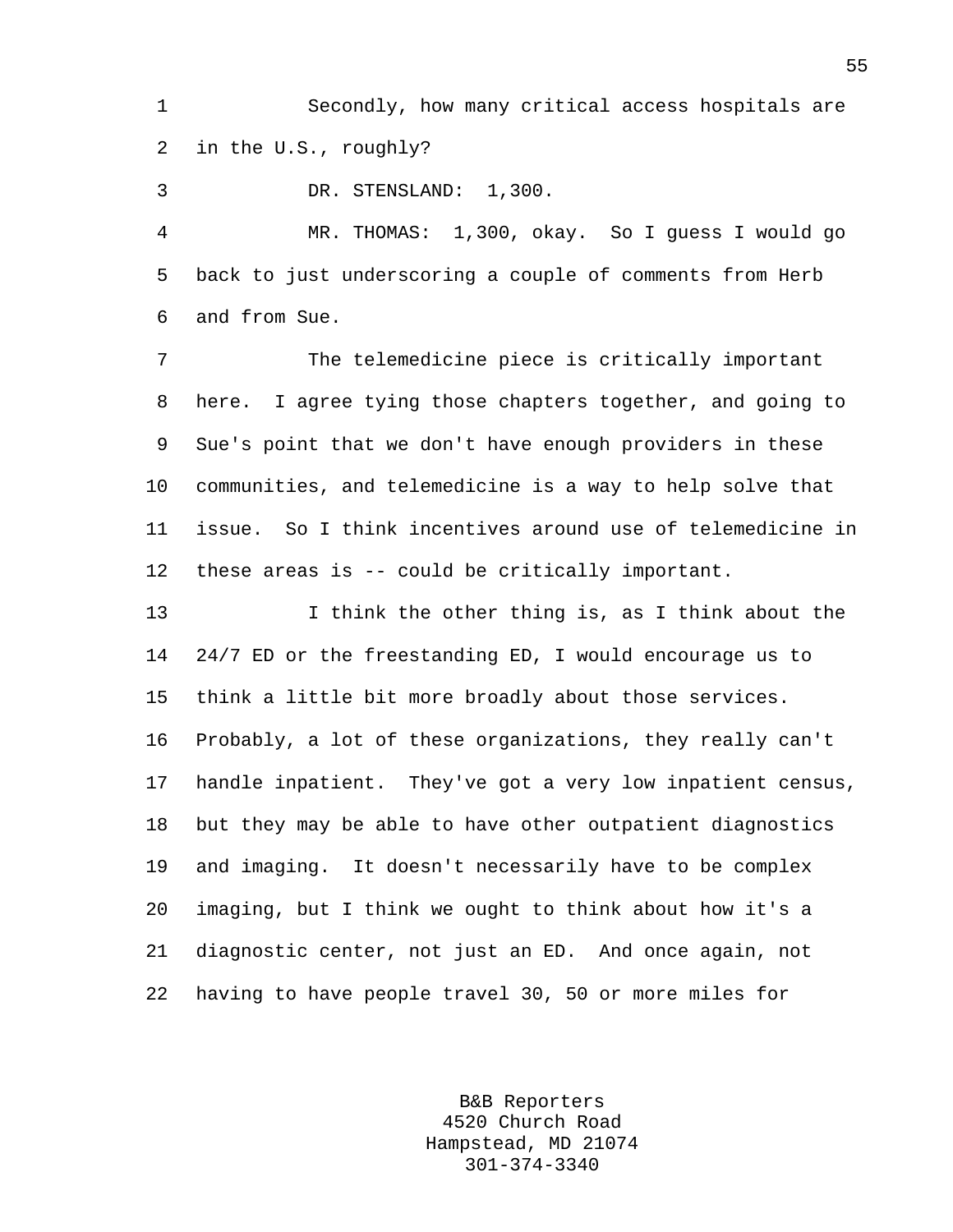1 diagnostic care is something that ought to be considered in 2 the scope of services.

3 And the other thing that I would challenge us to 4 think about is our incentives or paths to repurpose 5 facilities. One of the things -- and I think I've shared 6 with some folks here -- is that we actually have taken what 7 was really an inpatient hospital, ran a census of 10. We 8 shut the inpatient census, have converted to essentially a 9 freestanding ED. We run the ED and run the imaging, and 10 now we're converting the inpatient to psychiatric beds 11 because there's a real need for psychiatric beds in the 12 area.

13 So I think if there could be thoughts around the 14 repurposing or paths that could be created for the 15 repurposing of many of these facilities -- I go to Sue's 16 point. A lot of these facilities are very nice, probably 17 nicer than some of the facilities we have, quite frankly. 18 [Laughter.]

19 MR. THOMAS: So it would be nice to think about 20 how we repurpose them and have them take on another 21 purpose.

22 I guess the last piece is to perhaps create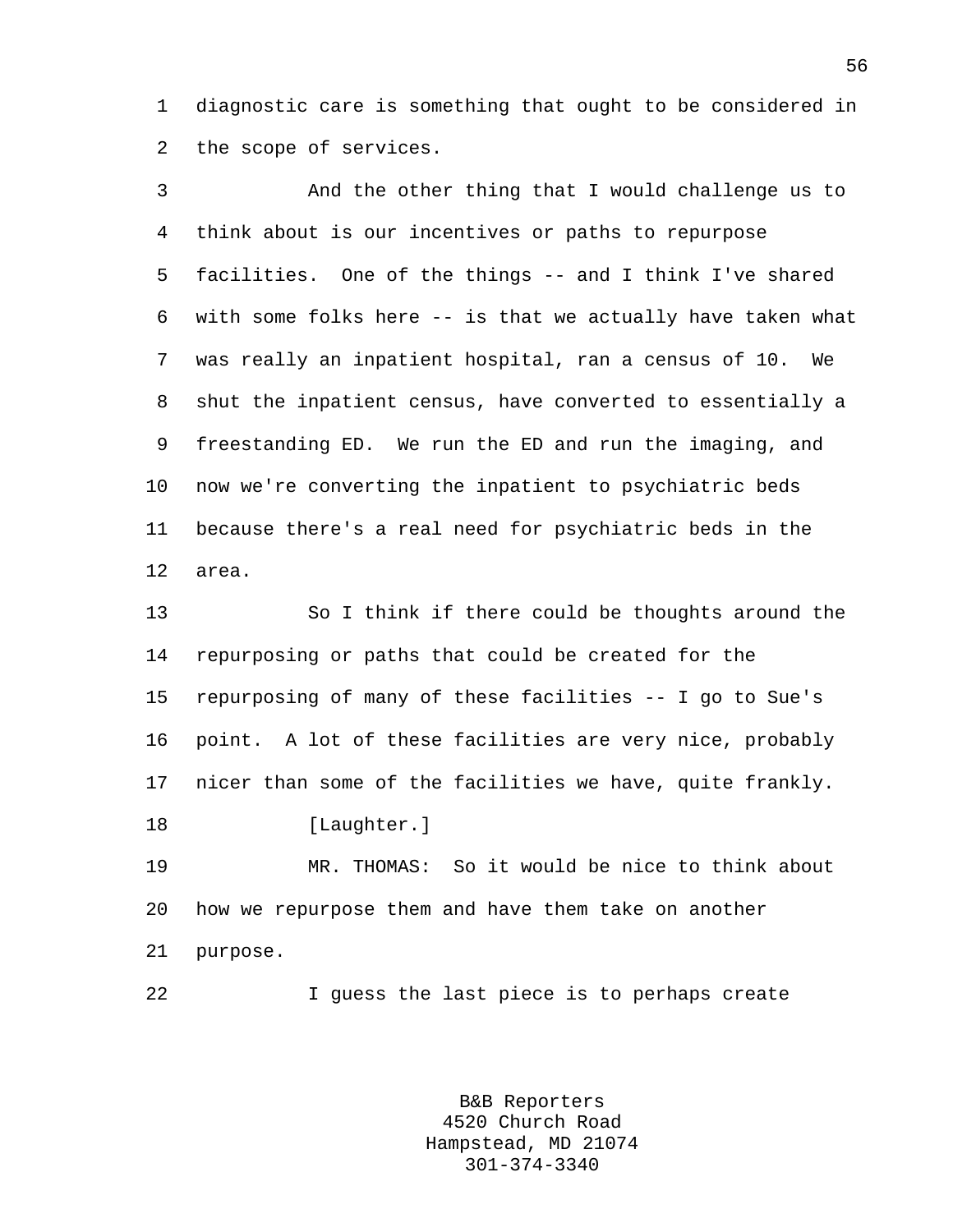1 incentives or think about how we could create incentives 2 for large organizations to approach and be collaborative 3 with the critical access hospitals and to have larger 4 integrated systems or whatnot be part of the solution in 5 this process. And I think if there could be thinking or 6 comments about that in the chapter as we go down this road 7 -- because we're talking maybe about 100 today, but if 8 there's 1,300, I can tell you we're going to be talking 9 about more than 100 over the next 3, 5, 10 years, so 10 thinking about what that path looks like is really 11 important.

12 And my final comment, I think it's critically 13 important that we not change the reference to these 14 facilities as "hospitals." Even though they may be 15 emergency departments with imaging and what not, I think it 16 is critically important to communities to think that they 17 have a hospital. Whatever the definition of the hospital 18 is for that community, that is an important psychological 19 factor for communities, and I would encourage us not to 20 necessarily change the definition, the brand of these 21 facilities, even though we may change the definition of the 22 services provided in that hospital. And that may seem like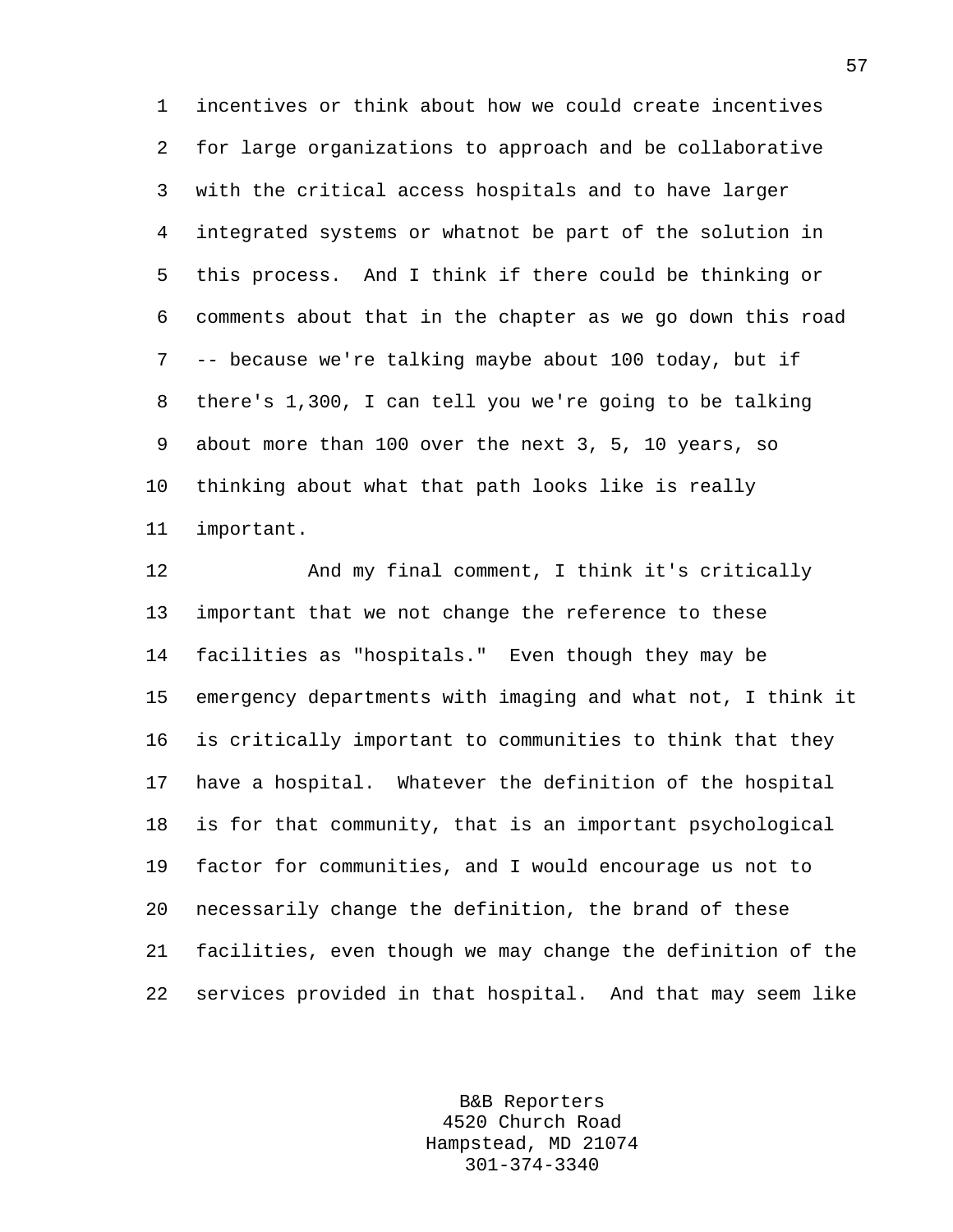1 a minor issue, but I think you will find that's a major 2 issue for communities.

3 DR. CROSSON: Thank you. David? 4 DR. NERENZ: I was just thinking about some of 5 the challenges there might be in the daily operations and 6 management of the 24/7 ED option, and this follows, I 7 guess, a bit from Bill's initial question about are there 8 examples of this.

9 You know, our prototype of an ED is often the 10 busy urban ED with its long wait times and things are busy, 11 and the description you have in the chapter about the 12 freestanding EDs are generally -- it says they're in urban 13 and suburban areas; they're driven by population growth. 14 They're typically in areas where things are busy.

15 Now, here we're talking, I think on purpose, 16 about the opposite. We're talking about situations where 17 there's not enough patient flow to support an inpatient 18 facility, and I'm wondering if the same challenges would 19 apply then to the ED. And I'm envisioning a wonderful, 20 nice facility with the equipment and the rooms and no 21 patients, or at least not enough patients to really keep 22 people busy in them, which then would seem to lead, at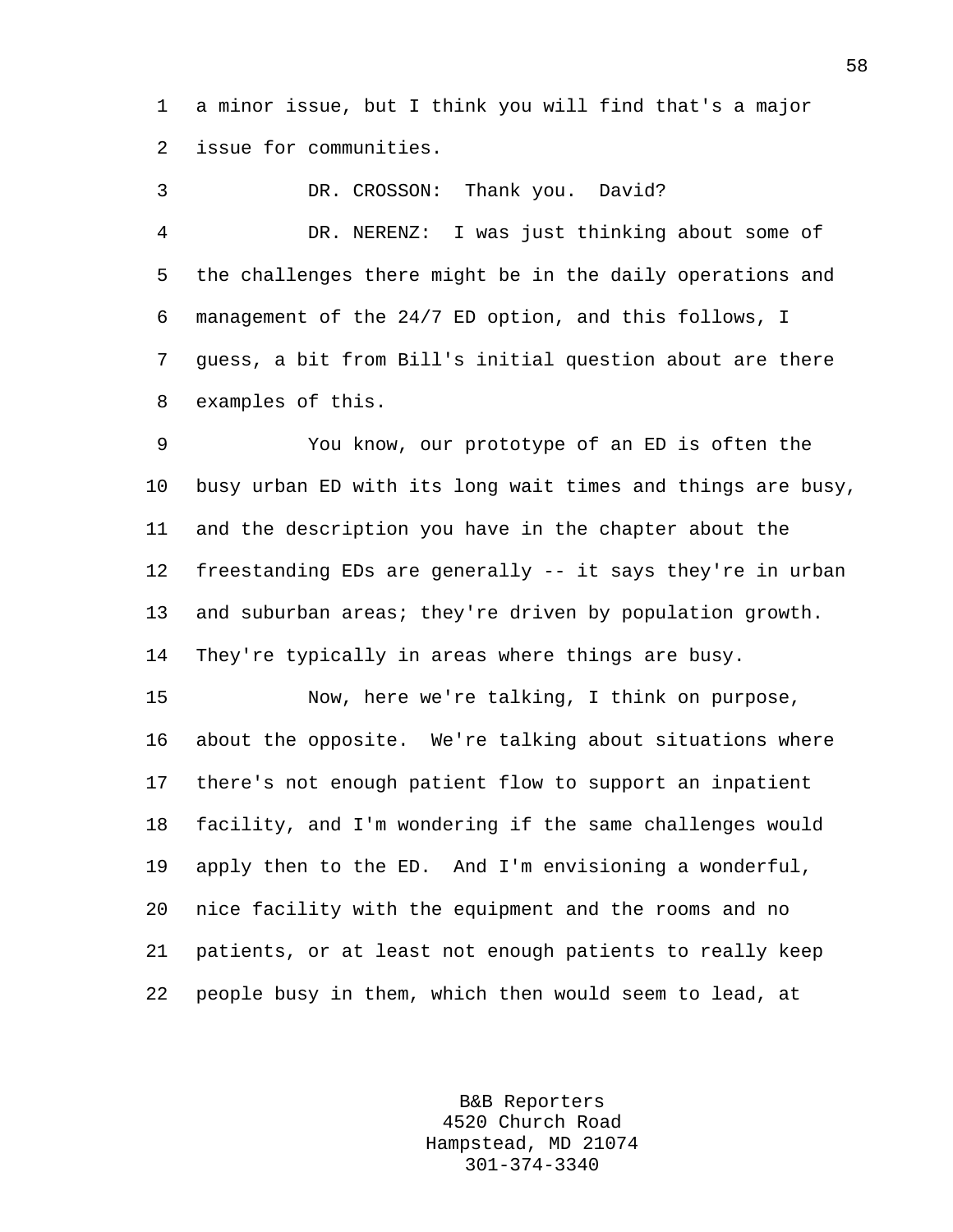1 least in part, to Sue's problem of, you know, who's going 2 to want to work in such a place.

3 Then it seems like part of the solution to that 4 problem, if it's real, is you have to graft this onto 5 something else so that trained professionals can be 6 available there, but also be busy and productive doing 7 something else, which could touch on Warner's point of the 8 imaging or diagnostics.

9 I don't know what the answer is, but I am -- 10 again, to Bill's, do we have examples of -- or in other 11 countries, even, of situations like this where you can have 12 the emergency care capability but in areas where the flow-13 through is really very low?

14 DR. STENSLAND: So I think in all these examples 15 -- and I probably should change the chapter to make it more 16 explicit -- at least in my mind, we were thinking there 17 would always be a primary care clinic there. So you would 18 have a primary care clinic. You would have basic 19 diagnostic, basic lab, CT scan, X-rays. That would always 20 be there. But the difference between this and, say, just 21 being an FQHC or this and being a rural health clinic would 22 be the 24/7 ED.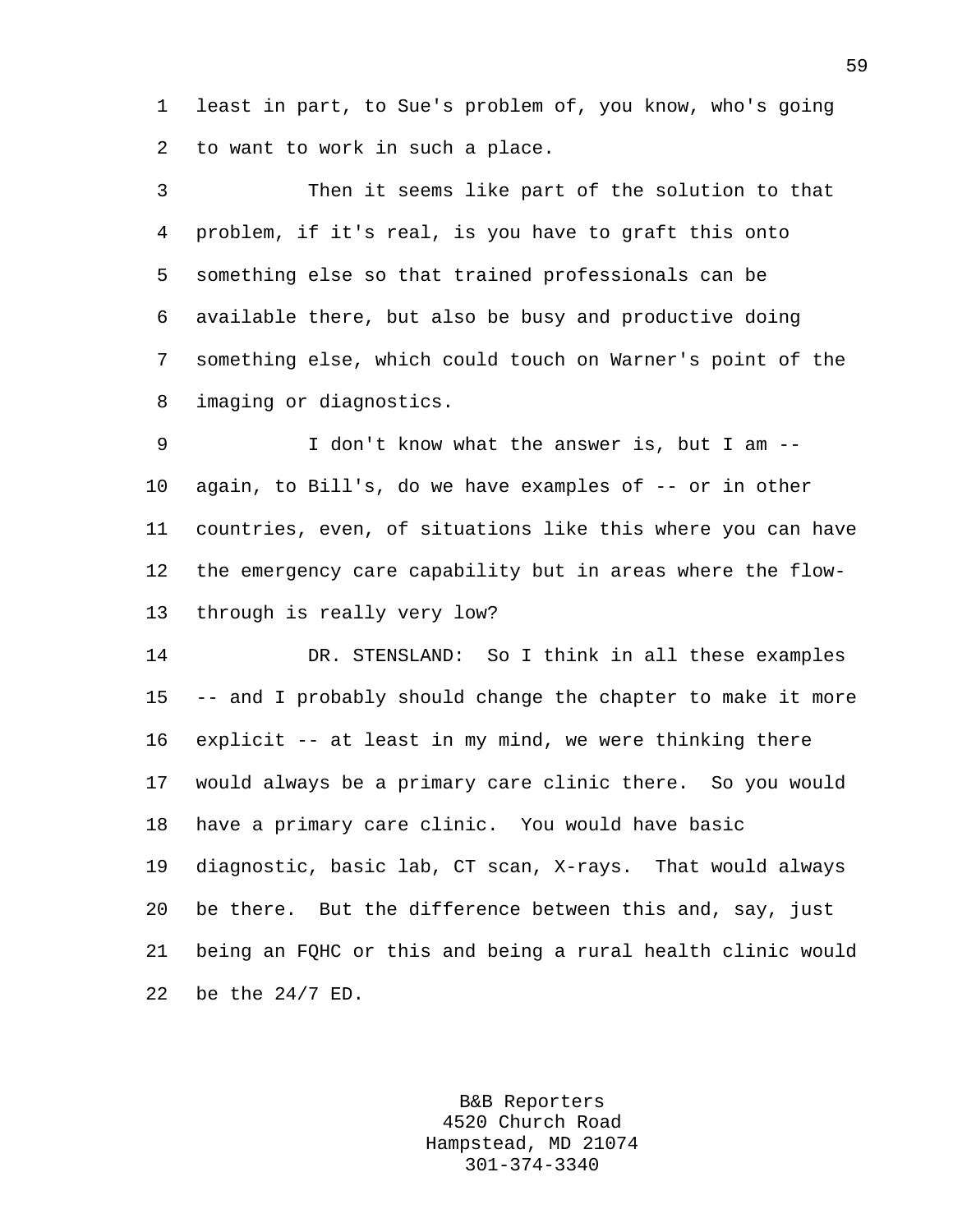1 So I wouldn't imagine that you would ever have 2 one of these things that's a 24/7 ED and then there's no 3 clinic or there is no X-ray machine in town. You know, it 4 would be part of that. And I think the ones that operate 5 generally have physicians that are going to be doing two 6 different things. I'm going to schedule some appointments 7 in the rural health clinic, but then maybe I'll also cover 8 the ED. Or maybe they'll have an NP in the ED that's 24 9 hours a day, and then the physician will come over there 10 when needed. You know, there's some flexibility there. 11 DR. NERENZ: Okay. Well, and maybe our 12 discussion and further writing can be a little more 13 explicit about that. I presume it's necessary. I'm also 14 just thinking that there may be some minimum volume 15 standards or some volume to quality relationships in the ED 16 environment the way we know about them in the inpatient 17 environment that could be woven into this. Somehow there's 18 got to be an image of how we deal with that challenge. 19 MR. GRADISON: First, I want to thank Warner for 20 mentioning this question of the definition of a hospital. 21 I believe some of the states have been grappling with this.

> B&B Reporters 4520 Church Road Hampstead, MD 21074 301-374-3340

22 Georgia comes to my mind. You might take a look because I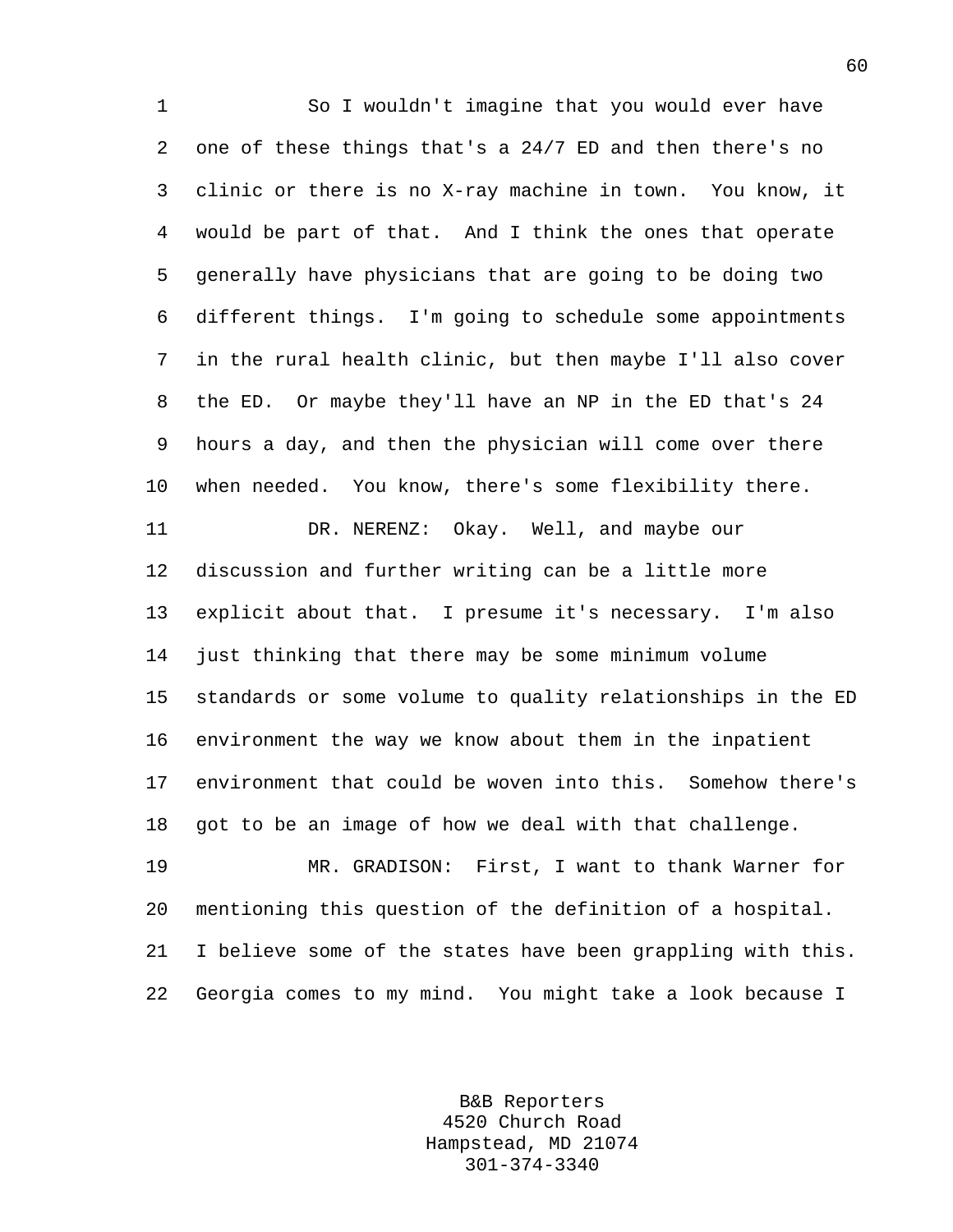1 think they have been, if I recall correctly, talking about 2 or discussing whether to redefine a hospital for purposes 3 very similar to what we're talking about here.

4 I am not a demographer, and I appreciate there 5 are going to be some sparsely populated rural counties and 6 communities that are going to grow. But my sense of it is 7 that the trend is going to be just in the opposite 8 direction.

9 But the better the training programs we have for 10 young people to learn technical skills, the quicker the 11 movement will take place out of those areas because the 12 jobs aren't going to be there. There really aren't a lot 13 of opportunities to be computer programmers -- I had to 14 pick an isolated example, but to make my point -- in some 15 of these areas, but there might be 100 miles away or 50 16 miles away in larger communities. The significance of that 17 in terms of what we're talking about, coming back to 18 Warner's excellent point, is that I think the numbers will 19 grow as the population of many of these -- not all, but 20 many of these areas declines.

21 Next point. Distance versus time. I'm really 22 troubled by the use of distance. I physically have seen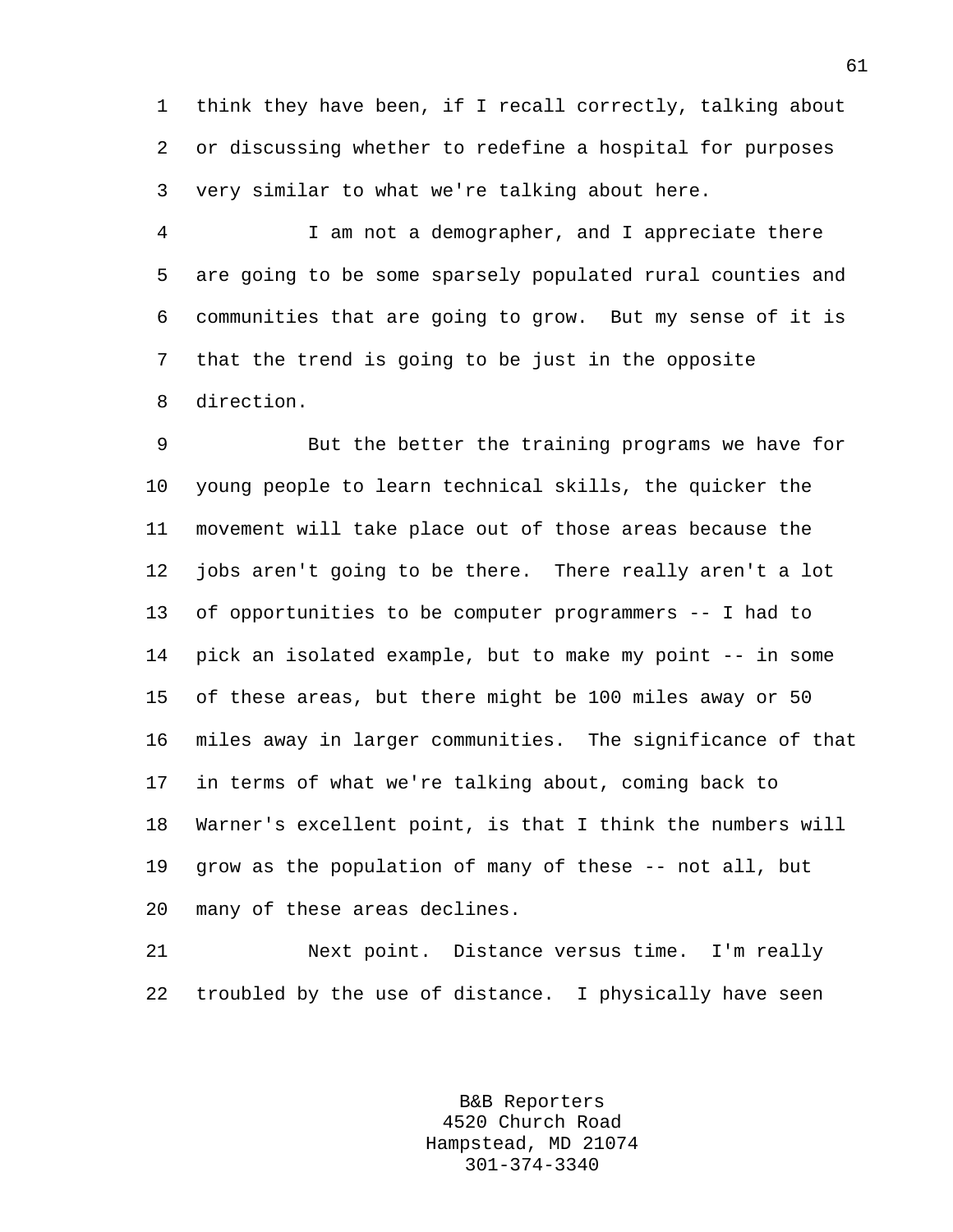1 situations where there is a mountain in between. What I 2 would suggest, which I think may be a little more helpful 3 than that comment, is take a look at the VA's experience, 4 because they were given a really hard time in the last year 5 or two when they said, well, you can go outside the 6 network, but it has to be within 50 miles, or whatever it 7 was. And so I don't know how they worked that out, but 8 when -- we're not trying to have CMS people drive all over 9 the country with stopwatches, but you might learn something 10 from the VA experience.

11 And, finally, about the question of a match, much 12 of the -- not all, but much of the discussion so far around 13 the table with regard to a match has had to do with the 14 local community's match. I think that there should -- I'm 15 inclined to think there should be a match, but I think the 16 -- and that that ought to be part of the grant application, 17 but that the funding could come from any source -- state, 18 county, hospital district, private contributions, private 19 foundations, some combination.

20 There are a lot of reasons I think that would be 21 useful. I appreciate that it raises a host of policy 22 questions in other areas, and I'm not suggesting we should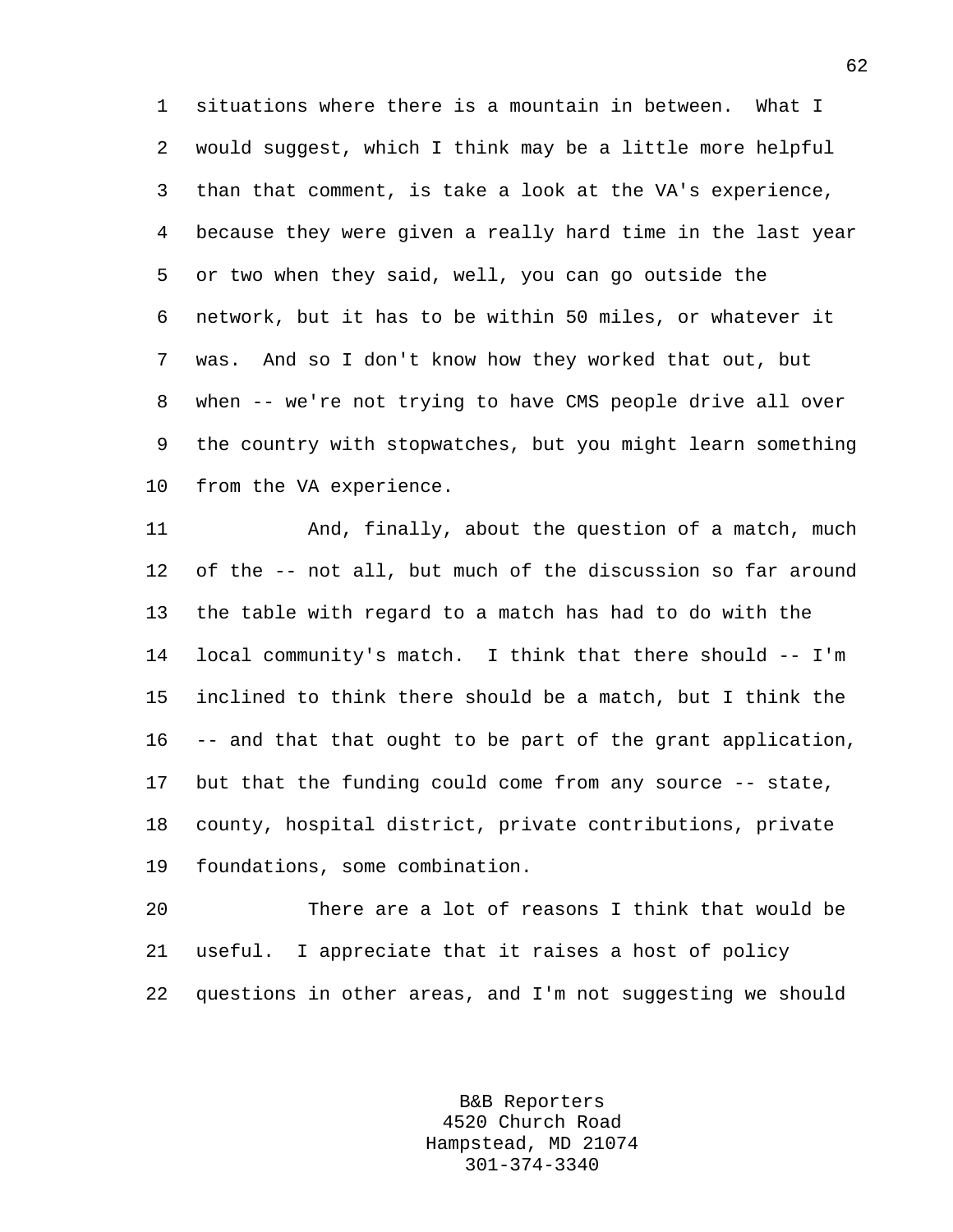1 reach a decision on it. I am suggesting that when we talk 2 of a match, it should have the broadest possible definition 3 of where that match might come from.

4 Thank you.

5 MS. BUTO: On the matching grant issue, I'm not 6 so enthusiastic about it, mainly because a lot of problems 7 occur to me. Probably the principal one that occurs to me 8 is that we seem to want low-capacity, low-utilization 9 inpatient facilities CAHs to actually convert. So if we 10 want them to convert, why create a barrier to that 11 conversion, is my question.

12 The other question that arises is: What happens 13 if the match is there the first year and the second year 14 they can't get it? Do we pull the certification and close 15 the facility? I mean, I just think of all these practical 16 issues that are going to arise within individual cases. So 17 we're not saying it, but I think we think this is going to 18 be a better use of capacity and actually lower overall 19 costs at the same time. And if we think that, why would we 20 create a barrier? So that's just a question I would raise. 21 The other one is about I think there's a real 22 challenge in the area of staffing these facilities, even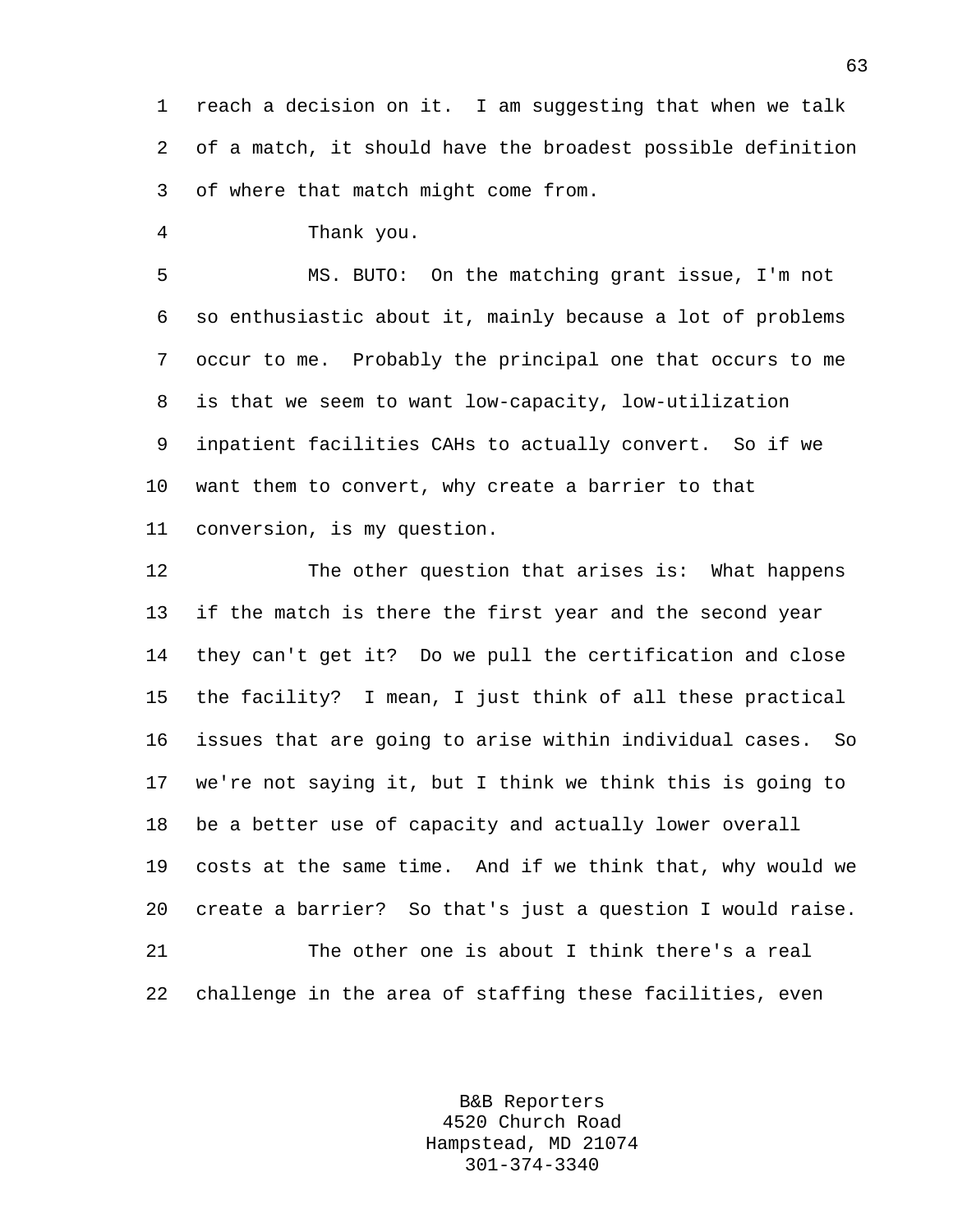1 though they're more modestly set up. And we ought to at 2 least mention the fact that whatever the conditions of 3 participation are for outpatient facilities and EDs, maybe 4 there needs to be more flexibility for these entities, 5 because I can't imagine a fully staffed ED waiting for the 6 patient to come in with an urgent or emergent situation in 7 these locations.

8 So there's already locum tenens and other things, 9 but I think we need to at least mention the fact that if 10 these are going to be successful, given the challenges of 11 actually getting health professionals to these areas, there 12 may need to be some other adjustments that are made to make 13 them successful.

14 DR. STENSLAND: Just to follow up a little bit on 15 that, because I think there are some -- at least for the 16 critical access hospitals, like the conditions of 17 participation are really quite low in that if you don't 18 have any inpatients now, you can lock the door and have no 19 one in there. So if somebody follows the big blue sign and 20 they get there and the door is locked, then, you know, they 21 call the ambulance and they come and somebody opens the 22 door. Or you could staff it with just an RN, or if you're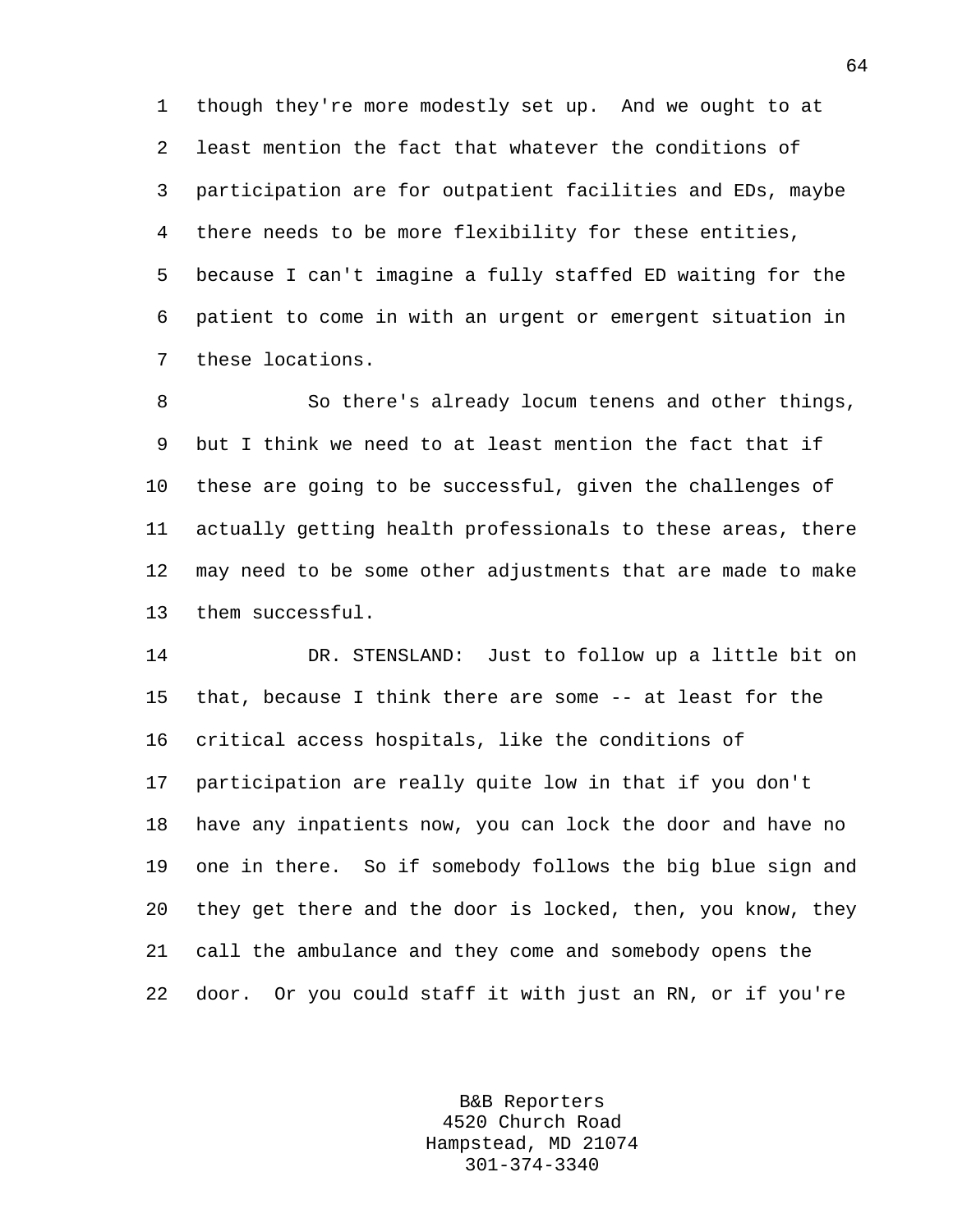1 in some frontier areas, you might arrive, follow the blue 2 signs, and get there and the highest trained person is an 3 LPN.

4 So, you know, in terms of flexibility, the 5 critical access hospitals are kind of, you know, extremely 6 flexible in what we demand of them, and then so the 7 question is -- I'm thinking you're thinking higher than 8 that, but maybe not --

9 MS. BUTO: Right.

10 DR. STENSLAND: -- to the full extent of you want 11 a --

12 MS. BUTO: Well, I didn't know what conditions 13 you were --

14 DR. STENSLAND: -- board-certified physician. 15 MS. BUTO: -- going to have apply to the ED-only 16 model.

17 DR. STENSLAND: Yeah, I think that would be a 18 discussion question.

19 MS. BUTO: Okay. So that's my point. Let's at 20 least discuss that.

21 DR. STENSLAND: Yeah.

22 MS. BUTO: Because I don't think we want to leave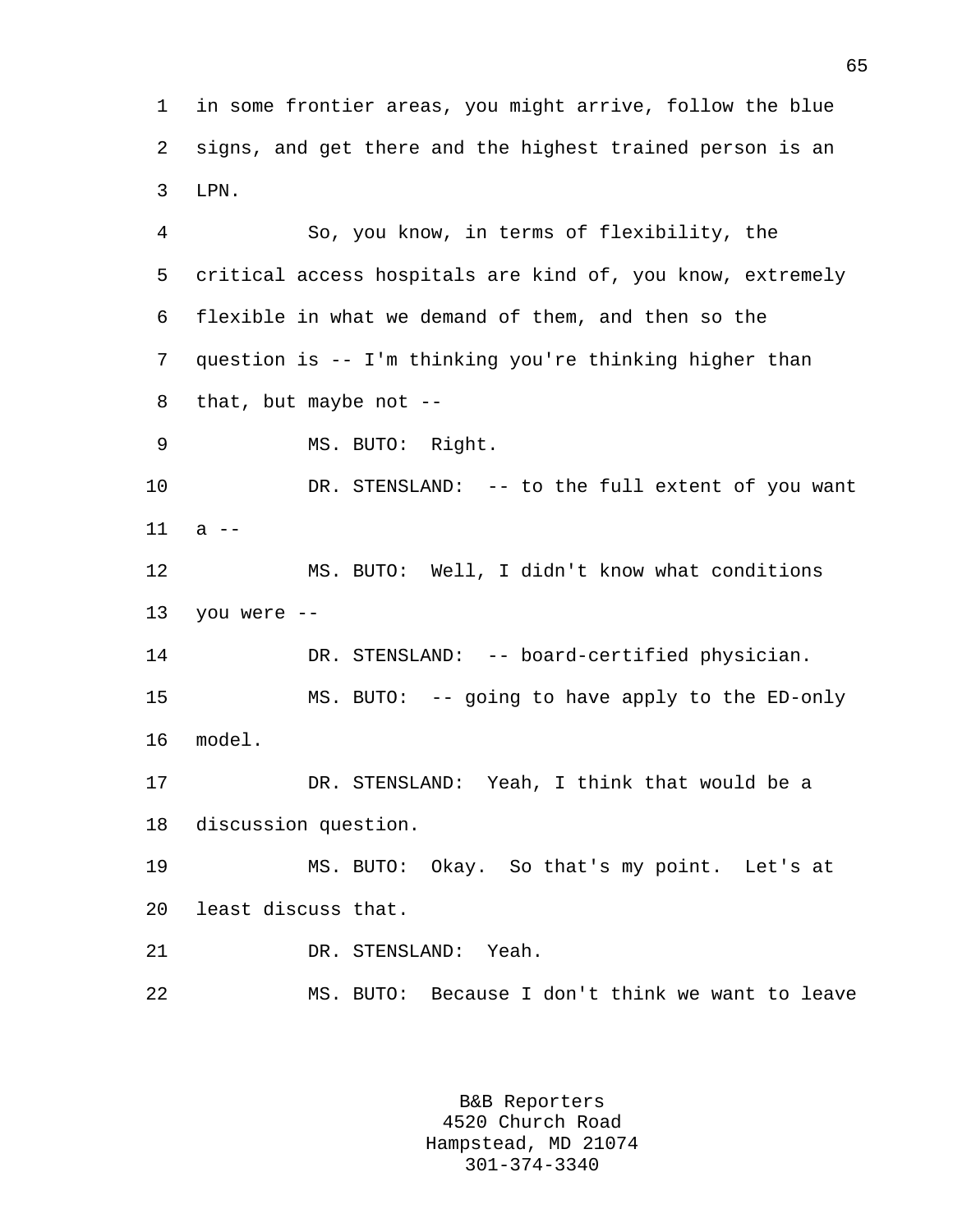1 that vague and -- it actually could be perceived as a 2 challenge.

3 And, thirdly, I guess these things don't exist in 4 nature yet, you know, so I'm wondering whether if CMS were 5 to proceed down this road -- and it sounds like it's a good 6 option, a good series of options to pursue -- they might 7 want to test it first rather than make it available to 8 everybody because you know there are going to be issues 9 that we haven't thought of. 10 DR. CROSSON: Okay. Coming up this way, Mary. 11 DR. NAYLOR: Actually, that was -- I just want to 12 reinforce -- 13 MS. BUTO: [off microphone] nature. 14 DR. NAYLOR: Yeah. I don't know if they exist in 15 nature, but I absolutely -- it sounds like Kansas is doing 16 some work in modeling and so on. And it does seem to me 17 that we should allow for rigorous assessment of a few of 18 these alternatives that really engage the community in the 19 design and really place a premium on the community's 20 commitment to make sure the Medicare population is well 21 served by Medicare dollars. So I don't know if we have 22 enough of these models, CMMI is making that kind of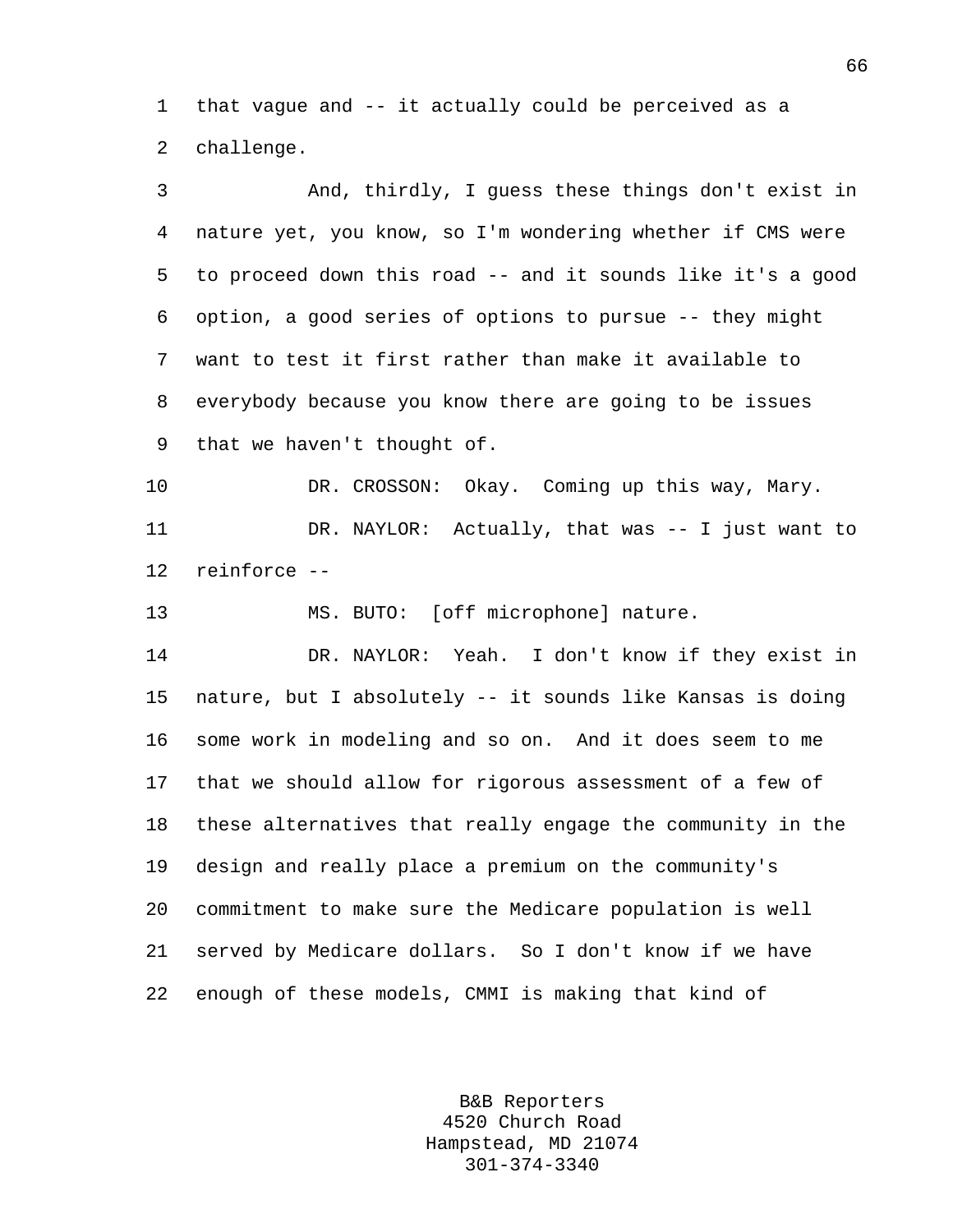1 investment. I don't know.

2 DR. STENSLAND: There are some of these out 3 there, and so -- there's just a handful, and so, for 4 example, there was one that we talked to not far from -- it 5 was in Arkansas we talked to one of these, and they -- 6 before they set up, they went to go talk to the one in 7 Tennessee, there was one of these in Tennessee, let's go 8 talk to them how they're operating it, and then they kind 9 of set up theirs. There's another in North Carolina. I 10 think there's one in Wyoming. There's some more that are 11 starting now. They're saying, you know, we're going to 12 close the hospital, that we're going to try to keep this 13 open as a freestanding ED because the hospital is not 14 financially viable, but we don't want to give emergency 15 services -- we're going to give this a whirl.

16 So these things are existing in nature in terms 17 of functioning health care entities. I think what isn't 18 there is a clear payment model for them, and they're kind 19 of, you know, trying to cobble something together to work 20 it, and this would be kind of a little -- the medical model 21 I think is there. What's missing is the payment model, 22 which might make it easier for these things to move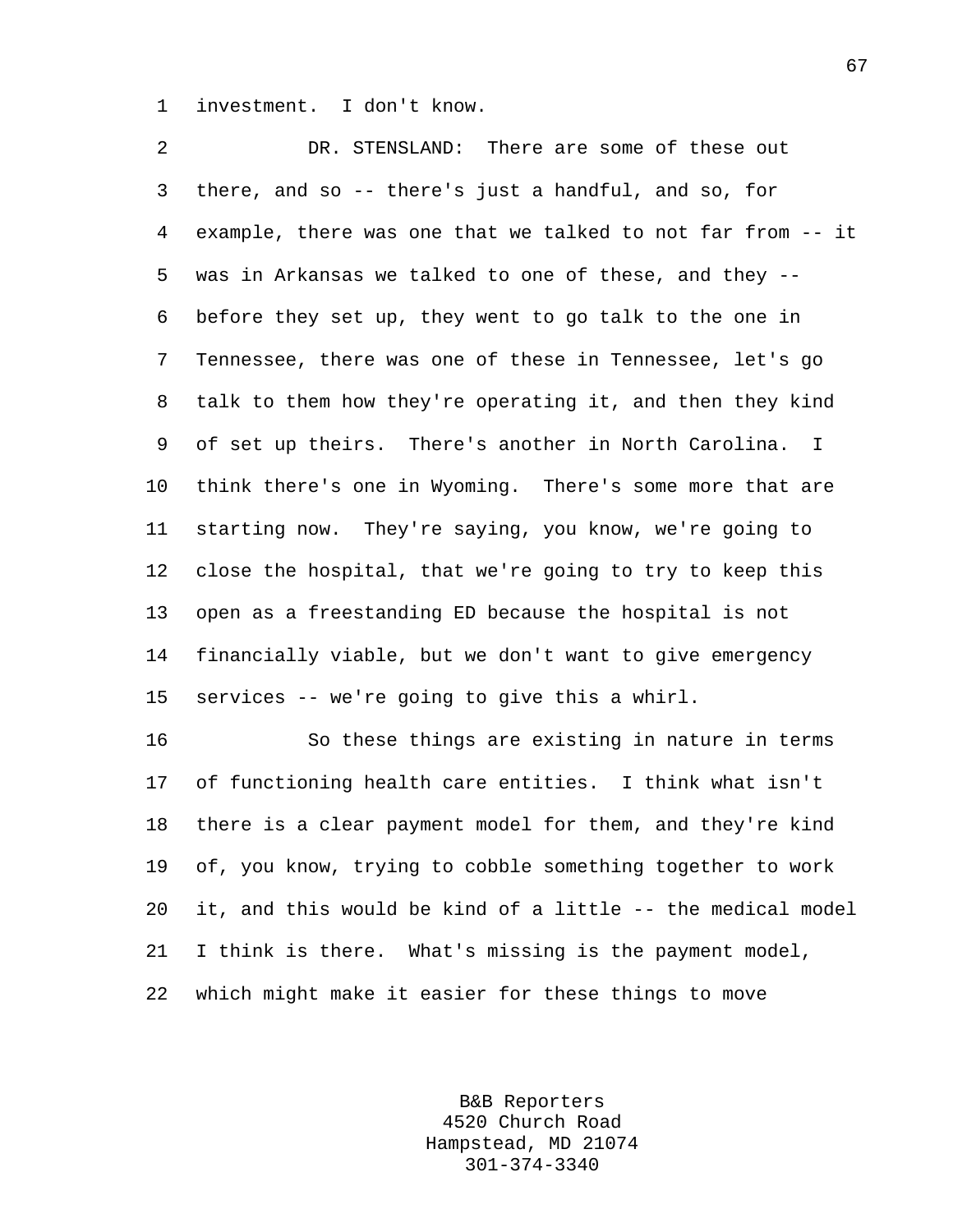1 forward.

2 DR. HALL: Not to be redundant, just to focus on 3 the unique needs of the Medicare population in rural areas, 4 just as in non-rural areas. A lot of the problems that 5 present themselves acutely to the ED in people who are 70, 6 75, 80 years of age don't really require a lot of high-tech 7 stuff. What they do require, though, is the ability to do 8 a pretty fast and accurate assessment of cognitive 9 function. A lot of behavioral issues are often there. And 10 one also has to be able to make some kind of assessment of 11 the degree of independence people have. If you're going to 12 send them out the door and they're going to fall and break 13 their hip on the way across the prairie or the tundra, you 14 want to make sure that you've ruled that out. We're 15 talking -- I -- never mind.

16 And the most ideal gizmo on the block right now 17 is telemedicine, because right now, without any investment 18 in other equipment other than the ability to do real-time, 19 relatively high-speed Internet connection, you can do all 20 these things. It's being done in a lot of places. So I 21 think we can also focus then -- if our vested interest here 22 is in Medicare, there are a lot of patient care issues that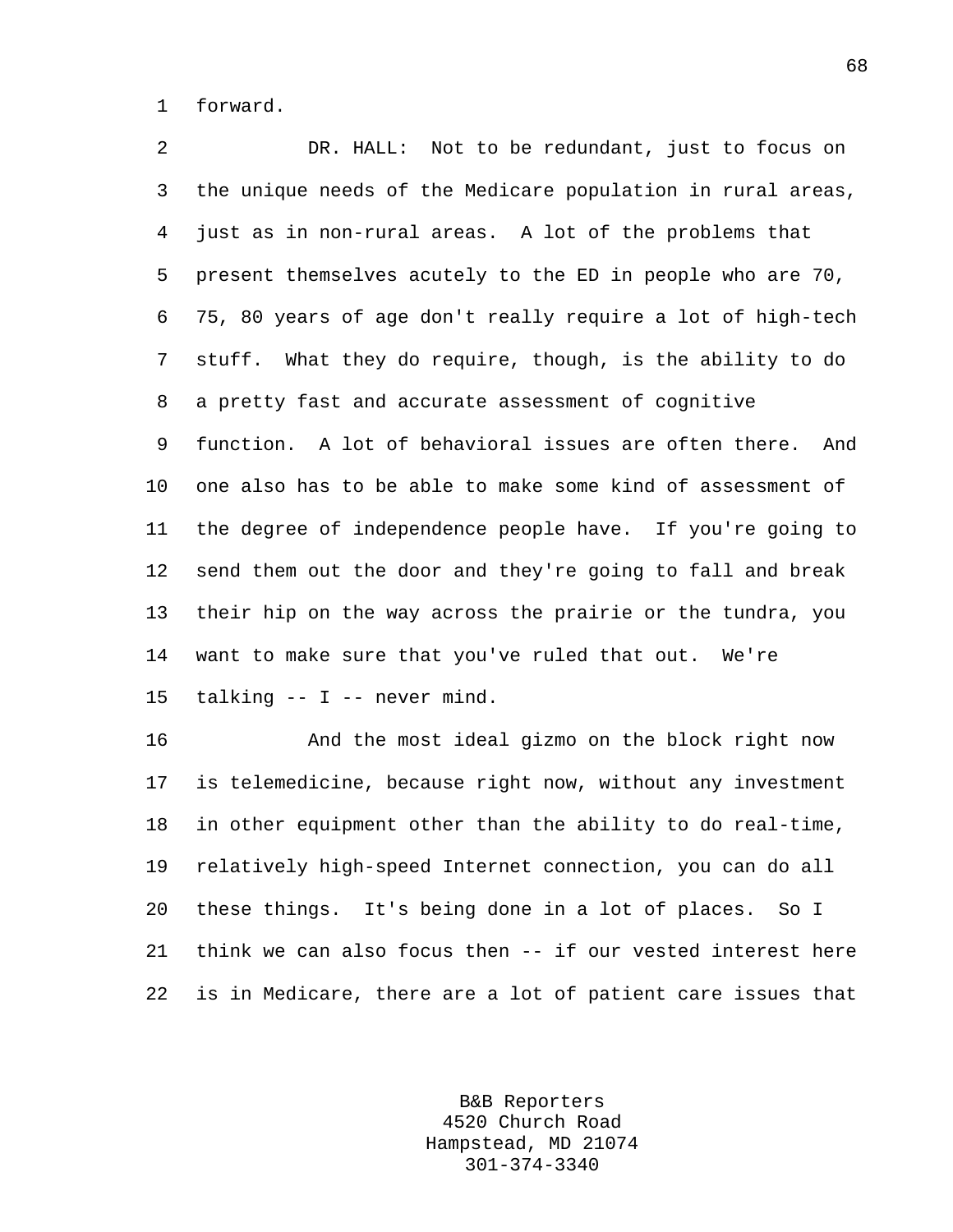1 can easily be handled through telemedicine and some kind of 2 a remote facility where people can come to. So we should 3 keep that in mind.

4 The other is, this may sound a little bit out of 5 the box, but for another reason, but I've visited a number 6 of the Western states where they're trying to develop 7 geriatrics programs out of regional medical centers in 8 Arizona, Utah, and New Mexico. This was in the last six 9 months. And there are some interesting examples of what is 10 going on in any places that have a large Indian Health 11 Service. Some of them have been disasters, but some have 12 been very, very useful in terms of using telemedicine. At 13 least I know in those three states it would be worth taking 14 a look at what's going on. If I were to pick one state, it 15 would probably Arizona that seems to be the farthest along 16 in this.

17 DR. COOMBS: Thank you. Herb, I was really moved 18 by you this morning and some of the things you said, and 19 you really kind of changed my attitude about just the whole 20 nature of this, the hospital that's really under full 21 cardiac arrest. And so as I was thinking about it coming 22 into the room, I thought, okay, if there's a volume there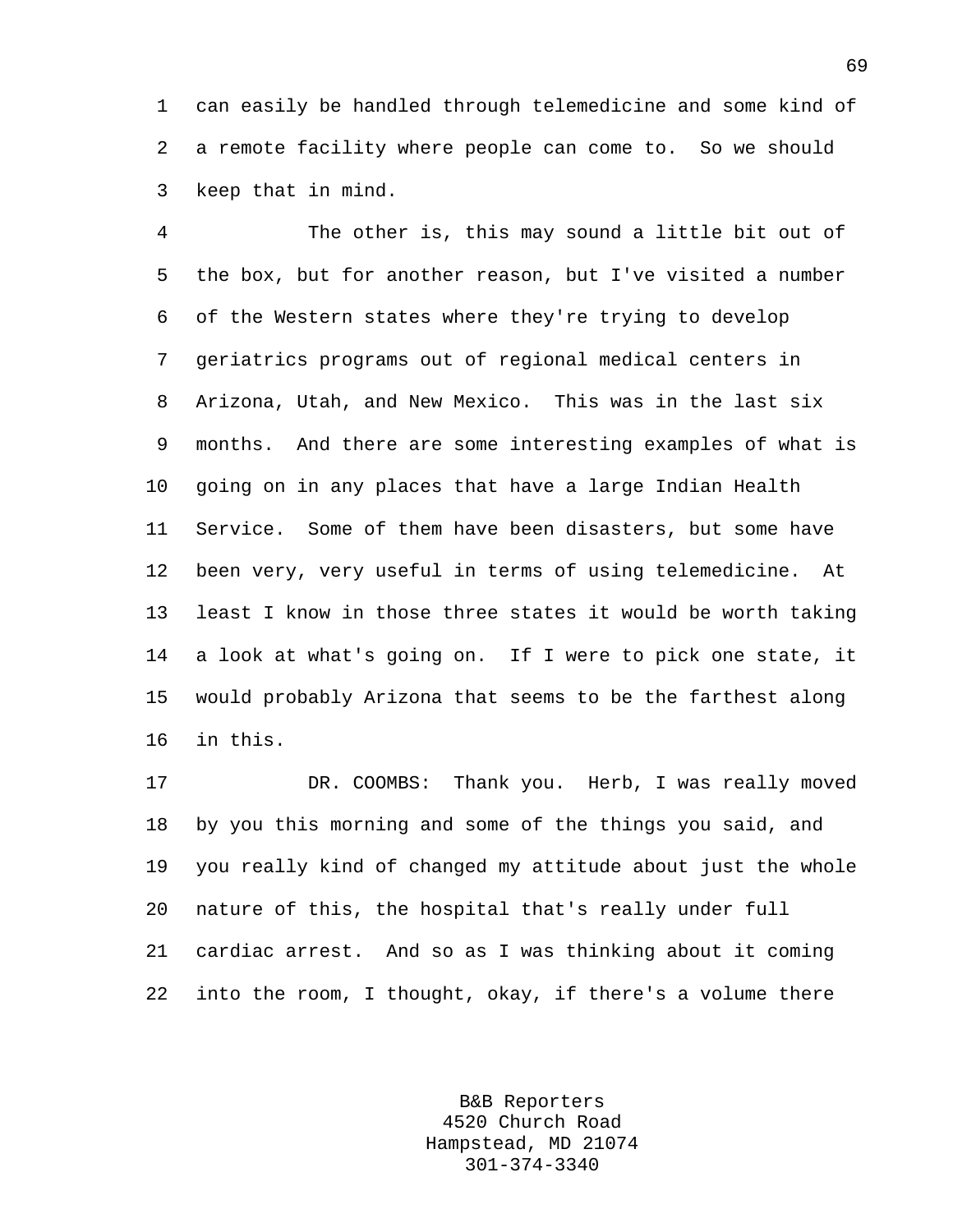1 for ED, it should be there regardless, right? So something 2 must have been -- at the particular rural hospital, it must 3 be that the flow is occurring, so there must be a business 4 plan or some kind of operational success with that before, 5 because there's a demand for it. I was having a hard time 6 understanding, first of all, the hospital volume and where 7 would it go. And then, secondly, this is a new flux of ED 8 patients that just -- they just didn't appear there, but 9 they would be -- by having an increase in the number of 10 EDs, it would be that you would keep people from traveling 11 long distances to go to other emergency rooms.

12 So one of the questions I have is: Is it 13 possible for us to actually classify rural hospitals in 14 different categories as to what you might do for them as a 15 solution to their struggles financially so that in some 16 cases, if it's volume, if it's the proximity to the closest 17 institution, you might have a different kind of solution to 18 those kind of problems compared to a hospital that's in 19 full -- needs full life support? So if we were to do a 911 20 call for that kind of place that is just about to -- but 21 then there's other solutions to the problems, like 22 telemedicine, with Sue having the brick and mortar but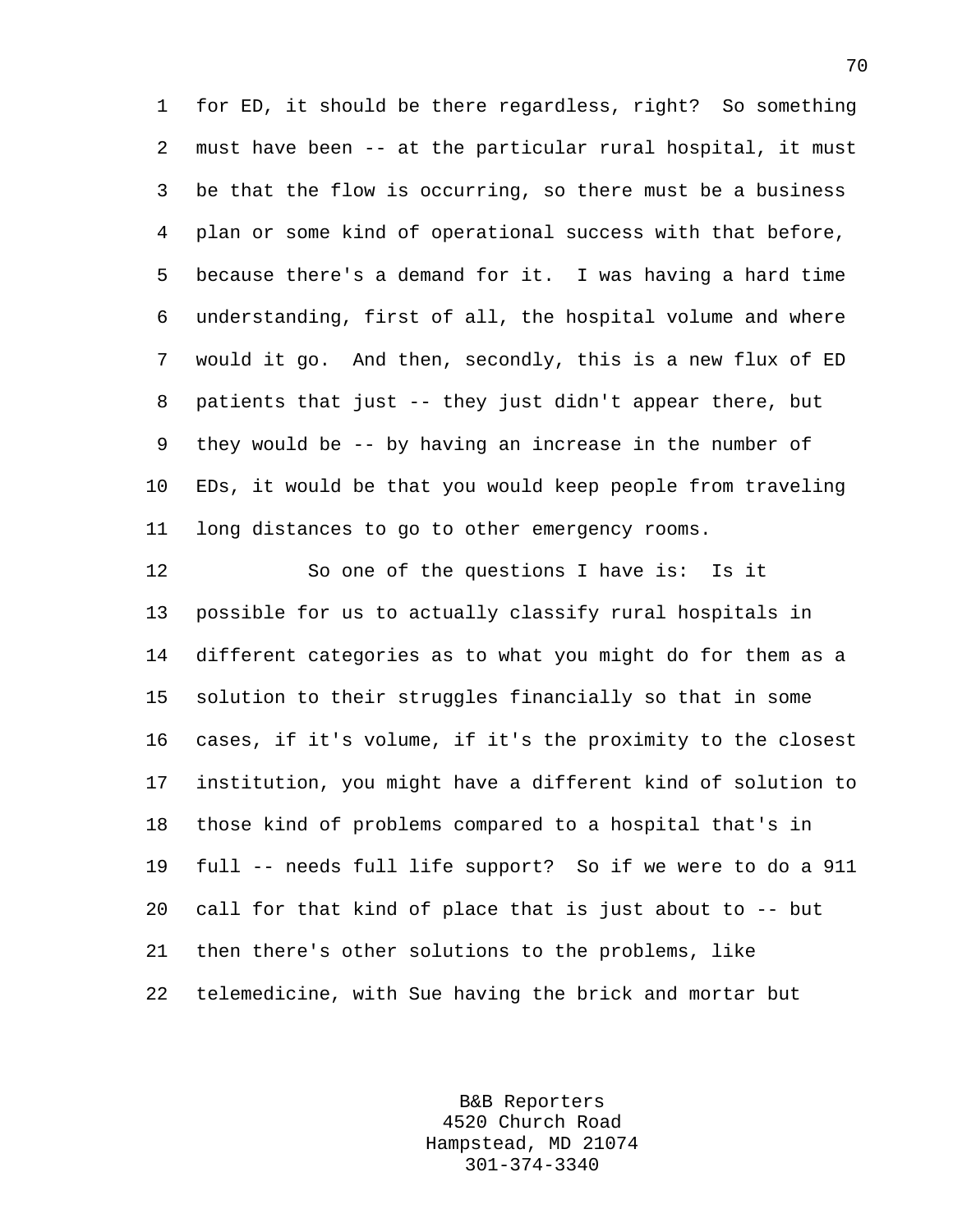1 without the personnel to kind of complete it. So I'm 2 wondering if we can go a step farther in terms of just 3 breaking out, seeing if there's some broad categories that 4 the solutions to the problems would be very different, 5 because I'm thinking about the quality piece of it, and, 6 Sue, what actually scares me, because you talk about door-7 to-balloon time with someone I in who needs, you know, the 8 strep and stretcher, you know, the tPA and the stroke 9 patient and the access to -- because if you don't have the 10 personnel there to address the telemedicine person, then 11 you still -- the patient doesn't have access to quality 12 care. And, you know, my brother was in the middle of 13 California and a very richly endowed health resource area 14 where he did not get tPA. And it was because there was no 15 neurologist on call, and that's in a very robust system. 16 So I know it must be even worse in a situation like that. 17 So I'm just wondering if we could kind of 18 separate some of these entities out and then have different 19 solutions to them. 20 DR. CROSSON: Thank you, Alice.

21 DR. HOADLEY: So I want to pick up on two of the 22 themes that we've been talking about. One is this question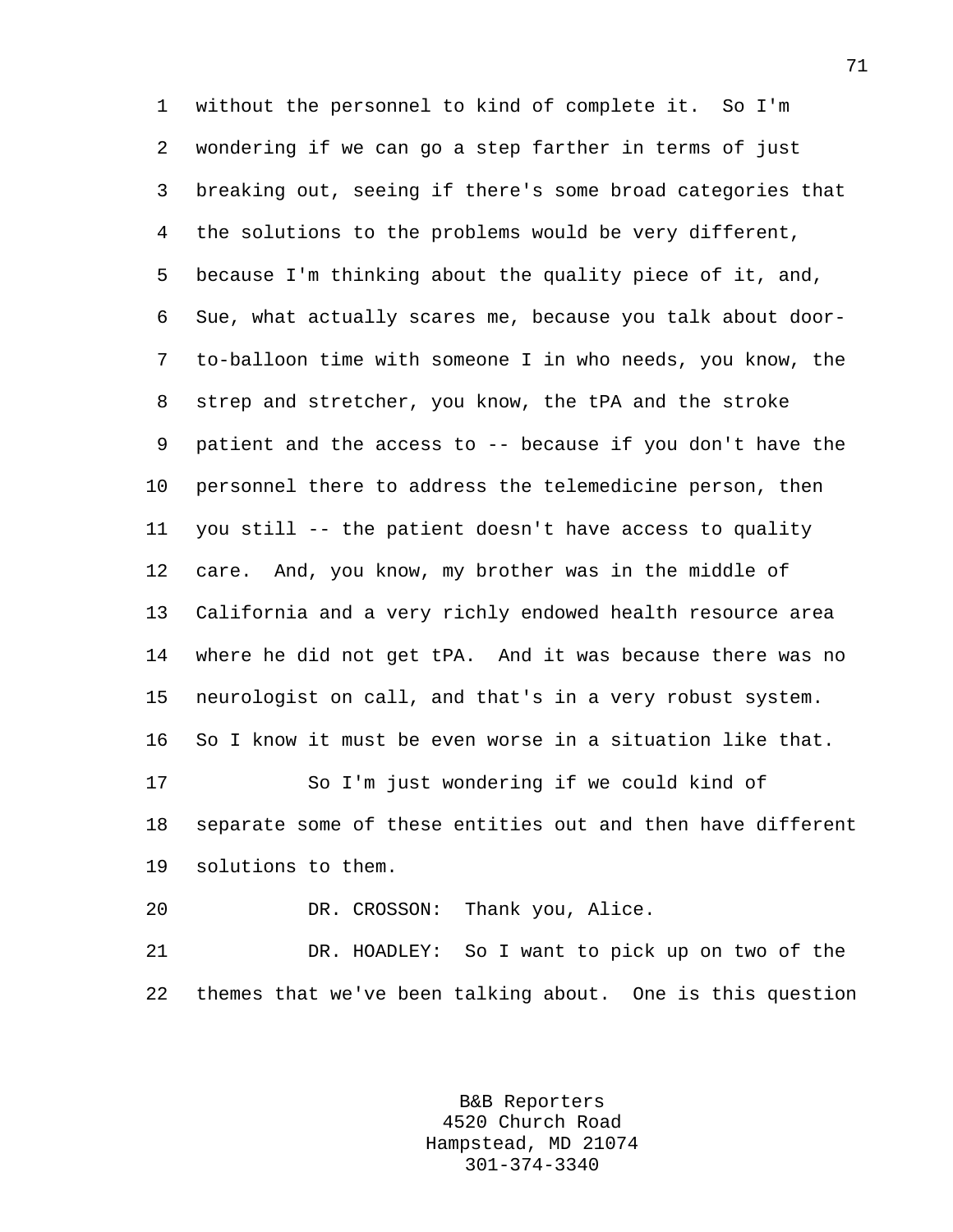1 of what exists in nature, and I was thinking back to a 2 Health Policy Forum session that I ran probably 25 years 3 ago, and I remember that the situation at that point was in 4 Colorado, and there were like five counts all kind of in a 5 row with each their little hospital, none of which were 6 profitable. And I don't remember the specifics now, but 7 the solution was repurposing I think at least three of the 8 five and then concentrating the more traditional inpatient 9 hospital volume into one or two of them.

10 And, Jeff, of course, you just gave us some other 11 examples of things, and I guess it might be useful to see 12 if there's some things we can learn. I assume most of 13 these have happened without any particular Medicare 14 involvement if they fall into a new category that Medicare 15 pays for, like having a SNF or just operating an ED or an 16 outpatient facility that they fall under those categories. 17 But, you know, is there some -- and, obviously, we've heard 18 examples over the years of things that converted themselves 19 to SNFs or clinics or all these other kinds of things. But 20 particularly on this ED side, are there lessons that we can 21 learn from some of what's out there in terms of a bunch of 22 these questions that people have talked about? Does that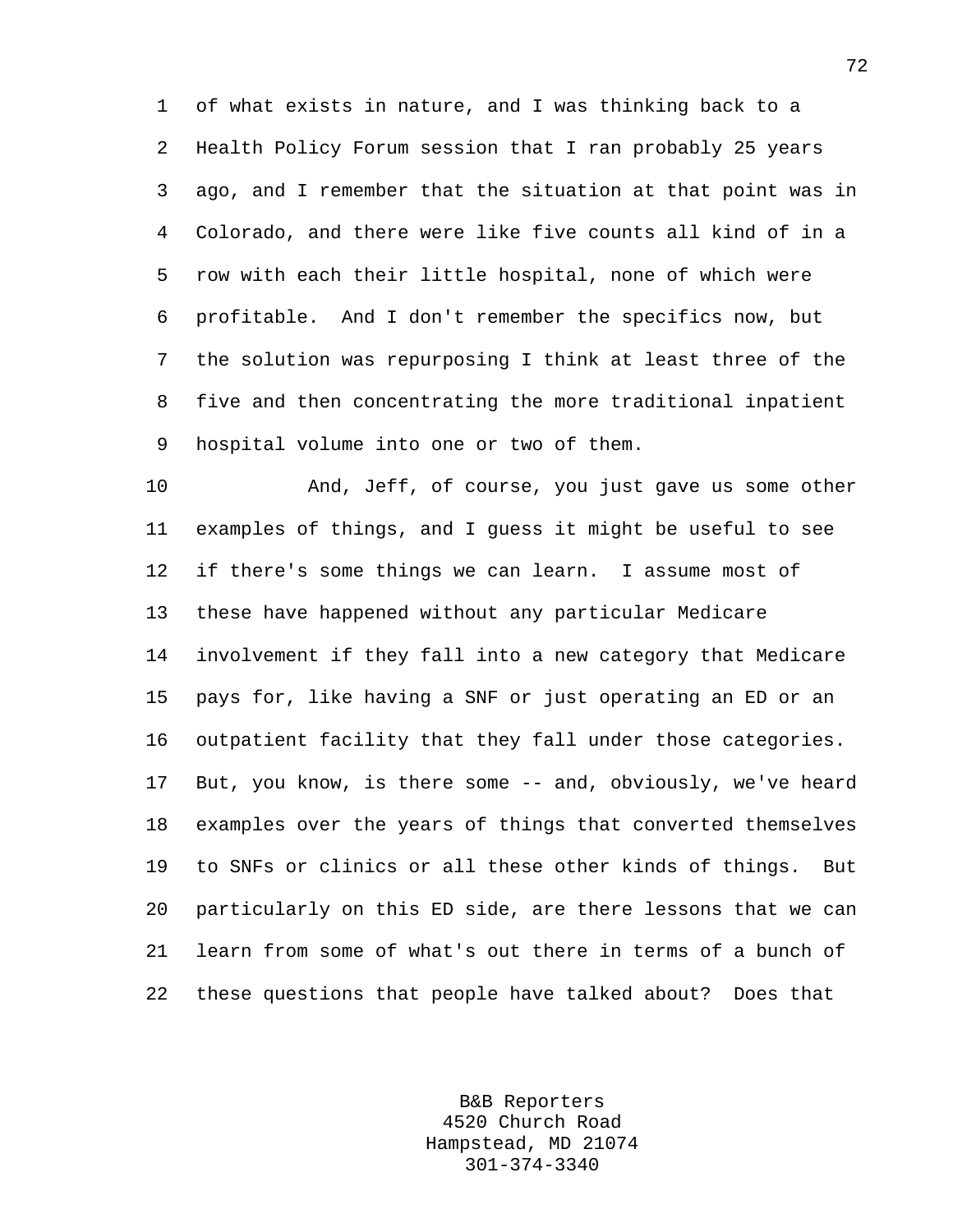1 help with the staffing issues, quality, you know, long-term 2 sustainability of some these that have been around for five 3 or ten years? So it just seems like maybe there's some 4 ability to learn from that.

5 The other is on the matching funds, and I'm not 6 going to at the moment try to put an opinion on sort of the 7 pros and cons. But the thing I was thinking about was 8 matching fund commitments or fund -- and maybe the word 9 "matching" is not necessarily the right word because that 10 kind of brings up the Medicaid, you know, we're going to 11 have a formula that's this many dollars versus this many, 12 but whatever we want to call it. But there's at least two 13 categories that I think of. One is sort of an ongoing 14 support, and that, you know, is Herb's examples of the tax 15 districts, the special sales tax where, you know, you put 16 it into place. And, obviously, politics being what it is, 17 you've never committed it permanently into the future, but 18 at least maybe permanently until the next vote and somebody 19 decides they no longer support it, versus sort of more on 20 the startup funding kind of category, and, you know, are 21 there funds that are needed from some outside source to 22 help get this thing designed and off the board -- off the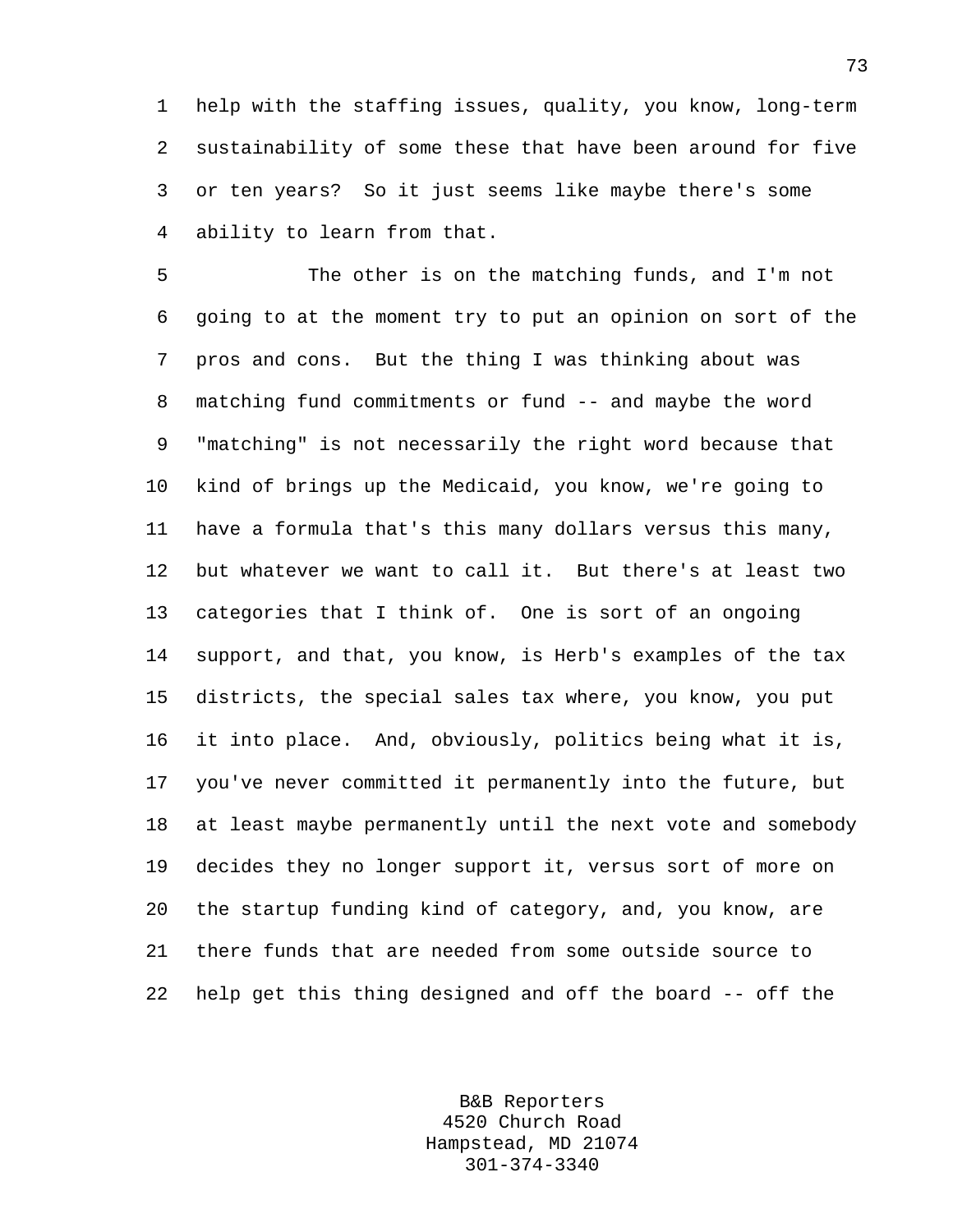1 ground. And at the very least, we ought to just make sure 2 we're thinking which we mean if we do want to go down that 3 road and ask for local commitment. Is it about creating 4 some ongoing source of funding that will kind of supplement 5 what Medicare is providing? Or is it more like a one-time 6 thing? And when you start thinking about some of the 7 private foundation kinds of things, they generally aren't 8 going to support ongoing -- you know, maybe over time that 9 will work out, but more and more the foundation world is 10 sort of startup notions or we'll give you three years to do 11 something and then you've got to be self-sustaining.

12 So, you know, however we want to think of a local 13 commitment, we should at least be very explicit about 14 whether we're thinking of it as ongoing support versus 15 startup kind of support, and then maybe by the time we 16 think of this again I'll have more of a sense of -- I've 17 heard some interesting pros and cons on whether having that 18 is worthwhile.

19 DR. CROSSON: Warner, last comment.

20 MR. THOMAS: Yeah, just a brief comment. You 21 know, as I look at the issues up there, I come back to I 22 think the biggest issue here is telemedicine, because the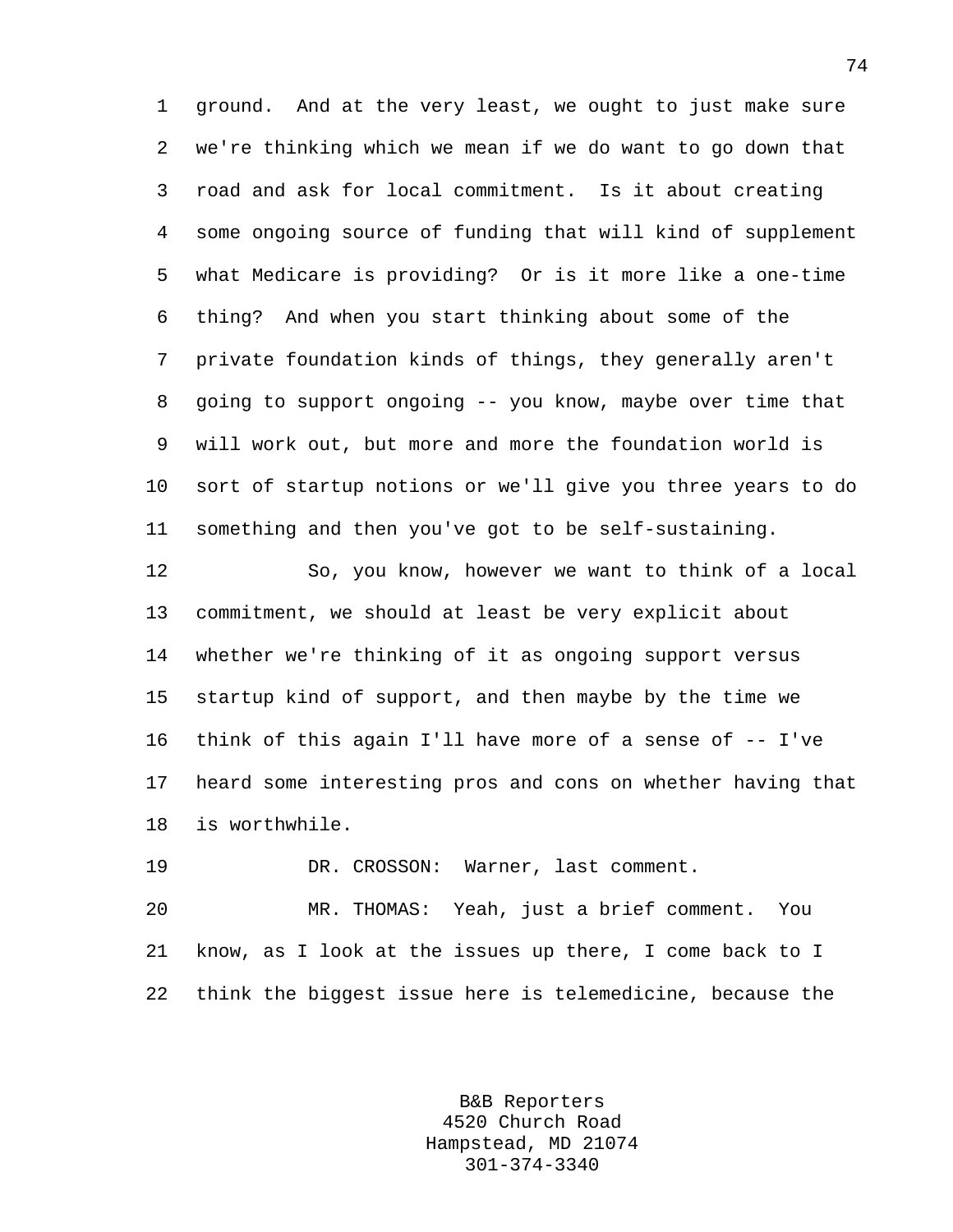1 biggest issue facing these facilities is access to clinical 2 knowledge and capability. And I think if we really want to 3 facilitate people staying closer to home and getting more 4 services in these facilities, we've got to sort out the 5 right economic model and incentives around telemedicine. 6 Maybe we start with these facilities because it could be a 7 smaller pilot and really try to think about how we invest 8 resources there, because that is going to help solve a 9 major issue for these facilities. I tend to think that's 10 the leading issue and indicator of whether these 11 initiatives will be successful.

12 DR. STENSLAND: Could I just follow up on that a 13 little bit? Because we're -- would you see addressing your 14 concern if we said, you know, this grant money could be 15 used to help support telemedicine capacity? They would 16 also get the facility fee for telemedicine just like anyone 17 else would be, and the distant physician would get the same 18 fee they do now if they see somebody face-to-face. So you 19 would have -- you know, you'd have like the face-to-face 20 fee, just like in PPS; the additional facility fee which 21 they could qualify for; and then the third pot of money 22 would be the grant money that could also be used to support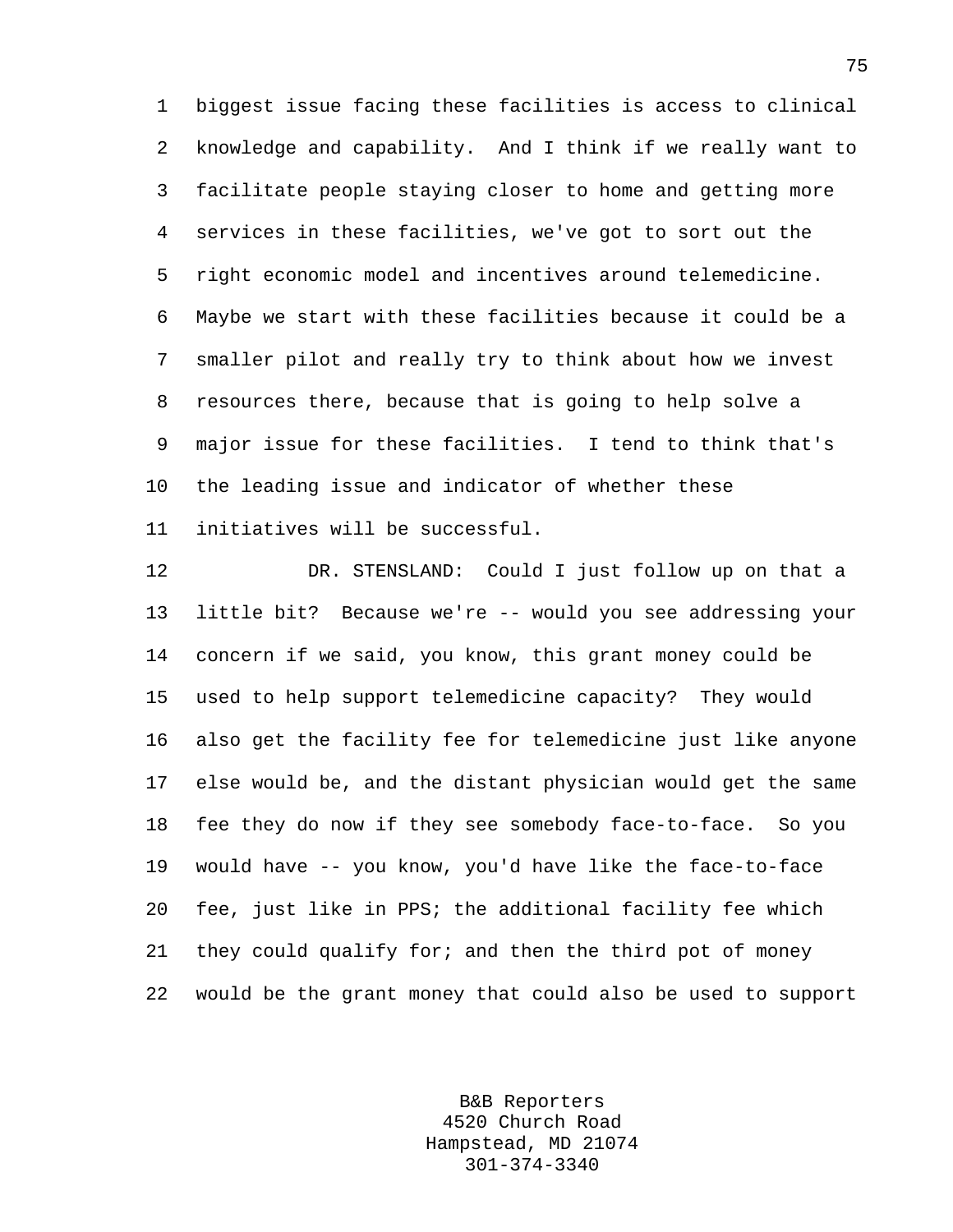1 telehealth.

2 MR. THOMAS: I think that could be -- that 3 definitely could help. I think once again, thinking about 4 how it could make economic sense for that facility to have 5 folks stay at home, that sounds like that's a model that 6 could potentially work.

7 I think the other is are there -- getting back to 8 the idea that there's other systems around, large systems 9 around like Sue's that can help, you know, a lot of these 10 facilities, what incentives around telemedicine could they 11 be given to do the outreach to help these facilities. Then 12 you could look at both sides of that equation.

13 DR. CROSSON: Other comments?

14 MS. BUTO: Yeah, very briefly. It occurred to me 15 that we probably shouldn't, following up on Jack's comment, 16 rule out considering asking facilities -- or asking HRSA to 17 put money down. In other words, if HRSA and CMS, in 18 conjunction with the community, decide this is a good 19 investment, that might be one way to deal with the basic 20 funding issue, particularly for communities that have 21 different abilities to raise money. It's a way of 22 validating from another entity that, yes, this community

> B&B Reporters 4520 Church Road Hampstead, MD 21074 301-374-3340

76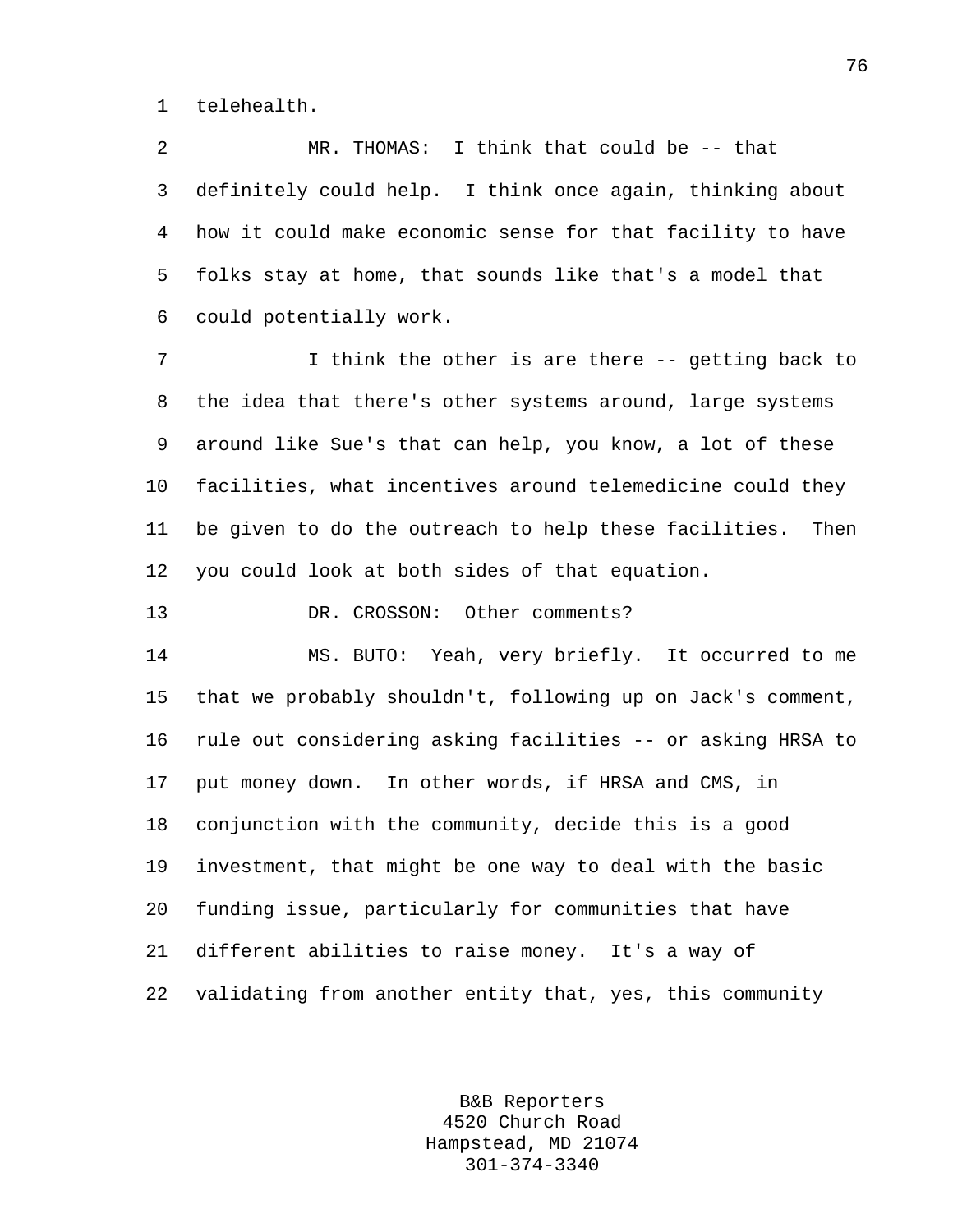1 capacity is really needed. So just something to think 2 about.

3 DR. CROSSON: Okay. Excellent presentation, good 4 discussion. Jeff and Zach, I hope you have some help there 5 to get you to hone this, and we'll be back to this issue a 6 little later. Thanks.

7 **[Pause.]** 

8 DR. CROSSON: Okay. I think we're ready to move 9 on to the next presentation. Eric Rollins is here to give 10 us a status update on the CMS dual eligible demonstration. 11 MR. ROLLINS: Thank you, Jay.

12 Before I start my presentation, I'd like to 13 follow up on an issue that Kathy raised at the November 14 meeting when I briefed the Commission on the Medicare 15 savings programs. Many low-income beneficiaries who are 16 eligible for the MSPs do not participate, and Kathy had 17 asked if there was research on which strategies for 18 increasing participation seemed to be most effective.

19 There have been some studies on this issue, 20 looking both at the MSPs and other low-income programs. 21 Most of the studies were done shortly after the start of 22 Medicare Part D in 2006 and are now a few years old. The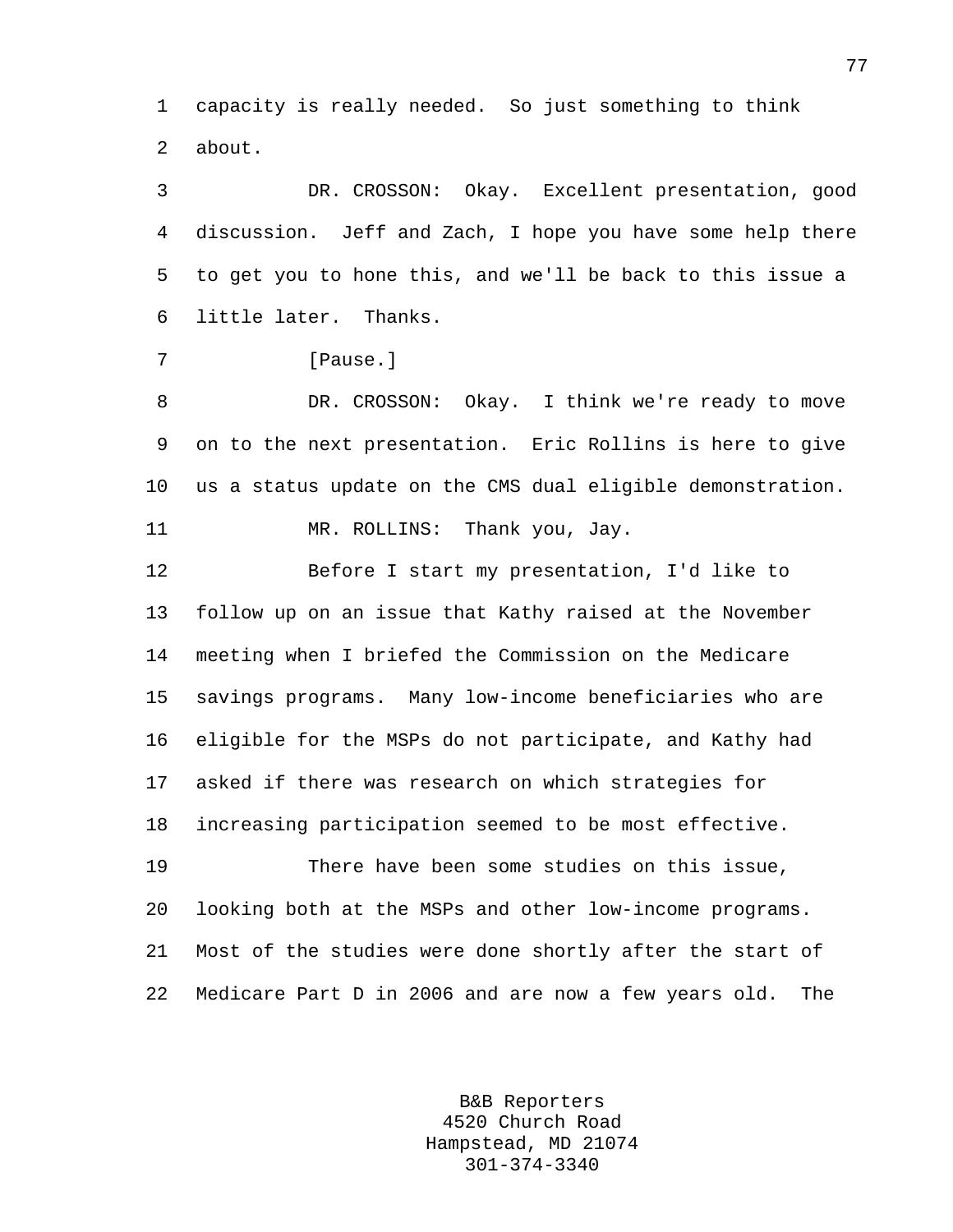1 studies generally found that state efforts to streamline 2 the enrollment process were most effective at raising 3 participation, for example, by simplifying applications, 4 eliminating the use of an asset test, and making it easier 5 for beneficiaries to recertify their eligibility. Efforts 6 by community organizations to help beneficiaries enroll can 7 also be effective, especially if they provide one-on-one 8 assistance throughout the enrollment process, but they are 9 hard to conduct on a large scale. Finally, the studies 10 found that advertising campaigns by themselves were not 11 very effective.

12 Now, I'll turn to the update on the financial 13 alignment demonstration for dual eligible beneficiaries. 14 This update includes our findings from site visits and 15 phone interviews with stakeholders in four states, and I'd 16 like to thank Andy Johnson and Carlos Zarabozo for their 17 help in preparing this status report.

18 I'll begin by providing some background. There 19 are about ten million individuals who qualify for both 20 Medicare and Medicaid and are known as dual eligibles. 21 Most dual eligibles, about seven million, are eligible for 22 the full range of Medicaid benefits covered in their state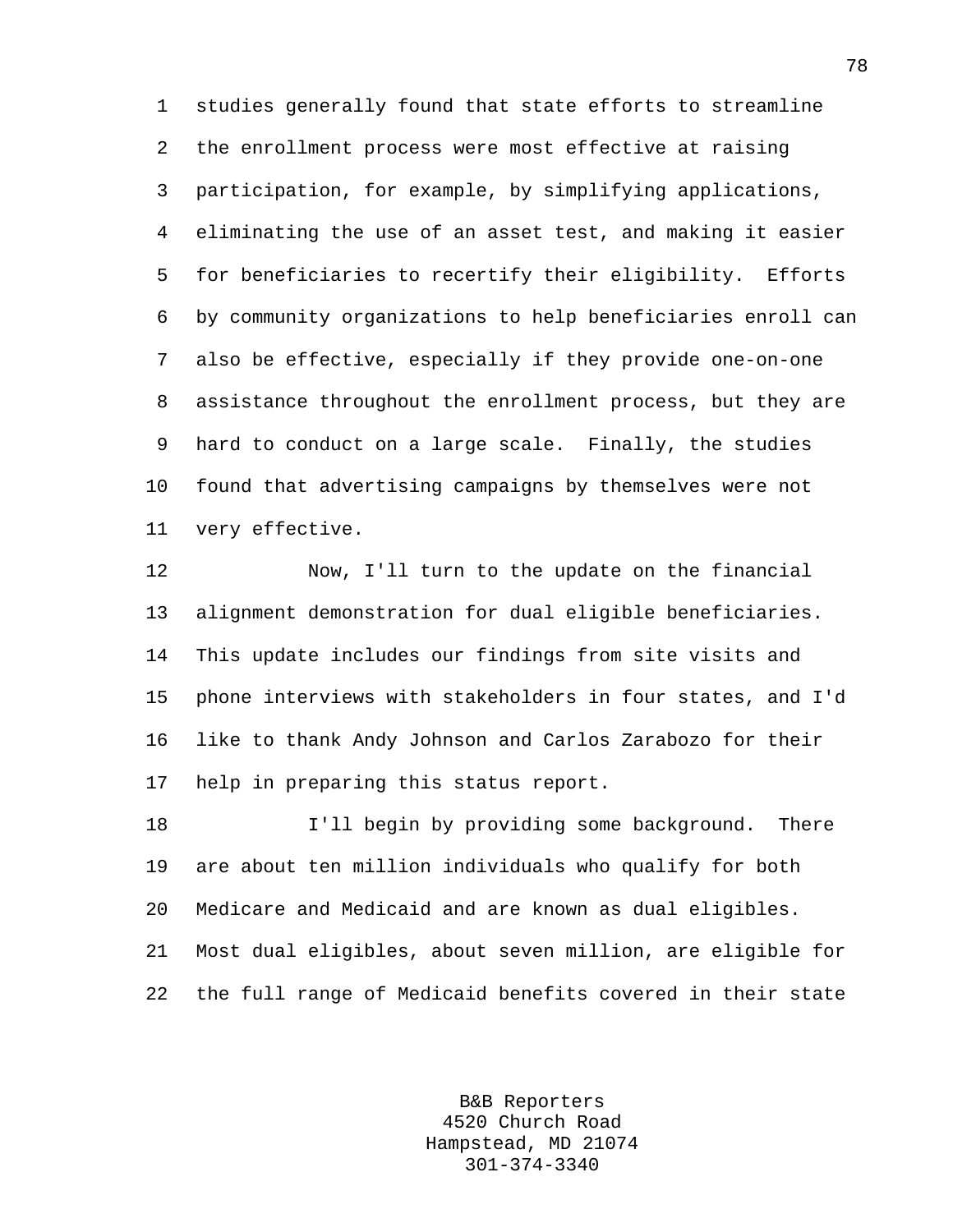1 and they're the focus of the demonstration. For this 2 group, Medicaid covers long-term services and supports, 3 wrap-around services, and Medicare premiums and cost 4 sharing. The other three million dual eligibles only 5 receive assistance with Medicare premiums and cost sharing 6 and cannot participate in the demonstration.

7 Dual eligibles are generally in poorer health 8 than other Medicare beneficiaries and they account for a 9 disproportionate share of spending in both programs. They 10 are also vulnerable to receiving fragmented care, because 11 Medicare and Medicaid have relatively little incentive to 12 coordinate care across the two programs.

13 The demonstration aims to improve the quality of 14 care and reduce spending for dual eligibles by better 15 aligning Medicare and Medicaid.

16 Under the demonstration, CMS is working with 17 states to test two new models of care for dual eligibles. 18 The first model is a capitated model that uses managed care 19 plans to provide all Medicare and Medicaid benefits, with 20 the plans receiving a blended capitation rate.

21 The second model is the managed fee-for-service 22 model. In that model, states provide additional care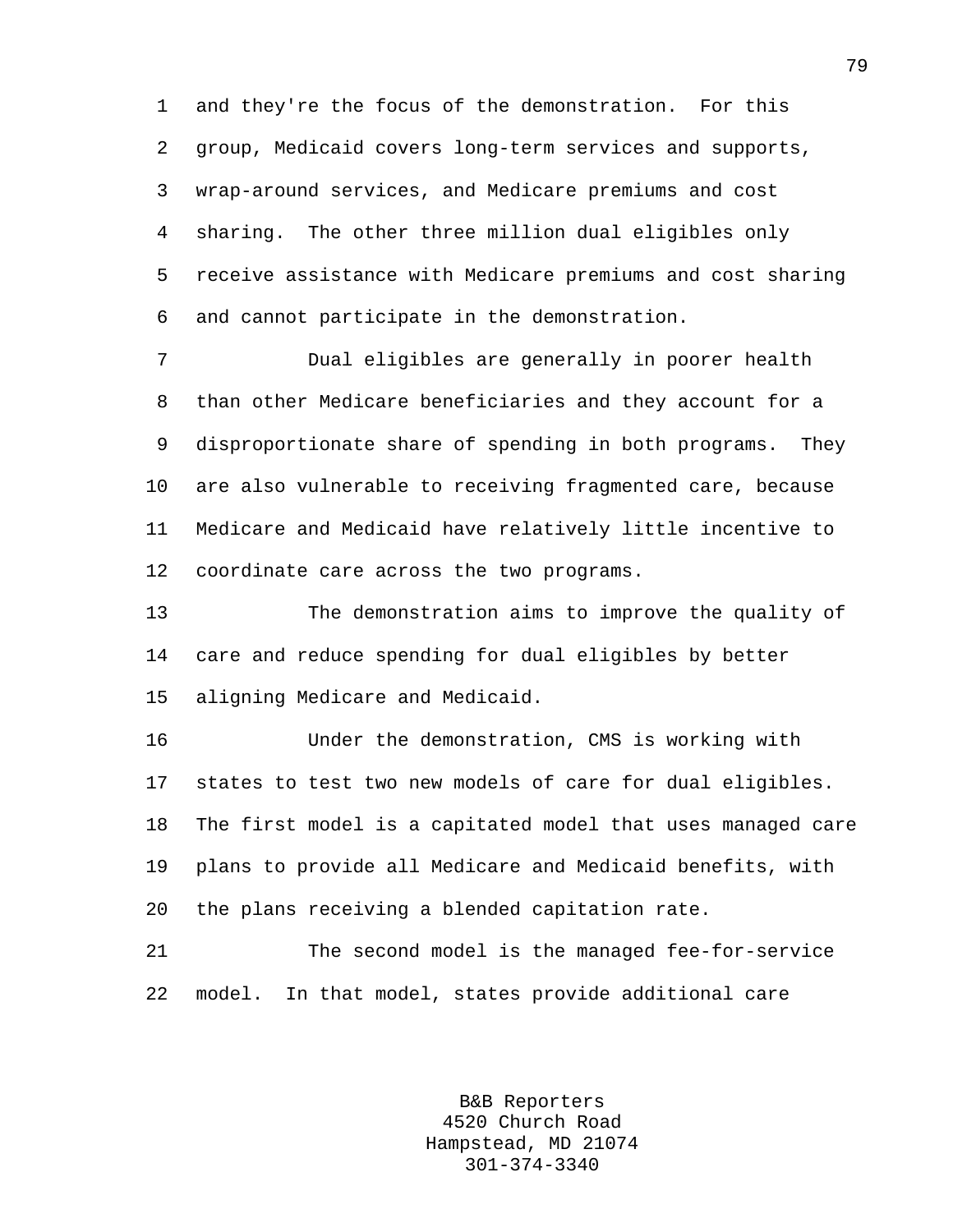1 coordination through Medicaid to dual eligibles who have 2 fee-for-service coverage in both programs. States can 3 receive retrospective performance payments from CMS if they 4 reduce federal Medicare and Medicaid spending.

5 Moving now to Slide 4, CMS has approved a total 6 of 14 demonstrations in 13 states as part of this 7 initiative. No other states are expected to participate at 8 this point. As you can see, most of the participating 9 states are testing the capitated model. Only two states, 10 Colorado and Washington, are testing the managed fee-for-11 service model, while another state, Minnesota, is testing 12 an alternate model that integrates some administrative 13 functions for Medicare Advantage special needs plans that 14 serve dual eligibles.

15 The start dates for the demonstrations vary, but 16 all are now underway, except for Rhode Island, which should 17 start later this year. The demonstrations were originally 18 going to last for three years, but CMS has announced that 19 states can extend them for two additional years.

20 As of last month, about 450,000 dual eligibles 21 were enrolled in these demonstrations.

22 The remainder of this presentation focuses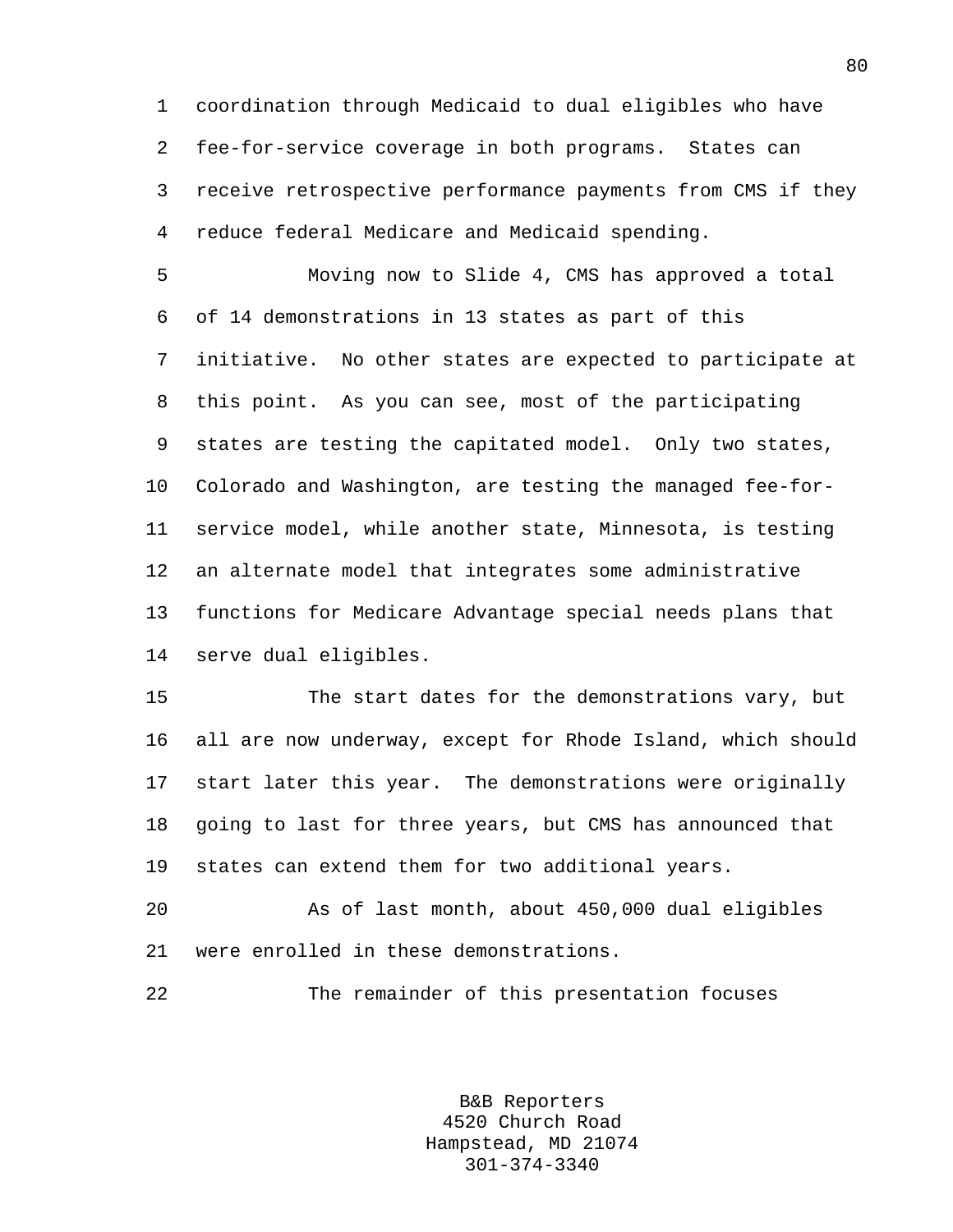1 primarily on the capitated model, but we will touch briefly 2 on the managed fee-for-service demonstrations, as well.

3 Under the capitated model, the states decide 4 which dual eligibles can participate in the demonstration, 5 so the specific eligibility criteria vary. However, both 6 disabled and aged dual eligibles can participate in most 7 states. In addition, most states are only conducting their 8 demonstrations in certain parts of the state, usually 9 counties around large metropolitan areas.

10 The centerpiece of the capitated model is the 11 Medicare-Medicaid Plan, or MMP, which provides both 12 Medicare and Medicaid benefits to its enrollees. There are 13 currently a total of 61 MMPs participating in the 14 demonstration. Most MMP sponsors had prior experience with 15 Medicare Advantage, Medicaid managed care, or both.

16 Enrollment in the MMPs has been lower than many 17 observers expected prior to the start of the demonstration. 18 Overall, about 30 percent of eligible beneficiaries are 19 currently enrolled in an MMP. Participation rates vary 20 widely across states, from almost 70 percent in Ohio to 21 less than ten percent in New York and South Carolina. 22 Under the demonstration, states are allowed to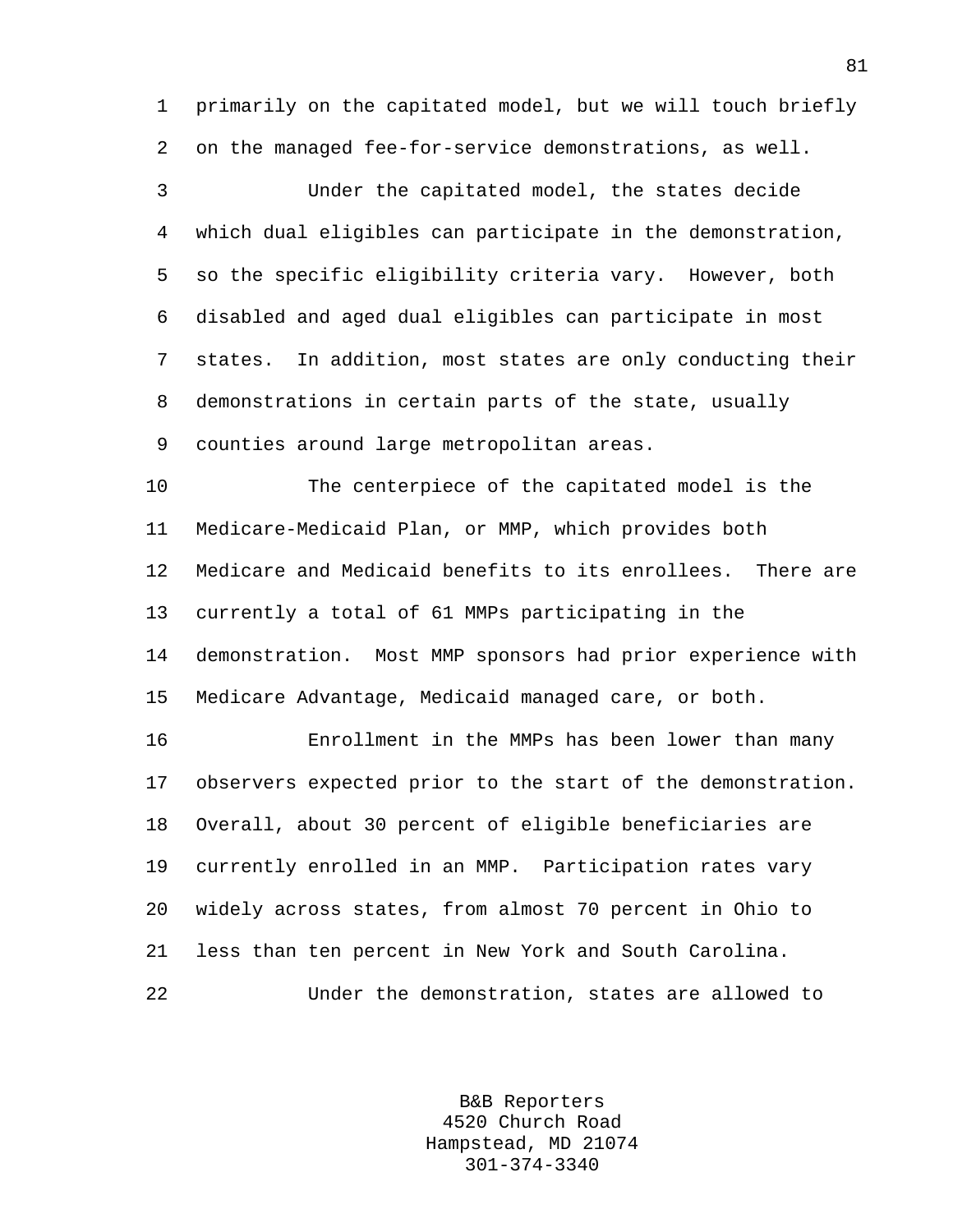1 passively enroll dual eligibles in MMPs, and most have done 2 so. However, many beneficiaries have chosen not to 3 participate, either by opting out before passive enrollment 4 takes effect or by disenrolling from their MMP.

5 During our site visits, stakeholders identified 6 three reasons why so many beneficiaries had chosen to opt 7 out: Satisfaction with their existing care, including the 8 desire to continue seeing their current doctors; a lack of 9 information about the demonstration and how it might 10 benefit them; and resistance from health care providers, 11 particularly primary care physicians and LTSS providers, 12 such as nursing homes and personal care attendants. With 13 the benefit of hindsight, stakeholders believe that passive 14 enrollment should have been implemented more slowly and 15 that outreach efforts to educate both beneficiaries and 16 providers should have been more extensive.

17 Looking now at Slide 7, MMPs are required to 18 provide extensive care coordination for their enrollees. 19 This care coordination has three key elements: The 20 completion of an initial health risk assessment shortly 21 after enrolling; the development of individual care plans 22 using interdisciplinary teams of providers; and ongoing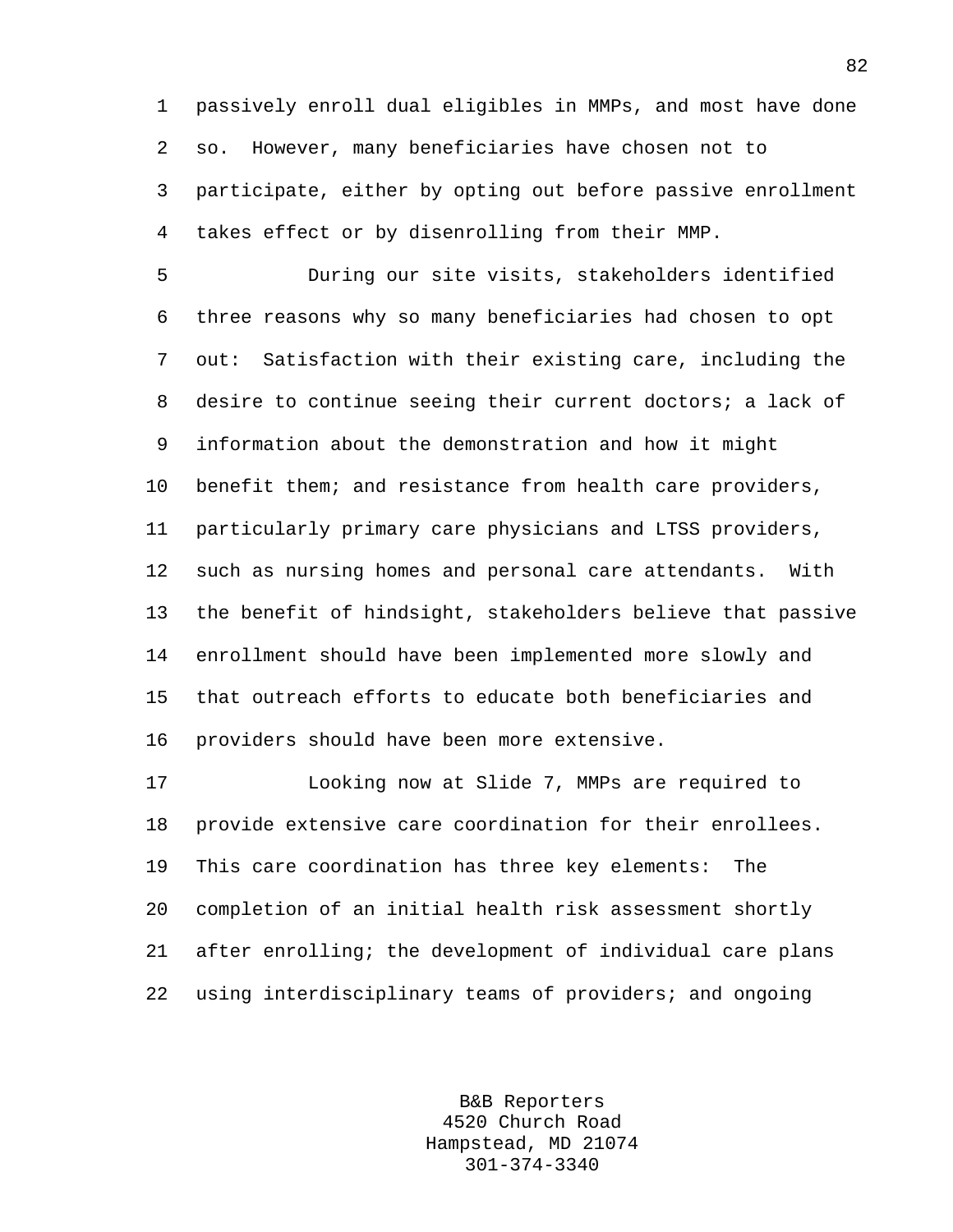1 help from care coordinators.

2 The plans that we interviewed on our site visits 3 all had difficulty completing the assessments because they 4 often could not locate enrollees. In many cases, plans had 5 been unable to reach about 30 percent of their enrollees. 6 The exact strategies that MMPs use to coordinate 7 care vary, and many plans that we interviewed have been 8 modifying their approaches as they gain experience. 9 Broadly speaking, though, plans stratify their enrollees 10 into high, medium, and low risk categories. High-risk 11 enrollees, such as beneficiaries who live at home but are 12 at risk of going into a nursing home, receive the most 13 extensive care coordination, such as regular calls and 14 visits from their care coordinators and help scheduling 15 doctors' appointments. Low-risk enrollees, such as 16 relatively healthy beneficiaries who do not receive LTSS, 17 may only receive monthly or quarterly calls from their care 18 coordinators.

19 One particular challenge for MMPs is caring for 20 enrollees who have behavioral health conditions. As a 21 group, dual eligibles are much more likely to have 22 behavioral health conditions than other Medicare enrollees,

> B&B Reporters 4520 Church Road Hampstead, MD 21074 301-374-3340

83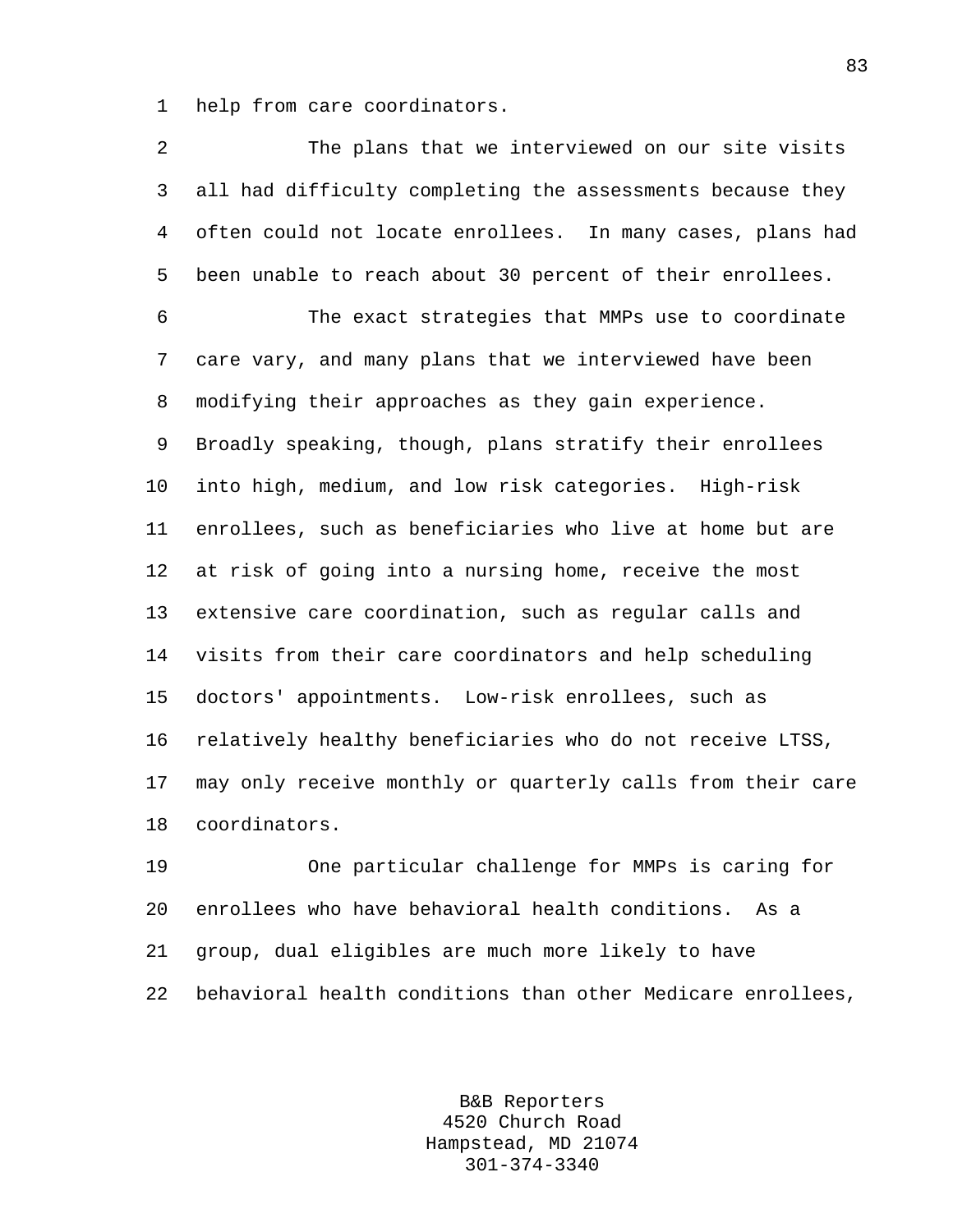1 and care coordination can potentially reduce their use of 2 costly services, like inpatient hospital care.

3 During our site visits, stakeholders said that 4 plans have encountered a number of challenges in trying to 5 care for this population. Plans said that it was 6 particularly important for care coordinators to develop 7 trusting relationships so that they could effectively 8 engage beneficiaries about their care goals and needs. 9 Some enrollees are either homeless or have 10 unstable living arrangements, and several interviewees said 11 that finding adequate housing for them was a recurring 12 challenge. 13 Many interviewees also said there was a shortage 14 of outpatient treatment options in their area, which made 15 it more difficult to reduce the use of inpatient care. 16 Finally, some interviewees said that federal 17 regulations that limit the disclosure of information about 18 substance abuse treatment made it harder to share 19 information among providers.

20 The three states that we visited were among the 21 first to start their demonstrations, and each demonstration 22 had been underway for at least 18 months. However,

> B&B Reporters 4520 Church Road Hampstead, MD 21074 301-374-3340

84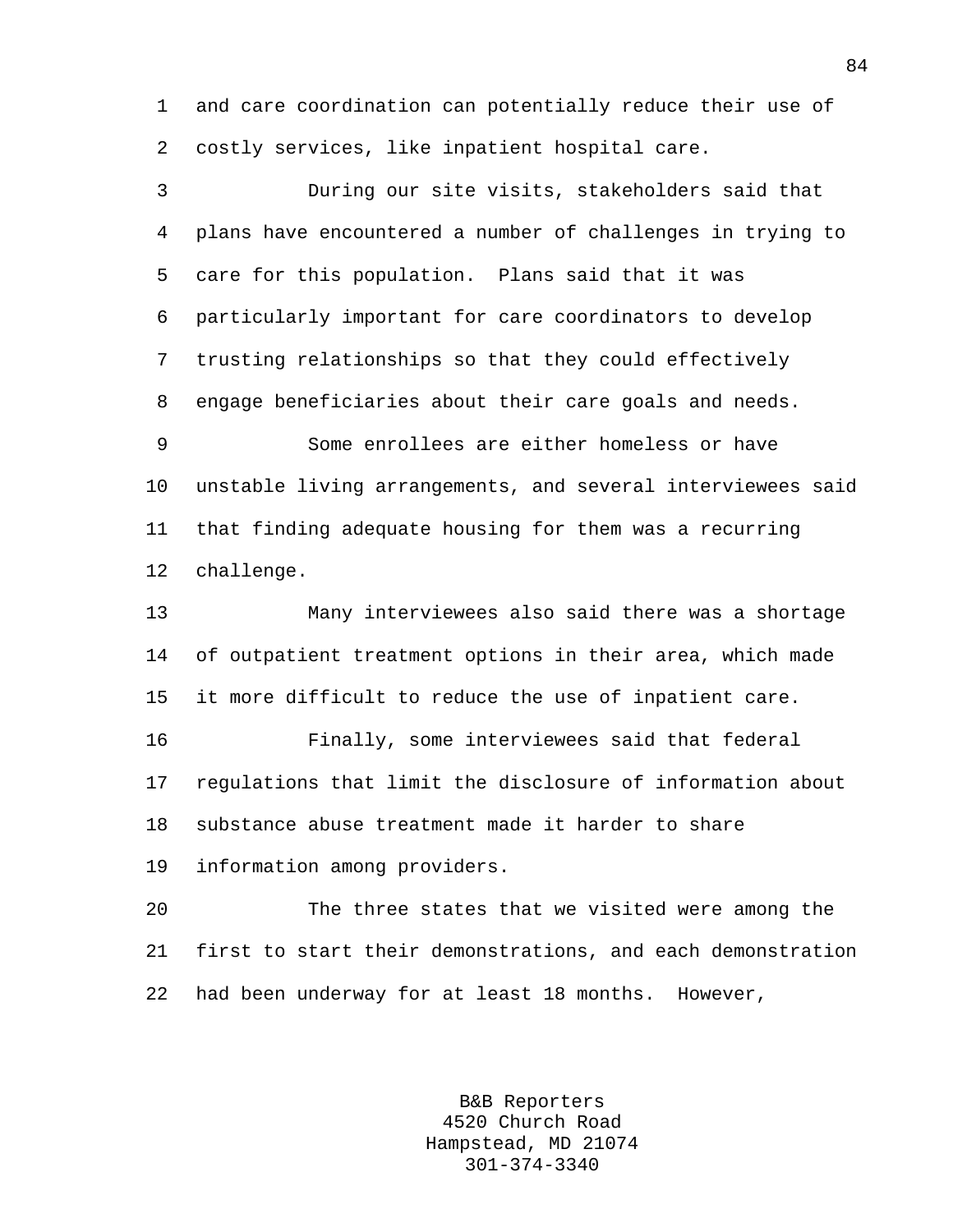1 stakeholders said it was too early to tell if MMPs would be 2 able to modify their enrollees' service use, for example, 3 by reducing inpatient hospital and nursing home care, and, 4 thus, realize savings. Numerous stakeholders provided 5 examples where plans had reduced the use of high-cost 6 services for individual beneficiaries, but no systematic 7 data is yet available.

8 The MMPs that we interviewed believed that it was 9 unrealistic to expect any significant savings in the first 10 two to three years of the demonstration due to such factors 11 as the need to complete initial health assessments, 12 continuity of care requirements that preserve enrollees' 13 access to their existing providers for a period of time 14 after joining an MMP, and the difficulty of reshaping 15 patterns of service use that had largely developed in the 16 unmanaged fee-for-service environment.

17 There is also no data available at this point on 18 the quality of care provided by MMPs. CMS is requiring 19 plans to submit a variety of quality data, but the data is 20 not yet public. Even when that data does become available, 21 our ability to assess quality will be hampered by the lack 22 of measures for long-term services and supports, which are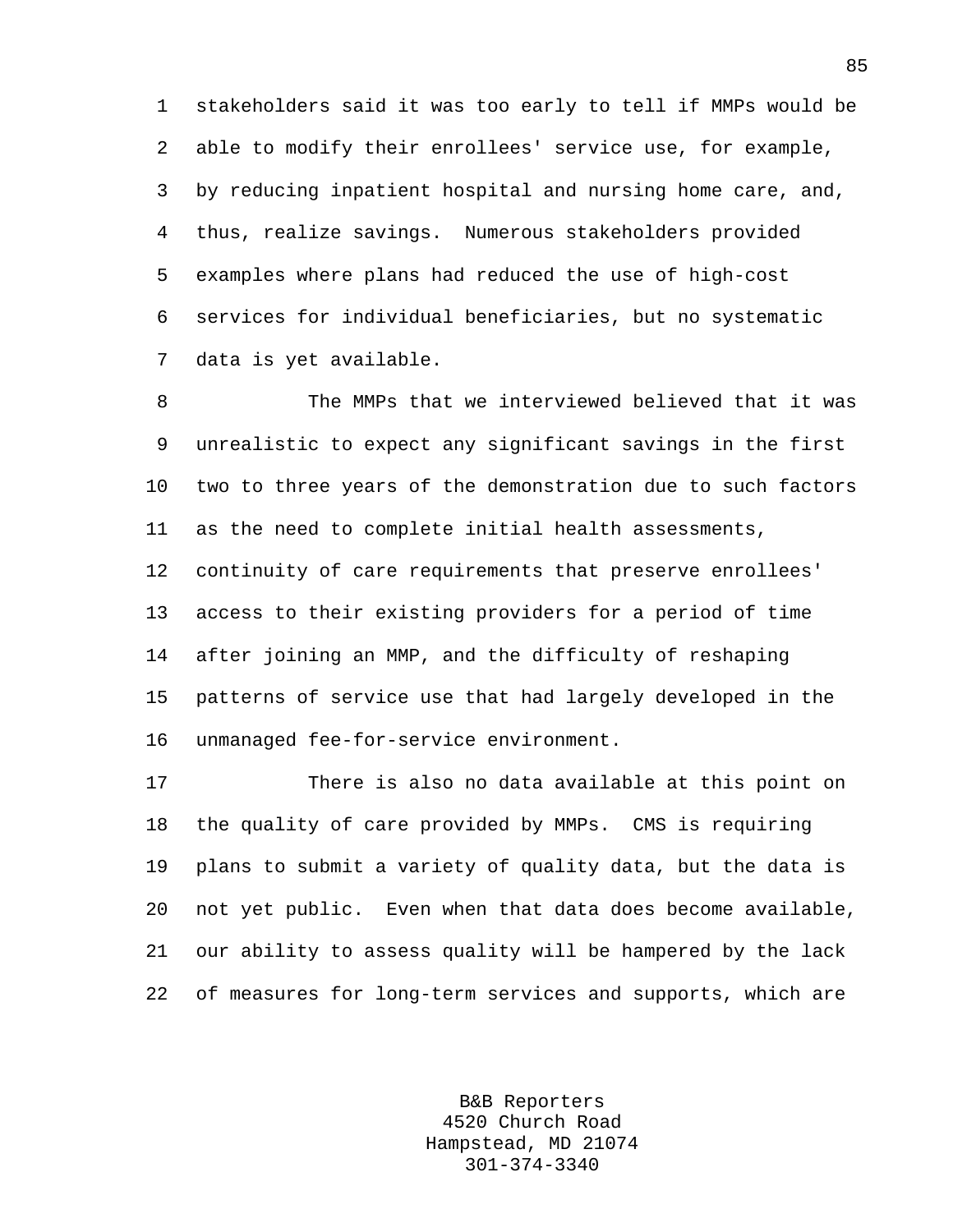1 very important for many dual eligibles.

2 Turning now to Slide 10, CMS and states pay MMPs 3 through a blended capitation rate that has three 4 components, one for Part A and B services, one for Part D 5 drugs, and one for Medicaid services. Unlike MA and Part D 6 plans, MMPs do not submit bids with their estimated cost of 7 providing Part A, B, and D benefits. Instead, CMS pays 8 plans for Part A and B services using county-specific base 9 rates that reflect historical costs for dual eligibles and 10 are risk adjusted in the same manner as payments for MA 11 plans. Payments for Part D drugs are based on the national 12 average of all Part D bids.

13 In addition, the payment rates for Parts A and B 14 and for Medicaid are reduced as part of a quality withhold 15 that is later paid to plans if they perform well on certain 16 quality metrics. The quality withhold for most states is 17 one percent for the first year of the demonstration, two 18 percent in the second year, and three percent in the third 19 year.

20 Finally, the payment rates for Parts A and B and 21 for Medicaid are reduced to reflect the savings that MMPs 22 are expected to generate. The expected savings vary from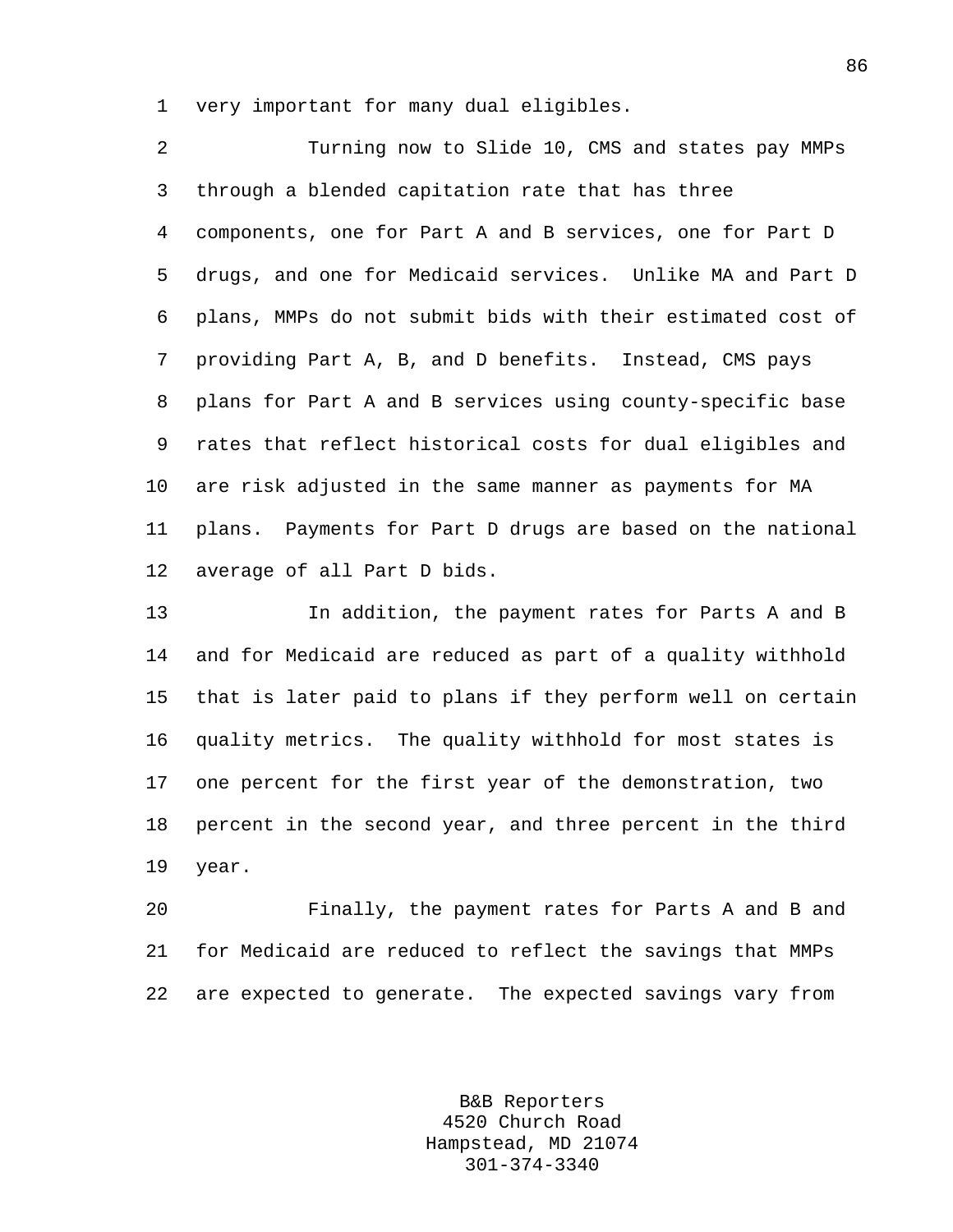1 state to state, but are typically around one percent in the 2 first year of the demonstration, two percent in the second 3 year, and three to five percent in the third year.

4 During our site visits, stakeholders in Boston 5 said that their payment rates had initially been too low, 6 which resulted in large financial losses for some of its 7 MMPs and led one plan to drop out of the demonstration.

8 In contrast, the stakeholders that we interviewed 9 in Chicago and Los Angeles generally thought that payment 10 rates were sufficient, although some did think that the 11 initial savings assumptions were unrealistic.

12 CMS has also announced that it plans to raise 13 payment rates for Part A and B services based on analysis 14 that the current risk adjustment model for MA plans tends 15 to underestimate costs for full-benefit dual eligibles. 16 The increase for most MMPs will be between five and ten 17 percent.

18 I'd also like to touch briefly on the two managed 19 fee-for-service demonstrations in Colorado and Washington. 20 Under this model, the state assigns dual eligibles who have 21 both fee-for-service Medicare and fee-for-service Medicaid 22 to entities that provide care coordination. Beneficiaries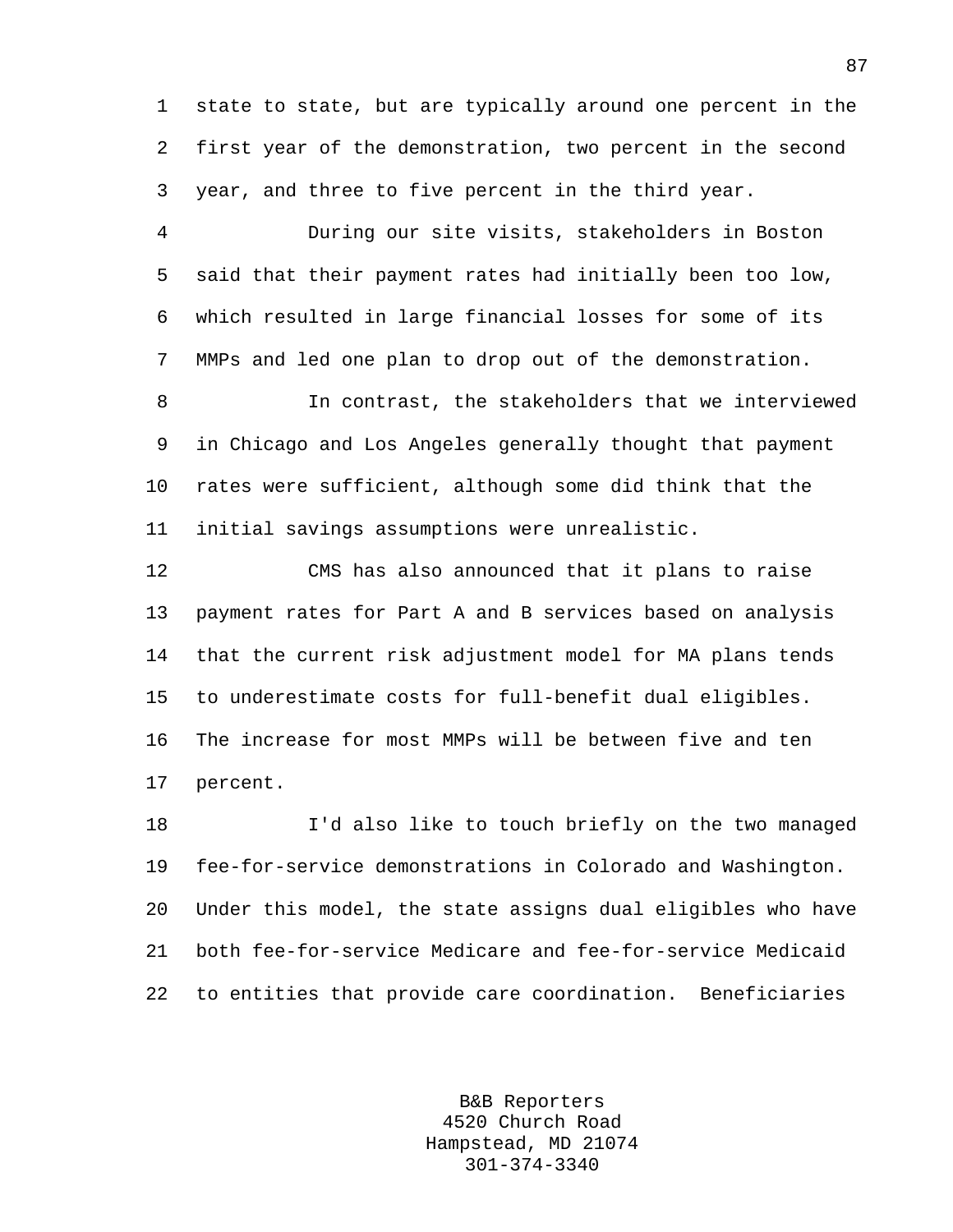1 are not required to receive care coordination and they 2 remain enrolled in fee-for-service regardless.

3 We conducted a series of phone interviews with 4 stakeholders in Washington State to get a better 5 understanding of their demonstration. Their demonstration 6 operates in all but two counties in the state and is aimed 7 at beneficiaries who have had at least one chronic 8 condition and are considered high risk. The state provides 9 care coordination as part of its Medicaid Health Homes 10 Program and uses entities such as Area Agencies on Aging to 11 assist beneficiaries by first developing a health action 12 plan and then providing ongoing care coordination as 13 needed.

14 Stakeholders said that the share of dual 15 eligibles who have chosen to receive care coordination 16 services has been relatively low, between ten and 15 17 percent. As with the capitated model, the entities 18 providing care coordination in Washington have often found 19 it difficult to locate enrollees. Given those 20 difficulties, some interviewees expressed concerns that 21 care coordination entities do not receive any payment from 22 the state until they have completed a health action plan.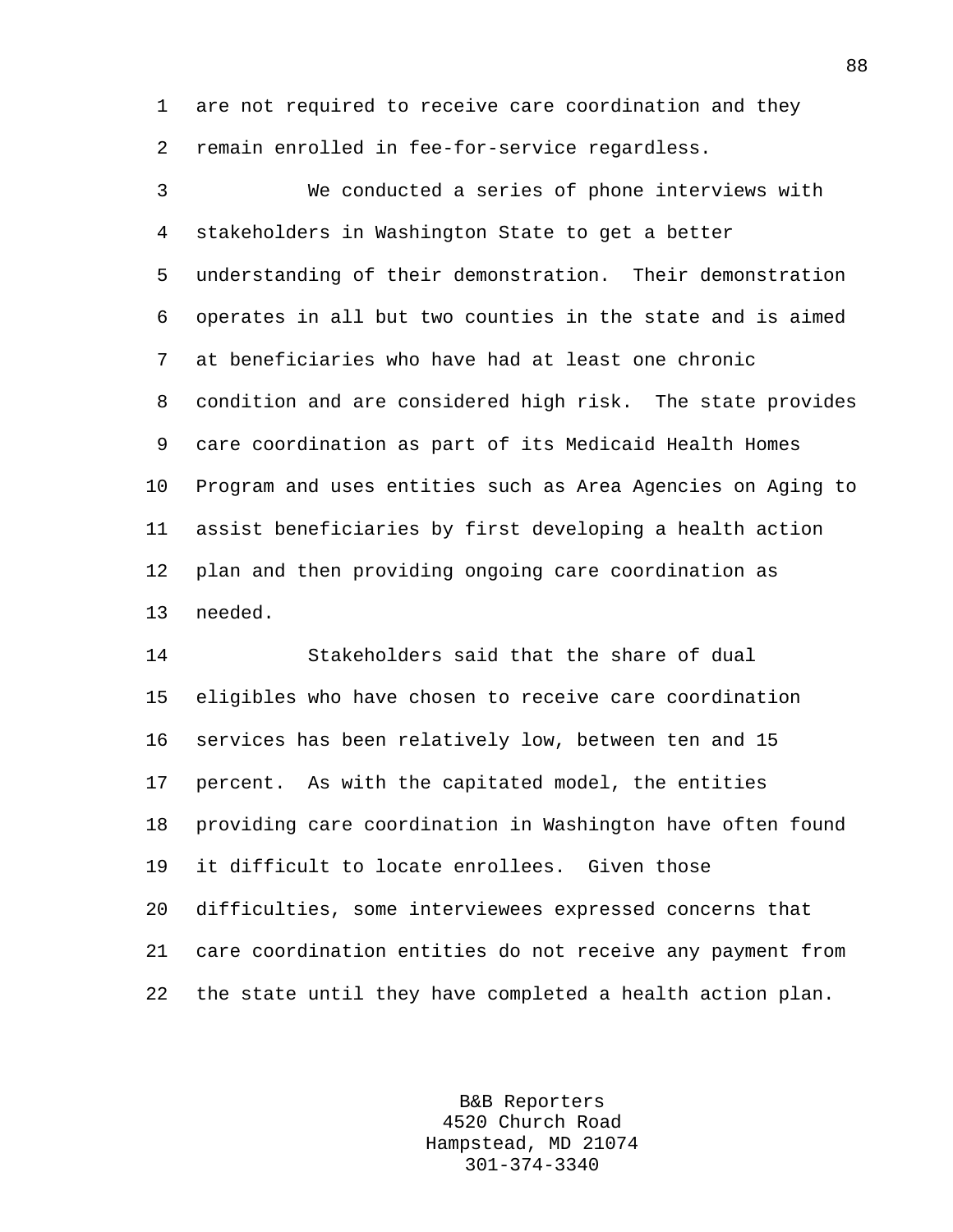1 In January, CMS issued a report which estimated 2 that Washington's demonstration had reduced Medicare 3 spending by six percent relative to a comparison group 4 during its first 18 months of operation and had saved the 5 program about \$22 million. That estimate is preliminary 6 and will be updated as part of CMS's final evaluation. We 7 believe that savings of that magnitude are too high, given 8 the relatively small number of dual eligibles, about 1,700, 9 who actually received care coordination during that period 10 of time.

11 The next slide outlines our plans for future work 12 related to the demonstration. First, we are in the process 13 of getting enrollment data for the MMPs and will use it to 14 compare beneficiaries who have enrolled to those who have 15 opted out. For example, we are interested in comparing 16 average risk scores for the two groups and seeing how much 17 risk scores vary across MMPs.

18 Second, we plan to make additional site visits to 19 participating states and are particularly interested in 20 learning about service use, access to care, and the 21 effectiveness of care coordination. Given the interest of 22 several Commissioners, we also continue to pay -- plan to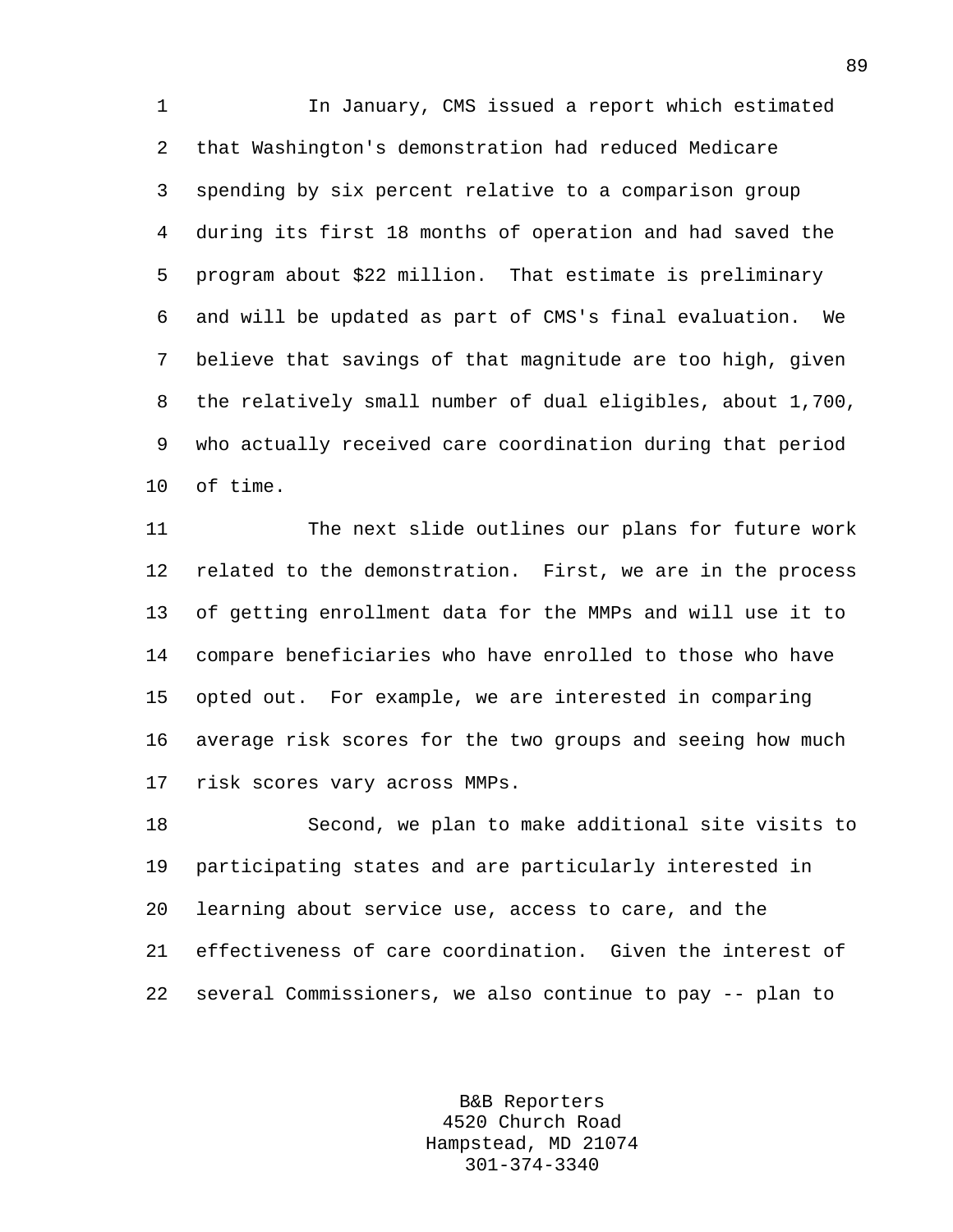1 continue to pay close attention to issues related to 2 behavioral health.

3 Third, we plan to take a closer look at the 4 payment methodology for Part A and B services and assess 5 how payment rates for MMPs compare to rates for MA plans. 6 Finally, we plan to assess the usefulness of the 7 MMP quality data when CMS makes it public.

8 Moving now to the last slide, I'd like to close 9 with some potential topics for discussion. The first is 10 the use of passive enrollment. How does the experience of 11 the demonstration inform our thinking about when and how it 12 should be used? During our site visits, stakeholders 13 reported that many plans had difficulty absorbing large 14 waves of passive enrollment, beneficiaries were often 15 poorly informed about the demonstration, and some providers 16 encouraged their patients to opt out. However, most plans 17 that we interviewed said that passive enrollment had been a 18 key factor in their decision to participate in the 19 demonstration.

20 Second, if MMPs become permanent, what process 21 should CMS and states use to select and pay them? For the 22 demonstration, states have chosen the participating plans,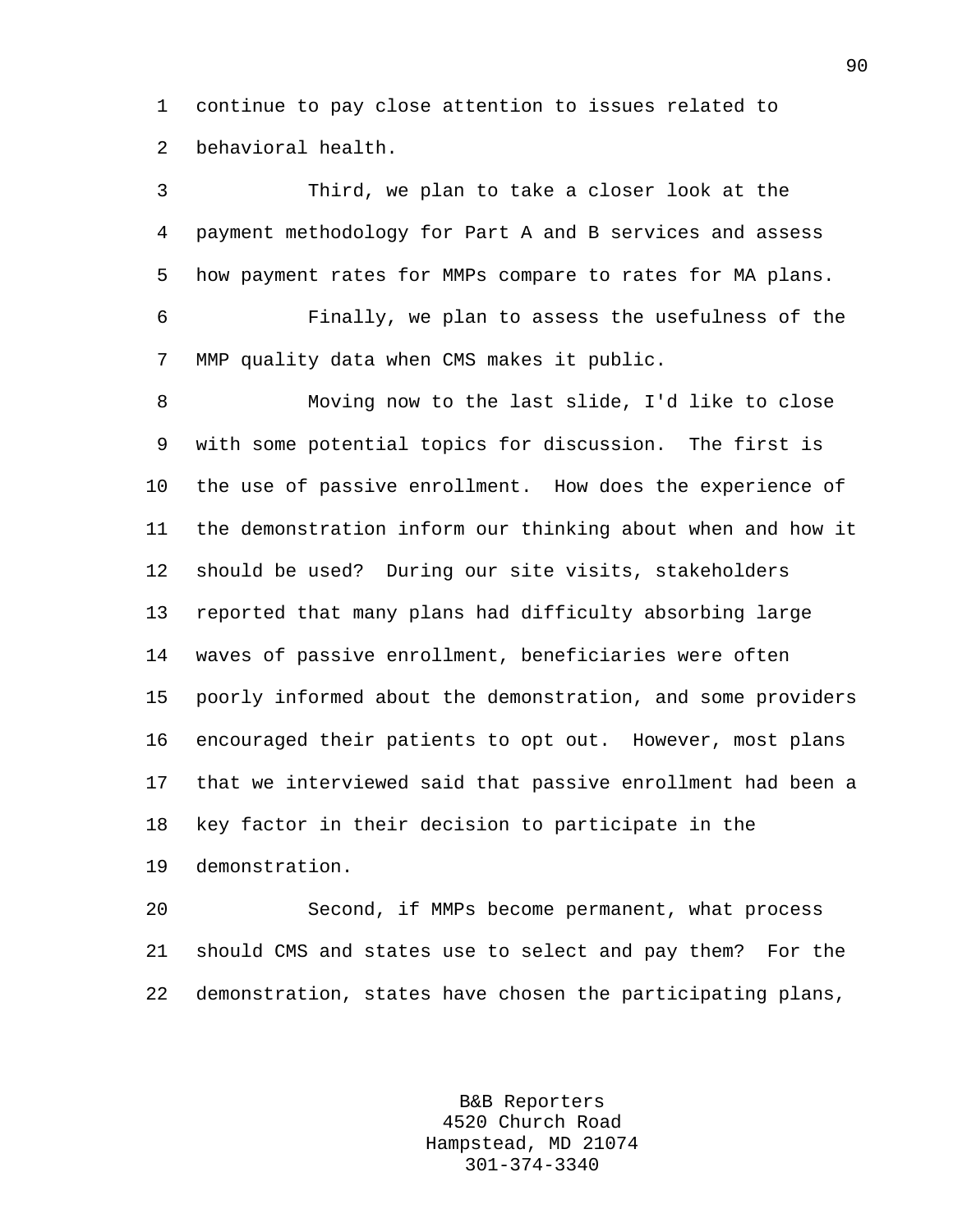1 subject to CMS approval, and plans are governed by three-2 way contracts with CMS and the state. CMS currently pays 3 MMPs using base rates that reflect historical costs for 4 dual eligibles, but their accuracy is a measure of what 5 Medicare would have spent without the demonstration and 6 will become increasingly limited over time. Should MMPs 7 ultimately be required to submit bids like MA plans? 8 Should other plans ultimately be allowed to participate? 9 And if the number of plans will be limited, how much say 10 would CMS and the states each have in deciding which plans 11 participate?

12 Third, how should CMS calculate performance 13 payments if the managed fee-for-service model becomes a 14 permanent feature in Medicare? Like the base rates for 15 MMPs, the current methodology is based on estimates of what 16 Medicare and Medicaid would have spent without the 17 demonstration, which will become increasingly hard to 18 estimate over time.

19 Finally, what are the potential implications of 20 the MMP model for the Medicare Advantage program, 21 particularly for special needs plans that serve dual 22 eligibles? As a whole, D-SNPs do not integrate Medicare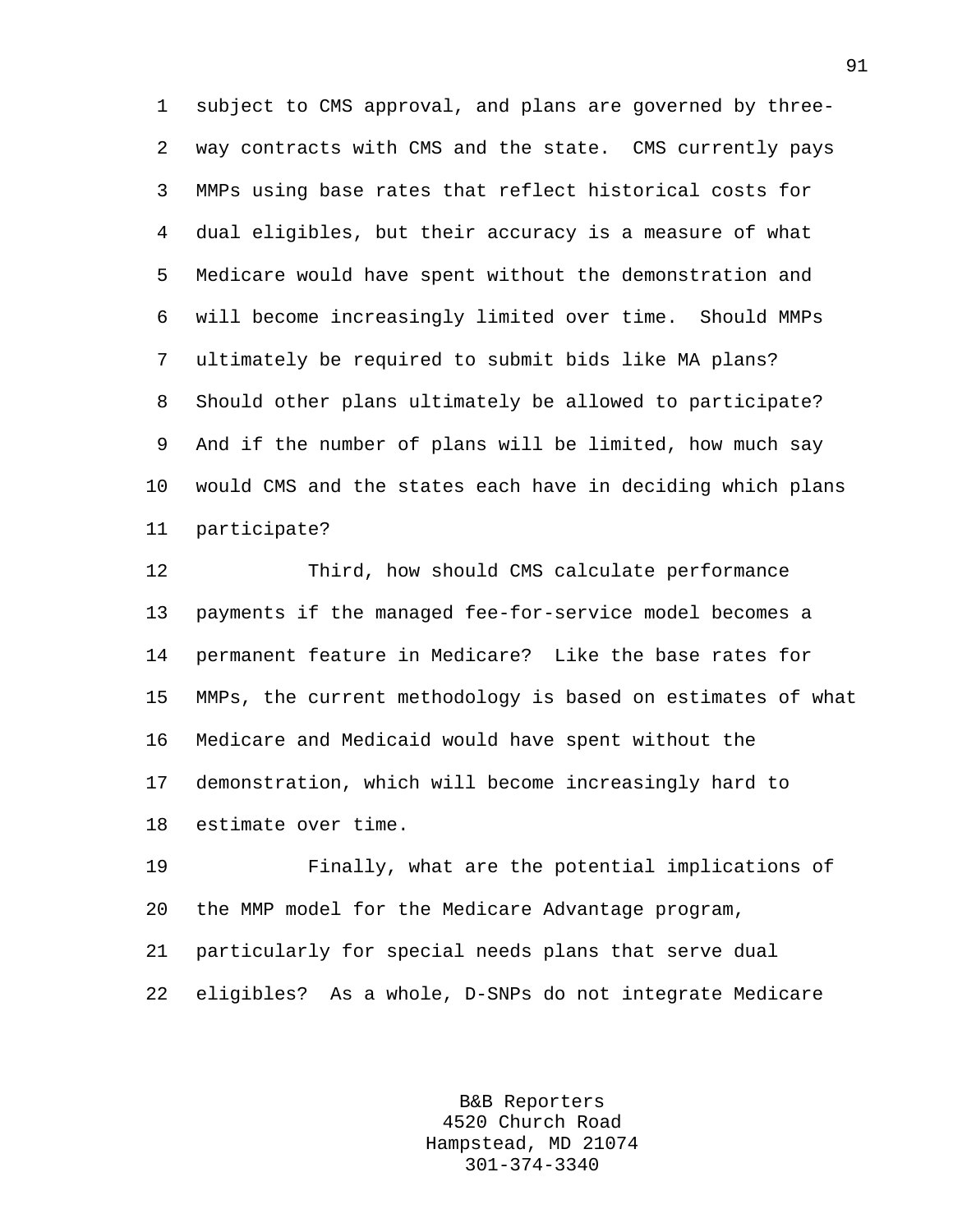1 and Medicaid as extensively as MMPs and they are also not 2 subject to the same requirements for providing care 3 coordination. Should the requirements for D-SNPs 4 eventually be strengthened so that they become more like 5 MMPs, or should D-SNPs continue as a separate option for 6 states that are not interested in completely integrating 7 care for their dual eligibles? And if Medicare offers both 8 types of plans, how should payment rates for D-SNPs compare 9 to the rates for MMPs?

10 That concludes my presentation. I will now be 11 happy to take your questions.

12 DR. CROSSON: Thank you very much, Eric. Very 13 nice elaboration of the issues, particularly given the fact 14 that you're working off a relatively slim fact base at this 15 point in time.

16 We're going to do clarifying questions in a 17 minute. I'm going to ask Jack if he would be willing to 18 start the comment period in a few minutes. Okay.

19 Clarifying questions?

20 DR. CHRISTIANSON: Herb.

21 MR. KUHN: Thank you for this information. I 22 agree with Jay that there's not a lot yet to go on. It's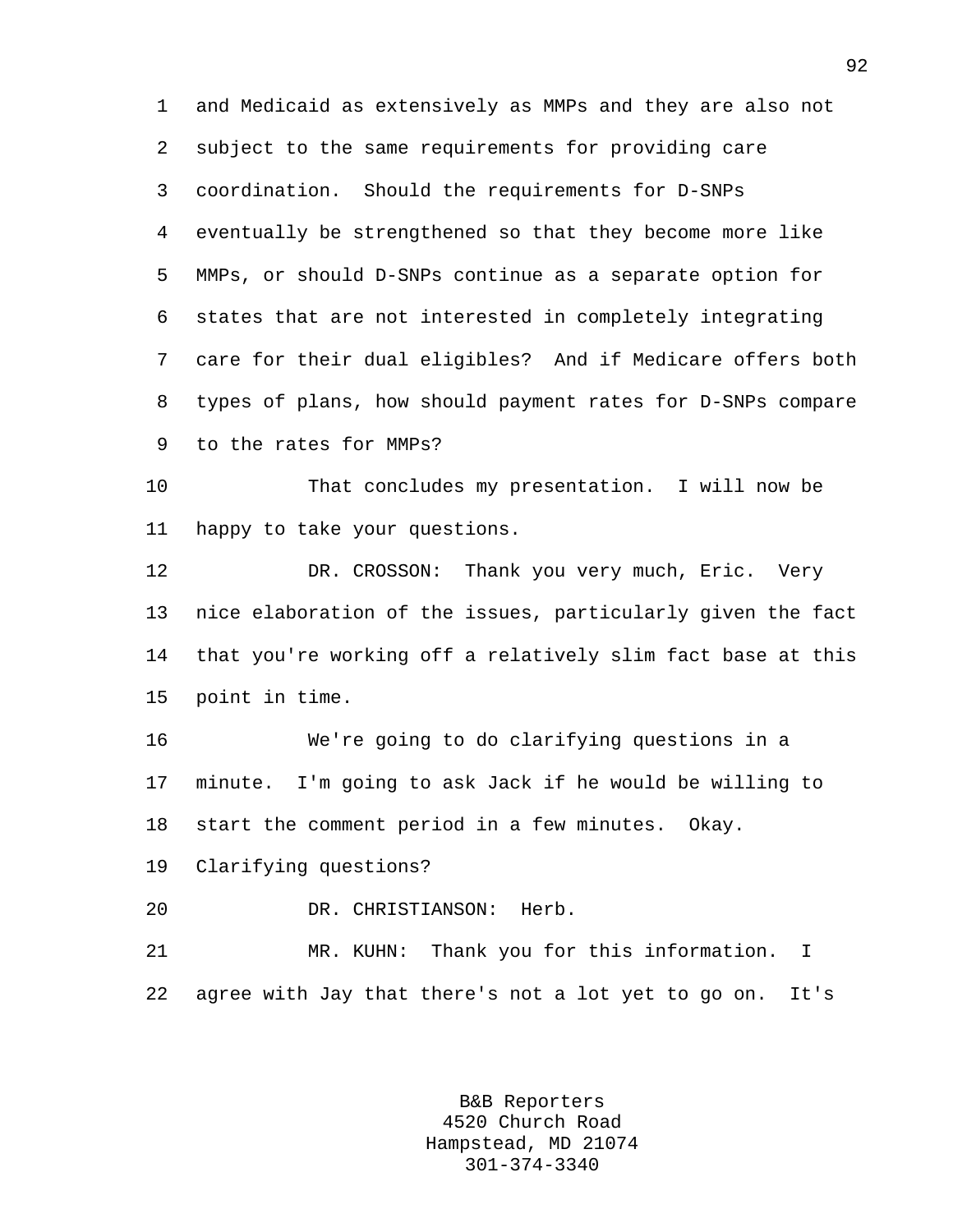1 early in the process, but it's good to get as much baseline 2 information as we can.

3 I was curious about the enrollment and the 4 information in the paper and others about the educational 5 materials, and the reason I'm confused a little bit about 6 this -- and any of the light you can shed on it -- is that 7 Medicaid plans have been enrolling people in managed care 8 for years. MA has been enrolling for a long time now. CMS 9 has a very thorough process of how to clear that 10 information and the content. Same thing with PDP, and now 11 we're in year 11 of that program. Why all of a sudden 12 problems with putting together enrollment materials on a 13 program like this when they've had such great experience in 14 all these other areas?

15 MR. ROLLINS: I think, to some extent, while 16 they've had experience in these other areas, they haven't 17 really had to deal with this specific kind of context where 18 you've got a plan that's serving specifically the duals and 19 providing the breadth of services that the MMPs are 20 providing.

21 Also, in a lot of states, they were relatively 22 new to the use of managed care, and so there was definitely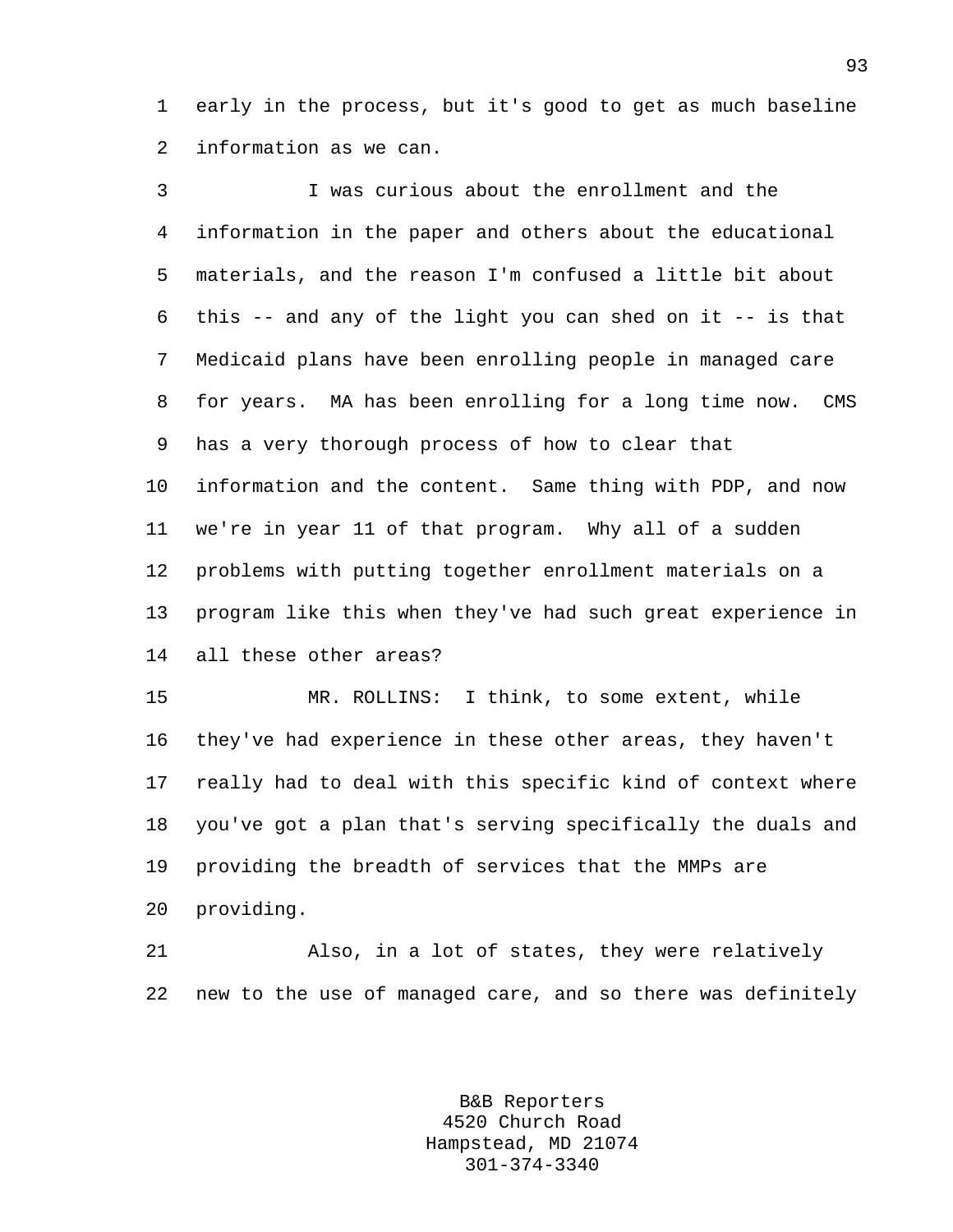1 a learning curve on the state side in terms of getting up 2 to speed and getting their materials ready.

3 DR. CHRISTIANSON: Cori.

4 MS. UCCELLO: So you mentioned that one of the 5 reasons for opt-outs or low enrollment was the providers 6 had resistance, and I was wondering if -- and I don't 7 remember if this was actually discussed in the chapter, but 8 was there -- did the programs undertake any outreach or 9 activities to get provider buy-in among providers that 10 treat this particular group of benes?

11 MR. ROLLINS: I think all of the states have 12 engaged in some sort of outreach in education activities. 13 The impression we got from our visits and our interviews, 14 it wasn't that nothing had happened. It's just that 15 looking back, they wished that a lot more had been done, 16 and they realized in particular, a lot more specifically 17 focused on the provider community could have made a 18 difference.

19 DR. CHRISTIANSON: So I have a clarification 20 question, I guess, for Mark. Could you clarify kind of the 21 role of the Commission with respect to this demonstration? 22 Are we trying to -- are we assuming this will be part of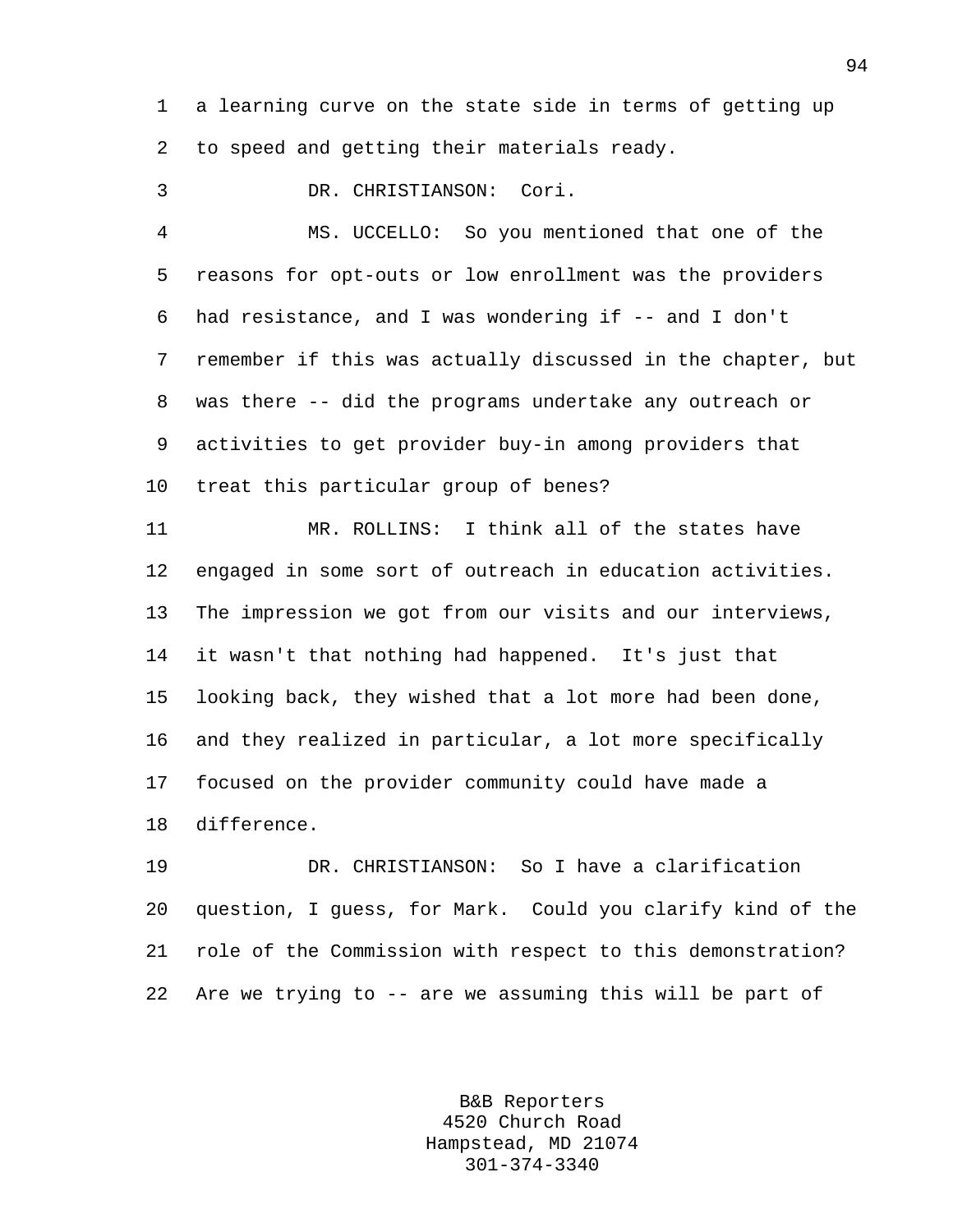1 Medicare in general in the future and we're trying to get 2 heads-up? Are we being called on to give particular advice 3 to the people running the demonstration as it moves 4 forward, or what's the goal here?

5 DR. MILLER: So the reason that I wanted to come 6 back to this is a couple things. First of all, this is 7 very large and the first time the integration of the -- or 8 at least when it was originally conceived, it was 9 relatively a large demonstration, and it brought this 10 integration of Medicare and Medicaid together and the 11 notion that the dollars could be used for social services 12 and medical services, and so it was different in that sense 13 and pretty large scale.

14 And at that time, the Commission had a fairly 15 extensive conversation and gave a fairly extensive set of 16 comments along the entire range here -- financing passive 17 enrollment, information for beneficiaries.

18 I expect that this is going to continue to turn 19 out in the environment, even though it's not as big as it 20 started off, and that I think it helps us to stay closer to 21 it and potentially either give advice or get information 22 from it because it deals with an issue that there's always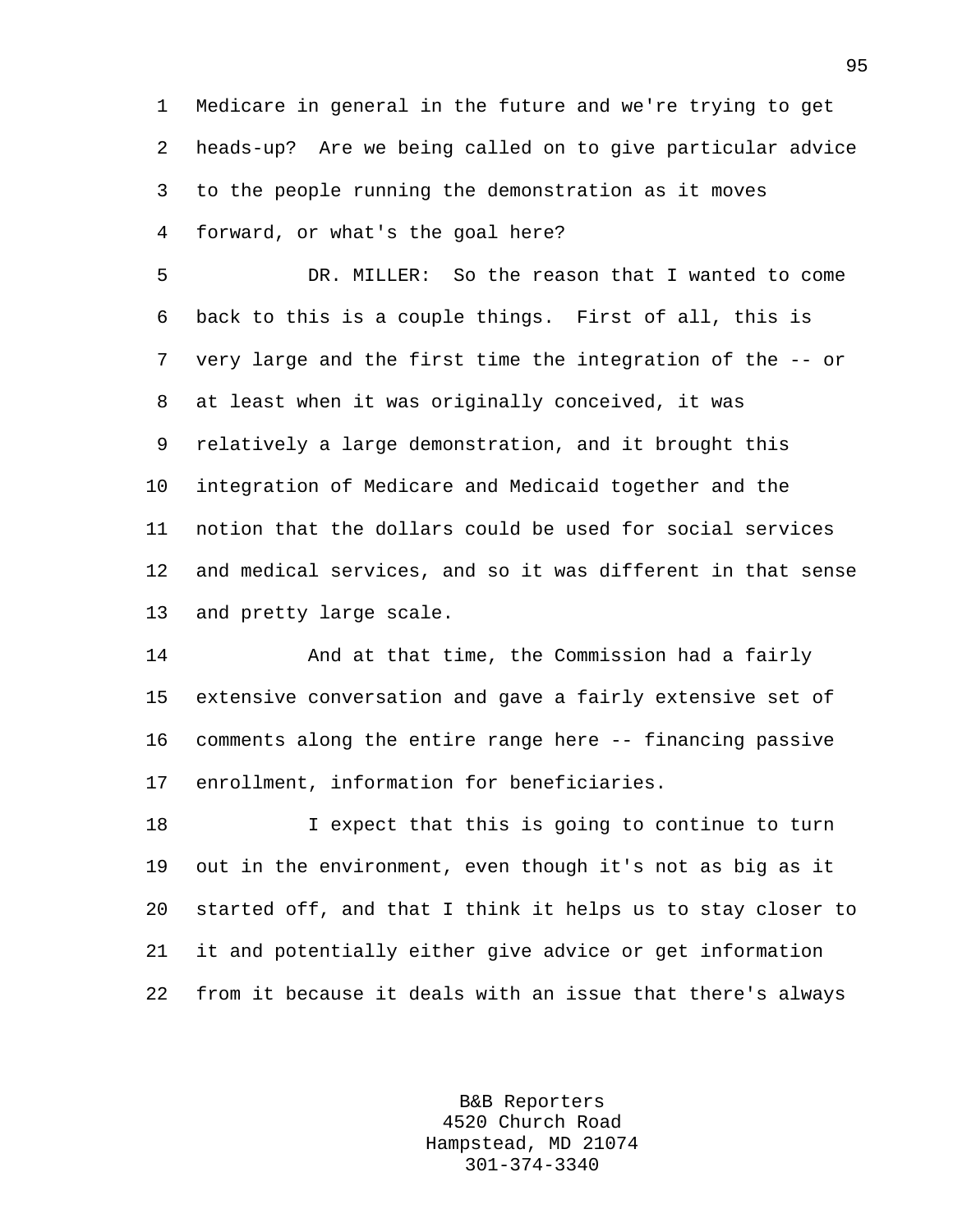1 been a very -- there's been something of a black box where 2 people say, "Oh. Well, some of these populations are 3 precisely the kind of population that could benefit from a 4 managed environment," but as it turned out, lots of managed 5 environments didn't have a lot of experiences with these 6 populations. And so I think watching this and watching it 7 carefully to see if we can learn something is really 8 important for the Commission. It connects to the 9 behavioral health concerns that people have.

10 So I see it as kind of a two-way street that 11 there may be things happening out there where we see good 12 ideas that we want to support, and I'm sorry. I know this 13 is longer than you might have expected, but there is some 14 thought here.

15 And it's often -- it's not unlike what Jeff says. 16 If you see a model out there that's working and you just 17 think the payment system is getting in the way, that might 18 be something that we could do something about, or two, if 19 we think this is really leaving the tracks and the 20 financing is all wrong or something like that, we may want 21 to comment to CMS.

22 DR. CHRISTIANSON: So we may want to in fact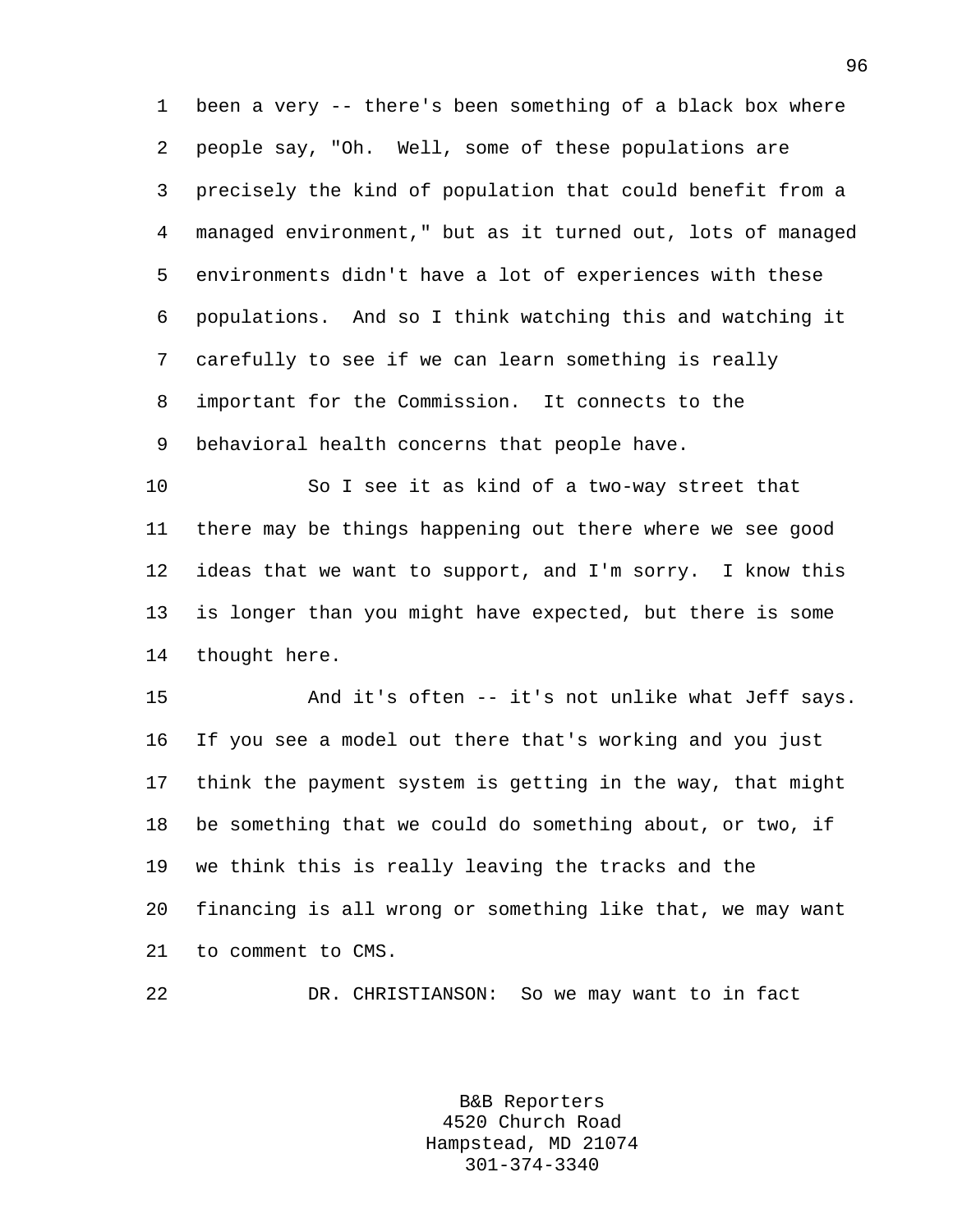1 comment on the demonstration and suggest changes or things 2 that we think would be --

3 DR. MILLER: If that's what we start to see out 4 in the field, yes.

5 DR. CHRISTIANSON: Okay.

6 DR. MILLER: I see it as a two-way street. Yes. 7 DR. CHRISTIANSON: Okay. Building off of Herb's 8 comment, I was kind of, I guess, underwhelmed by the 9 findings to date, and given what we should already know 10 about all this and particularly the notion that, gosh, 11 these are hard people to reach, I think we pretty much knew 12 that from a lot of other work in this area. It's early, so 13 a lot of this stuff that I think we're given to react to, 14 my first reaction was we knew that a lot of this stuff was 15 going to happen before they went ahead with it.

16 Kathy.

17 MS. BUTO: Picking up a little bit on your 18 comment, Jon, I think we also have mentioned over and over 19 and again, the disproportionately large share of Medicare 20 expenditures that go to the dual eligibles, just Medicare 21 expenditures. And in the back of my mind also is the 22 question of, since this is a state -- really state-directed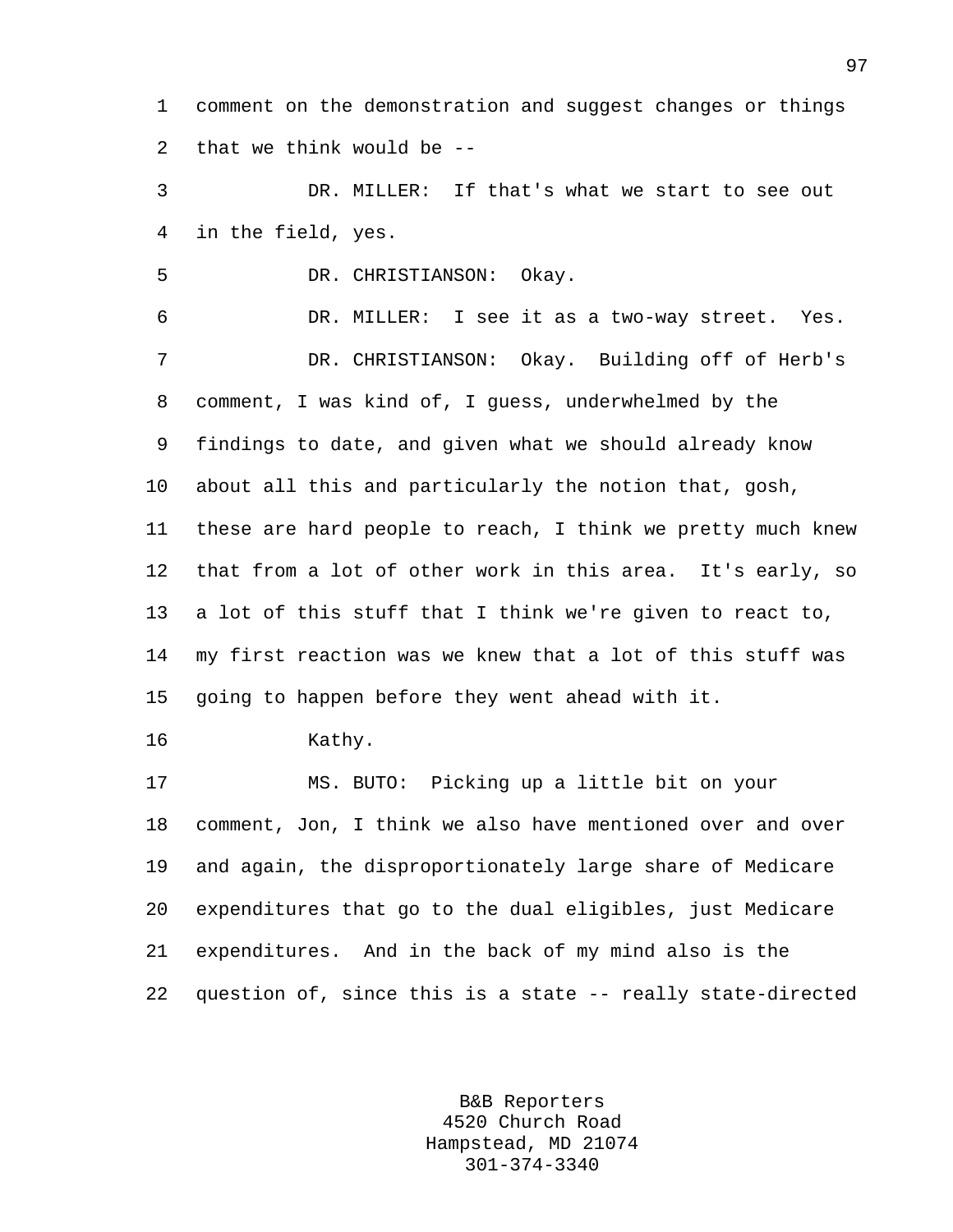1 initiative using the combined funds, whether ultimately the 2 dual eligibles are going to be treated more as low-income 3 beneficiaries in state-defined programs, even though they 4 are entitled to the Medicare benefit, or whether they may 5 remain as fundamentally Medicare beneficiaries.

6 So, for me, there is a real issue of who are 7 these beneficiaries, and particularly if we go down this 8 road more extensively, are they becoming more Medicaid 9 beneficiaries? And I think that is a very basic question 10 having to do with how much oversight, quality standards, 11 and other things will the Medicare program have. So I 12 think there is a deep Medicare interest in this issue is 13 what I wanted to get back on.

14 MR. GRADISON: Just curious as to what steps 15 you've taken or MACPAC has taken to coordinate your views 16 and exchange information on this subject.

17 MR. ROBBINS: So we do have regular discussions 18 about sort of the work we're doing on the financial 19 alignment demonstration. One of our colleagues from MACPAC 20 is actually accompanying us on a couple of these site 21 visits, so there are discussions back and forth between the 22 two, the two groups.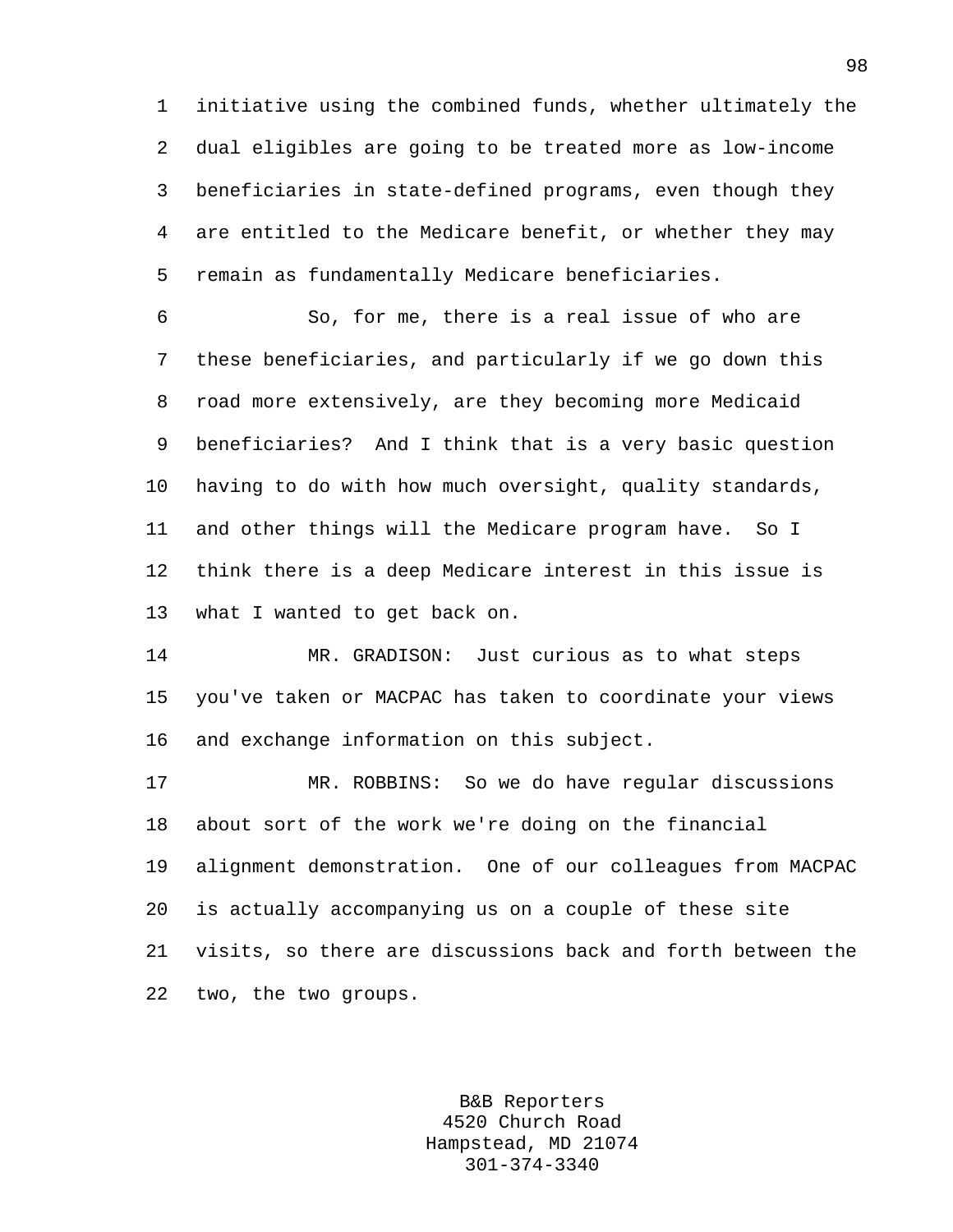## 1 MR. GRADISON: Thank you.

2 DR. CHRISTIANSON: Are there others who want to 3 comment on Eric's presentation or what we've learned so 4 far?

5 DR. REDBERG: So I think it was a good 6 presentation. The data is a little sad, but I was struck 7 in the report and also on Slide 8 at the frequent theme of 8 the lack of adequate and stable housing, and it makes it 9 hard to do care coordination, and it makes it hard to do 10 care. I mean, you do wonder what kind of care they were 11 in, but maybe they were just in a changing housing 12 situation.

13 But it occurs to me -- and it occurs to me when I 14 was on service recently and we have some dual eligible 15 patients, and they get very expensive devices and things 16 that -- I'll leave it at that. It's unclear how much it's 17 really helping their overall health, for their 30,000, 18 40,000. But then we have to discharge them to the street 19 because they have no housing. And I just wonder if we 20 should think about housing as a health benefit because it's 21 very hard to do care coordination in somebody that you have 22 nowhere to discharge them to. The chance that they're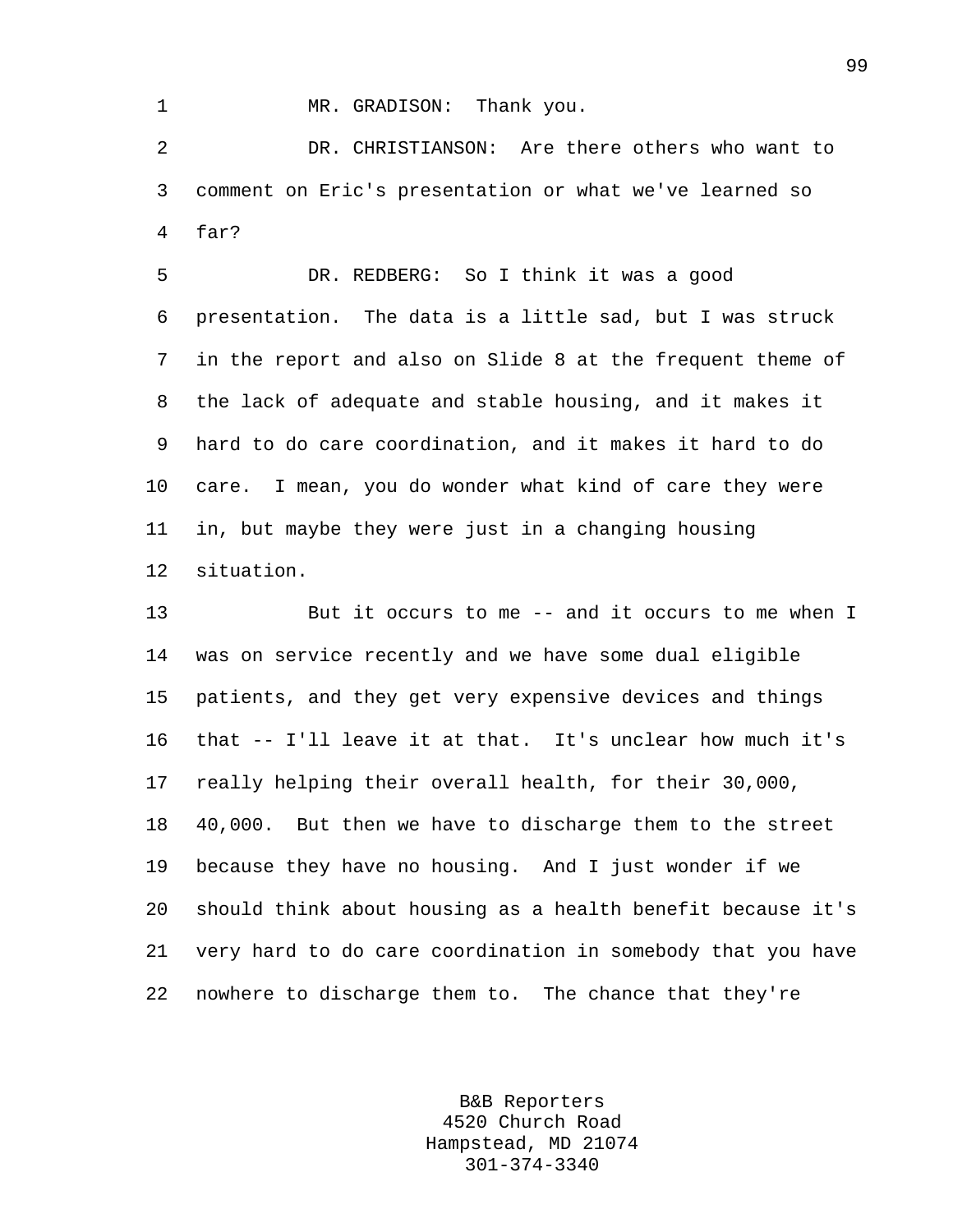1 going to take these -- one patient that I was thinking of 2 last time I was on service got several drug-eluting stents, 3 was supposed to be taking dual antiplatelet therapy. We 4 had nowhere -- we sent him out with his medications, and he 5 didn't show up. He had nowhere to go, and I just think 6 housing, it becomes pretty clear that it's really a health 7 issue. It's not just a housing issue, and I feel like it's 8 a better -- it's an important consideration as part of 9 health care.

10 And actually, I think you had an example of maybe 11 a kind of facility in Massachusetts that was supposed to 12 provide some kind of 24-hour care, but even that was \$600 a 13 day. I mean, just providing some not-supervised housing 14 for people that really have such inadequate or nowhere to 15 go, I think would be a big improvement in their health 16 care.

17 DR. CROSSON: Clarifying questions?

18 [No response.]

19 DR. CROSSON: I see no hands. So, Jack, would 20 you like to kick us off in the comment section?

21 DR. HOADLEY: So thank, Eric, for bringing this 22 to us, and it was very helpful.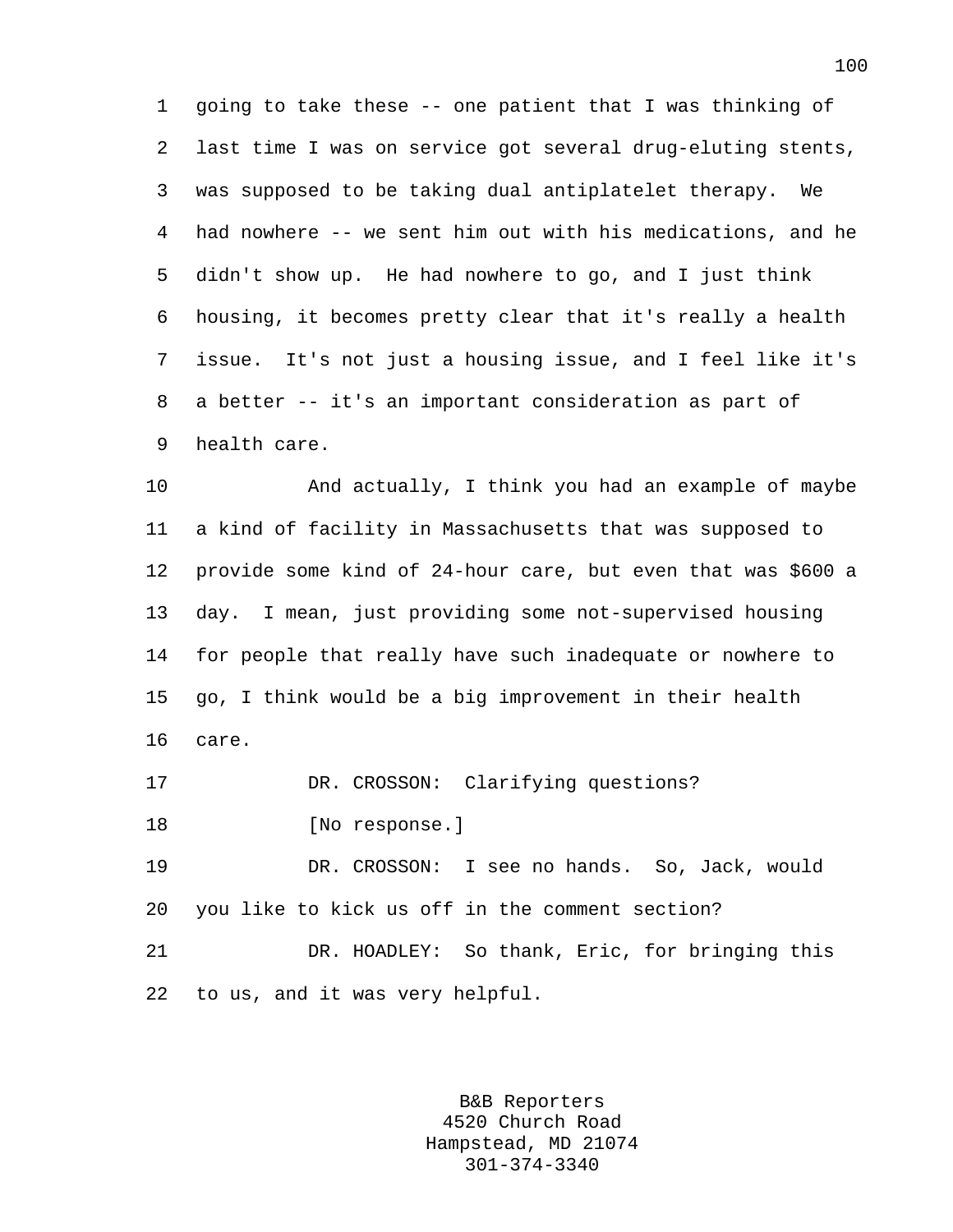1 I was thinking about the question that Kathy and 2 Jon were talking about in terms of sort of the importance 3 of this, and it does strike me that we are really looking 4 at sort of a sector of Medicare beneficiaries who also 5 happen to be Medicaid beneficiaries and trying to figure 6 out how to do a better job of caring for this generally 7 vulnerable population, and part of what's I think 8 distinctive about a lot of these demos is they did bring in 9 a fairly high number of people who are getting long-term 10 supports and services, so again, sort of a measure of the 11 vulnerability.

12 I do think the question of how much is this a 13 Medicare versus a Medicaid responsibility is an interesting 14 one. The experience in Virginia where I did a site visit - 15 - and I hadn't kept up with it, but it's interesting that 16 they are now the one state that is sort of phasing out of 17 this because they are doing managed long-term care, 18 mandatory managed care in their Medicaid side. So they're 19 sort of saying, "Okay. We're going to deal with the 20 Medicaid part, and" -- to some degree, I'm being cavalier - 21 - "let the Medicare fall where it may."

22 So just sort of going to some of the issues that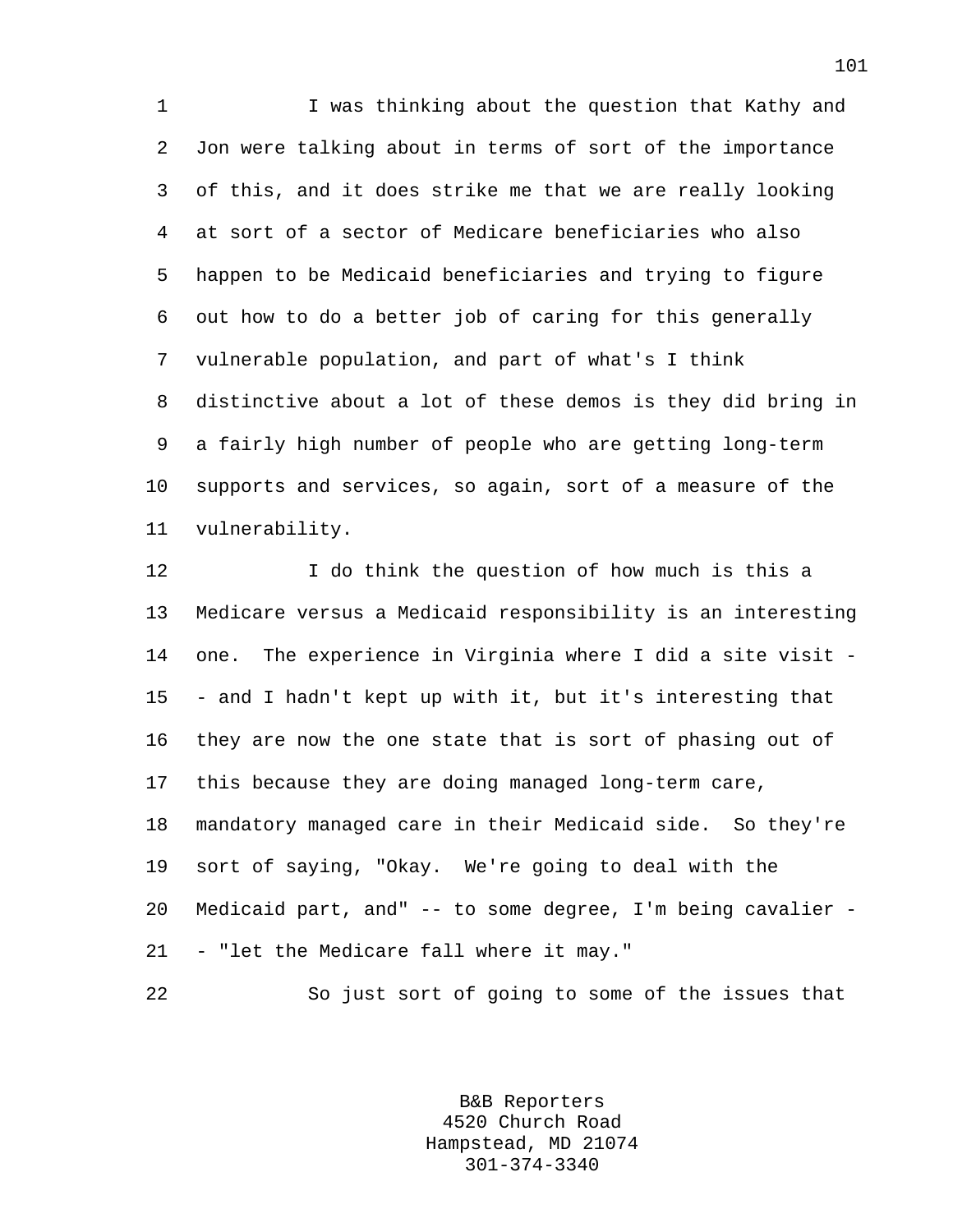1 you raised on the discussion slide but then at least one 2 other one, I think this whole issue of the passive 3 enrollment and the opt-out is a good opportunity for us to 4 learn, with consequences not just for this particular 5 population, but every time we talk about how to engage 6 beneficiaries and things like ACOs or other kinds of 7 demonstrations, we always come to the decision, how do you 8 get people to understand the consequences of something that 9 is going to affect their care, but where it's not sort of 10 in that old-fashioned model of "I'm going to pick a plan to 11 go into, and then that's my route," even though in some 12 ways, this is ultimately picking a plan to go into. But 13 it's really what's involved is trying to engage these 14 beneficiaries in a way to understanding.

15 I think the things that you're seeing in this is 16 that educating beneficiaries for something that's more 17 complex and more involved does involve a level of 18 engagement that's different than sort of the traditional 19 marketing experience in health plans and Medicare Advantage 20 plans and PDPs and so forth, especially when it's involving 21 people getting long-term supports and services or other 22 kinds of complex needs for behavioral health or whatever,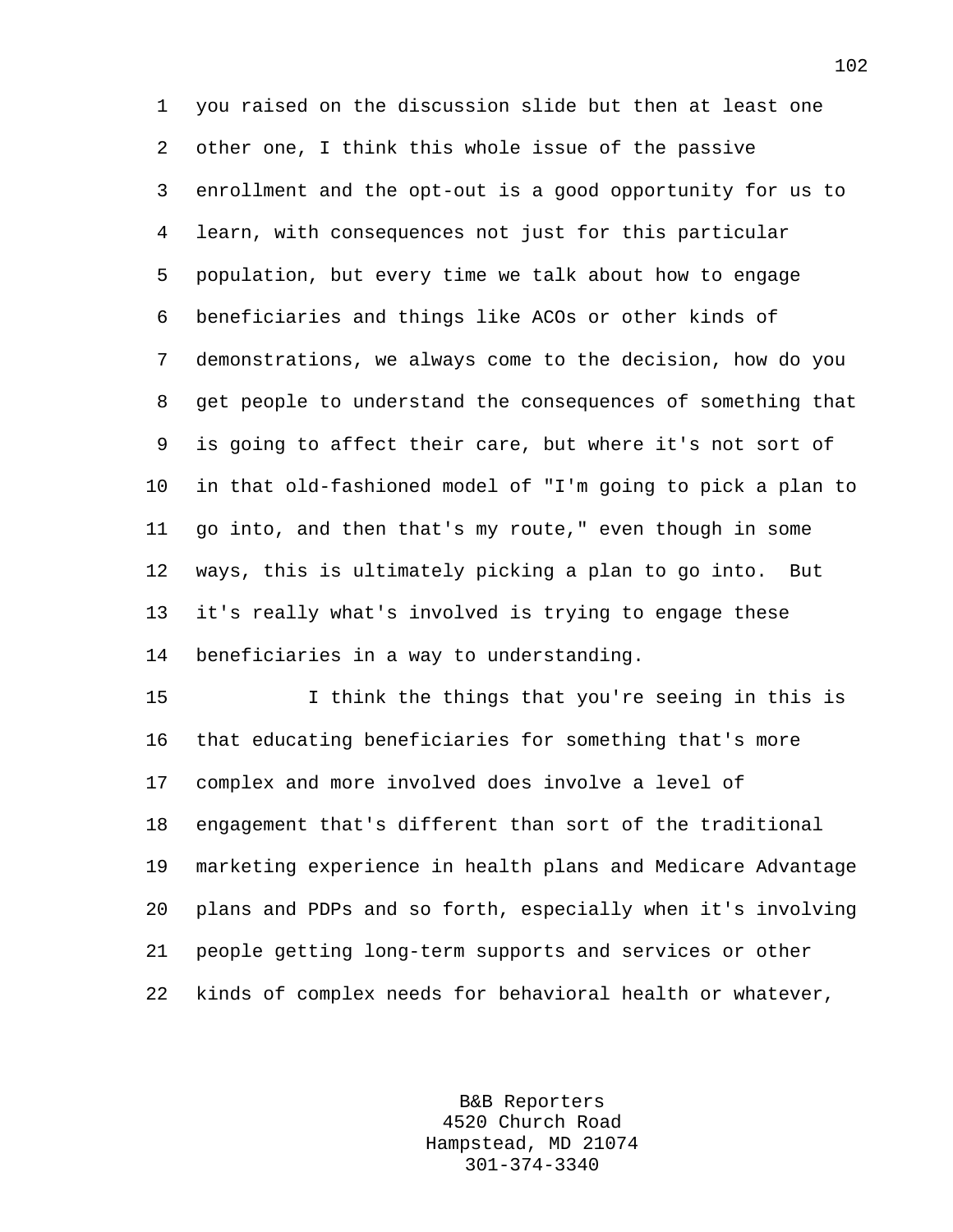1 where they have a fairly involved network of providers that 2 they're already working with. And I think this is where 3 engaging the providers -- and, Eric, I think you're right. 4 From what I've seen, states have done this, that it was on 5 their agenda, but probably didn't do it thoroughly enough. 6 And what I saw in Virginia was that it was often the 7 nursing homes that were the source of some of the mass opt-8 outs because, of course, they have even more ability to 9 sort of work with their population.

10 And it was particularly some of the smaller 11 independent nursing homes who may have attended a seminar 12 or something or had the state people come and visit them, 13 but probably didn't really absorb it and were mostly afraid 14 of the unknown, understandably. In some cases, there was 15 follow-up, outreach, and then they did get a better 16 solution, but I think figuring out ways to the providers -- 17 and again, I sort of think of the analogy to the ACO world 18 where trying to both think about how the providers got to 19 think about this new way of doing things and interact with 20 their patients on it. So the patient -- the beneficiary is 21 hearing from their providers, but they're also hearing from 22 plans or the program about this, and so there's all these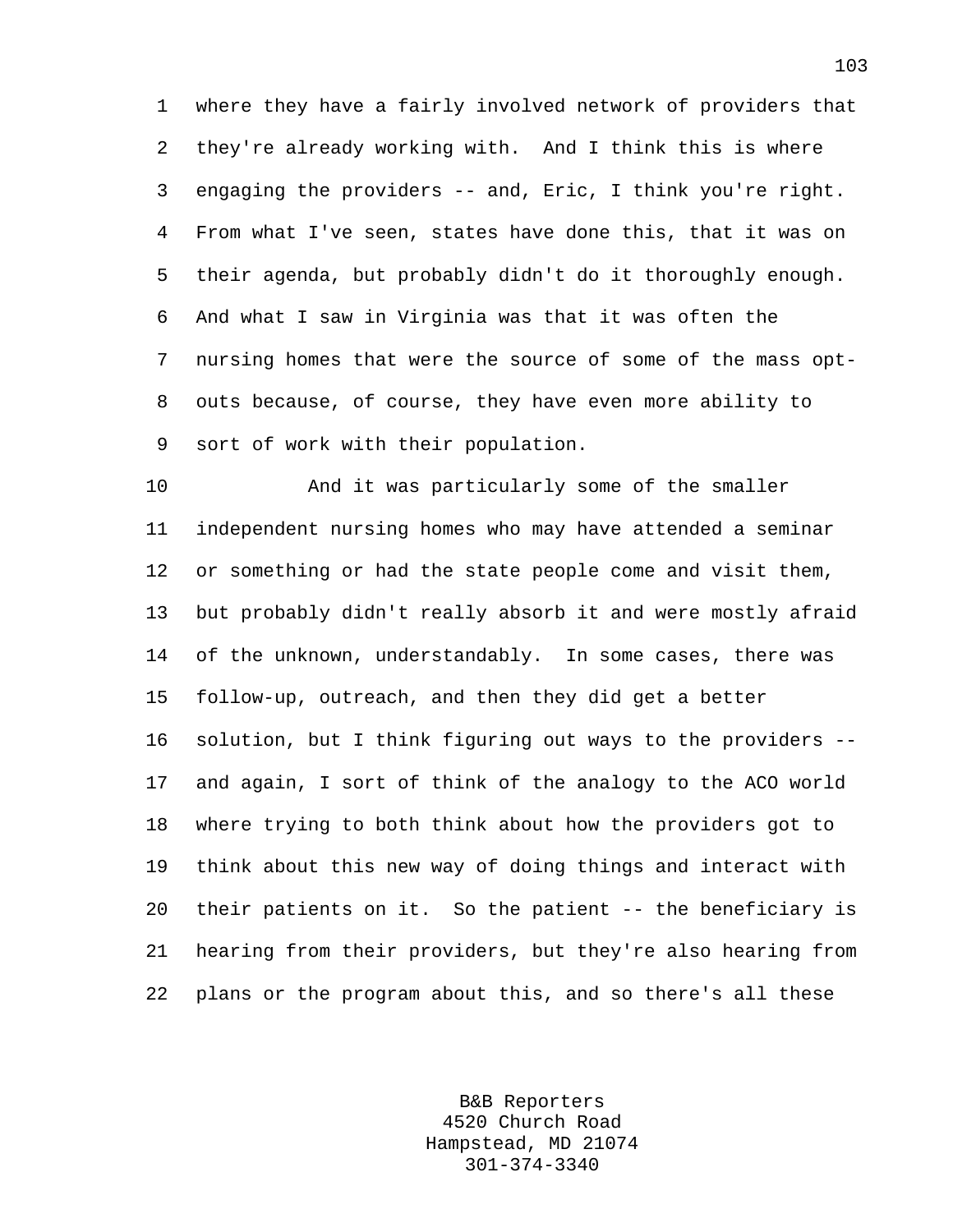1 routes on how to coordinate that and make sure.

2 We could have a long discussion about sort of the 3 opt-out numbers and some of that. I won't spend more time 4 on that right now, but there were issues in terms of the 5 passive enrollment. And you highlighted some of this in 6 terms of just the data, and if the concept of passive 7 enrollment was supposed to be done with a sort of 8 intelligent passive enrollment kind of approach and states 9 found that they couldn't get hold of the information from 10 Medicare in terms of who the primary care doctors or who 11 the additional doctors -- the states owned the information 12 on what nursing home somebody belonged to, so they could 13 handle that part, but they often had -- and some of that 14 may be transition. It may have gotten better over time. 15 But it does raise a lot of issues, and I think there's a 16 lot of really complicated practical issues about timing and 17 transitions between programs, if somebody opts out of this 18 whole issue of going back into Part D and going back into 19 either a Medicare Advantage or traditional Medicare. So I 20 think there are some really useful issues.

21 I think the other one that I paid on -- and it 22 wasn't one of the ones on your last slide, but it was just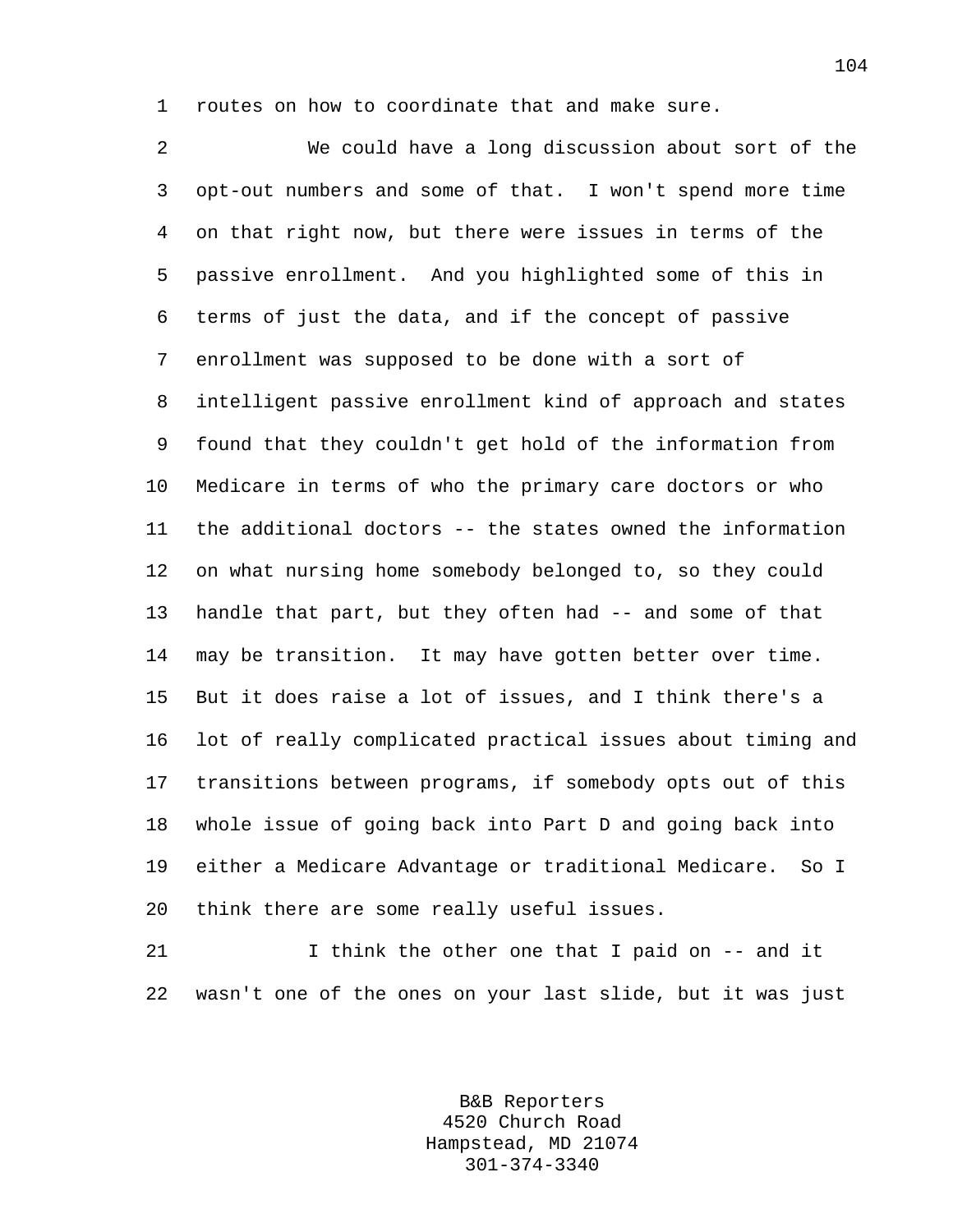1 the whole area of what's the success of these programs at 2 delivering and coordinating care. And I think your main 3 finding was that it's too early to assess. It's an 4 interesting question. As programs get into their second 5 and third year and we still can't tell whether they're 6 accomplishing anything, that is a bit worrisome.

7 On the other hand, coordinating care for this 8 population is hard. It involves a lot of different actors. 9 We've heard comments about coordinating the coordinators 10 because you've already got care coordinators out in 11 provider settings, and then add the plan.

12 And this goes go to one of your points on the 13 last slide. The plan players in this -- and I think one of 14 the things that I've really tried to focus on is, what's 15 the value-added for a plan, and how does that change across 16 types of plans? And where I've seen examples in a couple 17 of projects I've done has been where the more provider-18 based plans, whether it's a community health center-based 19 plan or health system-based plan, seem to be the ones that 20 can truly integrate the providers who are probably the ones 21 that really know the patients the best, know the 22 beneficiaries the best, and the sort of plan perspective of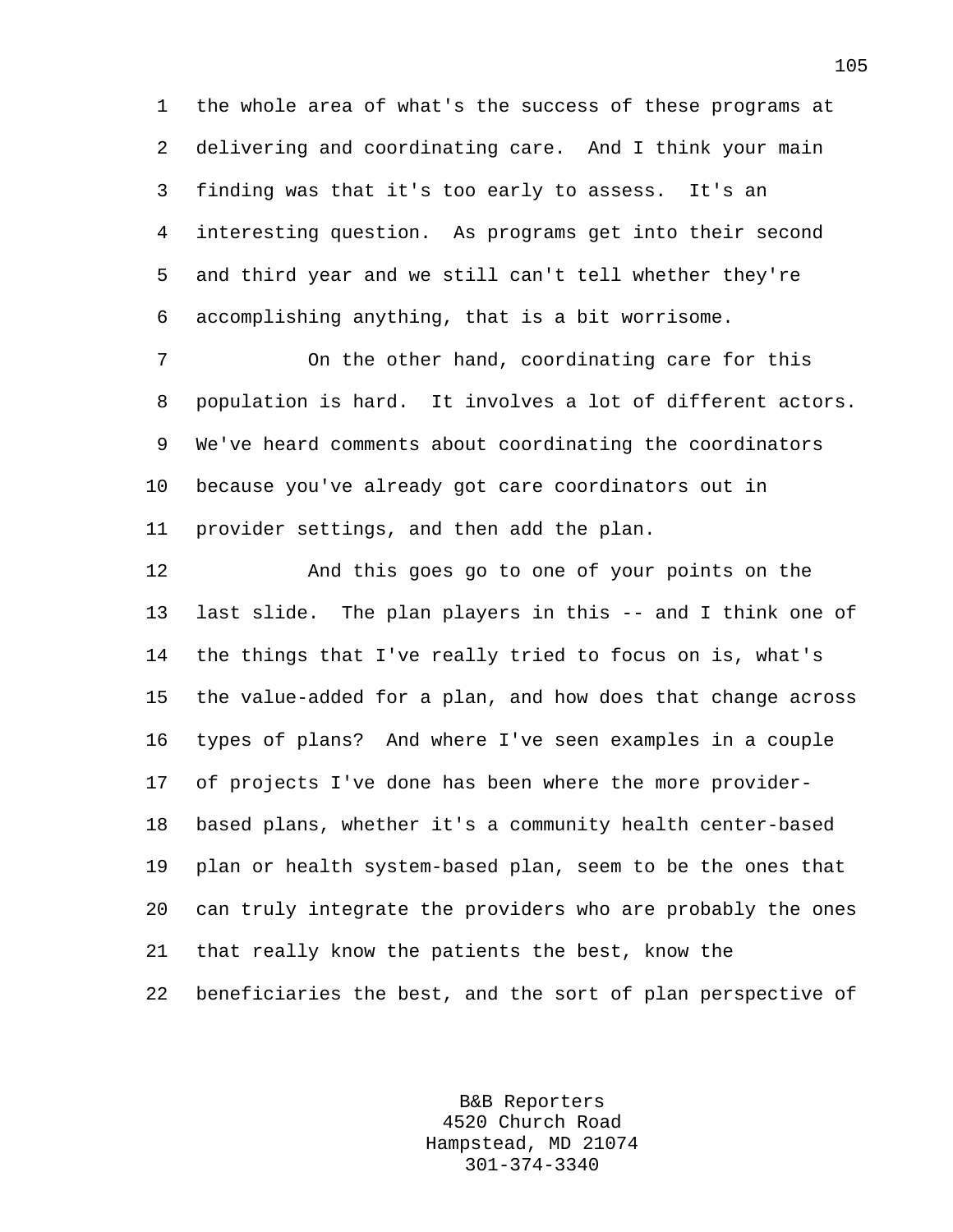1 managing the finances.

2 And when it's been the outside, the freestanding 3 plans come in. They're trying to figure out -- and they're 4 the ones, I'm suspecting, have more of the challenges and 5 actually finding the people. If you're affiliated with a 6 clinic and the clinic has a relationship -- yeah, the 7 clinic does still have problems with some of their patients 8 who are homeless, who are transient, and they lose track of 9 them, but they've got a better shot than the plan coming in 10 from the outside, is either trying to rely on the last 11 state information that was available or trying to figure 12 out a way to coordinate with their network providers. And 13 so I think we may want to look at whether these kinds of 14 initiatives should be targeted more to either provider-15 based plans or plans that come in with a real strategy for 16 how to coordinate with providers and not just try to 17 operate from the outside.

18 And I think a part of that is do the particular 19 plans that come into this kind of an enterprise have the 20 degree of experience with behavioral health services, with 21 long-term supports and services, and the kind of clients 22 that need those services. And I think that's been one of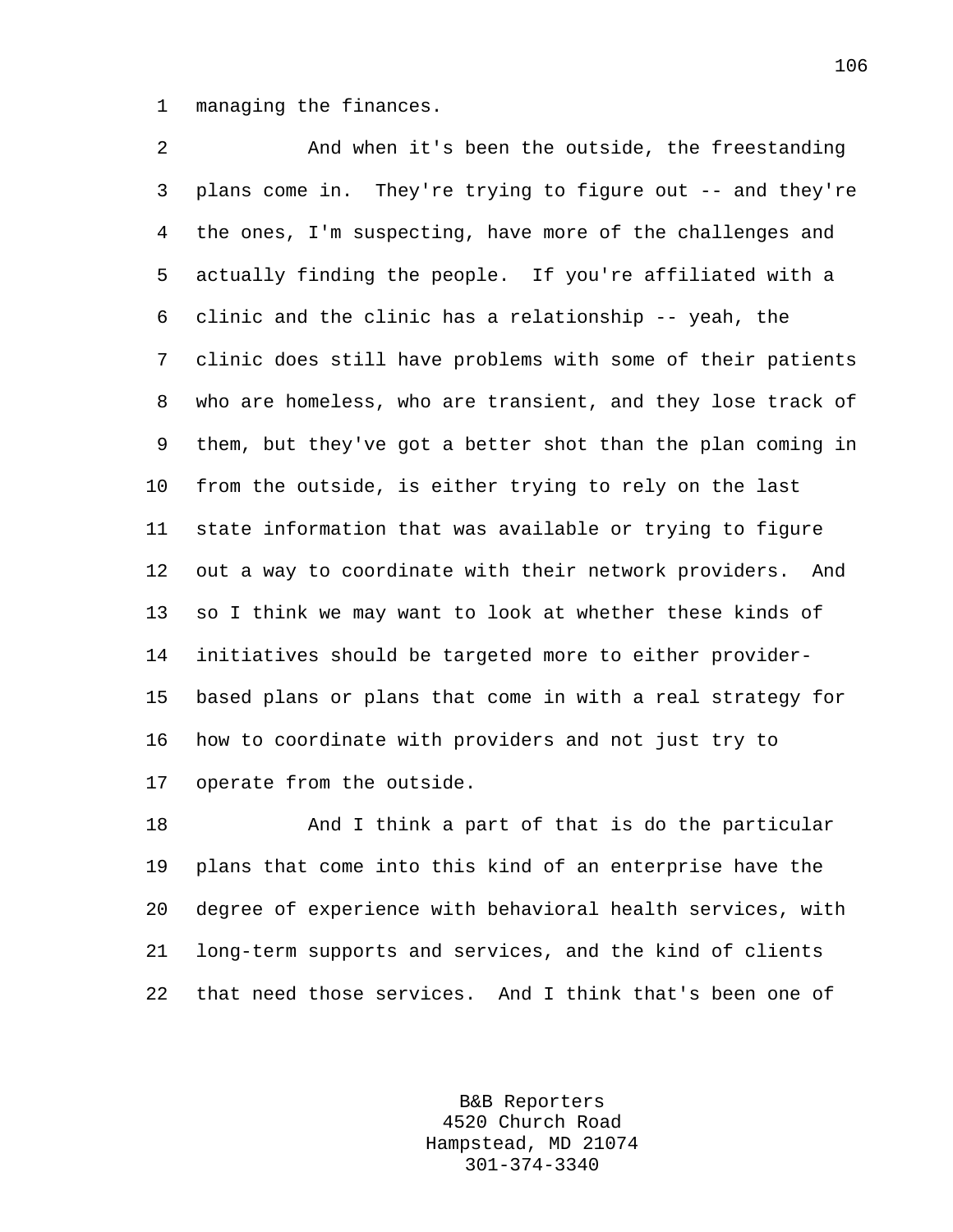1 the challenges here, is a traditional managed care plan may 2 not have done much with long-term care. They've had to 3 obviously deal with behavioral health, but that may not be 4 something that they've got great experience in.

5 I could keep going, but I think I'll stop and 6 leave those as themes for follow-up.

7 DR. CROSSON: Thank you, Jack. So we'll have 8 further comments. I have David.

9 DR. NERENZ: Just a couple points and to 10 reinforce the excellent comments that Jack made, and it 11 also speaks to Cori's question, I think, of why would there 12 be resistance to this or why would there be opt-out.

13 In this population, although we do have some 14 people who have sort of fragmented, loose connections to 15 care, at least our experience in Michigan is that most of 16 these folks do have established and long-standing care 17 relationships, many of which would be disrupted in this, 18 and there's a lot of the opt-out. Each state is a little 19 different.

20 Where we are, there's kind of two distinct 21 components, even though they're brought together under one 22 program. There's essentially the medical care side, but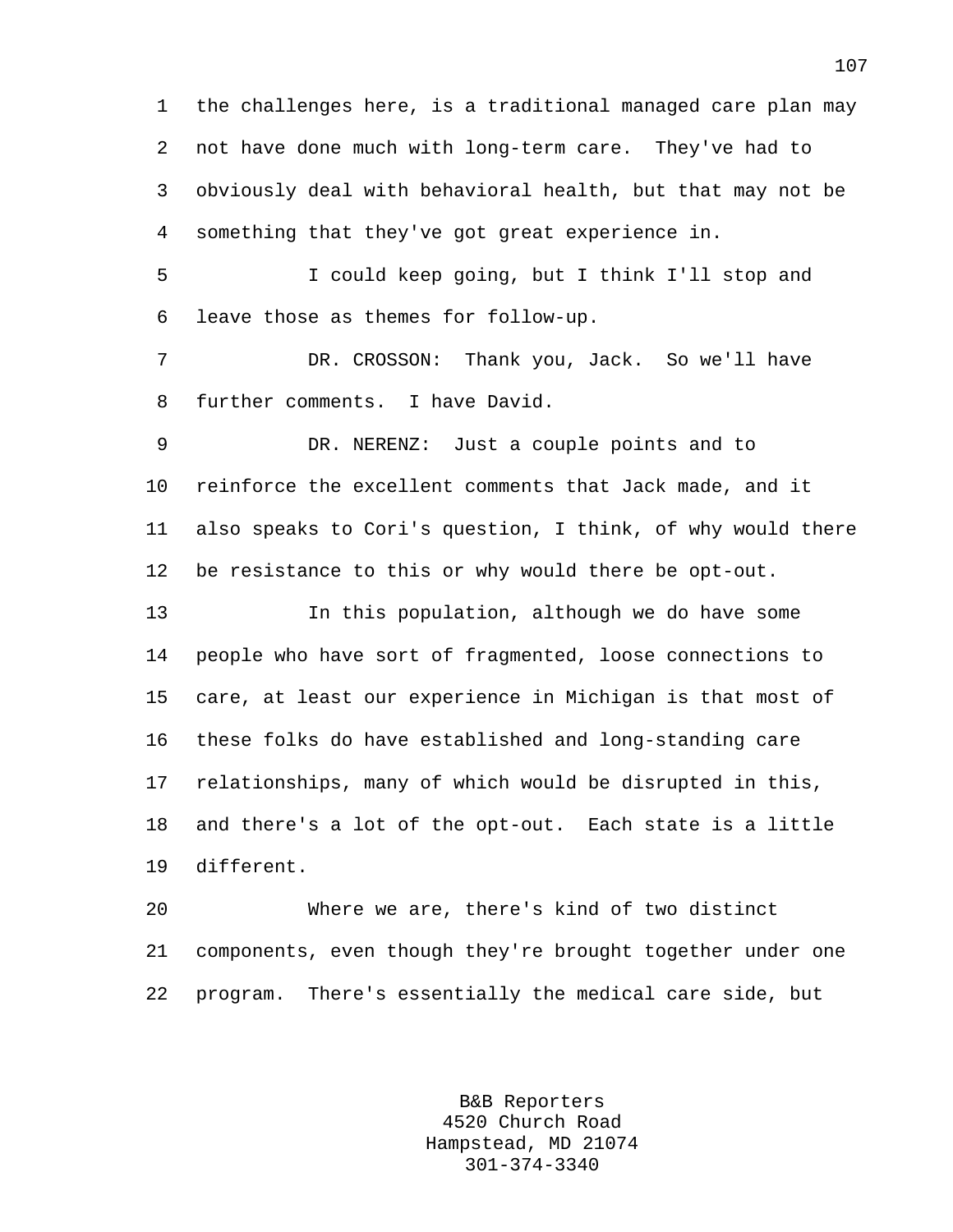1 then there is the long-term behavioral but long-term 2 community support services. And for a lot of the disabled 3 duals, particularly those who rely on those long-term 4 support services, there is a strong sense of loyalty, of 5 bonding and commitment to those agencies, and at least in 6 our state's dynamic, there's a sense of threat that these 7 new managed care entities that have not been active in that 8 arena are now not only active in that arena, they 9 essentially control that arena. And one way, if there's 10 fear or resistance to that, is simply to opt out.

11 So when I saw the multistate opt-out numbers, I 12 wasn't completely surprised because I think that's part of 13 where it comes from.

14 That leads us into this larger question. Jack, 15 you talked about coordinating the coordinators. I think as 16 we sit around this table and we think about this project 17 and others that have some feature of enhancing care 18 coordination, our general sense, "Well, that should be a 19 good thing," people should like that, well, maybe yes, 20 maybe no. It depends on where you're coming from. 21 Depending on exactly one's circumstances of dual eligible, 22 before this thing comes on the scene, you might already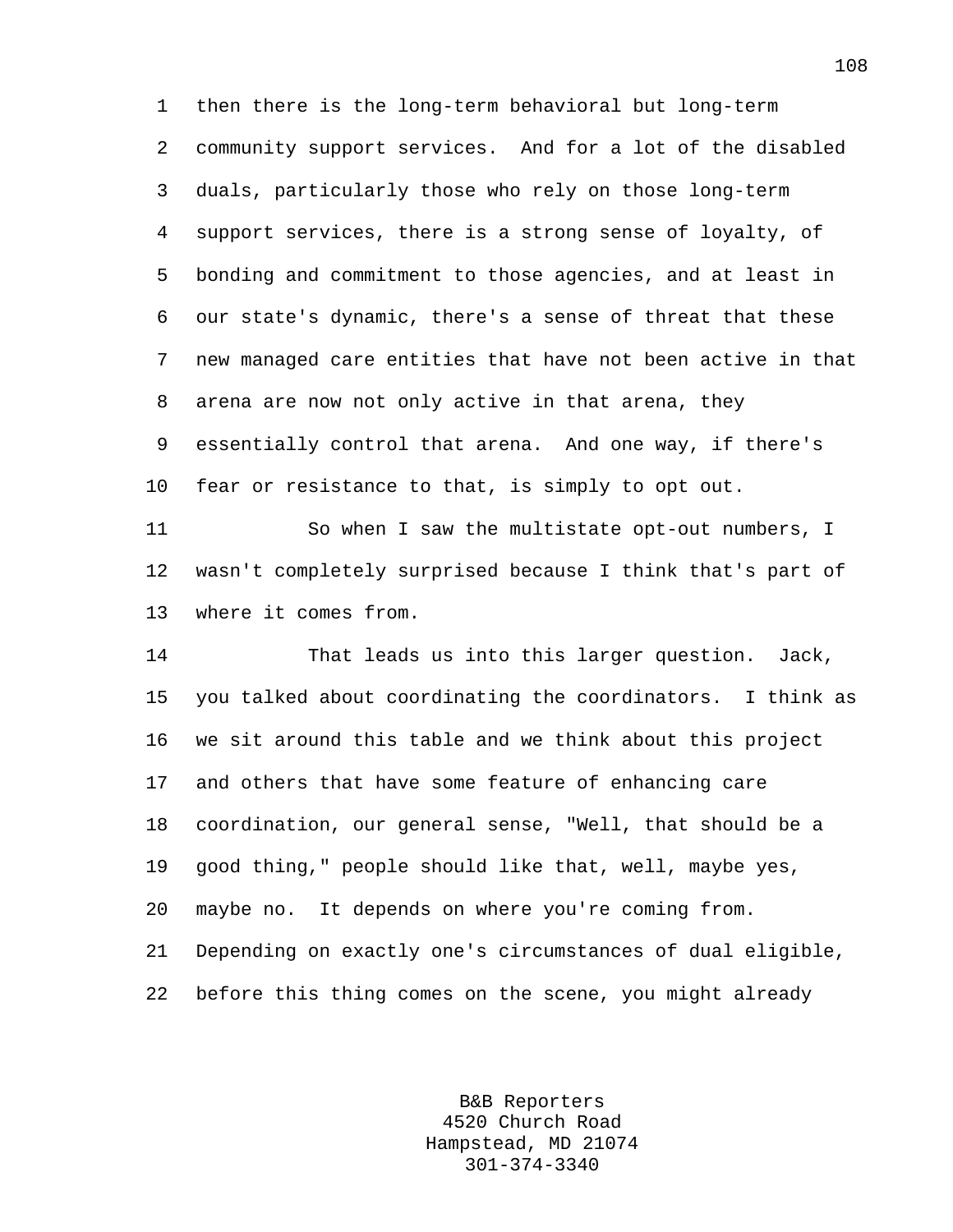1 have a plan-based care coordinator -- or at least you can 2 shortly get these folks a plan-based care coordinator, a 3 primary care and medical home-based care coordinator, a 4 medical specialty-based care coordinator if you have a 5 serious ongoing condition. You can have a psych care 6 coordinator, and you can have a long-term community service 7 care coordinator. Now, either they exist, or they come to 8 exist as part of this initiative, and then now it becomes 9 parity after a while of who's running the show.

10 Now, some of the resistance to the thing is 11 situations where a good care coordination relationship 12 already exists, particularly in the long-term support 13 services role, and the participants in that relationship 14 don't want that disturbed. So the reason I highlight that 15 is I think as a broader topic of discussion for us going 16 forward, we could have some discussion about care 17 coordination and what models do we think are successful, 18 what models are less successful, if you can't determine 19 that how do you sort out these issues, because we typically 20 think we're solving a problem of not enough care 21 coordination. But then often the solution creates 22 overlapping care coordination.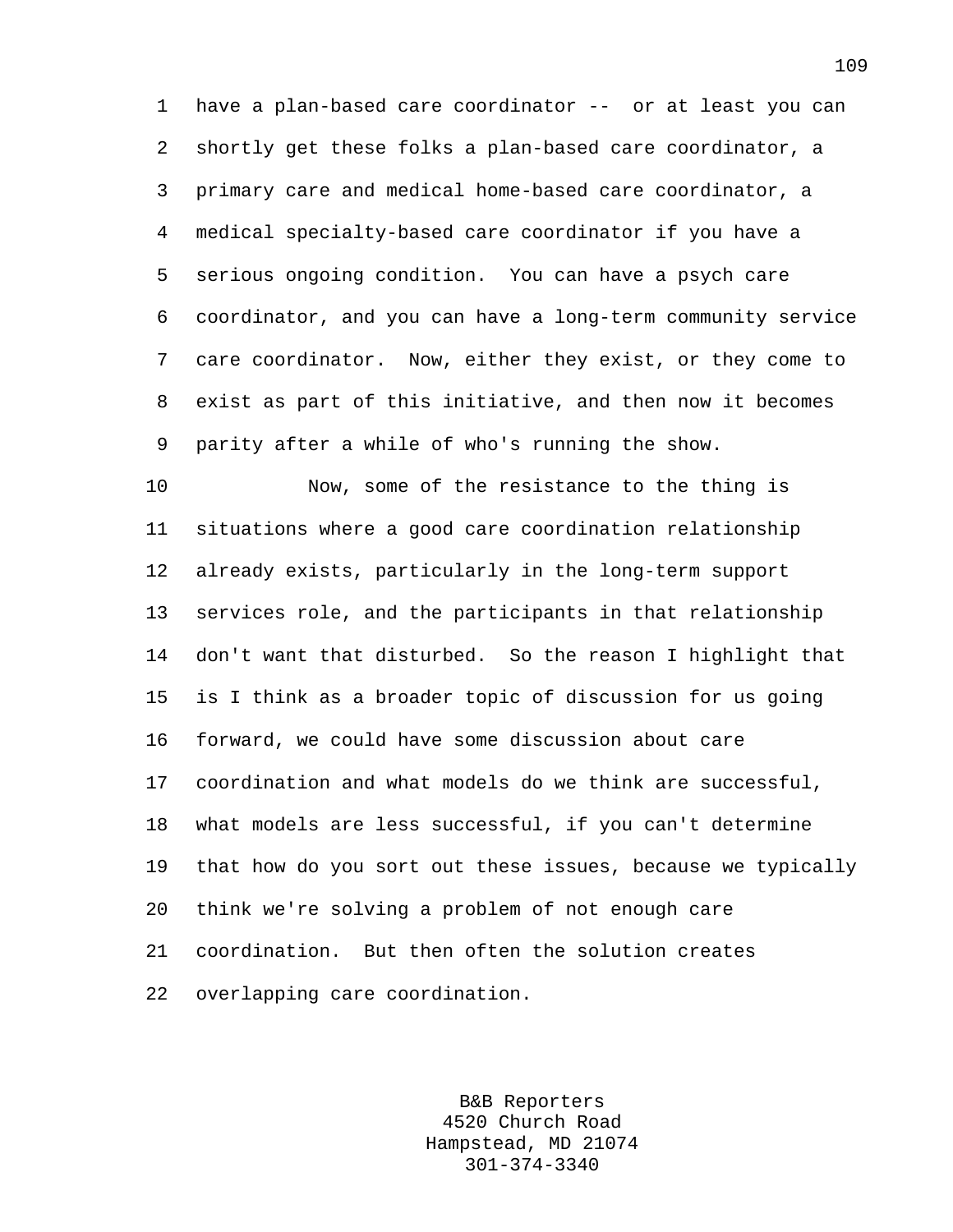1 The last thing is there were a couple of comments 2 about, well, maybe the states haven't yet tried hard enough 3 or they haven't been through enough. That's not 4 necessarily the issue. Some of these conflicts are deep 5 and conceptual and in some ways irreconcilable.

6 I sat in a number of planning meetings in 7 Michigan as this was getting off the ground where folks on 8 the long-term community support side expressed active overt 9 hostility to the medical model. And in their view of the 10 world, you don't talk about patients; you talk about 11 perhaps clients. And it became clear this isn't a matter 12 of just sort of bringing people together through a program 13 and nothing but good things then follows. You have to 14 recognize that there are very different views of what the 15 human being's issues are, whether you call that person a 16 "patient" or a "client," and then how the pieces fit 17 together for that person.

18 So there's an attraction of bringing all these 19 pieces together, but it is very, very hard to do it. 20 DR. CROSSON: Thank you. Other comments? 21 DR. SAMITT: Thanks for the great chapter. It 22 was very informative.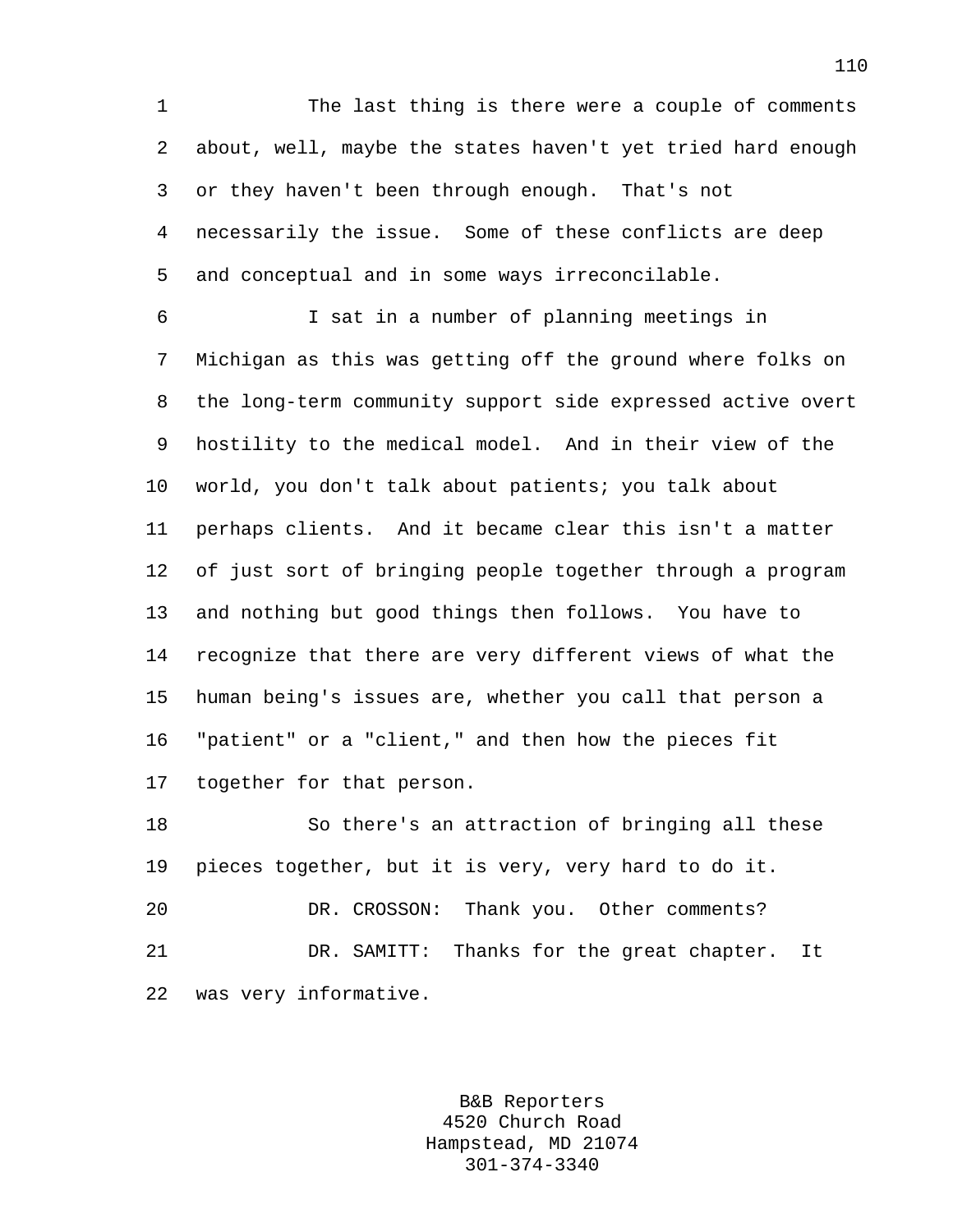1 So my organization has had some real-time 2 experience with this. I think we enroll a little bit less 3 than 1 percent of the total national enrollment at this 4 point, and it's early innings, as others have said. I 5 think there's a lot we still need to learn. But I think 6 what you highlight in the report is very much aligned with 7 our own experience in that the program is going through 8 growing pains and sort of has a lot to learn and has some 9 issues in various dimensions. And the ones that I would 10 highlight would be the enrollment issues are certainly 11 real, and the disenrollment issues are certainly real. In 12 fact, what we've experienced is many beneficiaries opted 13 out of MMPs without realizing that they did so, and so 14 there seemed to be issues of communication challenges 15 regarding enrollment and disenrollment, marketing 16 challenges with enrollment and disenrollment, and 17 coordination challenges, especially between things like MMP 18 and Part D that feel clunky. It feels as if it's sort of a 19 completely separate piece that in no way has connected in 20 with existing programs, which it certainly should. So 21 enrollment has certainly been an issue.

22 As has been discussed, payment has been an issue,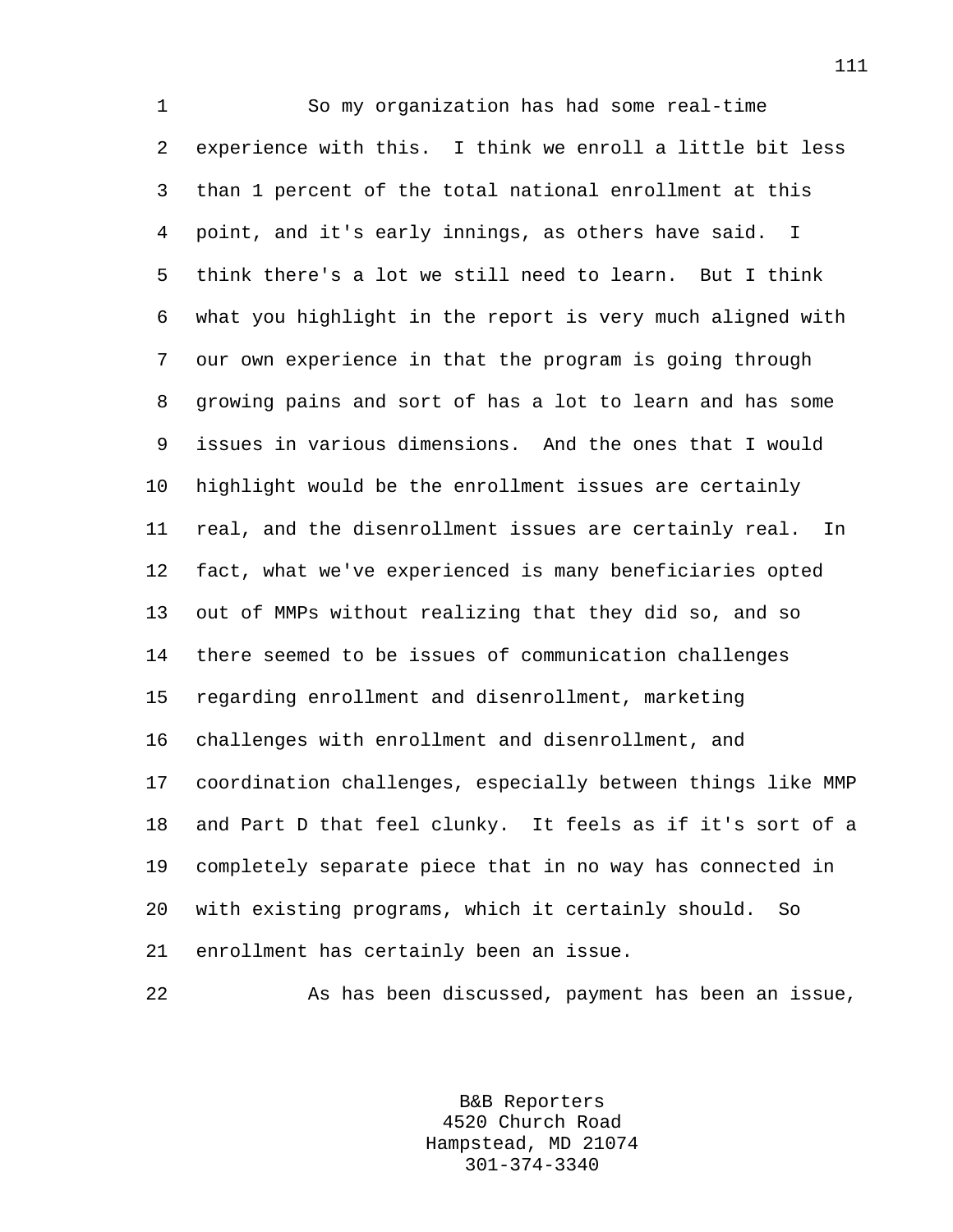1 payment adequacy, and really kind of getting this right, 2 with probably overaggressive estimates in terms of what is 3 possible early in the program in terms of how quickly 4 savings can be achieved through alignment of the Medicaid 5 and Medicare elements of this program.

6 The two others that I would highlight, we have 7 talked about care coordination and kind of the challenges 8 in providing access to care coordination for this 9 population, and then quality. And we've discussed this 10 previously that how do you measure quality when this is 11 such a distinct population and the traditional Stars-type 12 program probably doesn't do it justice in really adequately 13 determining quality comparisons. So when you think about 14 performance payments or selecting plans, you know, quality 15 should certainly be a component of it, but you want a fair 16 representation of quality.

17 So, again, it's early innings. There's a lot to 18 learn from the program. But one of the things that I think 19 would be helpful for me is have we thought about lining up 20 sort of how some of the other existing programs address 21 some of these challenges. So when we think about how 22 Medicaid itself deals with enrollment, payment adequacy,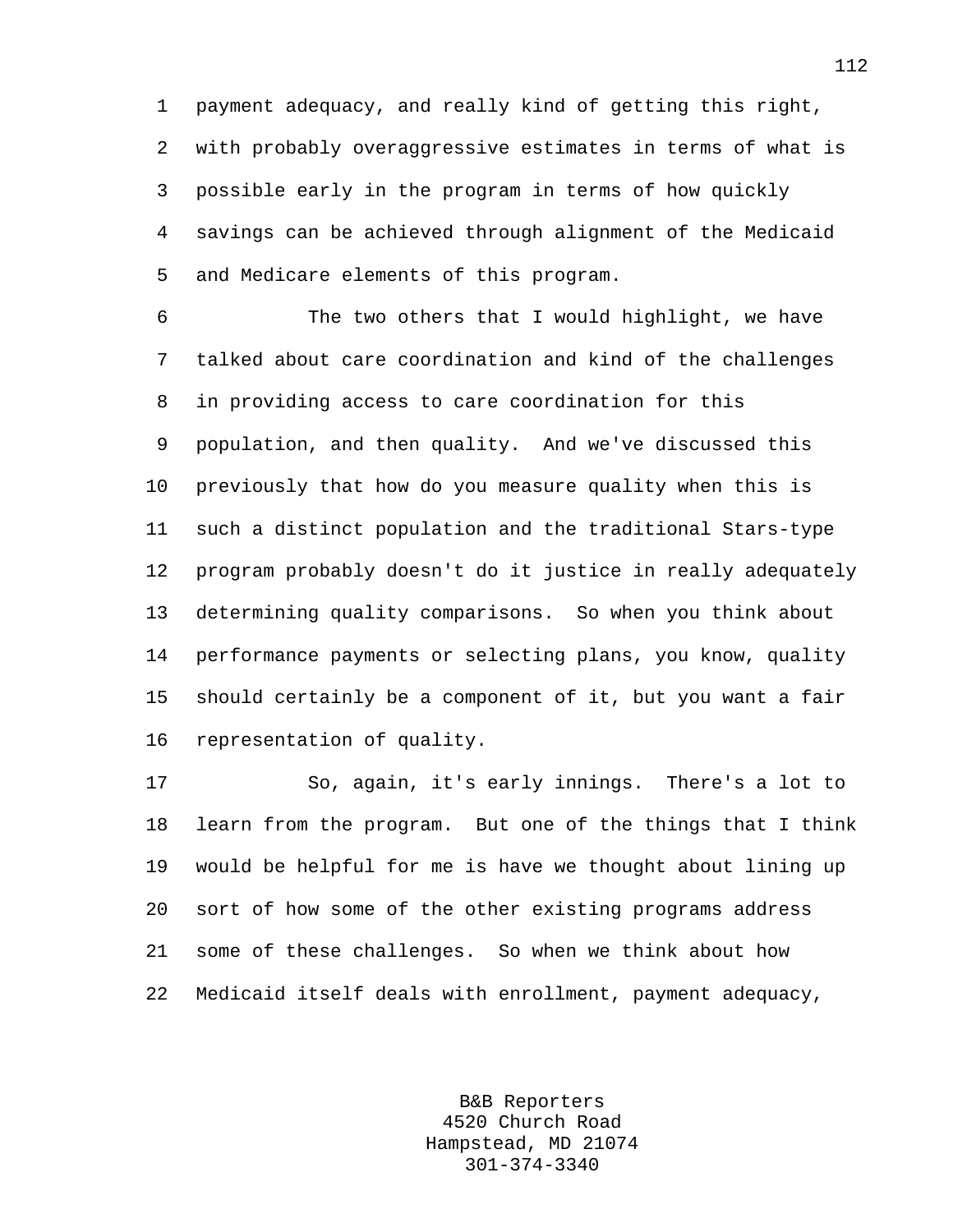1 quality, so Medicaid, MA, SNPs, D-SNPs in particular, what 2 works and what doesn't work there, or perhaps even 3 something completely new, and we line this up against the 4 problems we're facing, the enrollment, payment, quality, 5 care coordination, you know, maybe the solution here needs 6 to be taking the best of what works in these various other 7 programs and reconstructing the program in a way that kind 8 of brings to the fore what seems to be working. And so it 9 would be a blend of -- you know, the passive enrollment is 10 right from our perspective, which isn't the case in MA. So 11 passive enrollment may be right, but in terms of payment 12 adequacy or payment methodology or care coordination or 13 even marketing freedoms, perhaps that's more like MA. And 14 for quality measurement, perhaps it's something completely 15 new because Stars and MA is not adequate for the MMP 16 programs.

17 So I wonder if we can kind of map out and compare 18 and contrast the various programs as a way to educate what 19 some of the suggestions could be to improve MMP going 20 forward.

21 DR. HALL: Along those same lines, Eric, there 22 was a reference to the PACE program in the white sheets you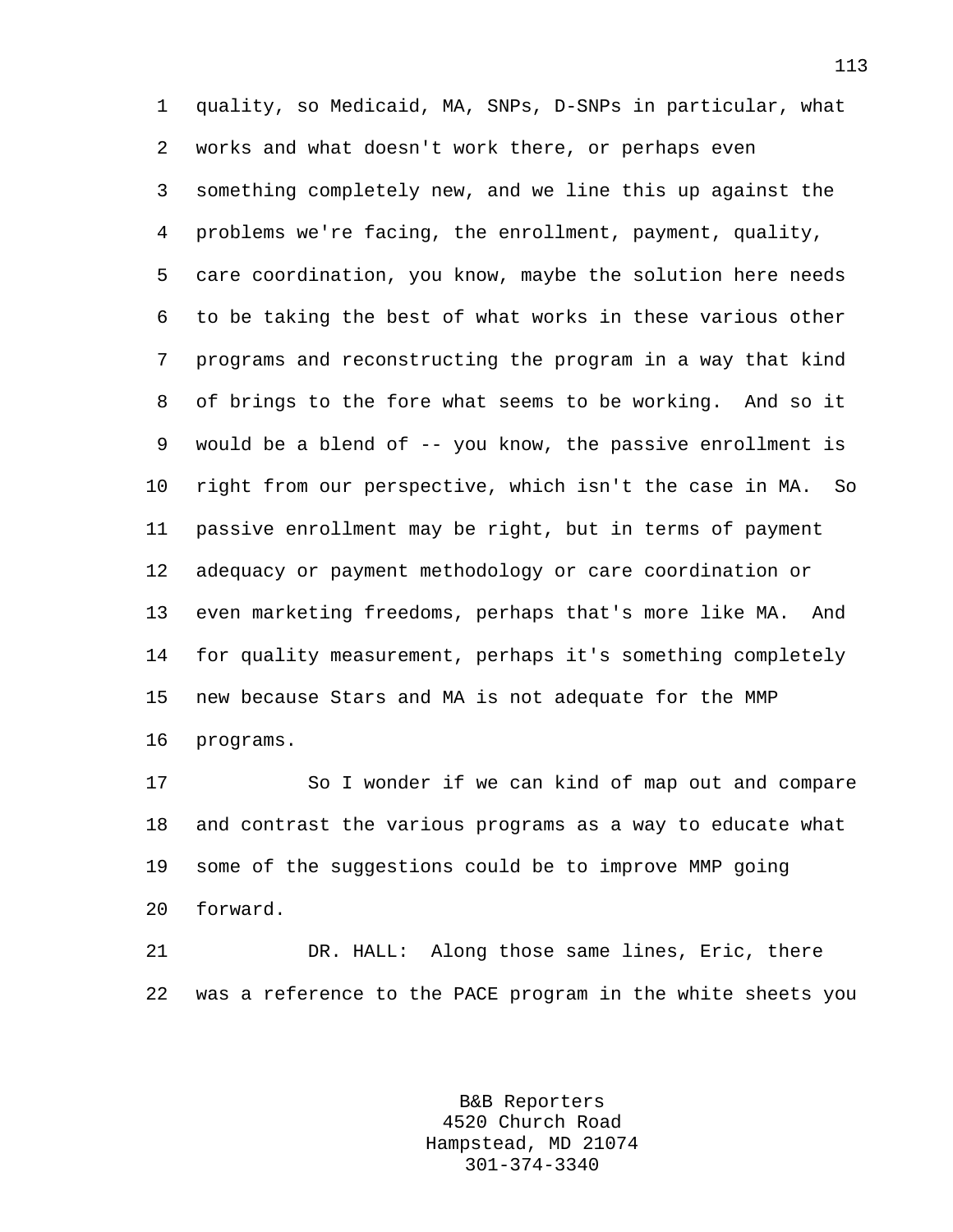1 sent out. Do you think there are any parallels there that 2 would be useful? PACE has certainly had long experience. 3 Obviously, it's a social daycare program so it differs, 4 but...

5 MR. ROLLINS: PACE has been very successful 6 within sort of its bailiwick. The problem with PACE has 7 been sort of getting it to operate on a larger scale, and 8 one reason, as you know, that does make it successful is 9 it's sort of a completely integrated plan that sort of 10 directly, you know, sort of a mini-staff model HMO. And 11 that's hard to apply for the MMP model, which is much more 12 sort of a broad-scale health plan that is serving in some 13 cases, you know, 10,000 or 20,000 people over a fairly 14 broad geographic area.

15 As I think I mentioned in the paper, I think 16 that's one problem that New York ran into with its first 17 demonstration, is they were sort of thinking of sort of 18 PACE-like care coordination requirements, which were 19 difficult to implement when you moved outside of the PACE 20 model.

21 MS. BUTO: I had exactly the same question, but I 22 wanted to add about PACE, Eric, do we know whether PACE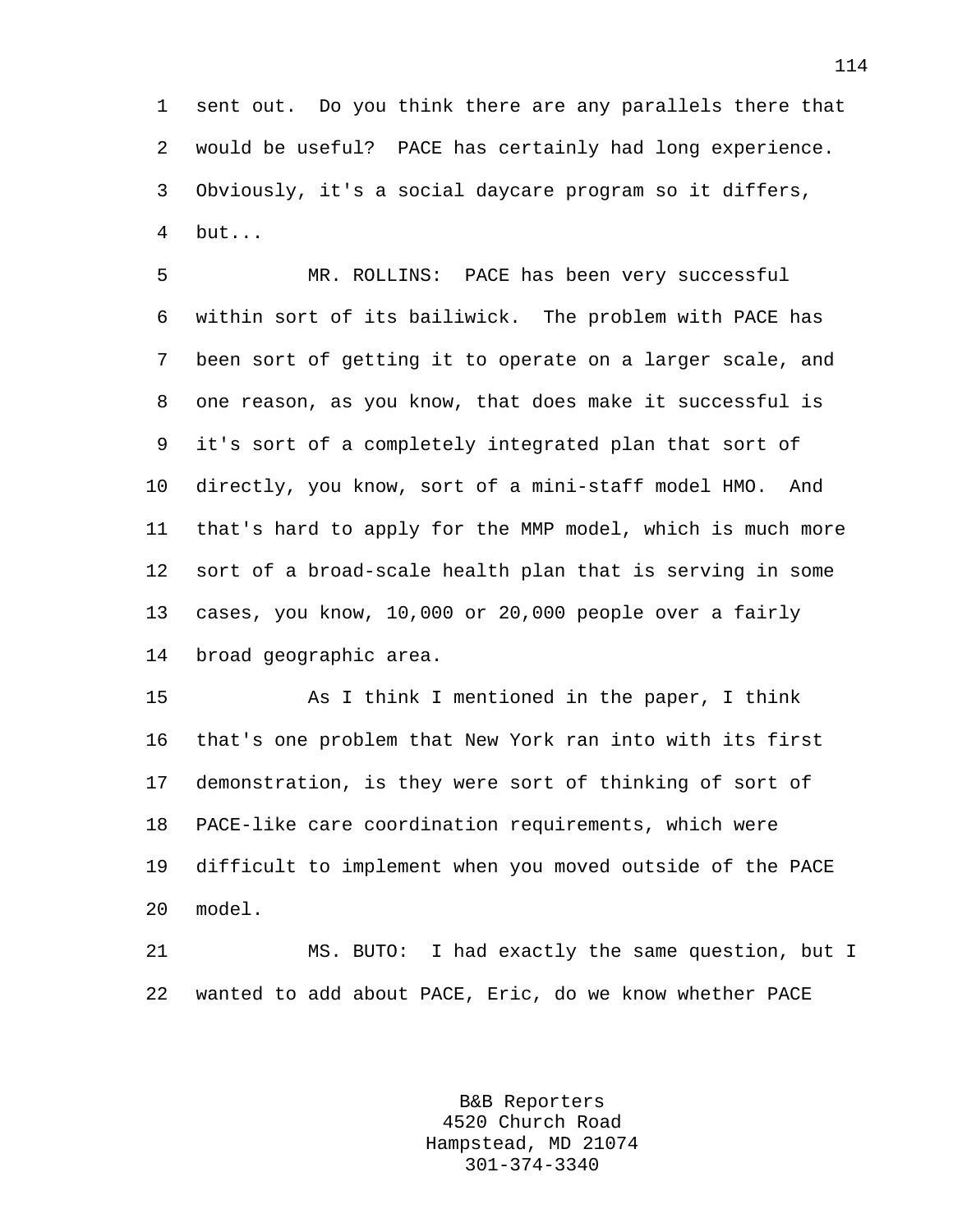1 over the years has saved money for both Medicare and 2 Medicaid?

3 MR. ROLLINS: I believe when we last looked at 4 it, which is now three or four years ago, we came to the 5 conclusion that PACE plans were getting paid more than it 6 would cost to treat those beneficiaries in fee-for-service, 7 and we recommended that they be paid closer to the 8 methodology for traditional MA plans. Their impact on 9 Medicaid spending I do not know.

10 MR. GRADISON: Just a couple of dots I would like 11 in my own mind to try to tie together. We know or at least 12 used to hear from ACOs that one of their big challenges was 13 people going out of network, not only incurring a lot of 14 costs out of network, but also the slowness of the ACO 15 learning about the care that was given out of network, 16 which made it pretty hard to do -- not just to save money, 17 but to do effective care coordination.

18 One of my former students is running a three-year 19 MCCI \$6 million program involving children. It's a 20 Medicare program in Massachusetts. Same problem in 21 Medicaid, and that is, the slowness of getting records back 22 in that case from the state Medicaid agency to assist.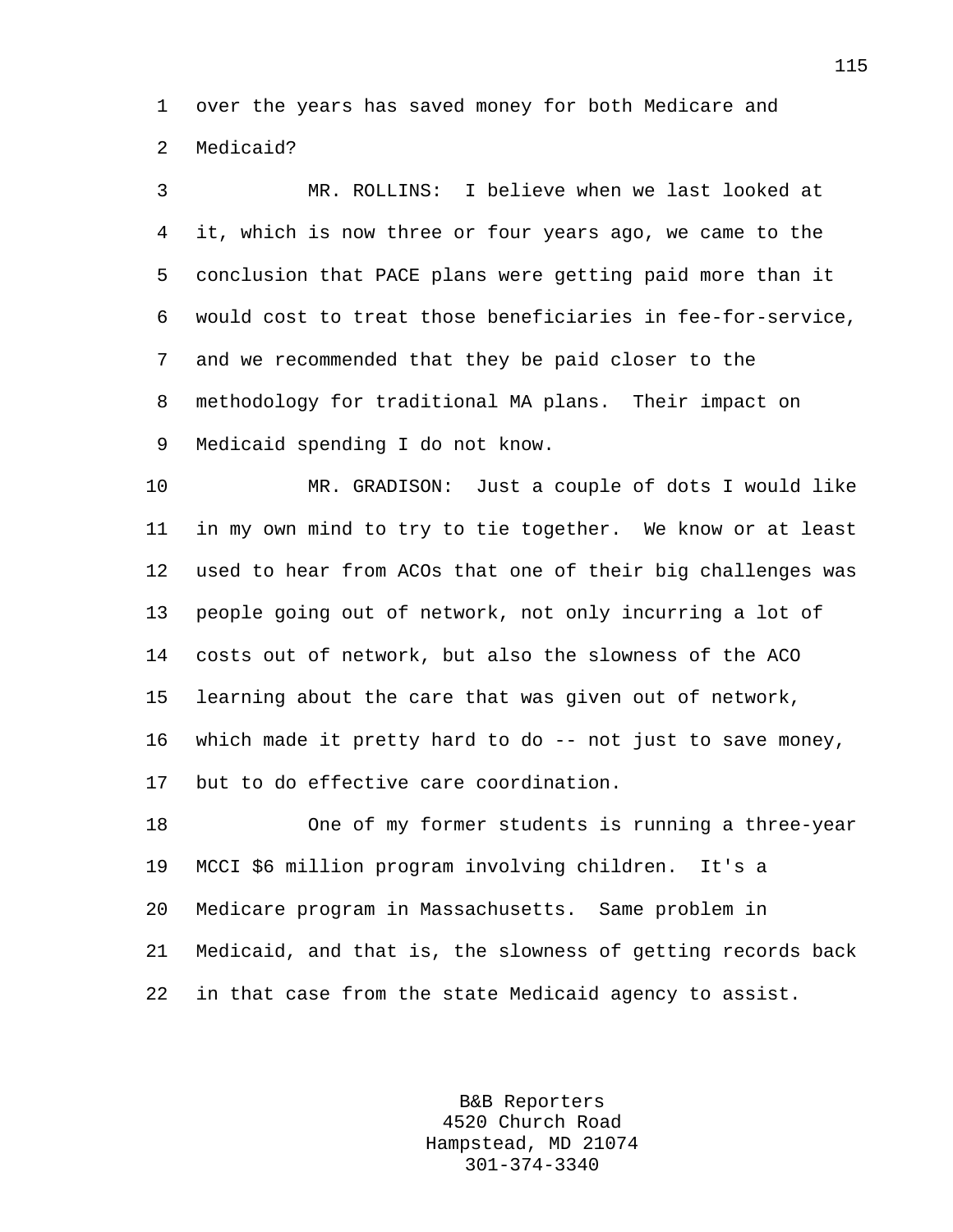1 I can certainly understand why in this instance 2 there's the additional complication, and that is, getting 3 the Medicare information to the Medicaid officials and back 4 and forth to try to coordinate this. It may be that 5 solutions have been -- maybe there have been solutions that 6 have occurred in both the ACO environment and in the 7 Medicaid environment to permit the exchange of information 8 on more of a real-time basis since I last had conversations 9 about those two programs. But I would like to suggest 10 that's terribly important. And it's difficult for me as a 11 layman to understand why there should be a delay since so 12 much of this is presumably being handled electronically. 13 DR. CHRISTIANSON: Eric, do you have any initial 14 data on the types of diagnosis and people that are dual 15 eligible? And, particularly, I'm interested in how many 16 are there because of behavioral health disability kinds of 17 diagnoses? 18 MR. ROLLINS: We do not have that information

19 yet. Once we get the enrollment data for MMPs, we should 20 be able to more easily find those people in the fee-for-21 service claims we have to see what they looked like before 22 they went into the plans.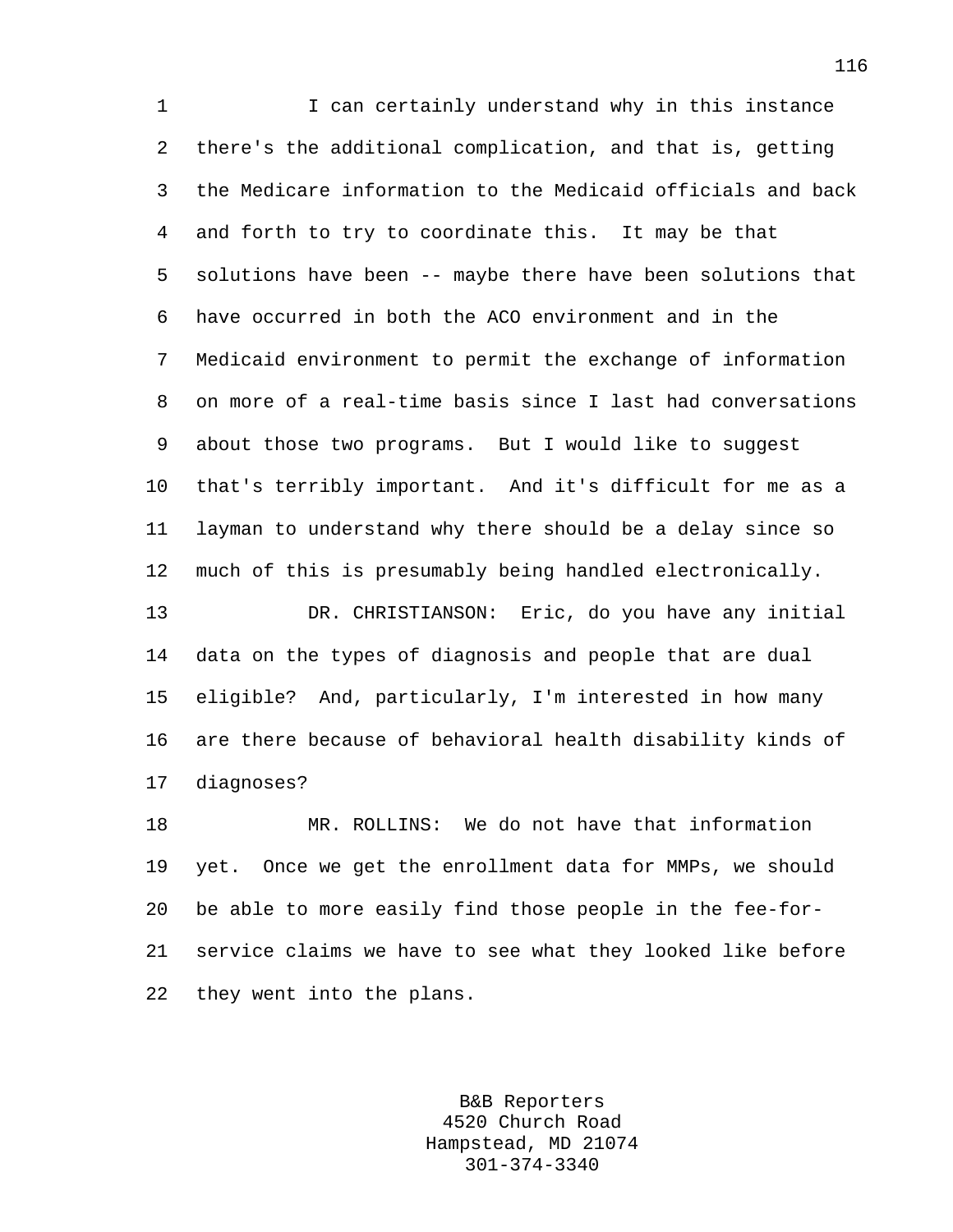1 DR. CHRISTIANSON: Yeah, so I think it makes a 2 lot of difference how you think about the problems that the 3 demonstration is having, and I go back to a time when I 4 served on the board of a local agency that contracted the 5 state and local government to serve the most severely ill, 6 mentally ill people in their community. And back to what 7 Rita said, and Dave to some extent, we started -- we 8 actually were more of a housing agency than anything else. 9 And we started with housing and finding people a place to 10 live. And then the next thing we started with is -- and 11 without conditions, like you don't have to be clean to live 12 here. If you live here, maybe we can help you get clean. 13 Then dental care, because the pain involved in 14 the oral problems people were having led them to self-15 medicate, which exacerbated their mental health problems, 16 which made it difficult to get them to medical care, and it 17 just kind of went on and on. But without a starting place 18 of, you know, where are these people and how do we give 19 them a safe place so that they can start thinking about 20 their life, and we had lots of negotiations because we're 21 in Minnesota so we have everybody in managed care. So we 22 had lots of negotiations with the health plans that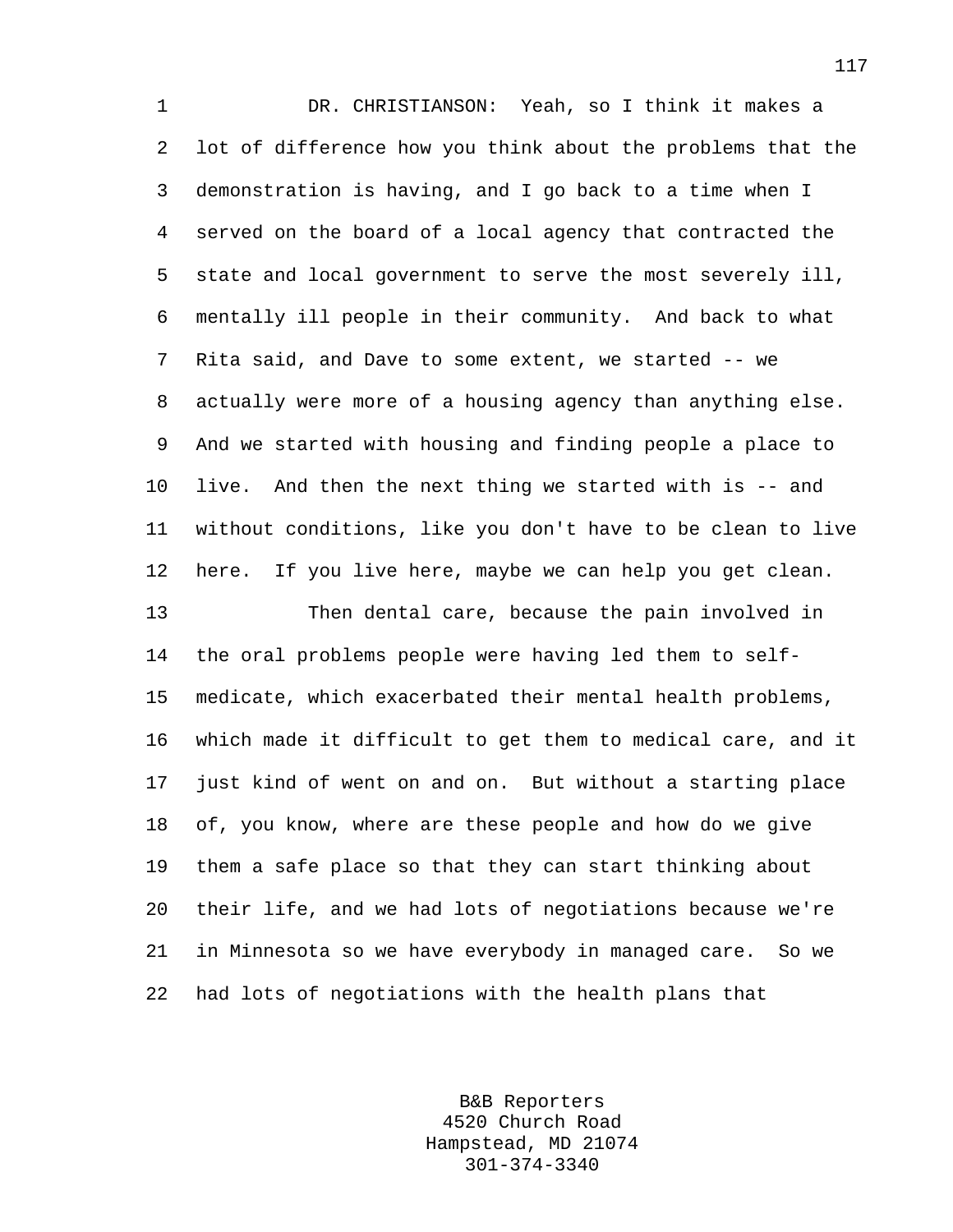1 contracted with the state about what we do, what you do. 2 And, of course, the health plans approach things from a 3 medical point of view. People get care. They go to a 4 doctor's office. They get drugs and things like that, 5 which -- so this whole set of activities that we were 6 engaged in for this population was totally foreign to the 7 way they thought about delivering care, back to David's 8 point.

9 So this is extremely complicated for that 10 population, so I think I'd be very interested to have some 11 data as it comes out and share that with us about, when we 12 talk about dual eligibles, how many people have these kinds 13 of diagnoses.

14 DR. HOADLEY: So, yeah, I want to follow up on 15 Jon's comment. I do think, you know, that kind of analysis 16 will be really helpful. I mean, one of the challenges 17 presumably is once these people are enrolled in MMPs, you 18 know, how much you're able to look at in terms of -- but 19 you've got -- presumably any of them that came from fee-20 for-service, you'll at least have the background 21 information on sort of the mix of diagnoses and things they 22 had when in fee-for-service. Some of these people have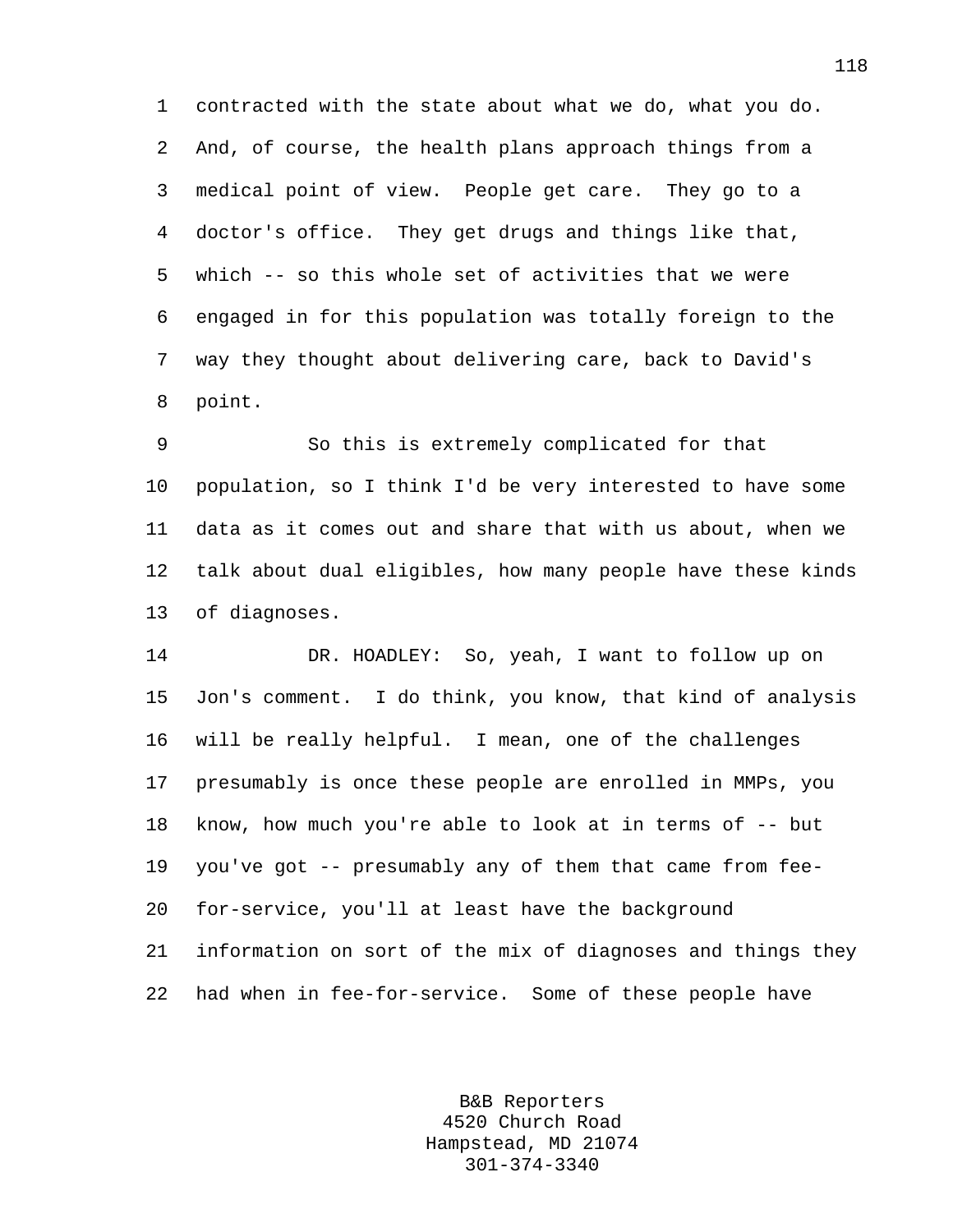1 come from MA, so, you know, I don't know how much you'll be 2 able to look at using encounter data to get at that. But 3 it does seem pretty important.

4 It also comes back to this challenge to me of 5 thinking about the potential for savings, and, you know, 6 this is a population that by definition is probably much of 7 it -- we'll be informed about that, but much of it is 8 probably underserved population. And, you know, it becomes 9 a question of whether looking for savings is really the 10 right answer, and then also the whole notion of blending 11 Medicare and Medicaid funding streams together goes to 12 these same questions. I mean, you could get savings on the 13 Medicare side because you're investing more on the Medicaid 14 side, and then, of course, once you've tried to blend 15 those, you're supposedly not going to think about it that 16 way, but we obviously still will and still do.

17 But, you know, to the extent that we empower 18 these organizations to have the flexibility to use dollars 19 in ways to deal if not all the way into housing at least 20 with other kinds of social service supports and things -- 21 and I think this goes back to my point about sort of 22 whether the plans that are into these are really fully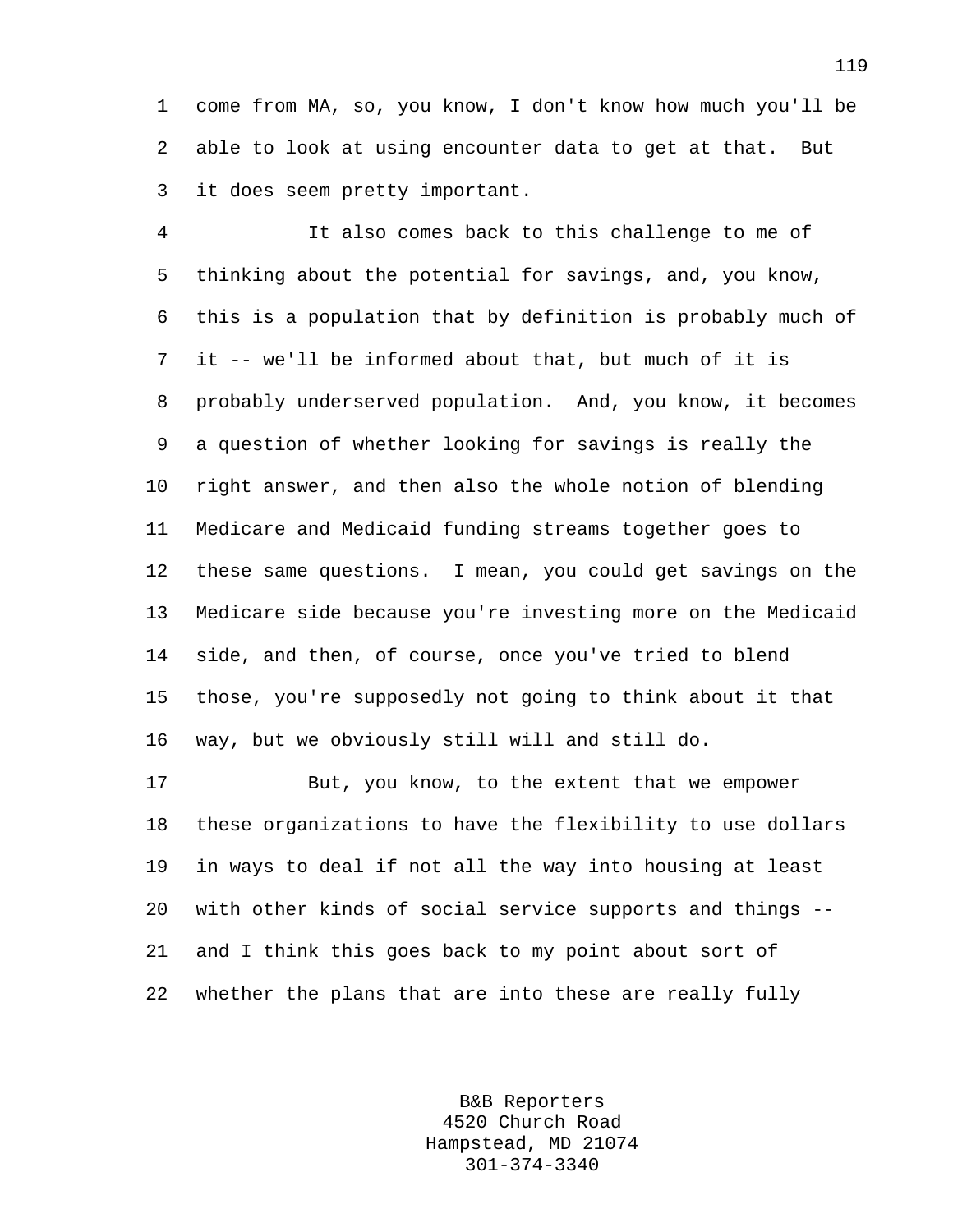1 ready to do that. And I heard one conversation from the 2 health plan side on the subject of personal care assistants 3 that are -- and this goes to some of Dave's comments, you 4 know, a very core part of what some of the people with 5 disabilities rely on. They said, well, our view is that we 6 can find personal care assistants that will be in our 7 network, and they'll be the one -- they'll substitute for 8 the ones that these beneficiaries are using. And, you 9 know, from the beneficiary side, that's just -- you know, 10 that's just like a non-starter. I mean, if nothing else, 11 that will have them opt out. And even if they were 12 mandatory in or locked in or whatever, that's going to 13 cause a point of tension. And it seemed to me like in this 14 case the person we were talking to just didn't even 15 understand really the role that those individuals played in 16 the lives of these beneficiaries.

17 And so, you know, putting more -- the potential 18 for thinking about are there more requirements on the plans 19 that get brought into these to make sure they're ready to 20 take on this kind of joint Medicare-Medicaid kind of, you 21 know, funding stream and all the services that implies. 22 MR. ROLLINS: One quick point just to follow up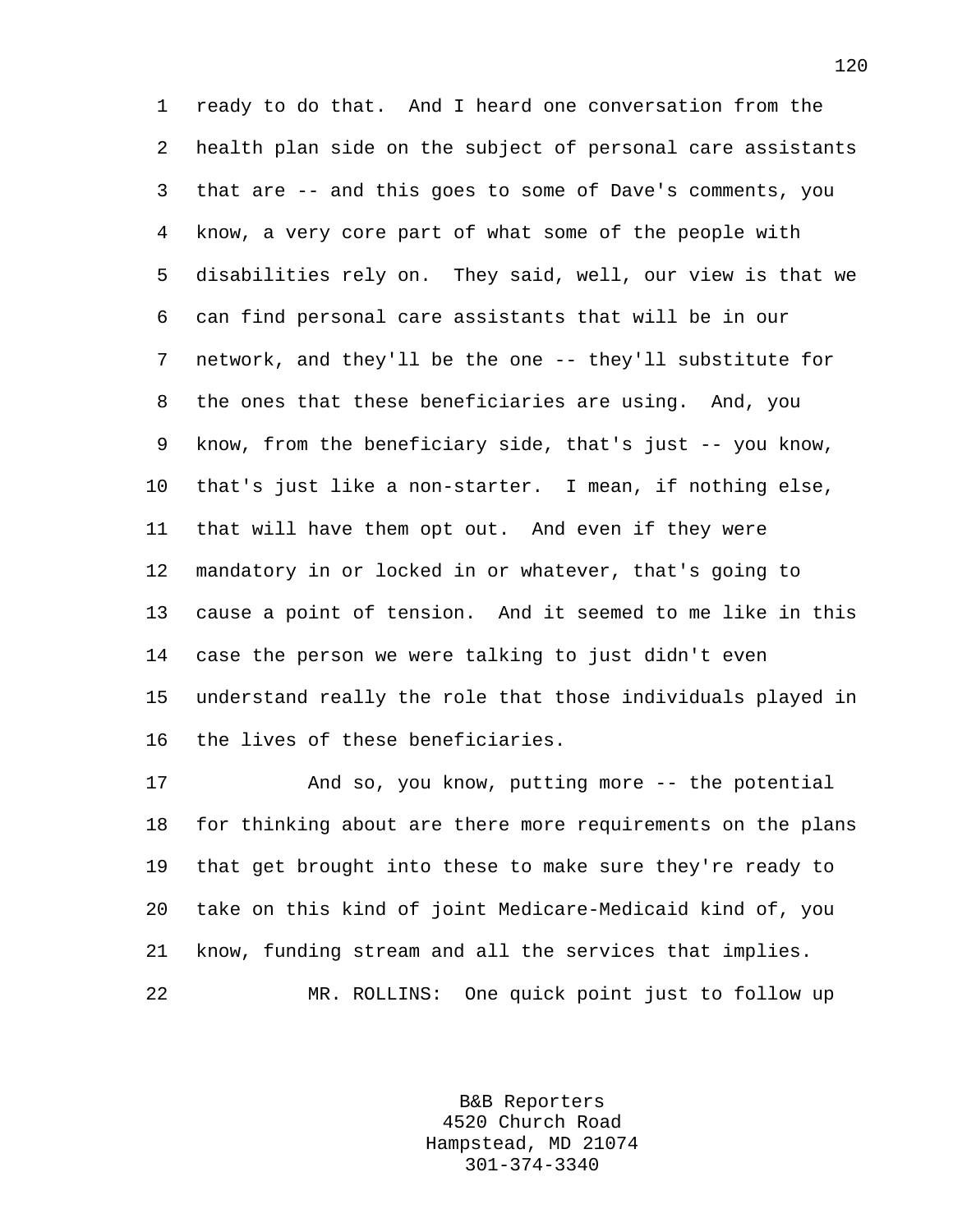1 on the encounter data. So we do have some encounter data 2 now, and our understanding -- we haven't probed deeply into 3 this yet -- is that the Medicare side of the encounters for 4 the MMPs is probably in there. Now, how complete it is I 5 do not know yet. But that data set, as we understand it, 6 does not have the Medicaid side of the encounters.

7 DR. HOADLEY: Is there any way to get visibility 8 into the Medicaid data as part of this -- I mean, I assume 9 that the duals office, or whatever it's called, in CMS, you 10 know, at some point will have the ability or evaluators 11 will, so --

12 MR. ROLLINS: They are definitely collecting it, 13 and that's going to play a key part in the evaluations that 14 they're planning to do. At this point I just don't have a 15 good sense of sort of how ready the data is to the point 16 where it's sort of worth it for us to get it from them and 17 sort of start analyzing it.

18 DR. HOADLEY: Can you remind us of the evaluation 19 plans and sort of timetable? Are there preliminary 20 reports? I think, what, RTI is doing the major cross-state 21 evaluation, as I recall.

22 MR. ROLLINS: RTI is leading the effort. There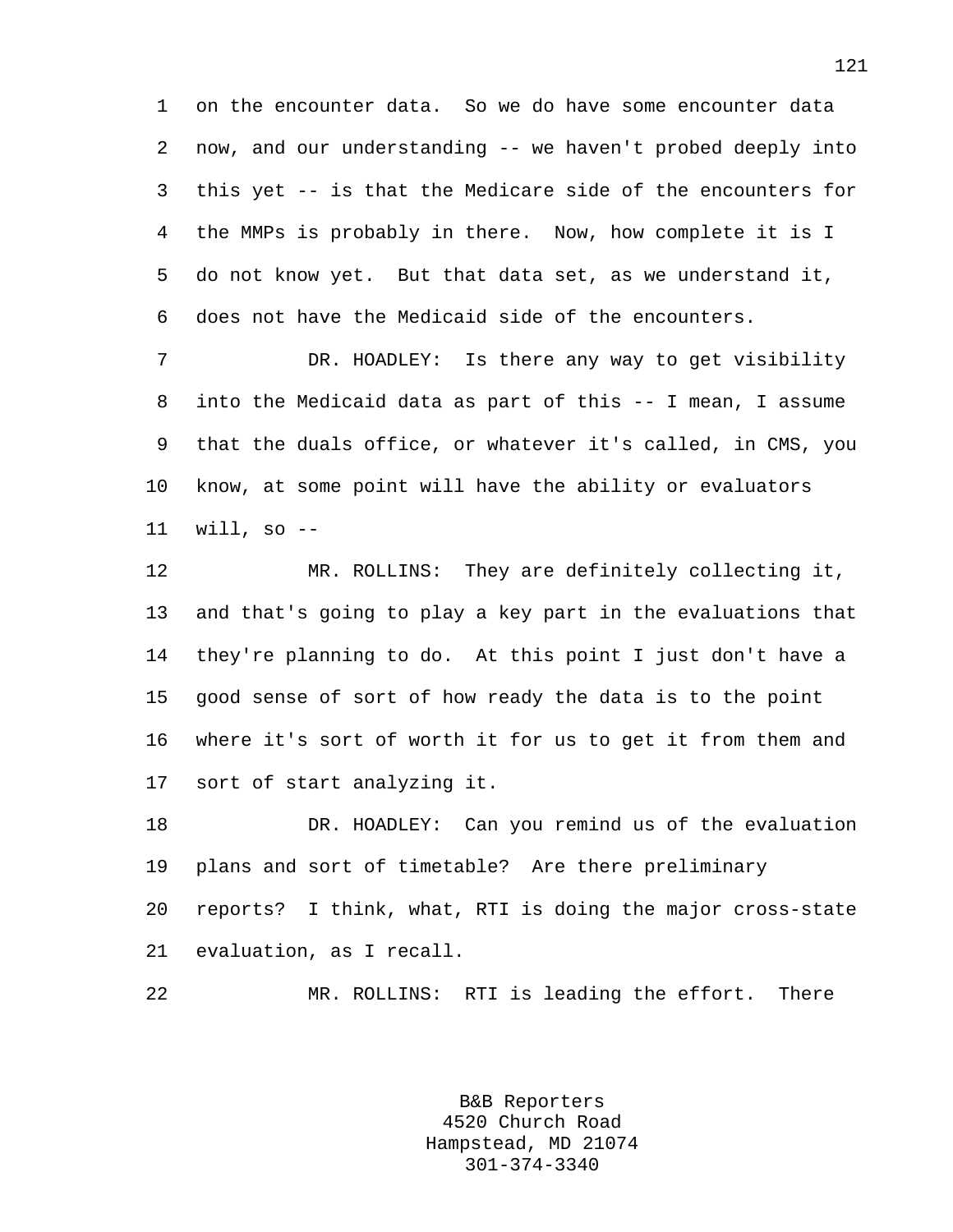1 are a number of subcontractors. As you can imagine, it's a 2 big, big lift. Their plan is to do a series of preliminary 3 reports for each of the states. I think Washington's 4 managed fee-for-service report is the first one we've seen 5 in that area. None of the other reports have been released 6 yet. And then they plan to do a final evaluation, but 7 given the timeline and with the two-year extension, we 8 probably won't see those final reports for some time yet.

9 MS. BUTO: Eric, I was wondering whether -- and I 10 know we're not thinking yet to Phase 2 of these debt 11 limits, but these demonstrations, again, are really 12 initiated by the states, so they're of their design in a 13 sense, as agreed to by CMS. I'm wondering whether we ought 14 to at least think about or put out there the possibility of 15 D-SNPs through Medicaid waivers being able to take 16 responsibility for this population -- in other words, with 17 a combined funding. So go the other way, have Medicare 18 take ownership of Medicaid funding and look for ways to 19 optimize care for the same population.

20 I think that model has to be out there, too, not 21 just the state-run or -designed approach. And I say that 22 because I just think there may be different priorities and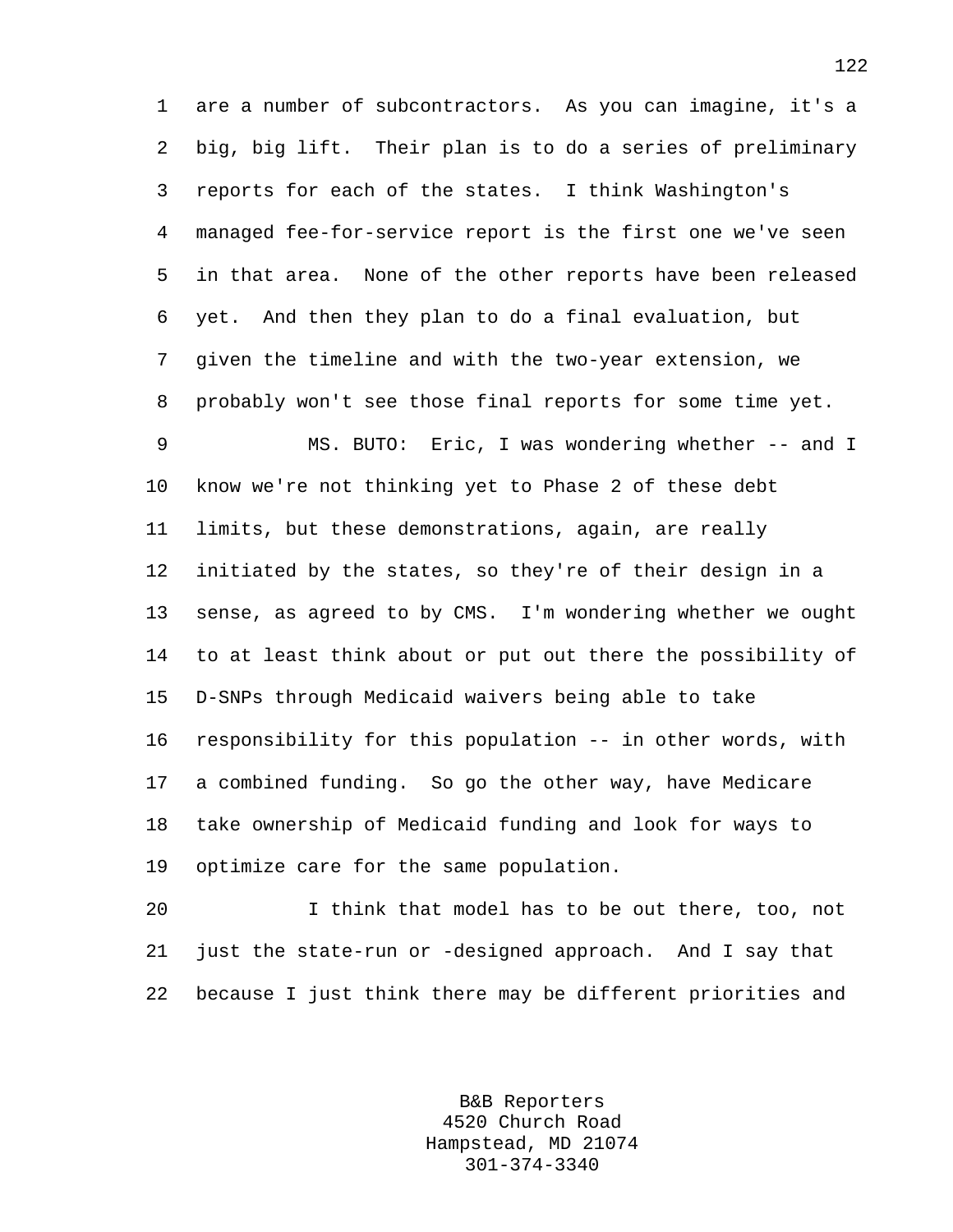1 different emphases, and it would be worth looking into. 2 This is the one they've decided to take, and I understand 3 it's probably the path of least resistance. But I recall 4 some years ago, one of the states -- I think it was 5 Wisconsin -- the Medicaid director said, What if we 6 provided Medicaid funding to reward Medicare plans, MA 7 plans, that are doing a particularly good job of serving 8 the dual eligibles by some set of metrics that we agree on 9 together? In other words, let's agree on what those are, 10 and we'll provide funding to help reward those plans. So 11 it was a different model where the state was actually 12 enhancing Medicare plans, if you will, to improve the 13 quality to that population.

14 And so I think there are a number of things that 15 could be done on the Medicare side. I'd like to see us be 16 open to that or see CMS be open to that in the future.

17 DR. MILLER: Just a couple things on that, and 18 this is not the main point, but it's refreshing to hear 19 some state said that at some point in time, because it's 20 generally the other way. Yeah, I'd actually like you to 21 find that quote for me.

22 MS. BUTO: The Medicaid director later came to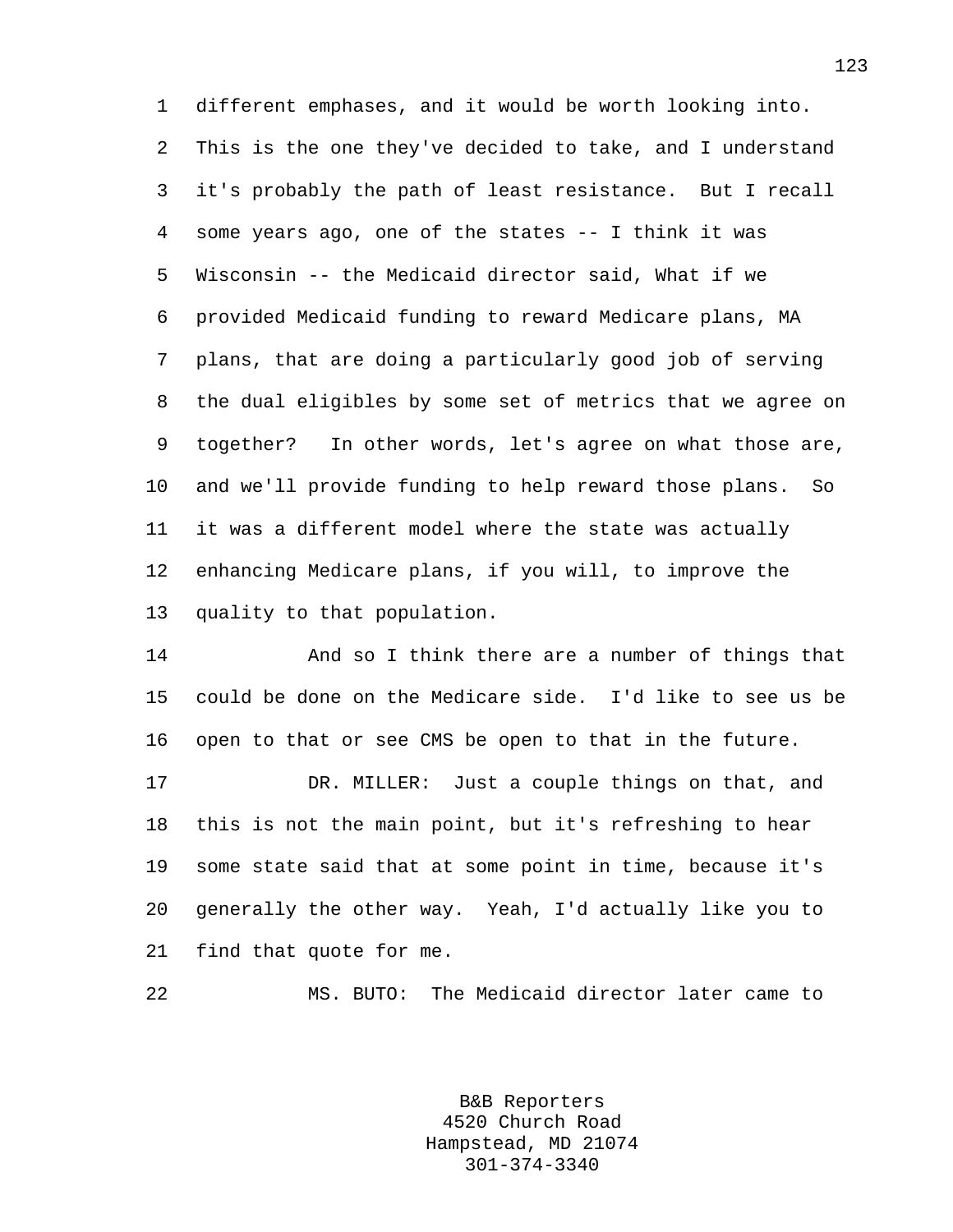1 CMS.

2 DR. MILLER: Okay, so -- all right. So a couple 3 years back -- this predates you being on the Commission -- 4 we worked through the various SNP options, you know, 5 institutional, chronic condition, and dual SNPs, and what 6 we said at the time was we would -- there was sort of this 7 -- there's always this question of should the SNP model be 8 extended, and we said -- we looked at cost, quality, and 9 various components, and we said the SNP dual-eligible 10 models that were truly integrated -- the fully integrated 11 dual-eligible SNP models -- did seem to have something to 12 show in terms of the quality of care for the dual-eligible 13 population. And as a Commission, among other sets of 14 recommendations, we said that is the model where it's fully 15 integrated.

16 Now, SNP community -- and, of course, logically, 17 that makes sense. It's like if you're a dual-eligible SNP, 18 then you should be doing dual-eligible stuff, right? And 19 the SNP community, you know, is fairly frustrated about 20 this because they have D-SNPs, and they say that it is very 21 hard to get the state to coordinate and, you know, get a 22 fully integrated model and all those things.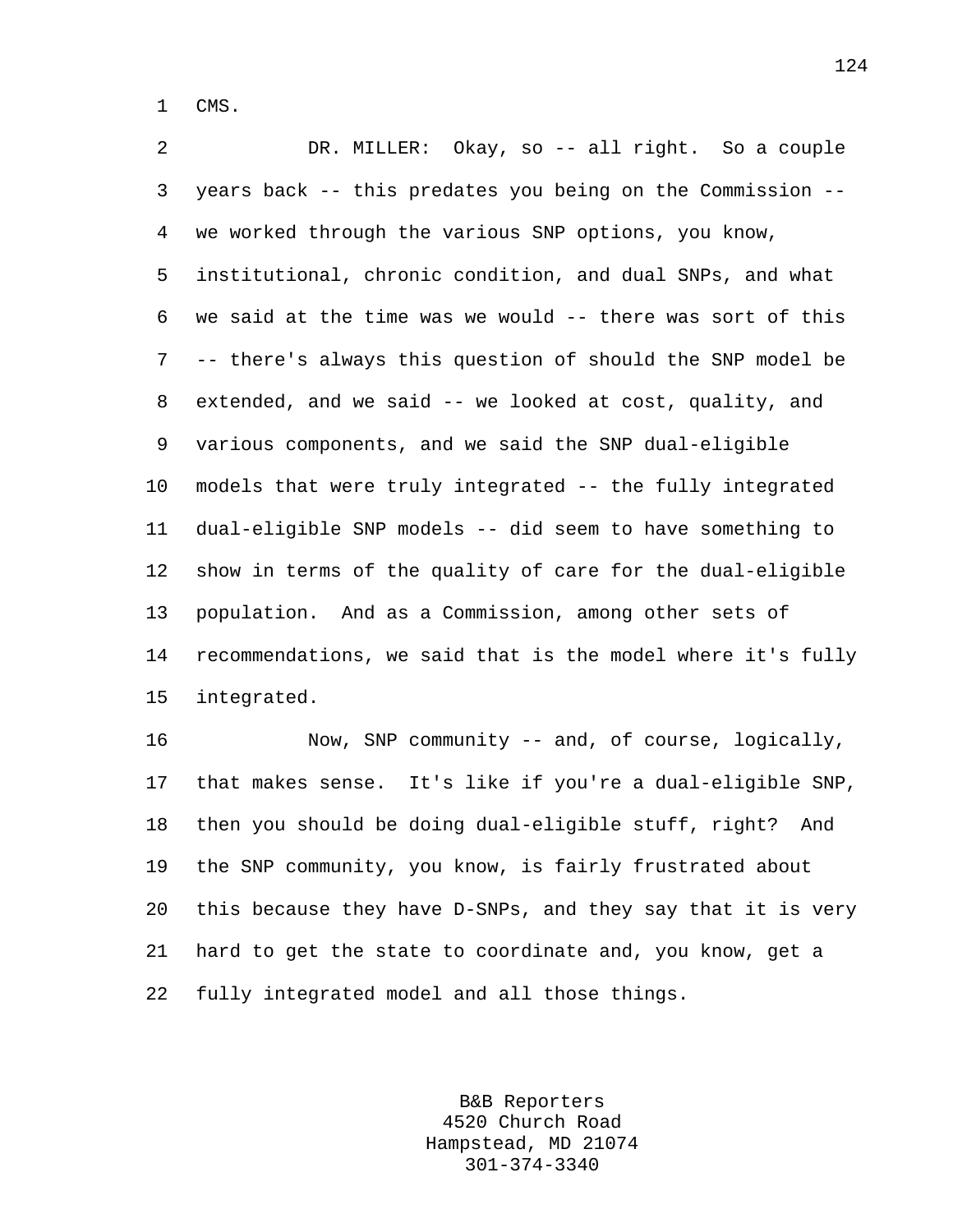1 And so this is really just a long way around to 2 your point, which is you're exactly right, and that's where 3 I think some of the initiative came, you know, from states 4 that said we'll do this and then you come to us and we'll 5 decide how to do this.

6 And one of the other fault lines in all of this, 7 beyond the passive enrollment and providers rejecting it 8 and wanting people to disenroll, was tension among the 9 plans where the plans would be in a state and say, well, 10 I'm offering choices to different Medicare beneficiaries, 11 but when you come into these demonstrations, the states 12 pick which plans take the entire operation over. And 13 that's yet another flash point that occurs in all of these 14 and plays into your point of what is the beneficiary status 15 here. And so that fault line just arises as well.

16 But the narrow point was we did some thinking 17 about the dual-eligible SNP thing a few years back.

18 DR. HOADLEY: To sort of link that collection of 19 issues to the question of this is a demo that has an 20 endpoint, and I was particularly concerned about this when 21 it was a three-year demo and it felt like some of these 22 plans and states even were barely going to be rolling by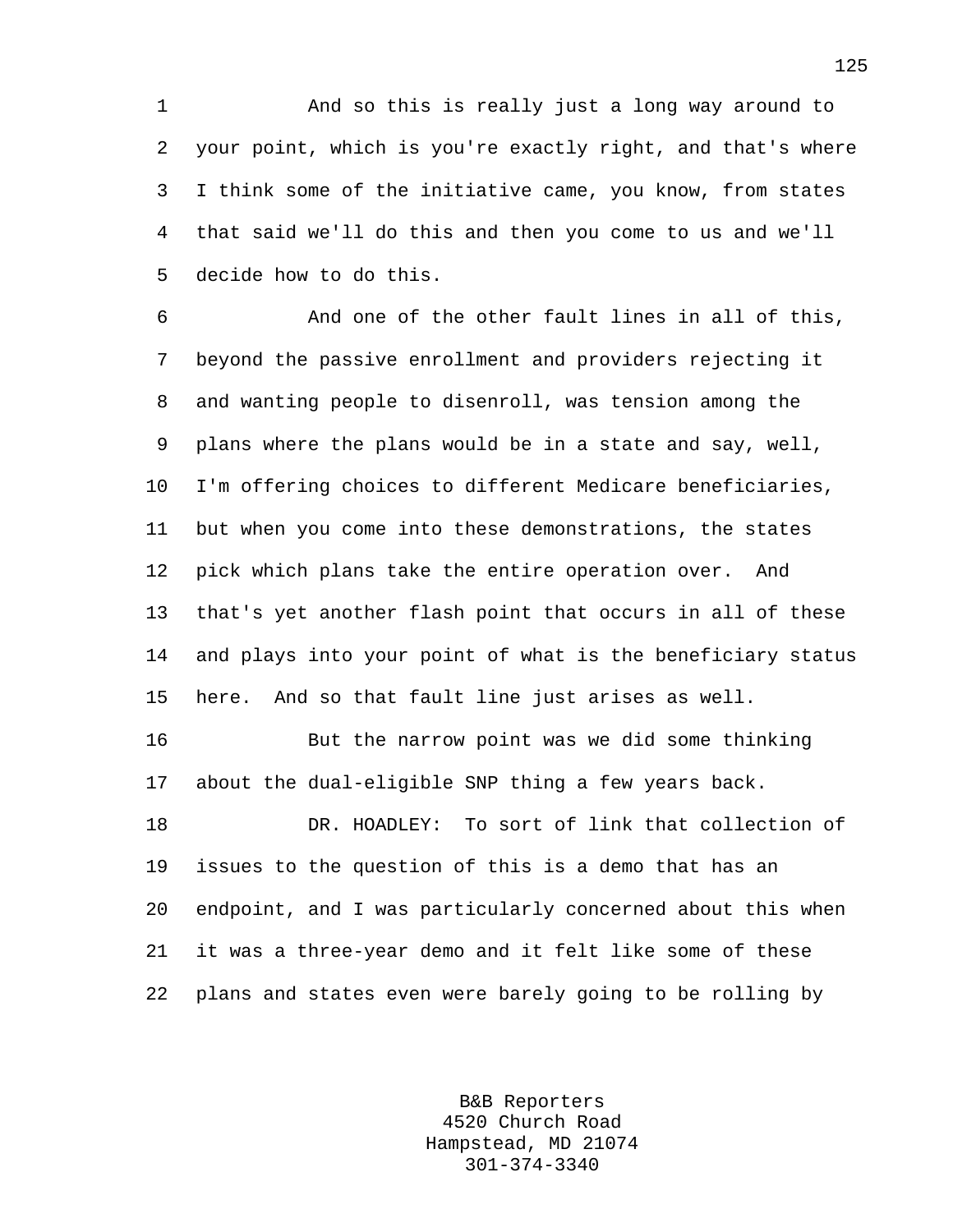1 the time it ended. With two more years, this is not quite 2 as immediate an issue, but the question of what comes next 3 is one thing from a sort of program design and a testing 4 and a demo and an evaluating point of view, but it's 5 another thing from the point of view of an enrolled 6 beneficiary who is -- if we're in a situation where those 7 plans simply end or, you know, is there a sense that those 8 could become D-SNPs or have some way to avoid once again 9 disrupting beneficiaries who've -- the ones who at least 10 stayed in it may have, we hope, settled into good patterns 11 of -- you know, whether they're getting consistently better 12 care, they're at least have some stability in their pattern 13 of how they're getting care. So those are all questions 14 you've got to ask. Do we want to keep that up? Do we want 15 to -- we at least have to worry about transitions, and one 16 of the potential transitions it does seem like could be to 17 D-SNPs, with a lot of if's coming after that.

18 DR. MILLER: And just a minor point, I think back 19 to Jon's point, which is why we're doing this, and, again, 20 I know Jack and Kathy and Herb and probably everybody gets 21 the sense of these things start, they're supposed to be 22 demonstrations, we'll look at this, and then we'll stop if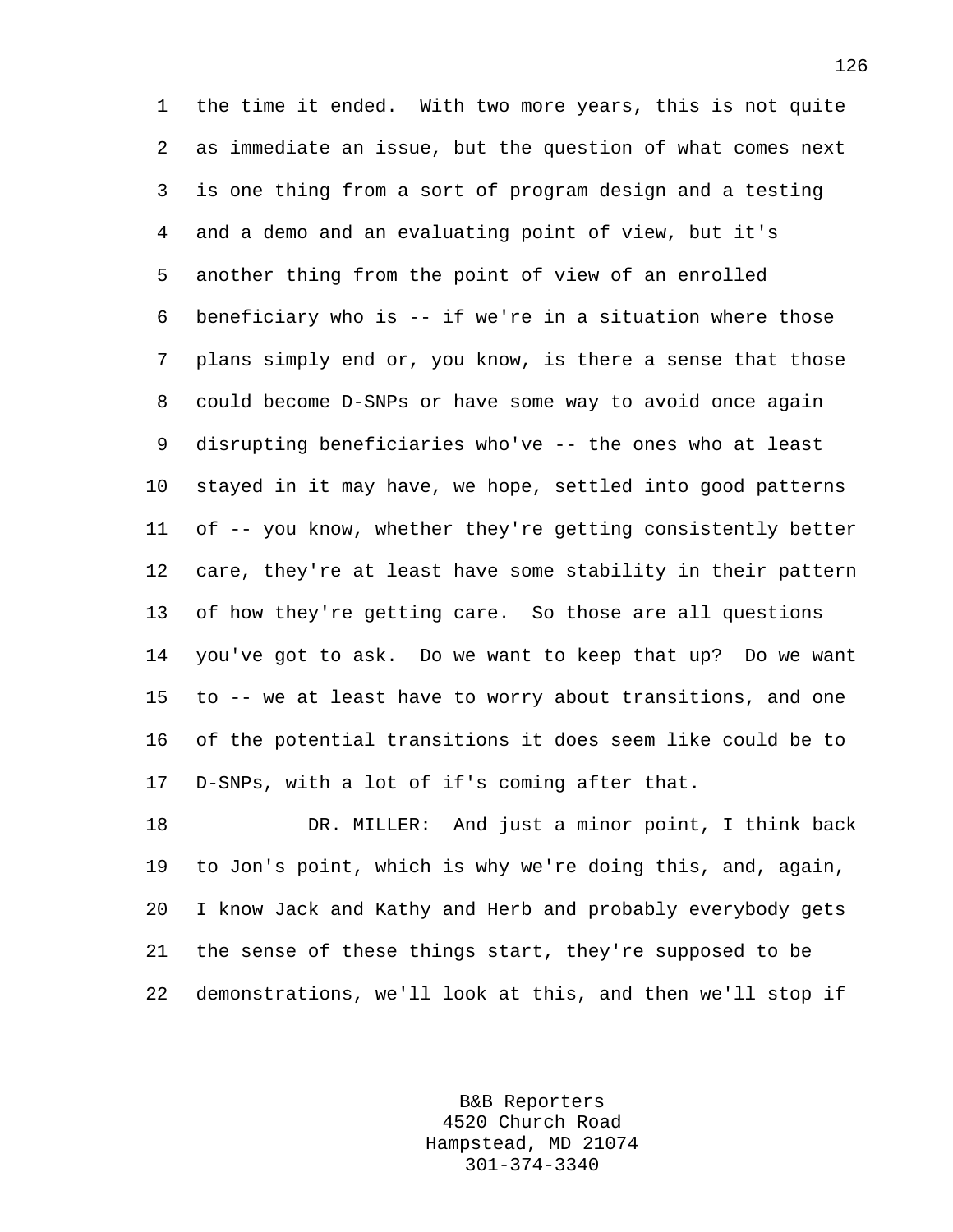1 it doesn't succeed. But, generally, that's not how it 2 goes. They continue to stay in place for 10 and 20 years. 3 So I think, you know, understanding what's going 4 on here, because I think in some version we're going to be 5 living with this for a while, would be my guess. 6 MR. ROLLINS: And in some sense, too, I think 7 it'll be valuable that Virginia actually is ending after 8 three years, at least sort of a test case, sort of how do 9 you navigate some of these issues. 10 DR. HOADLEY: Right, and those people are going 11 to be mandatorily enrolled in Medicaid, managed long-term-12 care plans, and I think, yeah, we'll get some good 13 examples. And then the question is: What are they doing

14 on their Medicare side?

15 DR. CROSSON: Okay. Seeing no further comments, 16 Eric, thank you very much. We'll look forward to your next 17 update.

18 We have come to the end of the agenda. This is 19 the time for the public comment period. If we have members 20 of the audience who'd like to make a public comment, I'd 21 ask you to come up to the microphone now so we can see how 22 many individuals we have, if there are any.